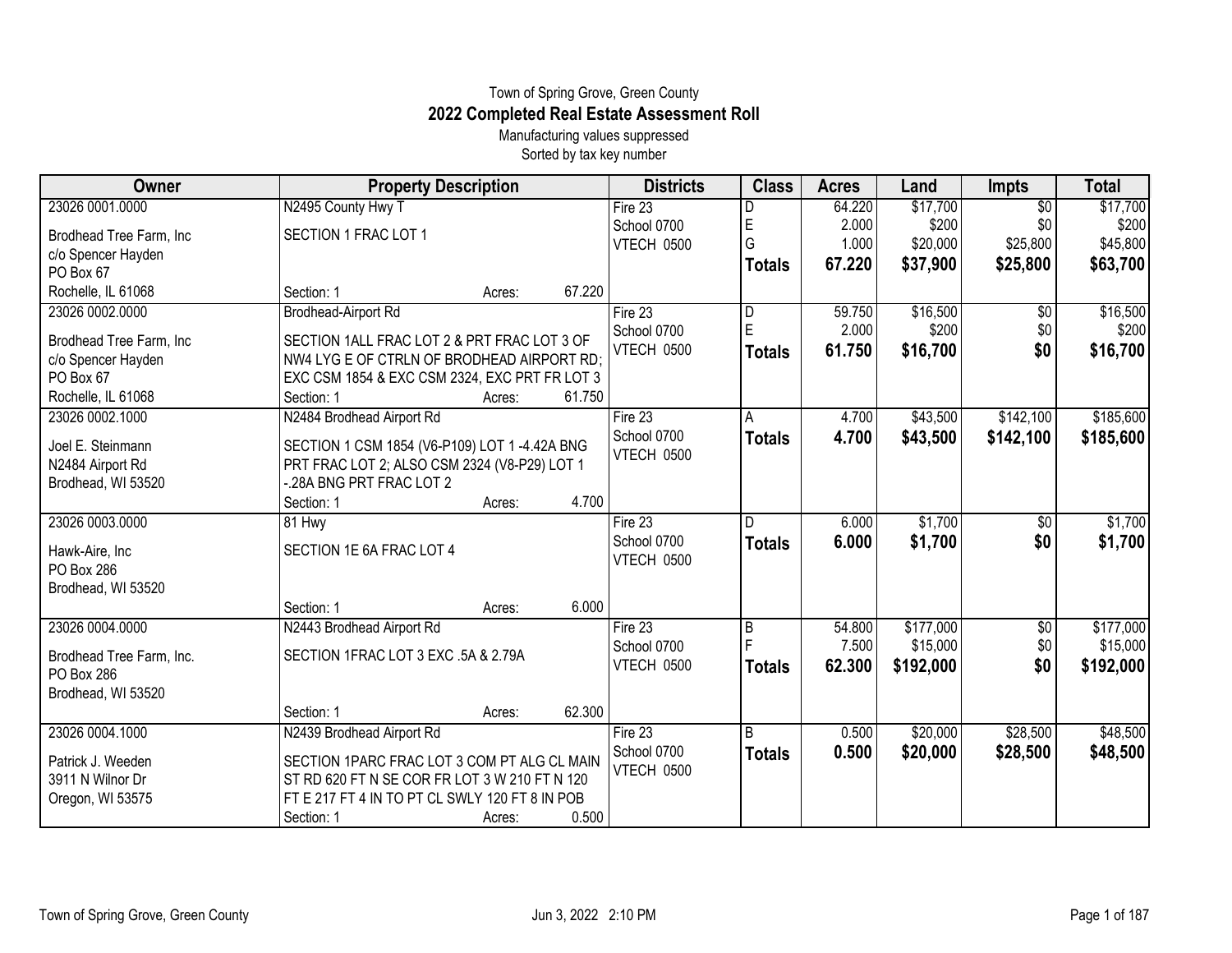| Owner                                                                                         | <b>Property Description</b>                                                                  | <b>Districts</b>                     | <b>Class</b>        | <b>Acres</b>   | Land                 | <b>Impts</b>           | <b>Total</b>           |
|-----------------------------------------------------------------------------------------------|----------------------------------------------------------------------------------------------|--------------------------------------|---------------------|----------------|----------------------|------------------------|------------------------|
| 23026 0004.2000                                                                               | N2463 Brodhead Airport Rd                                                                    | Fire 23                              | R                   | 2.630          | \$33,200             | \$231,600              | \$264,800              |
| Alfred and Lois Kelch Aviation Museum,<br>Inc<br><b>PO Box 122</b>                            | CSM 5485 (V27-P145) LOT 1 FKA CSM 4869<br>(V21-P294) LOT 1 PRT FRAC LOT 3                    | School 0700<br>VTECH 0500            | <b>Totals</b>       | 2.630          | \$33,200             | \$231,600              | \$264,800              |
| Brodhead, WI 53520                                                                            | 2.630<br>Section: 1<br>Acres:                                                                |                                      |                     |                |                      |                        |                        |
| 23026 0005.0000                                                                               | 81 Hwy                                                                                       | Fire $23$                            | D                   | 49.170         | \$13,500             | $\overline{50}$        | \$13,500               |
| Brodhead Tree Farm, Inc.<br>c/o Spencer Hayden<br>PO Box 67                                   | SECTION 1PRT FRAC LOT 4                                                                      | School 0700<br>VTECH 0500            | <b>Totals</b>       | 49.170         | \$13,500             | \$0                    | \$13,500               |
| Rochelle, IL 61068                                                                            | 49.170<br>Section: 1<br>Acres:                                                               |                                      |                     |                |                      |                        |                        |
| 23026 0005.1000                                                                               | 81 Hwy                                                                                       | Fire 23                              | B                   | 9.700          | \$24,300             | \$0                    | \$24,300               |
| Hawk-Aire, Inc<br>PO Box 286<br>Brodhead, WI 53520                                            | SECTION 1 PARC IN FRAC LOT 4                                                                 | School 0700<br>VTECH 0500            | <b>Totals</b>       | 9.700          | \$24,300             | \$0                    | \$24,300               |
|                                                                                               | Section: 1<br>9.700<br>Acres:                                                                |                                      |                     |                |                      |                        |                        |
| 23026 0005.2000                                                                               | 81 Hwy                                                                                       | Fire 23                              | D.                  | 4.100          | \$1,100              | \$0                    | \$1,100                |
| Brodhead Tree Farm, Inc<br>c/o Spencer Hayden<br>PO Box 67                                    | SECTION 1PARC S 1460 FT OF E 122.23 FT FRAC<br>LOT <sub>4</sub>                              | School 0700<br>VTECH 0500            | <b>Totals</b>       | 4.100          | \$1,100              | \$0                    | \$1,100                |
| Rochelle, IL 61068                                                                            | 4.100<br>Section: 1<br>Acres:                                                                |                                      |                     |                |                      |                        |                        |
| 23026 0006.1000<br>Eckerman Revocable Living Trust<br>N2367 Bellanca Ln<br>Brodhead, WI 53520 | N2367 Bellanca Ln<br>CSM 5169 (V24-P193) LOT 1 BNG PRT FRAC LOT 5 IN<br>NW4                  | Fire 23<br>School 0700<br>VTECH 0500 | A<br><b>Totals</b>  | 3.030<br>3.030 | \$30,200<br>\$30,200 | \$368,300<br>\$368,300 | \$398,500<br>\$398,500 |
|                                                                                               | 3.030<br>Section: 1<br>Acres:                                                                |                                      |                     |                |                      |                        |                        |
| 23026 0006.2000                                                                               | Bellanca Ln                                                                                  | Fire 23                              | $\overline{D}$      | 1.561          | \$400                | $\overline{60}$        | \$400                  |
| Eckerman Revocable Living Trust<br>N2367 Bellanca Ln<br>Brodhead, WI 53520                    | CSM 5169 (V24-P193) LOT 2 BNG PRT FRAC LOT 5 IN<br>NW4                                       | School 0700<br>VTECH 0500            | <b>Totals</b>       | 1.561          | \$400                | \$0                    | \$400                  |
|                                                                                               | 1.561<br>Section: 1<br>Acres:                                                                |                                      |                     |                |                      |                        |                        |
| 23026 0006.3100<br>Eckerman Revocable Living Trust<br>N2367 Bellanca Ln<br>Brodhead, WI 53520 | Bellanca Ln<br>CSM 5272 (V25-P177) LOT 1 BNG PRT FRAC LOT 5<br>1.205<br>Section: 1<br>Acres: | Fire 23<br>School 0700<br>VTECH 0500 | D.<br><b>Totals</b> | 1.205<br>1.205 | \$300<br>\$300       | $\overline{50}$<br>\$0 | \$300<br>\$300         |
|                                                                                               |                                                                                              |                                      |                     |                |                      |                        |                        |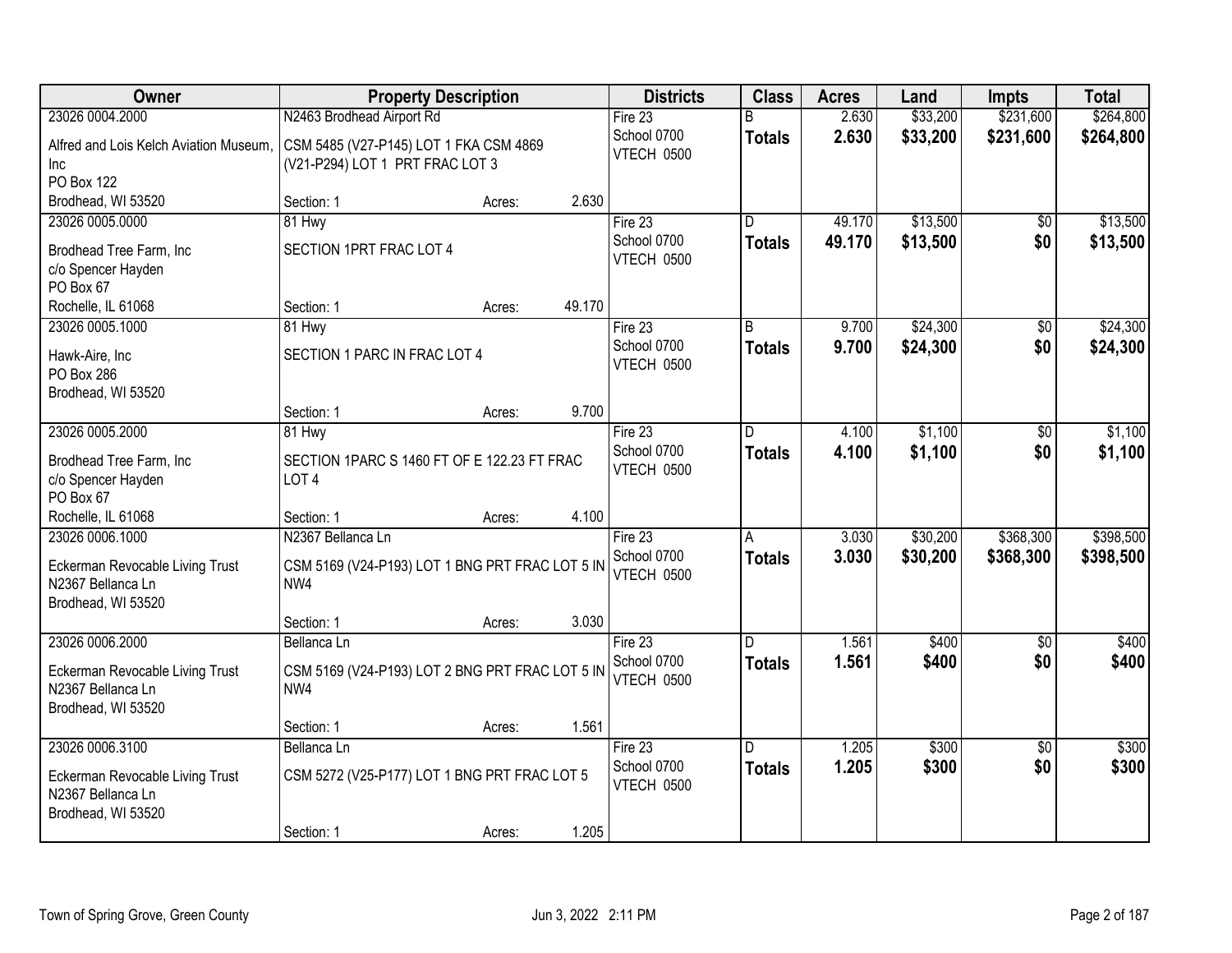| <b>Owner</b>                                              | <b>Property Description</b>                                                                          | <b>Districts</b>  | <b>Class</b>  | <b>Acres</b> | Land     | Impts           | <b>Total</b> |
|-----------------------------------------------------------|------------------------------------------------------------------------------------------------------|-------------------|---------------|--------------|----------|-----------------|--------------|
| 23026 0006.3200                                           | Bellanca Ln                                                                                          | Fire $23$         |               | 34.204       | \$9,400  | $\overline{50}$ | \$9,400      |
| Brodhead Tree Farm Inc                                    | FRAC LOT 5 & PRT FRAC LOT 4 EXC CSM 5272 LOT                                                         | School 0700       | <b>Totals</b> | 34.204       | \$9,400  | \$0             | \$9,400      |
| c/o Spencer Hayden                                        | 1 & EXC CSM 5169 LOTS 1 & 2                                                                          | VTECH 0500        |               |              |          |                 |              |
| PO Box 67                                                 |                                                                                                      |                   |               |              |          |                 |              |
| Rochelle, IL 61068                                        | 34.204<br>Section: 1<br>Acres:                                                                       |                   |               |              |          |                 |              |
| 23026 0007.0000                                           | N2401 Brodhead Airport Rd                                                                            | Fire $23$         | A             | 1.320        | \$27,600 | \$19,700        | \$47,300     |
| Trenten E. Davis                                          | CSM 4363 (V18-P28) LOT 1 BNG PRT FRAC LOT 6                                                          | School 0700       | <b>Totals</b> | 1.320        | \$27,600 | \$19,700        | \$47,300     |
| N2399 Airport Rd                                          | SEC <sub>1</sub>                                                                                     | VTECH 0500        |               |              |          |                 |              |
| Brodhead, WI 53520-9100                                   |                                                                                                      |                   |               |              |          |                 |              |
|                                                           | 1.320<br>Section: 1<br>Acres:                                                                        |                   |               |              |          |                 |              |
| 23026 0007.0100                                           | N2399 Brodhead Airport Rd                                                                            | Fire 23           | A             | 0.710        | \$20,100 | \$108,700       | \$128,800    |
| Trenten E. Davis                                          | CSM 4363 (V18-P28) LOT 2 BNG PRT FRAC LOT 6                                                          | School 0700       | <b>Totals</b> | 0.710        | \$20,100 | \$108,700       | \$128,800    |
| N2399 Airport Rd                                          | SEC <sub>1</sub>                                                                                     | VTECH 0500        |               |              |          |                 |              |
| Brodhead, WI 53520-9100                                   |                                                                                                      |                   |               |              |          |                 |              |
|                                                           | 0.710<br>Section: 1<br>Acres:                                                                        |                   |               |              |          |                 |              |
| 23026 0007.1000                                           | N2391 Brodhead Airport Rd                                                                            | Fire 23           | A             | 0.500        | \$16,500 | \$37,700        | \$54,200     |
|                                                           |                                                                                                      | School 0700       | <b>Totals</b> | 0.500        | \$16,500 | \$37,700        | \$54,200     |
| Schuur Richard & Jeanette Rev Lvg Trt<br>N2395 Airport Rd | SECTION 1PRT FRAC LOT 6 COM NE COR FR LOT 6<br>TH S 221 FT POB TH S 104 FT TH W 206 FT TH N 104      | <b>VTECH 0500</b> |               |              |          |                 |              |
| Brodhead, WI 53520                                        | FT TH E 206 FT TO POB EXC COM NE COR FR LOT 6                                                        |                   |               |              |          |                 |              |
|                                                           | 0.500<br>Section: 1<br>Acres:                                                                        |                   |               |              |          |                 |              |
| 23026 0007.2000                                           | N2395 Brodhead Airport Rd                                                                            | Fire 23           | A             | 0.740        | \$20,600 | \$141,000       | \$161,600    |
|                                                           |                                                                                                      | School 0700       | <b>Totals</b> | 0.740        | \$20,600 | \$141,000       | \$161,600    |
| Schuur Richard & Jeanette Rev Lvg Trt                     | SECTION 1 PRT FRAC LOT 6 IN NW4 COM NE COR                                                           | VTECH 0500        |               |              |          |                 |              |
| N2395 Airport Rd<br>Brodhead, WI 53520                    | SD FR LOT 6 TH S0*W 196.58 FT POB TH S0*W 116.73<br>FT TH N89*W 464.38 FT TH N3*E 114.94 FT TH N86*E |                   |               |              |          |                 |              |
|                                                           | 0.740<br>Section: 1<br>Acres:                                                                        |                   |               |              |          |                 |              |
| 23026 0008.0100                                           | N2377 Bellanca Ln                                                                                    | Fire 23           | A             | 11.750       | \$65,400 | \$281,200       | \$346,600    |
|                                                           |                                                                                                      | School 0700       | <b>Totals</b> | 11.750       | \$65,400 | \$281,200       | \$346,600    |
| <b>Scott Bruns</b>                                        | CSM 5127 (V24-P102) LOT 1 BNG CSM 3058 LOTS 1 &                                                      | VTECH 0500        |               |              |          |                 |              |
| N2377 Bellanca Ln                                         | 3 IN FRAC LOT 6                                                                                      |                   |               |              |          |                 |              |
| Brodhead, WI 53520-9117                                   |                                                                                                      |                   |               |              |          |                 |              |
| 23026 0008.2000                                           | 11.750<br>Section: 1<br>Acres:<br>N2395 Bellanca Ln                                                  | Fire 23           |               | 5.290        | \$46,900 | \$267,800       | \$314,700    |
|                                                           |                                                                                                      | School 0700       | A             | 5.290        | \$46,900 | \$267,800       |              |
| Anna R. Nordeng                                           | CSM 3058 (V11-P68) LOT 2 BNG PRT FRAC LOT 6 IN                                                       | VTECH 0500        | <b>Totals</b> |              |          |                 | \$314,700    |
| N2395 Bellanca Ln                                         | NE4 NW4                                                                                              |                   |               |              |          |                 |              |
| Brodhead, WI 53520                                        |                                                                                                      |                   |               |              |          |                 |              |
|                                                           | 5.290<br>Section: 1<br>Acres:                                                                        |                   |               |              |          |                 |              |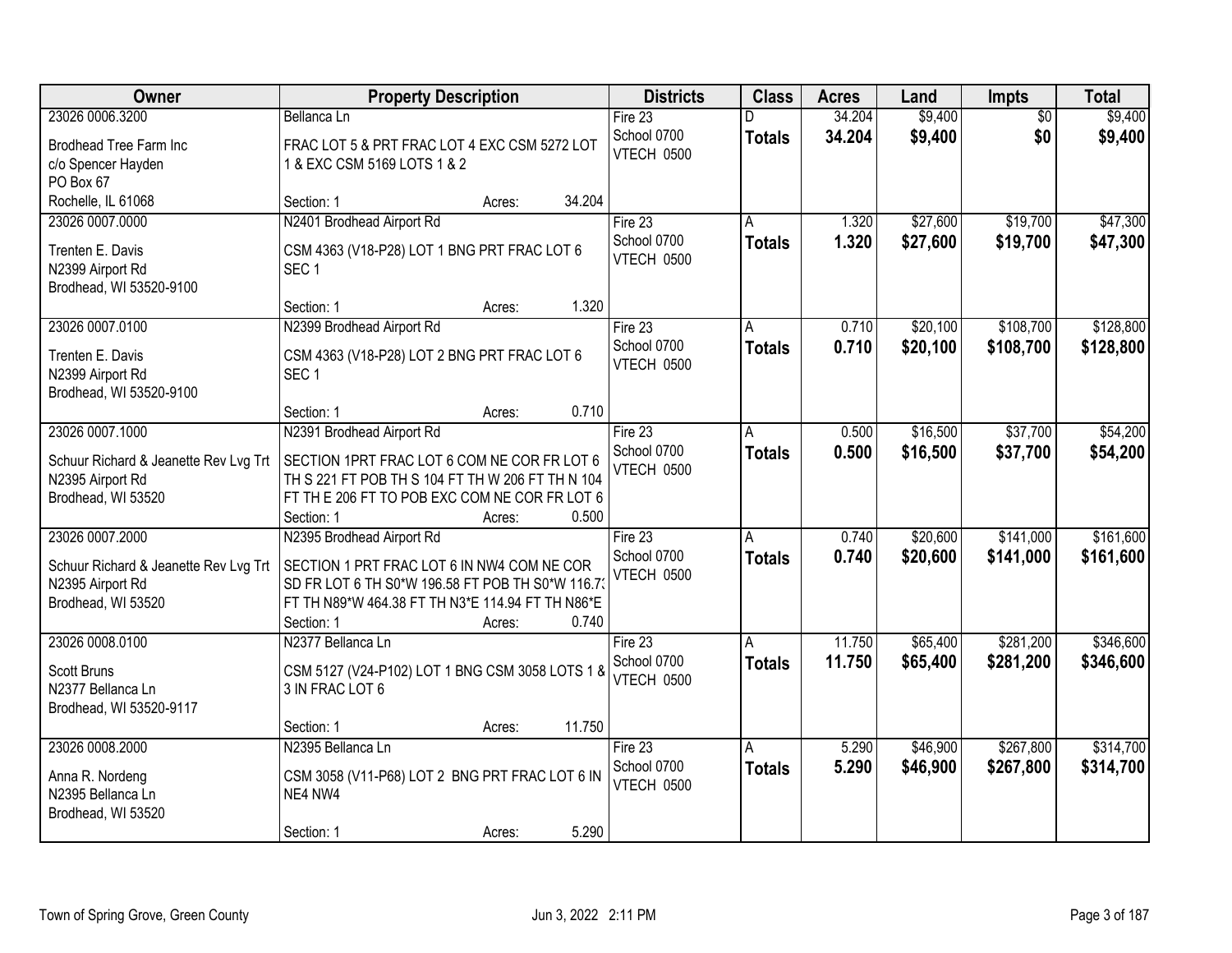| Owner                                                                                               | <b>Property Description</b>                                                                                                                                       |                  | <b>Districts</b>                            | <b>Class</b>            | <b>Acres</b>     | Land                   | <b>Impts</b>           | <b>Total</b>           |
|-----------------------------------------------------------------------------------------------------|-------------------------------------------------------------------------------------------------------------------------------------------------------------------|------------------|---------------------------------------------|-------------------------|------------------|------------------------|------------------------|------------------------|
| 23026 0008.4000                                                                                     | N2372 Bellanca Ln                                                                                                                                                 |                  | Fire $23$                                   |                         | 3.730            | \$39,700               | \$286,100              | \$325,800              |
| Jacob R. Schooff<br>N2372 Bellanca Ln<br>Brodhead, WI 53520                                         | CSM 3788 (V14-P278) LOT 1 BNG PRT FRAC LOT 6<br>IN NE4 NW4 (FKA LOT 4 CSM 3334)                                                                                   |                  | School 0700<br>VTECH 0500                   | <b>Totals</b>           | 3.730            | \$39,700               | \$286,100              | \$325,800              |
|                                                                                                     | Section: 1                                                                                                                                                        | 3.730<br>Acres:  |                                             |                         |                  |                        |                        |                        |
| 23026 0008.4100<br>Town of Spring Grove<br>N2475 Cty Gg<br>Brodhead, WI 53520                       | 81 Hwy<br>SECTION 1 PRT CSM 3788 (V14-P278) & PRT CSM<br>3790 (V14-P282) PCL FOR BELLANCA LANE BNG PRT<br>FR LOTS 6 & 11 CONT 2.64A M/L                           |                  | Fire $23$<br>School 0700<br>VTECH 0500      | X4<br><b>Totals</b>     | 2.640<br>2.640   | $\overline{60}$<br>\$0 | $\overline{50}$<br>\$0 | $\overline{50}$<br>\$0 |
|                                                                                                     | Section: 1                                                                                                                                                        | 2.640<br>Acres:  |                                             |                         |                  |                        |                        |                        |
| 23026 0008.5000<br>Matthew G. Mordhorst<br>N2388 Bellanca Ln<br>Brodhead, WI 53520                  | N2388 Bellanca Ln<br>CSM 3790 (V14-P282) LOT 20 BNG PRT FRAC LOT 6<br>IN NE4 NW4                                                                                  |                  | Fire 23<br>School 0700<br>VTECH 0500        | A<br><b>Totals</b>      | 3.750<br>3.750   | \$39,800<br>\$39,800   | \$309,200<br>\$309,200 | \$349,000<br>\$349,000 |
|                                                                                                     | Section: 1                                                                                                                                                        | 3.750<br>Acres:  |                                             |                         |                  |                        |                        |                        |
| 23026 0008.6100<br>Scott M. Priske<br>N2376 Stinson Dr                                              | N2376 Stinson Dr<br>CSM 3790 (V14-P282) LOT 18 BNG PRT FRAC LOT 6<br>IN NE4 NW4 FKA PRT LOT 6 CSM 3334                                                            |                  | Fire 23<br>School 0700<br><b>VTECH 0500</b> | A<br><b>Totals</b>      | 1.540<br>1.540   | \$28,700<br>\$28,700   | \$229,300<br>\$229,300 | \$258,000<br>\$258,000 |
| Brodhead, WI 53520                                                                                  | Section: 1                                                                                                                                                        | 1.540<br>Acres:  |                                             |                         |                  |                        |                        |                        |
| 23026 0008.6200<br>Robert W. Gibbs Jr<br>N2373 Airport Rd<br>Brodhead, WI 53520                     | N2373 Brodhead Airport Rd<br>CSM 3790 (V14-P282) LOT 19 BNG PRT FRAC LOT 6<br>IN NE4 NW4, FKA PT LOT 6 CSM 3334                                                   |                  | Fire 23<br>School 0700<br><b>VTECH 0500</b> | A<br><b>Totals</b>      | 1.530<br>1.530   | \$28,700<br>\$28,700   | \$276,900<br>\$276,900 | \$305,600<br>\$305,600 |
| 23026 0009.0000                                                                                     | Section: 1                                                                                                                                                        | 1.530<br>Acres:  | Fire 23                                     |                         | 40.000           | \$10,800               | $\overline{50}$        | \$10,800               |
| Brodhead Tree Farm, Inc<br>c/o Spencer Hayden<br>PO Box 67<br>Rochelle, IL 61068                    | 81 Hwy<br>SECTION 1 FR LOT 7 - CONT 40A; ALSO PT FR LOT 6<br>LYG E OF CTRLN OF BRODHEAD AIRPORT RD;<br>ALSO CSM 4363 (V18-P28) OUTLOTS 1 & 2 - CONT<br>Section: 1 | 40.540<br>Acres: | School 0700<br><b>VTECH 0500</b>            | D<br>E<br><b>Totals</b> | 0.540<br>40.540  | \$100<br>\$10,900      | \$0<br>\$0             | \$100<br>\$10,900      |
| 23026 0010.0000<br>Brodhead Tree Farm, Inc<br>c/o Spencer Hayden<br>PO Box 67<br>Rochelle, IL 61068 | 81 Hwy<br>SECTION 1 FRAC LOT 8<br>Section: 1                                                                                                                      | 40.000<br>Acres: | Fire $23$<br>School 0700<br>VTECH 0500      | D.<br><b>Totals</b>     | 40.000<br>40.000 | \$10,800<br>\$10,800   | $\overline{50}$<br>\$0 | \$10,800<br>\$10,800   |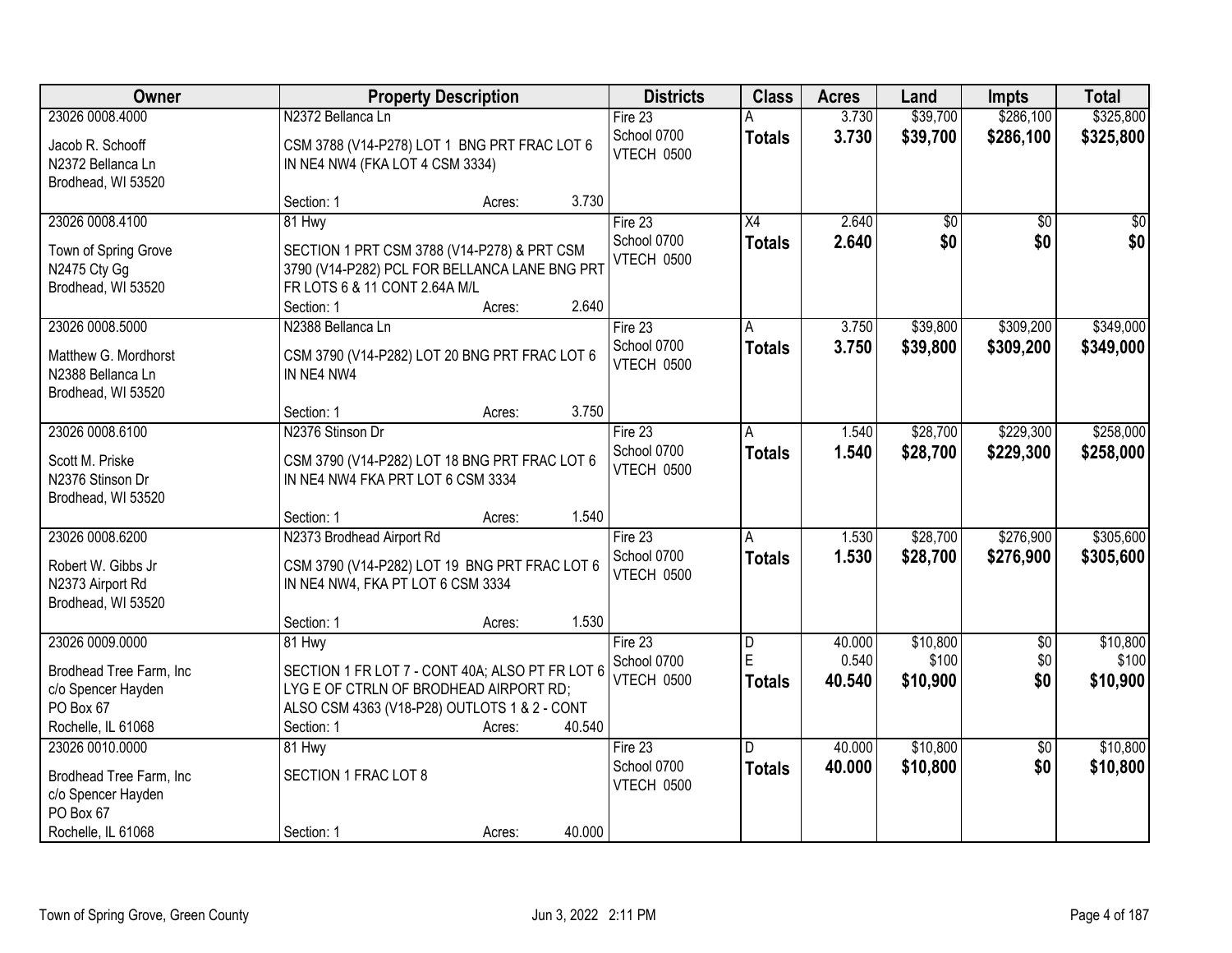| Owner                                                                                  | <b>Property Description</b>                                                                                               | <b>Districts</b>                            | <b>Class</b>       | <b>Acres</b>    | Land                 | <b>Impts</b>           | <b>Total</b>           |
|----------------------------------------------------------------------------------------|---------------------------------------------------------------------------------------------------------------------------|---------------------------------------------|--------------------|-----------------|----------------------|------------------------|------------------------|
| 23026 0011.0000                                                                        | <b>Halfway Tree Rd</b>                                                                                                    | Fire 23                                     | n                  | 29.270          | \$7,900              | $\overline{50}$        | \$7,900                |
| Brodhead Tree Farm, Inc<br>c/o Spencer Hayden<br>PO Box 67                             | SECTION 1 FR LOT 9 EXC 2A & EXC 5.45A                                                                                     | School 0700<br>VTECH 0500                   | <b>Totals</b>      | 29.270          | \$7,900              | \$0                    | \$7,900                |
| Rochelle, IL 61068                                                                     | 29.270<br>Section: 1<br>Acres:                                                                                            |                                             |                    |                 |                      |                        |                        |
| 23026 0011.1000<br>Thomas McClaren<br>16735 W Dorner Rd<br>Brodhead, WI 53520          | <b>Halfway Tree Rd</b><br>CSM 213 (V1-P219) LOT 1 BNG PRT FRAC LOT 9 SEC                                                  | Fire 23<br>School 0700<br>VTECH 0500        | А<br><b>Totals</b> | 3.280<br>3.280  | \$12,000<br>\$12,000 | \$0<br>\$0             | \$12,000<br>\$12,000   |
|                                                                                        | 3.280<br>Section: 1<br>Acres:                                                                                             |                                             |                    |                 |                      |                        |                        |
| 23026 0012.0000<br>Brenda K. Schwartzlow<br>W138 Halfway Tree Rd<br>Brodhead, WI 53520 | W138 Halfway Tree Rd<br>CSM 4274 (V17-P137) LOT 4 BNG PRT FRAC LOT 9<br>SEC <sub>1</sub>                                  | Fire 23<br>School 0700<br><b>VTECH 0500</b> | A<br><b>Totals</b> | 3.900<br>3.900  | \$40,500<br>\$40,500 | \$103,100<br>\$103,100 | \$143,600<br>\$143,600 |
|                                                                                        | 3.900<br>Section: 1<br>Acres:                                                                                             |                                             |                    |                 |                      |                        |                        |
| 23026 0012.1000<br>Tammy J. Mcelmurry<br>W182 Halfway Tree Rd<br>Brodhead, WI 53520    | <b>Halfway Tree Rd</b><br>CSM 4274 (V17-P137) LOT 1 BNG PRT FRAC 9 SEC 1                                                  | Fire 23<br>School 0700<br><b>VTECH 0500</b> | A<br><b>Totals</b> | 1.230<br>1.230  | \$27,200<br>\$27,200 | $\sqrt[6]{}$<br>\$0    | \$27,200<br>\$27,200   |
|                                                                                        | 1.230<br>Section: 1<br>Acres:                                                                                             |                                             |                    |                 |                      |                        |                        |
| 23026 0012.2000<br>Tammy J. Mcelmurry<br>W182 Halfway Tree Rd<br>Brodhead, WI 53520    | W182 Halfway Tree Rd<br>CSM 4274 (V17-P137) LOT 2 BNG PRT FRAC LOT 9<br>SEC <sub>1</sub>                                  | Fire 23<br>School 0700<br><b>VTECH 0500</b> | A<br><b>Totals</b> | 1.190<br>1.190  | \$27,000<br>\$27,000 | \$101,600<br>\$101,600 | \$128,600<br>\$128,600 |
|                                                                                        | 1.190<br>Section: 1<br>Acres:                                                                                             |                                             |                    |                 |                      |                        |                        |
| 23026 0012.3000<br>Tammy J. Mcelmurry<br>W182 Halfway Tree Rd<br>Brodhead, WI 53520    | W160 Halfway Tree Rd<br>CSM 4274 (V17-P137) LOT 3 BNG PRT FRAC LOT 9<br>SEC <sub>1</sub><br>1.190<br>Section: 1<br>Acres: | Fire 23<br>School 0700<br>VTECH 0500        | A<br><b>Totals</b> | 1.190<br>1.190  | \$27,000<br>\$27,000 | \$0<br>\$0             | \$27,000<br>\$27,000   |
| 23026 0013.0000                                                                        | 81 Hwy                                                                                                                    | Fire 23                                     | D                  | 27.830          | \$7,300              | $\overline{60}$        | \$7,300                |
| Brodhead Tree Farm, Inc<br>c/o Spencer Hayden<br>PO Box 67<br>Rochelle, IL 61068       | SECTION 1 FRAC LOT 10; ALSO PRT FRAC LOT 11<br>LYG E OF CTRLN OF BRODHEAD AIRPORT RD<br>28.830<br>Section: 1<br>Acres:    | School 0700<br>VTECH 0500                   | E<br><b>Totals</b> | 1.000<br>28.830 | \$100<br>\$7,400     | \$0<br>\$0             | \$100<br>\$7,400       |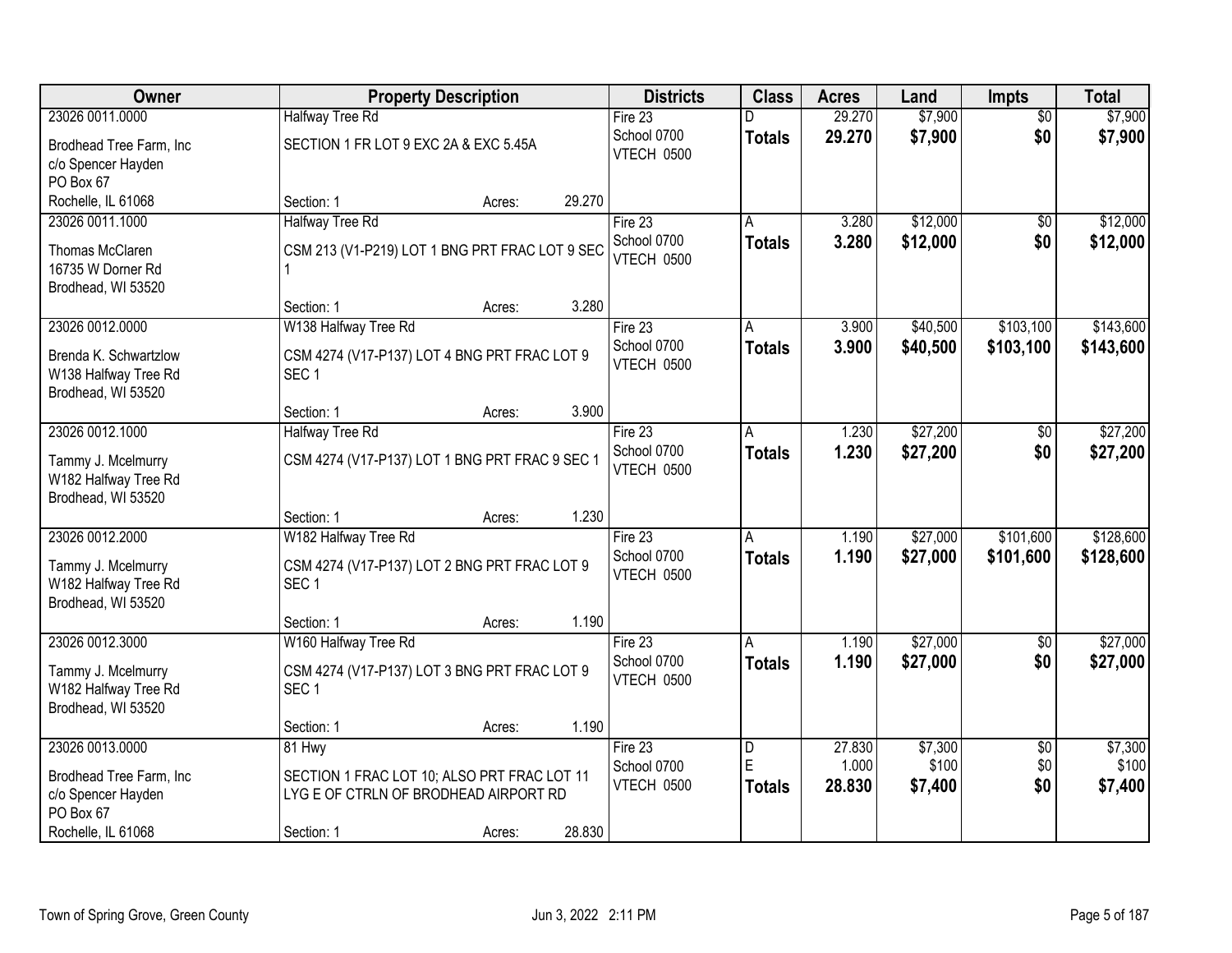| Owner                                                                                                       | <b>Property Description</b>                                                                                                 | <b>Districts</b>                       | <b>Class</b>       | <b>Acres</b>   | Land                 | <b>Impts</b>           | <b>Total</b>           |
|-------------------------------------------------------------------------------------------------------------|-----------------------------------------------------------------------------------------------------------------------------|----------------------------------------|--------------------|----------------|----------------------|------------------------|------------------------|
| 23026 0013.1000                                                                                             | W268 Halfway Tree Rd                                                                                                        | Fire 23                                |                    | 1.780          | \$8,900              | \$8,700                | \$17,600               |
| Beverly M. Winchell<br>W268 Halfway Tree Rd<br>Brodhead, WI 53520                                           | CSM 223 (V1-P230) LOT 1 BNG PRT FRAC LOT 9 & 10<br>SEC <sub>1</sub>                                                         | School 0700<br><b>VTECH 0500</b>       | <b>Totals</b>      | 1.780          | \$8,900              | \$8,700                | \$17,600               |
|                                                                                                             | 1.780<br>Section: 1<br>Acres:                                                                                               |                                        |                    |                |                      |                        |                        |
| 23026 0013.2000<br>Trumpy Family Rev Living Trust<br>Gordon & Donna Trumpy Trustees<br>W224 Halfway Tree Rd | W224 Halfway Tree Rd<br>CSM 223 (V1-P230) LOT 2 BNG PRT FRAC LOTS 9 &<br>10 SEC 1                                           | Fire 23<br>School 0700<br>VTECH 0500   | <b>Totals</b>      | 1.780<br>1.780 | \$29,900<br>\$29,900 | \$149,900<br>\$149,900 | \$179,800<br>\$179,800 |
| Brodhead, WI 53520-9107                                                                                     | 1.780<br>Section: 1<br>Acres:                                                                                               |                                        |                    |                |                      |                        |                        |
| 23026 0013.3000<br><b>Robert Oliver</b><br>W212 Halfway Tree Rd<br>Brodhead, WI 53520                       | W212 Halfway Tree Rd<br>CSM 223 (V1-P230) LOT 3 BNG PRT FRAC LOTS 9 &<br>10 SEC 1                                           | Fire 23<br>School 0700<br>VTECH 0500   | A<br><b>Totals</b> | 1.780<br>1.780 | \$29,900<br>\$29,900 | \$133,100<br>\$133,100 | \$163,000<br>\$163,000 |
|                                                                                                             | 1.780<br>Section: 1<br>Acres:                                                                                               |                                        |                    |                |                      |                        |                        |
| 23026 0013.4000<br>David J. Voelker<br>N2302 Airport Rd                                                     | N2302 Brodhead Airport Rd<br>SECTION 1 CSM 962 (V3-P137) LOT 1 BNG PRT<br>FRAC LOT 10, ALSO PRT CSM 224                     | Fire $23$<br>School 0700<br>VTECH 0500 | A<br><b>Totals</b> | 1.060<br>1.060 | \$26,300<br>\$26,300 | \$144,000<br>\$144,000 | \$170,300<br>\$170,300 |
| Brodhead, WI 53520                                                                                          | 1.060<br>Section: 1<br>Acres:                                                                                               |                                        |                    |                |                      |                        |                        |
| 23026 0013.5000<br>Robert O. Benton<br>W282 Halfway Tree Rd<br>Brodhead, WI 53520                           | W282 Halfway Tree Rd<br>SECTION 1 CSM 224 (V1-P231) LOT 2 BNG PRT<br>FRAC LOT 10                                            | Fire $23$<br>School 0700<br>VTECH 0500 | A<br><b>Totals</b> | 1.780<br>1.780 | \$29,900<br>\$29,900 | \$123,000<br>\$123,000 | \$152,900<br>\$152,900 |
|                                                                                                             | 1.780<br>Section: 1<br>Acres:                                                                                               |                                        |                    |                |                      |                        |                        |
| 23026 0013.6000<br>Beverly M. Winchell<br>W268 Halfway Tree Rd<br>Brodhead, WI 53520                        | W268 Halfway Tree Rd<br>SECTION 1 CSM 224 (V1-P231) LOT 3 BNG PRT<br>FRAC LOT 10                                            | Fire 23<br>School 0700<br>VTECH 0500   | A<br><b>Totals</b> | 1.780<br>1.780 | \$29,900<br>\$29,900 | \$143,500<br>\$143,500 | \$173,400<br>\$173,400 |
|                                                                                                             | 1.780<br>Section: 1<br>Acres:                                                                                               |                                        |                    |                |                      |                        |                        |
| 23026 0013.7000<br>John P. Ruchti<br>12928 W Woodworth Dr<br>Evansville, WI 53536-8202                      | N2316 Brodhead Airport Rd<br>SECTION 1CSM 523 (V2-P55) LOT 1 BNG PRT FRAC<br><b>LOT 10</b><br>0.670<br>Section: 1<br>Acres: | Fire 23<br>School 0700<br>VTECH 0500   | A<br><b>Totals</b> | 0.670<br>0.670 | \$19,400<br>\$19,400 | \$74,100<br>\$74,100   | \$93,500<br>\$93,500   |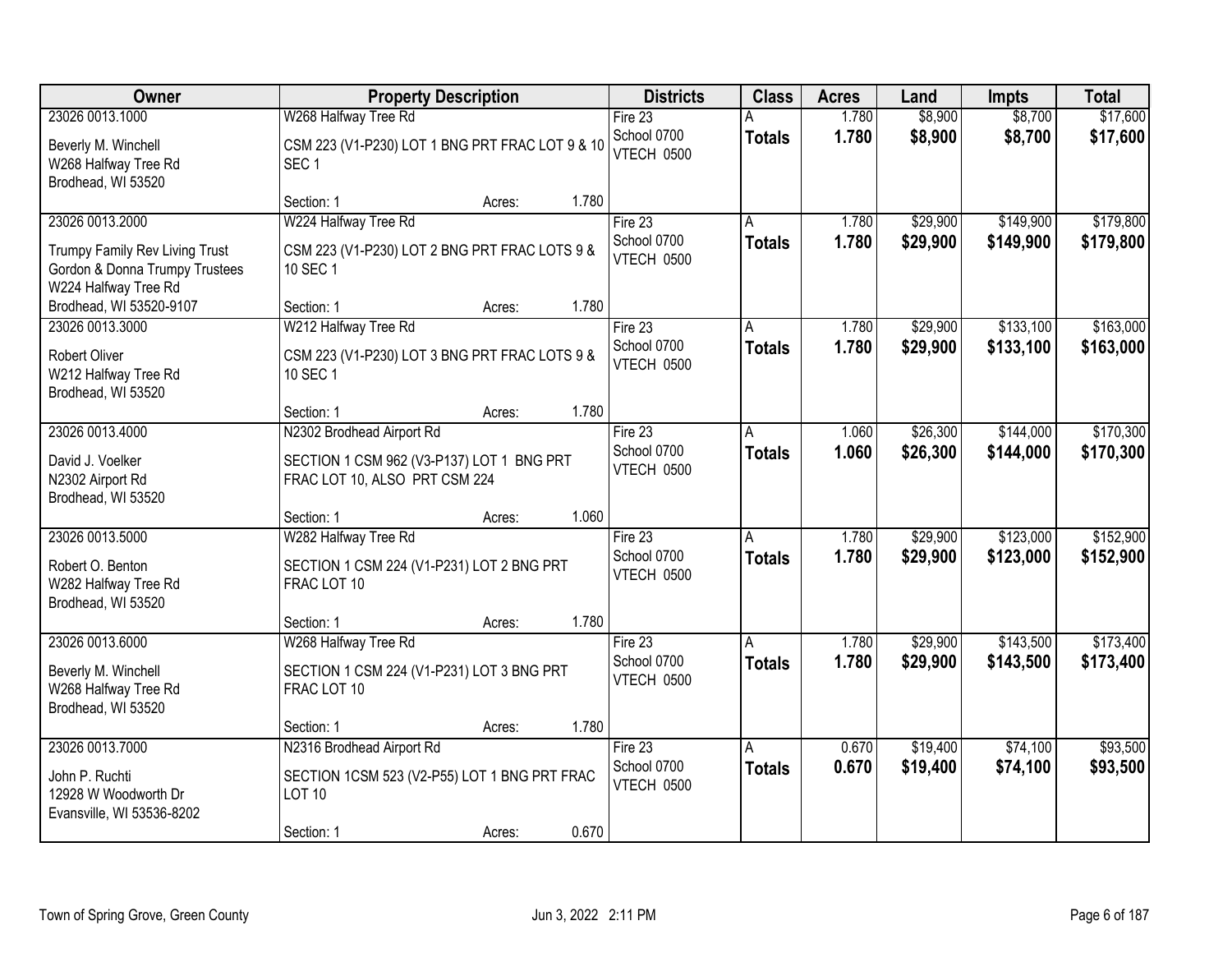| Owner                                                                               | <b>Property Description</b>                                                                                                                                                           | <b>Districts</b>          | <b>Class</b>   | <b>Acres</b> | Land     | <b>Impts</b>    | <b>Total</b> |
|-------------------------------------------------------------------------------------|---------------------------------------------------------------------------------------------------------------------------------------------------------------------------------------|---------------------------|----------------|--------------|----------|-----------------|--------------|
| 23026 0013.8000                                                                     | W300 Halfway Tree Rd                                                                                                                                                                  | Fire 23                   |                | 0.720        | \$20,200 | \$98,600        | \$118,800    |
| Steven L. Mason<br>W300 Halfway Tree Rd<br>Brodhead, WI 53520                       | SECTION 1 CSM 962 (V3-P137) LOT 2 BNG PRT<br>FRAC LOT 10, PRT CSM 224                                                                                                                 | School 0700<br>VTECH 0500 | <b>Totals</b>  | 0.720        | \$20,200 | \$98,600        | \$118,800    |
|                                                                                     | 0.720<br>Section: 1<br>Acres:                                                                                                                                                         |                           |                |              |          |                 |              |
| 23026 0014.0000                                                                     | W291 Halfway Tree Rd                                                                                                                                                                  | Fire $23$                 |                | 2.360        | \$32,800 | \$166,900       | \$199,700    |
| Hernandez Daniel Declaration of Trust<br>W291 Halfway Tree Rd<br>Brodhead, WI 53520 | CSM 5072 (V23-P240) LOT 1 BNG PRT SW4 NE4                                                                                                                                             | School 0700<br>VTECH 0500 | <b>Totals</b>  | 2.360        | \$32,800 | \$166,900       | \$199,700    |
|                                                                                     | 2.360<br>Section: 1<br>Acres:                                                                                                                                                         |                           |                |              |          |                 |              |
| 23026 0014.1000                                                                     | W209 Halfway Tree Rd                                                                                                                                                                  | Fire 23                   | A              | 1.640        | \$29,200 | \$125,500       | \$154,700    |
| Robert N. Olin<br>W209 Halfway Tree Rd<br>Brodhead, WI 53520                        | SECTION 1 COM E4 COR TH N0*24'E ALG E LN NE4<br>1319.82 FT, TH N89* 07'W 1384.17 FT TO POB, TH<br>N89*07'W 270.81 FT, TH S0*W 264.89 FT, TH S89*36'E<br>Section: 1<br>1.640<br>Acres: | School 0700<br>VTECH 0500 | <b>Totals</b>  | 1.640        | \$29,200 | \$125,500       | \$154,700    |
| 23026 0014.2000                                                                     | W251 Halfway Tree Rd                                                                                                                                                                  | Fire 23                   | A              | 2.400        | \$33,000 | \$117,300       | \$150,300    |
| Waelti Howard L and Sara S Trust<br>N3337 Aebly Rd<br>Monroe, WI 53566              | CSM 1547 (V5-P47) LOT 1 EXC CSM 1546 & EXC<br>1.64A BNG PRT SW4 NE4                                                                                                                   | School 0700<br>VTECH 0500 | <b>Totals</b>  | 2.400        | \$33,000 | \$117,300       | \$150,300    |
|                                                                                     | 2.400<br>Section: 1<br>Acres:                                                                                                                                                         |                           |                |              |          |                 |              |
| 23026 0014.2100                                                                     | <b>Halfway Tree Rd</b>                                                                                                                                                                | Fire 23                   | A              | 0.810        | \$21,800 | $\overline{50}$ | \$21,800     |
| Beverly M. Winchell<br>W268 Halfway Tree Rd<br>Brodhead, WI 53520                   | CSM 1546 (V5-P46) LOT 1 BNG PRT SW4 NE4                                                                                                                                               | School 0700<br>VTECH 0500 | <b>Totals</b>  | 0.810        | \$21,800 | \$0             | \$21,800     |
|                                                                                     | 0.810<br>Section: 1<br>Acres:                                                                                                                                                         |                           |                |              |          |                 |              |
| 23026 0014.3000                                                                     | 81 Hwy                                                                                                                                                                                | Fire $23$                 | $\overline{D}$ | 23.000       | \$5,400  | $\overline{60}$ | \$5,400      |
| William A. Walmer<br>N2107 County Rd T<br>Brodhead, WI 53520                        | PRT SW4 NE4 PRT POS V2-P274, PARCEL 3                                                                                                                                                 | School 0700<br>VTECH 0500 | <b>Totals</b>  | 23.000       | \$5,400  | \$0             | \$5,400      |
|                                                                                     | 23.000<br>Section: 1<br>Acres:                                                                                                                                                        |                           |                |              |          |                 |              |
| 23026 0014.4000                                                                     | 81 Hwy                                                                                                                                                                                | Fire 23                   | D.             | 12.000       | \$2,800  | $\overline{30}$ | \$2,800      |
| Jodi S. Moore<br>Joseph W Moore Le<br>W307 Halfway Tree Rd<br>Brodhead, WI 53520    | COM E4 COR SEC 1 TH N 1319.82 FT TO SE COR<br>GOV LT 9 TH N89*W ALG S LN LTS 9 & 10 2305.35 FT<br>TO POB TH N89*W 332.03 FT TH S0*E 386.80 FT TH<br>12.000<br>Section: 1<br>Acres:    | School 0700<br>VTECH 0500 | <b>Totals</b>  | 12.000       | \$2,800  | \$0             | \$2,800      |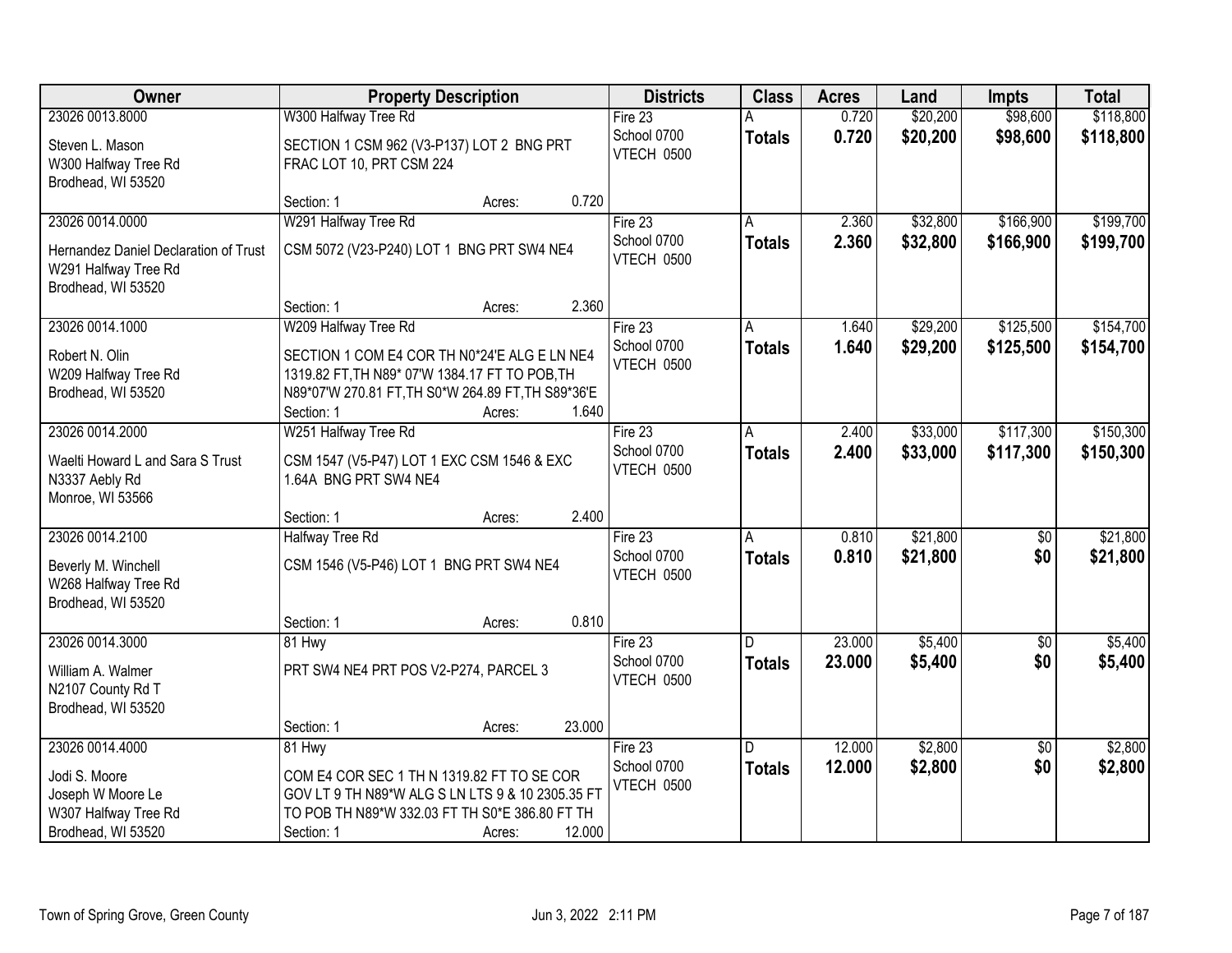| Owner                                                                                               | <b>Property Description</b>                                                                                                                                            | <b>Districts</b>                              | <b>Class</b>            | <b>Acres</b>            | Land                            | <b>Impts</b>                       | <b>Total</b>                       |
|-----------------------------------------------------------------------------------------------------|------------------------------------------------------------------------------------------------------------------------------------------------------------------------|-----------------------------------------------|-------------------------|-------------------------|---------------------------------|------------------------------------|------------------------------------|
| 23026 0015.0000                                                                                     | W273 Halfway Tree Rd                                                                                                                                                   | Fire 23                                       |                         | 0.780                   | \$21,300                        | \$107,200                          | \$128,500                          |
| Nathan R. Olson<br>W273 Halfway Tree Rd<br>Brodhead, WI 53520                                       | SECTION 1 COM NE COR SW4 NE4 W ALG CL HWY<br>790 FT POB W 130 FT S 260 FT E 130 FT N 260 FT<br>POB                                                                     | School 0700<br>VTECH 0500                     | <b>Totals</b>           | 0.780                   | \$21,300                        | \$107,200                          | \$128,500                          |
|                                                                                                     | 0.780<br>Section: 1<br>Acres:                                                                                                                                          |                                               |                         |                         |                                 |                                    |                                    |
| 23026 0016.0000<br>Jodi S. Moore<br>Joseph W Moore Le<br>W307 Halfway Tree Rd<br>Brodhead, WI 53520 | W307 Halfway Tree Rd<br>PRT SW4 NE4 IN FORM OF PARALLELOGRAM 7 RDS<br>E & W AND 23 RDS N & S IN NW COR W1/2 S1/2 NE<br>FRAC QTR SEC 1<br>1.000<br>Section: 1<br>Acres: | Fire $23$<br>School 0700<br><b>VTECH 0500</b> | <b>Totals</b>           | 1.000<br>1.000          | \$26,000<br>\$26,000            | \$31,000<br>\$31,000               | \$57,000<br>\$57,000               |
| 23026 0017.0000                                                                                     | W151 Halfway Tree Rd                                                                                                                                                   | Fire 23                                       | A                       | 1.340                   | \$27,700                        | \$97,100                           | \$124,800                          |
| Donald E. Sherwood<br>W151 Halfway Tree Rd<br>Brodhead, WI 53520                                    | CSM 1755 (V5-P341) LOT 1 BNG PRT SE4 NE4                                                                                                                               | School 0700<br>VTECH 0500                     | <b>Totals</b>           | 1.340                   | \$27,700                        | \$97,100                           | \$124,800                          |
|                                                                                                     | 1.340<br>Section: 1<br>Acres:                                                                                                                                          |                                               |                         |                         |                                 |                                    |                                    |
| 23026 0017.0100                                                                                     | W119 Halfway Tree Rd                                                                                                                                                   | Fire $23$                                     | A                       | 3.900                   | \$40,500                        | \$110,200                          | \$150,700                          |
| Tracy L. Patkus<br>2730 New Milford School Rd<br>Rockford, IL 61109                                 | CSM 1755 (V5-P341) LOT 2 BNG PRT SE4 NE4                                                                                                                               | School 0700<br>VTECH 0500                     | <b>Totals</b>           | 3.900                   | \$40,500                        | \$110,200                          | \$150,700                          |
|                                                                                                     | 3.900<br>Section: 1<br>Acres:                                                                                                                                          |                                               |                         |                         |                                 |                                    |                                    |
| 23026 0017.0200<br>Brent G. Sutherland<br>N2271 County Rd T<br>Brodhead, WI 53520                   | N2271 County Hwy T<br>CSM 283 (V1-P291) LOT 2 BNG PRT SE4 NE4                                                                                                          | Fire $23$<br>School 0700<br>VTECH 0500        | A<br><b>Totals</b>      | 5.227<br>5.227          | \$46,700<br>\$46,700            | \$109,600<br>\$109,600             | \$156,300<br>\$156,300             |
|                                                                                                     | 5.227<br>Section: 1<br>Acres:                                                                                                                                          |                                               |                         |                         |                                 |                                    |                                    |
| 23026 0017.0300<br>Todd M. Long<br>N2265 County Rd T<br>Brodhead, WI 53520                          | N2265 County Hwy T<br>CSM 283 (V1-P291) LOT 3 BNG PRT FRAC SE4 NE4                                                                                                     | Fire 23<br>School 0700<br>VTECH 0500          | A<br><b>Totals</b>      | 5.218<br>5.218          | \$46,700<br>\$46,700            | \$127,700<br>\$127,700             | \$174,400<br>\$174,400             |
|                                                                                                     | 5.218<br>Section: 1<br>Acres:                                                                                                                                          |                                               |                         |                         |                                 |                                    |                                    |
| 23026 0017.0400<br>Joseph V. Schrock<br>N2245 County Rd T<br>Brodhead, WI 53520                     | N2245 County Hwy T<br>CSM 283 (V1-P291) LOT 4 BNG PRT SE4 NE4                                                                                                          | Fire $23$<br>School 0700<br>VTECH 0500        | A<br>B<br><b>Totals</b> | 4.208<br>1.000<br>5.208 | \$42,000<br>\$4,600<br>\$46,600 | \$137,700<br>\$58,800<br>\$196,500 | \$179,700<br>\$63,400<br>\$243,100 |
|                                                                                                     | 5.208<br>Section: 1<br>Acres:                                                                                                                                          |                                               |                         |                         |                                 |                                    |                                    |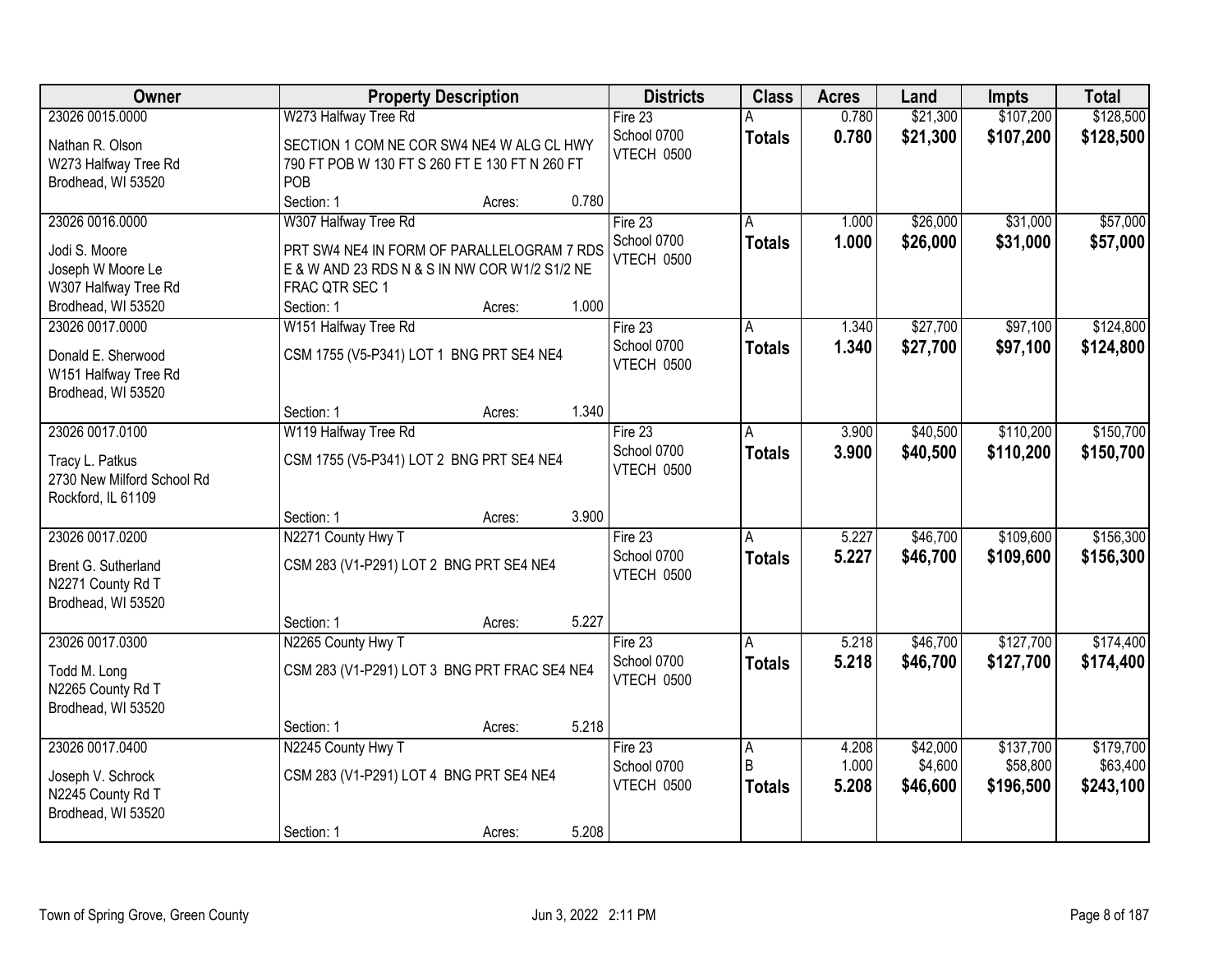| Owner                                                       |                                                                              | <b>Property Description</b> |       | <b>Districts</b>          | <b>Class</b>  | <b>Acres</b> | Land     | <b>Impts</b> | <b>Total</b> |
|-------------------------------------------------------------|------------------------------------------------------------------------------|-----------------------------|-------|---------------------------|---------------|--------------|----------|--------------|--------------|
| 23026 0017.0500                                             | N2293 Hayden Ct                                                              |                             |       | Fire 23                   |               | 2.040        | \$31,200 | \$127,800    | \$159,000    |
| Dale R. Lentz<br>N2293 Hayden Ct<br>Brodhead, WI 53520      | CSM 363 (V1-P374) LOT 1 BNG PRT FRAC SE4 NE4                                 |                             |       | School 0700<br>VTECH 0500 | <b>Totals</b> | 2.040        | \$31,200 | \$127,800    | \$159,000    |
|                                                             | Section: 1                                                                   | Acres:                      | 2.040 |                           |               |              |          |              |              |
| 23026 0017.0600                                             | N2294 Hayden Ct                                                              |                             |       | Fire $23$                 |               | 2.050        | \$31,300 | \$128,700    | \$160,000    |
| Everett F. Fowler<br>N2294 Hayden Ct<br>Brodhead, WI 53520  | CSM 363 (V1-P374) LOT 2 BNG PRT FRAC SE4 NE4                                 |                             |       | School 0700<br>VTECH 0500 | <b>Totals</b> | 2.050        | \$31,300 | \$128,700    | \$160,000    |
|                                                             | Section: 1                                                                   | Acres:                      | 2.050 |                           |               |              |          |              |              |
| 23026 0017.0700                                             | N2265 Hayden Ct                                                              |                             |       | Fire 23                   | A             | 2.270        | \$32,400 | \$176,300    | \$208,700    |
| Jeffrey H. Bauman<br>W3242 High School Rd<br>Juda, WI 53550 | CSM 363 (V1-P373) LOT 3 PARC FRAC SE4 NE4                                    |                             |       | School 0700<br>VTECH 0500 | <b>Totals</b> | 2.270        | \$32,400 | \$176,300    | \$208,700    |
|                                                             | Section: 1                                                                   | Acres:                      | 2.270 |                           |               |              |          |              |              |
| 23026 0017.0800                                             | N2264 Hayden Ct                                                              |                             |       | Fire $23$                 | A             | 2.270        | \$32,400 | \$203,600    | \$236,000    |
| Shawn D. Olson<br>N2264 Hayden Ct<br>Brodhead, WI 53520     | CSM 363 (V1-P373) LOT 4 BNG PRT FRAC SE4 NE4                                 |                             |       | School 0700<br>VTECH 0500 | <b>Totals</b> | 2.270        | \$32,400 | \$203,600    | \$236,000    |
|                                                             | Section: 1                                                                   | Acres:                      | 2.270 |                           |               |              |          |              |              |
| 23026 0017.0900                                             | N2251 Hayden Ct                                                              |                             |       | Fire $23$                 | A             | 2.270        | \$32,400 | \$18,500     | \$50,900     |
| Kyle F. Condon<br>308 1st Center Ave<br>Brodhead, WI 53520  | CSM 364 (V1-P376) LOT 1 BNG PRT LOT 1 CSM 214<br>(V1-P220), FRAC SE4 NE4     |                             |       | School 0700<br>VTECH 0500 | <b>Totals</b> | 2.270        | \$32,400 | \$18,500     | \$50,900     |
|                                                             | Section: 1                                                                   | Acres:                      | 2.270 |                           |               |              |          |              |              |
| 23026 0017.1000                                             | N2254 Hayden Ct                                                              |                             |       | Fire 23                   |               | 2.270        | \$32,400 | \$144,100    | \$176,500    |
| Richard O. Sarow<br>N2254 Hayden Ct<br>Brodhead, WI 53520   | CSM 364 (V1-P376) LOT 2 BNG PRT LOT 1 CSM 214<br>(V1-P220), PRT FRAC SE4 NE4 |                             |       | School 0700<br>VTECH 0500 | <b>Totals</b> | 2.270        | \$32,400 | \$144,100    | \$176,500    |
|                                                             | Section: 1                                                                   | Acres:                      | 2.270 |                           |               |              |          |              |              |
| 23026 0017.1100                                             | N2243 Hayden Ct                                                              |                             |       | Fire 23                   | A             | 2.260        | \$32,300 | \$175,200    | \$207,500    |
| Ruth E. Conway<br>N2243 Hayden Ct<br>Brodhead, WI 53520     | CSM 364 (V1-P376) LOT 3 BNG PRT SE4 NE4                                      |                             |       | School 0700<br>VTECH 0500 | <b>Totals</b> | 2.260        | \$32,300 | \$175,200    | \$207,500    |
|                                                             | Section: 1                                                                   | Acres:                      | 2.260 |                           |               |              |          |              |              |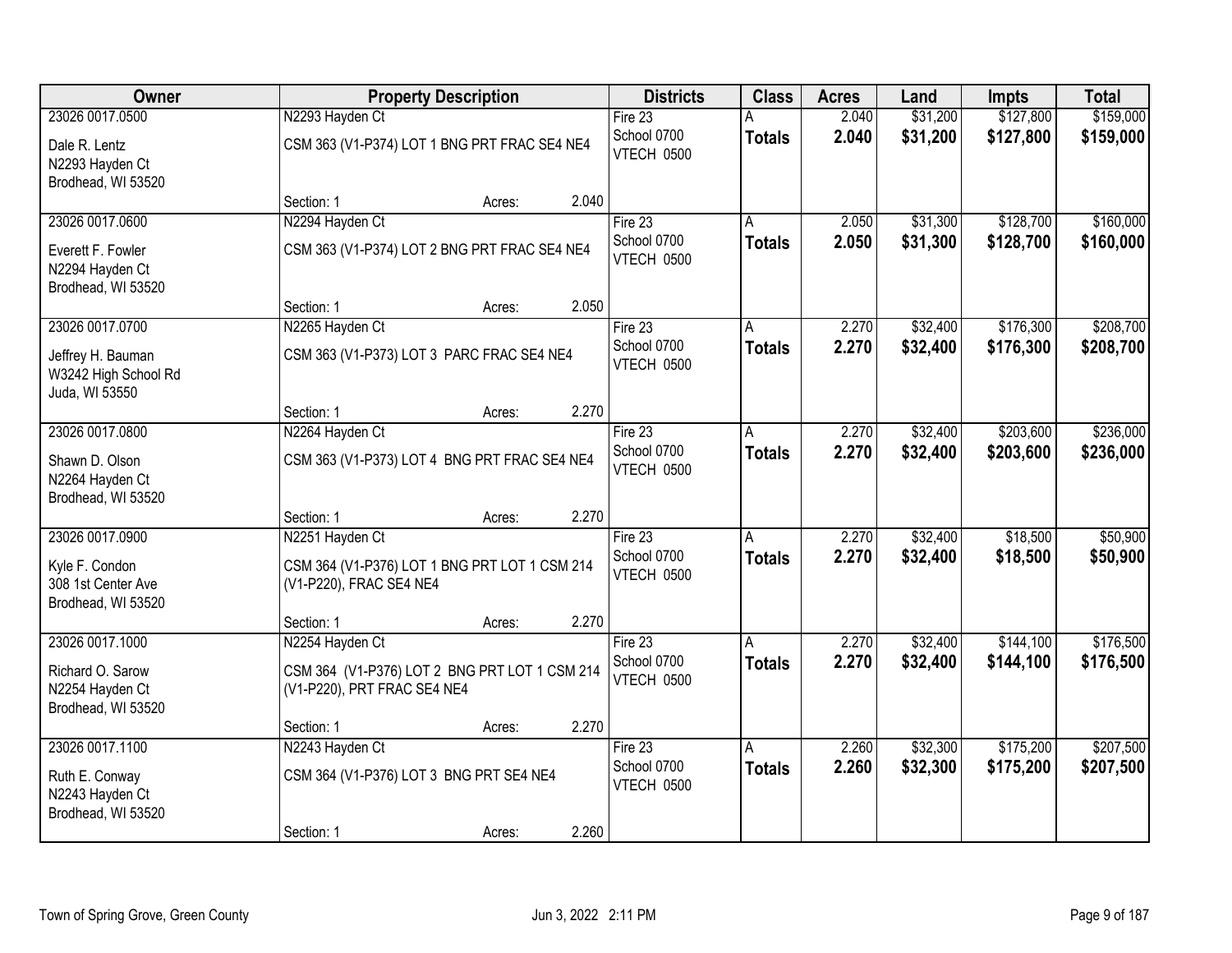| Owner                                                            | <b>Property Description</b>                                                                                                                                                        | <b>Districts</b>          | <b>Class</b>  | <b>Acres</b> | Land     | <b>Impts</b> | <b>Total</b> |
|------------------------------------------------------------------|------------------------------------------------------------------------------------------------------------------------------------------------------------------------------------|---------------------------|---------------|--------------|----------|--------------|--------------|
| 23026 0017.1200                                                  | N2242 Hayden Ct                                                                                                                                                                    | Fire 23                   |               | 2.260        | \$32,300 | \$117,500    | \$149,800    |
| Robert A. Wolfe Jr<br>N2242 Hayden Ct<br>Brodhead, WI 53520      | CSM 364 (V1-P376) LOT 4 BNG PRT FR SE4 NE4                                                                                                                                         | School 0700<br>VTECH 0500 | <b>Totals</b> | 2.260        | \$32,300 | \$117,500    | \$149,800    |
|                                                                  | 2.260<br>Section: 1<br>Acres:                                                                                                                                                      |                           |               |              |          |              |              |
| 23026 0018.0000                                                  | N2331 Brodhead Airport Rd                                                                                                                                                          | Fire $23$                 |               | 1.530        | \$28,700 | \$273,300    | \$302,000    |
| Elizabeth M. Brockwell<br>N2331 Airport Rd<br>Brodhead, WI 53520 | CSM 3792 (V14-P286) LOT 14 BNG PRT LOT 7 CSM<br>3059 IN GOV LOTS 6 & 11 NE4 NW4                                                                                                    | School 0700<br>VTECH 0500 | <b>Totals</b> | 1.530        | \$28,700 | \$273,300    | \$302,000    |
|                                                                  | 1.530<br>Section: 1<br>Acres:                                                                                                                                                      |                           |               |              |          |              |              |
| 23026 0018.0100                                                  | W324 Halfway Tree Rd                                                                                                                                                               | Fire 23                   | A             | 3.000        | \$36,000 | \$149,100    | \$185,100    |
| Russell J. Homan<br>W324 Halfway Tree Rd<br>Brodhead, WI 53520   | SECTION 1CSM 2921 (V10-P187) LOT 1 BNG PRT<br>FRAC LOT 11                                                                                                                          | School 0700<br>VTECH 0500 | <b>Totals</b> | 3.000        | \$36,000 | \$149,100    | \$185,100    |
|                                                                  | 3.000<br>Section: 1<br>Acres:                                                                                                                                                      |                           |               |              |          |              |              |
| 23026 0018.0200                                                  | <b>Brodhead Airport Rd</b>                                                                                                                                                         | Fire $23$                 | A             | 1.530        | \$28,700 | \$0          | \$28,700     |
| Josh Brownell<br>N2334 Stinson Dr<br>Brodhead, WI 53520          | CSM 3792 (V14-P286) LOT 15 BNG PRT FRAC LOT 6<br>& 11 IN NE4 NW4 (FKA PRT LOT 7 CSM 3059)                                                                                          | School 0700<br>VTECH 0500 | <b>Totals</b> | 1.530        | \$28,700 | \$0          | \$28,700     |
|                                                                  | 1.530<br>Section: 1<br>Acres:                                                                                                                                                      |                           |               |              |          |              |              |
| 23026 0018.0310                                                  | N2334 Stinson Dr                                                                                                                                                                   | School 0700               | A             | 3.080        | \$36,400 | \$291,000    | \$327,400    |
| Josh Brownell<br>N2334 Stinson Dr<br>Brodhead, WI 53520          | CSM 5019 (V23-P94) LOT 1 BNG PRT GOV LOTS 6 &<br>11                                                                                                                                | VTECH 0500                | <b>Totals</b> | 3.080        | \$36,400 | \$291,000    | \$327,400    |
|                                                                  | 3.080<br>Section: 1<br>Acres:                                                                                                                                                      |                           |               |              |          |              |              |
| 23026 0018.1000                                                  | W457 State Hwy 81                                                                                                                                                                  | Fire 23                   | A             | 1.830        | \$30,200 | \$90,500     | \$120,700    |
| Danny R. Lewis Jr<br>W457 State Rd 81<br>Brodhead, WI 53520      | SECTION 1 CSM 114 (V1-P114) LOT 1 BNG PRT GOV<br>LOT 12 IN NW4 EXC .178A COM W4 COR TH N ALG V<br>LN 1319.51 FT TO S LN TH S89*E 572.09 FT POB TH<br>1.830<br>Section: 1<br>Acres: | School 0700<br>VTECH 0500 | <b>Totals</b> | 1.830        | \$30,200 | \$90,500     | \$120,700    |
| 23026 0018.2000                                                  | W473 State Hwy 81                                                                                                                                                                  | Fire 23                   | A             | 4.300        | \$42,500 | \$141,600    | \$184,100    |
| William C. Scheidegger<br>W473 State Rd 81<br>Brodhead, WI 53520 | SECTION 1CSM 111 (V1-P111) LOT 1 - CONT 1.07A;<br>LOT 2 - CONT .91A; LOT 3 - CONT 1.17A; LOT 4 -<br>CONT 1.27A BNG PRT FRAC LOT 12 IN NW4<br>4.300<br>Section: 1<br>Acres:         | School 0700<br>VTECH 0500 | <b>Totals</b> | 4.300        | \$42,500 | \$141,600    | \$184,100    |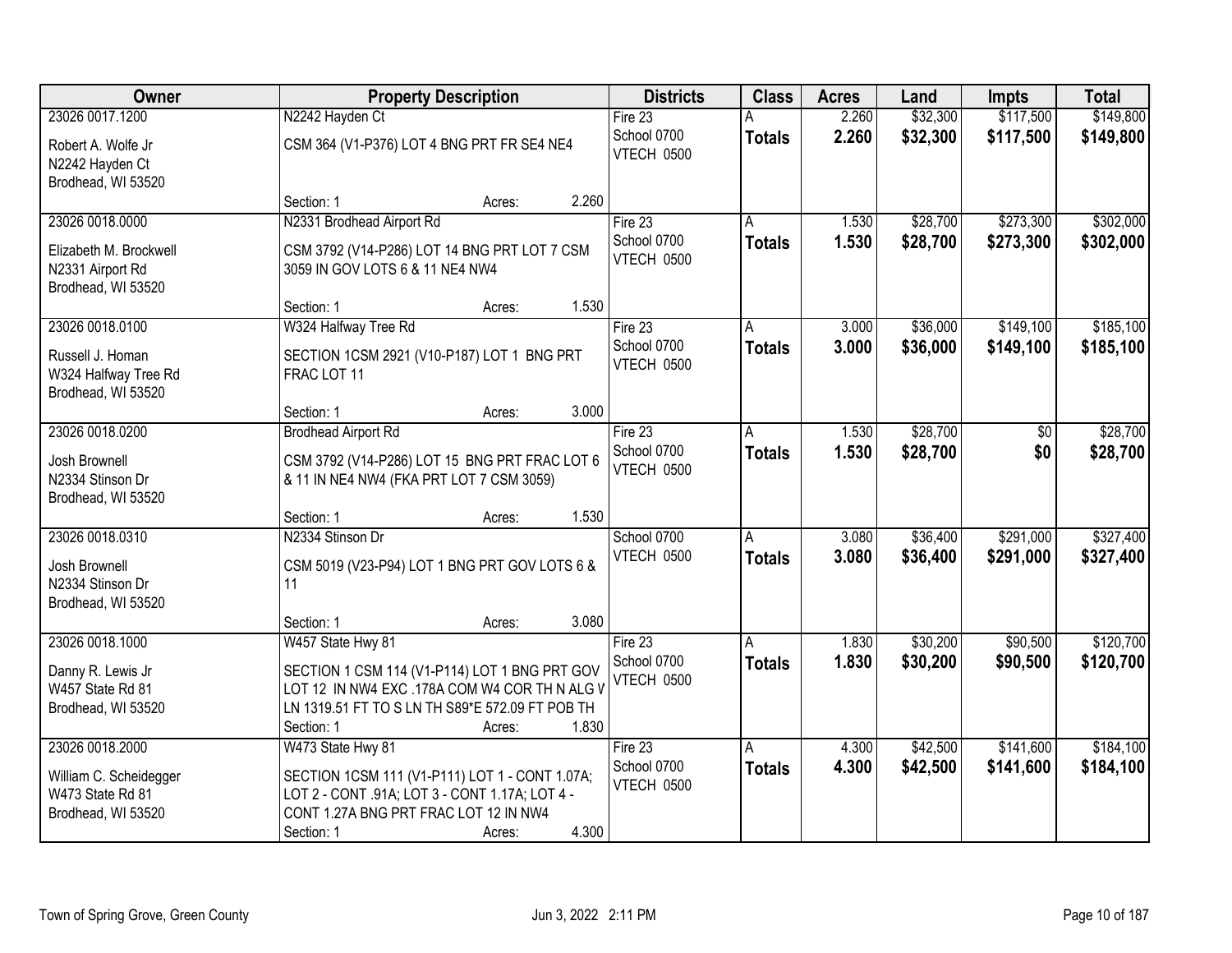| Owner                                                                                     | <b>Property Description</b>                                                                                        |        |       | <b>Districts</b>                     | <b>Class</b>        | <b>Acres</b>   | Land                 | <b>Impts</b>           | <b>Total</b>           |
|-------------------------------------------------------------------------------------------|--------------------------------------------------------------------------------------------------------------------|--------|-------|--------------------------------------|---------------------|----------------|----------------------|------------------------|------------------------|
| 23026 0018.3000                                                                           | 81 Hwy                                                                                                             |        |       | Fire $23$                            | $\overline{X4}$     | 2.000          | $\overline{50}$      | $\overline{50}$        | \$0                    |
| Town of Spring Grove<br>N2475 Cty Gg<br>Brodhead, WI 53520                                | SECTION 1 PRT CSM 3788 (V14-P278) PRT CSM 3791<br>(V14-P284) PCL FOR STINSON DRIVE BNG PRT FR<br>LOTS 6 & 11EXEMPT |        |       | School 0700<br>VTECH 0500            | <b>Totals</b>       | 2.000          | \$0                  | \$0                    | \$0                    |
|                                                                                           | Section: 1                                                                                                         | Acres: | 2.000 |                                      |                     |                |                      |                        |                        |
| 23026 0018.4000<br>Michael A. Vickers<br>N2366 Bellanca Ln<br>Brodhead, WI 53520          | N2366 Bellanca Ln<br>SECTION 1 CSM 3788 (V14-P278) LOT 2 BNG PRT<br>FR LOTS 6 & 11 IN NE4 NW4, FKA LOT 9 CSM 3333  |        |       | Fire 23<br>School 0700<br>VTECH 0500 | A<br><b>Totals</b>  | 1.530<br>1.530 | \$28,700<br>\$28,700 | \$326,000<br>\$326,000 | \$354,700<br>\$354,700 |
|                                                                                           | Section: 1                                                                                                         | Acres: | 1.530 |                                      |                     |                |                      |                        |                        |
| 23026 0018.4100<br>Town of Spring Grove<br>N2475 Cty Gg<br>Brodhead, WI 53520             | 81 Hwy<br>SECTION 1 PRT CSM 3789 (V14-P280) PCL FOR<br>BELLANCA LANE BNG PRT FR LOTS 6 & 11                        |        |       | Fire 23<br>School 0700<br>VTECH 0500 | X4<br><b>Totals</b> | 1.600<br>1.600 | \$0<br>\$0           | \$0<br>\$0             | $\sqrt{50}$<br>\$0     |
|                                                                                           | Section: 1                                                                                                         | Acres: | 1.600 |                                      |                     |                |                      |                        |                        |
| 23026 0018.4200                                                                           | N2371 Stinson Dr                                                                                                   |        |       | Fire $23$<br>School 0700             | Α<br><b>Totals</b>  | 1.550<br>1.550 | \$28,800<br>\$28,800 | \$204,100<br>\$204,100 | \$232,900<br>\$232,900 |
| Allen Foesch<br>N2371 Stinson Dr<br>Brodhead, WI 53520-9120                               | CSM 3788 (V14-P278) LOT 3 BNG PRT FR LOTS 6 &<br>11 IN NE4 NW4 (FKA PRT LOT 9 CSM 3333)                            |        |       | VTECH 0500                           |                     |                |                      |                        |                        |
|                                                                                           | Section: 1                                                                                                         | Acres: | 1.550 |                                      |                     |                |                      |                        |                        |
| 23026 0018.4300<br>Kevin M. Leifker<br>N2353 Stinson Dr<br>Brodhead, WI 53520             | N2353 Stinson Dr<br>CSM 3788 (V14-P278) LOT 4 BNG PRT FR LOT 11 IN<br>NE4 NW4 (FKA PT LOT 9 CSM 3333)              |        |       | Fire 23<br>School 0700<br>VTECH 0500 | A<br><b>Totals</b>  | 1.550<br>1.550 | \$28,800<br>\$28,800 | \$266,000<br>\$266,000 | \$294,800<br>\$294,800 |
|                                                                                           | Section: 1                                                                                                         | Acres: | 1.550 |                                      |                     |                |                      |                        |                        |
| 23026 0018.4400<br>Steven E. Stoneback<br>2696 Star Coral Ln<br>New Smyrna, FL 32168-5317 | N2360 Bellanca Ln<br>CSM 3789 (V14-P280) LOT 5 PRT FR LOT 11 IN NE4<br>NW4(FKA PT LOT 9 CSM 3333)                  |        |       | Fire 23<br>School 0700<br>VTECH 0500 | A<br><b>Totals</b>  | 1.530<br>1.530 | \$28,700<br>\$28,700 | \$190,500<br>\$190,500 | \$219,200<br>\$219,200 |
|                                                                                           | Section: 1                                                                                                         | Acres: | 1.530 |                                      |                     |                |                      |                        |                        |
| 23026 0018.5000<br>Jason M. Riesterer                                                     | N2337 Stinson Dr<br>CSM 3789 (V14-P280) LOT 6 BNG PRT FR LOT 11 IN                                                 |        |       | Fire 23<br>School 0700               | Α<br><b>Totals</b>  | 1.540<br>1.540 | \$28,700<br>\$28,700 | \$203,100<br>\$203,100 | \$231,800<br>\$231,800 |
| N2337 Stinson Dr<br>Brodhead, WI 53520-9120                                               | NE4 NW4, FKA LOT 10 CSM 3333                                                                                       |        |       | VTECH 0500                           |                     |                |                      |                        |                        |
|                                                                                           | Section: 1                                                                                                         | Acres: | 1.540 |                                      |                     |                |                      |                        |                        |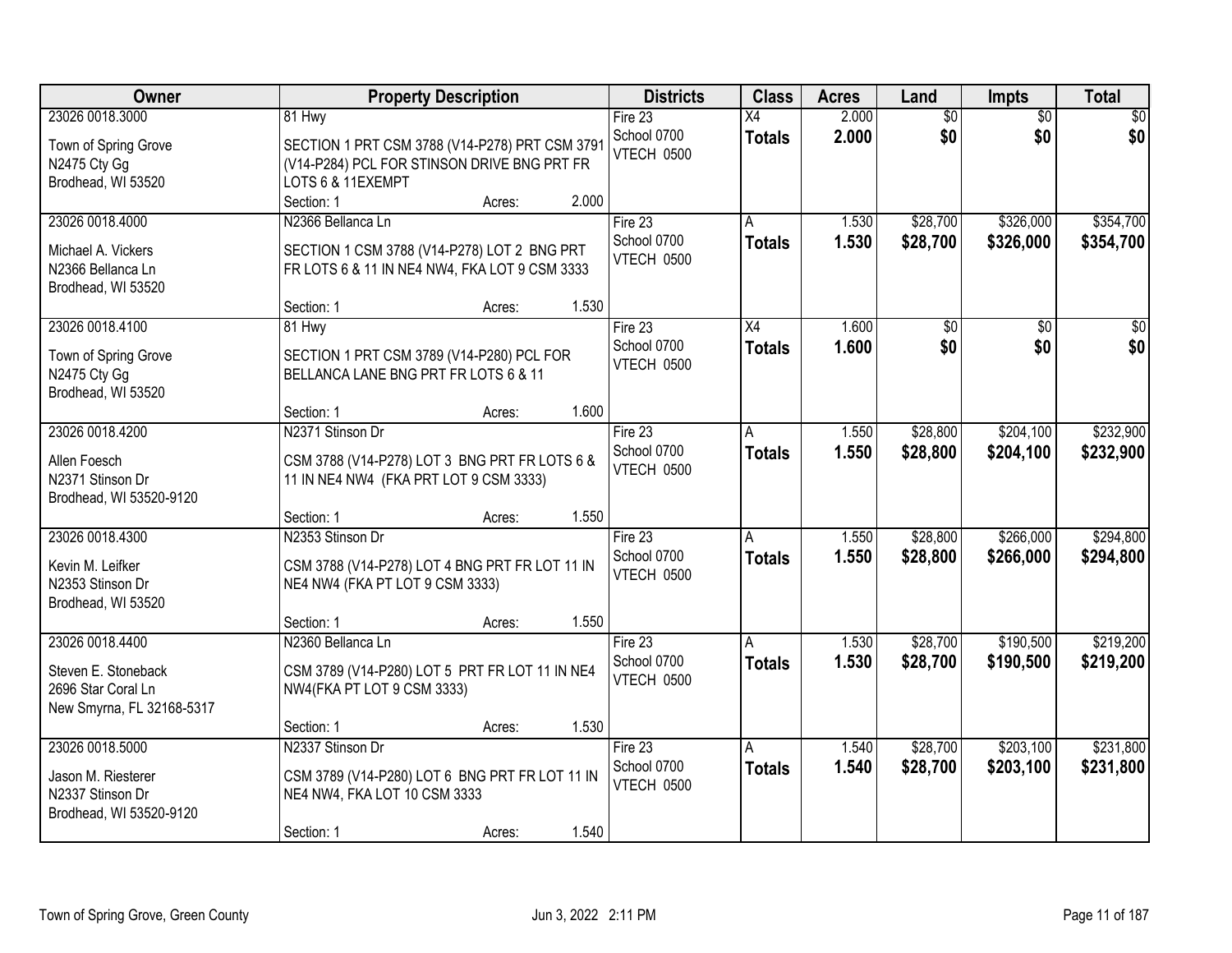| Owner                                                                    | <b>Property Description</b>                                                    |       | <b>Districts</b>          | <b>Class</b>  | <b>Acres</b> | Land     | Impts     | <b>Total</b> |
|--------------------------------------------------------------------------|--------------------------------------------------------------------------------|-------|---------------------------|---------------|--------------|----------|-----------|--------------|
| 23026 0018.5100                                                          | N2348 Bellanca Ln                                                              |       | Fire $23$                 |               | 1.530        | \$28,700 | \$228,700 | \$257,400    |
| Larry J. Ayres<br>N2348 Bellanca Ln<br>Brodhead, WI 53520                | CSM 3789 (V14-P280) LOT 7 BNG PRT FR LOT 11 IN<br>NE4 NW4                      |       | School 0700<br>VTECH 0500 | <b>Totals</b> | 1.530        | \$28,700 | \$228,700 | \$257,400    |
|                                                                          | Section: 1<br>Acres:                                                           | 1.530 |                           |               |              |          |           |              |
| 23026 0018.6000                                                          | N2342 Bellanca Ln                                                              |       | Fire $23$                 |               | 1.530        | \$28,700 | \$169,000 | \$197,700    |
| Jean M. Day<br>N2342 Bellanca Ln<br>Brodhead, WI 53520                   | CSM 3789 (V14-P280) LOT 8 BNG PRT FR LOT 11 IN<br>NE4 NW4, FKA LOT 11 CSM 3333 |       | School 0700<br>VTECH 0500 | <b>Totals</b> | 1.530        | \$28,700 | \$169,000 | \$197,700    |
|                                                                          | Section: 1<br>Acres:                                                           | 1.530 |                           |               |              |          |           |              |
| 23026 0018.6100                                                          | N2313 Stinson Dr                                                               |       | Fire 23                   | A             | 1.540        | \$28,700 | \$237,700 | \$266,400    |
| Jacob L. Peterson<br>N2313 Stinson Dr<br>Brodhead, WI 53520-9120         | CSM 3791 (V14-P284) LOT 9 BNG PRT FR LOT 11 IN<br>NE4 NW4                      |       | School 0700<br>VTECH 0500 | <b>Totals</b> | 1.540        | \$28,700 | \$237,700 | \$266,400    |
|                                                                          | Section: 1<br>Acres:                                                           | 1.540 |                           |               |              |          |           |              |
| 23026 0018.6200                                                          | N2321 Stinson Dr                                                               |       | Fire 23                   | A             | 1.540        | \$28,700 | \$196,000 | \$224,700    |
| Robert R. Wand<br>N2321 Stinson Dr<br>Brodhead, WI 53520                 | CSM 3791 (V14-P284) LOT 10 BNG PRT FRAC LOT<br>11 IN NE4 NW4                   |       | School 0700<br>VTECH 0500 | <b>Totals</b> | 1.540        | \$28,700 | \$196,000 | \$224,700    |
|                                                                          | Section: 1<br>Acres:                                                           | 1.540 |                           |               |              |          |           |              |
| 23026 0018.6300                                                          | N2322 Stinson Dr                                                               |       | Fire $23$                 | A             | 1.540        | \$28,700 | \$265,900 | \$294,600    |
| Charles S. Buttke<br>N2322 Stinson Dr<br>Brodhead, WI 53520              | CSM 3791 (V14-P284) LOT 11 BNG PRT FR LOT 11,<br>NE4 NW4                       |       | School 0700<br>VTECH 0500 | <b>Totals</b> | 1.540        | \$28,700 | \$265,900 | \$294,600    |
|                                                                          | Section: 1<br>Acres:                                                           | 1.540 |                           |               |              |          |           |              |
| 23026 0018.6400                                                          | N2306 Stinson Dr                                                               |       | Fire 23                   | Α             | 1.540        | \$28,700 | \$279,200 | \$307,900    |
| Steven C. Paulson<br>N2306 Stinson Dr<br>Brodhead, WI 53520-9120         | CSM 3791 (V14-P284) LOT 12 BNG PRT FR LOT 11 IN<br>NE4 NW4                     |       | School 0700<br>VTECH 0500 | <b>Totals</b> | 1.540        | \$28,700 | \$279,200 | \$307,900    |
|                                                                          | Section: 1<br>Acres:                                                           | 1.540 |                           |               |              |          |           |              |
| 23026 0018.6500                                                          | N2325 Brodhead Airport Rd                                                      |       | Fire 23                   | A             | 1.530        | \$28,700 | \$211,700 | \$240,400    |
| Brewster Terry R & Jacquelyn S Joint<br>Declar Trust<br>N2325 Airport Rd | CSM 3792 (V14-P286) LOT 13 BNG PRT FRAC LOT<br>11                              |       | School 0700<br>VTECH 0500 | <b>Totals</b> | 1.530        | \$28,700 | \$211,700 | \$240,400    |
| Brodhead, WI 53520                                                       | Section: 1<br>Acres:                                                           | 1.530 |                           |               |              |          |           |              |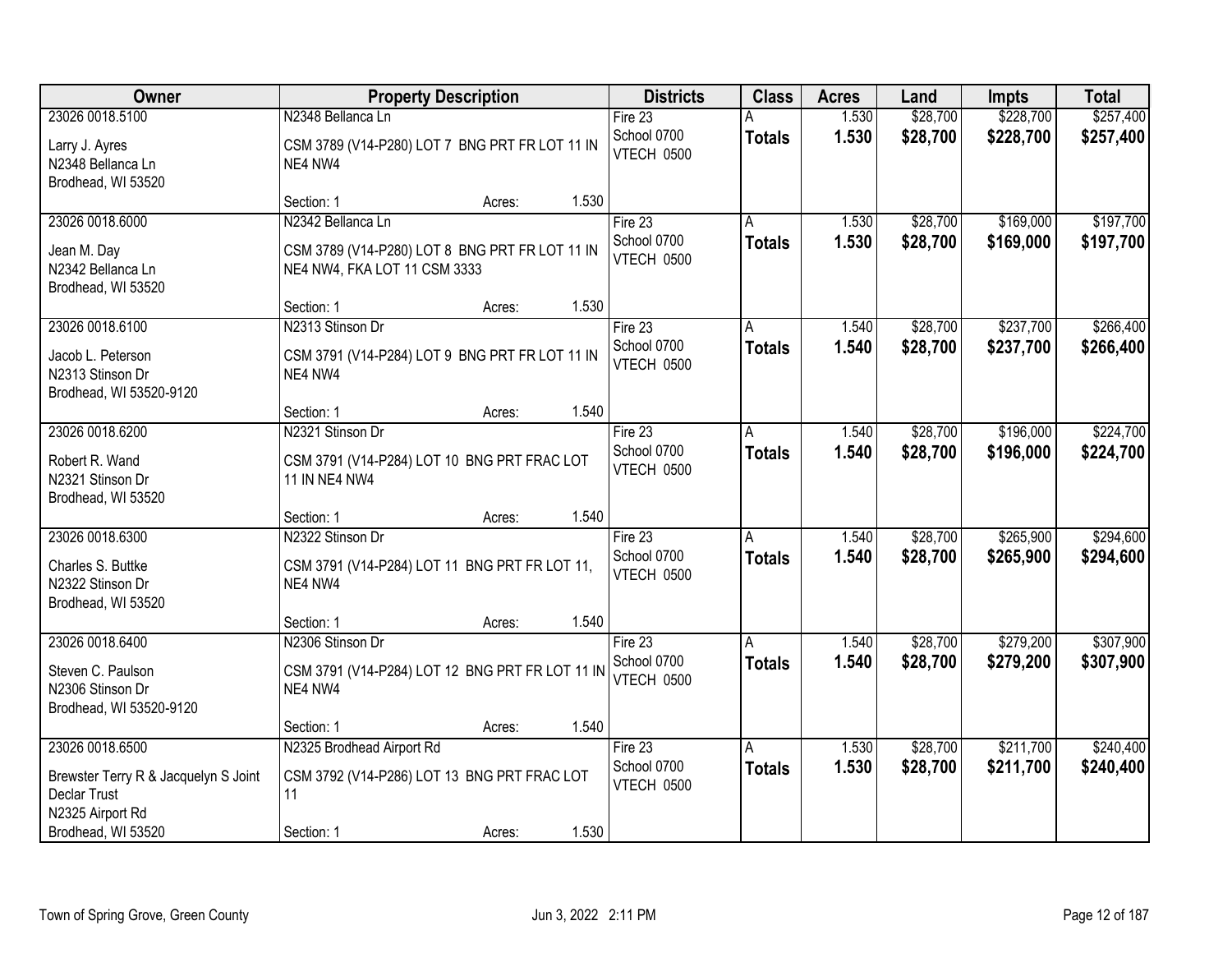| Owner                                                                                             | <b>Property Description</b>                                                                                                | <b>Districts</b>                       | <b>Class</b>                    | <b>Acres</b>   | Land                 | Impts                  | <b>Total</b>           |
|---------------------------------------------------------------------------------------------------|----------------------------------------------------------------------------------------------------------------------------|----------------------------------------|---------------------------------|----------------|----------------------|------------------------|------------------------|
| 23026 0018.7000                                                                                   | 81 Hwy                                                                                                                     | Fire $23$                              | X4                              | 3.480          | $\overline{60}$      | $\overline{50}$        | \$0                    |
| Town of Spring Grove<br>N2475 Cty Gg<br>Brodhead, WI 53520                                        | SECTION 1 AIRPORT ESTATES BELLANCE LANE &<br>PIETENPOL PLACE (ROADS) BNG PRT OF LOT 12<br>CSM 3060 (V11-P70)EXEMPT         | School 0700<br>VTECH 0500              | <b>Totals</b>                   | 3.480          | \$0                  | \$0                    | \$0                    |
|                                                                                                   | 3.480<br>Section: 1<br>Acres:                                                                                              |                                        |                                 |                |                      |                        |                        |
| 23026 0018.7100<br>Anderson Living Trust<br>Leon A & Lisa I Anderson, Trus<br>N2310 Bellanca Ln   | N2310 Bellanca Ln<br>SECTION 1 AIRPORT ESTATESLOT 1, BNG PRT LOT<br>12 CSM 3060 (V11-P70)                                  | Fire $23$<br>School 0700<br>VTECH 0500 | A<br><b>Totals</b>              | 0.750<br>0.750 | \$20,700<br>\$20,700 | \$183,300<br>\$183,300 | \$204,000<br>\$204,000 |
| Brodhead, WI 53520                                                                                | 0.750<br>Section: 1<br>Acres:                                                                                              |                                        |                                 |                |                      |                        |                        |
| 23026 0018.7110<br><b>Chris Buerk</b><br>PO Box 201<br>West Ossipee, NH 03890                     | Pietenpol Pl<br>SECTION 1 AIRPORT ESTATES LOT 11 BNG PRT<br>LOT 12 CSM 3060 (V11-P70)                                      | Fire 23<br>School 0700<br>VTECH 0500   | A<br><b>Totals</b>              | 0.750<br>0.750 | \$20,700<br>\$20,700 | \$0<br>\$0             | \$20,700<br>\$20,700   |
|                                                                                                   | 0.750<br>Section: 1<br>Acres:                                                                                              |                                        |                                 |                |                      |                        |                        |
| 23026 0018.7120                                                                                   | W315 Pietenpol Pl                                                                                                          | Fire 23<br>School 0700                 | A<br><b>Totals</b>              | 0.700<br>0.700 | \$19,900<br>\$19,900 | \$140,100<br>\$140,100 | \$160,000<br>\$160,000 |
| Allison L. Ommodt<br>W315 Pietenpol Pl<br>Brodhead, WI 53520                                      | AIRPORT ESTATESLOT 12                                                                                                      | VTECH 0500                             |                                 |                |                      |                        |                        |
|                                                                                                   | 0.700<br>Section: 1<br>Acres:                                                                                              |                                        |                                 |                |                      |                        |                        |
| 23026 0018.7130<br>The Guardianship of Amber L Bohn<br>c/o Wisconsin Bank & Trust<br>1717 10th St | W311 Pietenpol Pl<br>SECTION 1 AIRPORT ESTATES LOT 13 BNG PRT<br>LOT 12 CSM 3060 (V11-P70)                                 | Fire 23<br>School 0700<br>VTECH 0500   | $\overline{A}$<br><b>Totals</b> | 0.700<br>0.700 | \$19,900<br>\$19,900 | \$173,500<br>\$173,500 | \$193,400<br>\$193,400 |
| Monroe, WI 53566                                                                                  | Section: 1<br>0.700<br>Acres:                                                                                              |                                        |                                 |                |                      |                        |                        |
| 23026 0018.7140<br>Howard W. Balch<br>906 19th St Trlr 45<br>Brodhead, WI 53520-1932              | Pietenpol Pl<br>AIRPORT ESTATES LOT 14, BNG PRT LOT 12 CSM<br>3060 (V11-P70) SEC 1                                         | Fire 23<br>School 0700<br>VTECH 0500   | A<br><b>Totals</b>              | 0.700<br>0.700 | \$19,900<br>\$19,900 | $\overline{50}$<br>\$0 | \$19,900<br>\$19,900   |
|                                                                                                   | 0.700<br>Section: 1<br>Acres:                                                                                              |                                        |                                 |                |                      |                        |                        |
| 23026 0018.7200<br>Suzan Jashari<br>N4072 Country Club Dr<br>Brodhead, WI 53520                   | N2326 Bellanca Ln<br>SECTION 1 AIRPORT ESTATESLOT 2, BNG PRT LOT<br>12 CSM 3060 (V11-P70)<br>0.750<br>Section: 1<br>Acres: | Fire $23$<br>School 0700<br>VTECH 0500 | A<br><b>Totals</b>              | 0.750<br>0.750 | \$20,700<br>\$20,700 | \$15,000<br>\$15,000   | \$35,700<br>\$35,700   |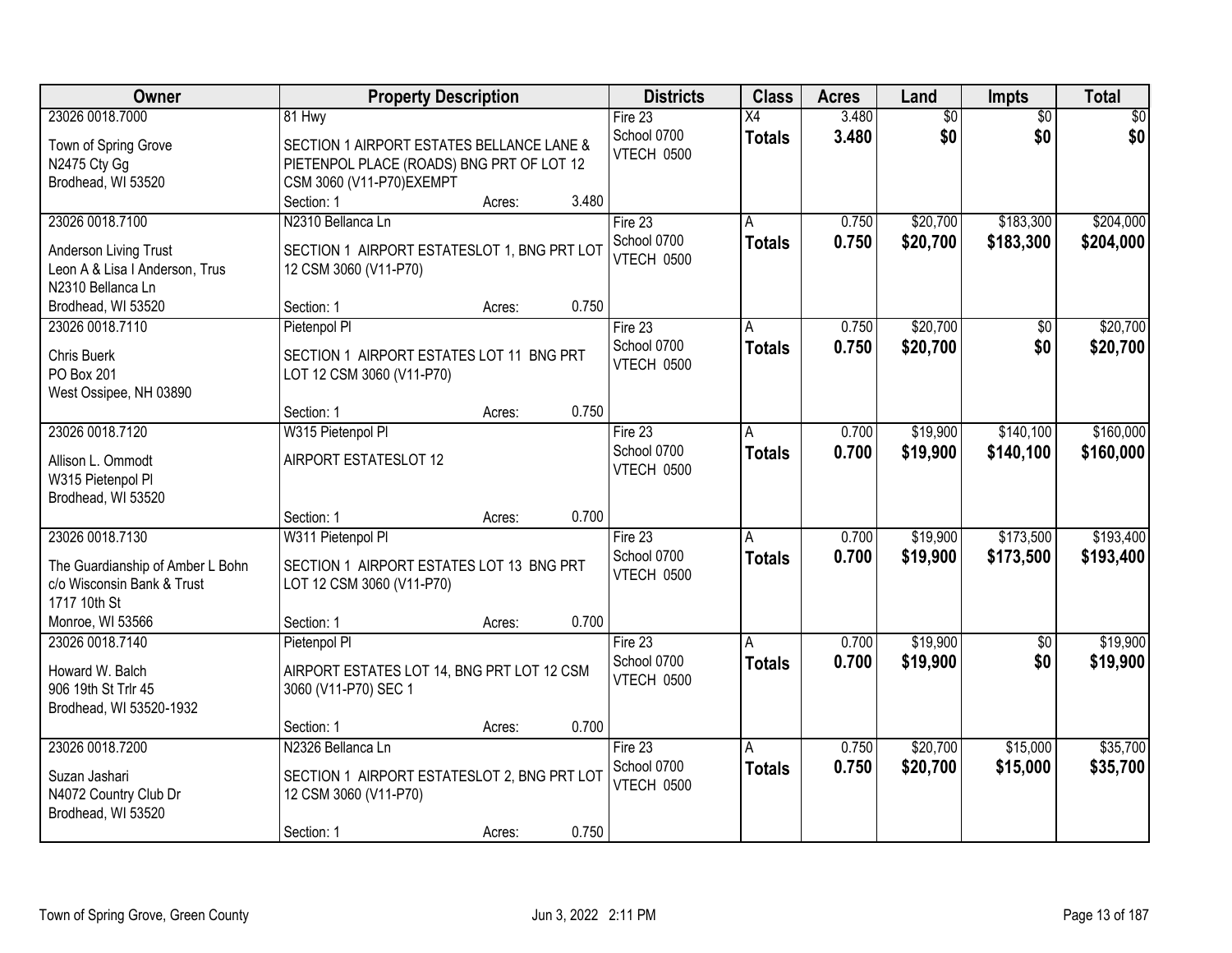| Owner                                                            |                                                                                  | <b>Property Description</b> |                                  |               | <b>Acres</b> | Land     | <b>Impts</b> | <b>Total</b> |
|------------------------------------------------------------------|----------------------------------------------------------------------------------|-----------------------------|----------------------------------|---------------|--------------|----------|--------------|--------------|
| 23026 0018.7300                                                  | N2334 Bellanca Ln                                                                |                             | Fire 23                          |               | 0.750        | \$20,700 | \$220,100    | \$240,800    |
| Suzan Jashari<br>N4072 Country Club Dr<br>Brodhead, WI 53520     | AIRPORT ESTATES LOT 3, BNG PRT LOT 12 CSM<br>3060 (V11-P70)                      |                             | School 0700<br><b>VTECH 0500</b> | <b>Totals</b> | 0.750        | \$20,700 | \$220,100    | \$240,800    |
|                                                                  | Section: 1                                                                       | 0.750<br>Acres:             |                                  |               |              |          |              |              |
| 23026 0018.7400                                                  | W338 Pietenpol Pl                                                                |                             | Fire $23$                        | A             | 0.750        | \$20,700 | \$179,500    | \$200,200    |
| Jimmie N. Nelson<br>W338 Pietenpol Pl<br>Brodhead, WI 53520-9118 | SECTION 1 AIRPORT ESTATESLOT 4 BNG PRT LOT<br>12 CSM 3060 (V12-P70)              |                             | School 0700<br>VTECH 0500        | <b>Totals</b> | 0.750        | \$20,700 | \$179,500    | \$200,200    |
|                                                                  | Section: 1                                                                       | 0.750<br>Acres:             |                                  |               |              |          |              |              |
| 23026 0018.7500                                                  | Pietenpol Pl                                                                     |                             | Fire 23                          | A             | 0.750        | \$20,700 | \$0          | \$20,700     |
| Suzan Jashari<br>N4072 Country Club Dr<br>Brodhead, WI 53520     | SECTION 1 AIRPORT ESTATES LOT 5, BNG PRT LOT<br>12 CSM 3060 (V12-P70)            |                             | School 0700<br><b>VTECH 0500</b> | <b>Totals</b> | 0.750        | \$20,700 | \$0          | \$20,700     |
|                                                                  | Section: 1                                                                       | 0.750<br>Acres:             |                                  |               |              |          |              |              |
| 23026 0018.7600                                                  | 81 Hwy                                                                           |                             | Fire $23$                        | A             | 0.750        | \$20,700 | \$0          | \$20,700     |
| Suzan Jashari<br>N4072 Country Club Dr<br>Brodhead, WI 53520     | AIRPORT ESTATES LOT 6 BNG PRT LOT 12 CSM<br>3060 (V11-P70)                       |                             | School 0700<br>VTECH 0500        | <b>Totals</b> | 0.750        | \$20,700 | \$0          | \$20,700     |
|                                                                  | Section: 1                                                                       | 0.750<br>Acres:             |                                  |               |              |          |              |              |
| 23026 0018.7700                                                  | Pietenpol PI                                                                     |                             | Fire 23                          | A             | 0.750        | \$20,700 | \$0          | \$20,700     |
| Edmond J. Gassen<br>W361 Pietenpol Pl<br>Brodhead, WI 53520      | SECTION 1 AIRPORT ESTATES LOT 7, BNG PRT LOT<br>12 CSM 3060 (V11-P70)            |                             | School 0700<br>VTECH 0500        | <b>Totals</b> | 0.750        | \$20,700 | \$0          | \$20,700     |
|                                                                  | Section: 1                                                                       | 0.750<br>Acres:             |                                  |               |              |          |              |              |
| 23026 0018.7800                                                  | <b>Halfway Tree Rd</b>                                                           |                             | Fire 23                          | A             | 0.750        | \$20,700 | $\sqrt{6}$   | \$20,700     |
| <b>Chris Buerk</b><br>PO Box 201<br>West Ossipee, NH 03890       | SECTION 1 AIRPORT ESTATESLOT 8 BNG PRT LOT<br>12 CSM 3060 (V11-P70)              |                             | School 0700<br>VTECH 0500        | <b>Totals</b> | 0.750        | \$20,700 | \$0          | \$20,700     |
|                                                                  | Section: 1                                                                       | 0.750<br>Acres:             |                                  |               |              |          |              |              |
| 23026 0018.7900                                                  | W361 Pietenpol Pl                                                                |                             | Fire $23$                        | A             | 0.750        | \$20,700 | \$266,000    | \$286,700    |
| Edmond J. Gassen<br>W361 Pietenpol Pl<br>Brodhead, WI 53520      | SECTION 1 AIRPORT ESTATES LOT 9 - CONT .75A<br>BNG PRT LOT 12 CSM 3060 (V11-P70) |                             | School 0700<br>VTECH 0500        | <b>Totals</b> | 0.750        | \$20,700 | \$266,000    | \$286,700    |
|                                                                  | Section: 1                                                                       | 0.750<br>Acres:             |                                  |               |              |          |              |              |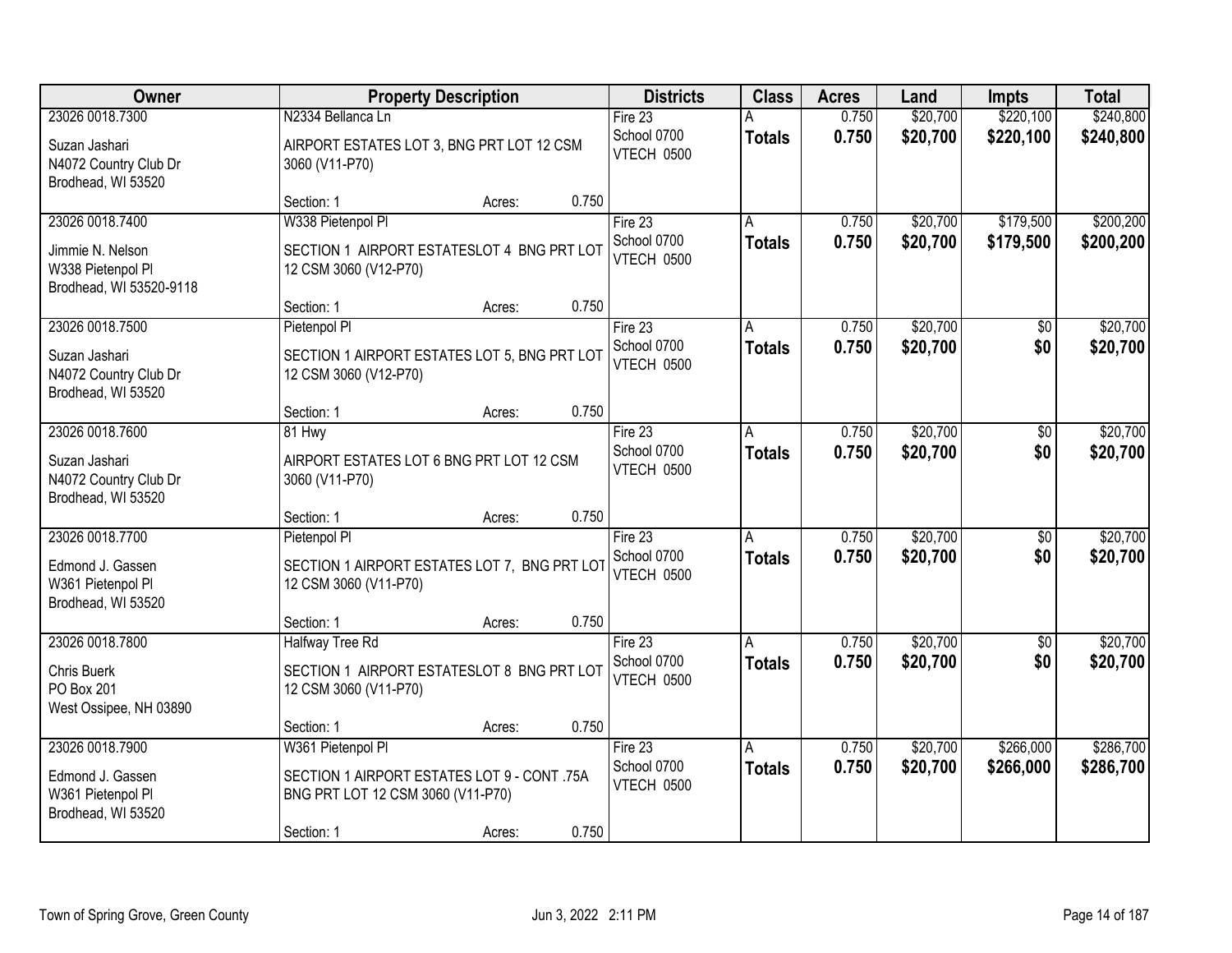| Owner                                                     |                                                             | <b>Property Description</b> |       | <b>Districts</b>          | <b>Class</b>           | <b>Acres</b> | Land            | Impts           | <b>Total</b>    |
|-----------------------------------------------------------|-------------------------------------------------------------|-----------------------------|-------|---------------------------|------------------------|--------------|-----------------|-----------------|-----------------|
| 23026 0018.7910                                           | W337 Pietenpol Pl                                           |                             |       | Fire 23                   |                        | 0.750        | \$20,700        | \$186,600       | \$207,300       |
| Greg Heckman<br>W337 Pietenpol Pl<br>Brodhead, WI 53520   | AIRPORT ESTATESLOT 10, BNG PRT LOT 12 CSM<br>3060 (V11-P70) |                             |       | School 0700<br>VTECH 0500 | <b>Totals</b>          | 0.750        | \$20,700        | \$186,600       | \$207,300       |
|                                                           | Section: 1                                                  | Acres:                      | 0.750 |                           |                        |              |                 |                 |                 |
| 23026 0019.0000                                           | N2315 Tenny Rd                                              |                             |       | Fire 23                   |                        | 1.000        | \$26,000        | \$135,700       | \$161,700       |
| Randy R. Helmick<br>N2315 Tenny Rd<br>Brodhead, WI 53520  | EIGHTY ONE ESTATES BLOCK 1 LOT 1                            |                             |       | School 0700<br>VTECH 0500 | <b>Totals</b>          | 1.000        | \$26,000        | \$135,700       | \$161,700       |
|                                                           | Section: 1                                                  | Acres:                      | 1.000 |                           |                        |              |                 |                 |                 |
| 23026 0019.0100                                           | <b>Tenny Rd</b>                                             |                             |       | Fire 23                   | A                      | 1.000        | \$26,000        | \$15,800        | \$41,800        |
| Randy R. Helmick<br>N2315 Tenny Rd<br>Brodhead, WI 53520  | EIGHTY ONE ESTATES BLOCK 1 LOT 2, BNG PRT<br>GOV LOT 12     |                             |       | School 0700<br>VTECH 0500 | <b>Totals</b>          | 1.000        | \$26,000        | \$15,800        | \$41,800        |
|                                                           | Section: 1                                                  | Acres:                      | 1.000 |                           |                        |              |                 |                 |                 |
| 23026 0019.0200                                           | 81 Hwy                                                      |                             |       | Fire $23$                 | $\overline{\text{X2}}$ | 0.370        | $\overline{50}$ | $\overline{30}$ | $\overline{50}$ |
| State of Wisconsin                                        | SECTION 1 PARC FR LOT 12 CONT .37A SECTION 1                |                             |       | School 0700<br>VTECH 0500 | <b>Totals</b>          | 0.370        | \$0             | \$0             | \$0             |
|                                                           | Section: 1                                                  | Acres:                      | 0.370 |                           |                        |              |                 |                 |                 |
| 23026 0019.0300                                           | W461 Crosby Ct                                              |                             |       | Fire 23                   | A                      | 1.000        | \$26,000        | \$151,900       | \$177,900       |
| Tyler D. Lewellen<br>W461 Crosby Ct                       | EIGHTY ONE ESTATES BLOCK 1LOT 3                             |                             |       | School 0700<br>VTECH 0500 | <b>Totals</b>          | 1.000        | \$26,000        | \$151,900       | \$177,900       |
| Brodhead, WI 53520                                        | Section: 1                                                  | Acres:                      | 1.000 |                           |                        |              |                 |                 |                 |
| 23026 0019.0400                                           | W468 Crosby Ct                                              |                             |       | Fire $23$                 |                        | 1.000        | \$26,000        | \$124,500       | \$150,500       |
| James M. Swain<br>W468 Crosby Ct<br>Brodhead, WI 53520    | EIGHTY ONE ESTATES BLOCK 1 LOT 4                            |                             |       | School 0700<br>VTECH 0500 | <b>Totals</b>          | 1.000        | \$26,000        | \$124,500       | \$150,500       |
|                                                           | Section: 1                                                  | Acres:                      | 1.000 |                           |                        |              |                 |                 |                 |
| 23026 0019.0500                                           | <b>Tenny Rd</b>                                             |                             |       | Fire 23                   | A                      | 1.000        | \$26,000        | \$600           | \$26,600        |
| James P. Williams<br>N2337 Tenny Rd<br>Brodhead, WI 53520 | EIGHTY ONE ESTATES BLOCK 1LOT 5                             |                             |       | School 0700<br>VTECH 0500 | <b>Totals</b>          | 1.000        | \$26,000        | \$600           | \$26,600        |
|                                                           | Section: 1                                                  | Acres:                      | 1.000 |                           |                        |              |                 |                 |                 |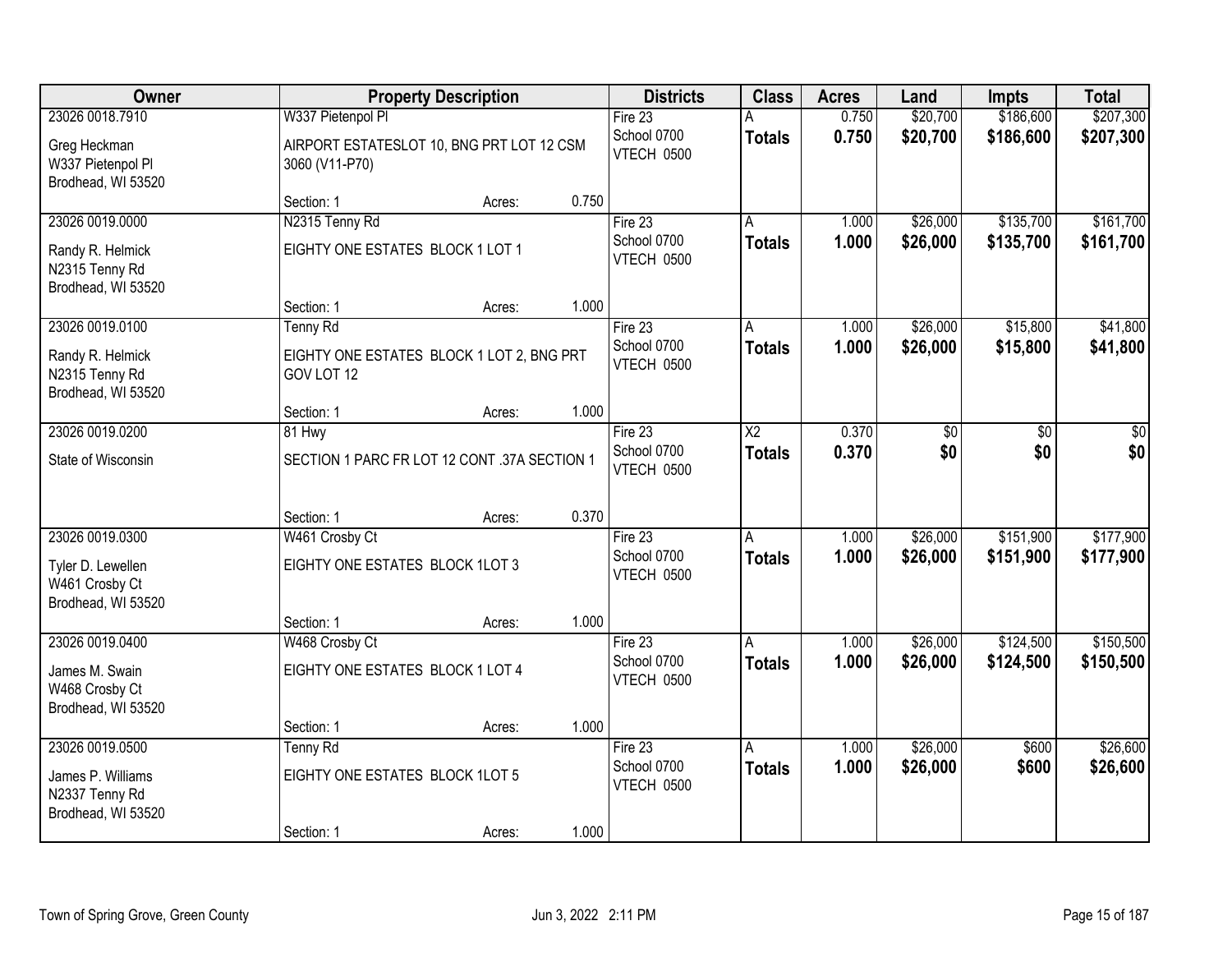| Owner                                                     |                                  | <b>Property Description</b> |       | <b>Districts</b>                 | <b>Class</b>  | <b>Acres</b> | Land     | <b>Impts</b>    | <b>Total</b> |
|-----------------------------------------------------------|----------------------------------|-----------------------------|-------|----------------------------------|---------------|--------------|----------|-----------------|--------------|
| 23026 0019.0600                                           | N2337 Tenny Rd                   |                             |       | Fire 23                          |               | 1.000        | \$26,000 | \$101,800       | \$127,800    |
| James P. Williams<br>N2337 Tenny Rd<br>Brodhead, WI 53520 | EIGHTY ONE ESTATES BLOCK 1LOT 6  |                             |       | School 0700<br>VTECH 0500        | <b>Totals</b> | 1.000        | \$26,000 | \$101,800       | \$127,800    |
|                                                           | Section: 1                       | Acres:                      | 1.000 |                                  |               |              |          |                 |              |
| 23026 0019.0700                                           | N2310 Tenny Rd                   |                             |       | Fire $23$                        |               | 0.800        | \$21,600 | \$151,000       | \$172,600    |
| Jerod L. Blizard<br>N2310 Tenney Rd<br>Brodhead, WI 53520 | EIGHTY ONE ESTATES BLOCK 2 LOT 1 |                             |       | School 0700<br>VTECH 0500        | <b>Totals</b> | 0.800        | \$21,600 | \$151,000       | \$172,600    |
|                                                           | Section: 1                       | Acres:                      | 0.800 |                                  |               |              |          |                 |              |
| 23026 0019.0800                                           | N2320 Tenny Rd                   |                             |       | Fire 23                          | A             | 1.000        | \$26,000 | \$154,100       | \$180,100    |
| Jeffrey H. Wymer<br>N2320 Tenny Rd<br>Brodhead, WI 53520  | EIGHTY ONE ESTATES BLOCK 2 LOT 2 |                             |       | School 0700<br><b>VTECH 0500</b> | <b>Totals</b> | 1.000        | \$26,000 | \$154,100       | \$180,100    |
|                                                           | Section: 1                       | Acres:                      | 1.000 |                                  |               |              |          |                 |              |
| 23026 0019.0900                                           | W417 Crosby Ct                   |                             |       | Fire $23$                        | A             | 1.000        | \$5,000  | \$5,800         | \$10,800     |
| Jeffrey H. Wymer<br>N2320 Tenny Rd<br>Brodhead, WI 53520  | EIGHTY ONE ESTATES BLOCK 2 LOT 3 |                             |       | School 0700<br>VTECH 0500        | <b>Totals</b> | 1.000        | \$5,000  | \$5,800         | \$10,800     |
|                                                           | Section: 1                       | Acres:                      | 1.000 |                                  |               |              |          |                 |              |
| 23026 0019.1000                                           | <b>Tenny Rd</b>                  |                             |       | Fire 23                          | А             | 1.000        | \$5,000  | \$0             | \$5,000      |
| Jeffrey H. Wymer<br>N2320 Tenny Rd<br>Brodhead, WI 53520  | EIGHTY ONE ESTATES BLOCK 2LOT 4  |                             |       | School 0700<br>VTECH 0500        | <b>Totals</b> | 1.000        | \$5,000  | \$0             | \$5,000      |
|                                                           | Section: 1                       | Acres:                      | 1.000 |                                  |               |              |          |                 |              |
| 23026 0019.1100                                           | <b>Tenny Rd</b>                  |                             |       | Fire 23                          | A             | 1.000        | \$5,000  | $\overline{50}$ | \$5,000      |
| Jeffrey H. Wymer<br>N2320 Tenny Rd<br>Brodhead, WI 53520  | EIGHTY ONE ESTATES BLOCK 2 LOT 5 |                             |       | School 0700<br><b>VTECH 0500</b> | <b>Totals</b> | 1.000        | \$5,000  | \$0             | \$5,000      |
|                                                           | Section: 1                       | Acres:                      | 1.000 |                                  |               |              |          |                 |              |
| 23026 0019.1200                                           | <b>Tenny Rd</b>                  |                             |       | Fire $23$                        | A             | 1.000        | \$5,000  | $\overline{50}$ | \$5,000      |
| Jeffrey H. Wymer<br>N2320 Tenny Rd<br>Brodhead, WI 53520  | EIGHTY ONE ESTATES BLOCK 2 LOT 6 |                             |       | School 0700<br>VTECH 0500        | <b>Totals</b> | 1.000        | \$5,000  | \$0             | \$5,000      |
|                                                           | Section: 1                       | Acres:                      | 1.000 |                                  |               |              |          |                 |              |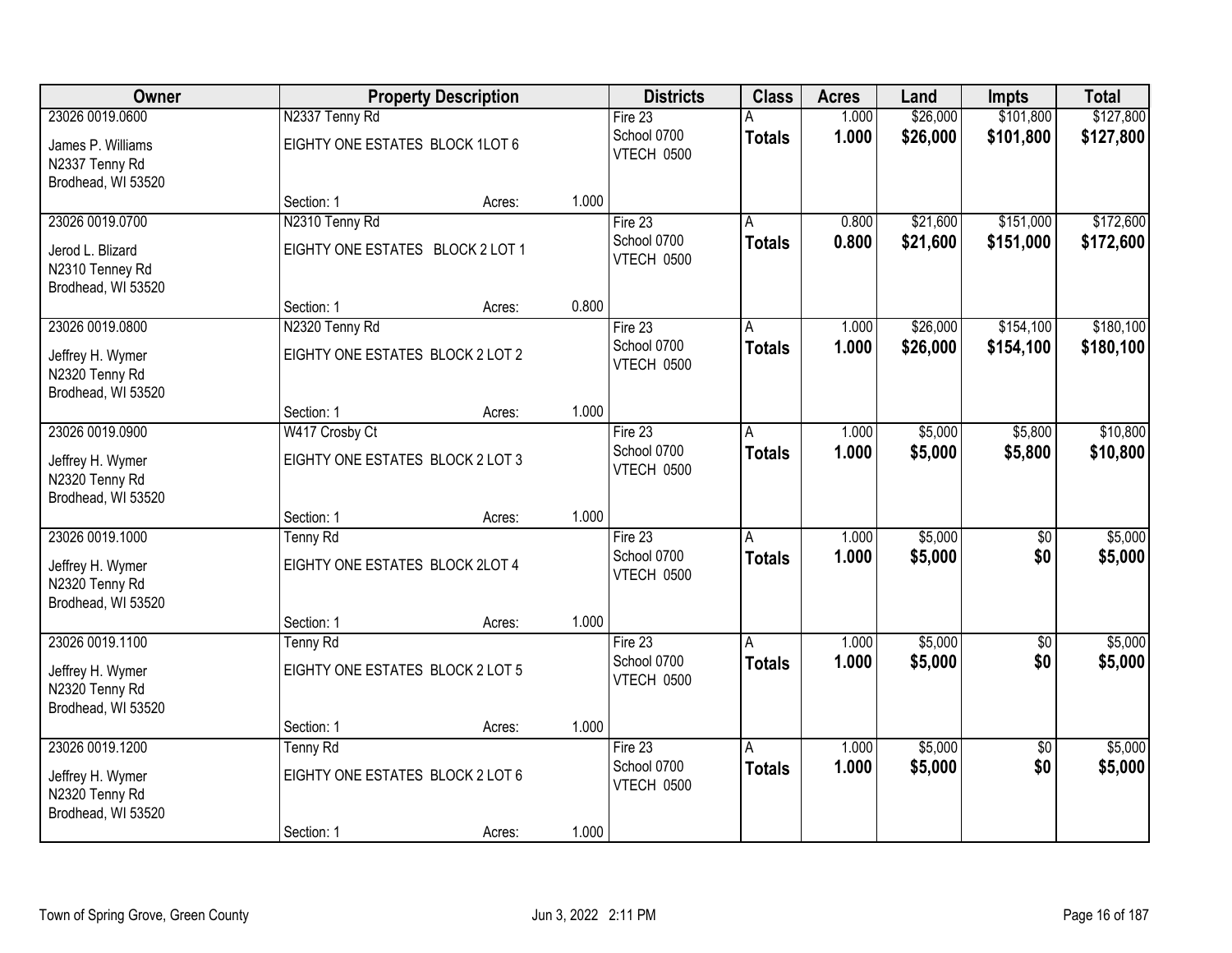| Owner                                                           | <b>Property Description</b>                                                                        |        |       | <b>Districts</b>                 | <b>Class</b>  | <b>Acres</b> | Land     | <b>Impts</b>    | <b>Total</b> |
|-----------------------------------------------------------------|----------------------------------------------------------------------------------------------------|--------|-------|----------------------------------|---------------|--------------|----------|-----------------|--------------|
| 23026 0019.1300                                                 | W414 Crosby Ct                                                                                     |        |       | Fire $23$                        |               | 1.000        | \$3,000  | $\overline{60}$ | \$3,000      |
| Jeffrey H. Wymer<br>N2320 Tenny Rd                              | EIGHTY ONE ESTATES BLOCK 2 LOT 7                                                                   |        |       | School 0700<br>VTECH 0500        | <b>Totals</b> | 1.000        | \$3,000  | \$0             | \$3,000      |
| Brodhead, WI 53520                                              | Section: 1                                                                                         |        | 1.000 |                                  |               |              |          |                 |              |
| 23026 0019.1400                                                 | Tenny Rd                                                                                           | Acres: |       | Fire 23                          | А             | 1.000        | \$26,000 | $\overline{50}$ | \$26,000     |
|                                                                 |                                                                                                    |        |       | School 0700                      |               | 1.000        |          | \$0             |              |
| <b>Walter Trentadue</b><br>N2336 Tenny Rd<br>Brodhead, WI 53520 | EIGHTY ONE ESTATES BLOCK 2LOT 8                                                                    |        |       | VTECH 0500                       | <b>Totals</b> |              | \$26,000 |                 | \$26,000     |
|                                                                 | Section: 1                                                                                         | Acres: | 1.000 |                                  |               |              |          |                 |              |
| 23026 0019.1500                                                 | N2336 Tenny Rd                                                                                     |        |       | Fire 23                          | A             | 1.000        | \$26,000 | \$118,200       | \$144,200    |
| <b>Walter Trentadue</b><br>N2336 Tenny Rd<br>Brodhead, WI 53520 | EIGHTY ONE ESTATES BLOCK 2LOT 9                                                                    |        |       | School 0700<br><b>VTECH 0500</b> | <b>Totals</b> | 1.000        | \$26,000 | \$118,200       | \$144,200    |
|                                                                 | Section: 1                                                                                         | Acres: | 1.000 |                                  |               |              |          |                 |              |
| 23026 0019.1600                                                 | Tenny Rd                                                                                           |        |       | Fire 23                          | A             | 1.000        | \$26,000 | \$26,100        | \$52,100     |
| Steven F. Krattiger<br>N2346 Tenny Rd                           | EIGHTY ONE ESTATES BLOCK 2 LOT 10                                                                  |        |       | School 0700<br>VTECH 0500        | <b>Totals</b> | 1.000        | \$26,000 | \$26,100        | \$52,100     |
| Brodhead, WI 53520                                              |                                                                                                    |        |       |                                  |               |              |          |                 |              |
|                                                                 | Section: 1                                                                                         | Acres: | 1.000 |                                  |               |              |          |                 |              |
| 23026 0019.1700                                                 | N2346 Tenny Rd                                                                                     |        |       | Fire 23                          | A             | 1.000        | \$26,000 | \$142,600       | \$168,600    |
| Steven F. Krattiger<br>N2346 Tenny Rd                           | EIGHTY ONE ESTATES BLOCK 2 LOT 11                                                                  |        |       | School 0700<br>VTECH 0500        | Totals        | 1.000        | \$26,000 | \$142,600       | \$168,600    |
| Brodhead, WI 53520                                              |                                                                                                    |        |       |                                  |               |              |          |                 |              |
|                                                                 | Section: 1                                                                                         | Acres: | 1.000 |                                  |               |              |          |                 |              |
| 23026 0019.1800                                                 | W429 State Hwy 81                                                                                  |        |       | Fire 23                          | A             | 2.050        | \$31,300 | \$116,700       | \$148,000    |
| Frank H. Seibert                                                | PARC IN GOV LOT 12 SEC 1 COM W4 COR SD SEC                                                         |        |       | School 0700                      | <b>Totals</b> | 2.050        | \$31,300 | \$116,700       | \$148,000    |
| W429 State Rd 81                                                | TH N ALG W LN 1319.51 FT TO S LN TH S89*E 572.09                                                   |        |       | VTECH 0500                       |               |              |          |                 |              |
| Brodhead, WI 53520                                              | FT POB TH S89*E 50 FT TH N0*E 309.30 FT TO SLY                                                     |        |       |                                  |               |              |          |                 |              |
|                                                                 | Section: 1                                                                                         | Acres: | 2.050 |                                  |               |              |          |                 |              |
| 23026 0019.1900                                                 | W499 State Hwy 81                                                                                  |        |       | Fire 23                          | A             | 0.800        | \$21,600 | \$79,700        | \$101,300    |
|                                                                 |                                                                                                    |        |       | School 0700                      | <b>Totals</b> | 0.800        | \$21,600 | \$79,700        | \$101,300    |
| Reave D. Lincoln                                                | PRT FRAC LOT 12 SEC 1, COM NW COR LOT 12 TH                                                        |        |       | <b>VTECH 0500</b>                |               |              |          |                 |              |
| W499 State Rd 81<br>Brodhead, WI 53520                          | S0*W 575.4 FT TO CNTLRN HWY 81 TH S61*E 165 FT<br>TH S0*W 261 FT TH N89*W 147.15 FT TH N0*E 338.67 |        |       |                                  |               |              |          |                 |              |
|                                                                 | Section: 1                                                                                         | Acres: | 0.800 |                                  |               |              |          |                 |              |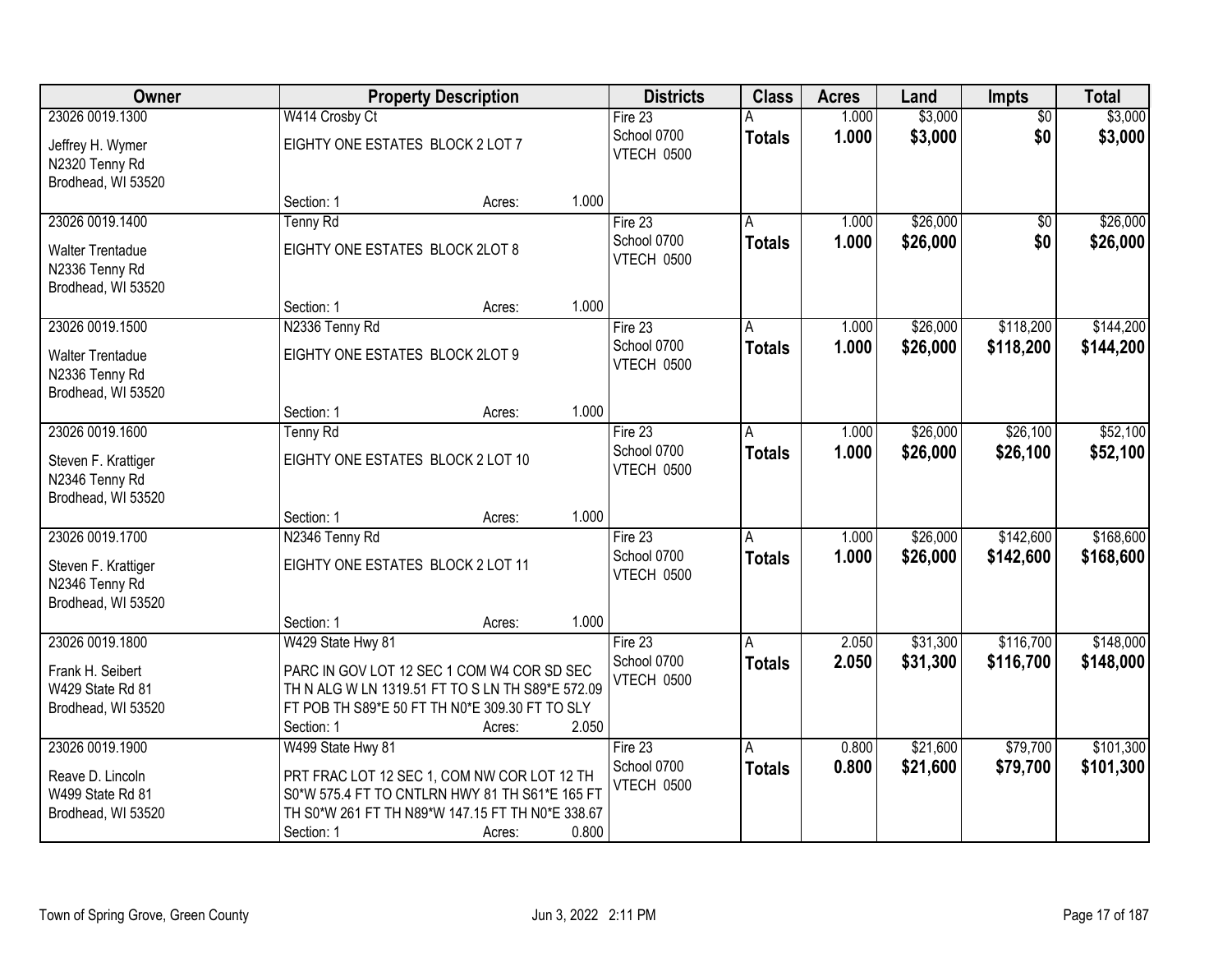| Owner                                                                          |                            | <b>Property Description</b>                                                                                                                               | <b>Districts</b>                          | <b>Class</b>            | <b>Acres</b>              | Land                            | <b>Impts</b>                            | <b>Total</b>                    |
|--------------------------------------------------------------------------------|----------------------------|-----------------------------------------------------------------------------------------------------------------------------------------------------------|-------------------------------------------|-------------------------|---------------------------|---------------------------------|-----------------------------------------|---------------------------------|
| 23026 0019.2000                                                                | 81 Hwy                     |                                                                                                                                                           | Fire 23                                   | $\overline{X2}$         | 0.220                     | $\overline{50}$                 | $\overline{50}$                         | \$0                             |
| State of Wisconsin                                                             |                            | SECTION 1PARC FR LOT 12 - CONT .22A M/L                                                                                                                   | School 0700<br>VTECH 0500                 | <b>Totals</b>           | 0.220                     | \$0                             | \$0                                     | \$0                             |
|                                                                                | Section: 1                 | Acres:                                                                                                                                                    | 0.220                                     |                         |                           |                                 |                                         |                                 |
| 23026 0019.2200                                                                | N2301 Tenny Rd             |                                                                                                                                                           | Fire $23$                                 |                         | 2.790                     | \$35,000                        | \$128,300                               | \$163,300                       |
| Eric Ball<br>N2301 Tenny Rd<br>Brodhead, WI 53520                              | SECTION 1 PARC FRAC LOT 12 |                                                                                                                                                           | School 0700<br>VTECH 0500                 | <b>Totals</b>           | 2.790                     | \$35,000                        | \$128,300                               | \$163,300                       |
|                                                                                | Section: 1                 | Acres:                                                                                                                                                    | 2.790                                     |                         |                           |                                 |                                         |                                 |
| 23026 0019.2300                                                                | N2305 Tenny Rd             |                                                                                                                                                           | Fire 23                                   | A                       | 2.480                     | \$33,400                        | \$126,700                               | \$160, 100                      |
| Larry W. Davis<br>N2305 Tenny Rd<br>Brodhead, WI 53520                         | Section: 1                 | SECTION 1 PRT GOV LOT 12 IN NW4, COM NW COR<br>SD LOT 12 TH N89*E 210. FT TO POB TH N89*E 164.<br>FT TH S0*W 700.36 FT TO N ROW HWY 81 TH N62*W<br>Acres: | School 0700<br><b>VTECH 0500</b><br>2.480 | <b>Totals</b>           | 2.480                     | \$33,400                        | \$126,700                               | \$160, 100                      |
| 23026 0019.2400                                                                | 81 Hwy                     |                                                                                                                                                           | Fire 23                                   | $\overline{\text{X2}}$  | 1.640                     | \$0                             | \$0                                     | \$0                             |
| Wisconsin Department<br><b>Hwy 81</b><br>Brodhead, WI 53520                    | SECTION 1 PARC FRAC LOT 12 |                                                                                                                                                           | School 0700<br>VTECH 0500                 | <b>Totals</b>           | 1.640                     | \$0                             | \$0                                     | \$0                             |
|                                                                                | Section: 1                 | Acres:                                                                                                                                                    | 1.640                                     |                         |                           |                                 |                                         |                                 |
| 23026 0020.0000                                                                | W498 State Hwy 81          |                                                                                                                                                           | Fire 23                                   | A                       | 2.700                     | \$34,500                        | \$130,500                               | \$165,000                       |
| Ashley J. Phillips) Williams<br>W498 State Rd 81<br>Brodhead, WI 53520         | Section: 1                 | PRT FRAC LOT 12 IN NW4 SEC 1 COM NW COR SD<br>GOV LT TH N89*E 210 FT TH S0*W 616.41 FT TO<br>ROW HWY 81 TH N62*W 235.14 FT TH N0*E 508.93 FT<br>Acres:    | School 0700<br>VTECH 0500<br>2.700        | <b>Totals</b>           | 2.700                     | \$34,500                        | \$130,500                               | \$165,000                       |
| 23026 0021.1000                                                                | 81 Hwy                     |                                                                                                                                                           | Fire 23                                   | $\overline{\chi_3}$     | 3.000                     | $\overline{50}$                 | $\overline{50}$                         | \$0                             |
| <b>Green County</b><br>Monroe<br>Monroe, WI 53566                              |                            | SECTION 1 PARC SW4 NW4 (SEE PARC 23.1)                                                                                                                    | School 0700<br>VTECH 0500                 | <b>Totals</b>           | 3.000                     | \$0                             | \$0                                     | \$0                             |
|                                                                                | Section: 1                 | Acres:                                                                                                                                                    | 3.000                                     |                         |                           |                                 |                                         |                                 |
| 23026 0021.2000<br>Danny R. Lewis<br>18152 W State Rd 81<br>Brodhead, WI 53520 | W415 State Hwy 81          | SW4 NW4 (PRT POS V16-P26 & 27 PARCEL B)                                                                                                                   | Fire $23$<br>School 0700<br>VTECH 0500    | D<br>G<br><b>Totals</b> | 25.880<br>1.000<br>26.880 | \$6,000<br>\$20,000<br>\$26,000 | $\overline{30}$<br>\$27,000<br>\$27,000 | \$6,000<br>\$47,000<br>\$53,000 |
|                                                                                | Section: 1                 | Acres:                                                                                                                                                    | 26.880                                    |                         |                           |                                 |                                         |                                 |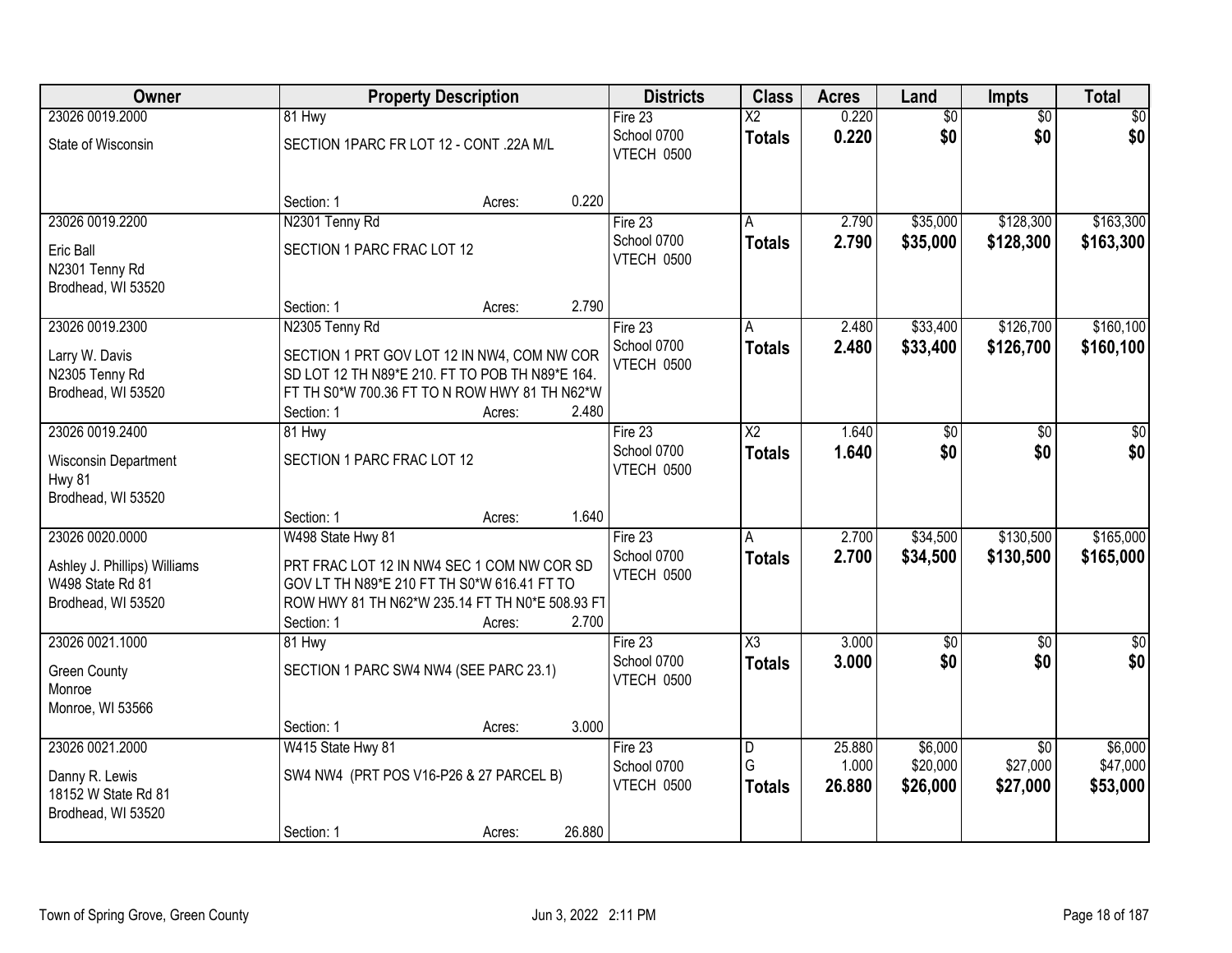| Owner                                      | <b>Property Description</b>                                       |        |             | <b>Districts</b>       | <b>Class</b>  | <b>Acres</b> | Land            | <b>Impts</b>    | <b>Total</b>    |
|--------------------------------------------|-------------------------------------------------------------------|--------|-------------|------------------------|---------------|--------------|-----------------|-----------------|-----------------|
| 23026 0021.3000                            | 81 Hwy                                                            |        | Fire $23$   | 5M                     |               | 7.000        | \$7,000         | \$0             | \$7,000         |
| Scott C. Fenwick                           | SW4 NW4 (PRT POS V16-P26 & 27 PARCEL A)                           |        | School 0700 | D                      |               | 5.120        | \$1,200         | \$0             | \$1,200         |
| W609 Clarence Ln                           |                                                                   |        | VTECH 0500  | E                      |               | 1.000        | \$500           | \$0             | \$500           |
| Brodhead, WI 53520                         |                                                                   |        |             |                        | Totals        | 13.120       | \$8,700         | \$0             | \$8,700         |
|                                            | Section: 1                                                        | Acres: | 13.120      |                        |               |              |                 |                 |                 |
| 23026 0022.1000                            | 81 Hwy                                                            |        | Fire 23     | $\overline{\text{X3}}$ |               | 3.000        | \$0             | $\overline{50}$ | \$0             |
| <b>Green County</b>                        | PARC IN SE4 NW4 (SEE PARC 21.1 & 23.1)                            |        | School 0700 |                        | <b>Totals</b> | 3.000        | \$0             | \$0             | \$0             |
| Monroe                                     |                                                                   |        | VTECH 0500  |                        |               |              |                 |                 |                 |
| Monroe, WI 53566                           |                                                                   |        |             |                        |               |              |                 |                 |                 |
|                                            | Section: 1                                                        | Acres: | 3.000       |                        |               |              |                 |                 |                 |
| 23026 0022.3000                            | 81 Hwy                                                            |        | Fire 23     | D                      |               | 6.990        | \$1,600         | $\sqrt[6]{3}$   | \$1,600         |
|                                            |                                                                   |        | School 0700 |                        | <b>Totals</b> | 6.990        | \$1,600         | \$0             | \$1,600         |
| Danny R. Lewis<br>18152 W State Rd 81      | PRT SE4 NW4 (PRT POS V16-P26 & 27 PARCEL B)<br>EXC CSM 5152 LOT 1 |        | VTECH 0500  |                        |               |              |                 |                 |                 |
| Brodhead, WI 53520                         |                                                                   |        |             |                        |               |              |                 |                 |                 |
|                                            | Section: 1                                                        | Acres: | 6.990       |                        |               |              |                 |                 |                 |
| 23026 0022.4000                            | W341 Halfway Tree Rd                                              |        | Fire 23     | D                      |               | 26.870       | \$6,300         | $\sqrt{6}$      | \$6,300         |
|                                            |                                                                   |        | School 0700 | G                      |               | 5.000        | \$40,000        | \$366,300       | \$406,300       |
| Jeremy D. Pinnow                           | CSM 5152 (V24-P163) LOT 1, BNG PRT SE4 NW4 &                      |        | VTECH 0500  |                        | <b>Totals</b> | 31.870       | \$46,300        | \$366,300       | \$412,600       |
| W341 Halfway Tree Rd<br>Brodhead, WI 53520 | PRT FRAC LOT 14 IN SW4                                            |        |             |                        |               |              |                 |                 |                 |
|                                            | Section: 1                                                        | Acres: | 31.870      |                        |               |              |                 |                 |                 |
| 23026 0023.1000                            | 81 Hwy                                                            |        | Fire 23     | $\overline{\chi_3}$    |               | 8.960        | $\overline{50}$ | \$0             | $\overline{50}$ |
|                                            |                                                                   |        | School 0700 |                        | <b>Totals</b> | 8.960        | \$0             | \$0             | \$0             |
| <b>Green County</b>                        | SECTION 1 PARC IN FR LOT 14 CONT 8.96A (SEE                       |        | VTECH 0500  |                        |               |              |                 |                 |                 |
| Monroe                                     | PARC 21.1 & 22.1)                                                 |        |             |                        |               |              |                 |                 |                 |
| Monroe, WI 53566                           |                                                                   |        |             |                        |               |              |                 |                 |                 |
|                                            | Section: 1                                                        | Acres: | 8.960       |                        |               |              |                 |                 |                 |
| 23026 0023.2000                            | 81 Hwy                                                            |        | Fire 23     | E                      |               | 1.710        | \$900           | \$0             | \$900           |
| Scott C. Fenwick                           | PRT FRAC LOT 14 IN SW4 (PRT POS V16-P26 & 27                      |        | School 0700 | F                      |               | 2.500        | \$5,000         | \$0             | \$5,000         |
| W609 Clarence Ln                           | PARCEL A)                                                         |        | VTECH 0500  |                        | <b>Totals</b> | 4.210        | \$5,900         | \$0             | \$5,900         |
| Brodhead, WI 53520                         |                                                                   |        |             |                        |               |              |                 |                 |                 |
|                                            | Section: 1                                                        | Acres: | 4.210       |                        |               |              |                 |                 |                 |
| 23026 0023.3000                            | 81 Hwy                                                            |        | Fire 23     | D                      |               | 31.150       | \$7,300         | $\overline{60}$ | \$7,300         |
| Danny R. Lewis                             | PRT FRAC LOT 14 IN SW4 (PRT POS V16-P26 & 27                      |        | School 0700 | E                      |               | 0.790        | \$400           | \$0             | \$400           |
| 18152 W State Rd 81                        | PARC B) EXC CSM 5152                                              |        | VTECH 0500  |                        | Totals        | 31.940       | \$7,700         | \$0             | \$7,700         |
| Brodhead, WI 53520                         |                                                                   |        |             |                        |               |              |                 |                 |                 |
|                                            | Section: 1                                                        | Acres: | 31.940      |                        |               |              |                 |                 |                 |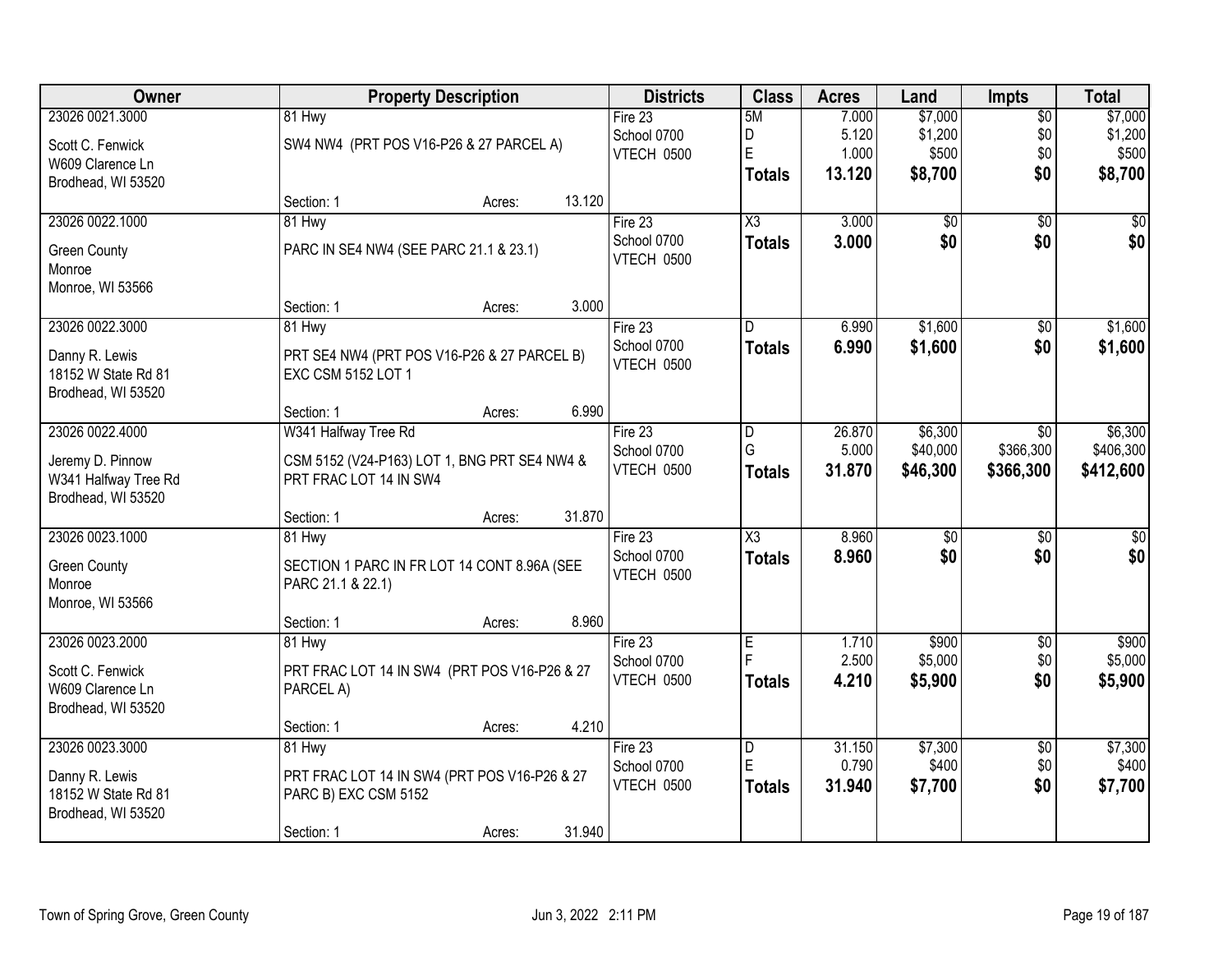| Owner                                                         | <b>Property Description</b>                                                | <b>Districts</b>          | <b>Class</b>  | <b>Acres</b>     | Land                 | <b>Impts</b>    | <b>Total</b>         |
|---------------------------------------------------------------|----------------------------------------------------------------------------|---------------------------|---------------|------------------|----------------------|-----------------|----------------------|
| 23026 0024.1000                                               | 81 Hwy                                                                     | Fire 23                   | D             | 1.590            | \$400                | $\overline{50}$ | \$400                |
| Danny R. Lewis<br>18152 W State Rd 81<br>Brodhead, WI 53520   | PRT FRAC LOT 13 IN SW4 (PRT POS V16-P26 & 27<br>PARCEL B)                  | School 0700<br>VTECH 0500 | <b>Totals</b> | 1.590            | \$400                | \$0             | \$400                |
|                                                               | 1.590<br>Section: 1<br>Acres:                                              |                           |               |                  |                      |                 |                      |
| 23026 0024.2000                                               | 81 Hwy                                                                     | Fire $23$                 | Ε             | 23.000           | \$11,500             | $\overline{50}$ | \$11,500             |
| Scott C. Fenwick                                              | PRT FRAC LOT 13 IN SW4 (PRT POS V16-P26 & 27                               | School 0700               | F             | 19.000           | \$38,000             | \$0             | \$38,000             |
| W609 Clarence Ln<br>Brodhead, WI 53520                        | PARCEL A)                                                                  | VTECH 0500                | <b>Totals</b> | 42.000           | \$49,500             | \$0             | \$49,500             |
|                                                               | 42.000<br>Section: 1<br>Acres:                                             |                           |               |                  |                      |                 |                      |
| 23026 0025.0000                                               | 81 Hwy                                                                     | Fire 23                   | E             | 6.000            | \$3,000              | $\sqrt[6]{30}$  | \$3,000              |
| Scott C. Fenwick<br>W609 Clarence Ln<br>Brodhead, WI 53520    | PRT FRAC LOT 15 W OF SUGAR RIVER IN SW4 (PRT<br>POS V16-P26 & 27 PARCEL A) | School 0700<br>VTECH 0500 | <b>Totals</b> | 16.000<br>22.000 | \$32,000<br>\$35,000 | \$0<br>\$0      | \$32,000<br>\$35,000 |
|                                                               | 22.000<br>Section: 1<br>Acres:                                             |                           |               |                  |                      |                 |                      |
| 23026 0026.1000                                               | 81 Hwy                                                                     | Fire 23                   | D             | 5.100            | \$1,200              | \$0             | \$1,200              |
| Danny R. Lewis<br>18152 W State Rd 81<br>Brodhead, WI 53520   | PRT FRAC LOT 15 IN SW4 (PRT POS V16-P26 & 27<br>PARCEL B)                  | School 0700<br>VTECH 0500 | <b>Totals</b> | 2.500<br>7.600   | \$5,000<br>\$6,200   | \$0<br>\$0      | \$5,000<br>\$6,200   |
|                                                               | 7.600<br>Section: 1<br>Acres:                                              |                           |               |                  |                      |                 |                      |
| 23026 0026.2000                                               | 81 Hwy                                                                     | Fire 23                   | Ε             | 54.000           | \$27,600             | \$0             | \$27,600             |
| Scott C. Fenwick<br>W609 Clarence Ln<br>Brodhead, WI 53520    | PRT FRAC LOT 15 IN SW4 (PRT POS V16-P26 & 27<br>PARCEL A)                  | School 0700<br>VTECH 0500 | <b>Totals</b> | 54.000           | \$27,600             | \$0             | \$27,600             |
|                                                               | 54.000<br>Section: 1<br>Acres:                                             |                           |               |                  |                      |                 |                      |
| 23026 0027.0100                                               | W164 State Hwy 81                                                          | Fire 23                   | A             | 1.790            | \$23,600             | \$166,000       | \$189,600            |
| Nicholas R. Schliem<br>W160 State Rd 81<br>Brodhead, WI 53520 | CSM 5117 (V24-P72) LOT 1 BNG PRT NW & NE SE4                               | School 0700<br>VTECH 0500 | <b>Totals</b> | 1.790            | \$23,600             | \$166,000       | \$189,600            |
|                                                               | 1.790<br>Section: 1<br>Acres:                                              |                           |               |                  |                      |                 |                      |
| 23026 0027.0200                                               | W162 State Hwy 81                                                          | Fire $23$                 | A             | 1.790            | \$23,600             | \$161,300       | \$184,900            |
| Randy L. Schliem<br>W162 State Rd 81<br>Brodhead, WI 53520    | CSM 5117 (V24-P72) LOT 2 BNG PRT NW & NE SE4                               | School 0700<br>VTECH 0500 | <b>Totals</b> | 1.790            | \$23,600             | \$161,300       | \$184,900            |
|                                                               | 1.790<br>Section: 1<br>Acres:                                              |                           |               |                  |                      |                 |                      |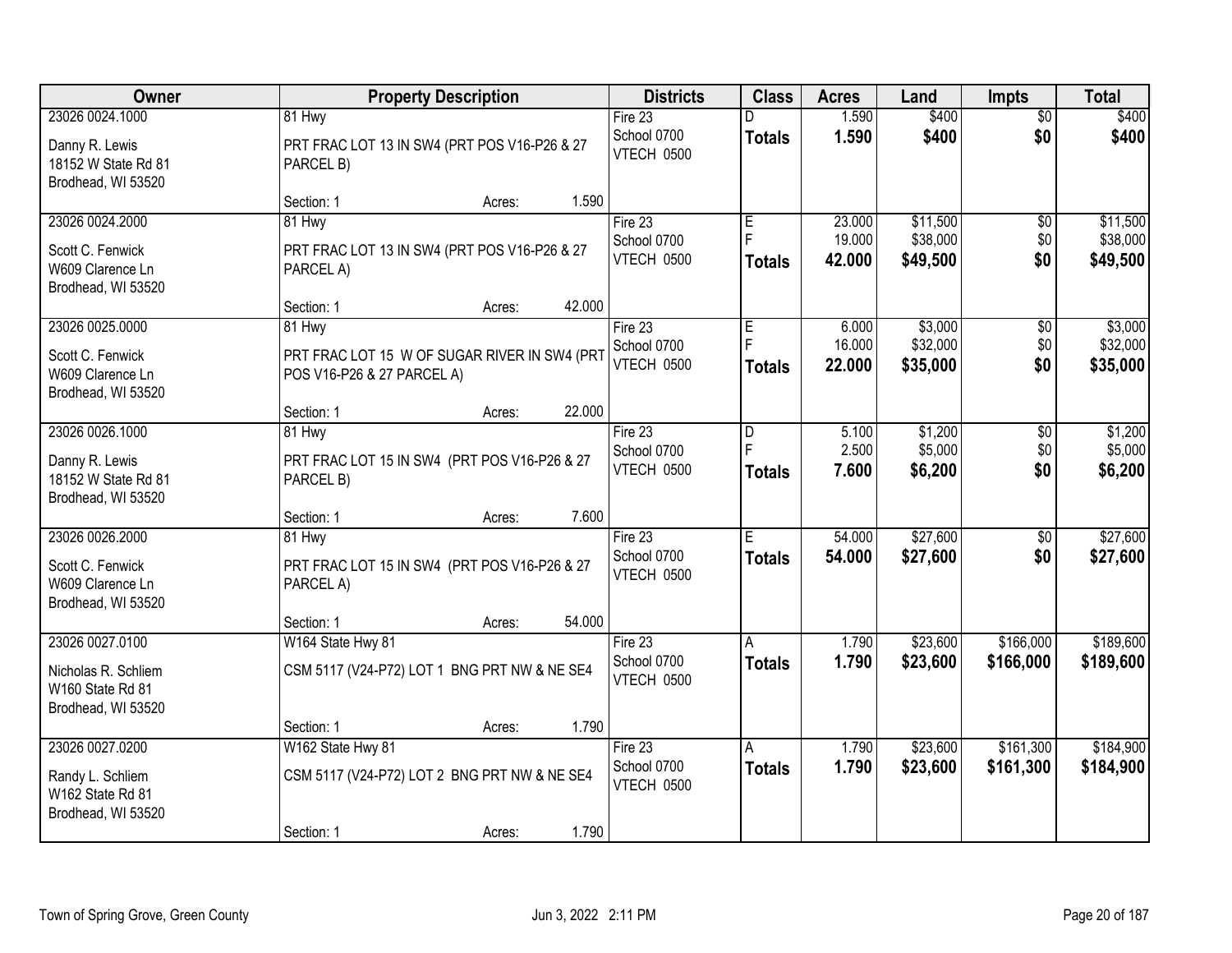| Owner                                                        |                    | <b>Property Description</b>                   |        |                           | <b>Class</b>       | <b>Acres</b>   | Land                          | <b>Impts</b> | <b>Total</b>         |
|--------------------------------------------------------------|--------------------|-----------------------------------------------|--------|---------------------------|--------------------|----------------|-------------------------------|--------------|----------------------|
| 23026 0027.0320                                              | State Hwy 81       |                                               |        | Fire 23                   | D                  | 0.120          | \$100                         | \$0          | \$100                |
| Janet M. Schliem<br>W162 State Rd 81                         | <b>CSM 5117</b>    | PRT NE4 SE4 BNG PRT POS V14-P74 PCL A EXC     |        | School 0700<br>VTECH 0500 | E<br><b>Totals</b> | 8.000<br>8.120 | \$10,000<br>\$10,100          | \$0<br>\$0   | \$10,000<br>\$10,100 |
| Brodhead, WI 53520                                           |                    |                                               |        |                           |                    |                |                               |              |                      |
|                                                              | Section: 1         | Acres:                                        | 8.120  |                           |                    |                |                               |              |                      |
| 23026 0027.0330                                              | State Hwy 81       |                                               |        | Fire 23                   | D                  | 28.300         | \$6,600                       | $\sqrt{6}$   | \$6,600              |
| William A. Walmer<br>N2107 County Rd T<br>Brodhead, WI 53520 | (V24-P72) LOTS 1-3 | NE4 SE4 EXC POS PCL A V14-P74, EXC CSM 5117   |        | School 0700<br>VTECH 0500 | <b>Totals</b>      | 28.300         | \$6,600                       | \$0          | \$6,600              |
|                                                              | Section: 1         | Acres:                                        | 28.300 |                           |                    |                |                               |              |                      |
| 23026 0028.0000                                              | 81 Hwy             |                                               |        | Fire 23                   | A                  | 7.400          | \$45,300                      | \$0          | \$45,300             |
| Michael L. Menzel<br>W267 State Rd 81<br>Brodhead, WI 53520  | NW4 SE4            | SECTION 1 CSM 789 (V2-P365) PRT LOT 1 BNG PRT |        | School 0700<br>VTECH 0500 | <b>Totals</b>      | 7.400          | \$45,300                      | \$0          | \$45,300             |
|                                                              | Section: 1         | Acres:                                        | 7.400  |                           |                    |                |                               |              |                      |
| 23026 0028.1000                                              | 81 Hwy             |                                               |        | Fire 23                   |                    |                | Assessed with 23026 0029.1000 |              |                      |
| Wisconsin Department<br><b>Hwy 81</b><br>Brodhead, WI 53520  |                    | SECTION 1 PARC NW4 SE4 (SEE PARC 29.1)        |        | School 0700<br>VTECH 0500 |                    |                |                               |              |                      |
|                                                              | Section: 1         | Acres:                                        | 3.390  |                           |                    |                |                               |              |                      |
| 23026 0028.2000                                              | W268 State Hwy 81  |                                               |        | Fire 23                   | A                  | 2.600          | \$27,200                      | \$131,900    | \$159,100            |
| Casey J. Kloepping<br>W268 State Hwy 81                      | PARC IN NW4 SE4    |                                               |        | School 0700<br>VTECH 0500 | <b>Totals</b>      | 2.600          | \$27,200                      | \$131,900    | \$159,100            |
| Brodhead, WI 53520                                           | Section: 1         | Acres:                                        | 2.600  |                           |                    |                |                               |              |                      |
| 23026 0028.3000                                              | 81 Hwy             |                                               |        | Fire 23                   | D.                 | 28.500         | \$6,600                       | \$0          | \$6,600              |
| William A. Walmer<br>N2107 County Rd T<br>Brodhead, WI 53520 |                    | PRT NW4 SE4 PRT POS V2-P274, PARCEL 3         |        | School 0700<br>VTECH 0500 | <b>Totals</b>      | 28.500         | \$6,600                       | \$0          | \$6,600              |
|                                                              | Section: 1         | Acres:                                        | 28.500 |                           |                    |                |                               |              |                      |
| 23026 0029,0000                                              | W267 State Hwy 81  |                                               |        | Fire 23                   | A                  | 1.000          | \$20,000                      | \$181,700    | \$201,700            |
| Michael L. Menzel                                            |                    | CSM 789 (V2-P365) PRT LOT 1 BNG PRT SW4 SE4   |        | School 0700               | E                  | 22.300         | \$11,200                      | \$0          | \$11,200             |
| W267 State Rd 81<br>Brodhead, WI 53520                       |                    |                                               |        | VTECH 0500                | Totals             | 23.300         | \$31,200                      | \$181,700    | \$212,900            |
|                                                              | Section: 1         | Acres:                                        | 23.300 |                           |                    |                |                               |              |                      |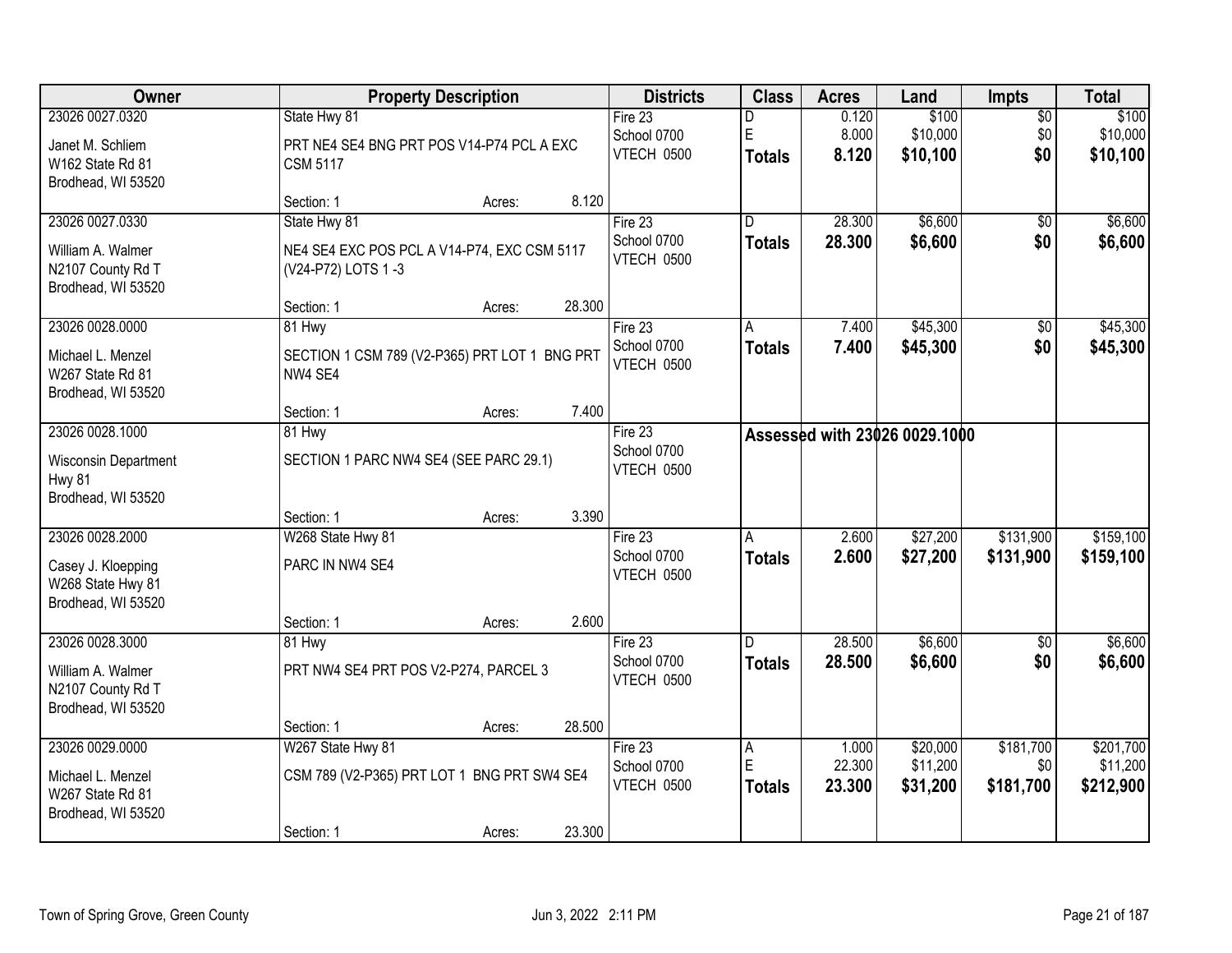| Owner                                  |                                                                                      | <b>Property Description</b> |        |                           | <b>Class</b>           | <b>Acres</b> | Land            | Impts           | <b>Total</b>    |
|----------------------------------------|--------------------------------------------------------------------------------------|-----------------------------|--------|---------------------------|------------------------|--------------|-----------------|-----------------|-----------------|
| 23026 0029.1000                        | 81 Hwy                                                                               |                             |        | Fire $23$                 | $\overline{\text{X2}}$ | 8.850        | $\overline{60}$ | $\overline{50}$ | \$0             |
| Wisconsin Department<br>Hwy 81         | SECTION 1 PARC SW4 SE4                                                               |                             |        | School 0700<br>VTECH 0500 | <b>Totals</b>          | 8.850        | \$0             | \$0             | \$0             |
| Brodhead, WI 53520                     |                                                                                      |                             |        |                           |                        |              |                 |                 |                 |
|                                        | Section: 1                                                                           | Acres:                      | 5.460  |                           |                        |              |                 |                 |                 |
| 23026 0029.2000                        | 81 Hwy                                                                               |                             |        | Fire $23$                 | D.                     | 11.200       | \$2,600         | $\overline{50}$ | \$2,600         |
| William A. Walmer                      | COM SE COR SW4 SE4 SEC 1 POB TH N ALG 4 SEC                                          |                             |        | School 0700               | <b>Totals</b>          | 11.200       | \$2,600         | \$0             | \$2,600         |
| N2107 County Rd T                      | LN TO SLY ROW LN HWY 81 TH W 506 FT TH SLY TO                                        |                             |        | <b>VTECH 0500</b>         |                        |              |                 |                 |                 |
| Brodhead, WI 53520                     | SLN SEC 1 THE TO POB                                                                 |                             |        |                           |                        |              |                 |                 |                 |
|                                        | Section: 1                                                                           | Acres:                      | 11.200 |                           |                        |              |                 |                 |                 |
| 23026 0030.2000                        | W160 State Hwy 81                                                                    |                             |        | Fire 23                   | A                      | 1.990        | \$24,500        | \$147,600       | \$172,100       |
| Nathan A. Schliem                      | CSM 5117 (V24-P72) LOT 3 BNG PRT NE4 & SE4 OF                                        |                             |        | School 0700               | <b>Totals</b>          | 1.990        | \$24,500        | \$147,600       | \$172,100       |
| W160 State Rd 81                       | SE4                                                                                  |                             |        | VTECH 0500                |                        |              |                 |                 |                 |
| Brodhead, WI 53520                     |                                                                                      |                             |        |                           |                        |              |                 |                 |                 |
|                                        | Section: 1                                                                           | Acres:                      | 1.990  |                           |                        |              |                 |                 |                 |
| 23026 0030.5000                        | State Hwy 81                                                                         |                             |        | Fire $23$                 | D                      | 3.940        | \$900           | \$0             | \$900           |
| Janet M. Schliem                       | PRT SE4 SE4 BNG PRT POS V14-P74 PCL A EXC                                            |                             |        | School 0700               | <b>Totals</b>          | 3.940        | \$900           | \$0             | \$900           |
| W162 State Rd 81                       | CSM 5117, EXC HWY V268-P198 SUBJ TO                                                  |                             |        | VTECH 0500                |                        |              |                 |                 |                 |
| Brodhead, WI 53520                     | <b>EASEMENTS</b>                                                                     |                             |        |                           |                        |              |                 |                 |                 |
|                                        | Section: 1                                                                           | Acres:                      | 3.940  |                           |                        |              |                 |                 |                 |
| 23026 0030.6000                        | N2107 County Hwy T                                                                   |                             |        | Fire 23                   | D                      | 30.140       | \$7,000         | $\overline{60}$ | \$7,000         |
|                                        |                                                                                      |                             |        | School 0700               | E                      | 1.000        | \$100           | \$0             | \$100           |
| William A. Walmer<br>N2107 County Rd T | SE4 SE4 EXC POS PCL A V14-P74, EXC CSM 5117 &<br>EXC HWY V268-P198 SUBJ TO EASEMENTS |                             |        | VTECH 0500                | G                      | 3.500        | \$32,500        | \$148,000       | \$180,500       |
| Brodhead, WI 53520                     |                                                                                      |                             |        |                           | <b>Totals</b>          | 34.640       | \$39,600        | \$148,000       | \$187,600       |
|                                        | Section: 1                                                                           | Acres:                      | 34.640 |                           |                        |              |                 |                 |                 |
| 23026 0031.0000                        | 81 Hwy                                                                               |                             |        | Fire 23                   | D.                     | 3.300        | \$800           | $\sqrt{6}$      | \$800           |
| Robert B. Sowles                       | SECTION 2 PRT FRAC LOT 1 LYG NW ST RD 11                                             |                             |        | School 0700               | <b>Totals</b>          | 3.300        | \$800           | \$0             | \$800           |
| 2229 Dickey Rd                         |                                                                                      |                             |        | VTECH 0500                |                        |              |                 |                 |                 |
| Brodhead, WI 53520                     |                                                                                      |                             |        |                           |                        |              |                 |                 |                 |
|                                        | Section: 2                                                                           | Acres:                      | 3.300  |                           |                        |              |                 |                 |                 |
| 23026 0031.1000                        | 81 Hwy                                                                               |                             |        | Fire 23                   | $\overline{\text{X2}}$ | 3.000        | $\sqrt{$0}$     | $\overline{50}$ | $\overline{50}$ |
|                                        | SECTION 2 PARC IN FRAC LOT 1                                                         |                             |        | School 0700               | <b>Totals</b>          | 3.000        | \$0             | \$0             | \$0             |
| Wisconsin Department<br>Hwy 81         |                                                                                      |                             |        | VTECH 0500                |                        |              |                 |                 |                 |
| Brodhead, WI 53520                     |                                                                                      |                             |        |                           |                        |              |                 |                 |                 |
|                                        | Section: 2                                                                           | Acres:                      | 3.000  |                           |                        |              |                 |                 |                 |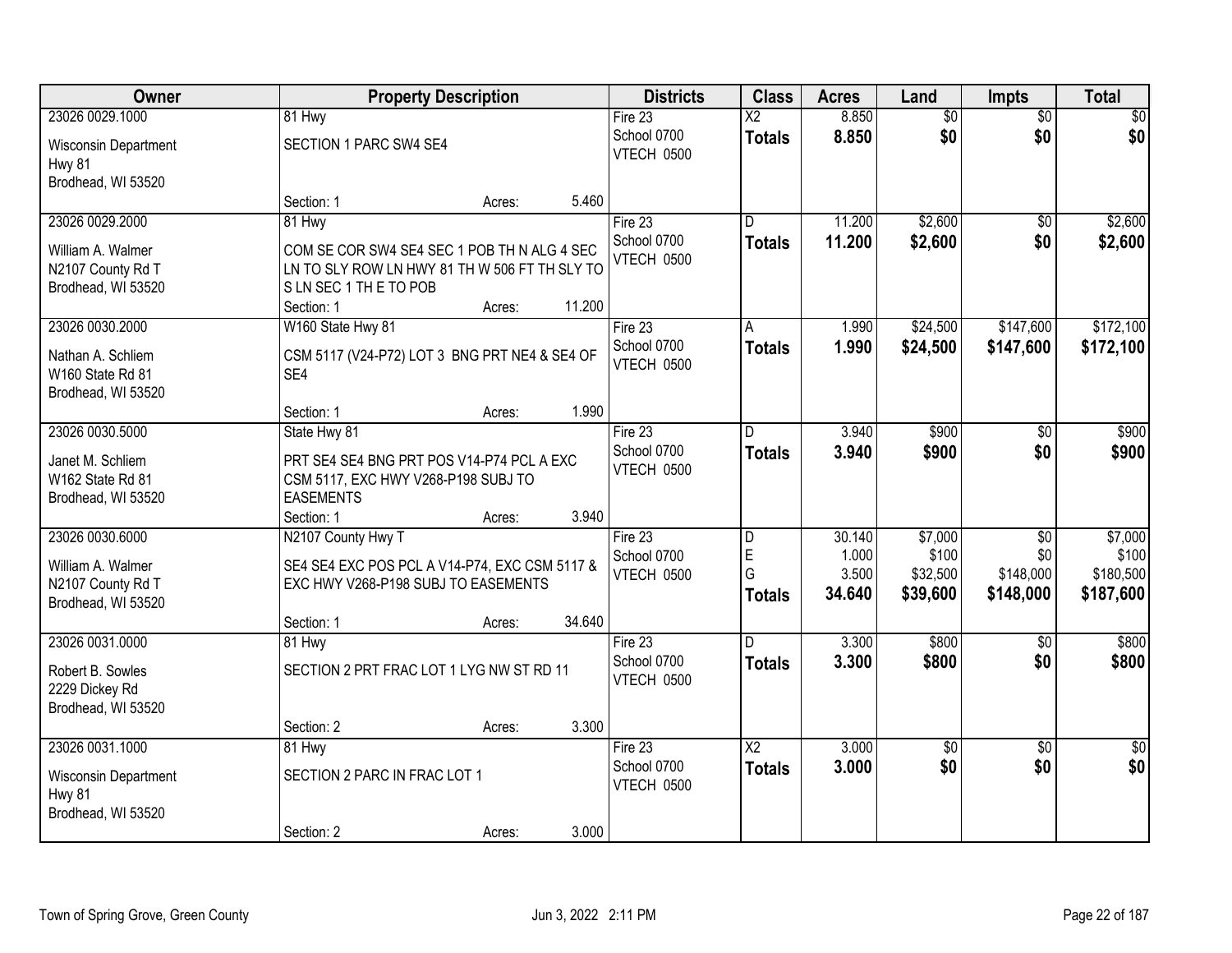| Owner                                                       |                                                                                                                                                    | <b>Property Description</b> |        | <b>Districts</b>                 | <b>Class</b>                            | <b>Acres</b>     | Land                 | <b>Impts</b>    | <b>Total</b>         |
|-------------------------------------------------------------|----------------------------------------------------------------------------------------------------------------------------------------------------|-----------------------------|--------|----------------------------------|-----------------------------------------|------------------|----------------------|-----------------|----------------------|
| 23026 0031.2200                                             | 11 Hwy                                                                                                                                             |                             |        | Fire $23$                        | D                                       | 51.560           | \$13,700             | $\overline{50}$ | \$13,700             |
| Brodhead Tree Farm Inc<br>c/o Spencer Hayden<br>PO Box 67   | FRAC LOT 1, EXC N 75 FT & N 250 FT LYG E OF HWY                                                                                                    |                             |        | School 0700<br>VTECH 0500        | <b>Totals</b>                           | 51.560           | \$13,700             | \$0             | \$13,700             |
| Rochelle, IL 61068                                          | Section: 2                                                                                                                                         | Acres:                      | 51.560 |                                  |                                         |                  |                      |                 |                      |
| 23026 0031.3100<br>Hawk-Aire, Inc                           | 11 Hwy<br>PARC FRAC LOT 1 & N 75 FT OF FRAC LOT 1 & 2                                                                                              |                             |        | Fire 23<br>School 0700           | B<br><b>Totals</b>                      | 5.540<br>5.540   | \$13,900<br>\$13,900 | \$0<br>\$0      | \$13,900<br>\$13,900 |
| PO Box 286<br>Brodhead, WI 53520                            | LYG E OF HWY 11, EXC N 250 FT                                                                                                                      |                             | 5.540  | VTECH 0500                       |                                         |                  |                      |                 |                      |
| 23026 0032.0000                                             | Section: 2<br>81 Hwy                                                                                                                               | Acres:                      |        | Fire 23                          | D                                       | 26.000           | \$6,100              | \$0             | \$6,100              |
| Robert B. Sowles<br>2229 Dickey Rd<br>Brodhead, WI 53520    | SECTION 2PRT FRAC LOT 2 & 3 LYG E CTY RD GG &<br>NW ST RD 11, EXC NUMEROUS PARCELS FOUND IN<br>DOCUMENT #553829<br>Section: 2                      | Acres:                      | 26.000 | School 0700<br><b>VTECH 0500</b> | <b>Totals</b>                           | 26.000           | \$6,100              | \$0             | \$6,100              |
| 23026 0032.0100                                             | N2492 County Rd GG                                                                                                                                 |                             |        | Fire 23                          | A                                       | 0.640            | \$18,900             | \$18,700        | \$37,600             |
| Peter T. Cline<br>N2492 County Rd Gg<br>Brodhead, WI 53520  | CSM 1602 (V5-P133) LOT 1 BNG PRT FRAC LOTS 2 &<br>3 SEC 2                                                                                          |                             |        | School 0700<br>VTECH 0500        | <b>Totals</b>                           | 0.640            | \$18,900             | \$18,700        | \$37,600             |
|                                                             | Section: 2                                                                                                                                         | Acres:                      | 0.640  |                                  |                                         |                  |                      |                 |                      |
| 23026 0032.1000                                             | 81 Hwy                                                                                                                                             |                             |        | Fire 23<br>School 0700           | $\overline{\text{X2}}$<br><b>Totals</b> | 12.100<br>12.100 | \$0<br>\$0           | \$0<br>\$0      | $\sqrt{50}$<br>\$0   |
| Wisconsin Department<br><b>Hwy 81</b><br>Brodhead, WI 53520 | SECTION 2 PRT FR LOT 2 (SEE PARC 31.3)                                                                                                             |                             |        | VTECH 0500                       |                                         |                  |                      |                 |                      |
|                                                             | Section: 2                                                                                                                                         | Acres:                      | 12.100 |                                  |                                         |                  |                      |                 |                      |
| 23026 0032.2000                                             | 81 Hwy                                                                                                                                             |                             |        | Fire 23                          | D.                                      | 16.700           | \$3,900              | \$0             | \$3,900              |
| Brodhead Tree Farm, Inc<br>c/o Spencer Hayden<br>PO Box 67  | SECTION 2PARC FRAC LOT 2                                                                                                                           |                             |        | School 0700<br>VTECH 0500        | <b>Totals</b>                           | 16.700           | \$3,900              | \$0             | \$3,900              |
| Rochelle, IL 61068                                          | Section: 2                                                                                                                                         | Acres:                      | 16.700 |                                  |                                         |                  |                      |                 |                      |
| 23026 0032.4000                                             | N2478 County Hwy Gg                                                                                                                                |                             |        | Fire $23$                        | A                                       | 2.362            | \$31,800             | \$45,000        | \$76,800             |
| Eric A. Johnson<br>N2484 County Rd Gg<br>Brodhead, WI 53520 | PRT NW4 & NE4 PRT GOV LOTS 2 & 3 SEC 2 COM N4<br>COR TH N90*E 148.84 FT TH S0*W 501.98 FT TO POB<br>TH S0*W 175.90 FT TH N89*W 642.13 FT TO CNTRLN |                             | 2.362  | School 0700<br>VTECH 0500        | <b>Totals</b>                           | 2.362            | \$31,800             | \$45,000        | \$76,800             |
|                                                             | Section: 2                                                                                                                                         | Acres:                      |        |                                  |                                         |                  |                      |                 |                      |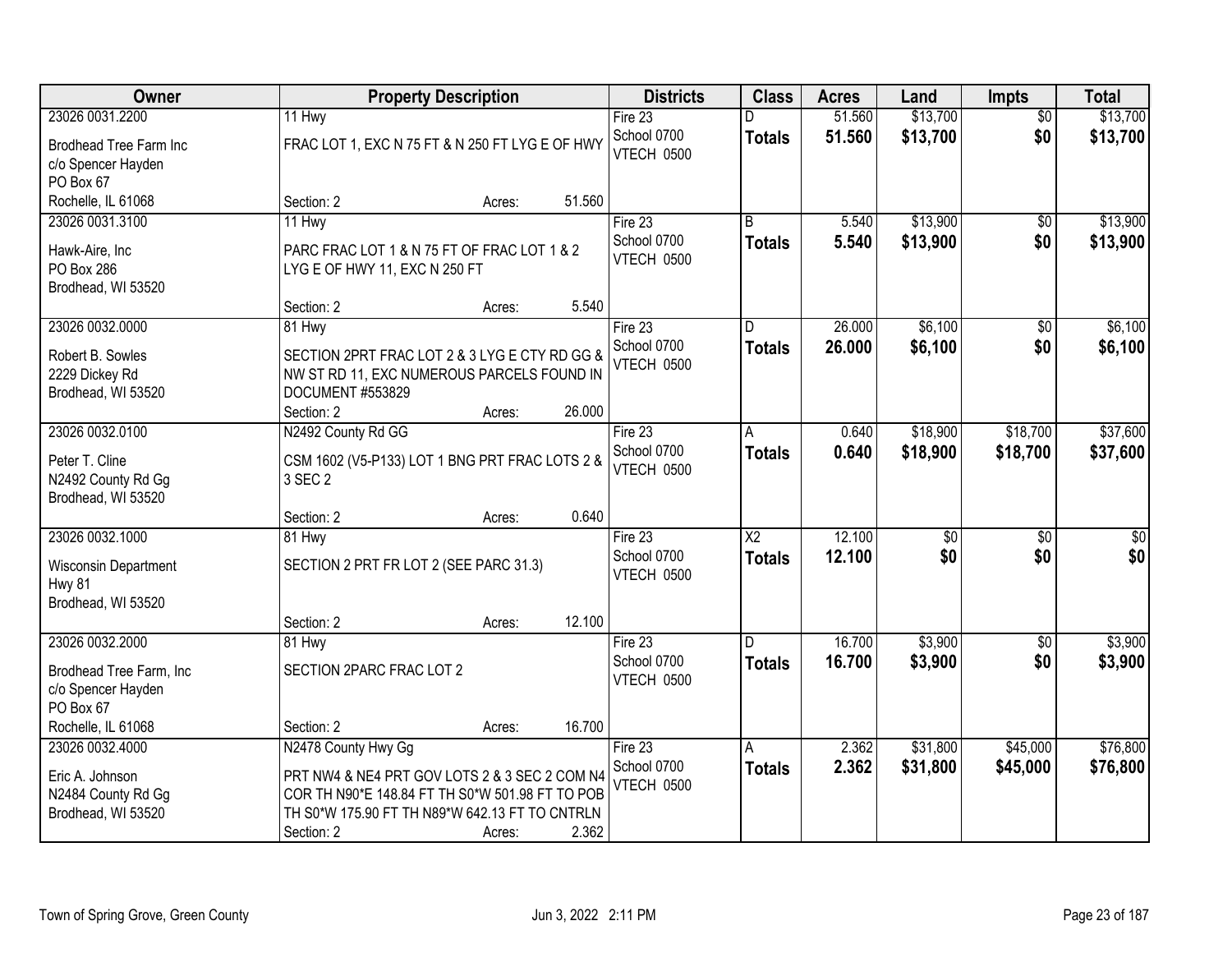| Owner                               | <b>Property Description</b>                                                                      | <b>Districts</b>  | <b>Class</b>           | <b>Acres</b> | Land     | Impts           | <b>Total</b> |
|-------------------------------------|--------------------------------------------------------------------------------------------------|-------------------|------------------------|--------------|----------|-----------------|--------------|
| 23026 0033.0000                     | 81 Hwy                                                                                           | Fire 23           | Α                      | 2.000        | \$30,000 | \$8,000         | \$38,000     |
| Jerry A. Nolte                      | SECTION 2 FRAC LOT 3 EXC COM NW COR TH S 519                                                     | School 0700       | E                      | 4.580        | \$2,300  | \$0             | \$2,300      |
| N2441 County Rd Gg                  | FT TH E 889 FT TO CEN HWY TH NLY ALG HWY TO N                                                    | VTECH 0500        | F                      | 1.000        | \$2,000  | \$0             | \$2,000      |
| Brodhead, WI 53520-9537             | LN TH W 1010 FT POB, EXC S 6.66A, 1A, 1/3A, 2A,                                                  |                   | <b>Totals</b>          | 7.580        | \$34,300 | \$8,000         | \$42,300     |
|                                     | 7.580<br>Section: 2<br>Acres:                                                                    |                   |                        |              |          |                 |              |
| 23026 0033.0100                     | 81 Hwy                                                                                           | Fire 23           | $\overline{\text{X2}}$ | 23.130       | \$0      | $\overline{50}$ | \$0          |
| Wisconsin Department                | SECTION 2 PARC IN FRAC LOT 3                                                                     | School 0700       | <b>Totals</b>          | 23.130       | \$0      | \$0             | \$0          |
| Hwy 81                              |                                                                                                  | VTECH 0500        |                        |              |          |                 |              |
| Brodhead, WI 53520                  |                                                                                                  |                   |                        |              |          |                 |              |
|                                     | 23.130<br>Section: 2<br>Acres:                                                                   |                   |                        |              |          |                 |              |
| 23026 0033.0200                     | N2439 County Hwy Gg                                                                              | Fire 23           | A                      | 1.420        | \$27,100 | \$201,900       | \$229,000    |
| Jordan Joseph Riemer                | PRT FRAC LOT 3 IN NW4 SEC 2 COM SE COR LOT 3                                                     | School 0700       | <b>Totals</b>          | 1.420        | \$27,100 | \$201,900       | \$229,000    |
| N2439 County Rd Gg                  | TH W 693 FT TO CLN CTY GG TH N5*E 669.25 FT TH                                                   | <b>VTECH 0500</b> |                        |              |          |                 |              |
| Brodhead, WI 53520                  | W 192 FT POB TH N5*E 267 FT TH W 232 FT TH S5*W                                                  |                   |                        |              |          |                 |              |
|                                     | Section: 2<br>1.420<br>Acres:                                                                    |                   |                        |              |          |                 |              |
| 23026 0033.1000                     | N2475 County Hwy Gg                                                                              | Fire 23           | $\overline{X4}$        | 6.000        | \$0      | \$0             | \$0          |
|                                     |                                                                                                  | School 0700       | <b>Totals</b>          | 6.000        | \$0      | \$0             | \$0          |
| Spring Grove Township               | SECTION 2 PARC FR LOT 3 COM NW COR FR LOT E                                                      | VTECH 0500        |                        |              |          |                 |              |
| N2475 Cty Gg                        | 1010 FT TO CTR HWY 11 S15*E 507.5 FT POB S86*W                                                   |                   |                        |              |          |                 |              |
| Brodhead, WI 53520                  | 697 FT S 402 FT E 573 FT TO CTR HWY NELY 461 FT                                                  |                   |                        |              |          |                 |              |
|                                     | Section: 2<br>6.000<br>Acres:                                                                    |                   |                        |              |          |                 |              |
| 23026 0033.2000                     | N2421 County Hwy Gg                                                                              | Fire 23           | A                      | 1.000        | \$25,000 | \$125,300       | \$150,300    |
| Justin M. Schwartz                  | PRT FRAC LOT 3 SEC 2 COM SE COR FRAC LOT 3                                                       | School 0700       | <b>Totals</b>          | 1.000        | \$25,000 | \$125,300       | \$150,300    |
| N2421 County Rd Gg                  | TH W 693 FT TO CTR LN HWY 11 TH N5*E 438.25 FT                                                   | VTECH 0500        |                        |              |          |                 |              |
| Brodhead, WI 53520                  | POB TH N5*E 165 FT TH W 264 FT TH S5*W 165 FT                                                    |                   |                        |              |          |                 |              |
|                                     | 1.000<br>Section: 2<br>Acres:                                                                    |                   |                        |              |          |                 |              |
| 23026 0033.4000                     | N2434 County Hwy Gg                                                                              | Fire 23           | A                      | 2.000        | \$30,000 | \$129,600       | \$159,600    |
| Schultz Family Trust No S993        | SECTION 2 COM 589 FT N & 89 FT 8 IN W SE COR FR                                                  | School 0700       | <b>Totals</b>          | 2.000        | \$30,000 | \$129,600       | \$159,600    |
| Everette A & Doris M Schultz,       | LOT 3 N PAR E BNDRY 165 FT W 528 FT TO PT CL                                                     | VTECH 0500        |                        |              |          |                 |              |
| N2434 County Rd Gg                  | HWY 11 SWLY ALG CL 165 FT 3IN E 543 FT POB                                                       |                   |                        |              |          |                 |              |
| Brodhead, WI 53520-9537             | 2.000<br>Section: 2<br>Acres:                                                                    |                   |                        |              |          |                 |              |
| 23026 0033.5000                     | N2426 County Hwy Gg                                                                              | Fire 23           | A                      | 1.630        | \$28,200 | \$75,500        | \$103,700    |
|                                     |                                                                                                  | School 0700       | <b>Totals</b>          | 1.630        | \$28,200 | \$75,500        | \$103,700    |
| Gregory James Gray<br>205 E 4th Ave | PARC LYG IN LOT 3 SEC 2 BGN PT 424 FT N & 89 FT<br>8 IN W SE COR LOT 3 TH N PRL WITH E BNDRY 165 | VTECH 0500        |                        |              |          |                 |              |
| Brodhead, WI 53520                  | FT TH W 543 FT TO PT C/L HWY 11 TH SWLY ALG LN                                                   |                   |                        |              |          |                 |              |
|                                     | 1.630<br>Section: 2<br>Acres:                                                                    |                   |                        |              |          |                 |              |
|                                     |                                                                                                  |                   |                        |              |          |                 |              |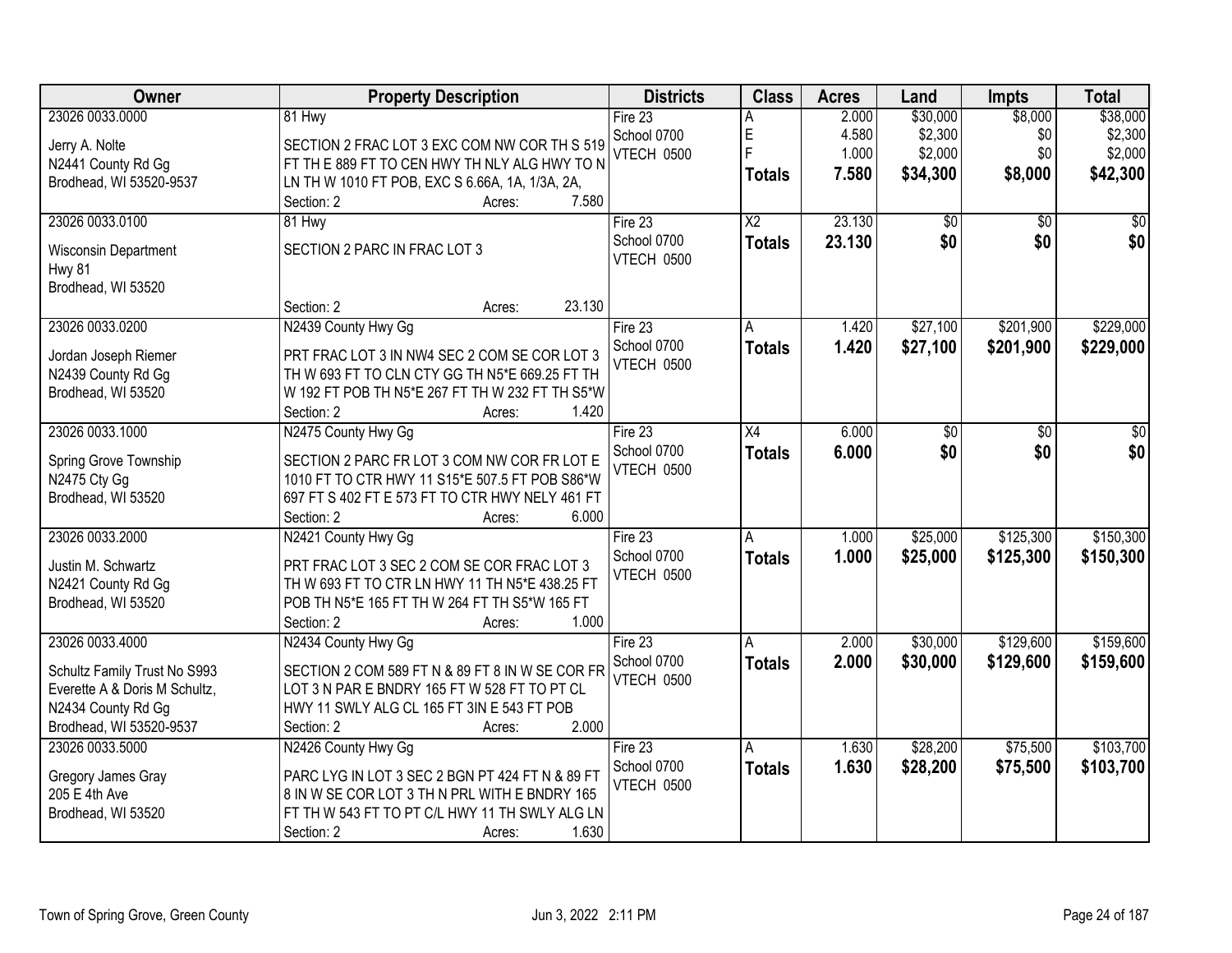| Owner                   | <b>Property Description</b>                                                                | <b>Districts</b>  | <b>Class</b>  | <b>Acres</b> | Land     | <b>Impts</b> | <b>Total</b> |
|-------------------------|--------------------------------------------------------------------------------------------|-------------------|---------------|--------------|----------|--------------|--------------|
| 23026 0033.6000         | N2484 County Hwy Gg                                                                        | Fire $23$         |               | 2.200        | \$31,000 | \$178,100    | \$209,100    |
| Eric A. Johnson         | SECTION 2 PARC FRAC LOTS 2 & 3 LYG E CNTLRN                                                | School 0700       | <b>Totals</b> | 2.200        | \$31,000 | \$178,100    | \$209,100    |
| N2484 County Rd Gg      | HWY & COM PT CTR HWY E 913 FT 6 IN S 328 FT 4 IN                                           | <b>VTECH 0500</b> |               |              |          |              |              |
| Brodhead, WI 53520      | FROM NW COR FR LOT 3 TH E 551 FT TH S 165 FT                                               |                   |               |              |          |              |              |
|                         | 2.200<br>Section: 2<br>Acres:                                                              |                   |               |              |          |              |              |
| 23026 0033.7000         | N2492 County Hwy Gg                                                                        | Fire $23$         | A             | 2.000        | \$30,000 | \$129,800    | \$159,800    |
|                         |                                                                                            | School 0700       | <b>Totals</b> | 2.000        | \$30,000 | \$129,800    | \$159,800    |
| Peter T. Cline          | SECTION 2 PARC FR LOT 3 COM PT CTR LN HWY                                                  | VTECH 0500        |               |              |          |              |              |
| N2492 County Rd Gg      | 958 FT 6 IN E & 163 FT 4 IN S FROM NW COR TH E                                             |                   |               |              |          |              |              |
| Brodhead, WI 53520      | 506 FT TH S 165 FT TH W 551 FT TO CTR LN HWY                                               |                   |               |              |          |              |              |
|                         | 2.000<br>Section: 2<br>Acres:                                                              |                   |               |              |          |              |              |
| 23026 0033.8000         | N2457 County Hwy Gg                                                                        | Fire 23           | A             | 2.400        | \$32,000 | \$149,800    | \$181,800    |
| Lucas R. Malcook        | SECTION 2BEG NW COR FR LOT 3 TH E 1010 FT CL                                               | School 0700       | <b>Totals</b> | 2.400        | \$32,000 | \$149,800    | \$181,800    |
| N2457 County Rd Gg      | HWY TH SWLY ALG CL 969 FT 2 IN POB TH W 573 FT                                             | <b>VTECH 0500</b> |               |              |          |              |              |
| Brodhead, WI 53520-9537 | TH S 252 FT TH E 235.5 FT TH N 110 FT TH E 303 FT                                          |                   |               |              |          |              |              |
|                         | Section: 2<br>2.400<br>Acres:                                                              |                   |               |              |          |              |              |
| 23026 0033.9000         | N2441 County Hwy Gg                                                                        | Fire $23$         | A             | 1.200        | \$26,000 | \$138,000    | \$164,000    |
|                         |                                                                                            | School 0700       | <b>Totals</b> | 1.200        | \$26,000 | \$138,000    | \$164,000    |
| Jerry A. Nolte          | SECTION 2 PRT FR LOT 3 IN NW4 SD SEC COM SE                                                | VTECH 0500        |               |              |          |              |              |
| N2441 County Rd Gg      | COR FR LOT 3, TH W 693 FT TO CLN CTY GG TH<br>N5*E ALG CLN SD CTY GG 669.25 FT POB TH N5*E |                   |               |              |          |              |              |
| Brodhead, WI 53520-9537 | 1.200<br>Section: 2<br>Acres:                                                              |                   |               |              |          |              |              |
| 23026 0034.1000         | N2460 County Hwy Gg                                                                        | Fire 23           | Α             | 1.400        | \$27,000 | \$115,800    | \$142,800    |
|                         |                                                                                            | School 0700       |               |              |          |              |              |
| Kevin L. Klemm          | SECTION 2PRT FR LOT 3 BEG 1076.25 FT N & 252 FT                                            | <b>VTECH 0500</b> | <b>Totals</b> | 1.400        | \$27,000 | \$115,800    | \$142,800    |
| N2460 County Rd Gg      | W OF SE COR FR LOT 3 IN SEC 2 TH N 165 FT TH W                                             |                   |               |              |          |              |              |
| Brodhead, WI 53520      | TO CTRLN CTY GG TH SWLY ALG CTRLN TO POINT                                                 |                   |               |              |          |              |              |
|                         | Section: 2<br>1.400<br>Acres:                                                              |                   |               |              |          |              |              |
| 23026 0035.0000         | N2440 County Hwy Gg                                                                        | Fire 23           | A             | 1.840        | \$29,200 | \$112,600    | \$141,800    |
| Ronald J. Nenneman      | SECTION 2COM PT 814 FT N & 383 FT W SE COR FR                                              | School 0700       | <b>Totals</b> | 1.840        | \$29,200 | \$112,600    | \$141,800    |
| N2440 County Rd Gg      | LOT 3 TH S 60 FT TH W 234 FT 8 IN CL HWY 11 TH                                             | <b>VTECH 0500</b> |               |              |          |              |              |
| Brodhead, WI 53520      | NELY ALG CL 60 FT TO PT 814 N OF S LN LOT 3 TH E                                           |                   |               |              |          |              |              |
|                         | 1.840<br>Section: 2<br>Acres:                                                              |                   |               |              |          |              |              |
| 23026 0036.0000         | N2498 County Hwy Gg                                                                        | Fire $23$         | A             | 1.000        | \$25,000 | \$128,700    | \$153,700    |
|                         |                                                                                            | School 0700       | <b>Totals</b> | 1.000        | \$25,000 | \$128,700    | \$153,700    |
| Keith A. Newcomer       | SECTION 2 PRT FR LOT 3 COM PT 1290 FT E FROM                                               | VTECH 0500        |               |              |          |              |              |
| N2498 County Rd Gg      | NW COR LOT TH S 165 FT TH WLY ON LINE                                                      |                   |               |              |          |              |              |
| Brodhead, WI 53520      | PARALLEL W/N LINE FR LOT TO POINT IN CTRLN                                                 |                   |               |              |          |              |              |
|                         | 1.000<br>Section: 2<br>Acres:                                                              |                   |               |              |          |              |              |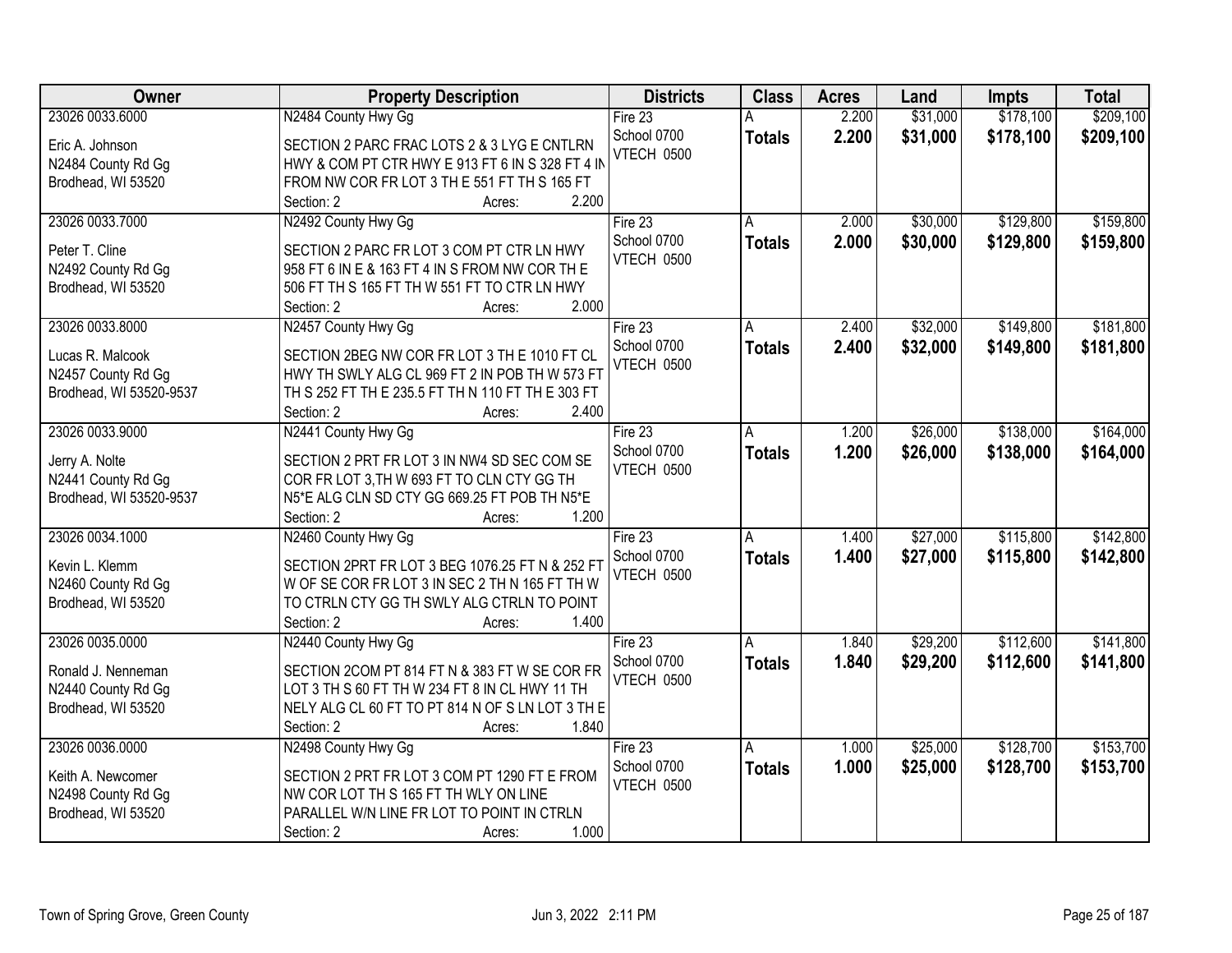| Owner                                    | <b>Property Description</b>                                                                      | <b>Districts</b>  | <b>Class</b>           | <b>Acres</b> | Land     | <b>Impts</b>    | <b>Total</b> |
|------------------------------------------|--------------------------------------------------------------------------------------------------|-------------------|------------------------|--------------|----------|-----------------|--------------|
| 23026 0037.0000                          | N2447 County Hwy Gg                                                                              | Fire 23           |                        | 1.000        | \$25,000 | \$102,900       | \$127,900    |
| Christman Charles E and Shirley A Trust  | SECTION 2PRT FR LOT 3 COM NW COR LOT S                                                           | School 0700       | <b>Totals</b>          | 1.000        | \$25,000 | \$102,900       | \$127,900    |
| Charles E & Shirley Christman,           | 1068.5 FT E 429 FT POB E TO CTR HWY 11 SWLY                                                      | VTECH 0500        |                        |              |          |                 |              |
| N2447 County Rd Gg                       | ALG CTR HWY TO PT 110 FT S OF N BDRY W TO PT                                                     |                   |                        |              |          |                 |              |
| Brodhead, WI 53520                       | 1.000<br>Section: 2<br>Acres:                                                                    |                   |                        |              |          |                 |              |
| 23026 0038.0100                          | County Rd GG                                                                                     | Fire $23$         | $\overline{\text{X2}}$ | 1.000        | \$0      | $\overline{50}$ | \$0          |
| Wisconsin Department of Transportation   | PRT FRAC LOT 3                                                                                   | School 0700       | <b>Totals</b>          | 1.000        | \$0      | \$0             | \$0          |
| N/A                                      |                                                                                                  | VTECH 0500        |                        |              |          |                 |              |
| Madison, WI 53714                        |                                                                                                  |                   |                        |              |          |                 |              |
|                                          | 1.000<br>Section: 2<br>Acres:                                                                    |                   |                        |              |          |                 |              |
| 23026 0038.0200                          | County Rd GG                                                                                     | Fire 23           | 5M                     | 0.500        | \$500    | \$0             | \$500        |
| Cr Aurit Family Trust                    | S 6.66A W1/2 FRAC LOT 3 LYG N & W HWY EXC 1.5A                                                   | School 0700       |                        | 4.660        | \$1,100  | \$0             | \$1,100      |
| W5825 Old Argyle Rd                      | FOR HWY                                                                                          | VTECH 0500        | <b>Totals</b>          | 5.160        | \$1,600  | \$0             | \$1,600      |
| Monroe, WI 53566                         |                                                                                                  |                   |                        |              |          |                 |              |
|                                          | 5.160<br>Section: 2<br>Acres:                                                                    |                   |                        |              |          |                 |              |
| 23026 0038.1000                          | 81 Hwy                                                                                           | Fire 23           | X <sub>2</sub>         | 0.950        | \$0      | $\sqrt{6}$      | \$0          |
| Wisconsin Department                     | SECTION 2 PARC IN FR LOT 3 CONT .95A                                                             | School 0700       | <b>Totals</b>          | 0.950        | \$0      | \$0             | \$0          |
| <b>Hwy 81</b>                            |                                                                                                  | VTECH 0500        |                        |              |          |                 |              |
| Brodhead, WI 53520                       |                                                                                                  |                   |                        |              |          |                 |              |
|                                          | 0.950<br>Section: 2<br>Acres:                                                                    |                   |                        |              |          |                 |              |
| 23026 0039.0000                          | N2485 County Hwy Gg                                                                              | Fire 23           | $\overline{A}$         | 4.000        | \$40,000 | \$301,900       | \$341,900    |
| Timothy D. Rundle                        | SEC 2PRT FRAC LOT 3 COM NW COR FR LOT 3 TH S                                                     | School 0700       | $\mathsf{D}$           | 6.250        | \$1,700  | \$0             | \$1,700      |
| N2485 County Rd Gg                       | 520 FT TH E 881 FT TO HWY TH N15*E 490 FT ALG                                                    | <b>VTECH 0500</b> | <b>Totals</b>          | 10.250       | \$41,700 | \$301,900       | \$343,600    |
| Brodhead, WI 53520                       | CTR HWY TH W2.5*S 1018 FT POB                                                                    |                   |                        |              |          |                 |              |
|                                          | 10.250<br>Section: 2<br>Acres:                                                                   |                   |                        |              |          |                 |              |
| 23026 0040.0000                          | 81 Hwy                                                                                           | Fire 23           | E                      | 15.870       | \$8,000  | $\sqrt{$0}$     | \$8,000      |
|                                          |                                                                                                  | School 0700       | F                      | 16.000       | \$32,000 | \$0             | \$32,000     |
| Jerry A. Nolte<br>N2441 County Rd Gg     | SECTION 2 N 37.47A FR LOT 4 EXC 5.6A - CONT<br>31.87A M/L                                        | VTECH 0500        | <b>Totals</b>          | 31.870       | \$40,000 | \$0             | \$40,000     |
| Brodhead, WI 53520-9537                  |                                                                                                  |                   |                        |              |          |                 |              |
|                                          | 31.870<br>Section: 2<br>Acres:                                                                   |                   |                        |              |          |                 |              |
| 23026 0040.1000                          | County Rd GG                                                                                     | Fire 23           |                        | 5.600        | \$11,200 | $\overline{50}$ | \$11,200     |
|                                          |                                                                                                  | School 0700       | <b>Totals</b>          | 5.600        | \$11,200 | \$0             | \$11,200     |
| Timothy D. Rundle                        | SEC 2 PARC IN FRAC LOTS 3 & 4, COM NW COR                                                        | VTECH 0500        |                        |              |          |                 |              |
| N2485 County Rd Gg<br>Brodhead, WI 53520 | FRAC L3 TH E 1010 FT TO PT HWY 11, TH S15*W 490<br>FT POB TH S 15*W 17.5 FT TO PT 1 RD S BASTING |                   |                        |              |          |                 |              |
|                                          | 5.600<br>Section: 2<br>Acres:                                                                    |                   |                        |              |          |                 |              |
|                                          |                                                                                                  |                   |                        |              |          |                 |              |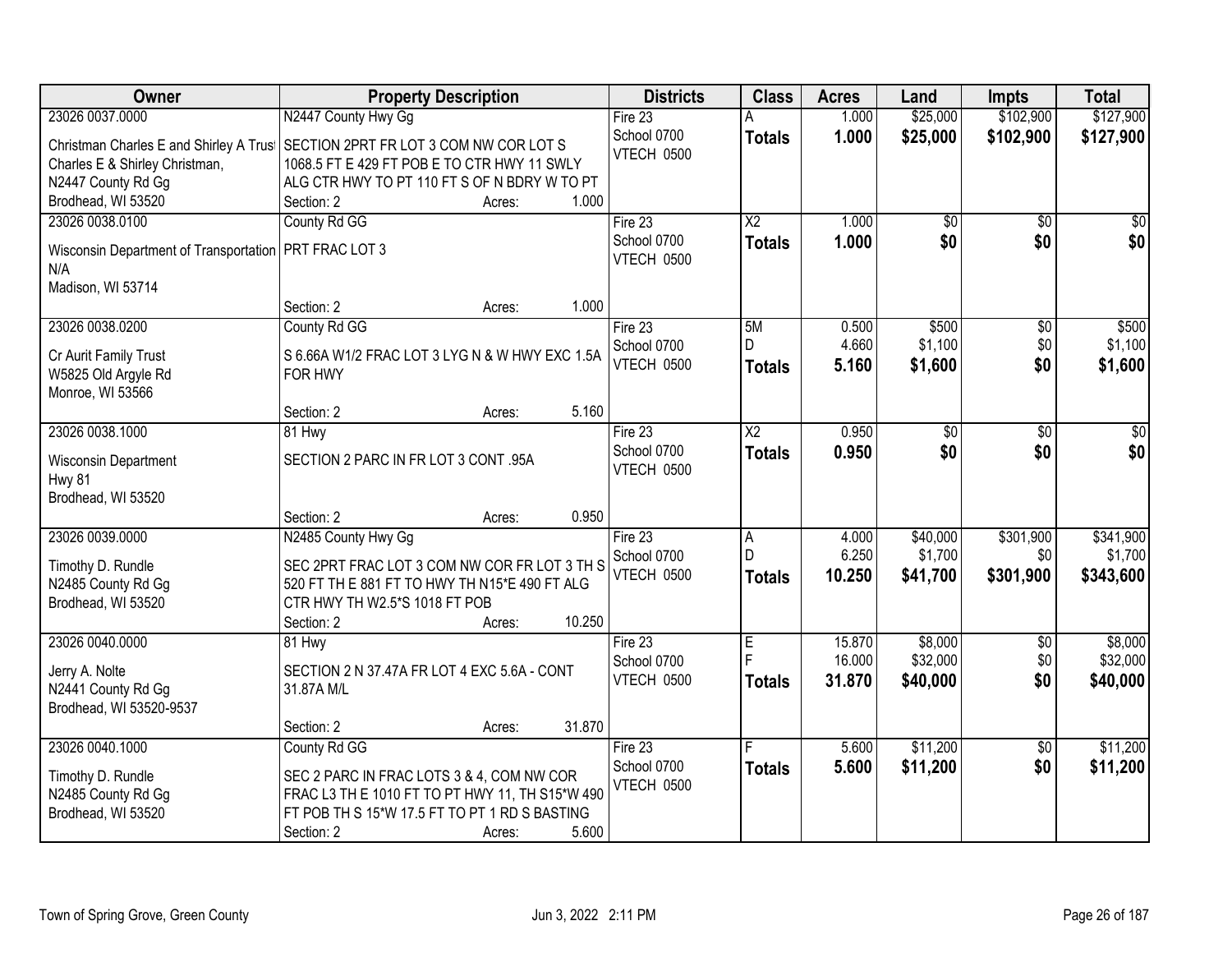| Owner                                                   |                                               | <b>Property Description</b> |        | <b>Districts</b>  | <b>Class</b>           | <b>Acres</b>    | Land               | <b>Impts</b>    | <b>Total</b>       |
|---------------------------------------------------------|-----------------------------------------------|-----------------------------|--------|-------------------|------------------------|-----------------|--------------------|-----------------|--------------------|
| 23026 0041.0000                                         | W822 State Hwy 11                             |                             |        | Fire $23$         | Α                      | 2.000           | \$24,500           | \$11,300        | \$35,800           |
| Cr Aurit Family Trust                                   | SECTION 2S 13.27A M/L FRAC LOT 4              |                             |        | School 0700       | $\mathsf E$            | 5.270           | \$2,700            | \$0             | \$2,700            |
| W5825 Old Argyle Rd                                     |                                               |                             |        | VTECH 0500        | $\overline{F}$         | 6.000           | \$12,000           | \$0             | \$12,000           |
| Monroe, WI 53566                                        |                                               |                             |        |                   | <b>Totals</b>          | 13.270          | \$39,200           | \$11,300        | \$50,500           |
|                                                         | Section: 2                                    | Acres:                      | 13.270 |                   |                        |                 |                    |                 |                    |
| 23026 0043.0000                                         | 81 Hwy                                        |                             |        | Fire $23$         | 5M                     | 8.500           | \$8,500            | \$0             | \$8,500            |
| Cr Aurit Family Trust                                   | SECTION 2 PRT FRAC LOT 5 LYG N & W OF HWY     |                             |        | School 0700       | A                      | 1.000           | \$5,000            | \$0             | \$5,000            |
| W5825 Old Argyle Rd                                     | EXC 5A FOR HWY & LOT 1 CSM 933                |                             |        | <b>VTECH 0500</b> | D<br>E                 | 16.500<br>2.000 | \$3,800<br>\$1,000 | \$0<br>\$0      | \$3,800<br>\$1,000 |
| Monroe, WI 53566                                        |                                               |                             |        |                   |                        | 28.000          | \$18,300           | \$0             | \$18,300           |
|                                                         | Section: 2                                    | Acres:                      | 28.000 |                   | <b>Totals</b>          |                 |                    |                 |                    |
| 23026 0043.1000                                         | 81 Hwy                                        |                             |        | Fire 23           | $\overline{X2}$        | 5.000           | $\overline{50}$    | $\overline{50}$ | $\sqrt{50}$        |
| Wisconsin Department                                    | SECTION 2 PARC IN FRAC LOT 5                  |                             |        | School 0700       | <b>Totals</b>          | 5.000           | \$0                | \$0             | \$0                |
| Hwy 81                                                  |                                               |                             |        | VTECH 0500        |                        |                 |                    |                 |                    |
| Brodhead, WI 53520                                      |                                               |                             |        |                   |                        |                 |                    |                 |                    |
|                                                         | Section: 2                                    | Acres:                      | 5.000  |                   |                        |                 |                    |                 |                    |
| 23026 0044.0000                                         | W856 State Hwy 11                             |                             |        | Fire $23$         | A                      | 1.000           | \$19,500           | \$48,800        | \$68,300           |
| Sugar River Recreational, LLC                           | SECTION 2 CSM 933 (V3-P100) REPLACES CSM 875  |                             |        | School 0700       | B                      | 5.460           | \$51,400           | \$11,000        | \$62,400           |
| W854 State Road 11 and 81                               | (V3-P24) PRT LOT 1 BNG PRT FRAC LOTS 5 & 11   |                             |        | VTECH 0500        | <b>Totals</b>          | 6.460           | \$70,900           | \$59,800        | \$130,700          |
| Brodhead, WI 53520                                      |                                               |                             |        |                   |                        |                 |                    |                 |                    |
|                                                         | Section: 2                                    | Acres:                      | 6.460  |                   |                        |                 |                    |                 |                    |
| 23026 0044.1000                                         | 81 Hwy                                        |                             |        | Fire 23           | $\overline{\text{X2}}$ | 0.230           | \$0                | \$0             | $\overline{50}$    |
| State of Wisconsin                                      | SECTION 2PARC IN FRAC LOT 11                  |                             |        | School 0700       | <b>Totals</b>          | 0.230           | \$0                | \$0             | \$0                |
|                                                         |                                               |                             |        | VTECH 0500        |                        |                 |                    |                 |                    |
|                                                         |                                               |                             |        |                   |                        |                 |                    |                 |                    |
|                                                         | Section: 2                                    | Acres:                      | 0.230  |                   |                        |                 |                    |                 |                    |
| 23026 0045.0000                                         | W760 Clarence Ln                              |                             |        | Fire $23$         | A                      | 3.000           | \$29,000           | \$120,800       | \$149,800          |
| Cr Aurit Family Trust                                   | PRT FRAC LOT 6 IN NW4 SEC 2 LYG E HWY 11 & 81 |                             |        | School 0700       | $\mathsf E$            | 15.000          | \$22,500           | \$0             | \$22,500           |
| W5825 Old Argyle Rd                                     | EXC 8A HWY & EXC 11.0A M/L LYG N & W OF HWY   |                             |        | VTECH 0500        | Totals                 | 18.000          | \$51,500           | \$120,800       | \$172,300          |
| Monroe, WI 53566                                        |                                               |                             |        |                   |                        |                 |                    |                 |                    |
|                                                         | Section: 2                                    | Acres:                      | 18.000 |                   |                        |                 |                    |                 |                    |
| 23026 0045.0100                                         |                                               |                             |        | Fire 23           | $\overline{\text{X2}}$ | 2.660           | $\overline{50}$    | $\overline{50}$ | $\overline{30}$    |
| Wisconsin Department of Transportation   PRT FRAC LOT 6 |                                               |                             |        | School 0700       | <b>Totals</b>          | 2.660           | \$0                | \$0             | \$0                |
| N/A                                                     |                                               |                             |        | VTECH 0500        |                        |                 |                    |                 |                    |
| Madison, WI 53714                                       |                                               |                             |        |                   |                        |                 |                    |                 |                    |
|                                                         | Section: 2                                    | Acres:                      | 2.660  |                   |                        |                 |                    |                 |                    |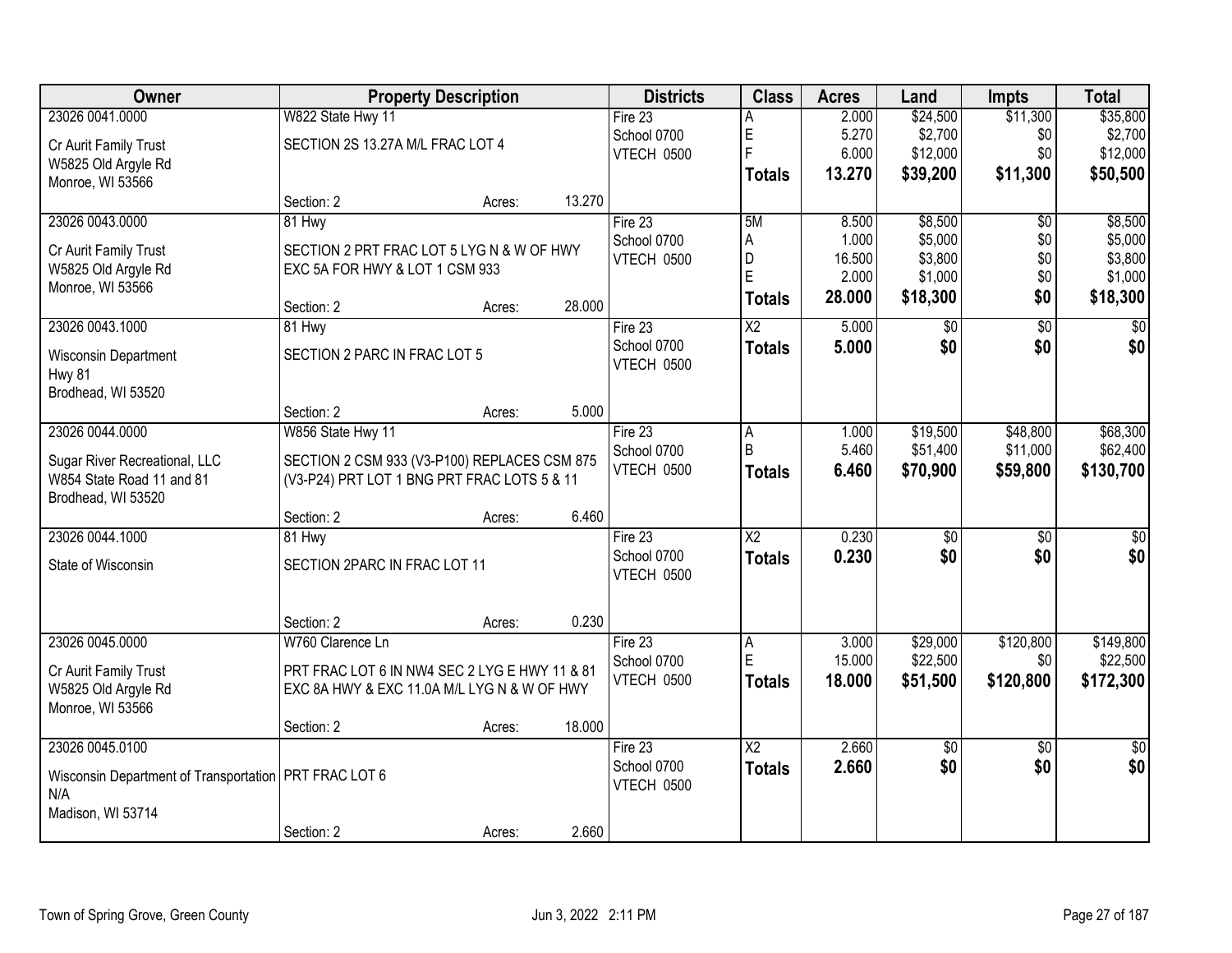| 23026 0045.1000<br>Fire 23<br>$\overline{\text{X2}}$<br>8.000<br>$\overline{50}$<br>81 Hwy<br>$\overline{50}$<br>\$0<br>8.000<br>\$0<br>School 0700<br><b>Totals</b><br>SECTION 2PARC IN FRAC LOT 6<br>Wisconsin Department<br><b>VTECH 0500</b><br>Hwy 81<br>Brodhead, WI 53520<br>8.000<br>Section: 2<br>Acres:<br>N2397 County Hwy Gg<br>23026 0045.2100<br>Fire 23<br>$\overline{X2}$<br>7.300<br>$\overline{50}$<br>\$0<br>7.300<br>\$0<br>School 0700<br>\$0<br><b>Totals</b><br>SECTION 2PRT FRAC LOT 6(EXEMPT)<br>Wisconsin Department of Transportation<br>VTECH 0500<br>N/A<br>Madison, WI 53714 | $\overline{30}$<br>\$0<br>\$0<br>\$0 <br>\$900<br>\$900 |
|------------------------------------------------------------------------------------------------------------------------------------------------------------------------------------------------------------------------------------------------------------------------------------------------------------------------------------------------------------------------------------------------------------------------------------------------------------------------------------------------------------------------------------------------------------------------------------------------------------|---------------------------------------------------------|
|                                                                                                                                                                                                                                                                                                                                                                                                                                                                                                                                                                                                            |                                                         |
|                                                                                                                                                                                                                                                                                                                                                                                                                                                                                                                                                                                                            |                                                         |
|                                                                                                                                                                                                                                                                                                                                                                                                                                                                                                                                                                                                            |                                                         |
|                                                                                                                                                                                                                                                                                                                                                                                                                                                                                                                                                                                                            |                                                         |
|                                                                                                                                                                                                                                                                                                                                                                                                                                                                                                                                                                                                            |                                                         |
|                                                                                                                                                                                                                                                                                                                                                                                                                                                                                                                                                                                                            |                                                         |
|                                                                                                                                                                                                                                                                                                                                                                                                                                                                                                                                                                                                            |                                                         |
| 7.300<br>Section: 2<br>Acres:                                                                                                                                                                                                                                                                                                                                                                                                                                                                                                                                                                              |                                                         |
| 23026 0045.2200<br>3.700<br>\$900<br>81 Hwy<br>Fire 23<br>D<br>\$0                                                                                                                                                                                                                                                                                                                                                                                                                                                                                                                                         |                                                         |
| \$0<br>School 0700<br>3.700<br>\$900<br><b>Totals</b><br>SECTION 2 PRT FRAC LOT 6 LYG N & W OF HWY<br>Cr Aurit Family Trust<br><b>VTECH 0500</b><br>W5825 Old Argyle Rd<br>11&81 EXC 7.3A TO DOT                                                                                                                                                                                                                                                                                                                                                                                                           |                                                         |
| Monroe, WI 53566                                                                                                                                                                                                                                                                                                                                                                                                                                                                                                                                                                                           |                                                         |
| 3.700<br>Section: 2<br>Acres:                                                                                                                                                                                                                                                                                                                                                                                                                                                                                                                                                                              |                                                         |
| 23026 0046.0000<br>Fire 23<br>$\overline{X2}$<br>8.000<br>$\overline{50}$<br>81 Hwy<br>$\sqrt{6}$<br>School 0700                                                                                                                                                                                                                                                                                                                                                                                                                                                                                           | $\sqrt{50}$                                             |
| \$0<br>\$0<br>8.000<br><b>Totals</b><br>SECTION 2PRT FRAC LOT 6<br>State of Wisconsin<br>VTECH 0500                                                                                                                                                                                                                                                                                                                                                                                                                                                                                                        | \$0                                                     |
| 8.000<br>Section: 2<br>Acres:                                                                                                                                                                                                                                                                                                                                                                                                                                                                                                                                                                              |                                                         |
| 3.260<br>23026 0047.0000<br>\$900<br>Fire 23<br>D<br>\$0<br>81 Hwy                                                                                                                                                                                                                                                                                                                                                                                                                                                                                                                                         | \$900                                                   |
| School 0700<br>3.260<br>\$900<br>\$0<br><b>Totals</b><br>John A. Buck<br>SECTION 2 CSM 313 (V1-P323) LOT 1 BNG PRT                                                                                                                                                                                                                                                                                                                                                                                                                                                                                         | \$900                                                   |
| <b>VTECH 0500</b><br>W672 Clarence Ln<br><b>FRAC LOTS 7 &amp; 10</b>                                                                                                                                                                                                                                                                                                                                                                                                                                                                                                                                       |                                                         |
| Brodhead, WI 53520                                                                                                                                                                                                                                                                                                                                                                                                                                                                                                                                                                                         |                                                         |
| 3.260<br>Section: 2<br>Acres:                                                                                                                                                                                                                                                                                                                                                                                                                                                                                                                                                                              |                                                         |
| $\overline{X2}$<br>23026 0047.1000<br>Fire 23<br>0.080<br>$\overline{50}$<br>\$0<br>81 Hwy                                                                                                                                                                                                                                                                                                                                                                                                                                                                                                                 | $\overline{\$0}$                                        |
| \$0<br>0.080<br>\$0<br>School 0700<br><b>Totals</b><br>SECTION 2 PARC IN FRAC LOT 7<br>Wisconsin Department<br>VTECH 0500<br><b>Hwy 81</b>                                                                                                                                                                                                                                                                                                                                                                                                                                                                 | \$0                                                     |
| Brodhead, WI 53520                                                                                                                                                                                                                                                                                                                                                                                                                                                                                                                                                                                         |                                                         |
| 0.080<br>Section: 2<br>Acres:                                                                                                                                                                                                                                                                                                                                                                                                                                                                                                                                                                              |                                                         |
| 2.140<br>23026 0047.2000<br>Fire 23<br>W624 Clarence Ln<br>X5<br>$\overline{50}$<br>$\overline{30}$                                                                                                                                                                                                                                                                                                                                                                                                                                                                                                        | $\sqrt{30}$                                             |
| 2.140<br>\$0<br>\$0<br>School 0700<br><b>Totals</b><br>Grace Independent Baptist Church Inc<br>SECTION 2 CSM 173 (V1-P176) LOT 2 BNG PRT<br>VTECH 0500<br>W624 Clarence Ln<br>FRAC LOT 7 EXEMPT                                                                                                                                                                                                                                                                                                                                                                                                            | \$0                                                     |
| Brodhead, WI 53520<br>2.140<br>Section: 2<br>Acres:                                                                                                                                                                                                                                                                                                                                                                                                                                                                                                                                                        |                                                         |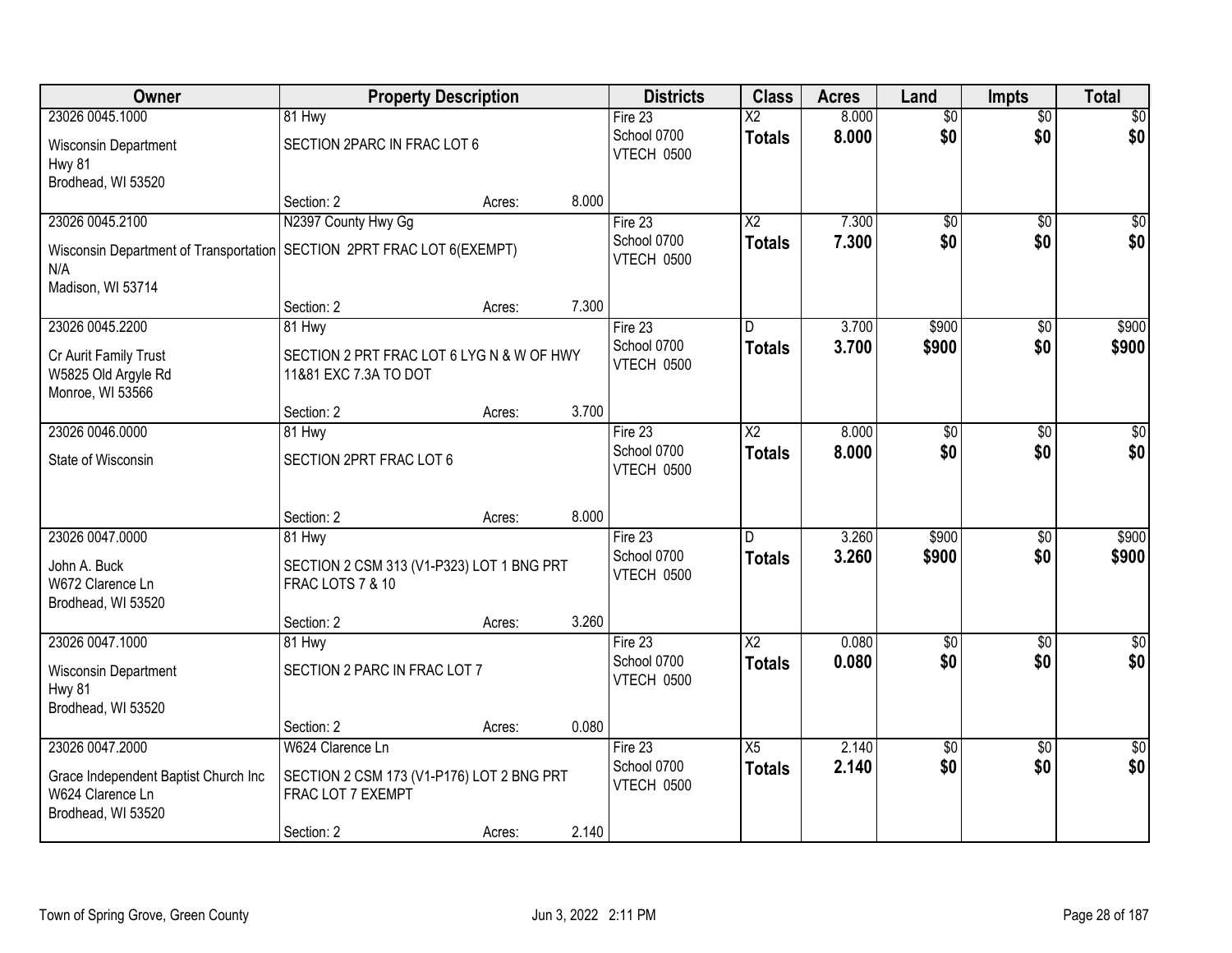| Owner                                                                | <b>Property Description</b>                                                                | <b>Districts</b>                 | <b>Class</b>  | <b>Acres</b> | Land      | <b>Impts</b>    | <b>Total</b> |
|----------------------------------------------------------------------|--------------------------------------------------------------------------------------------|----------------------------------|---------------|--------------|-----------|-----------------|--------------|
| 23026 0047.3000                                                      | Clarence Ln                                                                                | Fire 23                          | Α             | 0.690        | \$6,900   | $\overline{50}$ | \$6,900      |
| Jerrel Dean Blakely<br>873 County Rd 73<br>Carrollton, MS 38917-5903 | SECTION 2 CSM 173 (V1-P176) LOT 1 BNG PRT<br>FRAC LOT 7                                    | School 0700<br><b>VTECH 0500</b> | <b>Totals</b> | 0.690        | \$6,900   | \$0             | \$6,900      |
|                                                                      | 0.690<br>Section: 2<br>Acres:                                                              |                                  |               |              |           |                 |              |
| 23026 0047.4000                                                      | W672 Clarence Ln                                                                           | Fire $23$                        | Α             | 3.560        | \$37,800  | \$108,200       | \$146,000    |
| John A. Buck<br>W672 Clarence Ln<br>Brodhead, WI 53520               | SECTION 2 CSM 313 (V1-P323) LOT 2 BNG PRT<br>FRAC LOT 7                                    | School 0700<br>VTECH 0500        | <b>Totals</b> | 3.560        | \$37,800  | \$108,200       | \$146,000    |
|                                                                      | 3.560<br>Section: 2<br>Acres:                                                              |                                  |               |              |           |                 |              |
| 23026 0047.5000                                                      | W692 Clarence Ln                                                                           | Fire 23                          | A             | 1.660        | \$28,300  | \$135,400       | \$163,700    |
| Jamie Marie Sauer<br>Michael A Schwartz Le<br>W692 Clarence Ln       | CSM 313 (V1-P323) LOT 3 BNG PRT FRAC LOTS 7 &<br>10, SEC 2 (PRT CSM 172 (V1-P175)          | School 0700<br>VTECH 0500        | <b>Totals</b> | 1.660        | \$28,300  | \$135,400       | \$163,700    |
| Brodhead, WI 53520                                                   | 1.660<br>Section: 2<br>Acres:                                                              |                                  |               |              |           |                 |              |
| 23026 0047.6000                                                      | W664 State Hwy 81                                                                          | Fire 23                          | B             | 15.410       | \$107,900 | \$907,000       | \$1,014,900  |
| Growmark, Inc<br>c/o Insight Fs                                      | SECTION 2 PRT FR LOT 7 E HWY 81 COM NE COR<br>SEC TH S 2136 FT TH S89*W 1287.8 FT POB TH S | School 0700<br>VTECH 0500        | <b>Totals</b> | 15.410       | \$107,900 | \$907,000       | \$1,014,900  |
| PO Box 359                                                           | 1142 FT TH N62*W 1153.2 FT TO HWY ROW TH                                                   |                                  |               |              |           |                 |              |
| Jefferson, WI 53549-0359                                             | 15.410<br>Section: 2<br>Acres:                                                             |                                  |               |              |           |                 |              |
| 23026 0047.6100                                                      | W670 State Hwy 81                                                                          | Fire 23                          | A             | 5.410        | \$40,000  | \$14,400        | \$54,400     |
| Rebecca L. Fuchs                                                     | SECTION 2 CSM 1215(V4-P71) LOT 1, EXC LOT 1                                                | School 0700<br>VTECH 0500        | <b>Totals</b> | 5.410        | \$40,000  | \$14,400        | \$54,400     |
| 928 W Sunny Ln                                                       | CSM 1989, LOT 1 CSM 2187 & LOTS 1-4 CSM 2331                                               |                                  |               |              |           |                 |              |
| Janesville, WI 53546                                                 | BNG PRT FRAC LOTS 2 & 7 IN NE4 (POS V12-P10)                                               |                                  |               |              |           |                 |              |
|                                                                      | Section: 2<br>5.410<br>Acres:                                                              |                                  |               |              |           |                 |              |
| 23026 0047.6110                                                      | W696 State Hwy 81                                                                          | Fire 23                          | A             | 0.700        | \$17,000  | \$117,200       | \$134,200    |
| <b>Meinert Family Trust</b>                                          | CSM 2331 (V8-P37) LOT 1 BNG PRT FRAC LOTS 2 &                                              | School 0700<br>VTECH 0500        | <b>Totals</b> | 0.700        | \$17,000  | \$117,200       | \$134,200    |
| Larry L Meinert Trustee                                              |                                                                                            |                                  |               |              |           |                 |              |
| W696 State Rd 81                                                     |                                                                                            |                                  |               |              |           |                 |              |
| Brodhead, WI 53520                                                   | 0.700<br>Section: 2<br>Acres:                                                              |                                  |               |              |           |                 |              |
| 23026 0047.6120                                                      | W692 State Hwy 81                                                                          | Fire 23                          | A             | 1.050        | \$20,200  | \$59,500        | \$79,700     |
| Eric L. Olin                                                         | SECTION 2 CSM 2331 (V8-P37) LOT 2 BNG PRT                                                  | School 0700<br>VTECH 0500        | <b>Totals</b> | 1.050        | \$20,200  | \$59,500        | \$79,700     |
| W692 State Rd 81                                                     | FRAC LOTS 2 & 7 ALSO EASEMENT FOR INGRESS &                                                |                                  |               |              |           |                 |              |
| Brodhead, WI 53520                                                   | <b>EGRESS &amp; DRVWY EASEMENT</b>                                                         |                                  |               |              |           |                 |              |
|                                                                      | 1.050<br>Section: 2<br>Acres:                                                              |                                  |               |              |           |                 |              |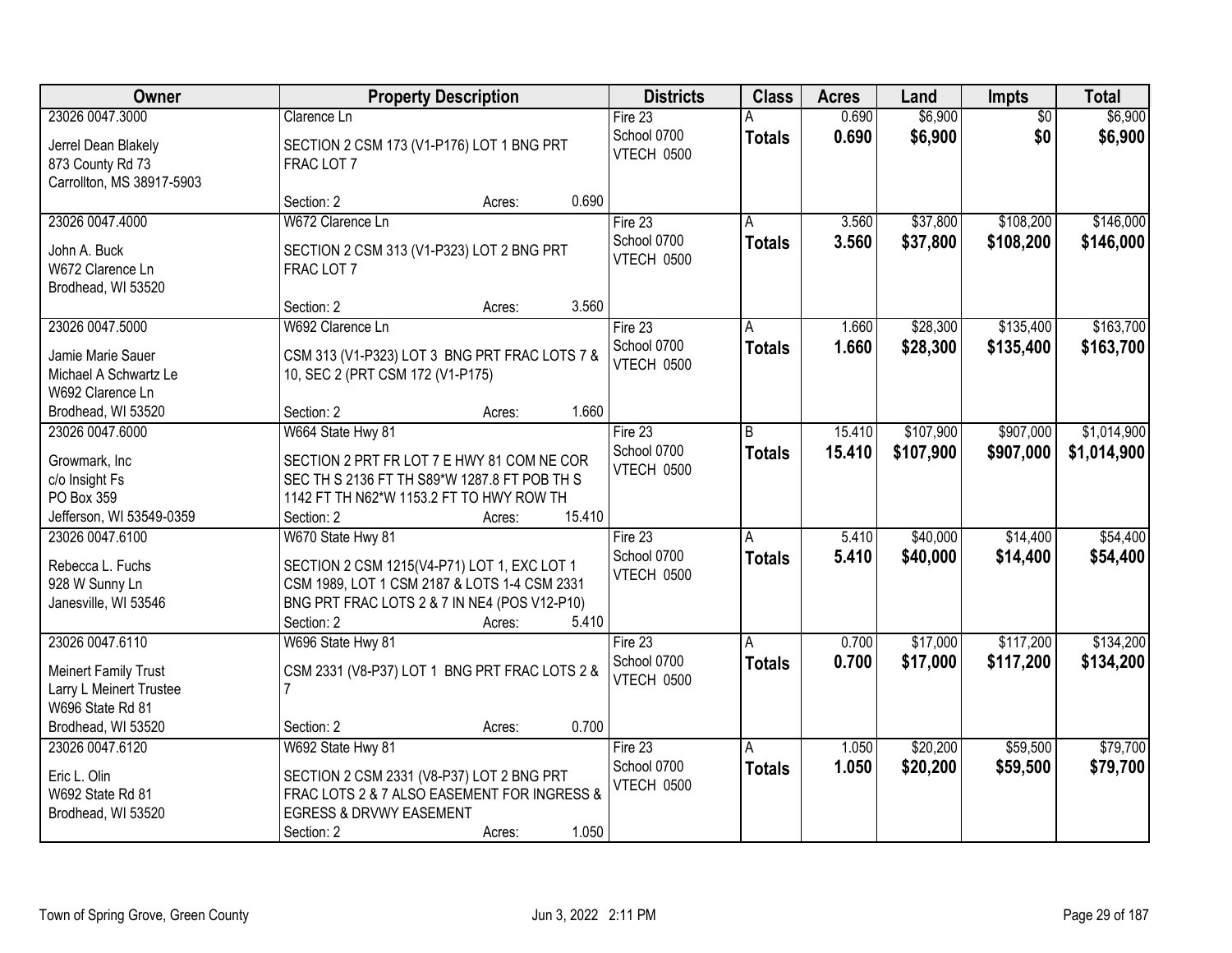| Owner                                                                             | <b>Property Description</b>                                                                                                                           |        |        | <b>Districts</b>          | <b>Class</b>  | <b>Acres</b> | Land                          | <b>Impts</b>    | <b>Total</b> |
|-----------------------------------------------------------------------------------|-------------------------------------------------------------------------------------------------------------------------------------------------------|--------|--------|---------------------------|---------------|--------------|-------------------------------|-----------------|--------------|
| 23026 0047.6130                                                                   | W712 State Hwy 81                                                                                                                                     |        |        | Fire 23                   |               | 1.570        | \$22,600                      | \$109,800       | \$132,400    |
| Pamela A. Loeffelholz<br>W712 State Rd 81<br>Brodhead, WI 53520                   | SECTION 2 CSM 2331 (V8-P37) LOT 3 BNG PRT<br>FRAC LOTS 2 & 7                                                                                          |        |        | School 0700<br>VTECH 0500 | <b>Totals</b> | 1.570        | \$22,600                      | \$109,800       | \$132,400    |
|                                                                                   | Section: 2                                                                                                                                            | Acres: | 1.570  |                           |               |              |                               |                 |              |
| 23026 0047.6140                                                                   | W706 State Hwy 81                                                                                                                                     |        |        | Fire $23$                 |               | 0.740        | \$17,400                      | \$148,800       | \$166,200    |
| Jon W. Harker<br>W706 State Rd 81<br>Brodhead, WI 53520                           | SECTION 2 CSM 2331 (V8-P37) LOT 4 BNG PRT<br>FRAC LOTS 2 & 7                                                                                          |        |        | School 0700<br>VTECH 0500 | <b>Totals</b> | 0.740        | \$17,400                      | \$148,800       | \$166,200    |
|                                                                                   | Section: 2                                                                                                                                            | Acres: | 0.740  |                           |               |              |                               |                 |              |
| 23026 0047.6200                                                                   | W688 State Hwy 81                                                                                                                                     |        |        | Fire 23                   | A             | 3.470        | \$31,100                      | \$11,600        | \$42,700     |
| <b>Meinert Family Trust</b><br>Larry L Meinert Trustee<br>W696 State Rd 81        | SECTION 2 CSM 2187 (V7-P153) LOT 1 FKA LOT 1<br>CSM 1884 & LOT 1 CSM 1660 BNG PRT FRAC LOTS 2<br>& 7 IN NE4                                           |        |        | School 0700<br>VTECH 0500 | <b>Totals</b> | 3.470        | \$31,100                      | \$11,600        | \$42,700     |
| Brodhead, WI 53520                                                                | Section: 2                                                                                                                                            | Acres: | 3.470  |                           |               |              |                               |                 |              |
| 23026 0047.6400                                                                   | W672 State Hwy 81                                                                                                                                     |        |        | Fire 23                   | A             | 2.030        | \$24,600                      | \$126,300       | \$150,900    |
| Brian C. Murray<br>W672 State Rd 81<br>Brodhead, WI 53520                         | SECTION 2CSM 1989 (V6-P308) LOT 1 BNG PRT LOT<br>1 CSM 1215 OF FRAC LOTS 2 & 7 IN NE4                                                                 |        |        | School 0700<br>VTECH 0500 | <b>Totals</b> | 2.030        | \$24,600                      | \$126,300       | \$150,900    |
|                                                                                   | Section: 2                                                                                                                                            | Acres: | 2.030  |                           |               |              |                               |                 |              |
| 23026 0047.7000                                                                   | 81 Hwy                                                                                                                                                |        |        | Fire 23                   | D             | 1.500        | \$300                         | $\overline{50}$ | \$300        |
| Brodhead Tree Farm, Inc.<br>c/o Spencer Hayden<br>PO Box 67<br>Rochelle, IL 61068 | SECTION 2 PRT FRAC LOT 7 E OF HWY 81 COM NE<br>COR S 2136 FT S89*W 1287.8 FT POB S 480 FT NWLY<br>TO N LN 225 FT W OF POB N89*E 225 POB<br>Section: 2 | Acres: | 1.500  | School 0700<br>VTECH 0500 | <b>Totals</b> | 1.500        | \$300                         | \$0             | \$300        |
| 23026 0048,0000                                                                   | 81 Hwy                                                                                                                                                |        |        | Fire $23$                 | D             | 40.000       | \$11,000                      | $\sqrt{6}$      | \$11,000     |
| Brodhead Tree Farm, Inc.<br>c/o Spencer Hayden<br>PO Box 67                       | SECTION 2 FRAC LOT 8                                                                                                                                  |        |        | School 0700<br>VTECH 0500 | <b>Totals</b> | 40.000       | \$11,000                      | \$0             | \$11,000     |
| Rochelle, IL 61068                                                                | Section: 2                                                                                                                                            | Acres: | 40.000 |                           |               |              |                               |                 |              |
| 23026 0048.1000                                                                   | 81 Hwy                                                                                                                                                |        |        | Fire 23                   |               |              | Assessed with 23026 0049.2000 |                 |              |
| Wisconsin Department<br><b>Hwy 81</b><br>Brodhead, WI 53520                       | SECTION 2 PARC IN FRAC LOT 8 (SEE PARC 49.2)                                                                                                          |        |        | School 0700<br>VTECH 0500 |               |              |                               |                 |              |
|                                                                                   | Section: 2                                                                                                                                            | Acres: | 0.380  |                           |               |              |                               |                 |              |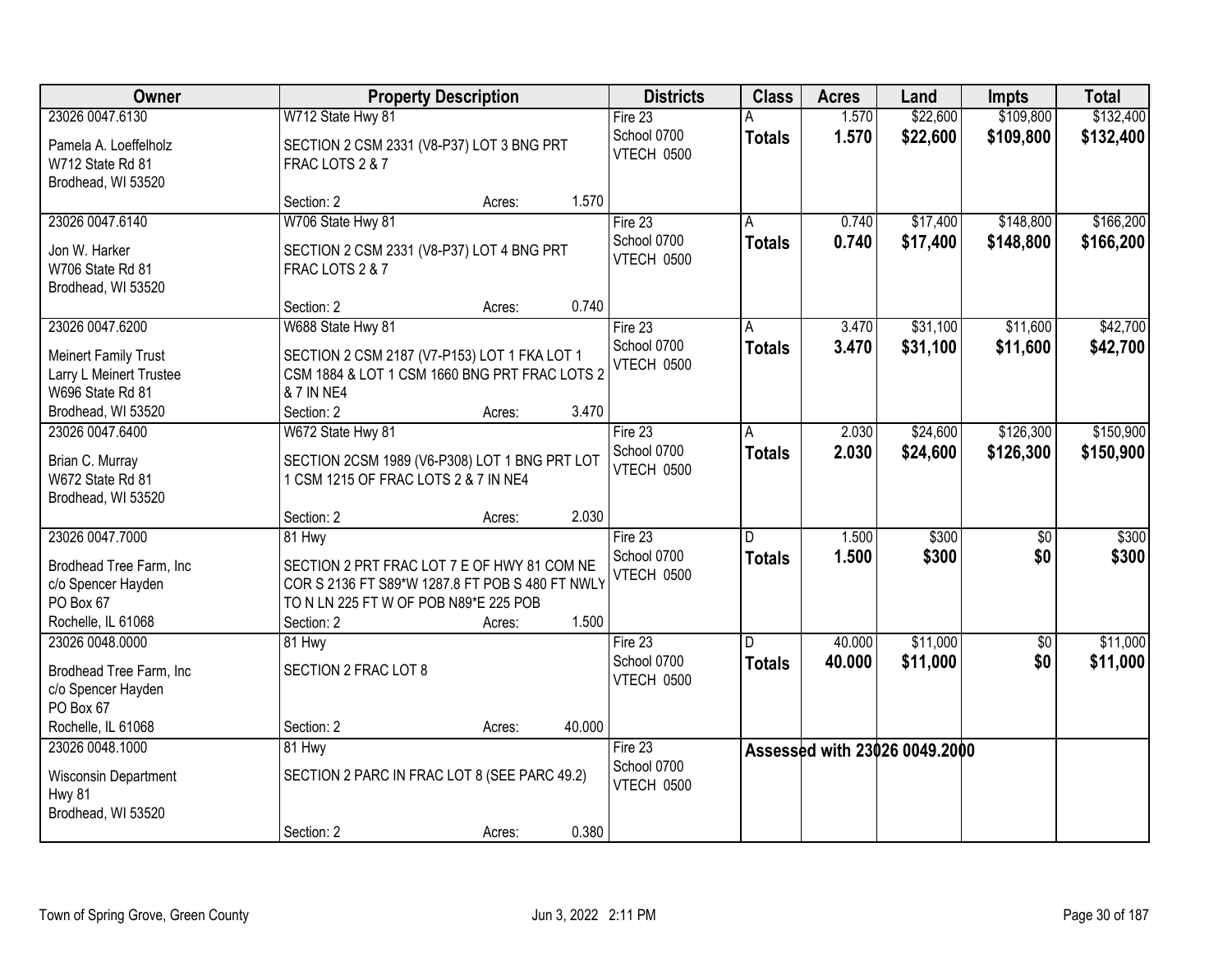| Owner                                                                |                                                 | <b>Property Description</b> |        | <b>Districts</b>                 | <b>Class</b>            | <b>Acres</b>              | Land                            | <b>Impts</b>                | <b>Total</b>                      |
|----------------------------------------------------------------------|-------------------------------------------------|-----------------------------|--------|----------------------------------|-------------------------|---------------------------|---------------------------------|-----------------------------|-----------------------------------|
| 23026 0049.0000                                                      | 81 Hwy                                          |                             |        | Fire 23                          | D                       | 6.140                     | \$1,700                         | $\overline{50}$             | \$1,700                           |
| Brodhead Tree Farm, Inc<br>c/o Spencer Hayden<br>PO Box 67           | SECTION 2 PRT FRAC LOT 9 BNG PRT NE4 NE4        |                             |        | School 0700<br>VTECH 0500        | <b>Totals</b>           | 6.140                     | \$1,700                         | \$0                         | \$1,700                           |
| Rochelle, IL 61068                                                   | Section: 2                                      | Acres:                      | 6.140  |                                  |                         |                           |                                 |                             |                                   |
| 23026 0049.1000                                                      | W545 State Hwy 81                               |                             |        | Fire $23$                        | A                       | 0.000                     | $\overline{50}$                 | \$5,000                     | \$5,000                           |
| James P. Schmelzer<br>W545 State Rd 81<br>Brodhead, WI 53520         | SECTION 2PRT FRAC LOT 9                         |                             |        | School 0700<br><b>VTECH 0500</b> | D<br>G<br><b>Totals</b> | 13.000<br>2.000<br>15.000 | \$2,800<br>\$25,000<br>\$27,800 | \$0<br>\$78,400<br>\$83,400 | \$2,800<br>\$103,400<br>\$111,200 |
|                                                                      | Section: 2                                      | Acres:                      | 15.000 |                                  |                         |                           |                                 |                             |                                   |
| 23026 0049.1100                                                      | 81 Hwy                                          |                             |        | Fire 23                          | $\overline{X2}$         | 10.050                    | $\overline{50}$                 | \$0                         | $\sqrt{50}$                       |
| State of Wisconsin                                                   | SECTION 2PARC IN FRAC LOT 9                     |                             |        | School 0700<br>VTECH 0500        | <b>Totals</b>           | 10.050                    | \$0                             | \$0                         | \$0                               |
|                                                                      | Section: 2                                      | Acres:                      | 10.050 |                                  |                         |                           |                                 |                             |                                   |
| 23026 0049.2000                                                      | 81 Hwy                                          |                             |        | Fire 23                          | $\overline{\text{X2}}$  | 4.240                     | $\overline{50}$                 | $\overline{50}$             | $\sqrt{50}$                       |
| <b>Wisconsin Department</b><br><b>Hwy 81</b><br>Brodhead, WI 53520   | SECTION 2 PRT FRAC LOT 9                        |                             |        | School 0700<br>VTECH 0500        | <b>Totals</b>           | 4.240                     | \$0                             | \$0                         | \$0                               |
|                                                                      | Section: 2                                      | Acres:                      | 3.860  |                                  |                         |                           |                                 |                             |                                   |
| 23026 0049.3000                                                      | 81 Hwy                                          |                             |        | Fire 23                          | $\overline{\text{X2}}$  | 0.130                     | \$0                             | \$0                         | $\overline{30}$                   |
| State of Wisconsin                                                   | SECTION 2 PARC FRAC LOT 9                       |                             |        | School 0700<br>VTECH 0500        | <b>Totals</b>           | 0.130                     | \$0                             | \$0                         | \$0                               |
|                                                                      | Section: 2                                      | Acres:                      | 0.130  |                                  |                         |                           |                                 |                             |                                   |
| 23026 0050.0000                                                      | W609 Clarence Ln                                |                             |        | Fire 23                          | 5M                      | 48.000                    | \$48,000                        | $\overline{50}$             | \$48,000                          |
| Scott C. Fenwick                                                     | FRAC LOTS 7 & 10 EXC ALL LAND LYG N CTRLN       |                             |        | School 0700                      | Α                       | 1.000                     | \$25,000                        | \$54,800                    | \$79,800                          |
| W609 Clarence Ln                                                     | CLARENCE LN & EXC BEG N/S 1/4 LINE BNG 33 FT S  |                             |        | VTECH 0500                       | D                       | 1.745                     | \$400                           | \$0                         | \$400                             |
| Brodhead, WI 53520                                                   | OF SW COR LOT 3 CSM 313 TH S 231 FT TH E 134 FT |                             |        |                                  | E                       | 8.000                     | \$4,000                         | \$0                         | \$4,000                           |
|                                                                      | Section: 2                                      | Acres:                      | 58.745 |                                  | <b>Totals</b>           | 58.745                    | \$77,400                        | \$54,800                    | \$132,200                         |
| 23026 0050.1000                                                      | W638 Clarence Ln                                |                             |        | Fire 23                          |                         | 0.495                     | \$16,400                        | \$105,100                   | \$121,500                         |
| Jerrel Dean Blakely<br>873 County Rd 73<br>Carrollton, MS 38917-5903 | SECTION 2 PARC FRAC LOTS 7 & 10                 |                             |        | School 0700<br>VTECH 0500        | <b>Totals</b>           | 0.495                     | \$16,400                        | \$105,100                   | \$121,500                         |
|                                                                      | Section: 2                                      | Acres:                      | 0.495  |                                  |                         |                           |                                 |                             |                                   |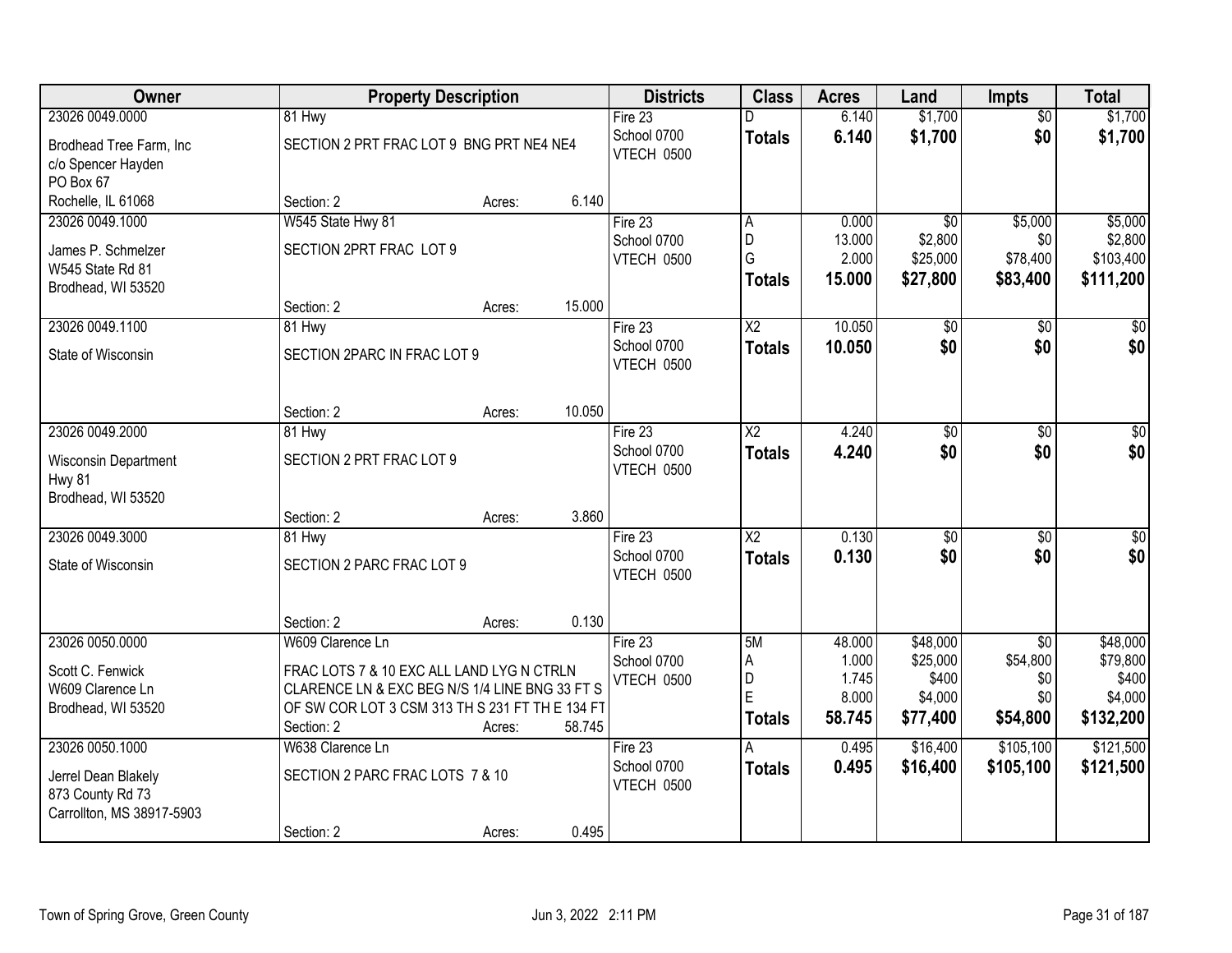| Owner                                 |                                                | <b>Property Description</b> | <b>Districts</b>                 | <b>Class</b>    | <b>Acres</b>     | Land            | Impts           | <b>Total</b> |
|---------------------------------------|------------------------------------------------|-----------------------------|----------------------------------|-----------------|------------------|-----------------|-----------------|--------------|
| 23026 0050.2000                       | 81 Hwy                                         |                             | Fire $23$                        | $\overline{X2}$ | 5.360            | $\overline{50}$ | $\overline{50}$ | \$0          |
| Wisconsin Department<br><b>Hwy 81</b> | SECTION 2 PARC IN FRAC LOT 10                  |                             | School 0700<br>VTECH 0500        | <b>Totals</b>   | 5.360            | \$0             | \$0             | \$0          |
| Brodhead, WI 53520                    |                                                |                             |                                  |                 |                  |                 |                 |              |
|                                       | Section: 2                                     | Acres:                      | 5.360                            |                 |                  |                 |                 |              |
| 23026 0051.0000                       | W693 Clarence Ln                               |                             | Fire 23<br>School 0700           | A               | 0.710            | \$20,100        | \$138,900       | \$159,000    |
| Jason A. Pryce                        | SECTION 2 PRT FRAC LOT 10 IN NE4 SD SEC TH     |                             | <b>VTECH 0500</b>                | <b>Totals</b>   | 0.710            | \$20,100        | \$138,900       | \$159,000    |
| W693 Clarence Ln                      | BEG PT ON N/S4 LN SD SEC SD PT BNG 33 FT S OF  |                             |                                  |                 |                  |                 |                 |              |
| Brodhead, WI 53520                    | SWCOR LOT 3 CSM 313 TH CON S ALG SD N/S4 LN    |                             |                                  |                 |                  |                 |                 |              |
|                                       | Section: 2                                     | Acres:                      | 0.710                            |                 |                  |                 |                 |              |
| 23026 0052.0000                       | W711 Clarence Ln                               |                             | Fire 23                          | A<br>E          | 1.000            | \$25,000        | \$50,900        | \$75,900     |
| Denise E. Benton                      | SECTION 2 PRT FRAC LOTS 6, LL & 13 EXC CSM 818 |                             | School 0700<br><b>VTECH 0500</b> |                 | 13.674<br>14.674 | \$6,900         | \$0             | \$6,900      |
| 808 W 2nd Ave                         | & CSM 1137                                     |                             |                                  | <b>Totals</b>   |                  | \$31,900        | \$50,900        | \$82,800     |
| Brodhead, WI 53520                    |                                                |                             |                                  |                 |                  |                 |                 |              |
|                                       | Section: 2                                     | Acres:                      | 14.674                           |                 |                  |                 |                 |              |
| 23026 0052.0100                       | Clarence Ln                                    |                             | Fire 23                          | A               | 0.862            | \$18,700        | \$0             | \$18,700     |
| Bradley D. Hanson                     | CSM 1137 (V3-P476) LOT 1 BNG PRT FRAC LOT 11   |                             | School 0700<br>VTECH 0500        | <b>Totals</b>   | 0.862            | \$18,700        | \$0             | \$18,700     |
| W723 Clarence Ln                      | IN NW4                                         |                             |                                  |                 |                  |                 |                 |              |
| Brodhead, WI 53520                    |                                                |                             |                                  |                 |                  |                 |                 |              |
|                                       | Section: 2                                     | Acres:                      | 0.862                            |                 |                  |                 |                 |              |
| 23026 0052.1000                       | W723 Clarence Ln                               |                             | Fire 23                          | $\overline{A}$  | 0.770            | \$21,100        | \$141,900       | \$163,000    |
| Bradley D. Hanson                     | CSM 818 (V2-P397) LOT 1 PRT FRAC LOT 11 PRT    |                             | School 0700                      | <b>Totals</b>   | 0.770            | \$21,100        | \$141,900       | \$163,000    |
| W723 Clarence Ln                      | NW4                                            |                             | VTECH 0500                       |                 |                  |                 |                 |              |
| Brodhead, WI 53520                    |                                                |                             |                                  |                 |                  |                 |                 |              |
|                                       | Section: 2                                     | Acres:                      | 0.770                            |                 |                  |                 |                 |              |
| 23026 0053.0000                       | 81 Hwy                                         |                             | Fire 23                          | D               | 6.000            | \$1,400         | $\sqrt{$0}$     | \$1,400      |
| Cr Aurit Family Trust                 | PRT FRAC LOT 11 LYG S & E HWY 11 & 81 IN N1/2  |                             | School 0700                      | E               | 41.000           | \$20,500        | \$0             | \$20,500     |
| W5825 Old Argyle Rd                   | NW4 SEC 2 EXC 3A HWY                           |                             | VTECH 0500                       | <b>Totals</b>   | 47.000           | \$21,900        | \$0             | \$21,900     |
| Monroe, WI 53566                      |                                                |                             |                                  |                 |                  |                 |                 |              |
|                                       | Section: 2                                     | Acres:                      | 47.000                           |                 |                  |                 |                 |              |
| 23026 0053.1000                       | 81 Hwy                                         |                             | Fire 23                          | $\overline{X2}$ | 3.000            | $\overline{60}$ | $\overline{30}$ | $\sqrt{50}$  |
| Wisconsin Department                  | SECTION 2PARC IN FRAC LOT 11                   |                             | School 0700                      | <b>Totals</b>   | 3.000            | \$0             | \$0             | \$0          |
| Hwy 81                                |                                                |                             | VTECH 0500                       |                 |                  |                 |                 |              |
| Brodhead, WI 53520                    |                                                |                             |                                  |                 |                  |                 |                 |              |
|                                       | Section: 2                                     | Acres:                      | 3.000                            |                 |                  |                 |                 |              |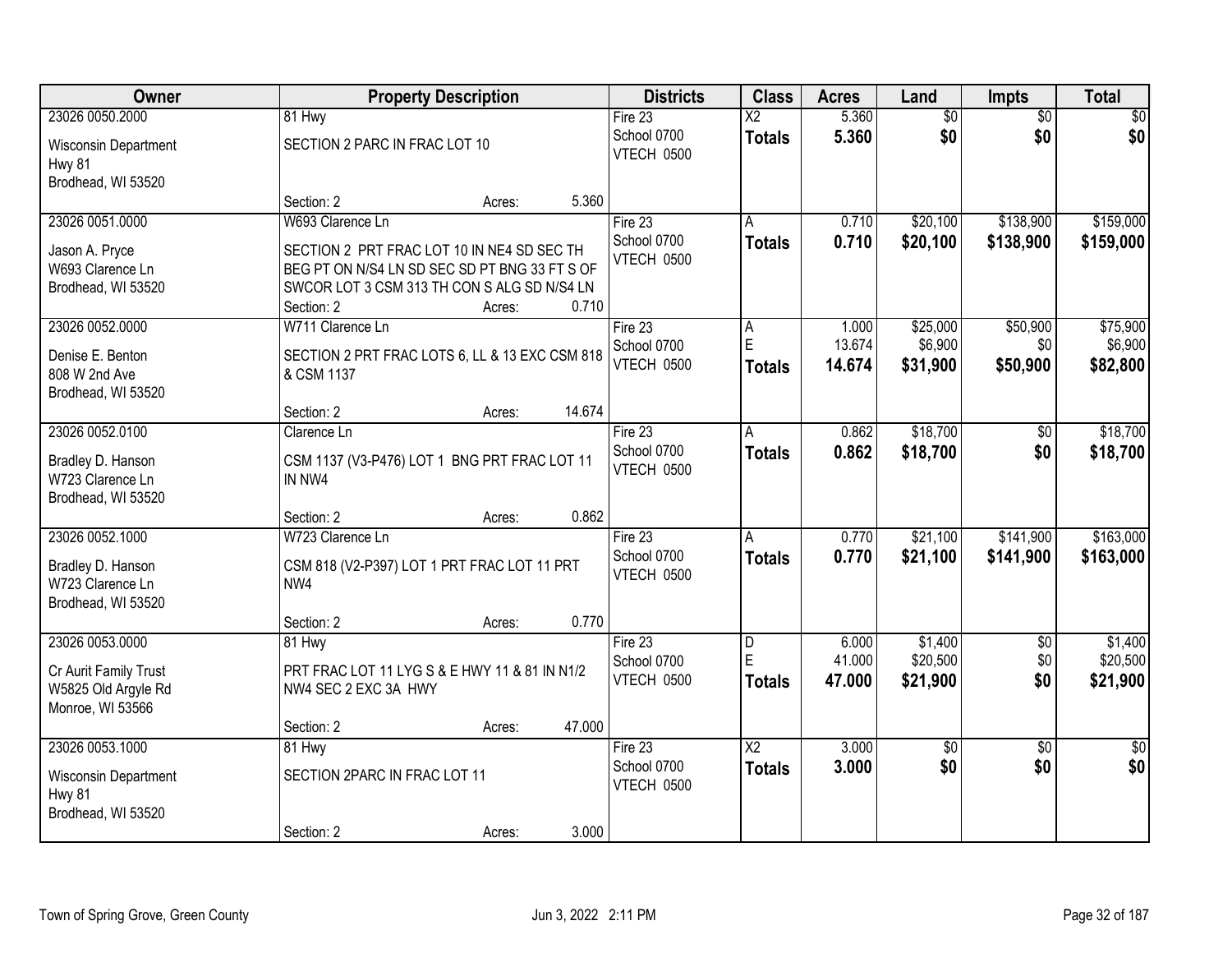| Owner                                                                    |                                                                                                                                              | <b>Property Description</b> |       | <b>Districts</b>                     | <b>Class</b>                     | <b>Acres</b>   | Land                   | <b>Impts</b>           | <b>Total</b>           |
|--------------------------------------------------------------------------|----------------------------------------------------------------------------------------------------------------------------------------------|-----------------------------|-------|--------------------------------------|----------------------------------|----------------|------------------------|------------------------|------------------------|
| 23026 0054.0000                                                          | 81 Hwy                                                                                                                                       |                             |       | Fire 23                              |                                  | 6.000          | \$1,400                | $\overline{50}$        | \$1,400                |
| Spring Grove Dairy<br>N1930 County Rd G<br>Brodhead, WI 53520            | SECTION 2 PRT FRAC LOT 12 EXC 1A HWY                                                                                                         |                             |       | School 0700<br>VTECH 0500            | <b>Totals</b>                    | 6.000          | \$1,400                | \$0                    | \$1,400                |
|                                                                          | Section: 2                                                                                                                                   | Acres:                      | 6.000 |                                      |                                  |                |                        |                        |                        |
| 23026 0054.1000                                                          | 81 Hwy                                                                                                                                       |                             |       | Fire 23                              | $\overline{\text{X2}}$           | 1.000          | $\overline{50}$        | $\overline{50}$        | $\sqrt{50}$            |
| Wisconsin Department<br><b>Hwy 81</b><br>Brodhead, WI 53520              | SECTION 2PARC IN FRAC LOT 12                                                                                                                 |                             |       | School 0700<br>VTECH 0500            | <b>Totals</b>                    | 1.000          | \$0                    | \$0                    | \$0                    |
|                                                                          | Section: 2                                                                                                                                   | Acres:                      | 1.000 |                                      |                                  |                |                        |                        |                        |
| 23026 0055.0000                                                          | N2320 Mount Hope Rd                                                                                                                          |                             |       | Fire 23                              | $\overline{\chi_3}$              | 4.500          | $\overline{50}$        | $\overline{50}$        | $\overline{50}$        |
| <b>Green County</b><br>Monroe<br>Monroe, WI 53566                        | SECTION 2 PRT FR LOT 12 LYG W OF RIV & E OF<br>HWY COM E SD MT HOPE RD & S END HWY 11 E 90<br>FT TO EDGE SUGAR RIV S 1008 FT WLY 97 FT N 978 |                             |       | School 0700<br>VTECH 0500            | <b>Totals</b>                    | 4.500          | \$0                    | \$0                    | \$0                    |
|                                                                          | Section: 2                                                                                                                                   | Acres:                      | 4.500 |                                      |                                  |                |                        |                        |                        |
| 23026 0055.1000                                                          | 81 Hwy                                                                                                                                       |                             |       | Fire 23                              | $\overline{X2}$                  | 4.270          | $\overline{30}$        | \$0                    | \$0                    |
| State of Wisconsin                                                       | SECTION 2PARC IN FRAC LOT 12                                                                                                                 |                             |       | School 0700<br>VTECH 0500            | <b>Totals</b>                    | 4.270          | \$0                    | \$0                    | \$0                    |
|                                                                          | Section: 2                                                                                                                                   | Acres:                      | 4.270 |                                      |                                  |                |                        |                        |                        |
| 23026 0056.0000                                                          | 81 Hwy                                                                                                                                       |                             |       | Fire 23                              | F                                | 3.546          | \$7,100                | \$0                    | \$7,100                |
| Woman's Work, LLC<br>N2236 Mt Hope Rd<br>Brodhead, WI 53520-9575         | SECTION 2 PRT FRAC LOT 12 SW4 NW4 S OF RIVER                                                                                                 |                             |       | School 0700<br>VTECH 0500            | <b>Totals</b>                    | 3.546          | \$7,100                | \$0                    | \$7,100                |
|                                                                          | Section: 2                                                                                                                                   | Acres:                      | 3.546 |                                      |                                  |                |                        |                        |                        |
| 23026 0056.1000                                                          | N2296 Mount Hope Rd                                                                                                                          |                             |       | Fire $23$                            | A                                | 5.000          | \$45,000               | \$82,000               | \$127,000              |
| Farr Larry R and Barbara a Trust<br>Agreement March 2005<br>611 Rome Ave | SECTION 2 CSM 2078 (V7-P7) LOT 1 BNG PRT GOV<br>LOT 12 & NW4                                                                                 |                             |       | School 0700<br><b>VTECH 0500</b>     | <b>Totals</b>                    | 5.000          | \$45,000               | \$82,000               | \$127,000              |
| Rockford, IL 61107                                                       | Section: 2                                                                                                                                   | Acres:                      | 5.000 |                                      |                                  |                |                        |                        |                        |
| 23026 0057.0000<br>State of Wisconsin                                    | 81 Hwy<br>SECTION 2 PRT FRAC LOT 12 N OF HWY & W OF<br>RIVER NW4 NW4 1A<br>Section: 2                                                        | Acres:                      | 1.000 | Fire 23<br>School 0700<br>VTECH 0500 | $\overline{X2}$<br><b>Totals</b> | 1.000<br>1.000 | $\overline{50}$<br>\$0 | $\overline{30}$<br>\$0 | $\overline{50}$<br>\$0 |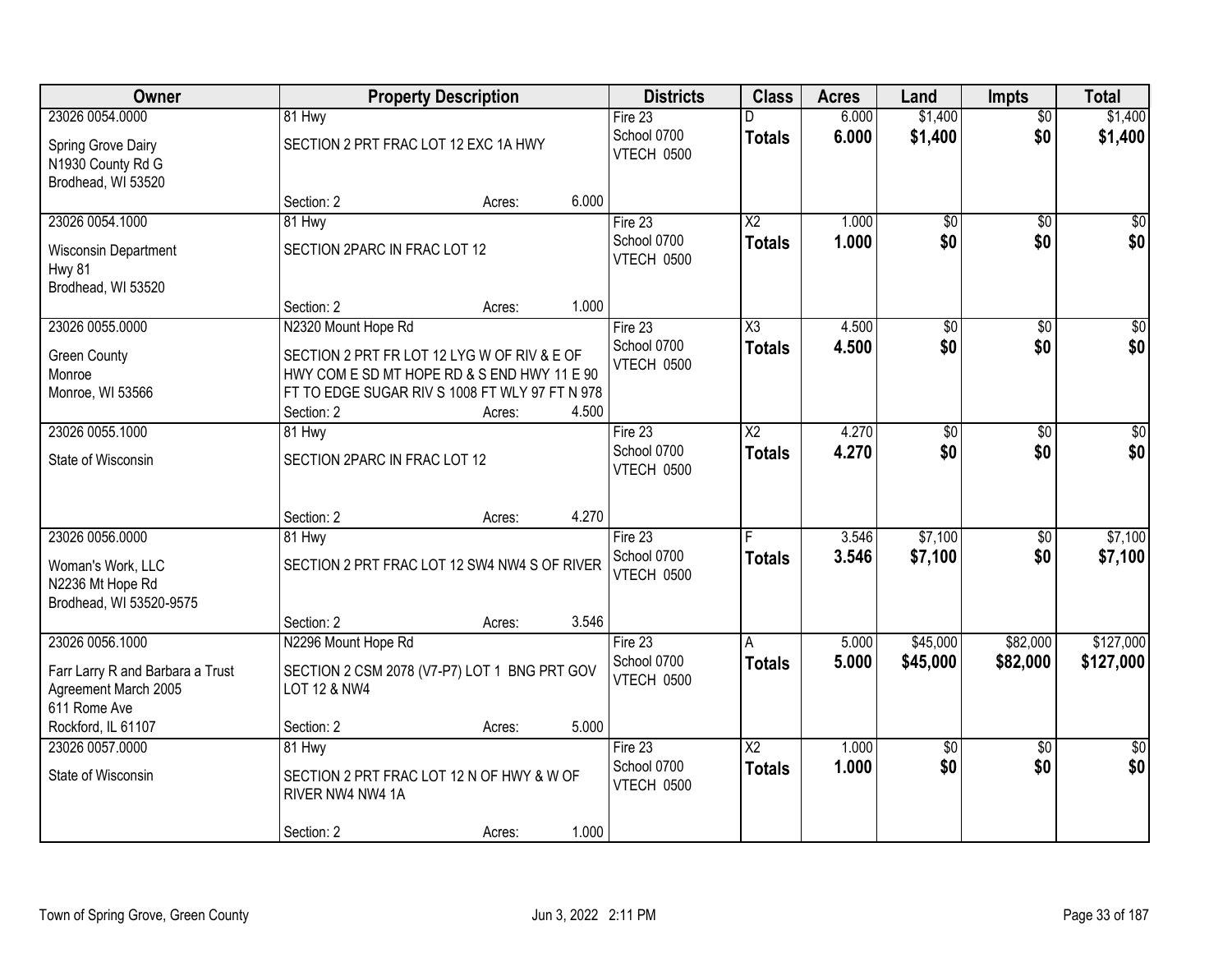| Owner               |                                                | <b>Property Description</b> |        | <b>Districts</b>  | <b>Class</b>            | <b>Acres</b> | Land     | <b>Impts</b>    | <b>Total</b> |
|---------------------|------------------------------------------------|-----------------------------|--------|-------------------|-------------------------|--------------|----------|-----------------|--------------|
| 23026 0058.0000     | 81 Hwy                                         |                             |        | Fire $23$         | D                       | 9.000        | \$1,500  | $\sqrt{$0}$     | \$1,500      |
| Shirley A. Fairman  | FRAC LOT 13 PRT SE4 NW4 & NW4 SW4              |                             |        | School 0700       | E                       | 26.520       | \$13,300 | \$0             | \$13,300     |
| N2236 Mount Hope Rd |                                                |                             |        | VTECH 0500        | <b>Totals</b>           | 35.520       | \$14,800 | \$0             | \$14,800     |
| Brodhead, WI 53520  |                                                |                             |        |                   |                         |              |          |                 |              |
|                     | Section: 2                                     | Acres:                      | 35.520 |                   |                         |              |          |                 |              |
| 23026 0059.0100     | Hope Rd                                        |                             |        | Fire 23           | D.                      | 28.505       | \$7,900  | \$0             | \$7,900      |
| Spring Grove Dairy  | PRT NE4 SW4 EXC BEG 20 RDS N OF SW COR NE4     |                             |        | School 0700       | <b>Totals</b>           | 28.505       | \$7,900  | \$0             | \$7,900      |
| N1930 County Rd G   | SW4 N TO E & W QR LN E TO PT 22 RDS W CTR SEC  |                             |        | <b>VTECH 0500</b> |                         |              |          |                 |              |
| Brodhead, WI 53520  | SWLY POB & EXC PT POS V13-118                  |                             |        |                   |                         |              |          |                 |              |
|                     | Section: 2                                     | Acres:                      | 28.505 |                   |                         |              |          |                 |              |
| 23026 0059.0200     |                                                |                             |        | Fire 23           | D                       | 0.620        | \$200    | \$0             | \$200        |
| Cody Braun          | PRT NE4 SW4; EXC BEG 20 RDS N OF SW COR NE4    |                             |        | School 0700       | <b>Totals</b>           | 0.620        | \$200    | \$0             | \$200        |
| Maria Braun         | SW4 N TO E AND W QR LN E TO PT 22 RDS W CTR    |                             |        | <b>VTECH 0500</b> |                         |              |          |                 |              |
| 13105 Wilmot Rd     | SEC SWLY POB; EXC 28.505 A PCL; BNG PRT        |                             |        |                   |                         |              |          |                 |              |
| Kenosha, WI 53142   | Section: 2                                     | Acres:                      | 0.620  |                   |                         |              |          |                 |              |
| 23026 0060.0000     | 81 Hwy                                         |                             |        | Fire 23           |                         | 14.920       | \$28,800 | $\frac{1}{20}$  | \$28,800     |
| Scott C. Fenwick    | FRAC LOT 14 BNG PRT SW4 NE4                    |                             |        | School 0700       | <b>Totals</b>           | 14.920       | \$28,800 | \$0             | \$28,800     |
| W609 Clarence Ln    |                                                |                             |        | VTECH 0500        |                         |              |          |                 |              |
| Brodhead, WI 53520  |                                                |                             |        |                   |                         |              |          |                 |              |
|                     | Section: 2                                     | Acres:                      | 14.920 |                   |                         |              |          |                 |              |
| 23026 0061.0000     | W503 State Hwy 81                              |                             |        | Fire 23           | $\overline{\mathsf{D}}$ | 9.000        | \$1,500  | $\overline{50}$ | \$1,500      |
| Chris A. Johnson    | SECTION 2 PRT FR LOT 9 & 15, COM E4 COR SD     |                             |        | School 0700       | E                       | 21.110       | \$10,600 | \$0             | \$10,600     |
| 608 18th St         | SEC POB TH S2*W 875.2 FT BNG 12 FT N OF N BANK |                             |        | VTECH 0500        | G                       | 1.000        | \$20,000 | \$131,300       | \$151,300    |
| Brodhead, WI 53520  | OF SUGAR RVR TH ALG RVR N79*W 249.9 FT TH      |                             |        |                   | <b>Totals</b>           | 31.110       | \$32,100 | \$131,300       | \$163,400    |
|                     | Section: 2                                     | Acres:                      | 31.110 |                   |                         |              |          |                 |              |
| 23026 0061.1000     | 81 Hwy                                         |                             |        | Fire 23           | $\overline{E}$          | 7.500        | \$3,800  | \$0             | \$3,800      |
| James P. Schmelzer  | SECTION 2 PART FRAC LOT 15 (SEE PARC 49.1)     |                             |        | School 0700       |                         | 8.000        | \$16,000 | \$0             | \$16,000     |
| W545 State Rd 81    |                                                |                             |        | VTECH 0500        | <b>Totals</b>           | 15.500       | \$19,800 | \$0             | \$19,800     |
| Brodhead, WI 53520  |                                                |                             |        |                   |                         |              |          |                 |              |
|                     | Section: 2                                     | Acres:                      | 15.500 |                   |                         |              |          |                 |              |
| 23026 0062.0000     | Mt Hope Rd                                     |                             |        | Fire 23           | D                       | 2.000        | \$300    | $\overline{60}$ | \$300        |
| Shirley A. Fairman  | W4 NE4 SW4, 3 COR PIECE IN NW COR E2 SW4, COM  |                             |        | School 0700       | E                       | 8.000        | \$4,000  | \$0             | \$4,000      |
| N2236 Mount Hope Rd | PT 20 RDS N OF SW COR NE4 SW4 TH N TO NW COF   |                             |        | <b>VTECH 0500</b> | Totals                  | 10.000       | \$4,300  | \$0             | \$4,300      |
| Brodhead, WI 53520  | TH E PT 22 RDS W OF NE COR NE4 SW4 TH SWLY     |                             |        |                   |                         |              |          |                 |              |
|                     | Section: 2                                     | Acres:                      | 10.000 |                   |                         |              |          |                 |              |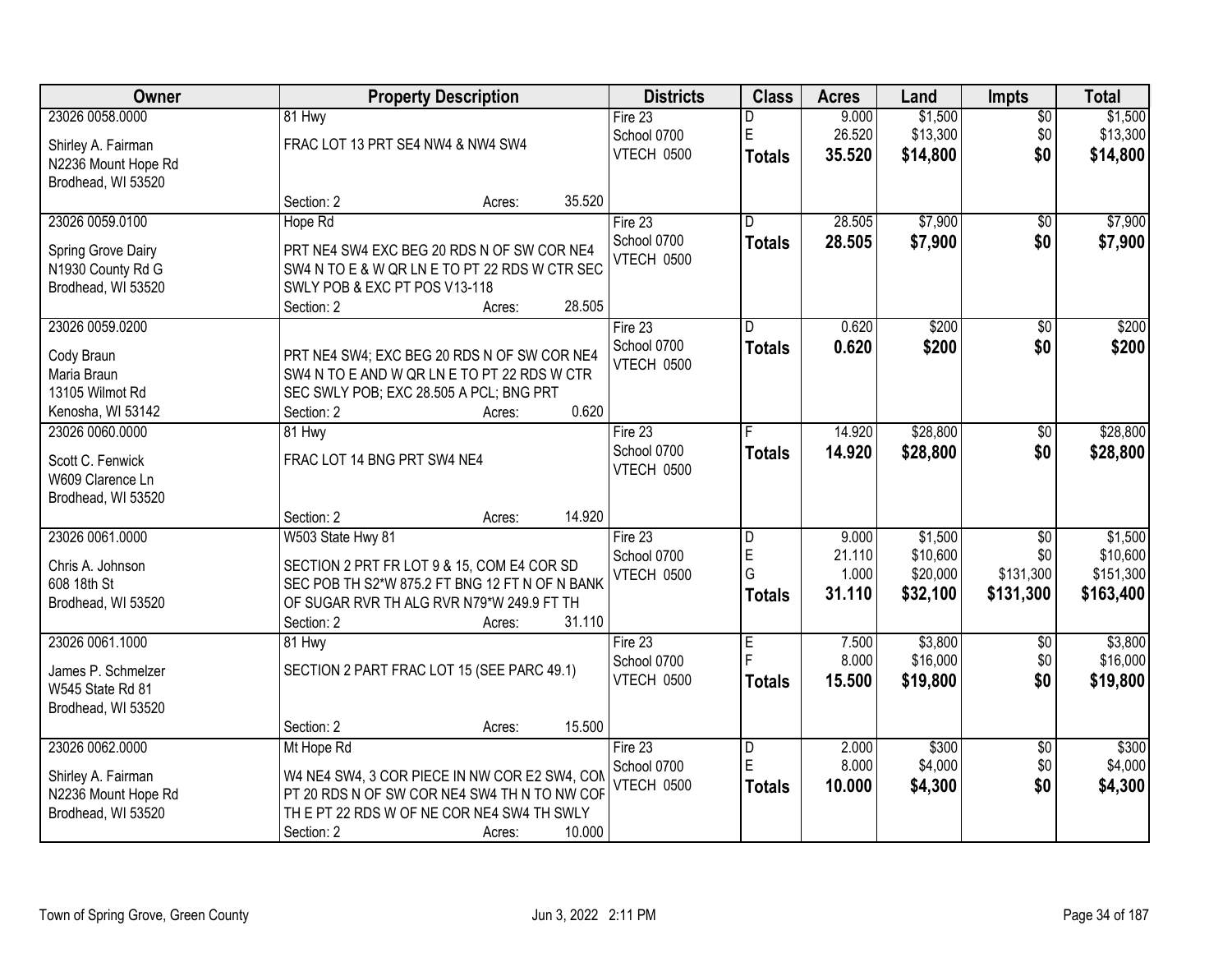| Owner                   | <b>Property Description</b>                       | <b>Districts</b> | <b>Class</b>  | <b>Acres</b> | Land     | <b>Impts</b>    | <b>Total</b> |
|-------------------------|---------------------------------------------------|------------------|---------------|--------------|----------|-----------------|--------------|
| 23026 0063.0000         | N2239 Mount Hope Rd                               | Fire $23$        | D             | 8.280        | \$2,300  | $\overline{50}$ | \$2,300      |
| Michael L. Mccullough   | SECTION 2 PRT W2 SW4 LYG W MT HOPE RD EXC         | School 0700      | $\mathsf E$   | 7.000        | \$3,500  | \$0             | \$3,500      |
| W1499 Giese Rd          | COM CTR SEC 3 TH E 3126 FT TH S 781.73 FT POB     | VTECH 0500       | G             | 3.000        | \$30,000 | \$118,800       | \$148,800    |
| Juda, WI 53550          | TH S 490.36 FT TH S89*E 327.9 FT TH S 33 FT TH    |                  | <b>Totals</b> | 18.280       | \$35,800 | \$118,800       | \$154,600    |
|                         | 18.280<br>Section: 2<br>Acres:                    |                  |               |              |          |                 |              |
| 23026 0063.1000         | N2167 Mount Hope Rd                               | Fire $23$        | A             | 2.320        | \$31,600 | \$140,100       | \$171,700    |
|                         |                                                   | School 0700      | <b>Totals</b> | 2.320        | \$31,600 | \$140,100       | \$171,700    |
| Lee A. Blum             | SECTION 2COM CTR SEC 3 TH E 3126 FT TH S          | VTECH 0500       |               |              |          |                 |              |
| N2167 Mt Hope Rd        | 781.73 FT POB TH S 490.36 FT TH S89*E 327.9 FT TH |                  |               |              |          |                 |              |
| Brodhead, WI 53520      | S 33 FT TH S89*E 557.55 FT TH N 33 FT TH N89*W    |                  |               |              |          |                 |              |
|                         | 2.320<br>Section: 2<br>Acres:                     |                  |               |              |          |                 |              |
| 23026 0063.2000         | N2236 Mount Hope Rd                               | Fire 23          | B             | 3.563        | \$37,800 | \$212,300       | \$250,100    |
| Woman's Work, LLC       | SECTION 2PLAT OF SURVEY (V2-P181) PARC A, PRT     | School 0700      | <b>Totals</b> | 3.563        | \$37,800 | \$212,300       | \$250,100    |
| N2236 Mt Hope Rd        | GOV LOT 12 IN SW4 NW4 & NW4 SW4                   | VTECH 0500       |               |              |          |                 |              |
| Brodhead, WI 53520-9575 |                                                   |                  |               |              |          |                 |              |
|                         | 3.563<br>Section: 2<br>Acres:                     |                  |               |              |          |                 |              |
| 23026 0063.3000         | Mt Hope Rd                                        | Fire 23          | B             | 7.953        | \$26,000 | \$12,700        | \$38,700     |
|                         |                                                   | School 0700      |               | 5.000        | \$10,000 | \$0             | \$10,000     |
| Woman's Work, LLC       | SECTION 2 PLAT OF SURVEY (V2-P181) PARCEL B,      | VTECH 0500       | <b>Totals</b> | 12.953       | \$36,000 | \$12,700        | \$48,700     |
| N2236 Mt Hope Rd        | PRT GOVT LOT 12 & 13 IN S2 NW4                    |                  |               |              |          |                 |              |
| Brodhead, WI 53520-9575 |                                                   |                  |               |              |          |                 |              |
|                         | 12.953<br>Section: 2<br>Acres:                    |                  |               |              |          |                 |              |
| 23026 0065.0000         | 81 Hwy                                            | Fire $23$        | D             | 39.000       | \$10,700 | $\overline{50}$ | \$10,700     |
| Michael L. Mccullough   | SW4 SW4                                           | School 0700      | E             | 1.000        | \$100    | \$0             | \$100        |
| W1499 Giese Rd          |                                                   | VTECH 0500       | <b>Totals</b> | 40.000       | \$10,800 | \$0             | \$10,800     |
| Juda, WI 53550          |                                                   |                  |               |              |          |                 |              |
|                         | Section: 2<br>40.000<br>Acres:                    |                  |               |              |          |                 |              |
| 23026 0066.0000         | N2094 Mount Hope Rd                               | Fire 23          | A             | 6.450        | \$49,400 | \$145,900       | \$195,300    |
|                         | CSM 3847 (V15-P32) LOT 1 BNG PRT SEC 2 SE4 SW4    | School 0700      | <b>Totals</b> | 6.450        | \$49,400 | \$145,900       | \$195,300    |
| Brian D. Hadley         | - 2.64A & PRT SEC 11 NE4 NW4 - 3.81A              | VTECH 0500       |               |              |          |                 |              |
| N2094 Mount Hope Rd     |                                                   |                  |               |              |          |                 |              |
| Brodhead, WI 53520      | 6.450                                             |                  |               |              |          |                 |              |
| 23026 0066.1000         | Section: 11<br>Acres:                             |                  | D.            |              | \$10,300 |                 |              |
|                         | 81 Hwy                                            | Fire $23$        |               | 37.360       |          | $\overline{50}$ | \$10,300     |
| Spring Grove Dairy      | SE4 SW4 EXC PRT LOT 1 CSM 2642 (V9-P125)          | School 0700      | <b>Totals</b> | 37.360       | \$10,300 | \$0             | \$10,300     |
| N1930 County Rd G       |                                                   | VTECH 0500       |               |              |          |                 |              |
| Brodhead, WI 53520      |                                                   |                  |               |              |          |                 |              |
|                         | 37.360<br>Section: 2<br>Acres:                    |                  |               |              |          |                 |              |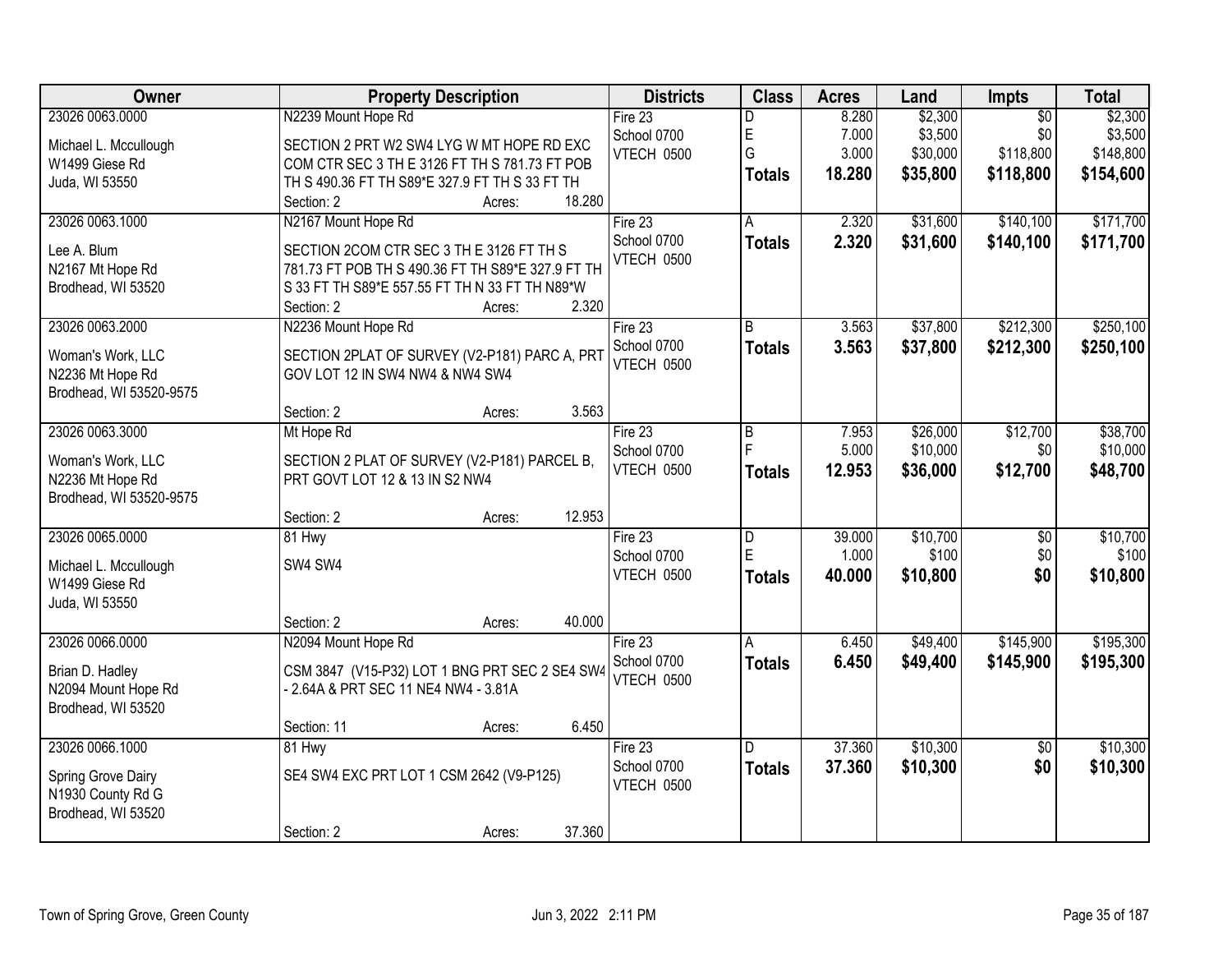| Owner              | <b>Property Description</b>                   | <b>Districts</b>  | <b>Class</b>            | <b>Acres</b> | Land     | <b>Impts</b>    | <b>Total</b> |
|--------------------|-----------------------------------------------|-------------------|-------------------------|--------------|----------|-----------------|--------------|
| 23026 0067.0000    | 81 Hwy                                        | Fire 23           | E                       | 9.410        | \$4,700  | $\overline{50}$ | \$4,700      |
| Cody Braun         | PRT FRAC LOT 16 LYG W SUGAR RIV, BNG PRT N2   | School 0700       | <b>Totals</b>           | 9.410        | \$4,700  | \$0             | \$4,700      |
| Maria Braun        | SE4; BNG PRT PARCEL 1 POS V13-P118            | VTECH 0500        |                         |              |          |                 |              |
| 13105 Wilmot Rd    |                                               |                   |                         |              |          |                 |              |
| Kenosha, WI 53142  | 9.410<br>Section: 2<br>Acres:                 |                   |                         |              |          |                 |              |
| 23026 0068.0100    | State Hwy 11 & 81                             | Fire $23$         | D                       | 13.000       | \$3,600  | \$0             | \$3,600      |
| Spring Grove Dairy | FRAC LOT 16, EXC PRT POS V13-P118             | School 0700       | Totals                  | 13.000       | \$3,600  | \$0             | \$3,600      |
| N1930 County Rd G  |                                               | VTECH 0500        |                         |              |          |                 |              |
| Brodhead, WI 53520 |                                               |                   |                         |              |          |                 |              |
|                    | 13.000<br>Section: 2<br>Acres:                |                   |                         |              |          |                 |              |
| 23026 0068.0200    | State Hwy 11 & 81                             | Fire 23           | D                       | 22.000       | \$6,100  | \$0             | \$6,100      |
| Cody Braun         | FRAC LOT 16; EXC 13A PCL; BNG PRT N1/2 NE4;   | School 0700       | E                       | 30.760       | \$15,400 | \$0             | \$15,400     |
| Maria Braun        | BNG PRT PARCEL I POS V13-P118                 | <b>VTECH 0500</b> | <b>Totals</b>           | 52.760       | \$21,500 | \$0             | \$21,500     |
| 13105 Wilmot Rd    |                                               |                   |                         |              |          |                 |              |
| Kenosha, WI 53142  | 52.760<br>Section: 2<br>Acres:                |                   |                         |              |          |                 |              |
| 23026 0069.0100    | State Hwy 11 & 81                             | Fire 23           | ID.                     | 1.600        | \$400    | \$0             | \$400        |
| Spring Grove Dairy | PRT SE4 SE4 SW OF RIVER EXC PRT POS V13-P118  | School 0700       | <b>Totals</b>           | 1.600        | \$400    | \$0             | \$400        |
| N1930 County Rd G  |                                               | VTECH 0500        |                         |              |          |                 |              |
| Brodhead, WI 53520 |                                               |                   |                         |              |          |                 |              |
|                    | 1.600<br>Section: 2<br>Acres:                 |                   |                         |              |          |                 |              |
| 23026 0069.0200    | State Hwy 11 & 81                             | Fire 23           | D                       | 18.400       | \$5,100  | \$0             | \$5,100      |
| Cody Braun         | PRT SE4 SE4 SW OF RIVER, EXC 1.60A PCL BNG    | School 0700       | E                       | 18.490       | \$9,300  | \$0             | \$9,300      |
| Maria Braun        | PRT PARCEL I POS V13-P118                     | VTECH 0500        | Totals                  | 36.890       | \$14,400 | \$0             | \$14,400     |
| 13105 Wilmot Rd    |                                               |                   |                         |              |          |                 |              |
| Kenosha, WI 53142  | 36.890<br>Section: 2<br>Acres:                |                   |                         |              |          |                 |              |
| 23026 0070.0100    | State Hwy 11 & 81                             | Fire 23           | $\overline{\mathsf{D}}$ | 23.430       | \$6,500  | $\sqrt{$0}$     | \$6,500      |
| Spring Grove Dairy | SW4 SE4 EXC PRT POS V13-P118                  | School 0700       | E                       | 2.500        | \$1,300  | \$0             | \$1,300      |
| N1930 County Rd G  |                                               | VTECH 0500        | Totals                  | 25.930       | \$7,800  | \$0             | \$7,800      |
| Brodhead, WI 53520 |                                               |                   |                         |              |          |                 |              |
|                    | 25.930<br>Section: 2<br>Acres:                |                   |                         |              |          |                 |              |
| 23026 0070.0200    | <b>State Hwy 11 &amp; 81</b>                  | Fire 23           | $\overline{\mathsf{D}}$ | 11.570       | \$3,200  | $\overline{50}$ | \$3,200      |
| Cody Braun         | SW4 SE4 EXC 25.93A PCL, BNG PRT SW4 SE4 & BNG | School 0700       | E                       | 2.500        | \$1,300  | \$0             | \$1,300      |
| Maria Braun        | PRT PARCEL I POS V13-P118                     | VTECH 0500        | <b>Totals</b>           | 14.070       | \$4,500  | \$0             | \$4,500      |
| 13105 Wilmot Rd    |                                               |                   |                         |              |          |                 |              |
| Kenosha, WI 53142  | 14.070<br>Section: 2<br>Acres:                |                   |                         |              |          |                 |              |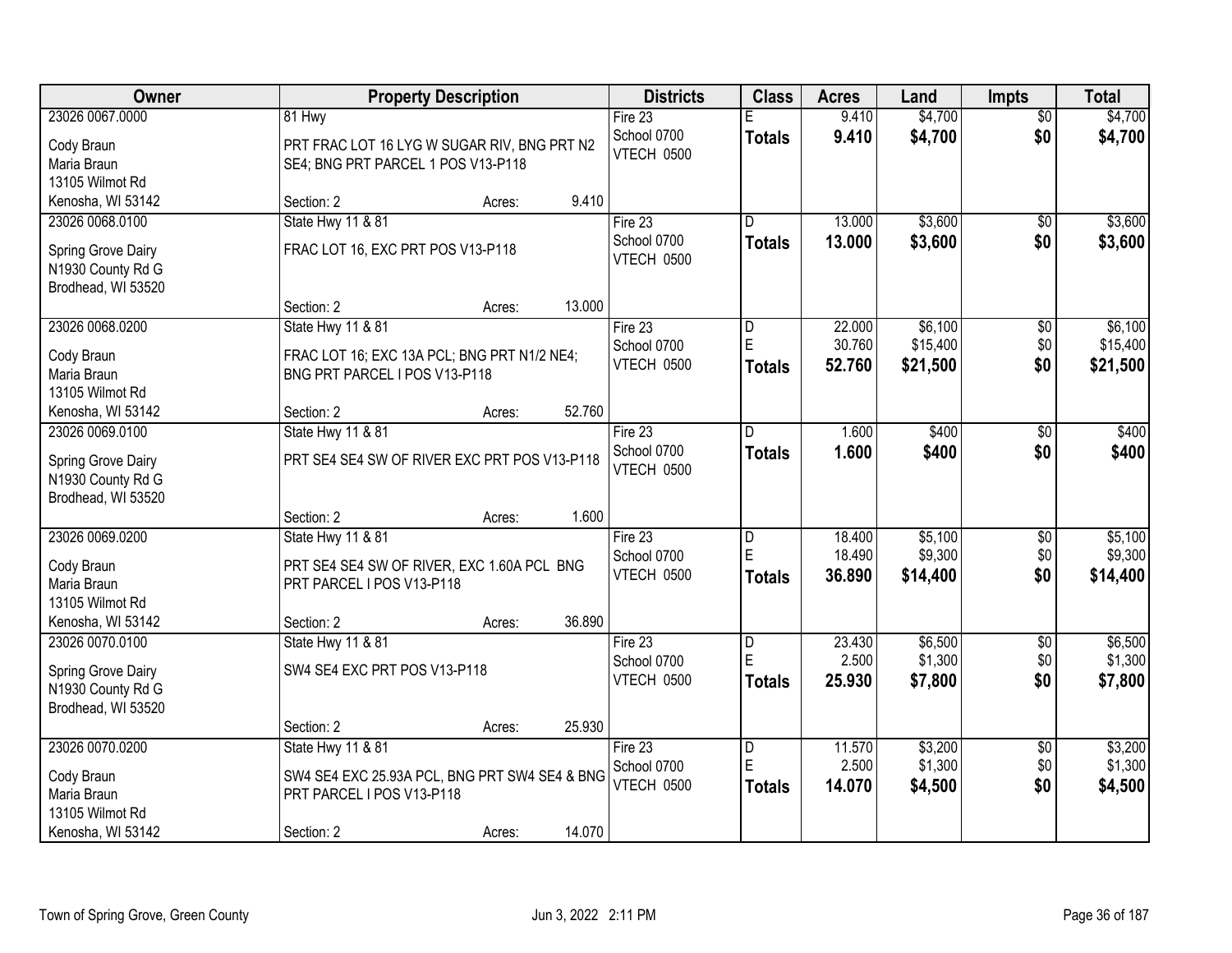| Owner                                                              |                                                                                                                             | <b>Property Description</b> |        | <b>Districts</b>          | <b>Class</b>       | <b>Acres</b>     | Land                | <b>Impts</b>    | <b>Total</b>        |
|--------------------------------------------------------------------|-----------------------------------------------------------------------------------------------------------------------------|-----------------------------|--------|---------------------------|--------------------|------------------|---------------------|-----------------|---------------------|
| 23026 0071.0000                                                    | State Hwy 11 & 81                                                                                                           |                             |        | Fire 23                   |                    | 43.880           | \$87,800            | $\overline{50}$ | \$87,800            |
| Ten Eyck Orchard, LLC<br>W968 State Rd 11-81<br>Brodhead, WI 53520 | SECTION 3FRAC LOT 1                                                                                                         |                             |        | School 0700<br>VTECH 0500 | <b>Totals</b>      | 43.880           | \$87,800            | \$0             | \$87,800            |
|                                                                    | Section: 3                                                                                                                  | Acres:                      | 43.880 |                           |                    |                  |                     |                 |                     |
| 23026 0071.0100                                                    | <b>State Hwy 11 &amp; 81</b>                                                                                                |                             |        | Fire $23$                 |                    | 6.950            | \$13,900            | \$0             | \$13,900            |
| Cr Aurit Family Trust<br>W5825 Old Argyle Rd<br>Monroe, WI 53566   | SECTION 3PRT FRAC LOT 1 LYG E SUGAR RVR                                                                                     |                             |        | School 0700<br>VTECH 0500 | <b>Totals</b>      | 6.950            | \$13,900            | \$0             | \$13,900            |
|                                                                    | Section: 3                                                                                                                  | Acres:                      | 6.950  |                           |                    |                  |                     |                 |                     |
| 23026 0072.0000                                                    | State Hwy 11 & 81                                                                                                           |                             |        | Fire 23                   | 5M                 | 36.000           | \$36,000            | \$0             | \$36,000            |
| Ten Eyck Orchard, LLC<br>W968 State Rd 11-81<br>Brodhead, WI 53520 | SECTION 3 FRAC LOT 2                                                                                                        |                             |        | School 0700<br>VTECH 0500 | D<br><b>Totals</b> | 26.280<br>62.280 | \$4,500<br>\$40,500 | \$0<br>\$0      | \$4,500<br>\$40,500 |
|                                                                    | Section: 3                                                                                                                  | Acres:                      | 62.280 |                           |                    |                  |                     |                 |                     |
| 23026 0073.0000                                                    | State Hwy 11 & 81                                                                                                           |                             |        | Fire 23                   | 5M                 | 6.000            | \$6,000             | \$0             | \$6,000             |
| Ten Eyck Orchard, LLC<br>W968 State Rd 11-81<br>Brodhead, WI 53520 | SECTION 3 PRT FRAC LOT 3 COM NE COR W 990 FT<br>SE TO PT 412 FT W SE CORE TO SE CORN POB-                                   |                             |        | School 0700<br>VTECH 0500 | D<br><b>Totals</b> | 25.500<br>31.500 | \$5,900<br>\$11,900 | \$0<br>\$0      | \$5,900<br>\$11,900 |
|                                                                    | Section: 3                                                                                                                  | Acres:                      | 31.500 |                           |                    |                  |                     |                 |                     |
| 23026 0074.0000                                                    | State Hwy 11 & 81                                                                                                           |                             |        | Fire 23                   | D                  | 28.000           | \$6,500             | \$0             | \$6,500             |
| Dennis M. Miller<br>W1176 State Rd 11-81<br>Brodhead, WH 53520     | SECTION 3 PRT FRAC LOT 3 COM 330 FT E NW COR<br>TH W 330 FT S TO SW COR LOT 3 TH E 908 FT TH<br><b>NW POB</b><br>Section: 3 | Acres:                      | 28.000 | School 0700<br>VTECH 0500 | <b>Totals</b>      | 28,000           | \$6,500             | \$0             | \$6,500             |
| 23026 0075.0000                                                    | State Hwy 11 & 81                                                                                                           |                             |        | Fire 23                   | D                  | 56.720           | \$10,000            | $\sqrt{6}$      | \$10,000            |
| Dennis M. Miller<br>W1176 State Rd 11-81<br>Brodhead, WH 53520     | SECTION 3FRAC LOT 4                                                                                                         |                             |        | School 0700<br>VTECH 0500 | <b>Totals</b>      | 56.720           | \$10,000            | \$0             | \$10,000            |
|                                                                    | Section: 3                                                                                                                  | Acres:                      | 56.720 |                           |                    |                  |                     |                 |                     |
| 23026 0076.0000                                                    | <b>State Hwy 11 &amp; 81</b>                                                                                                |                             |        | Fire $23$                 | D.                 | 31.280           | \$3,600             | $\overline{30}$ | \$3,600             |
| Dennis M. Miller<br>W1176 State Rd 11-81<br>Brodhead, WH 53520     | SECTION 3 FRAC LOT 5 EXC CSM 167 LOT 2                                                                                      |                             |        | School 0700<br>VTECH 0500 | <b>Totals</b>      | 31.280           | \$3,600             | \$0             | \$3,600             |
|                                                                    | Section: 3                                                                                                                  | Acres:                      | 31.280 |                           |                    |                  |                     |                 |                     |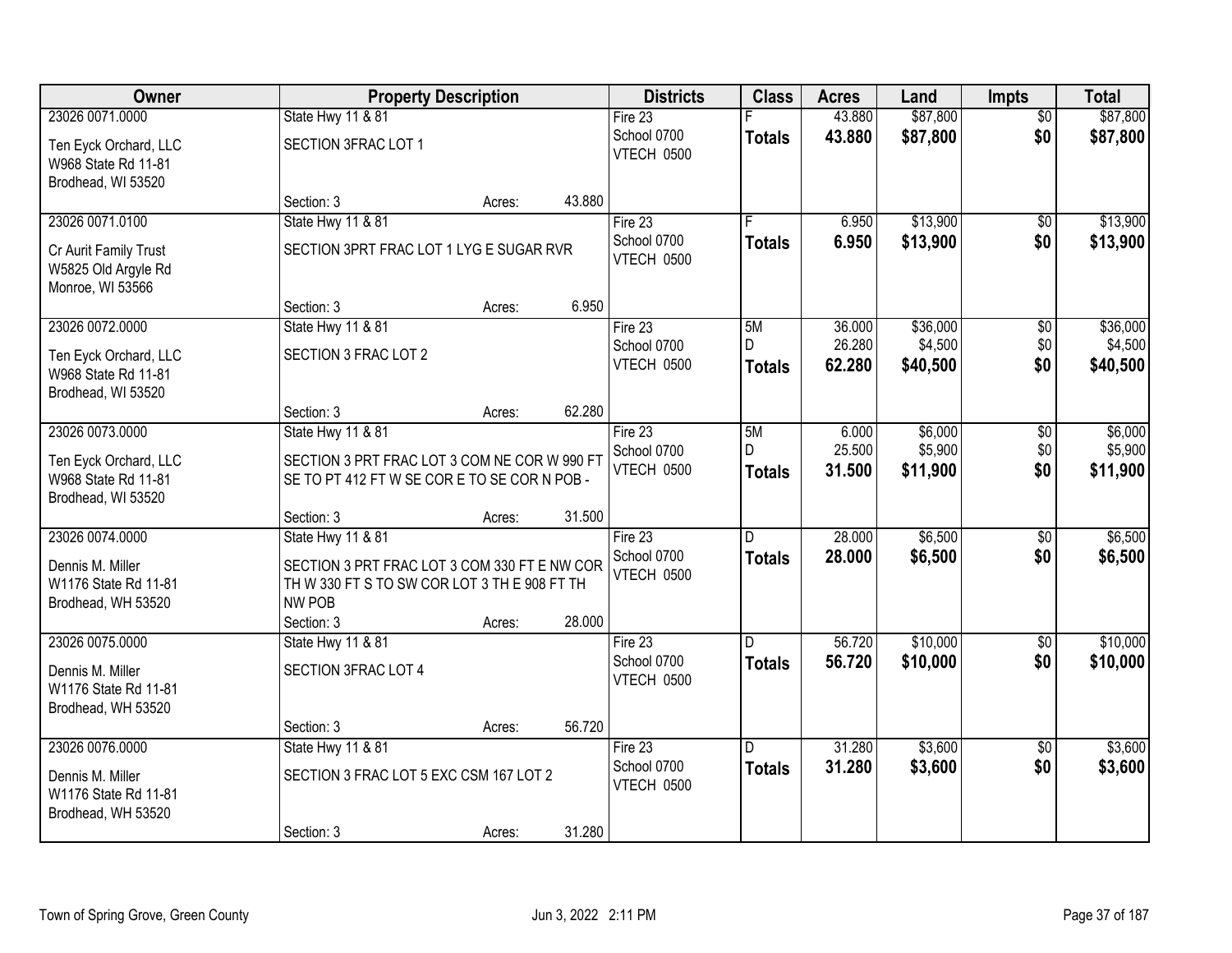| Owner                                                                                |                                                                                                                                                  | <b>Property Description</b> |        | <b>Districts</b>                            | <b>Class</b>                            | <b>Acres</b>              | Land                            | <b>Impts</b>                              | <b>Total</b>                      |
|--------------------------------------------------------------------------------------|--------------------------------------------------------------------------------------------------------------------------------------------------|-----------------------------|--------|---------------------------------------------|-----------------------------------------|---------------------------|---------------------------------|-------------------------------------------|-----------------------------------|
| 23026 0076.1000                                                                      | State Hwy 11 & 81                                                                                                                                |                             |        | Fire 23                                     | $\overline{X2}$                         | 19.930                    | $\overline{50}$                 | $\overline{50}$                           | $\overline{30}$                   |
| Wisconsin Department<br>Hwy 81<br>Brodhead, WI 53520                                 | SECTION 3 PARC IN FRAC LOT 5 (SEE PARC<br>77.1-89.1-90.1-114.1)                                                                                  |                             |        | School 0700<br>VTECH 0500                   | <b>Totals</b>                           | 19.930                    | \$0                             | \$0                                       | \$0                               |
|                                                                                      | Section: 3                                                                                                                                       | Acres:                      | 15.000 |                                             |                                         |                           |                                 |                                           |                                   |
| 23026 0076.2000<br>Theodore Hionis<br>W1296 State Road 11 & 81<br>Brodhead, WI 53520 | W1296 State Hwy 11<br>SECTION 3 & 4CSM 167 (V1-P170) LOT 2 BNG PRT<br>GOV LOT 5 & 8                                                              |                             |        | Fire 23<br>School 0700<br>VTECH 0500        | А<br><b>Totals</b>                      | 0.990<br>0.990            | \$19,900<br>\$19,900            | \$135,900<br>\$135,900                    | \$155,800<br>\$155,800            |
|                                                                                      | Section: 3                                                                                                                                       | Acres:                      | 0.990  |                                             |                                         |                           |                                 |                                           |                                   |
| 23026 0077.0000<br>Dennis M. Miller<br>W1176 State Rd 11-81<br>Brodhead, WH 53520    | W1176 State Hwy 11<br>SECTION 3 PRT FRAC LOT 6 COM 908 FT E NW COR<br>TH W 908 FT TH S TO SW COR THE TO SE COR TH<br><b>NW POB</b><br>Section: 3 | Acres:                      | 22.880 | Fire 23<br>School 0700<br><b>VTECH 0500</b> | D<br>G<br><b>Totals</b>                 | 19.880<br>3.000<br>22.880 | \$5,500<br>\$30,000<br>\$35,500 | $\overline{50}$<br>\$164,400<br>\$164,400 | \$5,500<br>\$194,400<br>\$199,900 |
| 23026 0077.1000                                                                      | State Hwy 11 & 81                                                                                                                                |                             |        | Fire $23$                                   |                                         |                           | Assessed with 23026 0076,1000   |                                           |                                   |
| Wisconsin Department<br>Hwy 81<br>Brodhead, WI 53520                                 | SECTION 3 PARC IN FR LOT 6 (SEE 76.1-<br>89.1-90.1-114.1)                                                                                        |                             |        | School 0700<br>VTECH 0500                   |                                         |                           |                                 |                                           |                                   |
|                                                                                      | Section: 3                                                                                                                                       | Acres:                      | 4.930  |                                             | $\overline{X5}$                         |                           |                                 |                                           |                                   |
| 23026 0077.2000<br>Derick Hill Cemetery                                              | State Hwy 11 & 81<br>SECTION 3PRT FRAC LOT 6                                                                                                     |                             |        | Fire 23<br>School 0700<br>VTECH 0500        | <b>Totals</b>                           | 0.037<br>0.037            | $\overline{50}$<br>\$0          | $\overline{50}$<br>\$0                    | \$0<br>\$0                        |
| Brodhead, WI 53520                                                                   | Section: 3                                                                                                                                       | Acres:                      | 0.037  |                                             |                                         |                           |                                 |                                           |                                   |
| 23026 0078.0000                                                                      | State Hwy 11 & 81                                                                                                                                |                             |        | Fire 23                                     | D.                                      | 6.500                     | \$1,800                         | $\overline{60}$                           | \$1,800                           |
| Ten Eyck Orchard, LLC<br>W968 State Rd 11-81<br>Brodhead, WI 53520                   | SECTION 3 PRT FR LOT 6, COM NE COR W 412 FT<br>SE TO SE COR N POB EXC HWY 233-147                                                                |                             |        | School 0700<br>VTECH 0500                   | <b>Totals</b>                           | 6.500                     | \$1,800                         | \$0                                       | \$1,800                           |
|                                                                                      | Section: 3                                                                                                                                       | Acres:                      | 6.500  |                                             |                                         |                           |                                 |                                           |                                   |
| 23026 0078.1000<br>State of Wisconsin                                                | State Hwy 11 & 81<br>SECTION 3 PARC IN FR LOT 6 (SEE 79.1 & 80.1)                                                                                |                             |        | Fire 23<br>School 0700<br>VTECH 0500        | $\overline{\text{X2}}$<br><b>Totals</b> | 0.050<br>0.050            | $\overline{50}$<br>\$0          | $\overline{50}$<br>\$0                    | $\frac{1}{2}$<br>\$0              |
|                                                                                      | Section: 3                                                                                                                                       | Acres:                      | 0.050  |                                             |                                         |                           |                                 |                                           |                                   |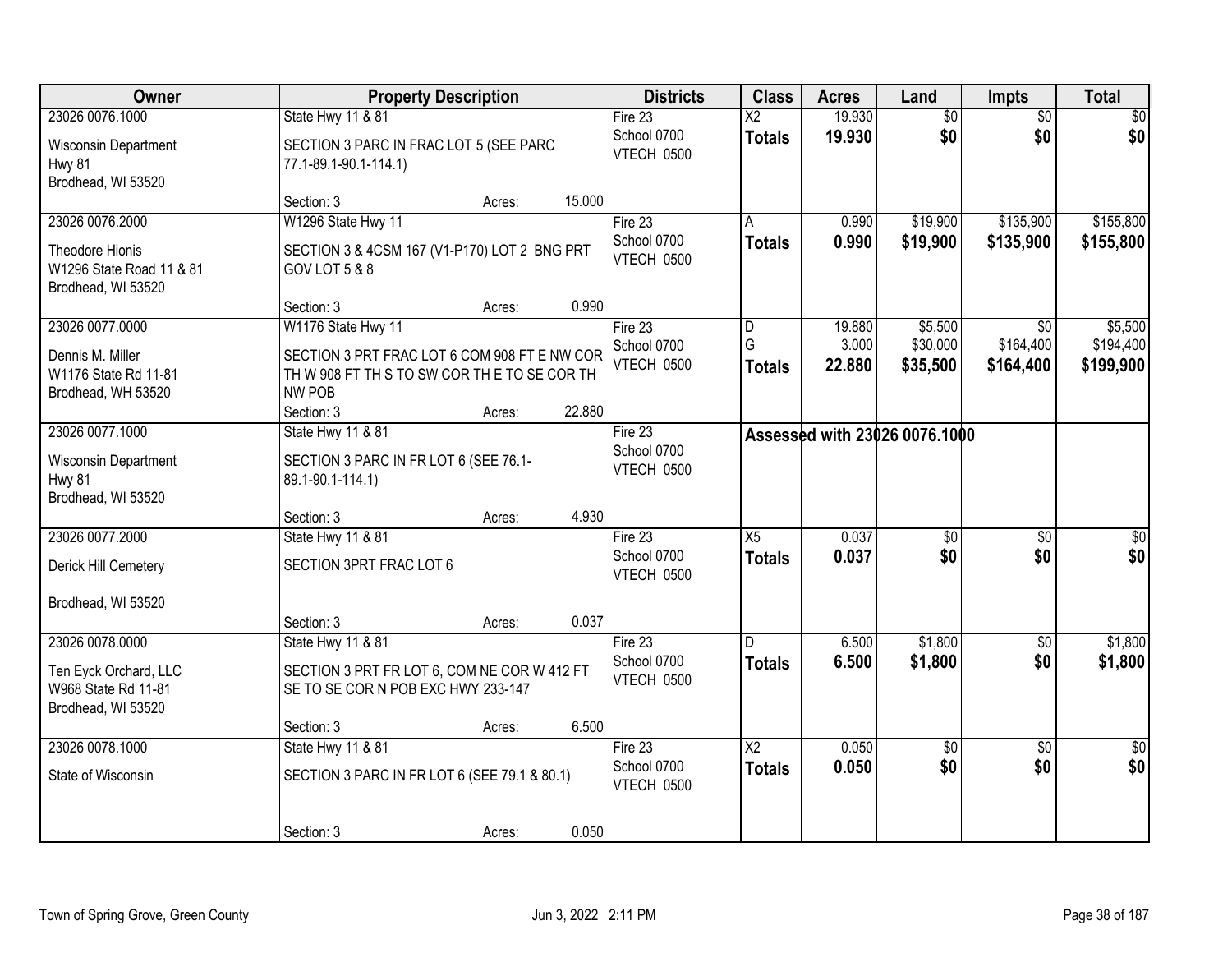| Owner                                                              |                                                                           | <b>Property Description</b> |        | <b>Districts</b>          | <b>Class</b>             | <b>Acres</b>   | Land               | <b>Impts</b>    | <b>Total</b>       |
|--------------------------------------------------------------------|---------------------------------------------------------------------------|-----------------------------|--------|---------------------------|--------------------------|----------------|--------------------|-----------------|--------------------|
| 23026 0079,0000                                                    | State Hwy 11 & 81                                                         |                             |        | Fire 23                   | D                        | 36.600         | \$10,100           | $\overline{60}$ | \$10,100           |
| Ten Eyck Orchard, LLC<br>W968 State Rd 11-81<br>Brodhead, WI 53520 | SECTION 3 FRAC LOT 7 EXC HWY                                              |                             |        | School 0700<br>VTECH 0500 | <b>Totals</b>            | 36.600         | \$10,100           | \$0             | \$10,100           |
|                                                                    | Section: 3                                                                | Acres:                      | 36.600 |                           |                          |                |                    |                 |                    |
| 23026 0079.1000                                                    | <b>State Hwy 11 &amp; 81</b>                                              |                             |        | Fire $23$                 | $\overline{\mathsf{X2}}$ | 4.950          | \$0                | $\overline{50}$ | \$0                |
| State of Wisconsin                                                 | SECTION 3 PARC IN FR LOT 7 SEE PARC 80.1                                  |                             |        | School 0700<br>VTECH 0500 | <b>Totals</b>            | 4.950          | \$0                | \$0             | \$0                |
|                                                                    | Section: 3                                                                | Acres:                      | 4.950  |                           |                          |                |                    |                 |                    |
| 23026 0080.0000                                                    | W968 State Hwy 11                                                         |                             |        | Fire 23                   | 5M                       | 11.000         | \$11,000           | \$0             | \$11,000           |
| Ten Eyck Orchard, LLC                                              | SECTION 3 PRT FR LOT 8 N OF HWY & W OF RIVER                              |                             |        | School 0700               | D<br>E                   | 8.500<br>5.000 | \$1,400<br>\$2,500 | \$0<br>\$0      | \$1,400<br>\$2,500 |
| W968 State Rd 11-81                                                | <b>EXC HWY</b>                                                            |                             |        | VTECH 0500                | G                        | 3.000          | \$30,000           | \$279,900       | \$309,900          |
| Brodhead, WI 53520                                                 |                                                                           |                             |        |                           | <b>Totals</b>            | 27.500         | \$44,900           | \$279,900       | \$324,800          |
| 23026 0080.0100                                                    | Section: 3<br>State Hwy 11 & 81                                           | Acres:                      | 27.500 | Fire 23                   |                          | 6.000          | \$12,000           | $\sqrt{6}$      | \$12,000           |
|                                                                    |                                                                           |                             |        | School 0700               | <b>Totals</b>            | 6.000          | \$12,000           | \$0             | \$12,000           |
| Cr Aurit Family Trust<br>W5825 Old Argyle Rd<br>Monroe, WI 53566   | SECTION 3 PRT FRAC LOT 8 LYG E SUGAR RVR                                  |                             |        | VTECH 0500                |                          |                |                    |                 |                    |
|                                                                    | Section: 3                                                                | Acres:                      | 6.000  |                           |                          |                |                    |                 |                    |
| 23026 0080.1000                                                    | State Hwy 11 & 81                                                         |                             |        | Fire 23                   | $\overline{\text{X2}}$   | 4.450          | \$0                | $\overline{50}$ | \$0                |
| State of Wisconsin                                                 | SECTION 3 PARC FR LOT 8 CONT 4.45A                                        |                             |        | School 0700<br>VTECH 0500 | <b>Totals</b>            | 4.450          | \$0                | \$0             | \$0                |
|                                                                    | Section: 3                                                                | Acres:                      | 4.450  |                           |                          |                |                    |                 |                    |
| 23026 0081.0000                                                    | State Hwy 11 & 81                                                         |                             |        | Fire 23                   | D                        | 28.020         | \$7,700            | $\sqrt{6}$      | \$7,700            |
| Spring Grove Dairy<br>N1930 County Rd G<br>Brodhead, WI 53520      | SECTION 3 PRT OF LOT 8 LYG E OF SUGAR RVR & S<br>OF HWY EXC 7.98A FOR HWY |                             |        | School 0700<br>VTECH 0500 | <b>Totals</b>            | 28.020         | \$7,700            | \$0             | \$7,700            |
|                                                                    | Section: 3                                                                | Acres:                      | 28.020 |                           |                          |                |                    |                 |                    |
| 23026 0081.1000                                                    | <b>State Hwy 11 &amp; 81</b>                                              |                             |        | Fire $23$                 | $\overline{\text{X2}}$   | 7.980          | $\overline{50}$    | $\overline{30}$ | $\overline{50}$    |
| <b>Wisconsin Department</b><br>Hwy 81                              | SECTION 3 PARC FR LOT 8 CONT 7.98A                                        |                             |        | School 0700<br>VTECH 0500 | <b>Totals</b>            | 7.980          | \$0                | \$0             | \$0                |
| Brodhead, WI 53520                                                 | Section: 3                                                                | Acres:                      | 7.980  |                           |                          |                |                    |                 |                    |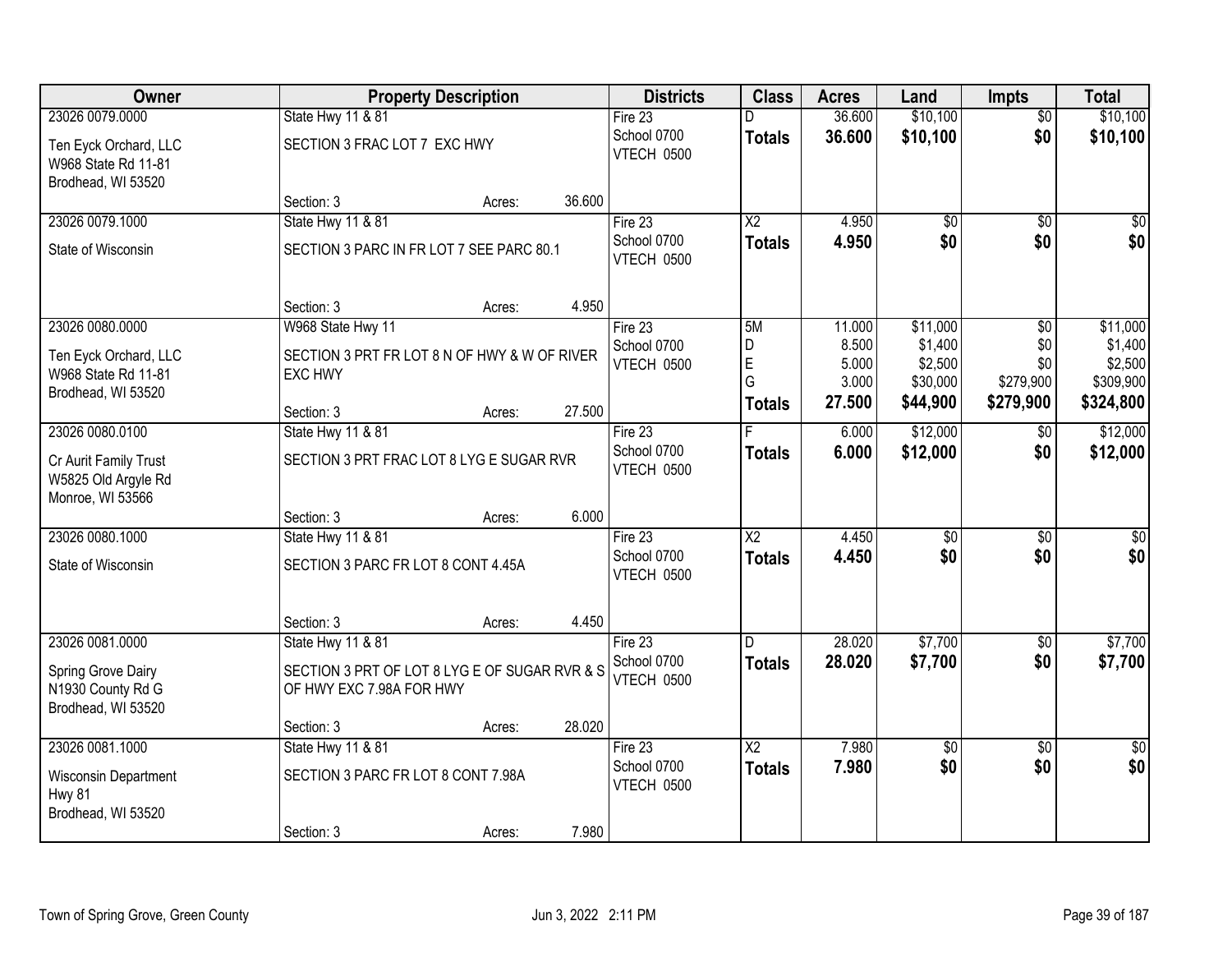| Owner                                                                            |                                                                                                    | <b>Property Description</b> |        | <b>Districts</b>                 | <b>Class</b>       | <b>Acres</b>    | Land               | <b>Impts</b>    | <b>Total</b>       |
|----------------------------------------------------------------------------------|----------------------------------------------------------------------------------------------------|-----------------------------|--------|----------------------------------|--------------------|-----------------|--------------------|-----------------|--------------------|
| 23026 0081.2000                                                                  | State Hwy 11 & 81                                                                                  |                             |        | Fire 23                          | R                  | 2.750           | \$8,300            | \$3,600         | \$11,900           |
| Sugar River Recreational, LLC<br>W854 State Road 11 and 81<br>Brodhead, WI 53520 | SECTION 3 CSM 933 (V3-P100) REPLACES CSM 875<br>(V3-P24) PRT LOT 1 BNG PRT FRAC LOT 8              |                             |        | School 0700<br>VTECH 0500        | <b>Totals</b>      | 2.750           | \$8,300            | \$3,600         | \$11,900           |
|                                                                                  | Section: 3                                                                                         | Acres:                      | 2.750  |                                  |                    |                 |                    |                 |                    |
| 23026 0082.0000                                                                  | State Hwy 11 & 81                                                                                  |                             |        | Fire 23                          | D                  | 6.160           | \$1,700            | $\overline{50}$ | \$1,700            |
| Shirley I. Jackson<br>PO Box 47<br>Brodhead, WI 53520                            | CSM 2643 (V9-P126) PRT LOT 1 BNG PRT FRAC LOT<br>9 NW4 NE4                                         |                             |        | School 0700<br>VTECH 0500        | <b>Totals</b>      | 6.160           | \$1,700            | \$0             | \$1,700            |
|                                                                                  | Section: 3                                                                                         | Acres:                      | 6.160  |                                  |                    |                 |                    |                 |                    |
| 23026 0082.1000                                                                  | State Hwy 11 & 81                                                                                  |                             |        | Fire 23                          | $\overline{X2}$    | 2.420           | $\overline{50}$    | \$0             | $\overline{50}$    |
| State of Wisconsin                                                               | SECTION 3 PARC IN FRAC LOT 9                                                                       |                             |        | School 0700<br>VTECH 0500        | <b>Totals</b>      | 2.420           | \$0                | \$0             | \$0                |
|                                                                                  | Section: 3                                                                                         | Acres:                      | 2.420  |                                  |                    |                 |                    |                 |                    |
| 23026 0082.2000                                                                  | W1037 State Hwy 11                                                                                 |                             |        | Fire 23                          | A                  | 7.009           | \$44,500           | \$151,900       | \$196,400          |
| <b>Timothy Seichter</b><br>W1037 State Rd 11 and 81<br>Brodhead, WI 53520-9543   | CSM 1352 (V4-P268) LOT 1 BNG PRT FRAC LOT 9 IN<br>NW4 NE4                                          |                             |        | School 0700<br>VTECH 0500        | <b>Totals</b>      | 7.009           | \$44,500           | \$151,900       | \$196,400          |
|                                                                                  | Section: 3                                                                                         | Acres:                      | 7.009  |                                  |                    |                 |                    |                 |                    |
| 23026 0082.3000                                                                  | State Hwy 11 & 81                                                                                  |                             |        | Fire 23                          | D                  | 25.231          | \$7,000            | $\overline{50}$ | \$7,000            |
| Spring Grove Dairy<br>N1930 County Rd G<br>Brodhead, WI 53520                    | SECTION 3 FRAC LOT 9 NW4 NE4 EXC 2.42A FOR<br>HWY & EXC LOT 1 CSM 1352 & EXC PRT LOT 1 CSM<br>2643 |                             | 25.231 | School 0700<br>VTECH 0500        | <b>Totals</b>      | 25.231          | \$7,000            | \$0             | \$7,000            |
| 23026 0083.0000                                                                  | Section: 3<br>State Hwy 11 & 81                                                                    | Acres:                      |        | Fire $23$                        | D.                 | 40.000          | \$11,000           | $\sqrt{6}$      | \$11,000           |
| Spring Grove Dairy<br>N1930 County Rd G<br>Brodhead, WI 53520                    | SW4 NE4                                                                                            |                             |        | School 0700<br>VTECH 0500        | <b>Totals</b>      | 40.000          | \$11,000           | \$0             | \$11,000           |
|                                                                                  | Section: 3                                                                                         | Acres:                      | 40.000 |                                  |                    |                 |                    |                 |                    |
| 23026 0084.0000                                                                  | State Hwy 11 & 81                                                                                  |                             |        | Fire $23$                        | $\overline{D}$     | 22.220          | \$6,100            | $\overline{50}$ | \$6,100            |
| Spring Grove Dairy<br>N1930 County Rd G<br>Brodhead, WI 53520                    | S 27.22A OF N 33A SE4 NE4                                                                          |                             |        | School 0700<br><b>VTECH 0500</b> | E<br><b>Totals</b> | 5.000<br>27.220 | \$2,500<br>\$8,600 | \$0<br>\$0      | \$2,500<br>\$8,600 |
|                                                                                  | Section: 3                                                                                         | Acres:                      | 27.220 |                                  |                    |                 |                    |                 |                    |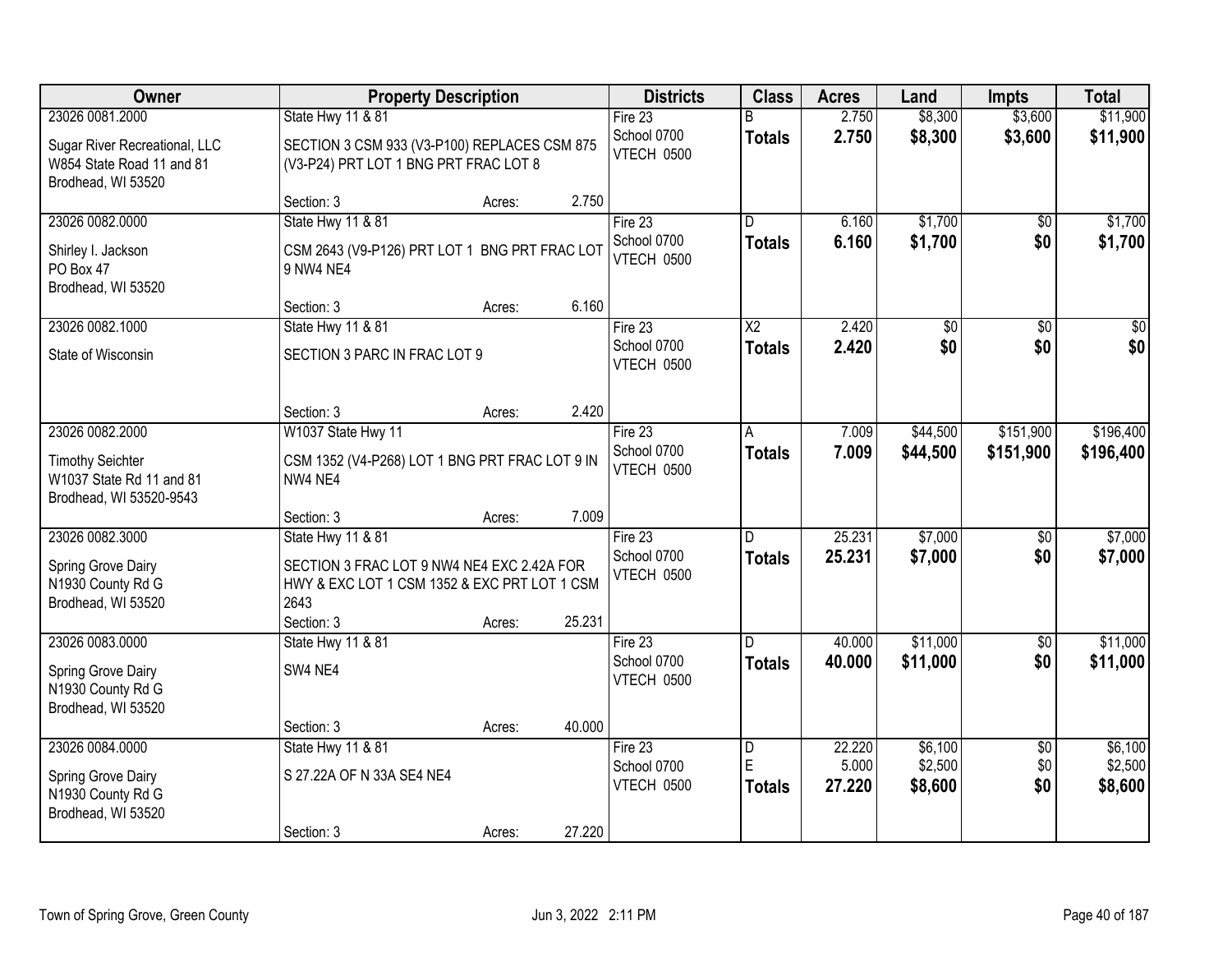| Owner                                                                               |                                                                                | <b>Property Description</b> |        | <b>Districts</b>                 | <b>Class</b>            | <b>Acres</b>   | Land                | <b>Impts</b>     | <b>Total</b>         |
|-------------------------------------------------------------------------------------|--------------------------------------------------------------------------------|-----------------------------|--------|----------------------------------|-------------------------|----------------|---------------------|------------------|----------------------|
| 23026 0085.0000                                                                     | State Hwy 11 & 81                                                              |                             |        | Fire $23$                        |                         | 5.780          | \$400               | $\overline{50}$  | \$400                |
| Spring Grove Dairy<br>N1930 County Rd G<br>Brodhead, WI 53520                       | N 5.78A SE4 NE4                                                                |                             |        | School 0700<br>VTECH 0500        | <b>Totals</b>           | 5.780          | \$400               | \$0              | \$400                |
|                                                                                     | Section: 3                                                                     | Acres:                      | 5.780  |                                  |                         |                |                     |                  |                      |
| 23026 0086.0000                                                                     | State Hwy 11 & 81                                                              |                             |        | Fire 23                          | $\overline{\mathsf{n}}$ | 7.000          | \$1,900             | \$0              | \$1,900              |
| Michael L. Mccullough<br>W1499 Giese Rd<br>Juda, WI 53550                           | S 7A SE4 NE4                                                                   |                             |        | School 0700<br>VTECH 0500        | <b>Totals</b>           | 7.000          | \$1,900             | \$0              | \$1,900              |
|                                                                                     | Section: 3                                                                     | Acres:                      | 7.000  |                                  |                         |                |                     |                  |                      |
| 23026 0087.0000                                                                     | W1111 State Hwy 11                                                             |                             |        | Fire 23                          | A                       | 3.000          | \$29,000            | \$207,400        | \$236,400            |
| Shirley I. Jackson<br>PO Box 47<br>Brodhead, WI 53520                               | CSM 2643 (V9-P126) PRT LOT 1 BNG PRT FRAC LOT<br><b>10 IN NE4 NW4</b>          |                             |        | School 0700<br>VTECH 0500        | D<br><b>Totals</b>      | 4.170<br>7.170 | \$1,100<br>\$30,100 | \$0<br>\$207,400 | \$1,100<br>\$237,500 |
|                                                                                     | Section: 3                                                                     | Acres:                      | 7.170  |                                  |                         |                |                     |                  |                      |
| 23026 0087.1000                                                                     | State Hwy 11 & 81                                                              |                             |        | Fire $23$                        | ID.                     | 9.830          | \$2,700             | \$0              | \$2,700              |
| Spring Grove Dairy<br>N1930 County Rd G<br>Brodhead, WI 53520                       | SECTION 3E 17A FRAC LOT 10, EXC PRT LOT 1 CSM<br>2643 (V9 P126) BNG IN NE4 NW4 |                             |        | School 0700<br>VTECH 0500        | <b>Totals</b>           | 9.830          | \$2,700             | \$0              | \$2,700              |
|                                                                                     | Section: 3                                                                     | Acres:                      | 9.830  |                                  |                         |                |                     |                  |                      |
| 23026 0089.0000                                                                     | State Hwy 11 & 81                                                              |                             |        | Fire $23$                        | D                       | 16.420         | \$4,500             | \$0              | \$4,500              |
| Steven Miller<br>N2356 County Rd G<br>Brodhead, WI 53520                            | SECTION 3 PRT W 23.82A FRAC LOT 10 (NE4 NW4)<br>EXC LOT 1 CSM 3899             |                             |        | School 0700<br><b>VTECH 0500</b> | <b>Totals</b>           | 16.420         | \$4,500             | \$0              | \$4,500              |
|                                                                                     | Section: 3                                                                     | Acres:                      | 16.420 |                                  |                         |                |                     |                  |                      |
| 23026 0089.0100                                                                     | State Hwy 11 & 81                                                              |                             |        | Fire 23                          | $\overline{X2}$         | 3.090          | $\sqrt{$0}$         | \$0              | $\sqrt{30}$          |
| Wisconsin Department<br><b>Hwy 81</b><br>Brodhead, WI 53520                         | SECTION 3 PARC IN FRAC LOT 10 (SEE PARC<br>76.1-77.1-90.1-114.1)               |                             |        | School 0700<br>VTECH 0500        | <b>Totals</b>           | 3.090          | \$0                 | \$0              | \$0                  |
|                                                                                     | Section: 3                                                                     | Acres:                      | 3.090  |                                  |                         |                |                     |                  |                      |
| 23026 0089.0210                                                                     | W1175 State Hwy 11                                                             |                             |        | Fire 23                          | B                       | 6.380          | \$54,100            | \$797,200        | \$851,300            |
| Pine Bluff Properties, LLC<br>W1175 State Road 11 and 81<br>Brodhead, WI 53520-9543 | CSM 4979 (V22-P288) LOT 1 BNG PRT GOV LOT 10                                   |                             |        | School 0700<br>VTECH 0500        | <b>Totals</b>           | 6.380          | \$54,100            | \$797,200        | \$851,300            |
|                                                                                     | Section: 3                                                                     | Acres:                      | 6.380  |                                  |                         |                |                     |                  |                      |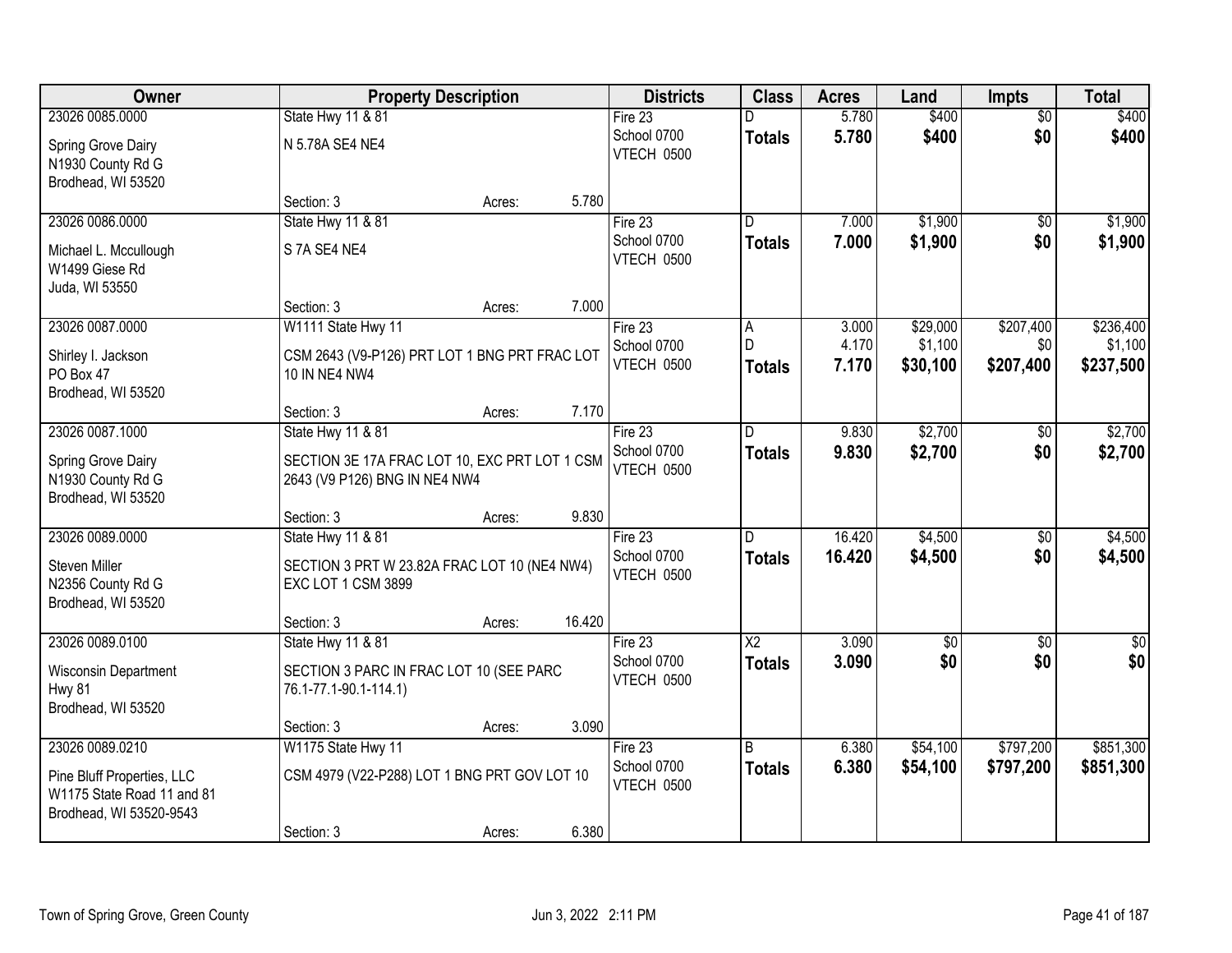| Owner                                                                       |                                                                                 | <b>Property Description</b> |        | <b>Districts</b>                     | <b>Class</b>                       | <b>Acres</b>             | Land                          | <b>Impts</b>                  | <b>Total</b>                    |
|-----------------------------------------------------------------------------|---------------------------------------------------------------------------------|-----------------------------|--------|--------------------------------------|------------------------------------|--------------------------|-------------------------------|-------------------------------|---------------------------------|
| 23026 0089.3000                                                             | State Hwy 11 & 81                                                               |                             |        | Fire 23                              | D                                  | 0.640                    | \$200                         | $\overline{50}$               | \$200                           |
| Steven Miller<br>N2356 County Rd G<br>Brodhead, WI 53520                    | CSM 3899 (V15-P128) LOT 1 BNG PRT FRAC LOT 10<br>IN NE4 NW4                     |                             |        | School 0700<br>VTECH 0500            | <b>Totals</b>                      | 0.640                    | \$200                         | \$0                           | \$200                           |
|                                                                             | Section: 3                                                                      | Acres:                      | 0.640  |                                      |                                    |                          |                               |                               |                                 |
| 23026 0090.0000                                                             | N2356 County Hwy G                                                              |                             |        | Fire $23$                            | D                                  | 34.170                   | \$9,400                       | $\overline{50}$               | \$9,400                         |
| Steven Miller<br>N2356 County Rd G                                          | SECTION 3 FRAC LOT 11 IN NW4                                                    |                             |        | School 0700<br>VTECH 0500            | $\mathsf{E}$<br>G<br><b>Totals</b> | 1.000<br>3.000<br>38.170 | \$100<br>\$30,000<br>\$39,500 | \$0<br>\$152,500<br>\$152,500 | \$100<br>\$182,500<br>\$192,000 |
| Brodhead, WI 53520                                                          |                                                                                 |                             |        |                                      |                                    |                          |                               |                               |                                 |
| 23026 0090.1000                                                             | Section: 3                                                                      | Acres:                      | 38.170 |                                      |                                    |                          |                               |                               |                                 |
| Wisconsin Department<br><b>Hwy 81</b><br>Brodhead, WI 53520                 | State Hwy 11 & 81<br>SECTION 3 PAR FR LOT 11 (SEE PART<br>76.1-77.1-89.1-114.1) |                             |        | Fire 23<br>School 0700<br>VTECH 0500 | $\overline{X2}$<br><b>Totals</b>   | 3.550<br>3.550           | $\overline{50}$<br>\$0        | \$0<br>\$0                    | \$0<br>\$0                      |
|                                                                             | Section: 3                                                                      | Acres:                      | 3.550  |                                      |                                    |                          |                               |                               |                                 |
| 23026 0091.0000                                                             | State Hwy 11 & 81                                                               |                             |        | Fire 23                              | l D                                | 39.000                   | \$10,700                      | \$0                           | \$10,700                        |
| Steven Miller<br>N2356 County Rd G<br>Brodhead, WI 53520                    | SW4 NW4                                                                         |                             |        | School 0700<br>VTECH 0500            | E<br><b>Totals</b>                 | 1.000<br>40.000          | \$100<br>\$10,800             | \$0<br>\$0                    | \$100<br>\$10,800               |
|                                                                             | Section: 3                                                                      | Acres:                      | 40.000 |                                      |                                    |                          |                               |                               |                                 |
| 23026 0092.0000<br>Steven Miller<br>N2356 County Rd G<br>Brodhead, WI 53520 | State Hwy 11 & 81<br>W 23A SE4 NW4                                              |                             |        | Fire 23<br>School 0700<br>VTECH 0500 | D<br><b>Totals</b>                 | 23.000<br>23,000         | \$6,300<br>\$6,300            | \$0<br>\$0                    | \$6,300<br>\$6,300              |
|                                                                             | Section: 26                                                                     | Acres:                      | 23.000 |                                      |                                    |                          |                               |                               |                                 |
| 23026 0093.0000                                                             | State Hwy 11 & 81                                                               |                             |        | Fire 23                              | D.                                 | 17.000                   | \$4,700                       | \$0                           | \$4,700                         |
| Spring Grove Dairy<br>N1930 County Rd G<br>Brodhead, WI 53520               | E 17A SE4 NW4                                                                   |                             |        | School 0700<br>VTECH 0500            | <b>Totals</b>                      | 17.000                   | \$4,700                       | \$0                           | \$4,700                         |
|                                                                             | Section: 3                                                                      | Acres:                      | 17.000 |                                      |                                    |                          |                               |                               |                                 |
| 23026 0094.0000                                                             | <b>State Hwy 11 &amp; 81</b>                                                    |                             |        | Fire 23                              | D.                                 | 20.000                   | \$5,500                       | $\overline{50}$               | \$5,500                         |
| Steven Miller<br>N2356 County Rd G<br>Brodhead, WI 53520                    | N2 NE4 SW4                                                                      |                             |        | School 0700<br>VTECH 0500            | <b>Totals</b>                      | 20.000                   | \$5,500                       | \$0                           | \$5,500                         |
|                                                                             | Section: 3                                                                      | Acres:                      | 20.000 |                                      |                                    |                          |                               |                               |                                 |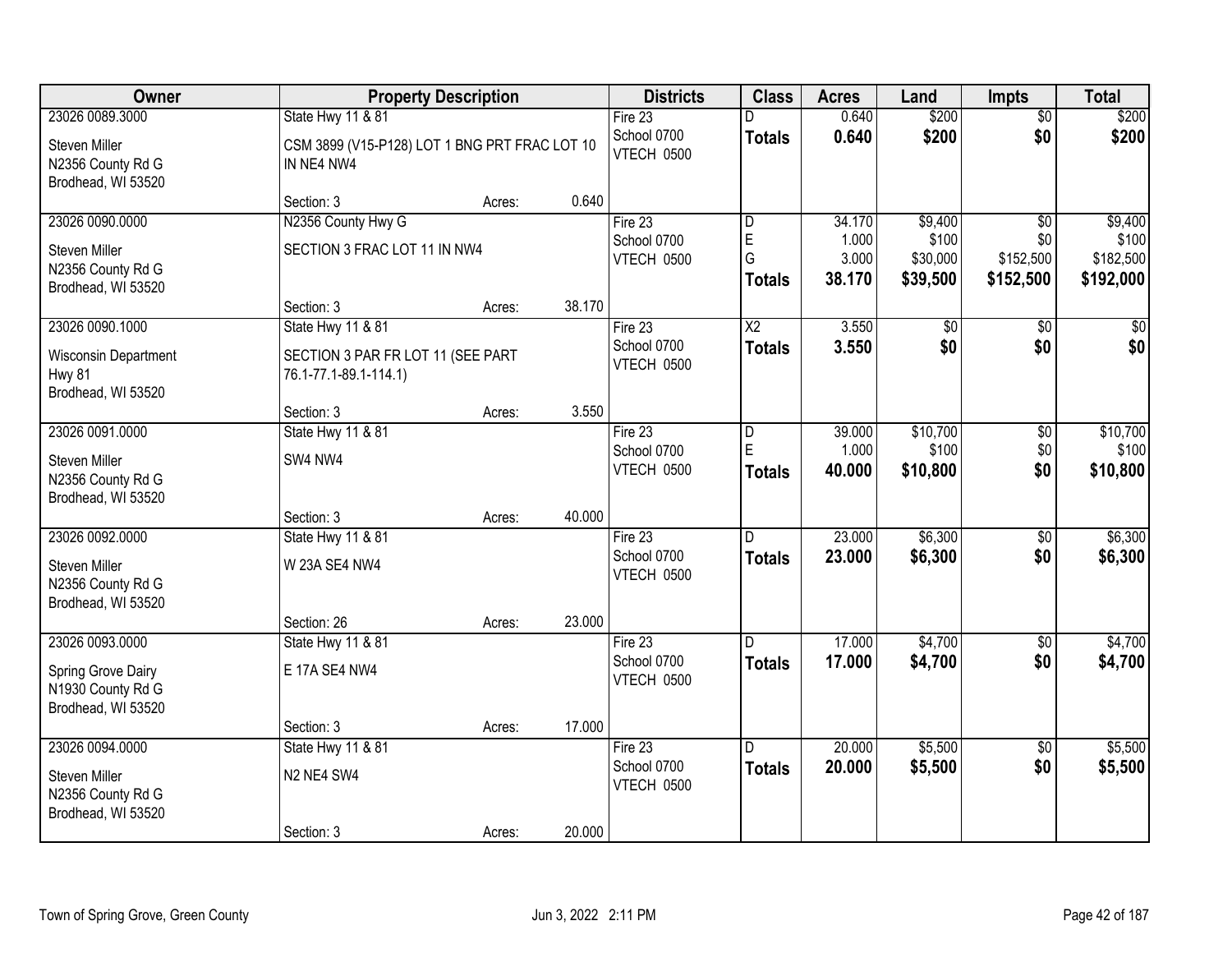| Owner                                                                            |                                                                              | <b>Property Description</b> |        | <b>Districts</b>                            | <b>Class</b>            | <b>Acres</b>              | Land                        | <b>Impts</b>      | <b>Total</b>                |
|----------------------------------------------------------------------------------|------------------------------------------------------------------------------|-----------------------------|--------|---------------------------------------------|-------------------------|---------------------------|-----------------------------|-------------------|-----------------------------|
| 23026 0095.0000                                                                  | State Hwy 11 & 81                                                            |                             |        | Fire $23$                                   |                         | 8.340                     | \$2,300                     | $\overline{50}$   | \$2,300                     |
| Spring Grove Dairy<br>N1930 County Rd G                                          | W 10A S2 NE4 SW4                                                             |                             |        | School 0700<br>VTECH 0500                   | <b>Totals</b>           | 8.340                     | \$2,300                     | \$0               | \$2,300                     |
| Brodhead, WI 53520                                                               | Section: 3                                                                   | Acres:                      | 8.340  |                                             |                         |                           |                             |                   |                             |
| 23026 0095.1000                                                                  | <b>State Hwy 11 &amp; 81</b>                                                 |                             |        | Fire 23                                     | D.                      | 11.660                    | \$3,200                     | \$0               | \$3,200                     |
| Spring Grove Dairy<br>N1930 County Rd G<br>Brodhead, WI 53520                    | E3/4 S2 NE4 SW4                                                              |                             |        | School 0700<br>VTECH 0500                   | <b>Totals</b>           | 11.660                    | \$3,200                     | \$0               | \$3,200                     |
|                                                                                  | Section: 3                                                                   | Acres:                      | 11.660 |                                             |                         |                           |                             |                   |                             |
| 23026 0096.0000<br>Spring Grove Dairy<br>N1930 County Rd G<br>Brodhead, WI 53520 | State Hwy 11 & 81<br>PRT NW4 SW4 EXC LOT 1 & PRT LOT 2 CSM 2638<br>(V9-P120) |                             |        | Fire 23<br>School 0700<br><b>VTECH 0500</b> | D<br>E<br><b>Totals</b> | 30.580<br>1.000<br>31.580 | \$8,400<br>\$100<br>\$8,500 | \$0<br>\$0<br>\$0 | \$8,400<br>\$100<br>\$8,500 |
|                                                                                  | Section: 3                                                                   | Acres:                      | 31.580 |                                             |                         |                           |                             |                   |                             |
| 23026 0096.1000                                                                  | N2184 County Hwy G                                                           |                             |        | Fire 23                                     | G                       | 5.630                     | \$42,200                    | \$160,800         | \$203,000                   |
| Steve Burton<br>N2184 County Rd G<br>Brodhead, WI 53520                          | CSM 2638 (V9-P120) LOT 1 BNG PRT NW4 SW4                                     |                             |        | School 0700<br>VTECH 0500                   | <b>Totals</b>           | 5.630                     | \$42,200                    | \$160,800         | \$203,000                   |
|                                                                                  | Section: 3                                                                   | Acres:                      | 5.630  |                                             |                         |                           |                             |                   |                             |
| 23026 0097.0000                                                                  | <b>State Hwy 11 &amp; 81</b>                                                 |                             |        | Fire 23                                     | $\overline{\mathsf{D}}$ | 32.880                    | \$9,100                     | \$0               | \$9,100                     |
| Spring Grove Dairy<br>N1930 County Rd G<br>Brodhead, WI 53520                    | SW4 SW4 EXC PRT LOT 2 CSM 2638 (V9-P120)                                     |                             |        | School 0700<br>VTECH 0500                   | E<br>Totals             | 1.500<br>34.380           | \$200<br>\$9,300            | \$0<br>\$0        | \$200<br>\$9,300            |
|                                                                                  | Section: 3                                                                   | Acres:                      | 34.380 |                                             |                         |                           |                             |                   |                             |
| 23026 0097.1000                                                                  | State Hwy 11 & 81                                                            |                             |        | Fire 23                                     | $\overline{\mathsf{D}}$ | 3.660                     | \$1,000                     | $\overline{50}$   | \$1,000                     |
| Steve Burton<br>N2184 County Rd G<br>Brodhead, WI 53520                          | CSM 2638 (V9-P120) LOT 2 BNG PRT SW4 SW4 -<br>5.62A & PRT NW4 SW4 - 2.79A    |                             |        | School 0700<br>VTECH 0500                   | ΙE<br><b>Totals</b>     | 4.750<br>8.410            | \$9,500<br>\$10,500         | \$0<br>\$0        | \$9,500<br>\$10,500         |
|                                                                                  | Section: 3                                                                   | Acres:                      | 8.410  |                                             |                         |                           |                             |                   |                             |
| 23026 0098.0000                                                                  | State Hwy 11 & 81                                                            |                             |        | Fire 23                                     | $\overline{D}$          | 16.660                    | \$4,600                     | $\overline{50}$   | \$4,600                     |
| Spring Grove Dairy<br>N1930 County Rd G<br>Brodhead, WI 53520                    | W 16.66A SE4 SW4                                                             |                             |        | School 0700<br>VTECH 0500                   | <b>Totals</b>           | 16.660                    | \$4,600                     | \$0               | \$4,600                     |
|                                                                                  | Section: 3                                                                   | Acres:                      | 16.660 |                                             |                         |                           |                             |                   |                             |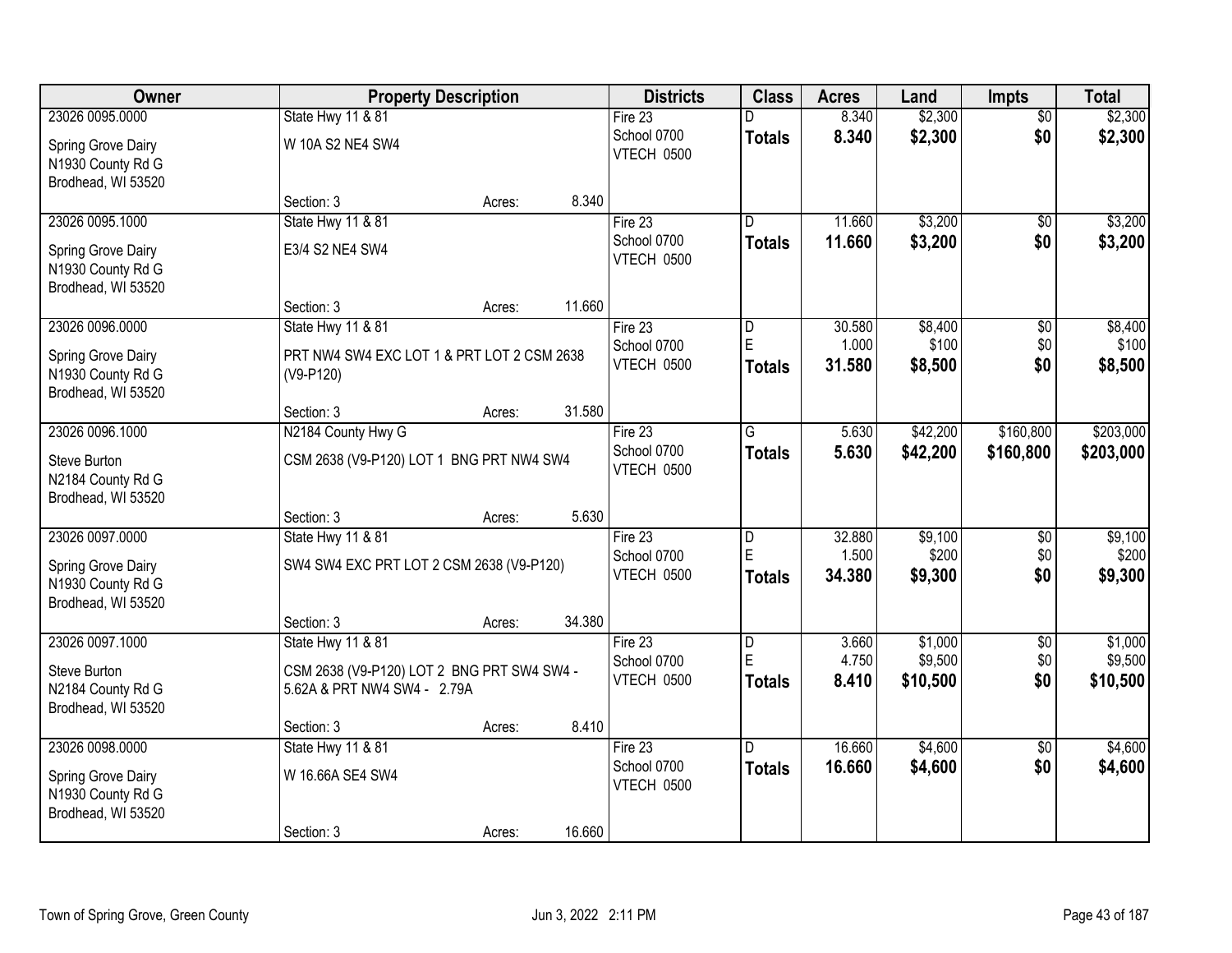| Owner                 |                                             | <b>Property Description</b> |        | <b>Districts</b> | <b>Class</b>            | <b>Acres</b> | Land     | <b>Impts</b>    | <b>Total</b> |
|-----------------------|---------------------------------------------|-----------------------------|--------|------------------|-------------------------|--------------|----------|-----------------|--------------|
| 23026 0098.1000       | State Hwy 11 & 81                           |                             |        | Fire 23          | D                       | 22.340       | \$6,200  | $\overline{50}$ | \$6,200      |
| Spring Grove Dairy    | E1/2 SE4 SW4 (ASSESSED WITH PARC 98)        |                             |        | School 0700      | $\mathsf E$             | 1.000        | \$100    | \$0             | \$100        |
| N1930 County Rd G     |                                             |                             |        | VTECH 0500       | <b>Totals</b>           | 23.340       | \$6,300  | \$0             | \$6,300      |
| Brodhead, WI 53520    |                                             |                             |        |                  |                         |              |          |                 |              |
|                       | Section: 3                                  | Acres:                      | 23.340 |                  |                         |              |          |                 |              |
| 23026 0099.0000       | <b>State Hwy 11 &amp; 81</b>                |                             |        | Fire 23          | $\overline{\mathsf{n}}$ | 40.000       | \$11,000 | $\overline{50}$ | \$11,000     |
| Michael L. Mccullough | NE4 SE4                                     |                             |        | School 0700      | <b>Totals</b>           | 40.000       | \$11,000 | \$0             | \$11,000     |
| W1499 Giese Rd        |                                             |                             |        | VTECH 0500       |                         |              |          |                 |              |
| Juda, WI 53550        |                                             |                             |        |                  |                         |              |          |                 |              |
|                       | Section: 3                                  | Acres:                      | 40.000 |                  |                         |              |          |                 |              |
| 23026 0100.0000       | State Hwy 11 & 81                           |                             |        | Fire 23          | D                       | 40.000       | \$10,600 | \$0             | \$10,600     |
| Michael L. Mccullough | NW4 SE4                                     |                             |        | School 0700      | <b>Totals</b>           | 40.000       | \$10,600 | \$0             | \$10,600     |
| W1499 Giese Rd        |                                             |                             |        | VTECH 0500       |                         |              |          |                 |              |
| Juda, WI 53550        |                                             |                             |        |                  |                         |              |          |                 |              |
|                       | Section: 3                                  | Acres:                      | 40.000 |                  |                         |              |          |                 |              |
| 23026 0101.0000       | State Hwy 11 & 81                           |                             |        | Fire 23          | D                       | 39.000       | \$10,500 | \$0             | \$10,500     |
| Michael L. Mccullough | SW4 SE4                                     |                             |        | School 0700      | E                       | 1.000        | \$100    | \$0             | \$100        |
| W1499 Giese Rd        |                                             |                             |        | VTECH 0500       | <b>Totals</b>           | 40.000       | \$10,600 | \$0             | \$10,600     |
| Juda, WI 53550        |                                             |                             |        |                  |                         |              |          |                 |              |
|                       | Section: 3                                  | Acres:                      | 40.000 |                  |                         |              |          |                 |              |
| 23026 0102.0000       | <b>State Hwy 11 &amp; 81</b>                |                             |        | Fire 23          | $\overline{\mathsf{D}}$ | 39.000       | \$10,700 | $\overline{30}$ | \$10,700     |
| Michael L. Mccullough | SE4 SE4                                     |                             |        | School 0700      | E                       | 1.000        | \$100    | \$0             | \$100        |
| W1499 Giese Rd        |                                             |                             |        | VTECH 0500       | <b>Totals</b>           | 40.000       | \$10,800 | \$0             | \$10,800     |
| Juda, WI 53550        |                                             |                             |        |                  |                         |              |          |                 |              |
|                       | Section: 3                                  | Acres:                      | 40.000 |                  |                         |              |          |                 |              |
| 23026 0103.0000       | State Hwy 11 & 81                           |                             |        | Fire 43          | 5M                      | 4.980        | \$5,000  | $\overline{60}$ | \$5,000      |
| Dennis M. Miller      | SECTION 4E1/2 FRAC LOT 1 EXC N 25A OF E 1/2 |                             |        | School 0700      | D                       | 22.000       | \$6,100  | \$0             | \$6,100      |
| W1176 State Rd 11-81  |                                             |                             |        | VTECH 0500       | <b>Totals</b>           | 26.980       | \$11,100 | \$0             | \$11,100     |
| Brodhead, WH 53520    |                                             |                             |        |                  |                         |              |          |                 |              |
|                       | Section: 4                                  | Acres:                      | 26.980 |                  |                         |              |          |                 |              |
| 23026 0104.0000       | State Hwy 11 & 81                           |                             |        | Fire $43$        | D.                      | 26.980       | \$7,000  | $\overline{50}$ | \$7,000      |
| Dennis M. Miller      | SECTION 4 W2 FRAC LOT 1                     |                             |        | School 0700      | <b>Totals</b>           | 26.980       | \$7,000  | \$0             | \$7,000      |
| W1176 State Rd 11-81  |                                             |                             |        | VTECH 0500       |                         |              |          |                 |              |
| Brodhead, WH 53520    |                                             |                             |        |                  |                         |              |          |                 |              |
|                       | Section: 4                                  | Acres:                      | 26.980 |                  |                         |              |          |                 |              |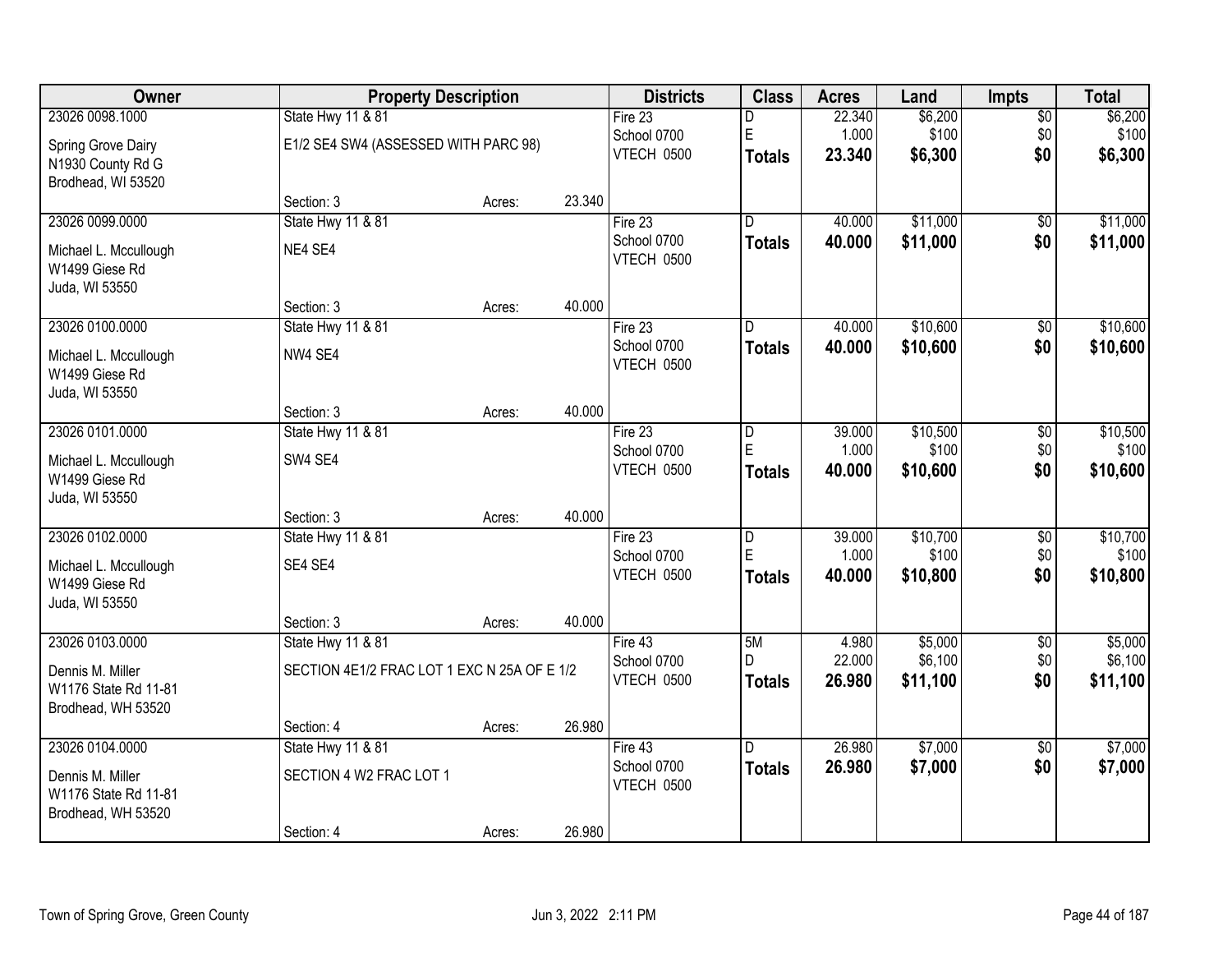| Owner                                                              | <b>Property Description</b>                                   |        |        | <b>Districts</b>          | <b>Class</b>    | <b>Acres</b>    | Land               | <b>Impts</b>         | <b>Total</b>       |
|--------------------------------------------------------------------|---------------------------------------------------------------|--------|--------|---------------------------|-----------------|-----------------|--------------------|----------------------|--------------------|
| 23026 0105.0000                                                    | State Hwy 11 & 81                                             |        |        | Fire 43                   | D               | 51.700          | \$13,200           | $\overline{50}$      | \$13,200           |
| Dennis M. Miller<br>W1176 State Rd 11-81                           | SECTION 4FRAC LOT 2                                           |        |        | School 0700<br>VTECH 0500 | <b>Totals</b>   | 51.700          | \$13,200           | \$0                  | \$13,200           |
| Brodhead, WH 53520                                                 |                                                               |        |        |                           |                 |                 |                    |                      |                    |
|                                                                    | Section: 4                                                    | Acres: | 51.700 |                           |                 |                 |                    |                      |                    |
| 23026 0106.0000                                                    | State Hwy 11 & 81                                             |        |        | Fire 43                   | ID.             | 30.000          | \$7,000            | \$0                  | \$7,000            |
| Daniels Jerome & Barbara Lvg Trust                                 | PRT FRAC LOT 3                                                |        |        | School 0700               | $\mathsf E$     | 3.140           | \$1,600            | \$0                  | \$1,600            |
| N1495 County Rd Ok                                                 |                                                               |        |        | VTECH 0500                | <b>Totals</b>   | 33.140          | \$8,600            | \$0                  | \$8,600            |
| Juda, WI 53550                                                     |                                                               |        |        |                           |                 |                 |                    |                      |                    |
|                                                                    | Section: 4                                                    | Acres: | 33.140 |                           |                 |                 |                    |                      |                    |
| 23026 0107.0000                                                    | <b>State Hwy 11 &amp; 81</b>                                  |        |        | Fire 43                   | D               | 16.300          | \$3,800            | \$0                  | \$3,800            |
| Hoesly Thomas R & Roberta L Irrev                                  | SECTION 4 PRT FRAC LOT 3 COM NW COR LOT 3 S                   |        |        | School 2737               | <b>Totals</b>   | 16.300          | \$3,800            | \$0                  | \$3,800            |
| Trust                                                              | 653.2 FT E 1100.8 FT N 653.2 FT W 1100.8 FT POB               |        |        | VTECH 0500                |                 |                 |                    |                      |                    |
| W1956 Ten Eyck Rd                                                  |                                                               |        |        |                           |                 |                 |                    |                      |                    |
| Brodhead, WI 53520                                                 | Section: 4                                                    | Acres: | 16.300 |                           |                 |                 |                    |                      |                    |
| 23026 0108,0000                                                    | <b>State Hwy 11 &amp; 81</b>                                  |        |        | Fire 43<br>School 2737    | 5M<br>D         | 1.000<br>19.000 | \$1,000<br>\$4,400 | $\sqrt[6]{3}$<br>\$0 | \$1,000<br>\$4,400 |
| Hoesly Thomas R & Roberta L Irrev                                  | SECTION 4N 20A FRAC LOT 4                                     |        |        | VTECH 0500                | <b>Totals</b>   | 20.000          | \$5,400            | \$0                  | \$5,400            |
| Trust                                                              |                                                               |        |        |                           |                 |                 |                    |                      |                    |
| W1956 Ten Eyck Rd                                                  |                                                               |        |        |                           |                 |                 |                    |                      |                    |
| Brodhead, WI 53520<br>23026 0109.0000                              | Section: 4<br>State Hwy 11 & 81                               | Acres: | 20.000 | Fire 43                   | $\overline{D}$  | 25.790          | \$6,000            | $\overline{30}$      | \$6,000            |
|                                                                    |                                                               |        |        | School 2737               | G               | 2.000           | \$25,000           | \$195,000            | \$220,000          |
| Daniels Hickory L & Erin A Rev Trust                               | FRAC LOT 4 IN NW4, EXC COM NW COR SD FR LOT                   |        |        | VTECH 0500                | <b>Totals</b>   | 27.790          | \$31,000           | \$195,000            | \$226,000          |
| W1702 State Road 11 and 81                                         | 4 TH S ALG W LN LOT 4 653.2 FT TH E 2420.8 FT TH              |        |        |                           |                 |                 |                    |                      |                    |
| Juda, WI 53550-9718                                                | N 653.2 FT TO N LN LOTS 3 & 4 TH W 2420.8 FT TO<br>Section: 4 | Acres: | 27.790 |                           |                 |                 |                    |                      |                    |
| 23026 0110.0000                                                    | W1698 State Hwy 11                                            |        |        | Fire 43                   | $\overline{D}$  | 29.800          | \$5,100            | \$0                  | \$5,100            |
|                                                                    |                                                               |        |        | School 2737               | G               | 7.000           | \$47,000           | \$609,200            | \$656,200          |
| Daniels Hickory L & Erin A Rev Trust<br>W1702 State Road 11 and 81 | SECTION 4 PRT FRAC LOT 5 IN NW4, EXC HWY                      |        |        | VTECH 0500                | <b>Totals</b>   | 36.800          | \$52,100           | \$609,200            | \$661,300          |
| Juda, WI 53550-9718                                                | CONV (V229-P439)                                              |        |        |                           |                 |                 |                    |                      |                    |
|                                                                    | Section: 4                                                    | Acres: | 36.800 |                           |                 |                 |                    |                      |                    |
| 23026 0110.1000                                                    | State Hwy 11 & 81                                             |        |        | Fire 43                   | $\overline{X2}$ | 5.960           | $\overline{50}$    | $\overline{30}$      | $\overline{50}$    |
| State of Wisconsin                                                 | SECTION 4 PARC IN FR LOT 5 (SEE PARC 111.1)                   |        |        | School 2737               | <b>Totals</b>   | 5.960           | \$0                | \$0                  | \$0                |
|                                                                    |                                                               |        |        | VTECH 0500                |                 |                 |                    |                      |                    |
|                                                                    |                                                               |        |        |                           |                 |                 |                    |                      |                    |
|                                                                    | Section: 4                                                    | Acres: | 5.960  |                           |                 |                 |                    |                      |                    |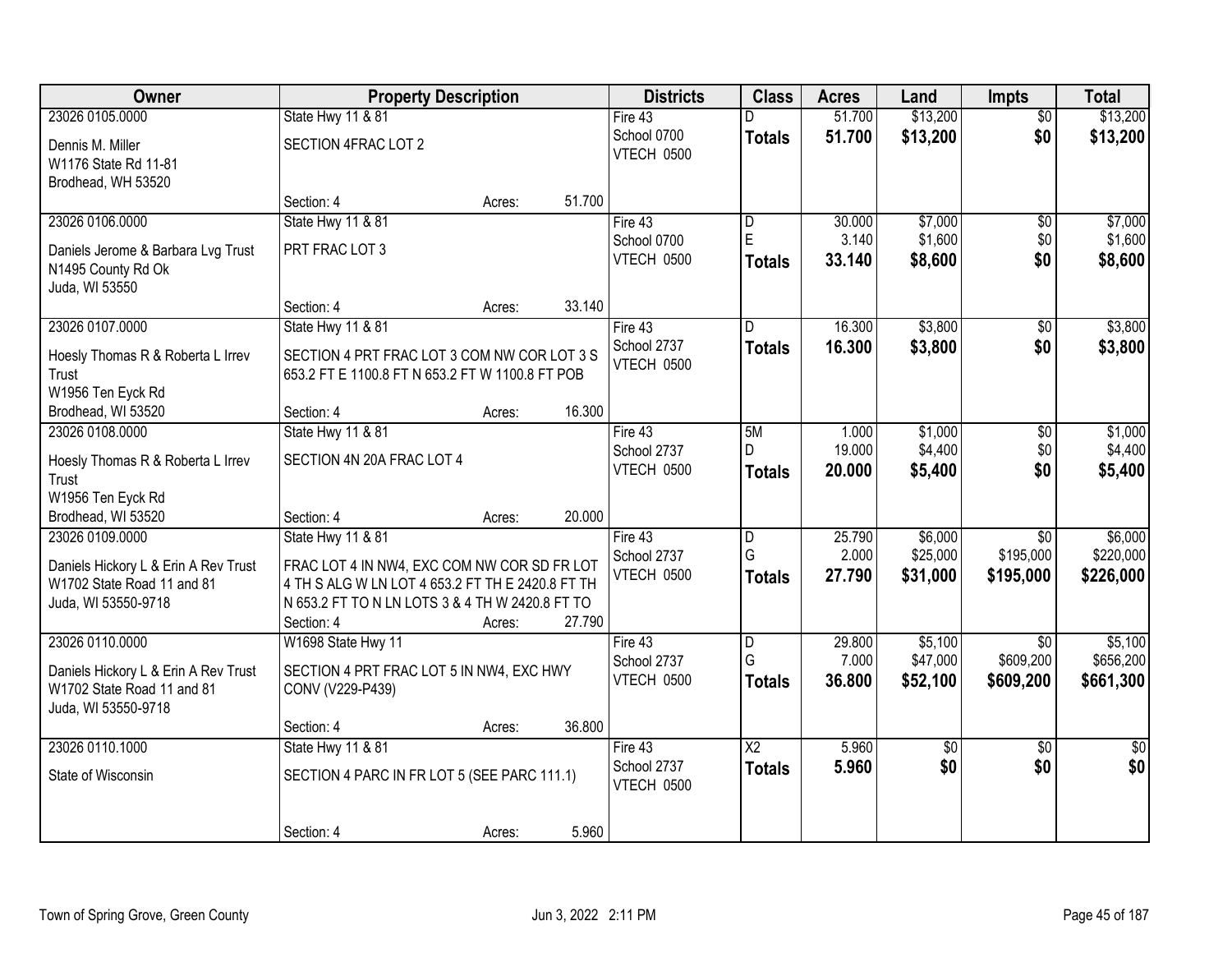| Owner                                                                      |                                                          | <b>Property Description</b> |        | <b>Districts</b>          | <b>Class</b>           | <b>Acres</b>    | Land            | <b>Impts</b>    | <b>Total</b>  |
|----------------------------------------------------------------------------|----------------------------------------------------------|-----------------------------|--------|---------------------------|------------------------|-----------------|-----------------|-----------------|---------------|
| 23026 0111.0000                                                            | State Hwy 11 & 81                                        |                             |        | Fire 43                   |                        | 36.800          | \$10,100        | $\overline{50}$ | \$10,100      |
| Daniels Jerome & Barbara Lvg Trust<br>N1495 County Rd Ok<br>Juda, WI 53550 | SECTION 4 PRT FRAC LOT 6                                 |                             |        | School 0700<br>VTECH 0500 | <b>Totals</b>          | 36.800          | \$10,100        | \$0             | \$10,100      |
|                                                                            | Section: 4                                               | Acres:                      | 36.800 |                           |                        |                 |                 |                 |               |
| 23026 0111.1000                                                            | State Hwy 11 & 81                                        |                             |        | Fire 43                   | $\overline{\text{X2}}$ | 6.400           | $\overline{60}$ | $\overline{50}$ | $\sqrt{50}$   |
| State of Wisconsin                                                         | SECTION 4 PARC FRAC LOT 6 (SEE PARC 110.1)               |                             |        | School 0700<br>VTECH 0500 | <b>Totals</b>          | 6.400           | \$0             | \$0             | \$0           |
|                                                                            | Section: 4                                               | Acres:                      | 6.400  |                           |                        |                 |                 |                 |               |
| 23026 0112.0000                                                            | State Hwy 11 & 81                                        |                             |        | Fire 43                   | A                      | 0.000           | $\overline{50}$ | \$18,800        | \$18,800      |
| Dennis M. Miller                                                           | SECTION 4 FRAC LOT 7 EXC LOT 1 CSM 3840                  |                             |        | School 0700               | D<br>G                 | 33.330          | \$9,200         | \$0             | \$9,200       |
| W1176 State Rd 11-81                                                       |                                                          |                             |        | VTECH 0500                |                        | 1.000<br>34.330 | \$20,000        | \$18,900        | \$38,900      |
| Brodhead, WH 53520                                                         |                                                          |                             |        |                           | <b>Totals</b>          |                 | \$29,200        | \$37,700        | \$66,900      |
|                                                                            | Section: 4                                               | Acres:                      | 34.330 |                           |                        |                 |                 |                 |               |
| 23026 0112.1000                                                            | State Hwy 11 & 81                                        |                             |        | Fire 43                   | $\overline{X2}$        | 5.000           | \$0             | \$0             | \$0           |
| State of Wisconsin                                                         | SECTION 4 PARC FRT LOT 7 (SEE PARC 113.1 &<br>116.1)     |                             |        | School 0700<br>VTECH 0500 | <b>Totals</b>          | 5.000           | \$0             | \$0             | \$0           |
|                                                                            | Section: 4                                               | Acres:                      | 5.000  |                           |                        |                 |                 |                 |               |
| 23026 0112.2000                                                            | State Hwy 11 & 81                                        |                             |        | Fire 43                   | G                      | 0.670           | \$3,400         | \$0             | \$3,400       |
| Dennis M. Miller<br>W1176 State Rd 11-81<br>Brodhead, WH 53520             | SECTION 4 CSM 3840 (V15-P22) LOT 1 BNG PRT<br>FRAC LOT 7 |                             |        | School 0700<br>VTECH 0500 | <b>Totals</b>          | 0.670           | \$3,400         | \$0             | \$3,400       |
|                                                                            | Section: 4                                               | Acres:                      | 0.670  |                           |                        |                 |                 |                 |               |
| 23026 0113.0000                                                            | <b>State Hwy 11 &amp; 81</b>                             |                             |        | Fire 43                   | D.                     | 17.060          | \$4,700         | $\overline{60}$ | \$4,700       |
| Dennis M. Miller<br>W1176 State Rd 11-81<br>Brodhead, WH 53520             | SECTION 4 W2 FRAC LOT 8                                  |                             |        | School 0700<br>VTECH 0500 | <b>Totals</b>          | 17.060          | \$4,700         | \$0             | \$4,700       |
|                                                                            | Section: 4                                               | Acres:                      | 17.060 |                           |                        |                 |                 |                 |               |
| 23026 0113.1000                                                            | <b>State Hwy 11 &amp; 81</b>                             |                             |        | Fire 43                   | $\overline{X2}$        | 2.460           | $\overline{50}$ | $\overline{50}$ | $\frac{1}{6}$ |
| State of Wisconsin                                                         | SECTION 4 PARC FRT LOT 8 (SEE PARC 112.1 &<br>116.1)     |                             |        | School 0700<br>VTECH 0500 | <b>Totals</b>          | 2.460           | \$0             | \$0             | \$0           |
|                                                                            | Section: 4                                               | Acres:                      | 2.460  |                           |                        |                 |                 |                 |               |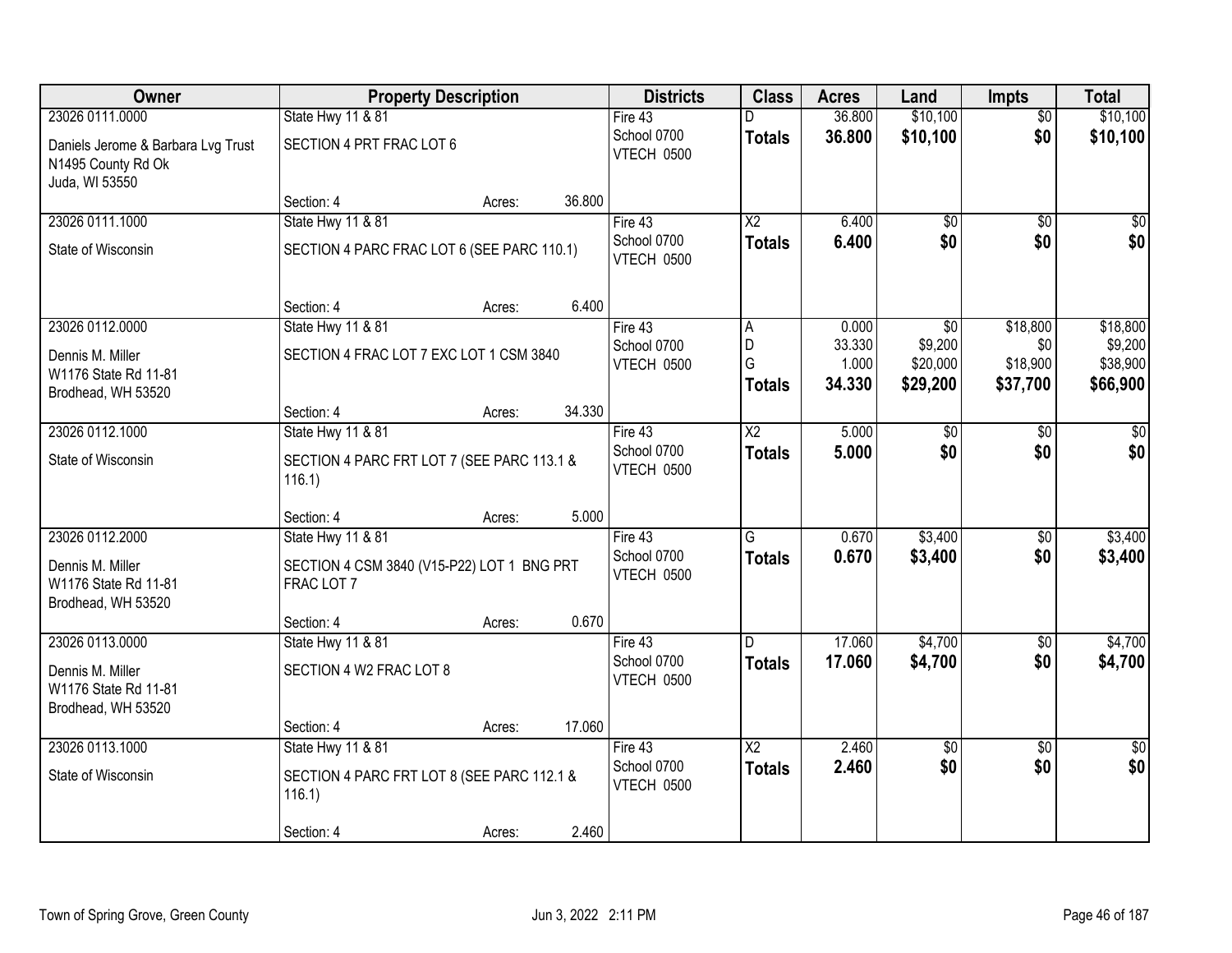| <b>Owner</b>                                                     | <b>Property Description</b>                                                                            | <b>Districts</b>          | <b>Class</b>             | <b>Acres</b> | Land            | <b>Impts</b>    | <b>Total</b>     |
|------------------------------------------------------------------|--------------------------------------------------------------------------------------------------------|---------------------------|--------------------------|--------------|-----------------|-----------------|------------------|
| 23026 0114.0000                                                  | State Hwy 11 & 81                                                                                      | Fire $43$                 | D                        | 16.900       | \$2,900         | $\overline{50}$ | \$2,900          |
| Dennis M. Miller<br>W1176 State Rd 11-81<br>Brodhead, WH 53520   | SECTION 4 PRT E2 FRAC LOT 8 EXC CSM 167 LOTS<br>1&8.2                                                  | School 0700<br>VTECH 0500 | <b>Totals</b>            | 16.900       | \$2,900         | \$0             | \$2,900          |
|                                                                  | 16.900<br>Section: 4<br>Acres:                                                                         |                           |                          |              |                 |                 |                  |
| 23026 0114.1000                                                  | State Hwy 11 & 81                                                                                      | Fire $43$                 | $\overline{\mathsf{x2}}$ | 14.940       | \$0             | $\overline{50}$ | $\overline{30}$  |
| Wisconsin Department<br>Hwy 81<br>Brodhead, WI 53520             | SECTION 4 PARC FRAC LOT 8 (SEE PARC 76.1-89.1<br>& 90.1                                                | School 0700<br>VTECH 0500 | <b>Totals</b>            | 14.940       | \$0             | \$0             | \$0              |
|                                                                  | 14.940<br>Section: 4<br>Acres:                                                                         |                           |                          |              |                 |                 |                  |
| 23026 0114.2000                                                  | W1302 State Hwy 11                                                                                     | Fire 43                   | A                        | 0.700        | \$17,000        | \$116,800       | \$133,800        |
| Charles Menehan<br>N3054 Park Rd<br>Brodhead, WI 53520           | CSM 167 (V1-P170) LOT 1 BNG PRT GOV LOT 8 SEC<br><b>4 INCL DRIVEWAY EASEMENT</b>                       | School 0700<br>VTECH 0500 | <b>Totals</b>            | 0.700        | \$17,000        | \$116,800       | \$133,800        |
|                                                                  | 0.700<br>Section: 4<br>Acres:                                                                          |                           |                          |              |                 |                 |                  |
| 23026 0115.0000                                                  | State Hwy 11 & 81                                                                                      | Fire 43                   | D                        | 40.000       | \$11,000        | $\sqrt[6]{}$    | \$11,000         |
| Michael L. Mccullough<br>W1499 Giese Rd<br>Juda, WI 53550        | SECTION 4 FRAC LOT 9 (NE4 NE4)                                                                         | School 0700<br>VTECH 0500 | <b>Totals</b>            | 40.000       | \$11,000        | \$0             | \$11,000         |
|                                                                  | 40.000<br>Section: 4<br>Acres:                                                                         |                           |                          |              |                 |                 |                  |
| 23026 0116.0000                                                  | 11 1413 Hwy                                                                                            | Fire 43                   | D                        | 1.000        | \$300           | $\overline{30}$ | \$300            |
| William J. Burke                                                 | CSM 4418 (V18-P143) LOT 1 BNG PRT FRAC LOT 10,                                                         | School 0700               | G                        | 1.000        | \$20,000        | \$15,700        | \$35,700         |
| W413 State Road 11 and 81<br>Juda, WI 53550                      | IN NW4 NE4                                                                                             | <b>VTECH 0500</b>         | <b>Totals</b>            | 2.000        | \$20,300        | \$15,700        | \$36,000         |
|                                                                  | 2.000<br>Section: 4<br>Acres:                                                                          |                           |                          |              |                 |                 |                  |
| 23026 0116.1000                                                  | <b>State Hwy 11 &amp; 81</b>                                                                           | Fire 43                   | $\overline{X2}$          | 8.770        | $\overline{50}$ | \$0             | $\overline{\$0}$ |
| State of Wisconsin                                               | SECTION 4PARC FRAC LOT 10 (SEE PARC 112.1 &<br>113.1)                                                  | School 0700<br>VTECH 0500 | <b>Totals</b>            | 8.770        | \$0             | \$0             | \$0              |
|                                                                  | 8.770<br>Section: 4<br>Acres:                                                                          |                           |                          |              |                 |                 |                  |
| 23026 0116.2000                                                  | W1413 State Hwy 11                                                                                     | Fire 43                   | A                        | 5.510        | \$40,300        | \$98,900        | \$139,200        |
| William J. Burke<br>W1413 State Road 11 and 81<br>Juda, WI 53550 | CSM 3200 (V11-P272) LOT 1 CONT 5.45A & OUTLOT<br>1 - CONT .06A BNG PRT NW4 NE4 (FKA LOT 1 CSM<br>3158) | School 0700<br>VTECH 0500 | <b>Totals</b>            | 5.510        | \$40,300        | \$98,900        | \$139,200        |
|                                                                  | 5.510<br>Section: 4<br>Acres:                                                                          |                           |                          |              |                 |                 |                  |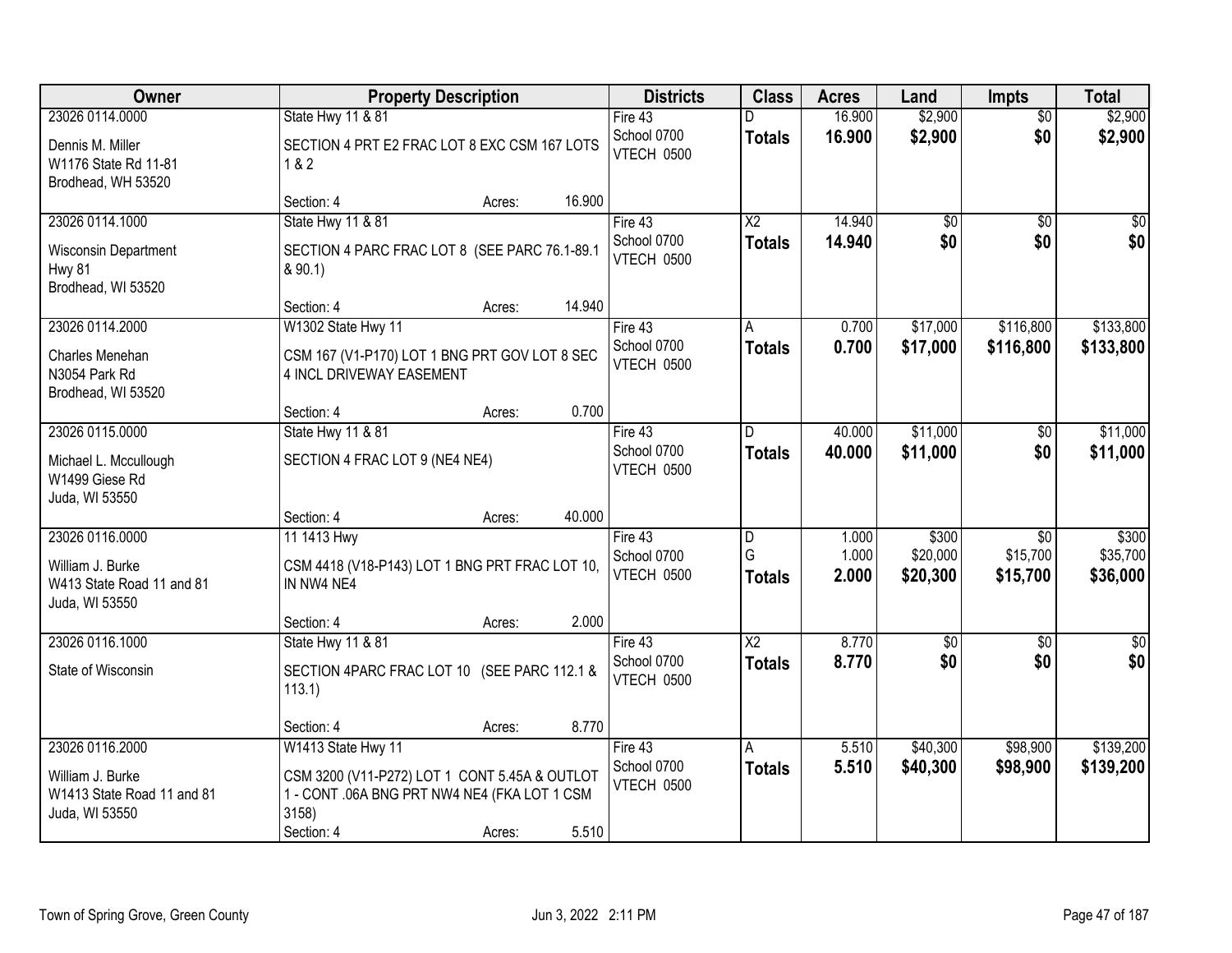| Owner                                                                        |                                                                                                 | <b>Property Description</b> |        | <b>Districts</b>                     | <b>Class</b>                             | <b>Acres</b>              | Land                          | <b>Impts</b>                  | <b>Total</b>                  |
|------------------------------------------------------------------------------|-------------------------------------------------------------------------------------------------|-----------------------------|--------|--------------------------------------|------------------------------------------|---------------------------|-------------------------------|-------------------------------|-------------------------------|
| 23026 0116.3000<br>James A. Coleman<br>W1502 Giese Rd<br>Juda, WI 53550      | FRAC LOT 10, EXC OL 1 & LOT 1 CSM 3200 & LOT 1<br>CSM 4418 & EXC HWY, BNG PRT NW4 NE4           |                             |        | Fire 43<br>School 0700<br>VTECH 0500 | <b>Totals</b>                            | 31.490<br>31.490          | \$8,700<br>\$8,700            | $\overline{30}$<br>\$0        | \$8,700<br>\$8,700            |
|                                                                              | Section: 4                                                                                      | Acres:                      | 31.490 |                                      |                                          |                           |                               |                               |                               |
| 23026 0117.0000<br>James A. Coleman<br>W1502 Giese Rd<br>Juda, WI 53550      | State Hwy 11 & 81<br>SW4 NE4                                                                    |                             |        | Fire 43<br>School 0700<br>VTECH 0500 | $\overline{\mathsf{D}}$<br><b>Totals</b> | 40.000<br>40.000          | \$11,000<br>\$11,000          | \$0<br>\$0                    | \$11,000<br>\$11,000          |
|                                                                              | Section: 4                                                                                      | Acres:                      | 40.000 |                                      |                                          |                           |                               |                               |                               |
| 23026 0118.0000<br>Michael L. Mccullough<br>W1499 Giese Rd<br>Juda, WI 53550 | State Hwy 11 & 81<br>SE4 NE4                                                                    |                             |        | Fire 43<br>School 0700<br>VTECH 0500 | D<br>E<br><b>Totals</b>                  | 39.000<br>1.000<br>40.000 | \$10,700<br>\$100<br>\$10,800 | $\overline{50}$<br>\$0<br>\$0 | \$10,700<br>\$100<br>\$10,800 |
|                                                                              | Section: 4                                                                                      | Acres:                      | 40.000 |                                      |                                          |                           |                               |                               |                               |
| 23026 0119.0000<br>James A. Coleman<br>W1502 Giese Rd<br>Juda, WI 53550      | <b>State Hwy 11 &amp; 81</b><br>SECTION 4 PRT FRAC LOT 11 (NE4 NW4) EXC PARC<br>TO HWY V227-240 |                             |        | Fire 43<br>School 0700<br>VTECH 0500 | D<br><b>Totals</b>                       | 35.000<br>35.000          | \$9,600<br>\$9,600            | \$0<br>\$0                    | \$9,600<br>\$9,600            |
|                                                                              | Section: 4                                                                                      | Acres:                      | 35.000 |                                      |                                          |                           |                               |                               |                               |
| 23026 0119.1000<br>State of Wisconsin                                        | State Hwy 11 & 81<br>SECTION 4 PARC FRAC LOT 11 (SEE PARC 120.1 &<br>143.1                      |                             |        | Fire 43<br>School 0700<br>VTECH 0500 | $\overline{\text{X2}}$<br><b>Totals</b>  | 5.000<br>5.000            | $\overline{50}$<br>\$0        | \$0<br>\$0                    | \$0<br>\$0                    |
|                                                                              | Section: 4                                                                                      | Acres:                      | 5.000  |                                      |                                          |                           |                               |                               |                               |
| 23026 0120.0000<br>James A. Coleman<br>W1502 Giese Rd<br>Juda, WI 53550      | State Hwy 11 & 81<br>SECTION 4 FRAC LOT 12 (NW4 NW4) EXC HWY                                    |                             |        | Fire 43<br>School 0700<br>VTECH 0500 | D.<br><b>Totals</b>                      | 35.000<br>35.000          | \$9,600<br>\$9,600            | $\overline{60}$<br>\$0        | \$9,600<br>\$9,600            |
|                                                                              | Section: 4                                                                                      | Acres:                      | 35.000 |                                      |                                          |                           |                               |                               |                               |
| 23026 0120.1000<br>State of Wisconsin                                        | State Hwy 11 & 81<br>SECTION 4 PARC IN FRAC LOT 12 (SEE PARC 119.1<br>& 143.1)<br>Section: 4    | Acres:                      | 5.000  | Fire 43<br>School 0700<br>VTECH 0500 | $\overline{X2}$<br><b>Totals</b>         | 5.000<br>5.000            | $\overline{50}$<br>\$0        | $\overline{30}$<br>\$0        | $\frac{1}{6}$<br>\$0          |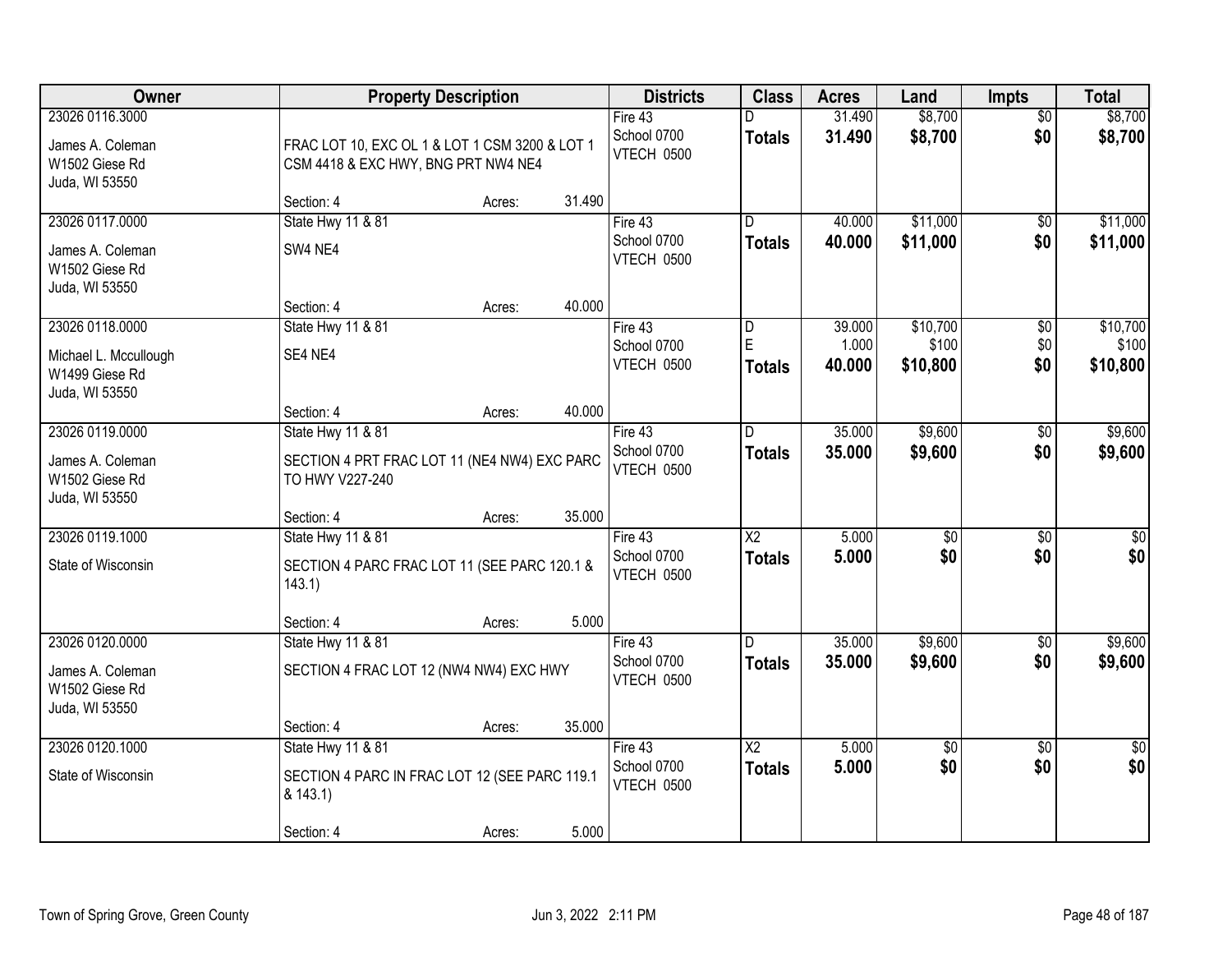| Owner              |                                             | <b>Property Description</b> |        | <b>Districts</b> | <b>Class</b>            | <b>Acres</b> | Land     | Impts           | <b>Total</b> |
|--------------------|---------------------------------------------|-----------------------------|--------|------------------|-------------------------|--------------|----------|-----------------|--------------|
| 23026 0121.0000    | State Hwy 11 & 81                           |                             |        | Fire 43          |                         | 40.000       | \$11,000 | $\overline{50}$ | \$11,000     |
| James A. Coleman   | SW4 NW4                                     |                             |        | School 0700      | <b>Totals</b>           | 40.000       | \$11,000 | \$0             | \$11,000     |
| W1502 Giese Rd     |                                             |                             |        | VTECH 0500       |                         |              |          |                 |              |
| Juda, WI 53550     |                                             |                             |        |                  |                         |              |          |                 |              |
|                    | Section: 4                                  | Acres:                      | 40.000 |                  |                         |              |          |                 |              |
| 23026 0122.0000    | W1553 State Hwy 11                          |                             |        | Fire $43$        | $\overline{\mathsf{D}}$ | 37.000       | \$9,700  | $\overline{50}$ | \$9,700      |
| James A. Coleman   | SE4 NW4                                     |                             |        | School 0700      | G                       | 3.000        | \$30,000 | \$114,800       | \$144,800    |
| W1502 Giese Rd     |                                             |                             |        | VTECH 0500       | Totals                  | 40.000       | \$39,700 | \$114,800       | \$154,500    |
| Juda, WI 53550     |                                             |                             |        |                  |                         |              |          |                 |              |
|                    | Section: 4                                  | Acres:                      | 40.000 |                  |                         |              |          |                 |              |
| 23026 0123.0000    | State Hwy 11 & 81                           |                             |        | Fire 43          | D                       | 40.000       | \$11,000 | \$0             | \$11,000     |
| James A. Coleman   | NE4 SW4                                     |                             |        | School 0700      | <b>Totals</b>           | 40.000       | \$11,000 | \$0             | \$11,000     |
| W1502 Giese Rd     |                                             |                             |        | VTECH 0500       |                         |              |          |                 |              |
| Juda, WI 53550     |                                             |                             |        |                  |                         |              |          |                 |              |
|                    | Section: 4                                  | Acres:                      | 40.000 |                  |                         |              |          |                 |              |
| 23026 0124.0000    | State Hwy 11 & 81                           |                             |        | Fire 43          | D.                      | 27.500       | \$6,200  | \$0             | \$6,200      |
| James A. Coleman   | E 27.50A NW4 SW4                            |                             |        | School 0700      | <b>Totals</b>           | 27.500       | \$6,200  | \$0             | \$6,200      |
| W1502 Giese Rd     |                                             |                             |        | VTECH 0500       |                         |              |          |                 |              |
| Juda, WI 53550     |                                             |                             |        |                  |                         |              |          |                 |              |
|                    | Section: 4                                  | Acres:                      | 27.500 |                  |                         |              |          |                 |              |
| 23026 0125.0000    | State Hwy 11 & 81                           |                             |        | Fire $43$        | D.                      | 9.020        | \$2,500  | $\overline{50}$ | \$2,500      |
| James A. Coleman   | W 12.50A NW4 SW4 EXC PRT LOT 1 CSM 2023     |                             |        | School 2737      | <b>Totals</b>           | 9.020        | \$2,500  | \$0             | \$2,500      |
| W1502 Giese Rd     |                                             |                             |        | VTECH 0500       |                         |              |          |                 |              |
| Juda, WI 53550     |                                             |                             |        |                  |                         |              |          |                 |              |
|                    | Section: 4                                  | Acres:                      | 9.020  |                  |                         |              |          |                 |              |
| 23026 0125.0100    | W1698 Giese Rd                              |                             |        | Fire 43          | A                       | 15.980       | \$75,000 | \$72,400        | \$147,400    |
| Alexandra B. Ermey | CSM 2023 (V6-P353) PRT LOT 1 BNG PRT W2 SW4 |                             |        | School 2737      | <b>Totals</b>           | 15.980       | \$75,000 | \$72,400        | \$147,400    |
| W1698 Giese Rd     |                                             |                             |        | VTECH 0500       |                         |              |          |                 |              |
| Juda, WI 53550     |                                             |                             |        |                  |                         |              |          |                 |              |
|                    | Section: 4                                  | Acres:                      | 15.980 |                  |                         |              |          |                 |              |
| 23026 0127.0000    | State Hwy 11 & 81                           |                             |        | Fire $43$        | $\overline{D}$          | 26.500       | \$7,300  | $\overline{50}$ | \$7,300      |
| James A. Coleman   | E 27.50A SW4 SW4                            |                             |        | School 0700      | E                       | 1.000        | \$100    | \$0             | \$100        |
| W1502 Giese Rd     |                                             |                             |        | VTECH 0500       | <b>Totals</b>           | 27.500       | \$7,400  | \$0             | \$7,400      |
| Juda, WI 53550     |                                             |                             |        |                  |                         |              |          |                 |              |
|                    | Section: 4                                  | Acres:                      | 27.500 |                  |                         |              |          |                 |              |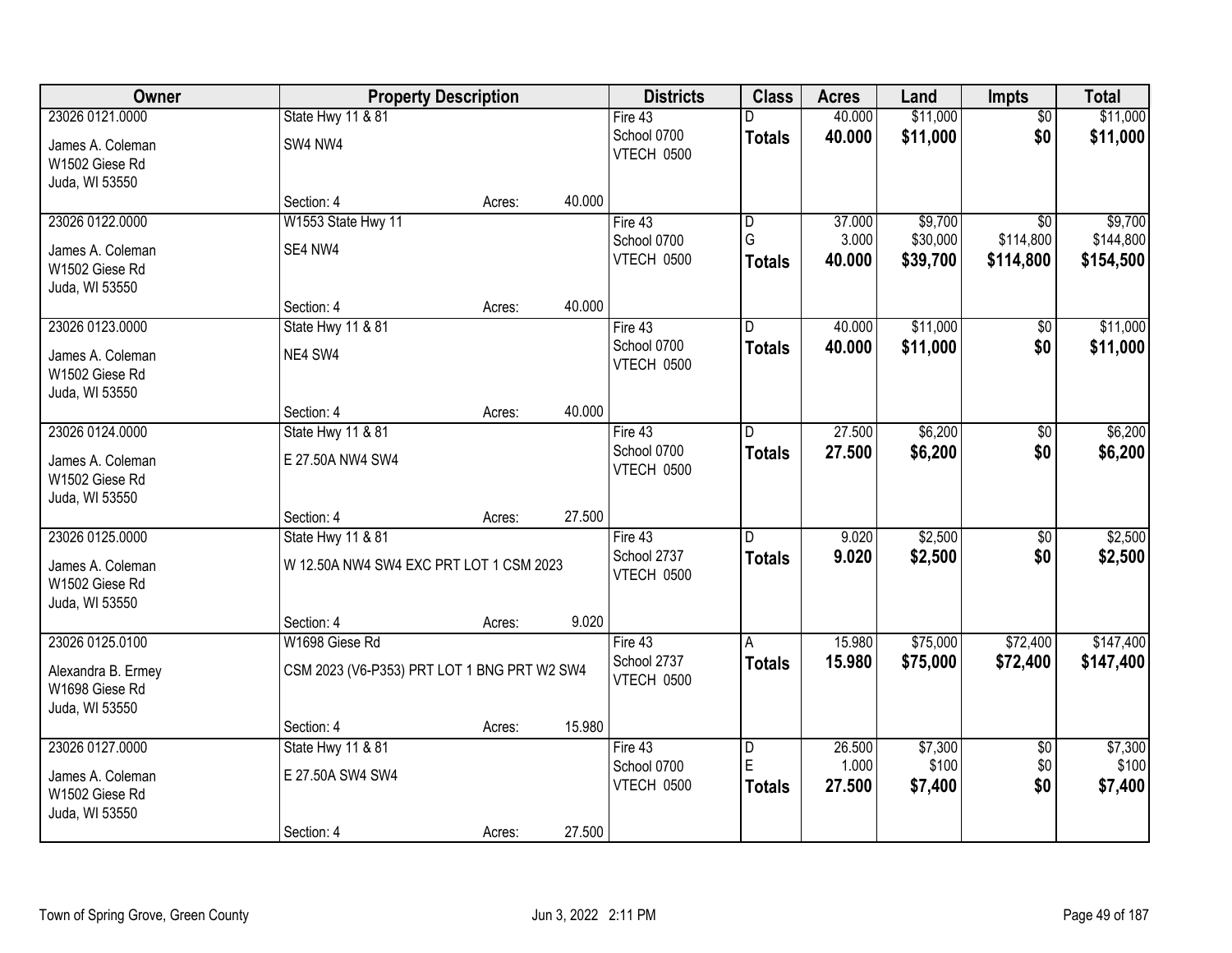| <b>Owner</b>          | <b>Property Description</b>                 |        |        | <b>Districts</b>  | <b>Class</b>            | <b>Acres</b> | Land        | Impts           | <b>Total</b>    |
|-----------------------|---------------------------------------------|--------|--------|-------------------|-------------------------|--------------|-------------|-----------------|-----------------|
| 23026 0128.0000       | W1502 Giese Rd                              |        |        | Fire 43           | D                       | 36.000       | \$9,900     | $\overline{50}$ | \$9,900         |
| James A. Coleman      | SE4 SW4                                     |        |        | School 0700       | E                       | 1.000        | \$100       | \$0             | \$100           |
| W1502 Giese Rd        |                                             |        |        | <b>VTECH 0500</b> | G                       | 3.000        | \$30,000    | \$253,100       | \$283,100       |
| Juda, WI 53550        |                                             |        |        |                   | <b>Totals</b>           | 40.000       | \$40,000    | \$253,100       | \$293,100       |
|                       | Section: 4                                  | Acres: | 40.000 |                   |                         |              |             |                 |                 |
| 23026 0129.0000       | <b>State Hwy 11 &amp; 81</b>                |        |        | Fire $43$         | $\overline{\mathsf{D}}$ | 39.000       | \$10,700    | $\overline{50}$ | \$10,700        |
| Michael L. Mccullough | NE4 SE4                                     |        |        | School 0700       | E                       | 1.000        | \$100       | \$0             | \$100           |
| W1499 Giese Rd        |                                             |        |        | VTECH 0500        | <b>Totals</b>           | 40.000       | \$10,800    | \$0             | \$10,800        |
| Juda, WI 53550        |                                             |        |        |                   |                         |              |             |                 |                 |
|                       | Section: 4                                  | Acres: | 40.000 |                   |                         |              |             |                 |                 |
| 23026 0130.0000       | State Hwy 11 & 81                           |        |        | Fire 43           | D                       | 40.000       | \$11,000    | \$0             | \$11,000        |
| Michael L. Mccullough | NW4 SE4                                     |        |        | School 0700       | <b>Totals</b>           | 40.000       | \$11,000    | \$0             | \$11,000        |
| W1499 Giese Rd        |                                             |        |        | VTECH 0500        |                         |              |             |                 |                 |
| Juda, WI 53550        |                                             |        |        |                   |                         |              |             |                 |                 |
|                       | Section: 4                                  | Acres: | 40.000 |                   |                         |              |             |                 |                 |
| 23026 0131.0000       | W1460 Giese Rd                              |        |        | Fire 43           | D                       | 36.000       | \$9,700     | \$0             | \$9,700         |
| Michael L. Mccullough | SW4 SE4                                     |        |        | School 0700       | E                       | 1.000        | \$100       | \$0             | \$100           |
| W1499 Giese Rd        |                                             |        |        | VTECH 0500        | G                       | 3.000        | \$30,000    | \$217,000       | \$247,000       |
| Juda, WI 53550        |                                             |        |        |                   | <b>Totals</b>           | 40.000       | \$39,800    | \$217,000       | \$256,800       |
|                       | Section: 4                                  | Acres: | 40.000 |                   |                         |              |             |                 |                 |
| 23026 0132.0000       | <b>State Hwy 11 &amp; 81</b>                |        |        | Fire $43$         | $\overline{D}$          | 38.000       | \$9,400     | $\overline{50}$ | \$9,400         |
| Michael L. Mccullough | SE4 SE4                                     |        |        | School 0700       | E                       | 2.000        | \$200       | \$0             | \$200           |
| W1499 Giese Rd        |                                             |        |        | VTECH 0500        | <b>Totals</b>           | 40.000       | \$9,600     | \$0             | \$9,600         |
| Juda, WI 53550        |                                             |        |        |                   |                         |              |             |                 |                 |
|                       | Section: 4                                  | Acres: | 40.000 |                   |                         |              |             |                 |                 |
| 23026 0133.0000       | State Hwy 11 & 81                           |        |        | Fire 43           | D                       | 43.280       | \$11,900    | $\overline{50}$ | \$11,900        |
| Kirk S. Douglas       | SECTION 5 CSM 1447 (V4-P417) PRT LOT 1, BNG |        |        | School 2737       | <b>Totals</b>           | 43.280       | \$11,900    | \$0             | \$11,900        |
| W1766 Ten Eyck Rd     | PRT FRAC LOT 1 EXC 2.2A FOR CTY HWY         |        |        | VTECH 0500        |                         |              |             |                 |                 |
| Brodhead, WI 53520    |                                             |        |        |                   |                         |              |             |                 |                 |
|                       | Section: 5                                  | Acres: | 43.280 |                   |                         |              |             |                 |                 |
| 23026 0133.1000       | State Hwy 11 & 81                           |        |        | Fire $43$         | $\overline{\text{X3}}$  | 2.200        | $\sqrt{$0}$ | $\overline{50}$ | $\overline{50}$ |
| <b>Green County</b>   | SECTION 5PRT FRAC LOT 1 FOR HWY             |        |        | School 2737       | <b>Totals</b>           | 2.200        | \$0         | \$0             | \$0             |
| Monroe                |                                             |        |        | VTECH 0500        |                         |              |             |                 |                 |
| Monroe, WI 53566      |                                             |        |        |                   |                         |              |             |                 |                 |
|                       | Section: 5                                  | Acres: | 2.200  |                   |                         |              |             |                 |                 |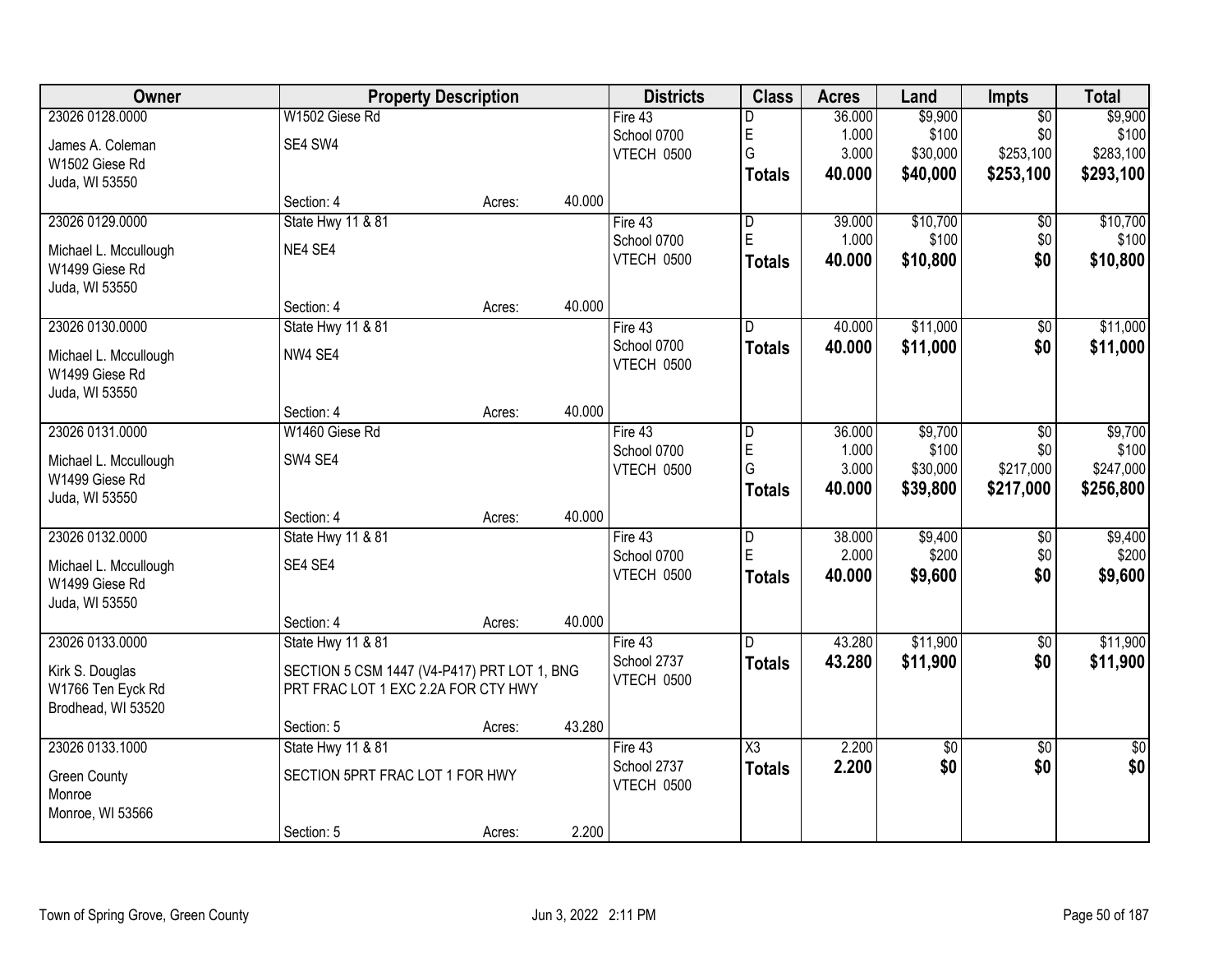| Owner                                                            |                                              | <b>Property Description</b> |        | <b>Districts</b>          | <b>Class</b>            | <b>Acres</b> | Land            | <b>Impts</b>    | <b>Total</b> |
|------------------------------------------------------------------|----------------------------------------------|-----------------------------|--------|---------------------------|-------------------------|--------------|-----------------|-----------------|--------------|
| 23026 0134.0000                                                  | State Hwy 11 & 81                            |                             |        | Fire 43                   | D                       | 43.710       | \$11,500        | $\overline{50}$ | \$11,500     |
| Walker John and Martha Trust<br>N1742 Linn Rd                    | SECTION 5 FRAC LOT 2                         |                             |        | School 2737<br>VTECH 0500 | <b>Totals</b>           | 43.710       | \$11,500        | \$0             | \$11,500     |
| Lake Geneva, WI 53147-4053                                       |                                              |                             | 43.710 |                           |                         |              |                 |                 |              |
| 23026 0135.0000                                                  | Section: 5<br>State Hwy 11 & 81              | Acres:                      |        | Fire $43$                 | D                       | 41.950       | \$11,100        | $\overline{50}$ | \$11,100     |
|                                                                  |                                              |                             |        | School 2737               | <b>Totals</b>           | 41.950       | \$11,100        | \$0             | \$11,100     |
| Trumpy Dairy Farms, Inc<br>W2501 County Rd F<br>Albany, WI 53502 | FRAC LOT 3 IN NW4 SEC 5                      |                             |        | VTECH 0500                |                         |              |                 |                 |              |
|                                                                  | Section: 5                                   | Acres:                      | 41.950 |                           |                         |              |                 |                 |              |
| 23026 0136.0000                                                  | State Hwy 11 & 81                            |                             |        | Fire 43                   | $\overline{\mathsf{D}}$ | 33.000       | \$9,100         | $\overline{50}$ | \$9,100      |
| Trumpy Dairy Farms, Inc                                          | PRT FRAC LOT 4 LYG E CL HWY OK IN NW4 SEC 5  |                             |        | School 2737               | E                       | 2.190        | \$1,100         | \$0             | \$1,100      |
| W2501 County Rd F                                                |                                              |                             |        | VTECH 0500                | <b>Totals</b>           | 35.190       | \$10,200        | \$0             | \$10,200     |
| Albany, WI 53502                                                 |                                              |                             |        |                           |                         |              |                 |                 |              |
|                                                                  | Section: 5                                   | Acres:                      | 35.190 |                           |                         |              |                 |                 |              |
| 23026 0137.0000                                                  | State Hwy 11 & 81                            |                             |        | Fire $43$                 | D.                      | 5.000        | \$1,400         | $\overline{50}$ | \$1,400      |
| Markham Roger M & Carolyn D Rev<br>Trust                         | SECTION 5 PRT FRAC LOT 4                     |                             |        | School 2737<br>VTECH 0500 | <b>Totals</b>           | 5.000        | \$1,400         | \$0             | \$1,400      |
| W3125 Shanghai Rd                                                |                                              |                             |        |                           |                         |              |                 |                 |              |
| Juda, WI 53550                                                   | Section: 5                                   | Acres:                      | 5.000  |                           |                         |              |                 |                 |              |
| 23026 0138.0000                                                  | State Hwy 11 & 81                            |                             |        | Fire $43$                 | D                       | 15.940       | \$4,400         | \$0             | \$4,400      |
| Markham Roger M & Carolyn D Rev                                  | SECTION 5 FRAC LOT 5 EXC HWY CONT 38A EXC    |                             |        | School 2737               | <b>Totals</b>           | 15.940       | \$4,400         | \$0             | \$4,400      |
| Trust                                                            | PARC V228-323 (SEE PARC 139.1) EXC LOT 1 CSM |                             |        | VTECH 0500                |                         |              |                 |                 |              |
| W3125 Shanghai Rd                                                | 3182 & EXC LOT 1 & PRT LOT 2 CSM 3462        |                             |        |                           |                         |              |                 |                 |              |
| Juda, WI 53550                                                   | Section: 5                                   | Acres:                      | 15.940 |                           |                         |              |                 |                 |              |
| 23026 0138.1000                                                  | State Hwy 11 & 81                            |                             |        | Fire 43                   | $\overline{X2}$         | 1.700        | $\overline{50}$ | \$0             | $\sqrt{50}$  |
| State of Wisconsin                                               | SECTION 5 PARC FRAC LOT 5 (SEE PARC 139.1)   |                             |        | School 2737<br>VTECH 0500 | <b>Totals</b>           | 1.700        | \$0             | \$0             | \$0          |
|                                                                  | Section: 5                                   | Acres:                      | 1.700  |                           |                         |              |                 |                 |              |
| 23026 0138.2000                                                  | N2428 County Hwy Ok                          |                             |        | Fire 43                   | $\overline{A}$          | 2.230        | \$31,200        | \$106,600       | \$137,800    |
| Jake K. Baroni                                                   | CSM 3182 (V11-P248) LOT 1                    |                             |        | School 2737               | D                       | 3.000        | \$800           | \$0             | \$800        |
| N2428 County Rd Ok                                               |                                              |                             |        | VTECH 0500                | <b>Totals</b>           | 5.230        | \$32,000        | \$106,600       | \$138,600    |
| Juda, WI 53550                                                   |                                              |                             |        |                           |                         |              |                 |                 |              |
|                                                                  | Section: 5                                   | Acres:                      | 5.230  |                           |                         |              |                 |                 |              |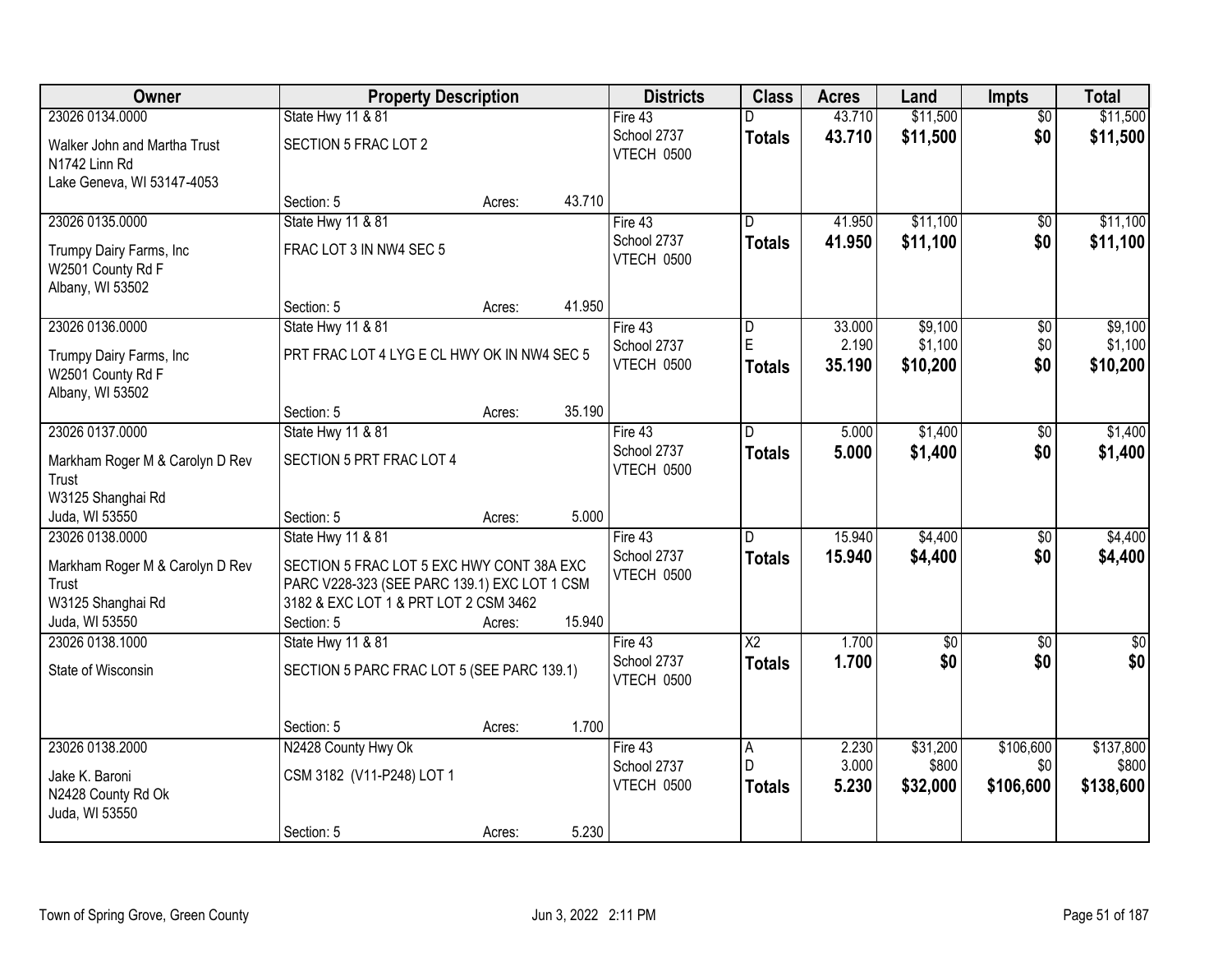| Owner                                                                                    | <b>Property Description</b>                                                                                                                                                   | <b>Districts</b>                       | <b>Class</b>            | <b>Acres</b>              | Land                            | <b>Impts</b>                              | <b>Total</b>                      |
|------------------------------------------------------------------------------------------|-------------------------------------------------------------------------------------------------------------------------------------------------------------------------------|----------------------------------------|-------------------------|---------------------------|---------------------------------|-------------------------------------------|-----------------------------------|
| 23026 0138.3000                                                                          | N2404 County Hwy Ok                                                                                                                                                           | Fire $43$                              |                         | 8.110                     | \$46,700                        | \$68,300                                  | \$115,000                         |
| Danny Raye Flannery<br>903 E 2nd Ave<br>Brodhead, WI 53520                               | CSM 3462 (V13-P35) LOT 1 BNG PRT FRAC LOT 5<br>SEC <sub>5</sub>                                                                                                               | School 2737<br>VTECH 0500              | <b>Totals</b>           | 8.110                     | \$46,700                        | \$68,300                                  | \$115,000                         |
|                                                                                          | 8.110<br>Section: 5<br>Acres:                                                                                                                                                 |                                        |                         |                           |                                 |                                           |                                   |
| 23026 0138.4000                                                                          | State Hwy 11 & 81                                                                                                                                                             | Fire 43                                |                         | 12.270                    | \$57,300                        | $\overline{50}$                           | \$57,300                          |
| Nicholas Naramore<br>1505 E 8th Ave<br>Brodhead, WI 53520                                | CSM 3462 (V13-P35) LOT 2                                                                                                                                                      | School 2737<br>VTECH 0500              | <b>Totals</b>           | 12.270                    | \$57,300                        | \$0                                       | \$57,300                          |
|                                                                                          | 12.270<br>Section: 5<br>Acres:                                                                                                                                                |                                        |                         |                           |                                 |                                           |                                   |
| 23026 0139.0000                                                                          | State Hwy 11 & 81                                                                                                                                                             | Fire 43                                | D                       | 33.450                    | \$9,200                         | \$0                                       | \$9,200                           |
| Markham Roger M and Carolyn D Rev<br>Trust<br>W3125 Shanghai Rd<br>Juda, WI 53550        | SECTION 5 FRAC LOT 6 EXC 1A SE COR & HWY 37A<br>EXC PARC V228-323 (SEE PARC 138.1) & EXC PRT<br>LOT 2 CSM 3462<br>33.450<br>Section: 5<br>Acres:                              | School 2737<br>VTECH 0500              | <b>Totals</b>           | 33.450                    | \$9,200                         | \$0                                       | \$9,200                           |
| 23026 0139.1000                                                                          | State Hwy 11 & 81                                                                                                                                                             | Fire $43$                              | $\overline{\text{X2}}$  | 1.700                     | $\overline{30}$                 | $\overline{50}$                           | $\overline{30}$                   |
| State of Wisconsin                                                                       | SECTION 5PARC FRAC LOT 6 (SEE PARC 138.1)                                                                                                                                     | School 2737<br>VTECH 0500              | <b>Totals</b>           | 1.700                     | \$0                             | \$0                                       | \$0                               |
|                                                                                          | 1.700<br>Section: 5<br>Acres:                                                                                                                                                 |                                        |                         |                           |                                 |                                           |                                   |
| 23026 0140.0000<br>Michael A. Mckay<br>W1876 State Road 11 and 81<br>Juda, WI 53550-9718 | State Hwy 11 & 81<br>SECTION 5 PARC SE COR FR LOT 6 COM SE COR<br>TH N 40 RDS TH W 4 RDS TH S 40 RDS TH E 4 RDS<br>POB EXC PARC HWY V234-551<br>1.000<br>Section: 5<br>Acres: | Fire 43<br>School 2737<br>VTECH 0500   | n<br><b>Totals</b>      | 1.000<br>1.000            | \$300<br>\$300                  | \$0<br>\$0                                | \$300<br>\$300                    |
| 23026 0140.1000                                                                          | State Hwy 11 & 81                                                                                                                                                             | Fire 43                                | $\overline{X2}$         | 0.360                     | $\overline{50}$                 | $\overline{50}$                           | $\sqrt{50}$                       |
| Wisconsin Department<br><b>Hwy 81</b><br>Brodhead, WI 53520                              | SECTION 5 PARC FRAC LOT 6 (SEE PARC 141.1 &<br>144.1 & 147.1)                                                                                                                 | School 2737<br><b>VTECH 0500</b>       | <b>Totals</b>           | 0.360                     | \$0                             | \$0                                       | \$0                               |
|                                                                                          | 0.360<br>Section: 5<br>Acres:                                                                                                                                                 |                                        |                         |                           |                                 |                                           |                                   |
| 23026 0141.0000<br>Michael A. Mckay<br>W1876 State Road 11 and 81<br>Juda, WI 53550-9718 | W1876 State Hwy 11<br>SECTION 5 FRAC LOT 7 EXC E2 SD FR LOT 7 & EXC<br>HWY (V234-551)<br>20.000<br>Section: 5<br>Acres:                                                       | Fire $43$<br>School 2737<br>VTECH 0500 | D<br>G<br><b>Totals</b> | 17.000<br>3.000<br>20.000 | \$4,700<br>\$30,000<br>\$34,700 | $\overline{30}$<br>\$133,300<br>\$133,300 | \$4,700<br>\$163,300<br>\$168,000 |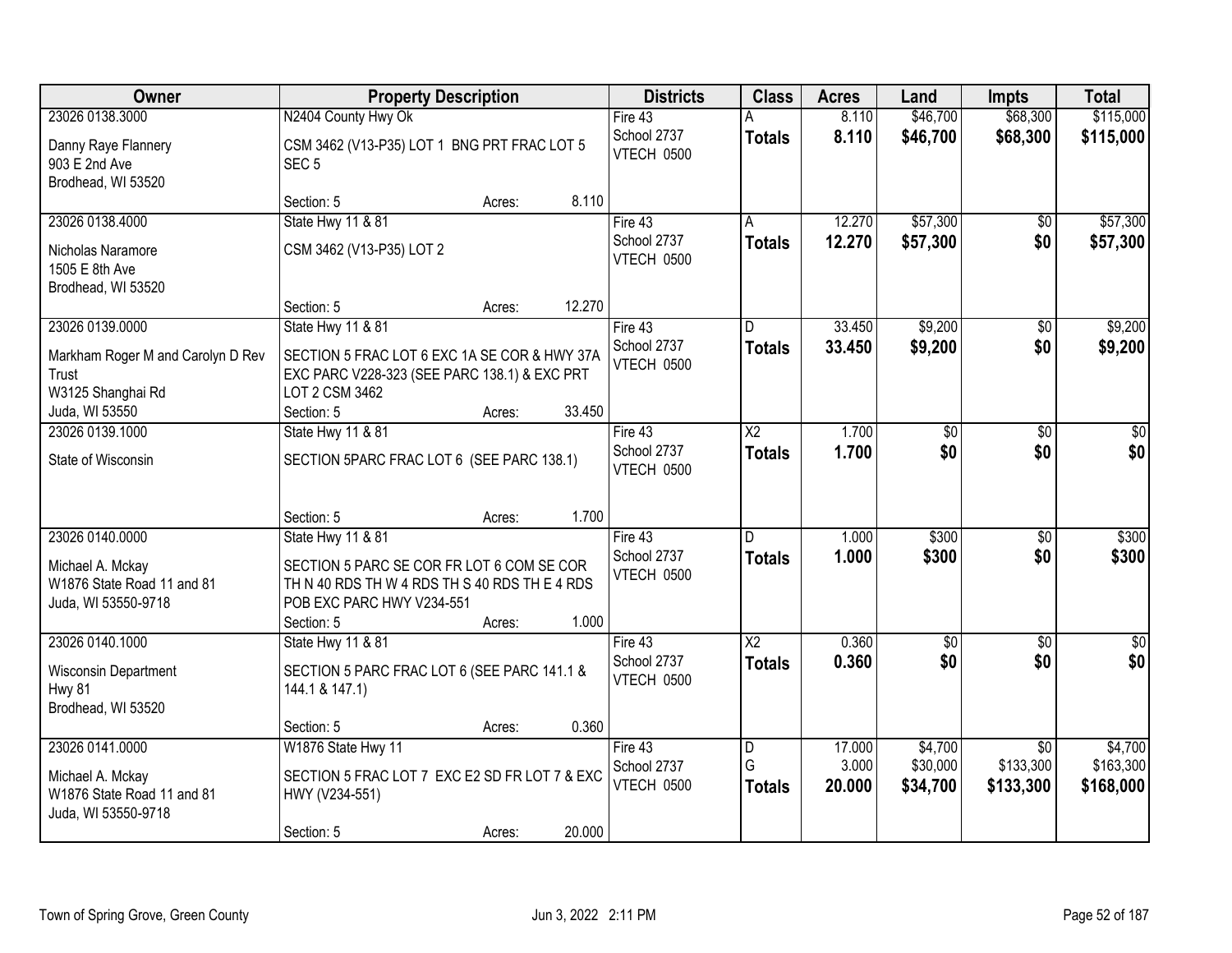| Owner                                                                                     | <b>Property Description</b>                                                          |        | <b>Districts</b>                 | <b>Class</b>            | <b>Acres</b>    | Land                 | <b>Impts</b>           | <b>Total</b>           |
|-------------------------------------------------------------------------------------------|--------------------------------------------------------------------------------------|--------|----------------------------------|-------------------------|-----------------|----------------------|------------------------|------------------------|
| 23026 0141.1000                                                                           | State Hwy 11 & 81                                                                    |        | Fire 43                          | X2                      | 6.420           | $\overline{50}$      | $\overline{30}$        | $\sqrt{30}$            |
| Wisconsin Department<br><b>Hwy 81</b><br>Brodhead, WI 53520                               | SECTION 5PARC FRAC LOT 7 (SEE PARC 140.1 &<br>144.1 & 147.1)                         |        | School 2737<br>VTECH 0500        | <b>Totals</b>           | 6.420           | \$0                  | \$0                    | \$0                    |
|                                                                                           | Section: 5<br>Acres:                                                                 | 6.420  |                                  |                         |                 |                      |                        |                        |
| 23026 0141.2000                                                                           | <b>State Hwy 11 &amp; 81</b>                                                         |        | Fire $43$                        | D.                      | 20.000          | \$4,700              | $\overline{50}$        | \$4,700                |
| Walker John and Martha Trust<br>N1742 Linn Rd<br>Lake Geneva, WI 53147-4053               | SECTION 5 E 1/2 FRAC LOT 7                                                           |        | School 2737<br>VTECH 0500        | <b>Totals</b>           | 20.000          | \$4,700              | \$0                    | \$4,700                |
|                                                                                           | Section: 5<br>Acres:                                                                 | 20.000 |                                  |                         |                 |                      |                        |                        |
| 23026 0142.0000                                                                           | W1702 State Hwy 11                                                                   |        | Fire 43                          | $\overline{\mathsf{D}}$ | 37.410          | \$9,200              | \$0                    | \$9,200                |
| Daniels Hickory L & Erin A Rev Trust<br>W1702 State Road 11 and 81<br>Juda, WI 53550-9718 | CSM 1447 (V4-P417) PRT LOT 1 LYG IN FRAC LOT 8<br>SEC 5 EXC FOR HWY                  |        | School 2737<br><b>VTECH 0500</b> | G<br><b>Totals</b>      | 1.000<br>38.410 | \$20,000<br>\$29,200 | \$541,800<br>\$541,800 | \$561,800<br>\$571,000 |
|                                                                                           | Section: 5<br>Acres:                                                                 | 38.410 |                                  |                         |                 |                      |                        |                        |
| 23026 0142.1000                                                                           | State Hwy 11 & 81                                                                    |        | Fire 43                          | $\overline{\text{X2}}$  | 1.590           | \$0                  | \$0                    | \$0                    |
| State of Wisconsin                                                                        | SECTION 5 PARC FRAC LOT 8                                                            |        | School 2737<br>VTECH 0500        | <b>Totals</b>           | 1.590           | \$0                  | \$0                    | \$0                    |
|                                                                                           | Section: 5<br>Acres:                                                                 | 1.590  |                                  |                         |                 |                      |                        |                        |
| 23026 0142.2000                                                                           | State Hwy 11 & 81                                                                    |        | Fire $43$                        | $\overline{\text{X3}}$  | 4.210           | $\overline{50}$      | $\overline{30}$        | $\sqrt{50}$            |
| <b>Green County</b>                                                                       | SECTION 5PARC FRAC LOT 1 & 8 (SEE PARC 133.1)                                        |        | School 2737                      | <b>Totals</b>           | 4.210           | \$0                  | \$0                    | \$0                    |
| Monroe                                                                                    |                                                                                      |        | VTECH 0500                       |                         |                 |                      |                        |                        |
| Monroe, WI 53566                                                                          |                                                                                      |        |                                  |                         |                 |                      |                        |                        |
|                                                                                           | Section: 5<br>Acres:                                                                 | 4.210  |                                  |                         |                 |                      |                        |                        |
| 23026 0143.0000                                                                           | State Hwy 11 & 81                                                                    |        | Fire 43                          | D.                      | 36.500          | \$7,400              | $\sqrt{$0}$            | \$7,400                |
| James A. Coleman<br>W1502 Giese Rd<br>Juda, WI 53550                                      | SECTION 5 PRT FRAC LOT 9 NE4 NE4 (EXC<br>$V227-240$                                  |        | School 2737<br>VTECH 0500        | <b>Totals</b>           | 36.500          | \$7,400              | \$0                    | \$7,400                |
|                                                                                           | Section: 5<br>Acres:                                                                 | 36.500 |                                  |                         |                 |                      |                        |                        |
| 23026 0143.1000                                                                           | State Hwy 11 & 81                                                                    |        | Fire 43                          | $\overline{X2}$         | 13.500          | $\overline{50}$      | $\overline{30}$        | $\overline{50}$        |
| State of Wisconsin                                                                        | SECTION 5PARC FR LOT 9 SEC 5 & FRAC LOT 11 &<br>12 IN SEC 4 (SEE PARC 119.1 & 120.1) |        | School 2737<br>VTECH 0500        | <b>Totals</b>           | 13.500          | \$0                  | \$0                    | \$0                    |
|                                                                                           | Section: 5<br>Acres:                                                                 | 13.500 |                                  |                         |                 |                      |                        |                        |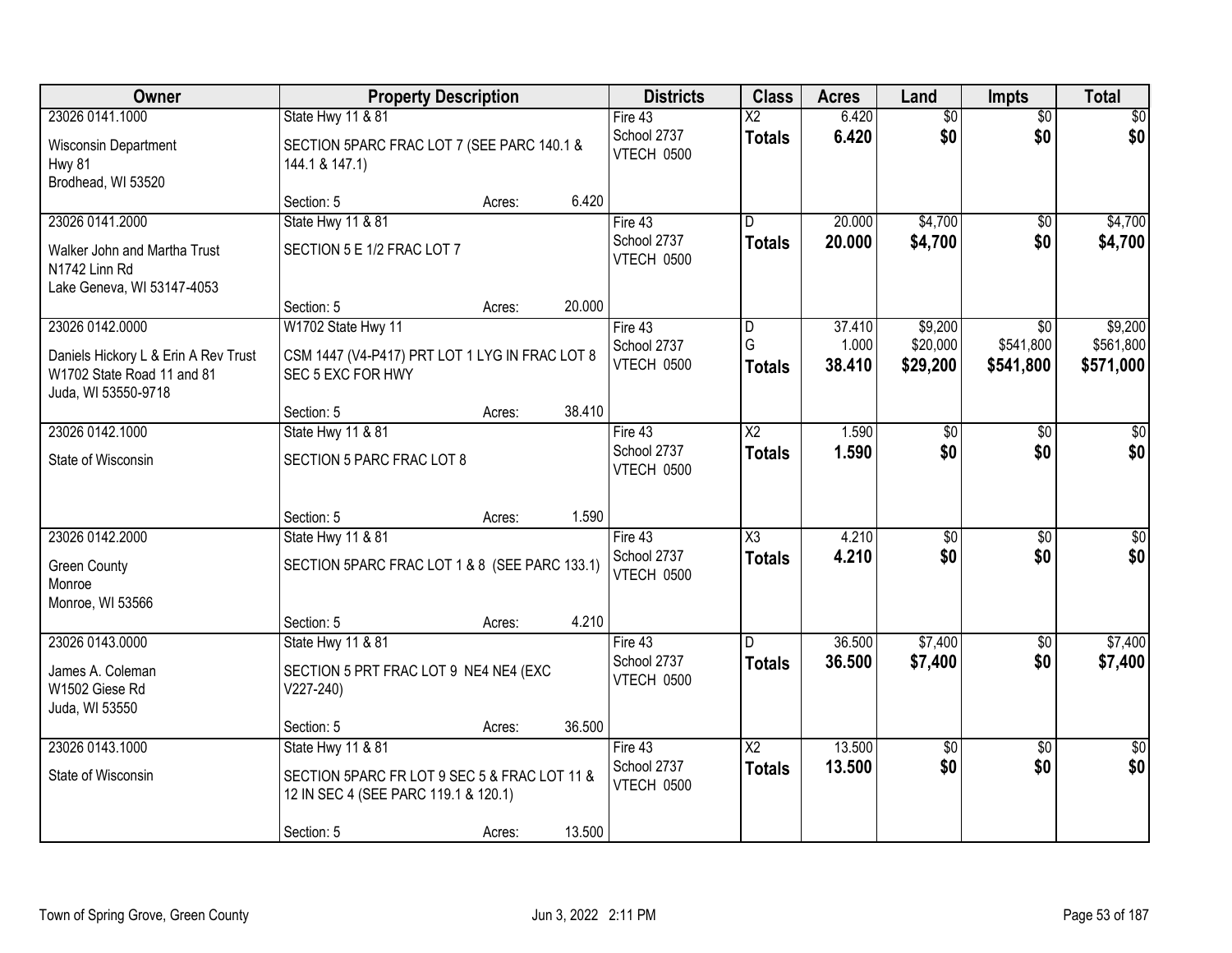| Owner                                                                                          |                                                                                                                          | <b>Property Description</b> |        | <b>Districts</b>                     | <b>Class</b>                    | <b>Acres</b>     | Land               | <b>Impts</b>           | <b>Total</b>       |
|------------------------------------------------------------------------------------------------|--------------------------------------------------------------------------------------------------------------------------|-----------------------------|--------|--------------------------------------|---------------------------------|------------------|--------------------|------------------------|--------------------|
| 23026 0144.0000                                                                                | State Hwy 11 & 81                                                                                                        |                             |        | Fire 43                              | D                               | 31.800           | \$5,400            | $\overline{50}$        | \$5,400            |
| Walker John and Martha Trust<br>N1742 Linn Rd<br>Lake Geneva, WI 53147-4053                    | SECTION 5 FRAC LOT 10 (NW4 NE4) EXC PARC TO<br>HWY 234-551                                                               |                             |        | School 2737<br>VTECH 0500            | <b>Totals</b>                   | 31.800           | \$5,400            | \$0                    | \$5,400            |
|                                                                                                | Section: 5                                                                                                               | Acres:                      | 31.800 |                                      |                                 |                  |                    |                        |                    |
| 23026 0144.1000                                                                                | <b>State Hwy 11 &amp; 81</b>                                                                                             |                             |        | Fire 43                              | $\overline{X2}$                 | 8.200            | $\overline{50}$    | $\overline{50}$        | \$0                |
| Wisconsin Department<br><b>Hwy 81</b><br>Brodhead, WI 53520                                    | SECTION 5PARC IN FRAC LOT 10 (SEE PARC 140.1 &<br>141.1 & 147.1                                                          |                             |        | School 2737<br>VTECH 0500            | <b>Totals</b>                   | 8.200            | \$0                | \$0                    | \$0                |
|                                                                                                | Section: 5                                                                                                               | Acres:                      | 8.200  |                                      |                                 |                  |                    |                        |                    |
| 23026 0145.0000                                                                                | State Hwy 11 & 81                                                                                                        |                             |        | Fire 43                              | D                               | 40.000           | \$9,300            | \$0                    | \$9,300            |
| Walker John and Martha Trust<br>N1742 Linn Rd<br>Lake Geneva, WI 53147-4053                    | SW4 NE4                                                                                                                  |                             |        | School 2737<br>VTECH 0500            | <b>Totals</b>                   | 40.000           | \$9,300            | \$0                    | \$9,300            |
|                                                                                                | Section: 5                                                                                                               | Acres:                      | 40.000 |                                      |                                 |                  |                    |                        |                    |
| 23026 0146.0000                                                                                | State Hwy 11 & 81                                                                                                        |                             |        | Fire 43                              | D                               | 40.000           | \$6,800            | $\sqrt[6]{3}$          | \$6,800            |
| James A. Coleman<br>W1502 Giese Rd<br>Juda, WI 53550                                           | SE4 NE4                                                                                                                  |                             |        | School 2737<br>VTECH 0500            | <b>Totals</b>                   | 40.000           | \$6,800            | \$0                    | \$6,800            |
|                                                                                                | Section: 5                                                                                                               | Acres:                      | 40.000 |                                      |                                 |                  |                    |                        |                    |
| 23026 0147.0000<br>Walker John and Martha Trust<br>N1742 Linn Rd<br>Lake Geneva, WI 53147-4053 | <b>State Hwy 11 &amp; 81</b><br>SECTION 5 FRAC LOT 11 (NE4 NW4) EXC PARC TO<br>HWY V234-551                              |                             |        | Fire 43<br>School 2737<br>VTECH 0500 | $\overline{D}$<br><b>Totals</b> | 30.000<br>30.000 | \$5,100<br>\$5,100 | $\overline{50}$<br>\$0 | \$5,100<br>\$5,100 |
|                                                                                                | Section: 5                                                                                                               | Acres:                      | 30.000 |                                      |                                 |                  |                    |                        |                    |
| 23026 0147.1000                                                                                | State Hwy 11 & 81                                                                                                        |                             |        | Fire 43                              | $\overline{\text{X2}}$          | 10.000           | $\overline{50}$    | $\overline{50}$        | $\overline{\$0}$   |
| Wisconsin Department<br><b>Hwy 81</b><br>Brodhead, WI 53520                                    | SECTION 5 PARC IN FRAC LOT 11 (SEE ALSO PCLS<br>140.1 & 141.1 & 144.1 - CONT IN ALL 18.17A-DIV IN<br>PCLS 144.1 & 147.1) |                             |        | School 2737<br>VTECH 0500            | <b>Totals</b>                   | 10.000           | \$0                | \$0                    | \$0                |
| 23026 0148,0000                                                                                | Section: 5<br>State Hwy 11 & 81                                                                                          | Acres:                      | 10.000 | Fire $43$                            | $\overline{D}$                  | 28.930           | \$5,900            | $\overline{50}$        | \$5,900            |
| Michael L. Mccullough<br>W1499 Giese Rd<br>Juda, WI 53550                                      | PRT FRAC LOT 12<br>Section: 5                                                                                            | Acres:                      | 29.930 | School 2737<br>VTECH 0500            | E<br><b>Totals</b>              | 1.000<br>29.930  | \$100<br>\$6,000   | \$0<br>\$0             | \$100<br>\$6,000   |
|                                                                                                |                                                                                                                          |                             |        |                                      |                                 |                  |                    |                        |                    |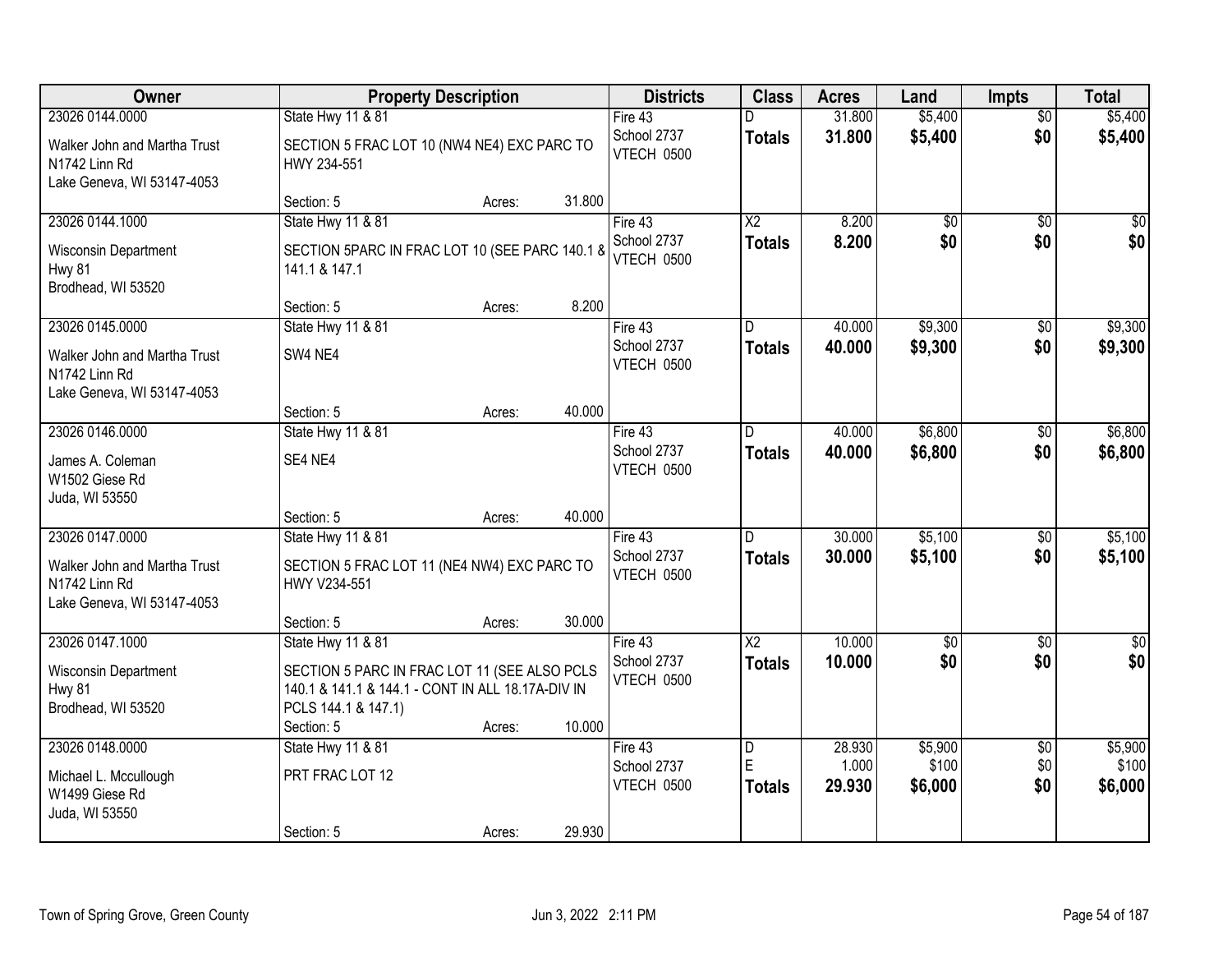| Owner                                 |                                                | <b>Property Description</b> |        | <b>Districts</b>          | <b>Class</b>           | <b>Acres</b> | Land            | <b>Impts</b>    | <b>Total</b>    |
|---------------------------------------|------------------------------------------------|-----------------------------|--------|---------------------------|------------------------|--------------|-----------------|-----------------|-----------------|
| 23026 0148.1000                       | State Hwy 11 & 81                              |                             |        | Fire 43                   | $\overline{\text{X2}}$ | 10.070       | $\overline{50}$ | $\overline{50}$ | $\overline{30}$ |
| Wisconsin Department<br><b>Hwy 81</b> | SECTION 5 PARC FRAC LOT 12                     |                             |        | School 2737<br>VTECH 0500 | <b>Totals</b>          | 10.070       | \$0             | \$0             | \$0             |
| Brodhead, WI 53520                    |                                                |                             |        |                           |                        |              |                 |                 |                 |
|                                       | Section: 5                                     | Acres:                      | 10.070 |                           |                        |              |                 |                 |                 |
| 23026 0149.0000                       | State Hwy 11 & 81                              |                             |        | Fire 43                   | D                      | 38.420       | \$8,900         | \$0             | \$8,900         |
| Michael L. Mccullough                 | PRT SW4 NW4                                    |                             |        | School 2737               | E                      | 1.000        | \$100           | \$0             | \$100           |
| W1499 Giese Rd                        |                                                |                             |        | VTECH 0500                | Totals                 | 39.420       | \$9,000         | \$0             | \$9,000         |
| Juda, WI 53550                        |                                                |                             |        |                           |                        |              |                 |                 |                 |
|                                       | Section: 5                                     | Acres:                      | 39.420 |                           |                        |              |                 |                 |                 |
| 23026 0149.1000                       | N2274 County Hwy Ok                            |                             |        | Fire 43                   | A                      | 0.580        | \$17,900        | \$8,200         | \$26,100        |
| Joseph M. Kammer                      | SECTION 5 COM NW COR SW4 NW4 SD SEC TH S       |                             |        | School 2737               | <b>Totals</b>          | 0.580        | \$17,900        | \$8,200         | \$26,100        |
| N2274 County Rd Ok                    | ALG CTRLN 504.5 FT POB TH S82*E 118.85 FT TH   |                             |        | VTECH 0500                |                        |              |                 |                 |                 |
| Juda, WI 53550                        | S12*E 164.13 FT TH N87*W 45 FT TH S2*W 36.2 FT |                             |        |                           |                        |              |                 |                 |                 |
|                                       | Section: 5                                     | Acres:                      | 0.580  |                           |                        |              |                 |                 |                 |
| 23026 0150.0000                       | State Hwy 11 & 81                              |                             |        | Fire 43                   | D                      | 40.000       | \$8,700         | $\sqrt[6]{3}$   | \$8,700         |
| Jacob L. Kaderly                      | SE4 NW4                                        |                             |        | School 2737               | <b>Totals</b>          | 40.000       | \$8,700         | \$0             | \$8,700         |
| 578 Greenview Ave                     |                                                |                             |        | VTECH 0500                |                        |              |                 |                 |                 |
| Monticello, WI 53570-9626             |                                                |                             |        |                           |                        |              |                 |                 |                 |
|                                       | Section: 5                                     | Acres:                      | 40.000 |                           |                        |              |                 |                 |                 |
| 23026 0151.0000                       | State Hwy 11 & 81                              |                             |        | Fire 43                   | $\overline{D}$         | 21.490       | \$3,600         | \$0             | \$3,600         |
| Jacob L. Kaderly                      | NE4 SW4 EXC SW4 NE4 SW4 & EXC LOT 2 CSM 1592   |                             |        | School 2737               | E                      | 1.000        | \$100           | \$0             | \$100           |
| 578 Greenview Ave                     | ALSO EXC LOT 1 CSM 1592                        |                             |        | VTECH 0500                | <b>Totals</b>          | 22.490       | \$3,700         | \$0             | \$3,700         |
| Monticello, WI 53570-9626             |                                                |                             |        |                           |                        |              |                 |                 |                 |
|                                       | Section: 5                                     | Acres:                      | 22.490 |                           |                        |              |                 |                 |                 |
| 23026 0151.1000                       | W1937 Hauser Ln                                |                             |        | Fire 43                   | A                      | 2.000        | \$30,000        | \$117,900       | \$147,900       |
| Samuel A. Beuschel                    | CSM 1592 (V5-P111) LOT 2 BNG PRT NW4 SE4       |                             |        | School 2737               | <b>Totals</b>          | 2.000        | \$30,000        | \$117,900       | \$147,900       |
| W1937 Hauser Ln                       |                                                |                             |        | VTECH 0500                |                        |              |                 |                 |                 |
| Juda, WI 53550                        |                                                |                             |        |                           |                        |              |                 |                 |                 |
|                                       | Section: 5                                     | Acres:                      | 2.000  |                           |                        |              |                 |                 |                 |
| 23026 0152.0000                       | State Hwy 11 & 81                              |                             |        | Fire 43                   | D.                     | 10.500       | \$1,800         | $\overline{30}$ | \$1,800         |
| <b>Woolbert Farmland Holdings LLC</b> | SW4 NE4 SW4, BNG PRT POS V13-P101              |                             |        | School 2737               | <b>Totals</b>          | 10.500       | \$1,800         | \$0             | \$1,800         |
| c/o Jay Girotto                       |                                                |                             |        | VTECH 0500                |                        |              |                 |                 |                 |
| 18 Crescent Key                       |                                                |                             |        |                           |                        |              |                 |                 |                 |
| Bellevue, WA 98006                    | Section: 5                                     | Acres:                      | 10.500 |                           |                        |              |                 |                 |                 |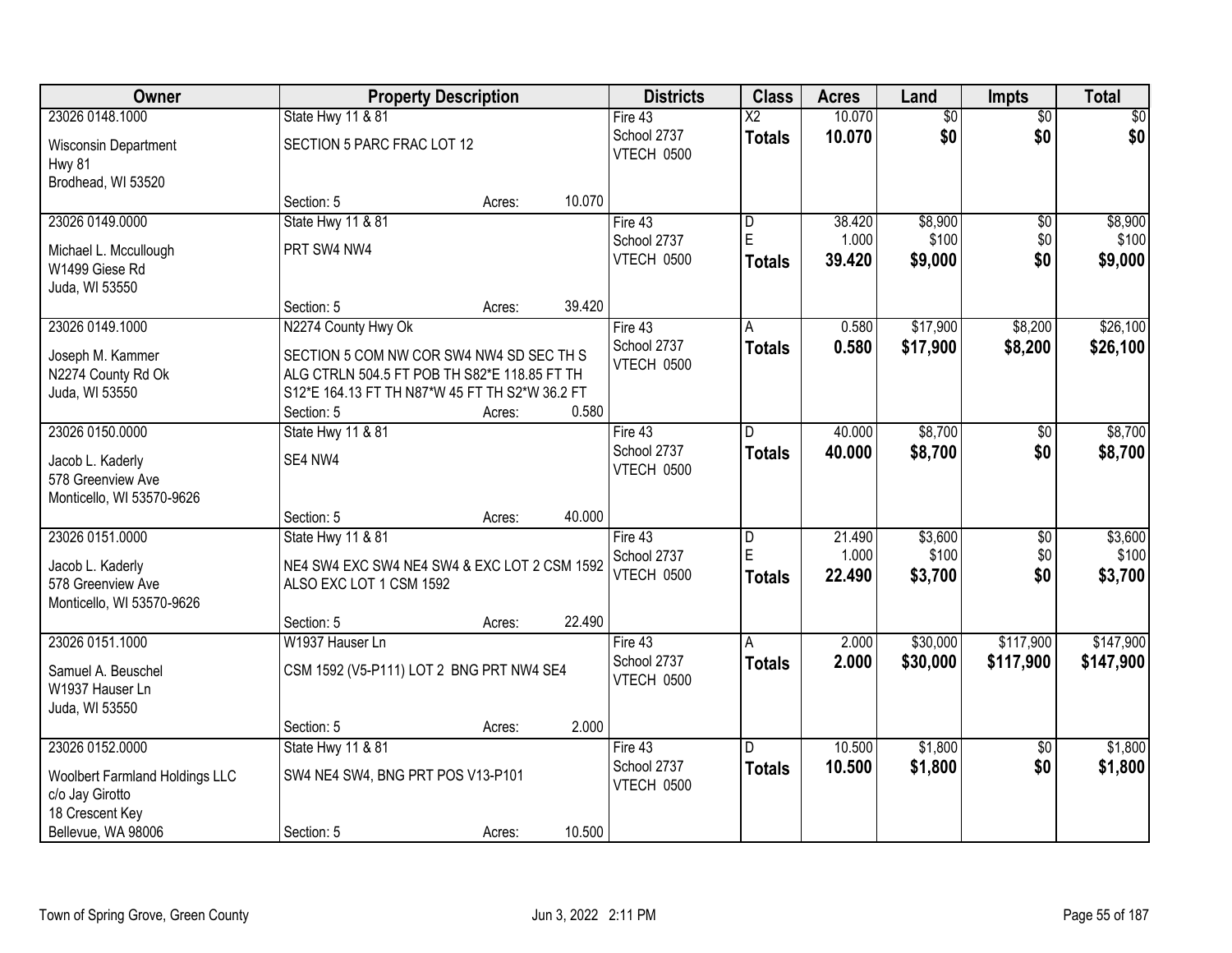| Owner                                 |                                                 | <b>Property Description</b> |        | <b>Districts</b>  | <b>Class</b>  | <b>Acres</b> | Land     | <b>Impts</b>    | <b>Total</b> |
|---------------------------------------|-------------------------------------------------|-----------------------------|--------|-------------------|---------------|--------------|----------|-----------------|--------------|
| 23026 0153.0000                       | State Hwy 11 & 81                               |                             |        | Fire 43           | D             | 19.000       | \$4,400  | \$0             | \$4,400      |
| Michael L. Mccullough                 | N2 NW4 SW4                                      |                             |        | School 2737       | $\mathsf E$   | 1.000        | \$100    | \$0             | \$100        |
| W1499 Giese Rd                        |                                                 |                             |        | VTECH 0500        | <b>Totals</b> | 20.000       | \$4,500  | \$0             | \$4,500      |
| Juda, WI 53550                        |                                                 |                             |        |                   |               |              |          |                 |              |
|                                       | Section: 5                                      | Acres:                      | 20.000 |                   |               |              |          |                 |              |
| 23026 0154.0000                       | W2097 Hauser Ln                                 |                             |        | Fire $43$         | Α             | 1.000        | \$25,000 | \$103,200       | \$128,200    |
| Robert E. Edler                       | PRT NW4 SW4 SEC 5 COM NW COR S1/2 NW4 SW4       |                             |        | School 2737       | <b>Totals</b> | 1.000        | \$25,000 | \$103,200       | \$128,200    |
| W2097 Hauser Ln                       | SEC 5 TH S 9 RDS TH E 18 RDS TH N 9 RDS TH W 18 |                             |        | VTECH 0500        |               |              |          |                 |              |
| Juda, WI 53550                        | <b>RDS TO POB</b>                               |                             |        |                   |               |              |          |                 |              |
|                                       | Section: 5                                      | Acres:                      | 1.000  |                   |               |              |          |                 |              |
| 23026 0155.0000                       | State Hwy 11 & 81                               |                             |        | Fire 43           | D             | 18.500       | \$4,300  | \$0             | \$4,300      |
| <b>Woolbert Farmland Holdings LLC</b> | S2 NW4 SW4 EXC 1A BNG PRT POS V13-P101          |                             |        | School 2737       | E             | 1.000        | \$100    | \$0             | \$100        |
| c/o Jay Girotto                       |                                                 |                             |        | VTECH 0500        | <b>Totals</b> | 19.500       | \$4,400  | \$0             | \$4,400      |
| 18 Crescent Key                       |                                                 |                             |        |                   |               |              |          |                 |              |
| Bellevue, WA 98006                    | Section: 5                                      | Acres:                      | 19.500 |                   |               |              |          |                 |              |
| 23026 0156.0000                       | State Hwy 11 & 81                               |                             |        | Fire 43           | D             | 35.652       | \$9,800  | \$0             | \$9,800      |
| <b>Woolbert Farmland Holdings LLC</b> | SW4 SW4 EXC CSM 474 LOT 1, BNG PRT POS          |                             |        | School 2737       | E             | 2.000        | \$1,000  | \$0             | \$1,000      |
| c/o Jay Girotto                       | V13-P101                                        |                             |        | VTECH 0500        | <b>Totals</b> | 37.652       | \$10,800 | \$0             | \$10,800     |
| 18 Crescent Key                       |                                                 |                             |        |                   |               |              |          |                 |              |
| Bellevue, WA 98006                    | Section: 5                                      | Acres:                      | 37.652 |                   |               |              |          |                 |              |
| 23026 0156.1000                       | N2110 County Hwy Ok                             |                             |        | Fire $43$         | A             | 2.978        | \$34,900 | \$57,900        | \$92,800     |
| Dale L. Holland                       | CSM 474 (V1-P499) LOT 1 BNG PRT SW4 SW4         |                             |        | School 2737       | <b>Totals</b> | 2.978        | \$34,900 | \$57,900        | \$92,800     |
| N2110 County Rd Ok                    |                                                 |                             |        | VTECH 0500        |               |              |          |                 |              |
| Juda, WI 53550                        |                                                 |                             |        |                   |               |              |          |                 |              |
|                                       | Section: 5                                      | Acres:                      | 2.978  |                   |               |              |          |                 |              |
| 23026 0157.0000                       | State Hwy 11 & 81                               |                             |        | Fire 43           | D             | 20.870       | \$4,900  | $\overline{50}$ | \$4,900      |
| <b>Woolbert Farmland Holdings LLC</b> | W2 SE4 SW4, BNG PRT POS V13-P101                |                             |        | School 2737       | $\mathsf E$   | 0.500        | \$100    | \$0             | \$100        |
| c/o Jay Girotto                       |                                                 |                             |        | <b>VTECH 0500</b> | <b>Totals</b> | 21.370       | \$5,000  | \$0             | \$5,000      |
| 18 Crescent Key                       |                                                 |                             |        |                   |               |              |          |                 |              |
| Bellevue, WA 98006                    | Section: 5                                      | Acres:                      | 21.370 |                   |               |              |          |                 |              |
| 23026 0158,0000                       | W1950 Giese Rd                                  |                             |        | Fire 43           | D             | 17,800       | \$3,400  | $\overline{50}$ | \$3,400      |
| Jacob L. Kaderly                      | E2 SE4 SW4 EXC PRT LOT 1 OF CSM 1729            |                             |        | School 2737       | G             | 1.000        | \$20,000 | \$41,800        | \$61,800     |
| 578 Greenview Ave                     |                                                 |                             |        | VTECH 0500        | <b>Totals</b> | 18.800       | \$23,400 | \$41,800        | \$65,200     |
| Monticello, WI 53570-9626             |                                                 |                             |        |                   |               |              |          |                 |              |
|                                       | Section: 5                                      | Acres:                      | 18.800 |                   |               |              |          |                 |              |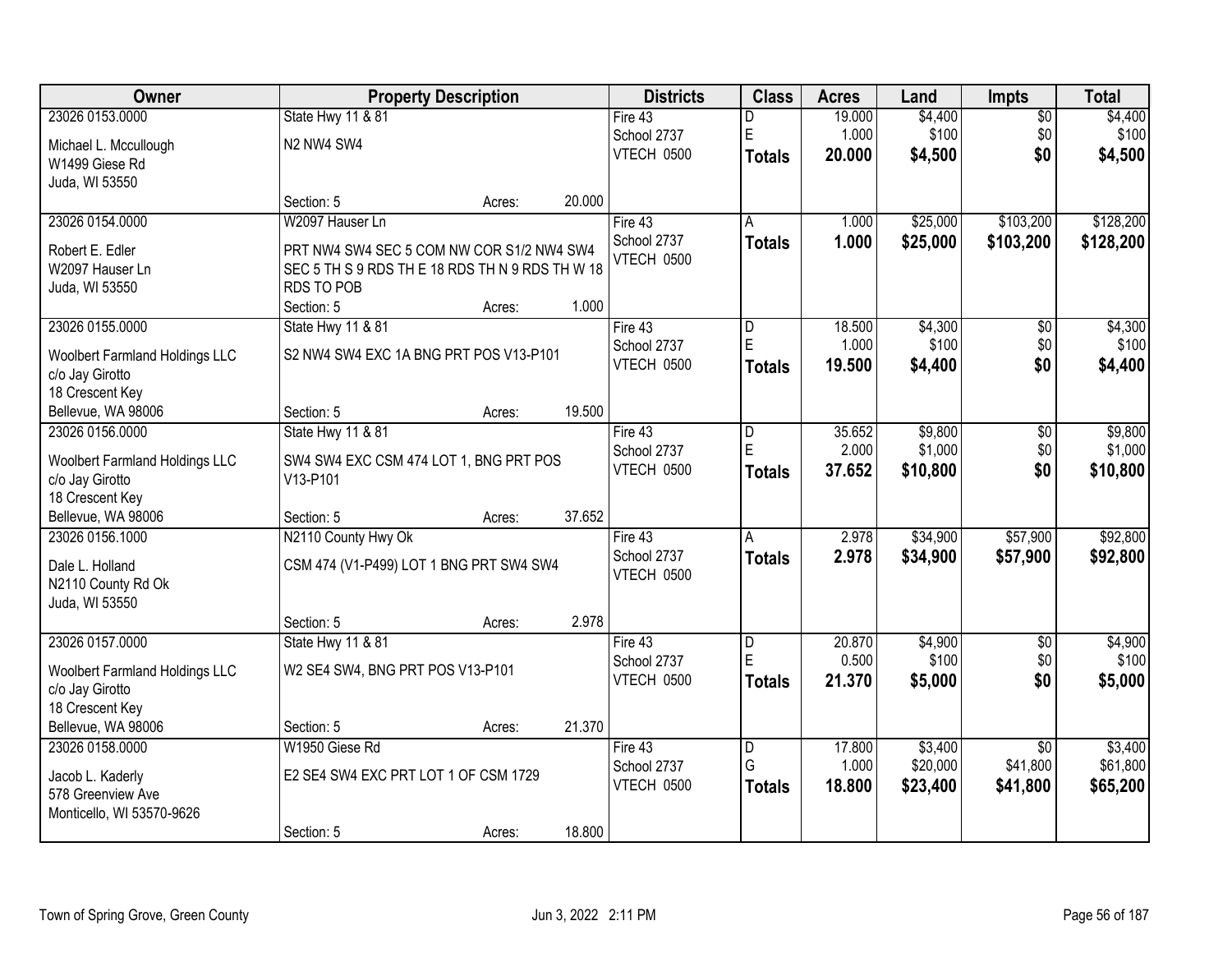| Owner                                                                                 | <b>Property Description</b>                                                      | <b>Districts</b>                 | <b>Class</b>  | <b>Acres</b>     | Land     | <b>Impts</b>    | <b>Total</b> |
|---------------------------------------------------------------------------------------|----------------------------------------------------------------------------------|----------------------------------|---------------|------------------|----------|-----------------|--------------|
| 23026 0159.0000                                                                       | State Hwy 11 & 81                                                                | Fire 43                          | D             | 35.980           | \$9,500  | $\overline{50}$ | \$9,500      |
| James A. Coleman<br>W1502 Giese Rd<br>Juda, WI 53550                                  | NE4 SE4 EXC PRT LOT 1 CSM 2023                                                   | School 2737<br>VTECH 0500        | <b>Totals</b> | 35.980           | \$9,500  | \$0             | \$9,500      |
|                                                                                       | Section: 5<br>Acres:                                                             | 35.980                           |               |                  |          |                 |              |
| 23026 0159.0100                                                                       | State Hwy 11 & 81                                                                | Fire 43                          | A             | 4.020            | \$40,100 | \$0             | \$40,100     |
| Alexandra B. Ermey<br>W1698 Giese Rd<br>Juda, WI 53550                                | SECTION 5 CSM 2023 (V6-P353) PRT LOT 1 BNG PRT<br>E <sub>2</sub> SE <sub>4</sub> | School 2737<br>VTECH 0500        | <b>Totals</b> | 4.020            | \$40,100 | \$0             | \$40,100     |
|                                                                                       | Section: 5<br>Acres:                                                             | 4.020                            |               |                  |          |                 |              |
| 23026 0160.1000                                                                       | W1894 Hauser Ln                                                                  | Fire 43                          | A             | 11.380           | \$63,500 | \$43,800        | \$107,300    |
| Daniel E. Brown<br>W1894 Hauser Ln<br>Juda, WI 53550                                  | CSM 1592 (V5-P111) LOT 1 BNG PRT NW4 SE4 & NE4<br>SW4                            | School 2737<br><b>VTECH 0500</b> | <b>Totals</b> | 11.380           | \$63,500 | \$43,800        | \$107,300    |
|                                                                                       | Section: 5<br>Acres:                                                             | 11.380                           |               |                  |          |                 |              |
| 23026 0160.2000                                                                       | State Hwy 11 & 81                                                                | Fire 43                          | D.            | 0.810            | \$200    | \$0             | \$200        |
| James A. Coleman<br>W1502 Giese Rd<br>Juda, WI 53550                                  | PRT NW4 SE4 (PRT POS V16-P20, PARCEL A)                                          | School 2737<br>VTECH 0500        | <b>Totals</b> | 0.810            | \$200    | \$0             | \$200        |
|                                                                                       | Section: 5<br>Acres:                                                             | 0.810                            |               |                  |          |                 |              |
| 23026 0160.3000                                                                       | State Hwy 11 & 81                                                                | Fire $43$<br>School 2737         | D             | 27.810<br>27.810 | \$5,700  | $\overline{30}$ | \$5,700      |
| Jacob L. Kaderly<br>578 Greenview Ave<br>Monticello, WI 53570-9626                    | NW4 SE4, EXC LOT 1 CSM 1592 & POS V16-P20<br>(.81A)                              | VTECH 0500                       | <b>Totals</b> |                  | \$5,700  | \$0             | \$5,700      |
|                                                                                       | Section: 5<br>Acres:                                                             | 27.810                           |               |                  |          |                 |              |
| 23026 0161.1000                                                                       | W1882 Giese Rd                                                                   | Fire 43                          | A             | 4.300            | \$41,500 | \$236,200       | \$277,700    |
| Ward Income Trust Dated 3/20/2012<br>Lawrence J & Shelby L Ward, Tr<br>W1882 Giese Rd | CSM 1729 (V5-P306) LOT 1 BNG PRT SE4 SW4 & SW4<br>SE4                            | School 2737<br>VTECH 0500        | <b>Totals</b> | 4.300            | \$41,500 | \$236,200       | \$277,700    |
| Juda, WI 53550                                                                        | Section: 5<br>Acres:                                                             | 4.300                            |               |                  |          |                 |              |
| 23026 0161.2000                                                                       | State Hwy 11 & 81                                                                | Fire 43                          | D.            | 0.500            | \$100    | $\overline{50}$ | \$100        |
| James A. Coleman<br>W1502 Giese Rd<br>Juda, WI 53550                                  | PRT SW4 SE4 (PRT POS V16-P20, PARCEL A)                                          | School 2737<br><b>VTECH 0500</b> | <b>Totals</b> | 0.500            | \$100    | \$0             | \$100        |
|                                                                                       | Section: 5<br>Acres:                                                             | 0.500                            |               |                  |          |                 |              |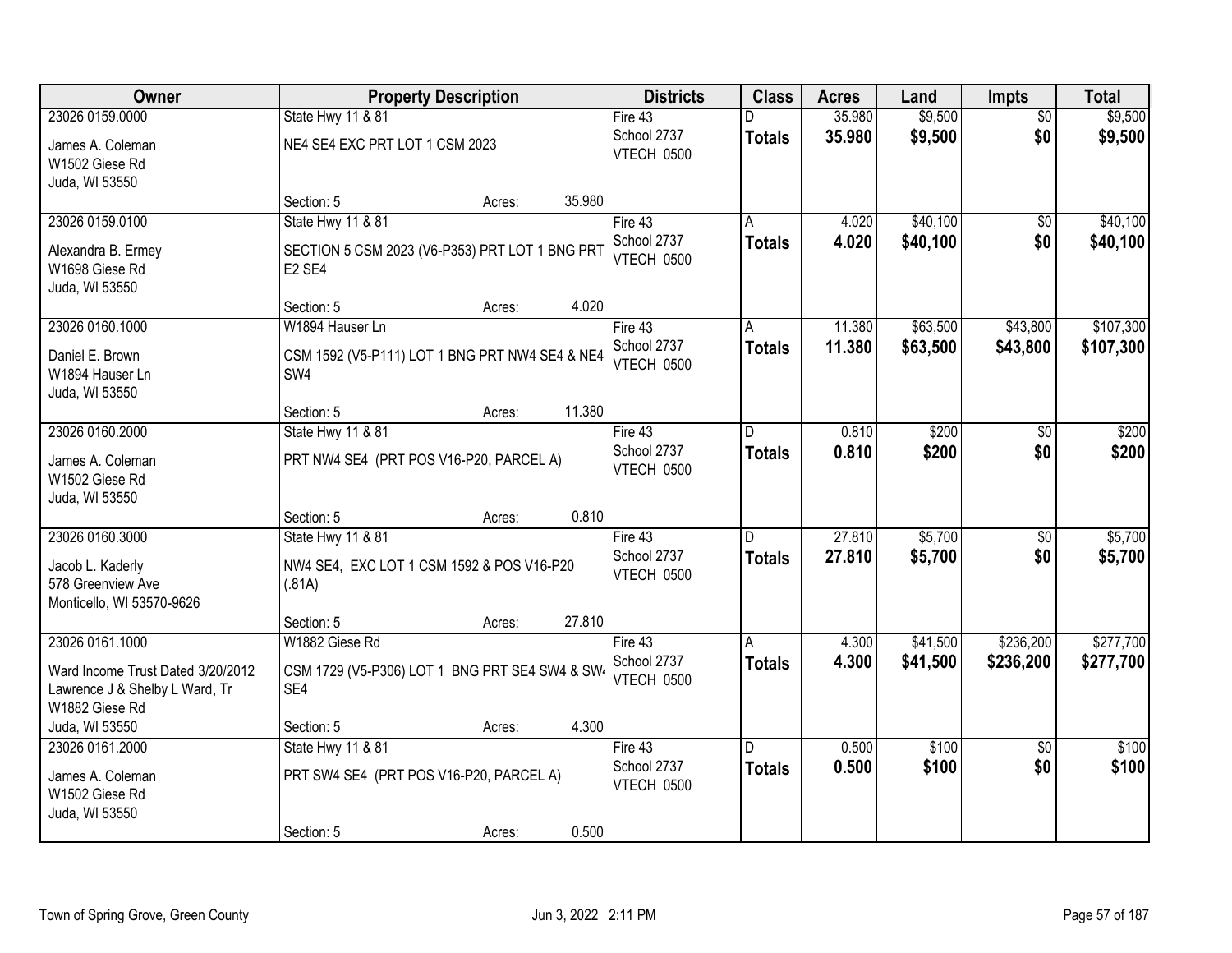| Owner                              |                                                  | <b>Property Description</b> |        | <b>Districts</b>   | <b>Class</b>  | <b>Acres</b> | Land     | Impts           | <b>Total</b> |
|------------------------------------|--------------------------------------------------|-----------------------------|--------|--------------------|---------------|--------------|----------|-----------------|--------------|
| 23026 0161.3000                    | State Hwy 11 & 81                                |                             |        | Fire 43            | D             | 35.400       | \$7,300  | $\overline{50}$ | \$7,300      |
| Jacob L. Kaderly                   | SW4 SE4, EXC CSM 1729 LOT 1 & EXC POS V16-P20    |                             |        | School 2737        | E             | 1.000        | \$100    | \$0             | \$100        |
| 578 Greenview Ave                  | (.50A)                                           |                             |        | VTECH 0500         | <b>Totals</b> | 36.400       | \$7,400  | \$0             | \$7,400      |
| Monticello, WI 53570-9626          |                                                  |                             |        |                    |               |              |          |                 |              |
|                                    | Section: 5                                       | Acres:                      | 36.400 |                    |               |              |          |                 |              |
| 23026 0162.0000                    | State Hwy 11 & 81                                |                             |        | Fire $43$          | D.            | 34.990       | \$9,600  | \$0             | \$9,600      |
| James A. Coleman                   | SE4 SE4 EXC COM SE COR SEC TH W 1052.52 FT       |                             |        | School 2737        | <b>Totals</b> | 34.990       | \$9,600  | \$0             | \$9,600      |
| W1502 Giese Rd                     | POB TH W 215.81 FT TH N2*W 605.99 FT TH E 215.81 |                             |        | VTECH 0500         |               |              |          |                 |              |
| Juda, WI 53550                     | FT TH S2*E 605.99 FT TO POB & EXC LOT 1 CSM      |                             |        |                    |               |              |          |                 |              |
|                                    | Section: 5                                       | Acres:                      | 34.990 |                    |               |              |          |                 |              |
| 23026 0162.1000                    | W1784 Giese Rd                                   |                             |        | Fire 43            | A             | 3.000        | \$35,000 | \$115,100       | \$150,100    |
| Kenneth D. Slack                   | PRT SE4 SE4 COM SE COR SEC W 1052.52 FT POB V    |                             |        | School 0700        | <b>Totals</b> | 3.000        | \$35,000 | \$115,100       | \$150,100    |
| W1784 Giese Rd                     | 215.81 FT N2*W 605.99 FT E 215.81 FT S2*E 605.99 |                             |        | VTECH 0500         |               |              |          |                 |              |
| Juda, WI 53550                     | FT POB                                           |                             |        |                    |               |              |          |                 |              |
|                                    | Section: 5                                       | Acres:                      | 3.000  |                    |               |              |          |                 |              |
| 23026 0163.0000                    | State Hwy 11 & 81                                |                             |        | Fire $43$          | D             | 14.540       | \$4,000  | \$0             | \$4,000      |
| James A. Coleman                   | SECTION 6 E 14.54A FRAC LOT 1                    |                             |        | School 2737        | <b>Totals</b> | 14.540       | \$4,000  | \$0             | \$4,000      |
| W1502 Giese Rd                     |                                                  |                             |        | VTECH 0500         |               |              |          |                 |              |
| Juda, WI 53550                     |                                                  |                             |        |                    |               |              |          |                 |              |
|                                    | Section: 6                                       | Acres:                      | 14.540 |                    |               |              |          |                 |              |
| 23026 0164.0000                    | State Hwy 11 & 81                                |                             |        | Fire $43$          | D             | 23.020       | \$6,300  | $\overline{50}$ | \$6,300      |
| James A. Coleman                   | SECTION 6 W 23.02A FRAC LOT 1                    |                             |        | School 2737        | <b>Totals</b> | 23.020       | \$6,300  | \$0             | \$6,300      |
| W1502 Giese Rd                     |                                                  |                             |        | VTECH 0500         |               |              |          |                 |              |
| Juda, WI 53550                     |                                                  |                             |        |                    |               |              |          |                 |              |
|                                    | Section: 6                                       | Acres:                      | 23.020 |                    |               |              |          |                 |              |
| 23026 0165.0000                    | State Hwy 11 & 81                                |                             |        | Fire 43            | D             | 34.690       | \$9,600  | $\overline{60}$ | \$9,600      |
| James A. Coleman                   | SECTION 6 FRAC LOT 2                             |                             |        | School 2737        | <b>Totals</b> | 34.690       | \$9,600  | \$0             | \$9,600      |
| W1502 Giese Rd                     |                                                  |                             |        | VTECH 0500         |               |              |          |                 |              |
| Juda, WI 53550                     |                                                  |                             |        |                    |               |              |          |                 |              |
|                                    | Section: 6                                       | Acres:                      | 34.690 |                    |               |              |          |                 |              |
| 23026 0166.0000                    | <b>State Hwy 11 &amp; 81</b>                     |                             |        | Fire 43            | D.            | 31.810       | \$8,800  | $\overline{50}$ | \$8,800      |
| Daniels Jerome & Barbara Lvg Trust | SECTION 6FRAC LOT 3                              |                             |        | School 2737        | <b>Totals</b> | 31.810       | \$8,800  | \$0             | \$8,800      |
| N1495 County Rd Ok                 |                                                  |                             |        | VTECH 0500         |               |              |          |                 |              |
| Juda, WI 53550                     |                                                  |                             |        | Green County Drain |               |              |          |                 |              |
|                                    | Section: 6                                       | Acres:                      | 31.810 | #1                 |               |              |          |                 |              |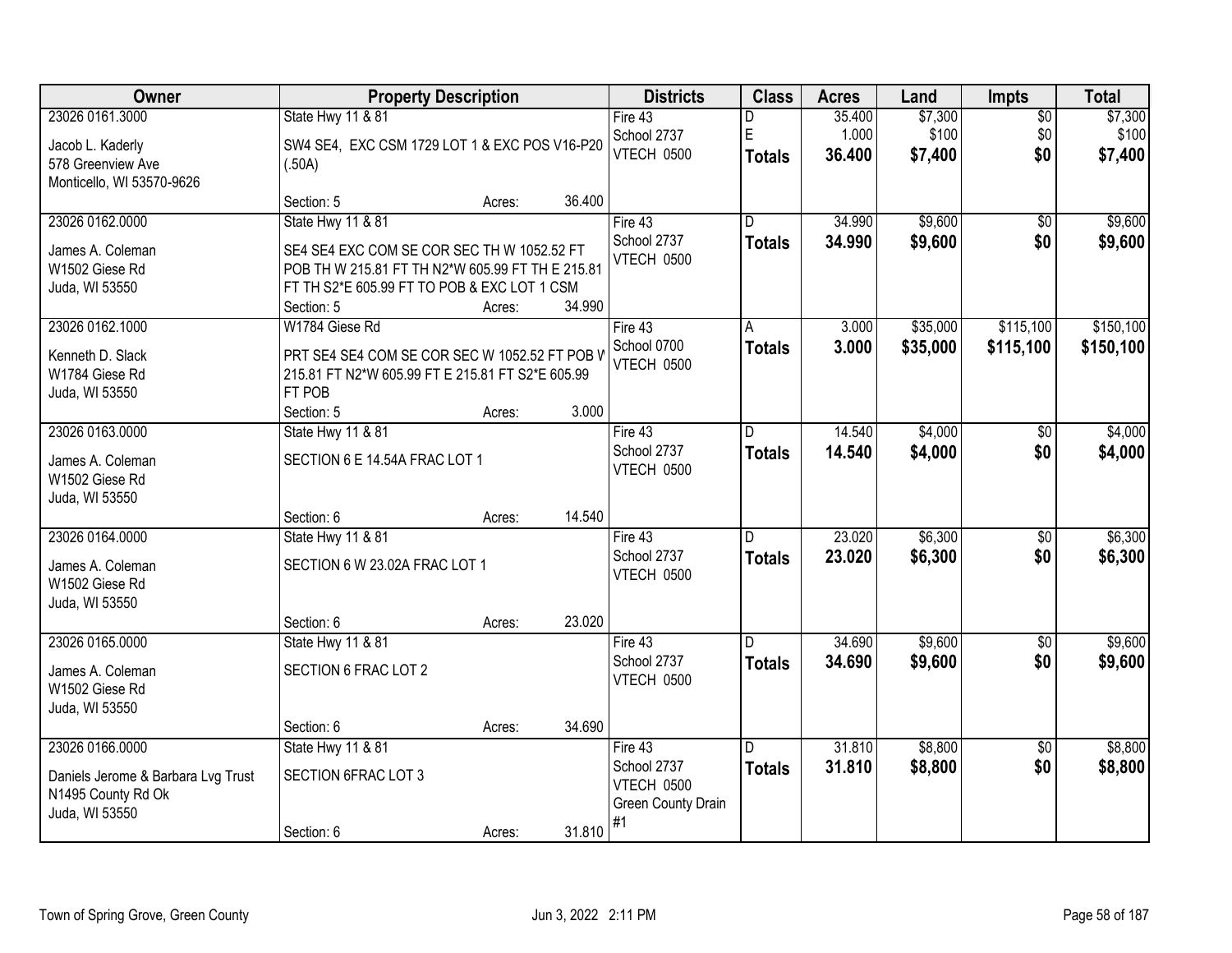| Owner                              | <b>Property Description</b>                    |        |        | <b>Districts</b>                 | <b>Class</b>           | <b>Acres</b>    | Land              | <b>Impts</b>                 | <b>Total</b>       |
|------------------------------------|------------------------------------------------|--------|--------|----------------------------------|------------------------|-----------------|-------------------|------------------------------|--------------------|
| 23026 0167.0000                    | State Hwy 11 & 81                              |        |        | Fire 43                          | D                      | 35.000          | \$9,600           | $\overline{30}$              | \$9,600            |
| Daniels Jerome & Barbara Lvg Trust | SECTION 6 FRAC LOT 4, LYG S ROW RR             |        |        | School 2737                      | E                      | 15.200          | \$7,600           | \$0                          | \$7,600            |
| N1495 County Rd Ok                 |                                                |        |        | VTECH 0500                       | <b>Totals</b>          | 50.200          | \$17,200          | \$0                          | \$17,200           |
| Juda, WI 53550                     |                                                |        |        | Green County Drain<br>#1         |                        |                 |                   |                              |                    |
|                                    | Section: 6                                     | Acres: | 50.200 |                                  |                        |                 |                   |                              |                    |
| 23026 0167.1000                    | State Hwy 11 & 81                              |        |        | Fire 43                          | $\overline{\text{X2}}$ | 4.590           | $\overline{50}$   | $\overline{50}$              | \$0                |
| State of Wisconsin                 | SECTION 6 PARC IN FRAC LOT 4 (SEE PARC 170.1 & |        |        | School 2737                      | <b>Totals</b>          | 4.590           | \$0               | \$0                          | \$0                |
|                                    | 180.1                                          |        |        | VTECH 0500                       |                        |                 |                   |                              |                    |
|                                    |                                                |        |        |                                  |                        |                 |                   |                              |                    |
|                                    | Section: 6                                     | Acres: | 4.590  |                                  |                        |                 |                   |                              |                    |
| 23026 0168.0000                    | State Hwy 11 & 81                              |        |        | Fire 43                          | E                      | 4.600           | \$2,300           | \$0                          | \$2,300            |
| Darren L. Roth                     | CSM 1528 (V5-P22) PRT LOT 2 BNG PRT FRAC LOT   |        |        | School 2737                      | <b>Totals</b>          | 4.600           | \$2,300           | \$0                          | \$2,300            |
| N2557 Bagley Rd                    | 4                                              |        |        | VTECH 0500<br>Green County Drain |                        |                 |                   |                              |                    |
| Juda, WI 53550                     |                                                |        |        | #1                               |                        |                 |                   |                              |                    |
|                                    | Section: 6                                     | Acres: | 4.600  |                                  |                        |                 |                   |                              |                    |
| 23026 0169.0000                    | State Hwy 11 & 81                              |        |        | Fire 43                          | $\overline{X5}$        | 2.000           | \$0               | \$0                          | \$0                |
| C St P P M. Rr                     | SECTION 6 2A                                   |        |        | School 2737<br>VTECH 0500        | <b>Totals</b>          | 2.000           | \$0               | \$0                          | \$0                |
|                                    |                                                |        |        | Green County Drain               |                        |                 |                   |                              |                    |
|                                    |                                                |        |        | #1                               |                        |                 |                   |                              |                    |
|                                    | Section: 6                                     | Acres: | 2.000  |                                  |                        |                 |                   |                              |                    |
| 23026 0170.0000                    | W2340 State Hwy 11                             |        |        | Fire 43                          | D<br>G                 | 37.000          | \$9,100           | $\overline{50}$              | \$9,100            |
| Daniels Jerome & Barbara Lvg Trust | SECTION 6 FRAC LOT 5 EXC PARC V234-15 (SEE     |        |        | School 2737<br>VTECH 0500        |                        | 3.000<br>40.000 | \$30,000          | \$118,000                    | \$148,000          |
| N1495 County Rd Ok                 | PARC 167.1 & 180.1)                            |        |        | Green County Drain               | <b>Totals</b>          |                 | \$39,100          | \$118,000                    | \$157,100          |
| Juda, WI 53550                     |                                                |        |        | #1                               |                        |                 |                   |                              |                    |
|                                    | Section: 6                                     | Acres: | 40.000 |                                  |                        |                 |                   |                              |                    |
| 23026 0170.1000                    | State Hwy 11 & 81                              |        |        | Fire 43<br>School 2737           | $\overline{X2}$        | 5.090           | $\sqrt{6}$<br>\$0 | $\sqrt{6}$                   | $\sqrt{50}$<br>\$0 |
| State of Wisconsin                 | SECTION 6 PARC IN FR LOT 5 (SEE PARC 167.1 &   |        |        | VTECH 0500                       | <b>Totals</b>          | 5.090           |                   | \$0                          |                    |
|                                    | 180.1                                          |        |        |                                  |                        |                 |                   |                              |                    |
|                                    |                                                |        |        |                                  |                        |                 |                   |                              |                    |
| 23026 0171.0000                    | Section: 6                                     | Acres: | 5.090  |                                  |                        | 37.000          | \$9,900           |                              | \$9,900            |
|                                    | W2232 State Hwy 11                             |        |        | Fire 43<br>School 2737           | $\overline{D}$<br>G    | 3.000           | \$30,000          | $\overline{50}$<br>\$208,400 | \$238,400          |
| James A. Coleman                   | SECTION 6FRAC LOT 6 EXC PARC V235-382 (SEE     |        |        | VTECH 0500                       | <b>Totals</b>          | 40.000          | \$39,900          | \$208,400                    | \$248,300          |
| W1502 Giese Rd                     | PARC 172.1)                                    |        |        |                                  |                        |                 |                   |                              |                    |
| Juda, WI 53550                     |                                                |        |        |                                  |                        |                 |                   |                              |                    |
|                                    | Section: 6                                     | Acres: | 40.000 |                                  |                        |                 |                   |                              |                    |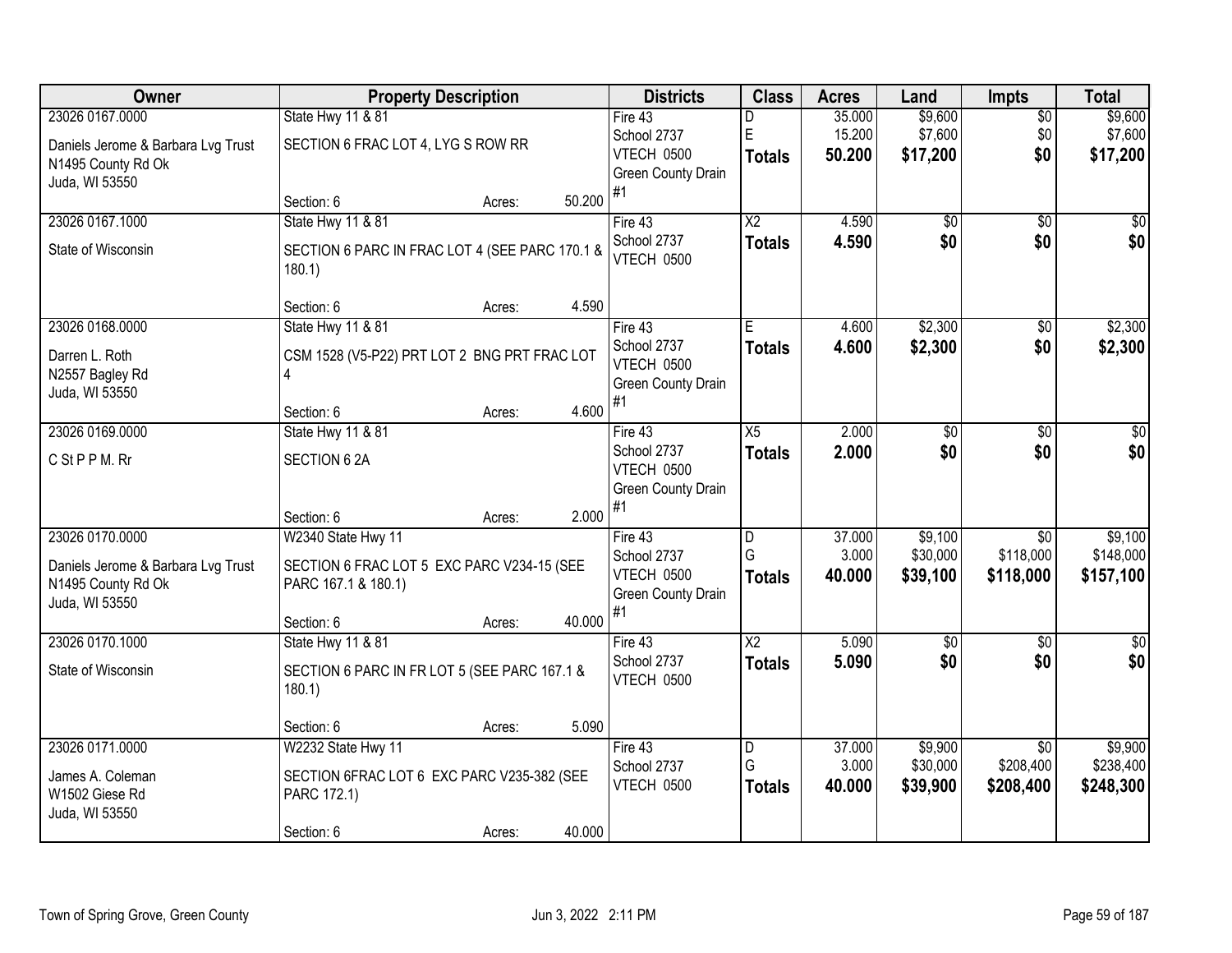| <b>Owner</b>                                                | <b>Property Description</b>                                                      |        | <b>Districts</b>                 | <b>Class</b>           | <b>Acres</b> | Land            | <b>Impts</b>    | <b>Total</b>    |
|-------------------------------------------------------------|----------------------------------------------------------------------------------|--------|----------------------------------|------------------------|--------------|-----------------|-----------------|-----------------|
| 23026 0171.1000                                             | State Hwy 11 & 81                                                                |        | Fire 43                          | $\overline{\text{X2}}$ | 5.270        | $\overline{50}$ | $\overline{50}$ | $\overline{30}$ |
| Wisconsin Department<br>Hwy 81<br>Brodhead, WI 53520        | SECTION 6 PARC FR LOT 6                                                          |        | School 2737<br><b>VTECH 0500</b> | <b>Totals</b>          | 5.270        | \$0             | \$0             | \$0             |
|                                                             | Section: 6<br>Acres:                                                             | 5.270  |                                  |                        |              |                 |                 |                 |
| 23026 0172.0000                                             | <b>State Hwy 11 &amp; 81</b>                                                     |        | Fire 43                          | D.                     | 24.540       | \$6,800         | \$0             | \$6,800         |
| James A. Coleman<br>W1502 Giese Rd<br>Juda, WI 53550        | SECTION 6 W 24.54A FRAC LOT 7 24.54A EXC PARC<br>V235-382 (SEE PARC 171.1)       |        | School 2737<br>VTECH 0500        | <b>Totals</b>          | 24.540       | \$6,800         | \$0             | \$6,800         |
|                                                             | Section: 6<br>Acres:                                                             | 24.540 |                                  |                        |              |                 |                 |                 |
| 23026 0172.1000                                             | State Hwy 11 & 81                                                                |        | Fire 43                          | $\overline{X2}$        | 0.540        | $\overline{50}$ | \$0             | $\overline{50}$ |
| Wisconsin Department<br>Hwy 81<br>Brodhead, WI 53520        | SECTION 6 PARC IN FRAC LOT 7 (SEE PARC 171.1)                                    |        | School 2737<br><b>VTECH 0500</b> | <b>Totals</b>          | 0.540        | \$0             | \$0             | \$0             |
|                                                             | Section: 6<br>Acres:                                                             | 0.540  |                                  |                        |              |                 |                 |                 |
| 23026 0173.0000                                             | State Hwy 11 & 81                                                                |        | Fire 43                          | D.                     | 13.765       | \$3,800         | $\sqrt[6]{}$    | \$3,800         |
| James A. Coleman<br>W1502 Giese Rd<br>Juda, WI 53550        | SECTION 6E 13.765A FRAC LOT 7 LYG W CO HWY<br>EXC PARC TO HWY V230-441           |        | School 2737<br>VTECH 0500        | <b>Totals</b>          | 13.765       | \$3,800         | \$0             | \$3,800         |
|                                                             | Section: 6<br>Acres:                                                             | 13.765 |                                  |                        |              |                 |                 |                 |
| 23026 0173.1000                                             | State Hwy 11 & 81                                                                |        | Fire 43                          | $\overline{\text{X2}}$ | 2.210        | $\overline{50}$ | $\overline{50}$ | $\sqrt{50}$     |
| Wisconsin Department<br><b>Hwy 81</b><br>Brodhead, WI 53520 | SECTION 6 PARC FRAC LOT 7 (SEE PARC 175.1 &<br>176.1)                            |        | School 2737<br>VTECH 0500        | <b>Totals</b>          | 2.210        | \$0             | \$0             | \$0             |
|                                                             | Section: 6<br>Acres:                                                             | 2.210  |                                  |                        |              |                 |                 |                 |
| 23026 0174.0000                                             | State Hwy 11 & 81                                                                |        | Fire 43                          | $\overline{\chi_3}$    | 1.695        | $\overline{50}$ | $\overline{50}$ | $\sqrt{50}$     |
| <b>Green County</b><br>Monroe<br>Monroe, WI 53566           | SECTION 6 PARC IN FR LOT 7 LYG ELY OF CO HWY<br>OK CONT 1.695A EXC .74A V224-563 |        | School 2737<br>VTECH 0500        | <b>Totals</b>          | 1.695        | \$0             | \$0             | \$0             |
|                                                             | Section: 6<br>Acres:                                                             | 1.695  |                                  |                        |              |                 |                 |                 |
| 23026 0174.1000                                             | <b>State Hwy 11 &amp; 81</b>                                                     |        | Fire 43                          | $\overline{\text{X2}}$ | 0.740        | $\overline{50}$ | $\overline{50}$ | $\sqrt{50}$     |
| State of Wisconsin                                          | SECTION 6 PARC IN FRAC LOT 7                                                     |        | School 2737<br>VTECH 0500        | <b>Totals</b>          | 0.740        | \$0             | \$0             | \$0             |
|                                                             | Section: 6<br>Acres:                                                             | 0.740  |                                  |                        |              |                 |                 |                 |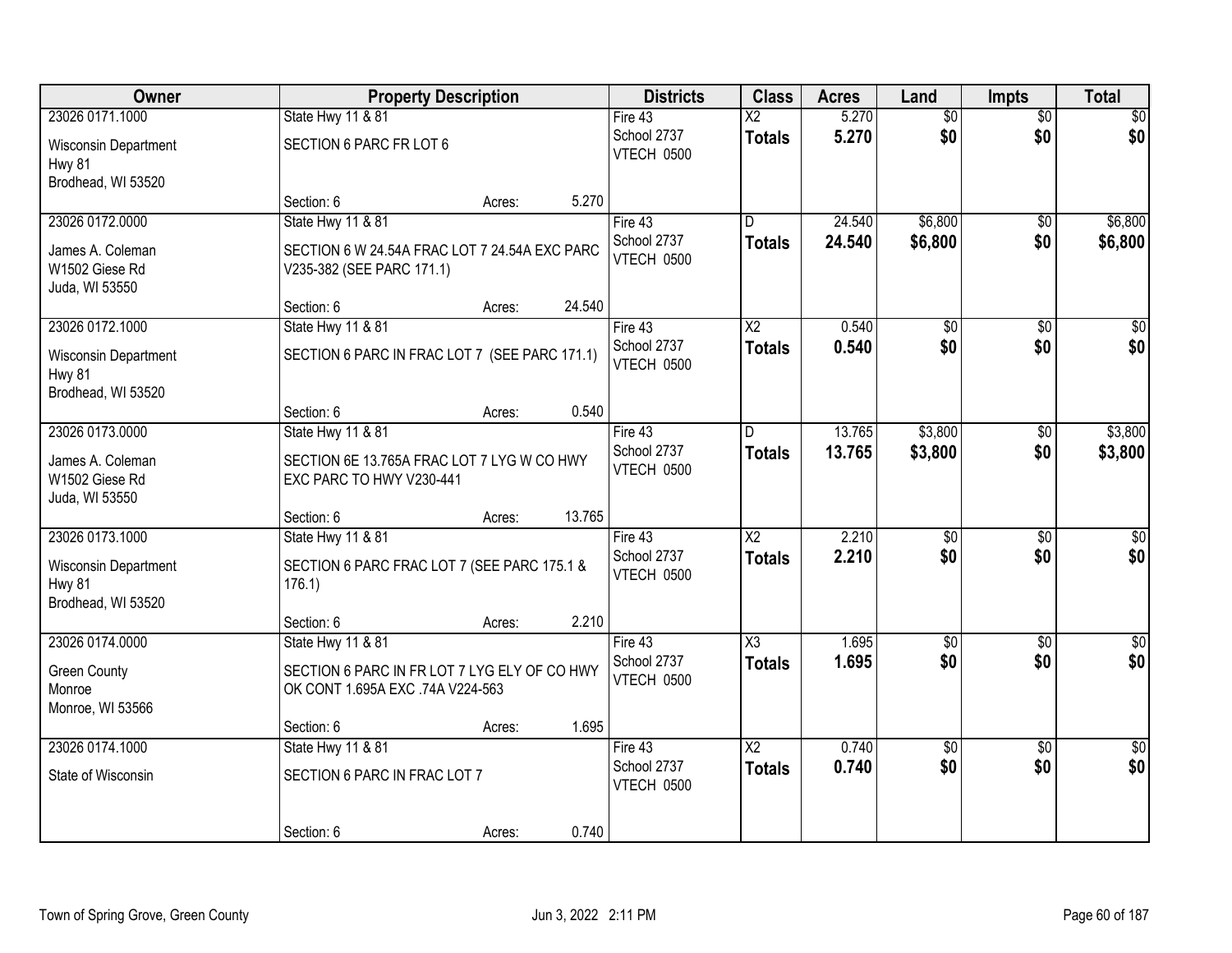| Owner                                                       | <b>Property Description</b>                              |        |        | <b>Districts</b>          | <b>Class</b>                 | <b>Acres</b>     | Land                 | <b>Impts</b>           | <b>Total</b>           |
|-------------------------------------------------------------|----------------------------------------------------------|--------|--------|---------------------------|------------------------------|------------------|----------------------|------------------------|------------------------|
| 23026 0175.0000                                             | State Hwy 11 & 81                                        |        |        | Fire 43                   | D                            | 31.000           | \$8,500              | \$0                    | \$8,500                |
| James A. Coleman<br>W1502 Giese Rd<br>Juda, WI 53550        | SECTION 6 PRT FRAC LOT 8 NE4 NE4 (EXC<br>V230-P441)      |        |        | School 2737<br>VTECH 0500 | $\mathsf E$<br><b>Totals</b> | 1.000<br>32.000  | \$100<br>\$8,600     | \$0<br>\$0             | \$100<br>\$8,600       |
|                                                             | Section: 6                                               | Acres: | 32.000 |                           |                              |                  |                      |                        |                        |
| 23026 0175.1000                                             | State Hwy 11 & 81                                        |        |        | Fire $43$                 | $\overline{\text{X2}}$       | 8.000            | $\overline{50}$      | \$0                    | $\sqrt{50}$            |
| <b>Wisconsin Department</b><br>Hwy 81<br>Brodhead, WI 53520 | SECTION 6 PARC FR LOT 8 (SEE PARC 173.1 &<br>176.1       |        |        | School 2737<br>VTECH 0500 | <b>Totals</b>                | 8.000            | \$0                  | \$0                    | \$0                    |
|                                                             | Section: 6                                               | Acres: | 8.000  |                           |                              |                  |                      |                        |                        |
| 23026 0176.0000                                             | State Hwy 11 & 81                                        |        |        | Fire 43                   | D.                           | 30.000           | \$8,100              | \$0                    | \$8,100                |
| James A. Coleman<br>W1502 Giese Rd<br>Juda, WI 53550        | SECTION 6PRT FRAC LOT 9 NW4 NE4 (EXC<br>V230-P441)       |        |        | School 2737<br>VTECH 0500 | <b>Totals</b>                | 30.000           | \$8,100              | \$0                    | \$8,100                |
|                                                             | Section: 6                                               | Acres: | 30.000 |                           |                              |                  |                      |                        |                        |
| 23026 0176.1000                                             | State Hwy 11 & 81                                        |        |        | Fire 43                   | $\overline{\text{X2}}$       | 17.990           | $\overline{50}$      | \$0                    | $\sqrt{50}$            |
| Wisconsin Department<br>Hwy 81<br>Brodhead, WI 53520        | SECTION 6 PARC IN FRAC LOT 9 (SEE PARC 173.1 8<br>175.1) |        |        | School 2737<br>VTECH 0500 | <b>Totals</b>                | 17.990           | \$0                  | \$0                    | \$0                    |
|                                                             | Section: 6                                               | Acres: | 17.990 |                           |                              |                  |                      |                        |                        |
| 23026 0177.0000                                             | State Hwy 11 & 81                                        |        |        | Fire 43<br>School 2737    | D<br><b>Totals</b>           | 20.000<br>20,000 | \$4,700<br>\$4,700   | \$0<br>\$0             | \$4,700<br>\$4,700     |
| Darren L. Roth<br>Katherine M. Roth<br>N2557 Bagley Rd      | W2 SW4 NE4                                               |        |        | VTECH 0500                |                              |                  |                      |                        |                        |
| Juda, WI 53550                                              | Section: 6                                               | Acres: | 20.000 |                           |                              |                  |                      |                        |                        |
| 23026 0178.0000                                             | State Hwy 11 & 81                                        |        |        | Fire 43                   | D                            | 20.000           | \$4,700              | $\sqrt{6}$             | \$4,700                |
| Michael L. Mccullough<br>W1499 Giese Rd<br>Juda, WI 53550   | E2 SW4 NE4                                               |        |        | School 2737<br>VTECH 0500 | <b>Totals</b>                | 20.000           | \$4,700              | \$0                    | \$4,700                |
|                                                             | Section: 6                                               | Acres: | 20.000 |                           |                              |                  |                      |                        |                        |
| 23026 0179.0000                                             | N2277 County Hwy Ok                                      |        |        | Fire 43                   | D                            | 34.000           | \$8,900              | $\overline{50}$        | \$8,900                |
| Michael L. Mccullough                                       | SE4 NE4                                                  |        |        | School 2737               | $\mathsf E$<br>G             | 1.000            | \$100                | \$0                    | \$100                  |
| W1499 Giese Rd<br>Juda, WI 53550                            |                                                          |        |        | VTECH 0500                | <b>Totals</b>                | 5.000<br>40.000  | \$40,000<br>\$49,000 | \$187,600<br>\$187,600 | \$227,600<br>\$236,600 |
|                                                             | Section: 6                                               | Acres: | 40.000 |                           |                              |                  |                      |                        |                        |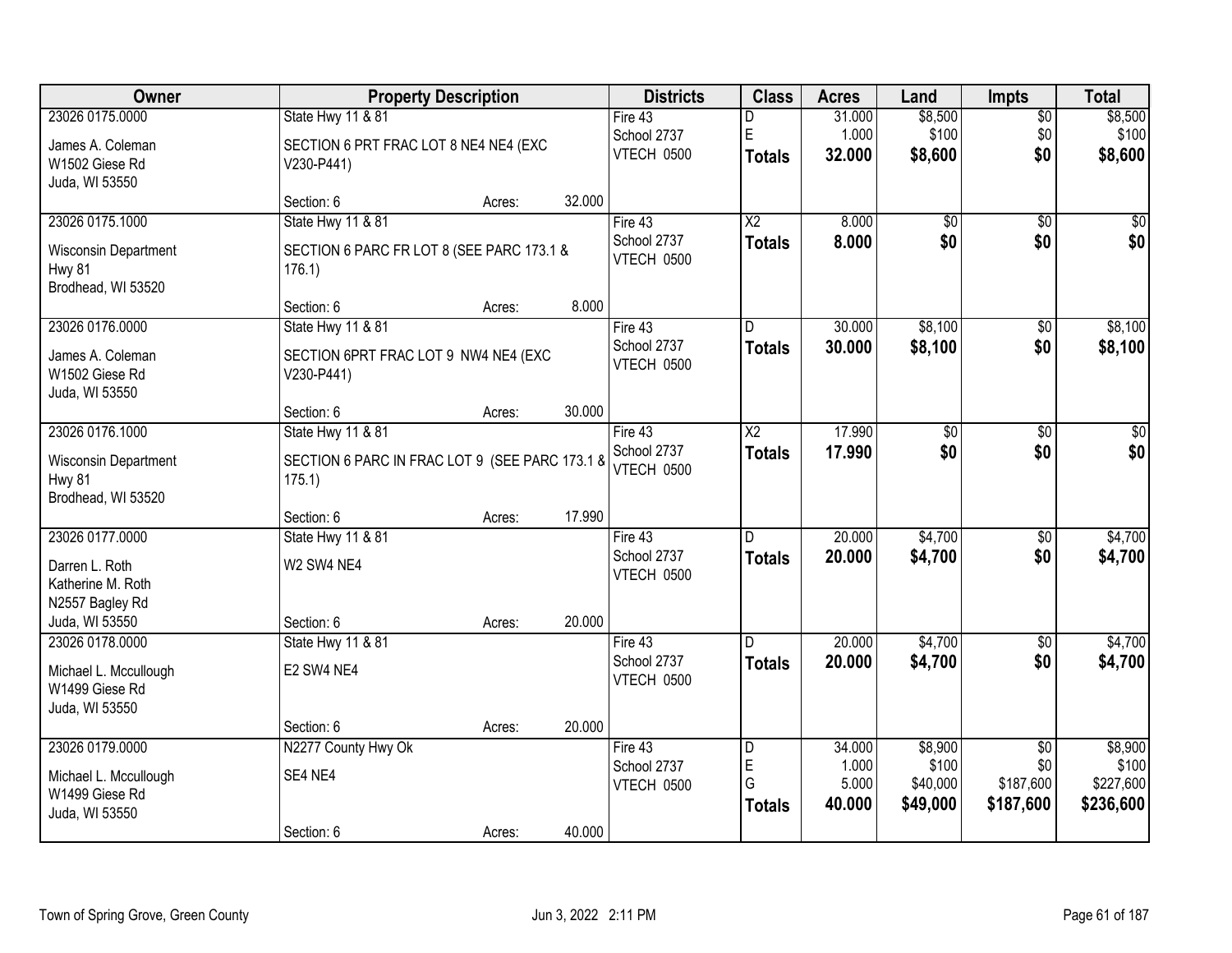| Owner                                                                      | <b>Property Description</b>                                         |        |        | <b>Districts</b>                 | <b>Class</b>    | <b>Acres</b> | Land     | <b>Impts</b>    | <b>Total</b>     |
|----------------------------------------------------------------------------|---------------------------------------------------------------------|--------|--------|----------------------------------|-----------------|--------------|----------|-----------------|------------------|
| 23026 0180.0000                                                            | State Hwy 11 & 81                                                   |        |        | Fire 43                          | D               | 32.200       | \$8,500  | $\overline{50}$ | \$8,500          |
| Daniels Jerome & Barbara Lvg Trust<br>N1495 County Rd Ok<br>Juda, WI 53550 | PRT FRAC LOT 10 BNG PRT NE4 NW4 (EXC<br>$V234-15)$                  |        |        | School 2737<br>VTECH 0500        | <b>Totals</b>   | 32.200       | \$8,500  | \$0             | \$8,500          |
|                                                                            | Section: 6                                                          | Acres: | 32.200 |                                  |                 |              |          |                 |                  |
| 23026 0180.1000                                                            | <b>State Hwy 11 &amp; 81</b>                                        |        |        | Fire 43                          | $\overline{X2}$ | 7.760        | \$0      | $\overline{50}$ | \$0              |
| State of Wisconsin                                                         | SECTION 6 PARC IN FRAC LOT 10 (SEE PARC 167.1<br>& 170.1)           |        |        | School 2737<br><b>VTECH 0500</b> | <b>Totals</b>   | 7.760        | \$0      | \$0             | \$0              |
|                                                                            | Section: 6                                                          | Acres: | 7.760  |                                  |                 |              |          |                 |                  |
| 23026 0181.1000                                                            | State Hwy 11 & 81                                                   |        |        | Fire 43                          | X <sub>2</sub>  | 3.960        | \$0      | \$0             | $\overline{\$0}$ |
| Wisconsin Department<br><b>Hwy 81</b>                                      | SECTION 6 PARC IN FR LOT 11                                         |        |        | School 2737<br>VTECH 0500        | <b>Totals</b>   | 3.960        | \$0      | \$0             | \$0              |
| Brodhead, WI 53520                                                         | Section: 6                                                          | Acres: | 3.960  |                                  |                 |              |          |                 |                  |
| 23026 0181.2000                                                            | N2256 Bagley Rd                                                     |        |        | Fire 43                          | D               | 3.500        | \$600    | \$0             | \$600            |
|                                                                            |                                                                     |        |        | School 2737                      | E               | 4.210        | \$8,400  | \$0             | \$8,400          |
| <b>Troy Justin Nevil</b>                                                   | CSM 5213 (V25-P8) LOT 1 BNG PRT FRAC LOT 11 OF<br>NW4 & PRT NW4 SW4 |        |        | VTECH 0500                       | G               | 5.000        | \$40,000 | \$148,300       | \$188,300        |
| N2256 Bagley Rd<br>Juda, WI 53550                                          |                                                                     |        |        |                                  | Totals          | 12.710       | \$49,000 | \$148,300       | \$197,300        |
|                                                                            | Section: 6                                                          | Acres: | 12.710 |                                  |                 |              |          |                 |                  |
| 23026 0181.3000                                                            | <b>Bagley Rd</b>                                                    |        |        | School 2737                      | $\overline{D}$  | 49.700       | \$13,700 | \$0             | \$13,700         |
|                                                                            |                                                                     |        |        | VTECH 0500                       | E               | 2.000        | \$1,000  | \$0             | \$1,000          |
| Darren L. Roth<br>Katherine M. Roth                                        | FRAC LOT 11 (W2 NW4) EXC CSM 5213 LOT 1                             |        |        |                                  | Totals          | 51.700       | \$14,700 | \$0             | \$14,700         |
| N2557 Bagley Rd                                                            |                                                                     |        |        |                                  |                 |              |          |                 |                  |
| Juda, WI 53550                                                             | Section: 6                                                          | Acres: | 51.700 |                                  |                 |              |          |                 |                  |
| 23026 0182.0000                                                            | State Hwy 11 & 81                                                   |        |        | Fire 43                          | D.              | 40.000       | \$11,000 | \$0             | \$11,000         |
| Darren L. Roth                                                             | SE4 NW4                                                             |        |        | School 2737                      | <b>Totals</b>   | 40.000       | \$11,000 | \$0             | \$11,000         |
| Katherine M. Roth                                                          |                                                                     |        |        | VTECH 0500                       |                 |              |          |                 |                  |
| N2557 Bagley Rd                                                            |                                                                     |        |        |                                  |                 |              |          |                 |                  |
| Juda, WI 53550                                                             | Section: 6                                                          | Acres: | 40.000 |                                  |                 |              |          |                 |                  |
| 23026 0183.0000                                                            | State Hwy 11 & 81                                                   |        |        | Fire 43                          | ID.             | 40.000       | \$9,400  | $\overline{30}$ | \$9,400          |
| Darren L. Roth                                                             | NE4 SW4                                                             |        |        | School 2737                      | <b>Totals</b>   | 40.000       | \$9,400  | \$0             | \$9,400          |
| Katherine M. Roth                                                          |                                                                     |        |        | VTECH 0500                       |                 |              |          |                 |                  |
| N2557 Bagley Rd                                                            |                                                                     |        |        |                                  |                 |              |          |                 |                  |
| Juda, WI 53550                                                             | Section: 6                                                          | Acres: | 40.000 |                                  |                 |              |          |                 |                  |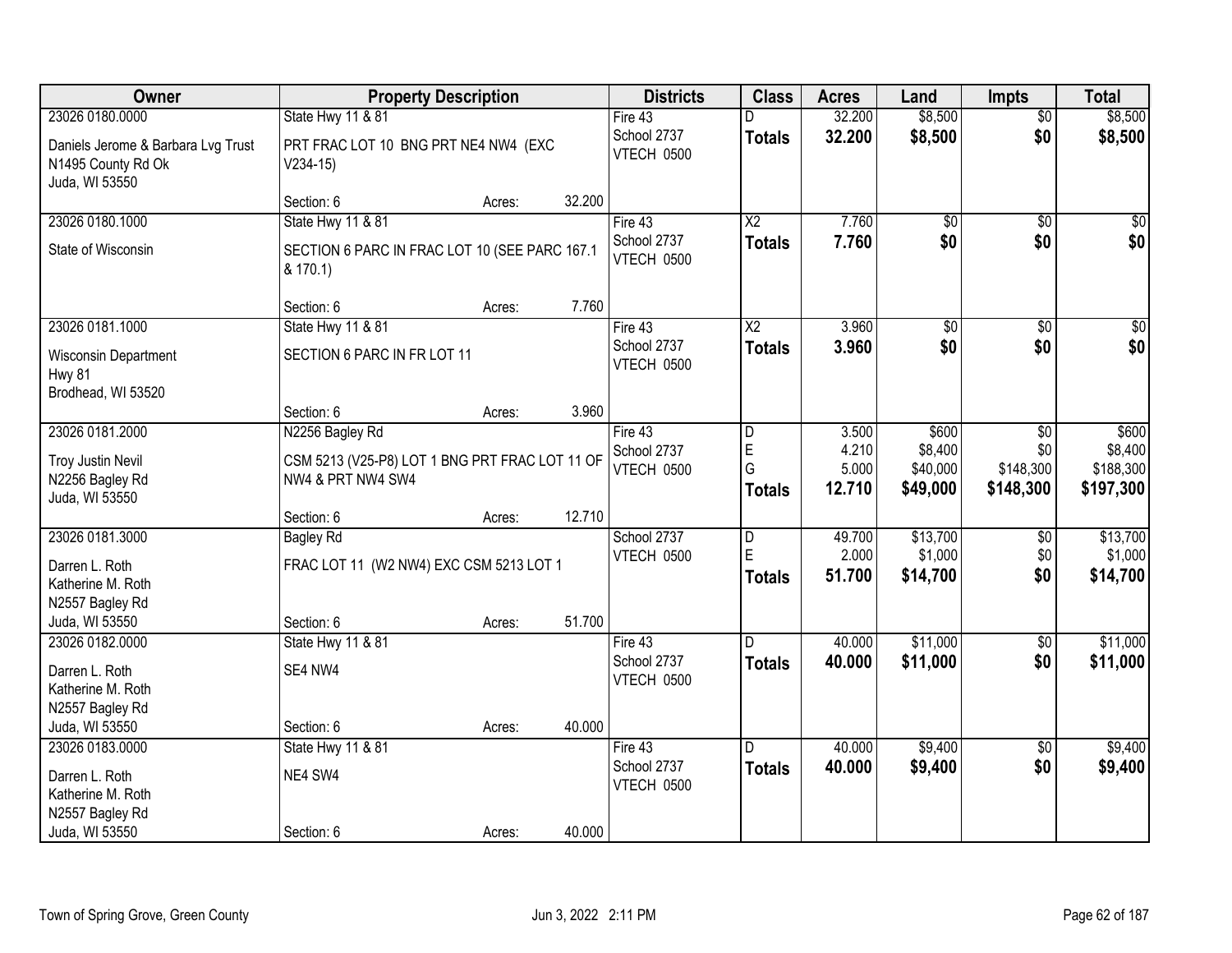| <b>Owner</b>                                      | <b>Property Description</b>                  |        |        | <b>Districts</b>          | <b>Class</b>            | <b>Acres</b> | Land     | <b>Impts</b>    | <b>Total</b> |
|---------------------------------------------------|----------------------------------------------|--------|--------|---------------------------|-------------------------|--------------|----------|-----------------|--------------|
| 23026 0184.1000                                   | <b>Bagley Rd</b>                             |        |        | Fire $43$                 | 5M                      | 2.900        | \$2,900  | $\sqrt{$0}$     | \$2,900      |
| Darren L. Roth                                    | FRAC NW4 SW4 EXC CSM 5213 LOT 1              |        |        | School 2737               | D                       | 24.070       | \$4,100  | \$0             | \$4,100      |
| Katherine M. Roth                                 |                                              |        |        | VTECH 0500                | E                       | 2.500        | \$3,100  | \$0             | \$3,100      |
| N2557 Bagley Rd                                   |                                              |        |        |                           | <b>Totals</b>           | 29.470       | \$10,100 | \$0             | \$10,100     |
| Juda, WI 53550                                    | Section: 6                                   | Acres: | 29.470 |                           |                         |              |          |                 |              |
| 23026 0185.0000                                   | State Hwy 11 & 81                            |        |        | Fire $43$                 | $\overline{\mathsf{D}}$ | 31.400       | \$6,500  | \$0             | \$6,500      |
|                                                   | W 33 1/3A OF S 1/2 SW4                       |        |        | School 2737               | E                       | 2.000        | \$1,000  | \$0             | \$1,000      |
| Ward Kenneth E Living Trust<br>929 Butternut Bend |                                              |        |        | VTECH 0500                | <b>Totals</b>           | 33.400       | \$7,500  | \$0             | \$7,500      |
| Davis, IL 61019                                   |                                              |        |        |                           |                         |              |          |                 |              |
|                                                   | Section: 6                                   | Acres: | 33.400 |                           |                         |              |          |                 |              |
| 23026 0186.0000                                   | State Hwy 11 & 81                            |        |        | Fire 43                   | D                       | 20.000       | \$4,500  | \$0             | \$4,500      |
|                                                   |                                              |        |        | School 2737               | E                       | 1.000        | \$100    | \$0             | \$100        |
| Mina Broger<br>W2345 Giese Rd                     | W 25A SE4 SW4                                |        |        | VTECH 0500                | G                       | 4.000        | \$35,000 | \$44,900        | \$79,900     |
| Juda, WI 53550                                    |                                              |        |        |                           | <b>Totals</b>           | 25.000       | \$39,600 | \$44,900        | \$84,500     |
|                                                   | Section: 6                                   | Acres: | 25.000 |                           |                         |              |          |                 |              |
| 23026 0187.0000                                   | State Hwy 11 & 81                            |        |        | Fire 43                   | D                       | 6.760        | \$1,100  | $\sqrt[6]{3}$   | \$1,100      |
|                                                   |                                              |        |        | School 2737               | <b>Totals</b>           | 6.760        | \$1,100  | \$0             | \$1,100      |
| <b>Woolbert Farmland Holdings LLC</b>             | PRT E 15A SE4 SW4 BNG PRT POS V13-P101       |        |        | VTECH 0500                |                         |              |          |                 |              |
| c/o Jay Girotto                                   |                                              |        |        |                           |                         |              |          |                 |              |
| 18 Crescent Key                                   |                                              |        | 6.760  |                           |                         |              |          |                 |              |
| Bellevue, WA 98006<br>23026 0187.1000             | Section: 6<br><b>State Hwy 11 &amp; 81</b>   | Acres: |        |                           | D                       | 3.000        | \$500    | $\overline{50}$ | \$500        |
|                                                   |                                              |        |        | Fire 43                   |                         |              |          |                 |              |
| Mina Broger                                       | PARC IN SE4 SW4                              |        |        | School 2737<br>VTECH 0500 | <b>Totals</b>           | 3.000        | \$500    | \$0             | \$500        |
| W2345 Giese Rd                                    |                                              |        |        |                           |                         |              |          |                 |              |
| Juda, WI 53550                                    |                                              |        |        |                           |                         |              |          |                 |              |
|                                                   | Section: 6                                   | Acres: | 3.000  |                           |                         |              |          |                 |              |
| 23026 0187.2000                                   | State Hwy 11 & 81                            |        |        | Fire 43                   | D.                      | 7.000        | \$1,600  | $\sqrt{$0}$     | \$1,600      |
| Kordell R. Heitkam                                | PARC IN SE4 SW4 (SEE PCL 0191.2 FOR COMPLETE |        |        | School 2737               | <b>Totals</b>           | 7.000        | \$1,600  | \$0             | \$1,600      |
| W2280 Giese Rd                                    | DESC)                                        |        |        | VTECH 0500                |                         |              |          |                 |              |
| Juda, WI 53550                                    |                                              |        |        |                           |                         |              |          |                 |              |
|                                                   | Section: 6                                   | Acres: | 7.000  |                           |                         |              |          |                 |              |
| 23026 0188.0000                                   | <b>State Hwy 11 &amp; 81</b>                 |        |        | Fire 43                   | $\overline{\mathsf{D}}$ | 19.500       | \$3,900  | $\overline{50}$ | \$3,900      |
| Michael L. Mccullough                             | N2 NE4 SE4                                   |        |        | School 2737               | E                       | 0.500        | \$100    | \$0             | \$100        |
| W1499 Giese Rd                                    |                                              |        |        | VTECH 0500                | <b>Totals</b>           | 20.000       | \$4,000  | \$0             | \$4,000      |
| Juda, WI 53550                                    |                                              |        |        |                           |                         |              |          |                 |              |
|                                                   | Section: 6                                   | Acres: | 20.000 |                           |                         |              |          |                 |              |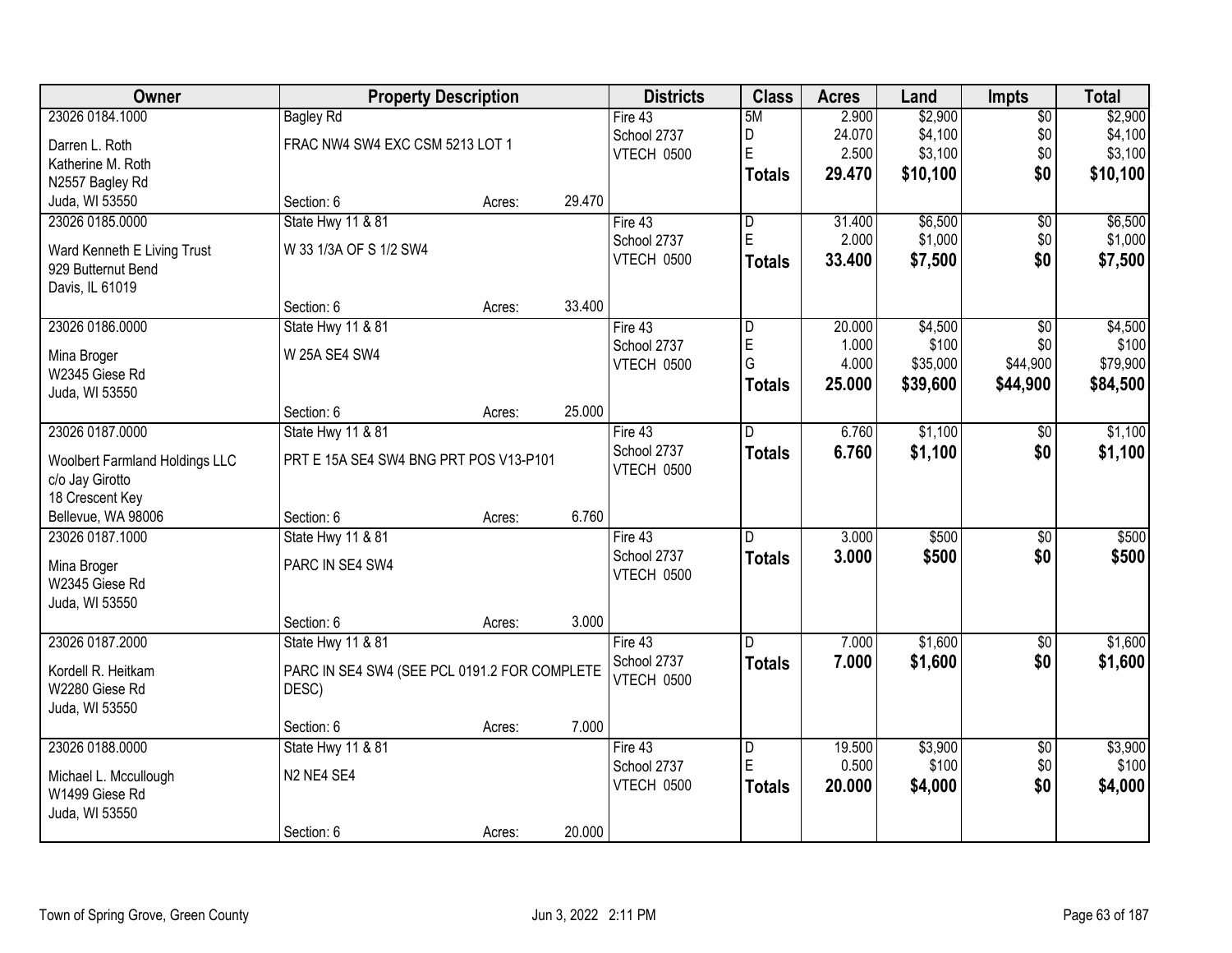| Owner                                                    |                                                  | <b>Property Description</b> |        | <b>Districts</b>  | <b>Class</b>            | <b>Acres</b> | Land     | <b>Impts</b>    | <b>Total</b> |
|----------------------------------------------------------|--------------------------------------------------|-----------------------------|--------|-------------------|-------------------------|--------------|----------|-----------------|--------------|
| 23026 0189.0000                                          | State Hwy 11 & 81                                |                             |        | Fire 43           | D                       | 20.000       | \$4,700  | $\sqrt{$0}$     | \$4,700      |
| Woolbert Farmland Holdings LLC                           | S2 NE4 SE4, BNG PRT POS V13-P101                 |                             |        | School 2737       | $\mathsf E$             | 0.500        | \$100    | \$0             | \$100        |
| c/o Jay Girotto                                          |                                                  |                             |        | VTECH 0500        | <b>Totals</b>           | 20.500       | \$4,800  | \$0             | \$4,800      |
| 18 Crescent Key                                          |                                                  |                             |        |                   |                         |              |          |                 |              |
| Bellevue, WA 98006                                       | Section: 6                                       | Acres:                      | 20.500 |                   |                         |              |          |                 |              |
| 23026 0190.0000                                          | State Hwy 11 & 81                                |                             |        | Fire 43           | $\overline{\mathsf{n}}$ | 40.000       | \$10,200 | \$0             | \$10,200     |
| Darren L. Roth                                           | NW4 SE4                                          |                             |        | School 2737       | <b>Totals</b>           | 40.000       | \$10,200 | \$0             | \$10,200     |
| Katherine M. Roth                                        |                                                  |                             |        | VTECH 0500        |                         |              |          |                 |              |
| N2557 Bagley Rd                                          |                                                  |                             |        |                   |                         |              |          |                 |              |
| Juda, WI 53550                                           | Section: 6                                       | Acres:                      | 40.000 |                   |                         |              |          |                 |              |
| 23026 0191.0000                                          | State Hwy 11 & 81                                |                             |        | Fire 43           | D                       | 35.500       | \$8,600  | \$0             | \$8,600      |
| <b>Woolbert Farmland Holdings LLC</b>                    | PRT SW4 SE4, BNG PRT POS V13-P101                |                             |        | School 2737       | Totals                  | 35.500       | \$8,600  | \$0             | \$8,600      |
| c/o Jay Girotto                                          |                                                  |                             |        | VTECH 0500        |                         |              |          |                 |              |
| 18 Crescent Key                                          |                                                  |                             |        |                   |                         |              |          |                 |              |
| Bellevue, WA 98006                                       | Section: 6                                       | Acres:                      | 35.500 |                   |                         |              |          |                 |              |
| 23026 0191.1000                                          | State Hwy 11 & 81                                |                             |        | Fire 43           | D                       | 1.500        | \$300    | \$0             | \$300        |
| Mina Broger                                              | PARC IN SW4 SE4 & SE4 SW4                        |                             |        | School 2737       | <b>Totals</b>           | 1.500        | \$300    | \$0             | \$300        |
| W2345 Giese Rd                                           |                                                  |                             |        | VTECH 0500        |                         |              |          |                 |              |
| Juda, WI 53550                                           |                                                  |                             |        |                   |                         |              |          |                 |              |
|                                                          | Section: 6                                       | Acres:                      | 1.500  |                   |                         |              |          |                 |              |
| 23026 0191.2000                                          | W2280 Giese Rd                                   |                             |        | Fire 43           | G                       | 4.000        | \$35,000 | \$102,400       | \$137,400    |
| Kordell R. Heitkam                                       | COM CTR RD BNG SW COR OF E 15 AC OF S 1/2 SW-    |                             |        | School 2737       | <b>Totals</b>           | 4.000        | \$35,000 | \$102,400       | \$137,400    |
| W2280 Giese Rd                                           | TH ELY ALG CLN & S 922 FT POB TH WLY ALG CTR     |                             |        | <b>VTECH 0500</b> |                         |              |          |                 |              |
| Juda, WI 53550                                           | RD 239 FT TH N 290 FT TH W 683 FT TH N 661 FT TH |                             |        |                   |                         |              |          |                 |              |
|                                                          | Section: 6                                       | Acres:                      | 4.000  |                   |                         |              |          |                 |              |
| 23026 0192.0000                                          | State Hwy 11 & 81                                |                             |        | Fire 43           | $\overline{D}$          | 38.500       | \$10,600 | $\sqrt{6}$      | \$10,600     |
|                                                          | SE4 SE4 (BNG PRT POS V13-P101)                   |                             |        | School 2737       | E                       | 2.000        | \$1,000  | \$0             | \$1,000      |
| <b>Woolbert Farmland Holdings LLC</b><br>c/o Jay Girotto |                                                  |                             |        | VTECH 0500        | <b>Totals</b>           | 40.500       | \$11,600 | \$0             | \$11,600     |
| 18 Crescent Key                                          |                                                  |                             |        |                   |                         |              |          |                 |              |
| Bellevue, WA 98006                                       | Section: 6                                       | Acres:                      | 40.500 |                   |                         |              |          |                 |              |
| 23026 0193.0000                                          | Preston Rd                                       |                             |        | Fire $43$         | $\overline{\mathsf{D}}$ | 37.250       | \$10,300 | $\overline{50}$ | \$10,300     |
| Pohl Harold N General Trust                              | NE4 NE4 LYG W HWY                                |                             |        | School 2737       | E                       | 2.000        | \$1,000  | \$0             | \$1,000      |
| 5124 W Pearl City Rd                                     |                                                  |                             |        | VTECH 0500        | <b>Totals</b>           | 39.250       | \$11,300 | \$0             | \$11,300     |
| Freeport, IL 61032                                       |                                                  |                             |        |                   |                         |              |          |                 |              |
|                                                          | Section: 7                                       | Acres:                      | 39.250 |                   |                         |              |          |                 |              |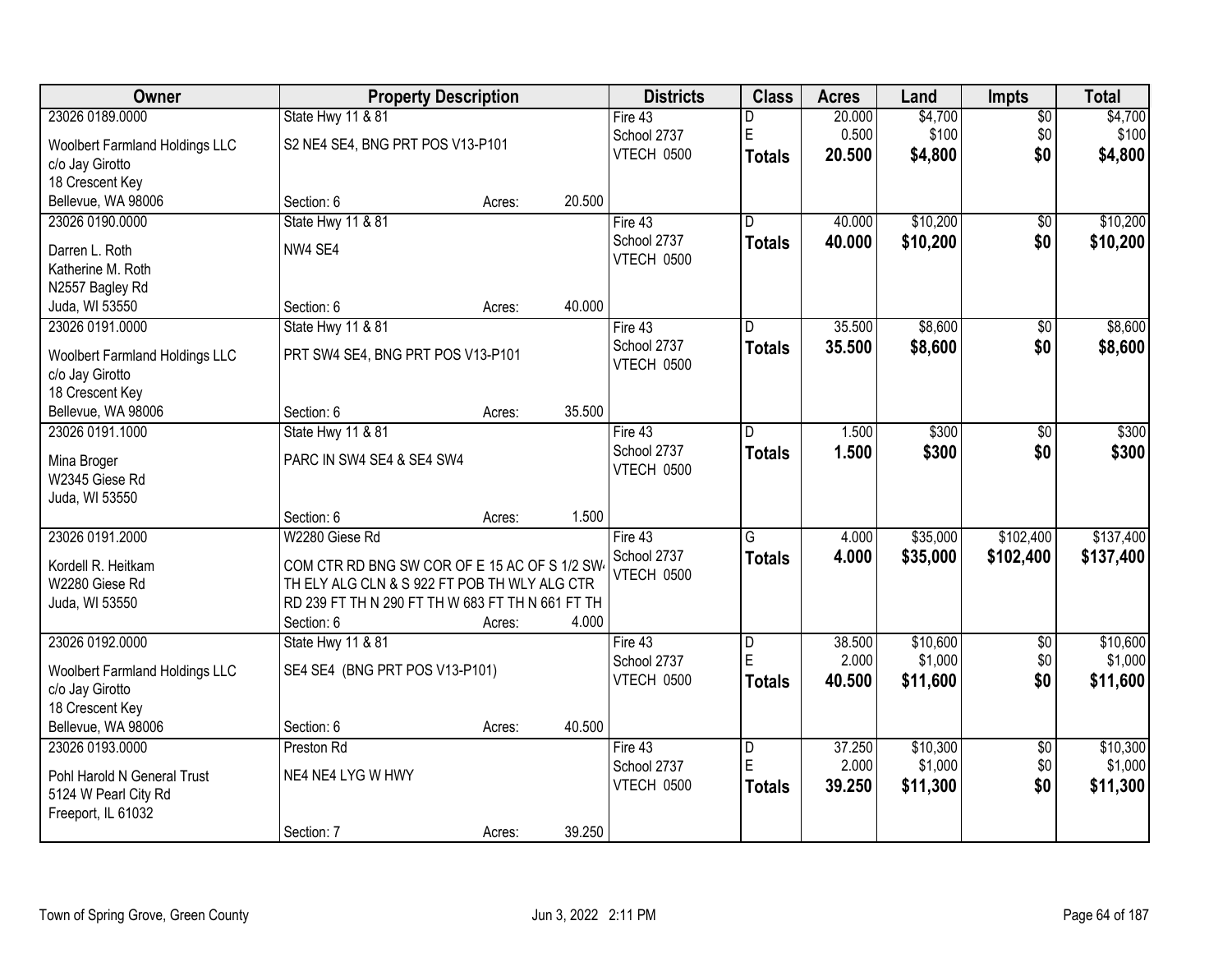| <b>Owner</b>                |                                               | <b>Property Description</b> |        | <b>Districts</b> | <b>Class</b>  | <b>Acres</b> | Land     | <b>Impts</b>    | <b>Total</b> |
|-----------------------------|-----------------------------------------------|-----------------------------|--------|------------------|---------------|--------------|----------|-----------------|--------------|
| 23026 0194.0000             | Preston Rd                                    |                             |        | Fire 43          | D             | 39.000       | \$9,100  | $\overline{$0}$ | \$9,100      |
| Pohl Harold N General Trust | NW4 NE4                                       |                             |        | School 2737      | $\mathsf E$   | 1.000        | \$100    | \$0             | \$100        |
| 5124 W Pearl City Rd        |                                               |                             |        | VTECH 0500       | <b>Totals</b> | 40.000       | \$9,200  | \$0             | \$9,200      |
| Freeport, IL 61032          |                                               |                             |        |                  |               |              |          |                 |              |
|                             | Section: 7                                    | Acres:                      | 40.000 |                  |               |              |          |                 |              |
| 23026 0195.0000             | Preston Rd                                    |                             |        | Fire $43$        | D.            | 40.000       | \$9,300  | $\overline{50}$ | \$9,300      |
| Pohl Harold N General Trust | SW4 NE4                                       |                             |        | School 2737      | Totals        | 40.000       | \$9,300  | \$0             | \$9,300      |
| 5124 W Pearl City Rd        |                                               |                             |        | VTECH 0500       |               |              |          |                 |              |
| Freeport, IL 61032          |                                               |                             |        |                  |               |              |          |                 |              |
|                             | Section: 7                                    | Acres:                      | 40.000 |                  |               |              |          |                 |              |
| 23026 0196.0000             | N1921 County Hwy Ok                           |                             |        | Fire 43          | A             | 1.870        | \$29,400 | \$198,900       | \$228,300    |
| Rudolph J. Kaderly          | CSM 216 (V1-P222) LOT 1 BNG PRT SE4 NE4       |                             |        | School 2737      | <b>Totals</b> | 1.870        | \$29,400 | \$198,900       | \$228,300    |
| N1921 County Rd Ok          |                                               |                             |        | VTECH 0500       |               |              |          |                 |              |
| Juda, WI 53550              |                                               |                             |        |                  |               |              |          |                 |              |
|                             | Section: 7                                    | Acres:                      | 1.870  |                  |               |              |          |                 |              |
| 23026 0196.1000             | Preston Rd                                    |                             |        | Fire 43          | D             | 18.530       | \$3,100  | \$0             | \$3,100      |
| Pohl Harold N General Trust | PARC SE4 NE4 EXC LYG E HWY OK                 |                             |        | School 2737      | E             | 1.000        | \$100    | \$0             | \$100        |
| 5124 W Pearl City Rd        |                                               |                             |        | VTECH 0500       | Totals        | 19.530       | \$3,200  | \$0             | \$3,200      |
| Freeport, IL 61032          |                                               |                             |        |                  |               |              |          |                 |              |
|                             | Section: 7                                    | Acres:                      | 19.530 |                  |               |              |          |                 |              |
| 23026 0196.2000             | Preston Rd                                    |                             |        | Fire 43          | A             | 1.500        | \$27,500 | \$0             | \$27,500     |
| Donald R. Daniels           | ALL THT PRT E2 NE4 LYG E OF CTY OK EXC CSM    |                             |        | School 2737      | Totals        | 1.500        | \$27,500 | \$0             | \$27,500     |
| 560 W 21st St Lot 8         | 216 & EXC CSM 2290                            |                             |        | VTECH 0500       |               |              |          |                 |              |
| Monroe, WI 53566            |                                               |                             |        |                  |               |              |          |                 |              |
|                             | Section: 7                                    | Acres:                      | 1.500  |                  |               |              |          |                 |              |
| 23026 0196.3000             | N1944 County Hwy Ok                           |                             |        | Fire 43          | A             | 4.690        | \$43,500 | \$176,800       | \$220,300    |
| Gene A. Vetterli            | CSM 2584 (V9-P50) LOT 1 BNG LOT 1 CSM 2290    |                             |        | School 2737      | <b>Totals</b> | 4.690        | \$43,500 | \$176,800       | \$220,300    |
| N1944 County Rd Ok          | (V7-P305) IN SE4 NE4                          |                             |        | VTECH 0500       |               |              |          |                 |              |
| Juda, WI 53550              |                                               |                             |        |                  |               |              |          |                 |              |
|                             | Section: 7                                    | Acres:                      | 4.690  |                  |               |              |          |                 |              |
| 23026 0196.4000             | N1922 County Rd OK                            |                             |        | Fire 43          | ID.           | 5.000        | \$1,400  | $\overline{30}$ | \$1,400      |
| Hoesly Irrevocable Trust    | N 5A LOT 2 CSM 216 (V1-P222) BNG PRT SE4 NE4, |                             |        | School 2737      | <b>Totals</b> | 5.000        | \$1,400  | \$0             | \$1,400      |
| E J & Joyce E Hoesly Ttees  | EXC PRT LOT 1 CSM 2584                        |                             |        | VTECH 0500       |               |              |          |                 |              |
| N1922 County Rd Ok          |                                               |                             |        |                  |               |              |          |                 |              |
| Juda, WI 53550              | Section: 7                                    | Acres:                      | 5.000  |                  |               |              |          |                 |              |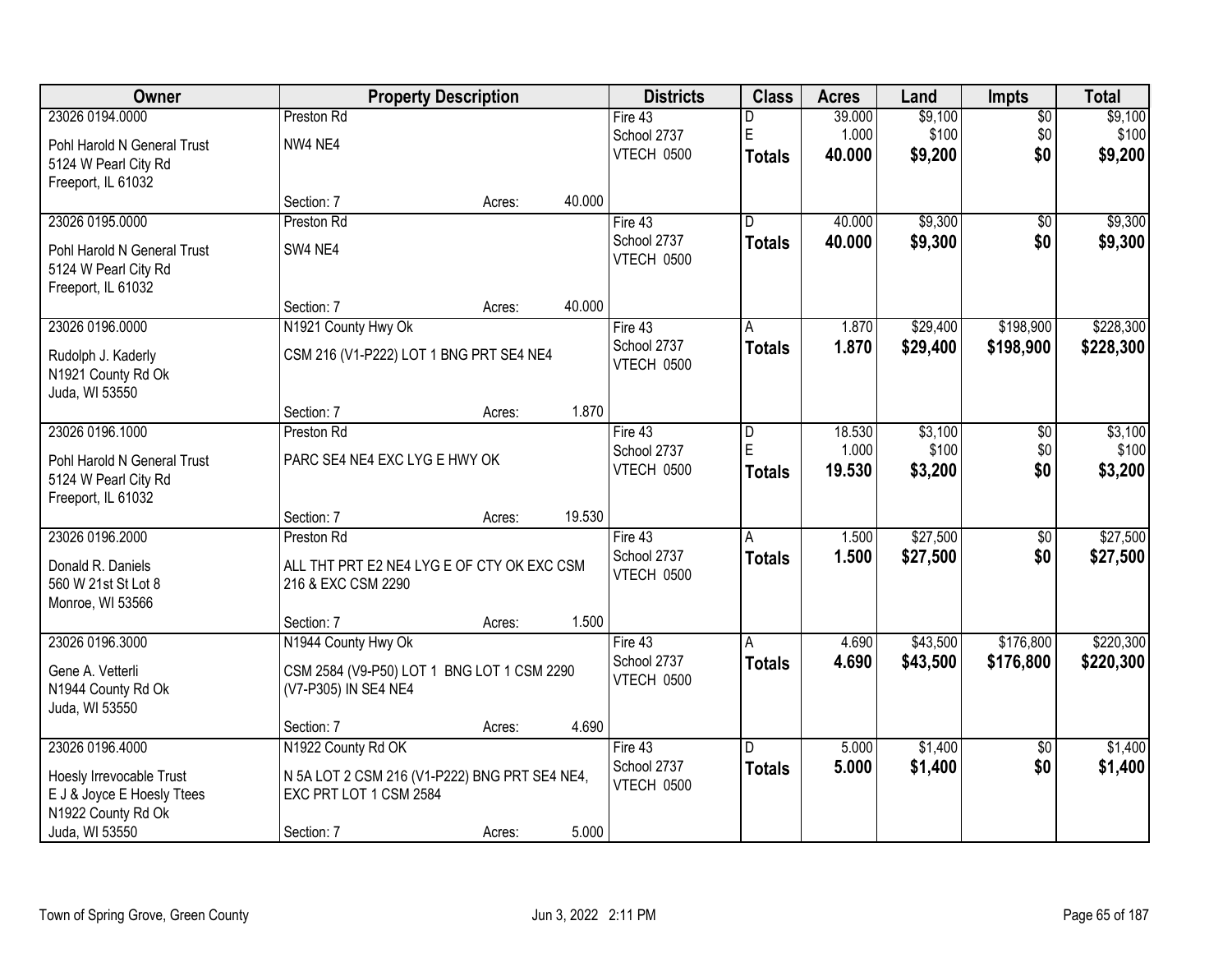| Owner                                            |                                                | <b>Property Description</b> |        | <b>Districts</b> | <b>Class</b>            | <b>Acres</b> | Land     | <b>Impts</b>    | <b>Total</b> |
|--------------------------------------------------|------------------------------------------------|-----------------------------|--------|------------------|-------------------------|--------------|----------|-----------------|--------------|
| 23026 0197.0000                                  | W2345 Giese Rd                                 |                             |        | Fire 43          | D                       | 38.000       | \$9,700  | $\overline{50}$ | \$9,700      |
| Mina Broger                                      | NE4 NW4                                        |                             |        | School 2737      | E                       | 1.000        | \$100    | \$0             | \$100        |
| W2345 Giese Rd                                   |                                                |                             |        | VTECH 0500       | G                       | 1.000        | \$20,000 | \$61,500        | \$81,500     |
| Juda, WI 53550                                   |                                                |                             |        |                  | <b>Totals</b>           | 40.000       | \$29,800 | \$61,500        | \$91,300     |
|                                                  | Section: 7                                     | Acres:                      | 40.000 |                  |                         |              |          |                 |              |
| 23026 0198.0000                                  | Preston Rd                                     |                             |        | Fire $43$        | $\overline{\mathsf{D}}$ | 33.750       | \$5,700  | \$0             | \$5,700      |
| Mina Broger                                      | FR NW4 NW4                                     |                             |        | School 2737      | E                       | 1.000        | \$100    | \$0             | \$100        |
| W2345 Giese Rd                                   |                                                |                             |        | VTECH 0500       | <b>Totals</b>           | 34.750       | \$5,800  | \$0             | \$5,800      |
| Juda, WI 53550                                   |                                                |                             |        |                  |                         |              |          |                 |              |
|                                                  | Section: 7                                     | Acres:                      | 34.750 |                  |                         |              |          |                 |              |
| 23026 0199.0000                                  | Preston Rd                                     |                             |        | Fire 43          | D.                      | 34.750       | \$8,100  | \$0             | \$8,100      |
|                                                  | FR SW4 NW4                                     |                             |        | School 2737      | <b>Totals</b>           | 34.750       | \$8,100  | \$0             | \$8,100      |
| Mina Broger<br>W2345 Giese Rd                    |                                                |                             |        | VTECH 0500       |                         |              |          |                 |              |
| Juda, WI 53550                                   |                                                |                             |        |                  |                         |              |          |                 |              |
|                                                  | Section: 7                                     | Acres:                      | 34.750 |                  |                         |              |          |                 |              |
| 23026 0200.0000                                  | Preston Rd                                     |                             |        | Fire 43          | D                       | 40.000       | \$9,300  | \$0             | \$9,300      |
|                                                  |                                                |                             |        | School 2737      | <b>Totals</b>           | 40.000       | \$9,300  | \$0             | \$9,300      |
| Mina Broger                                      | SE4 NW4                                        |                             |        | VTECH 0500       |                         |              |          |                 |              |
| W2345 Giese Rd<br>Juda, WI 53550                 |                                                |                             |        |                  |                         |              |          |                 |              |
|                                                  | Section: 7                                     | Acres:                      | 40.000 |                  |                         |              |          |                 |              |
| 23026 0201.0000                                  | Preston Rd                                     |                             |        | Fire 43          | D.                      | 40.000       | \$10,200 | \$0             | \$10,200     |
|                                                  |                                                |                             |        | School 2737      | <b>Totals</b>           | 40.000       | \$10,200 | \$0             |              |
| Speckman Gary & Madeline Declar of Ti   NE4 SW4  |                                                |                             |        | VTECH 0500       |                         |              |          |                 | \$10,200     |
| N1568 County Rd Ok                               |                                                |                             |        |                  |                         |              |          |                 |              |
| Juda, WI 53550                                   |                                                |                             |        |                  |                         |              |          |                 |              |
|                                                  | Section: 7                                     | Acres:                      | 40.000 |                  |                         |              |          |                 |              |
| 23026 0202.0000                                  | Preston Rd                                     |                             |        | Fire 43          | $\overline{D}$          | 35.870       | \$7,800  | $\sqrt{$0}$     | \$7,800      |
| Speckman Gary & Madeline Declar of Ti FR NW4 SW4 |                                                |                             |        | School 2737      | <b>Totals</b>           | 35.870       | \$7,800  | \$0             | \$7,800      |
| N1568 County Rd Ok                               |                                                |                             |        | VTECH 0500       |                         |              |          |                 |              |
| Juda, WI 53550                                   |                                                |                             |        |                  |                         |              |          |                 |              |
|                                                  | Section: 7                                     | Acres:                      | 35.870 |                  |                         |              |          |                 |              |
| 23026 0203.0120                                  | W2402 Preston Rd                               |                             |        | Fire 43          | $\overline{G}$          | 5.183        | \$40,600 | \$129,600       | \$170,200    |
| Vincent J. Nafzger                               | CSM 4813 (V21-P152) LOT 1 BNG PRT SE4 & SW4 OF |                             |        | School 2737      | <b>Totals</b>           | 5.183        | \$40,600 | \$129,600       | \$170,200    |
| W2926 Washington St                              | SW4                                            |                             |        | VTECH 0500       |                         |              |          |                 |              |
| Juda, WI 53550                                   |                                                |                             |        |                  |                         |              |          |                 |              |
|                                                  | Section: 7                                     | Acres:                      | 5.183  |                  |                         |              |          |                 |              |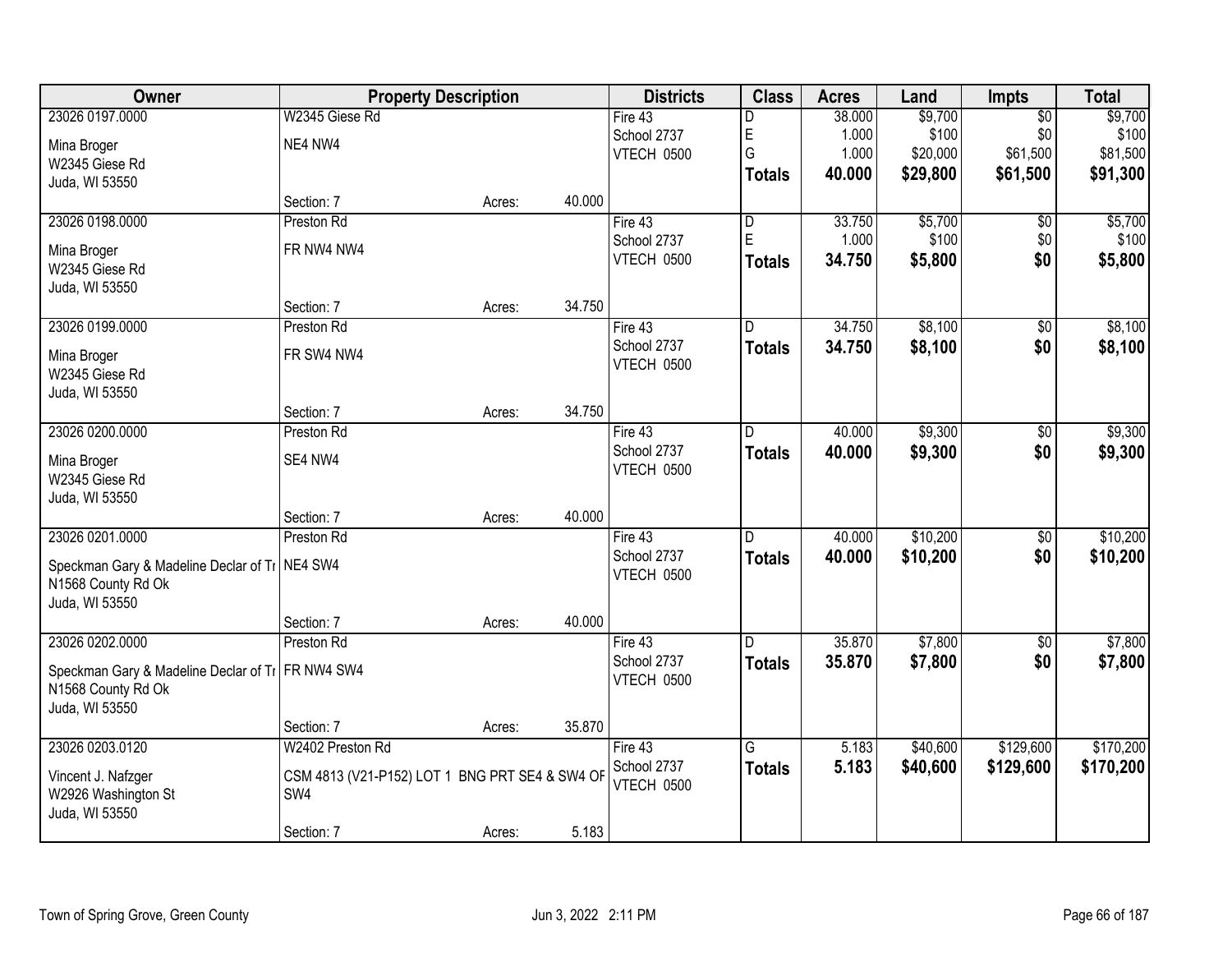| <b>Owner</b>                                                                         | <b>Property Description</b>                                                                       |                  | <b>Districts</b>  | <b>Class</b>            | <b>Acres</b> | Land     | <b>Impts</b>    | <b>Total</b> |
|--------------------------------------------------------------------------------------|---------------------------------------------------------------------------------------------------|------------------|-------------------|-------------------------|--------------|----------|-----------------|--------------|
| 23026 0203.0300                                                                      | Preston Rd                                                                                        |                  | Fire $43$         | D                       | 33.370       | \$7,200  | $\overline{$0}$ | \$7,200      |
| Speckman Gary & Madeline Declar of Ti   FR SW4 SW4, EXC PART LOT 1 CSM 4771, NKA CSM |                                                                                                   |                  | School 2737       | E                       | 1.000        | \$100    | \$0             | \$100        |
| N1568 County Rd Ok                                                                   | 4813                                                                                              |                  | VTECH 0500        | <b>Totals</b>           | 34.370       | \$7,300  | \$0             | \$7,300      |
| Juda, WI 53550                                                                       |                                                                                                   |                  |                   |                         |              |          |                 |              |
|                                                                                      | Section: 7                                                                                        | 34.370<br>Acres: |                   |                         |              |          |                 |              |
| 23026 0204.0300                                                                      | Preston Rd                                                                                        |                  | Fire $43$         | $\overline{\mathsf{D}}$ | 36.317       | \$10,000 | $\overline{50}$ | \$10,000     |
| Speckman Gary & Madeline Declar of Ti   SE4 SW4, EXC CSM 4771, NKA CSM PART CSM 4813 |                                                                                                   |                  | School 2737       | E                       | 0.750        | \$100    | \$0             | \$100        |
| N1568 County Rd Ok                                                                   |                                                                                                   |                  | VTECH 0500        | <b>Totals</b>           | 37.067       | \$10,100 | \$0             | \$10,100     |
| Juda, WI 53550                                                                       |                                                                                                   |                  |                   |                         |              |          |                 |              |
|                                                                                      | Section: 7                                                                                        | 37.067<br>Acres: |                   |                         |              |          |                 |              |
| 23026 0205.0000                                                                      | N1922 County Hwy Ok                                                                               |                  | Fire 43           | 5M                      | 10.000       | \$10,000 | \$0             | \$10,000     |
| Hoesly Irrevocable Trust                                                             | CSM 216 (V1-P222) LOT 2 EXC N 5A OF & EXC LOT 1                                                   |                  | School 2737       | D                       | 33.980       | \$8,600  | \$0             | \$8,600      |
| E J & Joyce E Hoesly Ttees                                                           | CSM 2584 BNG PRT NE4 SE4 - 35A & PRT SE4 NE4 -                                                    |                  | <b>VTECH 0500</b> | $\overline{E}$          | 1.000        | \$100    | \$0             | \$100        |
| N1922 County Rd Ok                                                                   | 11.98A                                                                                            |                  |                   | G                       | 2.000        | \$25,000 | \$162,500       | \$187,500    |
| Juda, WI 53550                                                                       | Section: 7                                                                                        | 46.980<br>Acres: |                   | <b>Totals</b>           | 46.980       | \$43,700 | \$162,500       | \$206,200    |
| 23026 0205.1000                                                                      | Preston Rd                                                                                        |                  | Fire $43$         | D                       | 9.000        | \$2,100  | $\sqrt[6]{3}$   | \$2,100      |
| Pohl Harold N General Trust                                                          | PARC IN NE4 SE4 EXC PORTION LYG E HWY OK                                                          |                  | School 2737       | E                       | 1.000        | \$100    | \$0             | \$100        |
| 5124 W Pearl City Rd                                                                 |                                                                                                   |                  | VTECH 0500        | <b>Totals</b>           | 10.000       | \$2,200  | \$0             | \$2,200      |
| Freeport, IL 61032                                                                   |                                                                                                   |                  |                   |                         |              |          |                 |              |
|                                                                                      | Section: 7                                                                                        | 10.000<br>Acres: |                   |                         |              |          |                 |              |
| 23026 0206.0000                                                                      | Preston Rd                                                                                        |                  | Fire 43           | D                       | 40.000       | \$9,500  | \$0             | \$9,500      |
|                                                                                      | NW4 SE4                                                                                           |                  | School 2737       | <b>Totals</b>           | 40.000       | \$9,500  | \$0             | \$9,500      |
| Pohl Harold N General Trust<br>5124 W Pearl City Rd                                  |                                                                                                   |                  | VTECH 0500        |                         |              |          |                 |              |
| Freeport, IL 61032                                                                   |                                                                                                   |                  |                   |                         |              |          |                 |              |
|                                                                                      | Section: 7                                                                                        | 40.000<br>Acres: |                   |                         |              |          |                 |              |
| 23026 0207.0000                                                                      | Preston Rd                                                                                        |                  | Fire 43           | D                       | 38.000       | \$9,700  | $\overline{$0}$ | \$9,700      |
|                                                                                      |                                                                                                   |                  | School 2737       | E                       | 2.000        | \$1,000  | \$0             | \$1,000      |
| Speckman Gary & Madeline Declar of Ti   SW4 SE4<br>N1568 County Rd Ok                |                                                                                                   |                  | VTECH 0500        | <b>Totals</b>           | 40.000       | \$10,700 | \$0             | \$10,700     |
| Juda, WI 53550                                                                       |                                                                                                   |                  |                   |                         |              |          |                 |              |
|                                                                                      | Section: 7                                                                                        | 40.000<br>Acres: |                   |                         |              |          |                 |              |
| 23026 0208.0000                                                                      | Preston Rd                                                                                        |                  | Fire 43           | D                       | 26.400       | \$7,300  | $\overline{50}$ | \$7,300      |
|                                                                                      |                                                                                                   |                  | School 2737       | G                       | 1.000        | \$20,000 | \$15,100        | \$35,100     |
| Speckman Gary & Madeline Declar of Ti SE4 SE4 EXC COM SE COR SEC 7 TH W 675.57 FT    |                                                                                                   |                  | VTECH 0500        | <b>Totals</b>           | 27.400       | \$27,300 | \$15,100        | \$42,400     |
| N1568 County Rd Ok<br>Juda, WI 53550                                                 | POB TH W 507.30 FT TH N3*W 965.69 FT TH N89*E<br>436.86 FT TH S5*E 293.96 FT TH N87*E 36.50 FT TH |                  |                   |                         |              |          |                 |              |
|                                                                                      | Section: 7                                                                                        | 27.400           |                   |                         |              |          |                 |              |
|                                                                                      |                                                                                                   | Acres:           |                   |                         |              |          |                 |              |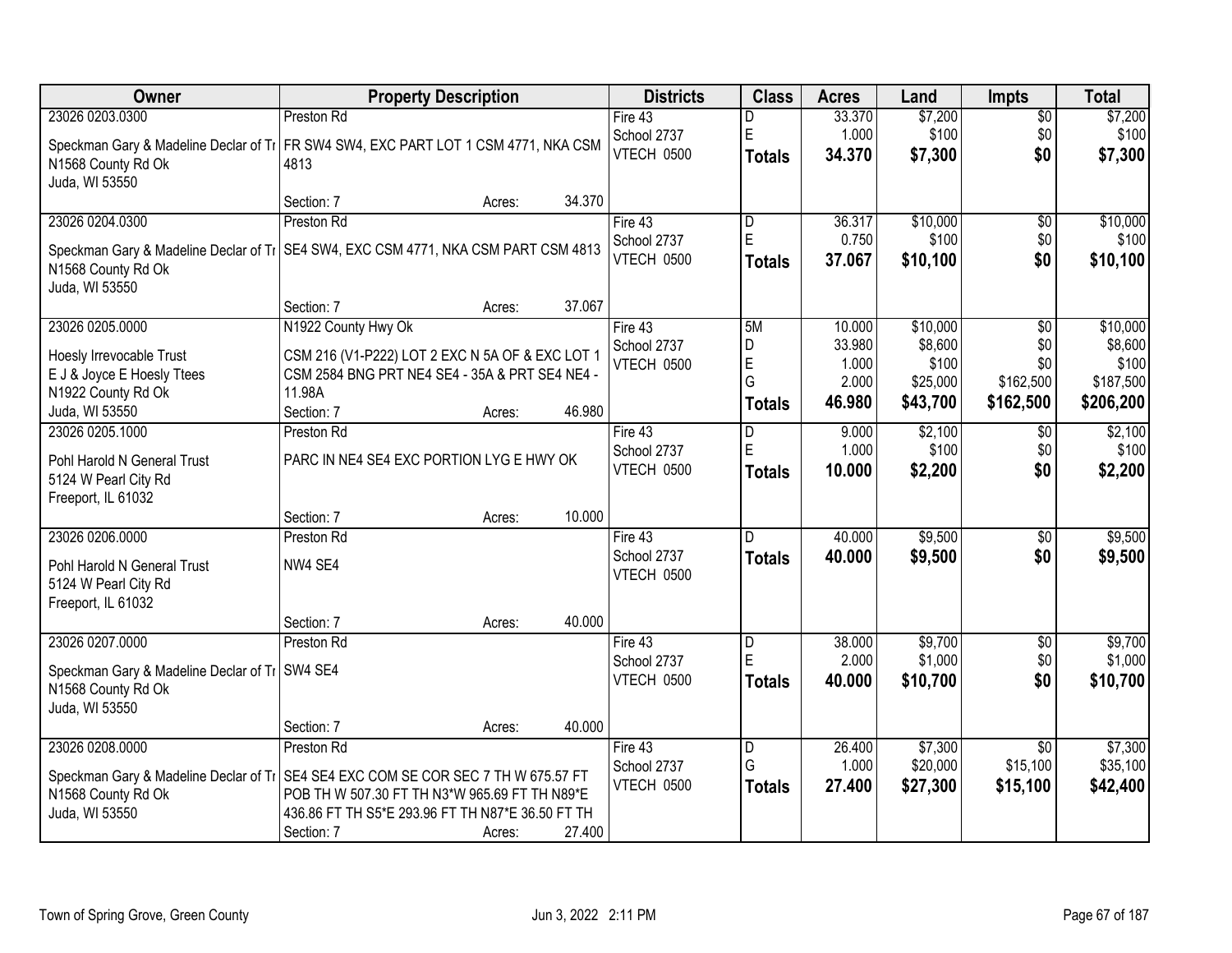| <b>Owner</b>                                                | <b>Property Description</b>                      |                  | <b>Districts</b> | <b>Class</b>   | <b>Acres</b> | Land        | Impts           | <b>Total</b>    |
|-------------------------------------------------------------|--------------------------------------------------|------------------|------------------|----------------|--------------|-------------|-----------------|-----------------|
| 23026 0208.1000                                             | N1746 County Hwy Ok                              |                  | Fire 43          | D              | 5.100        | \$1,400     | $\overline{50}$ | \$1,400         |
| Courtney I. Sedbrook                                        | PRT SE4 SE4 COM SE COR SEC 7 TH W 675.57 FT      |                  | School 2737      | E              | 1.680        | \$700       | \$0             | \$700           |
| N1746 County Rd Ok                                          | POB TH W 507.30 FT TH N3*W 965.69 FT TH N89*E    |                  | VTECH 0500       | G              | 5.900        | \$43,200    | \$120,800       | \$164,000       |
| Juda, WI 53550                                              | 436.86 FT TH S5*E 293.96 FT TH N87*E 36.50 FT TH |                  |                  | <b>Totals</b>  | 12.680       | \$45,300    | \$120,800       | \$166,100       |
|                                                             | Section: 7                                       | 12.680<br>Acres: |                  |                |              |             |                 |                 |
| 23026 0209.0000                                             | W1711 Giese Rd                                   |                  | Fire $43$        | A              | 3.010        | \$35,100    | \$305,300       | \$340,400       |
| <b>Webnar Living Trust</b>                                  | CSM 3736 (V14-P169) LOT 1 BNG PRT NE4 NE4        |                  | School 0700      | <b>Totals</b>  | 3.010        | \$35,100    | \$305,300       | \$340,400       |
| c/o Ernest & Candy Lea W Trustees                           |                                                  |                  | VTECH 0500       |                |              |             |                 |                 |
| W1711 Giese Rd                                              |                                                  |                  |                  |                |              |             |                 |                 |
| Juda, WI 53550                                              | Section: 8                                       | 3.010<br>Acres:  |                  |                |              |             |                 |                 |
| 23026 0210.0000                                             | Mill Rd                                          |                  | Fire 43          | M <sub>5</sub> | 10.200       | ( \$20,400) | $\overline{50}$ | $\overline{50}$ |
|                                                             |                                                  |                  | School 2737      | <b>Totals</b>  | 10.200       | \$0         | \$0             | \$0             |
| Lanz William & Sally Jt Rev Trust<br>W5230 Village View Cir | CSM 411 (V1-P425) LOT 1 BNG PRT NE4 NE4          |                  | VTECH 0500       |                |              |             |                 |                 |
| New Glarus, WI 53574                                        |                                                  |                  |                  |                |              |             |                 |                 |
|                                                             | Section: 8                                       | 10.200<br>Acres: |                  |                |              |             |                 |                 |
| 23026 0211.0000                                             | N2036 Mill Rd                                    |                  | Fire 43          | D              | 20.000       | \$5,200     | \$0             | \$5,200         |
|                                                             |                                                  |                  | School 2737      | G              | 6.000        | \$43,500    | \$149,500       | \$193,000       |
| Kaderly Farms, LLC                                          | S 26A OF NE4 NE4                                 |                  | VTECH 0500       | <b>Totals</b>  | 26.000       | \$48,700    | \$149,500       | \$198,200       |
| N2036 Mill Rd                                               |                                                  |                  |                  |                |              |             |                 |                 |
| Juda, WI 53550                                              |                                                  | 26.000           |                  |                |              |             |                 |                 |
| 23026 0212.0000                                             | Section: 8<br>Mill Rd                            | Acres:           | Fire 43          | D.             | 36.850       | \$7,600     | \$0             | \$7,600         |
|                                                             |                                                  |                  | School 2737      |                | 36,850       |             | \$0             |                 |
| Michael L. Mccullough                                       | CSM 2037 (V6-P372) PRT LOT 1 BNG NW4 NE4         |                  | VTECH 0500       | <b>Totals</b>  |              | \$7,600     |                 | \$7,600         |
| W1499 Giese Rd                                              |                                                  |                  |                  |                |              |             |                 |                 |
| Juda, WI 53550                                              |                                                  |                  |                  |                |              |             |                 |                 |
|                                                             | Section: 8                                       | 36.850<br>Acres: |                  |                |              |             |                 |                 |
| 23026 0213.0000                                             | Mill Rd                                          |                  | Fire 43          | $\overline{D}$ | 39.040       | \$9,100     | $\overline{60}$ | \$9,100         |
| Michael L. Mccullough                                       | CSM 2037 (V6-P372) PRT LOT 1 BNG SW4 NE4         |                  | School 2737      | <b>Totals</b>  | 39.040       | \$9,100     | \$0             | \$9,100         |
| W1499 Giese Rd                                              |                                                  |                  | VTECH 0500       |                |              |             |                 |                 |
| Juda, WI 53550                                              |                                                  |                  |                  |                |              |             |                 |                 |
|                                                             | Section: 8                                       | 39.040<br>Acres: |                  |                |              |             |                 |                 |
| 23026 0214.0000                                             | Mill Rd                                          |                  | Fire $43$        | D              | 39.000       | \$9,100     | $\overline{50}$ | \$9,100         |
| Kaderly Farms, LLC                                          | SE4 NE4                                          |                  | School 2737      | E              | 1.000        | \$100       | \$0             | \$100           |
| N2036 Mill Rd                                               |                                                  |                  | VTECH 0500       | <b>Totals</b>  | 40.000       | \$9,200     | \$0             | \$9,200         |
| Juda, WI 53550                                              |                                                  |                  |                  |                |              |             |                 |                 |
|                                                             | Section: 8                                       | 40.000<br>Acres: |                  |                |              |             |                 |                 |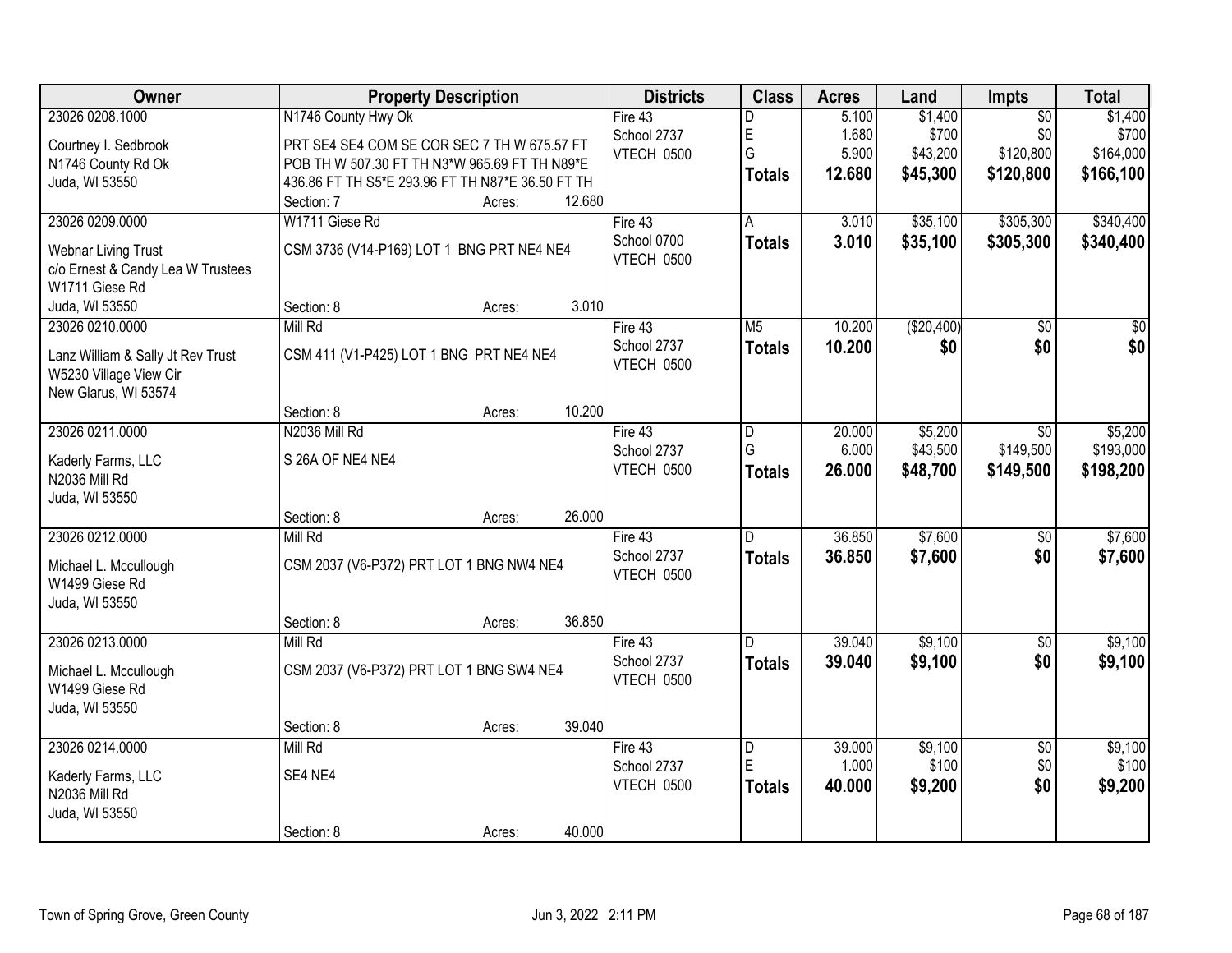| Owner                          | <b>Property Description</b>                      | <b>Districts</b>          | <b>Class</b>   | <b>Acres</b> | Land     | <b>Impts</b>    | <b>Total</b> |
|--------------------------------|--------------------------------------------------|---------------------------|----------------|--------------|----------|-----------------|--------------|
| 23026 0215.0000                | Mill Rd                                          | Fire 43                   |                | 13.700       | \$3,200  | $\overline{30}$ | \$3,200      |
| Perry Edge                     | E2 NE4 NW4 EXC PRT LOT 1 CSM 2037 & N 7.95A      | School 0700               | <b>Totals</b>  | 13.700       | \$3,200  | \$0             | \$3,200      |
| W1909 Giese Rd                 | <b>PCL</b>                                       | <b>VTECH 0500</b>         |                |              |          |                 |              |
| Juda, WI 53550-9724            |                                                  |                           |                |              |          |                 |              |
|                                | Section: 8<br>13.700<br>Acres:                   |                           |                |              |          |                 |              |
| 23026 0215.1000                | W1949 Giese Rd                                   | Fire $43$                 | $\overline{D}$ | 11.100       | \$2,600  | $\overline{50}$ | \$2,600      |
| Shannon L. Edge                | PRT NW4 & NE4 SEC 8 BEG N LN NW4 BNG 33.04 FT    | School 0700               | G              | 2.000        | \$25,000 | \$72,700        | \$97,700     |
| W1949 Giese Rd                 | N OF NW COR OF LOT 3 CSM 2425 (V8-P159) TH       | <b>VTECH 0500</b>         | <b>Totals</b>  | 13.100       | \$27,600 | \$72,700        | \$100,300    |
| Juda, WI 53550                 | S0*W 522.40 FT TO SE COR LOT 1 CSM 2425 TH       |                           |                |              |          |                 |              |
|                                | 13.100<br>Section: 8<br>Acres:                   |                           |                |              |          |                 |              |
| 23026 0216.0000                | W2009 Giese Rd                                   | Fire 43                   | A              | 5.520        | \$46,600 | \$31,100        | \$77,700     |
| Terry A. Gates                 | PARCEL A: CSM 2425 (V8-P159) LOT 1 - CONT 5.34A  | School 2737               | <b>Totals</b>  | 5.520        | \$46,600 | \$31,100        | \$77,700     |
| PO Box 82                      | BNG PRT NW4 NW4 & NE4 NW4; PARCEL B: 1/16 INT    | VTECH 0500                |                |              |          |                 |              |
| Juda, WI 53550                 | IN OUTLO1 1 CSM 2305 (V8-P6)-.18A                |                           |                |              |          |                 |              |
|                                | 5.520<br>Section: 8<br>Acres:                    |                           |                |              |          |                 |              |
| 23026 0216.0200                | Mill Rd                                          | Fire 43                   | D.             | 2.680        | \$500    | $\sqrt{6}$      | \$500        |
| Meier Irrevocable Trust        | CSM 2425 (V8-P159) LOT 2 - CONT 2.5A BNG PRT     | School 2737               | <b>Totals</b>  | 2.680        | \$500    | \$0             | \$500        |
| John H & Darlene M Meier Ttees | LOT 6 & 7 CSM 2306 (V8-P7) BNG PRT N2 NW4 & PRT  | VTECH 0500                |                |              |          |                 |              |
| W2017 Giese Rd                 | OUTLOT 1 CSM 2305 (V8-P6) CONT .18A              |                           |                |              |          |                 |              |
| Juda, WI 53550                 | 2.680<br>Section: 8<br>Acres:                    |                           |                |              |          |                 |              |
| 23026 0216.0300                | W2017 Giese Rd                                   | Fire 43                   | $\overline{A}$ | 2.274        | \$31,400 | \$235,800       | \$267,200    |
|                                |                                                  | School 2737               | D              | 2.890        | \$500    | \$0             | \$500        |
| Meier Irrevocable Trust        | CSM 2306 (V8-P7) LOT 5 EXC COM NE COR SD LOT 5   | VTECH 0500                | <b>Totals</b>  | 5.164        | \$31,900 | \$235,800       | \$267,700    |
| John H & Darlene M Meier Ttees | POB TH N76*W ALG N LN LOT 5 3 FT TH SWLY TO S    |                           |                |              |          |                 |              |
| W2017 Giese Rd                 | LN PT 8 FT TH N85*W TH S85*E 8 FT TH N0*E 180 FT |                           |                |              |          |                 |              |
| Juda, WI 53550                 | 5.164<br>Section: 8<br>Acres:                    |                           |                |              |          |                 |              |
| 23026 0216.0400                | Mill Rd                                          | Fire 43                   | A              | 2.730        | \$33,700 | $\overline{50}$ | \$33,700     |
| Perry Edge                     | CSM 2425 (V8 P159) PRT LOT 3 BNG PRT LOTS 6,7,8  | School 2737<br>VTECH 0500 | <b>Totals</b>  | 2.730        | \$33,700 | \$0             | \$33,700     |
| W1909 Giese Rd                 | CSM 2306 (V8 P7) BNG PRT NE4 NW4 EXC N 4.36A     |                           |                |              |          |                 |              |
| Juda, WI 53550-9724            | PCL BNG PRT POS V11-P107                         |                           |                |              |          |                 |              |
|                                | 2.730<br>Section: 8<br>Acres:                    |                           |                |              |          |                 |              |
| 23026 0217.0000                | Mill Rd                                          | Fire 43                   | D.             | 1.800        | \$400    | $\overline{50}$ | \$400        |
| Gough Family Acres, LLC        | PRT NE4 NW4, BNG PRT POS V2-P275                 | School 2737               | <b>Totals</b>  | 1.800        | \$400    | \$0             | \$400        |
| W2708 County Rd Ss             |                                                  | VTECH 0500                |                |              |          |                 |              |
| Monroe, WI 53566               |                                                  |                           |                |              |          |                 |              |
|                                | 1.800<br>Section: 8<br>Acres:                    |                           |                |              |          |                 |              |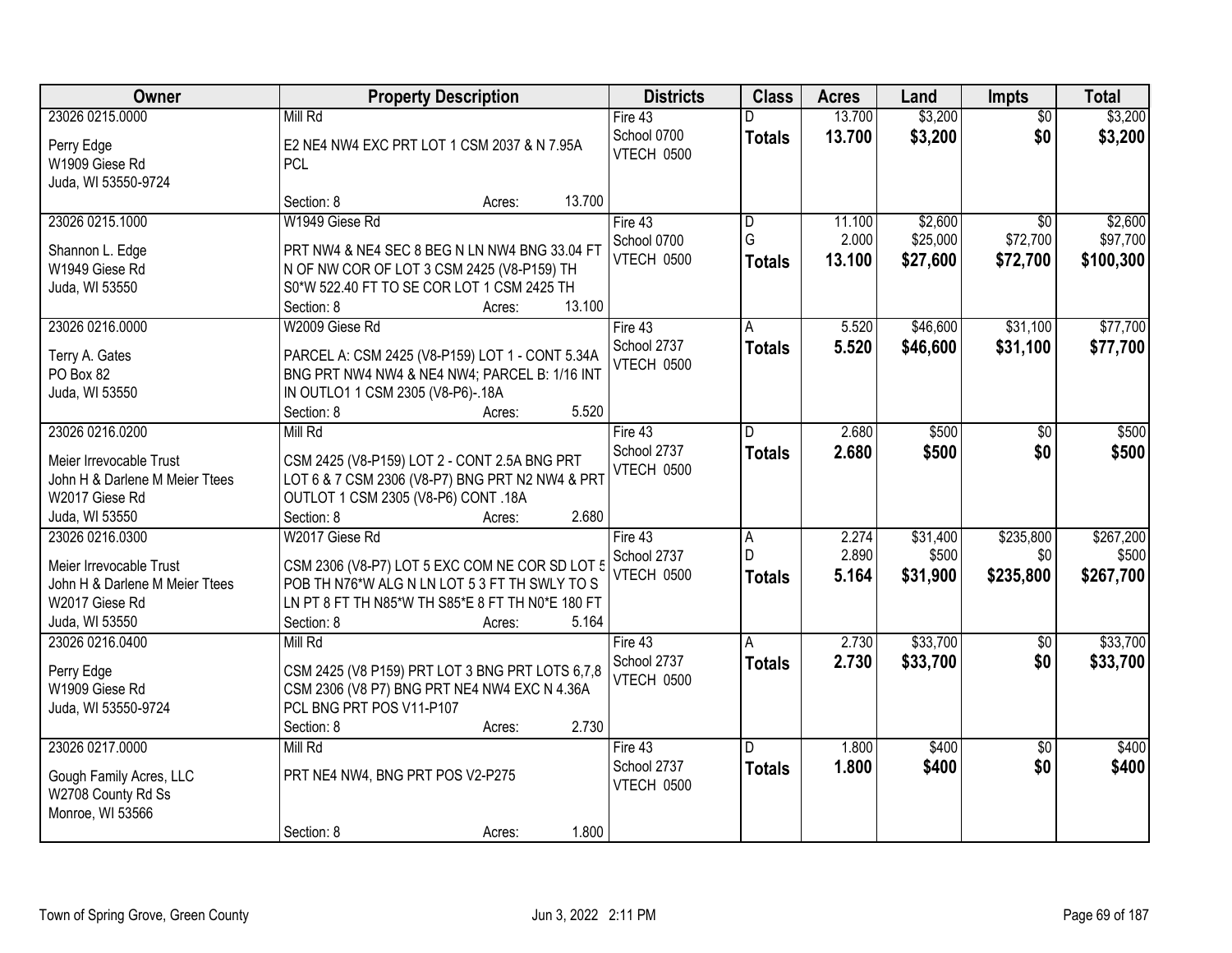| Owner                                                                           | <b>Property Description</b>                                                                                                                         | <b>Districts</b>                       | <b>Class</b>            | <b>Acres</b>              | Land                            | Impts                                   | <b>Total</b>                      |
|---------------------------------------------------------------------------------|-----------------------------------------------------------------------------------------------------------------------------------------------------|----------------------------------------|-------------------------|---------------------------|---------------------------------|-----------------------------------------|-----------------------------------|
| 23026 0217.0100                                                                 | Mill Rd                                                                                                                                             | Fire 43                                |                         | 5.000                     | \$40,000                        | $\overline{50}$                         | \$40,000                          |
| Kevin E. Turner<br>N2030 County Rd Ok<br>Juda, WI 53550                         | CSM 2366 (V8-P86) LOT 1 BNG PRT NW4 NW4                                                                                                             | School 2737<br>VTECH 0500              | <b>Totals</b>           | 5.000                     | \$40,000                        | \$0                                     | \$40,000                          |
|                                                                                 | 5.000<br>Section: 8<br>Acres:                                                                                                                       |                                        |                         |                           |                                 |                                         |                                   |
| 23026 0217.0200<br>Rafael R. Vazquez                                            | W2029 Giese Rd<br>CSM 2366 (V8-P86) LOT 2 CONT 5A BNG PRT NW4                                                                                       | Fire $43$<br>School 2737<br>VTECH 0500 | A<br><b>Totals</b>      | 5.180<br>5.180            | \$45,500<br>\$45,500            | \$175,400<br>\$175,400                  | \$220,900<br>\$220,900            |
| W2029 Giese Rd<br>Juda, WI 53550                                                | NW4 & PRT OUTLOT 1 CSM 2305- CONT .18A<br>5.180<br>Section: 8<br>Acres:                                                                             |                                        |                         |                           |                                 |                                         |                                   |
| 23026 0217.0300                                                                 | W2025 Giese Rd                                                                                                                                      | Fire 43                                | A                       | 5.190                     | \$45,600                        | \$113,200                               | \$158,800                         |
| Nancy A. Powers<br>W2025 Giese Rd<br>Juda, WI 53550                             | CSM 2366 (V8-P86) LOT 3 - CONT 5.01A BNG PRT<br>NW4 NW4 & 1/16TH INT OUTLOT 1 CSM 2305<br>(V8-P6)-CONT.18A<br>5.190<br>Section: 8<br>Acres:         | School 2737<br>VTECH 0500              | <b>Totals</b>           | 5.190                     | \$45,600                        | \$113,200                               | \$158,800                         |
| 23026 0217.0400                                                                 | W2023 Giese Rd                                                                                                                                      | Fire 43                                | D                       | 4.000                     | \$700                           | \$0                                     | \$700                             |
| Meier Irrevocable Trust<br>John H & Darlene M Meier Ttees<br>W2017 Giese Rd     | CSM 2305 (V8-P6) LOT 4 - CONT 4.5A BNG PRT NW4<br>NW4 & UNDIV 1/6 INT OUTLOT 1 CSM 2305 - .18A                                                      | School 2737<br>VTECH 0500              | E<br><b>Totals</b>      | 0.680<br>4.680            | \$400<br>\$1,100                | \$0<br>\$0                              | \$400<br>\$1,100                  |
| Juda, WI 53550                                                                  | 4.680<br>Section: 4<br>Acres:                                                                                                                       |                                        |                         |                           |                                 |                                         |                                   |
| 23026 0217.1000<br>Donald R. Daniels<br>560 W 21st St Lot 8<br>Monroe, WI 53566 | N2020 County Hwy Ok<br>PRT W2 NE4 NW4 - CONT 1.21A PRT W2 SE4 NW4 -<br>CONT 6.29A PRT NW4 NW4 - CONT 8.50A PRT SW4<br><b>NW4 - CONT 2.50A</b>       | Fire 43<br>School 2737<br>VTECH 0500   | D<br>G<br><b>Totals</b> | 14.000<br>4.500<br>18.500 | \$2,600<br>\$37,500<br>\$40,100 | $\overline{30}$<br>\$91,100<br>\$91,100 | \$2,600<br>\$128,600<br>\$131,200 |
|                                                                                 | 18.500<br>Section: 8<br>Acres:                                                                                                                      |                                        |                         |                           |                                 |                                         |                                   |
| 23026 0217.2000<br>Kevin E. Turner<br>N2030 County Rd Ok<br>Juda, WI 53550      | N2030 County Hwy Ok<br>PRT NW4 NW4 - CONT 4.95A; ALSO ALL THT PRT E2<br>NE4 SEC 7 LYG E OF CTY OK EXC CSM 216. EXC<br>CSM 2290 - CONT .05A<br>5.000 | Fire 43<br>School 2737<br>VTECH 0500   | A<br><b>Totals</b>      | 5.000<br>5.000            | \$45,000<br>\$45,000            | \$84,800<br>\$84,800                    | \$129,800<br>\$129,800            |
| 23026 0218.0000                                                                 | Section: 8<br>Acres:<br>Mill Rd                                                                                                                     | Fire $43$                              | D.                      | 37.500                    | \$8,100                         | $\overline{50}$                         | \$8,100                           |
| Gough Family Acres, LLC<br>W2708 County Rd Ss<br>Monroe, WI 53566               | PRT SW4 NW4 SEC 8 & PRT SE4 NE4 SEC 7 (BNG PT<br>POS V2-P275)<br>37.500<br>Section: 8<br>Acres:                                                     | School 2737<br>VTECH 0500              | <b>Totals</b>           | 37.500                    | \$8,100                         | \$0                                     | \$8,100                           |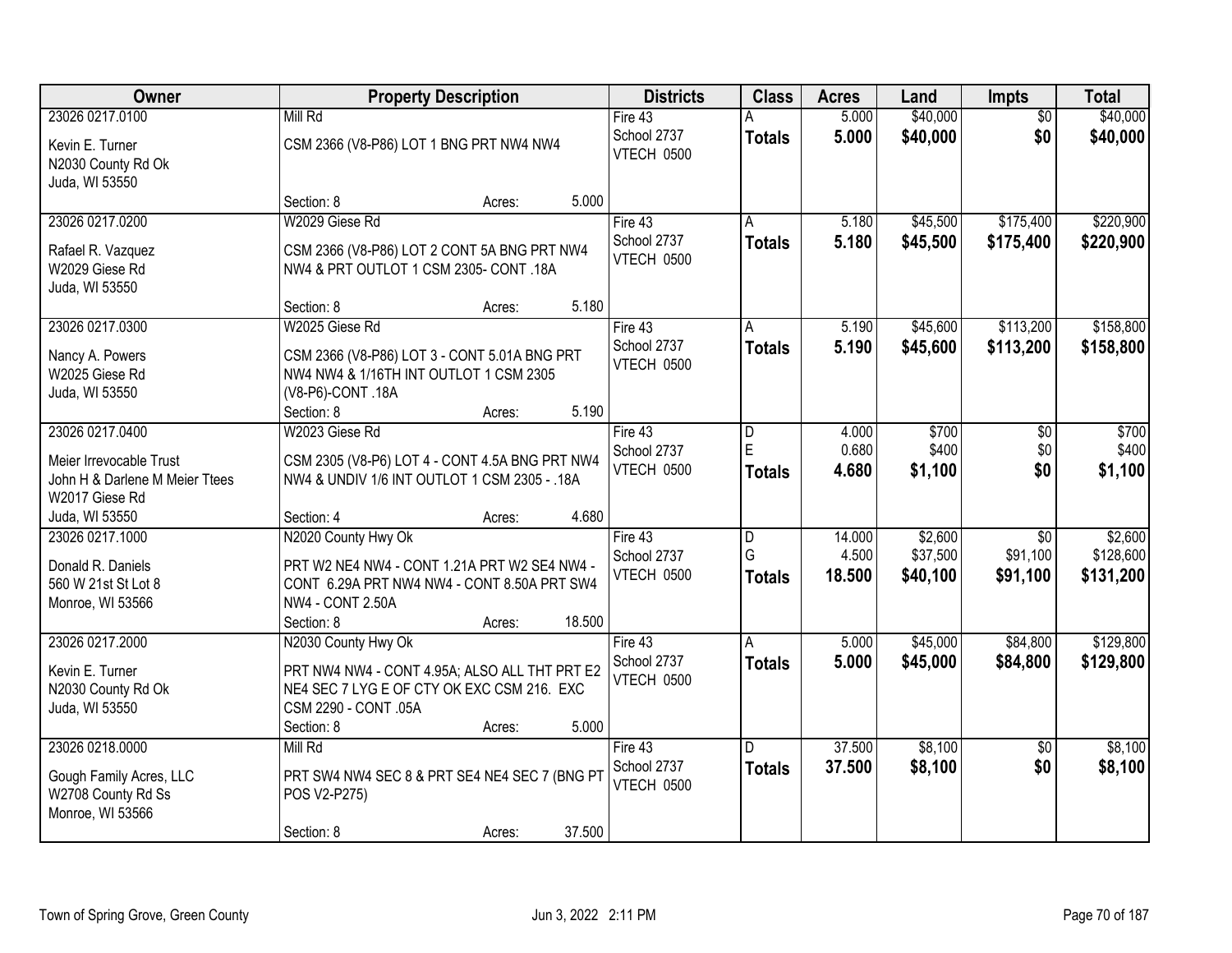| Owner                                                                                                                      |                                                    | <b>Property Description</b> |        | <b>Districts</b>          | <b>Class</b>            | <b>Acres</b>     | Land                  | <b>Impts</b>     | <b>Total</b>         |
|----------------------------------------------------------------------------------------------------------------------------|----------------------------------------------------|-----------------------------|--------|---------------------------|-------------------------|------------------|-----------------------|------------------|----------------------|
| 23026 0219.0000                                                                                                            | Mill Rd                                            |                             |        | Fire 43                   | D                       | 13.710           | \$3,800               | $\overline{50}$  | \$3,800              |
| Gough Family Acres, LLC<br>W2708 County Rd Ss<br>Monroe, WI 53566                                                          | PRT W2 SE4 NW4 BNG PRT POS V2-P275                 |                             |        | School 2737<br>VTECH 0500 | <b>Totals</b>           | 13.710           | \$3,800               | \$0              | \$3,800              |
|                                                                                                                            | Section: 8                                         | Acres:                      | 13.710 |                           |                         |                  |                       |                  |                      |
| 23026 0220.0000                                                                                                            | W1909 Giese Rd                                     |                             |        | Fire 43                   | 5M                      | 3.000            | \$3,000               | $\overline{50}$  | \$3,000              |
| Perry Edge<br>W1909 Giese Rd                                                                                               | E2 SE4 NW4, EXC PRT LOT 1 CSM 2037                 |                             |        | School 2737<br>VTECH 0500 | A<br>D                  | 1.000<br>5.500   | \$25,000<br>\$1,500   | \$130,400<br>\$0 | \$155,400<br>\$1,500 |
| Juda, WI 53550-9724                                                                                                        |                                                    |                             |        |                           | <b>Totals</b>           | 9.500            | \$29,500              | \$130,400        | \$159,900            |
|                                                                                                                            | Section: 8                                         | Acres:                      | 9.500  |                           |                         |                  |                       |                  |                      |
| 23026 0220.0100                                                                                                            | Mill Rd                                            |                             |        | Fire 43                   | D                       | 12.800           | \$3,500               | \$0              | \$3,500              |
| Michael L. Mccullough<br>W1499 Giese Rd<br>Juda, WI 53550                                                                  | CSM 2037 (V6-P372) PRT LOT 1 BNG PRT E2 SE4<br>NW4 |                             |        | School 2737<br>VTECH 0500 | <b>Totals</b>           | 12.800           | \$3,500               | \$0              | \$3,500              |
|                                                                                                                            | Section: 8                                         | Acres:                      | 12.800 |                           |                         |                  |                       |                  |                      |
| 23026 0221.0000                                                                                                            | Mill Rd                                            |                             |        | Fire 43                   | D                       | 29.000           | \$7,600               | \$0              | \$7,600              |
| Kaderly Farms, LLC<br>N2036 Mill Rd                                                                                        | NE4 SW4                                            |                             |        | School 2737<br>VTECH 0500 | M8<br><b>Totals</b>     | 11.000<br>40.000 | (\$22,000)<br>\$7,600 | \$0<br>\$0       | \$0<br>\$7,600       |
| Juda, WI 53550                                                                                                             |                                                    |                             |        |                           |                         |                  |                       |                  |                      |
|                                                                                                                            | Section: 8                                         | Acres:                      | 40.000 |                           |                         |                  |                       |                  |                      |
| 23026 0222.0000                                                                                                            | Mill Rd                                            |                             |        | Fire 43                   | $\overline{\mathsf{D}}$ | 33.000           | \$8,600               | $\overline{50}$  | \$8,600              |
| Kaderly Farms, LLC                                                                                                         | NW4 SW4                                            |                             |        | School 2737               | E                       | 7.000            | \$3,500               | \$0              | \$3,500              |
| N2036 Mill Rd                                                                                                              |                                                    |                             |        | VTECH 0500                | Totals                  | 40.000           | \$12,100              | \$0              | \$12,100             |
| Juda, WI 53550                                                                                                             |                                                    |                             |        |                           |                         |                  |                       |                  |                      |
|                                                                                                                            | Section: 8                                         | Acres:                      | 40.000 |                           |                         |                  |                       |                  |                      |
| 23026 0223.0000                                                                                                            | Mill Rd                                            |                             |        | Fire 43                   | D                       | 32.000           | \$8,800               | \$0              | \$8,800              |
| Speckman Gary & Madeline Declar of Ti SW4 SW4, EXC PCL LYG IN NE COR LYG N OF CRK                                          |                                                    |                             |        | School 2737<br>VTECH 0500 | E                       | 5.000            | \$2,500               | \$0<br>\$0       | \$2,500              |
| N1568 County Rd Ok                                                                                                         |                                                    |                             |        |                           | <b>Totals</b>           | 37.000           | \$11,300              |                  | \$11,300             |
| Juda, WI 53550                                                                                                             |                                                    |                             |        |                           |                         |                  |                       |                  |                      |
|                                                                                                                            | Section: 8                                         | Acres:                      | 37.000 |                           |                         |                  |                       |                  |                      |
| 23026 0224.0000                                                                                                            | Mill Rd                                            |                             |        | Fire 43<br>School 2737    | D.                      | 13.000           | \$3,000               | $\overline{30}$  | \$3,000              |
| Speckman Gary & Madeline Declar of Ti   W2 SE4 SW4, EXC PCL IN NW COR LYG N OF CRK<br>N1568 County Rd Ok<br>Juda, WI 53550 |                                                    |                             |        | VTECH 0500                | <b>Totals</b>           | 13.000           | \$3,000               | \$0              | \$3,000              |
|                                                                                                                            | Section: 8                                         | Acres:                      | 13.000 |                           |                         |                  |                       |                  |                      |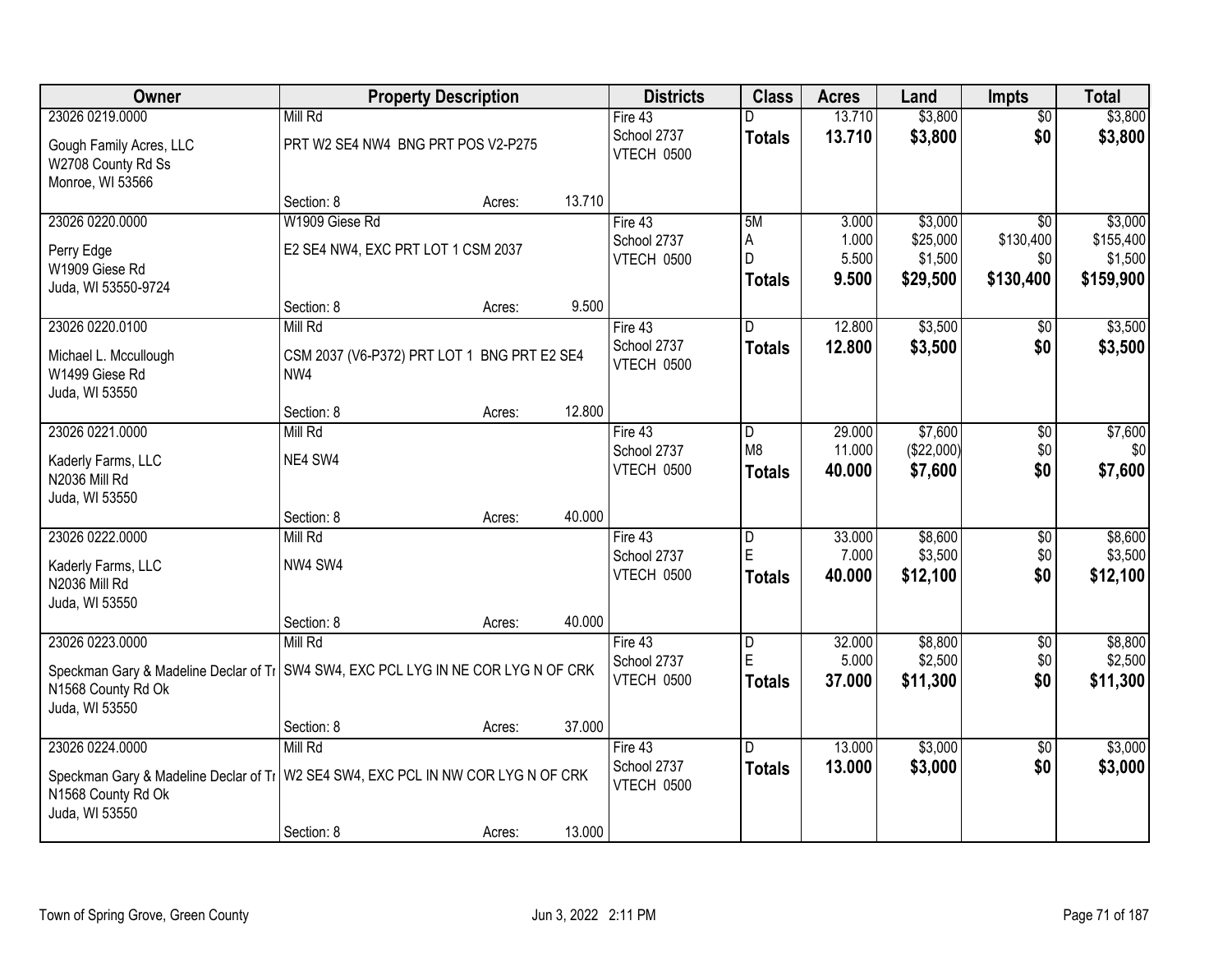| \$2,800<br>23026 0224.1000<br>Mill Rd<br>10.000<br>\$2,800<br>$\overline{50}$<br>Fire 43<br>\$0<br>School 2737<br>10.000<br>\$2,800<br>\$2,800<br><b>Totals</b><br>Kaderly Farms, LLC<br>E2 SE4 SW4, EXC 10A LYG S OF CREEK<br>VTECH 0500<br>N2036 Mill Rd<br>Juda, WI 53550<br>10.000<br>Section: 8<br>Acres:<br>Mill Rd<br>\$2,800<br>23026 0224.1100<br>Fire $43$<br>10.000<br>D.<br>$\overline{50}$<br>School 2737<br>10.000<br>\$2,800<br>\$0<br><b>Totals</b><br>Speckman Gary & Madeline Declar of TI PRT E1/4 OF SE4 SW4 LYG S OF CREEK<br>VTECH 0500<br>N1568 County Rd Ok<br>Juda, WI 53550<br>Section: 8<br>10.000<br>Acres:<br>\$2,800<br>23026 0224.2000<br>Mill Rd<br>10.000<br>Fire 43<br>\$0<br>D<br>School 2737<br>\$2,800<br>\$0<br>10.000<br><b>Totals</b><br>Kaderly Farms, LLC<br>PRT SE4 & SW4 OF SW4, BNG W1/2 OF FOLLOWING<br><b>VTECH 0500</b><br>PCL, EXC PORTION LYG S CRK: BEG NE COR OF S2<br>N2036 Mill Rd<br>SW4 TH S2* E 558.48 TH N88*W 1622.51 FT TH N2*W<br>Juda, WI 53550<br>Section: 8<br>10.000<br>Acres:<br>38.000<br>\$10,500<br>23026 0225.0000<br>Mill Rd<br>Fire 43<br>\$0<br>D<br>E<br>2.000<br>\$1,000<br>School 2737<br>\$0<br>NE4 SE4<br>Kaderly Farms, LLC<br>\$0<br>VTECH 0500<br>40.000<br>\$11,500<br><b>Totals</b><br>N2036 Mill Rd<br>Juda, WI 53550<br>40.000<br>Section: 8<br>Acres:<br>23026 0226.0000<br>Mill Rd<br>38.000<br>\$10,100<br>$\overline{50}$<br>$\overline{D}$<br>Fire 43<br>E<br>\$100<br>\$0<br>1.000<br>School 2737<br>Kaderly Farms, LLC<br>NW4 SE4 EXC A STRIP 2 RTODS ACROSS ENTIRE S<br>\$10,200<br>\$0<br>VTECH 0500<br>39.000<br><b>Totals</b><br>N2036 Mill Rd<br>SIDE, BNG S 1A NW4 SE4<br>Juda, WI 53550<br>39.000<br>Section: 8<br>Acres:<br>\$200<br>23026 0227.0000<br>Mill Rd<br>1.000<br>Fire 43<br>D.<br>$\overline{50}$<br>School 2737<br>1.000<br>\$200<br>\$0<br><b>Totals</b><br>S 1A NW4 SE4<br>Edward S. Kaderly<br>VTECH 0500<br>N1695 Mill Rd<br>Juda, WI 53550<br>1.000<br>Section: 8<br>Acres:<br>39.000<br>\$9,700<br>23026 0228.0000<br>Mill Rd<br>Fire $43$<br>$\overline{\mathsf{D}}$<br>$\overline{60}$<br>E<br>1.000<br>\$100<br>\$0<br>School 2737<br>SW4 SE4<br>Edward S. Kaderly<br>\$0<br>VTECH 0500<br>\$9,800<br>40.000<br>\$9,800<br><b>Totals</b><br>N1695 Mill Rd<br>Juda, WI 53550 | Owner |            | <b>Property Description</b> |        | <b>Districts</b> | <b>Class</b> | <b>Acres</b> | Land | <b>Impts</b> | <b>Total</b> |
|------------------------------------------------------------------------------------------------------------------------------------------------------------------------------------------------------------------------------------------------------------------------------------------------------------------------------------------------------------------------------------------------------------------------------------------------------------------------------------------------------------------------------------------------------------------------------------------------------------------------------------------------------------------------------------------------------------------------------------------------------------------------------------------------------------------------------------------------------------------------------------------------------------------------------------------------------------------------------------------------------------------------------------------------------------------------------------------------------------------------------------------------------------------------------------------------------------------------------------------------------------------------------------------------------------------------------------------------------------------------------------------------------------------------------------------------------------------------------------------------------------------------------------------------------------------------------------------------------------------------------------------------------------------------------------------------------------------------------------------------------------------------------------------------------------------------------------------------------------------------------------------------------------------------------------------------------------------------------------------------------------------------------------------------------------------------------------------------------------------------------------------------------------------------------------------------------------------------------------------------------------------------------------------------------|-------|------------|-----------------------------|--------|------------------|--------------|--------------|------|--------------|--------------|
|                                                                                                                                                                                                                                                                                                                                                                                                                                                                                                                                                                                                                                                                                                                                                                                                                                                                                                                                                                                                                                                                                                                                                                                                                                                                                                                                                                                                                                                                                                                                                                                                                                                                                                                                                                                                                                                                                                                                                                                                                                                                                                                                                                                                                                                                                                      |       |            |                             |        |                  |              |              |      |              |              |
|                                                                                                                                                                                                                                                                                                                                                                                                                                                                                                                                                                                                                                                                                                                                                                                                                                                                                                                                                                                                                                                                                                                                                                                                                                                                                                                                                                                                                                                                                                                                                                                                                                                                                                                                                                                                                                                                                                                                                                                                                                                                                                                                                                                                                                                                                                      |       |            |                             |        |                  |              |              |      |              |              |
| \$2,800<br>\$2,800                                                                                                                                                                                                                                                                                                                                                                                                                                                                                                                                                                                                                                                                                                                                                                                                                                                                                                                                                                                                                                                                                                                                                                                                                                                                                                                                                                                                                                                                                                                                                                                                                                                                                                                                                                                                                                                                                                                                                                                                                                                                                                                                                                                                                                                                                   |       |            |                             |        |                  |              |              |      |              |              |
|                                                                                                                                                                                                                                                                                                                                                                                                                                                                                                                                                                                                                                                                                                                                                                                                                                                                                                                                                                                                                                                                                                                                                                                                                                                                                                                                                                                                                                                                                                                                                                                                                                                                                                                                                                                                                                                                                                                                                                                                                                                                                                                                                                                                                                                                                                      |       |            |                             |        |                  |              |              |      |              |              |
|                                                                                                                                                                                                                                                                                                                                                                                                                                                                                                                                                                                                                                                                                                                                                                                                                                                                                                                                                                                                                                                                                                                                                                                                                                                                                                                                                                                                                                                                                                                                                                                                                                                                                                                                                                                                                                                                                                                                                                                                                                                                                                                                                                                                                                                                                                      |       |            |                             |        |                  |              |              |      |              |              |
| \$2,800<br>\$2,800<br>\$10,500<br>\$1,000<br>\$11,500<br>\$10,100<br>\$100<br>\$10,200<br>\$200<br>\$200<br>\$9,700<br>\$100                                                                                                                                                                                                                                                                                                                                                                                                                                                                                                                                                                                                                                                                                                                                                                                                                                                                                                                                                                                                                                                                                                                                                                                                                                                                                                                                                                                                                                                                                                                                                                                                                                                                                                                                                                                                                                                                                                                                                                                                                                                                                                                                                                         |       |            |                             |        |                  |              |              |      |              |              |
|                                                                                                                                                                                                                                                                                                                                                                                                                                                                                                                                                                                                                                                                                                                                                                                                                                                                                                                                                                                                                                                                                                                                                                                                                                                                                                                                                                                                                                                                                                                                                                                                                                                                                                                                                                                                                                                                                                                                                                                                                                                                                                                                                                                                                                                                                                      |       |            |                             |        |                  |              |              |      |              |              |
|                                                                                                                                                                                                                                                                                                                                                                                                                                                                                                                                                                                                                                                                                                                                                                                                                                                                                                                                                                                                                                                                                                                                                                                                                                                                                                                                                                                                                                                                                                                                                                                                                                                                                                                                                                                                                                                                                                                                                                                                                                                                                                                                                                                                                                                                                                      |       |            |                             |        |                  |              |              |      |              |              |
|                                                                                                                                                                                                                                                                                                                                                                                                                                                                                                                                                                                                                                                                                                                                                                                                                                                                                                                                                                                                                                                                                                                                                                                                                                                                                                                                                                                                                                                                                                                                                                                                                                                                                                                                                                                                                                                                                                                                                                                                                                                                                                                                                                                                                                                                                                      |       |            |                             |        |                  |              |              |      |              |              |
|                                                                                                                                                                                                                                                                                                                                                                                                                                                                                                                                                                                                                                                                                                                                                                                                                                                                                                                                                                                                                                                                                                                                                                                                                                                                                                                                                                                                                                                                                                                                                                                                                                                                                                                                                                                                                                                                                                                                                                                                                                                                                                                                                                                                                                                                                                      |       |            |                             |        |                  |              |              |      |              |              |
|                                                                                                                                                                                                                                                                                                                                                                                                                                                                                                                                                                                                                                                                                                                                                                                                                                                                                                                                                                                                                                                                                                                                                                                                                                                                                                                                                                                                                                                                                                                                                                                                                                                                                                                                                                                                                                                                                                                                                                                                                                                                                                                                                                                                                                                                                                      |       |            |                             |        |                  |              |              |      |              |              |
|                                                                                                                                                                                                                                                                                                                                                                                                                                                                                                                                                                                                                                                                                                                                                                                                                                                                                                                                                                                                                                                                                                                                                                                                                                                                                                                                                                                                                                                                                                                                                                                                                                                                                                                                                                                                                                                                                                                                                                                                                                                                                                                                                                                                                                                                                                      |       |            |                             |        |                  |              |              |      |              |              |
|                                                                                                                                                                                                                                                                                                                                                                                                                                                                                                                                                                                                                                                                                                                                                                                                                                                                                                                                                                                                                                                                                                                                                                                                                                                                                                                                                                                                                                                                                                                                                                                                                                                                                                                                                                                                                                                                                                                                                                                                                                                                                                                                                                                                                                                                                                      |       |            |                             |        |                  |              |              |      |              |              |
|                                                                                                                                                                                                                                                                                                                                                                                                                                                                                                                                                                                                                                                                                                                                                                                                                                                                                                                                                                                                                                                                                                                                                                                                                                                                                                                                                                                                                                                                                                                                                                                                                                                                                                                                                                                                                                                                                                                                                                                                                                                                                                                                                                                                                                                                                                      |       |            |                             |        |                  |              |              |      |              |              |
|                                                                                                                                                                                                                                                                                                                                                                                                                                                                                                                                                                                                                                                                                                                                                                                                                                                                                                                                                                                                                                                                                                                                                                                                                                                                                                                                                                                                                                                                                                                                                                                                                                                                                                                                                                                                                                                                                                                                                                                                                                                                                                                                                                                                                                                                                                      |       |            |                             |        |                  |              |              |      |              |              |
|                                                                                                                                                                                                                                                                                                                                                                                                                                                                                                                                                                                                                                                                                                                                                                                                                                                                                                                                                                                                                                                                                                                                                                                                                                                                                                                                                                                                                                                                                                                                                                                                                                                                                                                                                                                                                                                                                                                                                                                                                                                                                                                                                                                                                                                                                                      |       |            |                             |        |                  |              |              |      |              |              |
|                                                                                                                                                                                                                                                                                                                                                                                                                                                                                                                                                                                                                                                                                                                                                                                                                                                                                                                                                                                                                                                                                                                                                                                                                                                                                                                                                                                                                                                                                                                                                                                                                                                                                                                                                                                                                                                                                                                                                                                                                                                                                                                                                                                                                                                                                                      |       |            |                             |        |                  |              |              |      |              |              |
|                                                                                                                                                                                                                                                                                                                                                                                                                                                                                                                                                                                                                                                                                                                                                                                                                                                                                                                                                                                                                                                                                                                                                                                                                                                                                                                                                                                                                                                                                                                                                                                                                                                                                                                                                                                                                                                                                                                                                                                                                                                                                                                                                                                                                                                                                                      |       |            |                             |        |                  |              |              |      |              |              |
|                                                                                                                                                                                                                                                                                                                                                                                                                                                                                                                                                                                                                                                                                                                                                                                                                                                                                                                                                                                                                                                                                                                                                                                                                                                                                                                                                                                                                                                                                                                                                                                                                                                                                                                                                                                                                                                                                                                                                                                                                                                                                                                                                                                                                                                                                                      |       |            |                             |        |                  |              |              |      |              |              |
|                                                                                                                                                                                                                                                                                                                                                                                                                                                                                                                                                                                                                                                                                                                                                                                                                                                                                                                                                                                                                                                                                                                                                                                                                                                                                                                                                                                                                                                                                                                                                                                                                                                                                                                                                                                                                                                                                                                                                                                                                                                                                                                                                                                                                                                                                                      |       |            |                             |        |                  |              |              |      |              |              |
|                                                                                                                                                                                                                                                                                                                                                                                                                                                                                                                                                                                                                                                                                                                                                                                                                                                                                                                                                                                                                                                                                                                                                                                                                                                                                                                                                                                                                                                                                                                                                                                                                                                                                                                                                                                                                                                                                                                                                                                                                                                                                                                                                                                                                                                                                                      |       |            |                             |        |                  |              |              |      |              |              |
|                                                                                                                                                                                                                                                                                                                                                                                                                                                                                                                                                                                                                                                                                                                                                                                                                                                                                                                                                                                                                                                                                                                                                                                                                                                                                                                                                                                                                                                                                                                                                                                                                                                                                                                                                                                                                                                                                                                                                                                                                                                                                                                                                                                                                                                                                                      |       |            |                             |        |                  |              |              |      |              |              |
|                                                                                                                                                                                                                                                                                                                                                                                                                                                                                                                                                                                                                                                                                                                                                                                                                                                                                                                                                                                                                                                                                                                                                                                                                                                                                                                                                                                                                                                                                                                                                                                                                                                                                                                                                                                                                                                                                                                                                                                                                                                                                                                                                                                                                                                                                                      |       |            |                             |        |                  |              |              |      |              |              |
|                                                                                                                                                                                                                                                                                                                                                                                                                                                                                                                                                                                                                                                                                                                                                                                                                                                                                                                                                                                                                                                                                                                                                                                                                                                                                                                                                                                                                                                                                                                                                                                                                                                                                                                                                                                                                                                                                                                                                                                                                                                                                                                                                                                                                                                                                                      |       |            |                             |        |                  |              |              |      |              |              |
|                                                                                                                                                                                                                                                                                                                                                                                                                                                                                                                                                                                                                                                                                                                                                                                                                                                                                                                                                                                                                                                                                                                                                                                                                                                                                                                                                                                                                                                                                                                                                                                                                                                                                                                                                                                                                                                                                                                                                                                                                                                                                                                                                                                                                                                                                                      |       |            |                             |        |                  |              |              |      |              |              |
|                                                                                                                                                                                                                                                                                                                                                                                                                                                                                                                                                                                                                                                                                                                                                                                                                                                                                                                                                                                                                                                                                                                                                                                                                                                                                                                                                                                                                                                                                                                                                                                                                                                                                                                                                                                                                                                                                                                                                                                                                                                                                                                                                                                                                                                                                                      |       |            |                             |        |                  |              |              |      |              |              |
|                                                                                                                                                                                                                                                                                                                                                                                                                                                                                                                                                                                                                                                                                                                                                                                                                                                                                                                                                                                                                                                                                                                                                                                                                                                                                                                                                                                                                                                                                                                                                                                                                                                                                                                                                                                                                                                                                                                                                                                                                                                                                                                                                                                                                                                                                                      |       |            |                             |        |                  |              |              |      |              |              |
|                                                                                                                                                                                                                                                                                                                                                                                                                                                                                                                                                                                                                                                                                                                                                                                                                                                                                                                                                                                                                                                                                                                                                                                                                                                                                                                                                                                                                                                                                                                                                                                                                                                                                                                                                                                                                                                                                                                                                                                                                                                                                                                                                                                                                                                                                                      |       |            |                             |        |                  |              |              |      |              |              |
|                                                                                                                                                                                                                                                                                                                                                                                                                                                                                                                                                                                                                                                                                                                                                                                                                                                                                                                                                                                                                                                                                                                                                                                                                                                                                                                                                                                                                                                                                                                                                                                                                                                                                                                                                                                                                                                                                                                                                                                                                                                                                                                                                                                                                                                                                                      |       |            |                             |        |                  |              |              |      |              |              |
|                                                                                                                                                                                                                                                                                                                                                                                                                                                                                                                                                                                                                                                                                                                                                                                                                                                                                                                                                                                                                                                                                                                                                                                                                                                                                                                                                                                                                                                                                                                                                                                                                                                                                                                                                                                                                                                                                                                                                                                                                                                                                                                                                                                                                                                                                                      |       |            |                             |        |                  |              |              |      |              |              |
|                                                                                                                                                                                                                                                                                                                                                                                                                                                                                                                                                                                                                                                                                                                                                                                                                                                                                                                                                                                                                                                                                                                                                                                                                                                                                                                                                                                                                                                                                                                                                                                                                                                                                                                                                                                                                                                                                                                                                                                                                                                                                                                                                                                                                                                                                                      |       |            |                             |        |                  |              |              |      |              |              |
|                                                                                                                                                                                                                                                                                                                                                                                                                                                                                                                                                                                                                                                                                                                                                                                                                                                                                                                                                                                                                                                                                                                                                                                                                                                                                                                                                                                                                                                                                                                                                                                                                                                                                                                                                                                                                                                                                                                                                                                                                                                                                                                                                                                                                                                                                                      |       |            |                             |        |                  |              |              |      |              |              |
|                                                                                                                                                                                                                                                                                                                                                                                                                                                                                                                                                                                                                                                                                                                                                                                                                                                                                                                                                                                                                                                                                                                                                                                                                                                                                                                                                                                                                                                                                                                                                                                                                                                                                                                                                                                                                                                                                                                                                                                                                                                                                                                                                                                                                                                                                                      |       |            |                             |        |                  |              |              |      |              |              |
|                                                                                                                                                                                                                                                                                                                                                                                                                                                                                                                                                                                                                                                                                                                                                                                                                                                                                                                                                                                                                                                                                                                                                                                                                                                                                                                                                                                                                                                                                                                                                                                                                                                                                                                                                                                                                                                                                                                                                                                                                                                                                                                                                                                                                                                                                                      |       |            |                             |        |                  |              |              |      |              |              |
|                                                                                                                                                                                                                                                                                                                                                                                                                                                                                                                                                                                                                                                                                                                                                                                                                                                                                                                                                                                                                                                                                                                                                                                                                                                                                                                                                                                                                                                                                                                                                                                                                                                                                                                                                                                                                                                                                                                                                                                                                                                                                                                                                                                                                                                                                                      |       |            |                             |        |                  |              |              |      |              |              |
|                                                                                                                                                                                                                                                                                                                                                                                                                                                                                                                                                                                                                                                                                                                                                                                                                                                                                                                                                                                                                                                                                                                                                                                                                                                                                                                                                                                                                                                                                                                                                                                                                                                                                                                                                                                                                                                                                                                                                                                                                                                                                                                                                                                                                                                                                                      |       | Section: 8 | Acres:                      | 40.000 |                  |              |              |      |              |              |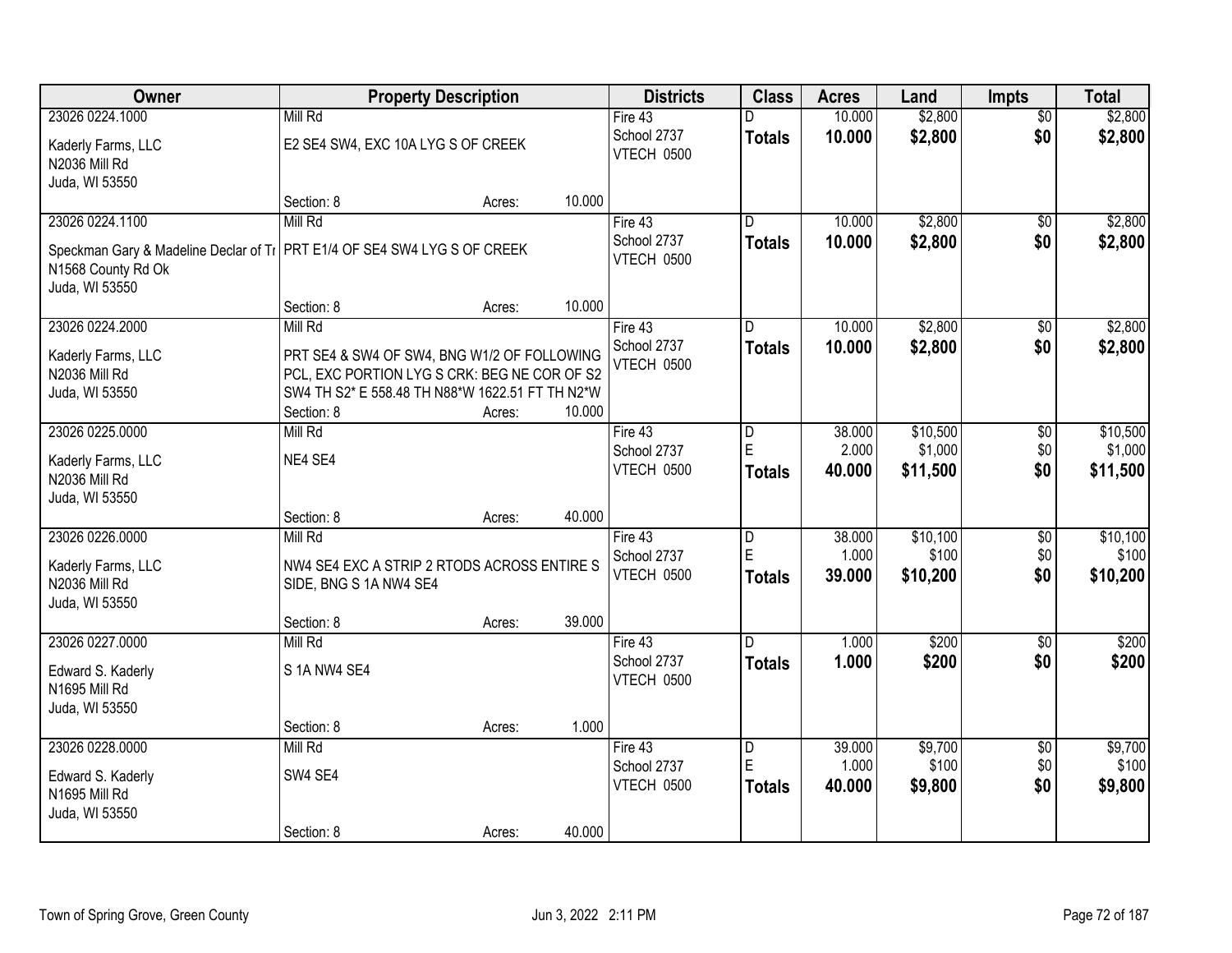| Owner                                | <b>Property Description</b>                     |        |        | <b>Districts</b>  | <b>Class</b>            | <b>Acres</b> | Land     | <b>Impts</b>    | <b>Total</b> |
|--------------------------------------|-------------------------------------------------|--------|--------|-------------------|-------------------------|--------------|----------|-----------------|--------------|
| 23026 0229.0000                      | Mill Rd                                         |        |        | Fire 43           | D                       | 9.000        | \$2,500  | \$0             | \$2,500      |
| Kaderly Farms, LLC                   | N 10A SE4 SE4                                   |        |        | School 2737       | E                       | 1.000        | \$100    | \$0             | \$100        |
| N2036 Mill Rd                        |                                                 |        |        | VTECH 0500        | <b>Totals</b>           | 10.000       | \$2,600  | \$0             | \$2,600      |
| Juda, WI 53550                       |                                                 |        |        |                   |                         |              |          |                 |              |
|                                      | Section: 8                                      | Acres: | 10.000 |                   |                         |              |          |                 |              |
| 23026 0230.0000                      | Mill Rd                                         |        |        | Fire 43           | l D                     | 29.000       | \$8,000  | \$0             | \$8,000      |
| Michael L. Mccullough                | S 30A SE4 SE4                                   |        |        | School 2737       | E                       | 1.000        | \$100    | \$0             | \$100        |
| W1499 Giese Rd                       |                                                 |        |        | VTECH 0500        | <b>Totals</b>           | 30.000       | \$8,100  | \$0             | \$8,100      |
| Juda, WI 53550                       |                                                 |        |        |                   |                         |              |          |                 |              |
|                                      | Section: 8                                      | Acres: | 30.000 |                   |                         |              |          |                 |              |
| 23026 0231.0000                      | N2033 County Hwy G                              |        |        | Fire 43           | D                       | 36.000       | \$9,900  | \$0             | \$9,900      |
| Johnson Roger O & Cheryl L Rev Trust | NE4 NE4                                         |        |        | School 0700       | E                       | 2.000        | \$1,000  | \$0             | \$1,000      |
| W2999 County Rd Ks                   |                                                 |        |        | <b>VTECH 0500</b> | G                       | 2.000        | \$25,000 | \$102,700       | \$127,700    |
| Juda, WI 53550                       |                                                 |        |        |                   | <b>Totals</b>           | 40.000       | \$35,900 | \$102,700       | \$138,600    |
|                                      | Section: 9                                      | Acres: | 40.000 |                   |                         |              |          |                 |              |
| 23026 0232.0000                      | W1459 Giese Rd                                  |        |        | Fire 43           | A                       | 0.470        | \$8,000  | \$0             | \$8,000      |
| Donovan R. Harjo                     | PRT NW4 NE4 COM 523 FT E NW COR TH S108.5 FT    |        |        | School 0700       | <b>Totals</b>           | 0.470        | \$8,000  | \$0             | \$8,000      |
| 7881 Coopers Hawk Trl                | TH E 189.75 FT TH N 108.5 FT TH W 189.75 FT POB |        |        | VTECH 0500        |                         |              |          |                 |              |
| Machesney Park, IL 61115-8225        |                                                 |        |        |                   |                         |              |          |                 |              |
|                                      | Section: 9                                      | Acres: | 0.470  |                   |                         |              |          |                 |              |
| 23026 0233.0000                      | Giese Rd                                        |        |        | Fire 43           | $\overline{D}$          | 36.000       | \$9,900  | \$0             | \$9,900      |
| Michael L. Mccullough                | NW4 NE4 EXC .50A                                |        |        | School 2737       | E                       | 3.500        | \$1,800  | \$0             | \$1,800      |
| W1499 Giese Rd                       |                                                 |        |        | VTECH 0500        | <b>Totals</b>           | 39.500       | \$11,700 | \$0             | \$11,700     |
| Juda, WI 53550                       |                                                 |        |        |                   |                         |              |          |                 |              |
|                                      | Section: 9                                      | Acres: | 39.500 |                   |                         |              |          |                 |              |
| 23026 0234.0000                      | Kaderly Rd                                      |        |        | Fire 43           | D                       | 39.000       | \$10,700 | $\sqrt{6}$      | \$10,700     |
| Michael L. Mccullough                | SW4 NE4                                         |        |        | School 2737       | E                       | 1.000        | \$100    | \$0             | \$100        |
| W1499 Giese Rd                       |                                                 |        |        | VTECH 0500        | <b>Totals</b>           | 40.000       | \$10,800 | \$0             | \$10,800     |
| Juda, WI 53550                       |                                                 |        |        |                   |                         |              |          |                 |              |
|                                      | Section: 9                                      | Acres: | 40.000 |                   |                         |              |          |                 |              |
| 23026 0235.0000                      | <b>Kaderly Rd</b>                               |        |        | Fire 43           | $\overline{\mathsf{D}}$ | 39.000       | \$10,700 | $\overline{50}$ | \$10,700     |
| Johnson Roger O & Cheryl L Rev Trust | SE4 NE4                                         |        |        | School 0700       | E                       | 1.000        | \$100    | \$0             | \$100        |
| W2999 County Rd Ks                   |                                                 |        |        | VTECH 0500        | Totals                  | 40.000       | \$10,800 | \$0             | \$10,800     |
| Juda, WI 53550                       |                                                 |        |        |                   |                         |              |          |                 |              |
|                                      | Section: 9                                      | Acres: | 40.000 |                   |                         |              |          |                 |              |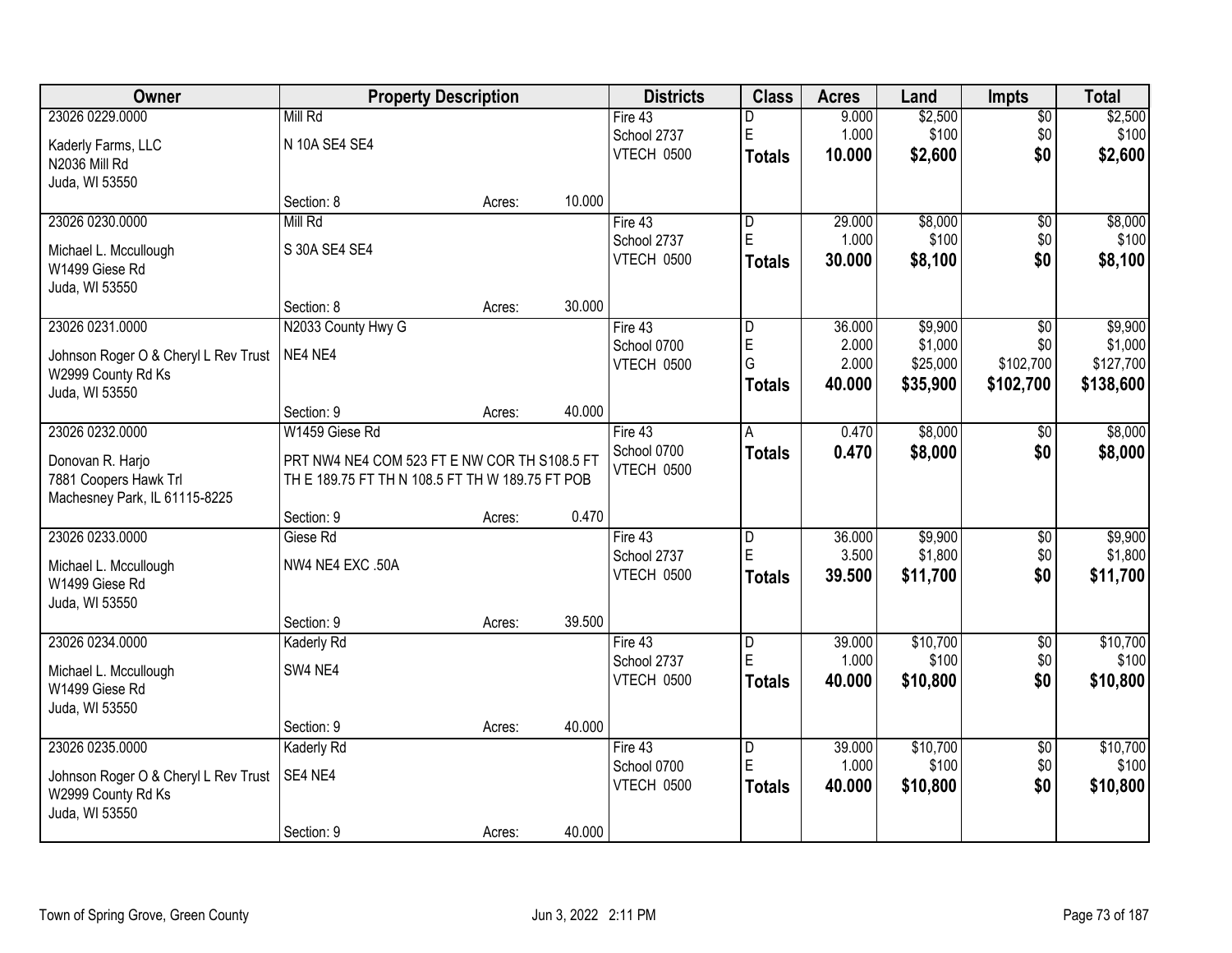| Owner                               | <b>Property Description</b>                                                               |                  | <b>Districts</b>  | <b>Class</b>  | <b>Acres</b> | Land     | <b>Impts</b>    | <b>Total</b> |
|-------------------------------------|-------------------------------------------------------------------------------------------|------------------|-------------------|---------------|--------------|----------|-----------------|--------------|
| 23026 0236.0000                     | W1499 Giese Rd                                                                            |                  | Fire 43           | 5M            | 16.000       | \$16,000 | $\overline{50}$ | \$16,000     |
| Michael L. Mccullough               | NE4 NW4                                                                                   |                  | School 2737       | D             | 20.000       | \$4,500  | \$0             | \$4,500      |
| W1499 Giese Rd                      |                                                                                           |                  | VTECH 0500        | E             | 1.000        | \$100    | \$0             | \$100        |
| Juda, WI 53550                      |                                                                                           |                  |                   | G             | 3.000        | \$30,000 | \$286,300       | \$316,300    |
|                                     | Section: 9                                                                                | 40.000<br>Acres: |                   | <b>Totals</b> | 40.000       | \$50,600 | \$286,300       | \$336,900    |
| 23026 0237.0000                     | <b>Kaderly Rd</b>                                                                         |                  | Fire 43           |               | 2.000        | \$600    | \$0             | \$600        |
| Michael L. Mccullough               | 2A IN NE COR NW4 NW4                                                                      |                  | School 2737       | <b>Totals</b> | 2.000        | \$600    | \$0             | \$600        |
| W1499 Giese Rd                      |                                                                                           |                  | VTECH 0500        |               |              |          |                 |              |
| Juda, WI 53550                      |                                                                                           |                  |                   |               |              |          |                 |              |
|                                     | Section: 9                                                                                | 2.000<br>Acres:  |                   |               |              |          |                 |              |
| 23026 0238.0000                     | W1695 Giese Rd                                                                            |                  | Fire 43           | D             | 8.860        | \$2,400  | \$0             | \$2,400      |
| Bradley S. Hoeper                   | CSM 3736 (V14-P169) LOT 2 BNG PRT NW4 NW4                                                 |                  | School 0700       | G             | 1.000        | \$20,000 | \$125,400       | \$145,400    |
| W1695 Giese Rd                      |                                                                                           |                  | VTECH 0500        | <b>Totals</b> | 9.860        | \$22,400 | \$125,400       | \$147,800    |
| Juda, WI 53550                      |                                                                                           |                  |                   |               |              |          |                 |              |
|                                     | Section: 9                                                                                | 9.860<br>Acres:  |                   |               |              |          |                 |              |
| 23026 0238.1000                     | <b>Kaderly Rd</b>                                                                         |                  | Fire 43           | D             | 10.800       | \$3,000  | \$0             | \$3,000      |
| Bradley S. Hoeper                   | CSM 3736 (V14-P169) LOT 3 BNG PRT NW4 NW4                                                 |                  | School 0700       | <b>Totals</b> | 10.800       | \$3,000  | \$0             | \$3,000      |
| W1695 Giese Rd                      |                                                                                           |                  | VTECH 0500        |               |              |          |                 |              |
| Juda, WI 53550                      |                                                                                           |                  |                   |               |              |          |                 |              |
|                                     | Section: 9                                                                                | 10.800<br>Acres: |                   |               |              |          |                 |              |
| 23026 0239.0000                     | <b>Kaderly Rd</b>                                                                         |                  | Fire 43           | D.            | 17.500       | \$3,000  | $\overline{50}$ | \$3,000      |
|                                     |                                                                                           |                  | School 2737       | <b>Totals</b> | 17.500       | \$3,000  | \$0             | \$3,000      |
| Kaderly Farms, LLC<br>N2036 Mill Rd | PRT NW4 NW4 COM SE COR NW4 NW4 TH N 40 RDS<br>TH W 40 RDS TH S 10 RDS TH W 40 RDS TH S 30 |                  | <b>VTECH 0500</b> |               |              |          |                 |              |
| Juda, WI 53550                      | RDS THE 80 RDS POB                                                                        |                  |                   |               |              |          |                 |              |
|                                     | Section: 9                                                                                | 17.500<br>Acres: |                   |               |              |          |                 |              |
| 23026 0240.0000                     | Kaderly Rd                                                                                |                  | Fire 43           | D             | 40.000       | \$6,800  | $\overline{60}$ | \$6,800      |
|                                     |                                                                                           |                  | School 2737       | <b>Totals</b> | 40.000       | \$6,800  | \$0             | \$6,800      |
| Kaderly Farms, LLC                  | SW4 NW4                                                                                   |                  | VTECH 0500        |               |              |          |                 |              |
| N2036 Mill Rd                       |                                                                                           |                  |                   |               |              |          |                 |              |
| Juda, WI 53550                      | Section: 9                                                                                | 40.000<br>Acres: |                   |               |              |          |                 |              |
| 23026 0241.0000                     | <b>Kaderly Rd</b>                                                                         |                  | Fire 43           | D             | 36.000       | \$9,300  | $\overline{50}$ | \$9,300      |
|                                     |                                                                                           |                  | School 2737       | E             | 4.000        | \$2,000  | \$0             | \$2,000      |
| Michael L. Mccullough               | SE4 NW4                                                                                   |                  | VTECH 0500        | <b>Totals</b> | 40.000       | \$11,300 | \$0             | \$11,300     |
| W1499 Giese Rd                      |                                                                                           |                  |                   |               |              |          |                 |              |
| Juda, WI 53550                      |                                                                                           |                  |                   |               |              |          |                 |              |
|                                     | Section: 9                                                                                | 40.000<br>Acres: |                   |               |              |          |                 |              |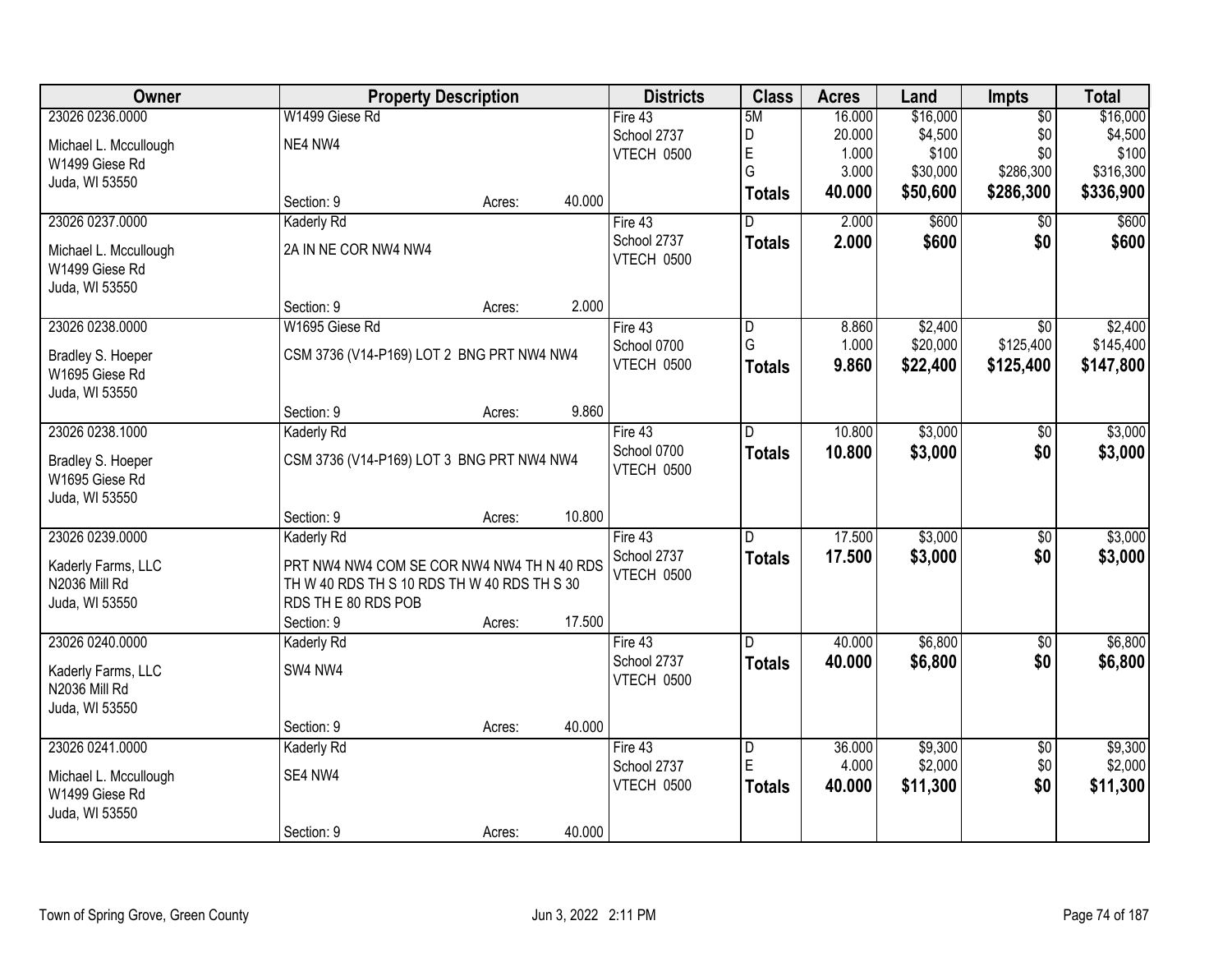| Owner                                | <b>Property Description</b>                      | <b>Districts</b> | <b>Class</b>            | <b>Acres</b> | Land     | <b>Impts</b>    | <b>Total</b> |
|--------------------------------------|--------------------------------------------------|------------------|-------------------------|--------------|----------|-----------------|--------------|
| 23026 0242.0000                      | W1620 Kaderly Rd                                 | Fire $43$        | D                       | 36.000       | \$8,500  | $\overline{50}$ | \$8,500      |
| Kaderly Farms, LLC                   | NE4 SW4                                          | School 2737      | E                       | 1.000        | \$100    | \$0             | \$100        |
| N2036 Mill Rd                        |                                                  | VTECH 0500       | G                       | 3.000        | \$30,000 | \$5,500         | \$35,500     |
| Juda, WI 53550                       |                                                  |                  | <b>Totals</b>           | 40.000       | \$38,600 | \$5,500         | \$44,100     |
|                                      | 40.000<br>Section: 9<br>Acres:                   |                  |                         |              |          |                 |              |
| 23026 0243.0000                      | <b>Kaderly Rd</b>                                | Fire 43          | D                       | 39.000       | \$10,400 | \$0             | \$10,400     |
| Kaderly Farms, LLC                   | NW4 SW4                                          | School 2737      | E                       | 1.000        | \$100    | \$0             | \$100        |
| N2036 Mill Rd                        |                                                  | VTECH 0500       | <b>Totals</b>           | 40.000       | \$10,500 | \$0             | \$10,500     |
| Juda, WI 53550                       |                                                  |                  |                         |              |          |                 |              |
|                                      | 40.000<br>Section: 9<br>Acres:                   |                  |                         |              |          |                 |              |
| 23026 0244.0000                      | Kaderly Rd                                       | Fire 43          | $\overline{\mathsf{D}}$ | 35.000       | \$9,600  | \$0             | \$9,600      |
| Frederick Lee Zweifel                | SW4 SW4                                          | School 2737      | E                       | 5.000        | \$2,500  | \$0             | \$2,500      |
| 4058 Greenbriar Dr                   |                                                  | VTECH 0500       | <b>Totals</b>           | 40.000       | \$12,100 | \$0             | \$12,100     |
| Janesville, WI 53546                 |                                                  |                  |                         |              |          |                 |              |
|                                      | 40.000<br>Section: 9<br>Acres:                   |                  |                         |              |          |                 |              |
| 23026 0245.1000                      | W1517 Kaderly Rd                                 | Fire 43          | G                       | 2.720        | \$28,600 | \$167,500       | \$196,100    |
| Joel D. Wallace                      | CSM 5177 (V24-P213) LOT 1 BNG PRT SE4 SW4        | School 2737      | <b>Totals</b>           | 2.720        | \$28,600 | \$167,500       | \$196,100    |
| W1517 Kaderly Rd                     |                                                  | VTECH 0500       |                         |              |          |                 |              |
| Juda, WI 53550                       |                                                  |                  |                         |              |          |                 |              |
|                                      | Section: 9<br>Acres:                             | 2.720            |                         |              |          |                 |              |
| 23026 0245.2000                      |                                                  | Fire 43          | D                       | 36.280       | \$9,400  | $\overline{50}$ | \$9,400      |
| Frederick Lee Zweifel                | SE4 SW4, EXC CSM 5177 (V24-P213) LOT 1           | School 2737      | E                       | 1.000        | \$100    | \$0             | \$100        |
| 4058 Greenbriar Dr                   |                                                  | VTECH 0500       | <b>Totals</b>           | 37.280       | \$9,500  | \$0             | \$9,500      |
| Janesville, WI 53546                 |                                                  |                  |                         |              |          |                 |              |
|                                      | 37.280<br>Section: 9<br>Acres:                   |                  |                         |              |          |                 |              |
| 23026 0246.0000                      | N1897 County Hwy G                               | Fire 43          | A                       | 0.400        | \$14,600 | \$114,400       | \$129,000    |
| Kasbergen George Rev Trust           | PRT NE4 SE4 SEC 9 COM E4 COR S ALG E LN 132 FT   | School 2737      | <b>Totals</b>           | 0.400        | \$14,600 | \$114,400       | \$129,000    |
| N1930 County Rd G                    | N87*W 132.15 FT N 132 FT TO N LN SE S87*E TO POE | VTECH 0500       |                         |              |          |                 |              |
| Brodhead, WI 53520                   |                                                  |                  |                         |              |          |                 |              |
|                                      | Section: 9<br>Acres:                             | 0.400            |                         |              |          |                 |              |
| 23026 0247.0000                      | Kaderly Rd                                       | Fire $43$        | $\overline{\mathsf{D}}$ | 37.600       | \$10,400 | $\overline{30}$ | \$10,400     |
| Johnson Roger O & Cheryl L Rev Trust | NE4 SE4 EXC SCHOOL HOUSE SITE IN NE COR          | School 2737      | E                       | 2.000        | \$1,000  | \$0             | \$1,000      |
| W2999 County Rd Ks                   |                                                  | VTECH 0500       | <b>Totals</b>           | 39.600       | \$11,400 | \$0             | \$11,400     |
| Juda, WI 53550                       |                                                  |                  |                         |              |          |                 |              |
|                                      | 39.600<br>Section: 9<br>Acres:                   |                  |                         |              |          |                 |              |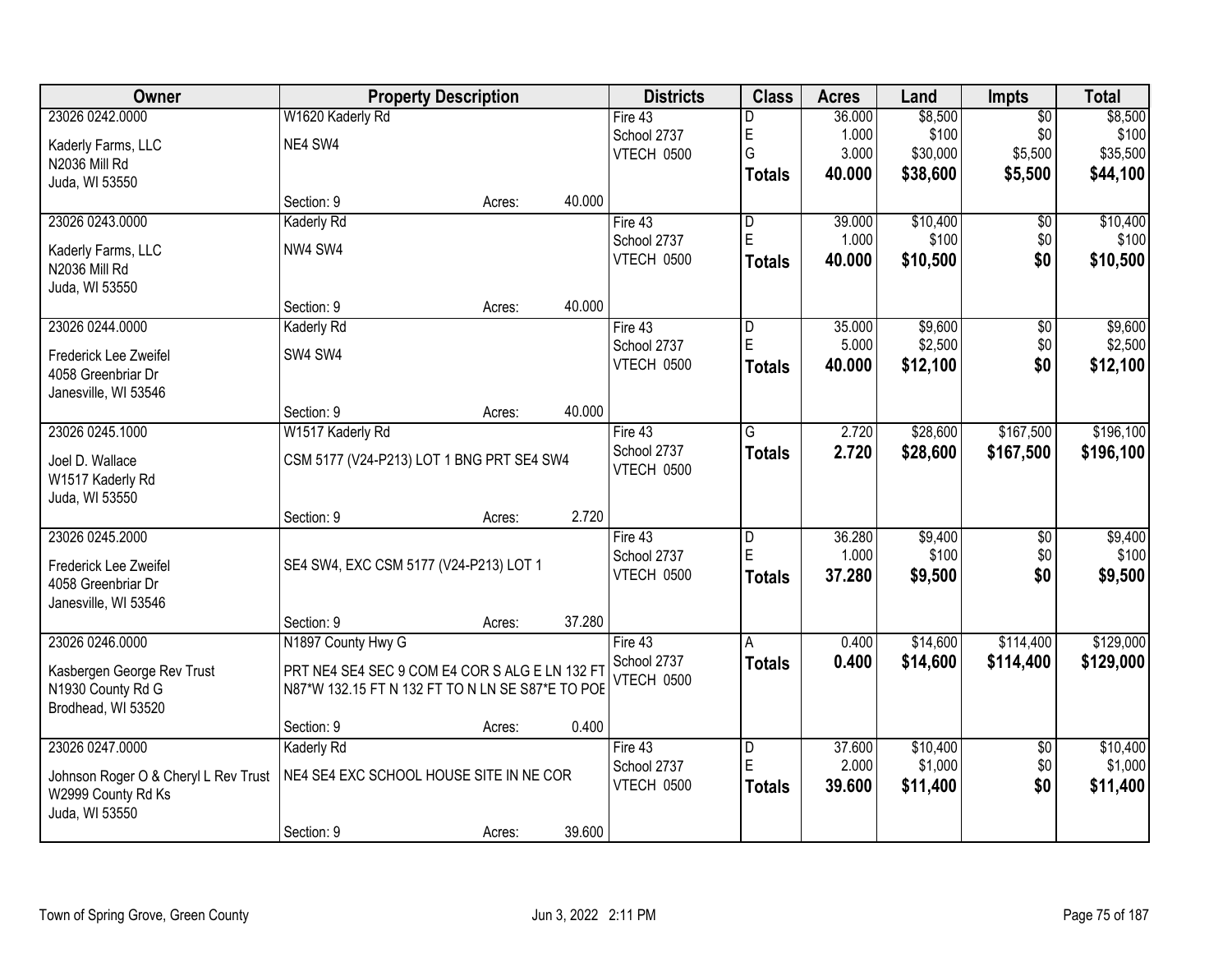| Owner                                |                    | <b>Property Description</b> |        | <b>Districts</b>                 | <b>Class</b>            | <b>Acres</b> | Land     | <b>Impts</b>    | <b>Total</b> |
|--------------------------------------|--------------------|-----------------------------|--------|----------------------------------|-------------------------|--------------|----------|-----------------|--------------|
| 23026 0248.0000                      | <b>Kaderly Rd</b>  |                             |        | Fire 43                          | D                       | 39.000       | \$8,700  | $\overline{50}$ | \$8,700      |
| Johnson Roger O & Cheryl L Rev Trust | NW4 SE4            |                             |        | School 2737                      | E                       | 1.000        | \$100    | \$0             | \$100        |
| W2999 County Rd Ks                   |                    |                             |        | VTECH 0500                       | <b>Totals</b>           | 40.000       | \$8,800  | \$0             | \$8,800      |
| Juda, WI 53550                       |                    |                             |        |                                  |                         |              |          |                 |              |
|                                      | Section: 9         | Acres:                      | 40.000 |                                  |                         |              |          |                 |              |
| 23026 0249.0000                      | <b>Kaderly Rd</b>  |                             |        | Fire $43$                        | D                       | 30.000       | \$7,600  | $\overline{50}$ | \$7,600      |
| Klapping Stones, LLC                 | SW4 SE4            |                             |        | School 2737                      | E                       | 10.000       | \$5,000  | \$0             | \$5,000      |
| N1724 County Rd G                    |                    |                             |        | VTECH 0500                       | <b>Totals</b>           | 40.000       | \$12,600 | \$0             | \$12,600     |
| Brodhead, WI 53520                   |                    |                             |        |                                  |                         |              |          |                 |              |
|                                      | Section: 9         | Acres:                      | 40.000 |                                  |                         |              |          |                 |              |
| 23026 0250.0000                      | N1741 County Hwy G |                             |        | Fire 43                          | $\overline{\mathsf{D}}$ | 22.000       | \$6,100  | \$0             | \$6,100      |
| Klapping Stones, LLC                 | SE4 SE4            |                             |        | School 2737                      | E                       | 16.000       | \$8,000  | \$0             | \$8,000      |
| N1724 County Rd G                    |                    |                             |        | VTECH 0500                       | G                       | 2.000        | \$25,000 | \$127,000       | \$152,000    |
| Brodhead, WI 53520                   |                    |                             |        |                                  | <b>Totals</b>           | 40.000       | \$39,100 | \$127,000       | \$166,100    |
|                                      | Section: 9         | Acres:                      | 40.000 |                                  |                         |              |          |                 |              |
| 23026 0251.0000                      | W893 Giese Rd      |                             |        | Fire $23$                        | D                       | 38.000       | \$10,500 | \$0             | \$10,500     |
|                                      | NE4 NE4            |                             |        | School 0700                      | E                       | 1.000        | \$100    | \$0             | \$100        |
| John L. Harvey Jr<br>W893 Giese Rd   |                    |                             |        | VTECH 0500                       | G                       | 1.000        | \$20,000 | \$140,500       | \$160,500    |
| Brodhead, WI 53520                   |                    |                             |        |                                  | <b>Totals</b>           | 40.000       | \$30,600 | \$140,500       | \$171,100    |
|                                      | Section: 10        | Acres:                      | 40.000 |                                  |                         |              |          |                 |              |
| 23026 0252.0000                      | Giese Rd           |                             |        | Fire 23                          | $\overline{\mathsf{D}}$ | 39.000       | \$10,700 | \$0             | \$10,700     |
|                                      |                    |                             |        | School 0700                      | E                       | 1.000        | \$100    | \$0             | \$100        |
| John L. Harvey Jr                    | NW4 NE4            |                             |        | VTECH 0500                       | <b>Totals</b>           | 40.000       | \$10,800 | \$0             | \$10,800     |
| W893 Giese Rd                        |                    |                             |        |                                  |                         |              |          |                 |              |
| Brodhead, WI 53520                   | Section: 10        | Acres:                      | 40.000 |                                  |                         |              |          |                 |              |
| 23026 0253.0000                      | Giese Rd           |                             |        | Fire $23$                        | $\overline{D}$          | 40.000       | \$11,000 | $\sqrt{$0}$     | \$11,000     |
|                                      |                    |                             |        | School 0700                      | <b>Totals</b>           | 40.000       | \$11,000 | \$0             | \$11,000     |
| John L. Harvey Jr                    | SW4 NE4            |                             |        | VTECH 0500                       |                         |              |          |                 |              |
| W893 Giese Rd                        |                    |                             |        |                                  |                         |              |          |                 |              |
| Brodhead, WI 53520                   |                    |                             |        |                                  |                         |              |          |                 |              |
|                                      | Section: 10        | Acres:                      | 40.000 |                                  |                         |              |          |                 |              |
| 23026 0254.0000                      | Giese Rd           |                             |        | Fire 23                          | D.                      | 40.000       | \$11,000 | $\overline{50}$ | \$11,000     |
| John L. Harvey Jr                    | SE4 NE4            |                             |        | School 0700<br><b>VTECH 0500</b> | <b>Totals</b>           | 40.000       | \$11,000 | \$0             | \$11,000     |
| W893 Giese Rd                        |                    |                             |        |                                  |                         |              |          |                 |              |
| Brodhead, WI 53520                   |                    |                             |        |                                  |                         |              |          |                 |              |
|                                      | Section: 10        | Acres:                      | 40.000 |                                  |                         |              |          |                 |              |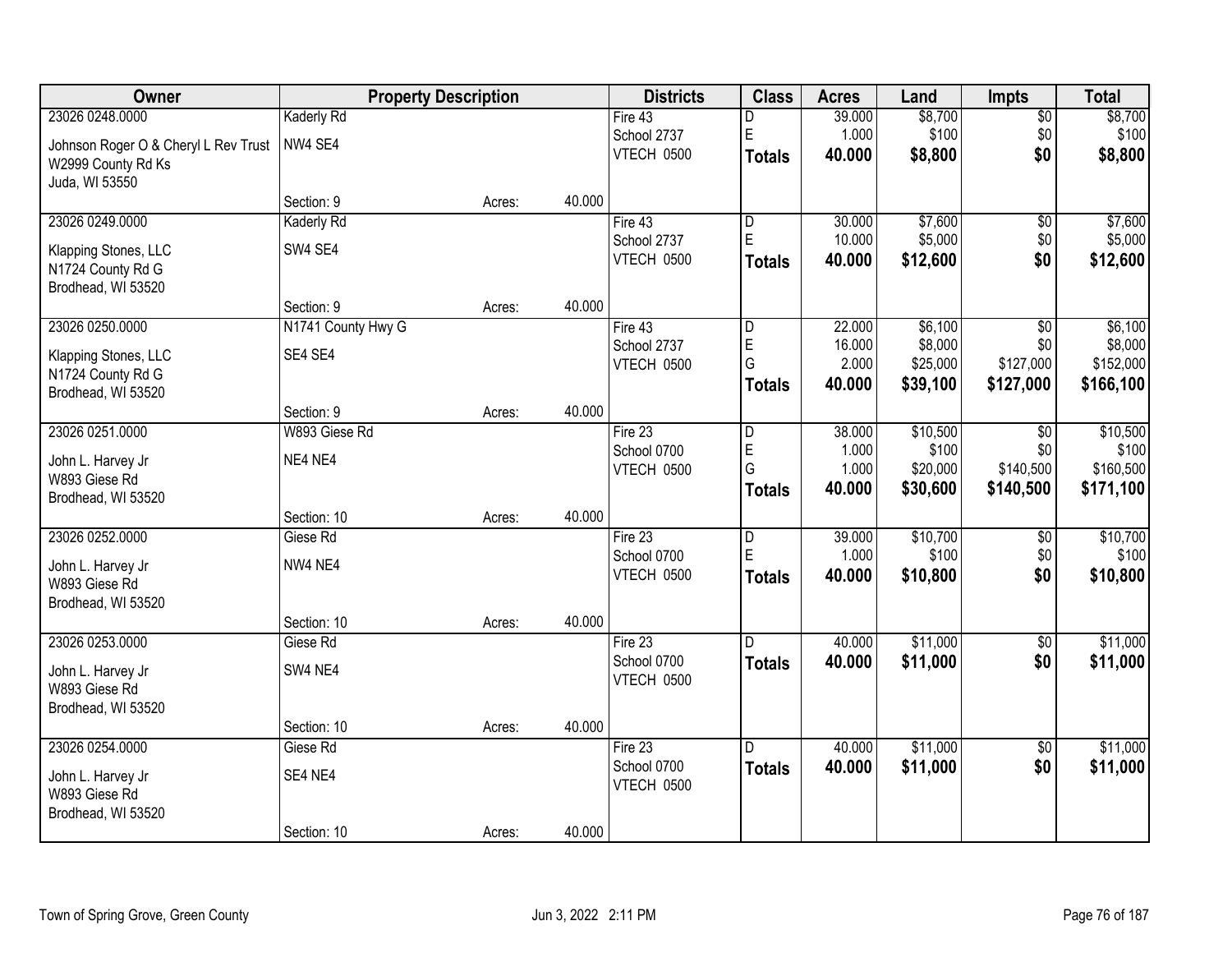| Owner                 | <b>Property Description</b>                   |        |        | <b>Districts</b> | <b>Class</b>   | <b>Acres</b> | Land      | <b>Impts</b>    | <b>Total</b> |
|-----------------------|-----------------------------------------------|--------|--------|------------------|----------------|--------------|-----------|-----------------|--------------|
| 23026 0255.0000       | Giese Rd                                      |        |        | Fire $23$        | D              | 34.000       | \$9,400   | \$0             | \$9,400      |
| John L. Harvey Jr     | NE4 NW4 EXC S 5A                              |        |        | School 0700      | E              | 1.000        | \$100     | \$0             | \$100        |
| W893 Giese Rd         |                                               |        |        | VTECH 0500       | Totals         | 35.000       | \$9,500   | \$0             | \$9,500      |
| Brodhead, WI 53520    |                                               |        |        |                  |                |              |           |                 |              |
|                       | Section: 10                                   | Acres: | 35.000 |                  |                |              |           |                 |              |
| 23026 0256.0000       | Giese Rd                                      |        |        | Fire 23          | D              | 3.000        | \$800     | $\overline{50}$ | \$800        |
| Spring Grove Dairy    | PRT N 80A OF S 90A OF NW4, BNG S 5A NE4 NW4   |        |        | School 0700      | E              | 2.000        | \$1,000   | \$0             | \$1,000      |
| N1930 County Rd G     |                                               |        |        | VTECH 0500       | <b>Totals</b>  | 5.000        | \$1,800   | \$0             | \$1,800      |
| Brodhead, WI 53520    |                                               |        |        |                  |                |              |           |                 |              |
|                       | Section: 10                                   | Acres: | 5.000  |                  |                |              |           |                 |              |
| 23026 0257.0000       | Giese Rd                                      |        |        | Fire 23          | D              | 33.000       | \$9,100   | \$0             | \$9,100      |
| John L. Harvey Jr     | NW4 NW4, EXC S 5A                             |        |        | School 0700      | $\mathsf E$    | 2.000        | \$200     | \$0             | \$200        |
| W893 Giese Rd         |                                               |        |        | VTECH 0500       | Totals         | 35.000       | \$9,300   | \$0             | \$9,300      |
| Brodhead, WI 53520    |                                               |        |        |                  |                |              |           |                 |              |
|                       | Section: 10                                   | Acres: | 35.000 |                  |                |              |           |                 |              |
| 23026 0258.0000       | Giese Rd                                      |        |        | Fire 23          | D              | 1.490        | \$400     | \$0             | \$400        |
| Spring Grove Dairy    | PRT N 80A OF S 90A OF NW4, BNG S 5A NW4 NW4   |        |        | School 0700      | G              | 2.300        | \$5,800   | \$0             | \$5,800      |
| N1930 County Rd G     | EXC CSM 2191 LOT 1                            |        |        | VTECH 0500       | <b>Totals</b>  | 3.790        | \$6,200   | \$0             | \$6,200      |
| Brodhead, WI 53520    |                                               |        |        |                  |                |              |           |                 |              |
|                       | Section: 10                                   | Acres: | 3.790  |                  |                |              |           |                 |              |
| 23026 0259.0000       | N1988 County Hwy G                            |        |        | Fire 23          | $\overline{G}$ | 2.630        | \$28,200  | \$105,200       | \$133,400    |
| Spring Grove Dairy    | CSM 2191 (V7-P157) LOT 1 BNG PRT NW4 & SW4 OF |        |        | School 0700      | <b>Totals</b>  | 2.630        | \$28,200  | \$105,200       | \$133,400    |
| N1930 County Rd G     | NW4                                           |        |        | VTECH 0500       |                |              |           |                 |              |
| Brodhead, WI 53520    |                                               |        |        |                  |                |              |           |                 |              |
|                       | Section: 10                                   | Acres: | 2.630  |                  |                |              |           |                 |              |
| 23026 0259.1000       | N1930 County Hwy G                            |        |        | Fire 23          | D              | 5.000        | \$1,400   | \$0             | \$1,400      |
| Spring Grove Dairy    | PRT N 80A OF S 90A OF NW4, BNG SW4 NW4 EXC    |        |        | School 0700      | G              | 27.370       | \$118,300 | \$3,747,000     | \$3,865,300  |
| N1930 County Rd G     | <b>CSM 2191</b>                               |        |        | VTECH 0500       | <b>Totals</b>  | 32.370       | \$119,700 | \$3,747,000     | \$3,866,700  |
| Brodhead, WI 53520    |                                               |        |        |                  |                |              |           |                 |              |
|                       | Section: 10                                   | Acres: | 32.370 |                  |                |              |           |                 |              |
| 23026 0259.2000       |                                               |        |        | Fire $23$        | D.             | 5.000        | \$1,400   | $\overline{50}$ | \$1,400      |
| Richard W. Austin     | S 5A OF S 90A OF NW4, BNG PRT SW4 NW4         |        |        | School 0700      | <b>Totals</b>  | 5.000        | \$1,400   | \$0             | \$1,400      |
| W1222 Spring Creek Rd |                                               |        |        | VTECH 0500       |                |              |           |                 |              |
| Brodhead, WI 53520    |                                               |        |        |                  |                |              |           |                 |              |
|                       | Section: 10                                   | Acres: | 5.000  |                  |                |              |           |                 |              |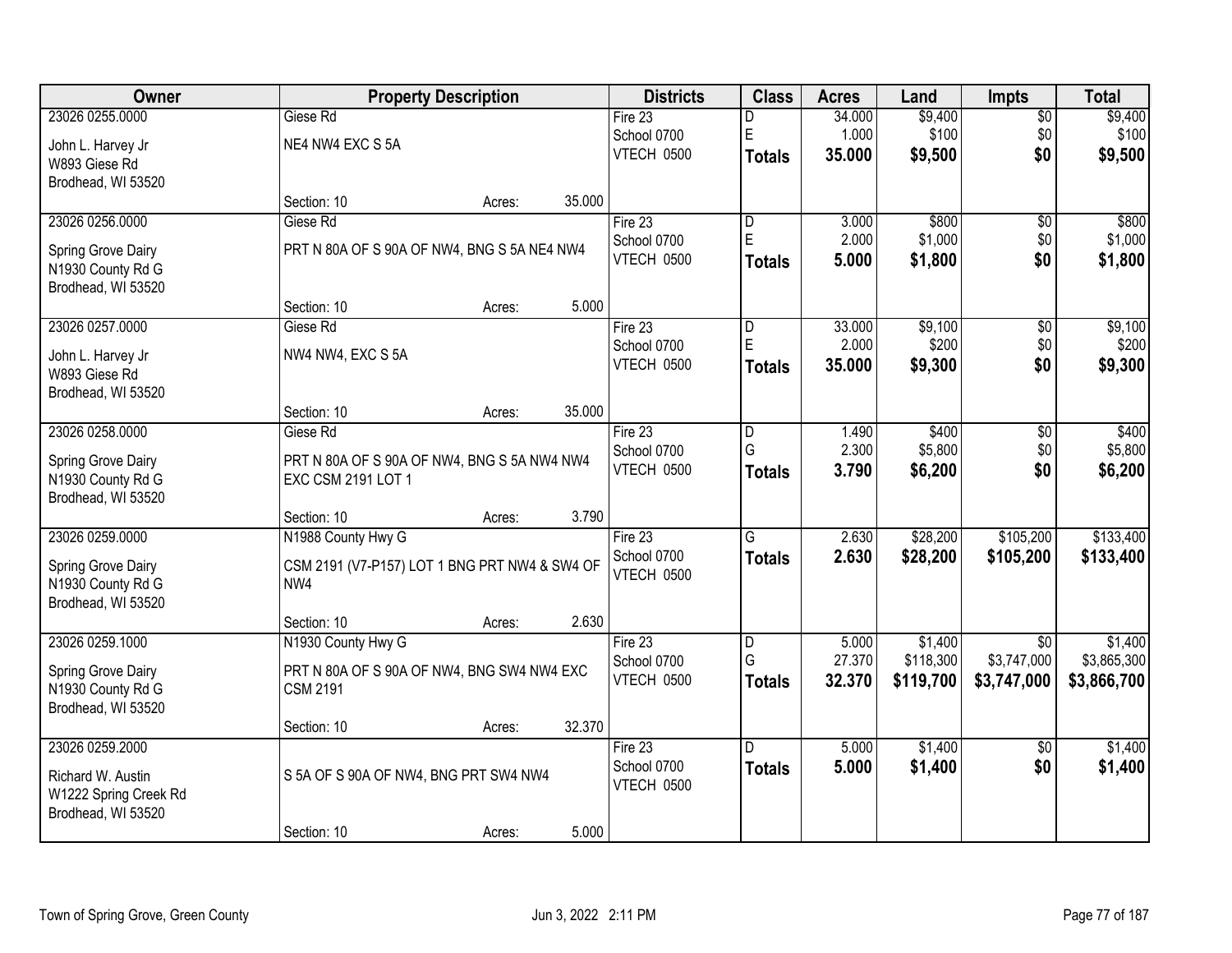| <b>Owner</b>                 | <b>Property Description</b>                      |        |        | <b>Districts</b>                 | <b>Class</b>        | <b>Acres</b>    | Land     | <b>Impts</b>     | <b>Total</b>       |
|------------------------------|--------------------------------------------------|--------|--------|----------------------------------|---------------------|-----------------|----------|------------------|--------------------|
| 23026 0260.1000              | County Hwy G                                     |        |        | Fire 23                          | D                   | 15.000          | \$4,100  | $\overline{50}$  | \$4,100            |
| Spring Grove Dairy           | PRT N 80A OF S 90A OF NW4, BNG SE4 NW4           |        |        | School 0700                      | G                   | 20.000          | \$92,500 | \$0              | \$92,500           |
| N1930 County Rd G            |                                                  |        |        | VTECH 0500                       | <b>Totals</b>       | 35.000          | \$96,600 | \$0              | \$96,600           |
| Brodhead, WI 53520           |                                                  |        |        |                                  |                     |                 |          |                  |                    |
|                              | Section: 10                                      | Acres: | 35.000 |                                  |                     |                 |          |                  |                    |
| 23026 0260.2000              |                                                  |        |        | Fire 23                          | D.                  | 5.000           | \$1,400  | $\overline{50}$  | \$1,400            |
| Richard W. Austin            | S 5A OF S 90A OF NW4, BNG PRT SE4 NW4            |        |        | School 0700                      | <b>Totals</b>       | 5.000           | \$1,400  | \$0              | \$1,400            |
| W1222 Spring Creek Rd        |                                                  |        |        | VTECH 0500                       |                     |                 |          |                  |                    |
| Brodhead, WI 53520           |                                                  |        |        |                                  |                     |                 |          |                  |                    |
|                              | Section: 10                                      | Acres: | 5.000  |                                  |                     |                 |          |                  |                    |
| 23026 0261.0000              | Giese Rd                                         |        |        | Fire 23                          | 5M                  | 3.000           | \$3,000  | \$0              | \$3,000            |
| Richard W. Austin            | NE4 SW4                                          |        |        | School 0700                      | D                   | 37.000          | \$10,200 | \$0              | \$10,200           |
| W1222 Spring Creek Rd        |                                                  |        |        | VTECH 0500                       | Totals              | 40.000          | \$13,200 | \$0              | \$13,200           |
| Brodhead, WI 53520           |                                                  |        |        |                                  |                     |                 |          |                  |                    |
|                              | Section: 10                                      | Acres: | 40.000 |                                  |                     |                 |          |                  |                    |
| 23026 0262.0000              | Giese Rd                                         |        |        | Fire 23                          | D                   | 38.000          | \$10,500 | \$0              | \$10,500           |
| Richard W. Austin            | NW4 SW4 EXC 1A                                   |        |        | School 0700                      | E                   | 1.000           | \$100    | \$0              | \$100              |
| W1222 Spring Creek Rd        |                                                  |        |        | VTECH 0500                       | <b>Totals</b>       | 39.000          | \$10,600 | \$0              | \$10,600           |
| Brodhead, WI 53520           |                                                  |        |        |                                  |                     |                 |          |                  |                    |
|                              | Section: 10                                      | Acres: | 39.000 |                                  |                     |                 |          |                  |                    |
| 23026 0262.1000              | N1884 County Hwy G                               |        |        | Fire 23                          | $\overline{A}$      | 1.000           | \$25,000 | \$135,300        | \$160,300          |
| Spring Grove Dairy           | PARC NW4 SW4 COM NW COR SW4 SEC 10 TH S AL       |        |        | School 0700                      | <b>Totals</b>       | 1.000           | \$25,000 | \$135,300        | \$160,300          |
| N1930 County Rd C            | CTRLN OF RD & W LN SEC 195 FT TO POB TH E        |        |        | <b>VTECH 0500</b>                |                     |                 |          |                  |                    |
| Brodhead, WI 53520           | 287.50 FT TH S 150 FT TH W 287.50 FT TH N 150 FT |        |        |                                  |                     |                 |          |                  |                    |
|                              | Section: 10                                      | Acres: | 1.000  |                                  |                     |                 |          |                  |                    |
| 23026 0263.0000              | Giese Rd                                         |        |        | Fire 23                          | D<br>E              | 31.000          | \$8,500  | $\sqrt{6}$       | \$8,500            |
| Richard W. Austin            | SW4 SW4 EXC COM SW COR SEC E TH ALG S LN 688     |        |        | School 0700<br><b>VTECH 0500</b> |                     | 1.000<br>32.000 | \$100    | \$0<br>\$0       | \$100              |
| W1222 Spring Creek Rd        | FT TH N 518 FT TH W 688 FT TO CL HWY G TH S ALG  |        |        |                                  | <b>Totals</b>       |                 | \$8,600  |                  | \$8,600            |
| Brodhead, WI 53520           | CL 518 FT POB                                    |        |        |                                  |                     |                 |          |                  |                    |
|                              | Section: 10                                      | Acres: | 32.000 |                                  |                     |                 |          |                  |                    |
| 23026 0263.1000              | N1724 County Hwy G                               |        |        | Fire 23                          | $\overline{A}$<br>D | 5.000           | \$45,000 | \$131,500        | \$176,500          |
| Klopfenstein Jacky Rev Trust | COM SW COR SEC 10 TH E ALG S LN 688 FT TH N      |        |        | School 0700<br><b>VTECH 0500</b> |                     | 3.000<br>8.000  | \$700    | \$0<br>\$131,500 | \$700<br>\$177,200 |
| N1677 County Rd G            | 518 FT TH W 688 FT TO CL HWY G TH S ALG CL 518   |        |        |                                  | <b>Totals</b>       |                 | \$45,700 |                  |                    |
| Brodhead, WI 53520           | FT POB BNG PRT SW4 SW4                           |        |        |                                  |                     |                 |          |                  |                    |
|                              | Section: 10                                      | Acres: | 8.000  |                                  |                     |                 |          |                  |                    |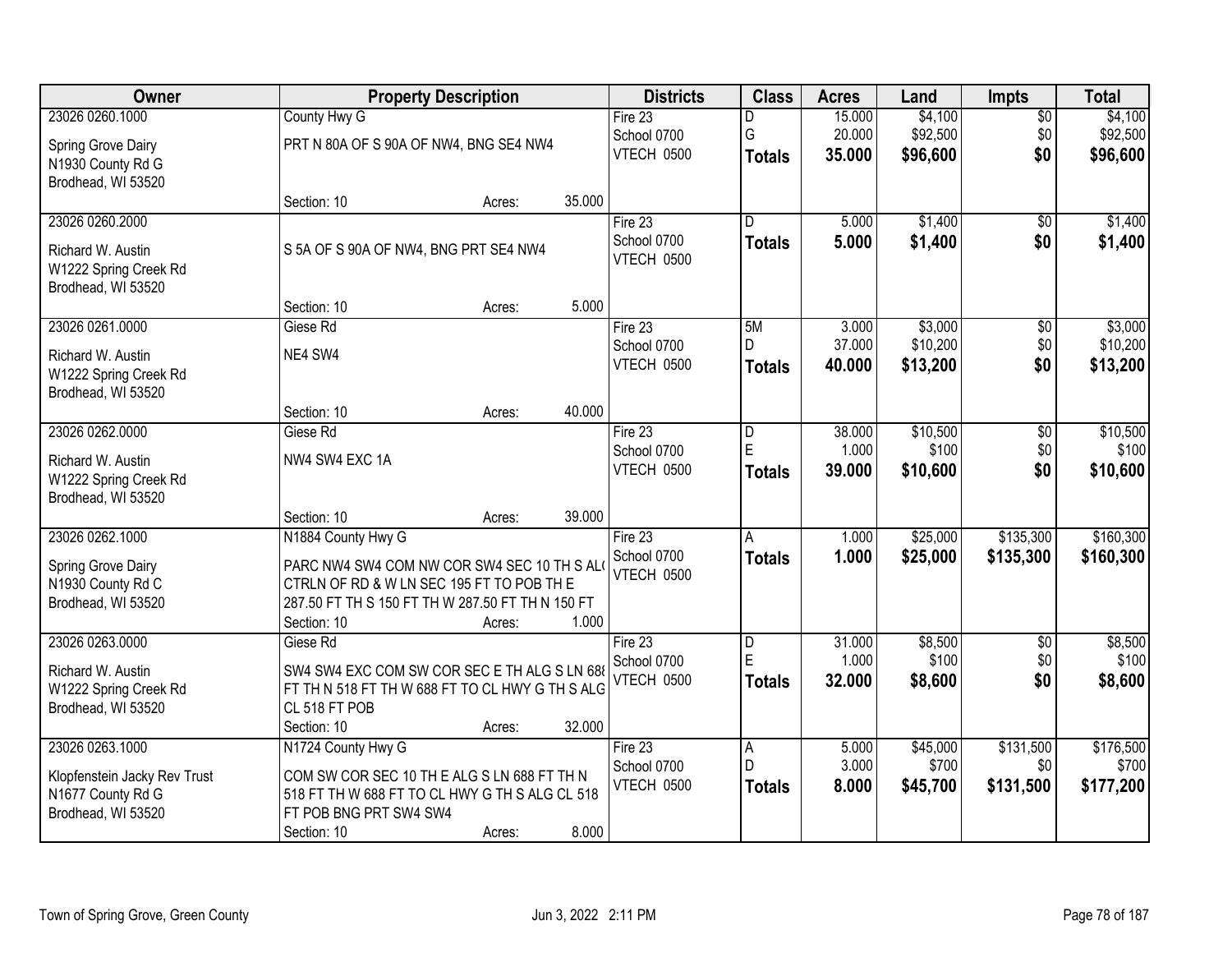| Owner                 |             | <b>Property Description</b> | <b>Districts</b>          | <b>Class</b>                  | <b>Acres</b>    | Land               | <b>Impts</b>           | <b>Total</b>       |
|-----------------------|-------------|-----------------------------|---------------------------|-------------------------------|-----------------|--------------------|------------------------|--------------------|
| 23026 0264.0000       | Giese Rd    |                             | Fire $23$                 | D                             | 38.000          | \$10,500           | \$0                    | \$10,500           |
| Richard W. Austin     | SE4 SW4     |                             | School 0700               | E                             | 2.000           | \$1,000            | \$0                    | \$1,000            |
| W1222 Spring Creek Rd |             |                             | VTECH 0500                | <b>Totals</b>                 | 40.000          | \$11,500           | \$0                    | \$11,500           |
| Brodhead, WI 53520    |             |                             |                           |                               |                 |                    |                        |                    |
|                       | Section: 10 | Acres:                      | 40.000                    |                               |                 |                    |                        |                    |
| 23026 0265.0000       | Giese Rd    |                             | Fire 23                   | D.                            | 40.000          | \$11,000           | \$0                    | \$11,000           |
| Richard W. Austin     | NE4 SE4     |                             | School 0700               | <b>Totals</b>                 | 40.000          | \$11,000           | \$0                    | \$11,000           |
| W1222 Spring Creek Rd |             |                             | VTECH 0500                |                               |                 |                    |                        |                    |
| Brodhead, WI 53520    |             |                             |                           |                               |                 |                    |                        |                    |
|                       | Section: 10 | Acres:                      | 40.000                    |                               |                 |                    |                        |                    |
| 23026 0266.0000       | Giese Rd    |                             | Fire 23                   | 5M                            | 0.500           | \$500              | \$0                    | \$500              |
| Richard W. Austin     | E2 NW4 SE4  |                             | School 0700               | D<br>E                        | 18.500          | \$5,100<br>\$100   | \$0                    | \$5,100            |
| W1222 Spring Creek Rd |             |                             | VTECH 0500                |                               | 1.000<br>20.000 | \$5,700            | \$0<br>\$0             | \$100              |
| Brodhead, WI 53520    |             |                             |                           | <b>Totals</b>                 |                 |                    |                        | \$5,700            |
|                       | Section: 10 | Acres:                      | 20.000                    |                               |                 |                    |                        |                    |
| 23026 0267.0000       | Giese Rd    |                             | Fire 23                   | 5M                            | 1.750           | \$1,800            | \$0                    | \$1,800            |
| Richard W. Austin     | W2 NW4 SE4  |                             | School 0700               | D                             | 18.250          | \$5,000            | \$0                    | \$5,000            |
| W1222 Spring Creek Rd |             |                             | VTECH 0500                | <b>Totals</b>                 | 20.000          | \$6,800            | \$0                    | \$6,800            |
| Brodhead, WI 53520    |             |                             |                           |                               |                 |                    |                        |                    |
|                       | Section: 10 | Acres:                      | 20.000                    |                               |                 |                    |                        |                    |
| 23026 0268.0000       | Giese Rd    |                             | Fire 23                   | $\overline{\mathsf{D}}$<br>E  | 16.000          | \$4,400            | $\overline{50}$        | \$4,400            |
| Richard W. Austin     | W2 SW4 SE4  |                             | School 0700<br>VTECH 0500 |                               | 4.000           | \$2,000            | \$0                    | \$2,000            |
| W1222 Spring Creek Rd |             |                             |                           | <b>Totals</b>                 | 20.000          | \$6,400            | \$0                    | \$6,400            |
| Brodhead, WI 53520    |             |                             |                           |                               |                 |                    |                        |                    |
|                       | Section: 10 | Acres:                      | 20.000                    |                               |                 |                    |                        |                    |
| 23026 0269.0000       | Giese Rd    |                             | Fire 23                   | $\overline{D}$<br>E           | 16.000<br>4.000 | \$4,400<br>\$2,000 | $\sqrt{$0}$            | \$4,400            |
| Richard W. Austin     | E2 SW4 SE4  |                             | School 0700<br>VTECH 0500 |                               | 20.000          | \$6,400            | \$0<br>\$0             | \$2,000            |
| W1222 Spring Creek Rd |             |                             |                           | <b>Totals</b>                 |                 |                    |                        | \$6,400            |
| Brodhead, WI 53520    |             |                             |                           |                               |                 |                    |                        |                    |
|                       | Section: 10 | Acres:                      | 20.000                    |                               |                 |                    |                        |                    |
| 23026 0270.0000       | Giese Rd    |                             | Fire 23<br>School 0700    | $\overline{\mathsf{D}}$<br>ΙE | 35.250<br>4.000 | \$9,700<br>\$2,000 | $\overline{50}$<br>\$0 | \$9,700<br>\$2,000 |
| Richard W. Austin     | PRT SE4 SE4 |                             | VTECH 0500                | <b>Totals</b>                 | 39.250          | \$11,700           | \$0                    | \$11,700           |
| W1222 Spring Creek Rd |             |                             |                           |                               |                 |                    |                        |                    |
| Brodhead, WI 53520    |             |                             |                           |                               |                 |                    |                        |                    |
|                       | Section: 10 | Acres:                      | 39.250                    |                               |                 |                    |                        |                    |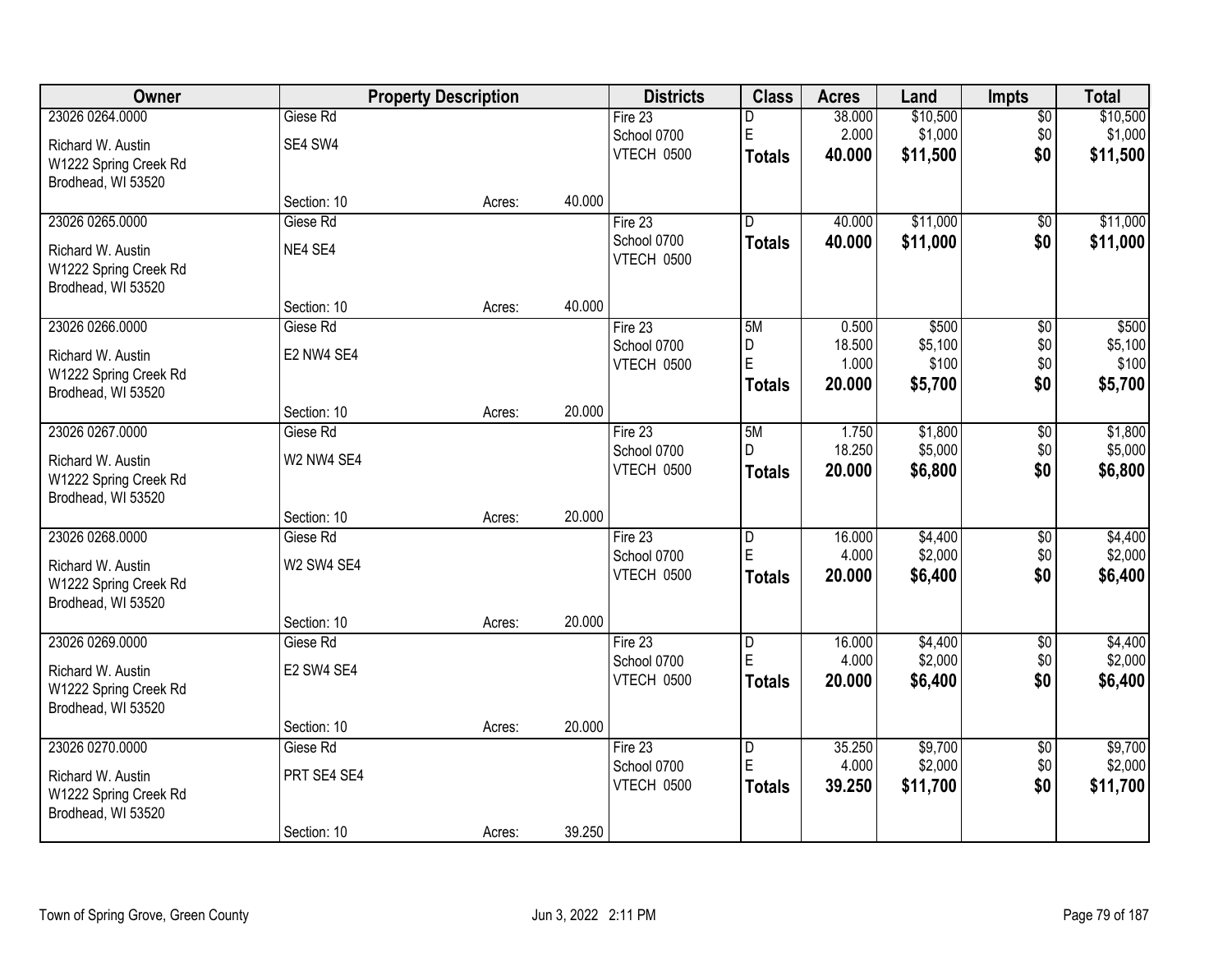| Owner              | <b>Property Description</b>                    |        |        | <b>Districts</b>  | <b>Class</b>            | <b>Acres</b> | Land     | <b>Impts</b>    | <b>Total</b> |
|--------------------|------------------------------------------------|--------|--------|-------------------|-------------------------|--------------|----------|-----------------|--------------|
| 23026 0270.1000    | Giese Rd                                       |        |        | Fire 23           | G                       | 0.750        | \$3,000  | $\overline{60}$ | \$3,000      |
| Jason D. Mertens   | PRT SE4 SE4 IN SE COR (PRT POS V7-P57)         |        |        | School 0700       | <b>Totals</b>           | 0.750        | \$3,000  | \$0             | \$3,000      |
| N1699 Mt Hope Rd   |                                                |        |        | VTECH 0500        |                         |              |          |                 |              |
| Brodhead, WI 53520 |                                                |        |        |                   |                         |              |          |                 |              |
|                    | Section: 10                                    | Acres: | 0.750  |                   |                         |              |          |                 |              |
| 23026 0271.0100    | Mt Hope Rd                                     |        |        | Fire 23           | $\overline{\mathsf{D}}$ | 15.510       | \$3,600  | \$0             | \$3,600      |
| Spring Grove Dairy | NE4 NE4 EXC PRT POS V13-P118                   |        |        | School 0700       | E                       | 2.000        | \$1,000  | \$0             | \$1,000      |
| N1930 County Rd G  |                                                |        |        | VTECH 0500        | <b>Totals</b>           | 17.510       | \$4,600  | \$0             | \$4,600      |
| Brodhead, WI 53520 |                                                |        |        |                   |                         |              |          |                 |              |
|                    | Section: 11                                    | Acres: | 17.510 |                   |                         |              |          |                 |              |
| 23026 0271.0200    | Mt Hope Rd                                     |        |        | Fire 23           | D                       | 9.490        | \$2,200  | $\sqrt[6]{3}$   | \$2,200      |
| Cody Braun         | NE4 NE4; EXC 17.51A PARCEL; BNG PRT PARCEL I   |        |        | School 0700       | $\mathsf E$             | 13.000       | \$6,500  | \$0             | \$6,500      |
| Maria Braun        | POS V13-P118                                   |        |        | <b>VTECH 0500</b> | <b>Totals</b>           | 22.490       | \$8,700  | \$0             | \$8,700      |
| 13105 Wilmot Rd    |                                                |        |        |                   |                         |              |          |                 |              |
| Kenosha, WI 53142  | Section: 11                                    | Acres: | 22.490 |                   |                         |              |          |                 |              |
| 23026 0272.0000    | Mt Hope Rd                                     |        |        | Fire 23           | D                       | 36.000       | \$9,900  | \$0             | \$9,900      |
| Spring Grove Dairy | NW4 NE4                                        |        |        | School 0700       | E                       | 4.000        | \$2,000  | \$0             | \$2,000      |
| N1930 County Rd G  |                                                |        |        | VTECH 0500        | <b>Totals</b>           | 40.000       | \$11,900 | \$0             | \$11,900     |
| Brodhead, WI 53520 |                                                |        |        |                   |                         |              |          |                 |              |
|                    | Section: 11                                    | Acres: | 40.000 |                   |                         |              |          |                 |              |
| 23026 0273.0000    | Mt Hope Rd                                     |        |        | Fire 23           | D                       | 40.000       | \$11,000 | $\overline{50}$ | \$11,000     |
| Spring Grove Dairy | SW4 NE4                                        |        |        | School 0700       | <b>Totals</b>           | 40.000       | \$11,000 | \$0             | \$11,000     |
| N1930 County Rd G  |                                                |        |        | VTECH 0500        |                         |              |          |                 |              |
| Brodhead, WI 53520 |                                                |        |        |                   |                         |              |          |                 |              |
|                    | Section: 11                                    | Acres: | 40.000 |                   |                         |              |          |                 |              |
| 23026 0274.0100    | Mt Hope Rd                                     |        |        | Fire 23           | D.                      | 34.850       | \$9,600  | \$0             | \$9,600      |
| Spring Grove Dairy | SE4 NE4 EXC PRT PARCEL I POS V13-P118          |        |        | School 0700       | <b>Totals</b>           | 34.850       | \$9,600  | \$0             | \$9,600      |
| N1930 County Rd G  |                                                |        |        | VTECH 0500        |                         |              |          |                 |              |
| Brodhead, WI 53520 |                                                |        |        |                   |                         |              |          |                 |              |
|                    | Section: 11                                    | Acres: | 34.850 |                   |                         |              |          |                 |              |
| 23026 0274.0200    | Mt Hope Rd                                     |        |        | Fire 23           | D.                      | 5.150        | \$1,400  | $\overline{50}$ | \$1,400      |
| Cody Braun         | SE4 NE4; EXC 34.85A PARC; BNG PRT PARCEL I POS |        |        | School 0700       | <b>Totals</b>           | 5.150        | \$1,400  | \$0             | \$1,400      |
| Maria Braun        | V13-P118                                       |        |        | VTECH 0500        |                         |              |          |                 |              |
| 13105 Wilmot Rd    |                                                |        |        |                   |                         |              |          |                 |              |
| Kenosha, WI 53142  | Section: 11                                    | Acres: | 5.150  |                   |                         |              |          |                 |              |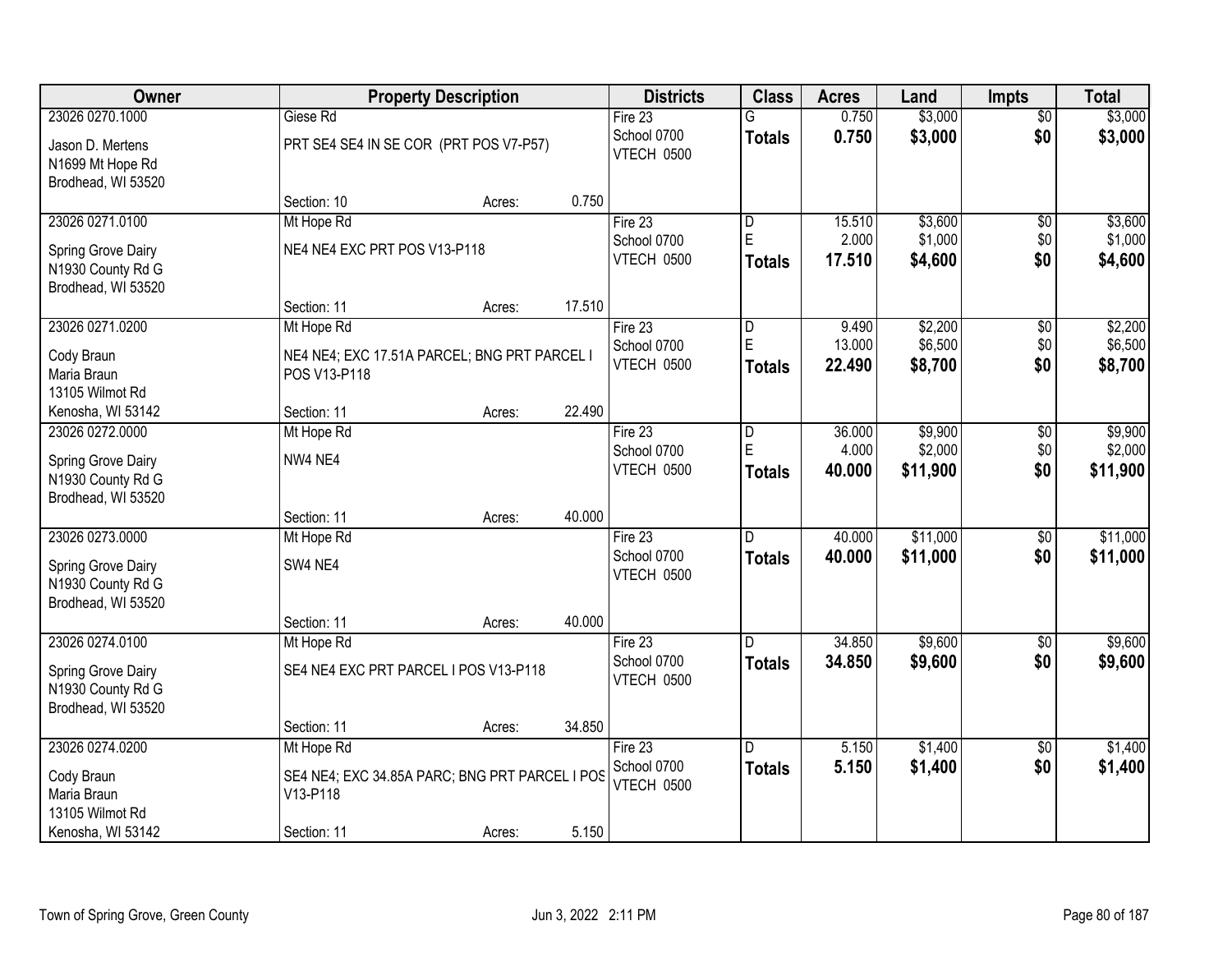| <b>Owner</b>                                                                        | <b>Property Description</b>                                                           |        |        | <b>Districts</b>                       | <b>Class</b>                              | <b>Acres</b>                       | Land                                        | Impts                                          | <b>Total</b>                                |
|-------------------------------------------------------------------------------------|---------------------------------------------------------------------------------------|--------|--------|----------------------------------------|-------------------------------------------|------------------------------------|---------------------------------------------|------------------------------------------------|---------------------------------------------|
| 23026 0275.0000                                                                     | N2068 Mount Hope Rd                                                                   |        |        | Fire $23$                              | D                                         | 4.500                              | \$1,200                                     | $\overline{50}$                                | \$1,200                                     |
| Williams Bedrock Bovines, Inc.<br>W1244 Town Center Rd<br>Brodhead, WI 53520        | CSM 2642 (V9-P125) PRT LOT 1 - CONT 10.76A, ALL<br>LOT 2 - CONT 2.65A BNG PRT NE4 NW4 |        |        | School 0700<br>VTECH 0500              | G<br><b>Totals</b>                        | 8.910<br>13.410                    | \$53,700<br>\$54,900                        | \$197,400<br>\$197,400                         | \$251,100<br>\$252,300                      |
|                                                                                     | Section: 11                                                                           | Acres: | 13.410 |                                        |                                           |                                    |                                             |                                                |                                             |
| 23026 0275.1000<br>Spring Grove Dairy<br>N1930 County Rd G<br>Brodhead, WI 53520    | Mt Hope Rd<br>NE4 NW4 EXC PRT LOT 1 & ALL LOT 2 CSM 2642<br>(V9-P125)                 |        |        | Fire 23<br>School 0700<br>VTECH 0500   | $\overline{\mathsf{n}}$<br><b>Totals</b>  | 22.780<br>22.780                   | \$6,300<br>\$6,300                          | \$0<br>\$0                                     | \$6,300<br>\$6,300                          |
|                                                                                     | Section: 11                                                                           | Acres: | 22.780 |                                        |                                           |                                    |                                             |                                                |                                             |
| 23026 0276.0000<br>John L. Harvey Jr<br>W893 Giese Rd<br>Brodhead, WI 53520         | Giese Rd<br>NW4 NW4                                                                   |        |        | Fire 23<br>School 0700<br>VTECH 0500   | $\overline{D}$<br>E<br>G<br><b>Totals</b> | 37.000<br>2.000<br>1.000<br>40.000 | \$10,200<br>\$1,000<br>\$20,000<br>\$31,200 | $\overline{50}$<br>\$0<br>\$54,900<br>\$54,900 | \$10,200<br>\$1,000<br>\$74,900<br>\$86,100 |
|                                                                                     | Section: 11                                                                           | Acres: | 40.000 |                                        |                                           |                                    |                                             |                                                |                                             |
| 23026 0277.0000<br>John L. Harvey Jr<br>W893 Giese Rd<br>Brodhead, WI 53520         | Mt Hope Rd<br>SW4 NW4                                                                 |        |        | Fire $23$<br>School 0700<br>VTECH 0500 | D<br><b>Totals</b>                        | 40.000<br>40.000                   | \$11,000<br>\$11,000                        | \$0<br>\$0                                     | \$11,000<br>\$11,000                        |
|                                                                                     | Section: 11                                                                           | Acres: | 40.000 |                                        |                                           |                                    |                                             |                                                |                                             |
| 23026 0278.0000<br>John L. Harvey Jr<br>W893 Giese Rd<br>Brodhead, WI 53520         | Mt Hope Rd<br>PRT SE4 NW4 LYG W & S HWY<br>Section: 11                                |        | 15.000 | Fire 23<br>School 0700<br>VTECH 0500   | D<br>E<br><b>Totals</b>                   | 14.000<br>1.000<br>15.000          | \$3,900<br>\$100<br>\$4,000                 | $\overline{60}$<br>\$0<br>\$0                  | \$3,900<br>\$100<br>\$4,000                 |
| 23026 0279.0000                                                                     | Mt Hope Rd                                                                            | Acres: |        | Fire 23                                | D                                         | 24.000                             | \$6,600                                     | $\sqrt{6}$                                     | \$6,600                                     |
| Spring Grove Dairy<br>N1930 County Rd G<br>Brodhead, WI 53520                       | PRT SE4 NW4 LYG E & N HWY                                                             |        |        | School 0700<br>VTECH 0500              | E<br><b>Totals</b>                        | 1.000<br>25.000                    | \$100<br>\$6,700                            | \$0<br>\$0                                     | \$100<br>\$6,700                            |
|                                                                                     | Section: 11                                                                           | Acres: | 25.000 |                                        |                                           |                                    |                                             |                                                |                                             |
| 23026 0280.0000<br>Richard W. Austin<br>W1222 Spring Creek Rd<br>Brodhead, WI 53520 | Mt Hope Rd<br>NE4 SW4<br>Section: 11                                                  | Acres: | 40.000 | Fire 23<br>School 0700<br>VTECH 0500   | $\overline{D}$<br>E<br><b>Totals</b>      | 39.000<br>1.000<br>40.000          | \$10,700<br>\$100<br>\$10,800               | $\overline{50}$<br>\$0<br>\$0                  | \$10,700<br>\$100<br>\$10,800               |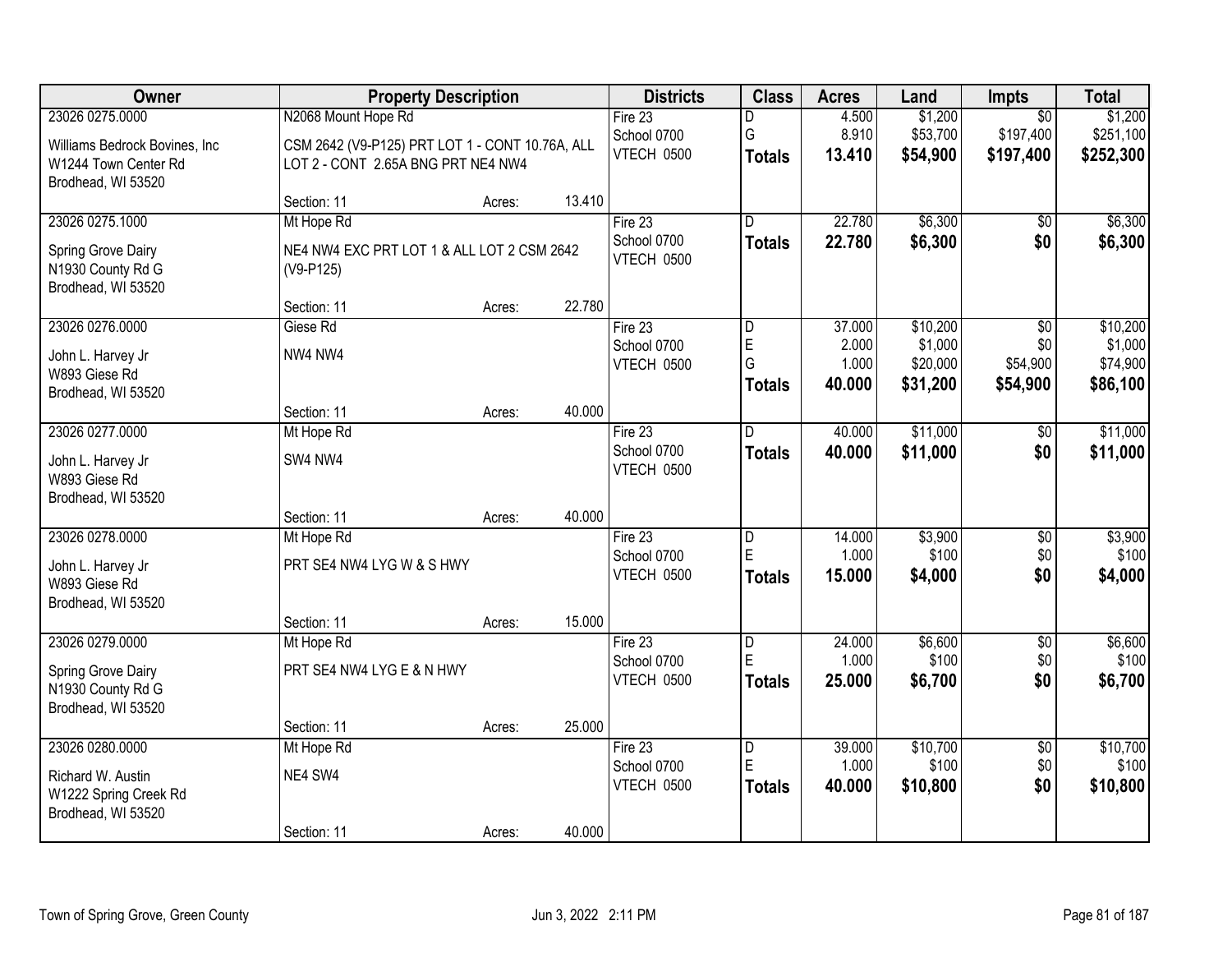| Owner                                       |                           | <b>Property Description</b> | <b>Districts</b>          | <b>Class</b>            | <b>Acres</b>    | Land              | <b>Impts</b>           | <b>Total</b>      |
|---------------------------------------------|---------------------------|-----------------------------|---------------------------|-------------------------|-----------------|-------------------|------------------------|-------------------|
| 23026 0281.0000                             | Mt Hope Rd                |                             | Fire $23$                 | D                       | 40.000          | \$11,000          | $\overline{50}$        | \$11,000          |
| Richard W. Austin                           | NW4 SW4                   |                             | School 0700<br>VTECH 0500 | <b>Totals</b>           | 40.000          | \$11,000          | \$0                    | \$11,000          |
| W1222 Spring Creek Rd<br>Brodhead, WI 53520 |                           |                             |                           |                         |                 |                   |                        |                   |
|                                             | Section: 11               | 40.000<br>Acres:            |                           |                         |                 |                   |                        |                   |
| 23026 0282.0000                             | Mt Hope Rd                |                             | Fire 23                   | D                       | 37.000          | \$10,200          | \$0                    | \$10,200          |
| Richard W. Austin                           | SW4 SW4                   |                             | School 0700               | E                       | 3.000           | \$1,500           | \$0                    | \$1,500           |
| W1222 Spring Creek Rd<br>Brodhead, WI 53520 |                           |                             | VTECH 0500                | <b>Totals</b>           | 40.000          | \$11,700          | \$0                    | \$11,700          |
|                                             | Section: 11               | 40.000<br>Acres:            |                           |                         |                 |                   |                        |                   |
| 23026 0283.0000                             | Mt Hope Rd                |                             | Fire 23                   | D                       | 37.000          | \$10,200          | \$0                    | \$10,200          |
| Richard W. Austin                           | SE4 SW4                   |                             | School 0700               | $\mathsf E$             | 3.000           | \$1,500           | \$0                    | \$1,500           |
| W1222 Spring Creek Rd                       |                           |                             | VTECH 0500                | <b>Totals</b>           | 40.000          | \$11,700          | \$0                    | \$11,700          |
| Brodhead, WI 53520                          |                           |                             |                           |                         |                 |                   |                        |                   |
|                                             | Section: 11               | 40.000<br>Acres:            |                           |                         |                 |                   |                        |                   |
| 23026 0284.0000                             | Mt Hope Rd                |                             | Fire 23                   | D                       | 40.000          | \$11,000          | $\sqrt[6]{}$           | \$11,000          |
| Spring Grove Dairy                          | NE4 SE4                   |                             | School 0700<br>VTECH 0500 | <b>Totals</b>           | 40.000          | \$11,000          | \$0                    | \$11,000          |
| N1930 County Rd G                           |                           |                             |                           |                         |                 |                   |                        |                   |
| Brodhead, WI 53520                          |                           |                             |                           |                         |                 |                   |                        |                   |
|                                             | Section: 11               | 40.000<br>Acres:            |                           |                         |                 |                   |                        |                   |
| 23026 0285.0000                             | Mt Hope Rd                |                             | Fire 23                   | D<br>E                  | 39.000<br>1.000 | \$10,700<br>\$100 | $\overline{50}$<br>\$0 | \$10,700<br>\$100 |
| Spring Grove Dairy                          | NW4 SE4                   |                             | School 0700<br>VTECH 0500 | <b>Totals</b>           | 40.000          | \$10,800          | \$0                    | \$10,800          |
| N1930 County Rd G                           |                           |                             |                           |                         |                 |                   |                        |                   |
| Brodhead, WI 53520                          |                           |                             |                           |                         |                 |                   |                        |                   |
| 23026 0286.0000                             | Section: 11<br>Mt Hope Rd | 40.000<br>Acres:            | Fire 23                   | $\overline{D}$          | 37.000          | \$10,200          | $\sqrt{$0}$            | \$10,200          |
|                                             |                           |                             | School 0700               | E                       | 3.000           | \$1,500           | \$0                    | \$1,500           |
| Spring Grove Dairy                          | SW4 SE4                   |                             | VTECH 0500                | <b>Totals</b>           | 40.000          | \$11,700          | \$0                    | \$11,700          |
| N1930 County Rd G<br>Brodhead, WI 53520     |                           |                             |                           |                         |                 |                   |                        |                   |
|                                             | Section: 11               | 40.000<br>Acres:            |                           |                         |                 |                   |                        |                   |
| 23026 0287.0000                             | Mt Hope Rd                |                             | Fire 23                   | $\overline{\mathsf{D}}$ | 38.000          | \$10,500          | $\overline{50}$        | \$10,500          |
|                                             |                           |                             | School 0700               | E                       | 2.000           | \$1,000           | \$0                    | \$1,000           |
| Spring Grove Dairy<br>N1930 County Rd G     | SE4 SE4                   |                             | VTECH 0500                | <b>Totals</b>           | 40.000          | \$11,500          | \$0                    | \$11,500          |
| Brodhead, WI 53520                          |                           |                             |                           |                         |                 |                   |                        |                   |
|                                             | Section: 11               | 40.000<br>Acres:            |                           |                         |                 |                   |                        |                   |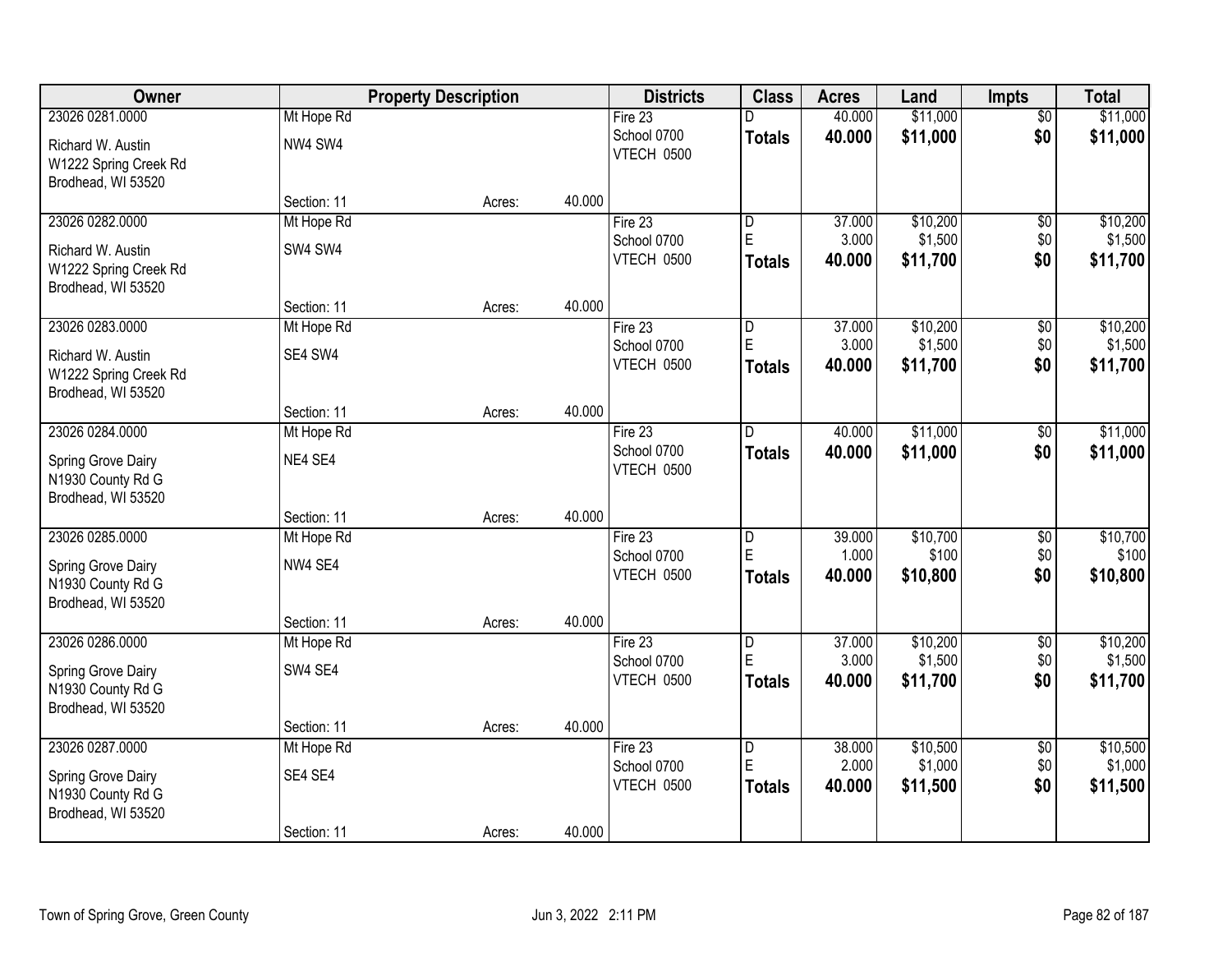| Owner                                   | <b>Property Description</b>                       |        | <b>Districts</b>       | <b>Class</b>   | <b>Acres</b> | Land     | <b>Impts</b>    | <b>Total</b> |
|-----------------------------------------|---------------------------------------------------|--------|------------------------|----------------|--------------|----------|-----------------|--------------|
| 23026 0288.0000                         | County Rd T                                       |        | Fire 23                | D              | 39.000       | \$9,100  | $\overline{50}$ | \$9,100      |
| Megan R. Scheurell                      | NE4 NE4                                           |        | School 0700            | $\mathsf E$    | 1.000        | \$100    | \$0             | \$100        |
| N1997 County Rd T                       |                                                   |        | VTECH 0500             | <b>Totals</b>  | 40.000       | \$9,200  | \$0             | \$9,200      |
| Brodhead, WI 53520                      |                                                   |        |                        |                |              |          |                 |              |
|                                         | Section: 12<br>Acres:                             | 40.000 |                        |                |              |          |                 |              |
| 23026 0289.1000                         | N1995 County Hwy T                                |        | Fire 23                | A              | 0.500        | \$10,000 | \$55,500        | \$65,500     |
| Megan R. Scheurell                      | CSM 5230 (V25-P57) LOT 1 BNG PRT NW4 NE4          |        | School 0700            | $\mathsf{D}$   | 2.530        | \$600    | \$0             | \$600        |
| N1997 County Rd T                       |                                                   |        | VTECH 0500             | <b>Totals</b>  | 3.030        | \$10,600 | \$55,500        | \$66,100     |
| Brodhead, WI 53520                      |                                                   |        |                        |                |              |          |                 |              |
|                                         | Section: 12<br>Acres:                             | 3.030  |                        |                |              |          |                 |              |
| 23026 0289.2000                         | County Hwy T                                      |        | Fire 23                | D              | 31.970       | \$7,400  | \$0             | \$7,400      |
| Megan R. Scheurell                      | NW4 NE4 EXC CSM 5230 LOT 1                        |        | School 0700            | E              | 5.000        | \$2,500  | \$0             | \$2,500      |
| N1997 County Rd T                       |                                                   |        | VTECH 0500             | <b>Totals</b>  | 36.970       | \$9,900  | \$0             | \$9,900      |
| Brodhead, WI 53520                      |                                                   |        |                        |                |              |          |                 |              |
|                                         | Section: 12<br>Acres:                             | 36.970 |                        |                |              |          |                 |              |
| 23026 0290.0000                         | N1997 County Hwy T                                |        | Fire 23                | G              | 2.250        | \$26,300 | \$166,100       | \$192,400    |
|                                         | PRT SW4 NE4 BGN POST 17 3/4 RDS W OF NE COR       |        | School 0700            | <b>Totals</b>  | 2.250        | \$26,300 | \$166,100       | \$192,400    |
| Megan R. Scheurell<br>N1997 County Rd T | SW4 NE4 TH W 20 RDS TH S 18 RDS TH E 20 RDS TH    |        | VTECH 0500             |                |              |          |                 |              |
| Brodhead, WI 53520                      | N 18 RDS TO POB                                   |        |                        |                |              |          |                 |              |
|                                         | Section: 12<br>Acres:                             | 2.250  |                        |                |              |          |                 |              |
| 23026 0291.0000                         | Mt Hope Rd                                        |        | Fire 23                | $\overline{D}$ | 40.880       | \$9,500  | $\overline{50}$ | \$9,500      |
|                                         |                                                   |        | School 0700            | <b>Totals</b>  | 40.880       | \$9,500  | \$0             | \$9,500      |
| William A. Walmer                       | PRT S1/2 NE4 COM E4 COR SEC 12 TH N ALG E LN      |        | VTECH 0500             |                |              |          |                 |              |
| N2107 County Rd T                       | 30 FT TO POB TH S89*W 857.62 FT TH N0*E 377.06    |        |                        |                |              |          |                 |              |
| Brodhead, WI 53520                      | FT TH N89*W 590.05 FT TH N18*W 644.76 FT TH       | 40.880 |                        |                |              |          |                 |              |
| 23026 0291.1000                         | Section: 12<br>Acres:                             |        |                        |                | 5.066        | \$40,200 | \$105,000       | \$145,200    |
|                                         | N1901 County Hwy T                                |        | Fire 23<br>School 0700 | A              | 5.066        |          | \$105,000       |              |
| Richard A. Simplot                      | BEG E4 COR SD SEC TH S89*W 1334 FT TH N1*E        |        | VTECH 0500             | <b>Totals</b>  |              | \$40,200 |                 | \$145,200    |
| N1901 County Rd T                       | 410.51 FT TH S89*E 468.31 FT TH S0*W 377.06 FT TH |        |                        |                |              |          |                 |              |
| Brodhead, WI 53520                      | N89*E 857.62 FT TH S ALG E LN SD SEC 30 FT POB    |        |                        |                |              |          |                 |              |
|                                         | Section: 12<br>Acres:                             | 5.066  |                        |                |              |          |                 |              |
| 23026 0292.0000                         | Mt Hope Rd                                        |        | Fire 23                | D              | 15.000       | \$3,500  | $\overline{30}$ | \$3,500      |
| Richard A. Simplot                      | PRT S2 NE4 COM NE COR SE4 TH N89*W 1334 FT TC     |        | School 0700            | E              | 19.714       | \$9,900  | \$0             | \$9,900      |
| N1901 County Rd T                       | POB TH N01*E 410.53 FT TH N89*W 121.74 FT TH      |        | VTECH 0500             | Totals         | 34.714       | \$13,400 | \$0             | \$13,400     |
| Brodhead, WI 53520                      | N18*W 644.76 FT TH N0*W 12.88 FT TH S89*W 330 FT  |        |                        |                |              |          |                 |              |
|                                         | Section: 12<br>Acres:                             | 34.714 |                        |                |              |          |                 |              |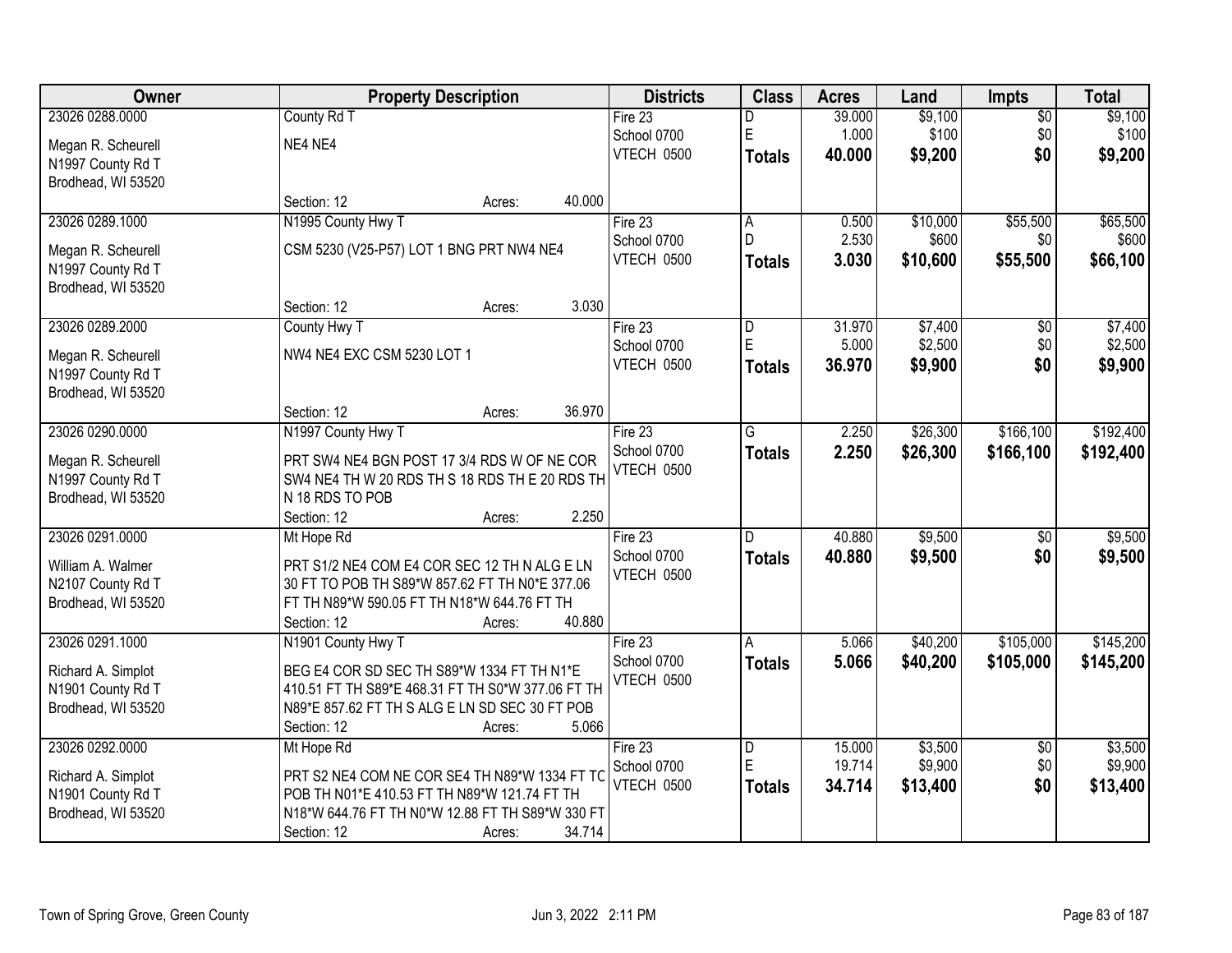| Owner                                    |                                                                                 | <b>Property Description</b> |        |                   | <b>Class</b>   | <b>Acres</b> | Land       | <b>Impts</b>    | <b>Total</b> |
|------------------------------------------|---------------------------------------------------------------------------------|-----------------------------|--------|-------------------|----------------|--------------|------------|-----------------|--------------|
| 23026 0293.0000                          | County Rd T                                                                     |                             |        | Fire 23           | 5M             | 31.000       | \$31,000   | $\overline{50}$ | \$31,000     |
| Megan R. Scheurell                       | FRAC LOT 5 N1/2 NW4                                                             |                             |        | School 0700       | D              | 29.000       | \$8,000    | \$0             | \$8,000      |
| N1997 County Rd T                        |                                                                                 |                             |        | VTECH 0500        | $\mathsf E$    | 20.000       | \$10,000   | \$0             | \$10,000     |
| Brodhead, WI 53520                       |                                                                                 |                             |        |                   | <b>Totals</b>  | 80.000       | \$49,000   | \$0             | \$49,000     |
|                                          | Section: 12                                                                     | Acres:                      | 80.000 |                   |                |              |            |                 |              |
| 23026 0294.0000                          | County Rd T                                                                     |                             |        | Fire 23           | Έ              | 53.000       | \$26,500   | $\overline{50}$ | \$26,500     |
| Megan R. Scheurell                       | FRAC LOT 6 PRT S1/2 NW4 EXC BGN SE COR LOT 6                                    |                             |        | School 0700       | <b>Totals</b>  | 53.000       | \$26,500   | \$0             | \$26,500     |
| N1997 County Rd T                        | TH N 20 RDS TH WLY ALG FENCE APPRX 40 RDS TO                                    |                             |        | <b>VTECH 0500</b> |                |              |            |                 |              |
| Brodhead, WI 53520                       | BAYOU/FRMLY SUGAR RVR BED TH S TO BAYOU TH                                      |                             |        |                   |                |              |            |                 |              |
|                                          | Section: 12                                                                     | Acres:                      | 53.000 |                   |                |              |            |                 |              |
| 23026 0295.0000                          | <b>Town Center Rd</b>                                                           |                             |        | Fire 23           | E              | 21.260       | \$10,700   | \$0             | \$10,700     |
| Megan R. Scheurell                       | PRT FRAC LOT 1 IN S1/2 NW4                                                      |                             |        | School 0700       | <b>Totals</b>  | 21.260       | \$10,700   | \$0             | \$10,700     |
| N1997 County Rd T                        |                                                                                 |                             |        | VTECH 0500        |                |              |            |                 |              |
| Brodhead, WI 53520                       |                                                                                 |                             |        |                   |                |              |            |                 |              |
|                                          | Section: 12                                                                     | Acres:                      | 21.260 |                   |                |              |            |                 |              |
| 23026 0296.0000                          | Mt Hope Rd                                                                      |                             |        | Fire 23           | Е              | 28.110       | \$14,100   | \$0             | \$14,100     |
|                                          |                                                                                 |                             |        | School 0700       | M <sub>8</sub> | 6.300        | (\$12,600) | \$0             | \$0          |
| J & S Deer Run LLC<br>c/o Daniel Merrick | PRT FRAC LOT 6, E OF RIVER (SEE FULL LEGAL<br>PRT FR LOTS 6,7,8 - DOC # 571503) |                             |        | VTECH 0500        | <b>Totals</b>  | 34.410       | \$14,100   | \$0             | \$14,100     |
| 4131 N Lunar Dr                          |                                                                                 |                             |        |                   |                |              |            |                 |              |
| Janesville, WI 53546                     | Section: 12                                                                     | Acres:                      | 34.410 |                   |                |              |            |                 |              |
| 23026 0297.0100                          | Mt Hope Rd                                                                      |                             |        | Fire 23           | D              | 31.020       | \$7,200    | $\overline{30}$ | \$7,200      |
|                                          |                                                                                 |                             |        | School 0700       | <b>Totals</b>  | 31.020       | \$7,200    | \$0             | \$7,200      |
| Spring Grove Dairy                       | PRT FRAC LOTS 1 & 2 & 6, EXC PRT POS V13-P119                                   |                             |        | VTECH 0500        |                |              |            |                 |              |
| N1930 County Rd G                        |                                                                                 |                             |        |                   |                |              |            |                 |              |
| Brodhead, WI 53520                       |                                                                                 |                             |        |                   |                |              |            |                 |              |
|                                          | Section: 12                                                                     | Acres:                      | 31.020 |                   |                |              |            |                 |              |
| 23026 0297.0200                          | Mt Hope Rd                                                                      |                             |        | Fire 23           | Е              | 26.860       | \$13,500   | $\overline{60}$ | \$13,500     |
| Todd A. Schott                           | PRT FRAC LOTS 1 & 2 & 6 (BNG PRT PARCEL 2 POS                                   |                             |        | School 0700       | <b>Totals</b>  | 26.860       | \$13,500   | \$0             | \$13,500     |
| 4825 S Bernstein Rd                      | V13-P119)                                                                       |                             |        | VTECH 0500        |                |              |            |                 |              |
| Orfordville, WI 53576-9483               |                                                                                 |                             |        |                   |                |              |            |                 |              |
|                                          | Section: 12                                                                     | Acres:                      | 26.860 |                   |                |              |            |                 |              |
| 23026 0298.0100                          | Mt Hope Rd                                                                      |                             |        | Fire $23$         | D.             | 36.200       | \$10,000   | $\overline{50}$ | \$10,000     |
| Spring Grove Dairy                       | PRT FRAC LOT 3 SW4 SW4 (EXC PRT POS V13-P119)                                   |                             |        | School 0700       | <b>Totals</b>  | 36.200       | \$10,000   | \$0             | \$10,000     |
| N1930 County Rd G                        |                                                                                 |                             |        | VTECH 0500        |                |              |            |                 |              |
| Brodhead, WI 53520                       |                                                                                 |                             |        |                   |                |              |            |                 |              |
|                                          | Section: 12                                                                     | Acres:                      | 36.200 |                   |                |              |            |                 |              |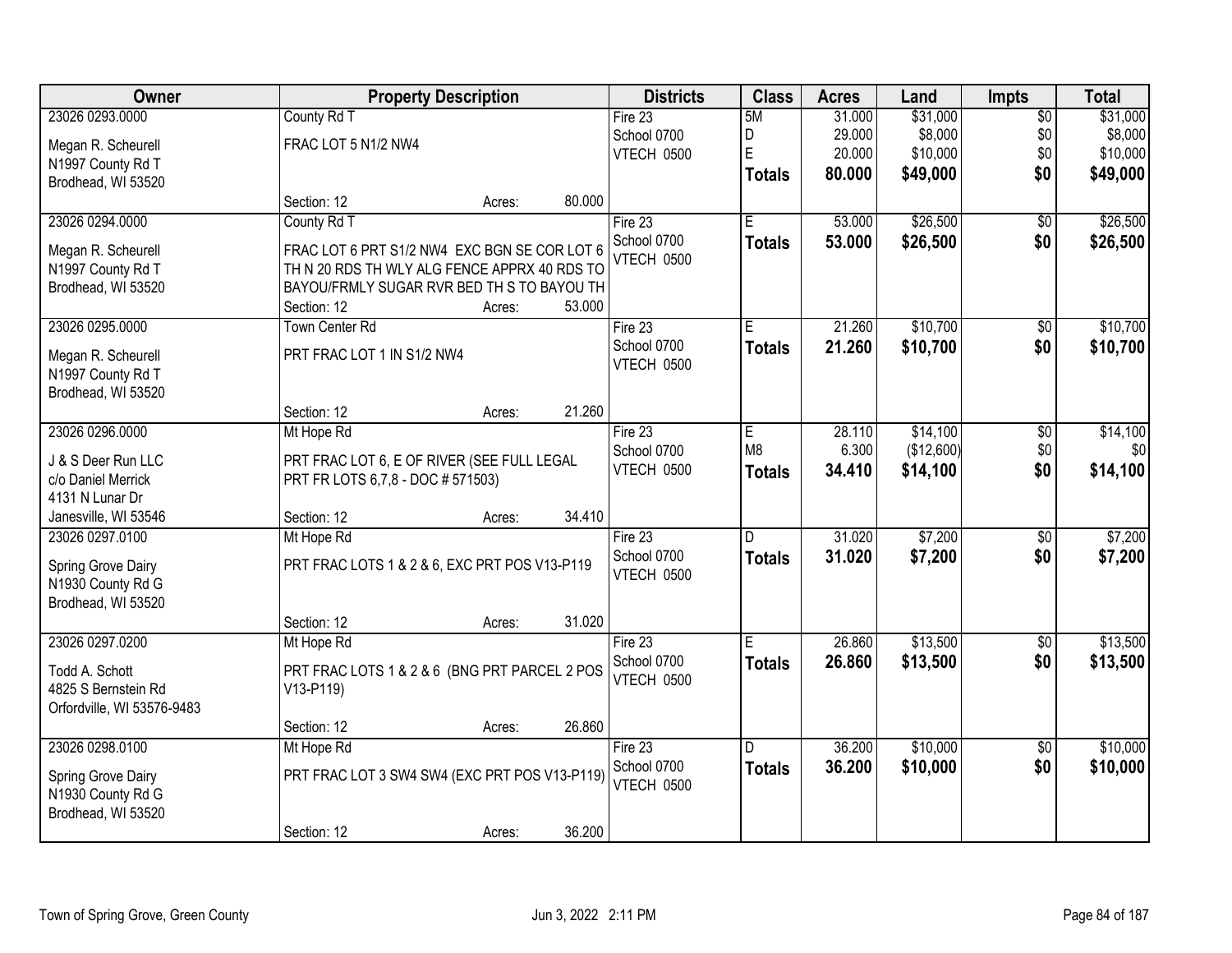| Owner                                                               | <b>Property Description</b>                                                          | <b>Districts</b>          | <b>Class</b>            | <b>Acres</b>     | Land                  | <b>Impts</b>       | <b>Total</b>    |
|---------------------------------------------------------------------|--------------------------------------------------------------------------------------|---------------------------|-------------------------|------------------|-----------------------|--------------------|-----------------|
| 23026 0298.0200                                                     | Mt Hope Rd                                                                           | Fire 23                   | E                       | 3.800            | \$1,900               | $\overline{50}$    | \$1,900         |
| Todd A. Schott<br>4825 S Bernstein Rd<br>Orfordville, WI 53576-9483 | PRT FRAC LOT 3 SW4 SW4, BNG PRT PCL 2 POS<br>V13-P119                                | School 0700<br>VTECH 0500 | <b>Totals</b>           | 3.800            | \$1,900               | \$0                | \$1,900         |
|                                                                     | Section: 12<br>Acres:                                                                | 3.800                     |                         |                  |                       |                    |                 |
| 23026 0299.0100                                                     | Mt Hope Rd                                                                           | Fire 23                   | D                       | 23.630           | \$6,500               | $\overline{50}$    | \$6,500         |
| Spring Grove Dairy<br>N1930 County Rd G<br>Brodhead, WI 53520       | PRT FRAC LOTS 4 & 8; PRT SE4 SW4 & SW4 SE4 W<br>RIVER EXC PRT POS (V13-P119)         | School 0700<br>VTECH 0500 | <b>Totals</b>           | 23.630           | \$6,500               | \$0                | \$6,500         |
|                                                                     | Section: 12<br>Acres:                                                                | 23.630                    |                         |                  |                       |                    |                 |
| 23026 0299.0200                                                     | Mt Hope Rd                                                                           | Fire 23                   | Е                       | 12.310           | \$6,200               | \$0                | \$6,200         |
| Todd A. Schott<br>4825 S Bernstein Rd<br>Orfordville, WI 53576-9483 | PRT FRAC LOTS 4 & 8, PRT SE4 SW4 & SW4 SE4 W<br>RIVER, BNG PRT PARCEL 2 POS V13-P119 | School 0700<br>VTECH 0500 | <b>Totals</b>           | 12.310           | \$6,200               | \$0                | \$6,200         |
|                                                                     | Section: 12<br>Acres:                                                                | 12.310                    |                         |                  |                       |                    |                 |
| 23026 0302.0000                                                     | N1815 County Hwy T                                                                   | Fire 23                   | D                       | 31.000           | \$7,200               | $\sqrt[6]{3}$      | \$7,200         |
| John M. Fields                                                      | NE4 SE4                                                                              | School 0700               | E                       | 7.000            | \$3,500               | \$0                | \$3,500         |
| N1815 County Rd T                                                   |                                                                                      | VTECH 0500                | G                       | 2.000            | \$25,000              | \$123,300          | \$148,300       |
| Brodhead, WI 53520                                                  |                                                                                      |                           | <b>Totals</b>           | 40.000           | \$35,700              | \$123,300          | \$159,000       |
|                                                                     | Section: 12<br>Acres:                                                                | 40.000                    |                         |                  |                       |                    |                 |
| 23026 0303.0000                                                     | Mt Hope Rd                                                                           | Fire 23                   | M <sub>8</sub>          | 48.700           | (\$97,400)            | $\overline{30}$    | $\overline{50}$ |
| J & S Deer Run LLC                                                  | FRAC LOT 7, NW4 SE4 (SEE FULL LEGAL PRT FR                                           | School 0700               | <b>Totals</b>           | 48.700           | \$0                   | \$0                | \$0             |
| c/o Daniel Merrick                                                  | LOTS 6,7,8 -DOC # 571503)                                                            | VTECH 0500                |                         |                  |                       |                    |                 |
| 4131 N Lunar Dr                                                     |                                                                                      |                           |                         |                  |                       |                    |                 |
| Janesville, WI 53546                                                | Section: 12<br>Acres:                                                                | 48.700                    |                         |                  |                       |                    |                 |
| 23026 0304.0000                                                     | Mt Hope Rd                                                                           | Fire 23<br>School 0700    | E<br>M8                 | 13.060<br>25.000 | \$6,600<br>(\$50,000) | $\sqrt{$0}$<br>\$0 | \$6,600<br>\$0  |
| J & S Deer Run LLC                                                  | PRT FRAC LOT 8, E OF RIVER (SEE FULL LEGAL                                           | VTECH 0500                | <b>Totals</b>           | 38.060           | \$6,600               | \$0                | \$6,600         |
| c/o Daniel Merrick                                                  | PRT FR LOTS 6,7,8 -DOC # 571503)                                                     |                           |                         |                  |                       |                    |                 |
| 4131 N Lunar Dr                                                     |                                                                                      |                           |                         |                  |                       |                    |                 |
| Janesville, WI 53546<br>23026 0305.0000                             | Section: 12<br>Acres:<br>Mt Hope Rd                                                  | 38.060<br>Fire 23         | $\overline{\mathsf{D}}$ | 37.000           | \$8,600               | $\overline{50}$    | \$8,600         |
|                                                                     |                                                                                      | School 0700               | E                       | 3.000            | \$1,500               | \$0                | \$1,500         |
| John M. Fields                                                      | SE4 SE4, EXC PRT SE4 COM SE COR TH W ALG S LN                                        | VTECH 0500                | <b>Totals</b>           | 40.000           | \$10,100              | \$0                | \$10,100        |
| N1815 County Rd T                                                   | 23 RODS TH N PARALL TO E LN 3 RODS TH E                                              |                           |                         |                  |                       |                    |                 |
| Brodhead, WI 53520                                                  | PARALL TO S LN TO E LN TH S ALG E LN TO POB<br>Section: 13<br>Acres:                 | 40.000                    |                         |                  |                       |                    |                 |
|                                                                     |                                                                                      |                           |                         |                  |                       |                    |                 |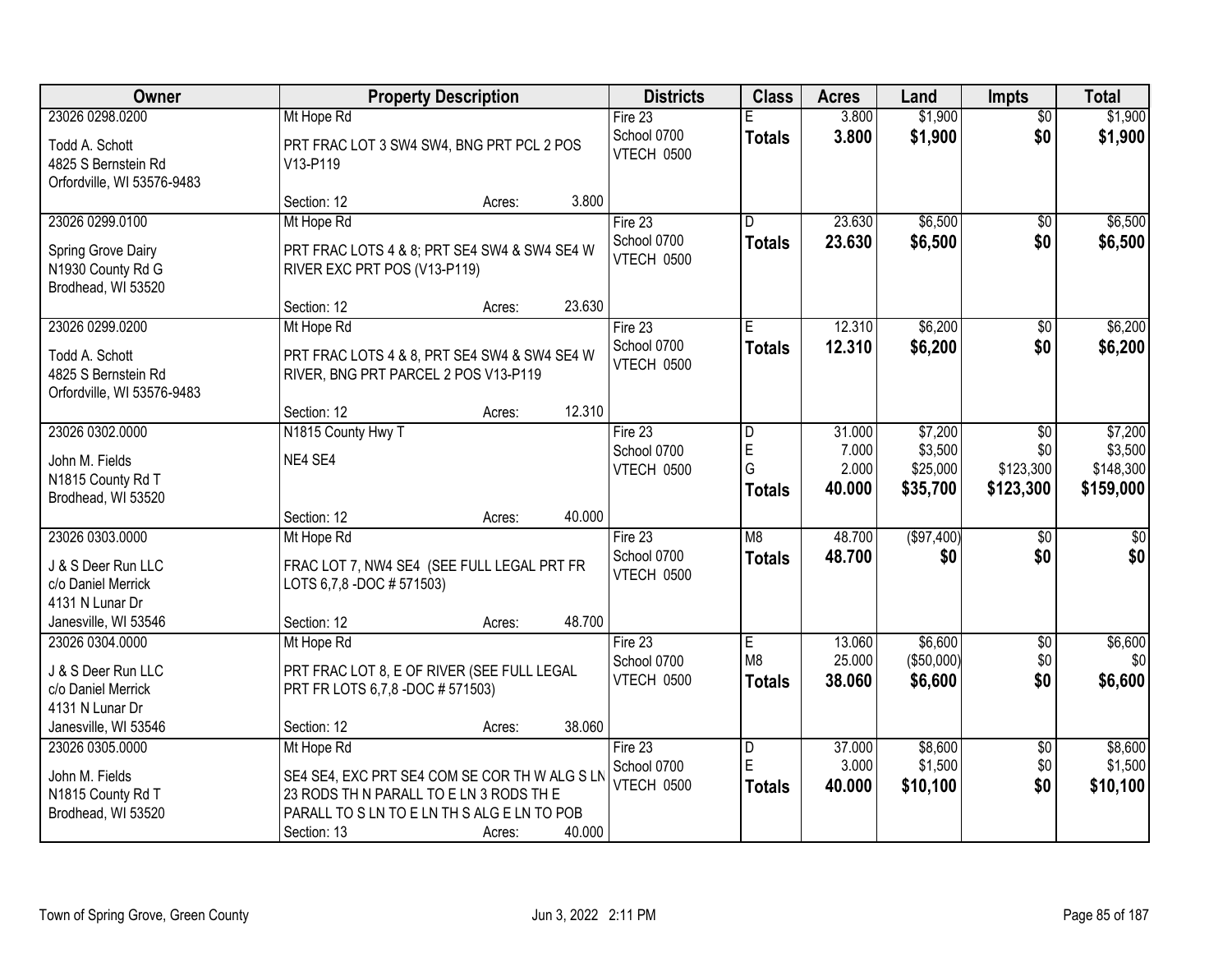| Owner                                               |                                                 | <b>Property Description</b> |        | <b>Districts</b>          | <b>Class</b>            | <b>Acres</b>     | Land                 | <b>Impts</b>        | <b>Total</b>         |
|-----------------------------------------------------|-------------------------------------------------|-----------------------------|--------|---------------------------|-------------------------|------------------|----------------------|---------------------|----------------------|
| 23026 0306.1000                                     | N1699 County Hwy T                              |                             |        | Fire $23$                 | D                       | 4.000            | \$900                | $\overline{50}$     | \$900                |
| Barbara L. Yaun                                     | CSM 5454 (V27-P62) LOT 1 BNG PRT SE4 SE4 SEC 12 |                             |        | School 0700               | G                       | 1.000            | \$20,000             | \$31,200            | \$51,200             |
| 8409 S County Rd T                                  | & PRT GOV LOT 7 IN NE4 SEC 13                   |                             |        | VTECH 0500                | <b>Totals</b>           | 5.000            | \$20,900             | \$31,200            | \$52,100             |
| Brodhead, WI 53520-9341                             |                                                 |                             |        |                           |                         |                  |                      |                     |                      |
|                                                     | Section: 13                                     | Acres:                      | 5.000  |                           |                         |                  |                      |                     |                      |
| 23026 0306.2000                                     | County Hwy T                                    |                             |        | Fire 23                   | $\overline{\mathsf{D}}$ | 14.890           | \$3,500              | $\overline{50}$     | \$3,500              |
| Raymond D. Borntrager                               | CSM 5454 (V27-P62) LOT 2 BNG PRT GOV LOT 7 IN   |                             |        | School 0700<br>VTECH 0500 | E                       | 22.000<br>36.890 | \$11,000<br>\$14,500 | \$0<br>\$0          | \$11,000<br>\$14,500 |
| W282 Atkinson Rd                                    | NE4 SEC 13                                      |                             |        |                           | Totals                  |                  |                      |                     |                      |
| Albany, WI 53502                                    |                                                 |                             |        |                           |                         |                  |                      |                     |                      |
|                                                     | Section: 13                                     | Acres:                      | 36.890 |                           |                         |                  |                      |                     |                      |
| 23026 0307.0000                                     | Town Center Rd                                  |                             |        | Fire 23<br>School 0700    | X2                      | 18.000           | \$0<br>\$0           | \$0<br>\$0          | $\overline{50}$      |
| State of Wisconsin D N R                            | SECTION 13 W 18A FR LOT 7 18A                   |                             |        | VTECH 0500                | <b>Totals</b>           | 18.000           |                      |                     | \$0                  |
| Box 7921                                            |                                                 |                             |        |                           |                         |                  |                      |                     |                      |
| Madison, WI 53707                                   |                                                 |                             |        |                           |                         |                  |                      |                     |                      |
| 23026 0308.0000                                     | Section: 13<br><b>Town Center Rd</b>            | Acres:                      | 18.000 | Fire 23                   | X <sub>2</sub>          | 7.600            | \$0                  |                     | $\sqrt{50}$          |
|                                                     |                                                 |                             |        | School 0700               | <b>Totals</b>           | 7.600            | \$0                  | $\sqrt[6]{}$<br>\$0 | \$0                  |
| State of Wisconsin D N R                            | SECTION 13 PRT FR LOT 1 N OF BAYOU CONT 7.6A    |                             |        | VTECH 0500                |                         |                  |                      |                     |                      |
| Box 7921                                            |                                                 |                             |        |                           |                         |                  |                      |                     |                      |
| Madison, WI 53707                                   | Section: 13                                     | Acres:                      | 7.600  |                           |                         |                  |                      |                     |                      |
| 23026 0309.0000                                     | <b>Town Center Rd</b>                           |                             |        | Fire 23                   | D                       | 26.000           | \$6,100              | $\overline{50}$     | \$6,100              |
|                                                     |                                                 |                             |        | School 0700               | <b>Totals</b>           | 26.000           | \$6,100              | \$0                 | \$6,100              |
| Scott C. Fenwick                                    | S 26A FRAC LOT 1, BNG PRT W2 NE4                |                             |        | VTECH 0500                |                         |                  |                      |                     |                      |
| W609 Clarence Ln<br>Brodhead, WI 53520              |                                                 |                             |        |                           |                         |                  |                      |                     |                      |
|                                                     | Section: 13                                     | Acres:                      | 26.000 |                           |                         |                  |                      |                     |                      |
| 23026 0310.0000                                     | <b>Town Center Rd</b>                           |                             |        | Fire 23                   | $\overline{X2}$         | 39.020           | $\overline{50}$      | $\overline{30}$     | $\overline{\$0}$     |
|                                                     |                                                 |                             |        | School 0700               | <b>Totals</b>           | 39.020           | \$0                  | \$0                 | \$0                  |
| State of Wisconsin D N R<br>Box 7921                | SECTION 13 PRT FR LOT 6 EXC S 10.58A CONT       |                             |        | VTECH 0500                |                         |                  |                      |                     |                      |
| Madison, WI 53707                                   | 39.02A                                          |                             |        |                           |                         |                  |                      |                     |                      |
|                                                     | Section: 13                                     | Acres:                      | 39.020 |                           |                         |                  |                      |                     |                      |
| 23026 0311.0000                                     | <b>Town Center Rd</b>                           |                             |        | Fire $23$                 | E                       | 10.580           | \$5,300              | $\overline{60}$     | \$5,300              |
|                                                     | SECTION 13S 10.58A FRAC LOT 6                   |                             |        | School 0700               | <b>Totals</b>           | 10.580           | \$5,300              | \$0                 | \$5,300              |
| Strathman Farms Partnership<br>2480 Clarke Crest Dr |                                                 |                             |        | VTECH 0500                |                         |                  |                      |                     |                      |
| Dubuque, IA 52001                                   |                                                 |                             |        |                           |                         |                  |                      |                     |                      |
|                                                     | Section: 13                                     | Acres:                      | 10.580 |                           |                         |                  |                      |                     |                      |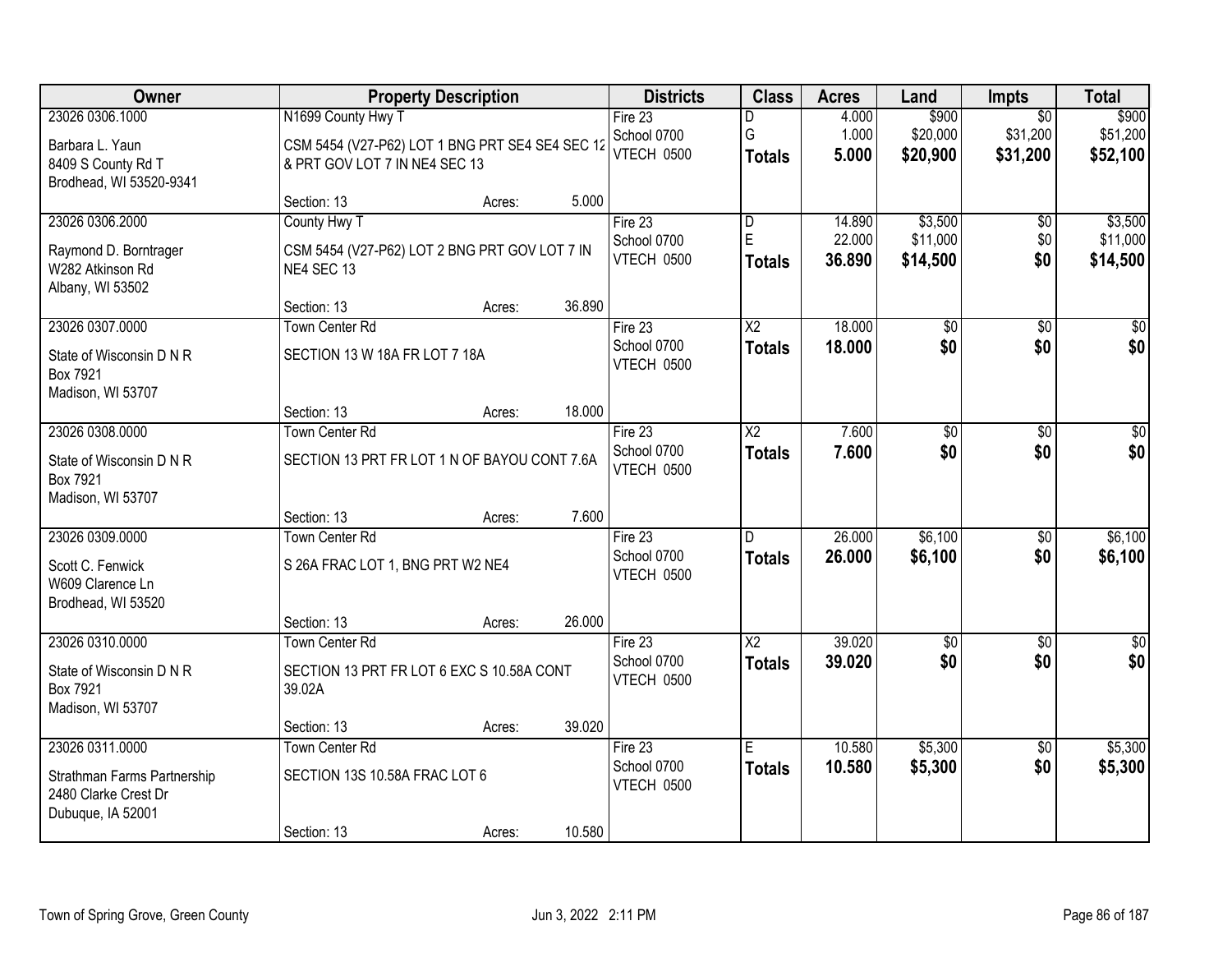| Owner                                                            | <b>Property Description</b>                |        | <b>Districts</b>                 | <b>Class</b>       | <b>Acres</b>    | Land               | <b>Impts</b>    | <b>Total</b>       |
|------------------------------------------------------------------|--------------------------------------------|--------|----------------------------------|--------------------|-----------------|--------------------|-----------------|--------------------|
| 23026 0312.0000                                                  | <b>Town Center Rd</b>                      |        | Fire 23                          | D                  | 40.000          | \$11,000           | $\overline{50}$ | \$11,000           |
| Spring Grove Dairy<br>N1930 County Rd G<br>Brodhead, WI 53520    | NE4 NW4                                    |        | School 0700<br><b>VTECH 0500</b> | <b>Totals</b>      | 40.000          | \$11,000           | \$0             | \$11,000           |
|                                                                  | Section: 13<br>Acres:                      | 40.000 |                                  |                    |                 |                    |                 |                    |
| 23026 0313.0000                                                  | <b>Town Center Rd</b>                      |        | Fire $23$                        | D                  | 40.000          | \$11,000           | \$0             | \$11,000           |
| Spring Grove Dairy<br>N1930 County Rd G<br>Brodhead, WI 53520    | NW4 NW4                                    |        | School 0700<br>VTECH 0500        | <b>Totals</b>      | 40.000          | \$11,000           | \$0             | \$11,000           |
|                                                                  | Section: 13<br>Acres:                      | 40.000 |                                  |                    |                 |                    |                 |                    |
| 23026 0314.0100                                                  | Town Center Rd                             |        | Fire 23                          | D                  | 5.500           | \$1,500            | \$0             | \$1,500            |
| Richard W. Austin<br>W1222 Spring Creek Rd<br>Brodhead, WI 53520 | PRT SW4 NW4 BNG PRT TRACT 3, POS V13-P115  |        | School 0700<br>VTECH 0500        | E<br><b>Totals</b> | 7.000<br>12.500 | \$3,500<br>\$5,000 | \$0<br>\$0      | \$3,500<br>\$5,000 |
|                                                                  | Section: 13<br>Acres:                      | 12.500 |                                  |                    |                 |                    |                 |                    |
| 23026 0314.0300                                                  | <b>Town Center Rd</b>                      |        | Fire $23$                        | D                  | 20.140          | \$5,500            | \$0             | \$5,500            |
| J-S Farmland Holdings LLC<br>c/o Jay Girotto<br>18 Crescent Key  | PRT SW4 NW4, BNG PRT TRACT 2 POS V13-P113  |        | School 0700<br>VTECH 0500        | E<br><b>Totals</b> | 1.500<br>21.640 | \$800<br>\$6,300   | \$0<br>\$0      | \$800<br>\$6,300   |
| Bellevue, WA 98006                                               | Section: 13<br>Acres:                      | 21.640 |                                  |                    |                 |                    |                 |                    |
| 23026 0314.0400                                                  | <b>Town Center Rd</b>                      |        | Fire 23                          | D                  | 4.360           | \$1,200            | \$0             | \$1,200            |
| Spring Grove Dairy                                               | SW4 NW4 EXC PRT TRACT 3 POS V13-P115 & EXC |        | School 0700                      | E                  | 1.500           | \$800              | \$0             | \$800              |
| N1930 County Rd G<br>Brodhead, WI 53520                          | PRT TRACT 2 POS V13-P113                   |        | VTECH 0500                       | <b>Totals</b>      | 5.860           | \$2,000            | \$0             | \$2,000            |
|                                                                  | Section: 13<br>Acres:                      | 5.860  |                                  |                    |                 |                    |                 |                    |
| 23026 0315.0100                                                  |                                            |        | Fire 23                          | $\overline{D}$     | 35.000          | \$8,200            | $\overline{50}$ | \$8,200            |
| J-S Farmland Holdings LLC<br>c/o Jay Girotto                     | PRT SE4 NW4, BNG PRT TRACT 2 POS V13-P113  |        | School 0700<br>VTECH 0500        | E<br><b>Totals</b> | 2.260<br>37.260 | \$1,200<br>\$9,400 | \$0<br>\$0      | \$1,200<br>\$9,400 |
| 18 Crescent Key                                                  |                                            |        |                                  |                    |                 |                    |                 |                    |
| Bellevue, WA 98006                                               | Section: 13<br>Acres:                      | 37.260 |                                  |                    |                 |                    |                 |                    |
| 23026 0315,0200                                                  |                                            |        | Fire $23$                        | E                  | 2.740           | \$1,400            | $\overline{30}$ | \$1,400            |
| Spring Grove Dairy<br>N1930 County Rd G<br>Brodhead, WI 53520    | PRT SE4 NW4, BNG PRT TRACT 2 POS V13-P113  |        | School 0700<br><b>VTECH 0500</b> | <b>Totals</b>      | 2.740           | \$1,400            | \$0             | \$1,400            |
|                                                                  | Section: 13<br>Acres:                      | 2.740  |                                  |                    |                 |                    |                 |                    |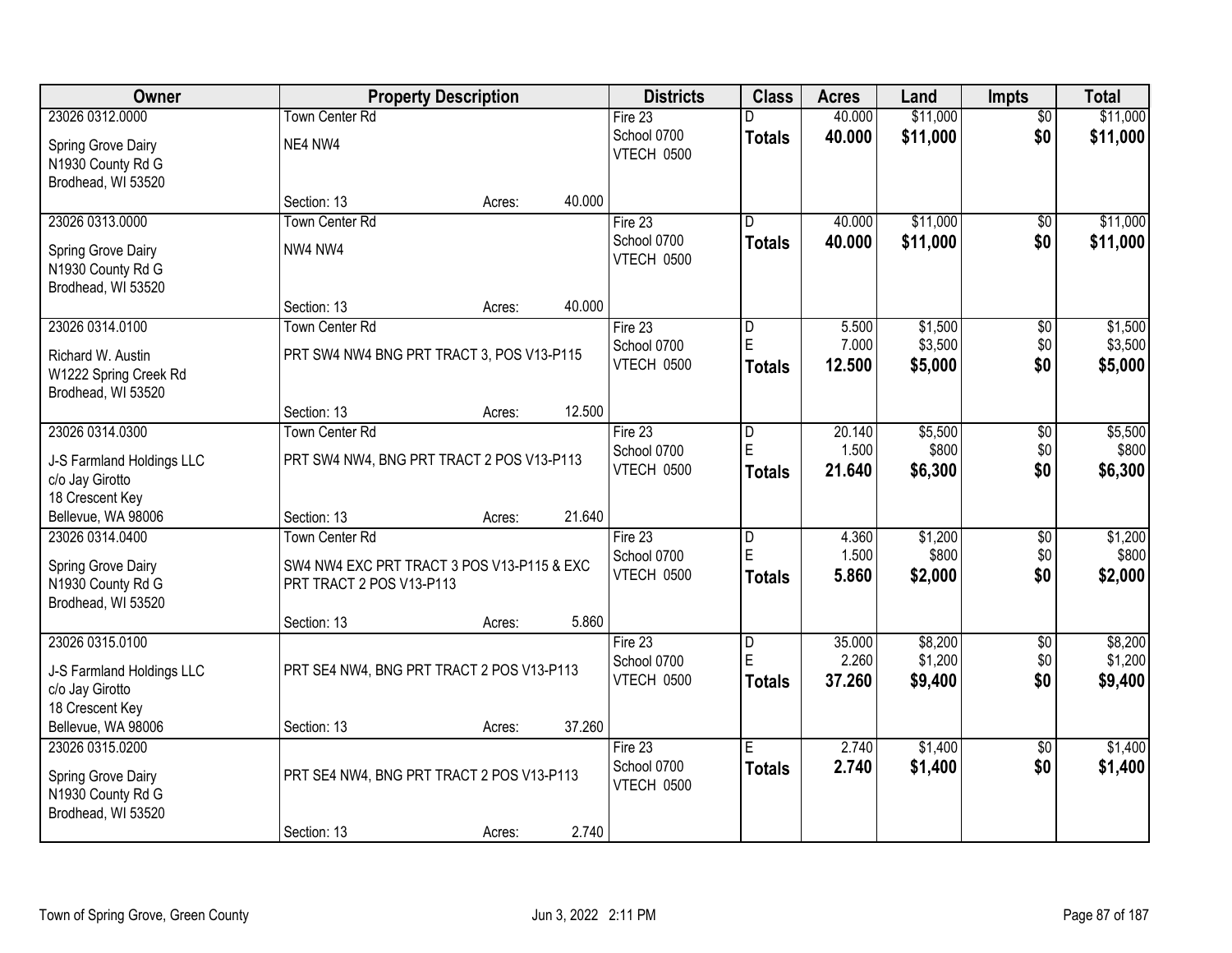| <b>Owner</b>                                 | <b>Property Description</b>               |        |        | <b>Districts</b>                 | <b>Class</b>   | <b>Acres</b>    | Land             | <b>Impts</b>           | <b>Total</b>     |
|----------------------------------------------|-------------------------------------------|--------|--------|----------------------------------|----------------|-----------------|------------------|------------------------|------------------|
| 23026 0316.0000                              | <b>Town Center Rd</b>                     |        |        | Fire 23                          | n              | 20.000          | \$5,500          | $\overline{50}$        | \$5,500          |
| Scott C. Fenwick                             | E2 NE4 SW4                                |        |        | School 0700                      | <b>Totals</b>  | 20.000          | \$5,500          | \$0                    | \$5,500          |
| W609 Clarence Ln                             |                                           |        |        | VTECH 0500                       |                |                 |                  |                        |                  |
| Brodhead, WI 53520                           |                                           |        |        |                                  |                |                 |                  |                        |                  |
|                                              | Section: 13                               | Acres: | 20.000 |                                  |                |                 |                  |                        |                  |
| 23026 0317.0000                              | <b>Town Center Rd</b>                     |        |        | Fire $23$                        | D              | 20.000          | \$5,500          | $\overline{50}$        | \$5,500          |
| J-S Farmland Holdings LLC                    | W2 NE4 SW4, BNG PRT TRACT 2 POS V13-P113  |        |        | School 0700<br><b>VTECH 0500</b> | <b>Totals</b>  | 20.000          | \$5,500          | \$0                    | \$5,500          |
| c/o Jay Girotto                              |                                           |        |        | Green County Drain               |                |                 |                  |                        |                  |
| 18 Crescent Key                              |                                           |        |        | #8                               |                |                 |                  |                        |                  |
| Bellevue, WA 98006<br>23026 0318.0100        | Section: 13                               | Acres: | 20.000 | School 0700                      | D              | 30.720          | \$8,500          |                        | \$8,500          |
|                                              |                                           |        |        | VTECH 0500                       | <b>Totals</b>  | 30.720          | \$8,500          | \$0<br>\$0             | \$8,500          |
| Richard W. Austin                            | PRT NW4 SW4, BNG PRT TRACT 3 POS V13-P115 |        |        | Green County Drain               |                |                 |                  |                        |                  |
| W1222 Spring Creek Rd                        |                                           |        |        | #8                               |                |                 |                  |                        |                  |
| Brodhead, WI 53520                           | Section: 13                               | Acres: | 30.720 |                                  |                |                 |                  |                        |                  |
| 23026 0318.0200                              |                                           |        |        | School 0700                      | D.             | 9.280           | \$2,600          | $\sqrt[6]{3}$          | \$2,600          |
|                                              |                                           |        |        | VTECH 0500                       | <b>Totals</b>  | 9.280           | \$2,600          | \$0                    | \$2,600          |
| J-S Farmland Holdings LLC<br>c/o Jay Girotto | PRT NW4 SW4, BNG PRT TRACT 2 POS V13-P113 |        |        | Green County Drain               |                |                 |                  |                        |                  |
| 18 Crescent Key                              |                                           |        |        | #8                               |                |                 |                  |                        |                  |
| Bellevue, WA 98006                           | Section: 13                               | Acres: | 9.280  |                                  |                |                 |                  |                        |                  |
| 23026 0319.0100                              |                                           |        |        | Fire $23$                        | D              | 8.500           | \$2,100          | $\overline{50}$        | \$2,100          |
| Richard W. Austin                            | PRT SW4 SW4, BNG PRT TRACT 3 POS V13-P115 |        |        | School 0700                      | <b>Totals</b>  | 8.500           | \$2,100          | \$0                    | \$2,100          |
| W1222 Spring Creek Rd                        |                                           |        |        | VTECH 0500                       |                |                 |                  |                        |                  |
| Brodhead, WI 53520                           |                                           |        |        | Green County Drain<br>#8         |                |                 |                  |                        |                  |
|                                              | Section: 13                               | Acres: | 8.500  |                                  |                |                 |                  |                        |                  |
| 23026 0319.0300                              |                                           |        |        | Fire 23                          | $\overline{D}$ | 19.450          | \$5,400          | $\sqrt{6}$             | \$5,400          |
| J-S Farmland Holdings LLC                    | PRT SW4 SW4 BNG PRT TRACT 1, POS V13-P113 |        |        | School 0700<br>VTECH 0500        | <b>Totals</b>  | 19.450          | \$5,400          | \$0                    | \$5,400          |
| c/o Jay Girotto                              |                                           |        |        | Green County Drain               |                |                 |                  |                        |                  |
| 18 Crescent Key                              |                                           |        |        | #8                               |                |                 |                  |                        |                  |
| Bellevue, WA 98006                           | Section: 13                               | Acres: | 19.450 |                                  |                |                 |                  |                        |                  |
| 23026 0319.0400                              |                                           |        |        | Fire 23<br>School 0700           | D<br>E         | 11.050<br>1.000 | \$3,000<br>\$100 | $\overline{60}$<br>\$0 | \$3,000<br>\$100 |
| J-S Farmland Holdings LLC                    | PRT SW4 SW4, BNG PRT TRACT 2 POS V13-P113 |        |        | <b>VTECH 0500</b>                | <b>Totals</b>  | 12.050          | \$3,100          | \$0                    | \$3,100          |
| c/o Jay Girotto                              | (EXC PRT TRACT 1 POS V13-P113 & EXC PRT   |        |        | Green County Drain               |                |                 |                  |                        |                  |
| 18 Crescent Key<br>Bellevue, WA 98006        | TRACT 3 POS V13-P115)                     |        | 12.050 | #8                               |                |                 |                  |                        |                  |
|                                              | Section: 13                               | Acres: |        |                                  |                |                 |                  |                        |                  |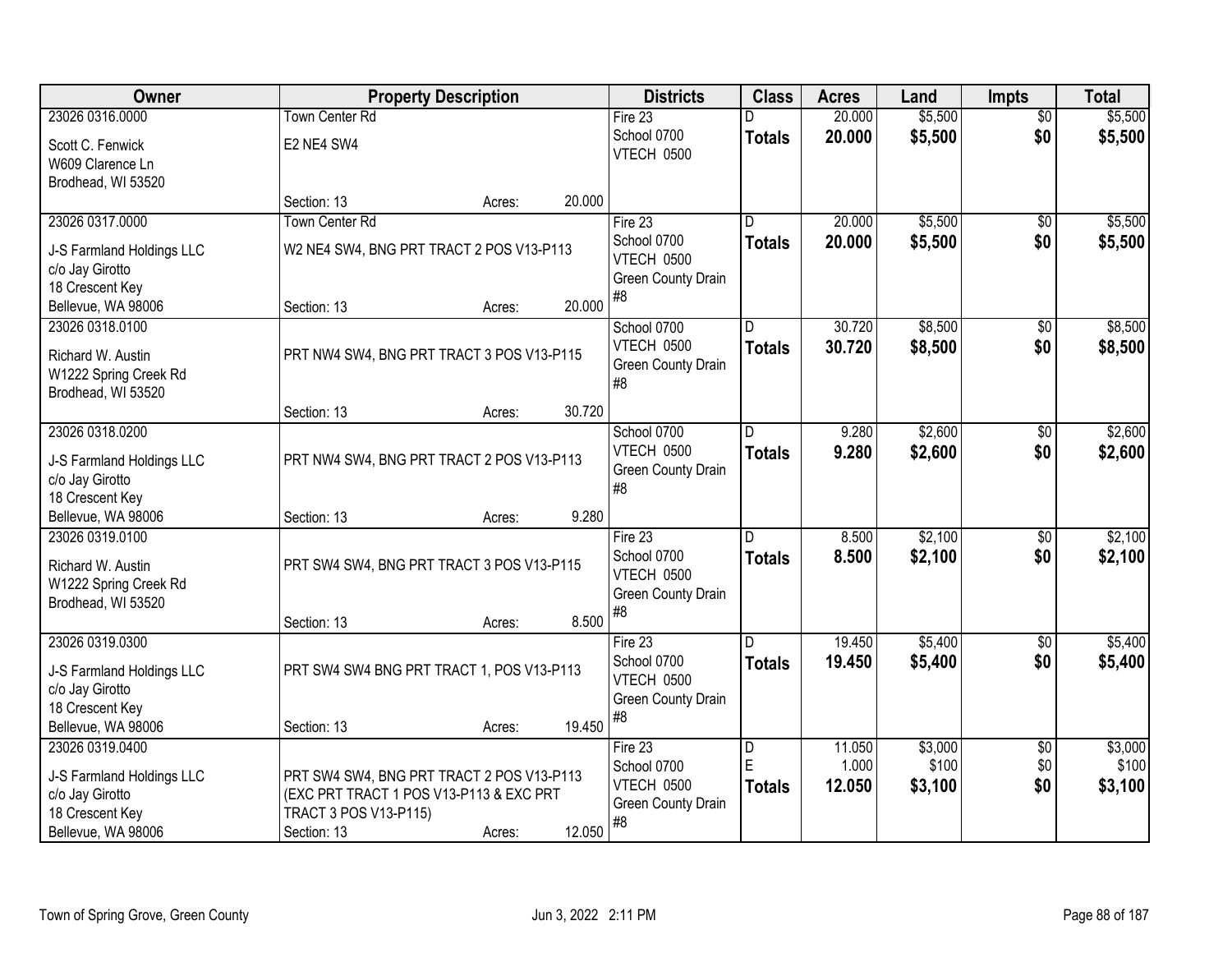| Owner                               | <b>Property Description</b>                                          |        |        | <b>Districts</b>   | <b>Class</b>   | <b>Acres</b> | Land     | <b>Impts</b>    | <b>Total</b> |
|-------------------------------------|----------------------------------------------------------------------|--------|--------|--------------------|----------------|--------------|----------|-----------------|--------------|
| 23026 0320.0000                     | <b>Town Center Rd</b>                                                |        |        | Fire 23            | D              | 19.500       | \$5,400  | $\overline{50}$ | \$5,400      |
| J-S Farmland Holdings LLC           | W2 SE4 SW4, BNG PRT TRACT 2 POS V13-P113                             |        |        | School 0700        | $\mathsf E$    | 0.500        | \$100    | \$0             | \$100        |
| c/o Jay Girotto                     |                                                                      |        |        | <b>VTECH 0500</b>  | <b>Totals</b>  | 20.000       | \$5,500  | \$0             | \$5,500      |
| 18 Crescent Key                     |                                                                      |        |        | Green County Drain |                |              |          |                 |              |
| Bellevue, WA 98006                  | Section: 13                                                          | Acres: | 20.000 | #8                 |                |              |          |                 |              |
| 23026 0321.0000                     | W336 Town Center Rd                                                  |        |        | Fire 23            | A              | 14.000       | \$70,000 | \$133,600       | \$203,600    |
|                                     |                                                                      |        |        | School 0700        | E              | 1.000        | \$500    | \$0             | \$500        |
| Douglas Matthew W & Holly R Rev Lvg | PRT SE4 SW4 SEC 13 BGN S4 COR SD SEC TH                              |        |        | VTECH 0500         | <b>Totals</b>  | 15.000       | \$70,500 | \$133,600       | \$204,100    |
| <b>Trust</b><br>W336 Town Center Rd | N88*W 660 FT TH N0*W 990 FT TH S88*E 660 FT TH<br>S0*E 990 FT TO POB |        |        | Green County Drain |                |              |          |                 |              |
| Brodhead, WI 53520                  | Section: 13                                                          | Acres: | 15.000 | #8                 |                |              |          |                 |              |
| 23026 0321.1000                     | <b>Town Center Rd</b>                                                |        |        | Fire 23            | D              | 5.000        | \$1,400  | \$0             | \$1,400      |
|                                     |                                                                      |        |        | School 0700        |                | 5.000        | \$1,400  | \$0             | \$1,400      |
| Scott C. Fenwick                    | E2 E2 SE4 SW4 EXC BGN IN SW COR OF E1/2 OF E1/                       |        |        | <b>VTECH 0500</b>  | <b>Totals</b>  |              |          |                 |              |
| W609 Clarence Ln                    | SW4 TH N 990 FT TH E 660 FT TH S 990 FT TH W 660                     |        |        |                    |                |              |          |                 |              |
| Brodhead, WI 53520                  | FT TO POB                                                            |        |        |                    |                |              |          |                 |              |
|                                     | Section: 13                                                          | Acres: | 5.000  |                    |                |              |          |                 |              |
| 23026 0322.0000                     | N1407 County Hwy T                                                   |        |        | Fire 23            | D              | 17.000       | \$4,000  | \$0             | \$4,000      |
| Strathman Farms Partnership         | FRAC LOT 3 NE4 SE4                                                   |        |        | School 0700        | E              | 15.900       | \$8,000  | \$0             | \$8,000      |
| 2480 Clarke Crest Dr                |                                                                      |        |        | VTECH 0500         | <b>Totals</b>  | 32.900       | \$12,000 | \$0             | \$12,000     |
| Dubuque, IA 52001                   |                                                                      |        |        |                    |                |              |          |                 |              |
|                                     | Section: 13                                                          | Acres: | 32.900 |                    |                |              |          |                 |              |
| 23026 0323.0000                     | <b>Town Center Rd</b>                                                |        |        | Fire 23            | $\overline{D}$ | 25.000       | \$6,900  | $\overline{50}$ | \$6,900      |
| Scott C. Fenwick                    | FRAC LOT 2 NW4 SE4                                                   |        |        | School 0700        | E              | 12.450       | \$6,300  | \$0             | \$6,300      |
| W609 Clarence Ln                    |                                                                      |        |        | VTECH 0500         | <b>Totals</b>  | 37.450       | \$13,200 | \$0             | \$13,200     |
| Brodhead, WI 53520                  |                                                                      |        |        |                    |                |              |          |                 |              |
|                                     | Section: 13                                                          | Acres: | 37.450 |                    |                |              |          |                 |              |
| 23026 0324.0000                     | Town Center Rd                                                       |        |        | Fire 23            | $\overline{D}$ | 35.000       | \$9,600  | $\sqrt{6}$      | \$9,600      |
|                                     |                                                                      |        |        | School 0700        | E              | 5.000        | \$2,500  | \$0             | \$2,500      |
| Scott C. Fenwick                    | FRAC LOT 5 SW4 SE4                                                   |        |        | VTECH 0500         | <b>Totals</b>  | 40.000       | \$12,100 | \$0             | \$12,100     |
| W609 Clarence Ln                    |                                                                      |        |        |                    |                |              |          |                 |              |
| Brodhead, WI 53520                  |                                                                      |        |        |                    |                |              |          |                 |              |
|                                     | Section: 13                                                          | Acres: | 40.000 |                    |                |              |          |                 |              |
| 23026 0325.0000                     | <b>Town Center Rd</b>                                                |        |        | Fire 23            | D              | 38.000       | \$10,500 | $\overline{30}$ | \$10,500     |
| Strathman Farms Partnership         | FRAC LOT 4, SE4 SE4                                                  |        |        | School 0700        | E              | 2.000        | \$1,000  | \$0             | \$1,000      |
| 2480 Clarke Crest Dr                |                                                                      |        |        | VTECH 0500         | <b>Totals</b>  | 40.000       | \$11,500 | \$0             | \$11,500     |
| Dubuque, IA 52001                   |                                                                      |        |        |                    |                |              |          |                 |              |
|                                     | Section: 13                                                          | Acres: | 40.000 |                    |                |              |          |                 |              |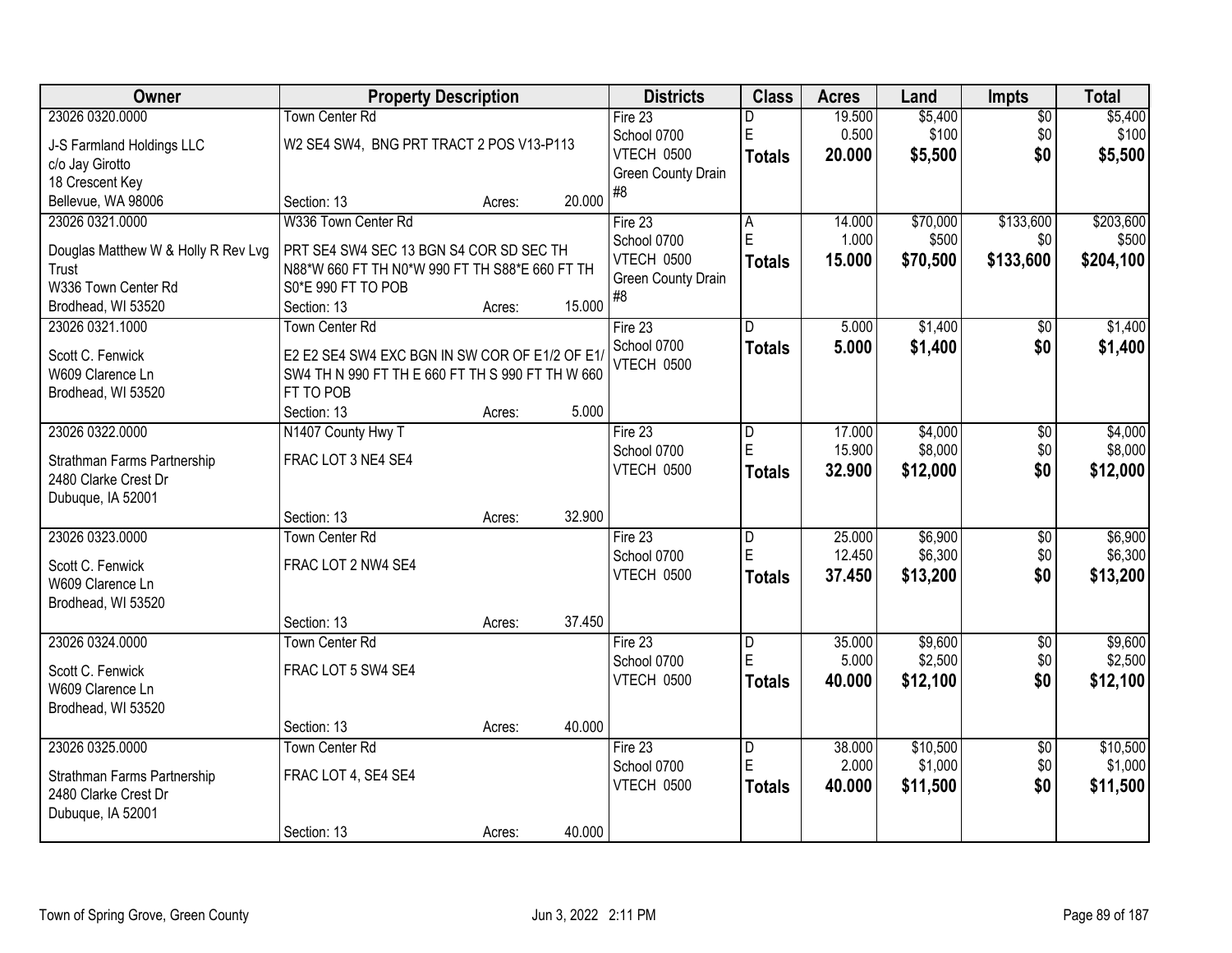| Owner                                                            |                                                 | <b>Property Description</b> |        | <b>Districts</b>          | <b>Class</b>            | <b>Acres</b> | Land     | <b>Impts</b>    | <b>Total</b> |
|------------------------------------------------------------------|-------------------------------------------------|-----------------------------|--------|---------------------------|-------------------------|--------------|----------|-----------------|--------------|
| 23026 0326.0000                                                  | Spring Creek Rd                                 |                             |        | Fire $23$                 |                         | 40.000       | \$11,000 | $\overline{50}$ | \$11,000     |
| Spring Grove Dairy<br>N1930 County Rd G                          | NE4 NE4                                         |                             |        | School 0700<br>VTECH 0500 | <b>Totals</b>           | 40.000       | \$11,000 | \$0             | \$11,000     |
| Brodhead, WI 53520                                               | Section: 14                                     | Acres:                      | 40.000 |                           |                         |              |          |                 |              |
| 23026 0327.0000                                                  | Spring Creek Rd                                 |                             |        | Fire 23                   | D                       | 39.000       | \$9,900  | \$0             | \$9,900      |
| Spring Grove Dairy                                               | NW4 NE4                                         |                             |        | School 0700               | E                       | 1.000        | \$100    | \$0             | \$100        |
| N1930 County Rd G<br>Brodhead, WI 53520                          |                                                 |                             |        | VTECH 0500                | Totals                  | 40.000       | \$10,000 | \$0             | \$10,000     |
|                                                                  | Section: 14                                     | Acres:                      | 40.000 |                           |                         |              |          |                 |              |
| 23026 0328.0000                                                  | Spring Creek Rd                                 |                             |        | Fire 23                   | $\overline{D}$          | 39.000       | \$10,700 | \$0             | \$10,700     |
| Spring Grove Dairy                                               | SW4 NE4                                         |                             |        | School 0700               | $\mathsf E$             | 1.000        | \$100    | \$0             | \$100        |
| N1930 County Rd G<br>Brodhead, WI 53520                          |                                                 |                             |        | <b>VTECH 0500</b>         | <b>Totals</b>           | 40.000       | \$10,800 | \$0             | \$10,800     |
|                                                                  | Section: 14                                     | Acres:                      | 40.000 |                           |                         |              |          |                 |              |
| 23026 0329.0100                                                  |                                                 |                             |        | Fire 23                   | D                       | 16.200       | \$4,500  | \$0             | \$4,500      |
| Richard W. Austin<br>W1222 Spring Creek Rd<br>Brodhead, WI 53520 | PRT SE4 NE4, BNG PRT TRACT 3, POS V13-P115      |                             |        | School 0700<br>VTECH 0500 | <b>Totals</b>           | 16.200       | \$4,500  | \$0             | \$4,500      |
|                                                                  | Section: 14                                     | Acres:                      | 16.200 |                           |                         |              |          |                 |              |
| 23026 0329.0200                                                  |                                                 |                             |        | Fire 23                   | $\overline{\mathsf{D}}$ | 3.800        | \$1,000  | \$0             | \$1,000      |
| Spring Grove Dairy                                               | SE4 NE4 EXC PRT TRACT 3, POS V13-P115           |                             |        | School 0700               | E                       | 20.000       | \$10,000 | \$0             | \$10,000     |
| N1930 County Rd G<br>Brodhead, WI 53520                          |                                                 |                             |        | VTECH 0500                | Totals                  | 23.800       | \$11,000 | \$0             | \$11,000     |
|                                                                  | Section: 14                                     | Acres:                      | 23.800 |                           |                         |              |          |                 |              |
| 23026 0330.0000                                                  | N1639 Mount Hope Rd                             |                             |        | Fire 23                   | 5M                      | 5.445        | \$5,500  | \$0             | \$5,500      |
| Todd A. Hoesly                                                   | PRT NE4 NW4 COM SE COR TH N 864 FT TH W 214     |                             |        | School 0700               | G                       | 5.000        | \$40,000 | \$173,800       | \$213,800    |
| N1639 Mt Hope Rd                                                 | FT TH S 204 FT TH W 446 FT TH S 660 FT TH E 660 |                             |        | VTECH 0500                | <b>Totals</b>           | 10.445       | \$45,500 | \$173,800       | \$219,300    |
| Brodhead, WI 53520                                               | FT POB                                          |                             |        |                           |                         |              |          |                 |              |
|                                                                  | Section: 14                                     | Acres:                      | 10.445 |                           |                         |              |          |                 |              |
| 23026 0330.1000                                                  | N1657 Mount Hope Rd                             |                             |        | Fire 23                   | A                       | 3.710        | \$38,600 | \$143,000       | \$181,600    |
| Alan E. Erb                                                      | CSM 3910 (V15-P147) LOT 1 BNG PRT NE4 NW4       |                             |        | School 0700               | <b>Totals</b>           | 3.710        | \$38,600 | \$143,000       | \$181,600    |
| Carol A Erb Le                                                   |                                                 |                             |        | VTECH 0500                |                         |              |          |                 |              |
| N1657 Mt Hope Rd                                                 |                                                 |                             |        |                           |                         |              |          |                 |              |
| Brodhead, WI 53520                                               | Section: 14                                     | Acres:                      | 3.710  |                           |                         |              |          |                 |              |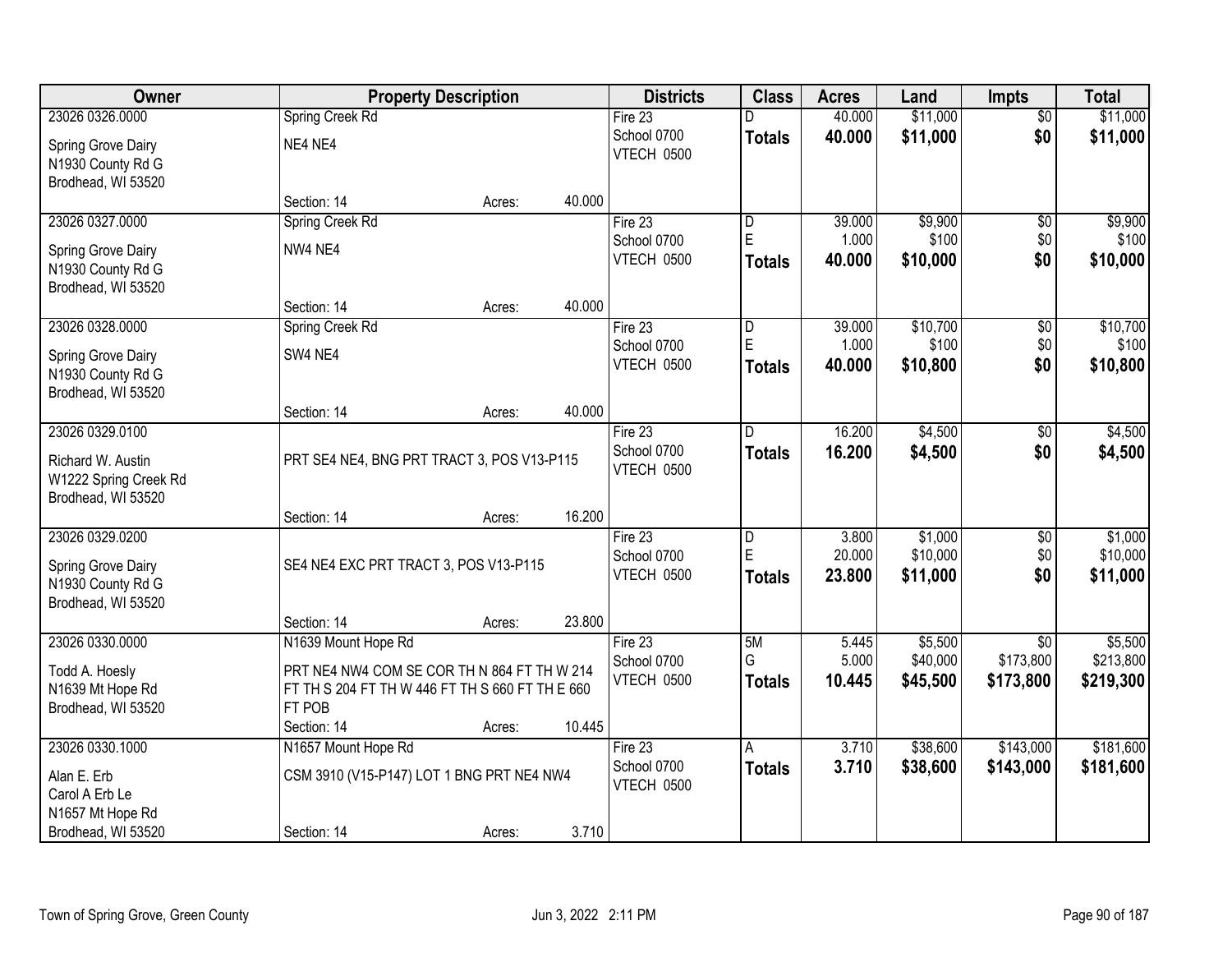| Owner                                                              |                                                        | <b>Property Description</b> |       | <b>Districts</b>          | <b>Class</b>  | <b>Acres</b> | Land     | <b>Impts</b>    | <b>Total</b> |
|--------------------------------------------------------------------|--------------------------------------------------------|-----------------------------|-------|---------------------------|---------------|--------------|----------|-----------------|--------------|
| 23026 0331.0010                                                    | Mt Hope Rd                                             |                             |       | Fire $23$                 | А             | 2.770        | \$100    | $\overline{50}$ | \$100        |
| Timothy J. Van Brocklin<br>W446 Red Cedar Ln<br>Brodhead, WI 53520 | CSM 3444 (V13-P3) OUTLOT 1 BNG PRT NE4 NW4             |                             |       | School 0700<br>VTECH 0500 | <b>Totals</b> | 2.770        | \$100    | \$0             | \$100        |
|                                                                    | Section: 14                                            | Acres:                      | 2.770 |                           |               |              |          |                 |              |
| 23026 0331.0020                                                    | Mt Hope Rd                                             |                             |       | Fire $23$                 | A             | 1.290        | \$100    | $\overline{50}$ | \$100        |
| Timothy J. Van Brocklin<br>W446 Red Cedar Ln<br>Brodhead, WI 53520 | CSM 3445 (V13-P4) OUTLOT 2 BNG PRT NE4 & NW4<br>OF NW4 |                             |       | School 0700<br>VTECH 0500 | Totals        | 1.290        | \$100    | \$0             | \$100        |
|                                                                    | Section: 14                                            | Acres:                      | 1.290 |                           |               |              |          |                 |              |
| 23026 0331.0200                                                    | Mt Hope Rd                                             |                             |       | Fire 23                   | A             | 7.640        | \$52,900 | \$0             | \$52,900     |
| Robert D. Naramore<br>602 E 5th Ave<br>Brodhead, WI 53520          | CSM 3910 (V15-P147) LOT 2 BNG PRT NE4 NW4              |                             |       | School 0700<br>VTECH 0500 | <b>Totals</b> | 7.640        | \$52,900 | \$0             | \$52,900     |
|                                                                    | Section: 14                                            | Acres:                      | 7.640 |                           |               |              |          |                 |              |
| 23026 0331.0300                                                    | Mt Hope Rd                                             |                             |       | Fire 23                   | A             | 5.080        | \$45,200 | \$0             | \$45,200     |
| Robert D. Naramore<br>602 E 5th Ave<br>Brodhead, WI 53520          | CSM 3445 (V13-P4) LOT 3 BNG PRT NE4 NW4                |                             |       | School 0700<br>VTECH 0500 | <b>Totals</b> | 5.080        | \$45,200 | \$0             | \$45,200     |
|                                                                    | Section: 14                                            | Acres:                      | 5.080 |                           |               |              |          |                 |              |
| 23026 0331.0400                                                    | Mt Hope Rd                                             |                             |       | Fire 23                   | A             | 5.080        | \$45,200 | \$0             | \$45,200     |
| Robert D. Naramore<br>602 E 5th Ave<br>Brodhead, WI 53520          | CSM 3445 (V13-P4) LOT 4 BNG PRT NE4 & NW4 OF<br>NW4    |                             |       | School 0700<br>VTECH 0500 | <b>Totals</b> | 5.080        | \$45,200 | \$0             | \$45,200     |
|                                                                    | Section: 14                                            | Acres:                      | 5.080 |                           |               |              |          |                 |              |
| 23026 0331.1000                                                    | Mt Hope Rd                                             |                             |       | Fire 23                   | D.            | 0.500        | \$100    | \$0             | \$100        |
| Richard W. Austin<br>W1222 Spring Creek Rd<br>Brodhead, WI 53520   | PRT NE4 NW4                                            |                             |       | School 0700<br>VTECH 0500 | <b>Totals</b> | 0.500        | \$100    | \$0             | \$100        |
|                                                                    | Section: 14                                            | Acres:                      | 0.500 |                           |               |              |          |                 |              |
| 23026 0331.2000                                                    | Mt Hope Rd                                             |                             |       | Fire 23                   | E             | 1.500        | \$200    | $\overline{50}$ | \$200        |
| Jason D. Mertens<br>N1699 Mt Hope Rd<br>Brodhead, WI 53520         | PRT NE4 NW4 (PRT POS V7-P57)                           |                             |       | School 0700<br>VTECH 0500 | <b>Totals</b> | 1.500        | \$200    | \$0             | \$200        |
|                                                                    | Section: 14                                            | Acres:                      | 1.500 |                           |               |              |          |                 |              |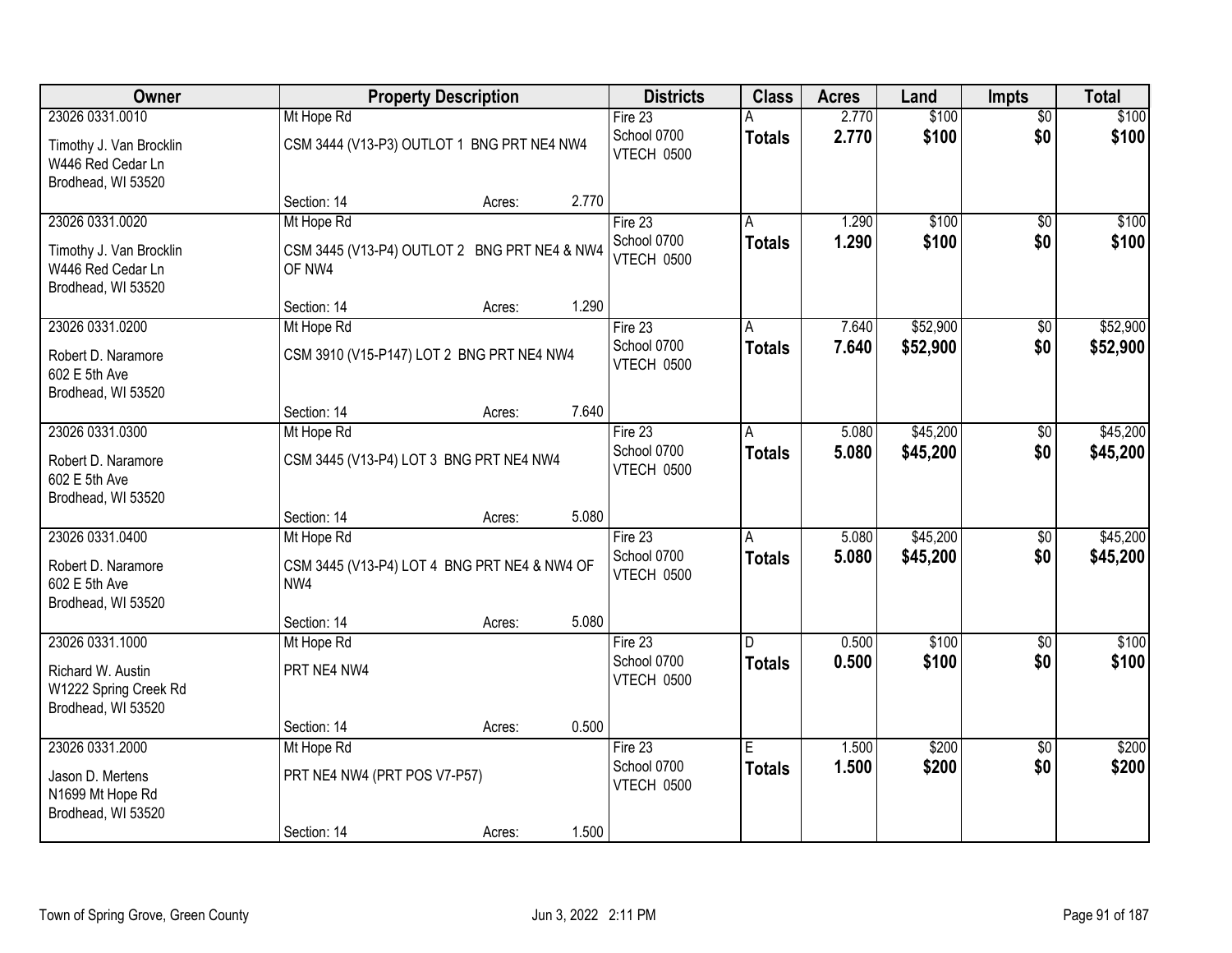| Owner                                                            |                              | <b>Property Description</b>                   | <b>Districts</b>                 | <b>Class</b>       | <b>Acres</b>   | Land             | <b>Impts</b>    | <b>Total</b>     |
|------------------------------------------------------------------|------------------------------|-----------------------------------------------|----------------------------------|--------------------|----------------|------------------|-----------------|------------------|
| 23026 0332.0000                                                  | Mt Hope Rd                   |                                               | Fire 23                          |                    | 5.010          | \$45,000         | $\overline{50}$ | \$45,000         |
| J&Cp Investments, LLC<br>N1689 Mt Hope Rd<br>Brodhead, WI 53520  | <b>NW4 INCL EASEMENT</b>     | CSM 3447 (V13-P7) LOT 12 BNG PRT NW4 & SW4 OF | School 0700<br>VTECH 0500        | <b>Totals</b>      | 5.010          | \$45,000         | \$0             | \$45,000         |
|                                                                  | Section: 14                  | 5.010<br>Acres:                               |                                  |                    |                |                  |                 |                  |
| 23026 0332.0100                                                  | Mt Hope Rd                   |                                               | Fire $23$                        | A                  | 5.170          | \$45,500         | \$0             | \$45,500         |
| J&Cp Investments, LLC<br>N1689 Mt Hope Rd<br>Brodhead, WI 53520  | <b>NW4 INCL EASEMENT</b>     | CSM 3448 (V13-P9) LOT 13 BNG PRT NW4 & SW4 OF | School 0700<br>VTECH 0500        | <b>Totals</b>      | 5.170          | \$45,500         | \$0             | \$45,500         |
|                                                                  | Section: 14                  | 5.170<br>Acres:                               |                                  |                    |                |                  |                 |                  |
| 23026 0332.0200                                                  | N1681 Mount Hope Rd          |                                               | Fire 23                          | A                  | 5.170          | \$45,500         | \$191,200       | \$236,700        |
| Carly T. Benway<br>N1681 Mount Hope Rd<br>Brodhead, WI 53520     | <b>NW4 INCL EASEMENT</b>     | CSM 3448 (V13-P9) LOT 14 BNG PRT NW4 & SW4 OF | School 0700<br>VTECH 0500        | <b>Totals</b>      | 5.170          | \$45,500         | \$191,200       | \$236,700        |
|                                                                  | Section: 14                  | 5.170<br>Acres:                               |                                  |                    |                |                  |                 |                  |
| 23026 0332.0300                                                  | N1677 Mount Hope Rd          |                                               | Fire $23$                        | A                  | 5.010          | \$45,000         | \$306,900       | \$351,900        |
| John D. Thingvold<br>N1677 Mt Hope Rd<br>Brodhead, WI 53520      |                              | CSM 3448 (V13-P9) LOT 15 BNG PRT NW4 NW4      | School 0700<br>VTECH 0500        | <b>Totals</b>      | 5.010          | \$45,000         | \$306,900       | \$351,900        |
|                                                                  | Section: 14                  | 5.010<br>Acres:                               |                                  |                    |                |                  |                 |                  |
| 23026 0332.0400                                                  | Mt Hope Rd                   |                                               | Fire 23                          | A                  | 5.900          | \$47,700         | \$0             | \$47,700         |
| John D. Thingvold<br>N1677 Mt Hope Rd<br>Brodhead, WI 53520      | NW4                          | CSM 3448 (V13-P9) LOT 16 BNG PRT NW4 & NE4 OF | School 0700<br>VTECH 0500        | <b>Totals</b>      | 5.900          | \$47,700         | \$0             | \$47,700         |
|                                                                  | Section: 14                  | 5.900<br>Acres:                               |                                  |                    |                |                  |                 |                  |
| 23026 0332.1000                                                  | Mt Hope Rd                   |                                               | Fire 23                          | D.                 | 11.470         | \$3,200          | $\sqrt{6}$      | \$3,200          |
| Richard W. Austin<br>W1222 Spring Creek Rd<br>Brodhead, WI 53520 | PRT NW4 NW4                  |                                               | School 0700<br><b>VTECH 0500</b> | <b>Totals</b>      | 11.470         | \$3,200          | \$0             | \$3,200          |
|                                                                  | Section: 14                  | 11.470<br>Acres:                              |                                  |                    |                |                  |                 |                  |
| 23026 0332.2000                                                  | Mt Hope Rd                   |                                               | Fire $23$                        | 5M                 | 1.000          | \$1,000          | $\overline{30}$ | \$1,000          |
| Jason D. Mertens<br>N1699 Mt Hope Rd<br>Brodhead, WI 53520       | PRT NW4 NW4 (PRT POS V7-P57) |                                               | School 0700<br>VTECH 0500        | E<br><b>Totals</b> | 2.530<br>3.530 | \$300<br>\$1,300 | \$0<br>\$0      | \$300<br>\$1,300 |
|                                                                  | Section: 14                  | 3.530<br>Acres:                               |                                  |                    |                |                  |                 |                  |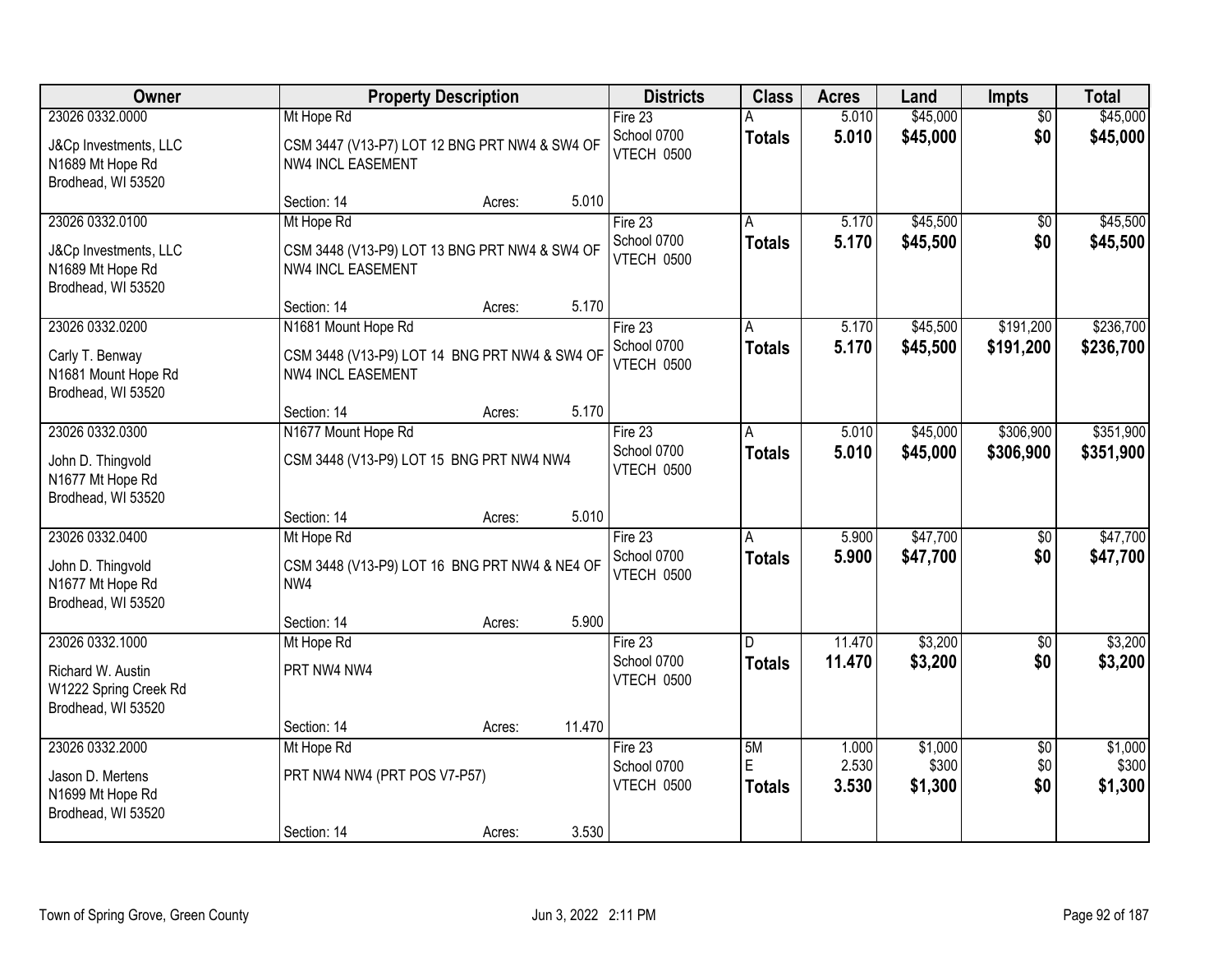| Owner                                                                           |                                                                                                    | <b>Property Description</b> |        | <b>Districts</b>                     | <b>Class</b>       | <b>Acres</b>     | Land                 | <b>Impts</b>           | <b>Total</b>           |
|---------------------------------------------------------------------------------|----------------------------------------------------------------------------------------------------|-----------------------------|--------|--------------------------------------|--------------------|------------------|----------------------|------------------------|------------------------|
| 23026 0333.0000                                                                 | N1689 Mount Hope Rd                                                                                |                             |        | Fire 23                              |                    | 5.010            | \$45,000             | \$235,700              | \$280,700              |
| Jerald D. Plummer<br>N1689 Mt Hope Rd<br>Brodhead, WI 53520                     | CSM 3446 (V13-P5) LOT 7 BNG PRT SW4 NW4                                                            |                             |        | School 0700<br>VTECH 0500            | <b>Totals</b>      | 5.010            | \$45,000             | \$235,700              | \$280,700              |
|                                                                                 | Section: 14                                                                                        | Acres:                      | 5.010  |                                      |                    |                  |                      |                        |                        |
| 23026 0333.0100<br>Hannah M. Smart<br>N1679 Mount Hope Rd<br>Brodhead, WI 53520 | N1679 Mount Hope Rd<br>CSM 3445 (V13-P4) LOT 5 BNG PRT NW4 & SW4 OF<br>SW4 WITH NON-EXCLUSIVE EASM |                             |        | Fire 23<br>School 0700<br>VTECH 0500 | A<br><b>Totals</b> | 5.300<br>5.300   | \$45,000<br>\$45,000 | \$185,000<br>\$185,000 | \$230,000<br>\$230,000 |
|                                                                                 | Section: 14                                                                                        | Acres:                      | 5.300  |                                      |                    |                  |                      |                        |                        |
| 23026 0333.0200<br>Matthew J. Plummer<br>N1683 Mt Hope Rd<br>Brodhead, WI 53520 | N1683 Mount Hope Rd<br>CSM 3446 (V13-P5) LOT 6 BNG PRT NW4 & SW4 OF<br><b>NW4 INCL EASEMENT</b>    |                             |        | Fire 23<br>School 0700<br>VTECH 0500 | A<br><b>Totals</b> | 5.010<br>5.010   | \$43,700<br>\$43,700 | \$275,200<br>\$275,200 | \$318,900<br>\$318,900 |
|                                                                                 | Section: 14                                                                                        | Acres:                      | 5.010  |                                      |                    |                  |                      |                        |                        |
| 23026 0333.1100<br>Donald F. Mckibben                                           | N1691 Mount Hope Rd<br>CSM 3447 (V13-P7) LOT 11 BNG PRT SW4 NW4 SEC                                |                             |        | Fire 23<br>School 0700<br>VTECH 0500 | A<br><b>Totals</b> | 5.460<br>5.460   | \$46,400<br>\$46,400 | \$240,000<br>\$240,000 | \$286,400<br>\$286,400 |
| N1691 Mount Hope Rd<br>Brodhead, WI 53520-9573                                  | 14 & PRT SE4 NE4 SEC 15 INCL EASEMENT<br>Section: 15                                               | Acres:                      | 5.460  |                                      |                    |                  |                      |                        |                        |
| 23026 0334.0000                                                                 | Spring Creek Rd                                                                                    |                             |        | Fire 23                              |                    | 10.000           | \$20,000             | $\overline{50}$        | \$20,000               |
| J&Cp Investments, LLC<br>N1689 Mt Hope Rd<br>Brodhead, WI 53520                 | SW4 SW4 NW4                                                                                        |                             |        | School 0700<br>VTECH 0500            | <b>Totals</b>      | 10.000           | \$20,000             | \$0                    | \$20,000               |
|                                                                                 | Section: 14                                                                                        | Acres:                      | 10.000 |                                      |                    |                  |                      |                        |                        |
| 23026 0335.0000                                                                 | Spring Creek Rd                                                                                    |                             |        | Fire $23$<br>School 0700             | <b>Totals</b>      | 10.000<br>10.000 | \$20,000<br>\$20,000 | $\overline{60}$<br>\$0 | \$20,000<br>\$20,000   |
| William Wendler<br>1985 S Weldon Rd<br>Winnebago, IL 61088-9620                 | SE4 SW4 NW4                                                                                        |                             |        | VTECH 0500                           |                    |                  |                      |                        |                        |
|                                                                                 | Section: 14                                                                                        | Acres:                      | 10.000 |                                      |                    |                  |                      |                        |                        |
| 23026 0336.0000                                                                 | Spring Creek Rd                                                                                    |                             |        | Fire $23$                            | 5M                 | 7.500            | \$7,500              | $\overline{50}$        | \$7,500                |
| Todd A. Hoesly                                                                  | SE4 NW4                                                                                            |                             |        | School 0700<br>VTECH 0500            | D<br>E             | 30.500<br>2.000  | \$7,100<br>\$200     | \$0<br>\$0             | \$7,100<br>\$200       |
| N1639 Mt Hope Rd<br>Brodhead, WI 53520                                          |                                                                                                    |                             |        |                                      | <b>Totals</b>      | 40.000           | \$14,800             | \$0                    | \$14,800               |
|                                                                                 | Section: 14                                                                                        | Acres:                      | 40.000 |                                      |                    |                  |                      |                        |                        |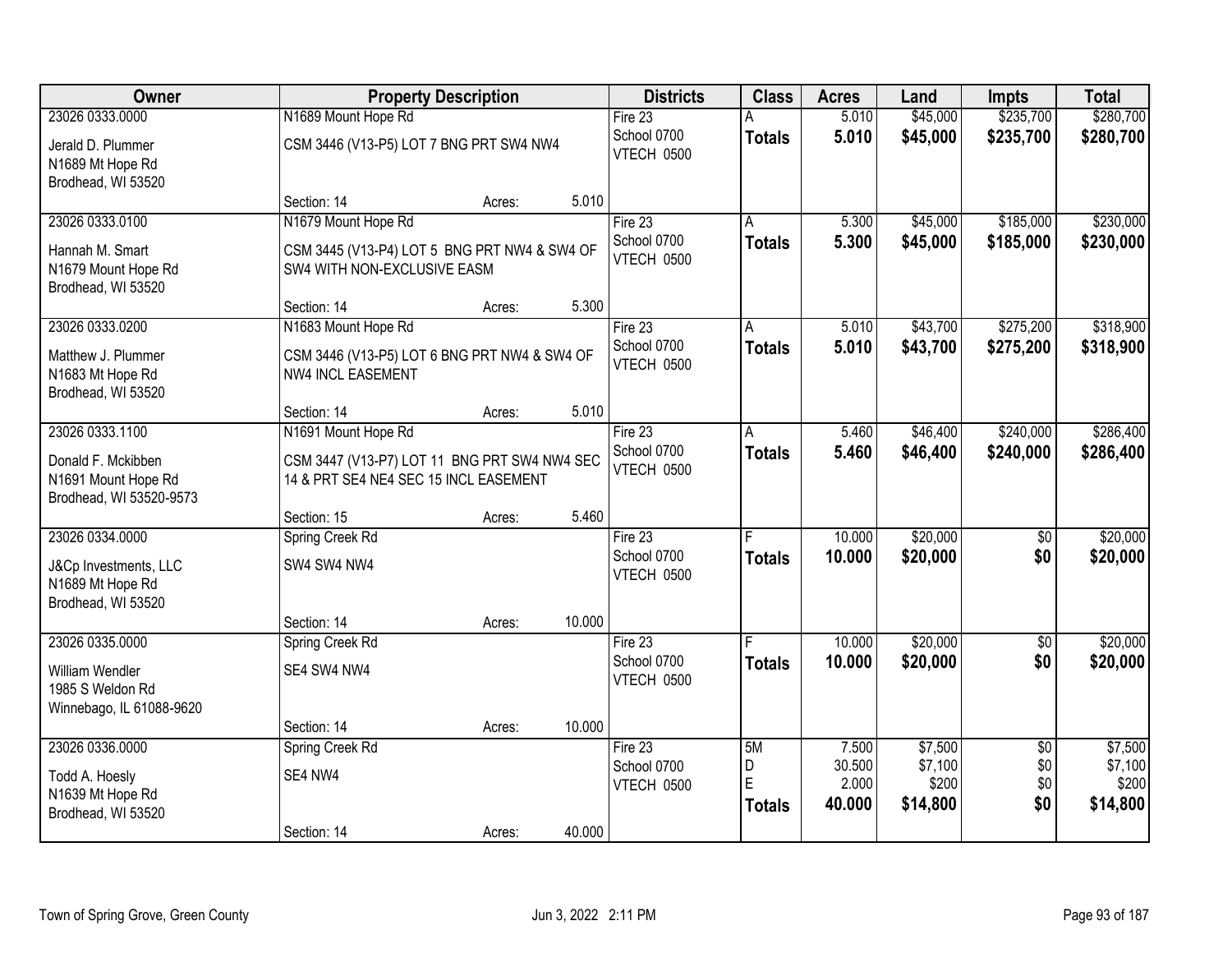| Owner                | <b>Property Description</b>                  |        |        | <b>Districts</b>       | <b>Class</b>  | <b>Acres</b>    | Land               | <b>Impts</b>       | <b>Total</b>       |
|----------------------|----------------------------------------------|--------|--------|------------------------|---------------|-----------------|--------------------|--------------------|--------------------|
| 23026 0337.0000      | Spring Creek Rd                              |        |        | Fire 23                | 5M            | 20.000          | \$20,000           | $\overline{50}$    | \$20,000           |
| Michael L. Wenger    | NE4 SW4                                      |        |        | School 0700            | D             | 19.000          | \$5,200            | \$0                | \$5,200            |
| W1179 Town Center Rd |                                              |        |        | <b>VTECH 0500</b>      | E             | 1.000           | \$100              | \$0                | \$100              |
| Brodhead, WI 53520   |                                              |        |        |                        | <b>Totals</b> | 40.000          | \$25,300           | \$0                | \$25,300           |
|                      | Section: 14                                  | Acres: | 40.000 |                        |               |                 |                    |                    |                    |
| 23026 0338.0100      | W881 Spring Creek Rd                         |        |        | Fire 23                | A             | 1.830           | \$24,200           | \$117,200          | \$141,400          |
| Zachary L. Wenger    | CSM 4744 (V20-P284) LOT 1 BNG PRT NW4 SW4    |        |        | School 0700            | <b>Totals</b> | 1.830           | \$24,200           | \$117,200          | \$141,400          |
| W881 Spring Creek Rd |                                              |        |        | VTECH 0500             |               |                 |                    |                    |                    |
| Brodhead, WI 53520   |                                              |        |        |                        |               |                 |                    |                    |                    |
|                      | Section: 14                                  | Acres: | 1.830  |                        |               |                 |                    |                    |                    |
| 23026 0338.0200      |                                              |        |        | Fire 23                | 5M            | 25.000          | \$25,000           | $\overline{50}$    | \$25,000           |
| Michael L. Wenger    | NW4 SW4 EXC LOT 1 CSM 4744                   |        |        | School 0700            | D             | 13.170          | \$3,600            | \$0                | \$3,600            |
| W1179 Town Center Rd |                                              |        |        | VTECH 0500             | <b>Totals</b> | 38.170          | \$28,600           | \$0                | \$28,600           |
| Brodhead, WI 53520   |                                              |        |        |                        |               |                 |                    |                    |                    |
|                      | Section: 14                                  | Acres: | 38.170 |                        |               |                 |                    |                    |                    |
| 23026 0339.0000      | W878 Town Center Rd                          |        |        | Fire 23                | А             | 0.000           | \$0                | \$5,900            | \$5,900            |
| Jeremy L. Obert      | W 10A S1/2 SW4 SW4, COM SW COR SEC 14 POB TH |        |        | School 0700            | F             | 10.000          | \$20,000           | \$0                | \$20,000           |
| PO Box 644           | N02*W 1328.30 FT TH N89*E 328 FT TH S02*E    |        |        | VTECH 0500             | <b>Totals</b> | 10.000          | \$20,000           | \$5,900            | \$25,900           |
| Monroe, WI 53566     | 1327.10 FT TH S89*W 327.96 FT TO POB         |        |        |                        |               |                 |                    |                    |                    |
|                      | Section: 14                                  | Acres: | 10.000 |                        |               |                 |                    |                    |                    |
| 23026 0340.0000      | <b>Town Center Rd</b>                        |        |        | Fire 23                | Е             | 10.000          | \$20,000           | $\overline{50}$    | \$20,000           |
|                      |                                              |        |        | School 0700            | <b>Totals</b> | 10.000          | \$20,000           | \$0                | \$20,000           |
| Malcook Farms, Inc   | E1/2 W1/2 SW4 SW4                            |        |        | VTECH 0500             |               |                 |                    |                    |                    |
| N989 Mt Hope Rd      |                                              |        |        |                        |               |                 |                    |                    |                    |
| Brodhead, WI 53520   |                                              |        |        |                        |               |                 |                    |                    |                    |
|                      | Section: 14                                  | Acres: | 10.000 |                        |               |                 |                    |                    |                    |
| 23026 0341.0000      | Spring Creek Rd                              |        |        | Fire 23<br>School 0700 | 5M<br>D.      | 1.000<br>19.000 | \$1,000<br>\$5,200 | $\sqrt{$0}$<br>\$0 | \$1,000<br>\$5,200 |
| Michael L. Wenger    | E2 SW4 SW4                                   |        |        | VTECH 0500             |               | 20.000          | \$6,200            | \$0                |                    |
| W1179 Town Center Rd |                                              |        |        |                        | <b>Totals</b> |                 |                    |                    | \$6,200            |
| Brodhead, WI 53520   |                                              |        |        |                        |               |                 |                    |                    |                    |
|                      | Section: 14                                  | Acres: | 20.000 |                        |               |                 |                    |                    |                    |
| 23026 0342.0000      | N1367 Mount Hope Rd                          |        |        | Fire 23                | 5M            | 3.000           | \$3,000            | $\overline{50}$    | \$3,000            |
| Michael L. Wenger    | SE4 SW4 EXC 4.379A                           |        |        | School 0700            | D             | 30.620          | \$8,400            | \$0                | \$8,400            |
| W1179 Town Center Rd |                                              |        |        | VTECH 0500             | E<br>G        | 1.000           | \$100              | \$0                | \$100              |
| Brodhead, WI 53520   |                                              |        |        |                        |               | 1.000           | \$20,000           | \$98,200           | \$118,200          |
|                      | Section: 14                                  | Acres: | 35.620 |                        | <b>Totals</b> | 35.620          | \$31,500           | \$98,200           | \$129,700          |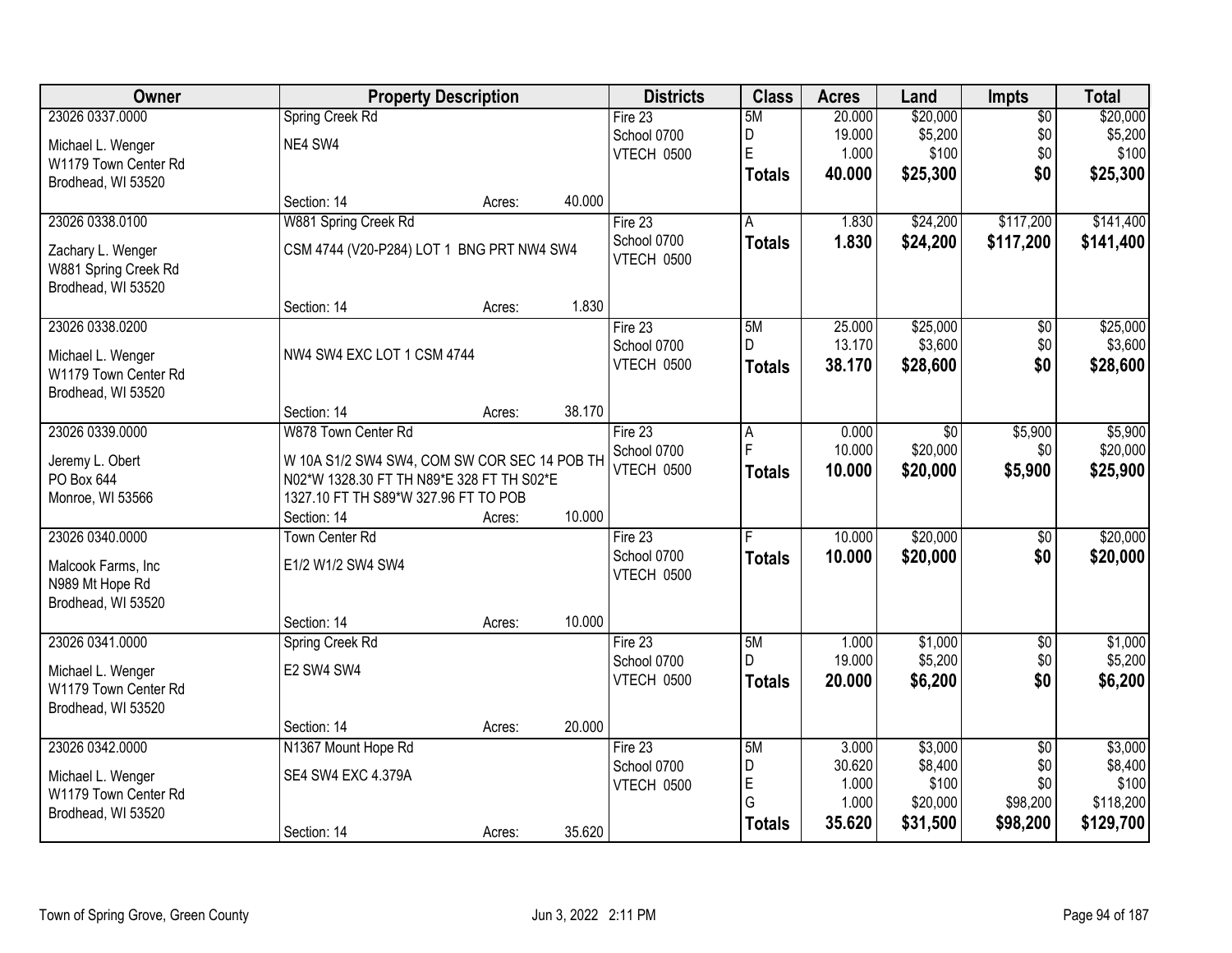| Owner                     |                                                 | <b>Property Description</b> |        | <b>Districts</b>                 | <b>Class</b>  | <b>Acres</b> | Land     | Impts           | <b>Total</b> |
|---------------------------|-------------------------------------------------|-----------------------------|--------|----------------------------------|---------------|--------------|----------|-----------------|--------------|
| 23026 0343.0000           | W881 Spring Creek Rd                            |                             |        | Fire 23                          |               | 3.379        | \$6,800  | $\overline{50}$ | \$6,800      |
| Michael L. Wendler        | PRT SE4 SW4 COM 250 FT W SE COR TH N 282 FT     |                             |        | School 0700                      | <b>Totals</b> | 3.379        | \$6,800  | \$0             | \$6,800      |
| 1002 16th St              | TH W 522 FT TH S 282 FT TH E 522 FT POB         |                             |        | VTECH 0500                       |               |              |          |                 |              |
| Monroe, WI 53566          |                                                 |                             |        |                                  |               |              |          |                 |              |
|                           | Section: 14                                     | Acres:                      | 3.379  |                                  |               |              |          |                 |              |
| 23026 0344.0000           | W702 Town Center Rd                             |                             |        | Fire $23$                        | A             | 1.000        | \$25,000 | \$88,700        | \$113,700    |
| Bradley J. Kaderly        | COM SE COR SE4 SW4 SD SEC TH N 10 RODS (165     |                             |        | School 0700                      | <b>Totals</b> | 1.000        | \$25,000 | \$88,700        | \$113,700    |
| c/o John E. Kaderly       | FT) TH W 16 RODS (264 FT) TH S 10 RODS (165 FT) |                             |        | VTECH 0500                       |               |              |          |                 |              |
| 2049 Bond Pl              | TH E 16 RODS (264 FT) POB BNG PRT SE4 SW4       |                             |        |                                  |               |              |          |                 |              |
| Janesville, WI 53548-3415 | Section: 14                                     | Acres:                      | 1.000  |                                  |               |              |          |                 |              |
| 23026 0345.0100           |                                                 |                             |        | Fire 23                          | E.            | 19.700       | \$9,900  | \$0             | \$9,900      |
| Richard W. Austin         | PRT NE4 SE4, BNG PRT TRACT 3, POS V13-P115      |                             |        | School 0700                      | <b>Totals</b> | 19.700       | \$9,900  | \$0             | \$9,900      |
| W1222 Spring Creek Rd     |                                                 |                             |        | VTECH 0500<br>Green County Drain |               |              |          |                 |              |
| Brodhead, WI 53520        |                                                 |                             |        | #8                               |               |              |          |                 |              |
|                           | Section: 14                                     | Acres:                      | 19.700 |                                  |               |              |          |                 |              |
| 23026 0345.0300           |                                                 |                             |        | Fire 23                          | D.            | 20.000       | \$5,500  | \$0             | \$5,500      |
| J-S Farmland Holdings LLC | PRT NE4 SE4, BNG PRT TRACT 1 POS V13-P113       |                             |        | School 0700                      | <b>Totals</b> | 20.000       | \$5,500  | \$0             | \$5,500      |
| c/o Jay Girotto           |                                                 |                             |        | VTECH 0500<br>Green County Drain |               |              |          |                 |              |
| 18 Crescent Key           |                                                 |                             |        | $\#8$                            |               |              |          |                 |              |
| Bellevue, WA 98006        | Section: 14                                     | Acres:                      | 20.000 |                                  |               |              |          |                 |              |
| 23026 0345.0400           |                                                 |                             |        | Fire 23                          | Ē             | 0.300        | \$200    | $\overline{50}$ | \$200        |
| Spring Grove Dairy        | NE4 SE4, EXC PRT TRACT 1 POS V13-P113 & EXC     |                             |        | School 0700                      | <b>Totals</b> | 0.300        | \$200    | \$0             | \$200        |
| N1930 County Rd G         | PRT TRACT 3 POS V13-P115                        |                             |        | VTECH 0500<br>Green County Drain |               |              |          |                 |              |
| Brodhead, WI 53520        |                                                 |                             |        | #8                               |               |              |          |                 |              |
|                           | Section: 14                                     | Acres:                      | 0.300  |                                  |               |              |          |                 |              |
| 23026 0346.0100           |                                                 |                             |        | School 0700                      | D             | 38.300       | \$10,600 | $\overline{50}$ | \$10,600     |
| J-S Farmland Holdings LLC | PRT NW4 SE4, BNG PRT TRACT 1, POS V13-P113      |                             |        | VTECH 0500                       | E             | 1.000        | \$100    | \$0             | \$100        |
| c/o Jay Girotto           |                                                 |                             |        |                                  | <b>Totals</b> | 39.300       | \$10,700 | \$0             | \$10,700     |
| 18 Crescent Key           |                                                 |                             |        |                                  |               |              |          |                 |              |
| Bellevue, WA 98006        | Section: 14                                     | Acres:                      | 39.300 |                                  |               |              |          |                 |              |
| 23026 0346.0200           |                                                 |                             |        | Fire $23$                        | D.            | 0.700        | \$200    | $\overline{50}$ | \$200        |
| Spring Grove Dairy        | NW4 SE4, EXC PRT TRACT 1 POS V13-P113           |                             |        | School 0700<br>VTECH 0500        | <b>Totals</b> | 0.700        | \$200    | \$0             | \$200        |
| N1930 County Rd G         |                                                 |                             |        |                                  |               |              |          |                 |              |
| Brodhead, WI 53520        |                                                 |                             |        |                                  |               |              |          |                 |              |
|                           | Section: 14                                     | Acres:                      | 0.700  |                                  |               |              |          |                 |              |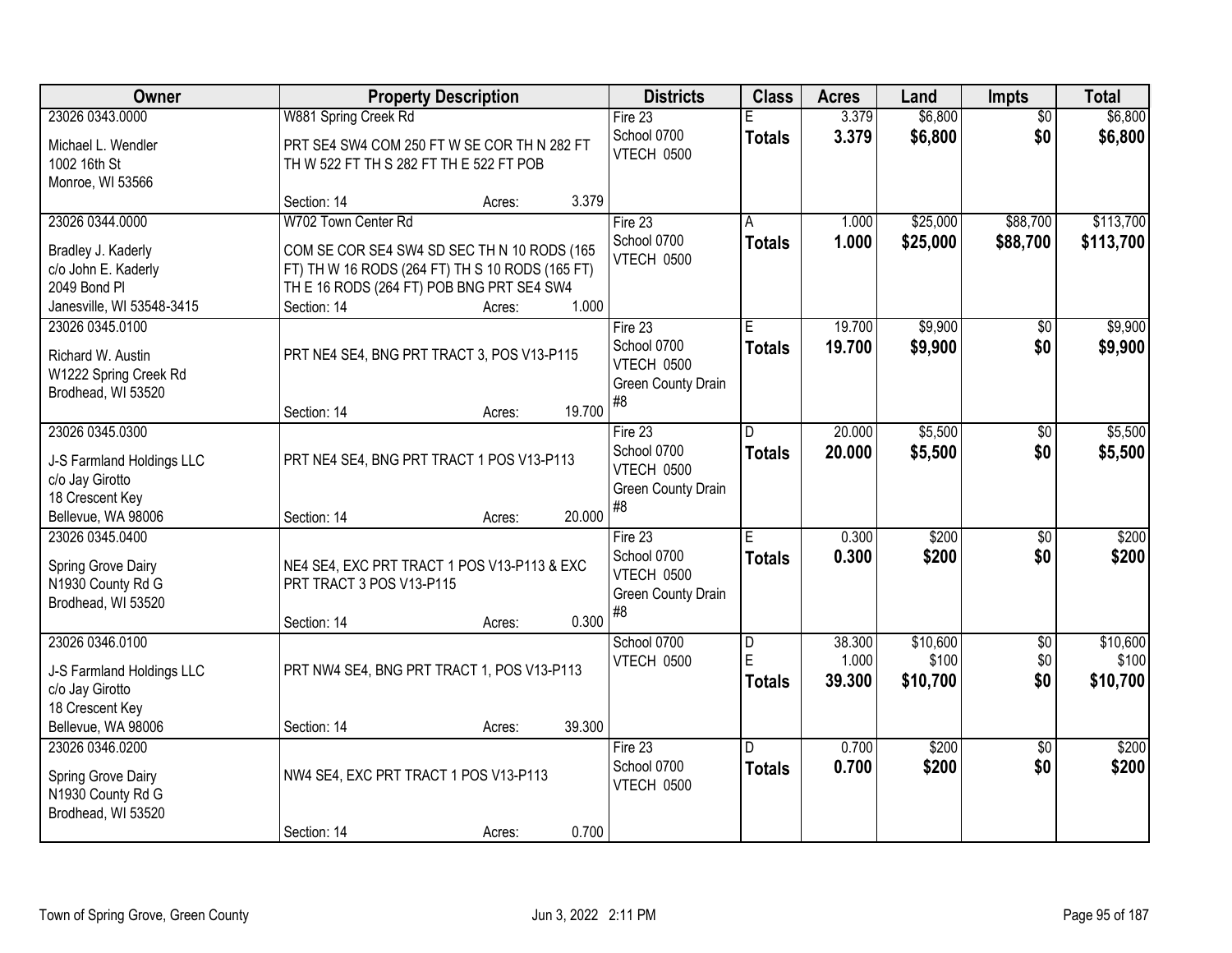| Owner                                      |                                                   | <b>Property Description</b> |        | <b>Districts</b>   | <b>Class</b>   | <b>Acres</b> | Land     | <b>Impts</b>    | <b>Total</b> |
|--------------------------------------------|---------------------------------------------------|-----------------------------|--------|--------------------|----------------|--------------|----------|-----------------|--------------|
| 23026 0347.0000                            | Spring Creek Rd                                   |                             |        | Fire 23            | D              | 30.000       | \$8,300  | $\overline{50}$ | \$8,300      |
| J-S Farmland Holdings LLC                  | SW4 SE4 EXC SW COR (BNG PRT TRACT 1 POS           |                             |        | School 0700        | $\mathsf E$    | 1.000        | \$100    | \$0             | \$100        |
| c/o Jay Girotto                            | $V13-P113$                                        |                             |        | VTECH 0500         | <b>Totals</b>  | 31,000       | \$8,400  | \$0             | \$8,400      |
| 18 Crescent Key                            |                                                   |                             |        |                    |                |              |          |                 |              |
| Bellevue, WA 98006                         | Section: 14                                       | Acres:                      | 31.000 |                    |                |              |          |                 |              |
| 23026 0347.1000                            | N1324 Mount Hope Rd                               |                             |        | Fire $23$          | Α              | 9.000        | \$52,000 | \$138,100       | \$190,100    |
| Calvin W. Schaver                          | COM S4 COR SD SEC TH N2*W 539.84 FT TH N84*E      |                             |        | School 0700        | <b>Totals</b>  | 9.000        | \$52,000 | \$138,100       | \$190,100    |
| N1324 Mt Hope Rd                           | 538.35 FT TH S47*E 263.31 FT TH S3*E 400.25 FT TH |                             |        | <b>VTECH 0500</b>  |                |              |          |                 |              |
| Brodhead, WI 53520                         | S89*W 732.45 FT POB BNG PRT SW4 SE4               |                             |        |                    |                |              |          |                 |              |
|                                            | Section: 14                                       | Acres:                      | 9.000  |                    |                |              |          |                 |              |
| 23026 0348.0000                            | Spring Creek Rd                                   |                             |        | Fire 23            | D              | 39.000       | \$10,700 | \$0             | \$10,700     |
| J-S Farmland Holdings LLC                  | SE4 SE4, BNG PRT TRACT 1 POS V13-P113             |                             |        | School 0700        | E              | 1.000        | \$100    | \$0             | \$100        |
| c/o Jay Girotto                            |                                                   |                             |        | VTECH 0500         | <b>Totals</b>  | 40.000       | \$10,800 | \$0             | \$10,800     |
| 18 Crescent Key                            |                                                   |                             |        | Green County Drain |                |              |          |                 |              |
| Bellevue, WA 98006                         | Section: 14                                       | Acres:                      | 40.000 | #8                 |                |              |          |                 |              |
| 23026 0349.0000                            | Spring Creek Rd                                   |                             |        | Fire 23            | D              | 35.230       | \$9,700  | \$0             | \$9,700      |
| Richard W. Austin                          | PRT NE4 NE4 EXC 4.77A IN NE COR                   |                             |        | School 0700        | <b>Totals</b>  | 35.230       | \$9,700  | \$0             | \$9,700      |
| W1222 Spring Creek Rd                      |                                                   |                             |        | VTECH 0500         |                |              |          |                 |              |
| Brodhead, WI 53520                         |                                                   |                             |        |                    |                |              |          |                 |              |
|                                            | Section: 15                                       | Acres:                      | 35.230 |                    |                |              |          |                 |              |
| 23026 0349.1000                            | N1699 Mount Hope Rd                               |                             |        | Fire 23            | G              | 4.770        | \$38,900 | \$167,600       | \$206,500    |
| Jason D. Mertens                           | PRT NE4 NE4 IN NE COR (PRT POS V7-P57)            |                             |        | School 0700        | Totals         | 4.770        | \$38,900 | \$167,600       | \$206,500    |
| N1699 Mt Hope Rd                           |                                                   |                             |        | VTECH 0500         |                |              |          |                 |              |
| Brodhead, WI 53520                         |                                                   |                             |        |                    |                |              |          |                 |              |
|                                            | Section: 15                                       | Acres:                      | 4.770  |                    |                |              |          |                 |              |
| 23026 0350.0000                            | Spring Creek Rd                                   |                             |        | Fire 23            | D              | 32.000       | \$8,800  | $\overline{60}$ | \$8,800      |
| Richard W. Austin                          | NW4 NE4                                           |                             |        | School 0700        | $\mathsf E$    | 8.000        | \$4,000  | \$0             | \$4,000      |
| W1222 Spring Creek Rd                      |                                                   |                             |        | VTECH 0500         | Totals         | 40.000       | \$12,800 | \$0             | \$12,800     |
| Brodhead, WI 53520                         |                                                   |                             |        |                    |                |              |          |                 |              |
|                                            | Section: 15                                       | Acres:                      | 40.000 |                    |                |              |          |                 |              |
| 23026 0351.0000                            | W1012 Spring Creek Rd                             |                             |        | Fire $23$          | $\overline{D}$ | 37.311       | \$10,300 | $\overline{50}$ | \$10,300     |
|                                            | SW4 NE4                                           |                             |        | School 0700        | $\mathsf E$    | 1.000        | \$100    | \$0             | \$100        |
| Richard W. Austin<br>W1222 Spring Creek Rd |                                                   |                             |        | VTECH 0500         | G              | 1.000        | \$20,000 | \$6,000         | \$26,000     |
| Brodhead, WI 53520                         |                                                   |                             |        |                    | <b>Totals</b>  | 39.311       | \$30,400 | \$6,000         | \$36,400     |
|                                            | Section: 15                                       | Acres:                      | 39.311 |                    |                |              |          |                 |              |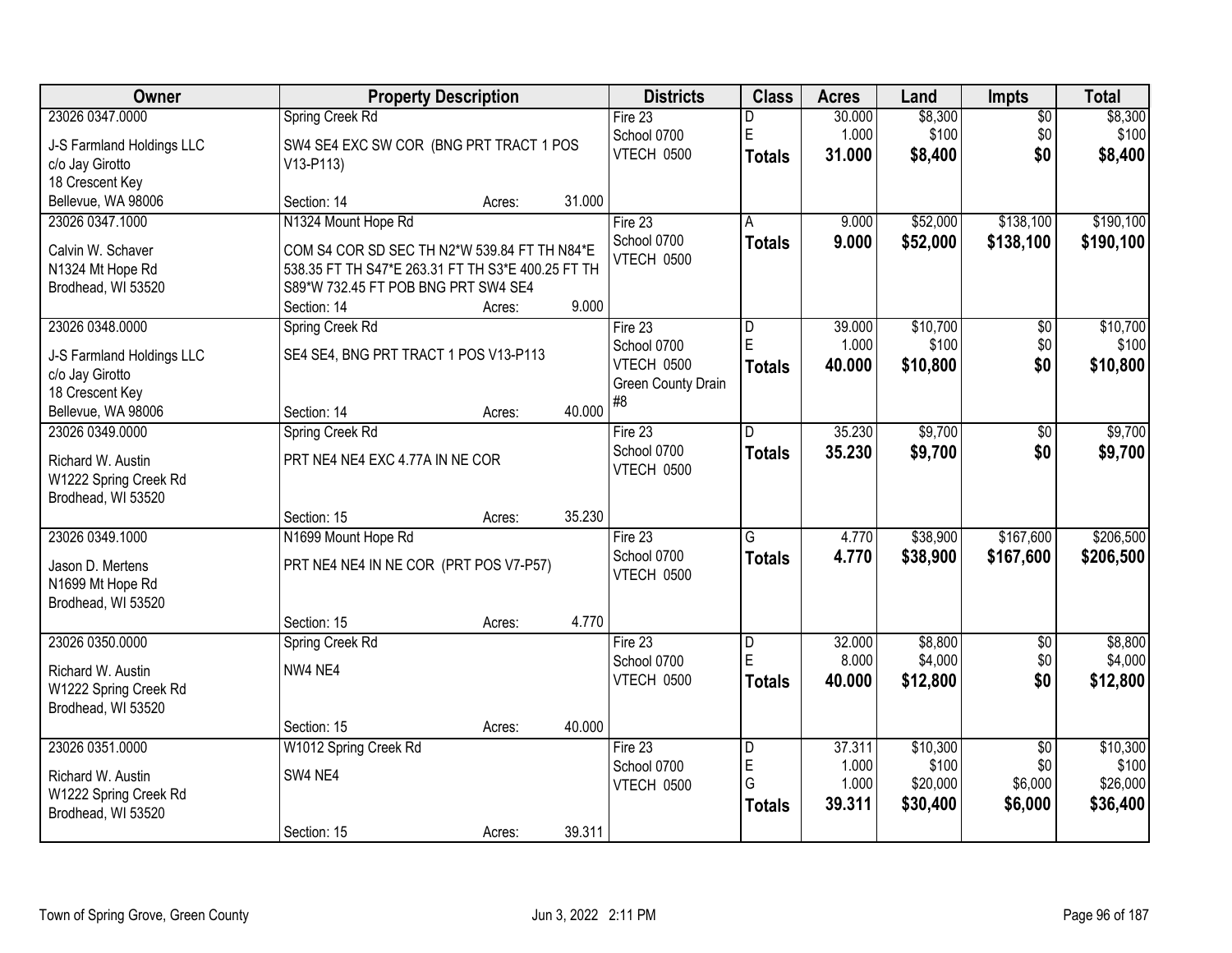| Owner                                                                                 | <b>Property Description</b>                                                                                                                                   | <b>Districts</b>                       | <b>Class</b>                             | <b>Acres</b>                       | Land                                   | <b>Impts</b>                         | <b>Total</b>                           |
|---------------------------------------------------------------------------------------|---------------------------------------------------------------------------------------------------------------------------------------------------------------|----------------------------------------|------------------------------------------|------------------------------------|----------------------------------------|--------------------------------------|----------------------------------------|
| 23026 0351.1000                                                                       | W1012 Spring Creek Rd                                                                                                                                         | Fire $23$                              |                                          | 0.689                              | \$19,700                               | \$87,400                             | \$107,100                              |
| Richard W. Austin<br>W1222 Spring Creek Rd<br>Brodhead, WI 53520                      | PARC IN SW4 NE4, BEG CTRLN RD 1050 FT E OF<br>CTR SEC 15 TH N 200 FT TH E 150 FT TH S 200 FT<br>TH W 150 FT POB                                               | School 0700<br>VTECH 0500              | <b>Totals</b>                            | 0.689                              | \$19,700                               | \$87,400                             | \$107,100                              |
|                                                                                       | 0.689<br>Section: 15<br>Acres:                                                                                                                                |                                        |                                          |                                    |                                        |                                      |                                        |
| 23026 0352.0000<br>Richard W. Austin<br>W1222 Spring Creek Rd<br>Brodhead, WI 53520   | Mt Hope Rd<br>N2 SE4 NE4, EXC LOT 8 & OL 3 CSM 3446, LOTS 9, 10<br>& PRT LOT 11 CSM 3347                                                                      | Fire $23$<br>School 0700<br>VTECH 0500 | $\overline{\mathsf{n}}$<br><b>Totals</b> | 1.230<br>1.230                     | \$300<br>\$300                         | $\overline{50}$<br>\$0               | \$300<br>\$300                         |
|                                                                                       | 1.230<br>Section: 15<br>Acres:                                                                                                                                |                                        |                                          |                                    |                                        |                                      |                                        |
| 23026 0352.0100<br>Stanley P. Hatfield<br>N1695 Mt Hope Rd<br>Brodhead, WI 53520      | N1695 Mount Hope Rd<br>CSM 3446 (V13-P5) LOT 8 BNG PRT SE4 NE4, INCL<br>NON-EXC EASEMENT FOR INGRESS &<br>EGRESS(V815-P515)<br>5.140<br>Section: 15<br>Acres: | Fire 23<br>School 0700<br>VTECH 0500   | A<br><b>Totals</b>                       | 5.140<br>5.140                     | \$45,400<br>\$45,400                   | \$178,100<br>\$178,100               | \$223,500<br>\$223,500                 |
| 23026 0352.0200                                                                       | Mt Hope Rd                                                                                                                                                    | Fire 23                                | A                                        | 5.330                              | \$46,000                               | \$0                                  | \$46,000                               |
| Jason E. Nehls<br>PO Box 415<br>Orfordville, WI 53576                                 | CSM 3447 (V13-P7) LOT 9 BNG PRT SE4 NE4 INCL<br><b>EASEMENT</b>                                                                                               | School 0700<br>VTECH 0500              | <b>Totals</b>                            | 5.330                              | \$46,000                               | \$0                                  | \$46,000                               |
|                                                                                       | 5.330<br>Section: 15<br>Acres:                                                                                                                                |                                        |                                          |                                    |                                        |                                      |                                        |
| 23026 0352.0300<br>Jason E. Nehls<br>PO Box 415<br>Orfordville, WI 53576              | Mt Hope Rd<br>CSM 3447 (V13-P7) LOT 10 BNG PRT SE4 NE4 INCL<br><b>EASEMENT</b>                                                                                | Fire 23<br>School 0700<br>VTECH 0500   | A<br><b>Totals</b>                       | 5.330<br>5.330                     | \$46,000<br>\$46,000                   | $\overline{50}$<br>\$0               | \$46,000<br>\$46,000                   |
|                                                                                       | 5.330<br>Section: 15<br>Acres:                                                                                                                                |                                        |                                          |                                    |                                        |                                      |                                        |
| 23026 0352.0400<br>Timothy J. Van Brocklin<br>W446 Red Cedar Ln<br>Brodhead, WI 53520 | Mt Hope Rd<br>CSM 3446 (V13-P5) OUTLOT 3 BNG PRT SE4 NE4<br>SEC 15 & PRT SW4 NW4 SEC 14                                                                       | Fire 23<br>School 0700<br>VTECH 0500   | A<br><b>Totals</b>                       | 2.900<br>2.900                     | \$100<br>\$100                         | $\overline{50}$<br>\$0               | \$100<br>\$100                         |
|                                                                                       | 2.900<br>Section: 15<br>Acres:                                                                                                                                |                                        |                                          |                                    |                                        |                                      |                                        |
| 23026 0353.0000<br>Richard W. Austin<br>W1222 Spring Creek Rd<br>Brodhead, WI 53520   | Spring Creek Rd<br>S2 SE4 NE4<br>20.000<br>Section: 15<br>Acres:                                                                                              | Fire $23$<br>School 0700<br>VTECH 0500 | 5M<br>D<br>E<br><b>Totals</b>            | 3.000<br>16.000<br>1.000<br>20.000 | \$3,000<br>\$4,400<br>\$100<br>\$7,500 | $\overline{50}$<br>\$0<br>\$0<br>\$0 | \$3,000<br>\$4,400<br>\$100<br>\$7,500 |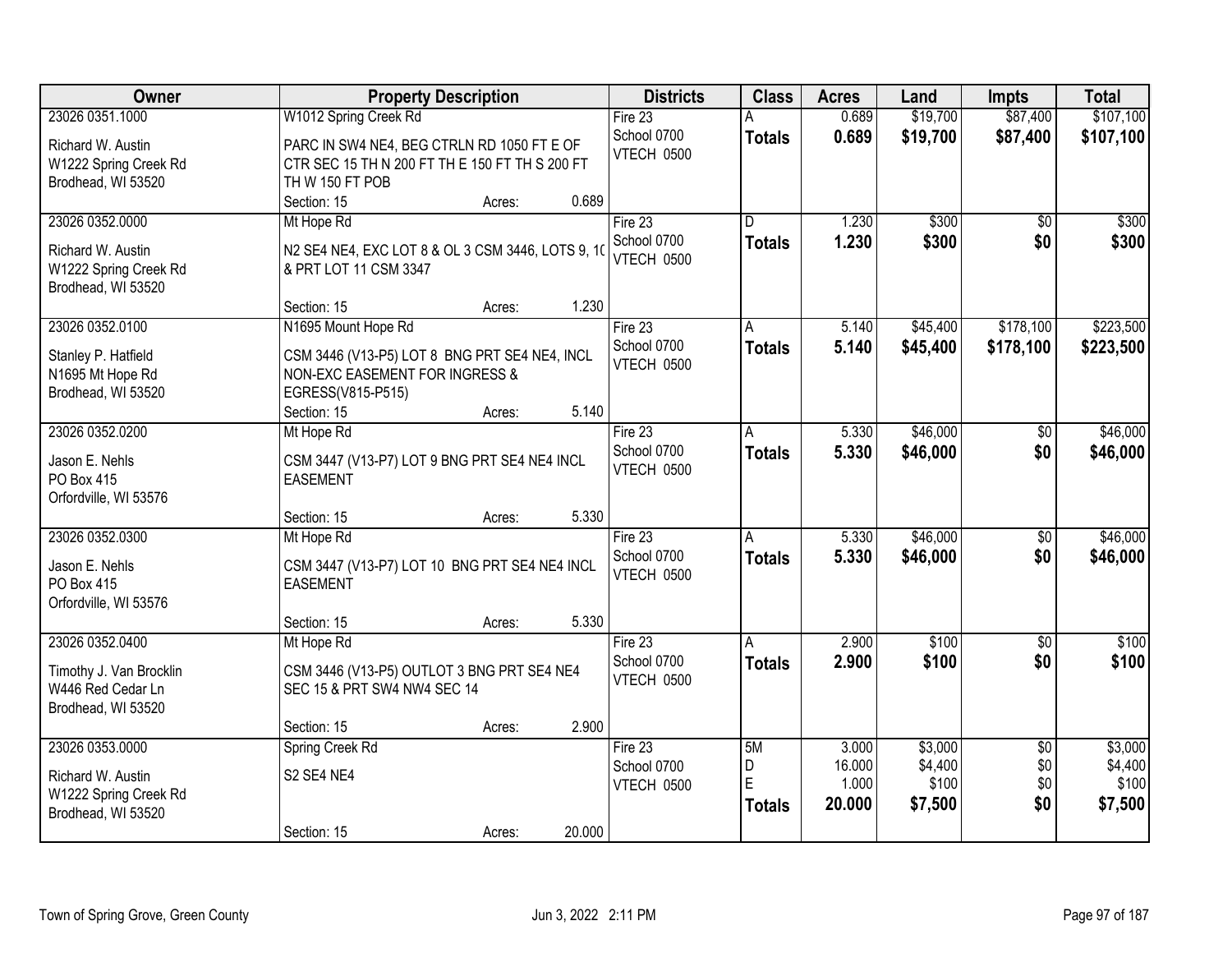| Owner                 |                                         | <b>Property Description</b> |        | <b>Districts</b> | <b>Class</b>            | <b>Acres</b>   | Land              | <b>Impts</b>    | <b>Total</b>      |
|-----------------------|-----------------------------------------|-----------------------------|--------|------------------|-------------------------|----------------|-------------------|-----------------|-------------------|
| 23026 0354.0000       | Spring Creek Rd                         |                             |        | Fire $23$        | D                       | 38.000         | \$10,500          | $\sqrt{$0}$     | \$10,500          |
| Richard W. Austin     | NE4 NW4                                 |                             |        | School 0700      | E                       | 2.000          | \$1,000           | \$0             | \$1,000           |
| W1222 Spring Creek Rd |                                         |                             |        | VTECH 0500       | <b>Totals</b>           | 40.000         | \$11,500          | \$0             | \$11,500          |
| Brodhead, WI 53520    |                                         |                             |        |                  |                         |                |                   |                 |                   |
|                       | Section: 15                             | Acres:                      | 40.000 |                  |                         |                |                   |                 |                   |
| 23026 0355.0000       | Spring Creek Rd                         |                             |        | Fire $23$        | D                       | 39.000         | \$10,700          | $\overline{50}$ | \$10,700          |
| Richard W. Austin     | NW4 NW4                                 |                             |        | School 0700      | E                       | 1.000          | \$100             | \$0             | \$100             |
| W1222 Spring Creek Rd |                                         |                             |        | VTECH 0500       | <b>Totals</b>           | 40.000         | \$10,800          | \$0             | \$10,800          |
| Brodhead, WI 53520    |                                         |                             |        |                  |                         |                |                   |                 |                   |
|                       | Section: 15                             | Acres:                      | 40.000 |                  |                         |                |                   |                 |                   |
| 23026 0356.0000       | W1222 Spring Creek Rd                   |                             |        | Fire 23          | D                       | 33.000         | \$9,100           | \$0             | \$9,100           |
| Richard W. Austin     | SW4 NW4, EXC .65A FOR HWY               |                             |        | School 0700      | E                       | 3.350          | \$1,700           | \$0             | \$1,700           |
| W1222 Spring Creek Rd |                                         |                             |        | VTECH 0500       | G                       | 3.000          | \$30,000          | \$483,900       | \$513,900         |
| Brodhead, WI 53520    |                                         |                             |        |                  | <b>Totals</b>           | 39.350         | \$40,800          | \$483,900       | \$524,700         |
|                       | Section: 15                             | Acres:                      | 39.350 |                  |                         |                |                   |                 |                   |
| 23026 0356.1000       | Spring Creek Rd                         |                             |        | Fire 23          | $\overline{\chi_3}$     | 0.650          | $\overline{50}$   | \$0             | $\sqrt{50}$       |
| <b>Green County</b>   | SECTION 16 PRT SW4 NW4 - CONT .65A      |                             |        | School 0700      | <b>Totals</b>           | 0.650          | \$0               | \$0             | \$0               |
| Monroe                |                                         |                             |        | VTECH 0500       |                         |                |                   |                 |                   |
| Monroe, WI 53566      |                                         |                             |        |                  |                         |                |                   |                 |                   |
|                       | Section: 15                             | Acres:                      | 0.650  |                  |                         |                |                   |                 |                   |
| 23026 0357.0000       | Spring Creek Rd                         |                             |        | Fire 23          | $\overline{\mathsf{D}}$ | 39.000         | \$10,700          | $\overline{$0}$ | \$10,700          |
| Richard W. Austin     | SE4 NW4                                 |                             |        | School 0700      | E                       | 1.000          | \$100             | \$0             | \$100             |
| W1222 Spring Creek Rd |                                         |                             |        | VTECH 0500       | Totals                  | 40.000         | \$10,800          | \$0             | \$10,800          |
| Brodhead, WI 53520    |                                         |                             |        |                  |                         |                |                   |                 |                   |
|                       | Section: 15                             | Acres:                      | 40.000 |                  |                         |                |                   |                 |                   |
| 23026 0358.0000       | Spring Creek Rd                         |                             |        | Fire 23          | D                       | 16.400         | \$4,500           | \$0             | \$4,500           |
| Richard K. May        | E1/2 NE4 SW4 EXC CSM 1233 LOT 1         |                             |        | School 2737      | E<br>G                  | 0.500<br>2.000 | \$100<br>\$25,000 | \$0<br>\$53,300 | \$100<br>\$78,300 |
| W1143 Spring Creek Rd |                                         |                             |        | VTECH 0500       | <b>Totals</b>           | 18.900         | \$29,600          | \$53,300        | \$82,900          |
| Brodhead, WI 53520    |                                         |                             |        |                  |                         |                |                   |                 |                   |
|                       | Section: 15                             | Acres:                      | 18.900 |                  |                         |                |                   |                 |                   |
| 23026 0358.0100       | W1143 Spring Creek Rd                   |                             |        | Fire $23$        | A                       | 1.100          | \$25,500          | \$139,100       | \$164,600         |
| Richard K. May        | CSM 1233 (V4-P94) LOT 1 BNG PRT NE4 SW4 |                             |        | School 2737      | <b>Totals</b>           | 1.100          | \$25,500          | \$139,100       | \$164,600         |
| W1143 Spring Creek Rd |                                         |                             |        | VTECH 0500       |                         |                |                   |                 |                   |
| Brodhead, WI 53520    |                                         |                             |        |                  |                         |                |                   |                 |                   |
|                       | Section: 15                             | Acres:                      | 1.100  |                  |                         |                |                   |                 |                   |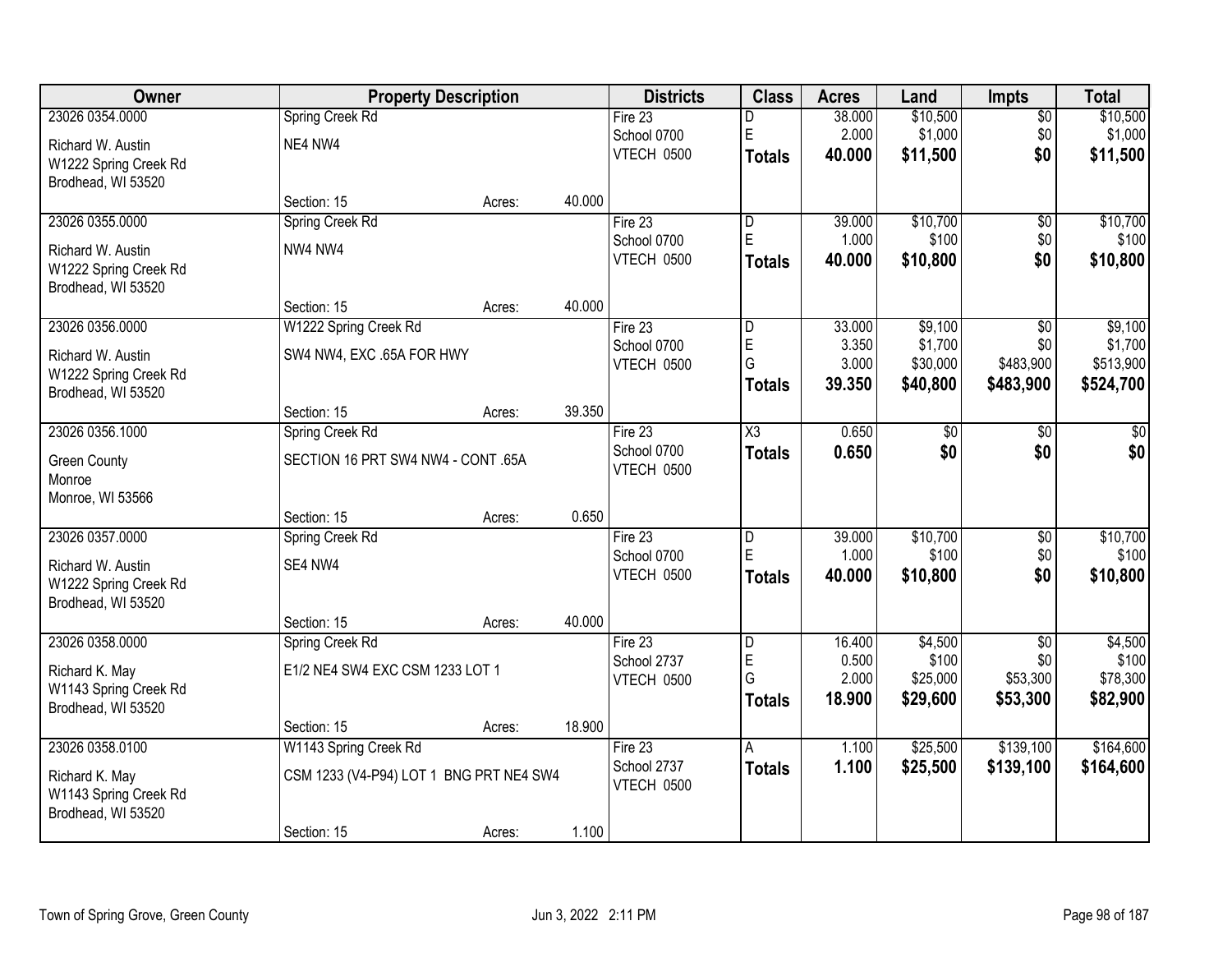| <b>Owner</b>                   | <b>Property Description</b>                   |        |        | <b>Districts</b> | <b>Class</b>            | <b>Acres</b>    | Land                 | <b>Impts</b>           | <b>Total</b>           |
|--------------------------------|-----------------------------------------------|--------|--------|------------------|-------------------------|-----------------|----------------------|------------------------|------------------------|
| 23026 0358.1000                | Spring Creek Rd                               |        |        | Fire 23          | D                       | 19.500          | \$5,400              | $\overline{60}$        | \$5,400                |
| <b>Williams Brothers Farms</b> | W2 NE4 SW4                                    |        |        | School 2737      | E                       | 0.500           | \$100                | \$0                    | \$100                  |
| W1244 Town Center Rd           |                                               |        |        | VTECH 0500       | <b>Totals</b>           | 20.000          | \$5,500              | \$0                    | \$5,500                |
| Brodhead, WI 53520             |                                               |        |        |                  |                         |                 |                      |                        |                        |
|                                | Section: 15                                   | Acres: | 20.000 |                  |                         |                 |                      |                        |                        |
| 23026 0359.0000                | Spring Creek Rd                               |        |        | Fire 23          | D                       | 36.971          | \$10,200             | $\overline{50}$        | \$10,200               |
| <b>Williams Brothers Farms</b> | NW4 SW4 EXC .59A                              |        |        | School 2737      | E                       | 2.000           | \$1,000              | \$0                    | \$1,000                |
| W1244 Town Center Rd           |                                               |        |        | VTECH 0500       | <b>Totals</b>           | 38.971          | \$11,200             | \$0                    | \$11,200               |
| Brodhead, WI 53520             |                                               |        |        |                  |                         |                 |                      |                        |                        |
|                                | Section: 15                                   | Acres: | 38.971 |                  |                         |                 |                      |                        |                        |
| 23026 0360.0000                | N1398 County Hwy G                            |        |        | Fire 23          | A                       | 0.590           | \$18,000             | \$157,500              | \$175,500              |
| <b>Brandon Lee Straub</b>      | PRT SW4 SW4 SEC 15 BGN NW COR SW4 SW4 RUN     |        |        | School 0700      | <b>Totals</b>           | 0.590           | \$18,000             | \$157,500              | \$175,500              |
| N1398 County Rd G              | ON QTR SEC LN 10 RODS E TH S 8 RDS TH W 10    |        |        | VTECH 0500       |                         |                 |                      |                        |                        |
| Brodhead, WI 53520             | RDS TH N 8 RDS TO POB; ALSO PRT NW4 SW4 SEC   |        |        |                  |                         |                 |                      |                        |                        |
|                                | Section: 15                                   | Acres: | 0.590  |                  |                         |                 |                      |                        |                        |
| 23026 0362.0000                | W1244 Town Center Rd                          |        |        | Fire $23$        | D                       | 35.500          | \$9,800              | \$0                    | \$9,800                |
| <b>Williams Brothers Farms</b> | SW4 SW4 EXC .50A                              |        |        | School 0700      | E                       | 2.000           | \$1,000              | \$0                    | \$1,000                |
| W1244 Town Center Rd           |                                               |        |        | VTECH 0500       | G                       | 2.000<br>39.500 | \$25,000             | \$149,700              | \$174,700              |
| Brodhead, WI 53520             |                                               |        |        |                  | <b>Totals</b>           |                 | \$35,800             | \$149,700              | \$185,500              |
|                                | Section: 15                                   | Acres: | 39.500 |                  |                         |                 |                      |                        |                        |
| 23026 0363.0000                | Spring Creek Rd                               |        |        | Fire 23          | D                       | 39.000          | \$10,700             | \$0                    | \$10,700               |
| <b>Williams Brothers Farms</b> | SE4 SW4                                       |        |        | School 0700      | Ė                       | 1.000           | \$100                | \$0                    | \$100                  |
| W1244 Town Center Rd           |                                               |        |        | VTECH 0500       | <b>Totals</b>           | 40.000          | \$10,800             | \$0                    | \$10,800               |
| Brodhead, WI 53520             |                                               |        |        |                  |                         |                 |                      |                        |                        |
|                                | Section: 15                                   | Acres: | 40.000 |                  |                         |                 |                      |                        |                        |
| 23026 0364.0000                | W959 Spring Creek Rd                          |        |        | Fire 23          | 5M                      | 23.000          | \$23,000             | $\overline{50}$        | \$23,000               |
| Thayer Family Trust            | CSM 136 (V1-P136) LOT 3 BNG PRT NE4 SE4       |        |        | School 0700      | D<br>G                  | 15.130<br>2.000 | \$3,500              | \$0                    | \$3,500                |
| Don L & Judith A Thayer, Trust |                                               |        |        | VTECH 0500       | <b>Totals</b>           | 40.130          | \$25,000<br>\$51,500 | \$161,400<br>\$161,400 | \$186,400<br>\$212,900 |
| W959 Spring Creek Rd           |                                               |        |        |                  |                         |                 |                      |                        |                        |
| Brodhead, WI 53520             | Section: 15                                   | Acres: | 40.130 |                  |                         |                 |                      |                        |                        |
| 23026 0365.0000                | Spring Creek Rd                               |        |        | Fire 23          | $\overline{\mathsf{D}}$ | 41.980          | \$9,800              | $\overline{30}$        | \$9,800                |
| <b>Williams Brothers Farms</b> | CSM 136 (V1-P136) LOT 1 PRT NW4 SE4 & N2 SW4  |        |        | School 0700      | E                       | 1.000           | \$100                | \$0                    | \$100                  |
| W1244 Town Center Rd           | SE4 EXC COM S4 COR SEC 15 TH N0*E 33 FT POB   |        |        | VTECH 0500       | <b>Totals</b>           | 42.980          | \$9,900              | \$0                    | \$9,900                |
| Brodhead, WI 53520             | TH N0*E 678.72 FT TH S88*E 1808.63 FT TH S0*W |        |        |                  |                         |                 |                      |                        |                        |
|                                | Section: 15                                   | Acres: | 42.980 |                  |                         |                 |                      |                        |                        |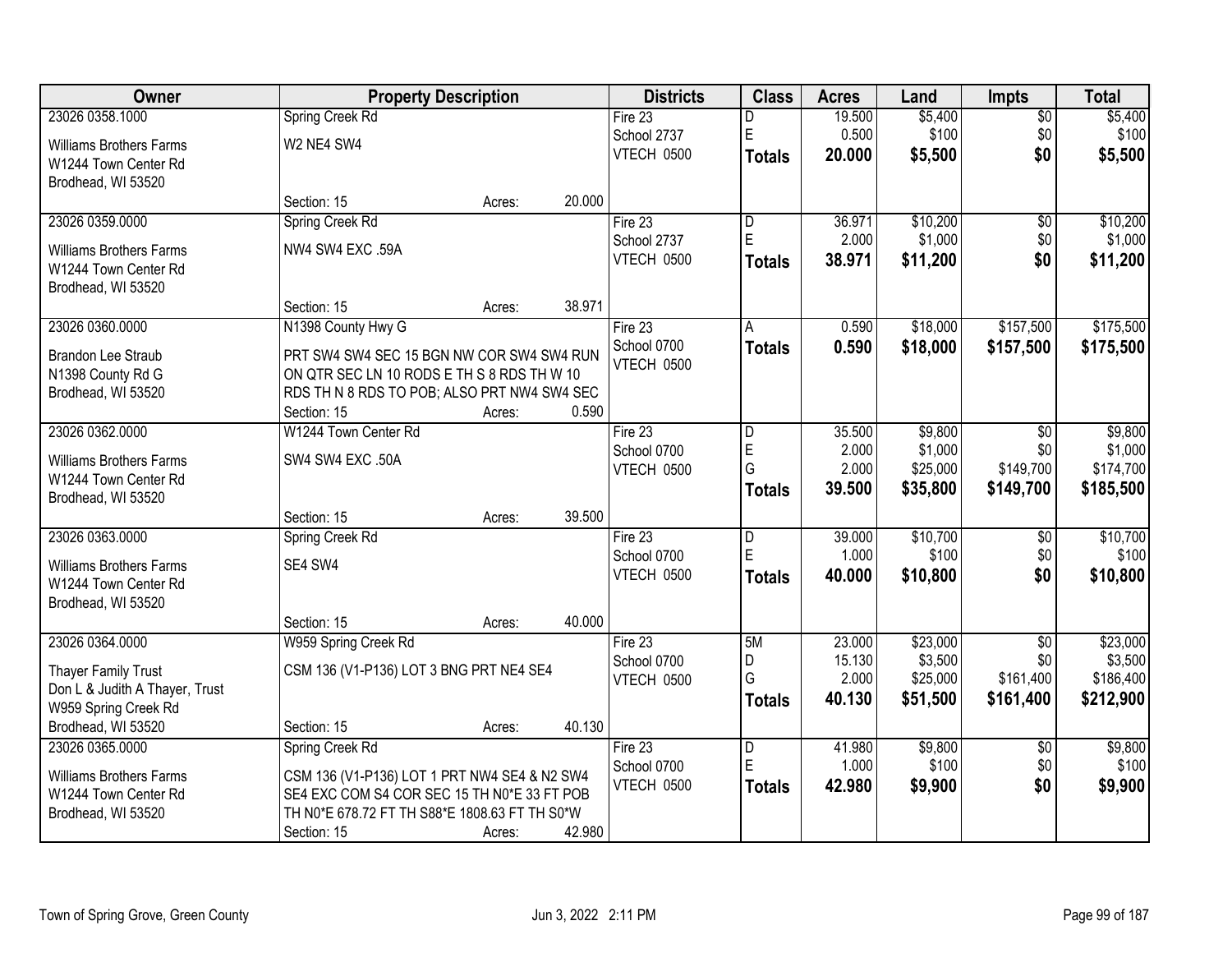| Owner                   |                                                | <b>Property Description</b> |        | <b>Districts</b>          | <b>Class</b>   | <b>Acres</b>   | Land     | Impts           | <b>Total</b> |
|-------------------------|------------------------------------------------|-----------------------------|--------|---------------------------|----------------|----------------|----------|-----------------|--------------|
| 23026 0366.0000         | W1013 Spring Creek Rd                          |                             |        | Fire $23$                 | D              | 18.240         | \$3,600  | $\overline{50}$ | \$3,600      |
| <b>Theodore Mertens</b> | CSM 136 (V1-P136) LOT 2 BNG PRT NW4 SE4 & N2   |                             |        | School 0700               | G              | 5.000          | \$40,000 | \$160,700       | \$200,700    |
| W1013 Spring Creek Rd   | SW4 SE4 & N2 SE4 SE4                           |                             |        | VTECH 0500                | <b>Totals</b>  | 23.240         | \$43,600 | \$160,700       | \$204,300    |
| Brodhead, WI 53520-9547 |                                                |                             |        |                           |                |                |          |                 |              |
|                         | Section: 15                                    | Acres:                      | 23.240 |                           |                |                |          |                 |              |
| 23026 0367.0000         | W1098 Town Center Rd                           |                             |        | Fire 23                   | $\overline{D}$ | 26.240         | \$6,100  | $\overline{50}$ | \$6,100      |
| Rachel L. Hearing       | CSM 136 (V1-P136) PRT LOT 1 IN S1/2 SW4 & S1/2 |                             |        | School 0700               | E              | 1.000          | \$100    | \$0             | \$100        |
| 703 E 6th Ave           | SE4 OF SE4 COM S4 COR SEC 15 TH N0*E 33 FT     |                             |        | VTECH 0500                | <b>Totals</b>  | 27.240         | \$6,200  | \$0             | \$6,200      |
| Brodhead, WI 53520      | POB TH N09*E 678.72 FT TH S88*E 1808.63 FT TH  |                             |        |                           |                |                |          |                 |              |
|                         | Section: 15                                    | Acres:                      | 27.240 |                           |                |                |          |                 |              |
| 23026 0367.1000         | W1098 Town Center Rd                           |                             |        | Fire 23                   | A              | 1.760          | \$28,800 | \$208,100       | \$236,900    |
| Rachel L. Hearing       | CSM 3756 (V14-P207) LOT 1 BNG PRT SW4 SE4      |                             |        | School 0700               | <b>Totals</b>  | 1.760          | \$28,800 | \$208,100       | \$236,900    |
| 703 E 6th Ave           |                                                |                             |        | VTECH 0500                |                |                |          |                 |              |
| Brodhead, WI 53520      |                                                |                             |        |                           |                |                |          |                 |              |
|                         | Section: 15                                    | Acres:                      | 1.760  |                           |                |                |          |                 |              |
| 23026 0368.0000         | W944 Town Center Rd                            |                             |        | Fire 23                   | Α              | 1.000          | \$25,000 | \$122,200       | \$147,200    |
| Eric J. Becker          | COM 34 RDS W OF SE COR SD SEC TH W 16 RDS TH   |                             |        | School 0700               |                | 7.000          | \$14,000 | \$0             | \$14,000     |
| W944 Town Center Rd     | N 80 RDS TH E 16 RDS TH S 80 RDS TO POB        |                             |        | VTECH 0500                | <b>Totals</b>  | 8.000          | \$39,000 | \$122,200       | \$161,200    |
| Brodhead, WI 53520      |                                                |                             |        |                           |                |                |          |                 |              |
|                         | Section: 15                                    | Acres:                      | 8.000  |                           |                |                |          |                 |              |
| 23026 0369.0000         | Spring Creek Rd                                |                             |        | Fire $23$                 |                | 8.020          | \$16,000 | $\overline{50}$ | \$16,000     |
| Smile Acres, LLC        | CSM 3676 (V14-P62) LOT 1 BNG PRT SE4 SE4       |                             |        | School 0700               | <b>Totals</b>  | 8.020          | \$16,000 | \$0             | \$16,000     |
| 3414 County Rd H        |                                                |                             |        | VTECH 0500                |                |                |          |                 |              |
| Junction City, WI 54443 |                                                |                             |        |                           |                |                |          |                 |              |
|                         | Section: 15                                    | Acres:                      | 8.020  |                           |                |                |          |                 |              |
| 23026 0370.0000         | W910 Town Center Rd                            |                             |        | Fire 23                   | A<br>F         | 0.500          | \$10,000 | \$2,600         | \$12,600     |
| Brian D. Schaver        | CSM 3684 (V14-P78) LOT 1 BNG PRT SE4 SE4       |                             |        | School 0700<br>VTECH 0500 |                | 7.530          | \$15,100 | \$0             | \$15,100     |
| 4025 S County Rd T      |                                                |                             |        |                           | <b>Totals</b>  | 8.030          | \$25,100 | \$2,600         | \$27,700     |
| Brodhead, WI 53520      |                                                |                             |        |                           |                |                |          |                 |              |
|                         | Section: 15                                    | Acres:                      | 8.030  |                           |                |                |          |                 |              |
| 23026 0370.1000         | Spring Creek Rd                                |                             |        | Fire $23$                 | A              | 0.250<br>0.750 | \$10,900 | \$2,700         | \$13,600     |
| Brian D. Schaver        | CSM 3684 (V14-P78) LOT 2 BNG PRT SE4 SE4       |                             |        | School 0700<br>VTECH 0500 |                |                | \$1,500  | \$0             | \$1,500      |
| 4025 S County Rd T      |                                                |                             |        |                           | <b>Totals</b>  | 1.000          | \$12,400 | \$2,700         | \$15,100     |
| Brodhead, WI 53520      |                                                |                             |        |                           |                |                |          |                 |              |
|                         | Section: 15                                    | Acres:                      | 1.000  |                           |                |                |          |                 |              |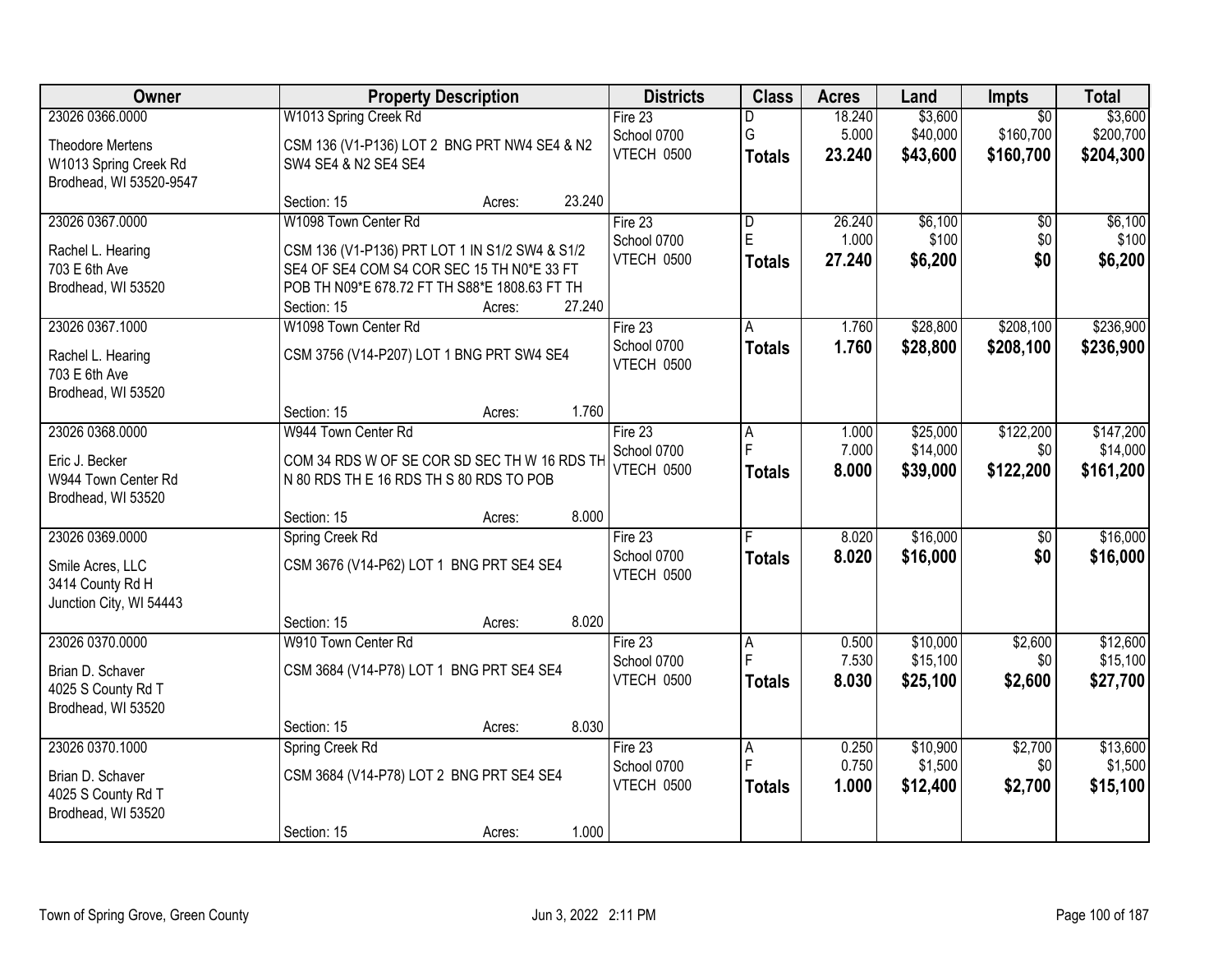| Owner                                   |                                   | <b>Property Description</b> |        | <b>Districts</b>          | <b>Class</b>            | <b>Acres</b>     | Land                 | <b>Impts</b>           | <b>Total</b>         |
|-----------------------------------------|-----------------------------------|-----------------------------|--------|---------------------------|-------------------------|------------------|----------------------|------------------------|----------------------|
| 23026 0371.0000                         | N1677 County Hwy G                |                             |        | Fire 23                   | Α                       | 3.000            | \$35,000             | \$117,300              | \$152,300            |
| Lbh Farm, LLC                           | NE4 NE4                           |                             |        | School 0700               | D                       | 37.000           | \$10,200             | \$0                    | \$10,200             |
| N1677 County Rd G                       |                                   |                             |        | VTECH 0500                | <b>Totals</b>           | 40.000           | \$45,200             | \$117,300              | \$162,500            |
| Brodhead, WI 53520                      |                                   |                             |        |                           |                         |                  |                      |                        |                      |
|                                         | Section: 16                       | Acres:                      | 40.000 |                           |                         |                  |                      |                        |                      |
| 23026 0372.0000                         | <b>Town Center Rd</b>             |                             |        | Fire 23                   | D.                      | 40.000           | \$11,000             | \$0                    | \$11,000             |
| Klapping Stones, LLC                    | NW4 NE4                           |                             |        | School 2737<br>VTECH 0500 | <b>Totals</b>           | 40.000           | \$11,000             | \$0                    | \$11,000             |
| N1724 County Rd G                       |                                   |                             |        |                           |                         |                  |                      |                        |                      |
| Brodhead, WI 53520                      |                                   |                             |        |                           |                         |                  |                      |                        |                      |
|                                         | Section: 16                       | Acres:                      | 40.000 |                           |                         |                  |                      |                        |                      |
| 23026 0373.0000                         | Town Center Rd                    |                             |        | Fire 23<br>School 2737    | D                       | 40.000<br>40.000 | \$10,400<br>\$10,400 | $\overline{50}$<br>\$0 | \$10,400<br>\$10,400 |
| Klapping Stones, LLC                    | SW4 NE4                           |                             |        | VTECH 0500                | <b>Totals</b>           |                  |                      |                        |                      |
| N1724 County Rd G                       |                                   |                             |        |                           |                         |                  |                      |                        |                      |
| Brodhead, WI 53520                      | Section: 16                       | Acres:                      | 40.000 |                           |                         |                  |                      |                        |                      |
| 23026 0374.0000                         | <b>Town Center Rd</b>             |                             |        | Fire 23                   | D                       | 35.000           | \$9,600              | \$0                    | \$9,600              |
|                                         |                                   |                             |        | School 0700               | E                       | 4.600            | \$2,300              | \$0                    | \$2,300              |
| Lbh Farm, LLC                           | SE4 NE4 EXC GC CONV V722-P142     |                             |        | VTECH 0500                | <b>Totals</b>           | 39.600           | \$11,900             | \$0                    | \$11,900             |
| N1677 County Rd G<br>Brodhead, WI 53520 |                                   |                             |        |                           |                         |                  |                      |                        |                      |
|                                         | Section: 16                       | Acres:                      | 39.600 |                           |                         |                  |                      |                        |                      |
| 23026 0374.1000                         | <b>Town Center Rd</b>             |                             |        | Fire 23                   | $\overline{\text{X3}}$  | 0.400            | $\overline{50}$      | $\overline{50}$        | $\overline{50}$      |
|                                         | SECTION 16 PRT SE4 NE4 - CONT .4A |                             |        | School 0700               | <b>Totals</b>           | 0.400            | \$0                  | \$0                    | \$0                  |
| <b>Green County</b><br>Monroe           |                                   |                             |        | VTECH 0500                |                         |                  |                      |                        |                      |
| Monroe, WI 53566                        |                                   |                             |        |                           |                         |                  |                      |                        |                      |
|                                         | Section: 16                       | Acres:                      | 0.400  |                           |                         |                  |                      |                        |                      |
| 23026 0375.0000                         | <b>Town Center Rd</b>             |                             |        | Fire $23$                 | D.                      | 40.000           | \$11,000             | $\overline{60}$        | \$11,000             |
| Klapping Stones, LLC                    | NE4 NW4                           |                             |        | School 2737               | <b>Totals</b>           | 40.000           | \$11,000             | \$0                    | \$11,000             |
| N1724 County Rd G                       |                                   |                             |        | VTECH 0500                |                         |                  |                      |                        |                      |
| Brodhead, WI 53520                      |                                   |                             |        |                           |                         |                  |                      |                        |                      |
|                                         | Section: 16                       | Acres:                      | 40.000 |                           |                         |                  |                      |                        |                      |
| 23026 0376.0000                         | Town Center Rd                    |                             |        | Fire 23                   | $\overline{\mathsf{D}}$ | 36.000           | \$9,900              | $\overline{50}$        | \$9,900              |
| Michael L. Mccullough                   | NW4 NW4                           |                             |        | School 2737               | E                       | 4.000            | \$2,000              | \$0                    | \$2,000              |
| W1499 Giese Rd                          |                                   |                             |        | VTECH 0500                | <b>Totals</b>           | 40.000           | \$11,900             | \$0                    | \$11,900             |
| Juda, WI 53550                          |                                   |                             |        |                           |                         |                  |                      |                        |                      |
|                                         | Section: 16                       | Acres:                      | 40.000 |                           |                         |                  |                      |                        |                      |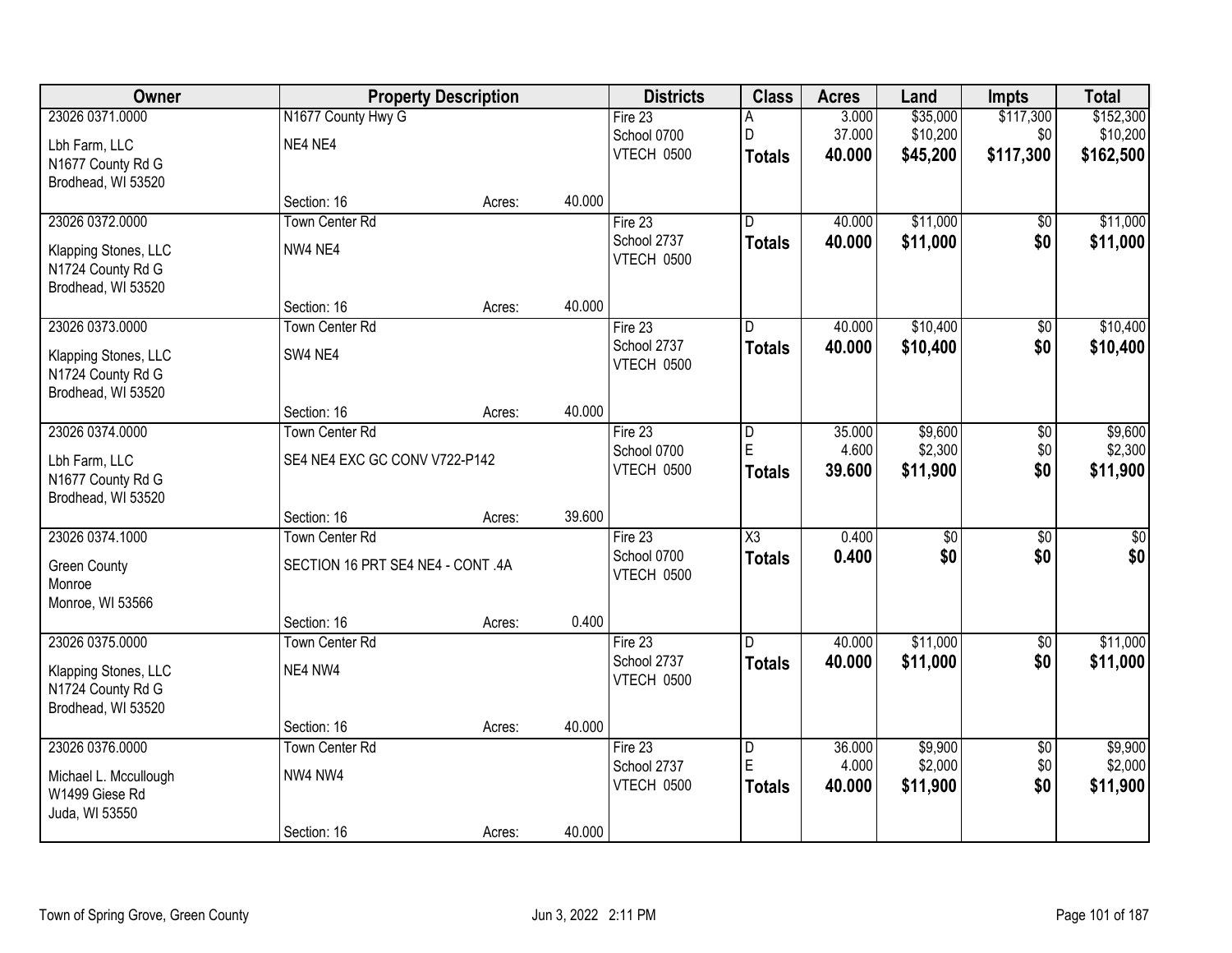| <b>Owner</b>                                                     |                                              | <b>Property Description</b> |        | <b>Districts</b>          | <b>Class</b>            | <b>Acres</b>     | Land                | <b>Impts</b>    | <b>Total</b>        |
|------------------------------------------------------------------|----------------------------------------------|-----------------------------|--------|---------------------------|-------------------------|------------------|---------------------|-----------------|---------------------|
| 23026 0377.0000                                                  | <b>Town Center Rd</b>                        |                             |        | Fire $23$                 |                         | 7.700            | \$1,800             | $\overline{50}$ | \$1,800             |
| Michael L. Mccullough<br>W1499 Giese Rd<br>Juda, WI 53550        | PRT W 10A SW4 NW4                            |                             |        | School 2737<br>VTECH 0500 | <b>Totals</b>           | 7.700            | \$1,800             | \$0             | \$1,800             |
|                                                                  | Section: 16                                  | Acres:                      | 7.700  |                           |                         |                  |                     |                 |                     |
| 23026 0377.0100                                                  | Mill Rd                                      |                             |        | Fire 23                   | $\overline{\mathsf{n}}$ | 2.300            | \$500               | $\overline{50}$ | \$500               |
| Robert C. Medenwald<br>N1496 Mill Rd<br>Juda, WI 53550           | CSM 2044 (V6-P379) PRT LOT 1 BNG PRT SW4 NW4 |                             |        | School 2737<br>VTECH 0500 | <b>Totals</b>           | 2.300            | \$500               | \$0             | \$500               |
|                                                                  | Section: 16                                  | Acres:                      | 2.300  |                           |                         |                  |                     |                 |                     |
| 23026 0378.0000                                                  | Town Center Rd                               |                             |        | Fire 23                   | D                       | 30.000           | \$5,800             | \$0             | \$5,800             |
| Klapping Stones, LLC<br>N1724 County Rd G<br>Brodhead, WI 53520  | E 30A SW4 NW4                                |                             |        | School 2737<br>VTECH 0500 | <b>Totals</b>           | 30.000           | \$5,800             | \$0             | \$5,800             |
|                                                                  | Section: 16                                  | Acres:                      | 30.000 |                           |                         |                  |                     |                 |                     |
| 23026 0379.0000                                                  | <b>Town Center Rd</b>                        |                             |        | Fire 23                   | D                       | 37.000           | \$8,600             | \$0             | \$8,600             |
| Klapping Stones, LLC<br>N1724 County Rd G<br>Brodhead, WI 53520  | SE4 NW4                                      |                             |        | School 2737<br>VTECH 0500 | E<br><b>Totals</b>      | 3.000<br>40.000  | \$1,500<br>\$10,100 | \$0<br>\$0      | \$1,500<br>\$10,100 |
|                                                                  | Section: 16                                  | Acres:                      | 40.000 |                           |                         |                  |                     |                 |                     |
| 23026 0380.0000                                                  | <b>Town Center Rd</b>                        |                             |        | Fire 23                   | n                       | 15.580           | \$3,600             | \$0             | \$3,600             |
| Richard W. Austin<br>W1222 Spring Creek Rd<br>Brodhead, WI 53520 | NE4 SW4, EXC PRT LOT 1 CSM 1750              |                             |        | School 2737<br>VTECH 0500 | <b>Totals</b>           | 15.580           | \$3,600             | \$0             | \$3,600             |
|                                                                  | Section: 16                                  | Acres:                      | 15.580 |                           |                         |                  |                     |                 |                     |
| 23026 0380.1000                                                  | <b>Town Center Rd</b>                        |                             |        | Fire 23                   | $\overline{D}$          | 12.420           | \$2,100             | $\overline{50}$ | \$2,100             |
| David Klopfenstein<br>N1677 County Rd G<br>Brodhead, WI 53520    | CSM 1750 (V5-P334) PRT LOT 1 BNG PRT NE4 SW4 |                             |        | School 2737<br>VTECH 0500 | E<br><b>Totals</b>      | 12.000<br>24.420 | \$6,000<br>\$8,100  | \$0<br>\$0      | \$6,000<br>\$8,100  |
|                                                                  | Section: 16                                  | Acres:                      | 24.420 |                           |                         |                  |                     |                 |                     |
| 23026 0381.0000                                                  | <b>Town Center Rd</b>                        |                             |        | Fire 23                   | $\overline{D}$          | 20.000           | \$4,700             | $\overline{50}$ | \$4,700             |
| Richard W. Austin<br>W1222 Spring Creek Rd<br>Brodhead, WI 53520 | NW4 SW4 EXC CSM 1750 LOT 1                   |                             |        | School 2737<br>VTECH 0500 | <b>Totals</b>           | 20.000           | \$4,700             | \$0             | \$4,700             |
|                                                                  | Section: 16                                  | Acres:                      | 20.000 |                           |                         |                  |                     |                 |                     |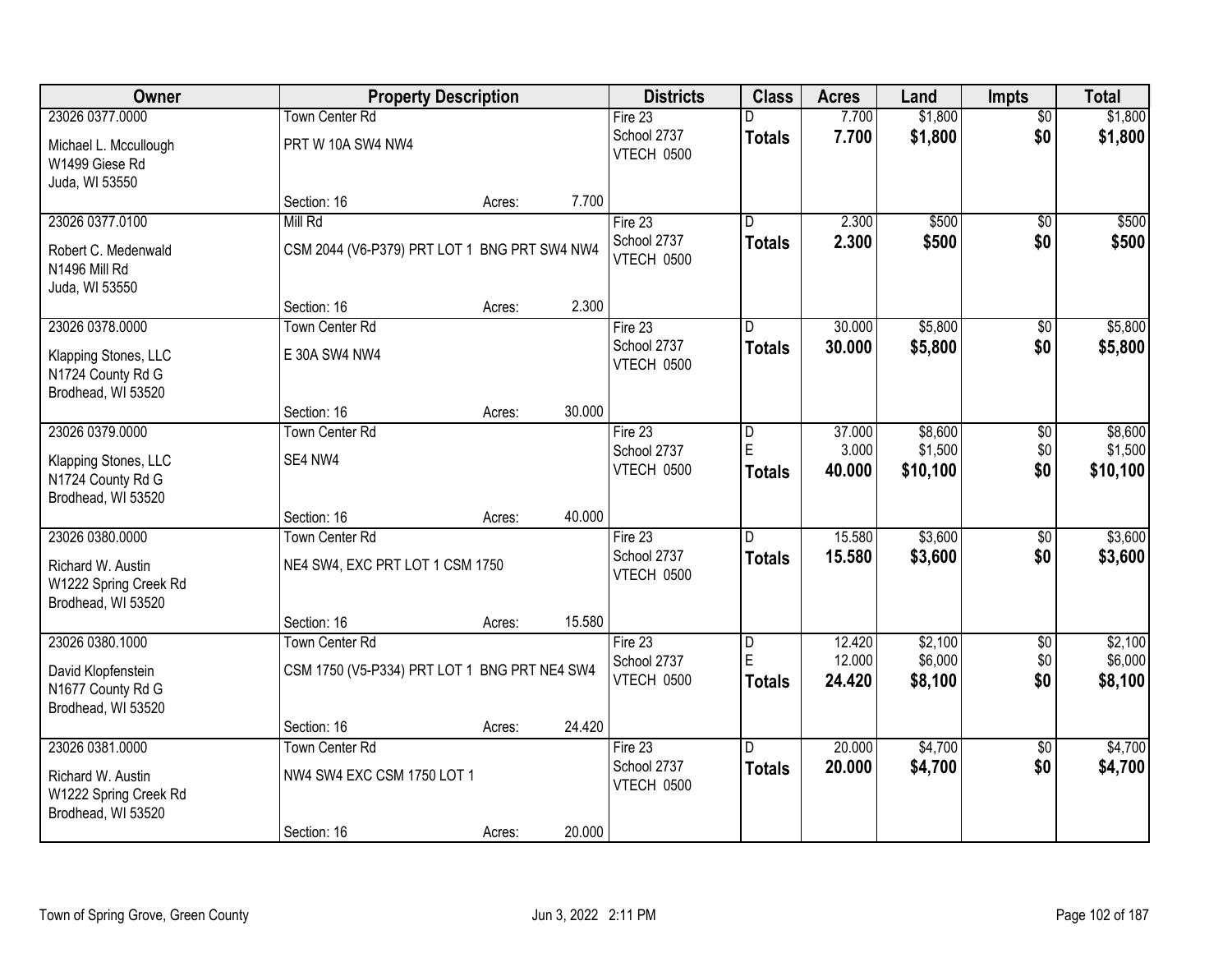| Owner                                                            | <b>Property Description</b>                  |        |        | <b>Districts</b>          | <b>Class</b>            | <b>Acres</b>    | Land              | Impts           | <b>Total</b>      |
|------------------------------------------------------------------|----------------------------------------------|--------|--------|---------------------------|-------------------------|-----------------|-------------------|-----------------|-------------------|
| 23026 0381.1000                                                  | <b>Town Center Rd</b>                        |        |        | Fire $23$                 |                         | 20.000          | \$3,400           | $\overline{50}$ | \$3,400           |
| David Klopfenstein<br>N1677 County Rd G<br>Brodhead, WI 53520    | CSM 1750 (V5-P334) PRT LOT 1 BNG PRT NW4 SW4 |        |        | School 2737<br>VTECH 0500 | <b>Totals</b>           | 20.000          | \$3,400           | \$0             | \$3,400           |
|                                                                  | Section: 16                                  | Acres: | 20.000 |                           |                         |                 |                   |                 |                   |
| 23026 0382.0000                                                  | <b>Town Center Rd</b>                        |        |        | Fire $23$                 | $\overline{\mathsf{D}}$ | 39.000          | \$10,700          | $\overline{50}$ | \$10,700          |
| Richard W. Austin                                                | SW4 SW4                                      |        |        | School 2737               | E                       | 1.000           | \$100             | \$0             | \$100             |
| W1222 Spring Creek Rd<br>Brodhead, WI 53520                      |                                              |        |        | VTECH 0500                | <b>Totals</b>           | 40.000          | \$10,800          | \$0             | \$10,800          |
|                                                                  | Section: 16                                  | Acres: | 40.000 |                           |                         |                 |                   |                 |                   |
| 23026 0383.0000                                                  | W1572 Town Center Rd                         |        |        | Fire 23                   | A                       | 0.960           | \$24,300          | \$46,600        | \$70,900          |
| Richard W. Austin<br>W1222 Spring Creek Rd<br>Brodhead, WI 53520 | CSM 1797 (V6-P27) LOT 1 BNG PRT SE4 SW4      |        |        | School 2737<br>VTECH 0500 | <b>Totals</b>           | 0.960           | \$24,300          | \$46,600        | \$70,900          |
|                                                                  | Section: 16                                  | Acres: | 0.960  |                           |                         |                 |                   |                 |                   |
| 23026 0383.1000                                                  | W1588 Town Center Rd                         |        |        | Fire 23                   | D                       | 36.040          | \$9,900           | \$0             | \$9,900           |
| Richard W. Austin                                                | PRT SE4 SW4, EXC CSM 1797                    |        |        | School 2737               | E                       | 1.000           | \$100             | \$0             | \$100             |
| W1222 Spring Creek Rd                                            |                                              |        |        | VTECH 0500                | G                       | 2.000           | \$25,000          | \$134,200       | \$159,200         |
| Brodhead, WI 53520                                               |                                              |        |        |                           | <b>Totals</b>           | 39.040          | \$35,000          | \$134,200       | \$169,200         |
|                                                                  | Section: 16                                  | Acres: | 39.040 |                           |                         |                 |                   |                 |                   |
| 23026 0384.0000                                                  | <b>Town Center Rd</b>                        |        |        | Fire $23$                 | D<br>E                  | 39.000          | \$10,700          | $\overline{50}$ | \$10,700          |
| Johnson Roger O & Cheryl L Rev Trust                             | NE4 SE4                                      |        |        | School 0700<br>VTECH 0500 | <b>Totals</b>           | 1.000<br>40.000 | \$100<br>\$10,800 | \$0<br>\$0      | \$100<br>\$10,800 |
| W2999 County Rd Ks                                               |                                              |        |        |                           |                         |                 |                   |                 |                   |
| Juda, WI 53550                                                   |                                              |        |        |                           |                         |                 |                   |                 |                   |
| 23026 0385.0000                                                  | Section: 16<br><b>Town Center Rd</b>         | Acres: | 40.000 | Fire 23                   | D                       | 35.000          | \$9,600           | $\overline{50}$ | \$9,600           |
|                                                                  |                                              |        |        | School 0700               | E                       | 5.000           | \$2,500           | \$0             | \$2,500           |
| Johnson Roger O & Cheryl L Rev Trust                             | NW4 SE4                                      |        |        | VTECH 0500                | <b>Totals</b>           | 40.000          | \$12,100          | \$0             | \$12,100          |
| W2999 County Rd Ks<br>Juda, WI 53550                             |                                              |        |        |                           |                         |                 |                   |                 |                   |
|                                                                  | Section: 16                                  | Acres: | 40.000 |                           |                         |                 |                   |                 |                   |
| 23026 0386.0000                                                  | <b>Town Center Rd</b>                        |        |        | Fire $23$                 | $\overline{D}$          | 39.000          | \$10,700          | $\overline{50}$ | \$10,700          |
| Richard W. Austin                                                | SW4 SE4                                      |        |        | School 2737               | E                       | 1.000           | \$100             | \$0             | \$100             |
| W1222 Spring Creek Rd                                            |                                              |        |        | VTECH 0500                | <b>Totals</b>           | 40.000          | \$10,800          | \$0             | \$10,800          |
| Brodhead, WI 53520                                               |                                              |        |        |                           |                         |                 |                   |                 |                   |
|                                                                  | Section: 16                                  | Acres: | 40.000 |                           |                         |                 |                   |                 |                   |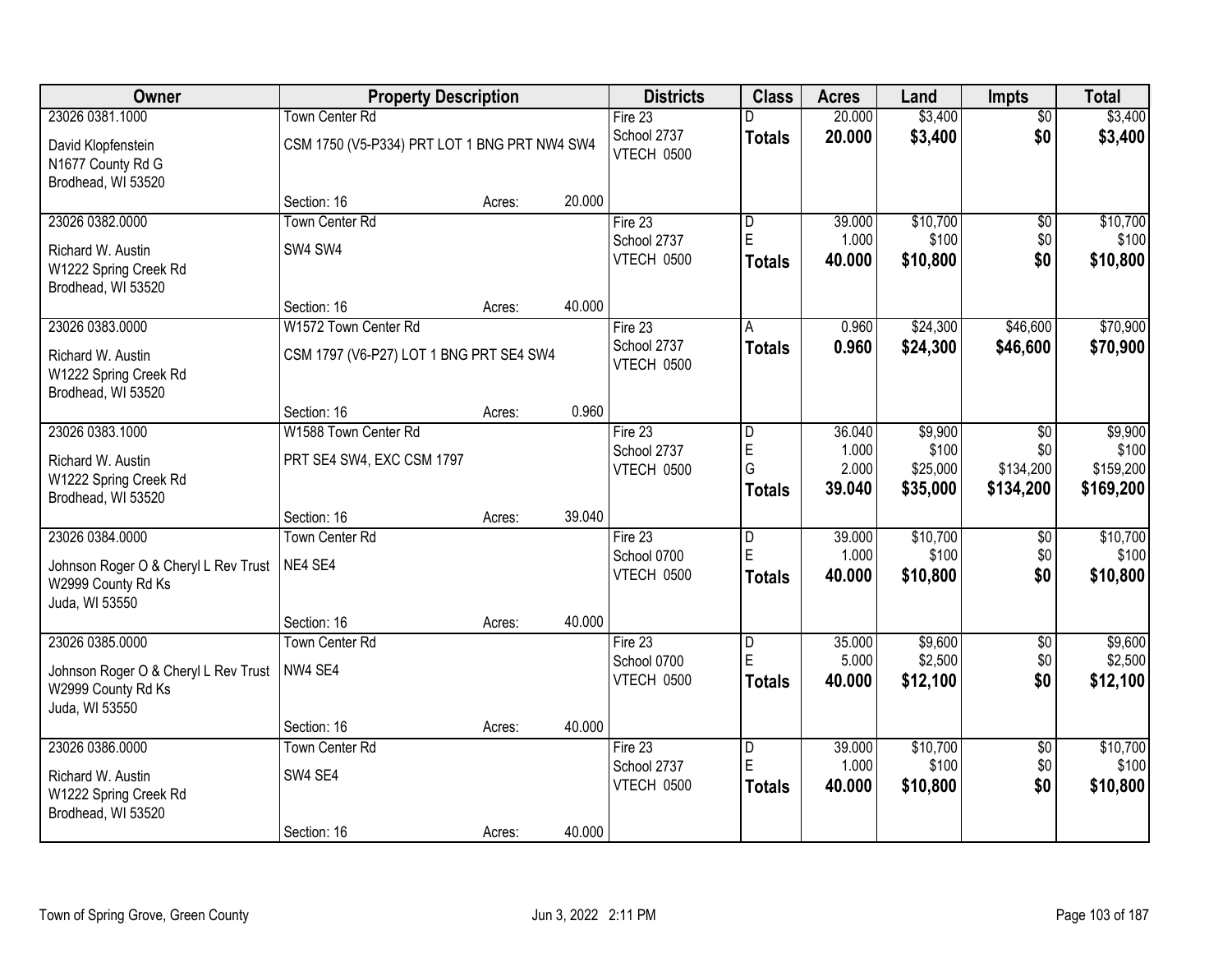| Owner                                                      | <b>Property Description</b>               |        |        | <b>Districts</b>          | <b>Class</b>        | <b>Acres</b>    | Land     | <b>Impts</b>    | <b>Total</b> |
|------------------------------------------------------------|-------------------------------------------|--------|--------|---------------------------|---------------------|-----------------|----------|-----------------|--------------|
| 23026 0387.1000                                            | N1361 County Hwy G                        |        |        | Fire 23                   | G                   | 1.960           | \$24,800 | \$112,800       | \$137,600    |
| Nicholas M. Jacobson<br>N1361 County Rd G                  | CSM 5470 (V27P104) LOT 1 BNG PRT SE4 SE4  |        |        | School 0700<br>VTECH 0500 | <b>Totals</b>       | 1.960           | \$24,800 | \$112,800       | \$137,600    |
| Brodhead, WI 53520                                         | Section: 16                               | Acres: | 1.960  |                           |                     |                 |          |                 |              |
| 23026 0387.2000                                            | County Hwy G                              |        |        | Fire $23$                 | D                   | 31.000          | \$8,100  | $\overline{50}$ | \$8,100      |
|                                                            | SE4 SE4 EXC CSM 5470 LOT 1                |        |        | School 0700               | $\mathsf E$         | 6.440           | \$3,200  | \$0             | \$3,200      |
| Johnson Roger O & Cheryl L Rev Trust<br>W2999 County Rd Ks |                                           |        |        | VTECH 0500                | G                   | 0.600           | \$12,000 | \$16,500        | \$28,500     |
| Juda, WI 53550                                             |                                           |        |        |                           | <b>Totals</b>       | 38.040          | \$23,300 | \$16,500        | \$39,800     |
|                                                            | Section: 16                               | Acres: | 38.040 |                           |                     |                 |          |                 |              |
| 23026 0388.0000                                            | <b>Town Center Rd</b>                     |        |        | Fire 43                   | D                   | 33.000          | \$6,300  | \$0             | \$6,300      |
| Michael L. Mccullough                                      | NE4 NE4                                   |        |        | School 2737               | $\mathsf E$         | 6.000           | \$3,000  | \$0             | \$3,000      |
| W1499 Giese Rd                                             |                                           |        |        | VTECH 0500                | G                   | 1.000           | \$20,000 | \$23,000        | \$43,000     |
| Juda, WI 53550                                             |                                           |        |        |                           | Totals              | 40.000          | \$29,300 | \$23,000        | \$52,300     |
|                                                            | Section: 17                               | Acres: | 40.000 |                           |                     |                 |          |                 |              |
| 23026 0389.0000                                            | N1695 Mill Rd                             |        |        | Fire 43                   | D                   | 34.000          | \$9,400  | \$0             | \$9,400      |
| Edward S. Kaderly                                          | NW4 NE4                                   |        |        | School 2737               | $\mathsf E$         | 4.000           | \$2,000  | \$0             | \$2,000      |
| N1695 Mill Rd                                              |                                           |        |        | VTECH 0500                | G                   | 2.000<br>40.000 | \$25,000 | \$138,400       | \$163,400    |
| Juda, WI 53550                                             |                                           |        |        |                           | <b>Totals</b>       |                 | \$36,400 | \$138,400       | \$174,800    |
|                                                            | Section: 17                               | Acres: | 40.000 |                           |                     |                 |          |                 |              |
| 23026 0390.1000                                            | W1895 Preston Rd                          |        |        | Fire 43                   | $\overline{A}$<br>F | 1.000           | \$25,000 | \$238,300       | \$263,300    |
| Jamie M. Riese                                             | CSM 5190 (V24-P247) LOT 1 BNG PRT SW4 NE4 |        |        | School 2737<br>VTECH 0500 |                     | 3.090           | \$6,200  | \$0             | \$6,200      |
| W1895 Preston Rd                                           |                                           |        |        |                           | <b>Totals</b>       | 4.090           | \$31,200 | \$238,300       | \$269,500    |
| Juda, WI 53550                                             |                                           |        |        |                           |                     |                 |          |                 |              |
|                                                            | Section: 17                               | Acres: | 4.090  |                           |                     |                 |          |                 |              |
| 23026 0390.2000                                            | <b>Town Center Rd</b>                     |        |        | Fire 43                   |                     | 4.090           | \$8,200  | $\sqrt{6}$      | \$8,200      |
| Wesley G. Piper                                            | CSM 5190 (V24-P247) LOT 2 BNG PRT SW4 NE4 |        |        | School 2737<br>VTECH 0500 | <b>Totals</b>       | 4.090           | \$8,200  | \$0             | \$8,200      |
| 2134 Staborn Dr                                            |                                           |        |        |                           |                     |                 |          |                 |              |
| Beloit, WI 53511                                           |                                           |        |        |                           |                     |                 |          |                 |              |
| 23026 0390.3000                                            | Section: 17<br><b>Town Center Rd</b>      | Acres: | 4.090  | Fire 43                   | 5M                  | 7.820           | \$7,800  | $\overline{50}$ | \$7,800      |
|                                                            |                                           |        |        | School 2737               | D                   | 23.000          | \$3,900  | \$0             | \$3,900      |
| Kaderly Farms, LLC                                         | SW4 NE4, EXC CSM 5190 LOTS 1 & 2          |        |        | VTECH 0500                | E                   | 1.000           | \$100    | \$0             | \$100        |
| N2036 Mill Rd                                              |                                           |        |        |                           | <b>Totals</b>       | 31.820          | \$11,800 | \$0             | \$11,800     |
| Juda, WI 53550                                             | Section: 17                               | Acres: | 31.820 |                           |                     |                 |          |                 |              |
|                                                            |                                           |        |        |                           |                     |                 |          |                 |              |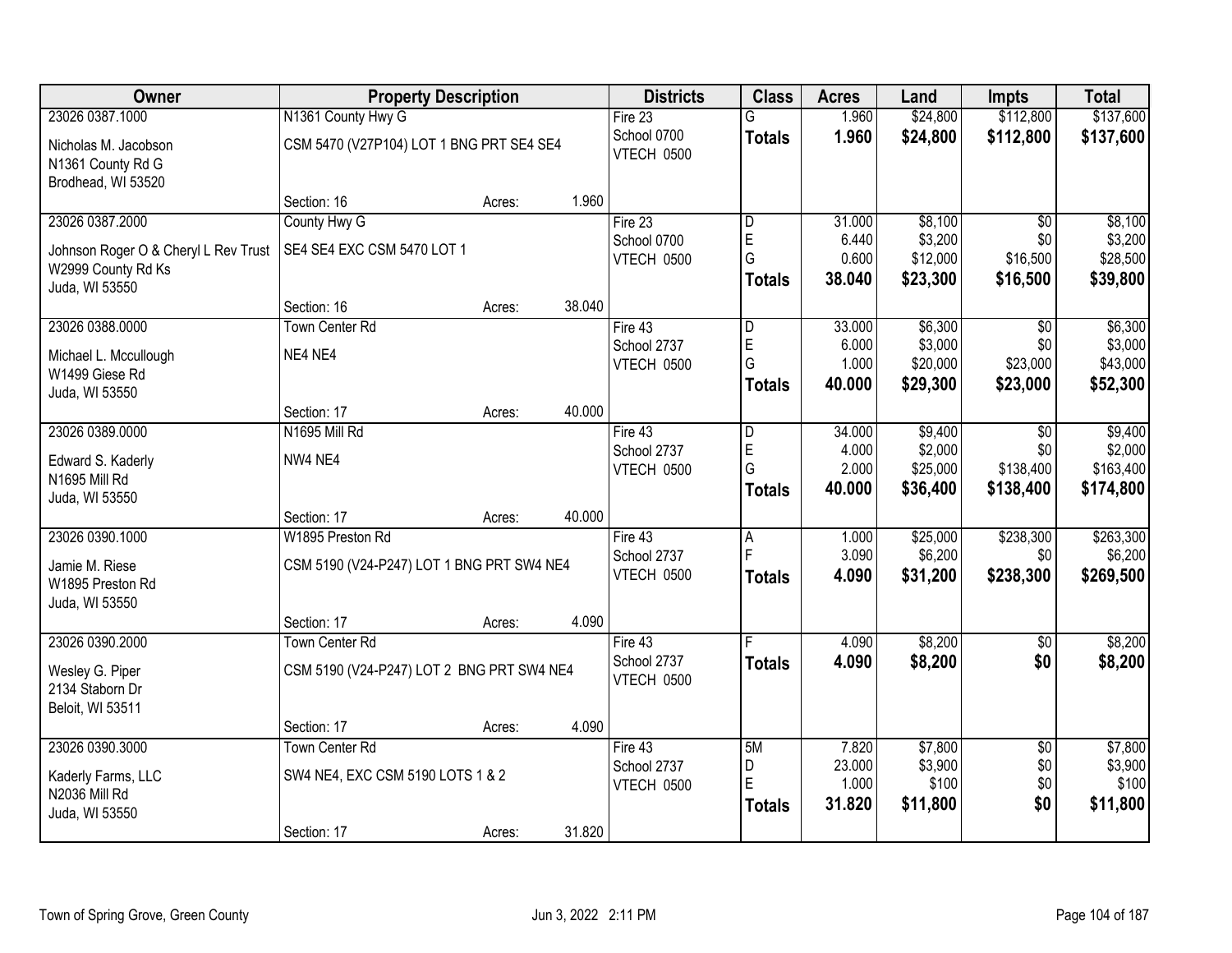| Owner                            |                                                      | <b>Property Description</b> |        | <b>Districts</b> | <b>Class</b>   | <b>Acres</b> | Land       | <b>Impts</b>    | <b>Total</b> |
|----------------------------------|------------------------------------------------------|-----------------------------|--------|------------------|----------------|--------------|------------|-----------------|--------------|
| 23026 0391.0000                  | N1598 Mill Rd                                        |                             |        | Fire 43          | D              | 29.150       | \$6,800    | $\overline{50}$ | \$6,800      |
| Michael L. Mccullough            | PRT SE4 NE4                                          |                             |        | School 2737      | E              | 1.000        | \$100      | \$0             | \$100        |
| W1499 Giese Rd                   |                                                      |                             |        | VTECH 0500       | G              | 1.000        | \$20,000   | \$92,900        | \$112,900    |
| Juda, WI 53550                   |                                                      |                             |        |                  | <b>Totals</b>  | 31.150       | \$26,900   | \$92,900        | \$119,800    |
|                                  | Section: 17                                          | Acres:                      | 31.150 |                  |                |              |            |                 |              |
| 23026 0391.0100                  | N1496 Mill Rd                                        |                             |        | Fire 43          | A              | 3.850        | \$39,300   | \$116,400       | \$155,700    |
| Robert C. Medenwald              | CSM 2044 (V6-P379) PRT LOT 1 BNG PRT SE4 NE4         |                             |        | School 2737      |                | 5.000        | \$10,000   | \$0             | \$10,000     |
| N1496 Mill Rd                    |                                                      |                             |        | VTECH 0500       | <b>Totals</b>  | 8.850        | \$49,300   | \$116,400       | \$165,700    |
| Juda, WI 53550                   |                                                      |                             |        |                  |                |              |            |                 |              |
|                                  | Section: 17                                          | Acres:                      | 8.850  |                  |                |              |            |                 |              |
| 23026 0392.0000                  | <b>Town Center Rd</b>                                |                             |        | Fire 43          | D              | 19.500       | \$4,500    | $\overline{50}$ | \$4,500      |
| Edward S. Kaderly                | E2 NE4 NW4                                           |                             |        | School 2737      | E              | 0.500        | \$100      | \$0             | \$100        |
| N1695 Mill Rd                    |                                                      |                             |        | VTECH 0500       | <b>Totals</b>  | 20.000       | \$4,600    | \$0             | \$4,600      |
| Juda, WI 53550                   |                                                      |                             |        |                  |                |              |            |                 |              |
|                                  | Section: 17                                          | Acres:                      | 20.000 |                  |                |              |            |                 |              |
| 23026 0393.0000                  | <b>Town Center Rd</b>                                |                             |        | Fire 43          | D              | 18.500       | \$4,300    | \$0             | \$4,300      |
| Kaderly Farms, LLC               | W2 NE4 NW4                                           |                             |        | School 2737      | E              | 1.500        | \$800      | \$0             | \$800        |
| N2036 Mill Rd                    |                                                      |                             |        | VTECH 0500       | <b>Totals</b>  | 20.000       | \$5,100    | \$0             | \$5,100      |
| Juda, WI 53550                   |                                                      |                             |        |                  |                |              |            |                 |              |
|                                  | Section: 17                                          | Acres:                      | 20.000 |                  |                |              |            |                 |              |
| 23026 0394.0000                  | <b>Town Center Rd</b>                                |                             |        | Fire 43          | F              | 7.000        | \$14,000   | $\overline{50}$ | \$14,000     |
| <b>Emery Marchant</b>            | PRT NW4 NW4 COM NE COR W2 NW4 POB TH S 132           |                             |        | School 2737      | <b>Totals</b>  | 7.000        | \$14,000   | \$0             | \$14,000     |
| 13723 W Beloit-Newark Rd         | TH W 297' TH S 1094.44' TH W 57.75' TH S 94.05' TH V |                             |        | VTECH 0500       |                |              |            |                 |              |
| Brodhead, WI 53520               | 132' TH N 1320' TH E 486.75' POB                     |                             |        |                  |                |              |            |                 |              |
|                                  | Section: 17                                          | Acres:                      | 7.000  |                  |                |              |            |                 |              |
| 23026 0394.1000                  | W2021 Preston Rd                                     |                             |        | Fire 43          | A              | 7.000        | \$51,000   | \$158,900       | \$209,900    |
| Steven A. Goecks                 | COM NE COR W2 NW4 TH S 8 RODS POB TH S 66 1/3        |                             |        | School 2737      | <b>Totals</b>  | 7.000        | \$51,000   | \$158,900       | \$209,900    |
| W2021 Preston Rd                 | RODS, W 18 RODS, N 66 1/3 RODS TH ELY POB BNG        |                             |        | VTECH 0500       |                |              |            |                 |              |
| Juda, WI 53550                   | PRT NW4 NW4                                          |                             |        |                  |                |              |            |                 |              |
|                                  | Section: 17                                          | Acres:                      | 7.000  |                  |                |              |            |                 |              |
| 23026 0395.0000                  | W2091 Preston Rd                                     |                             |        | Fire 43          | 5M             | 7.000        | \$7,000    | $\overline{30}$ | \$7,000      |
| Kaderly Samuel J & Janet B Trust | PARC NW4 NW4 COM 29 1/2 RODS (486.75 FT) W OF        |                             |        | School 2737      | A              | 6.250        | \$48,800   | \$209,100       | \$257,900    |
| W2091 Preston Rd                 | NE COR OF W2 NW4 TH W 50.5 RODS (833.25 FT) TH       |                             |        | VTECH 0500       | D              | 7.000        | \$500      | \$0             | \$500        |
| Juda, WI 53550                   | S 160 RODS (1320 FT) TH E 50.5 RODS (833.25 FT)      |                             |        |                  | M <sub>6</sub> | 5.000        | ( \$5,000) | \$0             | \$0          |
|                                  | Section: 17                                          | Acres:                      | 25.250 |                  | <b>Totals</b>  | 25.250       | \$56,300   | \$209,100       | \$265,400    |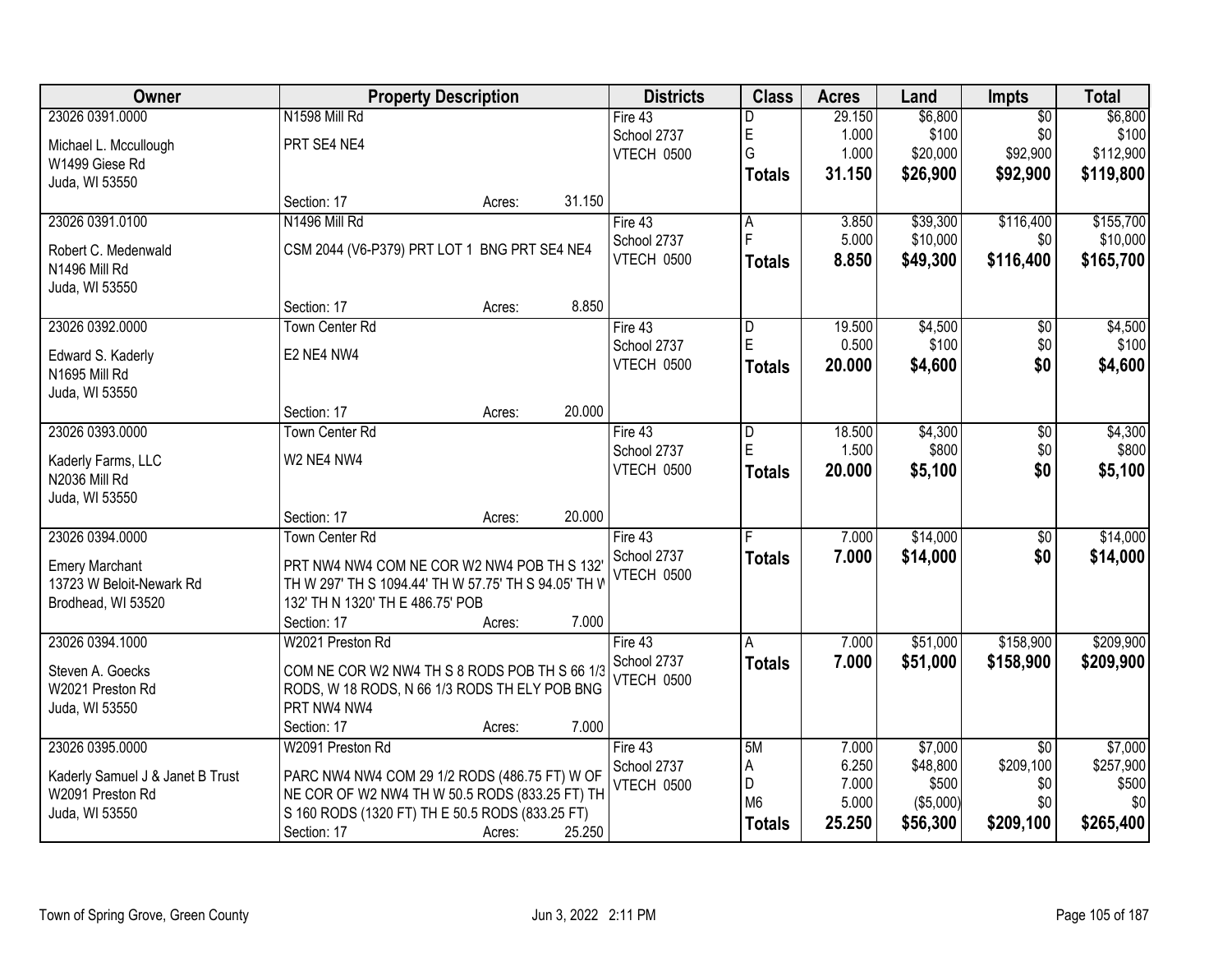| Owner                                             | <b>Property Description</b>                               |        |        | <b>Districts</b>  | <b>Class</b>            | <b>Acres</b> | Land        | Impts           | <b>Total</b> |
|---------------------------------------------------|-----------------------------------------------------------|--------|--------|-------------------|-------------------------|--------------|-------------|-----------------|--------------|
| 23026 0396.0000                                   | Town Center Rd                                            |        |        | Fire 43           | M6                      | 25.250       | ( \$50,500) | $\overline{50}$ | \$0          |
| Kaderly Samuel J & Janet B Trust                  | PARC SW4 NW4 COM 29 1/2 RODS (486.75 FT) W OF             |        |        | School 2737       | <b>Totals</b>           | 25.250       | \$0         | \$0             | \$0          |
| W2091 Preston Rd                                  | NE COR OF W2 NW4 TH W 50.5 RODS (833.25 FT) TH            |        |        | <b>VTECH 0500</b> |                         |              |             |                 |              |
| Juda, WI 53550                                    | S 160 RODS (2640 FT) TH TH E 50.5 RODS (833.25            |        |        |                   |                         |              |             |                 |              |
|                                                   | Section: 17                                               | Acres: | 25.250 |                   |                         |              |             |                 |              |
| 23026 0397.0000                                   | Town Center Rd                                            |        |        | Fire $43$         |                         | 4.000        | \$8,000     | \$0             | \$8,000      |
|                                                   | PRT SW4 NW4 COM NE COR W2 SW4 TH W 354.75'                |        |        | School 2737       | <b>Totals</b>           | 4.000        | \$8,000     | \$0             | \$8,000      |
| <b>Emery Marchant</b><br>13723 W Beloit-Newark Rd | POB TH W 132' TH S 1320' TH E 132' TH N 1320' POB         |        |        | <b>VTECH 0500</b> |                         |              |             |                 |              |
| Brodhead, WI 53520                                |                                                           |        |        |                   |                         |              |             |                 |              |
|                                                   | Section: 17                                               | Acres: | 4.000  |                   |                         |              |             |                 |              |
| 23026 0398.0000                                   | W2003 Preston Rd                                          |        |        | Fire 43           | А                       | 1.500        | \$27,500    | \$201,900       | \$229,400    |
|                                                   |                                                           |        |        | School 2737       | F                       | 10.000       | \$20,000    | \$0             | \$20,000     |
| Michael L. Kennison                               | COM SE COR W1/2 NW4 TH N 86 RODS TH W 21 1/2              |        |        | VTECH 0500        | <b>Totals</b>           | 11.500       | \$47,500    | \$201,900       | \$249,400    |
| W2003 Preston Rd                                  | RODS TH S 86 RODS TH E 21 1/2 RODS POB BNG<br>PRT SW4 NW4 |        |        |                   |                         |              |             |                 |              |
| Juda, WI 53550                                    | Section: 17                                               | Acres: | 11.500 |                   |                         |              |             |                 |              |
| 23026 0399.0000                                   | <b>Town Center Rd</b>                                     |        |        | Fire 43           | D                       | 34.000       | \$7,900     | \$0             | \$7,900      |
|                                                   |                                                           |        |        | School 2737       | E                       | 1.000        | \$100       | \$0             | \$100        |
| Todd C. Lengel                                    | SE4 NW4 EXC 5A                                            |        |        | VTECH 0500        | <b>Totals</b>           | 35.000       | \$8,000     | \$0             | \$8,000      |
| W2077 Town Center Rd                              |                                                           |        |        |                   |                         |              |             |                 |              |
| Juda, WI 53550                                    |                                                           |        |        |                   |                         |              |             |                 |              |
|                                                   | Section: 17                                               | Acres: | 35.000 |                   |                         |              |             |                 |              |
| 23026 0400.0000                                   | Town Center Rd                                            |        |        | Fire 43           | $\overline{\mathsf{n}}$ | 5.000        | \$800       | $\overline{50}$ | \$800        |
| Todd C. Lengel                                    | E2 SW4 SE4 NW4                                            |        |        | School 2737       | <b>Totals</b>           | 5.000        | \$800       | \$0             | \$800        |
| W2077 Town Center Rd                              |                                                           |        |        | VTECH 0500        |                         |              |             |                 |              |
| Juda, WI 53550                                    |                                                           |        |        |                   |                         |              |             |                 |              |
|                                                   | Section: 17                                               | Acres: | 5.000  |                   |                         |              |             |                 |              |
| 23026 0401.0000                                   | Town Center Rd                                            |        |        | Fire 43           | 5M                      | 15.000       | \$15,000    | $\overline{60}$ | \$15,000     |
| Todd C. Lengel                                    | NE4 SW4 EXC 6A                                            |        |        | School 2737       | D.                      | 19.000       | \$5,200     | \$0             | \$5,200      |
| W2077 Town Center Rd                              |                                                           |        |        | VTECH 0500        | <b>Totals</b>           | 34.000       | \$20,200    | \$0             | \$20,200     |
| Juda, WI 53550                                    |                                                           |        |        |                   |                         |              |             |                 |              |
|                                                   | Section: 17                                               | Acres: | 34.000 |                   |                         |              |             |                 |              |
| 23026 0402.0000                                   | <b>Town Center Rd</b>                                     |        |        | Fire $43$         | D.                      | 6.000        | \$1,000     | $\overline{50}$ | \$1,000      |
|                                                   | N 6A OF W 10A NE4 SW4                                     |        |        | School 2737       | <b>Totals</b>           | 6.000        | \$1,000     | \$0             | \$1,000      |
| Todd C. Lengel<br>W2077 Town Center Rd            |                                                           |        |        | VTECH 0500        |                         |              |             |                 |              |
| Juda, WI 53550                                    |                                                           |        |        |                   |                         |              |             |                 |              |
|                                                   | Section: 17                                               | Acres: | 6.000  |                   |                         |              |             |                 |              |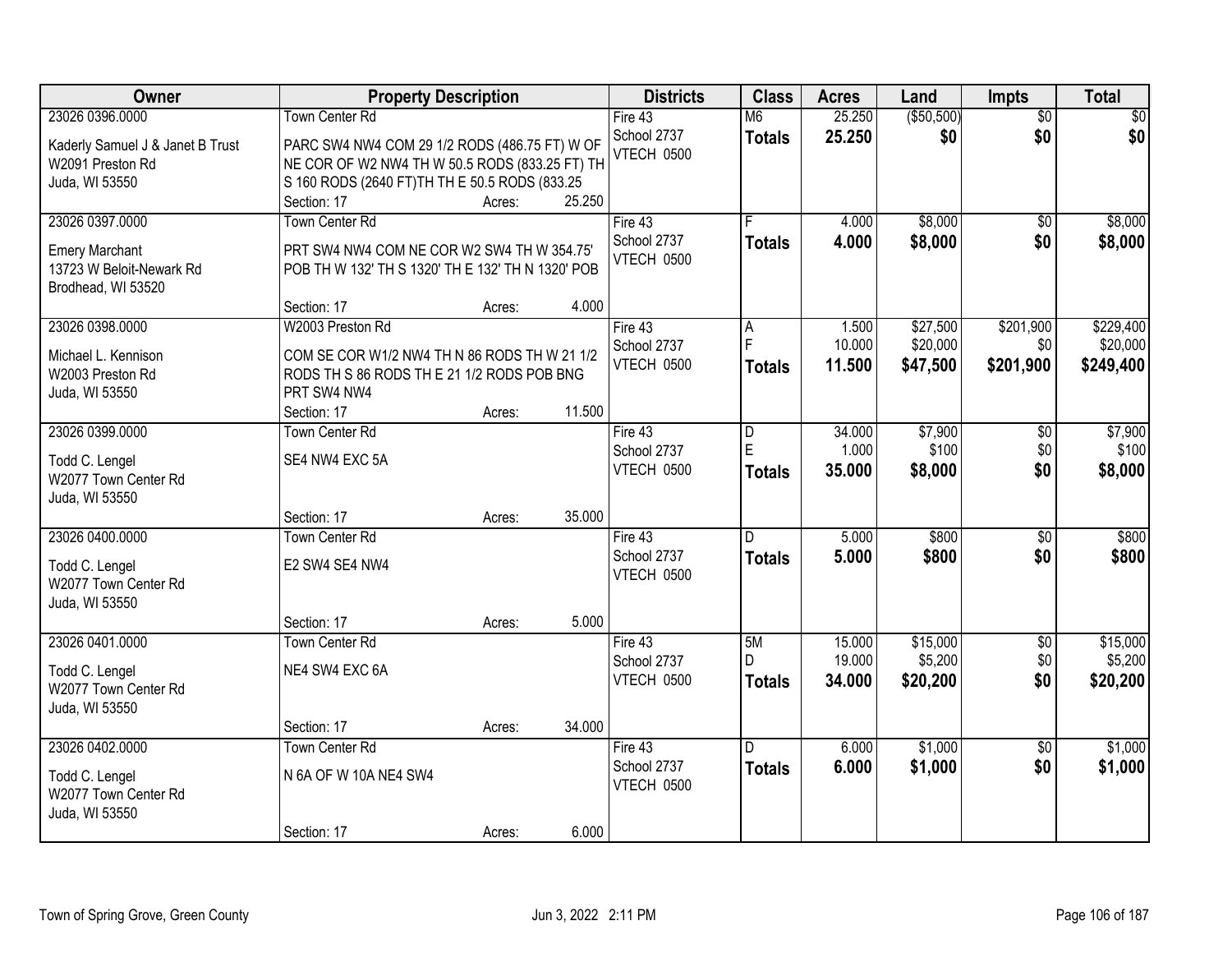| Owner                                                          |                                             | <b>Property Description</b> |        | <b>Districts</b>          | <b>Class</b>       | <b>Acres</b>    | Land               | <b>Impts</b>    | <b>Total</b>       |
|----------------------------------------------------------------|---------------------------------------------|-----------------------------|--------|---------------------------|--------------------|-----------------|--------------------|-----------------|--------------------|
| 23026 0403.0000                                                | Town Center Rd                              |                             |        | Fire 43                   | D                  | 40.000          | \$9,300            | $\overline{50}$ | \$9,300            |
| Todd C. Lengel<br>W2077 Town Center Rd<br>Juda, WI 53550       | NW4 SW4                                     |                             |        | School 2737<br>VTECH 0500 | <b>Totals</b>      | 40.000          | \$9,300            | \$0             | \$9,300            |
|                                                                | Section: 17                                 | Acres:                      | 40.000 |                           |                    |                 |                    |                 |                    |
| 23026 0404.0100                                                | W2016 Town Center Rd                        |                             |        | School 2737               | A                  | 4.110           | \$40,600           | \$158,000       | \$198,600          |
| Timothy W. Samelstad<br>W2016 Town Center Rd<br>Juda, WI 53550 | CSM 5031 (V23-P125) LOT 1 BNG PRT SW4 SW4   |                             |        | VTECH 0500                | <b>Totals</b>      | 4.110           | \$40,600           | \$158,000       | \$198,600          |
|                                                                | Section: 17                                 | Acres:                      | 4.110  |                           |                    |                 |                    |                 |                    |
| 23026 0404.0200                                                | <b>Town Center Dr</b>                       |                             |        | School 2737               | D                  | 31.000          | \$7,200            | \$0             | \$7,200            |
| Todd C. Lengel<br>W2077 Town Center Rd<br>Juda, WI 53550       | SW4 SW4 EXC CSM 5031 (V23-P125) LOT 1       |                             |        | VTECH 0500                | E<br><b>Totals</b> | 4.890<br>35.890 | \$2,100<br>\$9,300 | \$0<br>\$0      | \$2,100<br>\$9,300 |
|                                                                | Section: 17                                 | Acres:                      | 35.890 |                           |                    |                 |                    |                 |                    |
| 23026 0405.0000                                                | <b>Town Center Rd</b>                       |                             |        | Fire 43                   | D                  | 15.000          | \$3,500            | $\sqrt[6]{3}$   | \$3,500            |
| Todd C. Lengel<br>W2077 Town Center Rd                         | W 30A SE4 SW4 EXC S 10A                     |                             |        | School 2737<br>VTECH 0500 | E<br>Totals        | 5.000<br>20.000 | \$2,500<br>\$6,000 | \$0<br>\$0      | \$2,500<br>\$6,000 |
| Juda, WI 53550                                                 |                                             |                             |        |                           |                    |                 |                    |                 |                    |
|                                                                | Section: 17                                 | Acres:                      | 20.000 |                           |                    |                 |                    |                 |                    |
| 23026 0406.2000                                                | <b>Town Center Rd</b>                       |                             |        | Fire 43                   | 5M                 | 2.500           | \$2,500            | $\overline{50}$ | \$2,500            |
| Todd C. Lengel                                                 | PRT E1/2 & S1/2 SE4 SW4, EXC CSM 5188 LOT 1 |                             |        | School 2737<br>VTECH 0500 | D<br>$\mathsf E$   | 10.500<br>0.810 | \$2,400<br>\$400   | \$0<br>\$0      | \$2,400<br>\$400   |
| W2077 Town Center Rd                                           |                                             |                             |        |                           | G                  | 2.500           | \$12,500           | \$0             | \$12,500           |
| Juda, WI 53550                                                 |                                             |                             |        |                           | Totals             | 16.310          | \$17,800           | \$0             | \$17,800           |
| 23026 0406.3000                                                | Section: 17<br>W1902 Town Center Rd         | Acres:                      | 16.310 | Fire 43                   | D                  | 0.140           | \$100              | $\overline{50}$ | \$100              |
|                                                                |                                             |                             |        | School 2737               | E                  | 0.690           | \$400              | \$0             | \$400              |
| Courtney A. Martins                                            | CSM 5188 (V24-P242) LOT 1 BNG PRT SE4 SW4 & |                             |        | VTECH 0500                | G                  | 3.000           | \$30,000           | \$181,300       | \$211,300          |
| W1902 Town Center Rd<br>Juda, WI 53550                         | SW4 SE4                                     |                             |        |                           | <b>Totals</b>      | 3.830           | \$30,500           | \$181,300       | \$211,800          |
|                                                                | Section: 17                                 | Acres:                      | 3.830  |                           |                    |                 |                    |                 |                    |
| 23026 0407.0000                                                | <b>Town Center Rd</b>                       |                             |        | Fire $43$                 | 5M                 | 5.000           | \$5,000            | $\overline{50}$ | \$5,000            |
| David Klopfenstein                                             | E 15A N2 NE4 SE4                            |                             |        | School 2737               | D.                 | 10.000          | \$1,700            | \$0             | \$1,700            |
| N1677 County Rd G<br>Brodhead, WI 53520                        |                                             |                             |        | VTECH 0500                | <b>Totals</b>      | 15.000          | \$6,700            | \$0             | \$6,700            |
|                                                                | Section: 17                                 | Acres:                      | 15.000 |                           |                    |                 |                    |                 |                    |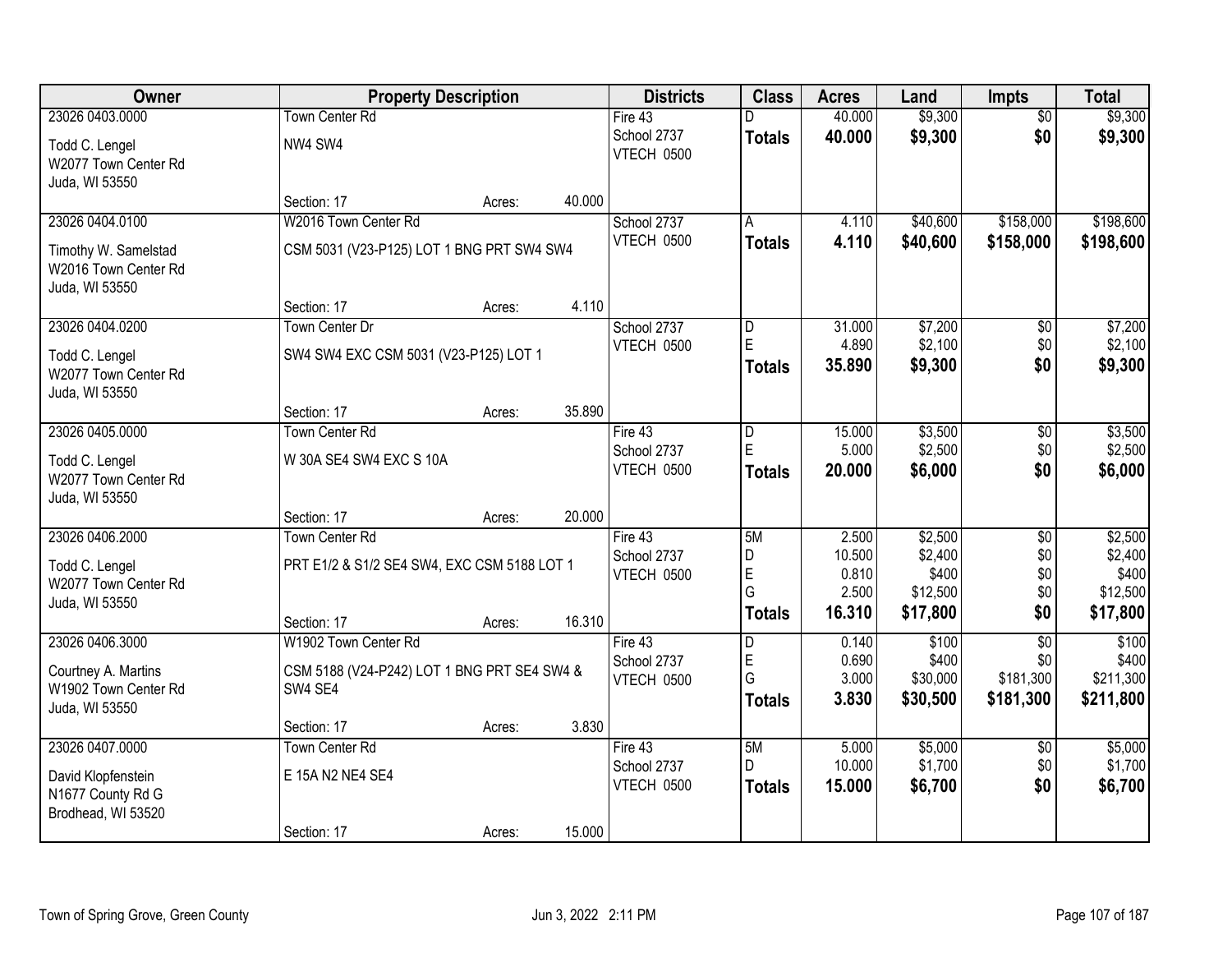| Owner                                  | <b>Property Description</b>       |        |        | <b>Districts</b>          | <b>Class</b>            | <b>Acres</b>    | Land                 | <b>Impts</b>         | <b>Total</b>         |
|----------------------------------------|-----------------------------------|--------|--------|---------------------------|-------------------------|-----------------|----------------------|----------------------|----------------------|
| 23026 0408.0000                        | Town Center Rd                    |        |        | Fire 43                   |                         | 5.000           | \$10,000             | $\overline{50}$      | \$10,000             |
| David J. Klopfenstein<br>1503 19th St  | W 5A OF N2 NE4 SE4                |        |        | School 2737<br>VTECH 0500 | <b>Totals</b>           | 5.000           | \$10,000             | \$0                  | \$10,000             |
| Brodhead, WI 53520                     |                                   |        |        |                           |                         |                 |                      |                      |                      |
|                                        | Section: 17                       | Acres: | 5.000  |                           |                         |                 |                      |                      |                      |
| 23026 0409.0000                        | <b>Town Center Rd</b>             |        |        | Fire $43$                 | $\overline{\mathsf{D}}$ | 19.500          | \$3,900              | $\overline{50}$      | \$3,900              |
| Dennis L. Goecks                       | S1/2 NE4 SE4                      |        |        | School 2737               | E                       | 0.500           | \$100                | \$0                  | \$100                |
| W1790 Town Center Rd<br>Juda, WI 53550 |                                   |        |        | VTECH 0500                | <b>Totals</b>           | 20.000          | \$4,000              | \$0                  | \$4,000              |
|                                        | Section: 17                       | Acres: | 20.000 |                           |                         |                 |                      |                      |                      |
| 23026 0410.0000                        | <b>Town Center Rd</b>             |        |        | Fire 43                   | D                       | 4.500           | \$800                | \$0                  | \$800                |
| Kaderly Farms, LLC                     | E1/2 OF NE4 OF NW4 SE4            |        |        | School 2737               | E                       | 0.500           | \$100                | \$0                  | \$100                |
| N2036 Mill Rd                          |                                   |        |        | VTECH 0500                | <b>Totals</b>           | 5.000           | \$900                | \$0                  | \$900                |
| Juda, WI 53550                         |                                   |        |        |                           |                         |                 |                      |                      |                      |
|                                        | Section: 17                       | Acres: | 5.000  |                           |                         |                 |                      |                      |                      |
| 23026 0411.0000                        | <b>Town Center Rd</b>             |        |        | Fire 43                   | 5M                      | 10.000          | \$10,000             | \$0                  | \$10,000             |
| Todd C. Lengel                         | W 30A NW4 SE4                     |        |        | School 2737               | D.                      | 20.000          | \$4,700              | \$0                  | \$4,700              |
| W2077 Town Center Rd                   |                                   |        |        | VTECH 0500                | <b>Totals</b>           | 30.000          | \$14,700             | \$0                  | \$14,700             |
| Juda, WI 53550                         |                                   |        |        |                           |                         |                 |                      |                      |                      |
|                                        | Section: 17                       | Acres: | 30.000 |                           |                         |                 |                      |                      |                      |
| 23026 0412.0000                        | <b>Town Center Rd</b>             |        |        | Fire 43                   | $\overline{\mathsf{D}}$ | 4.000           | \$1,100              | $\overline{30}$      | \$1,100              |
| Dennis L. Goecks                       | E 5A S2 NW4 SE4                   |        |        | School 2737               | E                       | 1.000           | \$100                | \$0                  | \$100                |
| W1790 Town Center Rd                   |                                   |        |        | VTECH 0500                | <b>Totals</b>           | 5.000           | \$1,200              | \$0                  | \$1,200              |
| Juda, WI 53550                         |                                   |        |        |                           |                         |                 |                      |                      |                      |
|                                        | Section: 17                       | Acres: | 5.000  |                           |                         |                 |                      |                      |                      |
| 23026 0413.2000                        | W1878 Town Center Rd              |        |        | Fire 43                   | 5M                      | 3.860           | \$3,900              | $\overline{30}$      | \$3,900              |
| Todd C. Lengel                         | W 30A SW4 SE4, EXC CSM 5188 LOT 1 |        |        | School 2737               | D                       | 23.000          | \$5,400              | \$0                  | \$5,400              |
| W2077 Town Center Rd                   |                                   |        |        | VTECH 0500                | E<br>G                  | 1.000<br>2.000  | \$100<br>\$25,000    | \$0<br>\$155,000     | \$100<br>\$180,000   |
| Juda, WI 53550                         |                                   |        |        |                           | <b>Totals</b>           | 29.860          | \$34,400             | \$155,000            | \$189,400            |
|                                        | Section: 17                       | Acres: | 29.860 |                           |                         |                 |                      |                      |                      |
| 23026 0414.0000                        | <b>Town Center Rd</b>             |        |        | Fire $43$                 | D                       | 5.000           | \$1,200              | $\overline{30}$      | \$1,200              |
| Dennis L. Goecks                       | E 10A SW4 SE4                     |        |        | School 2737               | E<br>G                  | 3.000           | \$1,500              | \$0                  | \$1,500              |
| W1790 Town Center Rd                   |                                   |        |        | VTECH 0500                |                         | 2.000<br>10.000 | \$25,000<br>\$27,700 | \$34,200<br>\$34,200 | \$59,200<br>\$61,900 |
| Juda, WI 53550                         |                                   |        |        |                           | <b>Totals</b>           |                 |                      |                      |                      |
|                                        | Section: 17                       | Acres: | 10.000 |                           |                         |                 |                      |                      |                      |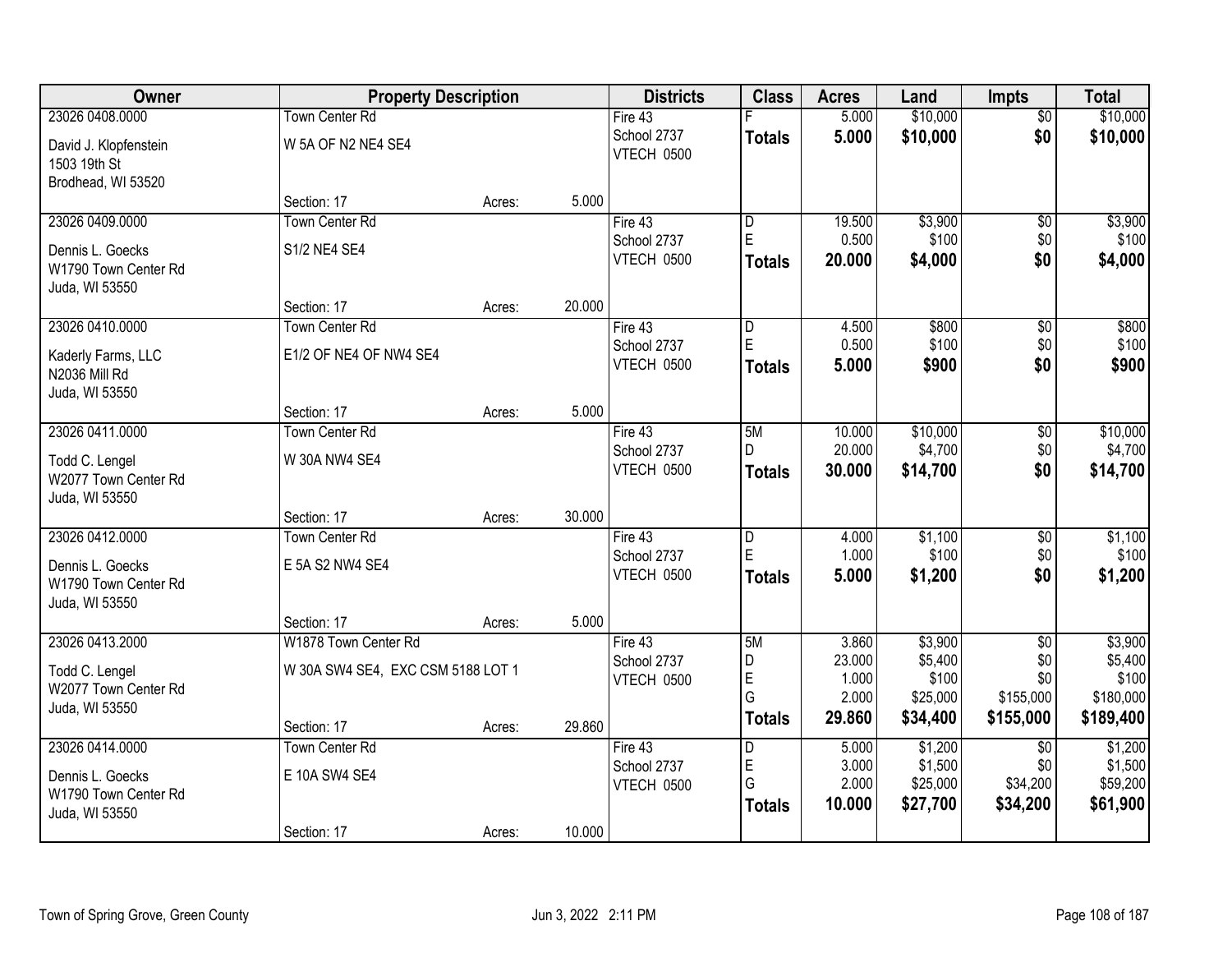| <b>Owner</b>                                                                      | <b>Property Description</b> |        |        | <b>Districts</b>          | <b>Class</b>                 | <b>Acres</b>     | Land                | <b>Impts</b>           | <b>Total</b>        |
|-----------------------------------------------------------------------------------|-----------------------------|--------|--------|---------------------------|------------------------------|------------------|---------------------|------------------------|---------------------|
| 23026 0415.0000                                                                   | W1790 Town Center Rd        |        |        | Fire 43                   | D                            | 38.000           | \$7,100             | $\overline{50}$        | \$7,100             |
| Dennis L. Goecks                                                                  | SE4 SE4                     |        |        | School 2737               | E                            | 1.000            | \$100               | \$0                    | \$100               |
| W1790 Town Center Rd                                                              |                             |        |        | VTECH 0500                | G                            | 1.000            | \$20,000            | \$88,000               | \$108,000           |
| Juda, WI 53550                                                                    |                             |        |        |                           | <b>Totals</b>                | 40.000           | \$27,200            | \$88,000               | \$115,200           |
|                                                                                   | Section: 17                 | Acres: | 40.000 |                           |                              |                  |                     |                        |                     |
| 23026 0416.0000                                                                   | <b>Town Center Rd</b>       |        |        | Fire $43$                 | $\overline{D}$               | 34,000           | \$5,000             | \$0                    | \$5,000             |
| Speckman Gary & Madeline Declar of Ti   NE4 NE4                                   |                             |        |        | School 2737               | E                            | 6.000            | \$3,000             | \$0                    | \$3,000             |
| N1568 County Rd Ok                                                                |                             |        |        | VTECH 0500                | <b>Totals</b>                | 40.000           | \$8,000             | \$0                    | \$8,000             |
| Juda, WI 53550                                                                    |                             |        |        |                           |                              |                  |                     |                        |                     |
|                                                                                   | Section: 18                 | Acres: | 40.000 |                           |                              |                  |                     |                        |                     |
| 23026 0417.0000                                                                   | <b>Town Center Rd</b>       |        |        | Fire 43                   | D                            | 33.000           | \$7,200             | $\overline{50}$        | \$7,200             |
| Speckman Gary & Madeline Declar of Ti NW4 NE4                                     |                             |        |        | School 2737               | E                            | 7.000            | \$3,500             | \$0                    | \$3,500             |
| N1568 County Rd Ok                                                                |                             |        |        | VTECH 0500                | <b>Totals</b>                | 40,000           | \$10,700            | \$0                    | \$10,700            |
| Juda, WI 53550                                                                    |                             |        |        |                           |                              |                  |                     |                        |                     |
|                                                                                   | Section: 18                 | Acres: | 40.000 |                           |                              |                  |                     |                        |                     |
| 23026 0418.0000                                                                   | County Rd OK                |        |        | Fire 43                   | D                            | 34.000           | \$7,900             | \$0                    | \$7,900             |
| Speckman Gary & Madeline Declar of Ti SW4 NE4 EXC LOT 1 CSM 4451                  |                             |        |        | School 2737               | E                            | 4.480            | \$2,300             | \$0                    | \$2,300             |
| N1568 County Rd Ok                                                                |                             |        |        | VTECH 0500                | <b>Totals</b>                | 38.480           | \$10,200            | \$0                    | \$10,200            |
| Juda, WI 53550                                                                    |                             |        |        |                           |                              |                  |                     |                        |                     |
|                                                                                   | Section: 18                 | Acres: | 38.480 |                           |                              |                  |                     |                        |                     |
| 23026 0418.0100                                                                   | N1568 County Hwy Ok         |        |        | Fire 43                   | A                            | 1.520            | \$27,600            | \$242,300              | \$269,900           |
| Speckman Gary & Madeline Declar of Ti   CSM 4451 (V18-P218) LOT 1 BNG PRT SW4 NE4 |                             |        |        | School 2737<br>VTECH 0500 | <b>Totals</b>                | 1.520            | \$27,600            | \$242,300              | \$269,900           |
| N1568 County Rd Ok                                                                |                             |        |        |                           |                              |                  |                     |                        |                     |
| Juda, WI 53550                                                                    |                             |        |        |                           |                              |                  |                     |                        |                     |
|                                                                                   | Section: 18                 | Acres: | 1.520  |                           |                              |                  |                     |                        |                     |
| 23026 0419.0000                                                                   | <b>Town Center Rd</b>       |        |        | Fire 43                   | 5M                           | 20.000<br>20.000 | \$20,000            | $\overline{60}$        | \$20,000            |
| Speckman Gary & Madeline Declar of Ti   SE4 NE4                                   |                             |        |        | School 2737<br>VTECH 0500 | D.                           | 40.000           | \$3,400<br>\$23,400 | \$0<br>\$0             | \$3,400<br>\$23,400 |
| N1568 County Rd Ok                                                                |                             |        |        |                           | <b>Totals</b>                |                  |                     |                        |                     |
| Juda, WI 53550                                                                    |                             |        |        |                           |                              |                  |                     |                        |                     |
|                                                                                   | Section: 18                 | Acres: | 40.000 |                           |                              |                  |                     |                        |                     |
| 23026 0420.0000                                                                   | <b>Town Center Rd</b>       |        |        | Fire $43$<br>School 2737  | $\overline{\mathsf{D}}$<br>E | 35.000<br>5.000  | \$8,900<br>\$2,500  | $\overline{50}$<br>\$0 | \$8,900<br>\$2,500  |
| Daniels Jerome & Barbara Lvg Trust                                                | NE4 NW4                     |        |        | VTECH 0500                |                              | 40.000           | \$11,400            | \$0                    | \$11,400            |
| N1495 County Rd Ok                                                                |                             |        |        |                           | <b>Totals</b>                |                  |                     |                        |                     |
| Juda, WI 53550                                                                    |                             |        |        |                           |                              |                  |                     |                        |                     |
|                                                                                   | Section: 18                 | Acres: | 40.000 |                           |                              |                  |                     |                        |                     |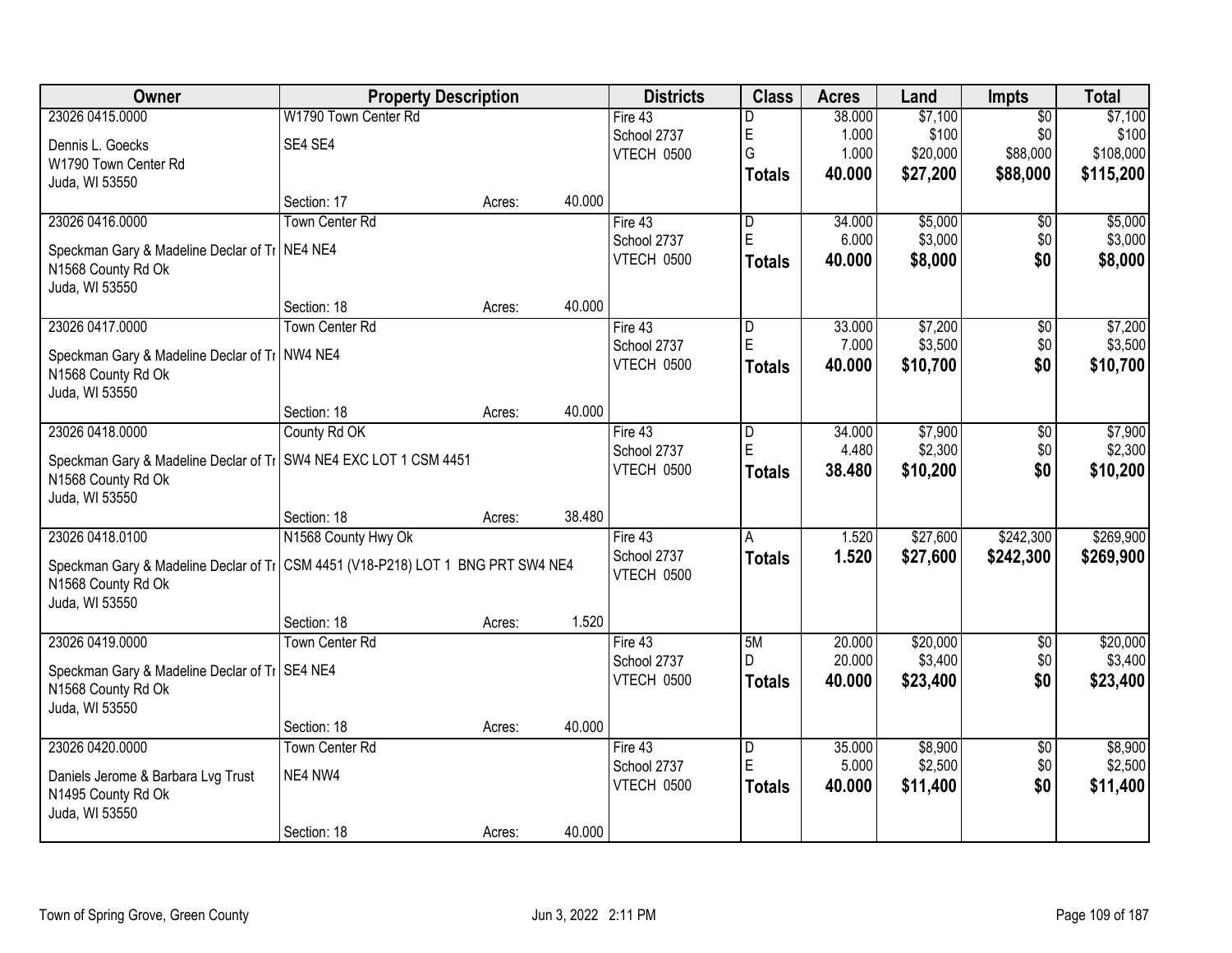| Owner                                              | <b>Property Description</b>                      | <b>Districts</b> | <b>Class</b>            | <b>Acres</b> | Land     | <b>Impts</b>    | <b>Total</b> |
|----------------------------------------------------|--------------------------------------------------|------------------|-------------------------|--------------|----------|-----------------|--------------|
| 23026 0421.0000                                    | W2437 Preston Rd                                 | Fire 43          | Α                       | 2.000        | \$30,000 | \$37,400        | \$67,400     |
| Speckman Gary & Madeline Declar of TI FR NW4 NW4   |                                                  | School 2737      | D                       | 27.000       | \$6,800  | \$0             | \$6,800      |
| N1568 County Rd Ok                                 |                                                  | VTECH 0500       | E                       | 8.120        | \$3,700  | \$0             | \$3,700      |
| Juda, WI 53550                                     |                                                  |                  | <b>Totals</b>           | 37.120       | \$40,500 | \$37,400        | \$77,900     |
|                                                    | 37.120<br>Section: 18<br>Acres:                  |                  |                         |              |          |                 |              |
| 23026 0422.0000                                    | <b>Town Center Rd</b>                            | Fire $43$        | $\overline{\mathsf{D}}$ | 37.370       | \$8,700  | $\overline{50}$ | \$8,700      |
| Speckman Gary & Madeline Declar of Ti   FR SW4 NW4 |                                                  | School 2737      | <b>Totals</b>           | 37.370       | \$8,700  | \$0             | \$8,700      |
| N1568 County Rd Ok                                 |                                                  | VTECH 0500       |                         |              |          |                 |              |
| Juda, WI 53550                                     |                                                  |                  |                         |              |          |                 |              |
|                                                    | 37.370<br>Section: 18<br>Acres:                  |                  |                         |              |          |                 |              |
| 23026 0423.0000                                    | <b>Town Center Rd</b>                            | Fire 43          | D                       | 35.790       | \$6,100  | $\overline{50}$ | \$6,100      |
| Daniels Jerome & Barbara Lvg Trust                 | SE4 NW4 EXC CSM 4781 LOT 1                       | School 2737      | E.                      | 1.000        | \$100    | \$0             | \$100        |
| N1495 County Rd Ok                                 |                                                  | VTECH 0500       | <b>Totals</b>           | 36.790       | \$6,200  | \$0             | \$6,200      |
| Juda, WI 53550                                     |                                                  |                  |                         |              |          |                 |              |
|                                                    | 36.790<br>Section: 18<br>Acres:                  |                  |                         |              |          |                 |              |
| 23026 0423.0100                                    | N1595 County Hwy Ok                              | Fire 43          | Α                       | 3.210        | \$36,100 | \$153,800       | \$189,900    |
| Michael J. Goecks                                  | CSM 4781 (V21-P67) LOT 1 BNG PRT SE4 NW4         | School 2737      | <b>Totals</b>           | 3.210        | \$36,100 | \$153,800       | \$189,900    |
| N1595 County Rd Ok                                 |                                                  | VTECH 0500       |                         |              |          |                 |              |
| Juda, WI 53550                                     |                                                  |                  |                         |              |          |                 |              |
|                                                    | 3.210<br>Section: 18<br>Acres:                   |                  |                         |              |          |                 |              |
| 23026 0424.0310                                    | N1495 County Hwy Ok                              | Fire $43$        | D                       | 22.480       | \$3,800  | $\overline{50}$ | \$3,800      |
| Daniels Jerome & Barbara Lvg Trust                 | PRT NE4 SW4 DESC AS: BEG W4 COR SD SEC 18 TH     | School 2737      | E                       | 0.660        | \$100    | \$0             | \$100        |
| N1495 County Rd Ok                                 | S88*E 1235.52 FT POB TH S88*E 1317.88 FT TH S1*E | VTECH 0500       | G                       | 2.500        | \$27,500 | \$299,800       | \$327,300    |
| Juda, WI 53550                                     | 861.15 FT TH N87*W 778 FT TH N86*W 220 FT TH     |                  | <b>Totals</b>           | 25.640       | \$31,400 | \$299,800       | \$331,200    |
|                                                    | 25.640<br>Section: 18<br>Acres:                  |                  |                         |              |          |                 |              |
| 23026 0424.1020                                    | N1421 County Hwy Ok                              | Fire 43          | $\overline{A}$          | 4.130        | \$40,700 | \$232,000       | \$272,700    |
| Kim W. Trotter                                     | CSM 4782 (V21-P69) LOT 1 BNG PRT NE4 SW4         | School 2737      | D                       | 10.000       | \$1,700  | \$0             | \$1,700      |
| N1421 County Rd Ok                                 |                                                  | VTECH 0500       | E                       | 0.340        | \$100    | \$0             | \$100        |
| Juda, WI 53550                                     |                                                  |                  | <b>Totals</b>           | 14.470       | \$42,500 | \$232,000       | \$274,500    |
|                                                    | 14.470<br>Section: 18<br>Acres:                  |                  |                         |              |          |                 |              |
| 23026 0425.0000                                    | <b>Town Center Rd</b>                            | Fire 43          | $\overline{D}$          | 37.620       | \$6,400  | $\overline{50}$ | \$6,400      |
| Figi Thomas & Carol Revocable Living               | NW4 SW4                                          | School 2737      | <b>Totals</b>           | 37.620       | \$6,400  | \$0             | \$6,400      |
| Trust                                              |                                                  | VTECH 0500       |                         |              |          |                 |              |
| W2596 Jordan Rd                                    |                                                  |                  |                         |              |          |                 |              |
| Juda, WI 53550                                     | 37.620<br>Section: 18<br>Acres:                  |                  |                         |              |          |                 |              |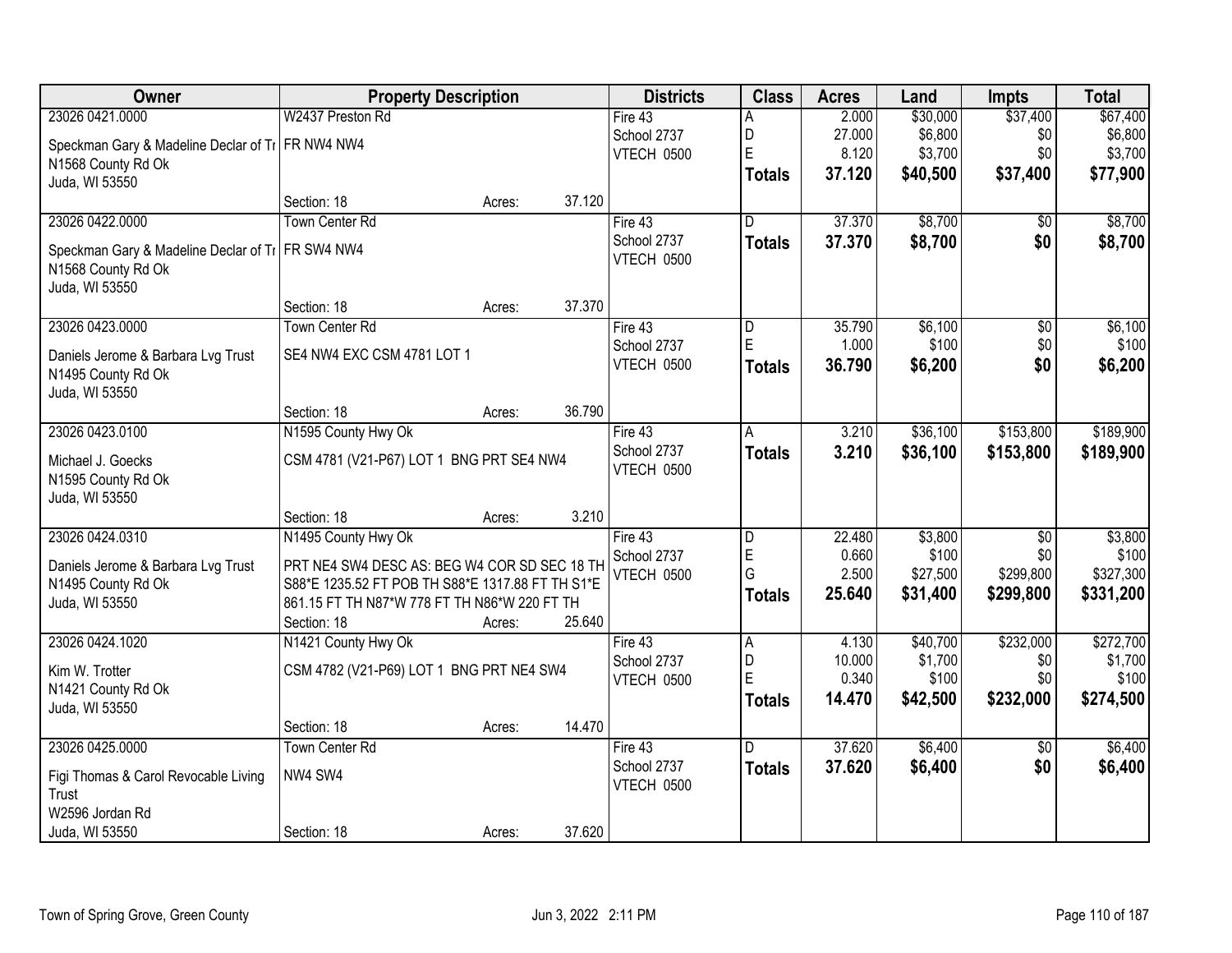| Owner                                | <b>Property Description</b>                 |        |        | <b>Districts</b>  | <b>Class</b>   | <b>Acres</b> | Land     | <b>Impts</b>    | <b>Total</b> |
|--------------------------------------|---------------------------------------------|--------|--------|-------------------|----------------|--------------|----------|-----------------|--------------|
| 23026 0426.0000                      | Town Center Rd                              |        |        | Fire 43           | D              | 37.870       | \$9,300  | $\overline{50}$ | \$9,300      |
| Figi Thomas & Carol Revocable Living | SW4 SW4                                     |        |        | School 2737       | <b>Totals</b>  | 37.870       | \$9,300  | \$0             | \$9,300      |
| Trust                                |                                             |        |        | <b>VTECH 0500</b> |                |              |          |                 |              |
| W2596 Jordan Rd                      |                                             |        |        |                   |                |              |          |                 |              |
| Juda, WI 53550                       | Section: 18                                 | Acres: | 37.870 |                   |                |              |          |                 |              |
| 23026 0427.0000                      | W2370 Town Center Rd                        |        |        | Fire 43           | D              | 37.000       | \$7,600  | $\overline{50}$ | \$7,600      |
| Figi Thomas & Carol Revocable Living | SE4 SW4                                     |        |        | School 2737       | $\mathsf E$    | 1.000        | \$100    | \$0             | \$100        |
| Trust                                |                                             |        |        | VTECH 0500        | G              | 2.000        | \$25,000 | \$500           | \$25,500     |
| W2596 Jordan Rd                      |                                             |        |        |                   | <b>Totals</b>  | 40.000       | \$32,700 | \$500           | \$33,200     |
| Juda, WI 53550                       | Section: 18                                 | Acres: | 40.000 |                   |                |              |          |                 |              |
| 23026 0428.0000                      | <b>Town Center Rd</b>                       |        |        | Fire 43           | D              | 39.990       | \$7,700  | $\overline{50}$ | \$7,700      |
| Daniels Jerome & Barbara Lvg Trust   | NE4 SE4 EXC CSM 4739 LOT 1 - .01A IN NW COR |        |        | School 2737       | Totals         | 39.990       | \$7,700  | \$0             | \$7,700      |
| N1495 County Rd Ok                   |                                             |        |        | VTECH 0500        |                |              |          |                 |              |
| Juda, WI 53550                       |                                             |        |        |                   |                |              |          |                 |              |
|                                      | Section: 18                                 | Acres: | 39.990 |                   |                |              |          |                 |              |
| 23026 0429.0110                      | N1496 County Hwy Ok                         |        |        | Fire 23           | G              | 2.640        | \$28,200 | \$102,400       | \$130,600    |
| Dylan Severson                       | CSM 4739 (V20-P274) LOT 1 BNG PRT NE4 SE4 & |        |        | School 2737       | <b>Totals</b>  | 2.640        | \$28,200 | \$102,400       | \$130,600    |
| N1496 County Rd Ok                   | NW4 SE4                                     |        |        | VTECH 0500        |                |              |          |                 |              |
| Juda, WI 53550                       |                                             |        |        |                   |                |              |          |                 |              |
|                                      | Section: 18                                 | Acres: | 2.640  |                   |                |              |          |                 |              |
| 23026 0429.0300                      |                                             |        |        | Fire 23           | $\overline{D}$ | 34.000       | \$7,300  | $\overline{30}$ | \$7,300      |
| Daniels Jerome & Barbara Lvg Trust   | NW4 SE4 EXC CSM 4739 LOT 1                  |        |        | School 2737       | E              | 1.000        | \$100    | \$0             | \$100        |
| N1495 County Rd Ok                   |                                             |        |        | VTECH 0500        | G              | 2.360        | \$26,800 | \$29,600        | \$56,400     |
| Juda, WI 53550                       |                                             |        |        |                   | <b>Totals</b>  | 37.360       | \$34,200 | \$29,600        | \$63,800     |
|                                      | Section: 18                                 | Acres: | 37.360 |                   |                |              |          |                 |              |
| 23026 0430.0000                      | County Rd OK                                |        |        | Fire 43           | $\overline{D}$ | 38.000       | \$6,500  | $\sqrt{6}$      | \$6,500      |
| Eric J. Ebensperger                  | SW4 SE4                                     |        |        | School 2737       | E              | 2.000        | \$1,000  | \$0             | \$1,000      |
| W2168 Town Center Rd                 |                                             |        |        | VTECH 0500        | <b>Totals</b>  | 40.000       | \$7,500  | \$0             | \$7,500      |
| Juda, WI 53550                       |                                             |        |        |                   |                |              |          |                 |              |
|                                      | Section: 18                                 | Acres: | 40.000 |                   |                |              |          |                 |              |
| 23026 0431.0000                      | W2168 Town Center Rd                        |        |        | Fire 43           | A              | 2.000        | \$30,000 | \$202,000       | \$232,000    |
| Eric J. Ebensperger                  | W 17A SE4 SE4                               |        |        | School 2737       | D              | 14.500       | \$2,500  | \$0             | \$2,500      |
| W2168 Town Center Rd                 |                                             |        |        | VTECH 0500        | E              | 0.500        | \$100    | \$0             | \$100        |
| Juda, WI 53550                       |                                             |        |        |                   | Totals         | 17.000       | \$32,600 | \$202,000       | \$234,600    |
|                                      | Section: 18                                 | Acres: | 17.000 |                   |                |              |          |                 |              |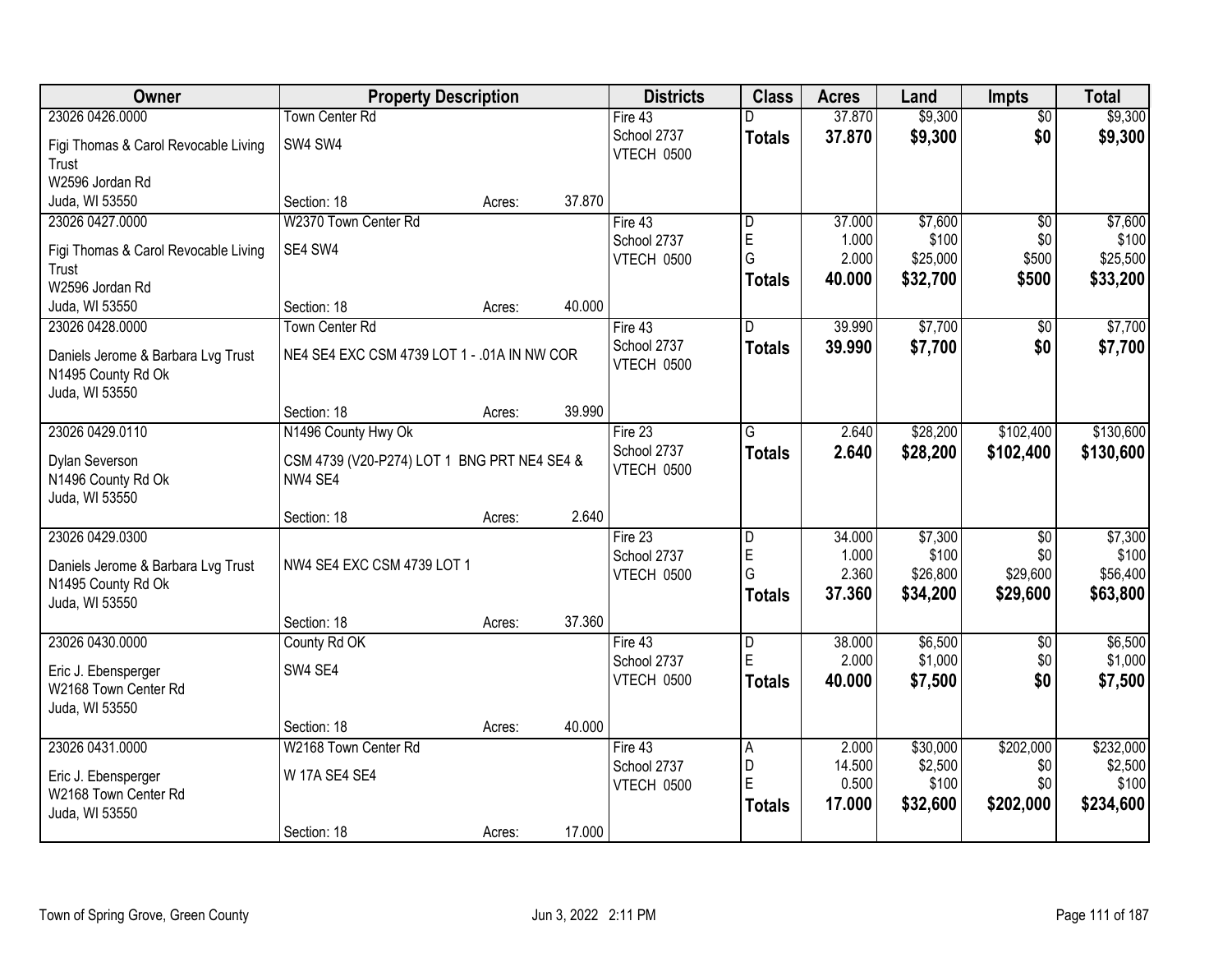| Owner                | <b>Property Description</b>              |        |        | <b>Districts</b> | <b>Class</b>            | <b>Acres</b> | Land     | <b>Impts</b>    | <b>Total</b> |
|----------------------|------------------------------------------|--------|--------|------------------|-------------------------|--------------|----------|-----------------|--------------|
| 23026 0432.0000      | <b>Town Center Rd</b>                    |        |        | Fire 43          | 5M                      | 15.000       | \$15,000 | $\overline{50}$ | \$15,000     |
| Todd C. Lengel       | E 23A SE4 SE4                            |        |        | School 2737      | D                       | 7.500        | \$1,300  | \$0             | \$1,300      |
| W2077 Town Center Rd |                                          |        |        | VTECH 0500       | E                       | 0.500        | \$100    | \$0             | \$100        |
| Juda, WI 53550       |                                          |        |        |                  | <b>Totals</b>           | 23.000       | \$16,400 | \$0             | \$16,400     |
|                      | Section: 18                              | Acres: | 23.000 |                  |                         |              |          |                 |              |
| 23026 0433.0000      | County Rd OK                             |        |        | Fire 43          | $\overline{\mathsf{D}}$ | 39.000       | \$6,600  | $\overline{50}$ | \$6,600      |
| Gregg C. Sutherland  | NE4 NE4                                  |        |        | School 2737      | E                       | 1.000        | \$100    | \$0             | \$100        |
| W2271 Town Center Rd |                                          |        |        | VTECH 0500       | <b>Totals</b>           | 40.000       | \$6,700  | \$0             | \$6,700      |
| Juda, WI 53550       |                                          |        |        |                  |                         |              |          |                 |              |
|                      | Section: 19                              | Acres: | 40.000 |                  |                         |              |          |                 |              |
| 23026 0434.0100      | W2271 Town Center Rd                     |        |        | School 2737      | A                       | 2.500        | \$32,500 | \$107,800       | \$140,300    |
| Gregg C. Sutherland  | CSM 5101 (V24-P26) LOT 1 BNG PRT NW4 NE4 |        |        | VTECH 0500       | D                       | 2.300        | \$500    | \$0             | \$500        |
| W2271 Town Center Rd |                                          |        |        |                  | E                       | 0.500        | \$100    | \$0             | \$100        |
| Juda, WI 53550       |                                          |        |        |                  | <b>Totals</b>           | 5.300        | \$33,100 | \$107,800       | \$140,900    |
|                      | Section: 19                              | Acres: | 5.300  |                  |                         |              |          |                 |              |
| 23026 0434.0200      | Town Center Dr                           |        |        | School 2737      | D                       | 32.200       | \$6,600  | \$0             | \$6,600      |
| Gregg C. Sutherland  | NW4 NE4 EXC CSM 5101 LOT 1               |        |        | VTECH 0500       | E                       | 2.500        | \$900    | \$0             | \$900        |
| W2271 Town Center Rd |                                          |        |        |                  | <b>Totals</b>           | 34.700       | \$7,500  | \$0             | \$7,500      |
| Juda, WI 53550       |                                          |        |        |                  |                         |              |          |                 |              |
|                      | Section: 19                              | Acres: | 34.700 |                  |                         |              |          |                 |              |
| 23026 0435.0000      | N1104 County Hwy Ok                      |        |        | Fire 43          | $\overline{\mathsf{D}}$ | 36.000       | \$7,300  | $\overline{30}$ | \$7,300      |
| Klapping Stones, LLC | SW4 NE4                                  |        |        | School 2737      | E                       | 2.000        | \$1,000  | \$0             | \$1,000      |
| N1724 County Rd G    |                                          |        |        | VTECH 0500       | G                       | 2.000        | \$25,000 | \$136,600       | \$161,600    |
| Brodhead, WI 53520   |                                          |        |        |                  | <b>Totals</b>           | 40.000       | \$33,300 | \$136,600       | \$169,900    |
|                      | Section: 19                              | Acres: | 40.000 |                  |                         |              |          |                 |              |
| 23026 0436.0000      | County Rd OK                             |        |        | Fire 43          | D                       | 30.000       | \$7,000  | $\sqrt{6}$      | \$7,000      |
| Klapping Stones, LLC | SE4 NE4                                  |        |        | School 2737      | E                       | 10.000       | \$5,000  | \$0             | \$5,000      |
| N1724 County Rd G    |                                          |        |        | VTECH 0500       | <b>Totals</b>           | 40.000       | \$12,000 | \$0             | \$12,000     |
| Brodhead, WI 53520   |                                          |        |        |                  |                         |              |          |                 |              |
|                      | Section: 19                              | Acres: | 40.000 |                  |                         |              |          |                 |              |
| 23026 0437.0000      | N1285 County Hwy Ok                      |        |        | Fire 43          | D                       | 22.250       | \$1,500  | $\overline{50}$ | \$1,500      |
| Winona B. Truong     | N 25A NE4 NW4                            |        |        | School 2737      | E                       | 0.750        | \$100    | \$0             | \$100        |
| N1285 County Rd Ok   |                                          |        |        | VTECH 0500       | G                       | 2.000        | \$25,000 | \$113,200       | \$138,200    |
| Juda, WI 53550       |                                          |        |        |                  | <b>Totals</b>           | 25.000       | \$26,600 | \$113,200       | \$139,800    |
|                      | Section: 19                              | Acres: | 25.000 |                  |                         |              |          |                 |              |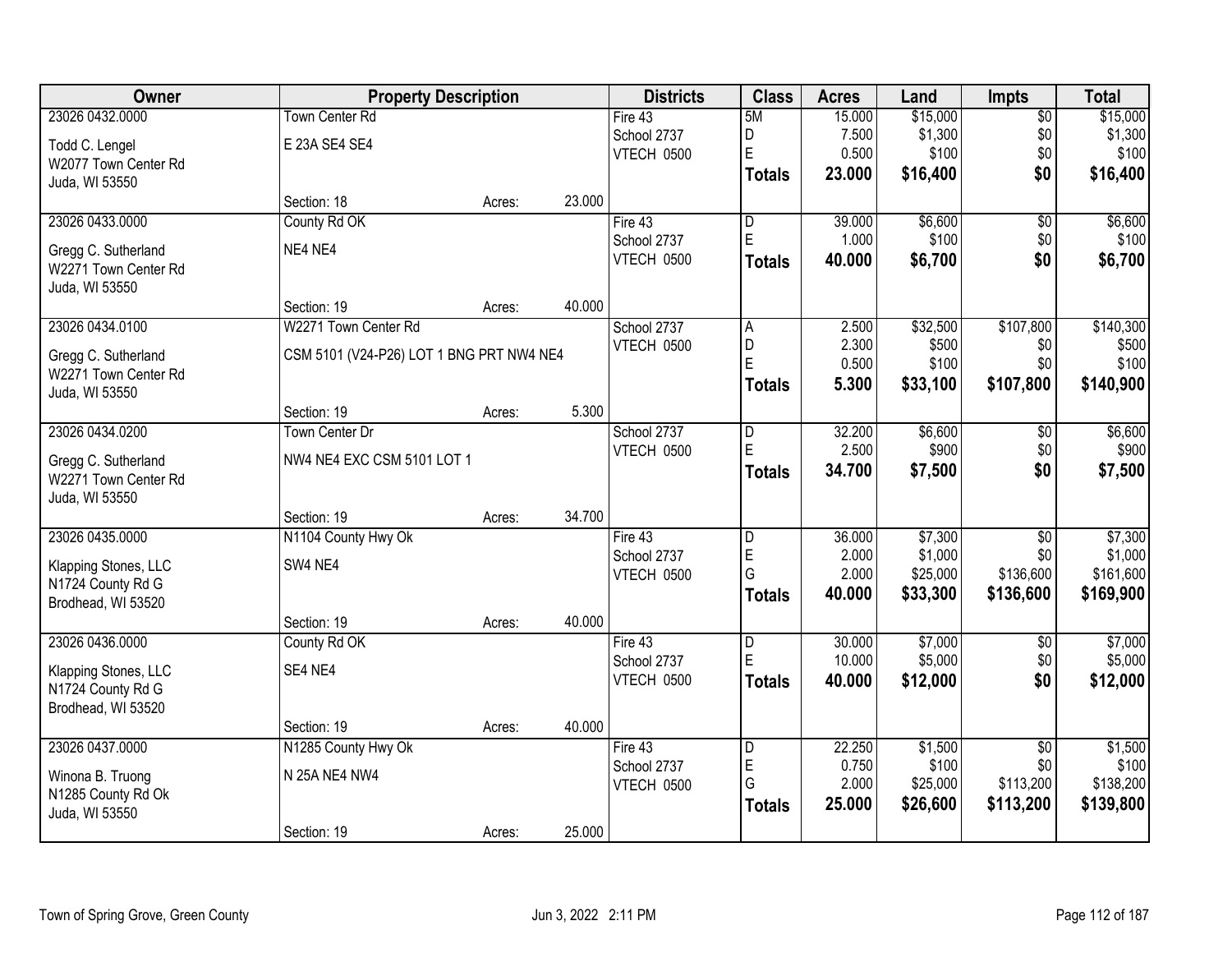| Owner                                |                                        | <b>Property Description</b> |        | <b>Districts</b> | <b>Class</b>   | <b>Acres</b> | Land     | <b>Impts</b>    | <b>Total</b> |
|--------------------------------------|----------------------------------------|-----------------------------|--------|------------------|----------------|--------------|----------|-----------------|--------------|
| 23026 0438.0000                      | County Rd OK                           |                             |        | Fire 43          | D              | 14.750       | \$3,700  | $\overline{50}$ | \$3,700      |
| Figi Thomas & Carol Revocable Living | S 15A NE4 NW4                          |                             |        | School 2737      | $\mathsf E$    | 0.250        | \$100    | \$0             | \$100        |
| Trust                                |                                        |                             |        | VTECH 0500       | <b>Totals</b>  | 15.000       | \$3,800  | \$0             | \$3,800      |
| W2596 Jordan Rd                      |                                        |                             |        |                  |                |              |          |                 |              |
| Juda, WI 53550                       | Section: 19                            | Acres:                      | 15.000 |                  |                |              |          |                 |              |
| 23026 0439.0000                      | County Rd OK                           |                             |        | Fire $43$        | D.             | 24.430       | \$4,100  | \$0             | \$4,100      |
| Figi Thomas & Carol Revocable Living | E 28.56A FR NW4 NW4 EXC CSM 2308       |                             |        | School 2737      | <b>Totals</b>  | 24.430       | \$4,100  | \$0             | \$4,100      |
| Trust                                |                                        |                             |        | VTECH 0500       |                |              |          |                 |              |
| W2596 Jordan Rd                      |                                        |                             |        |                  |                |              |          |                 |              |
| Juda, WI 53550                       | Section: 19                            | Acres:                      | 24.430 |                  |                |              |          |                 |              |
| 23026 0439.0100                      | W2413 Town Center Rd                   |                             |        | Fire 43          | A              | 4.130        | \$40,700 | \$77,800        | \$118,500    |
| Kurt A. Leach                        | CSM 2308 (V8-P9) LOT 1 BNG PRT NW4 NW4 |                             |        | School 2737      | <b>Totals</b>  | 4.130        | \$40,700 | \$77,800        | \$118,500    |
| W2413 Town Center Rd                 |                                        |                             |        | VTECH 0500       |                |              |          |                 |              |
| Juda, WI 53550                       |                                        |                             |        |                  |                |              |          |                 |              |
|                                      | Section: 19                            | Acres:                      | 4.130  |                  |                |              |          |                 |              |
| 23026 0440.0000                      | County Rd OK                           |                             |        | Fire 43          | D              | 9.500        | \$1,600  | \$0             | \$1,600      |
| Figi Thomas & Carol Revocable Living | W 9.50A FR NW4 NW4                     |                             |        | School 2737      | <b>Totals</b>  | 9.500        | \$1,600  | \$0             | \$1,600      |
| Trust                                |                                        |                             |        | VTECH 0500       |                |              |          |                 |              |
| W2596 Jordan Rd                      |                                        |                             |        |                  |                |              |          |                 |              |
| Juda, WI 53550                       | Section: 19                            | Acres:                      | 9.500  |                  |                |              |          |                 |              |
| 23026 0441.0000                      | County Rd OK                           |                             |        | Fire 43          | $\overline{D}$ | 9.570        | \$1,600  | $\overline{50}$ | \$1,600      |
| Figi Thomas & Carol Revocable Living | W 9.57A FR SW4 NW4                     |                             |        | School 2737      | <b>Totals</b>  | 9.570        | \$1,600  | \$0             | \$1,600      |
| Trust                                |                                        |                             |        | VTECH 0500       |                |              |          |                 |              |
| W2596 Jordan Rd                      |                                        |                             |        |                  |                |              |          |                 |              |
| Juda, WI 53550                       | Section: 19                            | Acres:                      | 9.570  |                  |                |              |          |                 |              |
| 23026 0442.0000                      | County Rd OK                           |                             |        | Fire 43          | D              | 27.620       | \$4,700  | $\sqrt{6}$      | \$4,700      |
| Figi Thomas & Carol Revocable Living | E 28.62A FR SW4 NW4                    |                             |        | School 2737      | E              | 1.000        | \$100    | \$0             | \$100        |
| Trust                                |                                        |                             |        | VTECH 0500       | <b>Totals</b>  | 28.620       | \$4,800  | \$0             | \$4,800      |
| W2596 Jordan Rd                      |                                        |                             |        |                  |                |              |          |                 |              |
| Juda, WI 53550                       | Section: 19                            | Acres:                      | 28.620 |                  |                |              |          |                 |              |
| 23026 0443.0000                      | County Rd OK                           |                             |        | Fire 43          | D              | 38.000       | \$9,300  | $\overline{50}$ | \$9,300      |
| Figi Thomas & Carol Revocable Living | SE4 NW4                                |                             |        | School 2737      | E              | 2.000        | \$200    | \$0             | \$200        |
| Trust                                |                                        |                             |        | VTECH 0500       | <b>Totals</b>  | 40.000       | \$9,500  | \$0             | \$9,500      |
| W2596 Jordan Rd                      |                                        |                             |        |                  |                |              |          |                 |              |
| Juda, WI 53550                       | Section: 19                            | Acres:                      | 40.000 |                  |                |              |          |                 |              |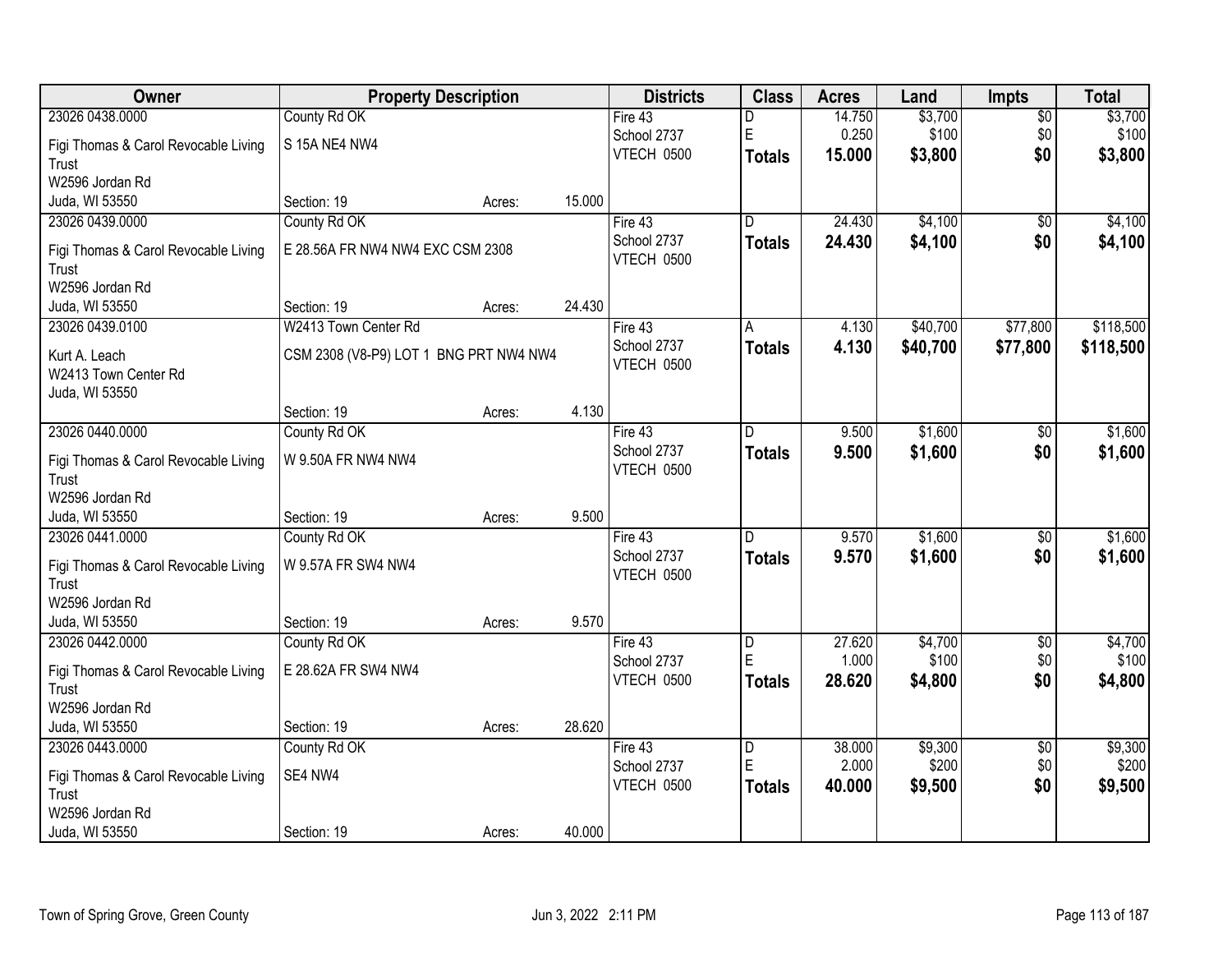| Owner                                | <b>Property Description</b>                    |                  | <b>Districts</b> | <b>Class</b>            | <b>Acres</b> | Land     | <b>Impts</b>    | <b>Total</b> |
|--------------------------------------|------------------------------------------------|------------------|------------------|-------------------------|--------------|----------|-----------------|--------------|
| 23026 0444.0000                      | N1080 Union Rd                                 |                  | Fire 43          | D                       | 28.000       | \$6,900  | $\overline{50}$ | \$6,900      |
| Figi Thomas & Carol Revocable Living | NE4 SW4                                        |                  | School 2737      | E                       | 10.000       | \$5,000  | \$0             | \$5,000      |
| Trust                                |                                                |                  | VTECH 0500       | G                       | 2.000        | \$25,000 | \$56,400        | \$81,400     |
| W2596 Jordan Rd                      |                                                |                  |                  | <b>Totals</b>           | 40.000       | \$36,900 | \$56,400        | \$93,300     |
| Juda, WI 53550                       | Section: 19                                    | 40.000<br>Acres: |                  |                         |              |          |                 |              |
| 23026 0445.0000                      | County Rd OK                                   |                  | Fire $43$        | $\overline{\mathsf{D}}$ | 34.310       | \$8,000  | $\overline{50}$ | \$8,000      |
|                                      |                                                |                  | School 2737      | $\mathsf E$             | 4.000        | \$2,000  | \$0             | \$2,000      |
| Dale S. Davis                        | FR NW4 SW4                                     |                  | VTECH 0500       | Totals                  | 38.310       | \$10,000 | \$0             | \$10,000     |
| W2472 Gerber Rd                      |                                                |                  |                  |                         |              |          |                 |              |
| Juda, WI 53550                       |                                                |                  |                  |                         |              |          |                 |              |
|                                      | Section: 19                                    | 38.310<br>Acres: |                  |                         |              |          |                 |              |
| 23026 0446.0000                      | N913 Union Rd                                  |                  | Fire 43          | D                       | 34.440       | \$8,500  | \$0             | \$8,500      |
| Dale S. Davis                        | FR SW4 SW4                                     |                  | School 2737      | E                       | 3.000        | \$1,500  | \$0             | \$1,500      |
| W2472 Gerber Rd                      |                                                |                  | VTECH 0500       | G                       | 1.000        | \$20,000 | \$500           | \$20,500     |
| Juda, WI 53550                       |                                                |                  |                  | Totals                  | 38.440       | \$30,000 | \$500           | \$30,500     |
|                                      | Section: 19                                    | 38.440<br>Acres: |                  |                         |              |          |                 |              |
| 23026 0447.0000                      | N936 Union Rd                                  |                  | Fire 43          | D                       | 29.000       | \$7,200  | $\sqrt{6}$      | \$7,200      |
| Dixon Richard P and Colleen A Rev    | SE4 SW4                                        |                  | School 2737      | E                       | 9.000        | \$4,500  | \$0             | \$4,500      |
| Trust                                |                                                |                  | VTECH 0500       | G                       | 2.000        | \$25,000 | \$185,000       | \$210,000    |
| N936 Union Rd                        |                                                |                  |                  | Totals                  | 40.000       | \$36,700 | \$185,000       | \$221,700    |
| Juda, WI 53550                       | Section: 19                                    | 40.000<br>Acres: |                  |                         |              |          |                 |              |
| 23026 0448.0000                      | N986 County Hwy Ok                             |                  | Fire 43          | $\overline{\mathsf{D}}$ | 4.490        | \$1,000  | $\overline{30}$ | \$1,000      |
|                                      |                                                |                  | School 2737      | G                       | 3.000        | \$30,000 | \$183,100       | \$213,100    |
| Clarence D. Wilken                   | CSM 4415 (V18-P136) LOT 1 BNG PRT E1/2 SE4 SEC |                  | VTECH 0500       | <b>Totals</b>           | 7.490        | \$31,000 | \$183,100       | \$214,100    |
| N986 County Rd Ok                    | 19 & PRT NW4 SW4 SEC 20                        |                  |                  |                         |              |          |                 |              |
| Juda, WI 53550                       |                                                |                  |                  |                         |              |          |                 |              |
|                                      | Section: 20                                    | 7.490<br>Acres:  |                  |                         |              |          |                 |              |
| 23026 0448.1000                      | County Rd OK                                   |                  | Fire 43          | D                       | 34.900       | \$8,100  | $\overline{60}$ | \$8,100      |
| Todd C. Lengel                       | NE4 SE4 EXC COM NW COR CL HWY E 167 FT N 326   |                  | School 2737      | $\mathsf E$             | 0.500        | \$100    | \$0             | \$100        |
| W2077 Town Center Rd                 | FT TO CL HWY W 167 FT POB & EXC LOT 1 CSM 4415 |                  | VTECH 0500       | <b>Totals</b>           | 35.400       | \$8,200  | \$0             | \$8,200      |
| Juda, WI 53550                       |                                                |                  |                  |                         |              |          |                 |              |
|                                      | Section: 19                                    | 35.400<br>Acres: |                  |                         |              |          |                 |              |
| 23026 0449.0000                      | County Rd OK                                   |                  | Fire $43$        |                         | 1.250        | \$2,500  | $\overline{50}$ | \$2,500      |
|                                      |                                                |                  | School 2737      | <b>Totals</b>           | 1.250        | \$2,500  | \$0             | \$2,500      |
| William M. Eyler                     | PRT NE4 SE4 COM NW COR CL HWY E 167 FT N 326   |                  | VTECH 0500       |                         |              |          |                 |              |
| W2057 Jordan Rd                      | FT TO CL HWY W 167 FT POB                      |                  |                  |                         |              |          |                 |              |
| Juda, WI 53550                       |                                                |                  |                  |                         |              |          |                 |              |
|                                      | Section: 19                                    | 1.250<br>Acres:  |                  |                         |              |          |                 |              |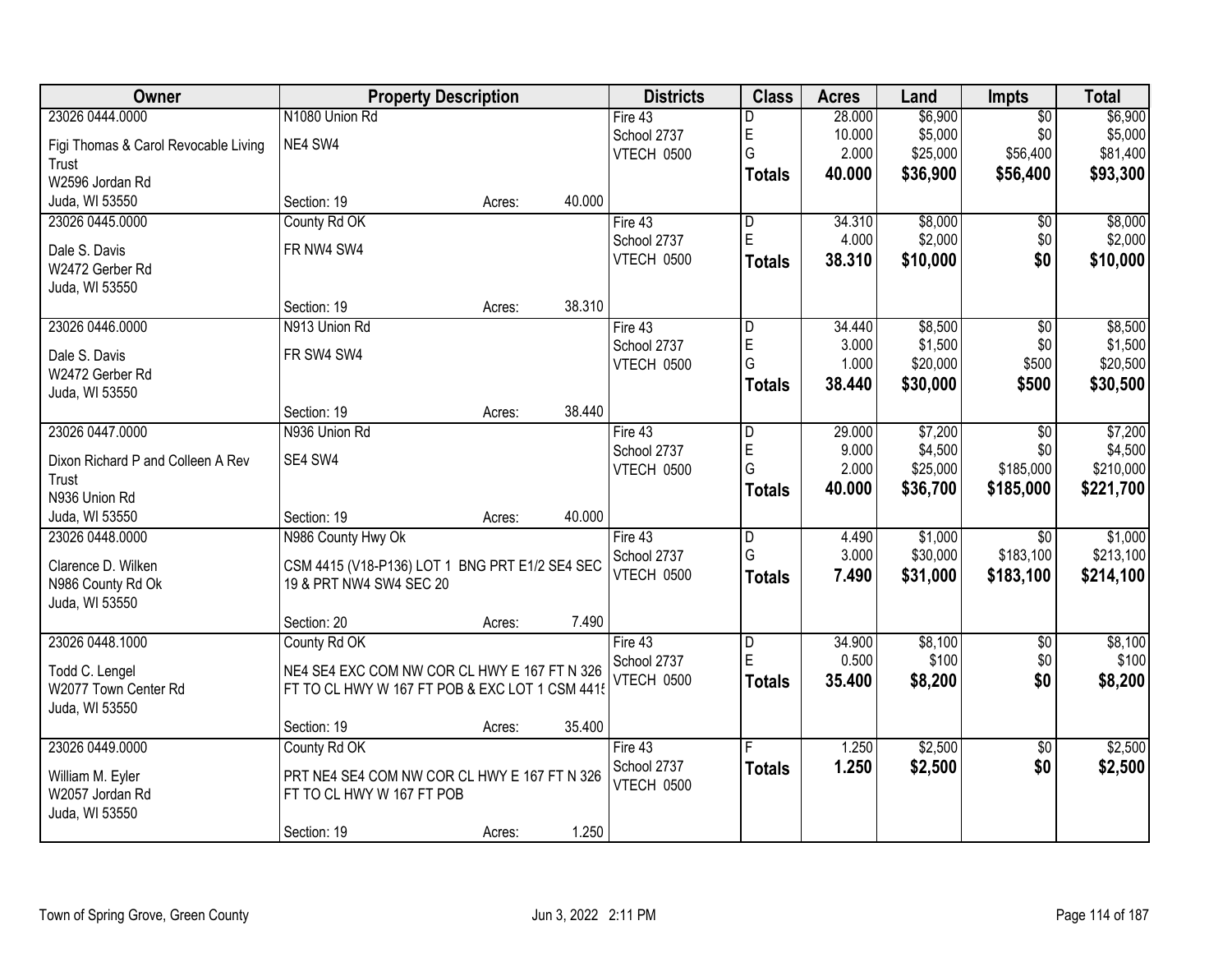| Owner                                |                                                 | <b>Property Description</b> |        | <b>Districts</b> | <b>Class</b>            | <b>Acres</b> | Land     | <b>Impts</b>    | <b>Total</b> |
|--------------------------------------|-------------------------------------------------|-----------------------------|--------|------------------|-------------------------|--------------|----------|-----------------|--------------|
| 23026 0450.0000                      | County Rd OK                                    |                             |        | Fire 43          | D                       | 19.000       | \$3,200  | $\sqrt{$0}$     | \$3,200      |
| Robert J. Beckwith                   | E2 NW4 SE4                                      |                             |        | School 2737      | $\mathsf E$             | 1.000        | \$100    | \$0             | \$100        |
| W5094 Harper Rd                      |                                                 |                             |        | VTECH 0500       | <b>Totals</b>           | 20.000       | \$3,300  | \$0             | \$3,300      |
| Monticello, WI 53570                 |                                                 |                             |        |                  |                         |              |          |                 |              |
|                                      | Section: 19                                     | Acres:                      | 20.000 |                  |                         |              |          |                 |              |
| 23026 0451.0000                      | County Rd OK                                    |                             |        | Fire 43          | D                       | 19.500       | \$4,500  | $\overline{50}$ | \$4,500      |
| Figi Thomas & Carol Revocable Living | W2 NW4 SE4                                      |                             |        | School 2737      | E                       | 0.500        | \$100    | \$0             | \$100        |
| Trust                                |                                                 |                             |        | VTECH 0500       | <b>Totals</b>           | 20.000       | \$4,600  | \$0             | \$4,600      |
| W2596 Jordan Rd                      |                                                 |                             |        |                  |                         |              |          |                 |              |
| Juda, WI 53550                       | Section: 19                                     | Acres:                      | 20.000 |                  |                         |              |          |                 |              |
| 23026 0452.0000                      | County Rd OK                                    |                             |        | Fire 43          | 5M                      | 15.000       | \$15,000 | \$0             | \$15,000     |
| Figi Thomas & Carol Revocable Living | N 29.76A SW4 SE4                                |                             |        | School 2737      |                         | 14.760       | \$3,400  | \$0             | \$3,400      |
| Trust                                |                                                 |                             |        | VTECH 0500       | <b>Totals</b>           | 29.760       | \$18,400 | \$0             | \$18,400     |
| W2596 Jordan Rd                      |                                                 |                             |        |                  |                         |              |          |                 |              |
| Juda, WI 53550                       | Section: 19                                     | Acres:                      | 29.760 |                  |                         |              |          |                 |              |
| 23026 0453.0000                      | County Rd OK                                    |                             |        | Fire 43          | $\overline{D}$          | 7.970        | \$2,200  | $\sqrt[6]{3}$   | \$2,200      |
| Robert J. Beckwith                   | S 365.5 FT SW4 SE4                              |                             |        | School 2737      | ΙE                      | 2.270        | \$1,200  | \$0             | \$1,200      |
| W5094 Harper Rd                      |                                                 |                             |        | VTECH 0500       | <b>Totals</b>           | 10.240       | \$3,400  | \$0             | \$3,400      |
| Monticello, WI 53570                 |                                                 |                             |        |                  |                         |              |          |                 |              |
|                                      | Section: 19                                     | Acres:                      | 10.240 |                  |                         |              |          |                 |              |
| 23026 0454.0000                      | County Rd OK                                    |                             |        | Fire 43          | $\overline{D}$          | 2.550        | \$600    | $\overline{50}$ | \$600        |
| Todd C. Lengel                       | N 53 1/3 RODS SE4 SE4 LYG E HWY OK EXC CSM      |                             |        | School 2737      | E                       | 0.500        | \$100    | \$0             | \$100        |
| W2077 Town Center Rd                 | 4415 & EXC 2.1AC PCL LYG IN SE COR COM PT       |                             |        | VTECH 0500       | Totals                  | 3.050        | \$700    | \$0             | \$700        |
| Juda, WI 53550                       | 879.45 FT S OF SE COR S2 NE4 SE4 W 423 FT N 107 |                             |        |                  |                         |              |          |                 |              |
|                                      | Section: 19                                     | Acres:                      | 3.050  |                  |                         |              |          |                 |              |
| 23026 0454.1000                      | County Rd OK                                    |                             |        | Fire 43          | $\overline{D}$          | 12.600       | \$2,900  | $\sqrt{6}$      | \$2,900      |
| Todd C. Lengel                       | CSM 4415 (V18-P136) LOT 2 BNG PRT SE4 SE4       |                             |        | School 2737      | E                       | 0.500        | \$100    | \$0             | \$100        |
| W2077 Town Center Rd                 |                                                 |                             |        | VTECH 0500       | <b>Totals</b>           | 13.100       | \$3,000  | \$0             | \$3,000      |
| Juda, WI 53550                       |                                                 |                             |        |                  |                         |              |          |                 |              |
|                                      | Section: 19                                     | Acres:                      | 13.100 |                  |                         |              |          |                 |              |
| 23026 0455.0000                      | County Rd OK                                    |                             |        | Fire 43          | $\overline{\mathsf{D}}$ | 1.600        | \$400    | $\overline{50}$ | \$400        |
| Robert J. Beckwith                   | PRT SE4 SE4 COM PT 879.45 FT S OF SE COR S2     |                             |        | School 2737      | E                       | 0.500        | \$100    | \$0             | \$100        |
| W5094 Harper Rd                      | NE4 SE4 W 423 FT N 107 FT NELY 427 FT TO PT SEC |                             |        | VTECH 0500       | <b>Totals</b>           | 2.100        | \$500    | \$0             | \$500        |
| Monticello, WI 53570                 | LN S 320 FT POB                                 |                             |        |                  |                         |              |          |                 |              |
|                                      | Section: 19                                     | Acres:                      | 2.100  |                  |                         |              |          |                 |              |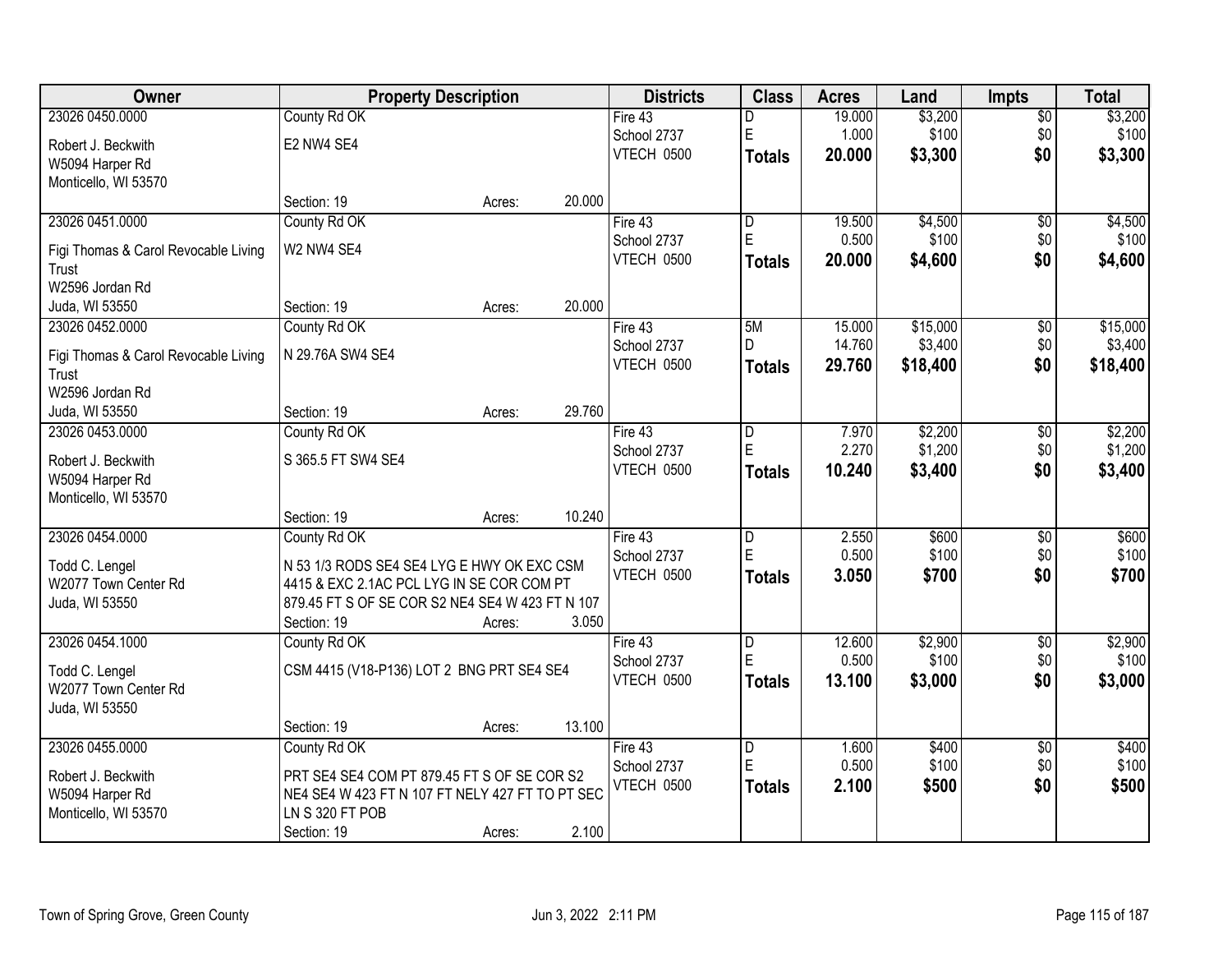| Owner                                | <b>Property Description</b>                     |                  | <b>Districts</b>  | <b>Class</b>  | <b>Acres</b> | Land     | Impts           | <b>Total</b> |
|--------------------------------------|-------------------------------------------------|------------------|-------------------|---------------|--------------|----------|-----------------|--------------|
| 23026 0456.0000                      | County Rd OK                                    |                  | Fire 43           | 5M            | 4.000        | \$4,000  | $\overline{50}$ | \$4,000      |
| Robert J. Beckwith                   | PRT SE4 SE4 LYG E OF CTY OK EXC N 879.45 FT & S |                  | School 2737       | D             | 4.670        | \$800    | \$0             | \$800        |
| W5094 Harper Rd                      | 365.5 FT SE4 SE4 W OF CTY OK, EXC 1.74A PCL     |                  | <b>VTECH 0500</b> | E             | 3.000        | \$1,500  | \$0             | \$1,500      |
| Monticello, WI 53570                 |                                                 |                  |                   | <b>Totals</b> | 11.670       | \$6,300  | \$0             | \$6,300      |
|                                      | Section: 19                                     | 11.670<br>Acres: |                   |               |              |          |                 |              |
| 23026 0456.1000                      | N995 County Hwy Ok                              |                  | Fire $43$         | A             | 1.970        | \$29,900 | \$113,800       | \$143,700    |
|                                      |                                                 |                  | School 2737       | <b>Totals</b> | 1.970        | \$29,900 | \$113,800       | \$143,700    |
| Gregory L. Becker                    | PARC SW4 SE4 COM PT CTR HWY NE COR SW4 SE4      |                  | VTECH 0500        |               |              |          |                 |              |
| N995 County Rd Ok                    | TH W 24.75 FT TH S 451 FT TH E 354.75 FT TO CTR |                  |                   |               |              |          |                 |              |
| Juda, WI 53550                       | HWY TH NWLY ALG CTR HWY POB                     |                  |                   |               |              |          |                 |              |
|                                      | Section: 19                                     | 1.970<br>Acres:  |                   |               |              |          |                 |              |
| 23026 0456.2000                      | County Rd OK                                    |                  | Fire 43           | D             | 1.740        | \$500    | $\overline{50}$ | \$500        |
| Judith C. Thompson                   | PRT SE4 SE4 COM SE COR SD SEC TH N89*W          |                  | School 2737       | <b>Totals</b> | 1.740        | \$500    | \$0             | \$500        |
| N895 County Rd Ok                    | 1052.22' POB TH W 313.5' TH N1*W 284.67' TH W   |                  | VTECH 0500        |               |              |          |                 |              |
| Juda, WI 53550                       | 160.0'TH S16*E ALG W ROW CTY OK 144.36' POB     |                  |                   |               |              |          |                 |              |
|                                      | Section: 19                                     | 1.740<br>Acres:  |                   |               |              |          |                 |              |
| 23026 0457.0000                      | County Rd OK                                    |                  | Fire 43           | D             | 4.440        | \$1,000  | \$0             | \$1,000      |
|                                      |                                                 |                  | School 2737       | <b>Totals</b> | 4.440        | \$1,000  | \$0             | \$1,000      |
| Figi Thomas & Carol Revocable Living | PRT SE4 SE4 COM 396 FT S NW COR S 396 FT E 330  |                  | <b>VTECH 0500</b> |               |              |          |                 |              |
| Trust                                | FT CL HWY N 586 FT TO CL HWY W 330 FT POB       |                  |                   |               |              |          |                 |              |
| W2596 Jordan Rd                      |                                                 |                  |                   |               |              |          |                 |              |
| Juda, WI 53550                       | Section: 19                                     | 4.440<br>Acres:  |                   |               |              |          |                 |              |
| 23026 0458.0000                      | Jordan Rd                                       |                  | Fire 43           | D             | 38.000       | \$9,600  | $\overline{50}$ | \$9,600      |
| Dennis L. Goecks                     | NE4 NE4                                         |                  | School 2737       | E             | 2.000        | \$200    | \$0             | \$200        |
| W1790 Town Center Rd                 |                                                 |                  | VTECH 0500        | <b>Totals</b> | 40.000       | \$9,800  | \$0             | \$9,800      |
| Juda, WI 53550                       |                                                 |                  |                   |               |              |          |                 |              |
|                                      | Section: 20                                     | 40.000<br>Acres: |                   |               |              |          |                 |              |
| 23026 0459.0000                      | Jordan Rd                                       |                  | Fire 43           | 5M            | 10.000       | \$10,000 | $\overline{50}$ | \$10,000     |
| Dennis L. Goecks                     | E2 NW4 NE4                                      |                  | School 2737       | D.            | 10.000       | \$2,300  | \$0             | \$2,300      |
| W1790 Town Center Rd                 |                                                 |                  | VTECH 0500        | <b>Totals</b> | 20.000       | \$12,300 | \$0             | \$12,300     |
| Juda, WI 53550                       |                                                 |                  |                   |               |              |          |                 |              |
|                                      | Section: 20                                     | 20.000<br>Acres: |                   |               |              |          |                 |              |
| 23026 0460.0000                      | Jordan Rd                                       |                  | Fire 43           | D             | 19.500       | \$4,500  | $\overline{50}$ | \$4,500      |
|                                      |                                                 |                  | School 2737       | E             | 0.500        | \$100    | \$0             | \$100        |
| Todd C. Lengel                       | W2 NW4 NE4                                      |                  | VTECH 0500        | <b>Totals</b> | 20.000       | \$4,600  | \$0             | \$4,600      |
| W2077 Town Center Rd                 |                                                 |                  |                   |               |              |          |                 |              |
| Juda, WI 53550                       |                                                 |                  |                   |               |              |          |                 |              |
|                                      | Section: 20                                     | 20.000<br>Acres: |                   |               |              |          |                 |              |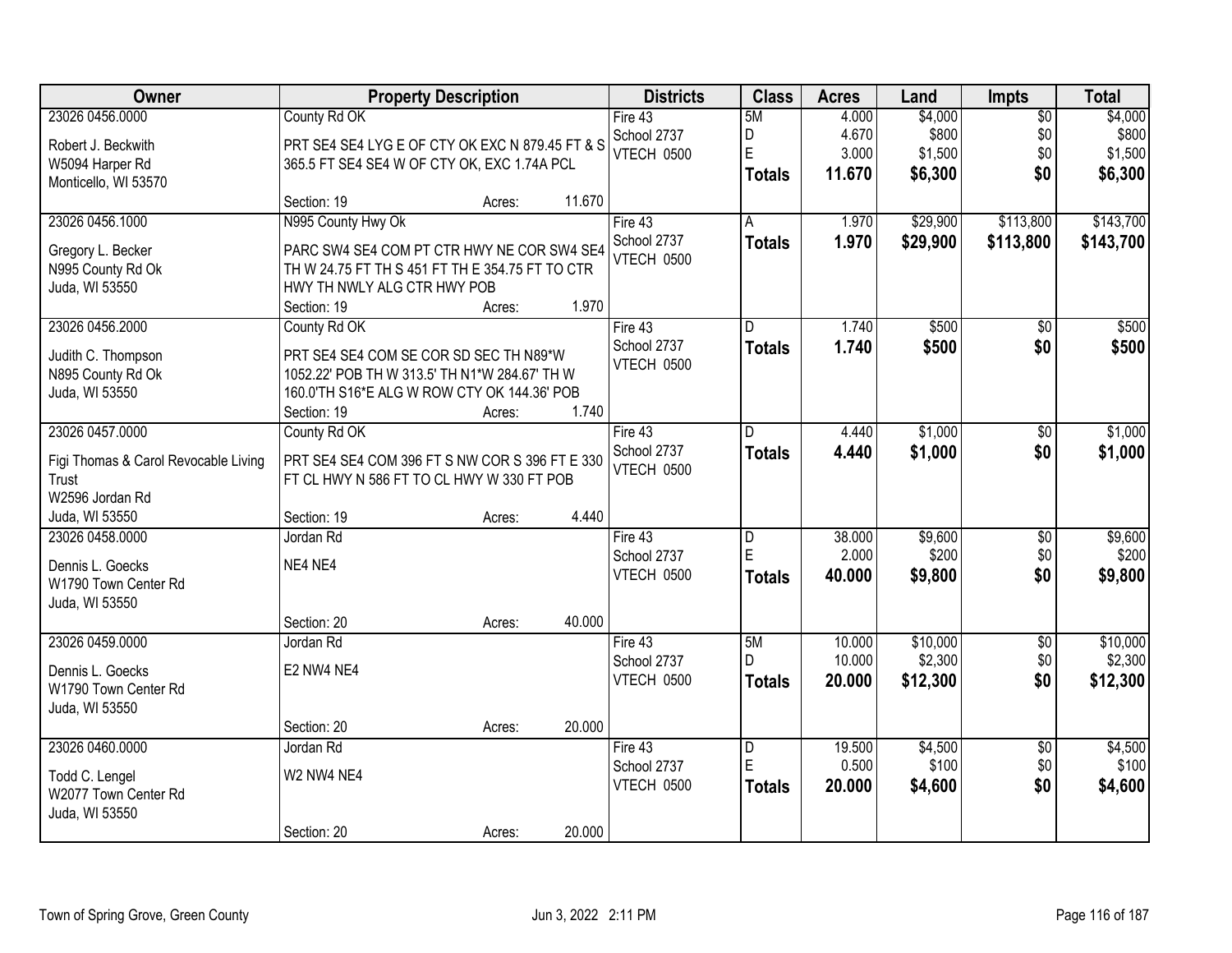| Owner                |                                                  | <b>Property Description</b> |        | <b>Districts</b>          | <b>Class</b>                 | <b>Acres</b>    | Land              | <b>Impts</b>    | <b>Total</b>     |
|----------------------|--------------------------------------------------|-----------------------------|--------|---------------------------|------------------------------|-----------------|-------------------|-----------------|------------------|
| 23026 0461.0000      | Jordan Rd                                        |                             |        | Fire 43                   | D                            | 7.000           | \$1,200           | $\overline{50}$ | \$1,200          |
| Todd C. Lengel       | N 12.50A W2 SW4 NE4                              |                             |        | School 2737               | E                            | 5.500           | \$2,800           | \$0             | \$2,800          |
| W2077 Town Center Rd |                                                  |                             |        | VTECH 0500                | <b>Totals</b>                | 12.500          | \$4,000           | \$0             | \$4,000          |
| Juda, WI 53550       |                                                  |                             |        |                           |                              |                 |                   |                 |                  |
|                      | Section: 20                                      | Acres:                      | 12.500 |                           |                              |                 |                   |                 |                  |
| 23026 0462.0000      | Jordan Rd                                        |                             |        | Fire $43$                 | $\overline{\mathsf{D}}$      | 7.500           | \$1,300           | $\overline{50}$ | \$1,300          |
|                      |                                                  |                             |        | School 2737               | <b>Totals</b>                | 7.500           | \$1,300           | \$0             | \$1,300          |
| Russell O. Becker    | PRT SW4 NE4 COM SW COR NE4 TH E 40 RODS TH       |                             |        | VTECH 0500                |                              |                 |                   |                 |                  |
| W2004 Jordan Rd      | N 28 RODS TH W 40 RODS TH S TO POB               |                             |        |                           |                              |                 |                   |                 |                  |
| Juda, WI 53550       | Section: 20                                      |                             | 7.500  |                           |                              |                 |                   |                 |                  |
| 23026 0463.0000      | Jordan Rd                                        | Acres:                      |        | Fire 43                   | D                            | 20.000          | \$3,400           |                 | \$3,400          |
|                      |                                                  |                             |        | School 2737               |                              |                 |                   | \$0             |                  |
| Dennis L. Goecks     | E2 SW4 NE4                                       |                             |        | VTECH 0500                | <b>Totals</b>                | 20.000          | \$3,400           | \$0             | \$3,400          |
| W1790 Town Center Rd |                                                  |                             |        |                           |                              |                 |                   |                 |                  |
| Juda, WI 53550       |                                                  |                             |        |                           |                              |                 |                   |                 |                  |
|                      | Section: 20                                      | Acres:                      | 20.000 |                           |                              |                 |                   |                 |                  |
| 23026 0464.0000      | Jordan Rd                                        |                             |        | Fire 43                   | D                            | 29.000          | \$4,900           | \$0             | \$4,900          |
| Dennis L. Goecks     | SE4 NE4 EXC COM SE COR NE4 SEC 20 TH N 520 FT    |                             |        | School 2737               | E                            | 1.000           | \$100             | \$0             | \$100            |
| W1790 Town Center Rd | POB TH W 474 FT TH N 920 FT TH E 474 FT TH S 920 |                             |        | VTECH 0500                | <b>Totals</b>                | 30.000          | \$5,000           | \$0             | \$5,000          |
| Juda, WI 53550       | FT TO POB                                        |                             |        |                           |                              |                 |                   |                 |                  |
|                      | Section: 20                                      | Acres:                      | 30.000 |                           |                              |                 |                   |                 |                  |
| 23026 0464.1000      | N1189 Mill Rd                                    |                             |        | Fire 43                   | A                            | 10.000          | \$60,000          | \$119,900       | \$179,900        |
|                      |                                                  |                             |        | School 2737               | <b>Totals</b>                | 10.000          | \$60,000          | \$119,900       | \$179,900        |
| Raymond A. Walmer    | COM SE COR NE4 SEC 20 TH N 520 FT POB TH W       |                             |        | VTECH 0500                |                              |                 |                   |                 |                  |
| N1189 Mill Rd        | 474 FT TH N 920 FT TH E 474 FT TH S 920 FT POB   |                             |        |                           |                              |                 |                   |                 |                  |
| Juda, WI 53550       | <b>BNG PRT NE4</b>                               |                             |        |                           |                              |                 |                   |                 |                  |
|                      | Section: 20                                      | Acres:                      | 10.000 |                           |                              |                 |                   |                 |                  |
| 23026 0465.0000      | Jordan Rd                                        |                             |        | Fire 43                   | $\overline{\mathsf{D}}$<br>E | 35.500<br>1.000 | \$6,000           | $\overline{60}$ | \$6,000<br>\$100 |
| Todd C. Lengel       | N 7/8 OF W 1/2 NE4 NW4 & E 1/2 NE4 NW4           |                             |        | School 2737<br>VTECH 0500 | G                            | 1.000           | \$100<br>\$20,000 | \$0<br>\$3,700  | \$23,700         |
| W2077 Town Center Rd |                                                  |                             |        |                           |                              | 37.500          | \$26,100          | \$3,700         | \$29,800         |
| Juda, WI 53550       |                                                  |                             |        |                           | <b>Totals</b>                |                 |                   |                 |                  |
|                      | Section: 20                                      | Acres:                      | 37.500 |                           |                              |                 |                   |                 |                  |
| 23026 0466.0000      | Jordan Rd                                        |                             |        | Fire $43$                 | D.                           | 2.500           | \$600             | $\overline{30}$ | \$600            |
| Russell O. Becker    | PRT SW4 NE4 NW4; COM 60 RDS N OF SW COR OF       |                             |        | School 2737               | <b>Totals</b>                | 2.500           | \$600             | \$0             | \$600            |
| W2004 Jordan Rd      | E2 NW4 TH E 40 RODS TH N 30 RODS TH W 40 RODS    |                             |        | VTECH 0500                |                              |                 |                   |                 |                  |
| Juda, WI 53550       | TH S 30 RODS TO POB                              |                             |        |                           |                              |                 |                   |                 |                  |
|                      | Section: 20                                      | Acres:                      | 2.500  |                           |                              |                 |                   |                 |                  |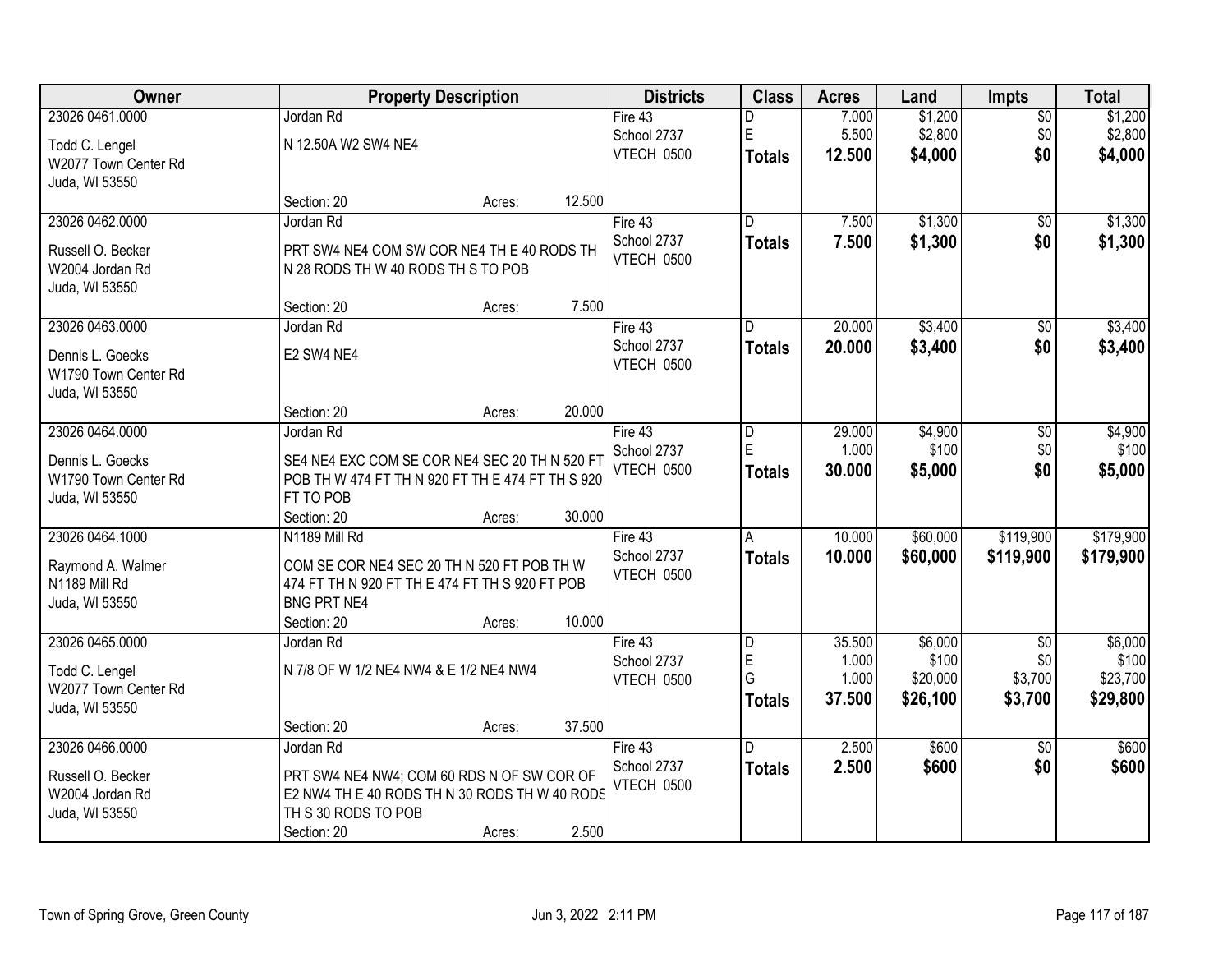| Owner                                  | <b>Property Description</b>                 |        | <b>Districts</b>          | <b>Class</b>  | <b>Acres</b>    | Land               | Impts                  | <b>Total</b>       |
|----------------------------------------|---------------------------------------------|--------|---------------------------|---------------|-----------------|--------------------|------------------------|--------------------|
| 23026 0467.0100                        | W2077 Town Center Rd                        |        | School 2737               | D             | 1.500           | \$300              | $\overline{50}$        | \$300              |
| Todd C. Lengel                         | CSM 5067 (V23-P229) LOT 1 BNG PRT NW4 NW4 & |        | VTECH 0500                | G             | 2.000           | \$25,000           | \$321,400              | \$346,400          |
| W2077 Town Center Rd                   | CSM 5032 LOT 1                              |        |                           | <b>Totals</b> | 3.500           | \$25,300           | \$321,400              | \$346,700          |
| Juda, WI 53550                         |                                             |        |                           |               |                 |                    |                        |                    |
|                                        | Section: 20<br>Acres:                       | 3.500  |                           |               |                 |                    |                        |                    |
| 23026 0467.0200                        | Town Center Dr                              |        | School 2737<br>VTECH 0500 | 5M<br>D       | 2.500<br>24.750 | \$2,500<br>\$5,800 | $\overline{50}$<br>\$0 | \$2,500<br>\$5,800 |
| Todd C. Lengel                         | NW4 NW4 EXC 8 3/4A OFF W SD OF 40A TRACT &  |        |                           | E             | 0.500           | \$100              | \$0                    | \$100              |
| W2077 Town Center Rd                   | EXC CSM 5067 LOT 1                          |        |                           | <b>Totals</b> | 27.750          | \$8,400            | \$0                    | \$8,400            |
| Juda, WI 53550                         |                                             | 27.750 |                           |               |                 |                    |                        |                    |
| 23026 0469.0100                        | Section: 20<br>Acres:<br>Jordan Rd          |        | Fire 43                   | 5M            | 13.640          | \$13,700           | $\overline{50}$        | \$13,700           |
|                                        |                                             |        | School 2737               | D             | 14.660          | \$2,800            | \$0                    | \$2,800            |
| Gregg C. Sutherland                    | CSM 4638 (V20-P26) LOT 1 BNG PRT NW4 NW4 &  |        | VTECH 0500                | <b>Totals</b> | 28.300          | \$16,500           | \$0                    | \$16,500           |
| W2271 Town Center Rd                   | SW4 NW4                                     |        |                           |               |                 |                    |                        |                    |
| Juda, WI 53550                         |                                             | 28.300 |                           |               |                 |                    |                        |                    |
| 23026 0469.0200                        | Section: 20<br>Acres:<br>Jordan Rd          |        | Fire 43                   | D             | 20.450          | \$4,800            | \$0                    | \$4,800            |
|                                        |                                             |        | School 2737               | <b>Totals</b> | 20.450          | \$4,800            | \$0                    | \$4,800            |
| Gregg C. Sutherland                    | SW4 NW4 EXC LOT 1 CSM 4638 & SM PRT NW4 NW4 |        | VTECH 0500                |               |                 |                    |                        |                    |
| W2271 Town Center Rd                   | LYG SW CSM 4638                             |        |                           |               |                 |                    |                        |                    |
| Juda, WI 53550                         | Section: 20<br>Acres:                       | 20.450 |                           |               |                 |                    |                        |                    |
| 23026 0470.0000                        | W2004 Jordan Rd                             |        | Fire 43                   | D             | 27.000          | \$6,300            | $\overline{50}$        | \$6,300            |
|                                        |                                             |        | School 2737               | E             | 6.000           | \$3,000            | \$0                    | \$3,000            |
| Russell O. Becker                      | S 3/4 SE4 NW4, EXC 5A N4 E2 SE4 NW4         |        | VTECH 0500                | G             | 2.000           | \$25,000           | \$69,500               | \$94,500           |
| W2004 Jordan Rd<br>Juda, WI 53550      |                                             |        |                           | <b>Totals</b> | 35.000          | \$34,300           | \$69,500               | \$103,800          |
|                                        | Section: 20<br>Acres:                       | 35.000 |                           |               |                 |                    |                        |                    |
| 23026 0471.0000                        | Jordan Rd                                   |        | Fire 43                   | D.            | 5.000           | \$800              | $\sqrt{6}$             | \$800              |
|                                        |                                             |        | School 2737               | <b>Totals</b> | 5.000           | \$800              | \$0                    | \$800              |
| Todd C. Lengel<br>W2077 Town Center Rd | N4 E2 SE4 NW4                               |        | VTECH 0500                |               |                 |                    |                        |                    |
| Juda, WI 53550                         |                                             |        |                           |               |                 |                    |                        |                    |
|                                        | Section: 20<br>Acres:                       | 5.000  |                           |               |                 |                    |                        |                    |
| 23026 0472.1000                        |                                             |        | Fire 43                   | M8            | 10.800          | (\$21,600)         | $\overline{50}$        | \$0                |
| Patrick J. Welsh                       | CSM 5382 (V26-P163) LOT 1 BNG PRT NE4 SW4 & |        | School 2737               | <b>Totals</b> | 10.800          | \$0                | \$0                    | \$0                |
| N4194 Country Club Dr                  | NW4 SE4                                     |        | <b>VTECH 0500</b>         |               |                 |                    |                        |                    |
| Brodhead, WI 53520                     |                                             |        |                           |               |                 |                    |                        |                    |
|                                        | Section: 20<br>Acres:                       | 10.800 |                           |               |                 |                    |                        |                    |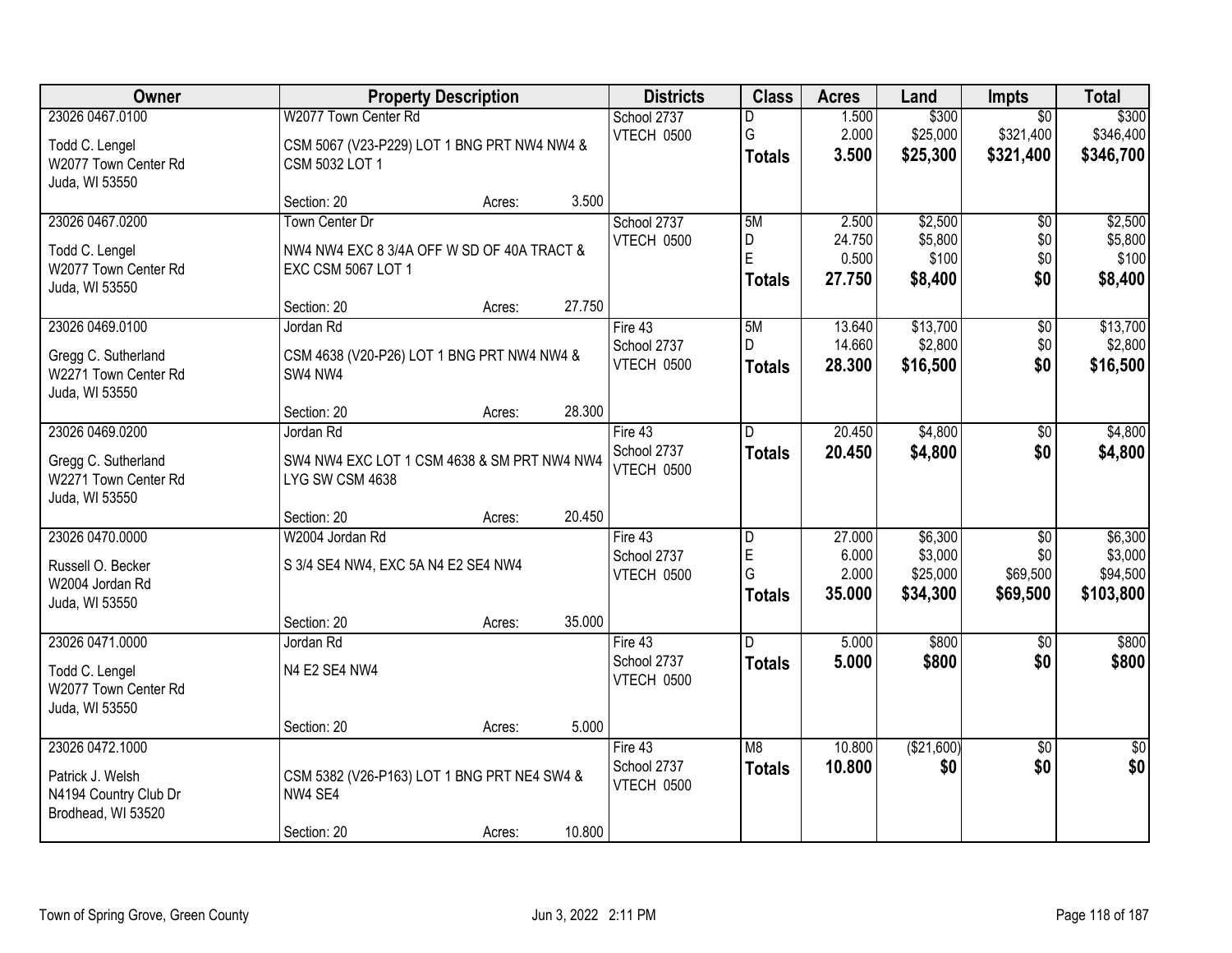| <b>Owner</b>                                                                                                 | <b>Property Description</b>                                                                                                                                                              |                  |                 | <b>Districts</b>                     | <b>Class</b>                              | <b>Acres</b>                       | Land                                       | Impts                                            | <b>Total</b>                                 |
|--------------------------------------------------------------------------------------------------------------|------------------------------------------------------------------------------------------------------------------------------------------------------------------------------------------|------------------|-----------------|--------------------------------------|-------------------------------------------|------------------------------------|--------------------------------------------|--------------------------------------------------|----------------------------------------------|
| 23026 0472.2000<br>Williams Norman A and Lorraine B Trust   E 10A NE4 SW4 EXC CSM 5382 LOT 1<br>201 11th Ave |                                                                                                                                                                                          |                  |                 | Fire 43<br>School 2737<br>VTECH 0500 | D<br>F<br><b>Totals</b>                   | 2.000<br>0.540<br>2.540            | \$300<br>\$1,100<br>\$1,400                | $\overline{50}$<br>\$0<br>\$0                    | \$300<br>\$1,100<br>\$1,400                  |
| Monroe, WI 53566                                                                                             | Section: 20                                                                                                                                                                              | Acres:           | 2.540           |                                      |                                           |                                    |                                            |                                                  |                                              |
| 23026 0473.0000<br>Robert J. Beckwith<br>W5094 Harper Rd<br>Monticello, WI 53570                             | Jordan Rd<br>W 30A NE4 SW4 EXC 5A                                                                                                                                                        |                  |                 | Fire 43<br>School 2737<br>VTECH 0500 | $\overline{D}$<br>E<br><b>Totals</b>      | 20.000<br>5.000<br>25.000          | \$4,900<br>\$2,500<br>\$7,400              | $\overline{50}$<br>\$0<br>\$0                    | \$4,900<br>\$2,500<br>\$7,400                |
| 23026 0474.0000<br>William M. Eyler<br>W2057 Jordan Rd<br>Juda, WI 53550                                     | Section: 20<br>Jordan Rd<br>PRT NE4 SW4                                                                                                                                                  | Acres:           | 25.000          | Fire 43<br>School 2737<br>VTECH 0500 | D<br><b>Totals</b>                        | 5.000<br>5.000                     | \$800<br>\$800                             | $\overline{50}$<br>\$0                           | \$800<br>\$800                               |
| 23026 0475.0000<br>Robert J. Beckwith<br>W5094 Harper Rd<br>Monticello, WI 53570                             | Section: 20<br>Jordan Rd<br>PRT NW4 SW4                                                                                                                                                  | Acres:           | 5.000           | Fire 43<br>School 2737<br>VTECH 0500 | D.<br><b>Totals</b>                       | 10.000<br>10.000                   | \$2,300<br>\$2,300                         | \$0<br>\$0                                       | \$2,300<br>\$2,300                           |
| 23026 0476.0000<br>William M. Eyler<br>W2057 Jordan Rd<br>Juda, WI 53550                                     | Section: 20<br>W2057 Jordan Rd<br>PRT NW4 SW4                                                                                                                                            | Acres:           | 10.000          | Fire 43<br>School 2737<br>VTECH 0500 | $\overline{D}$<br>E<br>G<br><b>Totals</b> | 14.000<br>4.000<br>2.000<br>20.000 | \$3,300<br>\$2,000<br>\$25,000<br>\$30,300 | $\overline{50}$<br>\$0<br>\$100,500<br>\$100,500 | \$3,300<br>\$2,000<br>\$125,500<br>\$130,800 |
| 23026 0477.0000<br>Todd C. Lengel<br>W2077 Town Center Rd<br>Juda, WI 53550                                  | Section: 20<br>Jordan Rd<br>SW4 NW4 SW4 SEC 20 COM 16 RDS N OF SW COR<br>OF N1/2 OF N1/2 NE4 SE4 SEC 19 TH E 10 RDS TH S<br>16 RDS TH E 70 RDS TH N 20 RDS TO NE COR TH W<br>Section: 20 | Acres:<br>Acres: | 20.000<br>7.800 | Fire 43<br>School 2737<br>VTECH 0500 | D<br><b>Totals</b>                        | 7.800<br>7.800                     | \$1,800<br>\$1,800                         | $\sqrt{6}$<br>\$0                                | \$1,800<br>\$1,800                           |
| 23026 0478.0000<br>Robert J. Beckwith<br>W5094 Harper Rd<br>Monticello, WI 53570                             | Jordan Rd<br>SW4 SW4<br>Section: 20                                                                                                                                                      | Acres:           | 40.000          | Fire 43<br>School 2737<br>VTECH 0500 | 5M<br>D.<br><b>Totals</b>                 | 10.000<br>30.000<br>40.000         | \$10,000<br>\$8,300<br>\$18,300            | $\overline{50}$<br>\$0<br>\$0                    | \$10,000<br>\$8,300<br>\$18,300              |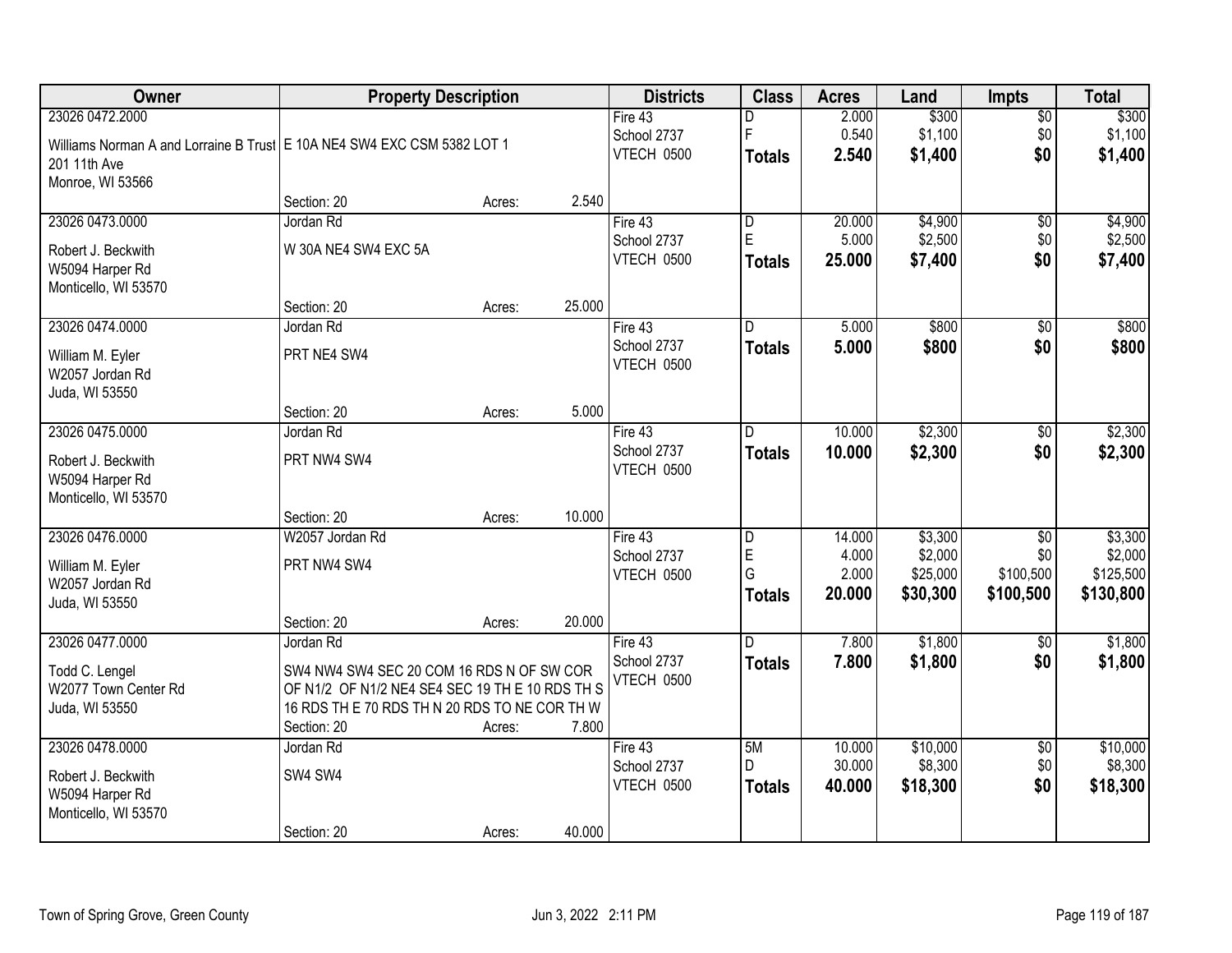| \$8,300<br>\$8,300<br>23026 0479.0000<br>Jordan Rd<br>30.000<br>$\overline{50}$<br>Fire 43<br>D<br>\$0<br>School 2737<br>30.000<br>\$8,300<br>\$8,300<br><b>Totals</b><br>W 30A SE4 SW4<br>Robert J. Beckwith<br>VTECH 0500<br>W5094 Harper Rd<br>Monticello, WI 53570<br>30.000<br>Section: 20<br>Acres:<br>\$2,800<br>23026 0480.0000<br>Jordan Rd<br>10.000<br>Fire 43<br>D.<br>\$0<br>School 2737<br>\$0<br>10.000<br>\$2,800<br><b>Totals</b><br>Williams Norman A and Lorraine B Trust E 10A SE4 SW4<br>VTECH 0500<br>201 11th Ave<br>Monroe, WI 53566<br>Section: 20<br>10.000<br>Acres:<br>\$7,500<br>23026 0481.0000<br>Mill Rd<br>32.000<br>\$0<br>Fire 43<br>ID.<br>E<br>\$3,000<br>\$0<br>6.020<br>School 2737<br>NE4 SE4 EXC LOT 1 CSM 1675<br>Allen J. Olson<br>VTECH 0500<br>38.020<br>\$10,500<br>\$0<br><b>Totals</b><br>Veda M. Olson<br>N1091 Mill Rd<br>38.020<br>Section: 20<br>Juda, WI 53550<br>Acres:<br>\$29,900<br>\$174,500<br>N1091 Mill Rd<br>23026 0481.1000<br>Fire 43<br>1.980<br>A<br>School 2737<br>1.980<br>\$29,900<br>\$174,500<br><b>Totals</b><br>CSM 1675 (V5-P229) LOT 2 BNG PRT NE4 SE4<br>Allen J. Olson<br>VTECH 0500<br>N1091 Mill Rd<br>Juda, WI 53550<br>1.980<br>Section: 20<br>Acres:<br>23026 0482.0000<br>\$3,800<br>Jordan Rd<br>13.750<br>Fire 43<br>D<br>\$0<br>E<br>4.020<br>\$2,000<br>\$0<br>School 2737<br>Allen J. Olson<br>E2 NW4 SE4 EXC LOT CSM 1675 & EXC .25A LYG S<br>17.770<br>\$5,800<br>\$0<br>VTECH 0500<br><b>Totals</b><br>Veda M. Olson<br><b>CSM 1675</b><br>N1091 Mill Rd |
|-----------------------------------------------------------------------------------------------------------------------------------------------------------------------------------------------------------------------------------------------------------------------------------------------------------------------------------------------------------------------------------------------------------------------------------------------------------------------------------------------------------------------------------------------------------------------------------------------------------------------------------------------------------------------------------------------------------------------------------------------------------------------------------------------------------------------------------------------------------------------------------------------------------------------------------------------------------------------------------------------------------------------------------------------------------------------------------------------------------------------------------------------------------------------------------------------------------------------------------------------------------------------------------------------------------------------------------------------------------------------------------------------------------------------------------------------------------------------------------------------------------------------------------------------------|
|                                                                                                                                                                                                                                                                                                                                                                                                                                                                                                                                                                                                                                                                                                                                                                                                                                                                                                                                                                                                                                                                                                                                                                                                                                                                                                                                                                                                                                                                                                                                                     |
|                                                                                                                                                                                                                                                                                                                                                                                                                                                                                                                                                                                                                                                                                                                                                                                                                                                                                                                                                                                                                                                                                                                                                                                                                                                                                                                                                                                                                                                                                                                                                     |
|                                                                                                                                                                                                                                                                                                                                                                                                                                                                                                                                                                                                                                                                                                                                                                                                                                                                                                                                                                                                                                                                                                                                                                                                                                                                                                                                                                                                                                                                                                                                                     |
|                                                                                                                                                                                                                                                                                                                                                                                                                                                                                                                                                                                                                                                                                                                                                                                                                                                                                                                                                                                                                                                                                                                                                                                                                                                                                                                                                                                                                                                                                                                                                     |
| \$2,800<br>\$2,800<br>\$7,500<br>\$3,000<br>\$10,500<br>\$204,400<br>\$204,400<br>\$3,800<br>\$2,000<br>\$5,800                                                                                                                                                                                                                                                                                                                                                                                                                                                                                                                                                                                                                                                                                                                                                                                                                                                                                                                                                                                                                                                                                                                                                                                                                                                                                                                                                                                                                                     |
|                                                                                                                                                                                                                                                                                                                                                                                                                                                                                                                                                                                                                                                                                                                                                                                                                                                                                                                                                                                                                                                                                                                                                                                                                                                                                                                                                                                                                                                                                                                                                     |
|                                                                                                                                                                                                                                                                                                                                                                                                                                                                                                                                                                                                                                                                                                                                                                                                                                                                                                                                                                                                                                                                                                                                                                                                                                                                                                                                                                                                                                                                                                                                                     |
|                                                                                                                                                                                                                                                                                                                                                                                                                                                                                                                                                                                                                                                                                                                                                                                                                                                                                                                                                                                                                                                                                                                                                                                                                                                                                                                                                                                                                                                                                                                                                     |
|                                                                                                                                                                                                                                                                                                                                                                                                                                                                                                                                                                                                                                                                                                                                                                                                                                                                                                                                                                                                                                                                                                                                                                                                                                                                                                                                                                                                                                                                                                                                                     |
|                                                                                                                                                                                                                                                                                                                                                                                                                                                                                                                                                                                                                                                                                                                                                                                                                                                                                                                                                                                                                                                                                                                                                                                                                                                                                                                                                                                                                                                                                                                                                     |
|                                                                                                                                                                                                                                                                                                                                                                                                                                                                                                                                                                                                                                                                                                                                                                                                                                                                                                                                                                                                                                                                                                                                                                                                                                                                                                                                                                                                                                                                                                                                                     |
|                                                                                                                                                                                                                                                                                                                                                                                                                                                                                                                                                                                                                                                                                                                                                                                                                                                                                                                                                                                                                                                                                                                                                                                                                                                                                                                                                                                                                                                                                                                                                     |
|                                                                                                                                                                                                                                                                                                                                                                                                                                                                                                                                                                                                                                                                                                                                                                                                                                                                                                                                                                                                                                                                                                                                                                                                                                                                                                                                                                                                                                                                                                                                                     |
|                                                                                                                                                                                                                                                                                                                                                                                                                                                                                                                                                                                                                                                                                                                                                                                                                                                                                                                                                                                                                                                                                                                                                                                                                                                                                                                                                                                                                                                                                                                                                     |
|                                                                                                                                                                                                                                                                                                                                                                                                                                                                                                                                                                                                                                                                                                                                                                                                                                                                                                                                                                                                                                                                                                                                                                                                                                                                                                                                                                                                                                                                                                                                                     |
|                                                                                                                                                                                                                                                                                                                                                                                                                                                                                                                                                                                                                                                                                                                                                                                                                                                                                                                                                                                                                                                                                                                                                                                                                                                                                                                                                                                                                                                                                                                                                     |
|                                                                                                                                                                                                                                                                                                                                                                                                                                                                                                                                                                                                                                                                                                                                                                                                                                                                                                                                                                                                                                                                                                                                                                                                                                                                                                                                                                                                                                                                                                                                                     |
|                                                                                                                                                                                                                                                                                                                                                                                                                                                                                                                                                                                                                                                                                                                                                                                                                                                                                                                                                                                                                                                                                                                                                                                                                                                                                                                                                                                                                                                                                                                                                     |
|                                                                                                                                                                                                                                                                                                                                                                                                                                                                                                                                                                                                                                                                                                                                                                                                                                                                                                                                                                                                                                                                                                                                                                                                                                                                                                                                                                                                                                                                                                                                                     |
|                                                                                                                                                                                                                                                                                                                                                                                                                                                                                                                                                                                                                                                                                                                                                                                                                                                                                                                                                                                                                                                                                                                                                                                                                                                                                                                                                                                                                                                                                                                                                     |
|                                                                                                                                                                                                                                                                                                                                                                                                                                                                                                                                                                                                                                                                                                                                                                                                                                                                                                                                                                                                                                                                                                                                                                                                                                                                                                                                                                                                                                                                                                                                                     |
|                                                                                                                                                                                                                                                                                                                                                                                                                                                                                                                                                                                                                                                                                                                                                                                                                                                                                                                                                                                                                                                                                                                                                                                                                                                                                                                                                                                                                                                                                                                                                     |
|                                                                                                                                                                                                                                                                                                                                                                                                                                                                                                                                                                                                                                                                                                                                                                                                                                                                                                                                                                                                                                                                                                                                                                                                                                                                                                                                                                                                                                                                                                                                                     |
|                                                                                                                                                                                                                                                                                                                                                                                                                                                                                                                                                                                                                                                                                                                                                                                                                                                                                                                                                                                                                                                                                                                                                                                                                                                                                                                                                                                                                                                                                                                                                     |
| 17.770<br>Juda, WI 53550<br>Section: 20<br>Acres:                                                                                                                                                                                                                                                                                                                                                                                                                                                                                                                                                                                                                                                                                                                                                                                                                                                                                                                                                                                                                                                                                                                                                                                                                                                                                                                                                                                                                                                                                                   |
| \$226,000<br>\$257,200<br>23026 0482.1000<br>N1093 Mill Rd<br>2.230<br>\$31,200<br>Fire 43<br>A                                                                                                                                                                                                                                                                                                                                                                                                                                                                                                                                                                                                                                                                                                                                                                                                                                                                                                                                                                                                                                                                                                                                                                                                                                                                                                                                                                                                                                                     |
| School 2737<br>2.230<br>\$31,200<br>\$226,000<br>\$257,200<br><b>Totals</b>                                                                                                                                                                                                                                                                                                                                                                                                                                                                                                                                                                                                                                                                                                                                                                                                                                                                                                                                                                                                                                                                                                                                                                                                                                                                                                                                                                                                                                                                         |
| CSM 1675 (V5-P229) LOT 1 CONT 1.98A BNG PRT E2<br>Williams Bedrock Bovines, Inc.<br>VTECH 0500<br>NW4 SE4; ALSO COM SW COR LOT 1 CSM 1675 TH<br>W1244 Town Center Rd                                                                                                                                                                                                                                                                                                                                                                                                                                                                                                                                                                                                                                                                                                                                                                                                                                                                                                                                                                                                                                                                                                                                                                                                                                                                                                                                                                                |
| S87*E 357.13 FT TH S0*E 30 FT TH N87*W 357.13 FT<br>Brodhead, WI 53520                                                                                                                                                                                                                                                                                                                                                                                                                                                                                                                                                                                                                                                                                                                                                                                                                                                                                                                                                                                                                                                                                                                                                                                                                                                                                                                                                                                                                                                                              |
| 2.230<br>Section: 20<br>Acres:                                                                                                                                                                                                                                                                                                                                                                                                                                                                                                                                                                                                                                                                                                                                                                                                                                                                                                                                                                                                                                                                                                                                                                                                                                                                                                                                                                                                                                                                                                                      |
| \$2,800<br>\$2,800<br>23026 0483.0000<br>Fire 43<br>$\overline{D}$<br>10.000<br>Jordan Rd<br>$\overline{50}$                                                                                                                                                                                                                                                                                                                                                                                                                                                                                                                                                                                                                                                                                                                                                                                                                                                                                                                                                                                                                                                                                                                                                                                                                                                                                                                                                                                                                                        |
| E<br>\$2,500<br>\$0<br>\$2,500<br>5.000<br>School 0700                                                                                                                                                                                                                                                                                                                                                                                                                                                                                                                                                                                                                                                                                                                                                                                                                                                                                                                                                                                                                                                                                                                                                                                                                                                                                                                                                                                                                                                                                              |
| E 15A W2 NW4 SE4<br>Jerry C. Montefelt<br>VTECH 0500<br>\$0<br>\$5,300<br>15.000<br>\$5,300<br><b>Totals</b>                                                                                                                                                                                                                                                                                                                                                                                                                                                                                                                                                                                                                                                                                                                                                                                                                                                                                                                                                                                                                                                                                                                                                                                                                                                                                                                                                                                                                                        |
| W1821 County Rd K<br>Juda, WI 53550                                                                                                                                                                                                                                                                                                                                                                                                                                                                                                                                                                                                                                                                                                                                                                                                                                                                                                                                                                                                                                                                                                                                                                                                                                                                                                                                                                                                                                                                                                                 |
| 15.000<br>Section: 20<br>Acres:                                                                                                                                                                                                                                                                                                                                                                                                                                                                                                                                                                                                                                                                                                                                                                                                                                                                                                                                                                                                                                                                                                                                                                                                                                                                                                                                                                                                                                                                                                                     |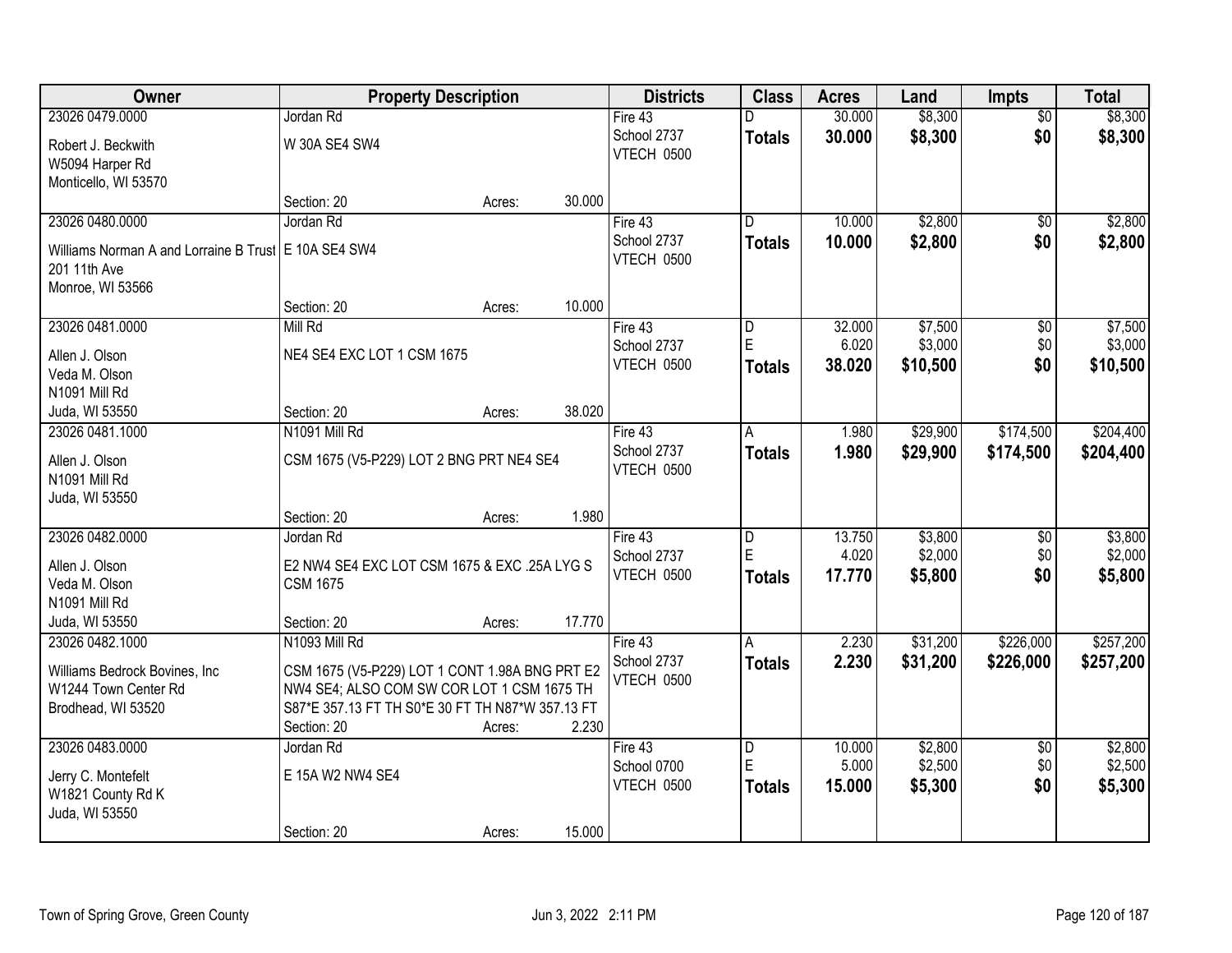| Owner                                                                                         | <b>Property Description</b>    |        |        | <b>Districts</b>          | <b>Class</b>            | <b>Acres</b>    | Land               | <b>Impts</b>           | <b>Total</b>       |
|-----------------------------------------------------------------------------------------------|--------------------------------|--------|--------|---------------------------|-------------------------|-----------------|--------------------|------------------------|--------------------|
| 23026 0484.1000                                                                               |                                |        |        | Fire 43<br>School 2737    | 5M<br>D                 | 0.660<br>1.000  | \$700<br>\$200     | $\overline{50}$<br>\$0 | \$700<br>\$200     |
| Williams Norman A and Lorraine B Trust   W 5A W1/2 NW4 SE4 EXC CSM 5382 LOT 1<br>201 11th Ave |                                |        |        | VTECH 0500                | <b>Totals</b>           | 1.660           | \$900              | \$0                    | \$900              |
| Monroe, WI 53566                                                                              |                                |        |        |                           |                         |                 |                    |                        |                    |
|                                                                                               | Section: 20                    | Acres: | 1.660  |                           |                         |                 |                    |                        |                    |
| 23026 0485.0000                                                                               | Jordan Rd                      |        |        | Fire $43$                 | $\overline{\mathsf{n}}$ | 5.000           | \$1,400            | $\overline{50}$        | \$1,400            |
| Williams Norman A and Lorraine B Trust                                                        | W 5A W2 SW4 SE4                |        |        | School 2737<br>VTECH 0500 | <b>Totals</b>           | 5.000           | \$1,400            | \$0                    | \$1,400            |
| 201 11th Ave<br>Monroe, WI 53566                                                              |                                |        |        |                           |                         |                 |                    |                        |                    |
|                                                                                               | Section: 20                    | Acres: | 5.000  |                           |                         |                 |                    |                        |                    |
| 23026 0486.0000                                                                               | Jordan Rd                      |        |        | Fire 43                   | D                       | 35.000          | \$9,600            | \$0                    | \$9,600            |
| Jerry C. Montefelt                                                                            | E 35A SW4 SE4                  |        |        | School 0700               | <b>Totals</b>           | 35.000          | \$9,600            | \$0                    | \$9,600            |
| W1821 County Rd K                                                                             |                                |        |        | VTECH 0500                |                         |                 |                    |                        |                    |
| Juda, WI 53550                                                                                |                                |        |        |                           |                         |                 |                    |                        |                    |
|                                                                                               | Section: 20                    | Acres: | 35.000 |                           |                         |                 |                    |                        |                    |
| 23026 0487.0000                                                                               | Jordan Rd                      |        |        | Fire 43                   | D.                      | 10.000          | \$2,800            | \$0                    | \$2,800            |
| Jerry C. Montefelt                                                                            | W 10A SE4 SE4                  |        |        | School 0700               | <b>Totals</b>           | 10.000          | \$2,800            | \$0                    | \$2,800            |
| W1821 County Rd K                                                                             |                                |        |        | VTECH 0500                |                         |                 |                    |                        |                    |
| Juda, WI 53550                                                                                |                                |        |        |                           |                         |                 |                    |                        |                    |
|                                                                                               | Section: 2                     | Acres: | 10.000 |                           |                         |                 |                    |                        |                    |
| 23026 0488.0000                                                                               | Jordan Rd                      |        |        | Fire 43                   | 5M                      | 13.000          | \$13,000           | $\overline{30}$        | \$13,000           |
| <b>Williams Brothers Farms</b>                                                                | E 30A SE4 SE4                  |        |        | School 2737<br>VTECH 0500 | D<br>E                  | 16.000<br>1.000 | \$4,400<br>\$100   | \$0<br>\$0             | \$4,400<br>\$100   |
| W1244 Town Center Rd                                                                          |                                |        |        |                           | <b>Totals</b>           | 30.000          | \$17,500           | \$0                    | \$17,500           |
| Brodhead, WI 53520                                                                            |                                |        |        |                           |                         |                 |                    |                        |                    |
|                                                                                               | Section: 20                    | Acres: | 30.000 |                           |                         |                 |                    |                        |                    |
| 23026 0489.0000                                                                               | N1233 County Hwy G             |        |        | Fire 23<br>School 0700    | D<br>E                  | 29.525<br>2.000 | \$5,000<br>\$1,000 | $\overline{30}$<br>\$0 | \$5,000<br>\$1,000 |
| Jeffery W. Williams                                                                           | NE4 NE4 EXC 1.475 FOR HWY      |        |        | VTECH 0500                | G                       | 7.000           | \$47,000           | \$508,000              | \$555,000          |
| W1244 Town Center Rd                                                                          |                                |        |        |                           | <b>Totals</b>           | 38.525          | \$53,000           | \$508,000              | \$561,000          |
| Brodhead, WI 53520                                                                            | Section: 21                    |        | 38.525 |                           |                         |                 |                    |                        |                    |
| 23026 0489.1000                                                                               | <b>Town Center Rd</b>          | Acres: |        | Fire $23$                 | $\overline{\text{X3}}$  | 1.475           | $\overline{50}$    | $\overline{50}$        | $\frac{1}{30}$     |
|                                                                                               |                                |        |        | School 0700               | <b>Totals</b>           | 1.475           | \$0                | \$0                    | \$0                |
| <b>Green County</b>                                                                           | PARC FOR HWY IN NE4 NE4 EXEMPT |        |        | VTECH 0500                |                         |                 |                    |                        |                    |
| Monroe<br>Monroe, WI 53566                                                                    |                                |        |        |                           |                         |                 |                    |                        |                    |
|                                                                                               | Section: 21                    | Acres: | 1.475  |                           |                         |                 |                    |                        |                    |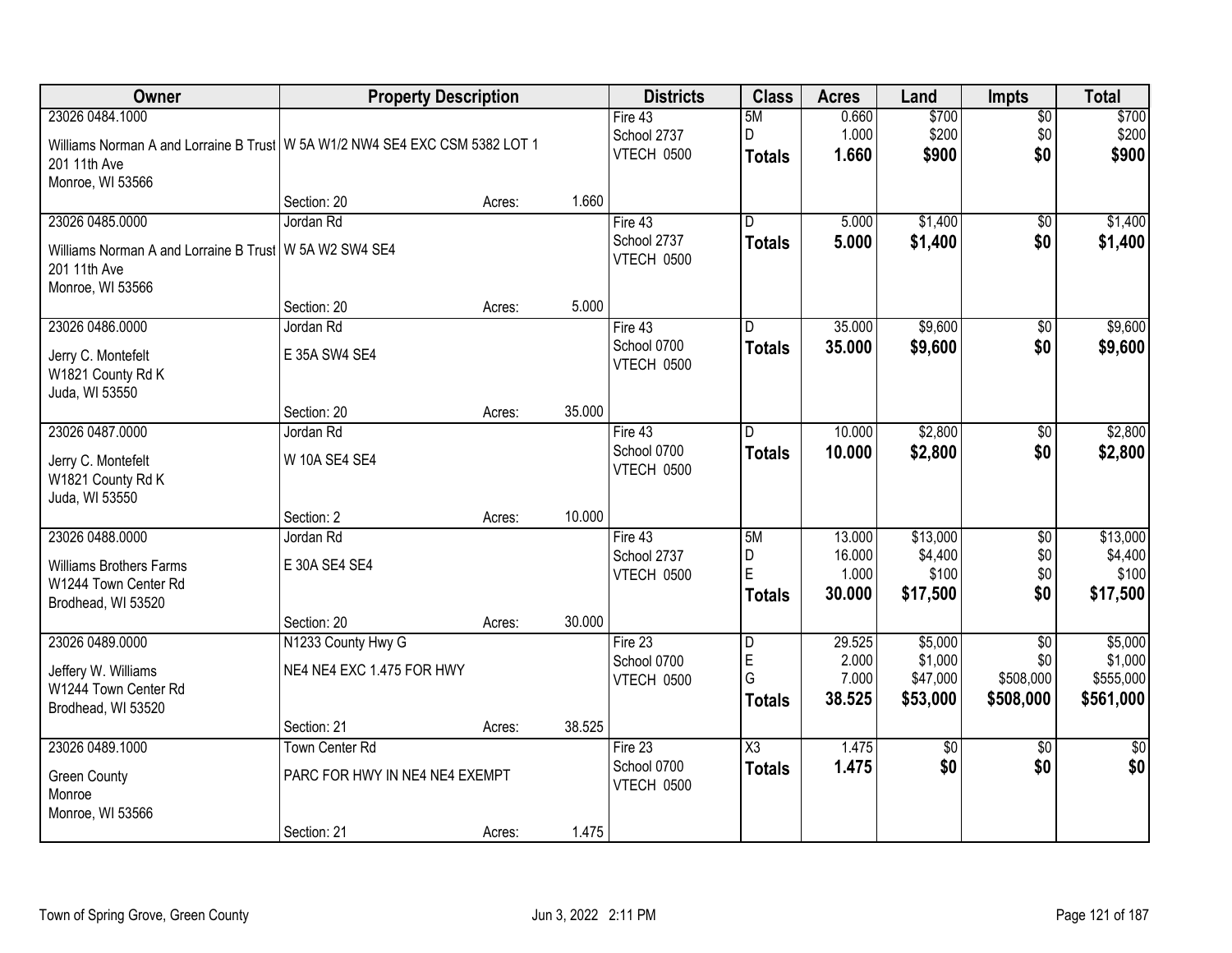| Owner                       | <b>Property Description</b>                   |        |        | <b>Districts</b>  | <b>Class</b>           | <b>Acres</b> | Land            | Impts           | <b>Total</b> |
|-----------------------------|-----------------------------------------------|--------|--------|-------------------|------------------------|--------------|-----------------|-----------------|--------------|
| 23026 0490.0000             | Town Center Rd                                |        |        | Fire 23           | D                      | 38.010       | \$10,200        | $\overline{50}$ | \$10,200     |
| Jeffery W. Williams         | NW4 NE4, EXC 1.24A M/L                        |        |        | School 0700       | $\mathsf E$            | 0.750        | \$100           | \$0             | \$100        |
| W1244 Town Center Rd        |                                               |        |        | VTECH 0500        | <b>Totals</b>          | 38.760       | \$10,300        | \$0             | \$10,300     |
| Brodhead, WI 53520          |                                               |        |        |                   |                        |              |                 |                 |              |
|                             | Section: 21                                   | Acres: | 38.760 |                   |                        |              |                 |                 |              |
| 23026 0491.0000             | W1471 Town Center Rd                          |        |        | Fire $23$         | A                      | 1.240        | \$26,200        | \$57,000        | \$83,200     |
| Raymond Scheidegger         | PRT NW4 NE4, COM NW COR OF NE4 SD SEC TH S    |        |        | School 0700       | <b>Totals</b>          | 1.240        | \$26,200        | \$57,000        | \$83,200     |
| W1471 Town Center Rd        | 125.5 FT TH E 448.4 FT TO IRON STAKE IN FENCE |        |        | <b>VTECH 0500</b> |                        |              |                 |                 |              |
| Juda, WI 53550              | LN TH N2*W 125.5 FT TO CNTR OF RD TH W 442.6  |        |        |                   |                        |              |                 |                 |              |
|                             | Section: 21                                   | Acres: | 1.240  |                   |                        |              |                 |                 |              |
| 23026 0492.0000             | <b>Town Center Rd</b>                         |        |        | Fire 23           | D                      | 40.000       | \$7,700         | $\sqrt[6]{}$    | \$7,700      |
| Jeffery W. Williams         | SW4 NE4                                       |        |        | School 0700       | Totals                 | 40.000       | \$7,700         | \$0             | \$7,700      |
| W1244 Town Center Rd        |                                               |        |        | VTECH 0500        |                        |              |                 |                 |              |
| Brodhead, WI 53520          |                                               |        |        |                   |                        |              |                 |                 |              |
|                             | Section: 21                                   | Acres: | 40.000 |                   |                        |              |                 |                 |              |
| 23026 0493.0000             | County Rd G                                   |        |        | Fire 23           | D                      | 27.525       | \$4,700         | $\sqrt[6]{3}$   | \$4,700      |
| Jeffery W. Williams         | SE4 NE4                                       |        |        | School 0700       | E                      | 1.000        | \$100           | \$0             | \$100        |
| W1244 Town Center Rd        |                                               |        |        | VTECH 0500        | G                      | 10.000       | \$57,500        | \$1,122,100     | \$1,179,600  |
| Brodhead, WI 53520          |                                               |        |        |                   | <b>Totals</b>          | 38.525       | \$62,300        | \$1,122,100     | \$1,184,400  |
|                             | Section: 21                                   | Acres: | 38.525 |                   |                        |              |                 |                 |              |
| 23026 0493.1000             | <b>Town Center Rd</b>                         |        |        | Fire 23           | $\overline{\text{X3}}$ | 1.475        | $\overline{50}$ | \$0             | $\sqrt{50}$  |
| <b>Green County</b>         | SECTION 21 PARC IN SE4 NE4 CONT 1.475A        |        |        | School 0700       | <b>Totals</b>          | 1.475        | \$0             | \$0             | \$0          |
| Monroe                      |                                               |        |        | VTECH 0500        |                        |              |                 |                 |              |
| Monroe, WI 53566            |                                               |        |        |                   |                        |              |                 |                 |              |
|                             | Section: 21                                   | Acres: | 1.475  |                   |                        |              |                 |                 |              |
| 23026 0494.0000             | <b>Town Center Rd</b>                         |        |        | Fire 23           | $\overline{D}$         | 39.000       | \$9,700         | $\overline{$0}$ | \$9,700      |
| Strathman Farms Partnership | NE4 NW4                                       |        |        | School 2737       | E                      | 1.000        | \$100           | \$0             | \$100        |
| 2480 Clarke Crest Dr        |                                               |        |        | VTECH 0500        | <b>Totals</b>          | 40.000       | \$9,800         | \$0             | \$9,800      |
| Dubuque, IA 52001           |                                               |        |        |                   |                        |              |                 |                 |              |
|                             | Section: 21                                   | Acres: | 40.000 |                   |                        |              |                 |                 |              |
| 23026 0495.0000             | Town Center Rd                                |        |        | Fire $23$         | D                      | 38.000       | \$7,200         | $\overline{60}$ | \$7,200      |
| Strathman Farms Partnership | NW4 NW4                                       |        |        | School 2737       | E                      | 2.000        | \$1,000         | \$0             | \$1,000      |
| 2480 Clarke Crest Dr        |                                               |        |        | VTECH 0500        | <b>Totals</b>          | 40.000       | \$8,200         | \$0             | \$8,200      |
| Dubuque, IA 52001           |                                               |        |        |                   |                        |              |                 |                 |              |
|                             | Section: 21                                   | Acres: | 40.000 |                   |                        |              |                 |                 |              |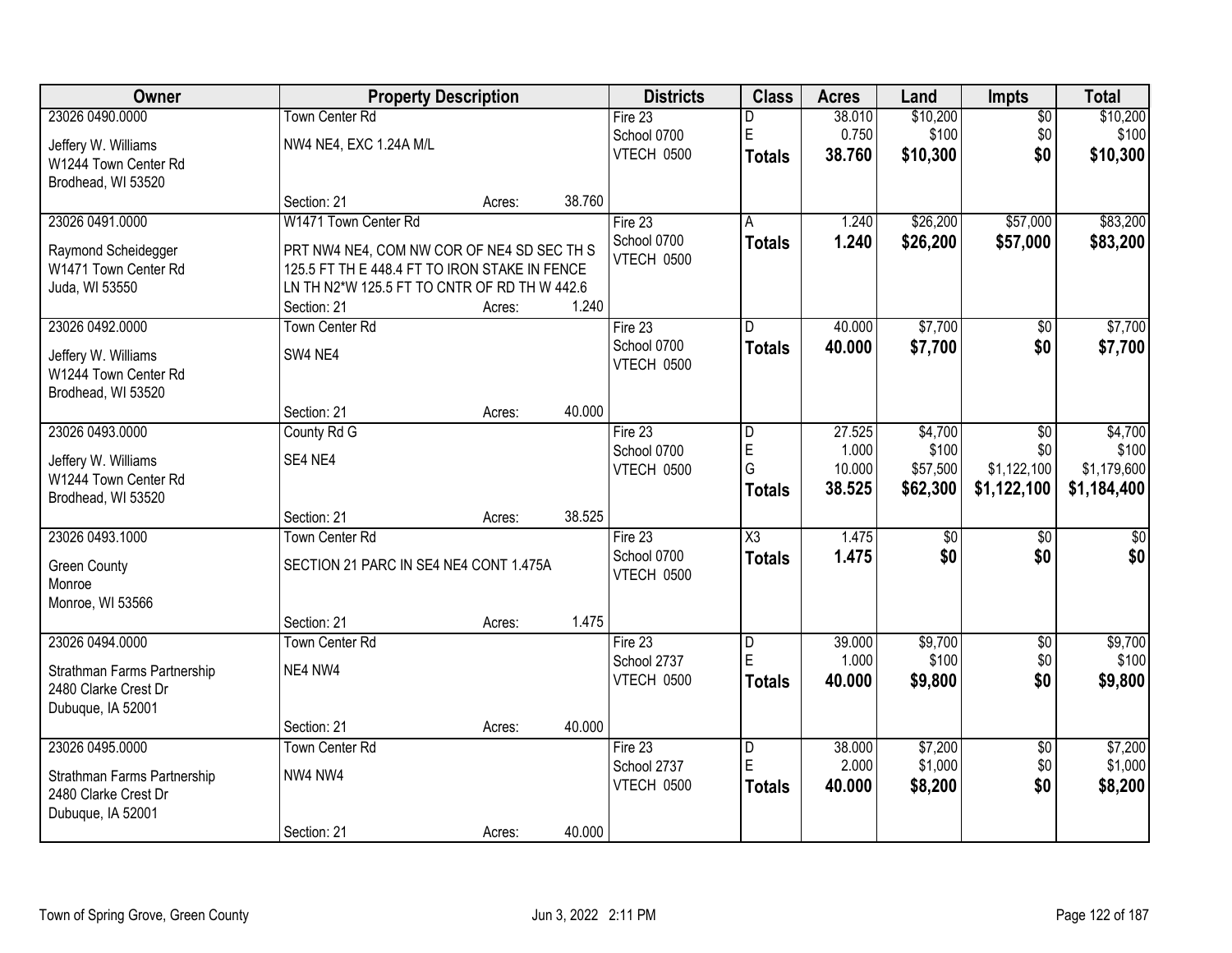| Owner                       | <b>Property Description</b>             |        |        | <b>Districts</b> | <b>Class</b>   | <b>Acres</b> | Land     | <b>Impts</b>    | <b>Total</b> |
|-----------------------------|-----------------------------------------|--------|--------|------------------|----------------|--------------|----------|-----------------|--------------|
| 23026 0496.0000             | Town Center Rd                          |        |        | Fire $23$        | D              | 39.000       | \$5,100  | \$0             | \$5,100      |
| Strathman Farms Partnership | SW4 NW4                                 |        |        | School 2737      | $\mathsf E$    | 1.000        | \$100    | \$0             | \$100        |
| 2480 Clarke Crest Dr        |                                         |        |        | VTECH 0500       | <b>Totals</b>  | 40.000       | \$5,200  | \$0             | \$5,200      |
| Dubuque, IA 52001           |                                         |        |        |                  |                |              |          |                 |              |
|                             | Section: 21                             | Acres: | 40.000 |                  |                |              |          |                 |              |
| 23026 0497.0000             | <b>Town Center Rd</b>                   |        |        | Fire 23          | $\overline{D}$ | 40.000       | \$9,800  | \$0             | \$9,800      |
| Strathman Farms Partnership | SE4 NW4                                 |        |        | School 2737      | <b>Totals</b>  | 40.000       | \$9,800  | \$0             | \$9,800      |
| 2480 Clarke Crest Dr        |                                         |        |        | VTECH 0500       |                |              |          |                 |              |
| Dubuque, IA 52001           |                                         |        |        |                  |                |              |          |                 |              |
|                             | Section: 21                             | Acres: | 40.000 |                  |                |              |          |                 |              |
| 23026 0498.0000             | Town Center Rd                          |        |        | Fire 23          | D              | 17.000       | \$4,000  | \$0             | \$4,000      |
| <b>Curtis Newcomer</b>      | S 20A NE4 SW4                           |        |        | School 2737      | E              | 3.000        | \$1,500  | \$0             | \$1,500      |
| W1632 County Rd K           |                                         |        |        | VTECH 0500       | <b>Totals</b>  | 20.000       | \$5,500  | \$0             | \$5,500      |
| Juda, WI 53550              |                                         |        |        |                  |                |              |          |                 |              |
|                             | Section: 21                             | Acres: | 20.000 |                  |                |              |          |                 |              |
| 23026 0498.1000             | <b>Town Center Rd</b>                   |        |        | Fire 23          | 5M             | 18.000       | \$18,000 | \$0             | \$18,000     |
| <b>Curtis Newcomer</b>      | N 20A NE4 SW4 (POS V9-P163)             |        |        | School 2737      | D              | 2.000        | \$500    | \$0             | \$500        |
| W1632 County Rd K           |                                         |        |        | VTECH 0500       | <b>Totals</b>  | 20.000       | \$18,500 | \$0             | \$18,500     |
| Juda, WI 53550              |                                         |        |        |                  |                |              |          |                 |              |
|                             | Section: 21                             | Acres: | 20.000 |                  |                |              |          |                 |              |
| 23026 0499.0000             | <b>Town Center Rd</b>                   |        |        | Fire 23          | 5M             | 5.000        | \$5,000  | $\overline{50}$ | \$5,000      |
| Strathman Farms Partnership | NW4 SW4                                 |        |        | School 2737      | D              | 34.000       | \$7,700  | \$0             | \$7,700      |
| 2480 Clarke Crest Dr        |                                         |        |        | VTECH 0500       | E              | 1.000        | \$100    | \$0             | \$100        |
| Dubuque, IA 52001           |                                         |        |        |                  | <b>Totals</b>  | 40.000       | \$12,800 | \$0             | \$12,800     |
|                             | Section: 21                             | Acres: | 40.000 |                  |                |              |          |                 |              |
| 23026 0500.0000             | <b>Town Center Rd</b>                   |        |        | Fire 23          | 5M             | 8.800        | \$8,800  | $\overline{50}$ | \$8,800      |
| Strathman Farms Partnership | PRT N2 SW4 SW4                          |        |        | School 2737      | D              | 10.000       | \$2,300  | \$0             | \$2,300      |
| 2480 Clarke Crest Dr        |                                         |        |        | VTECH 0500       | <b>Totals</b>  | 18,800       | \$11,100 | \$0             | \$11,100     |
| Dubuque, IA 52001           |                                         |        |        |                  |                |              |          |                 |              |
|                             | Section: 21                             | Acres: | 18.800 |                  |                |              |          |                 |              |
| 23026 0500.0100             | N970 Mill Rd                            |        |        | Fire $23$        | A              | 1.200        | \$26,000 | \$195,800       | \$221,800    |
| Merl D. Kiser Jr            | CSM 1789 (V6-P15) LOT 1 BNG PRT SW4 SW4 |        |        | School 2737      | <b>Totals</b>  | 1.200        | \$26,000 | \$195,800       | \$221,800    |
| N970 Mill Rd                |                                         |        |        | VTECH 0500       |                |              |          |                 |              |
| Juda, WI 53550              |                                         |        |        |                  |                |              |          |                 |              |
|                             | Section: 21                             | Acres: | 1.200  |                  |                |              |          |                 |              |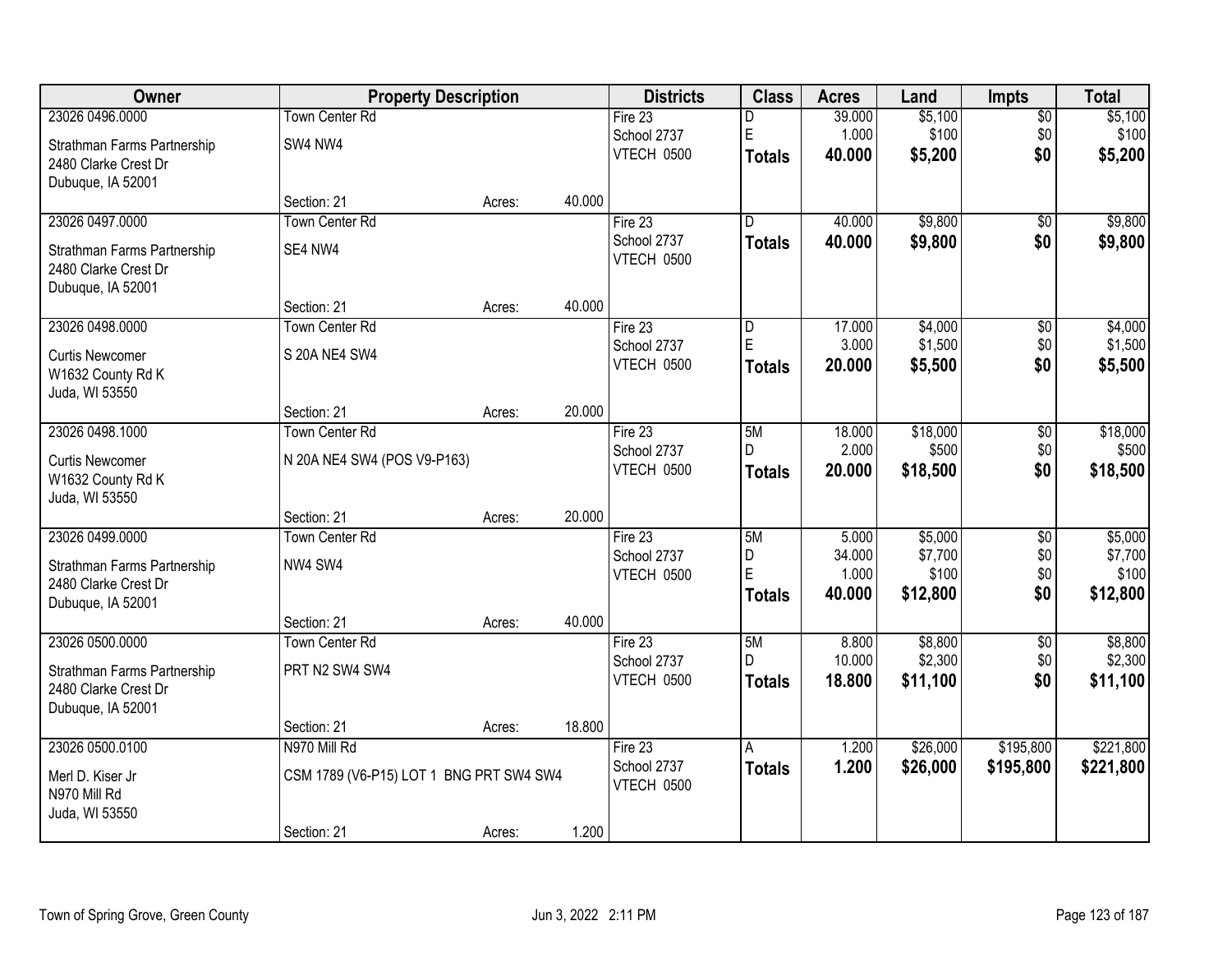| Owner                                                                        |                                                                                                                                                     | <b>Property Description</b> |        |                                      | <b>Class</b>                 | <b>Acres</b>                       | Land                                     | <b>Impts</b>                         | <b>Total</b>                               |
|------------------------------------------------------------------------------|-----------------------------------------------------------------------------------------------------------------------------------------------------|-----------------------------|--------|--------------------------------------|------------------------------|------------------------------------|------------------------------------------|--------------------------------------|--------------------------------------------|
| 23026 0500.1001                                                              | W1632 County Hwy K                                                                                                                                  |                             |        | School 0700                          |                              | 4.000                              | \$35,000                                 | \$207,800                            | \$242,800                                  |
| <b>Curtis Newcomer</b><br>W1632 County Rd K<br>Juda, WI 53550                | CSM 4585 (V19-P187) LOT 1 BNG PRT SW4 SW4                                                                                                           |                             |        | VTECH 0500                           | <b>Totals</b>                | 4.000                              | \$35,000                                 | \$207,800                            | \$242,800                                  |
|                                                                              | Section: 21                                                                                                                                         | Acres:                      | 4.000  |                                      |                              |                                    |                                          |                                      |                                            |
| 23026 0500.1002                                                              | County Rd K                                                                                                                                         |                             |        | School 0700                          | 5M                           | 4.000                              | \$4,000                                  | $\overline{50}$                      | \$4,000                                    |
| <b>Curtis Newcomer</b><br>W1632 County Rd K                                  | S2 SW4 SW4, EXC LOT 1 CSM 4585                                                                                                                      |                             |        | VTECH 0500                           | D<br>E                       | 11.000<br>1.000                    | \$2,800<br>\$100                         | \$0<br>\$0<br>\$0                    | \$2,800<br>\$100                           |
| Juda, WI 53550                                                               |                                                                                                                                                     |                             |        |                                      | <b>Totals</b>                | 16.000                             | \$6,900                                  |                                      | \$6,900                                    |
|                                                                              | Section: 21                                                                                                                                         | Acres:                      | 16.000 |                                      |                              |                                    |                                          |                                      |                                            |
| 23026 0501.0100<br>Greg Raymond<br>W1556 County Rd K<br>Juda, WI 53550       | W1556 County Hwy K<br>SE4 SW4 EXC E 16 ACRES, WHICH EXC INCL PRT<br>LOT 1 CSM 1163 & EXC W 4 ACRES OF E1/2 SE4 SW4<br>& EXC E 66 FT OF W1/2 SE4 SW4 |                             |        | Fire 23<br>School 2737<br>VTECH 0500 | A<br>D<br>E<br><b>Totals</b> | 7.000<br>10.600<br>0.400<br>18.000 | \$51,000<br>\$2,500<br>\$100<br>\$53,600 | \$178,600<br>\$0<br>\$0<br>\$178,600 | \$229,600<br>\$2,500<br>\$100<br>\$232,200 |
|                                                                              | Section: 21                                                                                                                                         | Acres:                      | 18.000 |                                      |                              |                                    |                                          |                                      |                                            |
| 23026 0501.1000                                                              | County Rd K                                                                                                                                         |                             |        | Fire $43$                            | $\overline{D}$               | 19.090                             | \$4,400                                  | \$0                                  | \$4,400                                    |
| <b>Williams Brothers Farms</b><br>W1244 Town Center Rd<br>Brodhead, WI 53520 | CSM 4932 (V22-P147) LOT 1 BNG PRT SE4 SW4                                                                                                           |                             |        | School 2737<br>VTECH 0500            | E<br><b>Totals</b>           | 2.000<br>21.090                    | \$900<br>\$5,300                         | \$0<br>\$0                           | \$900<br>\$5,300                           |
|                                                                              | Section: 21                                                                                                                                         | Acres:                      | 21.090 |                                      |                              |                                    |                                          |                                      |                                            |
| 23026 0502.0000                                                              | N1101 County Hwy G                                                                                                                                  |                             |        | Fire 23                              | $\overline{X5}$              | 1.000                              | \$0                                      | $\overline{50}$                      | \$0                                        |
| <b>Wisconsin Power</b>                                                       | N 33 FT OF 233 FT NE4 SE4                                                                                                                           |                             |        | School 2737<br>VTECH 0500            | <b>Totals</b>                | 1.000                              | \$0                                      | \$0                                  | \$0                                        |
|                                                                              | Section: 21                                                                                                                                         | Acres:                      | 1.000  |                                      |                              |                                    |                                          |                                      |                                            |
| 23026 0503.0000                                                              | <b>Town Center Rd</b>                                                                                                                               |                             |        | Fire 23                              | $\overline{D}$               | 38.000                             | \$7,500                                  | $\sqrt{6}$                           | \$7,500                                    |
| Jeffrey W. Williams<br>W1244 Town Center Rd                                  | NE4 SE4 EXC 1A                                                                                                                                      |                             |        | School 2737<br>VTECH 0500            | E<br><b>Totals</b>           | 1.000<br>39.000                    | \$100<br>\$7,600                         | \$0<br>\$0                           | \$100<br>\$7,600                           |
| Brodhead, WI 53520                                                           |                                                                                                                                                     |                             |        |                                      |                              |                                    |                                          |                                      |                                            |
|                                                                              | Section: 21                                                                                                                                         | Acres:                      | 39.000 |                                      |                              |                                    |                                          |                                      |                                            |
| 23026 0504.0000                                                              | <b>Town Center Rd</b>                                                                                                                               |                             |        | Fire $23$                            | D.                           | 40.000                             | \$9,300                                  | $\overline{30}$                      | \$9,300                                    |
| <b>Williams Brothers Farms</b><br>W1244 Town Center Rd<br>Brodhead, WI 53520 | NW4 SE4                                                                                                                                             |                             |        | School 2737<br>VTECH 0500            | <b>Totals</b>                | 40.000                             | \$9,300                                  | \$0                                  | \$9,300                                    |
|                                                                              | Section: 21                                                                                                                                         | Acres:                      | 40.000 |                                      |                              |                                    |                                          |                                      |                                            |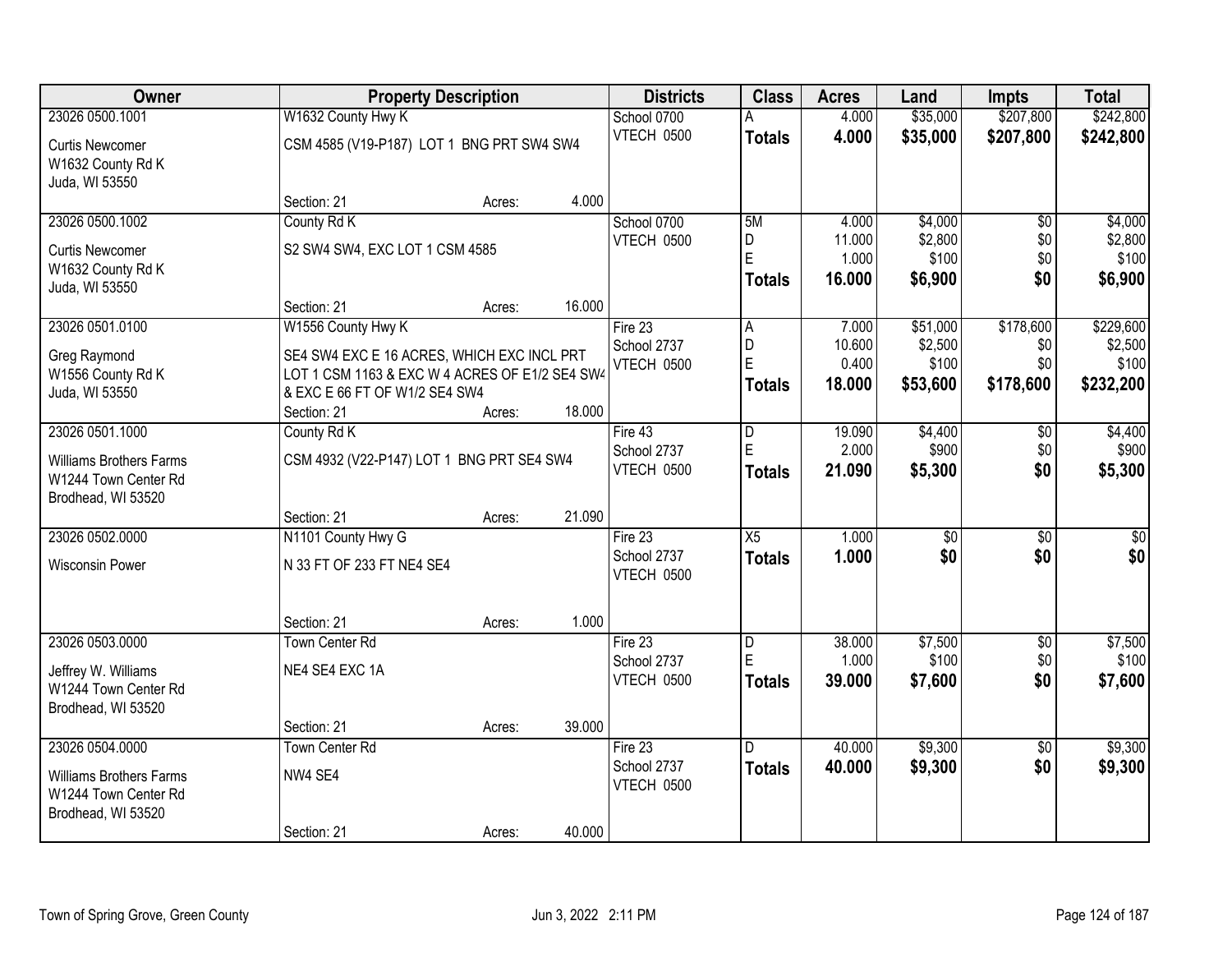| Owner                          | <b>Property Description</b>                   | <b>Districts</b>  | <b>Class</b>   | <b>Acres</b> | Land     | <b>Impts</b>    | <b>Total</b> |
|--------------------------------|-----------------------------------------------|-------------------|----------------|--------------|----------|-----------------|--------------|
| 23026 0505.0200                | W1408 County Hwy K                            | Fire 43           | B              | 0.500        | \$10,000 | $\overline{50}$ | \$10,000     |
| <b>Williams Brothers Farms</b> | SW4 SE4, EXC PRT LOT 1 OF CSM 1163 & EXC CSM  | School 2737       | D              | 34.660       | \$8,900  | \$0             | \$8,900      |
| W1244 Town Center Rd           | 4932 LOT 2                                    | VTECH 0500        | E              | 0.750        | \$100    | \$0             | \$100        |
| Brodhead, WI 53520             |                                               |                   | <b>Totals</b>  | 35.910       | \$19,000 | \$0             | \$19,000     |
|                                | 35.910<br>Section: 21<br>Acres:               |                   |                |              |          |                 |              |
| 23026 0505.1220                | W1496 County Hwy K                            | Fire $43$         | $\overline{A}$ | 3.500        | \$32,500 | \$116,200       | \$148,700    |
| Tony L. Badertscher            | CSM 4932 (V22-P147) LOT 2 BNG PRT SW4 SE4 &   | School 2737       | D.             | 1.500        | \$300    | \$0             | \$300        |
| W1496 County Rd K              | SE4 SW4                                       | VTECH 0500        | <b>Totals</b>  | 5.000        | \$32,800 | \$116,200       | \$149,000    |
| Juda, WI 53550                 |                                               |                   |                |              |          |                 |              |
|                                | 5.000<br>Section: 21<br>Acres:                |                   |                |              |          |                 |              |
| 23026 0506.0000                | <b>Town Center Rd</b>                         | Fire 23           | D              | 35.590       | \$7,300  | \$0             | \$7,300      |
| Jeffrey W. Williams            | SE4 SE4, EXC LOT 1 CSM 3191                   | School 2737       | E              | 2.000        | \$1,000  | \$0             | \$1,000      |
| W1244 Town Center Rd           |                                               | VTECH 0500        | <b>Totals</b>  | 37.590       | \$8,300  | \$0             | \$8,300      |
| Brodhead, WI 53520             |                                               |                   |                |              |          |                 |              |
|                                | 37.590<br>Section: 21<br>Acres:               |                   |                |              |          |                 |              |
| 23026 0506.1000                | N911 County Hwy G                             | Fire 23           | A              | 2.410        | \$32,100 | \$146,900       | \$179,000    |
| James A. Andrews               | CSM 3191 (V11-P261) LOT 1 BNG PRT SE4 SE4 SEC | School 2737       | <b>Totals</b>  | 2.410        | \$32,100 | \$146,900       | \$179,000    |
| N911 County Rd G               | 21                                            | VTECH 0500        |                |              |          |                 |              |
| Brodhead, WI 53520             |                                               |                   |                |              |          |                 |              |
|                                | 2.410<br>Section: 21<br>Acres:                |                   |                |              |          |                 |              |
| 23026 0507.0000                | <b>Town Center Rd</b>                         | Fire $23$         | D              | 39.000       | \$7,900  | $\overline{50}$ | \$7,900      |
| Ryan J. Pinnow                 | NE4 NE4                                       | School 0700       | E              | 1.000        | \$100    | \$0             | \$100        |
| N4166 Pine St                  |                                               | <b>VTECH 0500</b> | <b>Totals</b>  | 40.000       | \$8,000  | \$0             | \$8,000      |
| Brodhead, WI 53520             |                                               |                   |                |              |          |                 |              |
|                                | 40.000<br>Section: 22<br>Acres:               |                   |                |              |          |                 |              |
| 23026 0508.2000                | W1053 Town Center Rd                          | Fire $23$         | $\overline{D}$ | 9.230        | \$2,100  | \$0             | \$2,100      |
| Randy R. Pinnow                | CSM 5461 (V27-P77) LOT 1 BNG PRT NW4 NE4      | School 0700       | $\mathsf E$    | 1.000        | \$100    | \$0             | \$100        |
| W1053 Town Center Rd           |                                               | VTECH 0500        | G              | 2.000        | \$25,000 | \$162,300       | \$187,300    |
| Brodhead, WI 53520             |                                               |                   | <b>Totals</b>  | 12.230       | \$27,200 | \$162,300       | \$189,500    |
|                                | 12.230<br>Section: 22<br>Acres:               |                   |                |              |          |                 |              |
| 23026 0508.3000                | <b>Town Center Rd</b>                         | Fire $23$         | D.             | 27.770       | \$6,500  | $\overline{30}$ | \$6,500      |
| Ryan J. Pinnow                 | NW4 NE4 EXC CSM 5461 LOT 1                    | School 0700       | <b>Totals</b>  | 27.770       | \$6,500  | \$0             | \$6,500      |
| N4166 Pine St                  |                                               | VTECH 0500        |                |              |          |                 |              |
| Brodhead, WI 53520             |                                               |                   |                |              |          |                 |              |
|                                | 27.770<br>Section: 22<br>Acres:               |                   |                |              |          |                 |              |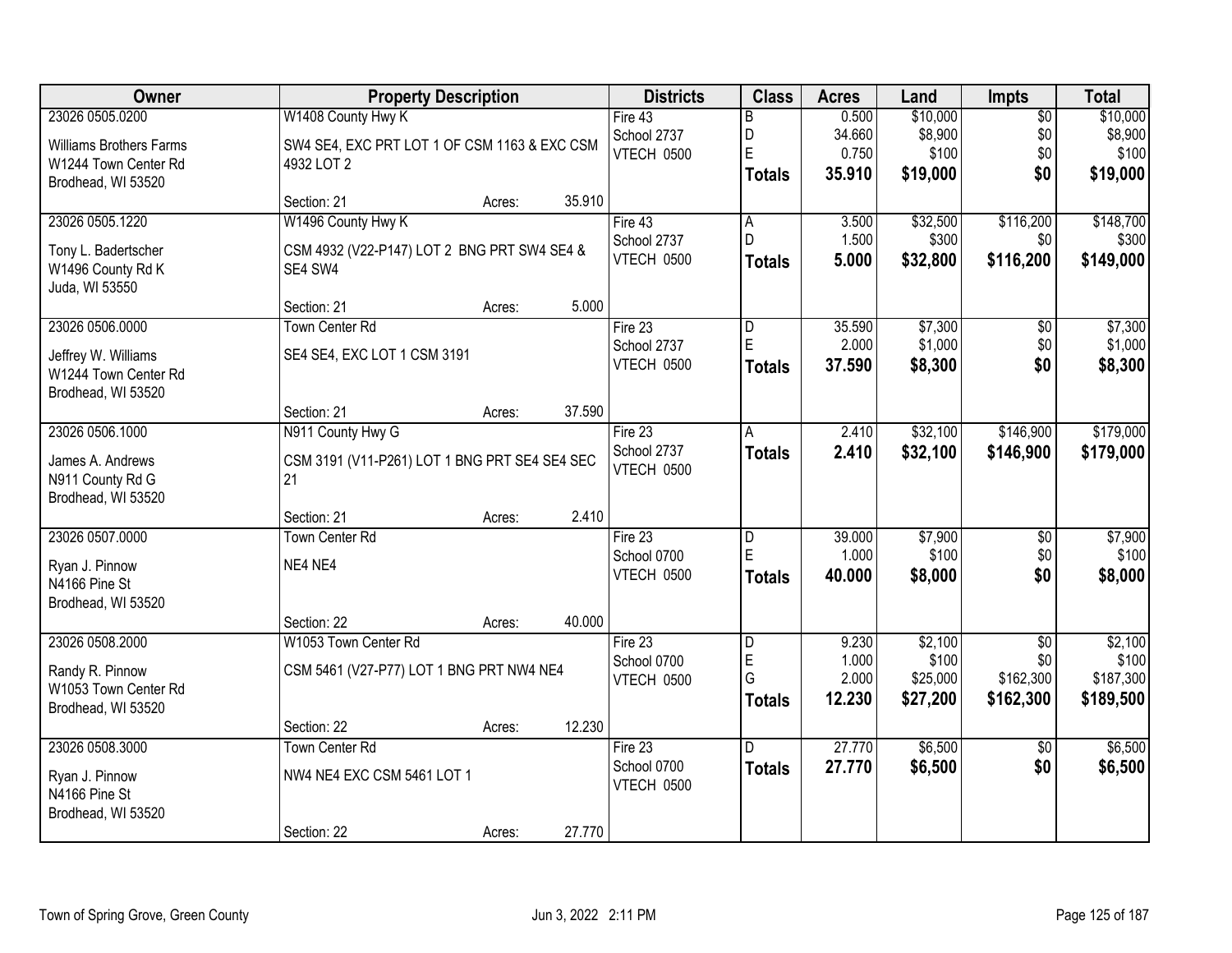| Owner                                | <b>Property Description</b>                   |        |        | <b>Districts</b>  | <b>Class</b>    | <b>Acres</b> | Land            | <b>Impts</b>    | <b>Total</b> |
|--------------------------------------|-----------------------------------------------|--------|--------|-------------------|-----------------|--------------|-----------------|-----------------|--------------|
| 23026 0509.0000                      | <b>Town Center Rd</b>                         |        |        | Fire 23           | D               | 40.000       | \$9,300         | $\overline{50}$ | \$9,300      |
| Ryan J. Pinnow                       | SW4 NE4                                       |        |        | School 0700       | <b>Totals</b>   | 40.000       | \$9,300         | \$0             | \$9,300      |
| N4166 Pine St                        |                                               |        |        | <b>VTECH 0500</b> |                 |              |                 |                 |              |
| Brodhead, WI 53520                   |                                               |        |        |                   |                 |              |                 |                 |              |
|                                      | Section: 22                                   | Acres: | 40.000 |                   |                 |              |                 |                 |              |
| 23026 0510.0000                      | N989 Mt Hope Rd                               |        |        | Fire 23           | D               | 40.000       | \$8,100         | $\overline{50}$ | \$8,100      |
| Sea View Investments LLC Farm Series | SE4 NE4 (PRT POS V16-P9)                      |        |        | School 0700       | <b>Totals</b>   | 40.000       | \$8,100         | \$0             | \$8,100      |
| c/o Jay Girotto                      |                                               |        |        | VTECH 0500        |                 |              |                 |                 |              |
| 18 Crescent Key                      |                                               |        |        |                   |                 |              |                 |                 |              |
| Bellevue, WA 98006                   | Section: 22                                   | Acres: | 40.000 |                   |                 |              |                 |                 |              |
| 23026 0511.0000                      | W1179 Town Center Rd                          |        |        | Fire 23           | D               | 36.000       | \$7,400         | \$0             | \$7,400      |
| Michael L. Wenger                    | NE4 NW4                                       |        |        | School 0700       | $\mathsf E$     | 1.000        | \$100           | \$0             | \$100        |
| W1179 Town Center Rd                 |                                               |        |        | VTECH 0500        | G               | 3.000        | \$30,000        | \$144,700       | \$174,700    |
| Brodhead, WI 53520                   |                                               |        |        |                   | <b>Totals</b>   | 40.000       | \$37,500        | \$144,700       | \$182,200    |
|                                      | Section: 22                                   | Acres: | 40.000 |                   |                 |              |                 |                 |              |
| 23026 0512.0000                      | Town Center Rd                                |        |        | Fire 23           | D               | 37.625       | \$7,900         | \$0             | \$7,900      |
| Michael L. Wenger                    | NW4 NW4 EXC .375A                             |        |        | School 0700       | E               | 2.000        | \$1,000         | \$0             | \$1,000      |
| W1179 Town Center Rd                 |                                               |        |        | VTECH 0500        | <b>Totals</b>   | 39.625       | \$8,900         | \$0             | \$8,900      |
| Brodhead, WI 53520                   |                                               |        |        |                   |                 |              |                 |                 |              |
|                                      | Section: 22                                   | Acres: | 39.625 |                   |                 |              |                 |                 |              |
| 23026 0513.0000                      | W1295 Town Center Rd                          |        |        | Fire 23           | $\overline{X4}$ | 0.375        | $\overline{50}$ | $\overline{50}$ | $\sqrt{50}$  |
| Town of Spring Grove                 | PRT NW4 NW4 COM NW COR S 99 FT E 165 FT N 99  |        |        | School 0700       | <b>Totals</b>   | 0.375        | \$0             | \$0             | \$0          |
| N2475 Cty Gg                         | FTW 165 FT POB                                |        |        | VTECH 0500        |                 |              |                 |                 |              |
| Brodhead, WI 53520                   |                                               |        |        |                   |                 |              |                 |                 |              |
|                                      | Section: 22                                   | Acres: | 0.375  |                   |                 |              |                 |                 |              |
| 23026 0514.0000                      | <b>Town Center Rd</b>                         |        |        | Fire $23$         | $\overline{D}$  | 39.000       | \$6,600         | $\sqrt{$0}$     | \$6,600      |
| Michael L. Wenger                    | SW4 NW4                                       |        |        | School 0700       | $\mathsf E$     | 1.000        | \$100           | \$0             | \$100        |
| W1179 Town Center Rd                 |                                               |        |        | VTECH 0500        | <b>Totals</b>   | 40,000       | \$6,700         | \$0             | \$6,700      |
| Brodhead, WI 53520                   |                                               |        |        |                   |                 |              |                 |                 |              |
|                                      | Section: 22                                   | Acres: | 40.000 |                   |                 |              |                 |                 |              |
| 23026 0515.0000                      | Town Center Rd                                |        |        | Fire 23           | 5M              | 12.000       | \$12,000        | $\overline{50}$ | \$12,000     |
| Michael L. Wenger                    | N 14A OF E 18.5A SE4 NW4 CONT 14A W 43 RDS OF |        |        | School 0700       | D.              | 23.500       | \$4,600         | \$0             | \$4,600      |
| W1179 Town Center Rd                 | SE4 NW4 21.5A                                 |        |        | VTECH 0500        | <b>Totals</b>   | 35.500       | \$16,600        | \$0             | \$16,600     |
| Brodhead, WI 53520                   |                                               |        |        |                   |                 |              |                 |                 |              |
|                                      | Section: 22                                   | Acres: | 35.500 |                   |                 |              |                 |                 |              |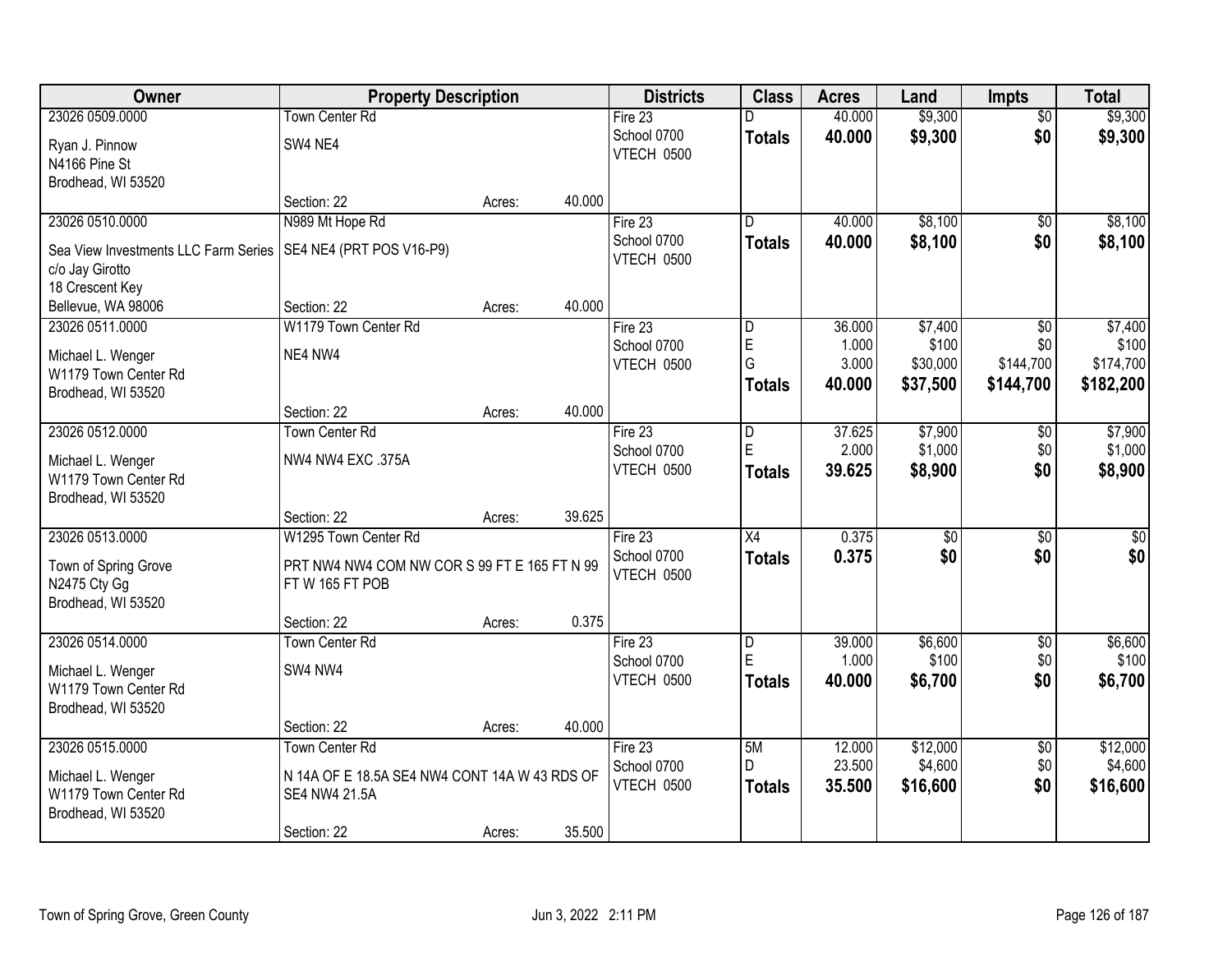| Owner                                                                        | <b>Property Description</b>              |        |        | <b>Districts</b>          | <b>Class</b>   | <b>Acres</b> | Land     | <b>Impts</b>    | <b>Total</b> |
|------------------------------------------------------------------------------|------------------------------------------|--------|--------|---------------------------|----------------|--------------|----------|-----------------|--------------|
| 23026 0516,0000                                                              | <b>Town Center Rd</b>                    |        |        | Fire 23                   | D              | 4.500        | \$1,000  | $\overline{50}$ | \$1,000      |
| Ryan J. Pinnow<br>N4166 Pine St                                              | S 4.5A OF E 37 40THS OF E1/2 OF SE4 NW4  |        |        | School 0700<br>VTECH 0500 | <b>Totals</b>  | 4.500        | \$1,000  | \$0             | \$1,000      |
| Brodhead, WI 53520                                                           |                                          |        |        |                           |                |              |          |                 |              |
|                                                                              | Section: 22                              | Acres: | 4.500  |                           |                |              |          |                 |              |
| 23026 0517.0000                                                              | <b>Town Center Rd</b>                    |        |        | Fire 23                   | D.             | 40.000       | \$9,300  | $\overline{50}$ | \$9,300      |
| <b>Williams Brothers Farms</b><br>W1244 Town Center Rd<br>Brodhead, WI 53520 | NE4 SW4                                  |        |        | School 0700<br>VTECH 0500 | <b>Totals</b>  | 40.000       | \$9,300  | \$0             | \$9,300      |
|                                                                              | Section: 22                              | Acres: | 40.000 |                           |                |              |          |                 |              |
| 23026 0518.0000                                                              | <b>Town Center Rd</b>                    |        |        | Fire 23                   | D              | 39.000       | \$7,800  | \$0             | \$7,800      |
| <b>Williams Brothers Farms</b>                                               | NW4 SW4                                  |        |        | School 0700               | E              | 1.000        | \$100    | \$0             | \$100        |
| W1244 Town Center Rd                                                         |                                          |        |        | <b>VTECH 0500</b>         | <b>Totals</b>  | 40.000       | \$7,900  | \$0             | \$7,900      |
| Brodhead, WI 53520                                                           |                                          |        |        |                           |                |              |          |                 |              |
|                                                                              | Section: 22                              | Acres: | 40.000 |                           |                |              |          |                 |              |
| 23026 0519.1000                                                              | N910 County Hwy G                        |        |        | Fire 23                   | D              | 4.570        | \$1,300  | $\sqrt{6}$      | \$1,300      |
| Aaron D. Schneider                                                           | CSM 5327 (V26-P22) LOT 1 BNG PRT SW4 SW4 |        |        | School 0700               | G              | 5.000        | \$40,000 | \$180,800       | \$220,800    |
| N910 County Rd G                                                             |                                          |        |        | VTECH 0500                | <b>Totals</b>  | 9.570        | \$41,300 | \$180,800       | \$222,100    |
| Brodhead, WI 53520                                                           |                                          |        |        |                           |                |              |          |                 |              |
|                                                                              | Section: 22                              | Acres: | 9.570  |                           |                |              |          |                 |              |
| 23026 0519.2000                                                              | County Hwy G                             |        |        | Fire 23                   | $\overline{D}$ | 23.430       | \$6,500  | \$0             | \$6,500      |
| <b>Williams Brothers Farms</b>                                               | SW4 SW4 EXC CSM 5327 LOT 1               |        |        | School 0700               | E              | 7.000        | \$3,500  | \$0             | \$3,500      |
| W1244 Town Center Rd                                                         |                                          |        |        | VTECH 0500                | <b>Totals</b>  | 30.430       | \$10,000 | \$0             | \$10,000     |
| Brodhead, WI 53520                                                           |                                          |        |        |                           |                |              |          |                 |              |
|                                                                              | Section: 22                              | Acres: | 30.430 |                           |                |              |          |                 |              |
| 23026 0520.0000                                                              | <b>Town Center Rd</b>                    |        |        | Fire 23                   | $\overline{D}$ | 32.000       | \$8,000  | $\overline{$0}$ | \$8,000      |
| <b>Williams Brothers Farms</b>                                               | SE4 SW4                                  |        |        | School 0700               | E              | 8.000        | \$4,000  | \$0             | \$4,000      |
| W1244 Town Center Rd                                                         |                                          |        |        | VTECH 0500                | <b>Totals</b>  | 40.000       | \$12,000 | \$0             | \$12,000     |
| Brodhead, WI 53520                                                           |                                          |        |        |                           |                |              |          |                 |              |
|                                                                              | Section: 22                              | Acres: | 40.000 |                           |                |              |          |                 |              |
| 23026 0521.0000                                                              | Mt Hope Rd                               |        |        | Fire 23                   | D              | 15.000       | \$4,100  | $\overline{60}$ | \$4,100      |
| Sea View Investments LLC Farm Series                                         | N 17.50A NE4 SE4 (PRT POS V16-P9)        |        |        | School 0700               | E              | 2.500        | \$1,300  | \$0             | \$1,300      |
| c/o Jay Girotto                                                              |                                          |        |        | VTECH 0500                | <b>Totals</b>  | 17.500       | \$5,400  | \$0             | \$5,400      |
| 18 Crescent Key                                                              |                                          |        |        |                           |                |              |          |                 |              |
| Bellevue, WA 98006                                                           | Section: 22                              | Acres: | 17.500 |                           |                |              |          |                 |              |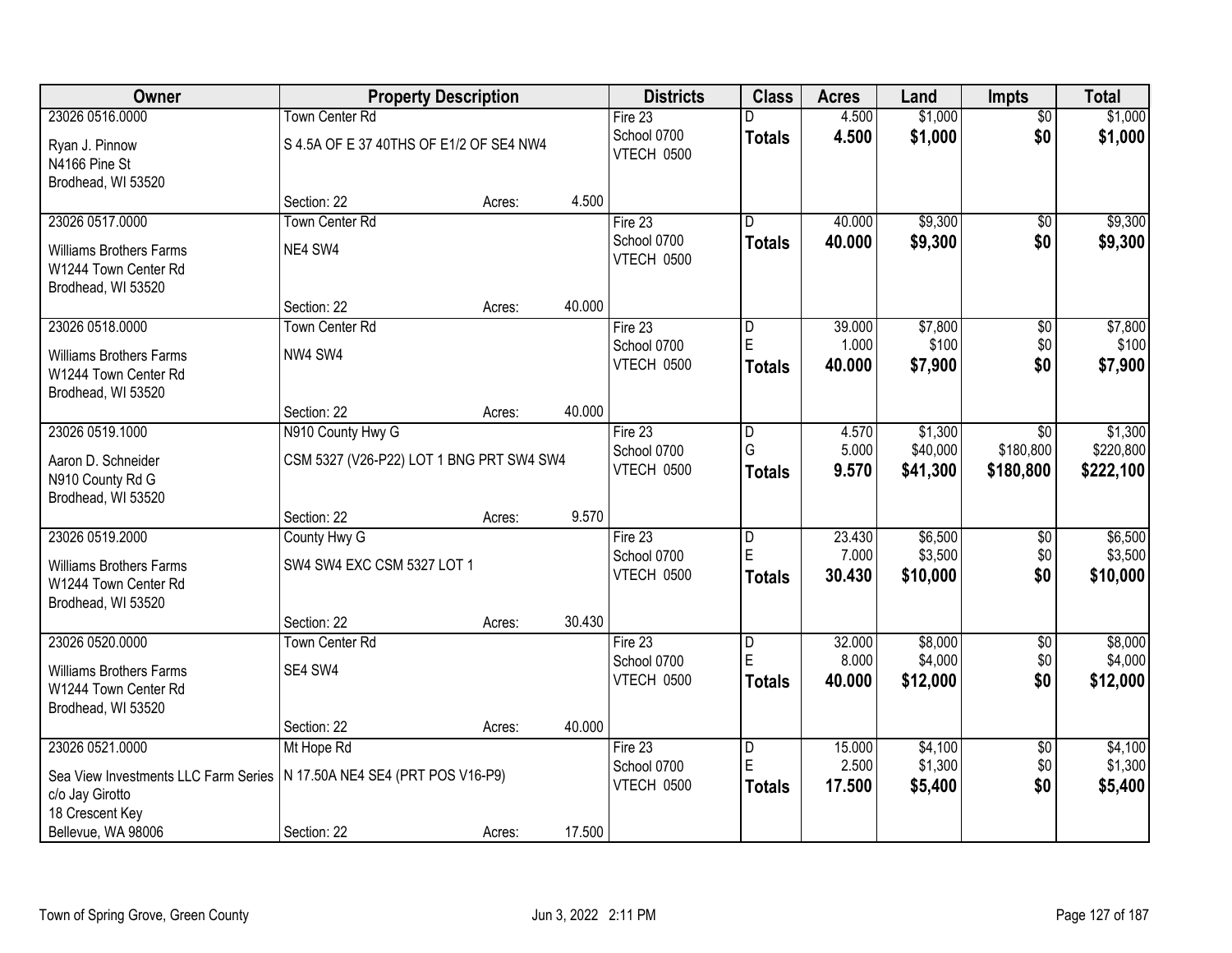| Owner                                     | <b>Property Description</b>                     |        |        | <b>Districts</b> | <b>Class</b>            | <b>Acres</b> | Land     | <b>Impts</b>    | <b>Total</b> |
|-------------------------------------------|-------------------------------------------------|--------|--------|------------------|-------------------------|--------------|----------|-----------------|--------------|
| 23026 0522.0000                           | <b>Town Center Rd</b>                           |        |        | Fire $23$        | D                       | 20.000       | \$5,500  | $\overline{50}$ | \$5,500      |
| Badertscher Rocky Knoll Farm, LLC         | S 22.50A OF W 7/8 NE4 SE4                       |        |        | School 0700      | E                       | 2.500        | \$1,300  | \$0             | \$1,300      |
| N1091 County Rd T                         |                                                 |        |        | VTECH 0500       | <b>Totals</b>           | 22.500       | \$6,800  | \$0             | \$6,800      |
| Brodhead, WI 53520                        |                                                 |        |        |                  |                         |              |          |                 |              |
|                                           | Section: 22                                     | Acres: | 22.500 |                  |                         |              |          |                 |              |
| 23026 0523.0000                           | Town Center Rd                                  |        |        | Fire $23$        | $\overline{\mathsf{n}}$ | 40.000       | \$11,000 | $\overline{50}$ | \$11,000     |
| <b>Williams Brothers Farms</b>            | NW4 SE4                                         |        |        | School 0700      | <b>Totals</b>           | 40.000       | \$11,000 | \$0             | \$11,000     |
| W1244 Town Center Rd                      |                                                 |        |        | VTECH 0500       |                         |              |          |                 |              |
| Brodhead, WI 53520                        |                                                 |        |        |                  |                         |              |          |                 |              |
|                                           | Section: 22                                     | Acres: | 40.000 |                  |                         |              |          |                 |              |
| 23026 0524.0000                           | <b>Town Center Rd</b>                           |        |        | Fire 23          | D                       | 36.000       | \$8,400  | \$0             | \$8,400      |
| <b>Williams Brothers Farms</b>            | SW4 SE4                                         |        |        | School 0700      | E                       | 4.000        | \$2,000  | \$0             | \$2,000      |
| W1244 Town Center Rd                      |                                                 |        |        | VTECH 0500       | <b>Totals</b>           | 40.000       | \$10,400 | \$0             | \$10,400     |
| Brodhead, WI 53520                        |                                                 |        |        |                  |                         |              |          |                 |              |
|                                           | Section: 22                                     | Acres: | 40.000 |                  |                         |              |          |                 |              |
| 23026 0525.0000                           | Town Center Rd                                  |        |        | Fire 23          | D                       | 36.000       | \$9,200  | \$0             | \$9,200      |
| Badertscher Rocky Knoll Farm, LLC         | SE4 SE4, EXC COM SE COR SD SEC TH N90*W         |        |        | School 0700      | E                       | 0.500        | \$100    | \$0             | \$100        |
| N1091 County Rd T                         | 547.11 FT POB TH N90*W 586.50 FT TH N0*E 267.50 |        |        | VTECH 0500       | <b>Totals</b>           | 36.500       | \$9,300  | \$0             | \$9,300      |
| Brodhead, WI 53520                        | FT TH N90*E 553.97 FT TH S6*E 269.47 FT POB     |        |        |                  |                         |              |          |                 |              |
|                                           | Section: 22                                     | Acres: | 36.500 |                  |                         |              |          |                 |              |
| 23026 0525.1000                           | W972 Pedee Rd                                   |        |        | Fire 23          | Α                       | 3.500        | \$37,500 | \$111,800       | \$149,300    |
| John R. Alderman                          | PRT SE4 SE4 COM SE COR SD SEC TH N90*W 547.11   |        |        | School 0700      | <b>Totals</b>           | 3.500        | \$37,500 | \$111,800       | \$149,300    |
| W972 Pedee Rd                             | FT POB TH N90*W 586.5 FT TH N0*E 267.5 FT TH    |        |        | VTECH 0500       |                         |              |          |                 |              |
| Brodhead, WI 53520                        | N90*E 553.97 FT TH S6*E 269.47 FT POB (POS      |        |        |                  |                         |              |          |                 |              |
|                                           | Section: 22                                     | Acres: | 3.500  |                  |                         |              |          |                 |              |
| 23026 0526.0000                           | Mt Hope Rd                                      |        |        | Fire 23          | D                       | 39.000       | \$10,700 | $\overline{50}$ | \$10,700     |
|                                           | NE4 NE4                                         |        |        | School 0700      | E                       | 1.000        | \$100    | \$0             | \$100        |
| Michael L. Wenger<br>W1179 Town Center Rd |                                                 |        |        | VTECH 0500       | <b>Totals</b>           | 40.000       | \$10,800 | \$0             | \$10,800     |
| Brodhead, WI 53520                        |                                                 |        |        |                  |                         |              |          |                 |              |
|                                           | Section: 23                                     | Acres: | 40.000 |                  |                         |              |          |                 |              |
| 23026 0527.0000                           | N1260 Mount Hope Rd                             |        |        | Fire $23$        | D                       | 30.000       | \$8,300  | $\overline{50}$ | \$8,300      |
|                                           | NW4 NE4                                         |        |        | School 0700      | E                       | 2.000        | \$1,000  | \$0             | \$1,000      |
| Michael L. Wenger<br>W1179 Town Center Rd |                                                 |        |        | VTECH 0500       | G                       | 8.000        | \$50,500 | \$1,003,600     | \$1,054,100  |
| Brodhead, WI 53520                        |                                                 |        |        |                  | <b>Totals</b>           | 40.000       | \$59,800 | \$1,003,600     | \$1,063,400  |
|                                           | Section: 23                                     | Acres: | 40.000 |                  |                         |              |          |                 |              |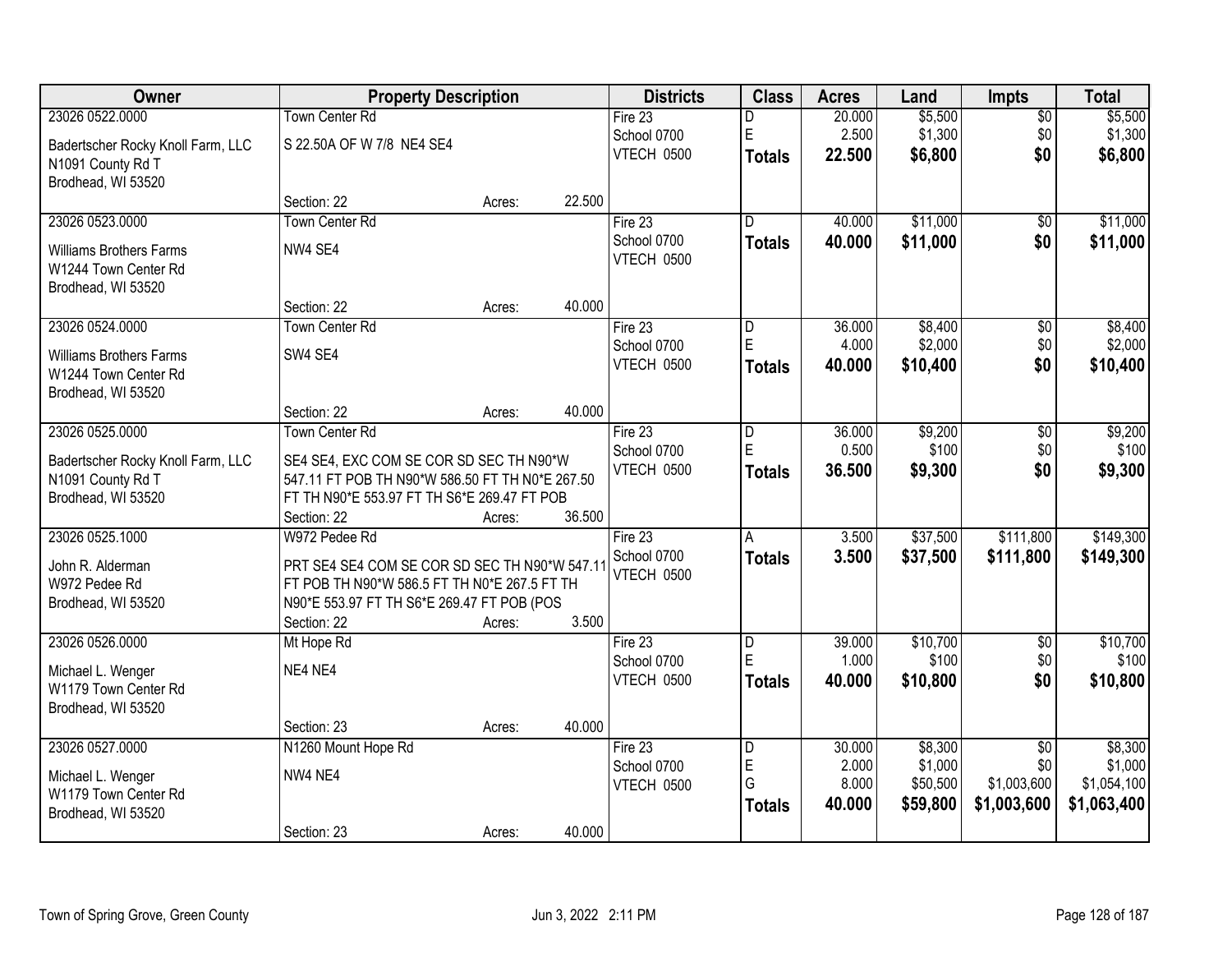| Owner                | <b>Property Description</b>                |        |        | <b>Districts</b> | <b>Class</b>            | <b>Acres</b> | Land     | Impts           | <b>Total</b> |
|----------------------|--------------------------------------------|--------|--------|------------------|-------------------------|--------------|----------|-----------------|--------------|
| 23026 0528.0000      | Mt Hope Rd                                 |        |        | Fire $23$        | D                       | 39.000       | \$10,700 | $\overline{50}$ | \$10,700     |
| Michael L. Wenger    | SW4 NE4                                    |        |        | School 0700      | E                       | 1.000        | \$100    | \$0             | \$100        |
| W1179 Town Center Rd |                                            |        |        | VTECH 0500       | <b>Totals</b>           | 40.000       | \$10,800 | \$0             | \$10,800     |
| Brodhead, WI 53520   |                                            |        |        |                  |                         |              |          |                 |              |
|                      | Section: 23                                | Acres: | 40.000 |                  |                         |              |          |                 |              |
| 23026 0529.0000      | Mt Hope Rd                                 |        |        | Fire $23$        | $\overline{\mathsf{n}}$ | 40.000       | \$11,000 | $\overline{50}$ | \$11,000     |
| Michael L. Wenger    | SE4 NE4                                    |        |        | School 0700      | <b>Totals</b>           | 40.000       | \$11,000 | \$0             | \$11,000     |
| W1179 Town Center Rd |                                            |        |        | VTECH 0500       |                         |              |          |                 |              |
| Brodhead, WI 53520   |                                            |        |        |                  |                         |              |          |                 |              |
|                      | Section: 23                                | Acres: | 40.000 |                  |                         |              |          |                 |              |
| 23026 0530.0000      | Mt Hope Rd                                 |        |        | Fire 23          | D                       | 30.000       | \$8,300  | \$0             | \$8,300      |
| Michael L. Wenger    | NE4 NW4, EXC 6A                            |        |        | School 0700      | E                       | 2.000        | \$1,000  | \$0             | \$1,000      |
| W1179 Town Center Rd |                                            |        |        | VTECH 0500       | G                       | 2.000        | \$25,000 | \$7,700         | \$32,700     |
| Brodhead, WI 53520   |                                            |        |        |                  | <b>Totals</b>           | 34.000       | \$34,300 | \$7,700         | \$42,000     |
|                      | Section: 23                                | Acres: | 34.000 |                  |                         |              |          |                 |              |
| 23026 0531.0000      | N1261 Mount Hope Rd                        |        |        | Fire $23$        | G                       | 1.000        | \$20,000 | \$130,900       | \$150,900    |
| Michael L. Wenger    | PRT NE4 NW4 BNG APPROX 18 RODS N & S BY 8  |        |        | School 0700      | <b>Totals</b>           | 1.000        | \$20,000 | \$130,900       | \$150,900    |
| W1179 Town Center Rd | RODS E & W AT OR ABOUT THE INTERSECTION OF |        |        | VTECH 0500       |                         |              |          |                 |              |
| Brodhead, WI 53520   | E LN W1/2 SEC 23 & S LN OF N2 OF NE4 NW4   |        |        |                  |                         |              |          |                 |              |
|                      | Section: 23                                | Acres: | 1.000  |                  |                         |              |          |                 |              |
| 23026 0532.0000      | W739 Town Center Rd                        |        |        | Fire $23$        | Α                       | 1.500        | \$27,500 | \$38,500        | \$66,000     |
| Peter J. Condon      | E 14 RD OF W 50 RD OF N 16 RD NE4 NW4      |        |        | School 0700      | <b>Totals</b>           | 1.500        | \$27,500 | \$38,500        | \$66,000     |
| W739 Town Center Rd  |                                            |        |        | VTECH 0500       |                         |              |          |                 |              |
| Brodhead, WI 53520   |                                            |        |        |                  |                         |              |          |                 |              |
|                      | Section: 23                                | Acres: | 1.500  |                  |                         |              |          |                 |              |
| 23026 0533.0000      | Mt Hope Rd                                 |        |        | Fire 23          | D.                      | 3.500        | \$1,000  | $\overline{50}$ | \$1,000      |
| Michael L. Wenger    | W 36 RD OF N 16 RD NE4 NW4                 |        |        | School 0700      | <b>Totals</b>           | 3.500        | \$1,000  | \$0             | \$1,000      |
| W1179 Town Center Rd |                                            |        |        | VTECH 0500       |                         |              |          |                 |              |
| Brodhead, WI 53520   |                                            |        |        |                  |                         |              |          |                 |              |
|                      | Section: 23                                | Acres: | 3.500  |                  |                         |              |          |                 |              |
| 23026 0534.0000      | Mt Hope Rd                                 |        |        | Fire $23$        | $\overline{D}$          | 39.000       | \$10,700 | $\overline{50}$ | \$10,700     |
| Michael L. Wenger    | NW4 NW4                                    |        |        | School 0700      | E                       | 1.000        | \$100    | \$0             | \$100        |
| W1179 Town Center Rd |                                            |        |        | VTECH 0500       | <b>Totals</b>           | 40.000       | \$10,800 | \$0             | \$10,800     |
| Brodhead, WI 53520   |                                            |        |        |                  |                         |              |          |                 |              |
|                      | Section: 23                                | Acres: | 40.000 |                  |                         |              |          |                 |              |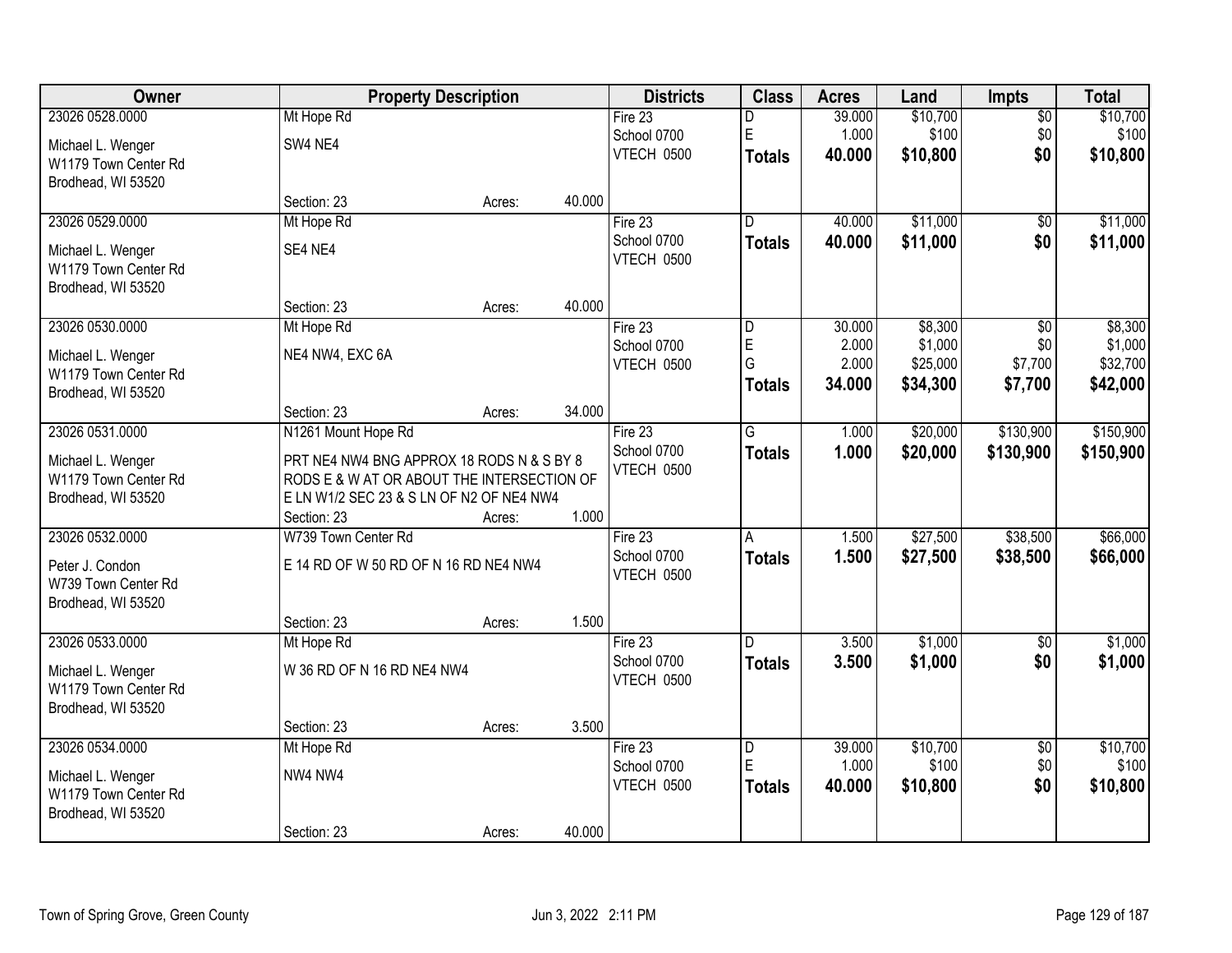| Owner                                | <b>Property Description</b>               | <b>Districts</b>  | <b>Class</b>   | <b>Acres</b> | Land     | <b>Impts</b>    | <b>Total</b> |
|--------------------------------------|-------------------------------------------|-------------------|----------------|--------------|----------|-----------------|--------------|
| 23026 0535.0000                      | Mt Hope Rd                                | Fire $23$         | D              | 40.000       | \$10,200 | $\overline{50}$ | \$10,200     |
| John L. Harvey Jr                    | SW4 NW4                                   | School 0700       | <b>Totals</b>  | 40.000       | \$10,200 | \$0             | \$10,200     |
| W893 Giese Rd                        |                                           | <b>VTECH 0500</b> |                |              |          |                 |              |
| Brodhead, WI 53520                   |                                           |                   |                |              |          |                 |              |
|                                      | 40.000<br>Section: 23<br>Acres:           |                   |                |              |          |                 |              |
| 23026 0536.0000                      | Mt Hope Rd                                | Fire $23$         | D              | 39.000       | \$10,700 | \$0             | \$10,700     |
| John L. Harvey Jr                    | SE4 NW4                                   | School 0700       | E              | 1.000        | \$100    | \$0             | \$100        |
| W893 Giese Rd                        |                                           | VTECH 0500        | <b>Totals</b>  | 40.000       | \$10,800 | \$0             | \$10,800     |
| Brodhead, WI 53520                   |                                           |                   |                |              |          |                 |              |
|                                      | 40.000<br>Section: 23<br>Acres:           |                   |                |              |          |                 |              |
| 23026 0537.0100                      | N1063 Mt Hope Rd                          | Fire 23           | $\overline{D}$ | 12.460       | \$2,300  | \$0             | \$2,300      |
| Sea View Investments LLC Farm Series | NE4 SW4, BNG PRT POS V16-P9, PARCEL A     | School 0700       | E              | 3.000        | \$1,500  | \$0             | \$1,500      |
| c/o Jay Girotto                      |                                           | VTECH 0500        | <b>Totals</b>  | 15.460       | \$3,800  | \$0             | \$3,800      |
| 18 Crescent Key                      |                                           |                   |                |              |          |                 |              |
| Bellevue, WA 98006                   | 15.460<br>Section: 23<br>Acres:           |                   |                |              |          |                 |              |
| 23026 0537.0230                      | N1063 Mount Hope Rd                       | Fire 23           | l D            | 4.710        | \$300    | \$0             | \$300        |
| Therese Clark Agriculture, LLC       | CSM 5316 (V25-P293) LOT 1 BNG PRT NE4 SW4 | School 0700       | G              | 3.000        | \$30,000 | \$142,000       | \$172,000    |
| 3449 W Fairmont Ct                   |                                           | VTECH 0500        | <b>Totals</b>  | 7.710        | \$30,300 | \$142,000       | \$172,300    |
| Visalia, CA 93291-4201               |                                           |                   |                |              |          |                 |              |
|                                      | 7.710<br>Section: 23<br>Acres:            |                   |                |              |          |                 |              |
| 23026 0537.0240                      | Mount Hope Rd                             | Fire 23           | $\overline{D}$ | 16.750       | \$4,600  | \$0             | \$4,600      |
| Sea View Investments LLC Farm Series | NE4 SW4 BNG PRT POS V16-P99 PARCEL A, EXC | School 0700       | <b>Totals</b>  | 16.750       | \$4,600  | \$0             | \$4,600      |
| c/o Jay Girotto                      | CSM 5315, 5316 & 5317                     | VTECH 0500        |                |              |          |                 |              |
| 18 Crescent Key                      |                                           |                   |                |              |          |                 |              |
| Bellevue, WA 98006                   | 16.750<br>Section: 23<br>Acres:           |                   |                |              |          |                 |              |
| 23026 0538.2000                      | Mount Hope Rd                             | Fire 23           | Έ              | 0.130        | \$100    | $\overline{30}$ | \$100        |
| Sea View Investments LLC Farm Series | PRT NE4 SW4 BNG PRT POS V16-P99 PARCEL A, | School 0700       | <b>Totals</b>  | 0.130        | \$100    | \$0             | \$100        |
| c/o Jay Girotto                      | EXC CSM 5317 LOT 1                        | VTECH 0500        |                |              |          |                 |              |
| 18 Crescent Key                      |                                           |                   |                |              |          |                 |              |
| Bellevue, WA 98006                   | 0.130<br>Section: 23<br>Acres:            |                   |                |              |          |                 |              |
| 23026 0539.0100                      | Mt Hope Rd                                | Fire 23           | D.             | 34,870       | \$7,300  | $\overline{50}$ | \$7,300      |
| Sea View Investments LLC Farm Series | NW4 SW4, BNG PRT POS V16-P9, PARCEL A     | School 0700       | <b>Totals</b>  | 34.870       | \$7,300  | \$0             | \$7,300      |
| c/o Jay Girotto                      |                                           | VTECH 0500        |                |              |          |                 |              |
| 18 Crescent Key                      |                                           |                   |                |              |          |                 |              |
| Bellevue, WA 98006                   | 34.870<br>Section: 23<br>Acres:           |                   |                |              |          |                 |              |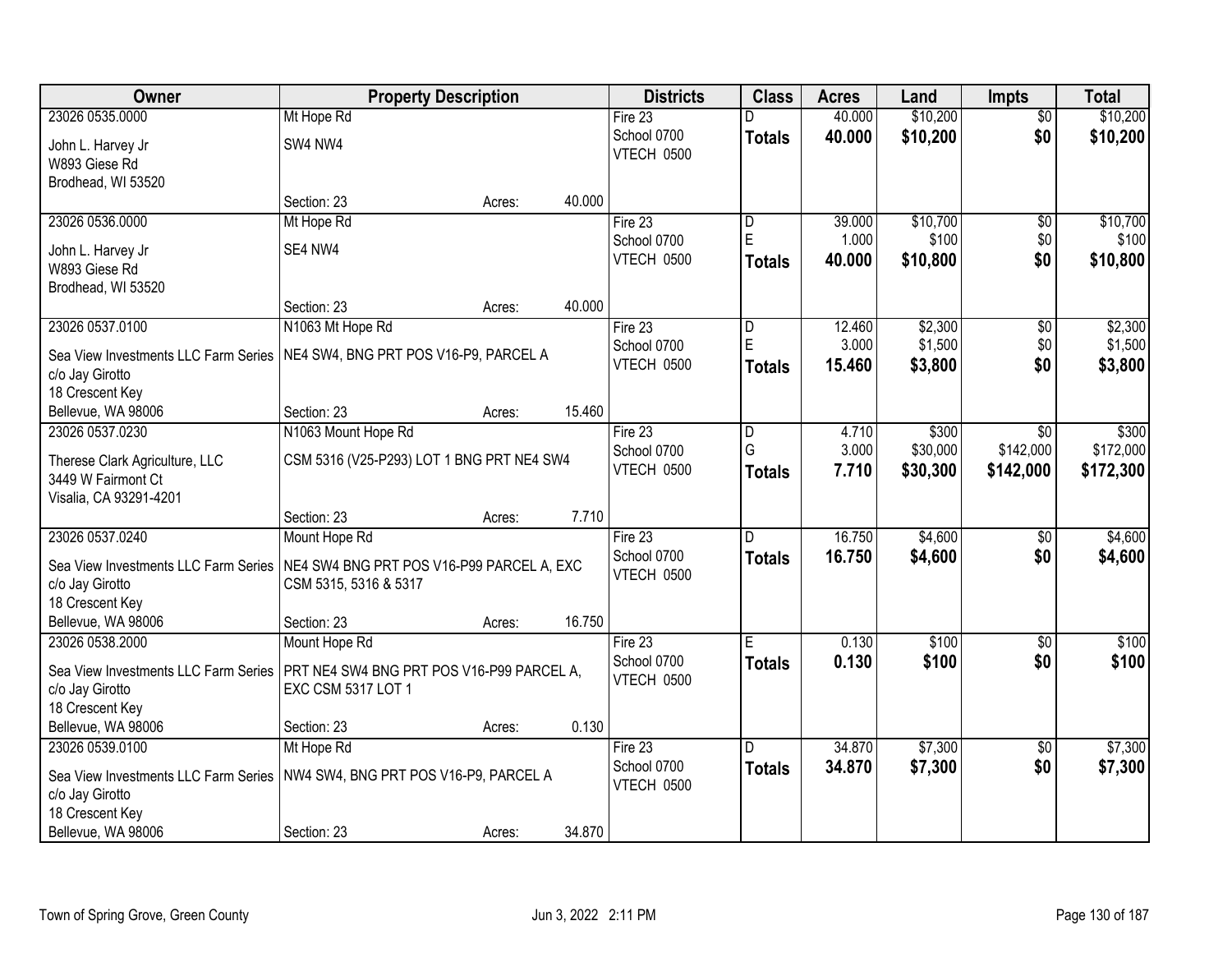| Owner                                                   | <b>Property Description</b>                                         | <b>Districts</b>          | <b>Class</b>            | <b>Acres</b> | Land     | <b>Impts</b>    | <b>Total</b> |
|---------------------------------------------------------|---------------------------------------------------------------------|---------------------------|-------------------------|--------------|----------|-----------------|--------------|
| 23026 0539.0200                                         | Mt Hope Rd                                                          | Fire $23$                 | D                       | 6.670        | \$1,800  | \$0             | \$1,800      |
| Sea View Investments LLC Farm Series<br>c/o Jay Girotto | NW4 SW4 BNG PRT POS V16-P99 PARCEL A                                | School 0700<br>VTECH 0500 | <b>Totals</b>           | 6.670        | \$1,800  | \$0             | \$1,800      |
| 18 Crescent Key                                         |                                                                     |                           |                         |              |          |                 |              |
| Bellevue, WA 98006                                      | 6.670<br>Section: 23<br>Acres:                                      |                           |                         |              |          |                 |              |
| 23026 0540.0000                                         | Mt Hope Rd                                                          | Fire 23                   | $\overline{\mathsf{D}}$ | 39.000       | \$9,900  | $\overline{50}$ | \$9,900      |
| Badertscher Rocky Knoll Farm, LLC                       | SW4 SW4                                                             | School 0700               | E                       | 1.000        | \$100    | \$0             | \$100        |
| N1091 County Rd T                                       |                                                                     | VTECH 0500                | <b>Totals</b>           | 40.000       | \$10,000 | \$0             | \$10,000     |
| Brodhead, WI 53520                                      |                                                                     |                           |                         |              |          |                 |              |
|                                                         | 40.000<br>Section: 23<br>Acres:                                     |                           |                         |              |          |                 |              |
| 23026 0541.1100                                         | Mt Hope Rd                                                          | Fire 23                   | D                       | 10.460       | \$2,900  | \$0             | \$2,900      |
| Therese Clark Agriculture, LLC                          | CSM 5315 (V25-P291) LOT 1 BNG PRT NE4 & SE4 OF                      | School 0700               | E                       | 2.000        | \$1,000  | \$0             | \$1,000      |
| 3449 W Fairmont Ct                                      | SW4                                                                 | VTECH 0500                | G                       | 7.000        | \$47,000 | \$227,400       | \$274,400    |
| Visalia, CA 93291-4201                                  |                                                                     |                           | <b>Totals</b>           | 19.460       | \$50,900 | \$227,400       | \$278,300    |
|                                                         | 19.460<br>Section: 23<br>Acres:                                     |                           |                         |              |          |                 |              |
| 23026 0541.2100                                         | N989 Mount Hope Rd                                                  | Fire 23                   | E                       | 0.500        | \$100    | $\sqrt{6}$      | \$100        |
| Malcook Farms, Inc                                      | CSM 5317 (V25-P295) LOT 1 BNG PRT NE4 & SE4                         | School 0700               | G                       | 1.830        | \$24,200 | \$125,400       | \$149,600    |
| N989 Mt Hope Rd                                         | SW4                                                                 | VTECH 0500                | <b>Totals</b>           | 2.330        | \$24,300 | \$125,400       | \$149,700    |
| Brodhead, WI 53520                                      |                                                                     |                           |                         |              |          |                 |              |
|                                                         | 2.330<br>Section: 23<br>Acres:                                      |                           |                         |              |          |                 |              |
| 23026 0541.3000                                         | Pedee Rd                                                            | Fire 23                   | D                       | 20.490       | \$5,100  | \$0             | \$5,100      |
| Sea View Investments LLC Farm Series                    | SE4 SW4 BNG PRT POS V16-P99 PARCEL A, EXC                           | School 0700               | <b>Totals</b>           | 20.490       | \$5,100  | \$0             | \$5,100      |
| c/o Jay Girotto                                         | CSM 5315 & 5317                                                     | VTECH 0500                |                         |              |          |                 |              |
| 18 Crescent Key                                         |                                                                     |                           |                         |              |          |                 |              |
| Bellevue, WA 98006                                      | 20.490<br>Section: 23<br>Acres:                                     |                           |                         |              |          |                 |              |
| 23026 0542.0000                                         | Mt Hope Rd                                                          | Fire 23                   | D                       | 29.280       | \$6,100  | $\overline{$0}$ | \$6,100      |
| James R. Drafall                                        | NE4 SE4 (BNG PRT POS V16-103) EXC CSM 1097                          | School 0700               | E                       | 8.640        | \$4,300  | \$0             | \$4,300      |
| W4264 Carter Rd                                         | LOT <sub>1</sub>                                                    | VTECH 0500                | <b>Totals</b>           | 37.920       | \$10,400 | \$0             | \$10,400     |
| Juda, WI 53550                                          |                                                                     |                           |                         |              |          |                 |              |
|                                                         | 37.920<br>Section: 23<br>Acres:                                     |                           |                         |              |          |                 |              |
| 23026 0542.1000                                         | W502 Rock Hill Rd                                                   | Fire $23$                 | A                       | 4.490        | \$42,500 | \$146,700       | \$189,200    |
| Todd D. Arnsmeier                                       |                                                                     | School 0700               | <b>Totals</b>           | 4.490        | \$42,500 | \$146,700       | \$189,200    |
| W502 Rock Hill Rd                                       | CSM 1097 (V3-P412) LOT 1 BNG PRT NE4 SE4 SEC<br>23 & NW4 SW4 SEC 24 | VTECH 0500                |                         |              |          |                 |              |
| Brodhead, WI 53520                                      |                                                                     | Green County Drain        |                         |              |          |                 |              |
|                                                         | 4.490<br>Section: 24<br>Acres:                                      | #8                        |                         |              |          |                 |              |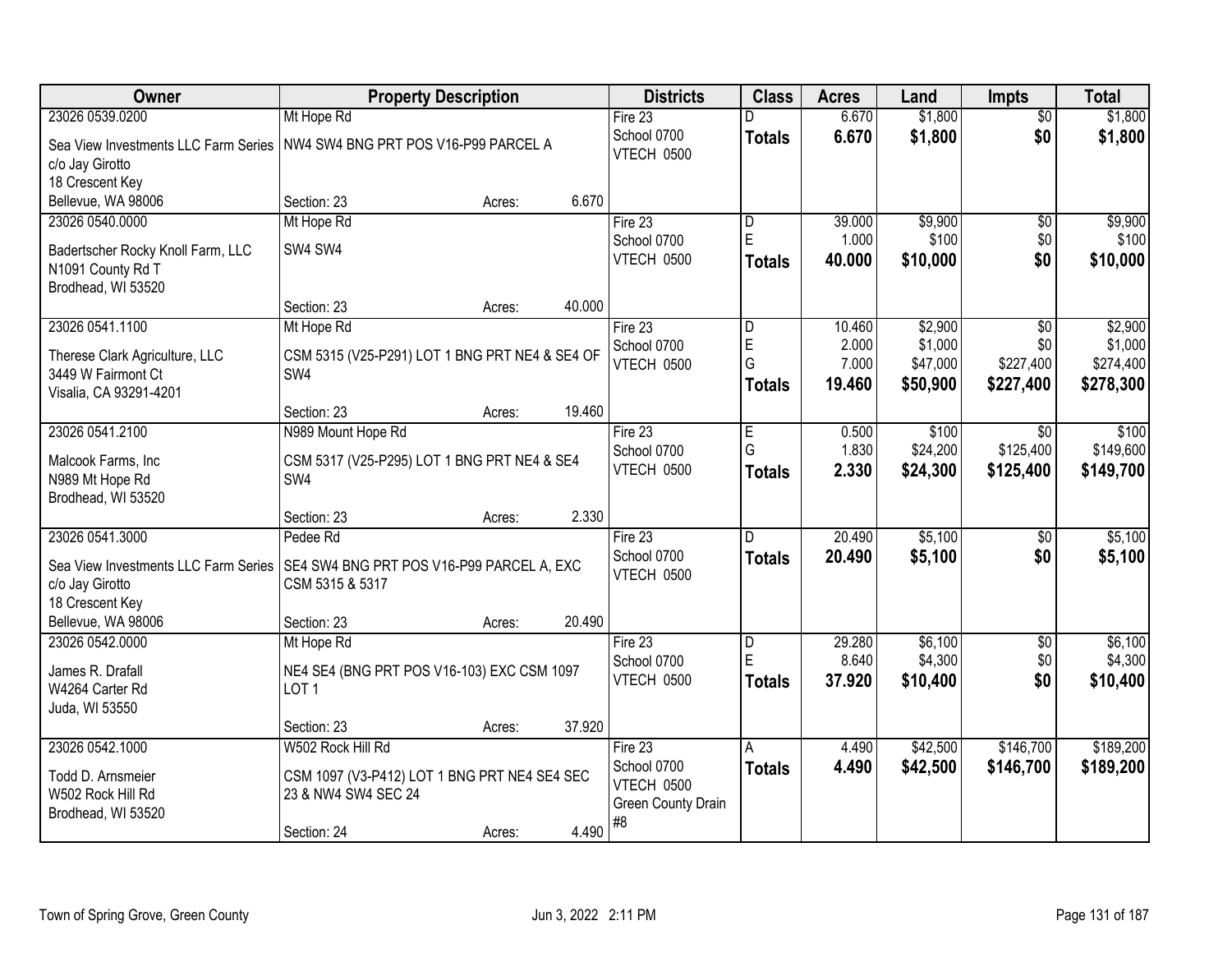| <b>Owner</b>                         | <b>Property Description</b>                |        |        | <b>Districts</b>         | <b>Class</b>   | <b>Acres</b> | Land            | <b>Impts</b>    | <b>Total</b> |
|--------------------------------------|--------------------------------------------|--------|--------|--------------------------|----------------|--------------|-----------------|-----------------|--------------|
| 23026 0543.0000                      | Mt Hope Rd                                 |        |        | Fire 23                  | D              | 31.240       | \$7,300         | $\overline{50}$ | \$7,300      |
| James R. Drafall                     | NW4 SE4 (BNG PRT POS V16-103) EXC CSM 5314 |        |        | School 0700              | $\mathsf E$    | 9.050        | \$4,600         | \$0             | \$4,600      |
| W4264 Carter Rd                      | LOT <sub>1</sub>                           |        |        | VTECH 0500               | Totals         | 40.290       | \$11,900        | \$0             | \$11,900     |
| Juda, WI 53550                       |                                            |        |        |                          |                |              |                 |                 |              |
|                                      | Section: 23                                | Acres: | 40.290 |                          |                |              |                 |                 |              |
| 23026 0544.0000                      | Mt Hope Rd                                 |        |        | Fire 23                  | X5             | 1.790        | $\overline{50}$ | $\overline{50}$ | $\sqrt{50}$  |
| Mt Hope Church Cemetery Association  | CSM 5314 (V25-P287) LOT 1 BNG PRT NW4      |        |        | School 0700              | <b>Totals</b>  | 1.790        | \$0             | \$0             | \$0          |
| N1091 County Rd T                    | SE4(EXEMPT)                                |        |        | VTECH 0500               |                |              |                 |                 |              |
| Brodhead, WI 53520                   |                                            |        |        |                          |                |              |                 |                 |              |
|                                      | Section: 23                                | Acres: | 1.790  |                          |                |              |                 |                 |              |
| 23026 0545.0000                      | Mt Hope Rd                                 |        |        | Fire 23                  | D              | 41.570       | \$11,500        | \$0             | \$11,500     |
| Sea View Investments LLC Farm Series | SW4 SE4 (PRT POS V16-P11, PARCEL C)        |        |        | School 0700              | <b>Totals</b>  | 41.570       | \$11,500        | \$0             | \$11,500     |
| c/o Jay Girotto                      |                                            |        |        | VTECH 0500               |                |              |                 |                 |              |
| 18 Crescent Key                      |                                            |        |        |                          |                |              |                 |                 |              |
| Bellevue, WA 98006                   | Section: 23                                | Acres: | 41.570 |                          |                |              |                 |                 |              |
| 23026 0546.0000                      | Mt Hope Rd                                 |        |        | Fire 23                  | D              | 39.000       | \$10,700        | \$0             | \$10,700     |
| Badertscher Frederic & Phyllis Rev   | SE4 SE4                                    |        |        | School 0700              | E              | 1.000        | \$100           | \$0             | \$100        |
| <b>Living Trust</b>                  |                                            |        |        | VTECH 0500               | <b>Totals</b>  | 40.000       | \$10,800        | \$0             | \$10,800     |
| W403 Rock Hill Rd                    |                                            |        |        |                          |                |              |                 |                 |              |
| Brodhead, WI 53520                   | Section: 23                                | Acres: | 40.000 |                          |                |              |                 |                 |              |
| 23026 0547.0000                      | Rock Hill Rd                               |        |        | Fire 23                  | $\overline{D}$ | 38.000       | \$10,500        | $\overline{30}$ | \$10,500     |
| Stewart A. Badertscher               | NE4 NE4                                    |        |        | School 0700              | E              | 2.000        | \$1,000         | \$0             | \$1,000      |
| N1091 County Rd T                    |                                            |        |        | VTECH 0500               | <b>Totals</b>  | 40.000       | \$11,500        | \$0             | \$11,500     |
| Brodhead, WI 53520                   |                                            |        |        | Green County Drain<br>#8 |                |              |                 |                 |              |
|                                      | Section: 24                                | Acres: | 40.000 |                          |                |              |                 |                 |              |
| 23026 0548.0000                      | Rock Hill Rd                               |        |        | Fire 23                  | D              | 39.000       | \$10,700        | $\overline{60}$ | \$10,700     |
| Stewart A. Badertscher               | NW4 NE4                                    |        |        | School 0700              | E              | 1.000        | \$100           | \$0             | \$100        |
| N1091 County Rd T                    |                                            |        |        | VTECH 0500               | <b>Totals</b>  | 40.000       | \$10,800        | \$0             | \$10,800     |
| Brodhead, WI 53520                   |                                            |        |        | Green County Drain<br>#8 |                |              |                 |                 |              |
|                                      | Section: 24                                | Acres: | 40.000 |                          |                |              |                 |                 |              |
| 23026 0549.0000                      | Rock Hill Rd                               |        |        | Fire $23$                | D              | 34.000       | \$5,600         | $\overline{30}$ | \$5,600      |
| Stewart A. Badertscher               | SW4 NE4                                    |        |        | School 0700              | E              | 6.000        | \$3,000         | \$0             | \$3,000      |
| N1091 County Rd T                    |                                            |        |        | VTECH 0500               | <b>Totals</b>  | 40.000       | \$8,600         | \$0             | \$8,600      |
| Brodhead, WI 53520                   |                                            |        |        | Green County Drain<br>#8 |                |              |                 |                 |              |
|                                      | Section: 24                                | Acres: | 40.000 |                          |                |              |                 |                 |              |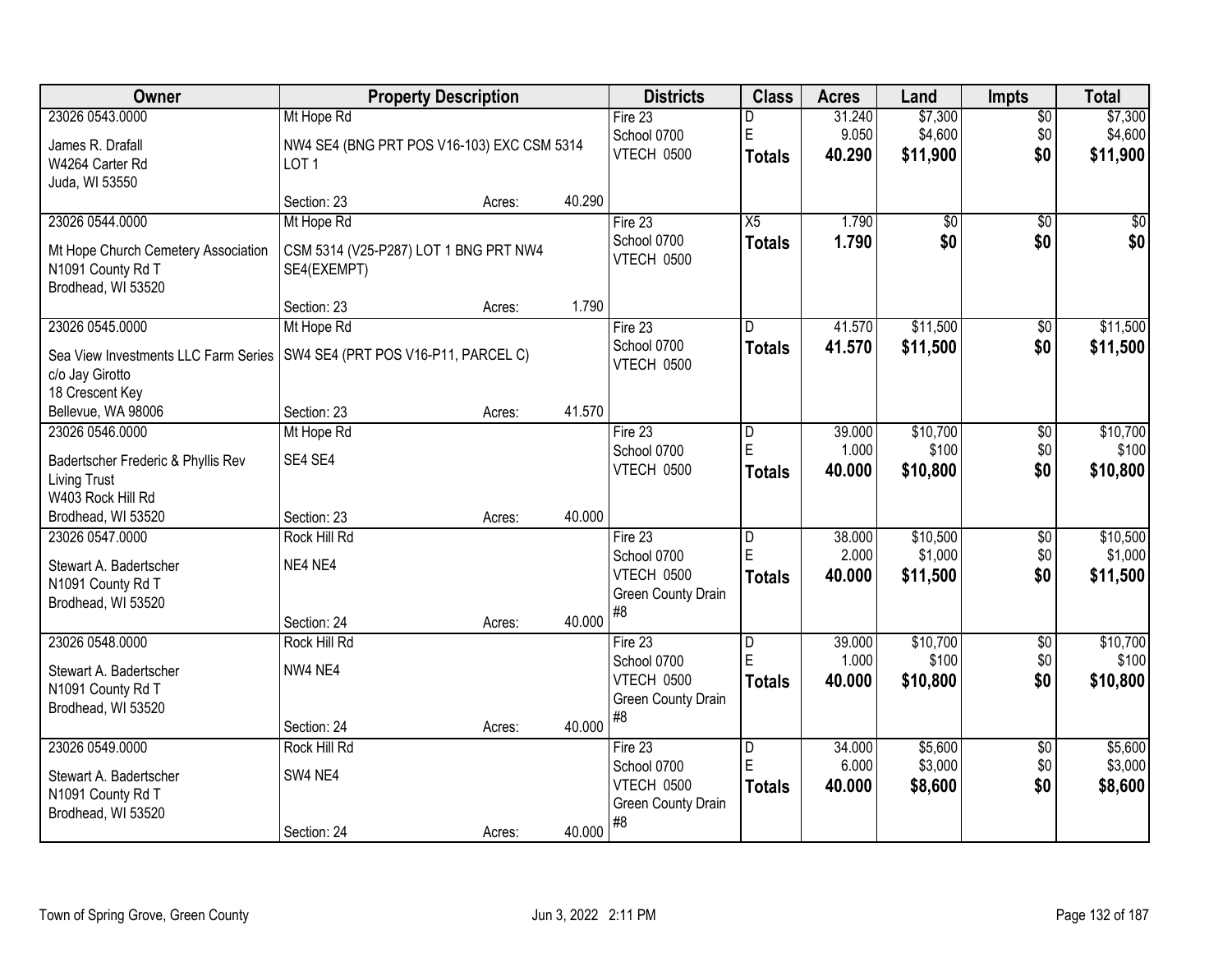| Owner                        | <b>Property Description</b>             |        |        | <b>Districts</b>         | <b>Class</b>  | <b>Acres</b> | Land     | <b>Impts</b>    | <b>Total</b> |
|------------------------------|-----------------------------------------|--------|--------|--------------------------|---------------|--------------|----------|-----------------|--------------|
| 23026 0550.0000              | <b>Rock Hill Rd</b>                     |        |        | Fire 23                  | D             | 34.000       | \$9,400  | $\sqrt{$0}$     | \$9,400      |
| Stewart A. Badertscher       | SE4 NE4                                 |        |        | School 0700              | $\mathsf E$   | 6.000        | \$3,000  | \$0             | \$3,000      |
| N1091 County Rd T            |                                         |        |        | <b>VTECH 0500</b>        | <b>Totals</b> | 40.000       | \$12,400 | \$0             | \$12,400     |
| Brodhead, WI 53520           |                                         |        |        | Green County Drain       |               |              |          |                 |              |
|                              | Section: 24                             | Acres: | 40.000 | #8                       |               |              |          |                 |              |
| 23026 0551.0000              | Rock Hill Rd                            |        |        | Fire 23                  | D             | 39.000       | \$10,700 | \$0             | \$10,700     |
| Smile Acres, LLC             | NE4 NW4                                 |        |        | School 0700              | E             | 1.000        | \$100    | \$0             | \$100        |
| 3414 County Rd H             |                                         |        |        | VTECH 0500               | <b>Totals</b> | 40.000       | \$10,800 | \$0             | \$10,800     |
| Junction City, WI 54443      |                                         |        |        | Green County Drain       |               |              |          |                 |              |
|                              | Section: 24                             | Acres: | 40.000 | #8                       |               |              |          |                 |              |
| 23026 0552.0000              | W443 Town Center Rd                     |        |        | Fire 23                  | D             | 34.000       | \$9,400  | \$0             | \$9,400      |
| Smile Acres, LLC             | NW4 NW4                                 |        |        | School 0700              | E             | 4.000        | \$2,000  | \$0             | \$2,000      |
| 3414 County Rd H             |                                         |        |        | VTECH 0500               | G             | 2.000        | \$25,000 | \$59,600        | \$84,600     |
| Junction City, WI 54443      |                                         |        |        | Green County Drain       | <b>Totals</b> | 40.000       | \$36,400 | \$59,600        | \$96,000     |
|                              | Section: 24                             | Acres: | 40.000 | #8                       |               |              |          |                 |              |
| 23026 0553.0000              | <b>Rock Hill Rd</b>                     |        |        | Fire 23                  | D             | 40.000       | \$11,000 | $\sqrt[6]{3}$   | \$11,000     |
| Smile Acres, LLC             | SW4 NW4                                 |        |        | School 0700              | <b>Totals</b> | 40.000       | \$11,000 | \$0             | \$11,000     |
| 3414 County Rd H             |                                         |        |        | VTECH 0500               |               |              |          |                 |              |
| Junction City, WI 54443      |                                         |        |        | Green County Drain       |               |              |          |                 |              |
|                              | Section: 24                             | Acres: | 40.000 | #8                       |               |              |          |                 |              |
| 23026 0554.0000              | <b>Rock Hill Rd</b>                     |        |        | Fire 23                  | D             | 40.000       | \$11,000 | $\overline{$0}$ | \$11,000     |
| Smile Acres, LLC             | SE4 NW4                                 |        |        | School 0700              | <b>Totals</b> | 40,000       | \$11,000 | \$0             | \$11,000     |
| 3414 County Rd H             |                                         |        |        | VTECH 0500               |               |              |          |                 |              |
| Junction City, WI 54443      |                                         |        |        | Green County Drain       |               |              |          |                 |              |
|                              | Section: 24                             | Acres: | 40.000 | #8                       |               |              |          |                 |              |
| 23026 0555.0000              | Rock Hill Rd                            |        |        | Fire 23                  | D             | 34.264       | \$9,400  | $\sqrt{6}$      | \$9,400      |
| <b>Gv Wisconsin Farm LLC</b> | NE4 SW4 EXC LOT 1 CSM 1186              |        |        | School 0700              | E             | 1.000        | \$100    | \$0             | \$100        |
| c/o Jay Girotto              |                                         |        |        | VTECH 0500               | <b>Totals</b> | 35.264       | \$9,500  | \$0             | \$9,500      |
| 18 Crescent Key              |                                         |        |        | Green County Drain<br>#8 |               |              |          |                 |              |
| Bellevue, WA 98006           | Section: 24                             | Acres: | 35.264 |                          |               |              |          |                 |              |
| 23026 0555.1000              | W360 Rock Hill Rd                       |        |        | Fire 23                  | A             | 4.736        | \$43,700 | \$111,100       | \$154,800    |
| Richard H. Wiesenberg        | CSM 1186 (V4-P39) LOT 1 BNG PRT NE4 SW4 |        |        | School 0700              | <b>Totals</b> | 4.736        | \$43,700 | \$111,100       | \$154,800    |
| W360 Rock Hill Rd            |                                         |        |        | <b>VTECH 0500</b>        |               |              |          |                 |              |
| Brodhead, WI 53520           |                                         |        |        | Green County Drain<br>#8 |               |              |          |                 |              |
|                              | Section: 24                             | Acres: | 4.736  |                          |               |              |          |                 |              |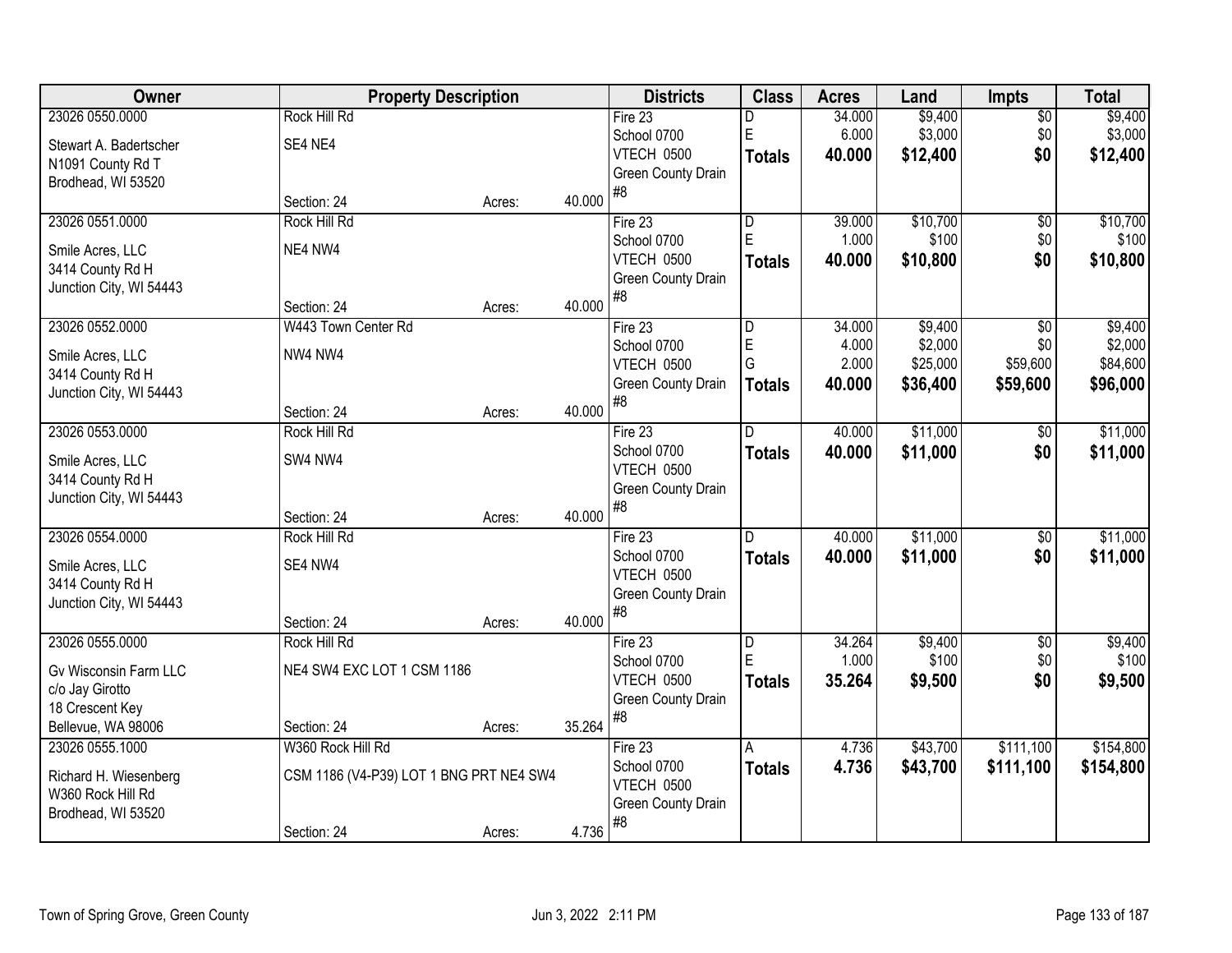| Owner                                       |                                    | <b>Property Description</b> |        | <b>Districts</b>         | <b>Class</b>            | <b>Acres</b> | Land     | <b>Impts</b>           | <b>Total</b> |
|---------------------------------------------|------------------------------------|-----------------------------|--------|--------------------------|-------------------------|--------------|----------|------------------------|--------------|
| 23026 0556.0000                             | <b>Rock Hill Rd</b>                |                             |        | Fire 23                  | D                       | 38.230       | \$10,500 | $\overline{50}$        | \$10,500     |
| Gv Wisconsin Farm LLC                       | NW4 SW4 EXC CSM 1097 (3-412)       |                             |        | School 0700              | $\mathsf E$             | 1.000        | \$100    | \$0                    | \$100        |
| c/o Jay Girotto                             |                                    |                             |        | VTECH 0500               | <b>Totals</b>           | 39.230       | \$10,600 | \$0                    | \$10,600     |
| 18 Crescent Key                             |                                    |                             |        | Green County Drain       |                         |              |          |                        |              |
| Bellevue, WA 98006                          | Section: 24                        | Acres:                      | 39.230 | #8                       |                         |              |          |                        |              |
| 23026 0557.0000                             | Rock Hill Rd                       |                             |        | Fire 23                  | $\overline{\mathsf{D}}$ | 39.000       | \$10,700 | $\overline{50}$        | \$10,700     |
|                                             |                                    |                             |        | School 0700              | E                       | 1.000        | \$100    | \$0                    | \$100        |
| Badertscher Frederic & Phyllis Rev          | SW4 SW4 EXC ROW & E 3 RDS IN WIDTH |                             |        | VTECH 0500               | <b>Totals</b>           | 40.000       | \$10,800 | \$0                    | \$10,800     |
| <b>Living Trust</b>                         |                                    |                             |        |                          |                         |              |          |                        |              |
| W403 Rock Hill Rd                           |                                    |                             | 40.000 |                          |                         |              |          |                        |              |
| Brodhead, WI 53520                          | Section: 24<br>Rock Hill Rd        | Acres:                      |        |                          |                         | 39.000       | \$10,700 |                        | \$10,700     |
| 23026 0558.0000                             |                                    |                             |        | Fire $23$<br>School 0700 | D<br>E                  | 1.000        | \$100    | $\overline{50}$<br>\$0 | \$100        |
| Gv Wisconsin Farm LLC                       | SE4 SW4                            |                             |        | VTECH 0500               |                         | 40.000       |          |                        |              |
| c/o Jay Girotto                             |                                    |                             |        | Green County Drain       | <b>Totals</b>           |              | \$10,800 | \$0                    | \$10,800     |
| 18 Crescent Key                             |                                    |                             |        | #8                       |                         |              |          |                        |              |
| Bellevue, WA 98006                          | Section: 24                        | Acres:                      | 40.000 |                          |                         |              |          |                        |              |
| 23026 0559.0000                             | N1093 County Hwy T                 |                             |        | Fire 23                  | $\overline{D}$          | 28.000       | \$7,700  | \$0                    | \$7,700      |
| Stewart A. Badertscher                      | NE4 SE4                            |                             |        | School 0700              | E                       | 8.000        | \$4,000  | \$0                    | \$4,000      |
| N1091 County Rd T                           |                                    |                             |        | VTECH 0500               | G                       | 4.000        | \$35,000 | \$211,900              | \$246,900    |
| Brodhead, WI 53520                          |                                    |                             |        | Green County Drain       | <b>Totals</b>           | 40.000       | \$46,700 | \$211,900              | \$258,600    |
|                                             | Section: 24                        | Acres:                      | 40.000 | #8                       |                         |              |          |                        |              |
| 23026 0560.0000                             | Rock Hill Rd                       |                             |        | Fire 23                  | D                       | 38.000       | \$9,000  | $\overline{50}$        | \$9,000      |
|                                             | NW4 SE4                            |                             |        | School 0700              | $\overline{E}$          | 1.000        | \$100    | \$0                    | \$100        |
| Stewart A. Badertscher<br>N1091 County Rd T |                                    |                             |        | VTECH 0500               | G                       | 1.000        | \$20,000 | \$5,200                | \$25,200     |
| Brodhead, WI 53520                          |                                    |                             |        | Green County Drain       | <b>Totals</b>           | 40.000       | \$29,100 | \$5,200                | \$34,300     |
|                                             | Section: 24                        | Acres:                      | 40.000 | #8                       |                         |              |          |                        |              |
| 23026 0561.0000                             | <b>Rock Hill Rd</b>                |                             |        | Fire 23                  | D                       | 39.000       | \$10,700 | $\overline{60}$        | \$10,700     |
|                                             |                                    |                             |        | School 0700              | E                       | 1.000        | \$100    | \$0                    | \$100        |
| Thommen Laurie J Revocable Trust            | SW4 SE4                            |                             |        | VTECH 0500               | <b>Totals</b>           | 40.000       | \$10,800 | \$0                    | \$10,800     |
| W165 Rock Hill Rd                           |                                    |                             |        | Green County Drain       |                         |              |          |                        |              |
| Brodhead, WI 53520                          |                                    |                             |        | #8                       |                         |              |          |                        |              |
|                                             | Section: 24                        | Acres:                      | 40.000 |                          |                         |              |          |                        |              |
| 23026 0562.0000                             | W165 Rock Hill Rd                  |                             |        | Fire 23                  | D                       | 35.000       | \$9,600  | $\overline{50}$        | \$9,600      |
| Thommen Laurie J Revocable Trust            | SE4 SE4                            |                             |        | School 0700              | E                       | 2.000        | \$1,000  | \$0                    | \$1,000      |
| W165 Rock Hill Rd                           |                                    |                             |        | VTECH 0500               | G                       | 3.000        | \$30,000 | \$133,800              | \$163,800    |
| Brodhead, WI 53520                          |                                    |                             |        | Green County Drain       | <b>Totals</b>           | 40.000       | \$40,600 | \$133,800              | \$174,400    |
|                                             | Section: 24                        | Acres:                      | 40.000 | #8                       |                         |              |          |                        |              |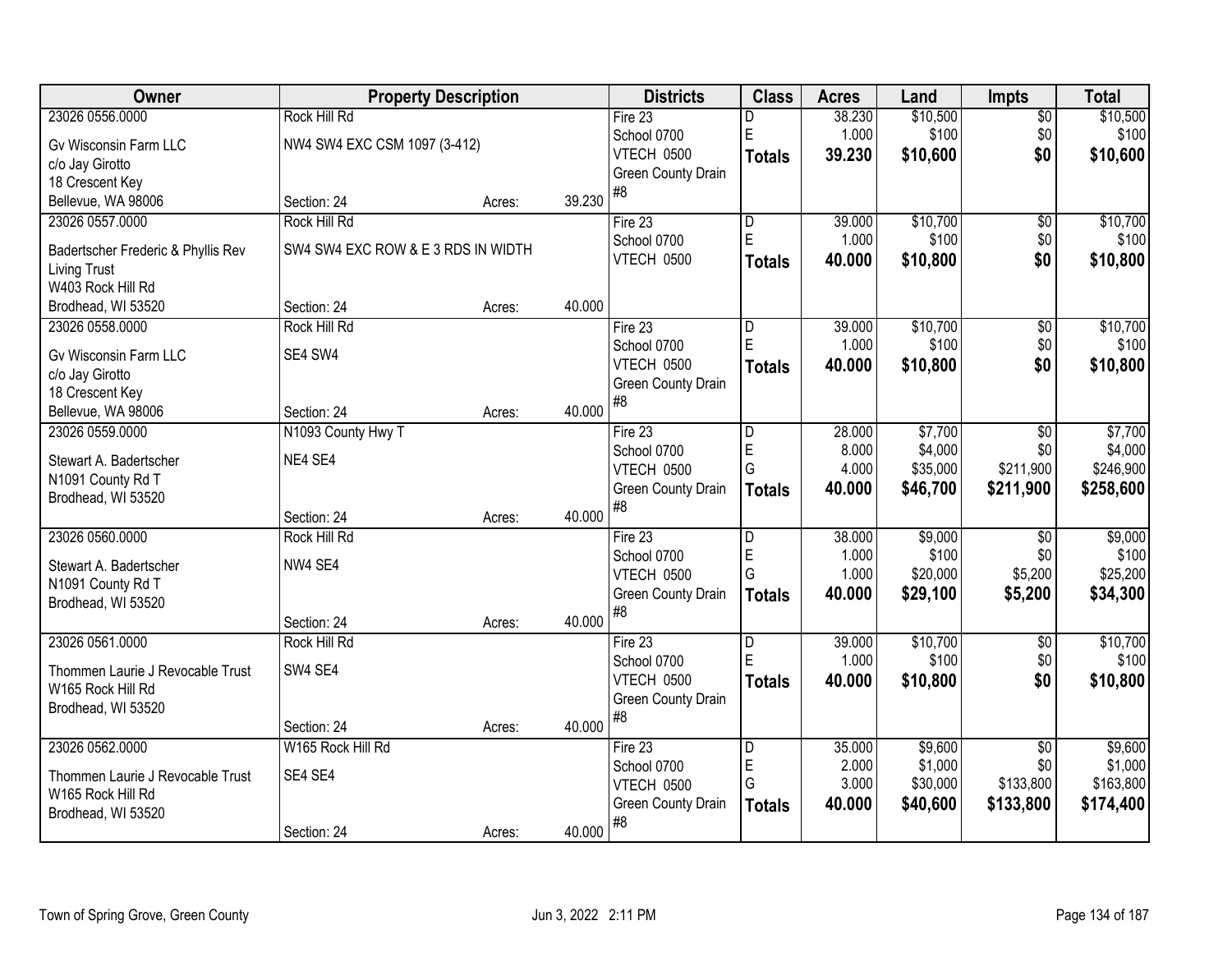| Owner                                                     | <b>Property Description</b> |        |        | <b>Districts</b> | <b>Class</b>            | <b>Acres</b> | Land            | Impts           | <b>Total</b>     |
|-----------------------------------------------------------|-----------------------------|--------|--------|------------------|-------------------------|--------------|-----------------|-----------------|------------------|
| 23026 0563.0000                                           | County Rd T                 |        |        | Fire $23$        | n                       | 39.000       | \$10,700        | $\overline{50}$ | \$10,700         |
| Thommen Laurie J Revocable Trust                          | NE4 NE4                     |        |        | School 0700      | E                       | 1.000        | \$100           | \$0             | \$100            |
| W165 Rock Hill Rd                                         |                             |        |        | VTECH 0500       | <b>Totals</b>           | 40.000       | \$10,800        | \$0             | \$10,800         |
| Brodhead, WI 53520                                        |                             |        |        | Rock County Avon |                         |              |                 |                 |                  |
|                                                           | Section: 25                 | Acres: | 40.000 | Drain            |                         |              |                 |                 |                  |
| 23026 0564.0000                                           | County Rd T                 |        |        | Fire $23$        | $\overline{\mathsf{n}}$ | 40.000       | \$11,000        | \$0             | \$11,000         |
| Badertscher Frederic & Phyllis Rev                        | NW4 NE4                     |        |        | School 0700      | <b>Totals</b>           | 40.000       | \$11,000        | \$0             | \$11,000         |
| <b>Living Trust</b>                                       |                             |        |        | VTECH 0500       |                         |              |                 |                 |                  |
| W403 Rock Hill Rd                                         |                             |        |        | Rock County Avon |                         |              |                 |                 |                  |
| Brodhead, WI 53520                                        | Section: 25                 | Acres: | 40.000 | Drain            |                         |              |                 |                 |                  |
| 23026 0565.0000                                           | County Rd T                 |        |        | Fire 23          | D                       | 40.000       | \$11,000        | $\overline{50}$ | \$11,000         |
| Badertscher Frederic & Phyllis Rev                        | SW4 NE4                     |        |        | School 0700      | <b>Totals</b>           | 40.000       | \$11,000        | \$0             | \$11,000         |
| <b>Living Trust</b>                                       |                             |        |        | VTECH 0500       |                         |              |                 |                 |                  |
| W403 Rock Hill Rd                                         |                             |        |        | Rock County Avon |                         |              |                 |                 |                  |
| Brodhead, WI 53520                                        | Section: 25                 | Acres: | 40.000 | Drain            |                         |              |                 |                 |                  |
| 23026 0566.0000                                           | County Rd T                 |        |        | Fire 23          | A                       | 1.000        | \$12,500        | \$500           | \$13,000         |
| Smile Acres, LLC                                          | SE4 NE4 EXC 4A FOR HWY      |        |        | School 0700      | D                       | 31.000       | \$8,500         | \$0             | \$8,500          |
| 3414 County Rd H                                          |                             |        |        | VTECH 0500       | E                       | 4.000        | \$2,000         | \$0             | \$2,000          |
| Junction City, WI 54443                                   |                             |        |        | Rock County Avon | <b>Totals</b>           | 36.000       | \$23,000        | \$500           | \$23,500         |
|                                                           | Section: 25                 | Acres: | 36.000 | Drain            |                         |              |                 |                 |                  |
| 23026 0566.1000                                           | County Rd T                 |        |        | Fire 23          | $\overline{\text{X3}}$  | 4.000        | $\overline{50}$ | $\overline{50}$ | $\overline{\$0}$ |
| <b>Green County</b>                                       | PRT SE4 NE4                 |        |        | School 0700      | <b>Totals</b>           | 4.000        | \$0             | \$0             | \$0              |
| Monroe                                                    |                             |        |        | VTECH 0500       |                         |              |                 |                 |                  |
| Monroe, WI 53566                                          |                             |        |        | Rock County Avon |                         |              |                 |                 |                  |
|                                                           | Section: 25                 | Acres: | 4.000  | Drain            |                         |              |                 |                 |                  |
| 23026 0567.0000                                           | <b>Rock Hill Rd</b>         |        |        | Fire 23          | D.                      | 40.000       | \$11,000        | $\sqrt{6}$      | \$11,000         |
|                                                           | NE4 NW4                     |        |        | School 0700      | <b>Totals</b>           | 40.000       | \$11,000        | \$0             | \$11,000         |
| Badertscher Frederic & Phyllis Rev<br><b>Living Trust</b> |                             |        |        | VTECH 0500       |                         |              |                 |                 |                  |
| W403 Rock Hill Rd                                         |                             |        |        | Rock County Avon |                         |              |                 |                 |                  |
| Brodhead, WI 53520                                        | Section: 25                 | Acres: | 40.000 | Drain            |                         |              |                 |                 |                  |
| 23026 0568.0000                                           | W403 Rock Hill Rd           |        |        | Fire 23          | $\overline{\mathsf{D}}$ | 36.000       | \$9,900         | $\overline{50}$ | \$9,900          |
|                                                           |                             |        |        | School 0700      | G                       | 4.000        | \$35,000        | \$153,500       | \$188,500        |
| Badertscher Frederic & Phyllis Rev                        | NW4 NW4                     |        |        | VTECH 0500       | <b>Totals</b>           | 40.000       | \$44,900        | \$153,500       | \$198,400        |
| <b>Living Trust</b><br>W403 Rock Hill Rd                  |                             |        |        |                  |                         |              |                 |                 |                  |
| Brodhead, WI 53520                                        | Section: 25                 | Acres: | 40.000 |                  |                         |              |                 |                 |                  |
|                                                           |                             |        |        |                  |                         |              |                 |                 |                  |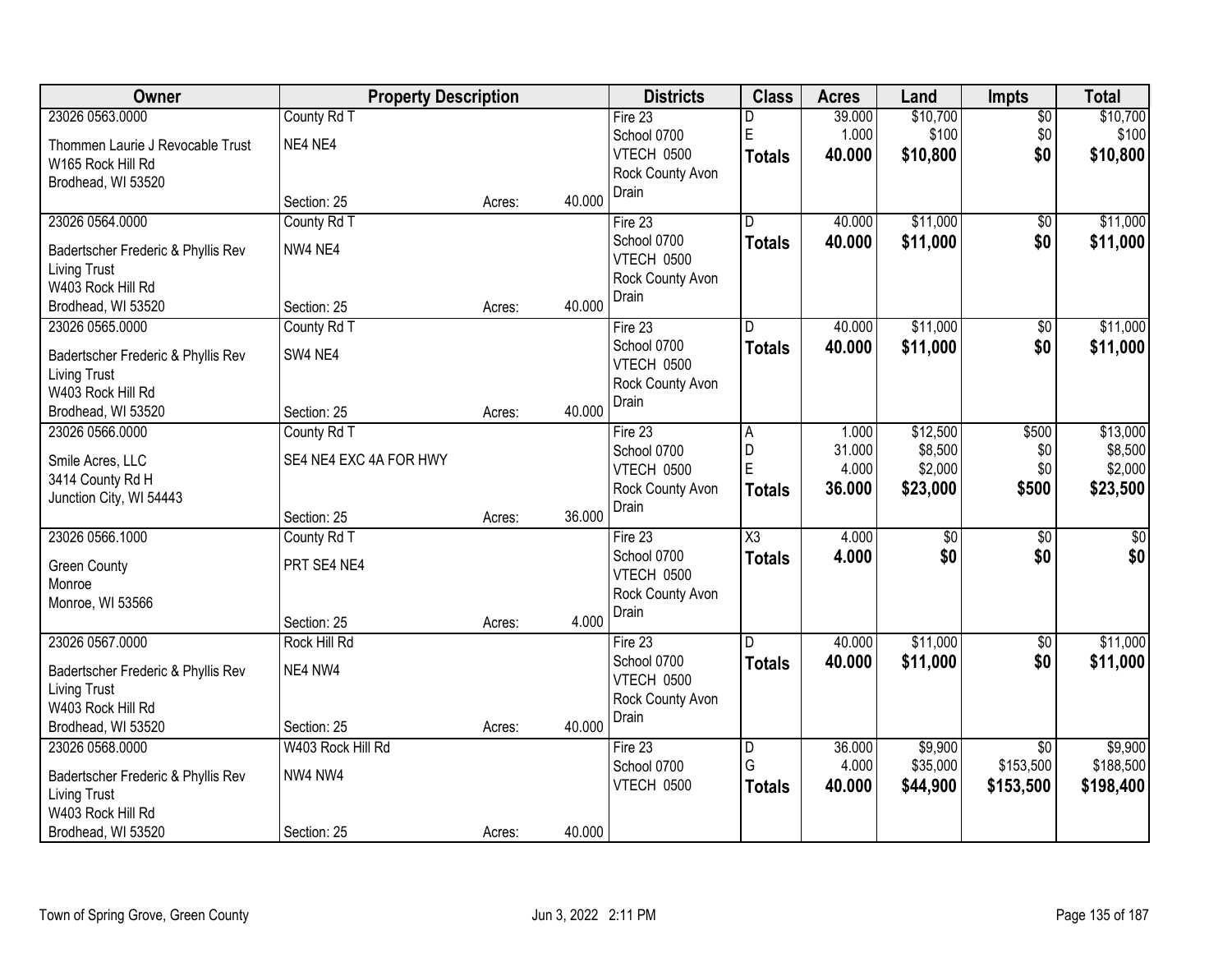| Owner                                           |                                              | <b>Property Description</b> |        | <b>Districts</b>  | <b>Class</b>            | <b>Acres</b> | Land     | <b>Impts</b>    | <b>Total</b> |
|-------------------------------------------------|----------------------------------------------|-----------------------------|--------|-------------------|-------------------------|--------------|----------|-----------------|--------------|
| 23026 0569.0000                                 | W401 Rock Hill Rd                            |                             |        | Fire 23           | D                       | 39.000       | \$10,700 | $\overline{50}$ | \$10,700     |
| Badertscher Frederic & Phyllis Rev              | SW4 NW4                                      |                             |        | School 0700       | G                       | 1.000        | \$20,000 | \$43,200        | \$63,200     |
| <b>Living Trust</b>                             |                                              |                             |        | VTECH 0500        | <b>Totals</b>           | 40.000       | \$30,700 | \$43,200        | \$73,900     |
| W403 Rock Hill Rd                               |                                              |                             |        |                   |                         |              |          |                 |              |
| Brodhead, WI 53520                              | Section: 25                                  | Acres:                      | 40.000 |                   |                         |              |          |                 |              |
| 23026 0570.0000                                 | <b>Rock Hill Rd</b>                          |                             |        | Fire $23$         | $\overline{\mathsf{n}}$ | 40.000       | \$11,000 | \$0             | \$11,000     |
| Badertscher Frederic & Phyllis Rev              | SE4 NW4                                      |                             |        | School 0700       | <b>Totals</b>           | 40.000       | \$11,000 | \$0             | \$11,000     |
| <b>Living Trust</b>                             |                                              |                             |        | VTECH 0500        |                         |              |          |                 |              |
| W403 Rock Hill Rd                               |                                              |                             |        |                   |                         |              |          |                 |              |
| Brodhead, WI 53520                              | Section: 25                                  | Acres:                      | 40.000 |                   |                         |              |          |                 |              |
| 23026 0571.0000                                 | County Rd T                                  |                             |        | Fire 23           | E                       | 1.540        | \$800    | \$0             | \$800        |
| Kaplan Paula West Trust                         | CSM 2122 (V7 P66) PRT LOT 1 BNG PRT NE4 SW4  |                             |        | School 0700       | <b>Totals</b>           | 1.540        | \$800    | \$0             | \$800        |
| N653 County Rd T                                |                                              |                             |        | VTECH 0500        |                         |              |          |                 |              |
| Brodhead, WI 53520                              |                                              |                             |        |                   |                         |              |          |                 |              |
|                                                 | Section: 25                                  | Acres:                      | 1.540  |                   |                         |              |          |                 |              |
| 23026 0571.0100                                 | County Rd T                                  |                             |        | Fire 23           | D                       | 7.530        | \$1,800  | \$0             | \$1,800      |
| Mitchell W. Gibson                              | CSM 2122 (V7 P66) PRT LOT 2 BNG PRT NE4 SW4  |                             |        | School 0700       | <b>Totals</b>           | 7.530        | \$1,800  | \$0             | \$1,800      |
| 1310 Forest Ave                                 |                                              |                             |        | VTECH 0500        |                         |              |          |                 |              |
| Beloit, WI 53511-5926                           |                                              |                             |        |                   |                         |              |          |                 |              |
|                                                 | Section: 25                                  | Acres:                      | 7.530  |                   |                         |              |          |                 |              |
| 23026 0571.1000                                 | County Rd T                                  |                             |        | Fire 23           | D                       | 30.930       | \$8,500  | $\overline{30}$ | \$8,500      |
|                                                 |                                              |                             |        | School 0700       | Totals                  | 30.930       | \$8,500  | \$0             | \$8,500      |
| Smile Acres, LLC<br>3414 County Rd H            | CSM 1990 (V6-P309) PRT LOT 1 BNG PRT NE4 SW4 |                             |        | VTECH 0500        |                         |              |          |                 |              |
| Junction City, WI 54443                         |                                              |                             |        |                   |                         |              |          |                 |              |
|                                                 | Section: 25                                  | Acres:                      | 30.930 |                   |                         |              |          |                 |              |
| 23026 0572.0000                                 | County Rd T                                  |                             |        | Fire 23           | D                       | 35.000       | \$9,600  | $\overline{60}$ | \$9,600      |
|                                                 |                                              |                             |        | School 0700       | $\mathsf E$             | 5.000        | \$2,500  | \$0             | \$2,500      |
| Ervin M. Landis<br>11628 Orfordville-Hanover Rd | NW4 SW4 (PRT POS V13-P52)                    |                             |        | <b>VTECH 0500</b> | <b>Totals</b>           | 40,000       | \$12,100 | \$0             | \$12,100     |
| Orfordville, WI 53576                           |                                              |                             |        |                   |                         |              |          |                 |              |
|                                                 | Section: 25                                  | Acres:                      | 40.000 |                   |                         |              |          |                 |              |
| 23026 0573.0000                                 | County Rd T                                  |                             |        | Fire $23$         | $\overline{\mathsf{D}}$ | 35,000       | \$7,000  | $\overline{50}$ | \$7,000      |
|                                                 |                                              |                             |        | School 0700       | E                       | 5.000        | \$2,500  | \$0             | \$2,500      |
| Ervin M. Landis<br>11628 Orfordville-Hanover Rd | SW4 SW4 (PRT POS V13-P52)                    |                             |        | VTECH 0500        | <b>Totals</b>           | 40.000       | \$9,500  | \$0             | \$9,500      |
| Orfordville, WI 53576                           |                                              |                             |        |                   |                         |              |          |                 |              |
|                                                 | Section: 25                                  | Acres:                      | 40.000 |                   |                         |              |          |                 |              |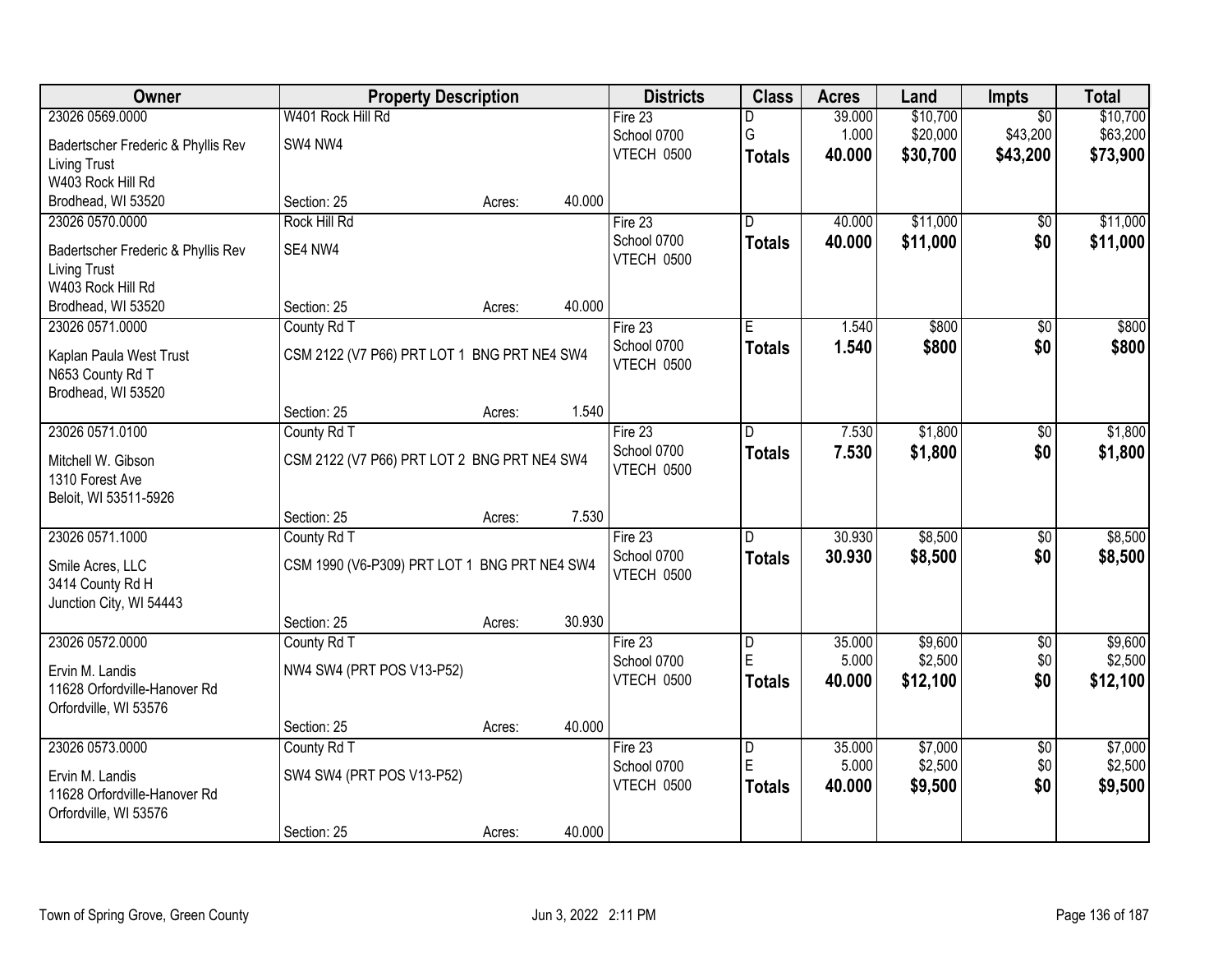| Owner                   |                                              | <b>Property Description</b> |        | <b>Districts</b>                 | <b>Class</b>  | <b>Acres</b>    | Land                | <b>Impts</b>     | <b>Total</b>         |
|-------------------------|----------------------------------------------|-----------------------------|--------|----------------------------------|---------------|-----------------|---------------------|------------------|----------------------|
| 23026 0574.0000         | County Rd T                                  |                             |        | Fire $23$                        | D             | 37.000          | \$8,600             | $\overline{50}$  | \$8,600              |
| Mitchell W. Gibson      | CSM 2122 (V7-P66) PRT LOT 2 BNG SE4 SW4      |                             |        | School 0700                      | E             | 3.000           | \$1,500             | \$0              | \$1,500              |
| 1310 Forest Ave         |                                              |                             |        | VTECH 0500                       | <b>Totals</b> | 40.000          | \$10,100            | \$0              | \$10,100             |
| Beloit, WI 53511-5926   |                                              |                             |        |                                  |               |                 |                     |                  |                      |
|                         | Section: 25                                  | Acres:                      | 40.000 |                                  |               |                 |                     |                  |                      |
| 23026 0575.0000         | County Rd T                                  |                             |        | Fire $23$                        | D             | 35.900          | \$9,900             | $\overline{50}$  | \$9,900              |
| Ray W. Johnson          | NE4 SE4, EXC 3.1A FOR HWY                    |                             |        | School 0700                      | E             | 1.000           | \$100               | \$0              | \$100                |
| 5555 Tancho Dr Apt 125  |                                              |                             |        | VTECH 0500<br>Rock County Avon   | <b>Totals</b> | 36.900          | \$10,000            | \$0              | \$10,000             |
| Madison, WI 53718-1933  |                                              |                             |        | Drain                            |               |                 |                     |                  |                      |
|                         | Section: 25                                  | Acres:                      | 36.900 |                                  |               |                 |                     |                  |                      |
| 23026 0575.1000         | County Rd T                                  |                             |        | Fire 23                          | X3            | 3.100           | \$0                 | \$0              | \$0                  |
| <b>Green County</b>     | PRT NE4 SE4                                  |                             |        | School 0700<br><b>VTECH 0500</b> | <b>Totals</b> | 3.100           | \$0                 | \$0              | \$0                  |
| Monroe                  |                                              |                             |        | Rock County Avon                 |               |                 |                     |                  |                      |
| Monroe, WI 53566        |                                              |                             |        | Drain                            |               |                 |                     |                  |                      |
|                         | Section: 25                                  | Acres:                      | 3.100  |                                  |               |                 |                     |                  |                      |
| 23026 0576.0000         | N653 County Hwy T                            |                             |        | Fire $23$                        | 5M            | 4.000           | \$4,000             | \$0              | \$4,000              |
| Kaplan Paula West Trust | CSM 2122 (V7 P66) PRT LOT 1 BNG PRT NW4 SE4  |                             |        | School 0700<br>VTECH 0500        | D<br>G        | 12.130<br>3.000 | \$2,800<br>\$30,000 | \$0<br>\$240,400 | \$2,800<br>\$270,400 |
| N653 County Rd T        |                                              |                             |        | Rock County Avon                 | <b>Totals</b> | 19.130          | \$36,800            | \$240,400        | \$277,200            |
| Brodhead, WI 53520      |                                              |                             |        | Drain                            |               |                 |                     |                  |                      |
|                         | Section: 25                                  | Acres:                      | 19.130 |                                  |               |                 |                     |                  |                      |
| 23026 0576.0100         | County Rd T                                  |                             |        | Fire 23                          | D.            | 13.360          | \$2,300             | \$0              | \$2,300              |
| Mitchell W. Gibson      | CSM 2122 (V7 P66) PRT LOT 2 BNG PRT NW4 SE4  |                             |        | School 0700<br><b>VTECH 0500</b> | <b>Totals</b> | 13.360          | \$2,300             | \$0              | \$2,300              |
| 1310 Forest Ave         |                                              |                             |        |                                  |               |                 |                     |                  |                      |
| Beloit, WI 53511-5926   |                                              |                             |        |                                  |               |                 |                     |                  |                      |
|                         | Section: 25                                  | Acres:                      | 13.360 |                                  |               |                 |                     |                  |                      |
| 23026 0576.1000         | County Rd T                                  |                             |        | Fire 23                          | D.            | 8.510           | \$2,300             | \$0              | \$2,300              |
| Smile Acres, LLC        | CSM 1990 (V6-P309) PRT LOT 1 BNG PRT NW4 SE4 |                             |        | School 0700<br>VTECH 0500        | <b>Totals</b> | 8.510           | \$2,300             | \$0              | \$2,300              |
| 3414 County Rd H        |                                              |                             |        | Rock County Avon                 |               |                 |                     |                  |                      |
| Junction City, WI 54443 |                                              |                             |        | Drain                            |               |                 |                     |                  |                      |
|                         | Section: 25                                  | Acres:                      | 8.510  |                                  |               |                 |                     |                  |                      |
| 23026 0577.0000         | County Rd T                                  |                             |        | Fire $23$<br>School 0700         | D.            | 2.480<br>2.480  | \$700<br>\$700      | $\overline{50}$  | \$700<br>\$700       |
| Mitchell W. Gibson      | CSM 2122 (V7 P66) PRT LOT 2 BNG PRT SW4 SE4  |                             |        | VTECH 0500                       | <b>Totals</b> |                 |                     | \$0              |                      |
| 1310 Forest Ave         |                                              |                             |        |                                  |               |                 |                     |                  |                      |
| Beloit, WI 53511-5926   |                                              |                             |        |                                  |               |                 |                     |                  |                      |
|                         | Section: 25                                  | Acres:                      | 2.480  |                                  |               |                 |                     |                  |                      |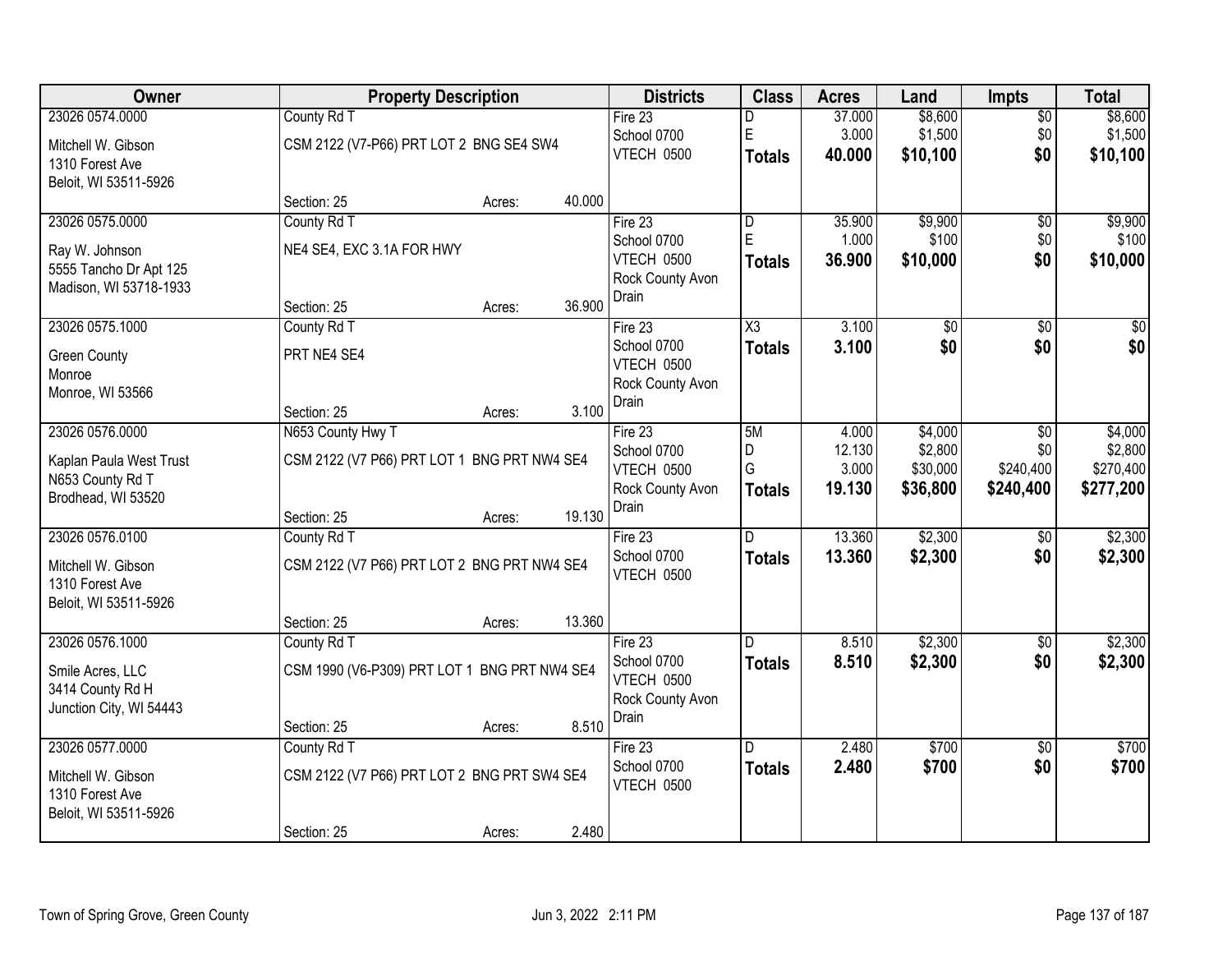| Owner                                | <b>Property Description</b>                    |        |        | <b>Districts</b> | <b>Class</b>  | <b>Acres</b> | Land     | <b>Impts</b>    | <b>Total</b> |
|--------------------------------------|------------------------------------------------|--------|--------|------------------|---------------|--------------|----------|-----------------|--------------|
| 23026 0577.1000                      | County Rd T                                    |        |        | Fire $23$        | D             | 36.520       | \$10,100 | $\overline{$0}$ | \$10,100     |
| Smile Acres, LLC                     | CSM 1990 (V6-P309) LOT 3 BNG PRT SW4 SE4       |        |        | School 0700      | E             | 1.000        | \$100    | \$0             | \$100        |
| 3414 County Rd H                     |                                                |        |        | VTECH 0500       | Totals        | 37.520       | \$10,200 | \$0             | \$10,200     |
| Junction City, WI 54443              |                                                |        |        |                  |               |              |          |                 |              |
|                                      | Section: 25                                    | Acres: | 37.520 |                  |               |              |          |                 |              |
| 23026 0578.0000                      | County Rd T                                    |        |        | Fire $23$        | D             | 37.000       | \$10,200 | $\overline{50}$ | \$10,200     |
| Smile Acres, LLC                     | SE4 SE4                                        |        |        | School 0700      | E             | 3.000        | \$1,500  | \$0             | \$1,500      |
| 3414 County Rd H                     |                                                |        |        | VTECH 0500       | <b>Totals</b> | 40.000       | \$11,700 | \$0             | \$11,700     |
| Junction City, WI 54443              |                                                |        |        | Rock County Avon |               |              |          |                 |              |
|                                      | Section: 25                                    | Acres: | 40.000 | Drain            |               |              |          |                 |              |
| 23026 0579.0000                      | Mt Hope Rd                                     |        |        | Fire 23          | D             | 41.000       | \$11,300 | \$0             | \$11,300     |
| Sea View Investments LLC Farm Series | NE4 NE4 (PRT POS V16-P11, PARCEL C)            |        |        | School 0700      | Totals        | 41.000       | \$11,300 | \$0             | \$11,300     |
| c/o Jay Girotto                      |                                                |        |        | VTECH 0500       |               |              |          |                 |              |
| 18 Crescent Key                      |                                                |        |        |                  |               |              |          |                 |              |
| Bellevue, WA 98006                   | Section: 26                                    | Acres: | 41.000 |                  |               |              |          |                 |              |
| 23026 0580.0100                      | Mt Hope Rd                                     |        |        | Fire 23          | D             | 38.000       | \$9,500  | \$0             | \$9,500      |
| Sea View Investments LLC Farm Series | NW4 NE4, BNG PRT POS V16-P11 (PARCEL C) EXC    |        |        | School 0700      | ΙE            | 1.000        | \$100    | \$0             | \$100        |
| c/o Jay Girotto                      | CSM 5109 (V24-P49) LOT 1                       |        |        | VTECH 0500       | <b>Totals</b> | 39.000       | \$9,600  | \$0             | \$9,600      |
| 18 Crescent Key                      |                                                |        |        |                  |               |              |          |                 |              |
| Bellevue, WA 98006                   | Section: 26                                    | Acres: | 39.000 |                  |               |              |          |                 |              |
| 23026 0580.0200                      | N896 Mount Hope Rd                             |        |        | Fire 23          | A             | 2.000        | \$30,000 | \$75,900        | \$105,900    |
| Malcook Farms, Inc                   | CSM 5109 (V24-P49) LOT 1 BNG PRT NW4 NE4       |        |        | School 0700      | <b>Totals</b> | 2.000        | \$30,000 | \$75,900        | \$105,900    |
| N989 Mt Hope Rd                      |                                                |        |        | VTECH 0500       |               |              |          |                 |              |
| Brodhead, WI 53520                   |                                                |        |        |                  |               |              |          |                 |              |
|                                      | Section: 26                                    | Acres: | 2.000  |                  |               |              |          |                 |              |
| 23026 0581.0000                      | Mt Hope Rd                                     |        |        | Fire 23          | D             | 39.000       | \$10,700 | $\overline{60}$ | \$10,700     |
| Midland Farm Holdings LLC            | SW4 NE4                                        |        |        | School 0700      | E             | 1.000        | \$100    | \$0             | \$100        |
| c/o Jay Girotto                      |                                                |        |        | VTECH 0500       | Totals        | 40.000       | \$10,800 | \$0             | \$10,800     |
| 18 Crescent Key                      |                                                |        |        |                  |               |              |          |                 |              |
| Bellevue, WA 98006                   | Section: 26                                    | Acres: | 40.000 |                  |               |              |          |                 |              |
| 23026 0582,0000                      | Mt Hope Rd                                     |        |        | Fire 23          | D             | 40.960       | \$11,300 | \$0             | \$11,300     |
| Midland Farm Holdings LLC            | SE4 NE4 BGN E4 COR SEC 26 TH N89*W 1343.49 FT  |        |        | School 0700      | <b>Totals</b> | 40.960       | \$11,300 | \$0             | \$11,300     |
| c/o Jay Girotto                      | TH N1*W 1327.18 FT TH S89*E 1344.86 FT TO E LN |        |        | VTECH 0500       |               |              |          |                 |              |
| 18 Crescent Key                      | SEC 26 TH S1*E 1329.43 FT TO POB (PRT POS      |        |        |                  |               |              |          |                 |              |
| Bellevue, WA 98006                   | Section: 26                                    | Acres: | 40.960 |                  |               |              |          |                 |              |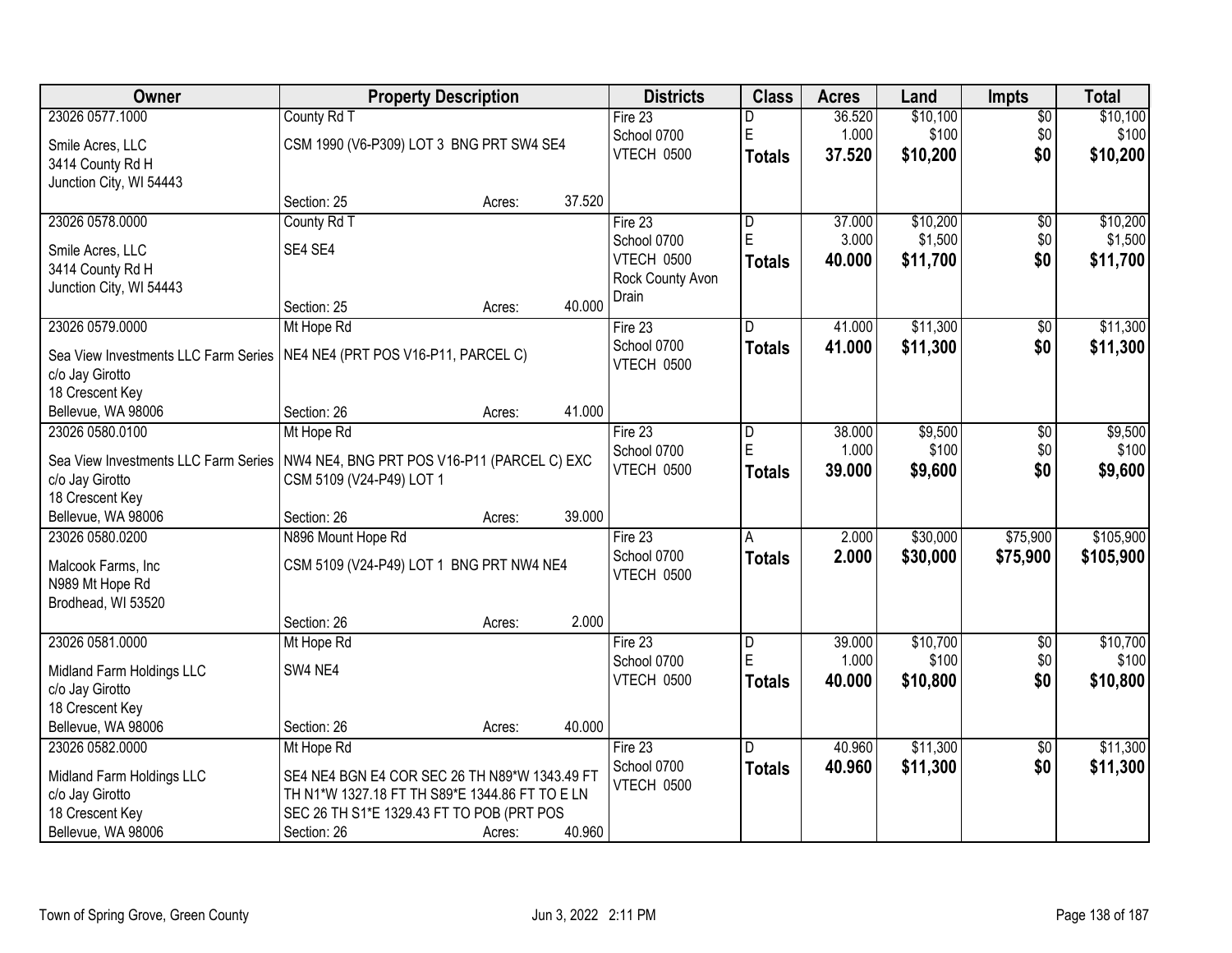| Owner                                     | <b>Property Description</b>                                                               | <b>Districts</b> | <b>Class</b>   | <b>Acres</b> | Land     | <b>Impts</b>    | <b>Total</b> |
|-------------------------------------------|-------------------------------------------------------------------------------------------|------------------|----------------|--------------|----------|-----------------|--------------|
| 23026 0583.0000                           | Mt Hope Rd                                                                                | Fire 23          | D              | 29.490       | \$6,800  | $\overline{50}$ | \$6,800      |
| Sea View Investments LLC Farm Series      | NE4 NW4 EXC 10A (PRT POS V16-P10 PARCEL B)                                                | School 0700      | E              | 2.000        | \$1,000  | \$0             | \$1,000      |
| c/o Jay Girotto                           |                                                                                           | VTECH 0500       | <b>Totals</b>  | 31.490       | \$7,800  | \$0             | \$7,800      |
| 18 Crescent Key                           |                                                                                           |                  |                |              |          |                 |              |
| Bellevue, WA 98006                        | 31.490<br>Section: 26<br>Acres:                                                           |                  |                |              |          |                 |              |
| 23026 0584.0000                           | Mt Hope Rd                                                                                | Fire $23$        | D              | 39.000       | \$8,700  | \$0             | \$8,700      |
| Sea View Investments LLC Farm Series      | NW4 NW4 (PRT POS V16-P10 PARCEL B)                                                        | School 0700      | E              | 1.000        | \$100    | \$0             | \$100        |
| c/o Jay Girotto                           |                                                                                           | VTECH 0500       | <b>Totals</b>  | 40.000       | \$8,800  | \$0             | \$8,800      |
| 18 Crescent Key                           |                                                                                           |                  |                |              |          |                 |              |
| Bellevue, WA 98006                        | 40.000<br>Section: 26<br>Acres:                                                           |                  |                |              |          |                 |              |
| 23026 0584.1000                           | W805 Pedee Rd                                                                             | Fire 23          | Α              | 10.000       | \$60,000 | \$140,600       | \$200,600    |
|                                           |                                                                                           | School 0700      | <b>Totals</b>  | 10.000       | \$60,000 | \$140,600       | \$200,600    |
| Jade M. Noble<br>W805 Pedee Rd            | PRT NW4 SEC 26 COM NW COR SD SEC THE ALG N<br>LN 1051.37 FT TO POB TH E 876.57 FT TH S2*E | VTECH 0500       |                |              |          |                 |              |
| Brodhead, WI 53520                        | 392.51 FT TH S76*W 893.74 FT TH N2*W 602.02 FT                                            |                  |                |              |          |                 |              |
|                                           | 10.000<br>Section: 26<br>Acres:                                                           |                  |                |              |          |                 |              |
| 23026 0585.0000                           | Mt Hope Rd                                                                                | Fire 23          | D              | 4.000        | \$900    | \$0             | \$900        |
|                                           |                                                                                           | School 0700      | G              | 1.000        | \$5,000  | \$0             | \$5,000      |
| Steven R. Rowley                          | SW4 NW4 EXC CSM 1700 & EXC LOT 1 CSM 2974                                                 | VTECH 0500       | <b>Totals</b>  | 5.000        | \$5,900  | \$0             | \$5,900      |
| W912 Mohns-Clark Rd<br>Brodhead, WI 53520 |                                                                                           |                  |                |              |          |                 |              |
|                                           | 5.000<br>Section: 26<br>Acres:                                                            |                  |                |              |          |                 |              |
| 23026 0585.1000                           | W838 Mohns Clark Rd                                                                       | Fire 23          | A              | 3.000        | \$35,000 | \$205,400       | \$240,400    |
|                                           |                                                                                           | School 0700      | D              | 7.000        | \$1,900  | \$0             | \$1,900      |
| Ronald G. Peak Jr                         | CSM 1700 (V5-P264) LOT 1 BNG PRT SW4 NW4                                                  | VTECH 0500       | <b>Totals</b>  | 10.000       | \$36,900 | \$205,400       | \$242,300    |
| W838 Mohns-Clark Rd                       |                                                                                           |                  |                |              |          |                 |              |
| Brodhead, WI 53520                        | 10.000<br>Section: 26                                                                     |                  |                |              |          |                 |              |
| 23026 0585.2000                           | Acres:<br>W878 Mohns Clark Rd                                                             | Fire 23          | A              | 3.000        | \$35,000 | \$291,900       | \$326,900    |
|                                           |                                                                                           | School 0700      | D              | 21.000       | \$4,900  | \$0             | \$4,900      |
|                                           | Pratt Thornton A and Nancy K Rev Trust CSM 2974 (V10-P273) LOT 1 BNG PRT SW4 NW4          | VTECH 0500       | Ē              | 1.000        | \$100    | \$0             | \$100        |
| PO Box 4                                  |                                                                                           |                  | <b>Totals</b>  | 25.000       | \$40,000 | \$291,900       | \$331,900    |
| Brodhead, WI 53520                        | 25.000                                                                                    |                  |                |              |          |                 |              |
| 23026 0586.0000                           | Section: 26<br>Acres:<br>Mohns-Clark Rd                                                   | Fire $23$        | $\overline{D}$ | 33.280       | \$8,900  | $\overline{30}$ | \$8,900      |
|                                           |                                                                                           | School 0700      | Ė              | 2.000        | \$200    | \$0             | \$200        |
| Kurtis J. Strommen                        | SE4 NW4 EXC LOT 1 CSM 1225                                                                | VTECH 0500       | <b>Totals</b>  | 35.280       | \$9,100  | \$0             | \$9,100      |
| PO Box 282                                |                                                                                           |                  |                |              |          |                 |              |
| Brodhead, WI 53520                        |                                                                                           |                  |                |              |          |                 |              |
|                                           | 35.280<br>Section: 26<br>Acres:                                                           |                  |                |              |          |                 |              |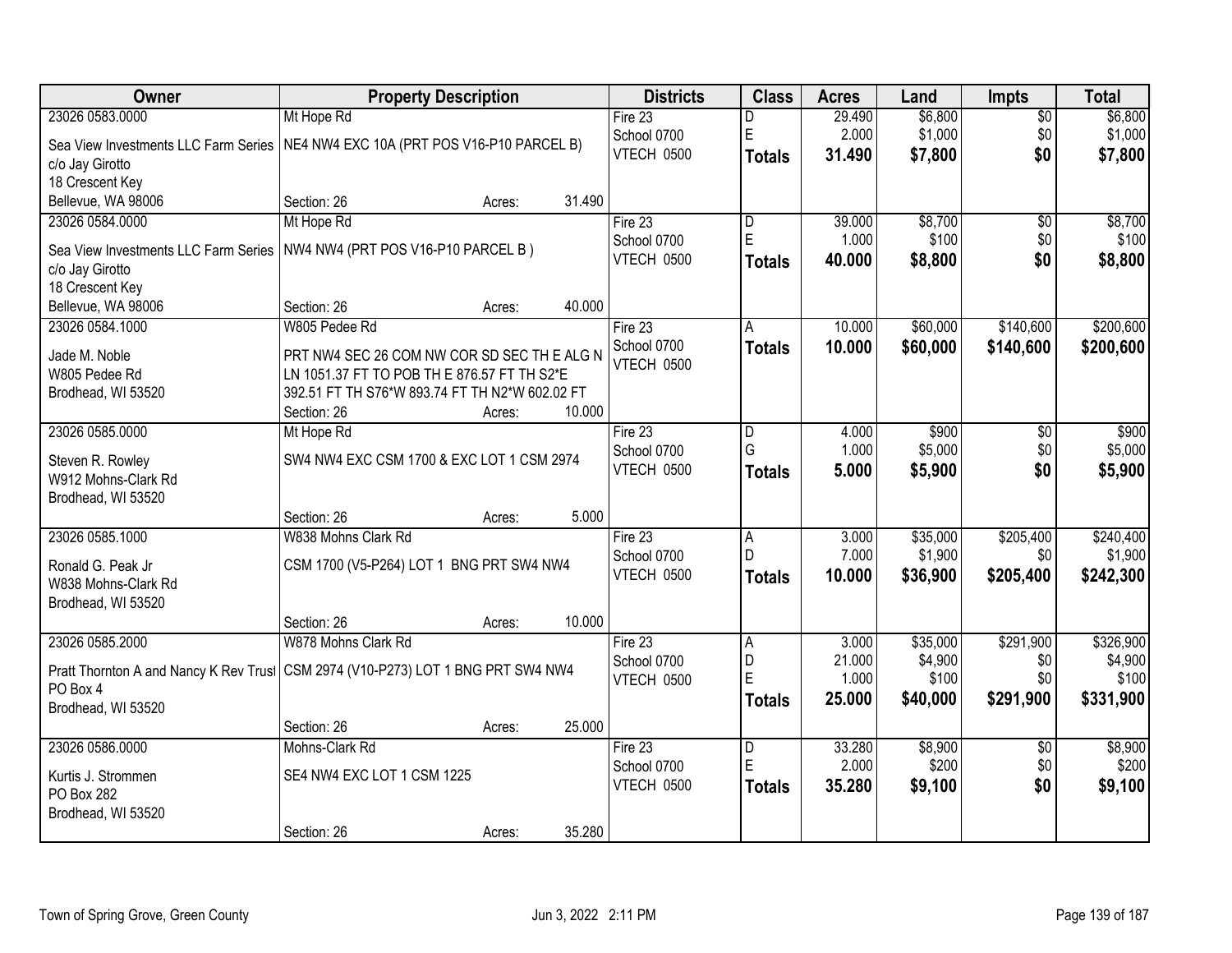| Owner                                          |                                         | <b>Property Description</b> |        |                           | <b>Class</b>   | <b>Acres</b> | Land     | <b>Impts</b>    | <b>Total</b> |
|------------------------------------------------|-----------------------------------------|-----------------------------|--------|---------------------------|----------------|--------------|----------|-----------------|--------------|
| 23026 0586.1000                                | W790 Mohns Clark Rd                     |                             |        | Fire 23                   | А              | 4.720        | \$43,600 | \$121,200       | \$164,800    |
| <b>Billy Don Chance</b><br>W790 Mohns-Clark Rd | CSM 1225 (V4-P82) LOT 1 BNG PRT SE4 NW4 |                             |        | School 0700<br>VTECH 0500 | <b>Totals</b>  | 4.720        | \$43,600 | \$121,200       | \$164,800    |
| Brodhead, WI 53520                             |                                         |                             |        |                           |                |              |          |                 |              |
|                                                | Section: 26                             | Acres:                      | 4.720  |                           |                |              |          |                 |              |
| 23026 0587.0000                                | Shanghai Rd                             |                             |        | Fire $23$                 | D              | 33.000       | \$8,100  | $\overline{50}$ | \$8,100      |
| Kurtis J. Strommen                             | NE4 SW4                                 |                             |        | School 0700               | $\mathsf E$    | 7.000        | \$3,500  | \$0             | \$3,500      |
| PO Box 282                                     |                                         |                             |        | VTECH 0500                | <b>Totals</b>  | 40.000       | \$11,600 | \$0             | \$11,600     |
| Brodhead, WI 53520                             |                                         |                             |        |                           |                |              |          |                 |              |
|                                                | Section: 26                             | Acres:                      | 40.000 |                           |                |              |          |                 |              |
| 23026 0588.0000                                | Shanghai Rd                             |                             |        | Fire 23                   | D              | 33.000       | \$8,400  | \$0             | \$8,400      |
| Kurtis J. Strommen                             | NW4 SW4                                 |                             |        | School 0700               | $\mathsf E$    | 7.000        | \$3,500  | \$0             | \$3,500      |
| PO Box 282                                     |                                         |                             |        | VTECH 0500                | <b>Totals</b>  | 40.000       | \$11,900 | \$0             | \$11,900     |
| Brodhead, WI 53520                             |                                         |                             |        |                           |                |              |          |                 |              |
|                                                | Section: 26                             | Acres:                      | 40.000 |                           |                |              |          |                 |              |
| 23026 0589.0000                                | W868 Shanghai Rd                        |                             |        | Fire 23                   | D              | 27.000       | \$5,600  | \$0             | \$5,600      |
| Kurtis J. Strommen                             | SW4 SW4                                 |                             |        | School 0700               | E              | 8.000        | \$4,000  | \$0             | \$4,000      |
| PO Box 282                                     |                                         |                             |        | VTECH 0500                | G              | 5.000        | \$40,000 | \$428,100       | \$468,100    |
| Brodhead, WI 53520                             |                                         |                             |        |                           | <b>Totals</b>  | 40.000       | \$49,600 | \$428,100       | \$477,700    |
|                                                | Section: 26                             | Acres:                      | 40.000 |                           |                |              |          |                 |              |
| 23026 0590.0000                                | Shanghai Rd                             |                             |        | Fire 23                   | $\overline{D}$ | 39.000       | \$9,100  | \$0             | \$9,100      |
| Kurtis J. Strommen                             | SE4 SW4                                 |                             |        | School 0700               | E              | 1.000        | \$100    | \$0             | \$100        |
| PO Box 282                                     |                                         |                             |        | VTECH 0500                | Totals         | 40.000       | \$9,200  | \$0             | \$9,200      |
| Brodhead, WI 53520                             |                                         |                             |        |                           |                |              |          |                 |              |
|                                                | Section: 26                             | Acres:                      | 40.000 |                           |                |              |          |                 |              |
| 23026 0591.0000                                | Shanghai Rd                             |                             |        | Fire 23                   | D.             | 19.500       | \$5,400  | $\sqrt{6}$      | \$5,400      |
| Charles F. Hillebrand                          | N 19.50A NE4 SE4                        |                             |        | School 0700               | <b>Totals</b>  | 19.500       | \$5,400  | \$0             | \$5,400      |
| PO Box 385                                     |                                         |                             |        | VTECH 0500                |                |              |          |                 |              |
| Pecatonica, IL 61063                           |                                         |                             |        |                           |                |              |          |                 |              |
|                                                | Section: 26                             | Acres:                      | 19.500 |                           |                |              |          |                 |              |
| 23026 0592.0000                                | Shanghai Rd                             |                             |        | Fire 23                   | D.             | 20.500       | \$5,600  | $\overline{50}$ | \$5,600      |
| Charles F. Hillebrand                          | S 20.50A NE4 SE4                        |                             |        | School 0700               | <b>Totals</b>  | 20.500       | \$5,600  | \$0             | \$5,600      |
| PO Box 385                                     |                                         |                             |        | VTECH 0500                |                |              |          |                 |              |
| Pecatonica, IL 61063                           |                                         |                             |        |                           |                |              |          |                 |              |
|                                                | Section: 26                             | Acres:                      | 20.500 |                           |                |              |          |                 |              |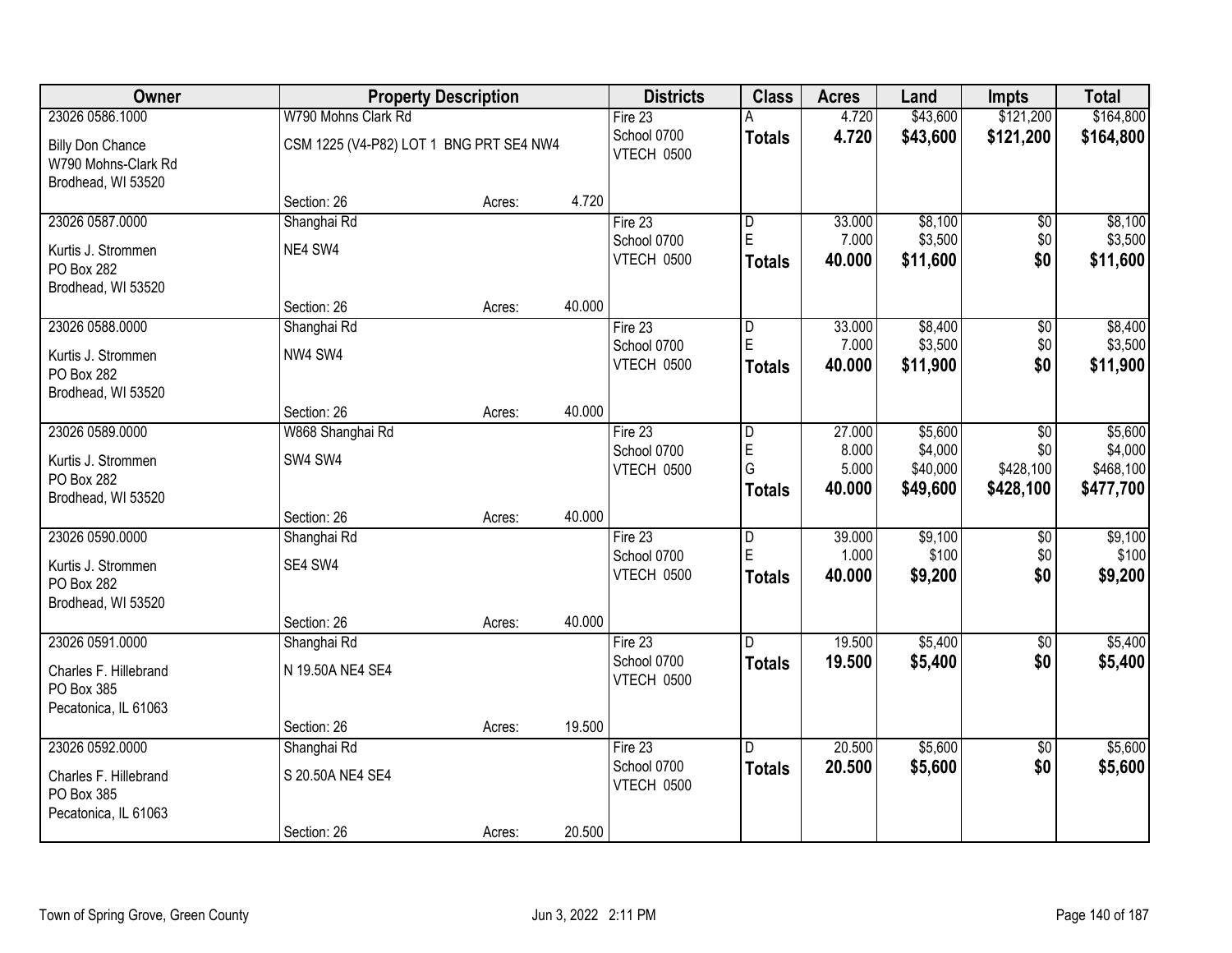| Owner                 | <b>Property Description</b>                     | <b>Districts</b>  | <b>Class</b>  | <b>Acres</b> | Land     | <b>Impts</b>    | <b>Total</b> |
|-----------------------|-------------------------------------------------|-------------------|---------------|--------------|----------|-----------------|--------------|
| 23026 0593.0000       | Shanghai Rd                                     | Fire 23           | F.            | 1.000        | \$100    | $\overline{50}$ | \$100        |
| Charles F. Hillebrand | N 1A NW4 SE4                                    | School 0700       | <b>Totals</b> | 1.000        | \$100    | \$0             | \$100        |
| PO Box 385            |                                                 | VTECH 0500        |               |              |          |                 |              |
| Pecatonica, IL 61063  |                                                 |                   |               |              |          |                 |              |
|                       | 1.000<br>Section: 26<br>Acres:                  |                   |               |              |          |                 |              |
| 23026 0594.0000       | Shanghai Rd                                     | Fire 23           | D             | 18.020       | \$4,200  | $\overline{50}$ | \$4,200      |
| Charles F. Hillebrand | NW4 SE4 EXC 1A & EXC N 19A & EXC PRT LOT 1      | School 0700       | <b>Totals</b> | 18.020       | \$4,200  | \$0             | \$4,200      |
| PO Box 385            | CSM 2661 (V9-P151)                              | VTECH 0500        |               |              |          |                 |              |
| Pecatonica, IL 61063  |                                                 |                   |               |              |          |                 |              |
|                       | 18.020<br>Section: 26<br>Acres:                 |                   |               |              |          |                 |              |
| 23026 0594.1000       | N674 Mount Hope Rd                              | Fire 23           | Α             | 2.500        | \$32,500 | \$208,300       | \$240,800    |
| Michael J. Churchill  | CSM 4290 (V17-P175) LOT 1 BNG PRT NW4 SE4       | School 0700       | E             | 6.930        | \$3,500  | \$0             | \$3,500      |
| N674 Mt Hope Rd       |                                                 | VTECH 0500        | <b>Totals</b> | 9.430        | \$36,000 | \$208,300       | \$244,300    |
| Brodhead, WI 53520    |                                                 |                   |               |              |          |                 |              |
|                       | 9.430<br>Section: 26<br>Acres:                  |                   |               |              |          |                 |              |
| 23026 0594.1100       | N678 Mount Hope Rd                              | Fire 23           | Α             | 9.000        | \$52,000 | \$174,400       | \$226,400    |
| Daniel J. Chilvers    | CSM 4290 (V17-P175) LOT 2 BNG PRT NW4 SE4       | School 0700       | <b>Totals</b> | 9.000        | \$52,000 | \$174,400       | \$226,400    |
| N678 Mt Hope Rd       |                                                 | VTECH 0500        |               |              |          |                 |              |
| Brodhead, WI 53520    |                                                 |                   |               |              |          |                 |              |
|                       | 9.000<br>Section: 26<br>Acres:                  |                   |               |              |          |                 |              |
| 23026 0595.0000       | N572 Mount Hope Rd                              | Fire $23$         | D             | 4.000        | \$900    | $\overline{50}$ | \$900        |
| Rachel Lynn Borchardt | CSM 2661 (V9-P151) LOT 1 BNG PRT NW4 SE4 -      | School 0700       | G             | 3.000        | \$30,000 | \$102,200       | \$132,200    |
| N572 Mt Hope Rd       | 1.98A & PRT SW4 SE4 -5.02A                      | VTECH 0500        | <b>Totals</b> | 7.000        | \$30,900 | \$102,200       | \$133,100    |
| Brodhead, WI 53520    |                                                 |                   |               |              |          |                 |              |
|                       | 7.000<br>Section: 26<br>Acres:                  |                   |               |              |          |                 |              |
| 23026 0595.1000       | Mt Hope Rd                                      | Fire 23           | D             | 34.980       | \$5,900  | $\overline{60}$ | \$5,900      |
| Charles F. Hillebrand | SW4 SE4 EXC PRT LOT 1 CSM 2661 (V9-P151)        | School 0700       | <b>Totals</b> | 34.980       | \$5,900  | \$0             | \$5,900      |
| PO Box 385            |                                                 | VTECH 0500        |               |              |          |                 |              |
| Pecatonica, IL 61063  |                                                 |                   |               |              |          |                 |              |
|                       | 34.980<br>Section: 26<br>Acres:                 |                   |               |              |          |                 |              |
| 23026 0596.0200       | Mt Hope Rd                                      | Fire $23$         | D             | 30.000       | \$7,200  | $\overline{30}$ | \$7,200      |
| Charles F. Hillebrand | PRT SE4 SE4 COM SE COR SD SEC TH N89*W 759.87   | School 0700       | E             | 9.450        | \$4,800  | \$0             | \$4,800      |
| PO Box 385            | FT POB TH N89*W 562.04 FT TH N0*W 1328.99 FT TH | <b>VTECH 0500</b> | <b>Totals</b> | 39.450       | \$12,000 | \$0             | \$12,000     |
| Pecatonica, IL 61063  | S89*E 1333.03 FT TH S0*E 1299.29 FT TH N89*W    |                   |               |              |          |                 |              |
|                       | 39.450<br>Section: 26<br>Acres:                 |                   |               |              |          |                 |              |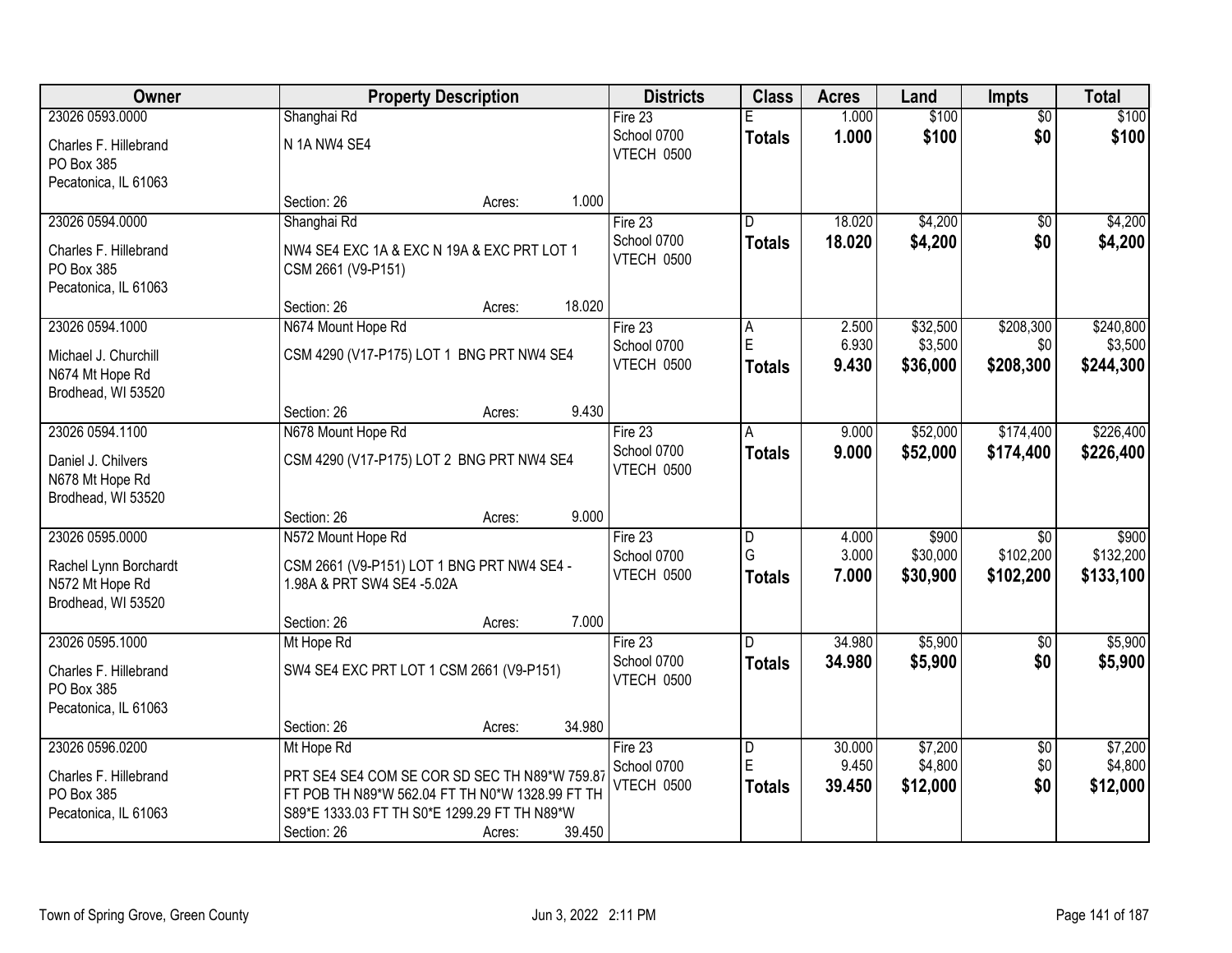| <b>Owner</b>                                                                                      |                                                                                                          | <b>Property Description</b> |        | <b>Districts</b>                       | <b>Class</b>                 | <b>Acres</b>                       | Land                                     | <b>Impts</b>                                   | <b>Total</b>                               |
|---------------------------------------------------------------------------------------------------|----------------------------------------------------------------------------------------------------------|-----------------------------|--------|----------------------------------------|------------------------------|------------------------------------|------------------------------------------|------------------------------------------------|--------------------------------------------|
| 23026 0597.0000                                                                                   | W917 Pedee Rd                                                                                            |                             |        | Fire $23$                              |                              | 1.140                              | \$25,700                                 | \$88,800                                       | \$114,500                                  |
| Russell Visger<br>W917 Pedee Rd<br>Brodhead, WI 53520                                             | PRT NE4 NE4 COM NE COR IN CTR RD TH W 355 FT<br>TH S 140 FT TH E 355 FT TH N 140 FT POB                  |                             |        | School 0700<br><b>VTECH 0500</b>       | <b>Totals</b>                | 1.140                              | \$25,700                                 | \$88,800                                       | \$114,500                                  |
|                                                                                                   | Section: 27                                                                                              | Acres:                      | 1.140  |                                        |                              |                                    |                                          |                                                |                                            |
| 23026 0598.0000<br><b>Manfredini Land Trust</b><br>2907 Halifax Ave<br>Westchester, IL 60154-5001 | W991 Pedee Rd<br>NE4 NE4 SEC 27 EXC COM NE COR TH W 355 FT TH<br>S 140 FT TH E 355 FT TH N 140 FT TO POB |                             | 38.860 | Fire 23<br>School 0700<br>VTECH 0500   | D<br>E<br>G<br><b>Totals</b> | 35.860<br>1.000<br>2.000<br>38.860 | \$7,300<br>\$100<br>\$25,000<br>\$32,400 | $\overline{50}$<br>\$0<br>\$65,800<br>\$65,800 | \$7,300<br>\$100<br>\$90,800<br>\$98,200   |
| 23026 0599.0000                                                                                   | Section: 27<br>Pedee Rd                                                                                  | Acres:                      |        | Fire 23                                | $\overline{D}$               | 19.500                             | \$5,400                                  | $\overline{50}$                                | \$5,400                                    |
| Manfredini Land Trust<br>2907 Halifax Ave<br>Westchester, IL 60154-5001                           | E1/2 NW4 NE4                                                                                             |                             |        | School 0700<br>VTECH 0500              | E<br><b>Totals</b>           | 0.500<br>20.000                    | \$100<br>\$5,500                         | \$0<br>\$0                                     | \$100<br>\$5,500                           |
|                                                                                                   | Section: 27                                                                                              | Acres:                      | 20.000 |                                        |                              |                                    |                                          |                                                |                                            |
| 23026 0600.0000<br>Susan M. Hull) Johnson<br>W1083 Pedee Rd<br>Brodhead, WI 53520                 | W1083 Pedee Rd<br>E 14A W2 NW4 NE4                                                                       |                             |        | Fire $23$<br>School 0700<br>VTECH 0500 | A<br>D<br>E<br><b>Totals</b> | 1.000<br>12.500<br>0.500<br>14.000 | \$25,000<br>\$3,400<br>\$100<br>\$28,500 | \$228,400<br>\$0<br>\$0<br>\$228,400           | \$253,400<br>\$3,400<br>\$100<br>\$256,900 |
|                                                                                                   | Section: 27                                                                                              | Acres:                      | 14.000 |                                        |                              |                                    |                                          |                                                |                                            |
| 23026 0601.0000<br>Bobby R. Hull<br>W1127 Pedee Rd<br>Brodhead, WI 53520-9561                     | Pedee Rd<br>W 6A W2 NW4 NE4                                                                              |                             |        | Fire 23<br>School 0700<br>VTECH 0500   | 5M<br>D.<br><b>Totals</b>    | 3.600<br>2.400<br>6.000            | \$3,600<br>\$700<br>\$4,300              | \$0<br>\$0<br>\$0                              | \$3,600<br>\$700<br>\$4,300                |
|                                                                                                   | Section: 27                                                                                              | Acres:                      | 6.000  |                                        |                              |                                    |                                          |                                                |                                            |
| 23026 0602.0000<br>Elvan Wendler<br>W1254 Mohns-Clark Rd<br>Brodhead, WI 53520                    | Mohns-Clark Rd<br>W2 SW4 NE4                                                                             |                             |        | Fire 23<br>School 0700<br>VTECH 0500   | 5M<br>D.<br><b>Totals</b>    | 10.000<br>10.000<br>20.000         | \$10,000<br>\$2,300<br>\$12,300          | $\overline{50}$<br>\$0<br>\$0                  | \$10,000<br>\$2,300<br>\$12,300            |
|                                                                                                   | Section: 27                                                                                              | Acres:                      | 20.000 |                                        |                              |                                    |                                          |                                                |                                            |
| 23026 0603.0000<br>Manfredini Land Trust<br>2907 Halifax Ave<br>Westchester, IL 60154-5001        | Pedee Rd<br>E1/2 SW4 NE4<br>Section: 27                                                                  | Acres:                      | 20.000 | Fire $23$<br>School 0700<br>VTECH 0500 | 5M<br>D<br><b>Totals</b>     | 12.750<br>7.250<br>20.000          | \$12,800<br>\$2,000<br>\$14,800          | $\overline{50}$<br>\$0<br>\$0                  | \$12,800<br>\$2,000<br>\$14,800            |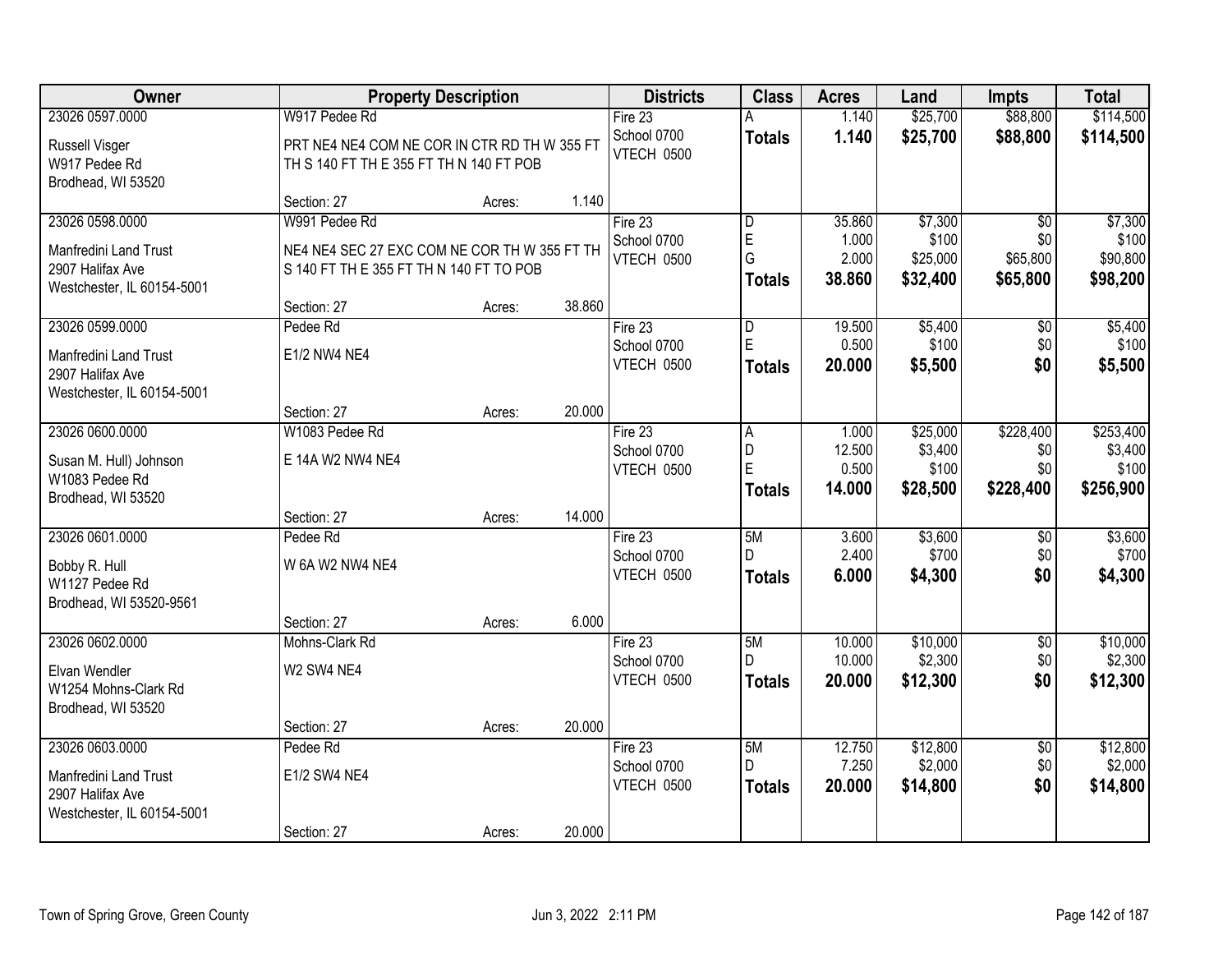| Owner                                                         |                                                                                                 | <b>Property Description</b> |        | <b>Districts</b>          | <b>Class</b>            | <b>Acres</b>    | Land              | <b>Impts</b>     | <b>Total</b>       |
|---------------------------------------------------------------|-------------------------------------------------------------------------------------------------|-----------------------------|--------|---------------------------|-------------------------|-----------------|-------------------|------------------|--------------------|
| 23026 0604.0000                                               | Pedee Rd                                                                                        |                             |        | Fire $23$                 |                         | 25.000          | \$5,200           | $\overline{50}$  | \$5,200            |
| Steven R. Rowley<br>W912 Mohns-Clark Rd<br>Brodhead, WI 53520 | SE4 NE4 EXC CSM 1701 (V5-P265) LOT 1                                                            |                             |        | School 0700<br>VTECH 0500 | <b>Totals</b>           | 25.000          | \$5,200           | \$0              | \$5,200            |
|                                                               | Section: 27                                                                                     | Acres:                      | 25.000 |                           |                         |                 |                   |                  |                    |
| 23026 0604.1000                                               | W912 Mohns Clark Rd                                                                             |                             |        | Fire 23                   | 5M                      | 2.000           | \$2,000           | \$0              | \$2,000            |
| Steven R. Rowley                                              | CSM 1701 (V5-P265) LOT 1 BNG PRT SE4 NE4                                                        |                             |        | School 0700               | D                       | 10.000          | \$2,100           | \$0              | \$2,100            |
| W912 Mohns-Clark Rd                                           |                                                                                                 |                             |        | VTECH 0500                | $\mathsf E$<br>G        | 1.000<br>2.000  | \$100<br>\$25,000 | \$0<br>\$159,600 | \$100<br>\$184,600 |
| Brodhead, WI 53520                                            |                                                                                                 |                             |        |                           | Totals                  | 15.000          | \$29,200          | \$159,600        | \$188,800          |
|                                                               | Section: 27                                                                                     | Acres:                      | 15.000 |                           |                         |                 |                   |                  |                    |
| 23026 0605.0000                                               | Pedee Rd                                                                                        |                             |        | Fire 23                   | D<br>$\mathsf E$        | 9.500           | \$2,600           | \$0              | \$2,600            |
| Bobby R. Hull                                                 | PRT NE4 NW4, EXC W1/2 OF W1/2 NE4 NW4                                                           |                             |        | School 2737<br>VTECH 0500 | <b>Totals</b>           | 0.500<br>10.000 | \$100<br>\$2,700  | \$0<br>\$0       | \$100<br>\$2,700   |
| W1127 Pedee Rd                                                |                                                                                                 |                             |        |                           |                         |                 |                   |                  |                    |
| Brodhead, WI 53520-9561                                       |                                                                                                 |                             |        |                           |                         |                 |                   |                  |                    |
| 23026 0605.1000                                               | Section: 27<br>W1127 Pedee Rd                                                                   | Acres:                      | 10.000 | Fire 23                   |                         | 8.000           | \$54,000          | \$191,800        | \$245,800          |
|                                                               |                                                                                                 |                             |        | School 2737               | A<br><b>Totals</b>      | 8.000           | \$54,000          | \$191,800        | \$245,800          |
| Bobby R. Hull                                                 | LOT 1 CSM 1206 (V4-P61); ALSO COM N4 COR SEC                                                    |                             |        | VTECH 0500                |                         |                 |                   |                  |                    |
| W1127 Pedee Rd                                                | 27 TH S01*E 400 FT POB, TH S01*E 119.50 FT TH W                                                 |                             |        |                           |                         |                 |                   |                  |                    |
| Brodhead, WI 53520-9561                                       | 670.31 FT TH N01*8'W 119.50 FT TH E 670.59 FT TO<br>Section: 27                                 | Acres:                      | 8.000  |                           |                         |                 |                   |                  |                    |
| 23026 0605.2000                                               | Pedee Rd                                                                                        |                             |        | Fire 23                   | D                       | 8.500           | \$2,300           | \$0              | \$2,300            |
|                                                               |                                                                                                 |                             |        | School 2737               | G                       | 3.500           | \$16,300          | \$0              | \$16,300           |
| Bobby R. Hull<br>W1127 Pedee Rd                               | E 670.31 FT NE4 NW4 LYG S OF CSM 1206 EXC COM<br>N4 COR SD SEC TH S1*E 400 FT POB TH S1*E 119.5 |                             |        | <b>VTECH 0500</b>         | <b>Totals</b>           | 12.000          | \$18,600          | \$0              | \$18,600           |
| Brodhead, WI 53520-9561                                       | FT TH W 670.31 FT TH N1*8 W 119.5 FT TH E 670.59                                                |                             |        |                           |                         |                 |                   |                  |                    |
|                                                               | Section: 27                                                                                     | Acres:                      | 12.000 |                           |                         |                 |                   |                  |                    |
| 23026 0605.3000                                               | Pedee Rd                                                                                        |                             |        | Fire 23                   | D.                      | 10.000          | \$2,800           | $\overline{30}$  | \$2,800            |
| Bobby R. Hull                                                 | W1/2 OF W1/2 NE4 NW4                                                                            |                             |        | School 2737               | <b>Totals</b>           | 10.000          | \$2,800           | \$0              | \$2,800            |
| W1127 Pedee Rd                                                |                                                                                                 |                             |        | VTECH 0500                |                         |                 |                   |                  |                    |
| Brodhead, WI 53520-9561                                       |                                                                                                 |                             |        |                           |                         |                 |                   |                  |                    |
|                                                               | Section: 27                                                                                     | Acres:                      | 10.000 |                           |                         |                 |                   |                  |                    |
| 23026 0606,0000                                               | County Rd G                                                                                     |                             |        | Fire $23$                 | $\overline{\mathsf{D}}$ | 9.500           | \$2,600           | $\overline{60}$  | \$2,600            |
| Susan K. Pudwill                                              | CSM 3972 (V15-P250) LOT 3 BNG PRT NW4 NW4                                                       |                             |        | School 2737               | E                       | 0.500           | \$100             | \$0              | \$100              |
| N668 Twin Grove Rd                                            |                                                                                                 |                             |        | VTECH 0500                | <b>Totals</b>           | 10.000          | \$2,700           | \$0              | \$2,700            |
| Monroe, WI 53566                                              |                                                                                                 |                             |        |                           |                         |                 |                   |                  |                    |
|                                                               | Section: 27                                                                                     | Acres:                      | 10.000 |                           |                         |                 |                   |                  |                    |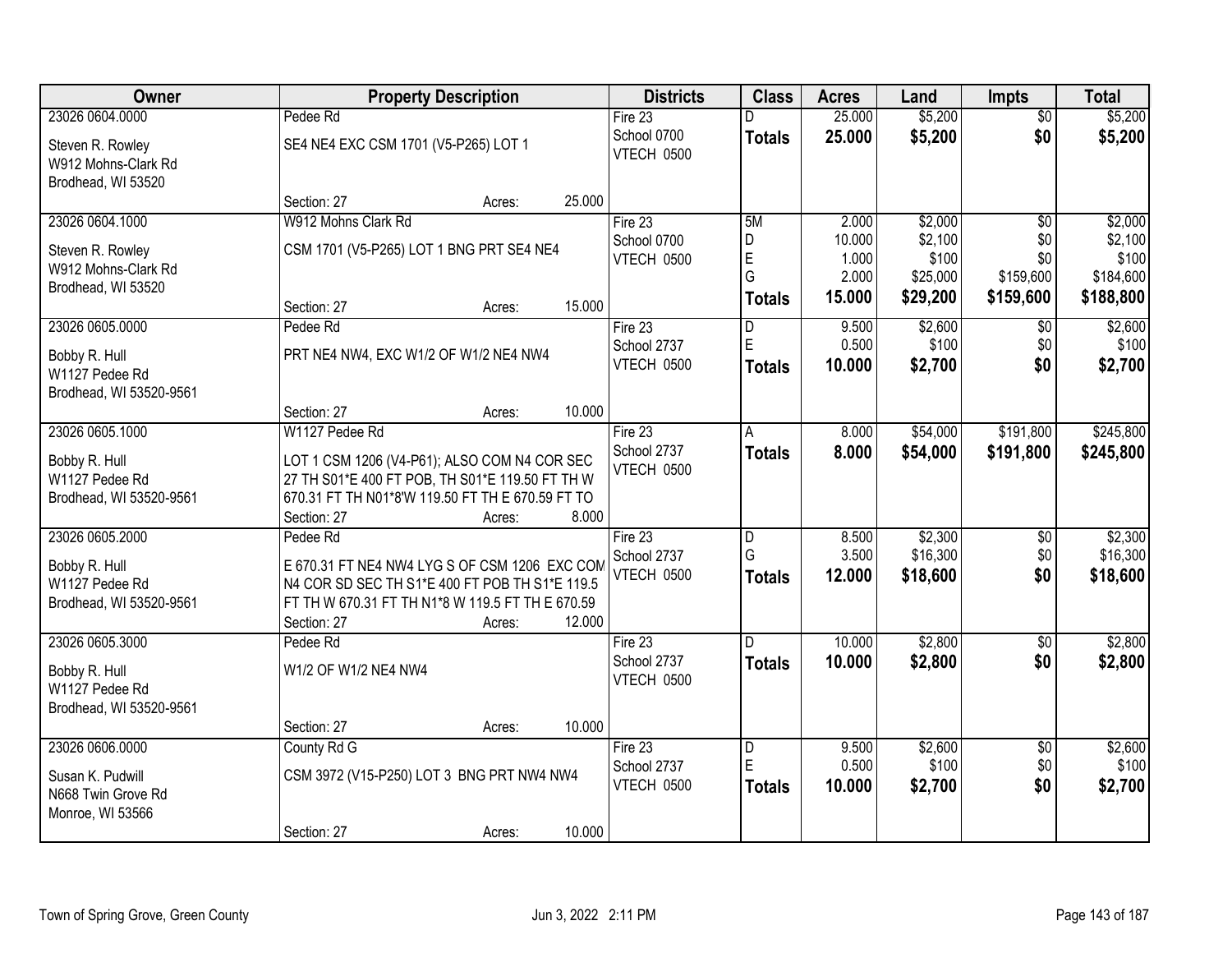| Owner                   | <b>Property Description</b>                     | <b>Districts</b> | <b>Class</b>  | <b>Acres</b> | Land     | <b>Impts</b>    | <b>Total</b> |
|-------------------------|-------------------------------------------------|------------------|---------------|--------------|----------|-----------------|--------------|
| 23026 0606.1000         | W1285 Pedee Rd                                  | Fire 23          | D             | 5.414        | \$1,500  | $\overline{30}$ | \$1,500      |
| Jessica R. Kundert      | CSM 3972 (V15-P250) LOT 1 BNG PRT W 20A NW4     | School 2737      | E             | 1.500        | \$800    | \$0             | \$800        |
| W1285 Pedee Rd          | NW4                                             | VTECH 0500       | G             | 3.000        | \$30,000 | \$106,200       | \$136,200    |
| Brodhead, WI 53520      |                                                 |                  | <b>Totals</b> | 9.914        | \$32,300 | \$106,200       | \$138,500    |
|                         | 9.914<br>Section: 27<br>Acres:                  |                  |               |              |          |                 |              |
| 23026 0606.2000         | Pedee Rd                                        | Fire 23          | D.            | 10.000       | \$2,800  | \$0             | \$2,800      |
| Jolene M. Kundert       | CSM 3972 (V15-P250) LOT 2 BNG PRT NW4 NW4       | School 2737      | <b>Totals</b> | 10.000       | \$2,800  | \$0             | \$2,800      |
| 2641 15th St            |                                                 | VTECH 0500       |               |              |          |                 |              |
| Monroe, WI 53566        |                                                 |                  |               |              |          |                 |              |
|                         | 10.000<br>Section: 27<br>Acres:                 |                  |               |              |          |                 |              |
| 23026 0606.4000         | W1219 Pedee Rd                                  | Fire 23          | A             | 10.000       | \$60,000 | \$188,700       | \$248,700    |
| Christopher Adam Nelson | CSM 3972 (V15-P250) LOT 4 BNG PRT E1/2 NW4 NW4  | School 2737      | <b>Totals</b> | 10.000       | \$60,000 | \$188,700       | \$248,700    |
| W1219 Pedee Rd          |                                                 | VTECH 0500       |               |              |          |                 |              |
| Brodhead, WI 53520      |                                                 |                  |               |              |          |                 |              |
|                         | 10.000<br>Section: 27<br>Acres:                 |                  |               |              |          |                 |              |
| 23026 0607.0000         | Pedee Rd                                        | Fire 23          | D             | 18.500       | \$4,300  | \$0             | \$4,300      |
| Elvan Wendler           | W2 SW4 NW4                                      | School 0700      | E             | 1.500        | \$800    | \$0             | \$800        |
| W1254 Mohns-Clark Rd    |                                                 | VTECH 0500       | <b>Totals</b> | 20.000       | \$5,100  | \$0             | \$5,100      |
| Brodhead, WI 53520      |                                                 |                  |               |              |          |                 |              |
|                         | 20.000<br>Section: 27<br>Acres:                 |                  |               |              |          |                 |              |
| 23026 0608.0000         | W1254 Mohns Clark Rd                            | Fire 23          | D             | 18.500       | \$4,300  | $\overline{50}$ | \$4,300      |
| Elvan Wendler           | E1/2 SW4 NW4                                    | School 0700      | E             | 0.500        | \$100    | \$0             | \$100        |
| W1254 Mohns-Clark Rd    |                                                 | VTECH 0500       | G             | 1.000        | \$20,000 | \$62,400        | \$82,400     |
| Brodhead, WI 53520      |                                                 |                  | <b>Totals</b> | 20.000       | \$24,400 | \$62,400        | \$86,800     |
|                         | 20.000<br>Section: 27<br>Acres:                 |                  |               |              |          |                 |              |
| 23026 0609.1000         |                                                 | Fire 23          | Α             | 1.010        | \$20,100 | $\sqrt{6}$      | \$20,100     |
| Travis R. Hull          | CSM 5329 (V26-P27) PRT LOT 1 BNG PRT SE4 NW4    | School 0700      | <b>Totals</b> | 1.010        | \$20,100 | \$0             | \$20,100     |
| W1170 Mohns Clark Rd    |                                                 | VTECH 0500       |               |              |          |                 |              |
| Brodhead, WI 53520      |                                                 |                  |               |              |          |                 |              |
|                         | 1.010<br>Section: 27<br>Acres:                  |                  |               |              |          |                 |              |
| 23026 0609.2000         |                                                 | Fire $23$        | D.            | 18.990       | \$4,400  | $\overline{50}$ | \$4,400      |
| Elvan Wendler           | W 50 RDS IN LENGTH OF N 53 1/3 RDS IN WIDTH & V | School 0700      | <b>Totals</b> | 18.990       | \$4,400  | \$0             | \$4,400      |
| W1254 Mohns-Clark Rd    | 20 RDS OF S 26 2/3 RDS IN WIDTH OF SE4 NW4 EXC  | VTECH 0500       |               |              |          |                 |              |
| Brodhead, WI 53520      | <b>CSM 5329 LOT 1</b>                           |                  |               |              |          |                 |              |
|                         | 18.990<br>Section: 27<br>Acres:                 |                  |               |              |          |                 |              |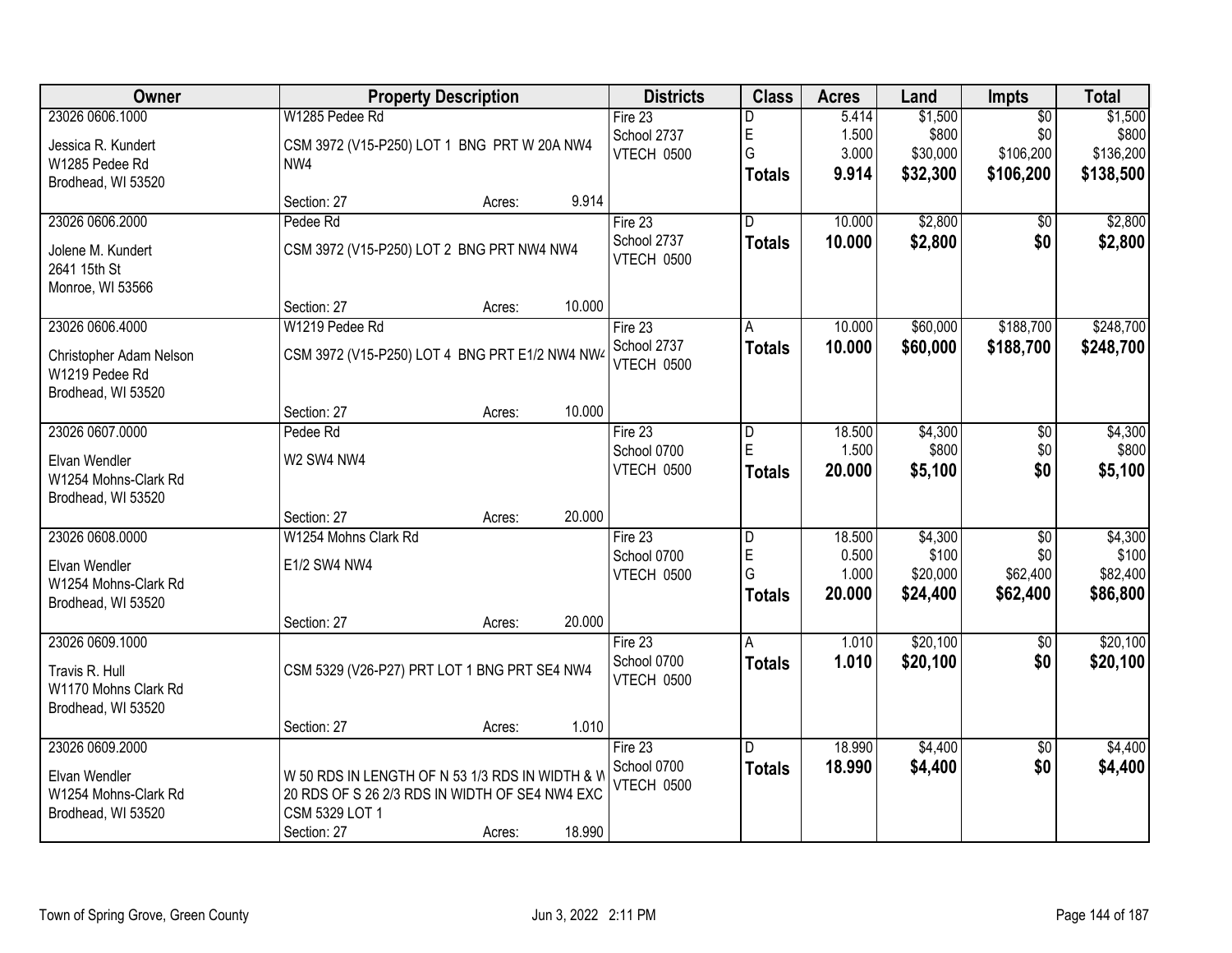| <b>Owner</b>                                       | <b>Property Description</b>                  |        |        | <b>Districts</b>          | <b>Class</b>       | <b>Acres</b>   | Land               | <b>Impts</b>    | <b>Total</b>       |
|----------------------------------------------------|----------------------------------------------|--------|--------|---------------------------|--------------------|----------------|--------------------|-----------------|--------------------|
| 23026 0610.1000                                    | W1170 Mohns Clark Rd                         |        |        | Fire $23$                 | A                  | 2.500          | \$27,500           | \$232,900       | \$260,400          |
| Travis R. Hull                                     | CSM 5329 (V26-P27) PRT LOT 1 BNG PRT SE4 NW4 |        |        | School 2737               | D                  | 2.500          | \$600              | \$0             | \$600              |
| W1170 Mohns Clark Rd                               |                                              |        |        | VTECH 0500                | <b>Totals</b>      | 5.000          | \$28,100           | \$232,900       | \$261,000          |
| Brodhead, WI 53520                                 |                                              |        |        |                           |                    |                |                    |                 |                    |
|                                                    | Section: 27                                  | Acres: | 5.000  |                           |                    |                |                    |                 |                    |
| 23026 0610.2000                                    |                                              |        |        | Fire $23$                 | 5M<br>D.           | 0.500          | \$500              | $\overline{50}$ | \$500              |
| Bobby R. Hull                                      | N 10A OF E 30A SE4 NW4 EXC CSM 5329 LOT 1    |        |        | School 2737<br>VTECH 0500 |                    | 4.500<br>5.000 | \$1,000<br>\$1,500 | \$0<br>\$0      | \$1,000<br>\$1,500 |
| W1127 Pedee Rd                                     |                                              |        |        |                           | <b>Totals</b>      |                |                    |                 |                    |
| Brodhead, WI 53520-9561                            |                                              |        |        |                           |                    |                |                    |                 |                    |
|                                                    | Section: 27                                  | Acres: | 5.000  |                           |                    |                |                    |                 |                    |
| 23026 0611.0000                                    | Pedee Rd                                     |        |        | Fire 23<br>School 0700    | D<br>E             | 4.250<br>0.750 | \$1,000<br>\$100   | \$0<br>\$0      | \$1,000<br>\$100   |
| Michael L. Reasa                                   | S 10A OF E 30A SE4 NW4 EXC LOT 1 CSM 3034    |        |        | VTECH 0500                | <b>Totals</b>      | 5.000          | \$1,100            | \$0             | \$1,100            |
| 232 E Wisconsin Ave                                |                                              |        |        |                           |                    |                |                    |                 |                    |
| Monticello, WI 53570-9700                          |                                              |        |        |                           |                    |                |                    |                 |                    |
| 23026 0611.1000                                    | Section: 27<br>W1136 Mohns Clark Rd          | Acres: | 5.000  | Fire 23                   |                    | 5.000          | \$45,000           | \$148,000       | \$193,000          |
|                                                    |                                              |        |        | School 0700               | A<br><b>Totals</b> | 5.000          | \$45,000           | \$148,000       | \$193,000          |
| Nicki A. Homan                                     | CSM 3034 (V11-P32) LOT 1 BNG PRT SE4 NW4     |        |        | VTECH 0500                |                    |                |                    |                 |                    |
| W1136 Mohns-Clark Rd                               |                                              |        |        |                           |                    |                |                    |                 |                    |
| Brodhead, WI 53520                                 | Section: 27                                  | Acres: | 5.000  |                           |                    |                |                    |                 |                    |
| 23026 0612.0200                                    |                                              |        |        | Fire 23                   | D                  | 14.230         | \$2,400            | $\overline{50}$ | \$2,400            |
|                                                    |                                              |        |        | School 0700               | <b>Totals</b>      | 14.230         | \$2,400            | \$0             | \$2,400            |
| Reasa Irrevocable Trust                            | E2 NE4 SW4 EXC CSM 4717 LOT 1 (FKA CSM 4417) |        |        | VTECH 0500                |                    |                |                    |                 |                    |
| Michael & Carol Reasa Ttees<br>232 E Wisconsin Ave |                                              |        |        |                           |                    |                |                    |                 |                    |
| Monticello, WI 53570                               | Section: 27                                  | Acres: | 14.230 |                           |                    |                |                    |                 |                    |
| 23026 0612.1100                                    | W1115 Mohns Clark Rd                         |        |        | Fire 23                   | D                  | 3.870          | \$800              | $\overline{50}$ | \$800              |
|                                                    |                                              |        |        | School 0700               | G                  | 3.000          | \$30,000           | \$30,900        | \$60,900           |
| Guy Patrick Reasa<br>105 7th St                    | CSM 4717 (V20-P220) LOT 1 BNG PRT NE4 SW4    |        |        | VTECH 0500                | <b>Totals</b>      | 6.870          | \$30,800           | \$30,900        | \$61,700           |
| Brodhead, WI 53520                                 |                                              |        |        |                           |                    |                |                    |                 |                    |
|                                                    | Section: 27                                  | Acres: | 6.870  |                           |                    |                |                    |                 |                    |
| 23026 0613.0000                                    | W1187 Mohns Clark Rd                         |        |        | Fire $23$                 | D                  | 18.500         | \$3,100            | $\overline{50}$ | \$3,100            |
| Fearnside Richard & Marlene Trust                  | W2 NE4 SW4                                   |        |        | School 2737               | E                  | 0.500          | \$100              | \$0             | \$100              |
| W1187 Mohns Clark Rd                               |                                              |        |        | VTECH 0500                | G                  | 1.000          | \$20,000           | \$175,800       | \$195,800          |
| Brodhead, WI 53520                                 |                                              |        |        |                           | <b>Totals</b>      | 20.000         | \$23,200           | \$175,800       | \$199,000          |
|                                                    | Section: 27                                  | Acres: | 20.000 |                           |                    |                |                    |                 |                    |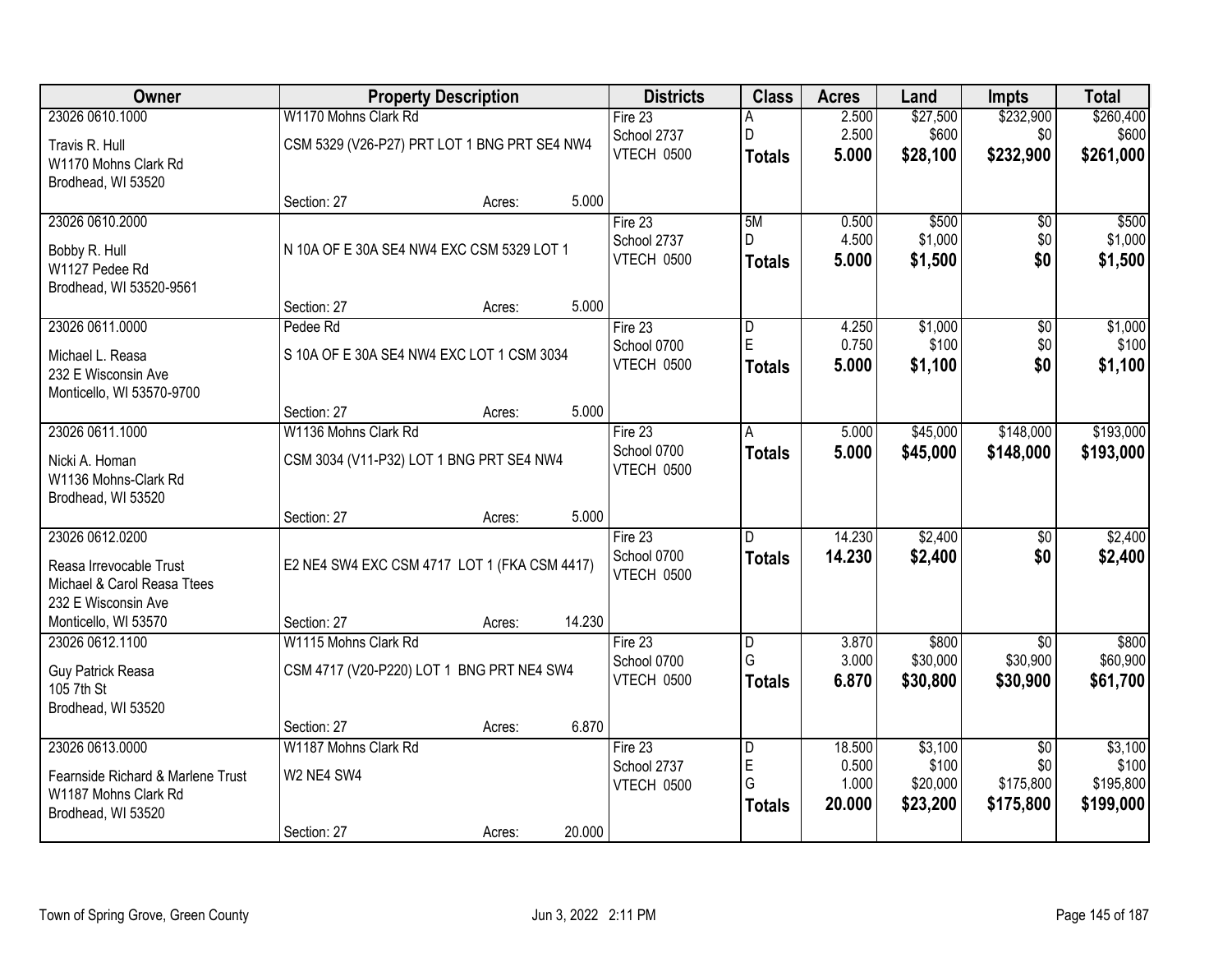| Owner                          | <b>Property Description</b>                      | <b>Districts</b>  | <b>Class</b>           | <b>Acres</b> | Land            | <b>Impts</b>    | <b>Total</b> |
|--------------------------------|--------------------------------------------------|-------------------|------------------------|--------------|-----------------|-----------------|--------------|
| 23026 0614.0100                | Shanghai Rd                                      | Fire 23           | 5M                     | 12.000       | \$12,000        | $\overline{50}$ | \$12,000     |
| <b>Williams Brothers Farms</b> | CSM 4956 (V22-P218) LOT 1 BNG PRT NW4 & SW4      | School 0700       | D                      | 32.020       | \$8,500         | \$0             | \$8,500      |
| W1244 Town Center Rd           | SW4                                              | VTECH 0500        | E                      | 2.000        | \$1,000         | \$0             | \$1,000      |
| Brodhead, WI 53520             |                                                  |                   | <b>Totals</b>          | 46.020       | \$21,500        | \$0             | \$21,500     |
|                                | 46.020<br>Section: 27<br>Acres:                  |                   |                        |              |                 |                 |              |
| 23026 0614.0200                | Shanghai Rd                                      | Fire 23           | $\overline{\chi_3}$    | 1.170        | \$0             | $\overline{50}$ | \$0          |
| <b>Green County</b>            | 1.17A HWY CONV (V323-572) BNG PRT NW4 & SW4      | School 0700       | <b>Totals</b>          | 1.170        | \$0             | \$0             | \$0          |
| Monroe                         | SW4 EXEMPT                                       | VTECH 0500        |                        |              |                 |                 |              |
| Monroe, WI 53566               |                                                  |                   |                        |              |                 |                 |              |
|                                | 1.170<br>Section: 27<br>Acres:                   |                   |                        |              |                 |                 |              |
| 23026 0614.1000                | W1295 Mohns Clark Rd                             | Fire 23           | A                      | 1.000        | \$25,000        | \$123,600       | \$148,600    |
| Jeffrey L. Henze               | PRT NW4 SW4, BEG W4 COR SD SEC TH E 256.24 FT    | School 0700       | <b>Totals</b>          | 1.000        | \$25,000        | \$123,600       | \$148,600    |
| W1295 Mohns-Clark Rd           | TH S2*E 170 FT TH W 256.24 FT TH N2*W 170 FT POE | <b>VTECH 0500</b> |                        |              |                 |                 |              |
| Brodhead, WI 53520             |                                                  |                   |                        |              |                 |                 |              |
|                                | 1.000<br>Section: 27<br>Acres:                   |                   |                        |              |                 |                 |              |
| 23026 0615.1100                |                                                  | School 0700       | $\overline{\text{X3}}$ | 0.220        | \$0             | \$0             | \$0          |
| <b>Green County</b>            | CSM 4955 (V22-P214) OL 1 BNG PRT SW4 SW4         | <b>VTECH 0500</b> | <b>Totals</b>          | 0.220        | \$0             | \$0             | \$0          |
| Monroe                         |                                                  |                   |                        |              |                 |                 |              |
| Monroe, WI 53566               |                                                  |                   |                        |              |                 |                 |              |
|                                | 0.220<br>Section: 27<br>Acres:                   |                   |                        |              |                 |                 |              |
| 23026 0615.1210                | N586 County Hwy G                                | Fire 23           | A                      | 1.530        | \$27,700        | \$159,500       | \$187,200    |
| Ricky R. Clark                 | CSM 4955 (V22-P214) LOT 1 BNG PRT NW4 & SW4      | School 0700       | <b>Totals</b>          | 1.530        | \$27,700        | \$159,500       | \$187,200    |
| N586 County Rd G               | SW4                                              | VTECH 0500        |                        |              |                 |                 |              |
| Brodhead, WI 53520             |                                                  |                   |                        |              |                 |                 |              |
|                                | 1.530<br>Section: 27<br>Acres:                   |                   |                        |              |                 |                 |              |
| 23026 0616.0100                |                                                  | Fire 23           | $\overline{\chi_3}$    | 1.160        | $\overline{60}$ | $\overline{50}$ | $\sqrt{50}$  |
| <b>Green County</b>            | PRT SW SW, 1.16A HWY CONV (323-571) EXEMPT       | School 2737       | <b>Totals</b>          | 1.160        | \$0             | \$0             | \$0          |
| Monroe                         |                                                  | VTECH 0500        |                        |              |                 |                 |              |
| Monroe, WI 53566               |                                                  |                   |                        |              |                 |                 |              |
|                                | 1.160<br>Section: 27<br>Acres:                   |                   |                        |              |                 |                 |              |
| 23026 0616.0200                | N518 County Hwy G                                | Fire 23           | D                      | 26.840       | \$6,100         | $\overline{50}$ | \$6,100      |
| Kaderly Living Trust           | S 30A SW4 SW4, EXC 1.16A HWY CONV                | School 2737       | E                      | 1.000        | \$100           | \$0             | \$100        |
| c/o Clarence & Carol Kaderly   |                                                  | VTECH 0500        | G                      | 1.000        | \$20,000        | \$173,200       | \$193,200    |
| N518 County Rd G               |                                                  |                   | <b>Totals</b>          | 28.840       | \$26,200        | \$173,200       | \$199,400    |
| Brodhead, WI 53520             | 28.840<br>Section: 27<br>Acres:                  |                   |                        |              |                 |                 |              |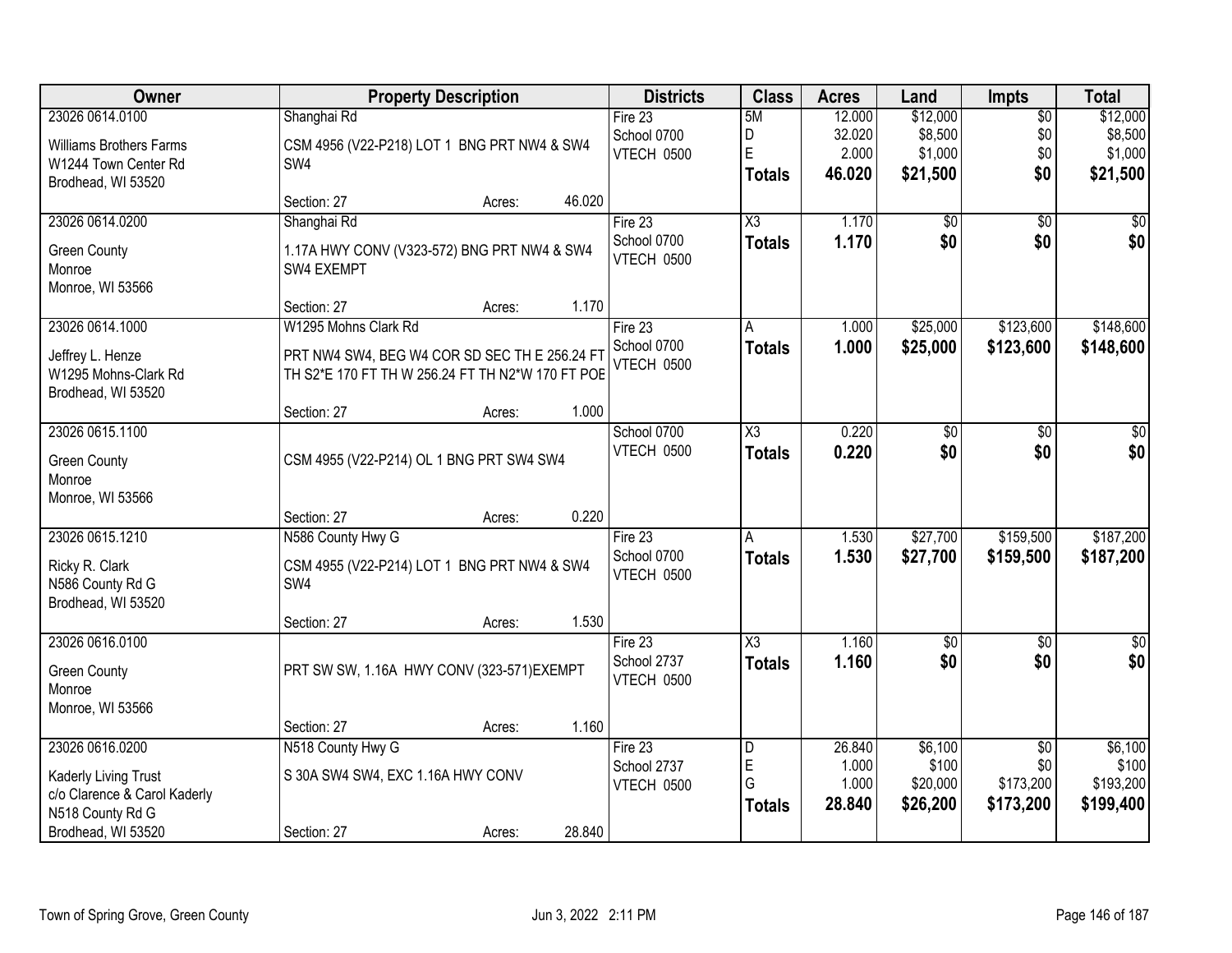| Owner                       |                                               | <b>Property Description</b> |        | <b>Districts</b> | <b>Class</b>  | <b>Acres</b> | Land     | <b>Impts</b>    | <b>Total</b> |
|-----------------------------|-----------------------------------------------|-----------------------------|--------|------------------|---------------|--------------|----------|-----------------|--------------|
| 23026 0617.0000             | W1168 Shanghai Rd                             |                             |        | Fire $23$        | D             | 22.000       | \$5,100  | $\overline{50}$ | \$5,100      |
| Kelvin L. Rhyner            | SE4 SW4                                       |                             |        | School 2737      | E             | 15.000       | \$7,500  | \$0             | \$7,500      |
| W1168 Shanghai Rd           |                                               |                             |        | VTECH 0500       | G             | 3.000        | \$30,000 | \$93,400        | \$123,400    |
| Brodhead, WI 53520          |                                               |                             |        |                  | <b>Totals</b> | 40.000       | \$42,600 | \$93,400        | \$136,000    |
|                             | Section: 27                                   | Acres:                      | 40.000 |                  |               |              |          |                 |              |
| 23026 0618.0000             | Shanghai Rd                                   |                             |        | Fire 23          | D             | 37.000       | \$8,600  | \$0             | \$8,600      |
| Kurtis J. Strommen          | NE4 SE4                                       |                             |        | School 0700      | E             | 3.000        | \$1,500  | \$0             | \$1,500      |
| PO Box 282                  |                                               |                             |        | VTECH 0500       | <b>Totals</b> | 40.000       | \$10,100 | \$0             | \$10,100     |
| Brodhead, WI 53520          |                                               |                             |        |                  |               |              |          |                 |              |
|                             | Section: 27                                   | Acres:                      | 40.000 |                  |               |              |          |                 |              |
| 23026 0619.0000             | Mohns Clark Rd                                |                             |        | Fire 23          | 5M            | 1.000        | \$1,000  | $\overline{50}$ | \$1,000      |
| Reasa Irrevocable Trust     | CSM 4223 (V17-P27) LOT 2 BNG PRT NW4 SE4, EXC |                             |        | School 0700      | D             | 31.540       | \$6,700  | \$0             | \$6,700      |
| Michael & Carol Reasa Ttees | PRT LOT 1 CSM 4417                            |                             |        | VTECH 0500       | E             | 1.000        | \$100    | \$0             | \$100        |
| 232 E Wisconsin Ave         |                                               |                             |        |                  | <b>Totals</b> | 33.540       | \$7,800  | \$0             | \$7,800      |
| Monticello, WI 53570        | Section: 27                                   | Acres:                      | 33.540 |                  |               |              |          |                 |              |
| 23026 0619.1000             | Shanghai Rd                                   |                             |        | Fire 23          | A             | 5.310        | \$45,900 | \$0             | \$45,900     |
| Darrell E. Faldet           | CSM 4223 (V17-P27) LOT 1 BNG PRT NW4 SE4      |                             |        | School 0700      | <b>Totals</b> | 5.310        | \$45,900 | \$0             | \$45,900     |
| 322 Edgerton Rd             |                                               |                             |        | VTECH 0500       |               |              |          |                 |              |
| Edgerton, WI 53534-9502     |                                               |                             |        |                  |               |              |          |                 |              |
|                             | Section: 27                                   | Acres:                      | 5.310  |                  |               |              |          |                 |              |
| 23026 0620.0000             | W1106 Shanghai Rd                             |                             |        | Fire 23          | 5M            | 3.000        | \$3,000  | $\overline{30}$ | \$3,000      |
| Gayle G. Osborn             | SW4 SE4                                       |                             |        | School 2737      | A             | 2.000        | \$30,000 | \$386,000       | \$416,000    |
| W1106 Shanghai Rd           |                                               |                             |        | VTECH 0500       | D             | 30.000       | \$7,000  | \$0             | \$7,000      |
| Brodhead, WI 53520          |                                               |                             |        |                  | E             | 5.000        | \$2,500  | \$0             | \$2,500      |
|                             | Section: 27                                   | Acres:                      | 40.000 |                  | <b>Totals</b> | 40.000       | \$42,500 | \$386,000       | \$428,500    |
| 23026 0621.0000             | Shanghai Rd                                   |                             |        | Fire 23          | D             | 37.000       | \$8,400  | $\sqrt{6}$      | \$8,400      |
| Kurtis J. Strommen          | SE4 SE4                                       |                             |        | School 0700      | E             | 3.000        | \$1,500  | \$0             | \$1,500      |
| PO Box 282                  |                                               |                             |        | VTECH 0500       | <b>Totals</b> | 40.000       | \$9,900  | \$0             | \$9,900      |
| Brodhead, WI 53520          |                                               |                             |        |                  |               |              |          |                 |              |
|                             | Section: 27                                   | Acres:                      | 40.000 |                  |               |              |          |                 |              |
| 23026 0622.0000             | N893 County Hwy G                             |                             |        | Fire 23          | D             | 36.000       | \$9,900  | $\overline{50}$ | \$9,900      |
| Elvan Wendler               | NE4 NE4                                       |                             |        | School 2737      | E             | 2.000        | \$1,000  | \$0             | \$1,000      |
| W1254 Mohns-Clark Rd        |                                               |                             |        | VTECH 0500       | G             | 2.000        | \$25,000 | \$11,000        | \$36,000     |
| Brodhead, WI 53520          |                                               |                             |        |                  | <b>Totals</b> | 40.000       | \$35,900 | \$11,000        | \$46,900     |
|                             | Section: 28                                   | Acres:                      | 40.000 |                  |               |              |          |                 |              |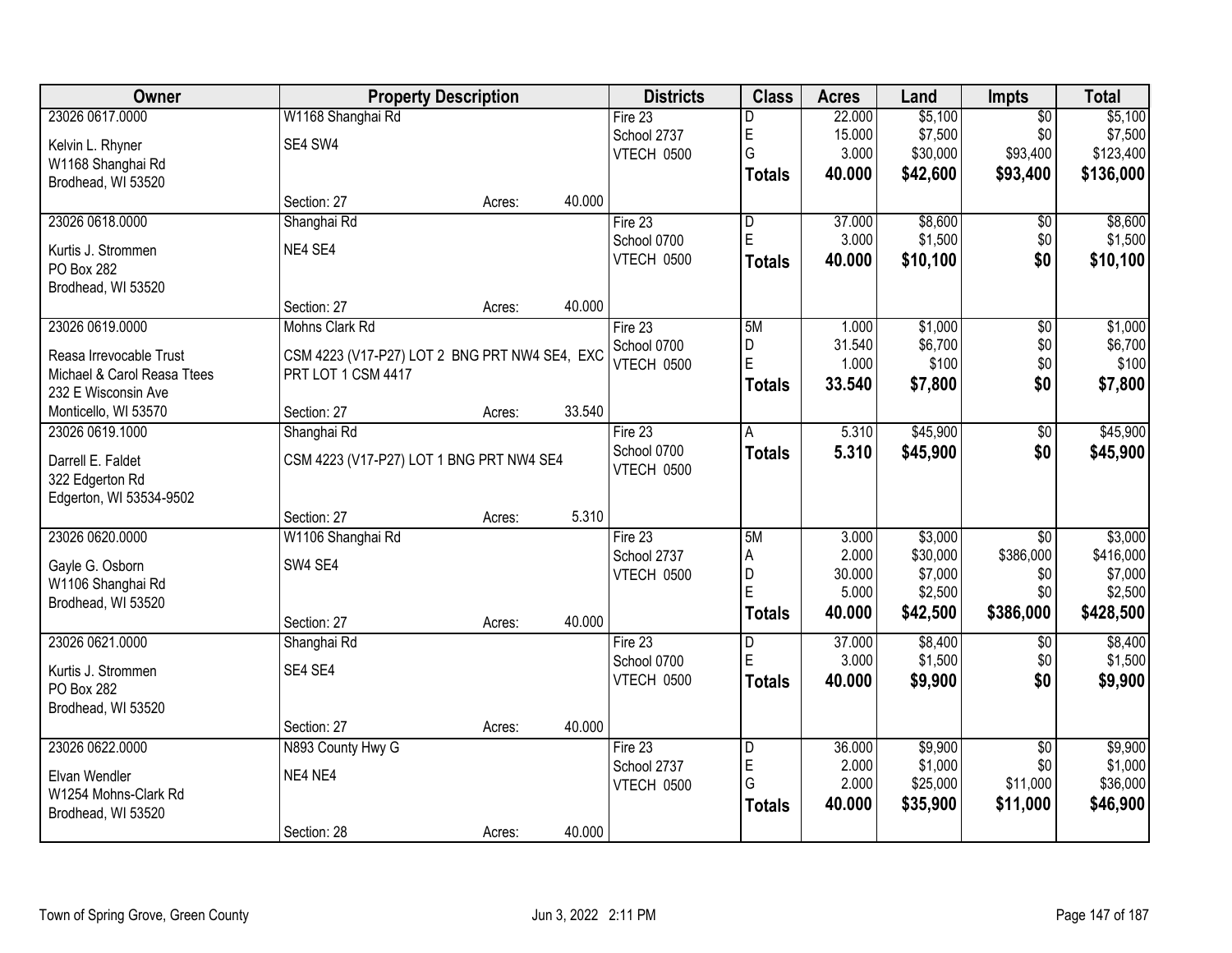| Owner                                | <b>Property Description</b> |        |        | <b>Districts</b>  | <b>Class</b>   | <b>Acres</b> | Land     | <b>Impts</b>    | <b>Total</b> |
|--------------------------------------|-----------------------------|--------|--------|-------------------|----------------|--------------|----------|-----------------|--------------|
| 23026 0623.0000                      | Mohns-Clark Rd              |        |        | Fire 23           | D              | 39.000       | \$9,100  | \$0             | \$9,100      |
| Elvan Wendler                        | NW4 NE4                     |        |        | School 2737       | $\mathsf E$    | 1.000        | \$100    | \$0             | \$100        |
| W1254 Mohns-Clark Rd                 |                             |        |        | <b>VTECH 0500</b> | <b>Totals</b>  | 40.000       | \$9,200  | \$0             | \$9,200      |
| Brodhead, WI 53520                   |                             |        |        |                   |                |              |          |                 |              |
|                                      | Section: 28                 | Acres: | 40.000 |                   |                |              |          |                 |              |
| 23026 0624.0000                      | Mohns-Clark Rd              |        |        | Fire 23           | D.             | 40.000       | \$8,700  | \$0             | \$8,700      |
| Elvan Wendler                        | SW4 NE4                     |        |        | School 0700       | <b>Totals</b>  | 40.000       | \$8,700  | \$0             | \$8,700      |
| W1254 Mohns-Clark Rd                 |                             |        |        | VTECH 0500        |                |              |          |                 |              |
| Brodhead, WI 53520                   |                             |        |        |                   |                |              |          |                 |              |
|                                      | Section: 28                 | Acres: | 40.000 |                   |                |              |          |                 |              |
| 23026 0625.0000                      | N789 County Hwy G           |        |        | Fire 23           | D              | 36.000       | \$8,300  | \$0             | \$8,300      |
| Elvan Wendler                        | SE4 NE4                     |        |        | School 0700       | $\mathsf E$    | 1.000        | \$100    | \$0             | \$100        |
| W1254 Mohns-Clark Rd                 |                             |        |        | VTECH 0500        | G              | 3.000        | \$30,000 | \$7,700         | \$37,700     |
| Brodhead, WI 53520                   |                             |        |        |                   | <b>Totals</b>  | 40.000       | \$38,400 | \$7,700         | \$46,100     |
|                                      | Section: 28                 | Acres: | 40.000 |                   |                |              |          |                 |              |
| 23026 0626.0000                      | W1545 County Hwy K          |        |        | Fire 23           | D              | 36.000       | \$7,800  | $\sqrt[6]{}$    | \$7,800      |
| Breese Family Revocable Living Trust | NE4 NW4                     |        |        | School 2737       | $\mathsf E$    | 1.000        | \$100    | \$0             | \$100        |
| Le Roy D & Greta L Breese, Tru       |                             |        |        | VTECH 0500        | G              | 3.000        | \$30,000 | \$110,900       | \$140,900    |
| W1545 County Rd K                    |                             |        |        |                   | <b>Totals</b>  | 40.000       | \$37,900 | \$110,900       | \$148,800    |
| Juda, WI 53550                       | Section: 28                 | Acres: | 40.000 |                   |                |              |          |                 |              |
| 23026 0627.0000                      | County Rd K                 |        |        | Fire 23           | $\overline{D}$ | 38.000       | \$10,500 | \$0             | \$10,500     |
| <b>Curtis Newcomer</b>               | NW4 NW4                     |        |        | School 2737       | E              | 2.000        | \$1,000  | \$0             | \$1,000      |
| W1632 County Rd K                    |                             |        |        | VTECH 0500        | <b>Totals</b>  | 40.000       | \$11,500 | \$0             | \$11,500     |
| Juda, WI 53550                       |                             |        |        |                   |                |              |          |                 |              |
|                                      | Section: 28                 | Acres: | 40.000 |                   |                |              |          |                 |              |
| 23026 0628.0000                      | County Rd K                 |        |        | Fire 23           | $\overline{D}$ | 39.000       | \$10,200 | $\overline{$0}$ | \$10,200     |
| <b>Curtis Newcomer</b>               | SW4 NW4                     |        |        | School 2737       | E              | 1.000        | \$100    | \$0             | \$100        |
| W1632 County Rd K                    |                             |        |        | VTECH 0500        | <b>Totals</b>  | 40.000       | \$10,300 | \$0             | \$10,300     |
| Juda, WI 53550                       |                             |        |        |                   |                |              |          |                 |              |
|                                      | Section: 28                 | Acres: | 40.000 |                   |                |              |          |                 |              |
| 23026 0629.0000                      | County Rd K                 |        |        | Fire 23           | D.             | 40.000       | \$8,100  | $\overline{30}$ | \$8,100      |
| Breese Family Revocable Living Trust | SE4 NW4                     |        |        | School 2737       | <b>Totals</b>  | 40.000       | \$8,100  | \$0             | \$8,100      |
| Le Roy D & Greta L Breese, Tru       |                             |        |        | VTECH 0500        |                |              |          |                 |              |
| W1545 County Rd K                    |                             |        |        |                   |                |              |          |                 |              |
| Juda, WI 53550                       | Section: 28                 | Acres: | 40.000 |                   |                |              |          |                 |              |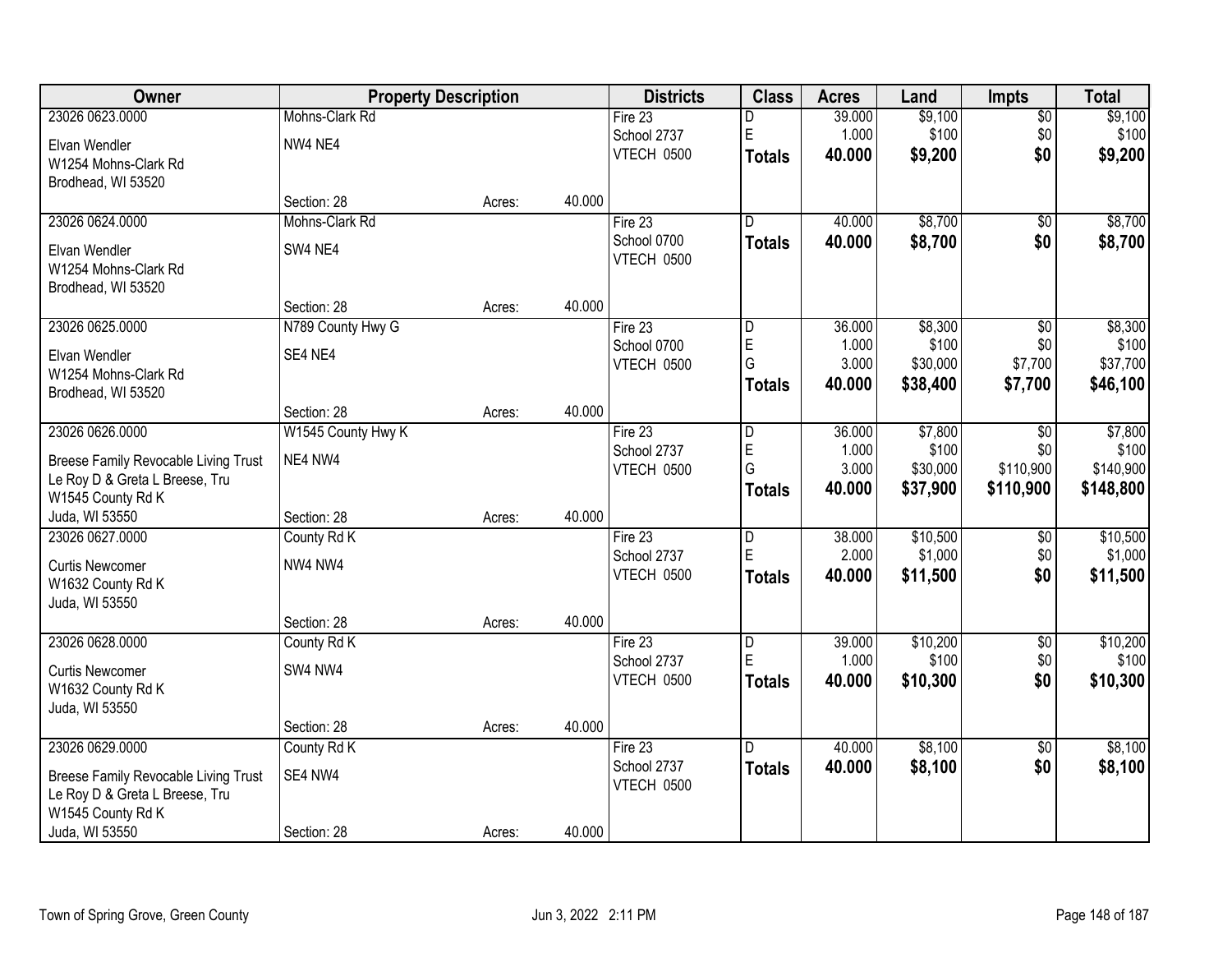| Owner                          |                                              | <b>Property Description</b> |        | <b>Districts</b> | <b>Class</b>            | <b>Acres</b> | Land     | <b>Impts</b>    | <b>Total</b> |
|--------------------------------|----------------------------------------------|-----------------------------|--------|------------------|-------------------------|--------------|----------|-----------------|--------------|
| 23026 0630.0000                | Mill Rd                                      |                             |        | Fire 23          |                         | 40.000       | \$8,800  | $\overline{50}$ | \$8,800      |
| <b>Harding Living Trust</b>    | NE4 SW4                                      |                             |        | School 2737      | <b>Totals</b>           | 40.000       | \$8,800  | \$0             | \$8,800      |
| Lawrence R & Delores K Harding |                                              |                             |        | VTECH 0500       |                         |              |          |                 |              |
| N698 Mill Rd                   |                                              |                             |        |                  |                         |              |          |                 |              |
| Juda, WI 53550-9743            | Section: 28                                  | Acres:                      | 40.000 |                  |                         |              |          |                 |              |
| 23026 0631.0000                | N698 Mill Rd                                 |                             |        | Fire 23          | D                       | 32.500       | \$7,000  | $\overline{30}$ | \$7,000      |
| <b>Harding Living Trust</b>    | NW4 SW4 INCLUDES CSM 87 (V1-P87) LOT 1 EXC S |                             |        | School 2737      | $\mathsf E$             | 0.500        | \$100    | \$0             | \$100        |
| Lawrence R & Delores K Harding | 5A W2 NW4 SW4                                |                             |        | VTECH 0500       | G                       | 2.000        | \$25,000 | \$132,800       | \$157,800    |
| N698 Mill Rd                   |                                              |                             |        |                  | <b>Totals</b>           | 35.000       | \$32,100 | \$132,800       | \$164,900    |
| Juda, WI 53550-9743            | Section: 28                                  | Acres:                      | 35.000 |                  |                         |              |          |                 |              |
| 23026 0632.0000                | N602 Mill Rd                                 |                             |        | Fire 23          | A                       | 8.000        | \$54,000 | \$31,200        | \$85,200     |
| Rick A. Jones                  | CSM 1611 (V5-P142) LOT 1 BNG PRT W2 SW4      |                             |        | School 0700      | <b>Totals</b>           | 8.000        | \$54,000 | \$31,200        | \$85,200     |
| W1859 Shanghai Rd              |                                              |                             |        | VTECH 0500       |                         |              |          |                 |              |
| Juda, WI 53550                 |                                              |                             |        |                  |                         |              |          |                 |              |
|                                | Section: 28                                  | Acres:                      | 8.000  |                  |                         |              |          |                 |              |
| 23026 0633.0000                | County Rd K                                  |                             |        | Fire 23          | D                       | 35.000       | \$6,900  | \$0             | \$6,900      |
| Melvin C. Reckamp              | SW4 SW4 EXC PRT LOT 1 CSM 1611               |                             |        | School 0700      | E                       | 2.000        | \$1,000  | \$0             | \$1,000      |
| N780 Oakley Rd                 |                                              |                             |        | VTECH 0500       | <b>Totals</b>           | 37.000       | \$7,900  | \$0             | \$7,900      |
| Juda, WI 53550                 |                                              |                             |        |                  |                         |              |          |                 |              |
|                                | Section: 28                                  | Acres:                      | 37.000 |                  |                         |              |          |                 |              |
| 23026 0634.0000                | Shanghai Rd                                  |                             |        | Fire 23          | $\overline{\mathsf{D}}$ | 39.000       | \$6,600  | $\overline{30}$ | \$6,600      |
| Melvin C. Reckamp              | SE4 SW4                                      |                             |        | School 2737      | E                       | 1.000        | \$100    | \$0             | \$100        |
| N780 Oakley Rd                 |                                              |                             |        | VTECH 0500       | <b>Totals</b>           | 40.000       | \$6,700  | \$0             | \$6,700      |
| Juda, WI 53550                 |                                              |                             |        |                  |                         |              |          |                 |              |
|                                | Section: 28                                  | Acres:                      | 40.000 |                  |                         |              |          |                 |              |
| 23026 0635.0000                | N685 County Hwy G                            |                             |        | Fire 23          | D                       | 37.000       | \$8,600  | $\overline{30}$ | \$8,600      |
| Elvan Wendler                  | NE4 SE4                                      |                             |        | School 2737      | $\mathsf E$             | 1.000        | \$100    | \$0             | \$100        |
| W1254 Mohns-Clark Rd           |                                              |                             |        | VTECH 0500       | G                       | 2.000        | \$25,000 | \$7,400         | \$32,400     |
| Brodhead, WI 53520             |                                              |                             |        |                  | Totals                  | 40.000       | \$33,700 | \$7,400         | \$41,100     |
|                                | Section: 28                                  | Acres:                      | 40.000 |                  |                         |              |          |                 |              |
| 23026 0636.0000                | County Rd K                                  |                             |        | Fire $23$        | D.                      | 40.000       | \$9,800  | $\overline{50}$ | \$9,800      |
| Elvan Wendler                  | NW4 SE4                                      |                             |        | School 2737      | <b>Totals</b>           | 40.000       | \$9,800  | \$0             | \$9,800      |
| W1254 Mohns-Clark Rd           |                                              |                             |        | VTECH 0500       |                         |              |          |                 |              |
| Brodhead, WI 53520             |                                              |                             |        |                  |                         |              |          |                 |              |
|                                | Section: 28                                  | Acres:                      | 40.000 |                  |                         |              |          |                 |              |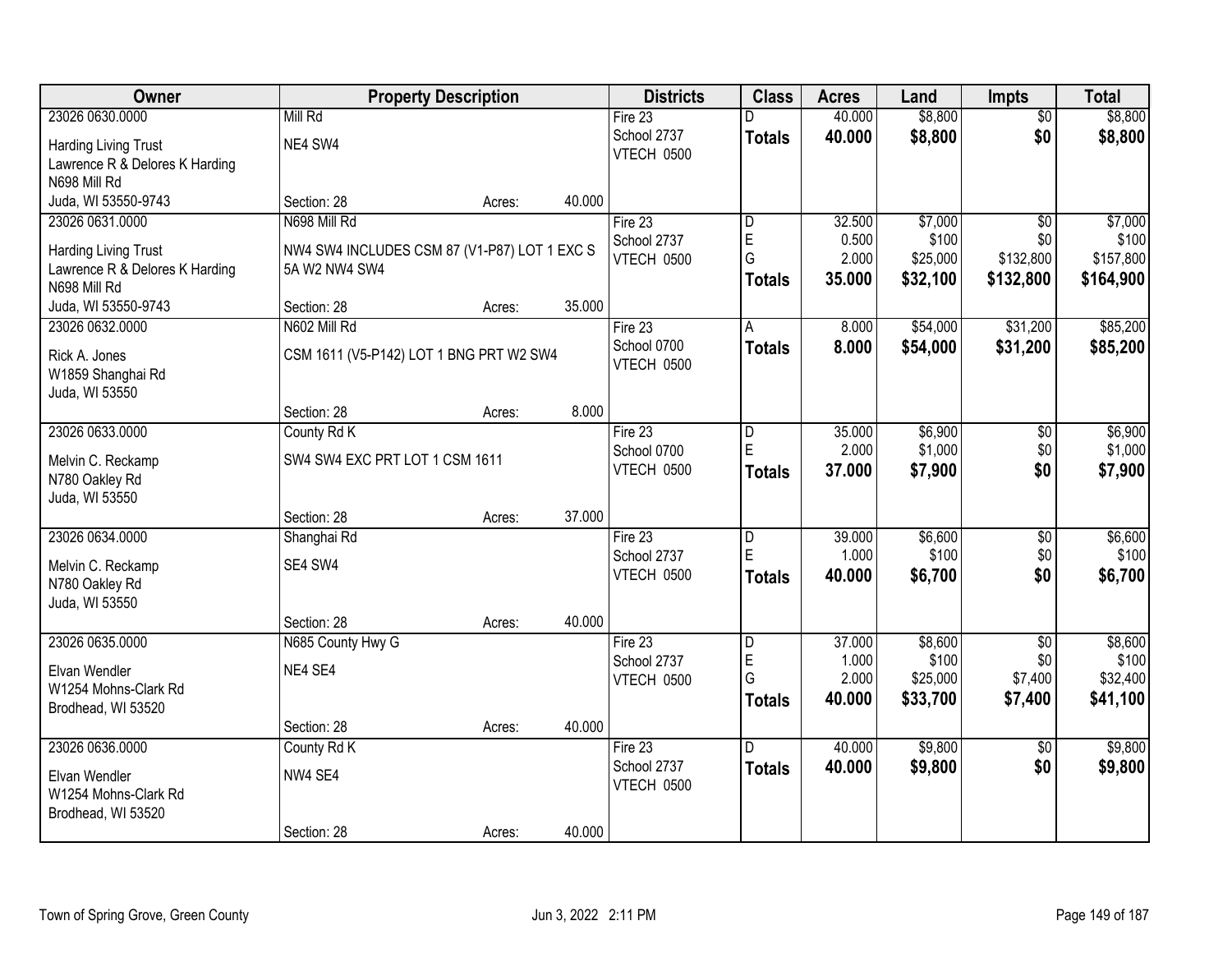| Owner                          |                                           | <b>Property Description</b>                    | <b>Districts</b>          | <b>Class</b>     | <b>Acres</b>    | Land              | <b>Impts</b>     | <b>Total</b>       |
|--------------------------------|-------------------------------------------|------------------------------------------------|---------------------------|------------------|-----------------|-------------------|------------------|--------------------|
| 23026 0637.0000                | County Rd K                               |                                                | Fire 23                   | D                | 39.000          | \$8,300           | $\sqrt{$0}$      | \$8,300            |
| <b>Williams Brothers Farms</b> | SW4 SE4                                   |                                                | School 2737               | $\mathsf E$      | 1.000           | \$100             | \$0              | \$100              |
| W1244 Town Center Rd           |                                           |                                                | <b>VTECH 0500</b>         | <b>Totals</b>    | 40.000          | \$8,400           | \$0              | \$8,400            |
| Brodhead, WI 53520             |                                           |                                                |                           |                  |                 |                   |                  |                    |
|                                | Section: 28                               | 40.000<br>Acres:                               |                           |                  |                 |                   |                  |                    |
| 23026 0638.0100                |                                           |                                                | Fire 23                   | X3               | 1.690           | $\overline{50}$   | $\overline{50}$  | \$0                |
| <b>Green Counyt</b>            |                                           | PRT SE4 SE4, 1.69A HWY CONV (323-565) EXEMPT   | School 2737               | <b>Totals</b>    | 1.690           | \$0               | \$0              | \$0                |
| Monroe                         |                                           |                                                | <b>VTECH 0500</b>         |                  |                 |                   |                  |                    |
| Monroe, WI 53566               |                                           |                                                |                           |                  |                 |                   |                  |                    |
|                                | Section: 28                               | 1.690<br>Acres:                                |                           |                  |                 |                   |                  |                    |
| 23026 0638.0210                | W1362 Shanghai Rd                         |                                                | Fire 23                   | D                | 2.000           | \$300             | $\sqrt{6}$       | \$300              |
| Jason Mcqueary                 | CSM 5255 (V25-P133) LOT 1 BNG PRT SE4 SE4 |                                                | School 2737               | G                | 0.500           | \$10,000          | \$7,200          | \$17,200           |
| 244 E Oak Grove Rd             |                                           |                                                | VTECH 0500                | <b>Totals</b>    | 2.500           | \$10,300          | \$7,200          | \$17,500           |
| Leaf River, IL 61047           |                                           |                                                |                           |                  |                 |                   |                  |                    |
|                                | Section: 28                               | 2.500<br>Acres:                                |                           |                  |                 |                   |                  |                    |
| 23026 0638.0220                | Shanghai Rd                               |                                                | Fire 23                   | D                | 34.810          | \$7,500           | $\sqrt[6]{3}$    | \$7,500            |
| <b>Williams Brothers Farms</b> |                                           | SE4 SE4 EXC CSM 5255 LOT 1 & EXC 1.69A HWY     | School 2737               | $\mathsf E$      | 1.000           | \$100             | \$0              | \$100              |
| W1244 Town Center Rd           | $(323 - 565)$                             |                                                | <b>VTECH 0500</b>         | <b>Totals</b>    | 35.810          | \$7,600           | \$0              | \$7,600            |
| Brodhead, WI 53520             |                                           |                                                |                           |                  |                 |                   |                  |                    |
|                                | Section: 28                               | 35.810<br>Acres:                               |                           |                  |                 |                   |                  |                    |
| 23026 0639.0000                | County Rd K                               |                                                | Fire 43                   | $\overline{X5}$  | 0.500           | $\overline{50}$   | $\overline{50}$  | $\sqrt{50}$        |
| Cemetery                       |                                           | PRT NE4 NE4 COM 242 FT S NE COR N 242 FT W 180 | School 2737<br>VTECH 0500 | <b>Totals</b>    | 0.500           | \$0               | \$0              | \$0                |
| Cemetery                       | FT SE POB                                 |                                                |                           |                  |                 |                   |                  |                    |
| Brodhead, WI 53520             |                                           |                                                |                           |                  |                 |                   |                  |                    |
|                                | Section: 29                               | 0.500<br>Acres:                                |                           |                  |                 |                   |                  |                    |
| 23026 0640.1000                | W1740 County Hwy K                        |                                                | Fire 43                   | Α<br>$\mathsf E$ | 1.800           | \$29,000          | \$107,600        | \$136,600          |
| <b>Bobbi Sue Gerdes</b>        | CSM 5252 (V25-P126) LOT 1 BNG PRT NE4 NE4 |                                                | School 2737<br>VTECH 0500 |                  | 0.250           | \$100             | \$0<br>\$107,600 | \$100<br>\$136,700 |
| W1740 County Rd K              |                                           |                                                |                           | <b>Totals</b>    | 2.050           | \$29,100          |                  |                    |
| Juda, WI 53550                 |                                           |                                                |                           |                  |                 |                   |                  |                    |
|                                | Section: 29                               | 2.050<br>Acres:                                |                           |                  |                 |                   |                  |                    |
| 23026 0640.2000                | County Hwy K                              |                                                | Fire 43                   | D<br>$\mathsf E$ | 24.700<br>1.800 | \$5,800           | $\overline{50}$  | \$5,800            |
| <b>Williams Brothers Farms</b> |                                           | E 30A NE4 NE4 EXC CSM 5252 LOT 1 & EXC COM 242 | School 2737<br>VTECH 0500 | G                | 0.950           | \$900<br>\$19,000 | \$0<br>\$0       | \$900<br>\$19,000  |
| W1244 Town Center Rd           | FT S NE COR N 242 FT W 180 FT SE POB .50A |                                                |                           | <b>Totals</b>    | 27.450          | \$25,700          | \$0              | \$25,700           |
| Brodhead, WI 53520             |                                           |                                                |                           |                  |                 |                   |                  |                    |
|                                | Section: 29                               | 27.450<br>Acres:                               |                           |                  |                 |                   |                  |                    |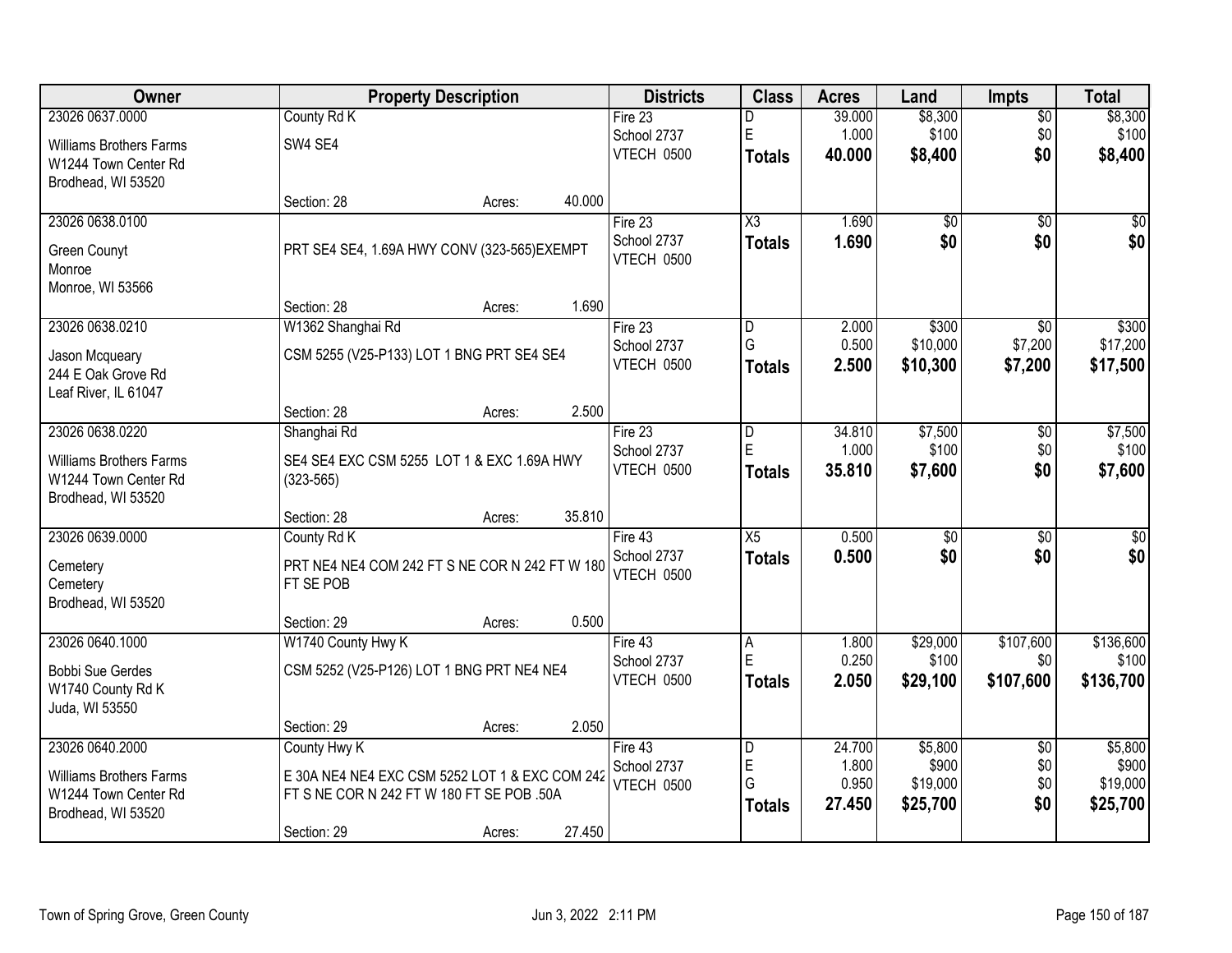| Owner                                                 |                      | <b>Property Description</b> |        | <b>Districts</b> | <b>Class</b>   | <b>Acres</b> | Land     | <b>Impts</b>    | <b>Total</b> |
|-------------------------------------------------------|----------------------|-----------------------------|--------|------------------|----------------|--------------|----------|-----------------|--------------|
| 23026 0641.0000                                       | County Rd K          |                             |        | Fire 43          | D              | 9.800        | \$2,300  | \$0             | \$2,300      |
| Jerry C. Montefelt                                    | <b>W 10A NE4 NE4</b> |                             |        | School 0700      | E              | 0.200        | \$100    | \$0             | \$100        |
| W1821 County Rd K                                     |                      |                             |        | VTECH 0500       | Totals         | 10.000       | \$2,400  | \$0             | \$2,400      |
| Juda, WI 53550                                        |                      |                             |        |                  |                |              |          |                 |              |
|                                                       | Section: 29          | Acres:                      | 10.000 |                  |                |              |          |                 |              |
| 23026 0642.0000                                       | W1821 County Hwy K   |                             |        | Fire $43$        | l D            | 27.000       | \$5,500  | $\overline{50}$ | \$5,500      |
| Jerry C. Montefelt                                    | NW4 NE4 EXC W 5A     |                             |        | School 0700      | $\mathsf E$    | 4.000        | \$2,000  | \$0             | \$2,000      |
| W1821 County Rd K                                     |                      |                             |        | VTECH 0500       | G              | 4.000        | \$35,000 | \$77,500        | \$112,500    |
| Juda, WI 53550                                        |                      |                             |        |                  | <b>Totals</b>  | 35.000       | \$42,500 | \$77,500        | \$120,000    |
|                                                       | Section: 29          | Acres:                      | 35.000 |                  |                |              |          |                 |              |
| 23026 0643.0000                                       | County Rd K          |                             |        | Fire 43          | D              | 4.500        | \$1,000  | \$0             | \$1,000      |
| Williams Norman A and Lorraine B Trust   W 5A NW4 NE4 |                      |                             |        | School 2737      | E              | 0.500        | \$100    | \$0             | \$100        |
| 201 11th Ave                                          |                      |                             |        | VTECH 0500       | <b>Totals</b>  | 5.000        | \$1,100  | \$0             | \$1,100      |
| Monroe, WI 53566                                      |                      |                             |        |                  |                |              |          |                 |              |
|                                                       | Section: 29          | Acres:                      | 5.000  |                  |                |              |          |                 |              |
| 23026 0645.0000                                       | County Rd K          |                             |        | Fire 43          | ID.            | 35.000       | \$7,800  | $\sqrt[6]{3}$   | \$7,800      |
| Jerry C. Montefelt                                    | SW4 NE4 EXC W 5A     |                             |        | School 0700      | <b>Totals</b>  | 35.000       | \$7,800  | \$0             | \$7,800      |
| W1821 County Rd K                                     |                      |                             |        | VTECH 0500       |                |              |          |                 |              |
| Juda, WI 53550                                        |                      |                             |        |                  |                |              |          |                 |              |
|                                                       | Section: 29          | Acres:                      | 35.000 |                  |                |              |          |                 |              |
| 23026 0646.0000                                       | County Rd K          |                             |        | Fire 43          | D              | 10.000       | \$2,300  | \$0             | \$2,300      |
| Jerry C. Montefelt                                    | <b>W 10A SE4 NE4</b> |                             |        | School 0700      | <b>Totals</b>  | 10,000       | \$2,300  | \$0             | \$2,300      |
| W1821 County Rd K                                     |                      |                             |        | VTECH 0500       |                |              |          |                 |              |
| Juda, WI 53550                                        |                      |                             |        |                  |                |              |          |                 |              |
|                                                       | Section: 29          | Acres:                      | 10.000 |                  |                |              |          |                 |              |
| 23026 0647.0000                                       | County Rd K          |                             |        | Fire 43          | $\overline{D}$ | 24.000       | \$6,600  | $\sqrt{6}$      | \$6,600      |
| <b>Williams Brothers Farms</b>                        | E 30A SE4 NE4        |                             |        | School 2737      | E              | 6.000        | \$3,000  | \$0             | \$3,000      |
| W1244 Town Center Rd                                  |                      |                             |        | VTECH 0500       | <b>Totals</b>  | 30,000       | \$9,600  | \$0             | \$9,600      |
| Brodhead, WI 53520                                    |                      |                             |        |                  |                |              |          |                 |              |
|                                                       | Section: 29          | Acres:                      | 30.000 |                  |                |              |          |                 |              |
| 23026 0648.0000                                       | W1896 County Hwy K   |                             |        | Fire 43          | D              | 38.000       | \$6,500  | $\overline{50}$ | \$6,500      |
| Williams Norman A and Lorraine B Trust   NE4 NW4      |                      |                             |        | School 2737      | E              | 1.000        | \$100    | \$0             | \$100        |
| 201 11th Ave                                          |                      |                             |        | VTECH 0500       | G              | 1.000        | \$20,000 | \$6,200         | \$26,200     |
| Monroe, WI 53566                                      |                      |                             |        |                  | <b>Totals</b>  | 40.000       | \$26,600 | \$6,200         | \$32,800     |
|                                                       | Section: 29          | Acres:                      | 40.000 |                  |                |              |          |                 |              |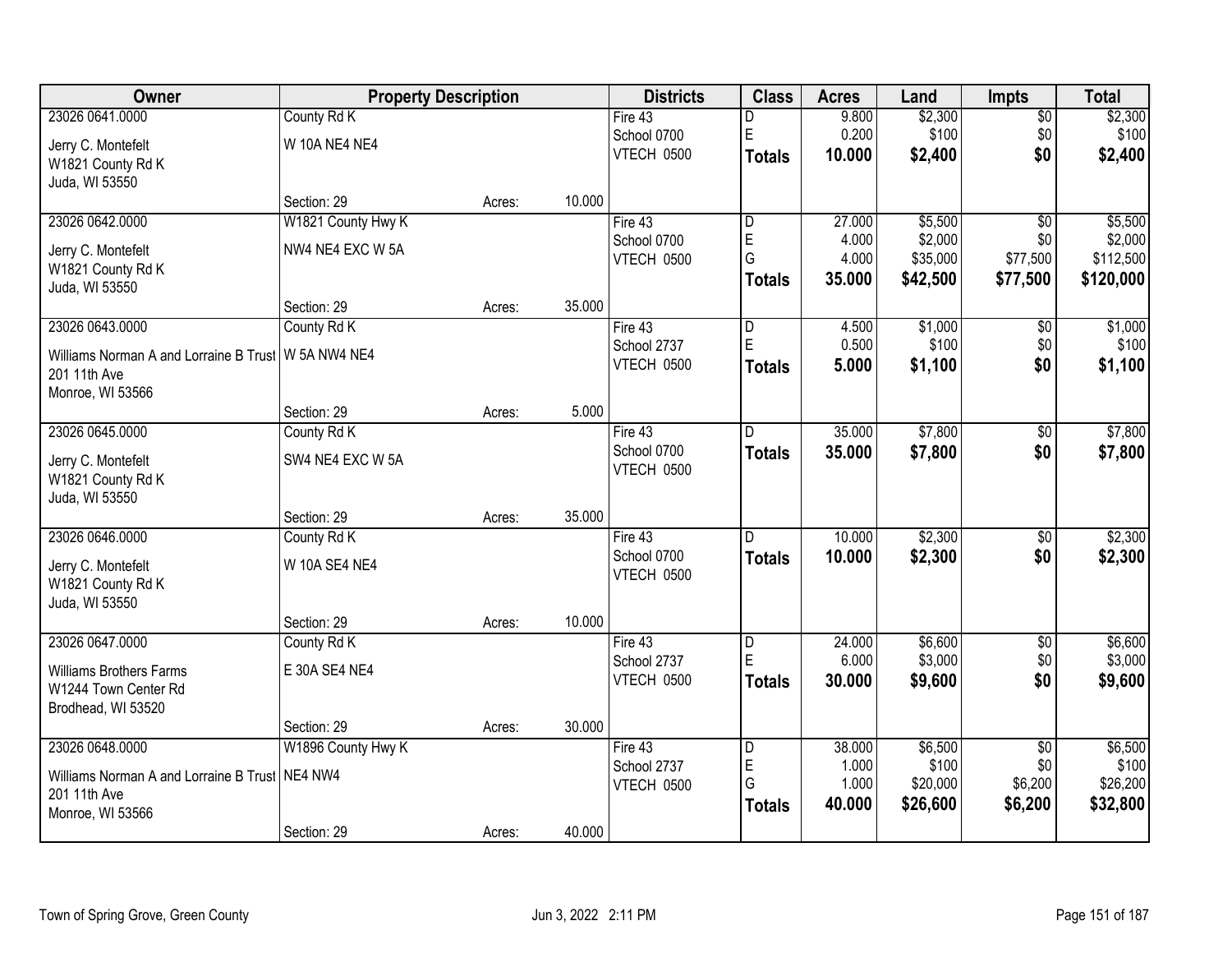| Owner                                                              |                                          | <b>Property Description</b> |        | <b>Districts</b>          | <b>Class</b>   | <b>Acres</b>   | Land                 | <b>Impts</b>     | <b>Total</b>          |
|--------------------------------------------------------------------|------------------------------------------|-----------------------------|--------|---------------------------|----------------|----------------|----------------------|------------------|-----------------------|
| 23026 0649.0000                                                    | County Rd K                              |                             |        | Fire 43                   |                | 10.000         | \$1,700              | $\overline{50}$  | \$1,700               |
| Williams Norman A and Lorraine B Trust NE4 NW4 NW4<br>201 11th Ave |                                          |                             |        | School 2737<br>VTECH 0500 | <b>Totals</b>  | 10.000         | \$1,700              | \$0              | \$1,700               |
| Monroe, WI 53566                                                   |                                          |                             |        |                           |                |                |                      |                  |                       |
|                                                                    | Section: 29                              | Acres:                      | 10.000 |                           |                |                |                      |                  |                       |
| 23026 0650.0000                                                    | County Rd K                              |                             |        | Fire $43$                 |                | 10.000         | \$20,000             | $\overline{50}$  | \$20,000              |
| Jerry C. Montefelt                                                 | SE4 NW4 NW4                              |                             |        | School 0700               | <b>Totals</b>  | 10.000         | \$20,000             | \$0              | \$20,000              |
| W1821 County Rd K                                                  |                                          |                             |        | VTECH 0500                |                |                |                      |                  |                       |
| Juda, WI 53550                                                     |                                          |                             |        |                           |                |                |                      |                  |                       |
|                                                                    | Section: 29                              | Acres:                      | 10.000 |                           |                |                |                      |                  |                       |
| 23026 0651.0000                                                    | County Rd K                              |                             |        | Fire 43                   | 5M             | 6.000          | \$6,000              | \$0              | \$6,000               |
| Robert J. Beckwith                                                 | N 10A W2 NW4                             |                             |        | School 2737               |                | 4.000          | \$1,100              | \$0              | \$1,100               |
| W5094 Harper Rd                                                    |                                          |                             |        | VTECH 0500                | <b>Totals</b>  | 10.000         | \$7,100              | \$0              | \$7,100               |
| Monticello, WI 53570                                               |                                          |                             |        |                           |                |                |                      |                  |                       |
|                                                                    | Section: 29                              | Acres:                      | 10.000 |                           |                |                |                      |                  |                       |
| 23026 0651.1000                                                    | W2060 County Hwy K                       |                             |        | Fire 43                   | Α<br>F         | 1.000<br>9.000 | \$25,000<br>\$18,000 | \$219,900        | \$244,900<br>\$18,000 |
| Nick R. Burkhalter                                                 | SW4 NW4 NW4                              |                             |        | School 2737<br>VTECH 0500 | <b>Totals</b>  | 10.000         | \$43,000             | \$0<br>\$219,900 | \$262,900             |
| W2060 County Rd K                                                  |                                          |                             |        |                           |                |                |                      |                  |                       |
| Juda, WI 53550                                                     |                                          |                             |        |                           |                |                |                      |                  |                       |
| 23026 0652.0000                                                    | Section: 29                              | Acres:                      | 10.000 |                           | $\overline{D}$ | 11.580         | \$2,000              | \$0              | \$2,000               |
|                                                                    | County Rd K                              |                             |        | Fire $43$<br>School 2737  | <b>Totals</b>  | 11.580         | \$2,000              | \$0              | \$2,000               |
| Paul D. Laube                                                      | SW4 NW4, EXC LOTS 1 - 4 CSM 3255         |                             |        | VTECH 0500                |                |                |                      |                  |                       |
| 1404 29th Ave                                                      |                                          |                             |        |                           |                |                |                      |                  |                       |
| Monroe, WI 53566                                                   | Section: 29                              |                             | 11.580 |                           |                |                |                      |                  |                       |
| 23026 0652.0100                                                    | W2063 County Hwy K                       | Acres:                      |        | Fire 43                   | Α              | 1.000          | \$25,000             | \$143,400        | \$168,400             |
|                                                                    |                                          |                             |        | School 2737               | E              | 9.000          | \$18,000             | \$0              | \$18,000              |
| David J. Bethke                                                    | CSM 3255 (V12-P38) LOT 1 BNG PRT SW4 NW4 |                             |        | VTECH 0500                | <b>Totals</b>  | 10.000         | \$43,000             | \$143,400        | \$186,400             |
| W2063 Cty K<br>Juda, WI 53550                                      |                                          |                             |        |                           |                |                |                      |                  |                       |
|                                                                    | Section: 29                              | Acres:                      | 10.000 |                           |                |                |                      |                  |                       |
| 23026 0652.0200                                                    | County Rd K                              |                             |        | Fire $43$                 | D.             | 6.510          | \$1,800              | $\overline{50}$  | \$1,800               |
|                                                                    | CSM 3255 (V12-P38) LOT 2 BNG PRT SW4 NW4 |                             |        | School 2737               | <b>Totals</b>  | 6.510          | \$1,800              | \$0              | \$1,800               |
| Paul D. Laube<br>1404 29th Ave                                     |                                          |                             |        | VTECH 0500                |                |                |                      |                  |                       |
| Monroe, WI 53566                                                   |                                          |                             |        |                           |                |                |                      |                  |                       |
|                                                                    | Section: 29                              | Acres:                      | 6.510  |                           |                |                |                      |                  |                       |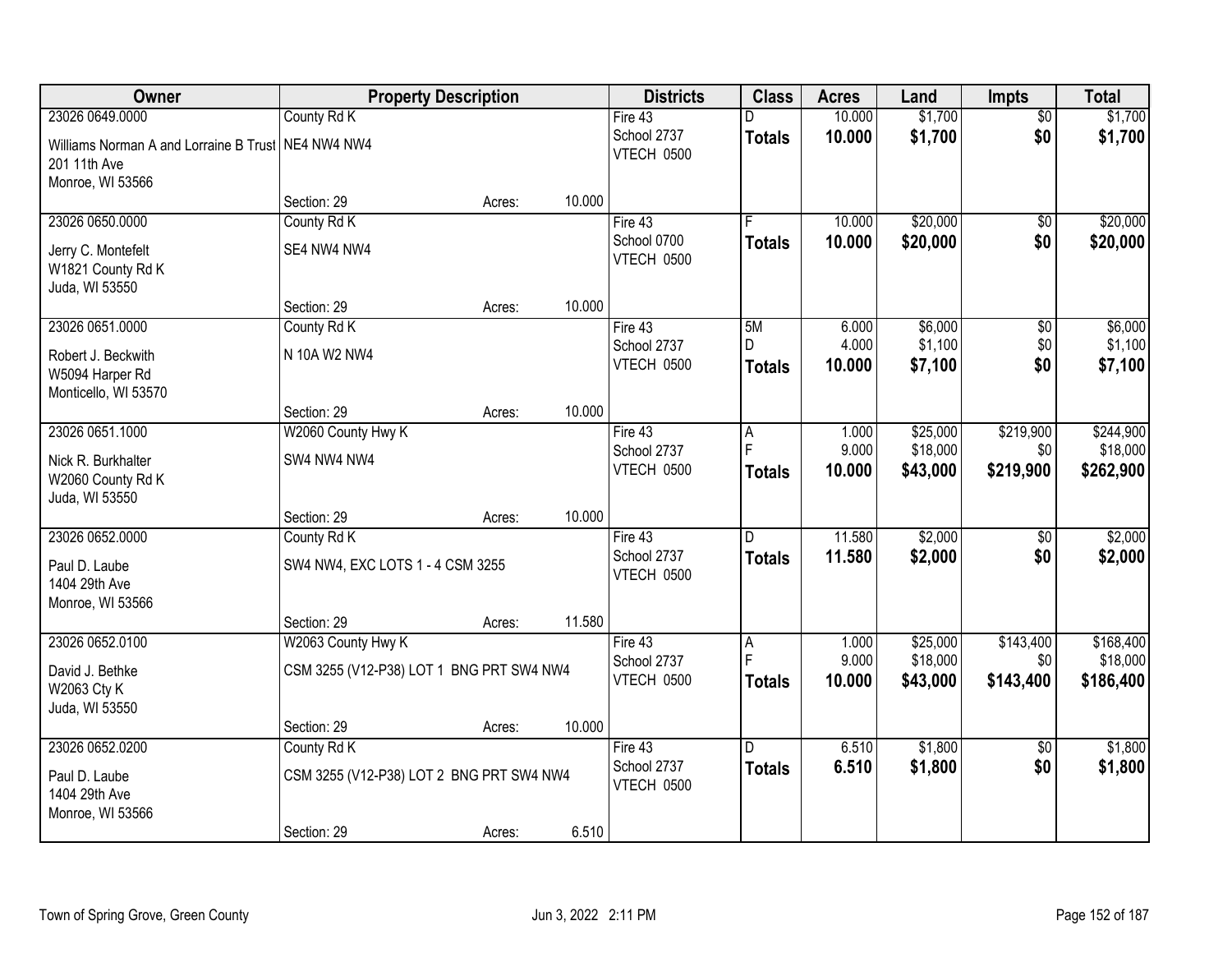| Owner                                  |                                                 | <b>Property Description</b> |        | <b>Districts</b> | <b>Class</b>            | <b>Acres</b> | Land     | Impts           | <b>Total</b> |
|----------------------------------------|-------------------------------------------------|-----------------------------|--------|------------------|-------------------------|--------------|----------|-----------------|--------------|
| 23026 0652.0300                        | County Rd K                                     |                             |        | Fire 43          |                         | 6.670        | \$1,600  | $\overline{50}$ | \$1,600      |
| Paul D. Laube                          | CSM 3255 (V12-P38) LOT 3 BNG PRT SW4 NW4        |                             |        | School 2737      | <b>Totals</b>           | 6.670        | \$1,600  | \$0             | \$1,600      |
| 1404 29th Ave                          |                                                 |                             |        | VTECH 0500       |                         |              |          |                 |              |
| Monroe, WI 53566                       |                                                 |                             |        |                  |                         |              |          |                 |              |
|                                        | Section: 29                                     | Acres:                      | 6.670  |                  |                         |              |          |                 |              |
| 23026 0652.0400                        | County Rd K                                     |                             |        | Fire $43$        | $\overline{\mathsf{n}}$ | 5.240        | \$1,200  | $\overline{50}$ | \$1,200      |
| Paul D. Laube                          | CSM 3255 (V12-P38) LOT 4 BNG PRT SW4 NW4        |                             |        | School 2737      | <b>Totals</b>           | 5.240        | \$1,200  | \$0             | \$1,200      |
| 1404 29th Ave                          |                                                 |                             |        | VTECH 0500       |                         |              |          |                 |              |
| Monroe, WI 53566                       |                                                 |                             |        |                  |                         |              |          |                 |              |
|                                        | Section: 29                                     | Acres:                      | 5.240  |                  |                         |              |          |                 |              |
| 23026 0653.0000                        | County Rd K                                     |                             |        | Fire 43          | D                       | 9.750        | \$1,700  | \$0             | \$1,700      |
| Paul D. Laube                          | W 10A SE4 NW4                                   |                             |        | School 2737      | E                       | 0.250        | \$100    | \$0             | \$100        |
| 1404 29th Ave                          |                                                 |                             |        | VTECH 0500       | <b>Totals</b>           | 10.000       | \$1,800  | \$0             | \$1,800      |
| Monroe, WI 53566                       |                                                 |                             |        |                  |                         |              |          |                 |              |
|                                        | Section: 29                                     | Acres:                      | 10.000 |                  |                         |              |          |                 |              |
| 23026 0654.0000                        | County Rd K                                     |                             |        | Fire 43          | D                       | 22.950       | \$5,300  | \$0             | \$5,300      |
| Williams Norman A and Lorraine B Trust | CSM 4211 (V17-P5) LOT 2 BNG PRT SE4 NW4 - 20A 8 |                             |        | School 2737      | E                       | 3.000        | \$1,500  | \$0             | \$1,500      |
| 201 11th Ave                           | PRT SW4 NE4 - 5.95A                             |                             |        | VTECH 0500       | <b>Totals</b>           | 25.950       | \$6,800  | \$0             | \$6,800      |
| Monroe, WI 53566                       |                                                 |                             |        |                  |                         |              |          |                 |              |
|                                        | Section: 29                                     | Acres:                      | 25.950 |                  |                         |              |          |                 |              |
| 23026 0654.1000                        | W1961 County Hwy K                              |                             |        | Fire 43          | 5M                      | 3.000        | \$3,000  | $\overline{50}$ | \$3,000      |
| Kevin M. Stone                         | CSM 4211 (V17-P5) LOT 1 BNG PRT SE4 NW4         |                             |        | School 2737      | D                       | 5.000        | \$1,200  | \$0             | \$1,200      |
| W1961 County Rd K                      |                                                 |                             |        | VTECH 0500       | G                       | 2.000        | \$25,000 | \$118,100       | \$143,100    |
| Juda, WI 53550                         |                                                 |                             |        |                  | <b>Totals</b>           | 10.000       | \$29,200 | \$118,100       | \$147,300    |
|                                        | Section: 29                                     | Acres:                      | 10.000 |                  |                         |              |          |                 |              |
| 23026 0655.0000                        | County Rd K                                     |                             |        | Fire 43          | D.                      | 40.000       | \$9,300  | $\overline{50}$ | \$9,300      |
| Paul D. Laube                          | NE4 SW4                                         |                             |        | School 2737      | <b>Totals</b>           | 40.000       | \$9,300  | \$0             | \$9,300      |
| 1404 29th Ave                          |                                                 |                             |        | VTECH 0500       |                         |              |          |                 |              |
| Monroe, WI 53566                       |                                                 |                             |        |                  |                         |              |          |                 |              |
|                                        | Section: 29                                     | Acres:                      | 40.000 |                  |                         |              |          |                 |              |
| 23026 0656.0000                        | County Rd K                                     |                             |        | Fire $43$        | D.                      | 40.000       | \$8,800  | $\overline{50}$ | \$8,800      |
| Paul D. Laube                          | NW4 SW4                                         |                             |        | School 2737      | <b>Totals</b>           | 40.000       | \$8,800  | \$0             | \$8,800      |
| 1404 29th Ave                          |                                                 |                             |        | VTECH 0500       |                         |              |          |                 |              |
| Monroe, WI 53566                       |                                                 |                             |        |                  |                         |              |          |                 |              |
|                                        | Section: 29                                     | Acres:                      | 40.000 |                  |                         |              |          |                 |              |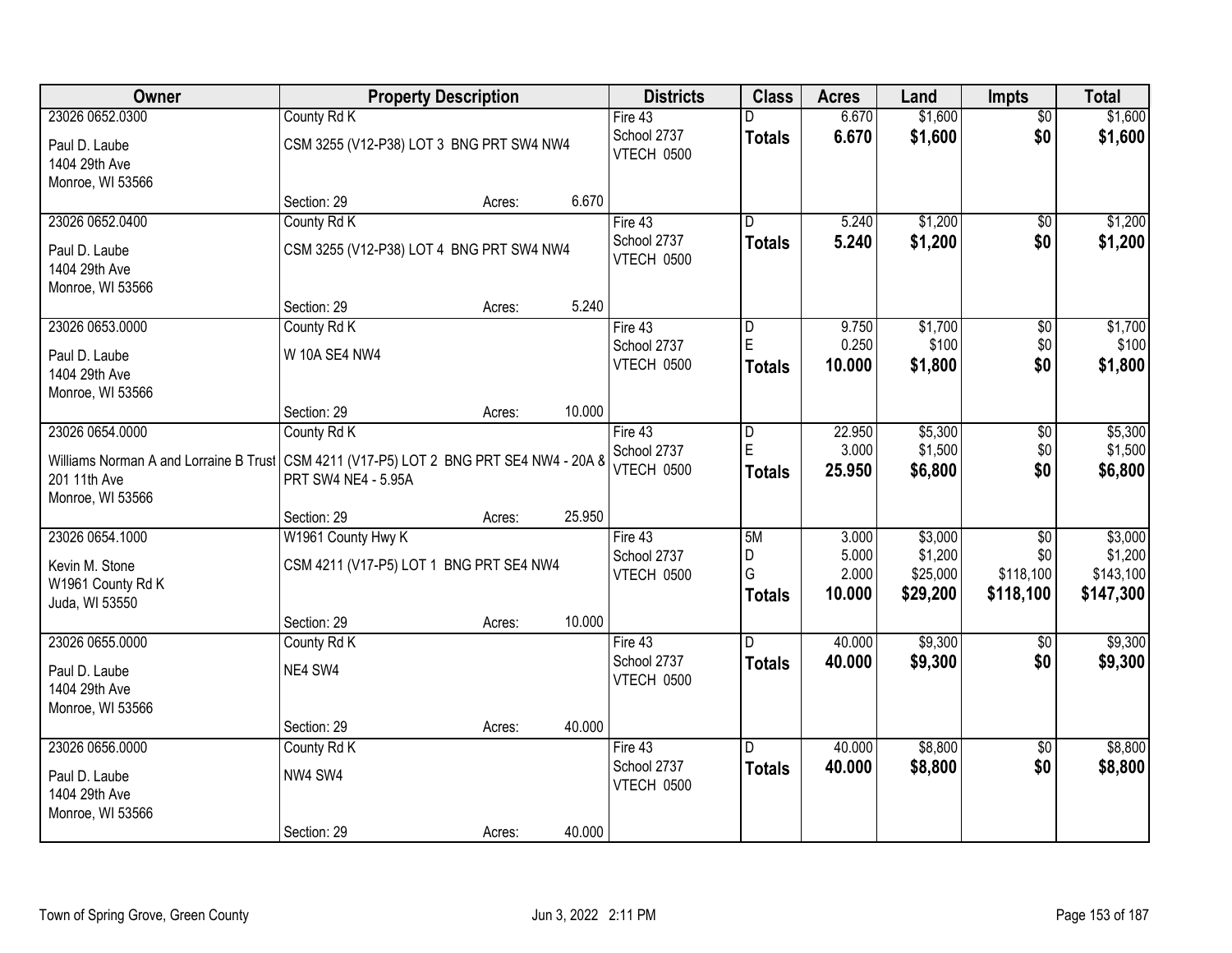| Owner               |                                         | <b>Property Description</b> |        | <b>Districts</b>          | <b>Class</b>   | <b>Acres</b>    | Land             | <b>Impts</b>      | <b>Total</b>     |
|---------------------|-----------------------------------------|-----------------------------|--------|---------------------------|----------------|-----------------|------------------|-------------------|------------------|
| 23026 0657.0000     | County Rd K                             |                             |        | Fire 43                   | D              | 38.000          | \$9,700          | \$0               | \$9,700          |
| Roy L. Leopold      | SW4 SW4                                 |                             |        | School 2737               | E              | 2.000           | \$1,000          | \$0               | \$1,000          |
| 11949 N Chapel Rd   |                                         |                             |        | VTECH 0500                | Totals         | 40.000          | \$10,700         | \$0               | \$10,700         |
| Rock City, IL 61070 |                                         |                             |        |                           |                |                 |                  |                   |                  |
|                     | Section: 29                             | Acres:                      | 40.000 |                           |                |                 |                  |                   |                  |
| 23026 0658.0000     | County Rd K                             |                             |        | Fire 43                   | l D            | 39.000          | \$9,900          | \$0               | \$9,900          |
| Roy L. Leopold      | SE4 SW4                                 |                             |        | School 2737               | $\mathsf E$    | 1.000           | \$100            | \$0               | \$100            |
| 11949 N Chapel Rd   |                                         |                             |        | VTECH 0500                | <b>Totals</b>  | 40.000          | \$10,000         | \$0               | \$10,000         |
| Rock City, IL 61070 |                                         |                             |        |                           |                |                 |                  |                   |                  |
|                     | Section: 29                             | Acres:                      | 40.000 |                           |                |                 |                  |                   |                  |
| 23026 0659.0000     | Mill Rd                                 |                             |        | Fire 43                   | 5M             | 3.750           | \$1,500          | \$0               | \$1,500          |
| Steven I. Apfelbaum | NE4 SE4 EXC LOT 1 CSM 719               |                             |        | School 2737               | D<br>E         | 30.250          | \$7,000          | \$0               | \$7,000          |
| N673 Mill Rd        |                                         |                             |        | VTECH 0500                |                | 3.502<br>37.502 | \$600            | \$0<br>\$0        | \$600            |
| Juda, WI 53550      |                                         |                             |        |                           | <b>Totals</b>  |                 | \$9,100          |                   | \$9,100          |
|                     | Section: 29                             | Acres:                      | 37.502 |                           |                |                 |                  |                   |                  |
| 23026 0659.1000     | N673 Mill Rd                            |                             |        | Fire 43                   | A              | 2.490           | \$32,500         | \$116,800         | \$149,300        |
| Steven I. Apfelbaum | CSM 719 (V2-P273) LOT 1 BNG PRT NE4 SE4 |                             |        | School 2737               | <b>Totals</b>  | 2.490           | \$32,500         | \$116,800         | \$149,300        |
| N673 Mill Rd        |                                         |                             |        | VTECH 0500                |                |                 |                  |                   |                  |
| Juda, WI 53550      |                                         |                             |        |                           |                |                 |                  |                   |                  |
|                     | Section: 29                             | Acres:                      | 2.490  |                           |                |                 |                  |                   |                  |
| 23026 0660.0000     | Shanghai Rd                             |                             |        | Fire 43                   | $\overline{D}$ | 40.000          | \$9,800          | \$0               | \$9,800          |
| Rick A. Jones       | NW4 SE4                                 |                             |        | School 2737<br>VTECH 0500 | <b>Totals</b>  | 40.000          | \$9,800          | \$0               | \$9,800          |
| W1859 Shanghai Rd   |                                         |                             |        |                           |                |                 |                  |                   |                  |
| Juda, WI 53550      |                                         |                             |        |                           |                |                 |                  |                   |                  |
|                     | Section: 29                             | Acres:                      | 40.000 |                           |                |                 |                  |                   |                  |
| 23026 0661.0000     | W1890 Shanghai Rd                       |                             |        | Fire 43                   | D<br>E         | 38.000<br>1.000 | \$8,800<br>\$100 | $\sqrt{6}$<br>\$0 | \$8,800<br>\$100 |
| Rick A. Jones       | SW4 SE4                                 |                             |        | School 2737<br>VTECH 0500 | G              | 1.000           | \$20,000         | \$19,100          | \$39,100         |
| W1859 Shanghai Rd   |                                         |                             |        |                           | Totals         | 40,000          | \$28,900         | \$19,100          | \$48,000         |
| Juda, WI 53550      |                                         |                             |        |                           |                |                 |                  |                   |                  |
|                     | Section: 29                             | Acres:                      | 40.000 |                           |                |                 |                  |                   |                  |
| 23026 0662.0000     | Mill Rd                                 |                             |        | Fire 43                   | 5M             | 1.000<br>35.000 | \$400            | $\overline{60}$   | \$400<br>\$8,200 |
| Steven I. Apfelbaum | SE4 SE4                                 |                             |        | School 2737<br>VTECH 0500 | D<br>E         | 4.000           | \$8,200<br>\$600 | \$0<br>\$0        | \$600            |
| N673 Mill Rd        |                                         |                             |        |                           | <b>Totals</b>  | 40.000          | \$9,200          | \$0               | \$9,200          |
| Juda, WI 53550      |                                         |                             |        |                           |                |                 |                  |                   |                  |
|                     | Section: 29                             | Acres:                      | 40.000 |                           |                |                 |                  |                   |                  |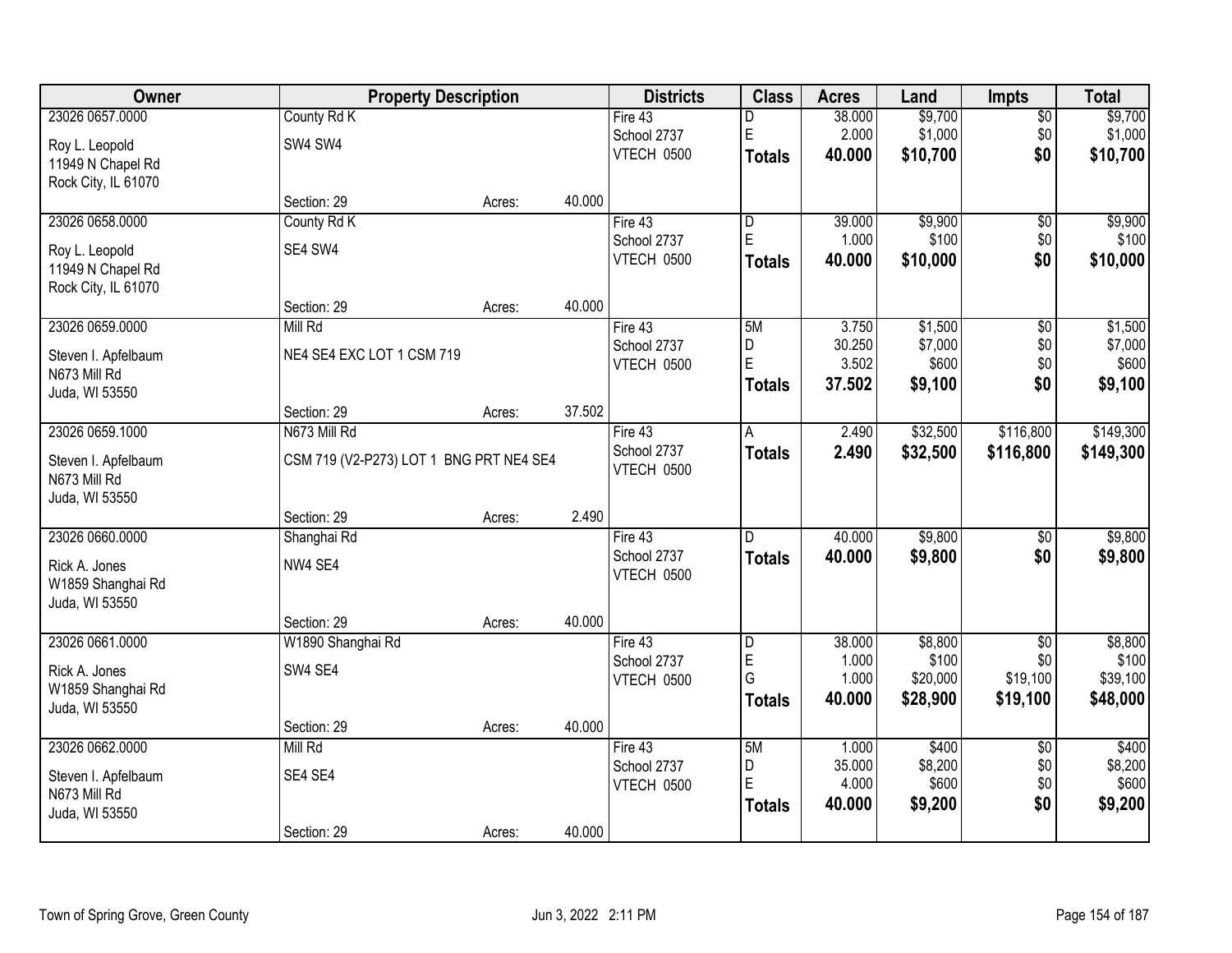| <b>Owner</b>                                                                              | <b>Property Description</b>                                                                                                                                                                              | <b>Districts</b>                       | <b>Class</b>                    | <b>Acres</b>            | Land                            | <b>Impts</b>                  | <b>Total</b>                      |
|-------------------------------------------------------------------------------------------|----------------------------------------------------------------------------------------------------------------------------------------------------------------------------------------------------------|----------------------------------------|---------------------------------|-------------------------|---------------------------------|-------------------------------|-----------------------------------|
| 23026 0663.0000                                                                           | Union Rd                                                                                                                                                                                                 | Fire 43                                |                                 | 7.640                   | \$2,100                         | $\overline{50}$               | \$2,100                           |
| Robert J. Beckwith<br>W5094 Harper Rd<br>Monticello, WI 53570                             | PRT NE4 NE4 EXC 1.06A & EXC 6.25A TO GREEN CO                                                                                                                                                            | School 2737<br>VTECH 0500              | <b>Totals</b>                   | 7.640                   | \$2,100                         | \$0                           | \$2,100                           |
|                                                                                           | 7.640<br>Section: 30<br>Acres:                                                                                                                                                                           |                                        |                                 |                         |                                 |                               |                                   |
| 23026 0663.1000<br>Lee E. Ackerman<br>14310 Tonkaway Lake Rd<br>College Station, TX 77845 | N852 County Hwy Ok<br>COM 10 RODS S SE COR PLAT OF SPRING GROVE,<br>TH W 10 RODS TH S 12 RODS TH E 10 RODS TH N 12<br>RODS TO POB, ALSO COM 10 RODS S SE COR PLAT<br>1.060<br>Section: 30<br>Acres:      | Fire $43$<br>School 2737<br>VTECH 0500 | А<br><b>Totals</b>              | 1.060<br>1.060          | \$25,300<br>\$25,300            | \$4,100<br>\$4,100            | \$29,400<br>\$29,400              |
| 23026 0663.2000<br>Judith C. Thompson<br>N895 County Rd Ok<br>Juda, WI 53550              | N895 County Hwy Ok<br>PRT NE4 NE4 COM NE COR SEC 30 TH N89*W<br>1052.22 FT TO W ROW LN CTY OK TO POB TH S16*E<br>351.41 FT TH S08*E 331.79 FT TH N89*W 431.28 FT<br>5.870<br>Section: 30<br>Acres:       | Fire 43<br>School 2737<br>VTECH 0500   | A<br>D.<br><b>Totals</b>        | 1.000<br>4.870<br>5.870 | \$25,000<br>\$1,300<br>\$26,300 | \$103,100<br>\$0<br>\$103,100 | \$128,100<br>\$1,300<br>\$129,400 |
| 23026 0663.3000<br>Judith C. Thompson<br>N895 County Rd Ok<br>Juda, WI 53550              | County Rd OK<br>ALL THAT LAND LYG E OF FOLLOWING DESC<br>PROPERTY TO THE 33 FOOT W ROW CTY HWY OK<br>BNG PRT NE4 SEC 30 & PRT SE4 SEC 19 COM NE<br>0.840<br>Section: 30<br>Acres:                        | School 2737<br><b>VTECH 0500</b>       | F.<br><b>Totals</b>             | 0.840<br>0.840          | \$100<br>\$100                  | \$0<br>\$0                    | \$100<br>\$100                    |
| 23026 0664.0000<br>Lee E. Ackerman<br>14310 Tonkaway Lake Rd<br>College Station, TX 77845 | N856 County Hwy Ok<br>COM 20 RODS S AND 20 RODS E SE COR OF PLAT<br>OF SPRING GROVE, TH W 6.5 RODS TH S 97 FT TH E<br>6.5 RODS TH N 97 FT TO POB; ALSO COM 10 RODS §<br>Section: 30<br>1.040<br>Acres:   | Fire $43$<br>School 2737<br>VTECH 0500 | $\overline{A}$<br><b>Totals</b> | 1.040<br>1.040          | \$25,200<br>\$25,200            | \$71,000<br>\$71,000          | \$96,200<br>\$96,200              |
| 23026 0665.0000<br>Aaron M. Kubichka<br>N850 Cty Ok<br>Juda, WI 53550                     | N850 County Hwy Ok<br>PRT NE4 NE4 COM 345 FT E & 758 FT S NW COR TH<br>S 66 FT TO HWY E 112 FT CTR HWY N 66 FT W 112<br>FT POB .16A COM 690 FT S & 540 FT W NE COR NE4<br>0.580<br>Section: 30<br>Acres: | Fire 43<br>School 2737<br>VTECH 0500   | A<br><b>Totals</b>              | 0.580<br>0.580          | \$17,900<br>\$17,900            | \$71,200<br>\$71,200          | \$89,100<br>\$89,100              |
| 23026 0666.0000<br>Lee E. Ackerman<br>14310 Tonkaway Lake Rd<br>College Station, TX 77845 | N846 County Hwy Ok<br>PRT NE4 NE4 COM NE COR SEC TH W ALG N LN<br>859.38 FT TH S1*W 551.14 FT PT CTR CTY OK POB<br>THE 132 FT TO PT ON W ROW VAC ST TH S1*W 99<br>0.400<br>Section: 30<br>Acres:         | Fire $43$<br>School 2737<br>VTECH 0500 | A<br><b>Totals</b>              | 0.400<br>0.400          | \$14,600<br>\$14,600            | \$63,100<br>\$63,100          | \$77,700<br>\$77,700              |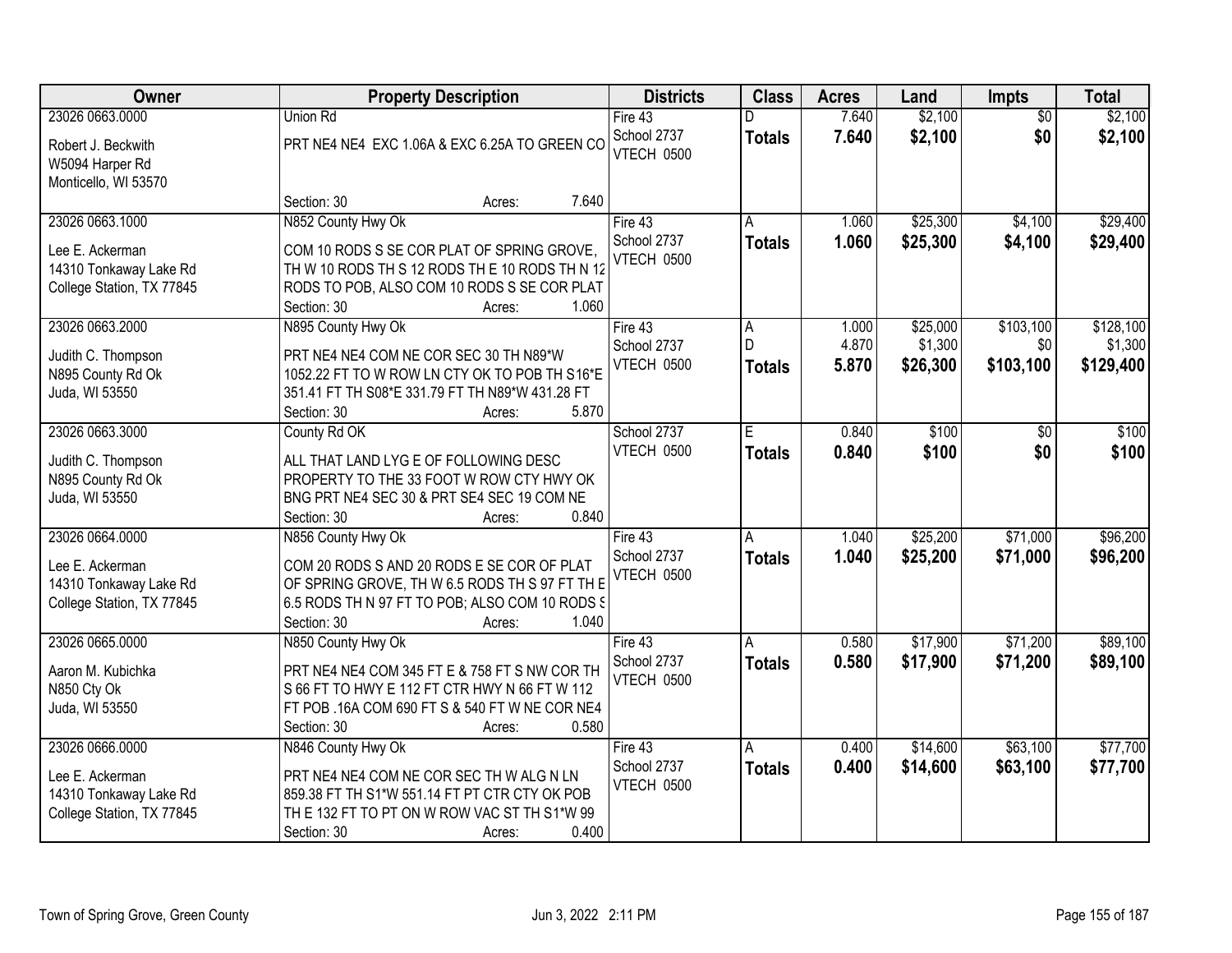| Owner                           | <b>Property Description</b>                                                                        | <b>Districts</b>  | <b>Class</b>           | <b>Acres</b> | Land            | <b>Impts</b>    | <b>Total</b> |
|---------------------------------|----------------------------------------------------------------------------------------------------|-------------------|------------------------|--------------|-----------------|-----------------|--------------|
| 23026 0666.1000                 | Union Rd                                                                                           | Fire 43           |                        | 1.000        | \$200           | $\overline{50}$ | \$200        |
| Robert J. Beckwith              | COM 561 FT W & 330 FT S NE COR NE4 NE4 W 268                                                       | School 2737       | <b>Totals</b>          | 1.000        | \$200           | \$0             | \$200        |
| W5094 Harper Rd                 | FT CTR HWY SLY 162 FT E 268 FT N PAR W/HWY                                                         | VTECH 0500        |                        |              |                 |                 |              |
| Monticello, WI 53570            | POB                                                                                                |                   |                        |              |                 |                 |              |
|                                 | 1.000<br>Section: 30<br>Acres:                                                                     |                   |                        |              |                 |                 |              |
| 23026 0667.1000                 | County Hwy OK And K                                                                                | Fire 43           | $\overline{\text{X3}}$ | 1.170        | $\overline{50}$ | $\overline{50}$ | \$0          |
|                                 |                                                                                                    | School 2737       | <b>Totals</b>          | 1.170        | \$0             | \$0             | \$0          |
| Green County Hwy<br>2813 6th St | PRT NE4 & SE4 OF NE4 COM NE COR SEC 30 TH                                                          | VTECH 0500        |                        |              |                 |                 |              |
|                                 | S01*E 1151.75 FT TH S88*W 881.03 FT TH S00*E 50<br>FT TH S12*E 59.17 FT TH S78*E 50.99 FT TH S89*E |                   |                        |              |                 |                 |              |
| Monroe, WI 53566                | 1.170<br>Section: 30<br>Acres:                                                                     |                   |                        |              |                 |                 |              |
| 23026 0667.2000                 | County Hwy OK And K                                                                                | Fire 43           | 5M                     | 2.000        | \$2,000         | \$0             | \$2,000      |
|                                 |                                                                                                    | School 2737       |                        | 14.311       | \$3,400         | \$0             | \$3,400      |
| Melvin C. Reckamp               | PRT S2 NE4 NE4 COM SE COR CL HWY TH N 666.4                                                        | <b>VTECH 0500</b> | <b>Totals</b>          | 16.311       | \$5,400         | \$0             | \$5,400      |
| N780 Oakley Rd                  | FT TH W 450.5 FT TH S 132 FT TH W 437 FT CL HWY                                                    |                   |                        |              |                 |                 |              |
| Juda, WI 53550                  | OR PT 527 FT N OF S LN TH S23*W 197 FT ALG CL                                                      |                   |                        |              |                 |                 |              |
|                                 | 16.311<br>Section: 30<br>Acres:                                                                    |                   |                        |              |                 |                 |              |
| 23026 0668.0000                 | Union Rd                                                                                           | Fire 43           | D                      | 0.080        | \$100           | $\frac{1}{20}$  | \$100        |
| Melvin C. Reckamp               | COM 382 FT E 824 FT S NW COR NE4 NE4 S 50 FT                                                       | School 2737       | <b>Totals</b>          | 0.080        | \$100           | \$0             | \$100        |
| N780 Oakley Rd                  | PAR HWY E 75 FT TO CTR HWY N 50 FT W 75 FT POE                                                     | VTECH 0500        |                        |              |                 |                 |              |
| Juda, WI 53550                  | BNG PRT NE4 NE4                                                                                    |                   |                        |              |                 |                 |              |
|                                 | 0.080<br>Section: 30<br>Acres:                                                                     |                   |                        |              |                 |                 |              |
| 23026 0669.0000                 | W2144 County Hwy K                                                                                 | Fire 43           | A                      | 0.500        | \$16,500        | \$43,400        | \$59,900     |
|                                 |                                                                                                    | School 2737       | Totals                 | 0.500        | \$16,500        | \$43,400        | \$59,900     |
| Jeffrey D. Broten               | PRT S4 NE4 NE4 SEC 30 BGN PT 39 RODS 7 FT 6 IN                                                     | VTECH 0500        |                        |              |                 |                 |              |
| W2144 County Rd K               | E SW COR TH N 9 RODS THE 4 RODS 7 FT TH S 9                                                        |                   |                        |              |                 |                 |              |
| Juda, WI 53550                  | RODS TH W 4 RODS 7 FT TO POB; ALSO BGN PT 35                                                       |                   |                        |              |                 |                 |              |
|                                 | 0.500<br>Section: 30<br>Acres:                                                                     |                   |                        |              |                 |                 |              |
| 23026 0670.0000                 | N818 County Hwy Ok                                                                                 | Fire 43           | A                      | 0.500        | \$16,500        | \$57,500        | \$74,000     |
| Gloria Jean Perkins             | PARC NE4 NE4                                                                                       | School 2737       | <b>Totals</b>          | 0.500        | \$16,500        | \$57,500        | \$74,000     |
| 8723 Oak Timber                 |                                                                                                    | VTECH 0500        |                        |              |                 |                 |              |
| San Antonio, TX 78251-2505      |                                                                                                    |                   |                        |              |                 |                 |              |
|                                 | 0.500<br>Section: 30<br>Acres:                                                                     |                   |                        |              |                 |                 |              |
| 23026 0671.0000                 | Union Rd                                                                                           | Fire 43           | A                      | 0.350        | \$5,900         | $\overline{30}$ | \$5,900      |
| Melvin C. Reckamp               | PRT NE4 NE4 COM 660 FT S & 424 FT W OF NE COR                                                      | School 2737       | <b>Totals</b>          | 0.350        | \$5,900         | \$0             | \$5,900      |
| N780 Oakley Rd                  | W 86 FT S 30 FT W 30 FT S 112 FT E 116 FT N 142 FT                                                 | <b>VTECH 0500</b> |                        |              |                 |                 |              |
| Juda, WI 53550                  | POB                                                                                                |                   |                        |              |                 |                 |              |
|                                 | 0.350<br>Section: 30<br>Acres:                                                                     |                   |                        |              |                 |                 |              |
|                                 |                                                                                                    |                   |                        |              |                 |                 |              |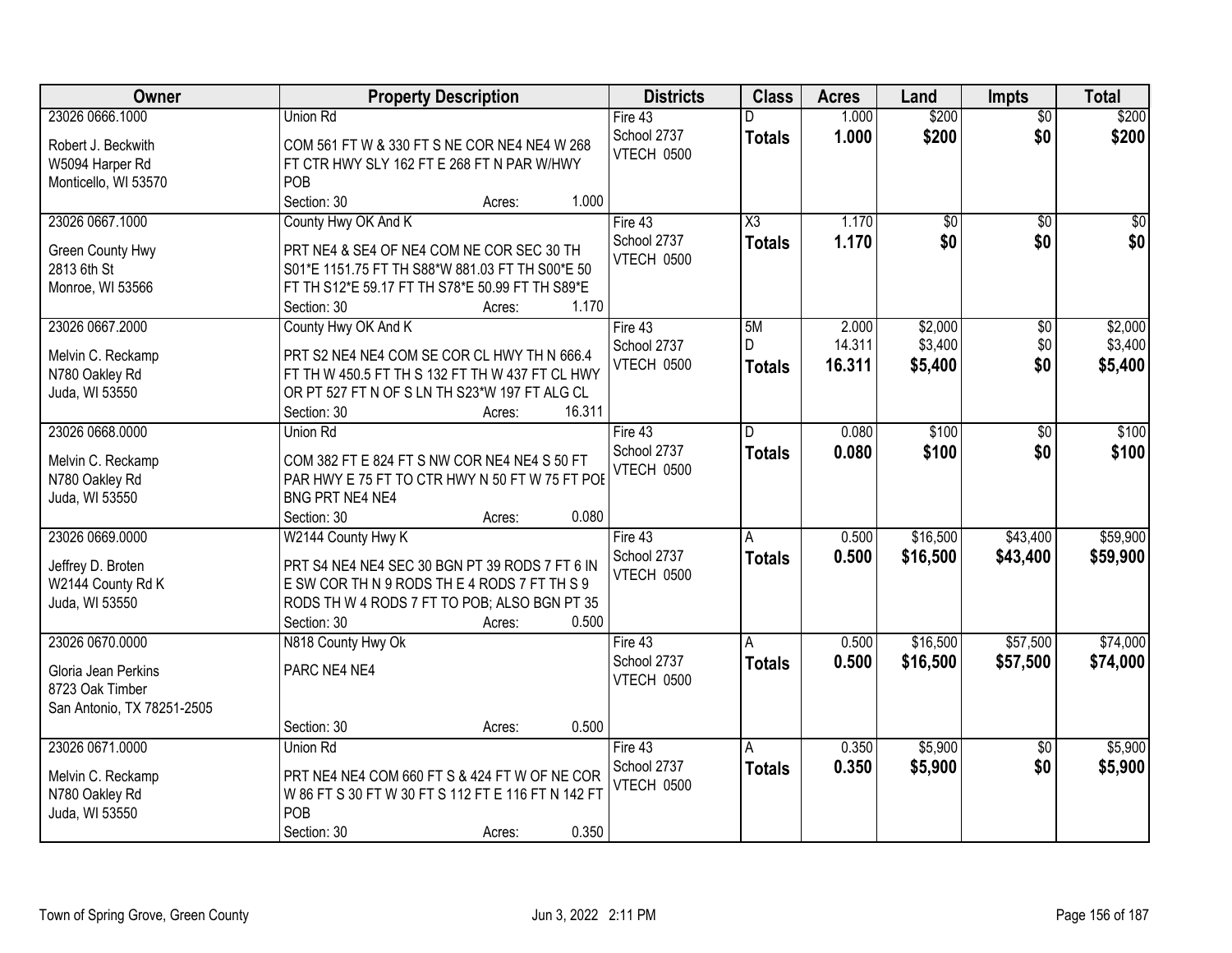| Owner                 | <b>Property Description</b>                      | <b>Districts</b>  | <b>Class</b>   | <b>Acres</b> | Land     | <b>Impts</b>    | <b>Total</b> |
|-----------------------|--------------------------------------------------|-------------------|----------------|--------------|----------|-----------------|--------------|
| 23026 0672.1000       | N810 County Hwy Ok                               | Fire 43           |                | 0.333        | \$18,000 | \$27,600        | \$45,600     |
| Steven S. Walter      | S 1/4 NE4 NE4 SEC 30 COM SW COR TH E 429 FT      | School 2737       | <b>Totals</b>  | 0.333        | \$18,000 | \$27,600        | \$45,600     |
| N3368 Us Highway 14   | POB TH N 165 FT TH E 148.5 FT TH S 165 FT TH W   | VTECH 0500        |                |              |          |                 |              |
| Darien, WI 53114-1362 | 148.5 FT POB EXC COM SW COR NE4 NE4 TH S89*E     |                   |                |              |          |                 |              |
|                       | 0.333<br>Section: 30<br>Acres:                   |                   |                |              |          |                 |              |
| 23026 0673.0000       | Union Rd                                         | Fire 43           | l D            | 39.000       | \$8,900  | \$0             | \$8,900      |
| Robert J. Beckwith    | NW4 NE4                                          | School 2737       | E              | 1.000        | \$100    | \$0             | \$100        |
| W5094 Harper Rd       |                                                  | VTECH 0500        | <b>Totals</b>  | 40.000       | \$9,000  | \$0             | \$9,000      |
| Monticello, WI 53570  |                                                  |                   |                |              |          |                 |              |
|                       | 40.000<br>Section: 30<br>Acres:                  |                   |                |              |          |                 |              |
| 23026 0674.2000       | W2217 County Hwy K                               | Fire 43           | D              | 3.410        | \$800    | $\overline{50}$ | \$800        |
| Karen J. Williams     | SW4 NE4 EXC .90A IN SE COR & EXC CSM 5313 LOT    | School 2737       | E              | 8.000        | \$4,000  | \$0             | \$4,000      |
| W1244 Town Center Rd  |                                                  | VTECH 0500        | G              | 2.000        | \$25,000 | \$28,200        | \$53,200     |
| Brodhead, WI 53520    |                                                  |                   | <b>Totals</b>  | 13.410       | \$29,800 | \$28,200        | \$58,000     |
|                       | 13.410<br>Section: 30<br>Acres:                  |                   |                |              |          |                 |              |
| 23026 0676.1000       | Oakley Rd                                        | Fire 43           | $\overline{D}$ | 2.580        | \$700    | $\sqrt[6]{3}$   | \$700        |
| Karen J. Williams     | PRT SE4 NE4 PRT LYG W OF HWY EXC .275A & EXC     | School 2737       | E              | 6.725        | \$3,400  | \$0             | \$3,400      |
| W1244 Town Center Rd  | (.42A) HWY CONV (V942-P577)                      | VTECH 0500        | <b>Totals</b>  | 9.305        | \$4,100  | \$0             | \$4,100      |
| Brodhead, WI 53520    |                                                  |                   |                |              |          |                 |              |
|                       | 9.305<br>Section: 30<br>Acres:                   |                   |                |              |          |                 |              |
| 23026 0677.0000       | N707 Oakley Rd                                   | Fire 43           | A              | 1.500        | \$27,500 | \$100,400       | \$127,900    |
| Keith Niedermeier     | PRT S2 NE4 COM SE COR W2 NE4 TH N 13 RDS TH      | School 2737       | <b>Totals</b>  | 1.500        | \$27,500 | \$100,400       | \$127,900    |
| N707 Oakley Rd        | W 18.5 RDS TH S 13 RDS TH E 18.5 RDS POB; ALSO   | VTECH 0500        |                |              |          |                 |              |
| Juda, WI 53550        | PRT SE4 NE4 W HWY 13 RDS LONG COM S SD OF 40     |                   |                |              |          |                 |              |
|                       | 1.500<br>Section: 30<br>Acres:                   |                   |                |              |          |                 |              |
| 23026 0678.0000       | Union Rd                                         | Fire 43           |                | 10.000       | \$20,000 | $\overline{50}$ | \$20,000     |
| Larry D. Kloepping    | NE4 SE4 NE4                                      | School 2737       | <b>Totals</b>  | 10.000       | \$20,000 | \$0             | \$20,000     |
| N157 Union Rd         |                                                  | VTECH 0500        |                |              |          |                 |              |
| Juda, WI 53550        |                                                  |                   |                |              |          |                 |              |
|                       | 10.000<br>Section: 30<br>Acres:                  |                   |                |              |          |                 |              |
| 23026 0679.0000       | N780 Oakley Rd                                   | Fire $43$         | D              | 18.523       | \$4,300  | $\overline{50}$ | \$4,300      |
| Melvin C. Reckamp     | PRT SE4 NE4 COM NE COR SE4 SE4 NE4 SEC TH S      | School 2737       | E              | 1.000        | \$100    | \$0             | \$100        |
| N780 Oakley Rd        | 660 FT TH W 1260 FT TO CL HY TH N21*E 357 FT M/L | <b>VTECH 0500</b> | G              | 1.000        | \$20,000 | \$112,700       | \$132,700    |
| Juda, WI 53550        | CL TH N24*E 521.3 FT CL TH N11*E 365.3 FT CL AT  |                   | <b>Totals</b>  | 20.523       | \$24,400 | \$112,700       | \$137,100    |
|                       | 20.523<br>Section: 30<br>Acres:                  |                   |                |              |          |                 |              |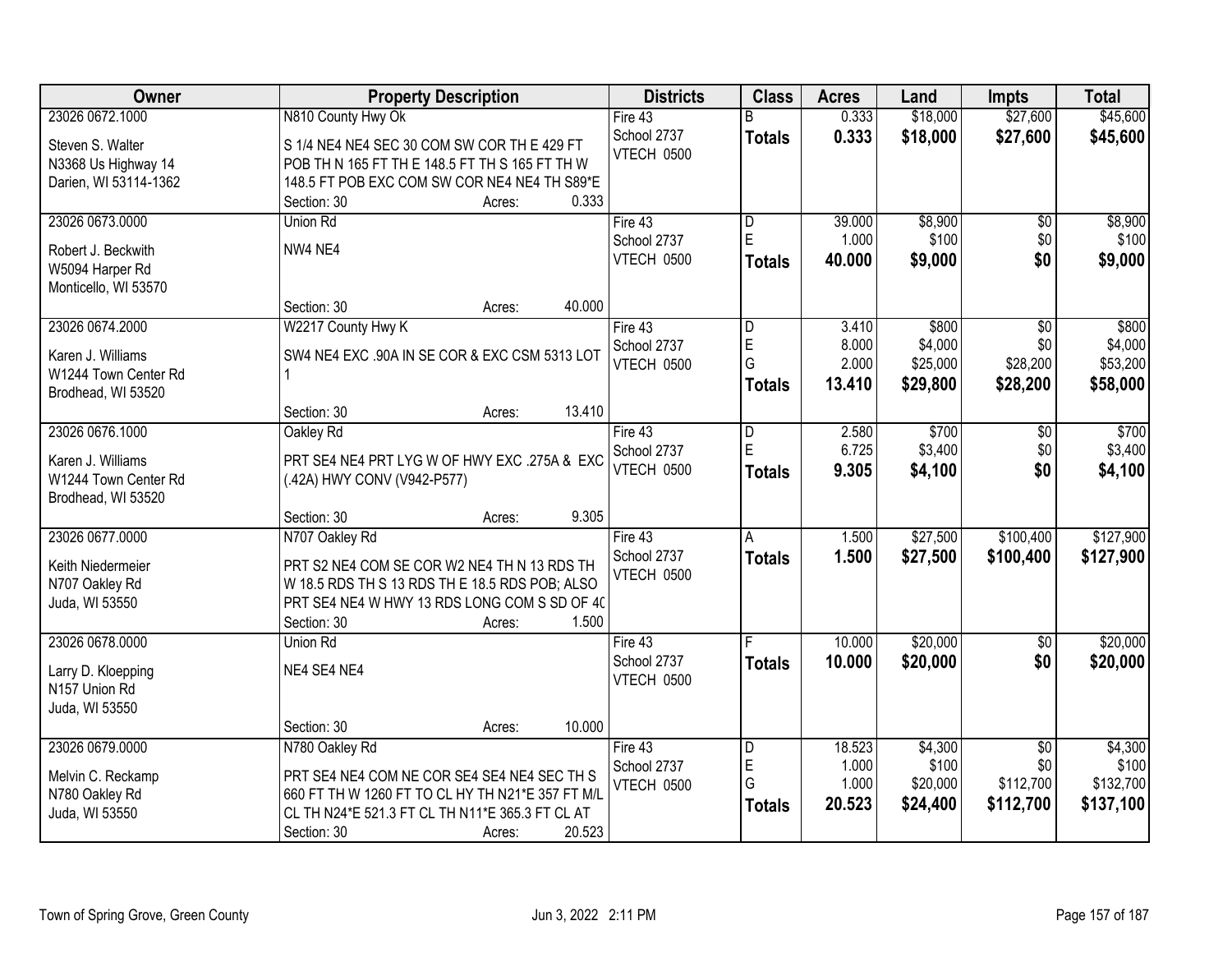| <b>Owner</b>                      |                                               | <b>Property Description</b> |        | <b>Districts</b> | <b>Class</b>            | <b>Acres</b>   | Land                | <b>Impts</b>     | <b>Total</b>         |
|-----------------------------------|-----------------------------------------------|-----------------------------|--------|------------------|-------------------------|----------------|---------------------|------------------|----------------------|
| 23026 0680.0000                   | N796 Oakley Rd                                |                             |        | Fire $43$        |                         | 0.300          | \$12,400            | \$62,600         | \$75,000             |
| Kristin L. Abel                   | PRT NE4 SEC 30 EIGHT RODS E & W BY 5 RODS     |                             |        | School 2737      | <b>Totals</b>           | 0.300          | \$12,400            | \$62,600         | \$75,000             |
| N796 Oakley Rd                    | WIDE N & S ON N SD S 1/2 NE4 & NW COR THEREOF |                             |        | VTECH 0500       |                         |                |                     |                  |                      |
| Juda, WI 53550                    | <b>BNG AT CTR OF HWYS</b>                     |                             |        |                  |                         |                |                     |                  |                      |
|                                   | Section: 30                                   | Acres:                      | 0.300  |                  |                         |                |                     |                  |                      |
| 23026 0681.0000                   | Union Rd                                      |                             |        | Fire $43$        | $\overline{\mathsf{D}}$ | 35.000         | \$5,500             | $\overline{60}$  | \$5,500              |
|                                   |                                               |                             |        | School 2737      | E                       | 4.000          | \$2,000             | \$0              | \$2,000              |
| Dixon Richard P and Colleen A Rev | NE4 NW4 EXC 1A IN A SQUARE BLK OFF SW4        |                             |        | VTECH 0500       | <b>Totals</b>           | 39.000         | \$7,500             | \$0              | \$7,500              |
| Trust<br>N936 Union Rd            |                                               |                             |        |                  |                         |                |                     |                  |                      |
| Juda, WI 53550                    | Section: 30                                   | Acres:                      | 39.000 |                  |                         |                |                     |                  |                      |
| 23026 0682.0000                   | <b>Union Rd</b>                               |                             |        | Fire 43          | $\overline{X5}$         | 1.000          | $\overline{50}$     | $\overline{50}$  | $\overline{50}$      |
|                                   |                                               |                             |        | School 2737      |                         | 1.000          | \$0                 | \$0              | \$0                  |
| Cemetery                          | SECTION 30 PRT NE4 NW4 COM SW COR E 218 FT N  |                             |        | VTECH 0500       | <b>Totals</b>           |                |                     |                  |                      |
| Cemetery                          | 200 FT W 218 FT S 200 FT POB CONT 1A          |                             |        |                  |                         |                |                     |                  |                      |
| Brodhead, WI 53520                |                                               |                             |        |                  |                         |                |                     |                  |                      |
|                                   | Section: 30                                   | Acres:                      | 1.000  |                  |                         |                |                     |                  |                      |
| 23026 0683.0000                   | Union Rd                                      |                             |        | Fire 43          | D                       | 9.680          | \$700               | \$0              | \$700                |
| Dale S. Davis                     | N 9.68A NW4 NW4                               |                             |        | School 2737      | <b>Totals</b>           | 9.680          | \$700               | \$0              | \$700                |
| W2472 Gerber Rd                   |                                               |                             |        | VTECH 0500       |                         |                |                     |                  |                      |
| Juda, WI 53550                    |                                               |                             |        |                  |                         |                |                     |                  |                      |
|                                   | Section: 30                                   | Acres:                      | 9.680  |                  |                         |                |                     |                  |                      |
| 23026 0684.0000                   | Union Rd                                      |                             |        | Fire 43          | D                       | 25.000         | \$6,300             | $\overline{50}$  | \$6,300              |
|                                   |                                               |                             |        | School 2737      | E                       | 3.970          | \$2,000             | \$0              | \$2,000              |
| Davis Homestead Farms, LLC        | FR NW4 NW4 LYG S HWY EXC TRIANGULAR PIECE     |                             |        | VTECH 0500       | <b>Totals</b>           | 28.970         | \$8,300             | \$0              | \$8,300              |
| W2585 Gerber Rd                   | COM 100 FT W COR CTY HWY K IN NW4 NW4 TH E    |                             |        |                  |                         |                |                     |                  |                      |
| Juda, WI 53550                    | TO COR S SD HWY TH S 100 FT TO W SD HWY TH    |                             |        |                  |                         |                |                     |                  |                      |
|                                   | Section: 30                                   | Acres:                      | 28.970 |                  |                         |                |                     |                  |                      |
| 23026 0685.0000                   | W2472 Gerber Rd                               |                             |        | Fire 43          | $\overline{\mathsf{D}}$ | 31.820         | \$8,100             | $\overline{50}$  | \$8,100              |
| Davis Homestead Farms, LLC        | FR SW4 NW4                                    |                             |        | School 2737      | E<br>G                  | 4.000<br>3.000 | \$2,000<br>\$30,000 | \$0<br>\$179,100 | \$2,000<br>\$209,100 |
| W2585 Gerber Rd                   |                                               |                             |        | VTECH 0500       |                         | 38.820         |                     | \$179,100        |                      |
| Juda, WI 53550                    |                                               |                             |        |                  | <b>Totals</b>           |                | \$40,100            |                  | \$219,200            |
|                                   | Section: 30                                   | Acres:                      | 38.820 |                  |                         |                |                     |                  |                      |
| 23026 0686.1000                   | Union Rd                                      |                             |        | Fire $43$        | X5                      | 0.500          | \$0                 | $\overline{50}$  | $\overline{30}$      |
| <b>Union Cemetery</b>             | SECTION 30 PARC IN SE4 NW4 CONT .5A           |                             |        | School 2737      | <b>Totals</b>           | 0.500          | \$0                 | \$0              | \$0                  |
|                                   |                                               |                             |        | VTECH 0500       |                         |                |                     |                  |                      |
|                                   |                                               |                             |        |                  |                         |                |                     |                  |                      |
|                                   | Section: 30                                   | Acres:                      | 0.500  |                  |                         |                |                     |                  |                      |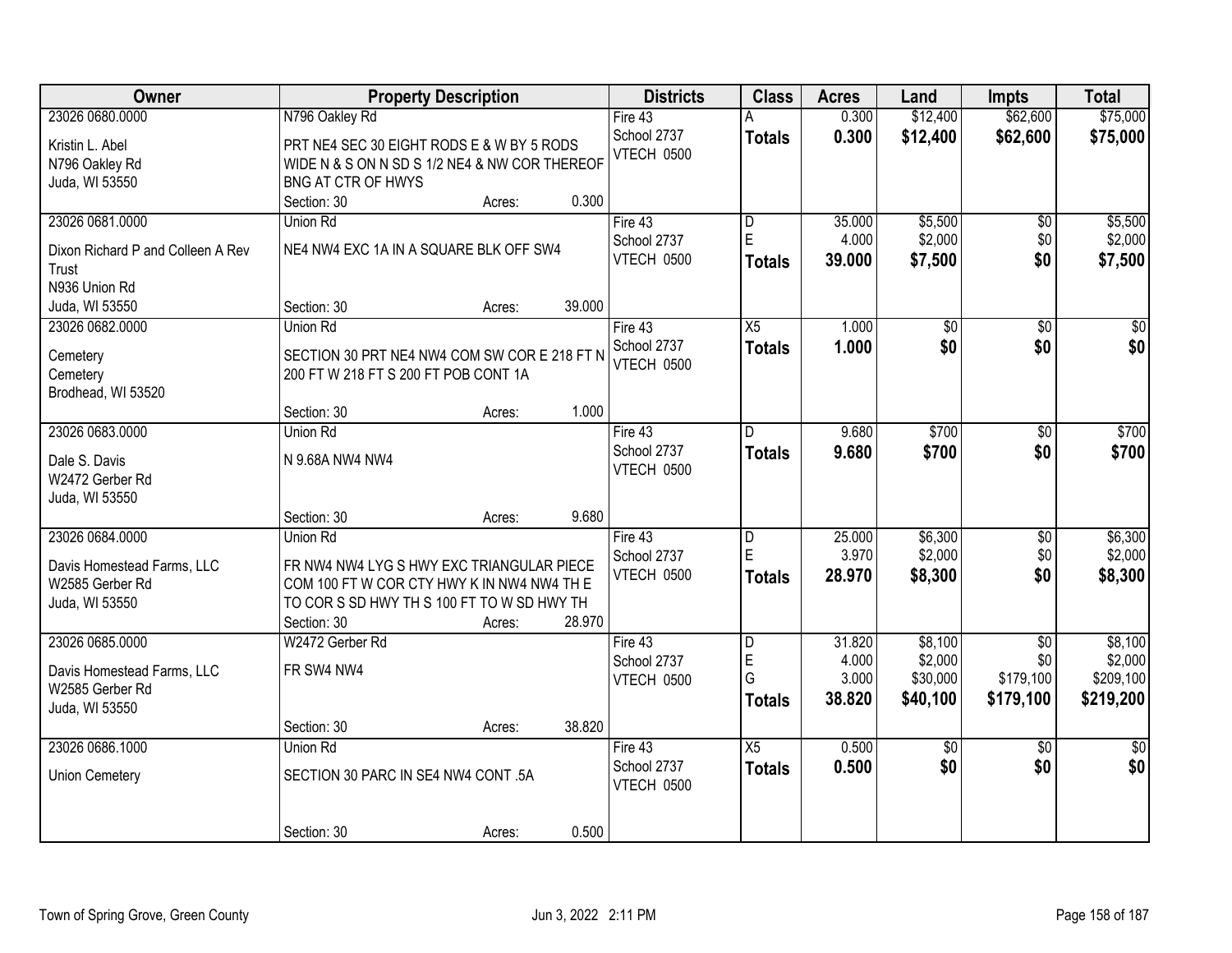| <b>Owner</b>                        | <b>Property Description</b>                      | <b>Districts</b> | <b>Class</b>  | <b>Acres</b> | Land        | <b>Impts</b>    | <b>Total</b>  |
|-------------------------------------|--------------------------------------------------|------------------|---------------|--------------|-------------|-----------------|---------------|
| 23026 0686.2000                     | <b>County Hwy K</b>                              | Fire 43          | D             | 54.190       | \$13,400    | $\overline{50}$ | \$13,400      |
| <b>Williams Brothers Farms</b>      | CSM 5313 (V25-P282) LOT 1 BNG PRT SE4 NW4 &      | School 2737      | E             | 0.950        | \$100       | \$0             | \$100         |
| W1244 Town Center Rd                | SW4 NE4                                          | VTECH 0500       | <b>Totals</b> | 55.140       | \$13,500    | \$0             | \$13,500      |
| Brodhead, WI 53520                  |                                                  |                  |               |              |             |                 |               |
|                                     | 55.140<br>Section: 30<br>Acres:                  |                  |               |              |             |                 |               |
| 23026 0687.0000                     | W2303 County Hwy K                               | Fire $43$        | A             | 7.000        | \$51,000    | \$160,400       | \$211,400     |
| Jeremy A. Black                     | CSM 1929 (V6-P230) LOT 1 BNG PRT SE4 NW4         | School 2737      | <b>Totals</b> | 7.000        | \$51,000    | \$160,400       | \$211,400     |
| W2303 County Rd K                   |                                                  | VTECH 0500       |               |              |             |                 |               |
| Juda, WI 53550                      |                                                  |                  |               |              |             |                 |               |
|                                     | 7.000<br>Section: 30<br>Acres:                   |                  |               |              |             |                 |               |
| 23026 0687.1300                     | W2363 County Hwy K                               | Fire 43          | A             | 2.030        | \$25,200    | \$129,000       | \$154,200     |
| Steven Figi                         | CSM 4773 (V21-P48) LOT 1 BNG PRT SE4 NW4 EXC     | School 2737      | <b>Totals</b> | 2.030        | \$25,200    | \$129,000       | \$154,200     |
| W2363 County Rd K                   | THAT PRT CSM 5313 LOT 1                          | VTECH 0500       |               |              |             |                 |               |
| Juda, WI 53550                      |                                                  |                  |               |              |             |                 |               |
|                                     | 2.030<br>Section: 30<br>Acres:                   |                  |               |              |             |                 |               |
| 23026 0688.0000                     | W2388 Gerber Rd                                  | Fire 43          | X5            | 1.918        | \$0         | \$0             | \$0           |
| Oakley United Methodist Church      | PRT SE4 NW4 COM SW COR E 286 FT N 305 FT W       | School 2737      | <b>Totals</b> | 1.918        | \$0         | \$0             | \$0           |
| N2350 Church St                     | 286 FT S 305 FT; ALSO PRT NE4 SW4 COM NW COR     | VTECH 0500       |               |              |             |                 |               |
| Juda, WI 53550                      | CSM 873 N89*W 335 FT POB N89*W 52 FT S 35 FT     |                  |               |              |             |                 |               |
|                                     | 1.918<br>Section: 30<br>Acres:                   |                  |               |              |             |                 |               |
| 23026 0689.0000                     | Union Rd                                         | Fire 43          | D             | 16.622       | \$3,900     | $\overline{50}$ | \$3,900       |
| Gontenhof, LLC                      | NE4 SW4 EXC CSM #873 & EXC .042A CONT            | School 2737      | E             | 1.000        | \$100       | \$0             | \$100         |
| N124 County Rd G                    | 17.498A; ALSO COM PT CTR RD NW COR E2 SW4 E      | VTECH 0500       | <b>Totals</b> | 17.622       | \$4,000     | \$0             | \$4,000       |
| Juda, WI 53550-9747                 | 300 FT POB TH E 72 FT TH S 25 FT TH W 72 FT TH N |                  |               |              |             |                 |               |
|                                     | 17.622<br>Section: 30<br>Acres:                  |                  |               |              |             |                 |               |
| 23026 0689.1000                     | Union Rd                                         | Fire 43          | M6            | 22.460       | ( \$44,900) | $\overline{50}$ | $\frac{6}{3}$ |
| Patrick A. Faessler                 | CSM 873 (V3-P22) LOT 1 BNG PRT NE4 & SE4 SW4     | School 2737      | <b>Totals</b> | 22.460       | \$0         | \$0             | \$0           |
| N124 County Rd G                    |                                                  | VTECH 0500       |               |              |             |                 |               |
| Juda, WI 53550                      |                                                  |                  |               |              |             |                 |               |
|                                     | 22.460<br>Section: 30<br>Acres:                  |                  |               |              |             |                 |               |
| 23026 0690.0000                     | Union Rd                                         | Fire 43          | D             | 37.040       | \$8,400     | $\overline{50}$ | \$8,400       |
| Steffenhagen Properties LLC 22614 W | PRT NW4 SW4 BNG PRT OF POS V14-P4 (SEE PCL       | School 2737      | E             | 2.000        | \$1,000     | \$0             | \$1,000       |
| Rte 60 Series                       | 0691.02 FOR REMAINDER OF POS)                    | VTECH 0500       | <b>Totals</b> | 39.040       | \$9,400     | \$0             | \$9,400       |
| 28264 N Gilmer Rd                   |                                                  |                  |               |              |             |                 |               |
| Mundelein, IL 60060                 | 39.040<br>Section: 30<br>Acres:                  |                  |               |              |             |                 |               |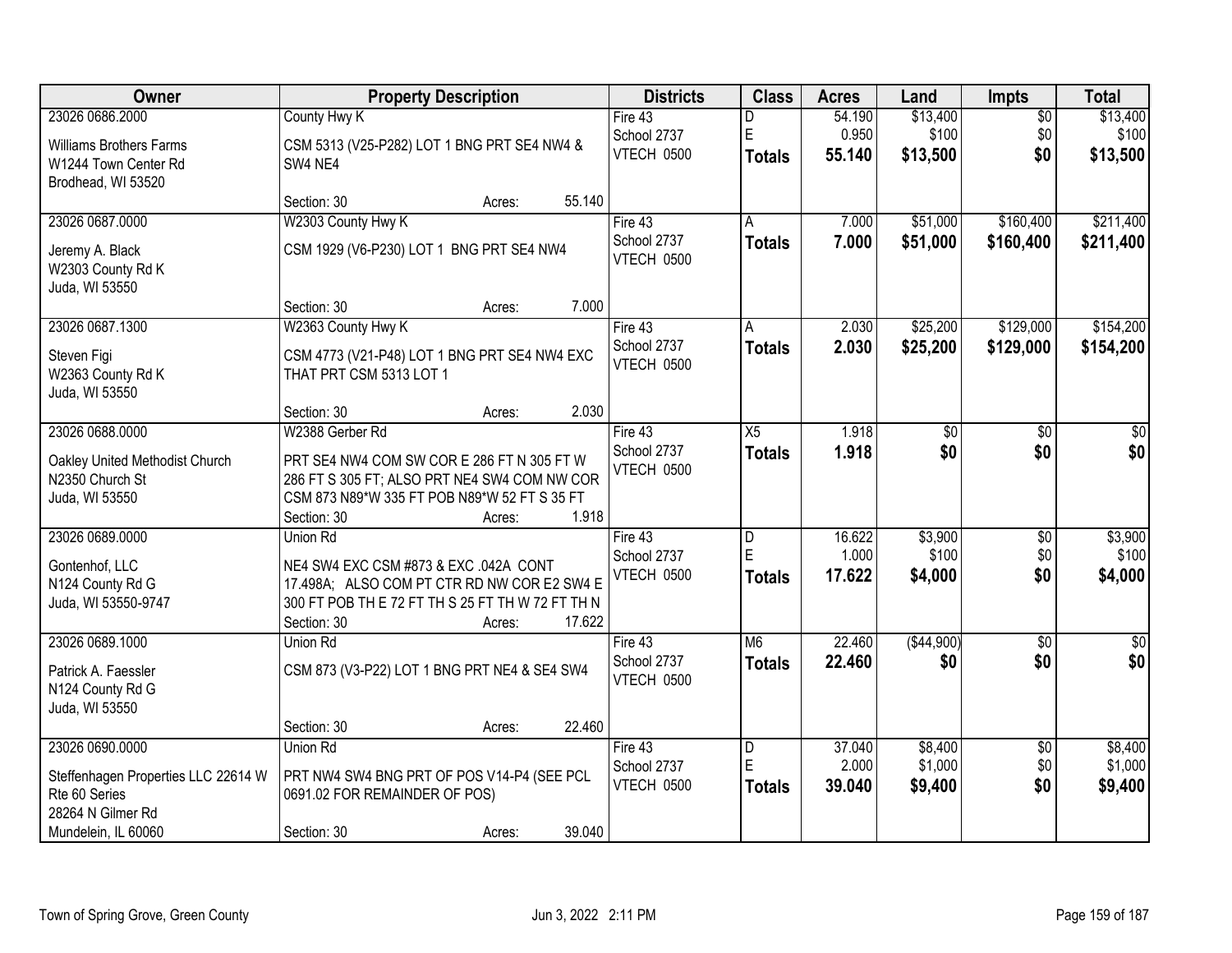| Owner                               | <b>Property Description</b>                     |        |        | <b>Districts</b>  | <b>Class</b>   | <b>Acres</b> | Land     | <b>Impts</b>    | <b>Total</b> |
|-------------------------------------|-------------------------------------------------|--------|--------|-------------------|----------------|--------------|----------|-----------------|--------------|
| 23026 0691.0100                     | N565 Union Rd                                   |        |        | Fire $23$         | G              | 2.030        | \$25,200 | \$124,300       | \$149,500    |
| Ryan N. Podeszwa                    | CSM 4727 (V20-P245) LOT 1 BNG PRT SW4 SW4       |        |        | School 2737       | <b>Totals</b>  | 2.030        | \$25,200 | \$124,300       | \$149,500    |
| Coreen Podeszwa & James Scheid      |                                                 |        |        | VTECH 0500        |                |              |          |                 |              |
| N565 Union Rd                       |                                                 |        |        |                   |                |              |          |                 |              |
| Juda, WI 53550                      | Section: 30                                     | Acres: | 2.030  |                   |                |              |          |                 |              |
| 23026 0691.0200                     |                                                 |        |        | Fire 23           | D              | 32.750       | \$6,700  | \$0             | \$6,700      |
|                                     |                                                 |        |        | School 2737       | E              | 2.000        | \$1,000  | \$0             | \$1,000      |
| Steffenhagen Properties LLC 22614 W | PRT SW4 SW4 BNG PRT POS V14-P4 (SEE PCL         |        |        | VTECH 0500        | G              | 2.970        | \$29,900 | \$0             | \$29,900     |
| Rte 60 Series                       | 0690.00 FOR REMAINDER OF POS)                   |        |        |                   | <b>Totals</b>  | 37.720       | \$37,600 | \$0             | \$37,600     |
| 28264 N Gilmer Rd                   |                                                 |        |        |                   |                |              |          |                 |              |
| Mundelein, IL 60060                 | Section: 30                                     | Acres: | 37.720 |                   |                |              |          |                 |              |
| 23026 0692.0000                     | <b>Union Rd</b>                                 |        |        | Fire 43           | D              | 38.050       | \$8,900  | \$0             | \$8,900      |
| Gontenhof, LLC                      | SE4 SW4 EXC .95A                                |        |        | School 2737       | E              | 1.000        | \$100    | \$0             | \$100        |
| N124 County Rd G                    |                                                 |        |        | VTECH 0500        | <b>Totals</b>  | 39.050       | \$9,000  | \$0             | \$9,000      |
| Juda, WI 53550-9747                 |                                                 |        |        |                   |                |              |          |                 |              |
|                                     | Section: 30                                     | Acres: | 39.050 |                   |                |              |          |                 |              |
| 23026 0693.0000                     | W2394 Shanghai Rd                               |        |        | Fire 43           | A              | 0.950        | \$18,500 | \$73,200        | \$91,700     |
|                                     |                                                 |        |        | School 2737       | <b>Totals</b>  | 0.950        | \$18,500 | \$73,200        | \$91,700     |
| Michael P. Krim                     | PRT SE4 SW4 COM SW COR SE4 SW4 TH ALG CNTR      |        |        | VTECH 0500        |                |              |          |                 |              |
| W2394 Shanghai Rd                   | TOWN HWY N 170 FT TH E 170 FT TH SLY 170 FT TO  |        |        |                   |                |              |          |                 |              |
| Juda, WI 53550                      | CNTR 2ND INTERSECTS 1ST TOWN HWY TH 170 FT      |        |        |                   |                |              |          |                 |              |
|                                     | Section: 30                                     | Acres: | 0.950  |                   |                |              |          |                 |              |
| 23026 0694.0000                     | Oakley Rd                                       |        |        | Fire 43           | $\overline{D}$ | 30.333       | \$7,100  | $\overline{50}$ | \$7,100      |
| Melvin C. Reckamp                   | PRT NE4 SE4 COM NE COR NE4 SE4 TH S 1027.5 FT   |        |        | School 2737       | E              | 0.700        | \$100    | \$0             | \$100        |
| N780 Oakley Rd                      | M/L CL HWY TH N 909.9 FT ALG CL TH N21*E 151 FT |        |        | VTECH 0500        | <b>Totals</b>  | 31.033       | \$7,200  | \$0             | \$7,200      |
| Juda, WI 53550                      | M/L ALG CL TH E 1260 FT M/L POB                 |        |        |                   |                |              |          |                 |              |
|                                     | Section: 30                                     | Acres: | 31.033 |                   |                |              |          |                 |              |
| 23026 0695.0000                     | <b>Union Rd</b>                                 |        |        | Fire 43           | $\overline{D}$ | 9.700        | \$2,700  | $\sqrt{6}$      | \$2,700      |
|                                     |                                                 |        |        | School 2737       | E              | 0.300        | \$100    | \$0             | \$100        |
| Roy L. Leopold                      | S 10A NE4 SE4                                   |        |        | VTECH 0500        | <b>Totals</b>  | 10.000       | \$2,800  | \$0             | \$2,800      |
| 11949 N Chapel Rd                   |                                                 |        |        |                   |                |              |          |                 |              |
| Rock City, IL 61070                 |                                                 |        |        |                   |                |              |          |                 |              |
|                                     | Section: 30                                     | Acres: | 10.000 |                   |                |              |          |                 |              |
| 23026 0696.0000                     | N697 Oakley Rd                                  |        |        | Fire 43           | Α              | 1.800        | \$29,000 | \$56,700        | \$85,700     |
| Sharon A. Keller                    | PRT NW4 SE4, COM NE COR OF W2 SE4 TH W 18       |        |        | School 2737       | <b>Totals</b>  | 1.800        | \$29,000 | \$56,700        | \$85,700     |
| N697 Oakley Rd                      | RODS TH S 13 RODS THE 18 RODS TH N 13 RODS      |        |        | <b>VTECH 0500</b> |                |              |          |                 |              |
| Juda, WI 53550                      | TO POB                                          |        |        |                   |                |              |          |                 |              |
|                                     | Section: 30                                     | Acres: | 1.800  |                   |                |              |          |                 |              |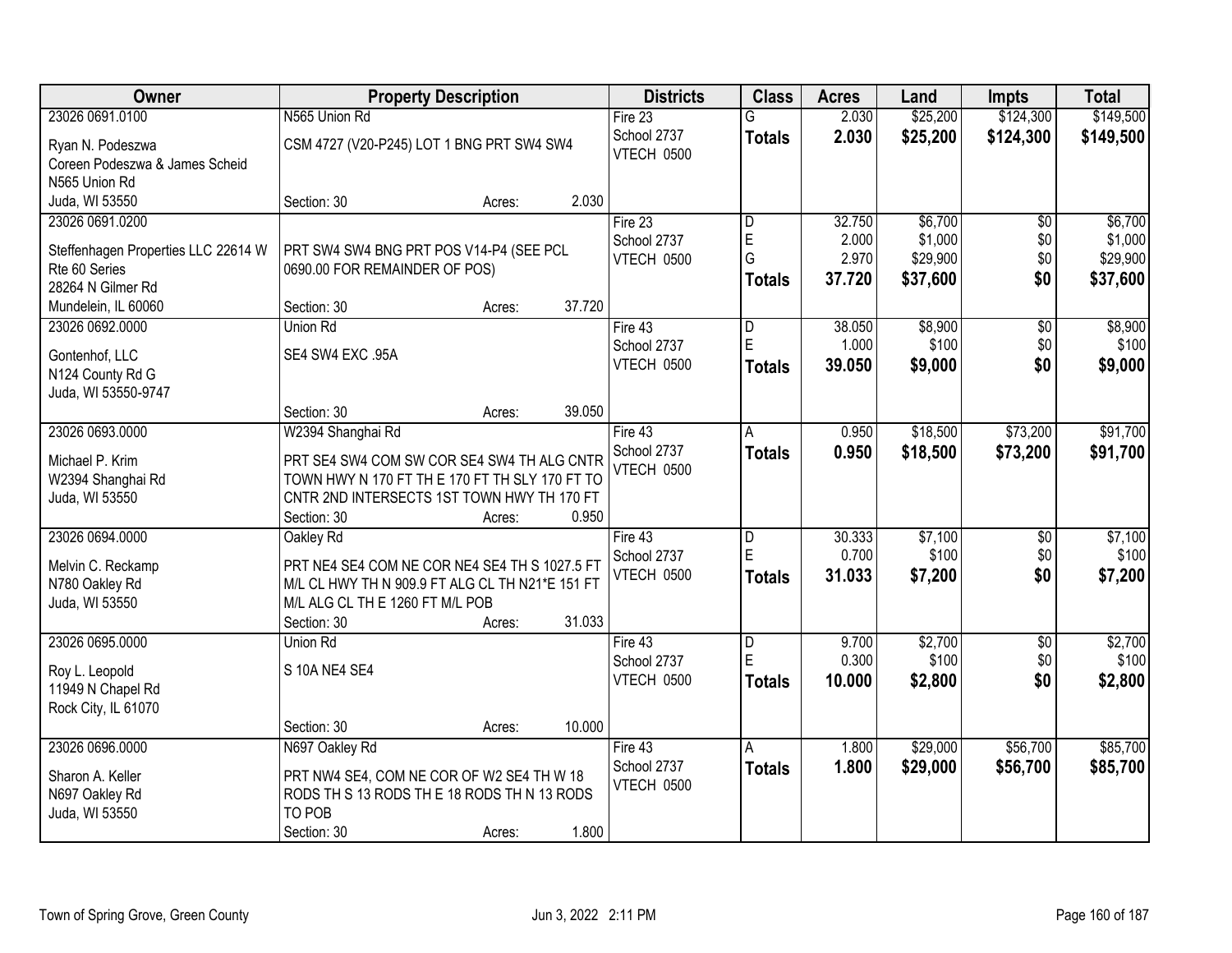| Owner                     |                                                | <b>Property Description</b> |        |             | <b>Class</b>  | <b>Acres</b> | Land     | <b>Impts</b>    | <b>Total</b> |
|---------------------------|------------------------------------------------|-----------------------------|--------|-------------|---------------|--------------|----------|-----------------|--------------|
| 23026 0697.0000           | Union Rd                                       |                             |        | Fire 43     | 5M            | 27.030       | \$27,100 | $\overline{50}$ | \$27,100     |
| Harold E. Swedlund        | NW4 SE4 EXC 1.80A & ALSO EXC LOT 1 CSM 1170    |                             |        | School 2737 | D             | 5.200        | \$1,200  | \$0             | \$1,200      |
| W2280 Shanghai Rd         |                                                |                             |        | VTECH 0500  | E             | 0.800        | \$100    | \$0             | \$100        |
| Juda, WI 53550-9754       |                                                |                             |        |             | <b>Totals</b> | 33.030       | \$28,400 | \$0             | \$28,400     |
|                           | Section: 30                                    | Acres:                      | 33.030 |             |               |              |          |                 |              |
| 23026 0697.1000           | Oakley Rd                                      |                             |        | Fire 43     | F             | 5.170        | \$10,300 | $\overline{50}$ | \$10,300     |
| Miroslav Mravcak          | CSM 1170 (V4-P19) LOT 1 BNG PRT NW4 SE4        |                             |        | School 2737 | <b>Totals</b> | 5.170        | \$10,300 | \$0             | \$10,300     |
| 63 N Victoria Ln Apt c    |                                                |                             |        | VTECH 0500  |               |              |          |                 |              |
| Streamwood, IL 60107-6840 |                                                |                             |        |             |               |              |          |                 |              |
|                           | Section: 30                                    | Acres:                      | 5.170  |             |               |              |          |                 |              |
| 23026 0698.0100           | W2282 Shanghai Rd                              |                             |        | Fire 43     | А             | 1.130        | \$25,700 | \$68,900        | \$94,600     |
| Rocky G. Swedlund         | CSM 3247 (V12-P24) LOT 1 BNG PRT SW4 SE4       |                             |        | School 2737 | <b>Totals</b> | 1.130        | \$25,700 | \$68,900        | \$94,600     |
| W2282 Shanghai Rd         |                                                |                             |        | VTECH 0500  |               |              |          |                 |              |
| Juda, WI 53550            |                                                |                             |        |             |               |              |          |                 |              |
|                           | Section: 30                                    | Acres:                      | 1.130  |             |               |              |          |                 |              |
| 23026 0698.0200           | W2266 Shanghai Rd                              |                             |        | Fire 43     | G             | 1.050        | \$20,300 | \$101,600       | \$121,900    |
| Harold E. Swedlund        | CSM 4680 (V20-P125) LOT 1 BNG PRT SW4 SE4      |                             |        | School 2737 | <b>Totals</b> | 1.050        | \$20,300 | \$101,600       | \$121,900    |
| W2280 Shanghai Rd         |                                                |                             |        | VTECH 0500  |               |              |          |                 |              |
| Juda, WI 53550-9754       |                                                |                             |        |             |               |              |          |                 |              |
|                           | Section: 30                                    | Acres:                      | 1.050  |             |               |              |          |                 |              |
| 23026 0698.0300           | W2280 Shanghai Rd                              |                             |        | Fire 43     | D             | 30.830       | \$7,200  | $\overline{50}$ | \$7,200      |
| Harold E. Swedlund        | SW4 SE4, EXC LOT 1 CSM 3247 (V12-P24) EXC .04A |                             |        | School 2737 | E             | 5.000        | \$500    | \$0             | \$500        |
| W2280 Shanghai Rd         | TO TWNSHP & EXC LOT 1 CSM 4680                 |                             |        | VTECH 0500  | G             | 1.950        | \$24,800 | \$67,000        | \$91,800     |
| Juda, WI 53550-9754       |                                                |                             |        |             | <b>Totals</b> | 37.780       | \$32,500 | \$67,000        | \$99,500     |
|                           | Section: 30                                    | Acres:                      | 37.780 |             |               |              |          |                 |              |
| 23026 0699.0000           | W2130 Shanghai Rd                              |                             |        | Fire 43     | D             | 34.000       | \$8,800  | $\sqrt{6}$      | \$8,800      |
| Roy L. Leopold            | SE4 SE4                                        |                             |        | School 2737 | E             | 6.000        | \$3,000  | \$0             | \$3,000      |
| 11949 N Chapel Rd         |                                                |                             |        | VTECH 0500  | <b>Totals</b> | 40.000       | \$11,800 | \$0             | \$11,800     |
| Rock City, IL 61070       |                                                |                             |        |             |               |              |          |                 |              |
|                           | Section: 30                                    | Acres:                      | 40.000 |             |               |              |          |                 |              |
| 23026 0700.0000           | N417 Oakley Rd                                 |                             |        | Fire 43     | D             | 36.000       | \$9,200  | $\overline{50}$ | \$9,200      |
| Harlan Grenzow            | NE4 NE4                                        |                             |        | School 2737 | E             | 2.000        | \$1,000  | \$0             | \$1,000      |
| N417 Oakley Rd            |                                                |                             |        | VTECH 0500  | G             | 2.000        | \$25,000 | \$89,400        | \$114,400    |
| Juda, WI 53550            |                                                |                             |        |             | <b>Totals</b> | 40.000       | \$35,200 | \$89,400        | \$124,600    |
|                           | Section: 31                                    | Acres:                      | 40.000 |             |               |              |          |                 |              |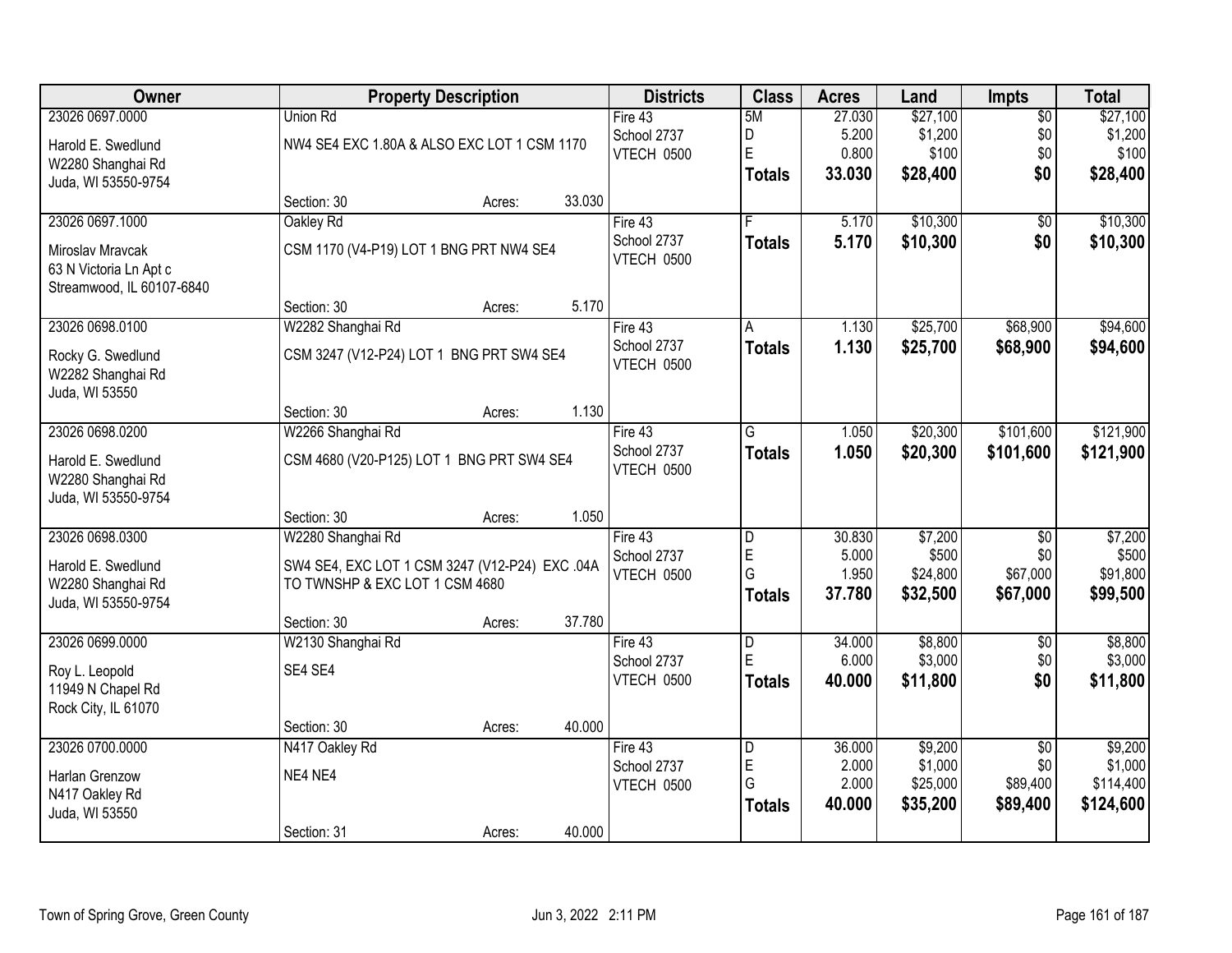| Owner                                                                               |                                                                                                                                                                                | <b>Property Description</b> |        | <b>Districts</b>                       | <b>Class</b>                         | <b>Acres</b>              | Land                           | <b>Impts</b>                  | <b>Total</b>                   |
|-------------------------------------------------------------------------------------|--------------------------------------------------------------------------------------------------------------------------------------------------------------------------------|-----------------------------|--------|----------------------------------------|--------------------------------------|---------------------------|--------------------------------|-------------------------------|--------------------------------|
| 23026 0701.1000                                                                     | Union Rd                                                                                                                                                                       |                             |        | Fire 43                                | X4                                   | 0.200                     | $\overline{50}$                | $\overline{50}$               | $\sqrt{50}$                    |
| Town of Spring Grove<br>N2475 Cty Gg<br>Brodhead, WI 53520                          | PRT NW4 NE4 SEC 31 - CONT .16A M/L; PRT SW4<br>SE4 SEC 30 - CONT .04A M/L;                                                                                                     |                             |        | School 2737<br>VTECH 0500              | <b>Totals</b>                        | 0.200                     | \$0                            | \$0                           | \$0                            |
|                                                                                     | Section: 31                                                                                                                                                                    | Acres:                      | 0.200  |                                        |                                      |                           |                                |                               |                                |
| 23026 0701.2000                                                                     | W2243 Shanghai Rd                                                                                                                                                              |                             |        | Fire 43                                | $\overline{E}$                       | 0.650                     | \$400                          | \$0                           | \$400                          |
| Brian K. Scheidegger<br>W2243 Shanghai Rd<br>Juda, WI 53550                         | CSM 5256 (V25-P135) LOT 1 BNG PRT NW4 NE4                                                                                                                                      |                             |        | School 2737<br>VTECH 0500              | G<br>Totals                          | 3.000<br>3.650            | \$30,000<br>\$30,400           | \$110,500<br>\$110,500        | \$140,500<br>\$140,900         |
|                                                                                     | Section: 31                                                                                                                                                                    | Acres:                      | 3.650  |                                        |                                      |                           |                                |                               |                                |
| 23026 0701.3000<br>Gontenhof, LLC<br>N124 County Rd G<br>Juda, WI 53550-9747        | Shanghai Rd<br>NW4 NE4 EXC CSM 5256 LOT 1 & EXC .16A TO<br>TWNSP V812-P319                                                                                                     |                             |        | Fire 43<br>School 2737<br>VTECH 0500   | ID.<br>E<br><b>Totals</b>            | 32.000<br>4.190<br>36.190 | \$8,200<br>\$2,100<br>\$10,300 | $\sqrt[6]{3}$<br>\$0<br>\$0   | \$8,200<br>\$2,100<br>\$10,300 |
|                                                                                     | Section: 31                                                                                                                                                                    | Acres:                      | 36.190 |                                        |                                      |                           |                                |                               |                                |
| 23026 0702.0000<br>Gontenhof, LLC<br>N124 County Rd G<br>Juda, WI 53550-9747        | Union Rd<br>SW4 NE4                                                                                                                                                            |                             |        | Fire 43<br>School 2737<br>VTECH 0500   | $\overline{D}$<br>E<br><b>Totals</b> | 36.000<br>4.000<br>40.000 | \$9,200<br>\$2,000<br>\$11,200 | \$0<br>\$0<br>\$0             | \$9,200<br>\$2,000<br>\$11,200 |
|                                                                                     | Section: 31                                                                                                                                                                    | Acres:                      | 40.000 |                                        |                                      |                           |                                |                               |                                |
| 23026 0703.0000<br>Harlan Grenzow<br>N417 Oakley Rd<br>Juda, WI 53550               | Union Rd<br>SE4 NE4                                                                                                                                                            |                             |        | Fire $43$<br>School 2737<br>VTECH 0500 | D<br>E<br>Totals                     | 39.000<br>1.000<br>40.000 | \$9,600<br>\$100<br>\$9,700    | \$0<br>\$0<br>\$0             | \$9,600<br>\$100<br>\$9,700    |
|                                                                                     | Section: 31                                                                                                                                                                    | Acres:                      | 40.000 |                                        |                                      |                           |                                |                               |                                |
| 23026 0704.0000<br>Nathan R. Leopold Jr<br>11949 N Chapel Rd<br>Rock City, IL 61070 | <b>Union Rd</b><br>NE4 NW4                                                                                                                                                     |                             |        | Fire 43<br>School 2737<br>VTECH 0500   | D<br>E<br><b>Totals</b>              | 39.000<br>1.000<br>40.000 | \$9,100<br>\$100<br>\$9,200    | $\overline{$0}$<br>\$0<br>\$0 | \$9,100<br>\$100<br>\$9,200    |
|                                                                                     | Section: 31                                                                                                                                                                    | Acres:                      | 40.000 |                                        |                                      |                           |                                |                               |                                |
| 23026 0705.1000<br>Cruz J. Ramos<br>N445 Union Rd<br>Juda, WI 53550                 | N445 Union Rd<br>PRT NW4 NW4 SEC 31 COM NE COR NW4 NW4 TH S<br>620 FT ALG E LN SD NW4 NW4 POB TH W 208.7 FT<br>TH S PRL TO SD E LN 208.7 FT TH E 208.7 FT TO QQ<br>Section: 31 | Acres:                      | 1.000  | Fire 43<br>School 2737<br>VTECH 0500   | A<br><b>Totals</b>                   | 1.000<br>1.000            | \$25,000<br>\$25,000           | \$156,200<br>\$156,200        | \$181,200<br>\$181,200         |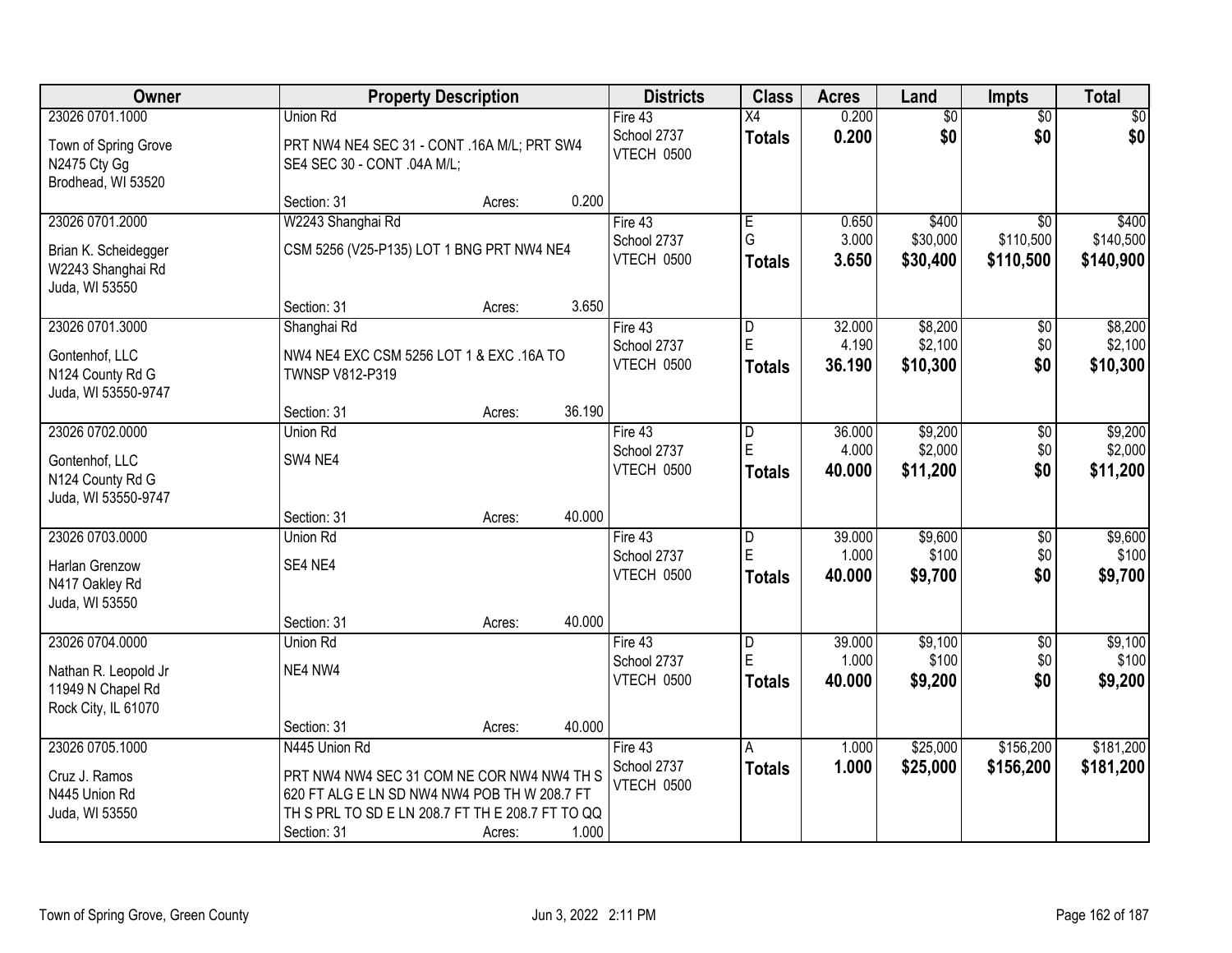| Owner                          |                                                 | <b>Property Description</b> |        | <b>Districts</b> | <b>Class</b>  | <b>Acres</b> | Land     | Impts           | <b>Total</b> |
|--------------------------------|-------------------------------------------------|-----------------------------|--------|------------------|---------------|--------------|----------|-----------------|--------------|
| 23026 0705.2000                | Union Rd                                        |                             |        | Fire 43          |               | 36.440       | \$6,200  | $\overline{50}$ | \$6,200      |
| Dale S. Davis                  | NW4 NW4, EXC COM NE COR NW4 NW4 TH S 620 FT     |                             |        | School 2737      | E             | 1.830        | \$900    | \$0             | \$900        |
| W2472 Gerber Rd                | ALG E LN SD NW4 NW4 POB TH W 208.7 FT TH S PRL  |                             |        | VTECH 0500       | <b>Totals</b> | 38.270       | \$7,100  | \$0             | \$7,100      |
| Juda, WI 53550                 | TO SD E LN 208.7 FT TH E 208.7 FT TO QQ LN TH N |                             |        |                  |               |              |          |                 |              |
|                                | Section: 31                                     | Acres:                      | 38.270 |                  |               |              |          |                 |              |
| 23026 0706.1000                | N395 Union Rd                                   |                             |        | Fire 43          | E             | 0.170        | \$100    | $\overline{30}$ | \$100        |
| Gene M. Swedlund               | CSM 5297 (V25-P236) LOT 1 BNG PRT SW4 & NW4     |                             |        | School 2737      | G             | 1.850        | \$24,300 | \$114,800       | \$139,100    |
| N395 Union Rd                  | NW4                                             |                             |        | VTECH 0500       | <b>Totals</b> | 2.020        | \$24,400 | \$114,800       | \$139,200    |
| Juda, WI 53550                 |                                                 |                             |        |                  |               |              |          |                 |              |
|                                | Section: 31                                     | Acres:                      | 2.020  |                  |               |              |          |                 |              |
| 23026 0706.2000                | Union Rd                                        |                             |        | Fire 43          | D             | 34.600       | \$5,900  | $\overline{50}$ | \$5,900      |
| <b>Williams Brothers Farms</b> | FR SW4 NW4 EXC CSM 5297 LOT 1                   |                             |        | School 2737      | E             | 1.000        | \$100    | \$0             | \$100        |
| W1244 Town Center Rd           |                                                 |                             |        | VTECH 0500       | G             | 2.150        | \$25,800 | \$0             | \$25,800     |
| Brodhead, WI 53520             |                                                 |                             |        |                  | <b>Totals</b> | 37.750       | \$31,800 | \$0             | \$31,800     |
|                                | Section: 31                                     | Acres:                      | 37.750 |                  |               |              |          |                 |              |
| 23026 0707.0000                | Union Rd                                        |                             |        | Fire 43          | D             | 39.000       | \$9,100  | \$0             | \$9,100      |
| Nathan R. Leopold Jr           | SE4 NW4                                         |                             |        | School 2737      | E             | 1.000        | \$100    | \$0             | \$100        |
| 11949 N Chapel Rd              |                                                 |                             |        | VTECH 0500       | <b>Totals</b> | 40.000       | \$9,200  | \$0             | \$9,200      |
| Rock City, IL 61070            |                                                 |                             |        |                  |               |              |          |                 |              |
|                                | Section: 31                                     | Acres:                      | 40.000 |                  |               |              |          |                 |              |
| 23026 0708.0000                | Union Rd                                        |                             |        | Fire $43$        | D             | 39.000       | \$10,700 | $\overline{50}$ | \$10,700     |
| Larry D. Kloepping             | NE4 SW4                                         |                             |        | School 2737      | E             | 1.000        | \$100    | \$0             | \$100        |
| N157 Union Rd                  |                                                 |                             |        | VTECH 0500       | <b>Totals</b> | 40.000       | \$10,800 | \$0             | \$10,800     |
| Juda, WI 53550                 |                                                 |                             |        |                  |               |              |          |                 |              |
|                                | Section: 31                                     | Acres:                      | 40.000 |                  |               |              |          |                 |              |
| 23026 0709.0000                | Union Rd                                        |                             |        | Fire 43          | D             | 19.430       | \$3,900  | $\overline{60}$ | \$3,900      |
| <b>Williams Brothers Farms</b> | N 1/2 FR NW4 SW4                                |                             |        | School 2737      | E             | 0.500        | \$100    | \$0             | \$100        |
| W1244 Town Center Rd           |                                                 |                             |        | VTECH 0500       | <b>Totals</b> | 19.930       | \$4,000  | \$0             | \$4,000      |
| Brodhead, WI 53520             |                                                 |                             |        |                  |               |              |          |                 |              |
|                                | Section: 31                                     | Acres:                      | 19.930 |                  |               |              |          |                 |              |
| 23026 0709.1000                | Union Rd                                        |                             |        | Fire $43$        | D             | 19.430       | \$3,900  | $\overline{50}$ | \$3,900      |
| Larry D. Kloepping             | S2 NW4 SW4                                      |                             |        | School 2737      | E             | 0.500        | \$100    | \$0             | \$100        |
| N157 Union Rd                  |                                                 |                             |        | VTECH 0500       | <b>Totals</b> | 19.930       | \$4,000  | \$0             | \$4,000      |
| Juda, WI 53550                 |                                                 |                             |        |                  |               |              |          |                 |              |
|                                | Section: 31                                     | Acres:                      | 19.930 |                  |               |              |          |                 |              |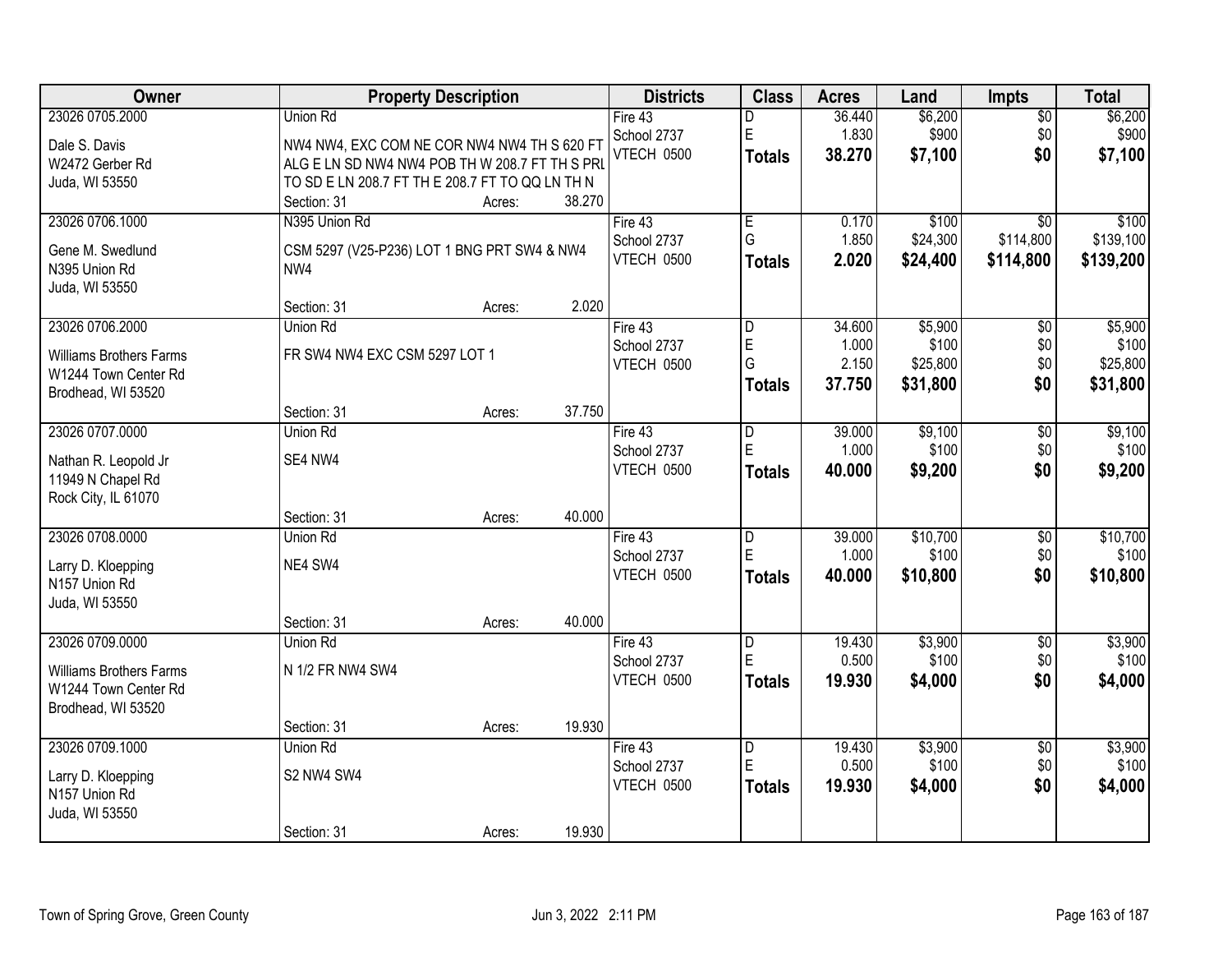| Owner                              |                                          | <b>Property Description</b> |        | <b>Districts</b>                 | <b>Class</b>   | <b>Acres</b> | Land     | <b>Impts</b>    | <b>Total</b> |
|------------------------------------|------------------------------------------|-----------------------------|--------|----------------------------------|----------------|--------------|----------|-----------------|--------------|
| 23026 0710.0100                    | N157 Union Rd                            |                             |        | School 2737                      | A              | 2.400        | \$27,000 | \$227,800       | \$254,800    |
| Larry D. Kloepping                 | CSM 4528 (V19-P63) LOT 1 BNG PRT SW4 SW4 |                             |        | VTECH 0500                       | <b>Totals</b>  | 2.400        | \$27,000 | \$227,800       | \$254,800    |
| N157 Union Rd                      |                                          |                             |        |                                  |                |              |          |                 |              |
| Juda, WI 53550                     |                                          |                             |        |                                  |                |              |          |                 |              |
|                                    | Section: 31                              | Acres:                      | 2.400  |                                  |                |              |          |                 |              |
| 23026 0710.0200                    | N157 Union Rd                            |                             |        | School 2737                      | $\overline{D}$ | 33.920       | \$9,100  | \$0             | \$9,100      |
| Larry D. Kloepping                 | FR SW4 SW4, EXC LOT 1 CSM 4528           |                             |        | VTECH 0500                       | $\mathsf E$    | 2.000        | \$200    | \$0             | \$200        |
| N157 Union Rd                      |                                          |                             |        |                                  | G              | 1.600        | \$23,000 | \$87,700        | \$110,700    |
| Juda, WI 53550                     |                                          |                             |        |                                  | <b>Totals</b>  | 37.520       | \$32,300 | \$87,700        | \$120,000    |
|                                    | Section: 31                              | Acres:                      | 37.520 |                                  |                |              |          |                 |              |
| 23026 0711.0000                    | Union Rd                                 |                             |        | Fire 43                          | D              | 38.000       | \$9,600  | \$0             | \$9,600      |
| Larry D. Kloepping                 | SE4 SW4                                  |                             |        | School 2737                      | E              | 2.000        | \$1,000  | \$0             | \$1,000      |
| N157 Union Rd                      |                                          |                             |        | VTECH 0500                       | <b>Totals</b>  | 40.000       | \$10,600 | \$0             | \$10,600     |
| Juda, WI 53550                     |                                          |                             |        |                                  |                |              |          |                 |              |
|                                    | Section: 31                              | Acres:                      | 40.000 |                                  |                |              |          |                 |              |
| 23026 0712.0000                    | N269 Oakley Rd                           |                             |        | Fire 43                          | l D            | 37.000       | \$9,900  | $\sqrt[6]{3}$   | \$9,900      |
| Robert S. Reeter                   | NE4 SE4                                  |                             |        | School 2737                      | E              | 1.000        | \$100    | \$0             | \$100        |
| N269 Oakley Rd                     |                                          |                             |        | VTECH 0500                       | G              | 2.000        | \$25,000 | \$98,600        | \$123,600    |
| Juda, WI 53550                     |                                          |                             |        |                                  | <b>Totals</b>  | 40.000       | \$35,000 | \$98,600        | \$133,600    |
|                                    | Section: 31                              | Acres:                      | 40.000 |                                  |                |              |          |                 |              |
| 23026 0713.0000                    | Union Rd                                 |                             |        | Fire 43                          | $\overline{D}$ | 40.000       | \$8,700  | \$0             | \$8,700      |
| Larry D. Kloepping                 | NW4 SE4                                  |                             |        | School 2737                      | <b>Totals</b>  | 40.000       | \$8,700  | \$0             | \$8,700      |
| N157 Union Rd                      |                                          |                             |        | VTECH 0500                       |                |              |          |                 |              |
| Juda, WI 53550                     |                                          |                             |        |                                  |                |              |          |                 |              |
|                                    | Section: 31                              | Acres:                      | 40.000 |                                  |                |              |          |                 |              |
| 23026 0714.0000                    | Union Rd                                 |                             |        | Fire 43                          | $\overline{D}$ | 39.000       | \$9,900  | $\sqrt{6}$      | \$9,900      |
| Kammes Michael V Irrevocable Trust | SW4 SE4                                  |                             |        | School 2737<br><b>VTECH 0500</b> | E              | 1.000        | \$100    | \$0             | \$100        |
| M Kammes Jr & C Kammes Sr Co-T     |                                          |                             |        |                                  | <b>Totals</b>  | 40.000       | \$10,000 | \$0             | \$10,000     |
| 8242 E Walnut Grove Rd             |                                          |                             |        |                                  |                |              |          |                 |              |
| Davis, IL 61019                    | Section: 31                              | Acres:                      | 40.000 |                                  |                |              |          |                 |              |
| 23026 0715.0000                    | Stateline & Oakley R                     |                             |        | Fire 43                          | D              | 32.500       | \$8,000  | $\overline{60}$ | \$8,000      |
| Kammes Michael V Irrevocable Trust | SE4 SE4, EXC 5.5A PCL IN SW COR          |                             |        | School 2737                      | ΙE             | 2.000        | \$1,000  | \$0             | \$1,000      |
| M Kammes Jr & C Kammes Sr Co-T     |                                          |                             |        | VTECH 0500                       | <b>Totals</b>  | 34.500       | \$9,000  | \$0             | \$9,000      |
| 8242 E Walnut Grove Rd             |                                          |                             |        |                                  |                |              |          |                 |              |
| Davis, IL 61019                    | Section: 31                              | Acres:                      | 34.500 |                                  |                |              |          |                 |              |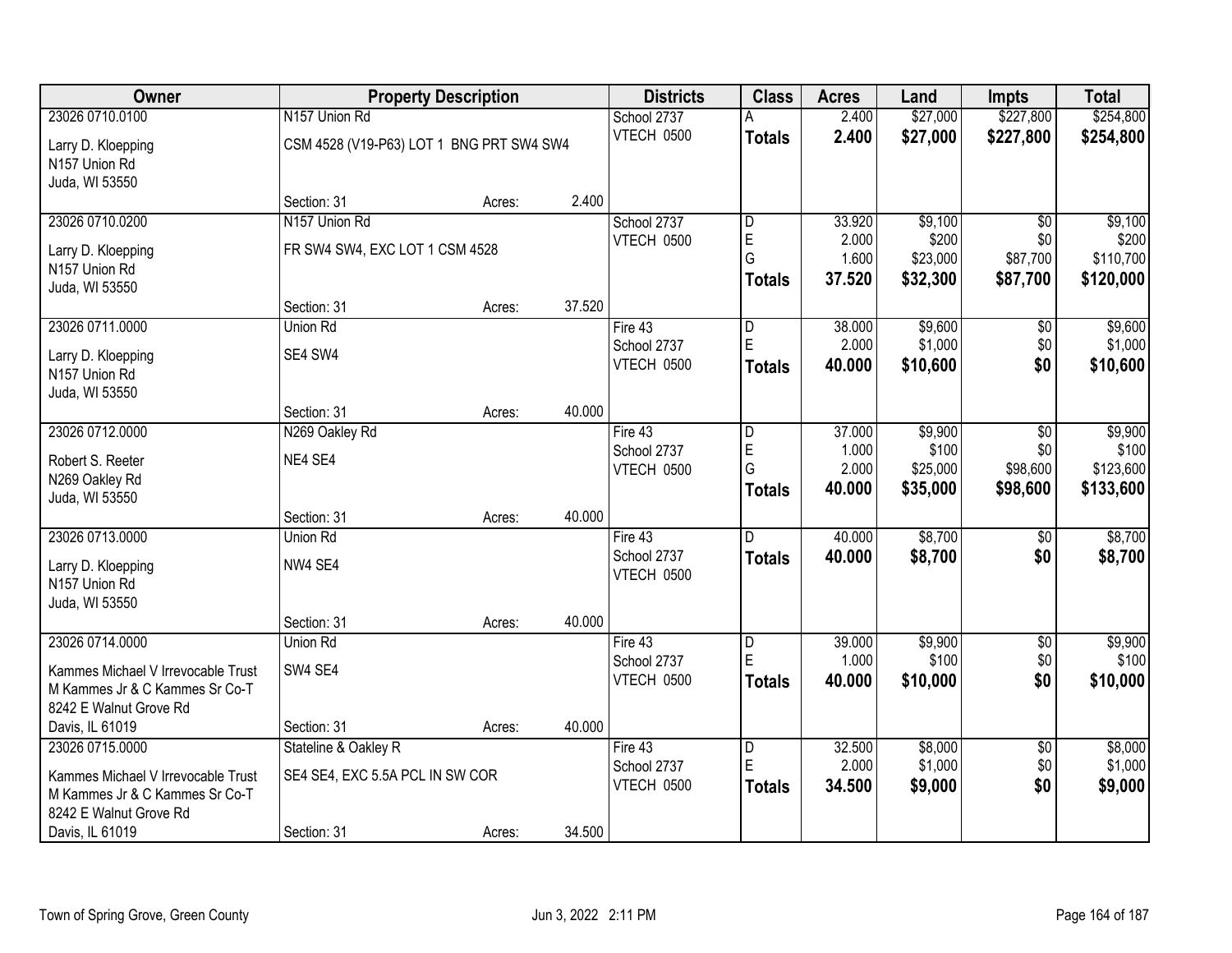| Owner                                 | <b>Property Description</b>                 |        |        | <b>Districts</b>  | <b>Class</b>            | <b>Acres</b> | Land     | <b>Impts</b>    | <b>Total</b> |
|---------------------------------------|---------------------------------------------|--------|--------|-------------------|-------------------------|--------------|----------|-----------------|--------------|
| 23026 0715.1000                       | W2164 Stateline Rd                          |        |        | Fire 43           | D                       | 2.500        | \$600    | $\overline{50}$ | \$600        |
| Michael V. Kammes Jr                  | PRT SE4 SE4, COM SW COR SD SE4 SE4 TH N 353 |        |        | School 2737       | G                       | 3.000        | \$30,000 | \$124,300       | \$154,300    |
| W2164 Stateline Rd                    | PT TH E 685 FT TH S 353 FT TH W 685 FT POB  |        |        | VTECH 0500        | <b>Totals</b>           | 5.500        | \$30,600 | \$124,300       | \$154,900    |
| Juda, WI 53550                        |                                             |        |        |                   |                         |              |          |                 |              |
|                                       | Section: 31                                 | Acres: | 5.500  |                   |                         |              |          |                 |              |
| 23026 0716.0000                       | Shanghai Rd                                 |        |        | Fire $43$         | $\overline{\mathsf{D}}$ | 39.000       | \$8,300  | \$0             | \$8,300      |
| Rick A. Jones                         | NE4 NE4                                     |        |        | School 2737       | E                       | 1.000        | \$100    | \$0             | \$100        |
| W1859 Shanghai Rd                     |                                             |        |        | VTECH 0500        | <b>Totals</b>           | 40.000       | \$8,400  | \$0             | \$8,400      |
| Juda, WI 53550                        |                                             |        |        |                   |                         |              |          |                 |              |
|                                       | Section: 32                                 | Acres: | 40.000 |                   |                         |              |          |                 |              |
| 23026 0717.0000                       | W1859 Shanghai Rd                           |        |        | Fire 43           | $\overline{D}$          | 31.000       | \$5,900  | $\overline{50}$ | \$5,900      |
| Rick A. Jones                         | NW4 NE4                                     |        |        | School 2737       | E                       | 6.000        | \$3,000  | \$0             | \$3,000      |
| W1859 Shanghai Rd                     |                                             |        |        | <b>VTECH 0500</b> | G                       | 3.000        | \$30,000 | \$13,700        | \$43,700     |
| Juda, WI 53550                        |                                             |        |        |                   | Totals                  | 40.000       | \$38,900 | \$13,700        | \$52,600     |
|                                       | Section: 32                                 | Acres: | 40.000 |                   |                         |              |          |                 |              |
| 23026 0718.0000                       | Union Rd                                    |        |        | Fire $43$         | D                       | 40.000       | \$9,300  | \$0             | \$9,300      |
| Boeke Neal E & Lisa L Revocable Trust | SW4 NE4                                     |        |        | School 2737       | <b>Totals</b>           | 40.000       | \$9,300  | \$0             | \$9,300      |
| N320 Mill Rd                          |                                             |        |        | VTECH 0500        |                         |              |          |                 |              |
| Juda, WI 53550                        |                                             |        |        |                   |                         |              |          |                 |              |
|                                       | Section: 32                                 | Acres: | 40.000 |                   |                         |              |          |                 |              |
| 23026 0719.0000                       | N320 Mill Rd                                |        |        | Fire 43           | D                       | 33.000       | \$6,200  | $\overline{30}$ | \$6,200      |
| Boeke Neal E & Lisa L Revocable Trust | SE4 NE4                                     |        |        | School 2737       | $\mathsf E$             | 4.500        | \$2,100  | \$0             | \$2,100      |
| N320 Mill Rd                          |                                             |        |        | VTECH 0500        | G                       | 2.500        | \$27,500 | \$836,600       | \$864,100    |
| Juda, WI 53550                        |                                             |        |        |                   | <b>Totals</b>           | 40.000       | \$35,800 | \$836,600       | \$872,400    |
|                                       | Section: 32                                 | Acres: | 40.000 |                   |                         |              |          |                 |              |
| 23026 0720.0000                       | <b>Union Rd</b>                             |        |        | Fire 43           | D                       | 23.500       | \$6,000  | \$0             | \$6,000      |
| Karen L. Zimmerman                    | NE4 NW4 EXC CSM 1335                        |        |        | School 2737       | $\mathsf E$             | 10.500       | \$5,300  | \$0             | \$5,300      |
| Helen M Lehr Le                       |                                             |        |        | VTECH 0500        | <b>Totals</b>           | 34.000       | \$11,300 | \$0             | \$11,300     |
| <b>PO Box 145</b>                     |                                             |        |        |                   |                         |              |          |                 |              |
| Juda, WI 53550-0145                   | Section: 32                                 | Acres: | 34.000 |                   |                         |              |          |                 |              |
| 23026 0720.1000                       | W1989 Shanghai Rd                           |        |        | Fire 43           | A                       | 6.000        | \$48,000 | \$139,700       | \$187,700    |
| Robert J. Dittmer                     | CSM 1335 (V4-P245) LOT 1 BNG PRT NE4 NW4    |        |        | School 2737       | Totals                  | 6.000        | \$48,000 | \$139,700       | \$187,700    |
| W1989 Shanghai Rd                     |                                             |        |        | VTECH 0500        |                         |              |          |                 |              |
| Juda, WI 53550                        |                                             |        |        |                   |                         |              |          |                 |              |
|                                       | Section: 32                                 | Acres: | 6.000  |                   |                         |              |          |                 |              |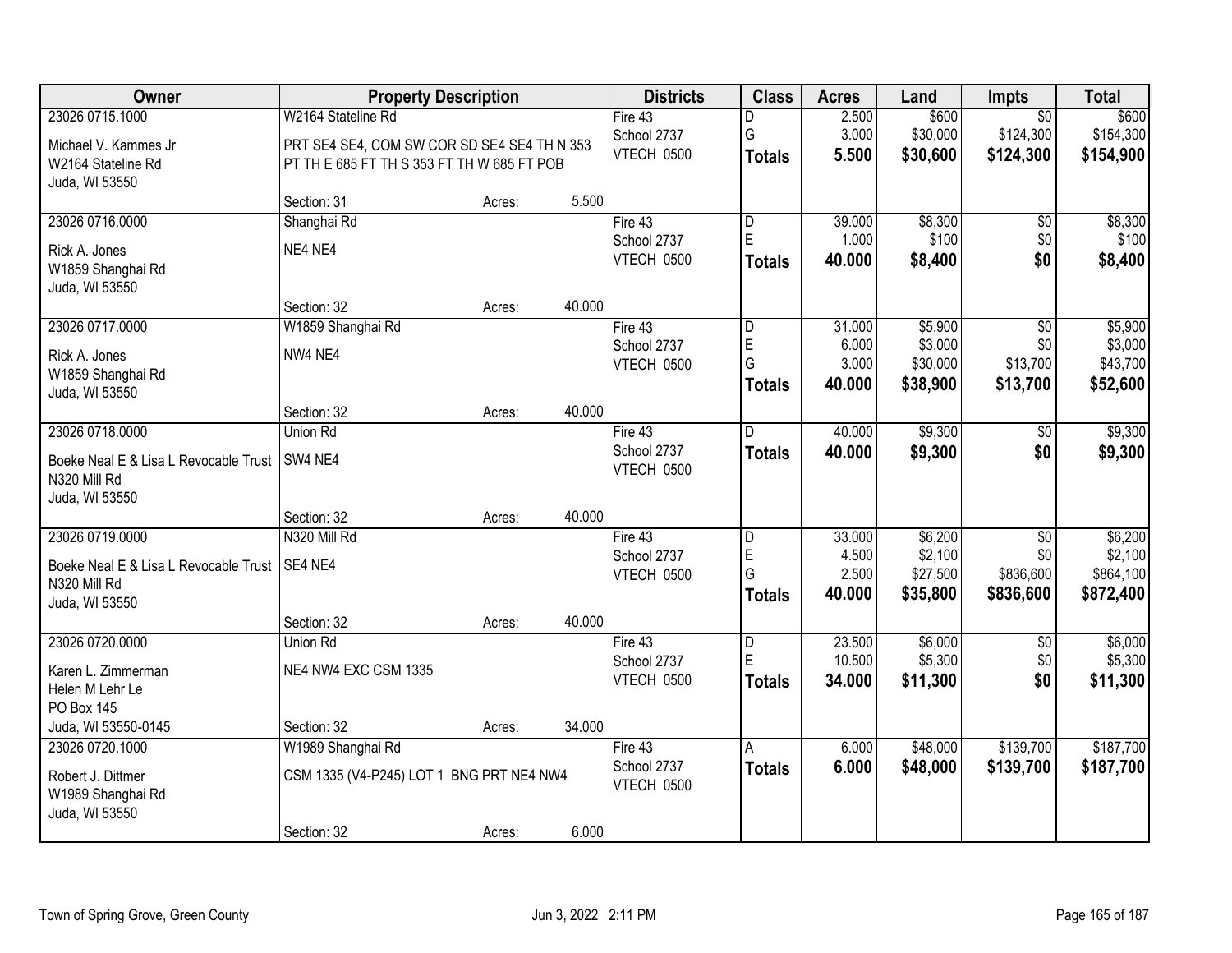| Owner                                 |                             | <b>Property Description</b>                 |        | <b>Districts</b> | <b>Class</b>  | <b>Acres</b> | Land     | <b>Impts</b>    | <b>Total</b> |
|---------------------------------------|-----------------------------|---------------------------------------------|--------|------------------|---------------|--------------|----------|-----------------|--------------|
| 23026 0721.0000                       | Union Rd                    |                                             |        | Fire 43          | D             | 36.000       | \$9,200  | $\sqrt{$0}$     | \$9,200      |
| Karen L. Zimmerman                    | NW4 NW4                     |                                             |        | School 2737      | E             | 4.000        | \$2,000  | \$0             | \$2,000      |
| Helen M Lehr Le                       |                             |                                             |        | VTECH 0500       | Totals        | 40.000       | \$11,200 | \$0             | \$11,200     |
| PO Box 145                            |                             |                                             |        |                  |               |              |          |                 |              |
| Juda, WI 53550-0145                   | Section: 32                 | Acres:                                      | 40.000 |                  |               |              |          |                 |              |
| 23026 0722.0100                       | Oakley Rd                   |                                             |        | Fire $43$        | l D           | 33.060       | \$8,000  | $\overline{50}$ | \$8,000      |
| Karen L. Zimmerman                    | SW4 NW4, EXC LOT 1 CSM 4699 |                                             |        | School 2737      | $\mathsf E$   | 4.000        | \$2,000  | \$0             | \$2,000      |
| Helen M Lehr Le                       |                             |                                             |        | VTECH 0500       | <b>Totals</b> | 37.060       | \$10,000 | \$0             | \$10,000     |
| PO Box 145                            |                             |                                             |        |                  |               |              |          |                 |              |
| Juda, WI 53550-0145                   | Section: 32                 | Acres:                                      | 37.060 |                  |               |              |          |                 |              |
| 23026 0723.0000                       | Union Rd                    |                                             |        | Fire 43          | D             | 40.000       | \$10,200 | \$0             | \$10,200     |
|                                       |                             |                                             |        | School 2737      | <b>Totals</b> | 40.000       | \$10,200 | \$0             | \$10,200     |
| Karen L. Zimmerman<br>Helen M Lehr Le | SE4 NW4                     |                                             |        | VTECH 0500       |               |              |          |                 |              |
| <b>PO Box 145</b>                     |                             |                                             |        |                  |               |              |          |                 |              |
| Juda, WI 53550-0145                   | Section: 32                 | Acres:                                      | 40.000 |                  |               |              |          |                 |              |
| 23026 0724.0000                       | Union Rd                    |                                             |        | Fire 43          | D             | 20.000       | \$4,700  | $\sqrt[6]{3}$   | \$4,700      |
|                                       |                             |                                             |        | School 2737      | <b>Totals</b> | 20.000       | \$4,700  | \$0             | \$4,700      |
| Karen L. Zimmerman                    | N2 NE4 SW4                  |                                             |        | VTECH 0500       |               |              |          |                 |              |
| Helen M Lehr Le                       |                             |                                             |        |                  |               |              |          |                 |              |
| PO Box 145                            |                             |                                             |        |                  |               |              |          |                 |              |
| Juda, WI 53550-0145                   | Section: 32                 | Acres:                                      | 20.000 |                  |               |              |          |                 |              |
| 23026 0725.0000                       | Stateline Rd                |                                             |        | Fire 43          | D             | 20.000       | \$5,100  | \$0             | \$5,100      |
| Ward Kenneth E Living Trust           | S2 NE4 SW4                  |                                             |        | School 2737      | <b>Totals</b> | 20,000       | \$5,100  | \$0             | \$5,100      |
| 929 Butternut Bend                    |                             |                                             |        | VTECH 0500       |               |              |          |                 |              |
| Davis, IL 61019                       |                             |                                             |        |                  |               |              |          |                 |              |
|                                       | Section: 32                 | Acres:                                      | 20.000 |                  |               |              |          |                 |              |
| 23026 0726.0100                       | N280 Oakley Rd              |                                             |        | Fire 43          | D             | 4.940        | \$800    | $\overline{50}$ | \$800        |
| Rafal Drygierczyk                     |                             | CSM 4699 (V20-P170) LOT 1 BNG PRT SW4 NW4 & |        | School 2737      | $\mathsf E$   | 0.860        | \$500    | \$0             | \$500        |
| N280 Oakley Rd                        | NW4 SW4                     |                                             |        | VTECH 0500       | G             | 3.000        | \$30,000 | \$150,200       | \$180,200    |
| Juda, WI 53550                        |                             |                                             |        |                  | <b>Totals</b> | 8.800        | \$31,300 | \$150,200       | \$181,500    |
|                                       | Section: 32                 | Acres:                                      | 8.800  |                  |               |              |          |                 |              |
| 23026 0726.0200                       | Oakley Rd                   |                                             |        | Fire 43          | D             | 13.000       | \$3,600  | $\overline{50}$ | \$3,600      |
| Karen L. Zimmerman                    |                             | N2 NW4 SW4 20A EXC PRT LOT 1 CSM 4699       |        | School 2737      | E             | 1.140        | \$600    | \$0             | \$600        |
| Helen M Lehr Le                       |                             |                                             |        | VTECH 0500       | <b>Totals</b> | 14.140       | \$4,200  | \$0             | \$4,200      |
| PO Box 145                            |                             |                                             |        |                  |               |              |          |                 |              |
| Juda, WI 53550-0145                   | Section: 32                 | Acres:                                      | 14.140 |                  |               |              |          |                 |              |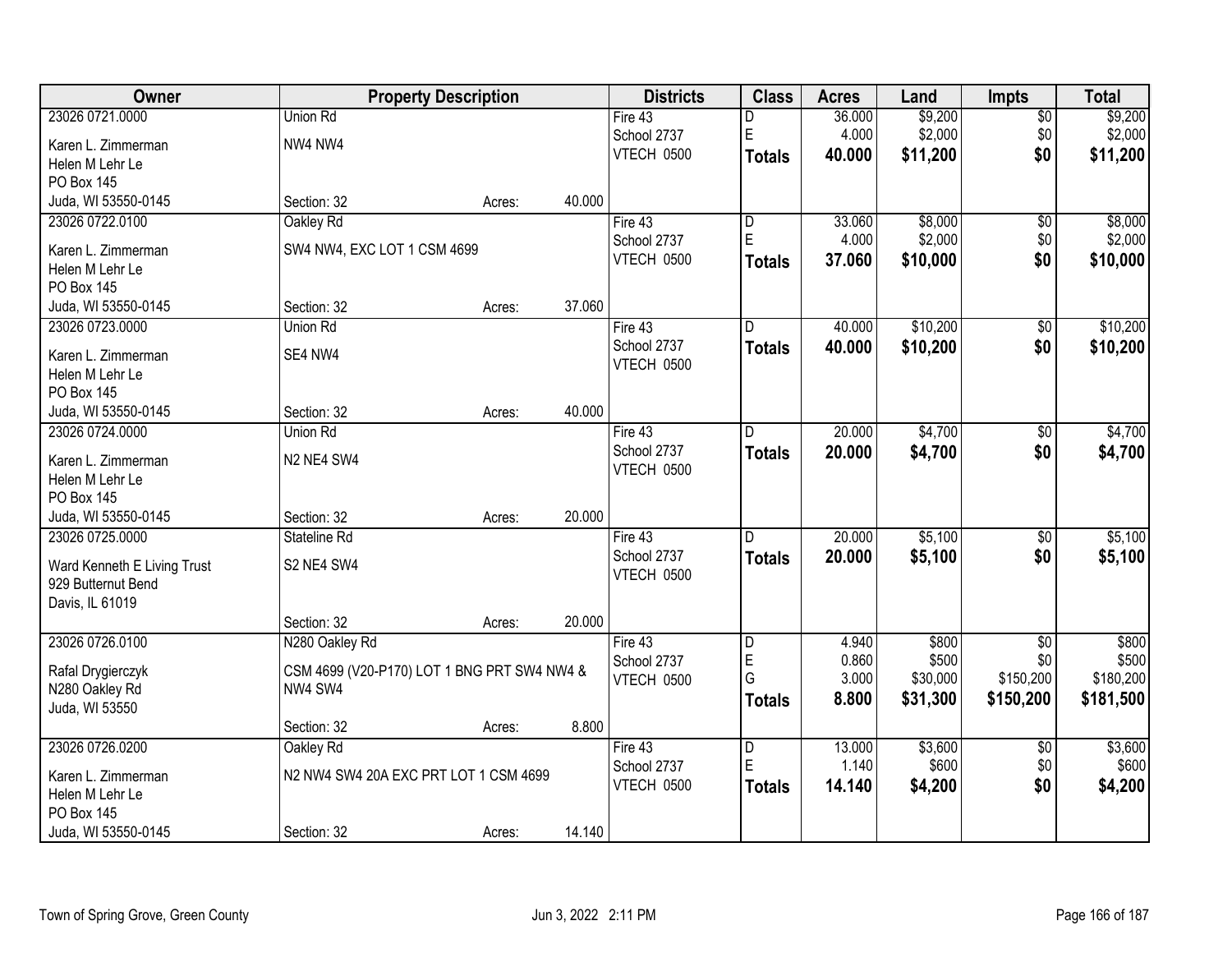| Owner                                 |                  | <b>Property Description</b> |        | <b>Districts</b>  | <b>Class</b>   | <b>Acres</b> | Land     | <b>Impts</b>    | <b>Total</b> |
|---------------------------------------|------------------|-----------------------------|--------|-------------------|----------------|--------------|----------|-----------------|--------------|
| 23026 0727.0000                       | Stateline Rd     |                             |        | Fire 43           | D              | 13.500       | \$3,700  | $\sqrt{$0}$     | \$3,700      |
| Ward Kenneth E Living Trust           | E 14A S2 NW4 SW4 |                             |        | School 2737       | E              | 0.500        | \$100    | \$0             | \$100        |
| 929 Butternut Bend                    |                  |                             |        | <b>VTECH 0500</b> | Totals         | 14.000       | \$3,800  | \$0             | \$3,800      |
| Davis, IL 61019                       |                  |                             |        |                   |                |              |          |                 |              |
|                                       | Section: 32      | Acres:                      | 14.000 |                   |                |              |          |                 |              |
| 23026 0727.1000                       | Union Rd         |                             |        | Fire $43$         | D              | 5.500        | \$1,500  | $\overline{50}$ | \$1,500      |
| Daryl A. Ehredt                       | W 6A S2 NW4 SW4  |                             |        | School 2737       | $\mathsf E$    | 0.500        | \$100    | \$0             | \$100        |
| N188 Oakley Rd                        |                  |                             |        | VTECH 0500        | Totals         | 6.000        | \$1,600  | \$0             | \$1,600      |
| Juda, WI 53550                        |                  |                             |        |                   |                |              |          |                 |              |
|                                       | Section: 32      | Acres:                      | 6.000  |                   |                |              |          |                 |              |
| 23026 0728.0000                       | Stateline Rd     |                             |        | Fire 43           | D              | 24.500       | \$6,800  | \$0             | \$6,800      |
| Ward Kenneth E Living Trust Dateds    | E 26A SW4 SW4    |                             |        | School 2737       | E              | 1.500        | \$800    | \$0             | \$800        |
| 1/18/2013                             |                  |                             |        | VTECH 0500        | <b>Totals</b>  | 26.000       | \$7,600  | \$0             | \$7,600      |
| 929 Butternut Bend                    |                  |                             |        |                   |                |              |          |                 |              |
| Davis, IL 61019                       | Section: 32      | Acres:                      | 26.000 |                   |                |              |          |                 |              |
| 23026 0728.1000                       | N188 Oakley Rd   |                             |        | Fire 43           | D              | 8.500        | \$2,300  | $\sqrt[6]{3}$   | \$2,300      |
| Daryl A. Ehredt                       | W 14A SW4 SW4    |                             |        | School 2737       | E              | 3.500        | \$1,800  | \$0             | \$1,800      |
| N188 Oakley Rd                        |                  |                             |        | VTECH 0500        | G              | 2.000        | \$25,000 | \$123,200       | \$148,200    |
| Juda, WI 53550                        |                  |                             |        |                   | <b>Totals</b>  | 14.000       | \$29,100 | \$123,200       | \$152,300    |
|                                       | Section: 32      | Acres:                      | 14.000 |                   |                |              |          |                 |              |
| 23026 0729.0000                       | Stateline Rd     |                             |        | Fire $43$         | $\overline{D}$ | 39.000       | \$9,700  | \$0             | \$9,700      |
| Ward Kenneth E Living Trust           | SE4 SW4          |                             |        | School 2737       | E              | 1.000        | \$100    | \$0             | \$100        |
| 929 Butternut Bend                    |                  |                             |        | VTECH 0500        | <b>Totals</b>  | 40.000       | \$9,800  | \$0             | \$9,800      |
| Davis, IL 61019                       |                  |                             |        |                   |                |              |          |                 |              |
|                                       | Section: 32      | Acres:                      | 40.000 |                   |                |              |          |                 |              |
| 23026 0730.0000                       | Oakley Rd        |                             |        | Fire 43           | D              | 39.000       | \$9,100  | $\overline{50}$ | \$9,100      |
| Heidenreich Sherry R Trust            | NE4 SE4          |                             |        | School 2737       | $\mathsf E$    | 1.000        | \$100    | \$0             | \$100        |
| 8776 E Stateline Rd                   |                  |                             |        | VTECH 0500        | Totals         | 40,000       | \$9,200  | \$0             | \$9,200      |
| Davis, IL 61019-9751                  |                  |                             |        |                   |                |              |          |                 |              |
|                                       | Section: 32      | Acres:                      | 40.000 |                   |                |              |          |                 |              |
| 23026 0731.0000                       | Oakley Rd        |                             |        | Fire $43$         | D.             | 40.000       | \$8,100  | $\overline{50}$ | \$8,100      |
| Boeke Neal E & Lisa L Revocable Trust | NW4 SE4          |                             |        | School 2737       | <b>Totals</b>  | 40.000       | \$8,100  | \$0             | \$8,100      |
| N320 Mill Rd                          |                  |                             |        | VTECH 0500        |                |              |          |                 |              |
| Juda, WI 53550                        |                  |                             |        |                   |                |              |          |                 |              |
|                                       | Section: 32      | Acres:                      | 40.000 |                   |                |              |          |                 |              |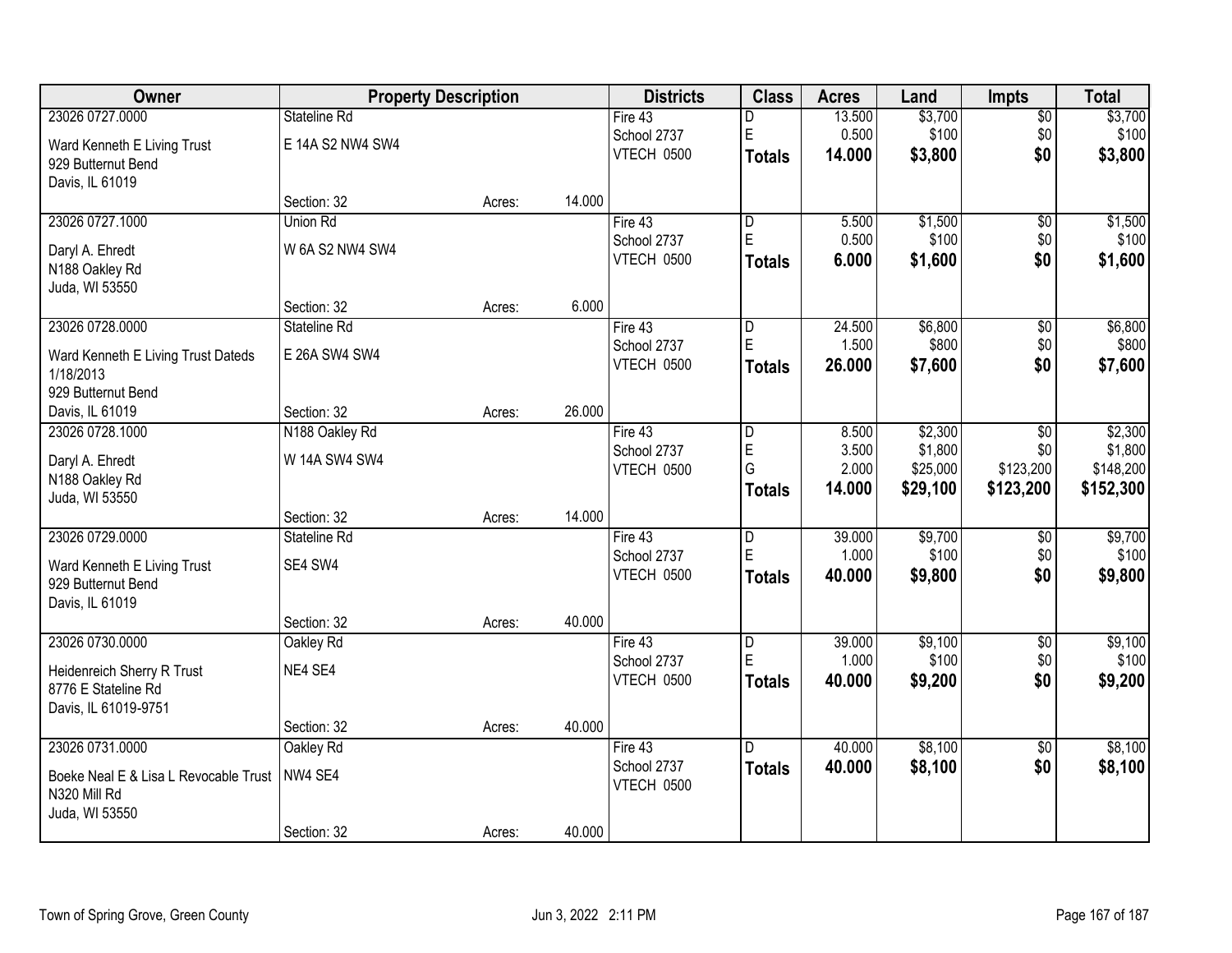| Owner                                 | <b>Property Description</b>                   |        |        | <b>Districts</b>          | <b>Class</b>        | <b>Acres</b>    | Land             | <b>Impts</b>           | <b>Total</b>     |
|---------------------------------------|-----------------------------------------------|--------|--------|---------------------------|---------------------|-----------------|------------------|------------------------|------------------|
| 23026 0732.0000                       | Oakley Rd                                     |        |        | Fire 43                   | D                   | 31.000          | \$7,000          | $\overline{50}$        | \$7,000          |
| Boeke Neal E & Lisa L Revocable Trust | SW4 SE4 INCL PRT CSM 5429 LOT 1 EXC CSM 1725  |        |        | School 2737               | $\mathsf E$         | 0.550           | \$100            | \$0                    | \$100            |
| N320 Mill Rd                          | LOT <sub>1</sub>                              |        |        | VTECH 0500                | <b>Totals</b>       | 31.550          | \$7,100          | \$0                    | \$7,100          |
| Juda, WI 53550                        |                                               |        |        |                           |                     |                 |                  |                        |                  |
|                                       | Section: 32                                   | Acres: | 31.550 |                           |                     |                 |                  |                        |                  |
| 23026 0732.1100                       | W1868 Stateline Rd                            |        |        | Fire 43                   | A                   | 3.000           | \$35,000         | \$106,000              | \$141,000        |
| Forrest S. Niebuhr                    | CSM 5429 (V26-P298) PRT LOT 1 BNG PRT SW4 SE4 |        |        | School 2737               | D.                  | 3.150           | \$500            | \$0                    | \$500            |
| W1868 Stateline Rd                    | FMLY PRT CSM 1725                             |        |        | VTECH 0500                | <b>Totals</b>       | 6.150           | \$35,500         | \$106,000              | \$141,500        |
| Juda, WI 53550                        |                                               |        |        |                           |                     |                 |                  |                        |                  |
|                                       | Section: 32                                   | Acres: | 6.150  |                           |                     |                 |                  |                        |                  |
| 23026 0732.1200                       | Stateline Rd                                  |        |        | Fire 43                   | A                   | 2.300           | \$31,500         | $\sqrt[6]{30}$         | \$31,500         |
| Forrest S. Niebuhr                    | CSM 1725 (V5-P302) LOT 1 EXC CSM 5429 LOT 1   |        |        | School 2737               | <b>Totals</b>       | 2.300           | \$31,500         | \$0                    | \$31,500         |
| W1868 Stateline Rd                    | BNG PRT SW4 SE4 SUBJ TO 25 FT EASEMENT        |        |        | VTECH 0500                |                     |                 |                  |                        |                  |
| Juda, WI 53550                        |                                               |        |        |                           |                     |                 |                  |                        |                  |
|                                       | Section: 32                                   | Acres: | 2.300  |                           |                     |                 |                  |                        |                  |
| 23026 0733.0000                       | Oakley Rd                                     |        |        | Fire 43                   | D                   | 38.000          | \$8,500          | \$0                    | \$8,500          |
| Heidenreich Sherry R Trust            | SE4 SE4                                       |        |        | School 2737               | E                   | 2.000           | \$1,000          | \$0                    | \$1,000          |
| 8776 E Stateline Rd                   |                                               |        |        | VTECH 0500                | <b>Totals</b>       | 40.000          | \$9,500          | \$0                    | \$9,500          |
| Davis, IL 61019-9751                  |                                               |        |        |                           |                     |                 |                  |                        |                  |
|                                       | Section: 32                                   | Acres: | 40.000 |                           |                     |                 |                  |                        |                  |
| 23026 0734.0000                       | Shanghai Rd                                   |        |        | Fire 23                   | $\overline{D}$<br>E | 29.000          | \$4,100          | \$0                    | \$4,100          |
| Heidenreich Sherry R Trust            | N 30A NE4 NE4                                 |        |        | School 2737<br>VTECH 0500 |                     | 1.000<br>30.000 | \$100            | \$0<br>\$0             | \$100            |
| 8776 E Stateline Rd                   |                                               |        |        |                           | <b>Totals</b>       |                 | \$4,200          |                        | \$4,200          |
| Davis, IL 61019-9751                  |                                               |        |        |                           |                     |                 |                  |                        |                  |
|                                       | Section: 33                                   | Acres: | 30.000 |                           |                     |                 |                  |                        |                  |
| 23026 0735.0000                       | Shanghai Rd                                   |        |        | Fire 23                   | D.                  | 10.000          | \$1,700          | $\overline{60}$        | \$1,700          |
| Gontenhof, LLC                        | S 10A NE4 NE4                                 |        |        | School 0700<br>VTECH 0500 | <b>Totals</b>       | 10.000          | \$1,700          | \$0                    | \$1,700          |
| N124 County Rd G                      |                                               |        |        |                           |                     |                 |                  |                        |                  |
| Juda, WI 53550-9747                   |                                               |        |        |                           |                     |                 |                  |                        |                  |
|                                       | Section: 33                                   | Acres: | 10.000 |                           |                     |                 |                  |                        |                  |
| 23026 0736.0000                       | Shanghai Rd                                   |        |        | Fire 23                   | D<br>E              | 31.500<br>1.000 | \$5,300<br>\$100 | $\overline{50}$<br>\$0 | \$5,300<br>\$100 |
| Novelli Family Trust                  | NW4 NE4 EXC PRT LOT 1 OF CSM 1420             |        |        | School 2737<br>VTECH 0500 |                     | 32.500          | \$5,400          | \$0                    | \$5,400          |
| c/o John Russo ("Hardy Farm           |                                               |        |        |                           | <b>Totals</b>       |                 |                  |                        |                  |
| 21w030 Shelley Drive                  |                                               |        |        |                           |                     |                 |                  |                        |                  |
| Itasca, IL 60143                      | Section: 33                                   | Acres: | 32.500 |                           |                     |                 |                  |                        |                  |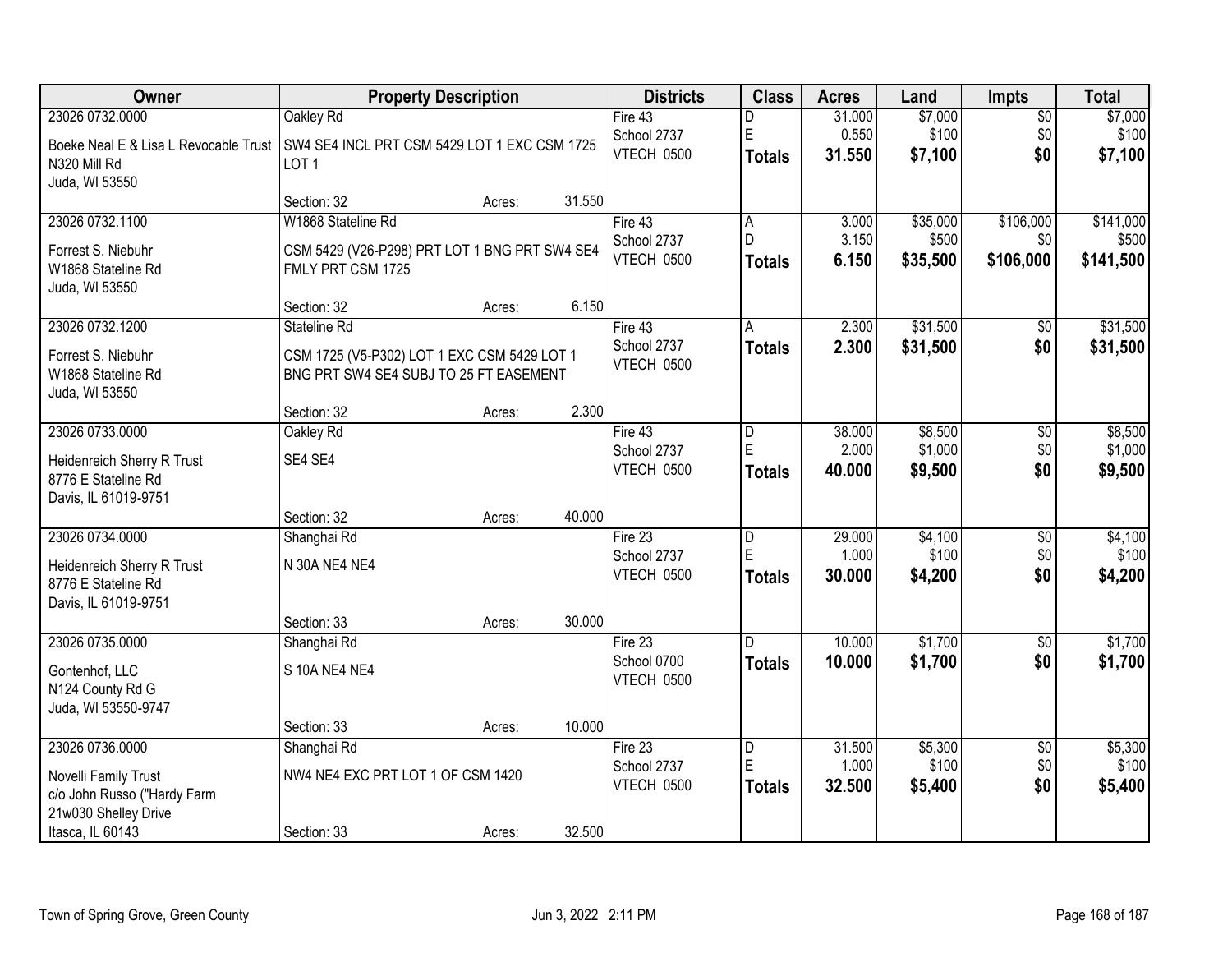| Owner                                 |                                                | <b>Property Description</b> |        | <b>Districts</b>  | <b>Class</b>            | <b>Acres</b>    | Land                 | <b>Impts</b>           | <b>Total</b> |
|---------------------------------------|------------------------------------------------|-----------------------------|--------|-------------------|-------------------------|-----------------|----------------------|------------------------|--------------|
| 23026 0736.1000                       | W1481 Shanghai Rd                              |                             |        | Fire $23$         | А                       | 3.000           | \$30,000             | \$126,600              | \$156,600    |
| Meagan Campbell                       | CSM 1420 (V4-P377) LOT 1 BNG PRT NW4 NE4 & NE4 |                             |        | School 2737       | E                       | 4.500           | \$9,000              | \$0                    | \$9,000      |
| W1481 Shanghai Rd                     | NW4                                            |                             |        | VTECH 0500        | <b>Totals</b>           | 7.500           | \$39,000             | \$126,600              | \$165,600    |
| Juda, WI 53550                        |                                                |                             |        |                   |                         |                 |                      |                        |              |
|                                       | Section: 33                                    | Acres:                      | 7.500  |                   |                         |                 |                      |                        |              |
| 23026 0737.0000                       | Shanghai Rd                                    |                             |        | Fire 23           | $\overline{\mathsf{D}}$ | 40.000          | \$6,800              | \$0                    | \$6,800      |
| Novelli Family Trust                  | SW4 NE4                                        |                             |        | School 2737       | <b>Totals</b>           | 40.000          | \$6,800              | \$0                    | \$6,800      |
| c/o John Russo ("Hardy Farm           |                                                |                             |        | VTECH 0500        |                         |                 |                      |                        |              |
| 21w030 Shelley Drive                  |                                                |                             |        |                   |                         |                 |                      |                        |              |
| Itasca, IL 60143                      | Section: 33                                    | Acres:                      | 40.000 |                   |                         |                 |                      |                        |              |
| 23026 0738.0000                       | Shanghai Rd                                    |                             |        | Fire 23           | $\overline{\mathsf{D}}$ | 39.000          | \$6,600              | $\overline{50}$        | \$6,600      |
| Gontenhof, LLC                        | SE4 NE4                                        |                             |        | School 0700       | E.                      | 1.000           | \$100                | \$0                    | \$100        |
| N124 County Rd G                      |                                                |                             |        | VTECH 0500        | <b>Totals</b>           | 40.000          | \$6,700              | \$0                    | \$6,700      |
| Juda, WI 53550-9747                   |                                                |                             |        |                   |                         |                 |                      |                        |              |
|                                       | Section: 33                                    | Acres:                      | 40.000 |                   |                         |                 |                      |                        |              |
| 23026 0739.0000                       | Shanghai Rd                                    |                             |        | Fire 23           | D                       | 32.170          | \$6,100              | \$0                    | \$6,100      |
| Novelli Family Trust                  | NE4 NW4 EXC 3.68A IN NW COR & ALSO EXC PRT     |                             |        | School 2737       | E                       | 1.000           | \$100                | \$0                    | \$100        |
| c/o John Russo ("Hardy Farm           | LOT 1 OF CSM 1420                              |                             |        | <b>VTECH 0500</b> | <b>Totals</b>           | 33.170          | \$6,200              | \$0                    | \$6,200      |
| 21w030 Shelley Drive                  |                                                |                             |        |                   |                         |                 |                      |                        |              |
| Itasca, IL 60143                      | Section: 33                                    | Acres:                      | 33.170 |                   |                         |                 |                      |                        |              |
| 23026 0740.0000                       | Shanghai Rd                                    |                             |        | Fire $23$         | $\overline{R}$          | 3.680           | \$7,400              | $\overline{50}$        | \$7,400      |
| Boeke Neal E & Lisa L Revocable Trust | COM NW COR NE4 NW4 TH E 20 RDS TH S 29.50      |                             |        | School 2737       | <b>Totals</b>           | 3.680           | \$7,400              | \$0                    | \$7,400      |
| N320 Mill Rd                          | RDS TH W 20 RDS TH N 29.50 RDS TO POB          |                             |        | VTECH 0500        |                         |                 |                      |                        |              |
| Juda, WI 53550                        |                                                |                             |        |                   |                         |                 |                      |                        |              |
|                                       | Section: 33                                    | Acres:                      | 3.680  |                   |                         |                 |                      |                        |              |
| 23026 0741.0000                       | Shanghai Rd                                    |                             |        | Fire 23           | $\overline{B}$          | 10.000          | \$20,000             | $\overline{60}$        | \$20,000     |
| Boeke Neal E & Lisa L Revocable Trust | NW4 NW4                                        |                             |        | School 2737       | D<br>E                  | 22.000          | \$5,600              | \$0                    | \$5,600      |
| N320 Mill Rd                          |                                                |                             |        | VTECH 0500        |                         | 8.000<br>40.000 | \$12,200             | \$0<br>\$0             | \$12,200     |
| Juda, WI 53550                        |                                                |                             |        |                   | <b>Totals</b>           |                 | \$37,800             |                        | \$37,800     |
|                                       | Section: 33                                    | Acres:                      | 40.000 |                   |                         |                 |                      |                        |              |
| 23026 0742.0000                       | N320 Mill Rd                                   |                             |        | Fire 23           | $\overline{\mathsf{D}}$ | 37.000          | \$6,800              | $\overline{50}$        | \$6,800      |
| Boeke Neal E & Lisa L Revocable Trust | SW4 NW4                                        |                             |        | School 2737       | E                       | 1.000           | \$100                | \$0                    | \$100        |
| N320 Mill Rd                          |                                                |                             |        | VTECH 0500        | G                       | 2.000<br>40.000 | \$25,000<br>\$31,900 | \$189,100<br>\$189,100 | \$214,100    |
| Juda, WI 53550                        |                                                |                             |        |                   | <b>Totals</b>           |                 |                      |                        | \$221,000    |
|                                       | Section: 33                                    | Acres:                      | 40.000 |                   |                         |                 |                      |                        |              |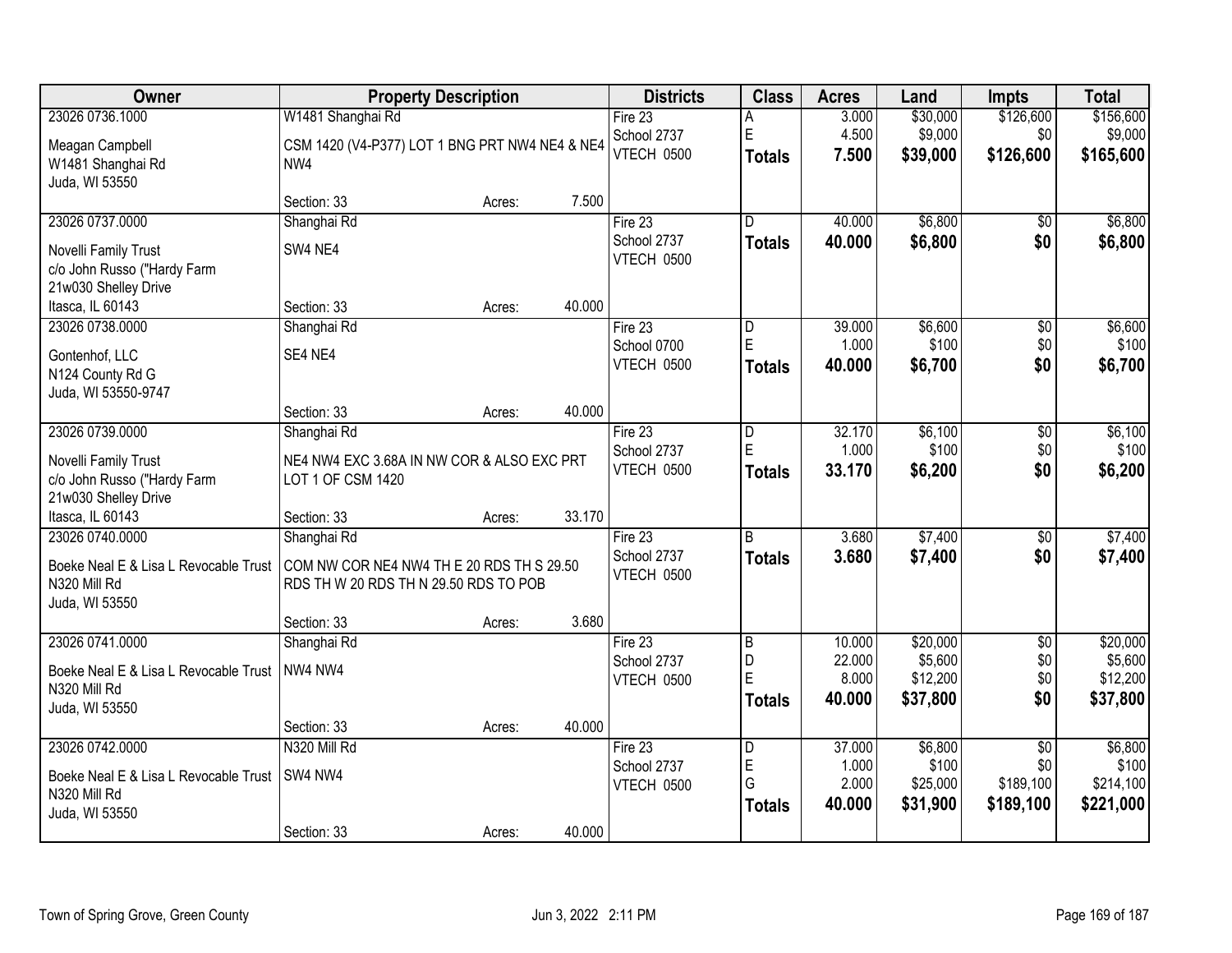| Owner                                 | <b>Property Description</b>               |        |        | <b>Districts</b> | <b>Class</b>            | <b>Acres</b> | Land     | <b>Impts</b>    | <b>Total</b> |
|---------------------------------------|-------------------------------------------|--------|--------|------------------|-------------------------|--------------|----------|-----------------|--------------|
| 23026 0743.0000                       | Shanghai Rd                               |        |        | Fire 23          | 5M                      | 10.000       | \$10,000 | $\overline{50}$ | \$10,000     |
| Novelli Family Trust                  | SE4 NW4                                   |        |        | School 2737      | D                       | 30.000       | \$6,200  | \$0             | \$6,200      |
| c/o John Russo ("Hardy Farm           |                                           |        |        | VTECH 0500       | <b>Totals</b>           | 40.000       | \$16,200 | \$0             | \$16,200     |
| 21w030 Shelley Drive                  |                                           |        |        |                  |                         |              |          |                 |              |
| Itasca, IL 60143                      | Section: 13                               | Acres: | 40.000 |                  |                         |              |          |                 |              |
| 23026 0744.0000                       | Shanghai Rd                               |        |        | Fire 23          | D.                      | 40.000       | \$8,100  | $\overline{50}$ | \$8,100      |
| Andrew N. Boeke                       | NE4 SW4                                   |        |        | School 0700      | <b>Totals</b>           | 40.000       | \$8,100  | \$0             | \$8,100      |
| W1640 Stateline Rd                    |                                           |        |        | VTECH 0500       |                         |              |          |                 |              |
| Juda, WI 53550                        |                                           |        |        |                  |                         |              |          |                 |              |
|                                       | Section: 33                               | Acres: | 40.000 |                  |                         |              |          |                 |              |
| 23026 0745.0000                       | Shanghai Rd                               |        |        | Fire 23          | D                       | 38.000       | \$8,800  | \$0             | \$8,800      |
| Boeke Neal E & Lisa L Revocable Trust | NW4 SW4                                   |        |        | School 2737      | E                       | 1.000        | \$100    | \$0             | \$100        |
| N320 Mill Rd                          |                                           |        |        | VTECH 0500       | G                       | 1.000        | \$20,000 | \$34,200        | \$54,200     |
| Juda, WI 53550                        |                                           |        |        |                  | Totals                  | 40.000       | \$28,900 | \$34,200        | \$63,100     |
|                                       | Section: 33                               | Acres: | 40.000 |                  |                         |              |          |                 |              |
| 23026 0746.1000                       | W1640 Stateline Rd                        |        |        | Fire 43          | E                       | 0.600        | \$300    | $\sqrt{6}$      | \$300        |
| Boeke Neal E & Lisa L Revocable Trust | CSM 5250 (V25-P121) LOT 1 BNG PRT SW4 SW4 |        |        | School 0700      | G                       | 3.000        | \$30,000 | \$184,300       | \$214,300    |
| N320 Mill Rd                          |                                           |        |        | VTECH 0500       | <b>Totals</b>           | 3.600        | \$30,300 | \$184,300       | \$214,600    |
| Juda, WI 53550                        |                                           |        |        |                  |                         |              |          |                 |              |
|                                       | Section: 33                               | Acres: | 3.600  |                  |                         |              |          |                 |              |
| 23026 0746.2000                       | Stateline Rd                              |        |        | Fire 43          | $\overline{\mathsf{D}}$ | 33.000       | \$7,300  | \$0             | \$7,300      |
| Andrew N. Boeke                       | SW4 SW4 EXC CSM 5250 LOT 1                |        |        | School 0700      | E                       | 3.400        | \$1,700  | \$0             | \$1,700      |
| W1640 Stateline Rd                    |                                           |        |        | VTECH 0500       | <b>Totals</b>           | 36.400       | \$9,000  | \$0             | \$9,000      |
| Juda, WI 53550                        |                                           |        |        |                  |                         |              |          |                 |              |
|                                       | Section: 33                               | Acres: | 36.400 |                  |                         |              |          |                 |              |
| 23026 0747.0000                       | Shanghai Rd                               |        |        | Fire $23$        | $\overline{\mathsf{D}}$ | 39.000       | \$9,600  | $\overline{60}$ | \$9,600      |
| Andrew N. Boeke                       | SE4 SW4                                   |        |        | School 0700      | E                       | 1.000        | \$100    | \$0             | \$100        |
| W1640 Stateline Rd                    |                                           |        |        | VTECH 0500       | <b>Totals</b>           | 40.000       | \$9,700  | \$0             | \$9,700      |
| Juda, WI 53550                        |                                           |        |        |                  |                         |              |          |                 |              |
|                                       | Section: 33                               | Acres: | 40.000 |                  |                         |              |          |                 |              |
| 23026 0748.0000                       | Shanghai Rd                               |        |        | Fire 23          | D                       | 39.000       | \$7,900  | $\overline{50}$ | \$7,900      |
| Gontenhof, LLC                        | NE4 SE4                                   |        |        | School 0700      | E                       | 1.000        | \$100    | \$0             | \$100        |
| N124 County Rd G                      |                                           |        |        | VTECH 0500       | <b>Totals</b>           | 40.000       | \$8,000  | \$0             | \$8,000      |
| Juda, WI 53550-9747                   |                                           |        |        |                  |                         |              |          |                 |              |
|                                       | Section: 33                               | Acres: | 40.000 |                  |                         |              |          |                 |              |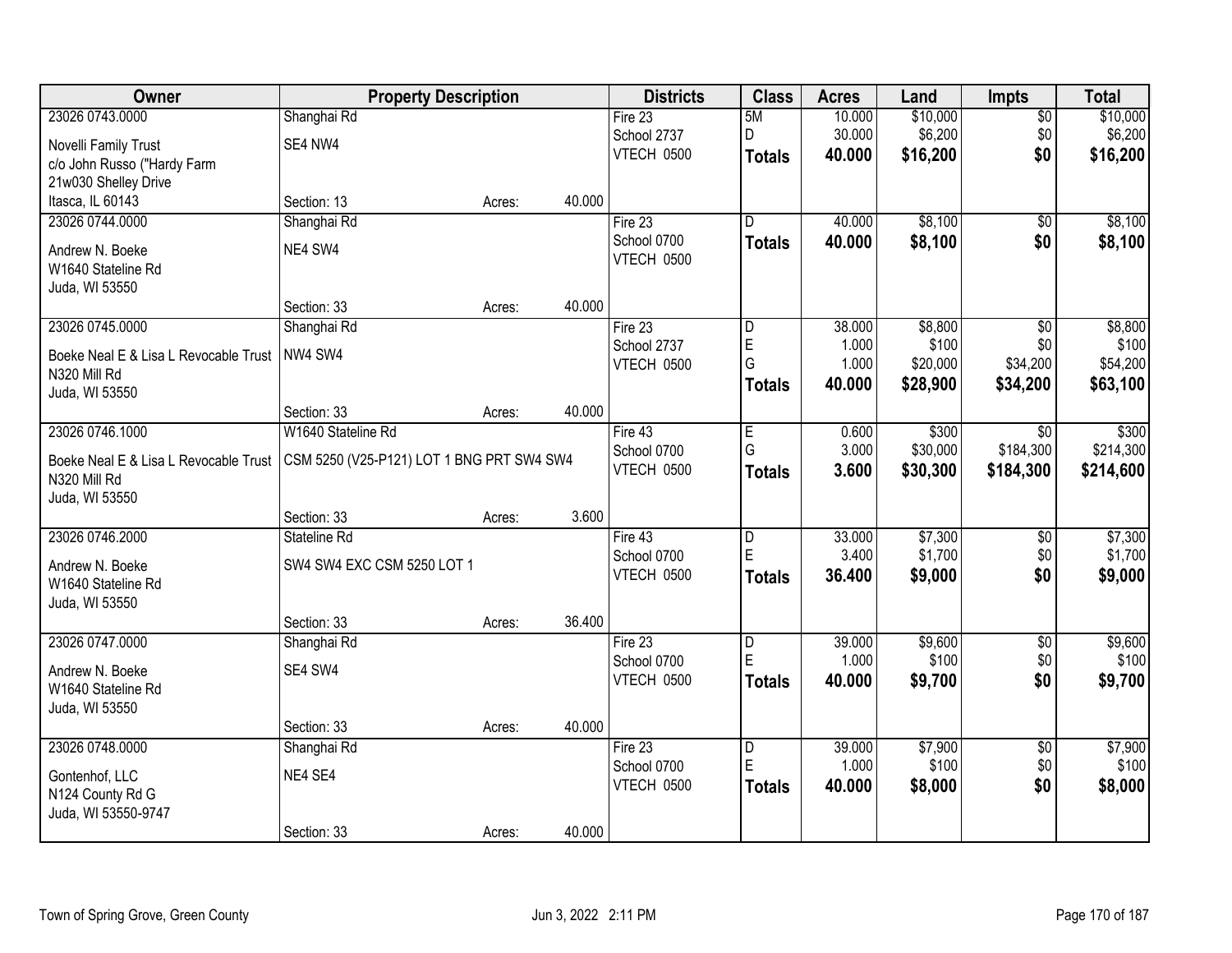| Owner               | <b>Property Description</b> |        |        | <b>Districts</b>          | <b>Class</b>   | <b>Acres</b>     | Land                | <b>Impts</b>     | <b>Total</b>         |
|---------------------|-----------------------------|--------|--------|---------------------------|----------------|------------------|---------------------|------------------|----------------------|
| 23026 0749.0000     | Shanghai Rd                 |        |        | Fire $23$                 | 5M             | 6.000            | \$6,000             | \$0              | \$6,000              |
| Gontenhof, LLC      | NW4 SE4                     |        |        | School 0700               | D              | 34.000           | \$7,800             | \$0              | \$7,800              |
| N124 County Rd G    |                             |        |        | VTECH 0500                | <b>Totals</b>  | 40.000           | \$13,800            | \$0              | \$13,800             |
| Juda, WI 53550-9747 |                             |        |        |                           |                |                  |                     |                  |                      |
|                     | Section: 33                 | Acres: | 40.000 |                           |                |                  |                     |                  |                      |
| 23026 0750.0000     | Shanghai Rd                 |        |        | Fire 23                   | $\overline{D}$ | 39.000           | \$8,900             | \$0              | \$8,900              |
| Gontenhof, LLC      | SW4 SE4                     |        |        | School 0700               | E              | 1.000            | \$100               | \$0              | \$100                |
| N124 County Rd G    |                             |        |        | VTECH 0500                | <b>Totals</b>  | 40.000           | \$9,000             | \$0              | \$9,000              |
| Juda, WI 53550-9747 |                             |        |        |                           |                |                  |                     |                  |                      |
|                     | Section: 33                 | Acres: | 40.000 |                           |                |                  |                     |                  |                      |
| 23026 0751.0000     | Shanghai Rd                 |        |        | Fire 23                   | D              | 28.000           | \$6,300             | \$0              | \$6,300              |
| Gontenhof, LLC      | SE4 SE4                     |        |        | School 0700               | $\mathsf E$    | 12.000           | \$6,000             | \$0              | \$6,000              |
| N124 County Rd G    |                             |        |        | VTECH 0500                | <b>Totals</b>  | 40.000           | \$12,300            | \$0              | \$12,300             |
| Juda, WI 53550-9747 |                             |        |        |                           |                |                  |                     |                  |                      |
|                     | Section: 33                 | Acres: | 40.000 |                           |                |                  |                     |                  |                      |
| 23026 0752.0000     | W973 Shanghai Rd            |        |        | Fire 23                   | 5M             | 5.000            | \$5,000             | $\sqrt[6]{3}$    | \$5,000              |
| Gordon A. Hambley   | NE4 NE4                     |        |        | School 0700               | D              | 28.000           | \$6,800             | \$0              | \$6,800              |
| W973 Shanghai Rd    |                             |        |        | VTECH 0500                | E<br>G         | 5.000<br>2.000   | \$2,500<br>\$25,000 | \$0<br>\$247,600 | \$2,500<br>\$272,600 |
| Brodhead, WI 53520  |                             |        |        |                           | <b>Totals</b>  | 40.000           | \$39,300            | \$247,600        | \$286,900            |
|                     | Section: 34                 | Acres: | 40.000 |                           |                |                  |                     |                  |                      |
| 23026 0753.0000     | Shanghai Rd                 |        |        | Fire 23                   | 5M             | 4.000            | \$4,000             | \$0              | \$4,000              |
| Gordon A. Hambley   | NW4 NE4                     |        |        | School 2737               | D<br>E         | 35.000<br>1.000  | \$5,900<br>\$100    | \$0<br>\$0       | \$5,900<br>\$100     |
| W973 Shanghai Rd    |                             |        |        | VTECH 0500                | Totals         | 40.000           | \$10,000            | \$0              | \$10,000             |
| Brodhead, WI 53520  |                             |        |        |                           |                |                  |                     |                  |                      |
|                     | Section: 34                 | Acres: | 40.000 |                           |                |                  |                     |                  |                      |
| 23026 0754.0000     | Shanghai Rd                 |        |        | Fire 23                   | 5M             | 13.000           | \$13,000<br>\$5,400 | $\sqrt{$0}$      | \$13,000<br>\$5,400  |
| Gordon A. Hambley   | SW4 NE4                     |        |        | School 2737<br>VTECH 0500 | D              | 27.000<br>40.000 | \$18,400            | \$0<br>\$0       | \$18,400             |
| W973 Shanghai Rd    |                             |        |        |                           | <b>Totals</b>  |                  |                     |                  |                      |
| Brodhead, WI 53520  |                             |        |        |                           |                |                  |                     |                  |                      |
|                     | Section: 34                 | Acres: | 40.000 |                           |                |                  |                     |                  |                      |
| 23026 0755.0000     | Shanghai Rd                 |        |        | Fire 23                   | ID.            | 40.000           | \$8,800             | $\overline{50}$  | \$8,800              |
| Gordon A. Hambley   | SE4 NE4                     |        |        | School 0700<br>VTECH 0500 | <b>Totals</b>  | 40.000           | \$8,800             | \$0              | \$8,800              |
| W973 Shanghai Rd    |                             |        |        |                           |                |                  |                     |                  |                      |
| Brodhead, WI 53520  |                             |        |        |                           |                |                  |                     |                  |                      |
|                     | Section: 34                 | Acres: | 40.000 |                           |                |                  |                     |                  |                      |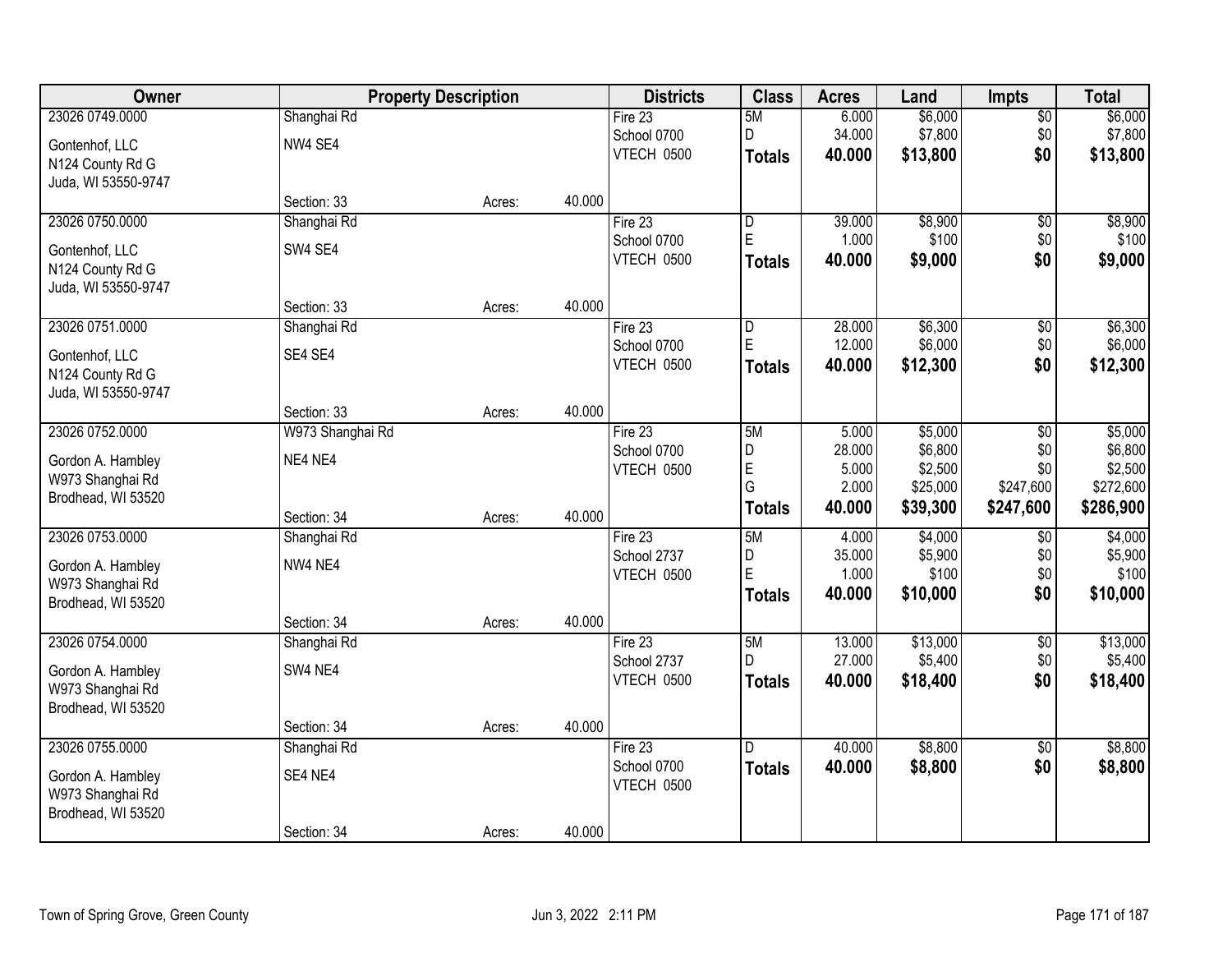| Owner                               |                                                | <b>Property Description</b> |        | <b>Districts</b>          | <b>Class</b>  | <b>Acres</b>    | Land               | <b>Impts</b>           | <b>Total</b>       |
|-------------------------------------|------------------------------------------------|-----------------------------|--------|---------------------------|---------------|-----------------|--------------------|------------------------|--------------------|
| 23026 0756.1000                     | W1141 Shanghai Rd                              |                             |        | Fire 43                   | E             | 0.440           | \$200              | $\overline{30}$        | \$200              |
| Aaron V. Nass                       | CSM 5249 (V25-P119) LOT 1 BNG PRT NE4 NW4      |                             |        | School 0700               | G             | 3.000           | \$30,000           | \$94,500               | \$124,500          |
| W1141 Shanghai Rd                   |                                                |                             |        | VTECH 0500                | <b>Totals</b> | 3.440           | \$30,200           | \$94,500               | \$124,700          |
| Brodhead, WI 53520                  |                                                |                             |        |                           |               |                 |                    |                        |                    |
|                                     | Section: 34                                    | Acres:                      | 3.440  |                           |               |                 |                    |                        |                    |
| 23026 0756.2000                     | Shanghai Rd                                    |                             |        | Fire $43$                 | D<br>E        | 34.000<br>2.560 | \$5,500            | \$0                    | \$5,500            |
| <b>Williams Brothers Farms</b>      | NE4 NW4 EXC CSM 5249 LOT 1                     |                             |        | School 0700<br>VTECH 0500 | <b>Totals</b> | 36.560          | \$1,300<br>\$6,800 | \$0<br>\$0             | \$1,300<br>\$6,800 |
| W1244 Town Center Rd                |                                                |                             |        |                           |               |                 |                    |                        |                    |
| Brodhead, WI 53520                  |                                                |                             |        |                           |               |                 |                    |                        |                    |
| 23026 0757.0100                     | Section: 34                                    | Acres:                      | 36.560 |                           | 5M            | 4.000           | \$4,000            |                        | \$4,000            |
|                                     | County Rd G                                    |                             |        | Fire 23<br>School 2737    | D             | 23.090          | \$5,800            | \$0<br>\$0             | \$5,800            |
| <b>Williams Brothers Farms</b>      | CSM 4823 (V21-P175) LOT 1 BNG PRT NW4 NW4      |                             |        | VTECH 0500                | <b>Totals</b> | 27.090          | \$9,800            | \$0                    | \$9,800            |
| W1244 Town Center Rd                |                                                |                             |        |                           |               |                 |                    |                        |                    |
| Brodhead, WI 53520                  | Section: 34                                    | Acres:                      | 27.090 |                           |               |                 |                    |                        |                    |
| 23026 0757.0210                     | Shanghai Rd                                    |                             |        | School 2737               | D             | 0.370           | \$100              | \$0                    | \$100              |
|                                     |                                                |                             |        | <b>VTECH 0500</b>         | E             | 0.300           | \$200              | \$0                    | \$200              |
| Terry L. Gough<br>W1289 Shanghai Rd | CSM 5056 (V23-P203) PRT LOT 1 BNG PRT NW4 NW4  |                             |        |                           | <b>Totals</b> | 0.670           | \$300              | \$0                    | \$300              |
| Brodhead, WI 53520                  |                                                |                             |        |                           |               |                 |                    |                        |                    |
|                                     | Section: 34                                    | Acres:                      | 0.670  |                           |               |                 |                    |                        |                    |
| 23026 0757.0220                     | W1213 Shanghai Rd                              |                             |        | School 2737               | A             | 7.290           | \$51,900           | \$117,500              | \$169,400          |
| Bradley A. Arnold                   | CSM 5056 (V23-P203) LOT 2 BNG PRT NW4 NW4      |                             |        | VTECH 0500                | D.            | 3.500           | \$600              | \$0                    | \$600              |
| W1213 Shanghai Rd                   |                                                |                             |        |                           | <b>Totals</b> | 10.790          | \$52,500           | \$117,500              | \$170,000          |
| Brodhead, WI 53520                  |                                                |                             |        |                           |               |                 |                    |                        |                    |
|                                     | Section: 34                                    | Acres:                      | 10.790 |                           |               |                 |                    |                        |                    |
| 23026 0757.1000                     | W1289 Shanghai Rd                              |                             |        | Fire 23                   | A             | 1.500           | \$27,500           | \$126,700              | \$154,200          |
| Terry L. Gough                      | CSM 5056 (V23-P203) PRT LOT 1 BNG PRT NW4 NW4  |                             |        | School 0700               | <b>Totals</b> | 1.500           | \$27,500           | \$126,700              | \$154,200          |
| W1289 Shanghai Rd                   |                                                |                             |        | VTECH 0500                |               |                 |                    |                        |                    |
| Brodhead, WI 53520                  |                                                |                             |        |                           |               |                 |                    |                        |                    |
|                                     | Section: 34                                    | Acres:                      | 1.500  |                           |               |                 |                    |                        |                    |
| 23026 0758.0000                     | N394 County Hwy G                              |                             |        | Fire 23                   | D<br>E        | 17.500<br>1.000 | \$4,500<br>\$100   | $\overline{50}$<br>\$0 | \$4,500<br>\$100   |
| William J. Shaughnessy              | CSM 4266 (V17-P123) LOT 1 BNG PRT CSM 3472 LOT |                             |        | School 2737<br>VTECH 0500 | G             | 2.000           | \$25,000           | \$213,900              | \$238,900          |
| N394 County Rd G                    | 1 IN SW4 NW4                                   |                             |        |                           | <b>Totals</b> | 20.500          | \$29,600           | \$213,900              | \$243,500          |
| Juda, WI 53550                      |                                                |                             |        |                           |               |                 |                    |                        |                    |
|                                     | Section: 34                                    | Acres:                      | 20.500 |                           |               |                 |                    |                        |                    |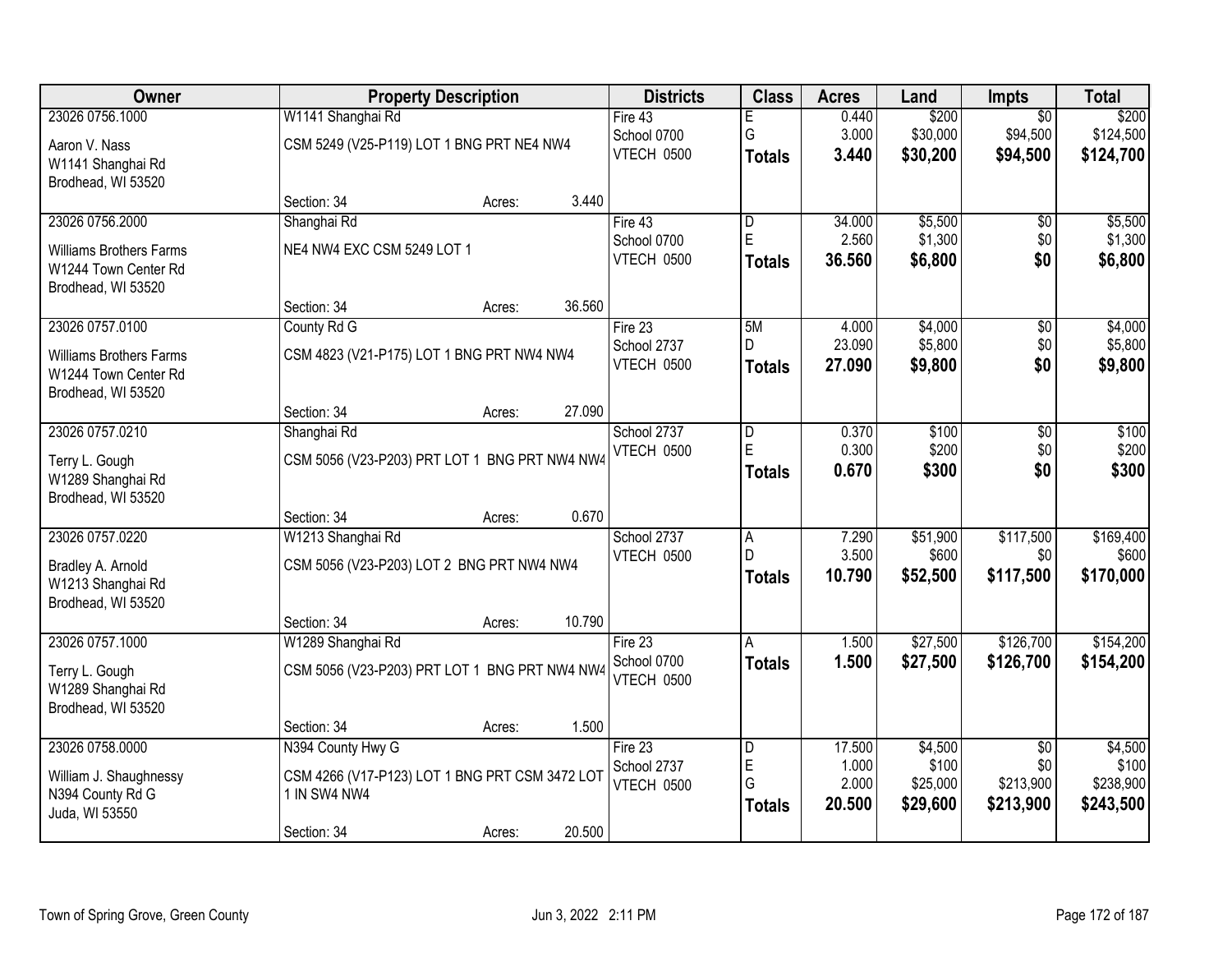| Owner                                      |                                           | <b>Property Description</b> |        | <b>Districts</b>          | <b>Class</b>                  | <b>Acres</b>    | Land               | <b>Impts</b>    | <b>Total</b>       |
|--------------------------------------------|-------------------------------------------|-----------------------------|--------|---------------------------|-------------------------------|-----------------|--------------------|-----------------|--------------------|
| 23026 0758.1000                            | County Rd G                               |                             |        | Fire 23                   | D                             | 19.500          | \$3,300            | $\overline{50}$ | \$3,300            |
| William J. Shaughnessy<br>N394 County Rd G | CSM 4266 (V17-P123) LOT 2 BNG PRT SW4 NW4 |                             |        | School 2737<br>VTECH 0500 | <b>Totals</b>                 | 19.500          | \$3,300            | \$0             | \$3,300            |
| Juda, WI 53550                             |                                           |                             |        |                           |                               |                 |                    |                 |                    |
|                                            | Section: 34                               | Acres:                      | 19.500 |                           |                               |                 |                    |                 |                    |
| 23026 0759.0000                            | Shanghai Rd                               |                             |        | Fire 23<br>School 0700    | $\overline{D}$<br>$\mathsf E$ | 35.000<br>5.000 | \$7,000            | \$0<br>\$0      | \$7,000<br>\$2,500 |
| <b>Williams Brothers Farms</b>             | SE4 NW4                                   |                             |        | VTECH 0500                | <b>Totals</b>                 | 40.000          | \$2,500<br>\$9,500 | \$0             | \$9,500            |
| W1244 Town Center Rd<br>Brodhead, WI 53520 |                                           |                             |        |                           |                               |                 |                    |                 |                    |
|                                            | Section: 34                               | Acres:                      | 40.000 |                           |                               |                 |                    |                 |                    |
| 23026 0760.0000                            | Shanghai Rd                               |                             |        | Fire 23                   | ID.                           | 38.000          | \$7,200            | $\sqrt[6]{3}$   | \$7,200            |
| Gordon A. Hambley                          | NE4 SW4                                   |                             |        | School 2737               | E                             | 2.000           | \$1,000            | \$0             | \$1,000            |
| W973 Shanghai Rd                           |                                           |                             |        | VTECH 0500                | <b>Totals</b>                 | 40.000          | \$8,200            | \$0             | \$8,200            |
| Brodhead, WI 53520                         |                                           |                             |        |                           |                               |                 |                    |                 |                    |
|                                            | Section: 34                               | Acres:                      | 40.000 |                           |                               |                 |                    |                 |                    |
| 23026 0761.0000                            | Shanghai Rd                               |                             |        | Fire 23                   | D                             | 39.000          | \$7,700            | \$0             | \$7,700            |
| Gontenhof, LLC                             | NW4 SW4                                   |                             |        | School 0700               | E                             | 1.000           | \$100              | \$0             | \$100              |
| N124 County Rd G                           |                                           |                             |        | VTECH 0500                | <b>Totals</b>                 | 40.000          | \$7,800            | \$0             | \$7,800            |
| Juda, WI 53550-9747                        |                                           |                             |        |                           |                               |                 |                    |                 |                    |
|                                            | Section: 34                               | Acres:                      | 40.000 |                           |                               |                 |                    |                 |                    |
| 23026 0762.0000                            | N124 County Hwy G                         |                             |        | Fire 23                   | $\overline{D}$                | 33.000          | \$7,100            | \$0             | \$7,100            |
| Gontenhof, LLC                             | SW4 SW4                                   |                             |        | School 0700               | E                             | 2.000           | \$1,000            | \$0             | \$1,000            |
| N124 County Rd G                           |                                           |                             |        | VTECH 0500                | G                             | 5.000           | \$40,000           | \$220,900       | \$260,900          |
| Juda, WI 53550-9747                        |                                           |                             |        |                           | <b>Totals</b>                 | 40.000          | \$48,100           | \$220,900       | \$269,000          |
|                                            | Section: 34                               | Acres:                      | 40.000 |                           |                               |                 |                    |                 |                    |
| 23026 0763.0000                            | W1156 Stateline Rd                        |                             |        | Fire 23                   | D                             | 36.000          | \$7,100            | \$0             | \$7,100            |
| Gontenhof, LLC                             | SE4 SW4                                   |                             |        | School 2737               | $\mathsf E$                   | 3.000           | \$1,500            | \$0             | \$1,500            |
| N124 County Rd G                           |                                           |                             |        | VTECH 0500                | G                             | 1.000           | \$20,000           | \$176,900       | \$196,900          |
| Juda, WI 53550-9747                        |                                           |                             |        |                           | Totals                        | 40.000          | \$28,600           | \$176,900       | \$205,500          |
|                                            | Section: 34                               | Acres:                      | 40.000 |                           |                               |                 |                    |                 |                    |
| 23026 0764.0000                            | Shanghai Rd                               |                             |        | Fire $23$                 | ID.                           | 40.000          | \$7,300            | $\overline{30}$ | \$7,300            |
| Kaderly Andrew Paul and Priscilla a        | NE4 SE4                                   |                             |        | School 0700               | <b>Totals</b>                 | 40.000          | \$7,300            | \$0             | \$7,300            |
| Revocable Trust                            |                                           |                             |        | VTECH 0500                |                               |                 |                    |                 |                    |
| N202 Mount Hope Rd                         |                                           |                             |        |                           |                               |                 |                    |                 |                    |
| Brodhead, WI 53520                         | Section: 34                               | Acres:                      | 40.000 |                           |                               |                 |                    |                 |                    |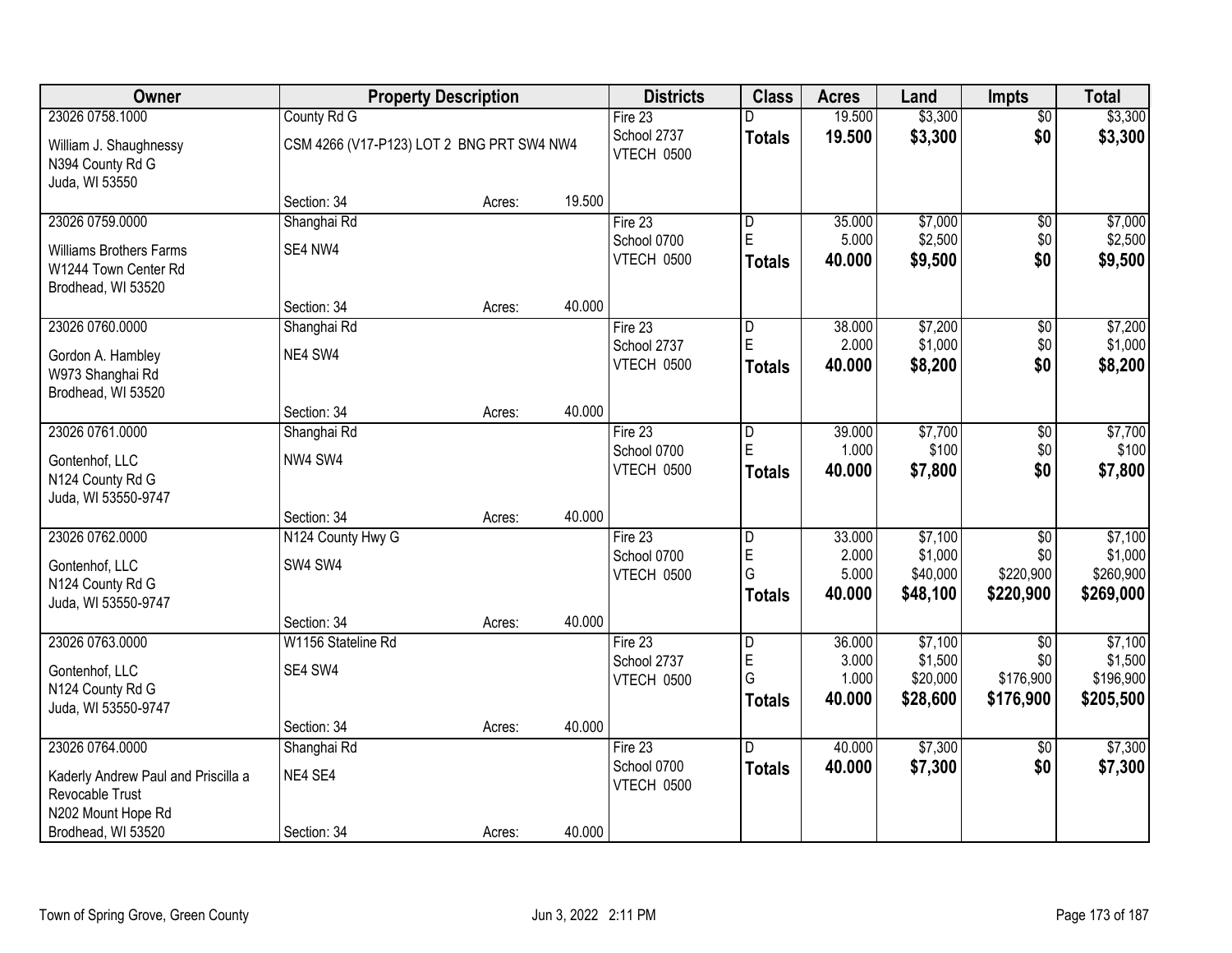| Owner                               |                                                   | <b>Property Description</b> |        | <b>Districts</b> | <b>Class</b>   | <b>Acres</b> | Land     | <b>Impts</b>    | <b>Total</b> |
|-------------------------------------|---------------------------------------------------|-----------------------------|--------|------------------|----------------|--------------|----------|-----------------|--------------|
| 23026 0765.0000                     | Shanghai Rd                                       |                             |        | Fire $23$        | 5M             | 9.000        | \$9,000  | $\sqrt{$0}$     | \$9,000      |
| Gordon A. Hambley                   | NW4 SE4                                           |                             |        | School 2737      | D              | 31.000       | \$7,400  | \$0             | \$7,400      |
| W973 Shanghai Rd                    |                                                   |                             |        | VTECH 0500       | <b>Totals</b>  | 40.000       | \$16,400 | \$0             | \$16,400     |
| Brodhead, WI 53520                  |                                                   |                             |        |                  |                |              |          |                 |              |
|                                     | Section: 34                                       | Acres:                      | 40.000 |                  |                |              |          |                 |              |
| 23026 0766.0000                     | W1096 Stateline Rd                                |                             |        | Fire 23          | l D            | 34.000       | \$6,900  | $\overline{50}$ | \$6,900      |
| Gordon A. Hambley                   | SW4 SE4                                           |                             |        | School 2737      | $\mathsf E$    | 3.000        | \$1,500  | \$0             | \$1,500      |
| W973 Shanghai Rd                    |                                                   |                             |        | VTECH 0500       | G              | 3.000        | \$30,000 | \$119,400       | \$149,400    |
| Brodhead, WI 53520                  |                                                   |                             |        |                  | <b>Totals</b>  | 40.000       | \$38,400 | \$119,400       | \$157,800    |
|                                     | Section: 34                                       | Acres:                      | 40.000 |                  |                |              |          |                 |              |
| 23026 0767.0000                     | Shanghai Rd                                       |                             |        | Fire 23          | ID.            | 39.000       | \$9,100  | \$0             | \$9,100      |
| Kaderly Andrew Paul and Priscilla a | SE4 SE4                                           |                             |        | School 0700      | $\mathsf E$    | 1.000        | \$100    | \$0             | \$100        |
| Revocable Trust                     |                                                   |                             |        | VTECH 0500       | Totals         | 40.000       | \$9,200  | \$0             | \$9,200      |
| N202 Mount Hope Rd                  |                                                   |                             |        |                  |                |              |          |                 |              |
| Brodhead, WI 53520                  | Section: 34                                       | Acres:                      | 40.000 |                  |                |              |          |                 |              |
| 23026 0768.0100                     | Mt Hope Rd                                        |                             |        | Fire 23          | 5M             | 3.000        | \$3,000  | $\sqrt[6]{3}$   | \$3,000      |
| Michael L. Wendler                  | BEG NW COR SD SEC TH S89*E 98.81 FT TH S1*E       |                             |        | School 0700      | D              | 17.320       | \$2,900  | \$0             | \$2,900      |
| 1002 16th St                        | 512.22 FT TH N87*E 220.97 FT TH S2*E 425.42 FT TH |                             |        | VTECH 0500       | E              | 8.550        | \$4,300  | \$0             | \$4,300      |
| Monroe, WI 53566                    | S55*E 146.89 FT TH S1*E 313.67 FT TH N89*W 453.96 |                             |        |                  | Totals         | 28.870       | \$10,200 | \$0             | \$10,200     |
|                                     | Section: 36                                       | Acres:                      | 28.870 |                  |                |              |          |                 |              |
| 23026 0769.0000                     | Mt Hope Rd                                        |                             |        | Fire 23          | $\overline{A}$ | 1.000        | \$25,000 | \$30,600        | \$55,600     |
| Michael L. Wendler                  | PRT NE4 NE4 COM SE COR N 264 FT W 170 FT S 249    |                             |        | School 0700      | <b>Totals</b>  | 1.000        | \$25,000 | \$30,600        | \$55,600     |
| 1002 16th St                        | FT TO CL HWY SELY POB                             |                             |        | VTECH 0500       |                |              |          |                 |              |
| Monroe, WI 53566                    |                                                   |                             |        |                  |                |              |          |                 |              |
|                                     | Section: 35                                       | Acres:                      | 1.000  |                  |                |              |          |                 |              |
| 23026 0770.0000                     | Mt Hope Rd                                        |                             |        | Fire 23          | D              | 36.000       | \$8,400  | $\overline{50}$ | \$8,400      |
| Tobler Shirley A Revoc Living Trust | CSM 507 (V2-P35) LOT 1 BNG PRT NE4 & NW4 NE4      |                             |        | School 0700      | E              | 2.930        | \$1,500  | \$0             | \$1,500      |
| 1005 3rd St N                       |                                                   |                             |        | VTECH 0500       | <b>Totals</b>  | 38.930       | \$9,900  | \$0             | \$9,900      |
| Monroe, WI 53566                    |                                                   |                             |        |                  |                |              |          |                 |              |
|                                     | Section: 35                                       | Acres:                      | 38.930 |                  |                |              |          |                 |              |
| 23026 0770.1000                     | Mt Hope Rd                                        |                             |        | Fire $23$        | A              | 1.270        | \$26,400 | $\overline{50}$ | \$26,400     |
| Michael E. Zahn                     | CSM 1772 (V5-P361) LOT 1 BNG PRT SW4 NE4          |                             |        | School 0700      | D              | 4.000        | \$1,100  | \$0             | \$1,100      |
| W633 Hoosier Rd                     |                                                   |                             |        | VTECH 0500       | <b>Totals</b>  | 5.270        | \$27,500 | \$0             | \$27,500     |
| Brodhead, WI 53520                  |                                                   |                             |        |                  |                |              |          |                 |              |
|                                     | Section: 35                                       | Acres:                      | 5.270  |                  |                |              |          |                 |              |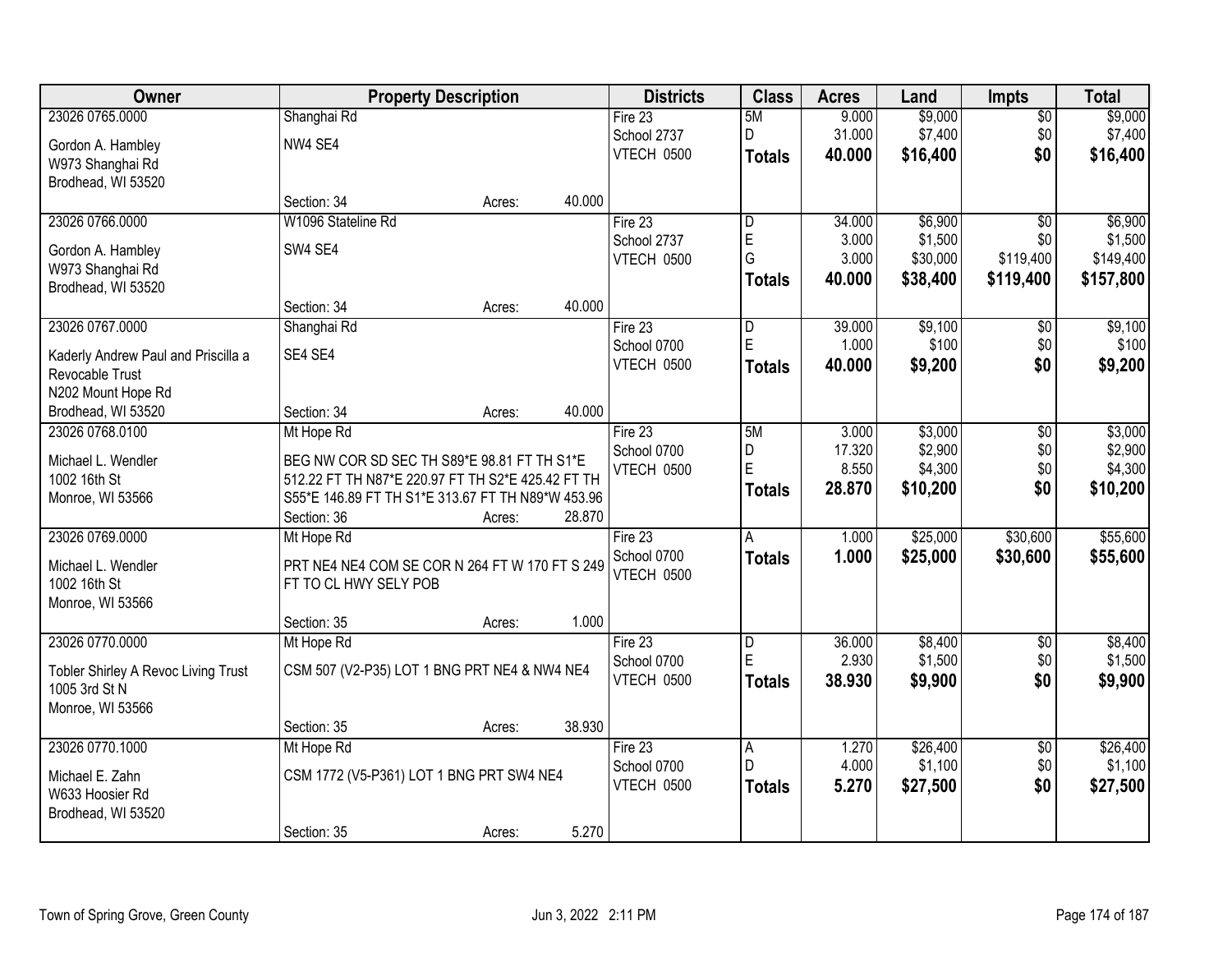| Owner                                | <b>Property Description</b>                   | <b>Districts</b>          | <b>Class</b>        | <b>Acres</b>   | Land                 | <b>Impts</b>    | <b>Total</b>       |
|--------------------------------------|-----------------------------------------------|---------------------------|---------------------|----------------|----------------------|-----------------|--------------------|
| 23026 0770.2000                      | N340 Mount Hope Rd                            | Fire $23$                 | Α                   | 4.250          | \$41,300             | \$311,600       | \$352,900          |
| Mark F. Johnson                      | CSM 1772 (V5-P361) LOT 2 BNG PRT SW4 NE4      | School 0700               | E                   | 3.000          | \$1,500              | \$0             | \$1,500            |
| N340 Mt Hope Rd                      |                                               | VTECH 0500                | <b>Totals</b>       | 7.250          | \$42,800             | \$311,600       | \$354,400          |
| Brodhead, WI 53520                   |                                               |                           |                     |                |                      |                 |                    |
|                                      | 7.250<br>Section: 35<br>Acres:                |                           |                     |                |                      |                 |                    |
| 23026 0770.3000                      | Mt Hope Rd                                    | Fire $23$                 | 5M                  | 0.830          | \$900                | \$0             | \$900              |
| Zahn Michael E and Julie a Revocable | CSM 1772 (V5-P361) LOT 3 BNG PRT SW4 NE4      | School 0700               | D.                  | 7.000          | \$1,900              | \$0             | \$1,900            |
| Trust of 2007                        |                                               | VTECH 0500                | <b>Totals</b>       | 7.830          | \$2,800              | \$0             | \$2,800            |
| W633 Hoosier Rd                      |                                               |                           |                     |                |                      |                 |                    |
| Brodhead, WI 53520                   | 7.830<br>Section: 35<br>Acres:                |                           |                     |                |                      |                 |                    |
| 23026 0770.4000                      | W633 Hoosier Rd                               | Fire 23                   | A                   | 6.390          | \$49,200             | \$243,700       | \$292,900          |
| Zahn Michael E and Julie a Revocable | CSM 2413 (V8-P142) LOTS 1 & 2 BNG LOT 4 CSM   | School 0700<br>VTECH 0500 | D.                  | 4.220          | \$1,200              | \$0             | \$1,200            |
| Trust of 2007                        | 1772 & PRT NW4 & SW4 OF NE4                   |                           | <b>Totals</b>       | 10.610         | \$50,400             | \$243,700       | \$294,100          |
| W633 Hoosier Rd                      |                                               |                           |                     |                |                      |                 |                    |
| Brodhead, WI 53520                   | 10.610<br>Section: 35<br>Acres:               |                           |                     |                |                      |                 |                    |
| 23026 0770.5000                      | W617 Hoosier Rd                               | Fire $23$                 | 5M                  | 2.250          | \$2,300              | \$0             | \$2,300            |
| Douglas A. Bennett                   | CSM 2293 (V7-P309) LOT 1 BNG LOT 5 CSM 1773   | School 0700<br>VTECH 0500 | A<br>D              | 1.480<br>2.000 | \$27,400<br>\$300    | \$6,700<br>\$0  | \$34,100<br>\$300  |
| W615 Hoosier Rd                      | (V5-P363) & BNG PRT NW4 & SW4 OF NE4          |                           | <b>Totals</b>       | 5.730          | \$30,000             | \$6,700         | \$36,700           |
| Brodhead, WI 53520                   |                                               |                           |                     |                |                      |                 |                    |
|                                      | 5.730<br>Section: 35<br>Acres:                |                           |                     |                |                      |                 |                    |
| 23026 0770.5100                      | W615 Hoosier Rd                               | Fire 23                   | $\overline{A}$<br>D | 4.000<br>1.730 | \$40,000<br>\$300    | \$98,400<br>\$0 | \$138,400<br>\$300 |
| Douglas A. Bennett                   | CSM 2293 (V7-P309) LOT 2 BNG PRT NW4 & SW4 OF | School 0700<br>VTECH 0500 |                     | 5.730          | \$40,300             | \$98,400        | \$138,700          |
| W615 Hoosier Rd                      | NE4                                           |                           | <b>Totals</b>       |                |                      |                 |                    |
| Brodhead, WI 53520                   |                                               |                           |                     |                |                      |                 |                    |
|                                      | 5.730<br>Section: 35<br>Acres:                |                           |                     |                |                      |                 |                    |
| 23026 0770.6000                      | Mt Hope Rd                                    | Fire 23                   | A                   | 9.770          | \$59,300             | $\overline{50}$ | \$59,300           |
| Douglas A. Bennett                   | CSM 1773 (V5-P363) LOT 6 BNG PRT SE4 NE4      | School 0700<br>VTECH 0500 | <b>Totals</b>       | 9.770          | \$59,300             | \$0             | \$59,300           |
| W615 Hoosier Rd                      |                                               |                           |                     |                |                      |                 |                    |
| Brodhead, WI 53520                   |                                               |                           |                     |                |                      |                 |                    |
|                                      | 9.770<br>Section: 35<br>Acres:                |                           |                     |                |                      |                 |                    |
| 23026 0770.7000                      | W551 Hoosier Rd                               | Fire 23<br>School 0700    | A                   | 6.900<br>6.900 | \$50,700<br>\$50,700 | \$203,700       | \$254,400          |
| Edward John Calihan                  | CSM 1771 (V5-P359) LOT 7 BNG PRT SE4 NE4      | VTECH 0500                | <b>Totals</b>       |                |                      | \$203,700       | \$254,400          |
| W551 Hoosier Rd                      |                                               |                           |                     |                |                      |                 |                    |
| Brodhead, WI 53520                   |                                               |                           |                     |                |                      |                 |                    |
|                                      | 6.900<br>Section: 35<br>Acres:                |                           |                     |                |                      |                 |                    |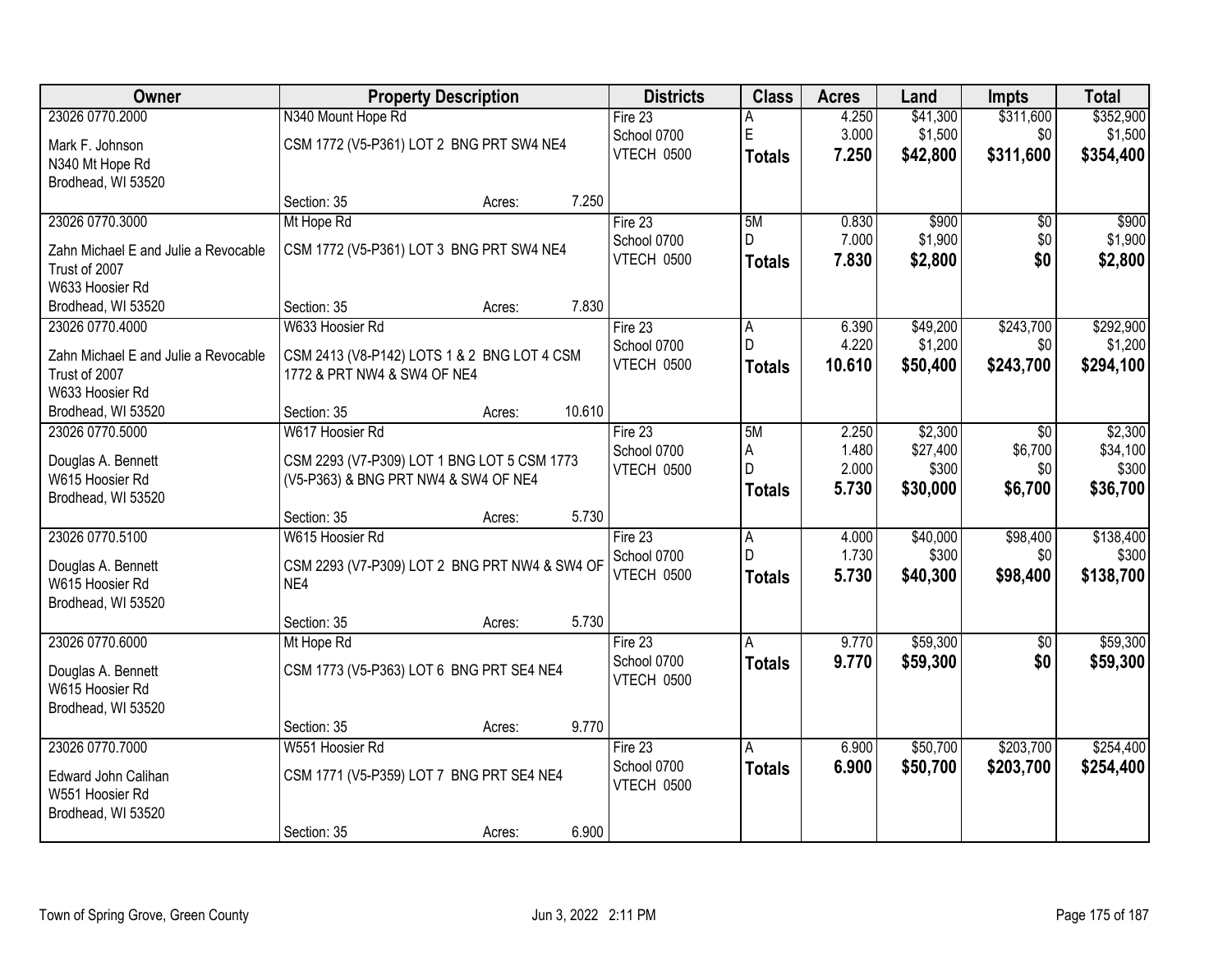| Owner                                                               | <b>Property Description</b>               | <b>Districts</b>          | <b>Class</b>   | <b>Acres</b> | Land     | <b>Impts</b>    | <b>Total</b> |
|---------------------------------------------------------------------|-------------------------------------------|---------------------------|----------------|--------------|----------|-----------------|--------------|
| 23026 0770.8000                                                     | <b>Hoosier Rd</b>                         | Fire $23$                 |                | 2.390        | \$6,400  | $\overline{50}$ | \$6,400      |
| Michael L. Wendler<br>1002 16th St                                  | CSM 1771 (V5-P359) LOT 8 BNG PRT NE4 NE4  | School 0700<br>VTECH 0500 | <b>Totals</b>  | 2.390        | \$6,400  | \$0             | \$6,400      |
| Monroe, WI 53566                                                    | 2.390<br>Section: 35<br>Acres:            |                           |                |              |          |                 |              |
| 23026 0770.9000                                                     | N387 Hartman Rd                           | Fire $23$                 |                | 4.960        | \$44,800 | \$216,400       | \$261,200    |
|                                                                     |                                           | School 0700               | <b>Totals</b>  | 4.960        | \$44,800 | \$216,400       | \$261,200    |
| Tyler O. Mckay<br>N387 Hartman Rd<br>Brodhead, WI 53520             | CSM 1771 (V5-P359) LOT 9 BNG PRT SE4 NE4  | VTECH 0500                |                |              |          |                 |              |
|                                                                     | Section: 35<br>4.960<br>Acres:            |                           |                |              |          |                 |              |
| 23026 0770.9100                                                     | N375 Hartman Rd                           | Fire 23                   | A              | 5.220        | \$45,700 | \$125,900       | \$171,600    |
| Henning Mark Trust<br>2178 Blue Spring Rd<br>Decherd, TN 37324-3919 | CSM 1771 (V5-P359) LOT 10 BNG PRT SE4 NE4 | School 0700<br>VTECH 0500 | <b>Totals</b>  | 5.220        | \$45,700 | \$125,900       | \$171,600    |
|                                                                     | 5.220<br>Section: 35<br>Acres:            |                           |                |              |          |                 |              |
| 23026 0770.9200                                                     | Hartman Rd                                | Fire 23                   | A              | 6.110        | \$48,300 | \$0             | \$48,300     |
| Ivica Trajkovic<br>546 N Lombard Ave<br>Lombard, IL 60148           | CSM 1770 (V5-P357) LOT 11 BNG PRT SE4 NE4 | School 0700<br>VTECH 0500 | <b>Totals</b>  | 6.110        | \$48,300 | \$0             | \$48,300     |
|                                                                     | 6.110<br>Section: 35<br>Acres:            |                           |                |              |          |                 |              |
| 23026 0770.9300                                                     | N333 Hartman Rd                           | Fire 23                   | $\overline{A}$ | 6.790        | \$50,400 | \$226,700       | \$277,100    |
| Steven J. Baumgartner<br>N333 Hartman Rd                            | CSM 1770 (V5-P357) LOT 12 BNG PRT SE4 NE4 | School 0700<br>VTECH 0500 | <b>Totals</b>  | 6.790        | \$50,400 | \$226,700       | \$277,100    |
| Brodhead, WI 53520                                                  | 6.790<br>Section: 35<br>Acres:            |                           |                |              |          |                 |              |
| 23026 0770.9400                                                     | N299 Hartman Rd                           | Fire $23$                 | A              | 5.500        | \$46,500 | \$286,000       | \$332,500    |
| Todd M. Hall<br>N299 Hartman Rd<br>Brodhead, WI 53520               | CSM 1770 (V5-P357) LOT 13 BNG PRT NE4 SE4 | School 0700<br>VTECH 0500 | <b>Totals</b>  | 5.500        | \$46,500 | \$286,000       | \$332,500    |
|                                                                     | 5.500<br>Section: 13<br>Acres:            |                           |                |              |          |                 |              |
| 23026 0770.9500                                                     | N277 Hartman Rd                           | Fire $23$                 | A              | 9.120        | \$57,400 | \$129,300       | \$186,700    |
| Robert W. Green<br>N277 Hartman Dr<br>Brodhead, WI 53520            | CSM 1770 (V5-P357) LOT 14 BNG PRT NE4 SE4 | School 0700<br>VTECH 0500 | <b>Totals</b>  | 9.120        | \$57,400 | \$129,300       | \$186,700    |
|                                                                     | 9.120<br>Section: 35<br>Acres:            |                           |                |              |          |                 |              |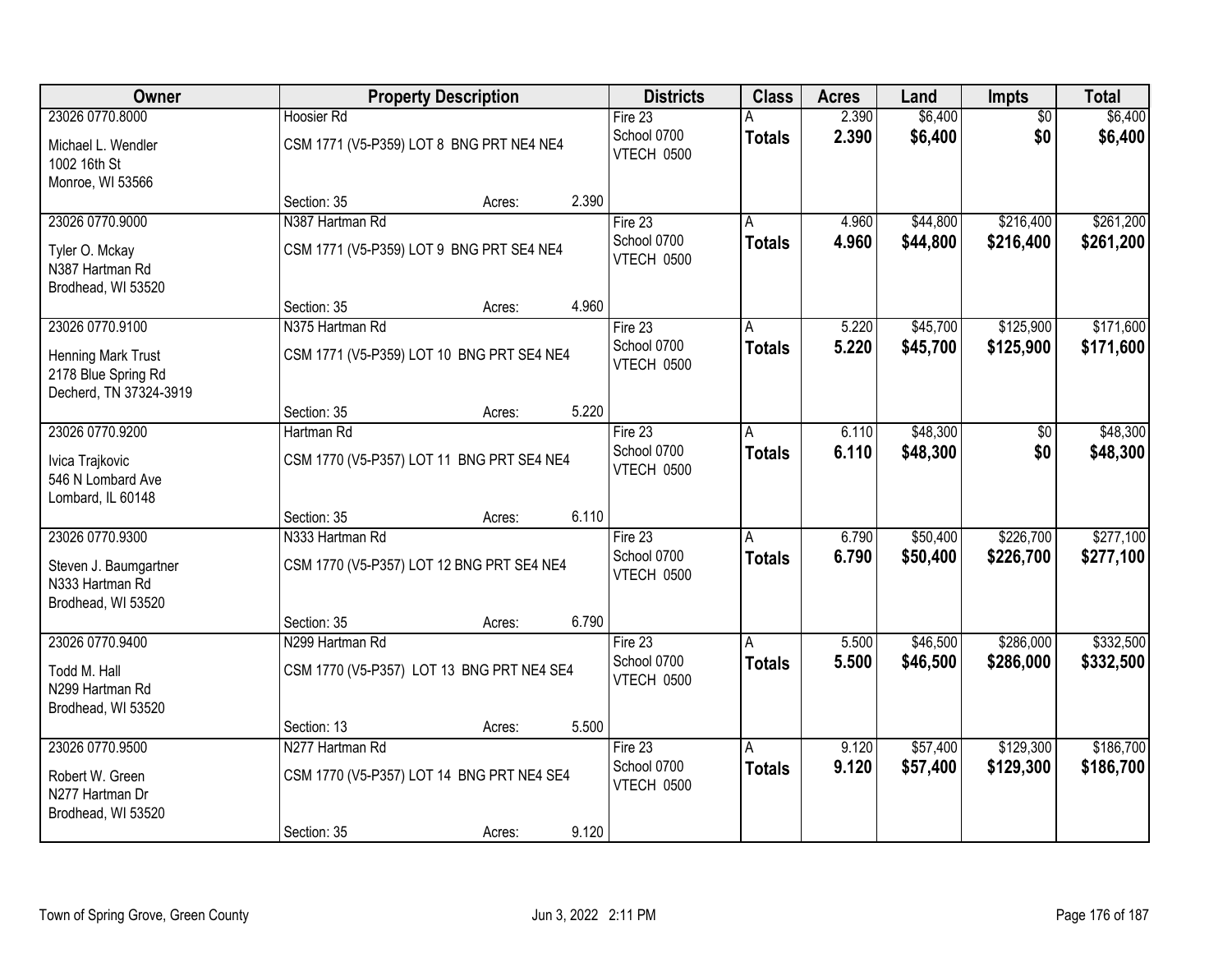| Owner                                                                              | <b>Property Description</b>                                           | <b>Districts</b>          | <b>Class</b>  | <b>Acres</b> | Land     | <b>Impts</b>    | <b>Total</b> |
|------------------------------------------------------------------------------------|-----------------------------------------------------------------------|---------------------------|---------------|--------------|----------|-----------------|--------------|
| 23026 0770.9601                                                                    | Mt Hope Rd                                                            | School 0700               |               | 7.520        | \$52,600 | $\overline{50}$ | \$52,600     |
| Heckert Linda & Paulli Jill Jnt Rev Trust<br>N269 Hartman Rd<br>Brodhead, WI 53520 | CSM 4566 (V19-P142) LOT 1 BNG PRT NE4 SE4                             | VTECH 0500                | <b>Totals</b> | 7.520        | \$52,600 | \$0             | \$52,600     |
|                                                                                    | 7.520<br>Section: 35<br>Acres:                                        |                           |               |              |          |                 |              |
| 23026 0770.9810                                                                    | N253 Hartman Rd                                                       | School 0700               | A             | 7.510        | \$52,500 | \$127,300       | \$179,800    |
| Cindy L. Allen<br>N253 Hartman Rd<br>Brodhead, WI 53520                            | CSM 4566 (V19-P142) LOT 2 BNG PRT NE4 SE4                             | VTECH 0500                | <b>Totals</b> | 7.510        | \$52,500 | \$127,300       | \$179,800    |
|                                                                                    | 7.510<br>Section: 35<br>Acres:                                        |                           |               |              |          |                 |              |
| 23026 0770.9900                                                                    | Mt Hope Rd                                                            | Fire 23                   | A             | 5.460        | \$46,400 | \$0             | \$46,400     |
| Zarko Brkovic<br>2736 W Farragut Ave<br>Chicago, IL 60625                          | CSM 1769 (V5-P356) LOT 18 BNG PRT NE4 SE4                             | School 0700<br>VTECH 0500 | <b>Totals</b> | 5.460        | \$46,400 | \$0             | \$46,400     |
|                                                                                    | 5.460<br>Section: 35<br>Acres:                                        |                           |               |              |          |                 |              |
| 23026 0770.9910                                                                    | N211 Hartman Rd                                                       | Fire 23                   | A             | 5.480        | \$46,400 | \$142,900       | \$189,300    |
| Danny E. Shickles<br>N211 Hartman Rd<br>Brodhead, WI 53520                         | CSM 1768 (V5-P355) LOT 19 BNG PRT SE4 SE4                             | School 0700<br>VTECH 0500 | <b>Totals</b> | 5.480        | \$46,400 | \$142,900       | \$189,300    |
|                                                                                    | 5.480<br>Section: 35<br>Acres:                                        |                           |               |              |          |                 |              |
| 23026 0770.9922                                                                    | N175 Hartman Rd                                                       | Fire 23                   | А             | 4.860        | \$44,300 | \$141,900       | \$186,200    |
| Debra L. Boston<br>N175 Hartman Rd<br>Brodhead, WI 53520                           | CSM 5471 (V27-P106) LOT 1 BNG PRT SE4 SE4 FMLY<br>PRT CSM 1768 LOT 20 | School 0700<br>VTECH 0500 | <b>Totals</b> | 4.860        | \$44,300 | \$141,900       | \$186,200    |
|                                                                                    | 4.860<br>Section: 35<br>Acres:                                        |                           |               |              |          |                 |              |
| 23026 0770.9923                                                                    | N173 Hartman Rd                                                       | Fire 23                   | Α             | 0.620        | \$15,500 | $\sqrt{6}$      | \$15,500     |
| Debra L. Boston<br>N175 Hartman Rd<br>Brodhead, WI 53520                           | CSM 5471 (V27-P106) LOT 2 BNG PRT SE4 SE4 FMLY<br>PRT CSM 1768 LOT 20 | School 0700<br>VTECH 0500 | <b>Totals</b> | 0.620        | \$15,500 | \$0             | \$15,500     |
|                                                                                    | 0.620<br>Section: 35<br>Acres:                                        |                           |               |              |          |                 |              |
| 23026 0770.9930                                                                    | Mt Hope Rd                                                            | Fire 23                   | А             | 9.770        | \$59,300 | $\overline{50}$ | \$59,300     |
| Danny E. Shickles<br>N211 Hartman Rd<br>Brodhead, WI 53520                         | CSM 1768 (V5-P355) LOT 21 BNG PRT SE4 SE4                             | School 0700<br>VTECH 0500 | <b>Totals</b> | 9.770        | \$59,300 | \$0             | \$59,300     |
|                                                                                    | 9.770<br>Section: 35<br>Acres:                                        |                           |               |              |          |                 |              |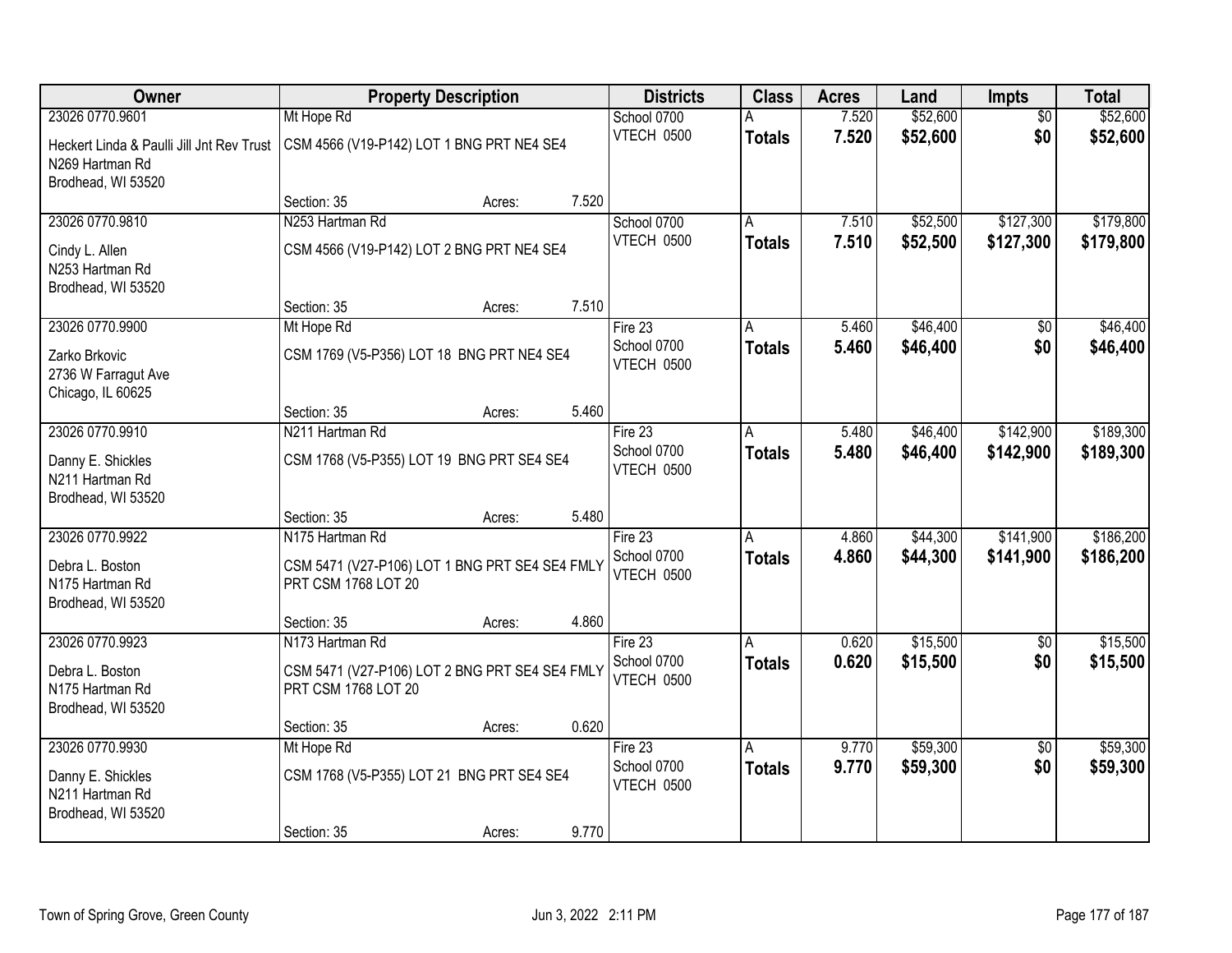| 23026 0770.9940<br>1.170<br>\$2,600<br>Mt Hope Rd<br>Fire $23$<br>$\overline{50}$<br>А<br>\$2,600<br>\$0<br>School 0700<br>1.170<br>\$2,600<br><b>Totals</b><br>CSM 1768 (V5-P355) OUTLOT A BNG PRT SE4 SE4<br>Stateline Rd Maintenance Assoc<br>VTECH 0500<br>Attn: Linda Heckert<br>N269 Hartman Rd<br>1.170<br>Brodhead, WI 53520<br>Section: 35<br>Acres:<br>Fire 23<br>\$59,000<br>\$59,000<br>23026 0770.9950<br>Mt Hope Rd<br>9.670<br>$\overline{50}$<br>A<br>School 0700<br>9.670<br>\$59,000<br>\$0<br>\$59,000<br><b>Totals</b><br>CSM 1774 (V5-P365) LOT 22 BNG PRT SE4 SE4<br>Danny E. Shickles<br>VTECH 0500<br>N211 Hartman Rd<br>Brodhead, WI 53520<br>9.670<br>Section: 35<br>Acres:<br>\$58,800<br>\$58,800<br>23026 0770.9960<br>9.610<br>Hartman Rd<br>Fire 23<br>\$0<br>A<br>School 0700<br>\$58,800<br>\$0<br>9.610<br>\$58,800<br><b>Totals</b><br>Heckert Linda & Paulli Jill Jnt Rev Trust<br>CSM 1774 (V5-P365) LOT 23 BNG PRT NW4, SW4,<br>VTECH 0500<br>SE4 OF SE4<br>N269 Hartman Rd<br>Brodhead, WI 53520<br>9.610<br>Section: 35<br>Acres:<br>23026 0770.9970<br>10.120<br>\$60,300<br>Mt Hope Rd<br>Fire 23<br>\$0<br>A<br>School 0700<br>\$0<br>10.120<br>\$60,300<br>\$60,300<br><b>Totals</b><br>Heckert Linda & Paulli Jill Jnt Rev Trust<br>CSM 1774 (V5-P365) LOT 24 BNG PRT SW4 & NW4<br>VTECH 0500<br>N269 Hartman Rd<br>SE4<br>Brodhead, WI 53520<br>10.120<br>Section: 35<br>Acres:<br>\$2,700<br>23026 0770.9980<br>Mt Hope Rd<br>Fire 23<br>1.440<br>\$0<br>A<br>\$2,700<br>School 0700<br>1.440<br>\$0<br>\$2,700<br><b>Totals</b><br>CSM 1774 (V5-P365) OUTLOT A BNG PRT SE4<br>Stateline Road Maintenance Association<br>VTECH 0500<br>Attn: Linda Heckert<br>N269 Hartman Rd<br>Brodhead, WI 53520<br>1.440<br>Section: 35<br>Acres:<br>\$102,700<br>\$35,600<br>23026 0771.0000<br>W684 Hoosier Rd<br>Fire 23<br>4.910<br>A<br>School 0700<br>4.910<br>\$35,600<br>\$102,700<br>\$138,300<br><b>Totals</b><br>CSM 4215 (V17-P13) LOT 2 BNG PRT NW4 NE4<br>Frederick H. Schau<br>VTECH 0500<br>W684 Hoosier Rd<br>Brodhead, WI 53520<br>4.910<br>Section: 35<br>Acres:<br>23026 0771.1000<br>\$36,000<br>Mt Hope Rd<br>Fire $23$<br>5.000<br>$\overline{50}$<br>A<br>\$0<br>School 0700<br>5.000<br>\$36,000<br><b>Totals</b><br>CSM 4215 (V17-P13) LOT 1 BNG PRT NW4 NE4<br>Lucas D. Robl<br>VTECH 0500<br>307 8th St<br>Brodhead, WI 53520 | Owner | <b>Property Description</b>    | <b>Districts</b> | <b>Class</b> | <b>Acres</b> | Land    | <b>Impts</b> | <b>Total</b> |
|----------------------------------------------------------------------------------------------------------------------------------------------------------------------------------------------------------------------------------------------------------------------------------------------------------------------------------------------------------------------------------------------------------------------------------------------------------------------------------------------------------------------------------------------------------------------------------------------------------------------------------------------------------------------------------------------------------------------------------------------------------------------------------------------------------------------------------------------------------------------------------------------------------------------------------------------------------------------------------------------------------------------------------------------------------------------------------------------------------------------------------------------------------------------------------------------------------------------------------------------------------------------------------------------------------------------------------------------------------------------------------------------------------------------------------------------------------------------------------------------------------------------------------------------------------------------------------------------------------------------------------------------------------------------------------------------------------------------------------------------------------------------------------------------------------------------------------------------------------------------------------------------------------------------------------------------------------------------------------------------------------------------------------------------------------------------------------------------------------------------------------------------------------------------------------------------------------------------------------------------------------------------------------------------------------------------------------------------------------------------------------------------|-------|--------------------------------|------------------|--------------|--------------|---------|--------------|--------------|
|                                                                                                                                                                                                                                                                                                                                                                                                                                                                                                                                                                                                                                                                                                                                                                                                                                                                                                                                                                                                                                                                                                                                                                                                                                                                                                                                                                                                                                                                                                                                                                                                                                                                                                                                                                                                                                                                                                                                                                                                                                                                                                                                                                                                                                                                                                                                                                                              |       |                                |                  |              |              | \$2,600 |              |              |
|                                                                                                                                                                                                                                                                                                                                                                                                                                                                                                                                                                                                                                                                                                                                                                                                                                                                                                                                                                                                                                                                                                                                                                                                                                                                                                                                                                                                                                                                                                                                                                                                                                                                                                                                                                                                                                                                                                                                                                                                                                                                                                                                                                                                                                                                                                                                                                                              |       |                                |                  |              |              |         |              |              |
|                                                                                                                                                                                                                                                                                                                                                                                                                                                                                                                                                                                                                                                                                                                                                                                                                                                                                                                                                                                                                                                                                                                                                                                                                                                                                                                                                                                                                                                                                                                                                                                                                                                                                                                                                                                                                                                                                                                                                                                                                                                                                                                                                                                                                                                                                                                                                                                              |       |                                |                  |              |              |         |              |              |
|                                                                                                                                                                                                                                                                                                                                                                                                                                                                                                                                                                                                                                                                                                                                                                                                                                                                                                                                                                                                                                                                                                                                                                                                                                                                                                                                                                                                                                                                                                                                                                                                                                                                                                                                                                                                                                                                                                                                                                                                                                                                                                                                                                                                                                                                                                                                                                                              |       |                                |                  |              |              |         |              |              |
|                                                                                                                                                                                                                                                                                                                                                                                                                                                                                                                                                                                                                                                                                                                                                                                                                                                                                                                                                                                                                                                                                                                                                                                                                                                                                                                                                                                                                                                                                                                                                                                                                                                                                                                                                                                                                                                                                                                                                                                                                                                                                                                                                                                                                                                                                                                                                                                              |       |                                |                  |              |              |         |              |              |
|                                                                                                                                                                                                                                                                                                                                                                                                                                                                                                                                                                                                                                                                                                                                                                                                                                                                                                                                                                                                                                                                                                                                                                                                                                                                                                                                                                                                                                                                                                                                                                                                                                                                                                                                                                                                                                                                                                                                                                                                                                                                                                                                                                                                                                                                                                                                                                                              |       |                                |                  |              |              |         |              |              |
|                                                                                                                                                                                                                                                                                                                                                                                                                                                                                                                                                                                                                                                                                                                                                                                                                                                                                                                                                                                                                                                                                                                                                                                                                                                                                                                                                                                                                                                                                                                                                                                                                                                                                                                                                                                                                                                                                                                                                                                                                                                                                                                                                                                                                                                                                                                                                                                              |       |                                |                  |              |              |         |              |              |
|                                                                                                                                                                                                                                                                                                                                                                                                                                                                                                                                                                                                                                                                                                                                                                                                                                                                                                                                                                                                                                                                                                                                                                                                                                                                                                                                                                                                                                                                                                                                                                                                                                                                                                                                                                                                                                                                                                                                                                                                                                                                                                                                                                                                                                                                                                                                                                                              |       |                                |                  |              |              |         |              |              |
|                                                                                                                                                                                                                                                                                                                                                                                                                                                                                                                                                                                                                                                                                                                                                                                                                                                                                                                                                                                                                                                                                                                                                                                                                                                                                                                                                                                                                                                                                                                                                                                                                                                                                                                                                                                                                                                                                                                                                                                                                                                                                                                                                                                                                                                                                                                                                                                              |       |                                |                  |              |              |         |              |              |
|                                                                                                                                                                                                                                                                                                                                                                                                                                                                                                                                                                                                                                                                                                                                                                                                                                                                                                                                                                                                                                                                                                                                                                                                                                                                                                                                                                                                                                                                                                                                                                                                                                                                                                                                                                                                                                                                                                                                                                                                                                                                                                                                                                                                                                                                                                                                                                                              |       |                                |                  |              |              |         |              |              |
|                                                                                                                                                                                                                                                                                                                                                                                                                                                                                                                                                                                                                                                                                                                                                                                                                                                                                                                                                                                                                                                                                                                                                                                                                                                                                                                                                                                                                                                                                                                                                                                                                                                                                                                                                                                                                                                                                                                                                                                                                                                                                                                                                                                                                                                                                                                                                                                              |       |                                |                  |              |              |         |              |              |
|                                                                                                                                                                                                                                                                                                                                                                                                                                                                                                                                                                                                                                                                                                                                                                                                                                                                                                                                                                                                                                                                                                                                                                                                                                                                                                                                                                                                                                                                                                                                                                                                                                                                                                                                                                                                                                                                                                                                                                                                                                                                                                                                                                                                                                                                                                                                                                                              |       |                                |                  |              |              |         |              |              |
|                                                                                                                                                                                                                                                                                                                                                                                                                                                                                                                                                                                                                                                                                                                                                                                                                                                                                                                                                                                                                                                                                                                                                                                                                                                                                                                                                                                                                                                                                                                                                                                                                                                                                                                                                                                                                                                                                                                                                                                                                                                                                                                                                                                                                                                                                                                                                                                              |       |                                |                  |              |              |         |              |              |
|                                                                                                                                                                                                                                                                                                                                                                                                                                                                                                                                                                                                                                                                                                                                                                                                                                                                                                                                                                                                                                                                                                                                                                                                                                                                                                                                                                                                                                                                                                                                                                                                                                                                                                                                                                                                                                                                                                                                                                                                                                                                                                                                                                                                                                                                                                                                                                                              |       |                                |                  |              |              |         |              |              |
|                                                                                                                                                                                                                                                                                                                                                                                                                                                                                                                                                                                                                                                                                                                                                                                                                                                                                                                                                                                                                                                                                                                                                                                                                                                                                                                                                                                                                                                                                                                                                                                                                                                                                                                                                                                                                                                                                                                                                                                                                                                                                                                                                                                                                                                                                                                                                                                              |       |                                |                  |              |              |         |              |              |
| \$2,700<br>\$138,300<br>\$36,000<br>\$36,000                                                                                                                                                                                                                                                                                                                                                                                                                                                                                                                                                                                                                                                                                                                                                                                                                                                                                                                                                                                                                                                                                                                                                                                                                                                                                                                                                                                                                                                                                                                                                                                                                                                                                                                                                                                                                                                                                                                                                                                                                                                                                                                                                                                                                                                                                                                                                 |       |                                |                  |              |              |         |              | \$60,300     |
|                                                                                                                                                                                                                                                                                                                                                                                                                                                                                                                                                                                                                                                                                                                                                                                                                                                                                                                                                                                                                                                                                                                                                                                                                                                                                                                                                                                                                                                                                                                                                                                                                                                                                                                                                                                                                                                                                                                                                                                                                                                                                                                                                                                                                                                                                                                                                                                              |       |                                |                  |              |              |         |              |              |
|                                                                                                                                                                                                                                                                                                                                                                                                                                                                                                                                                                                                                                                                                                                                                                                                                                                                                                                                                                                                                                                                                                                                                                                                                                                                                                                                                                                                                                                                                                                                                                                                                                                                                                                                                                                                                                                                                                                                                                                                                                                                                                                                                                                                                                                                                                                                                                                              |       |                                |                  |              |              |         |              |              |
|                                                                                                                                                                                                                                                                                                                                                                                                                                                                                                                                                                                                                                                                                                                                                                                                                                                                                                                                                                                                                                                                                                                                                                                                                                                                                                                                                                                                                                                                                                                                                                                                                                                                                                                                                                                                                                                                                                                                                                                                                                                                                                                                                                                                                                                                                                                                                                                              |       |                                |                  |              |              |         |              |              |
|                                                                                                                                                                                                                                                                                                                                                                                                                                                                                                                                                                                                                                                                                                                                                                                                                                                                                                                                                                                                                                                                                                                                                                                                                                                                                                                                                                                                                                                                                                                                                                                                                                                                                                                                                                                                                                                                                                                                                                                                                                                                                                                                                                                                                                                                                                                                                                                              |       |                                |                  |              |              |         |              |              |
|                                                                                                                                                                                                                                                                                                                                                                                                                                                                                                                                                                                                                                                                                                                                                                                                                                                                                                                                                                                                                                                                                                                                                                                                                                                                                                                                                                                                                                                                                                                                                                                                                                                                                                                                                                                                                                                                                                                                                                                                                                                                                                                                                                                                                                                                                                                                                                                              |       |                                |                  |              |              |         |              |              |
|                                                                                                                                                                                                                                                                                                                                                                                                                                                                                                                                                                                                                                                                                                                                                                                                                                                                                                                                                                                                                                                                                                                                                                                                                                                                                                                                                                                                                                                                                                                                                                                                                                                                                                                                                                                                                                                                                                                                                                                                                                                                                                                                                                                                                                                                                                                                                                                              |       |                                |                  |              |              |         |              |              |
|                                                                                                                                                                                                                                                                                                                                                                                                                                                                                                                                                                                                                                                                                                                                                                                                                                                                                                                                                                                                                                                                                                                                                                                                                                                                                                                                                                                                                                                                                                                                                                                                                                                                                                                                                                                                                                                                                                                                                                                                                                                                                                                                                                                                                                                                                                                                                                                              |       |                                |                  |              |              |         |              |              |
|                                                                                                                                                                                                                                                                                                                                                                                                                                                                                                                                                                                                                                                                                                                                                                                                                                                                                                                                                                                                                                                                                                                                                                                                                                                                                                                                                                                                                                                                                                                                                                                                                                                                                                                                                                                                                                                                                                                                                                                                                                                                                                                                                                                                                                                                                                                                                                                              |       |                                |                  |              |              |         |              |              |
|                                                                                                                                                                                                                                                                                                                                                                                                                                                                                                                                                                                                                                                                                                                                                                                                                                                                                                                                                                                                                                                                                                                                                                                                                                                                                                                                                                                                                                                                                                                                                                                                                                                                                                                                                                                                                                                                                                                                                                                                                                                                                                                                                                                                                                                                                                                                                                                              |       |                                |                  |              |              |         |              |              |
|                                                                                                                                                                                                                                                                                                                                                                                                                                                                                                                                                                                                                                                                                                                                                                                                                                                                                                                                                                                                                                                                                                                                                                                                                                                                                                                                                                                                                                                                                                                                                                                                                                                                                                                                                                                                                                                                                                                                                                                                                                                                                                                                                                                                                                                                                                                                                                                              |       |                                |                  |              |              |         |              |              |
|                                                                                                                                                                                                                                                                                                                                                                                                                                                                                                                                                                                                                                                                                                                                                                                                                                                                                                                                                                                                                                                                                                                                                                                                                                                                                                                                                                                                                                                                                                                                                                                                                                                                                                                                                                                                                                                                                                                                                                                                                                                                                                                                                                                                                                                                                                                                                                                              |       |                                |                  |              |              |         |              |              |
|                                                                                                                                                                                                                                                                                                                                                                                                                                                                                                                                                                                                                                                                                                                                                                                                                                                                                                                                                                                                                                                                                                                                                                                                                                                                                                                                                                                                                                                                                                                                                                                                                                                                                                                                                                                                                                                                                                                                                                                                                                                                                                                                                                                                                                                                                                                                                                                              |       |                                |                  |              |              |         |              |              |
|                                                                                                                                                                                                                                                                                                                                                                                                                                                                                                                                                                                                                                                                                                                                                                                                                                                                                                                                                                                                                                                                                                                                                                                                                                                                                                                                                                                                                                                                                                                                                                                                                                                                                                                                                                                                                                                                                                                                                                                                                                                                                                                                                                                                                                                                                                                                                                                              |       |                                |                  |              |              |         |              |              |
|                                                                                                                                                                                                                                                                                                                                                                                                                                                                                                                                                                                                                                                                                                                                                                                                                                                                                                                                                                                                                                                                                                                                                                                                                                                                                                                                                                                                                                                                                                                                                                                                                                                                                                                                                                                                                                                                                                                                                                                                                                                                                                                                                                                                                                                                                                                                                                                              |       |                                |                  |              |              |         |              |              |
|                                                                                                                                                                                                                                                                                                                                                                                                                                                                                                                                                                                                                                                                                                                                                                                                                                                                                                                                                                                                                                                                                                                                                                                                                                                                                                                                                                                                                                                                                                                                                                                                                                                                                                                                                                                                                                                                                                                                                                                                                                                                                                                                                                                                                                                                                                                                                                                              |       |                                |                  |              |              |         |              |              |
|                                                                                                                                                                                                                                                                                                                                                                                                                                                                                                                                                                                                                                                                                                                                                                                                                                                                                                                                                                                                                                                                                                                                                                                                                                                                                                                                                                                                                                                                                                                                                                                                                                                                                                                                                                                                                                                                                                                                                                                                                                                                                                                                                                                                                                                                                                                                                                                              |       |                                |                  |              |              |         |              |              |
|                                                                                                                                                                                                                                                                                                                                                                                                                                                                                                                                                                                                                                                                                                                                                                                                                                                                                                                                                                                                                                                                                                                                                                                                                                                                                                                                                                                                                                                                                                                                                                                                                                                                                                                                                                                                                                                                                                                                                                                                                                                                                                                                                                                                                                                                                                                                                                                              |       |                                |                  |              |              |         |              |              |
|                                                                                                                                                                                                                                                                                                                                                                                                                                                                                                                                                                                                                                                                                                                                                                                                                                                                                                                                                                                                                                                                                                                                                                                                                                                                                                                                                                                                                                                                                                                                                                                                                                                                                                                                                                                                                                                                                                                                                                                                                                                                                                                                                                                                                                                                                                                                                                                              |       |                                |                  |              |              |         |              |              |
|                                                                                                                                                                                                                                                                                                                                                                                                                                                                                                                                                                                                                                                                                                                                                                                                                                                                                                                                                                                                                                                                                                                                                                                                                                                                                                                                                                                                                                                                                                                                                                                                                                                                                                                                                                                                                                                                                                                                                                                                                                                                                                                                                                                                                                                                                                                                                                                              |       | 5.000<br>Section: 35<br>Acres: |                  |              |              |         |              |              |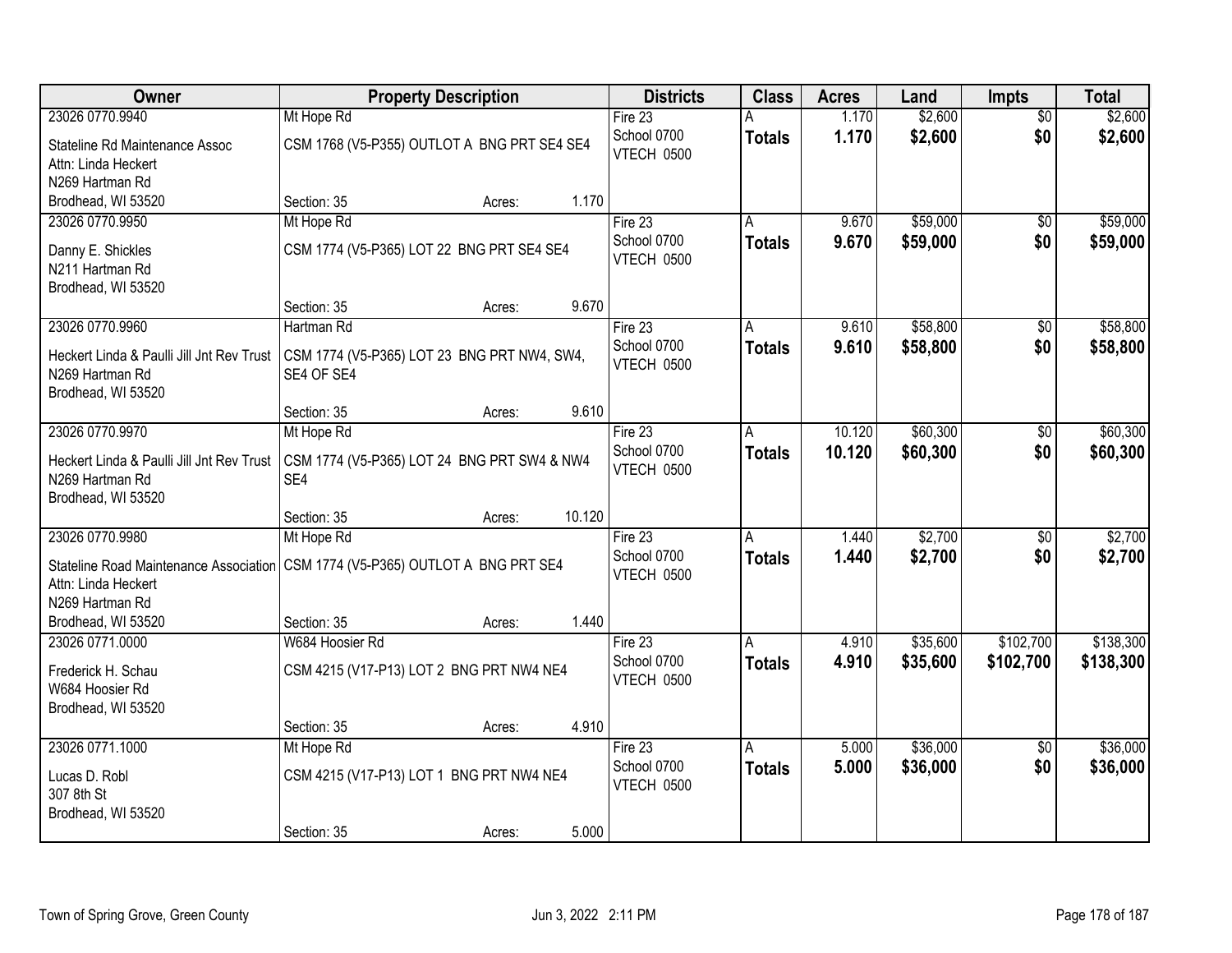| Owner                                    | <b>Property Description</b>                                                                 | <b>Districts</b>  | <b>Class</b>                 | <b>Acres</b>    | Land     | Impts           | <b>Total</b> |
|------------------------------------------|---------------------------------------------------------------------------------------------|-------------------|------------------------------|-----------------|----------|-----------------|--------------|
| 23026 0774.0000                          | Mt Hope Rd                                                                                  | Fire $23$         | D                            | 26.250          | \$5,600  | $\overline{50}$ | \$5,600      |
| Tobler Shirley A Revoc Living Trust      | NE4 NW4 EXC COM NE COR NW4 TH SLY ALG                                                       | School 0700       | E                            | 0.750           | \$100    | \$0             | \$100        |
| 1005 3rd St N                            | CTRLN MT HOPE RD 224 FT POB TH W 417 FT 4 IN                                                | <b>VTECH 0500</b> | <b>Totals</b>                | 27.000          | \$5,700  | \$0             | \$5,700      |
| Monroe, WI 53566                         | TH SLY & PARALLEL W/RD 521 FT 7 IN TH ELY 417                                               |                   |                              |                 |          |                 |              |
|                                          | 27.000<br>Section: 35<br>Acres:                                                             |                   |                              |                 |          |                 |              |
| 23026 0774.1000                          | N475 Mount Hope Rd                                                                          | Fire 23           | A                            | 2.600           | \$33,000 | \$122,600       | \$155,600    |
|                                          |                                                                                             | School 0700       | <b>Totals</b>                | 2.600           | \$33,000 | \$122,600       | \$155,600    |
| James R. Reilly                          | PRT N 64A OF E1/2 NW4 SEC 35 COM NE COR NW4<br>TH SLY ALG CLN MT HOPE RD 224 FT POB TH W TO | VTECH 0500        |                              |                 |          |                 |              |
| N475 Mount Hope Rd<br>Brodhead, WI 53520 | CTR OF HWY 417 FT 4 IN TH SLY PRL W/ CTR OF SD                                              |                   |                              |                 |          |                 |              |
|                                          | 2.600<br>Section: 35<br>Acres:                                                              |                   |                              |                 |          |                 |              |
| 23026 0774.1100                          | N455 Mount Hope Rd                                                                          | Fire 23           | А                            | 2.400           | \$32,000 | \$95,800        | \$127,800    |
|                                          |                                                                                             | School 0700       | <b>Totals</b>                | 2.400           | \$32,000 | \$95,800        | \$127,800    |
| Robert L. Woodrum                        | PRT NE4 NW4 SEC 35 COM N4 COR SD SEC TH S                                                   | VTECH 0500        |                              |                 |          |                 |              |
| N455 Mt Hope Rd                          | 492.58 FT POB TH S 253 FT TH W 417.33 FT TH N 253                                           |                   |                              |                 |          |                 |              |
| Brodhead, WI 53520                       | FT TH E 417.33 FT TO POB                                                                    |                   |                              |                 |          |                 |              |
|                                          | 2.400<br>Section: 35<br>Acres:                                                              |                   |                              |                 |          |                 |              |
| 23026 0774.3000                          | N399 Mount Hope Rd                                                                          | Fire 23           | A                            | 8.500           | \$55,500 | \$132,100       | \$187,600    |
| Robert L. Skirvin                        | PARC IN NE4 NW4, BEG 745.7 FT S OF NE COR OF N                                              | School 0700       | <b>Totals</b>                | 8.500           | \$55,500 | \$132,100       | \$187,600    |
| PO Box 153                               | 64 AC OF E 1/2 NW4 TH W 650 FT TH S 572 FT TH E                                             | VTECH 0500        |                              |                 |          |                 |              |
| Brodhead, WI 53520-0153                  | 650 FT TH N 572 FT POB                                                                      |                   |                              |                 |          |                 |              |
|                                          | 8.500<br>Section: 35<br>Acres:                                                              |                   |                              |                 |          |                 |              |
| 23026 0775.3000                          | Shanghai Rd                                                                                 | Fire 23           | 5M                           | 20.670          | \$20,700 | $\overline{50}$ | \$20,700     |
| Kurtis J. Strommen                       | CSM 5424 (V26-P283) LOT 1 BNG NW4 & SW4 OF NW                                               | School 0700       | D                            | 18.000          | \$2,600  | \$0             | \$2,600      |
| PO Box 282                               |                                                                                             | VTECH 0500        | E                            | 2.000           | \$1,000  | \$0             | \$1,000      |
| Brodhead, WI 53520                       |                                                                                             |                   | <b>Totals</b>                | 40.670          | \$24,300 | \$0             | \$24,300     |
|                                          | 40.670<br>Section: 35<br>Acres:                                                             |                   |                              |                 |          |                 |              |
| 23026 0776.3000                          | Shanghai Rd                                                                                 | Fire 23           | E                            | 5.000           | \$2,500  | $\sqrt{6}$      | \$2,500      |
|                                          |                                                                                             | School 0700       | Ė                            | 35.670          | \$71,300 | \$0             | \$71,300     |
| Dennis Strommen                          | CSM 5424 (V26-P283) LOT 2 BNG PRT NW4 & SW4 OF                                              | VTECH 0500        | <b>Totals</b>                | 40.670          | \$73,800 | \$0             | \$73,800     |
| 1403 18th St                             | NW4                                                                                         |                   |                              |                 |          |                 |              |
| Brodhead, WI 53520                       |                                                                                             |                   |                              |                 |          |                 |              |
|                                          | 40.670<br>Section: 35<br>Acres:                                                             |                   |                              |                 |          |                 |              |
| 23026 0777.0000                          | Mt Hope Rd                                                                                  | Fire 23           | $\overline{\mathsf{D}}$<br>E | 23.250<br>0.750 | \$5,000  | $\overline{50}$ | \$5,000      |
| Tobler Shirley A Revoc Living Trust      | N 24A OF SE4 NW4                                                                            | School 0700       |                              |                 | \$100    | \$0             | \$100        |
| 1005 3rd St N                            |                                                                                             | VTECH 0500        | <b>Totals</b>                | 24.000          | \$5,100  | \$0             | \$5,100      |
| Monroe, WI 53566                         |                                                                                             |                   |                              |                 |          |                 |              |
|                                          | 24.000<br>Section: 35<br>Acres:                                                             |                   |                              |                 |          |                 |              |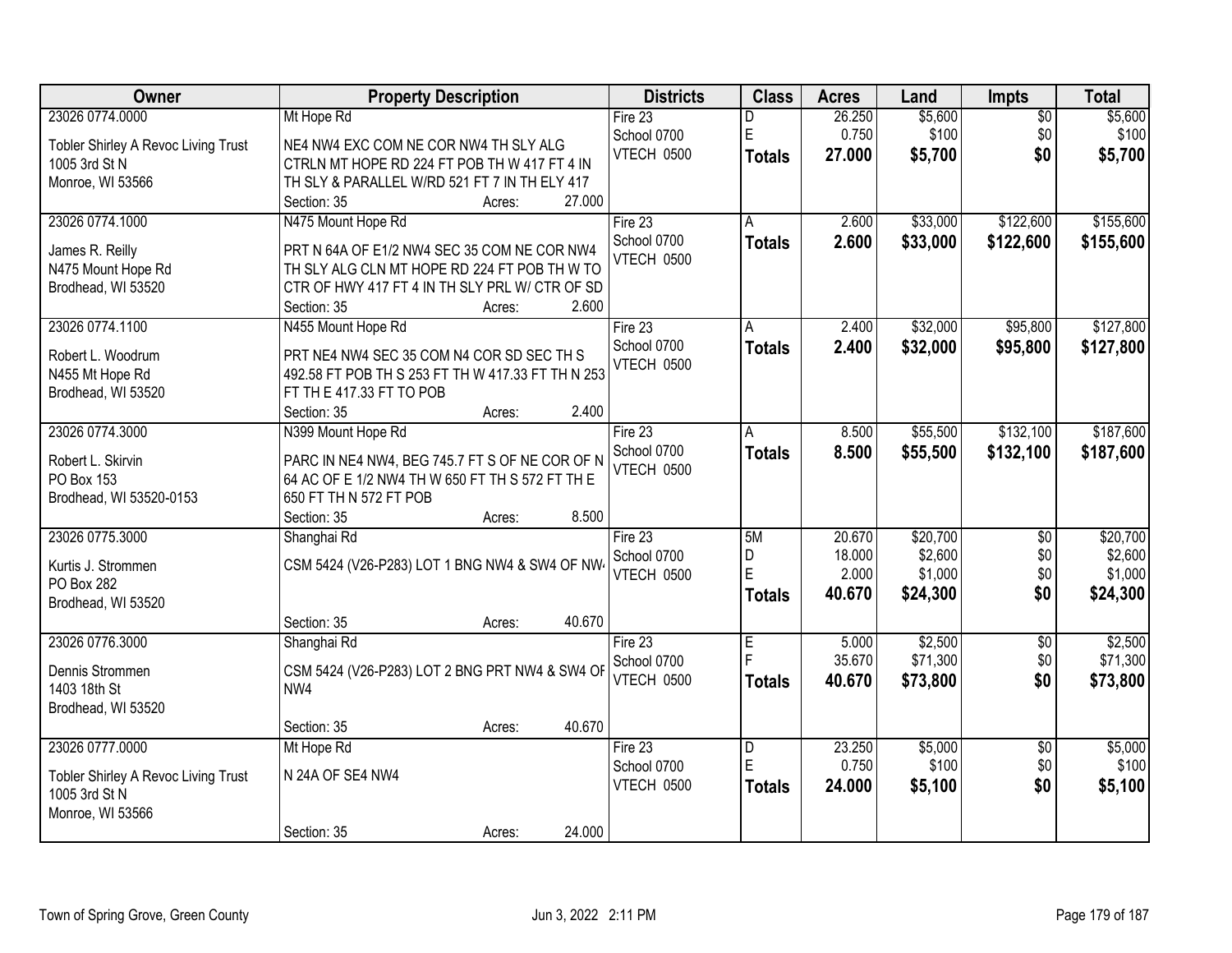| <b>Class</b><br>Owner<br><b>Property Description</b><br><b>Districts</b><br><b>Acres</b><br><b>Impts</b><br>Land                    | <b>Total</b>               |
|-------------------------------------------------------------------------------------------------------------------------------------|----------------------------|
| 23026 0778.0000<br>15.750<br>\$4,300<br>Mt Hope Rd<br>Fire $23$<br>D                                                                | $\overline{$0}$<br>\$4,300 |
| E<br>0.250<br>\$100<br>School 0700<br>Kaderly Andrew Paul and Priscilla a<br>S 16A SE4 NW4                                          | \$100<br>\$0               |
| VTECH 0500<br>16.000<br>\$4,400<br><b>Totals</b><br>Revocable Trust                                                                 | \$0<br>\$4,400             |
| N202 Mount Hope Rd                                                                                                                  |                            |
| 16.000<br>Brodhead, WI 53520<br>Section: 35<br>Acres:                                                                               |                            |
| \$6,000<br>23026 0779.0000<br>Mt Hope Rd<br>Fire 23<br>32.000<br>$\overline{D}$                                                     | \$6,000<br>\$0             |
| E<br>5.000<br>\$2,500<br>School 0700                                                                                                | \$2,500<br>\$0             |
| PRT NE4 SW4<br>Kaderly Andrew Paul and Priscilla a<br>VTECH 0500<br>37.000<br>\$8,500<br><b>Totals</b>                              | \$0<br>\$8,500             |
| <b>Revocable Trust</b>                                                                                                              |                            |
| N202 Mount Hope Rd<br>37.000                                                                                                        |                            |
| Brodhead, WI 53520<br>Section: 35<br>Acres:                                                                                         |                            |
| \$60,000<br>23026 0779.1000<br>N197 Mount Hope Rd<br>Fire 23<br>10.000<br>A                                                         | \$132,000<br>\$72,000      |
| School 0700<br>\$72,000<br>10.000<br>\$60,000<br><b>Totals</b><br>PRT NE4 SW4 & PRT SE4 SW4 DESC AS BEG E<br>Elizabeth J. Mondragon | \$132,000                  |
| VTECH 0500<br>BOUNDARY SW4 WHICH PT IS SE COR OF N 14A OF<br>N197 Mt Hope Rd                                                        |                            |
| SE4 SW4 TH W 600 FT ALG S BNDRY OF N14A OF<br>Brodhead, WI 53520                                                                    |                            |
| 10.000<br>Section: 35<br>Acres:                                                                                                     |                            |
| 23026 0780.0000<br>Fire 23<br>5M<br>\$4,000<br>Mt Hope Rd<br>4.000                                                                  | \$4,000<br>\$0             |
| \$7,800<br>36.000<br>School 0700<br>D<br>NW4 SW4<br>Kaderly Andrew Paul and Priscilla a                                             | \$7,800<br>\$0             |
| VTECH 0500<br>40.000<br>\$11,800<br><b>Totals</b><br>Revocable Trust                                                                | \$0<br>\$11,800            |
| N202 Mount Hope Rd                                                                                                                  |                            |
| 40.000<br>Brodhead, WI 53520<br>Section: 35<br>Acres:                                                                               |                            |
| 5M<br>\$5,000<br>23026 0781.0000<br>Fire 23<br>5.000<br>Mt Hope Rd                                                                  | \$5,000<br>\$0             |
| 33.420<br>\$7,800<br>D<br>School 0700                                                                                               | \$7,800<br>\$0             |
| PRT SW4 SW4<br>Kaderly Andrew Paul and Priscilla a<br>E<br>1.000<br>\$100<br>VTECH 0500                                             | \$0<br>\$100               |
| Revocable Trust<br>39.420<br>\$12,900<br><b>Totals</b>                                                                              | \$0<br>\$12,900            |
| N202 Mount Hope Rd                                                                                                                  |                            |
| 39.420<br>Brodhead, WI 53520<br>Section: 35<br>Acres:                                                                               |                            |
| \$1,200<br>23026 0782.0000<br>7.000<br>W828 Stateline Rd<br>Fire 23<br>D                                                            | \$1,200<br>$\overline{50}$ |
| \$1,200<br>School 0700<br>7.000<br><b>Totals</b><br>PRT N 14A SE4 SW4<br>Kaderly Andrew Paul and Priscilla a                        | \$0<br>\$1,200             |
| VTECH 0500<br>Revocable Trust                                                                                                       |                            |
| N202 Mount Hope Rd                                                                                                                  |                            |
| 7.000<br>Brodhead, WI 53520<br>Section: 35<br>Acres:                                                                                |                            |
| 23026 0782.2000<br>W828 Stateline Rd<br>Fire 23<br>\$17,900<br>0.580<br>A                                                           | \$70,100<br>\$88,000       |
| School 0700<br>0.580<br>\$17,900<br>\$70,100<br><b>Totals</b><br>PARC IN SW4 SW4 COM PT CTR STATELINE RD BNG<br>Andrew A. Kapke     | \$88,000                   |
| VTECH 0500<br>SE COR SE4 SW4 SW4 W ALG CL 267 FT POB N 132<br>W828 State Line Rd                                                    |                            |
| FTW 190 FT S 132 FT TO CL E 190 FT POB<br>Brodhead, WI 53520                                                                        |                            |
| 0.580<br>Section: 35<br>Acres:                                                                                                      |                            |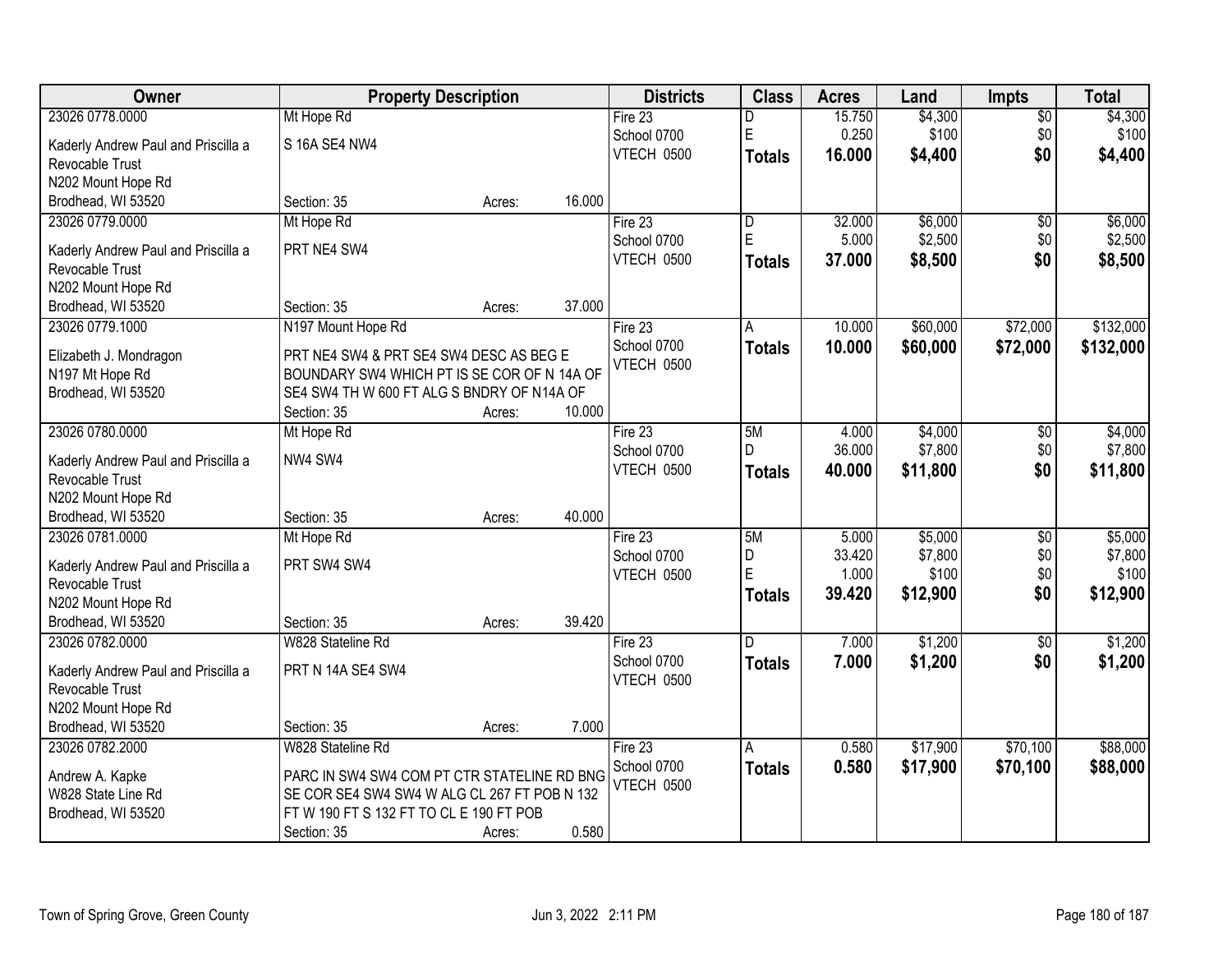| <b>Owner</b>                              | <b>Property Description</b>               | <b>Districts</b>  | <b>Class</b>  | <b>Acres</b> | Land     | <b>Impts</b>    | <b>Total</b> |
|-------------------------------------------|-------------------------------------------|-------------------|---------------|--------------|----------|-----------------|--------------|
| 23026 0783.0300                           | W770 Stateline Rd                         | Fire 23           | А             | 1.000        | \$25,000 | \$90,300        | \$115,300    |
| Danny R. Lewis                            | CSM 5447 (V27-P41) LOT 2 BNG PRT SE4 SW4  | School 0700       | D             | 4.000        | \$900    | \$0             | \$900        |
| 18152 W State Rd 81                       |                                           | VTECH 0500        | <b>Totals</b> | 5.000        | \$25,900 | \$90,300        | \$116,200    |
| Brodhead, WI 53520                        |                                           |                   |               |              |          |                 |              |
|                                           | 5.000<br>Section: 35<br>Acres:            |                   |               |              |          |                 |              |
| 23026 0783.1000                           | W788 Stateline Rd                         | Fire 23           | А             | 0.500        | \$12,500 | \$76,200        | \$88,700     |
| Danny R. Lewis                            | CSM 4411 (V18-P129) LOT 1 BNG PRT SE4 SW4 | School 0700       | D.            | 4.500        | \$1,000  | \$0             | \$1,000      |
| 18152 W State Rd 81                       |                                           | VTECH 0500        | <b>Totals</b> | 5.000        | \$13,500 | \$76,200        | \$89,700     |
| Brodhead, WI 53520                        |                                           |                   |               |              |          |                 |              |
|                                           | 5.000<br>Section: 35<br>Acres:            |                   |               |              |          |                 |              |
| 23026 0783.2300                           | W756 Stateline Rd                         | Fire 23           | А             | 0.500        | \$12,500 | \$88,800        | \$101,300    |
| Allen J. Richardson                       | CSM 5447 (V27-P41) LOT 3 BNG PRT SE4 SW4  | School 0700       | D.            | 4.500        | \$1,000  | \$0             | \$1,000      |
| W756 Stateline Rd                         |                                           | VTECH 0500        | <b>Totals</b> | 5.000        | \$13,500 | \$88,800        | \$102,300    |
| Brodhead, WI 53520-9599                   |                                           |                   |               |              |          |                 |              |
|                                           | 5.000<br>Section: 35<br>Acres:            |                   |               |              |          |                 |              |
| 23026 0783.3000                           | Stateline Rd                              | Fire 23           | D.            | 5.040        | \$1,200  | $\sqrt[6]{}$    | \$1,200      |
| Danny R. Lewis                            | CSM 4486 (V18-P288) LOT 1 BNG PRT SE4 SW4 | School 0700       | <b>Totals</b> | 5.040        | \$1,200  | \$0             | \$1,200      |
| 18152 W State Rd 81                       |                                           | VTECH 0500        |               |              |          |                 |              |
| Brodhead, WI 53520                        |                                           |                   |               |              |          |                 |              |
|                                           | 5.040<br>Section: 35<br>Acres:            |                   |               |              |          |                 |              |
| 23026 0783.3100                           | Stateline Rd                              | Fire 23           |               | 6.200        | \$12,400 | $\overline{50}$ | \$12,400     |
| Danny R. Lewis                            | CSM 4486 (V18-P288) LOT 2 BNG PRT SE4 SW4 | School 0700       | <b>Totals</b> | 6.200        | \$12,400 | \$0             | \$12,400     |
| 18152 W State Rd 81                       |                                           | VTECH 0500        |               |              |          |                 |              |
| Brodhead, WI 53520                        |                                           |                   |               |              |          |                 |              |
|                                           | 6.200<br>Section: 35<br>Acres:            |                   |               |              |          |                 |              |
| 23026 0785.0000                           | N284 Mount Hope Rd                        | Fire 23           | A             | 14.070       | \$70,200 | \$152,500       | \$222,700    |
| Frank W. Calvagna                         | CSM 2496 (V8-P260) LOT 1 BNG PRT NW4 SE4  | School 0700       | <b>Totals</b> | 14.070       | \$70,200 | \$152,500       | \$222,700    |
| N284 Mt Hope Rd                           |                                           | VTECH 0500        |               |              |          |                 |              |
| Brodhead, WI 53520                        |                                           |                   |               |              |          |                 |              |
|                                           | 14.070<br>Section: 35<br>Acres:           |                   |               |              |          |                 |              |
| 23026 0785.1000                           | N269 Hartman Rd                           | Fire 23           | A             | 9.000        | \$57,000 | \$230,500       | \$287,500    |
| Heckert Linda & Paulli Jill Jnt Rev Trust | CSM 2496 (V8-P260) LOT 4 BNG PRT NW4 SE4  | School 0700       | <b>Totals</b> | 9.000        | \$57,000 | \$230,500       | \$287,500    |
| N269 Hartman Rd                           | <b>INCLUDING EASEMENT</b>                 | <b>VTECH 0500</b> |               |              |          |                 |              |
| Brodhead, WI 53520                        |                                           |                   |               |              |          |                 |              |
|                                           | 9.000<br>Section: 35<br>Acres:            |                   |               |              |          |                 |              |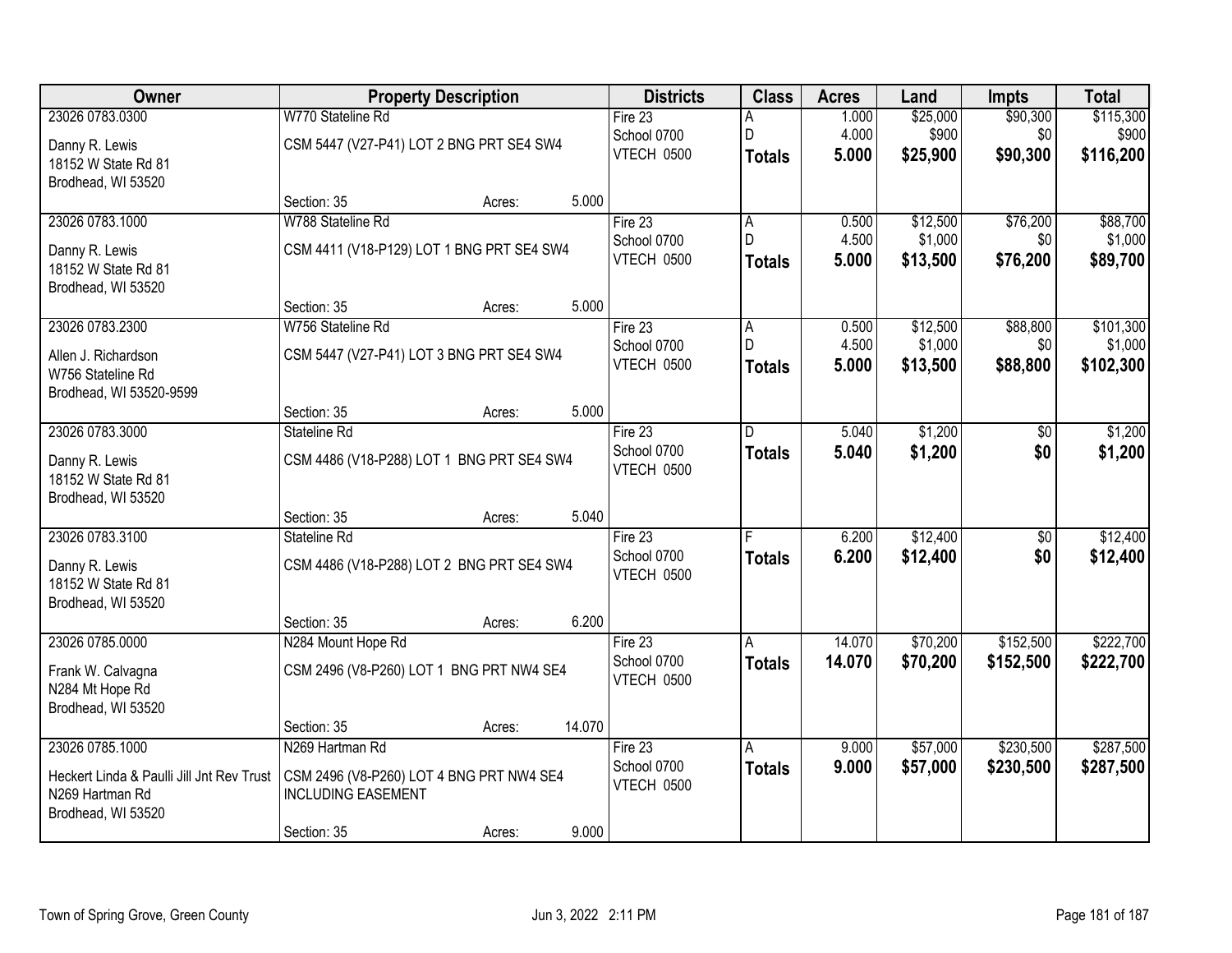| Owner                                                                              | <b>Property Description</b>                                                    |        |        | <b>Districts</b>                     | <b>Class</b>            | <b>Acres</b>            | Land                          | <b>Impts</b>              | <b>Total</b>                  |
|------------------------------------------------------------------------------------|--------------------------------------------------------------------------------|--------|--------|--------------------------------------|-------------------------|-------------------------|-------------------------------|---------------------------|-------------------------------|
| 23026 0785.2000                                                                    | Mt Hope Rd                                                                     |        |        | Fire $23$                            | A                       | 3.500                   | \$37,500                      | $\overline{50}$           | \$37,500                      |
| Heckert Linda & Paulli Jill Jnt Rev Trust<br>N269 Hartman Rd<br>Brodhead, WI 53520 | CSM 2496 (V8-P260) LOT 2 BNG PRT NW4 SE4<br>INCLUDES 30 FT EASEMENT OVER LOT 1 |        |        | School 0700<br>VTECH 0500            | <b>Totals</b>           | 3.500                   | \$37,500                      | \$0                       | \$37,500                      |
|                                                                                    | Section: 35                                                                    | Acres: | 3.500  |                                      |                         |                         |                               |                           |                               |
| 23026 0785.3000                                                                    | Mt Hope Rd                                                                     |        |        | Fire $23$                            | A                       | 3.500                   | \$37,500                      | $\overline{50}$           | \$37,500                      |
| Heckert Linda & Paulli Jill Jnt Rev Trust<br>N269 Hartman Rd<br>Brodhead, WI 53520 | CSM 2496 (V8-P260) LOT 3 BNG PRT NW4 SE4                                       |        |        | School 0700<br>VTECH 0500            | Totals                  | 3.500                   | \$37,500                      | \$0                       | \$37,500                      |
|                                                                                    | Section: 35                                                                    | Acres: | 3.500  |                                      |                         |                         |                               |                           |                               |
| 23026 0787.0000                                                                    | N202 Mount Hope Rd                                                             |        |        | Fire 23                              | A                       | 5.000                   | \$45,000                      | \$196,700                 | \$241,700                     |
| Kaderly Andrew Paul and Priscilla a<br>Revocable Trust<br>N202 Mount Hope Rd       | W 5A OF S 10A NW4 SE4                                                          |        |        | School 0700<br>VTECH 0500            | <b>Totals</b>           | 5.000                   | \$45,000                      | \$196,700                 | \$241,700                     |
| Brodhead, WI 53520                                                                 | Section: 35                                                                    | Acres: | 5.000  |                                      |                         |                         |                               |                           |                               |
| 23026 0788.0000                                                                    | W660 Stateline Rd                                                              |        |        | Fire 23                              |                         | 8.040                   | \$16,100                      | \$0                       | \$16,100                      |
| Kaderly Andrew Paul and Priscilla a<br>Revocable Trust<br>N202 Mount Hope Rd       | W2 SW4 SE4, EXC LOT 1 CSM 2802 (V10-P19)                                       |        |        | School 0700<br>VTECH 0500            | <b>Totals</b>           | 8.040                   | \$16,100                      | \$0                       | \$16,100                      |
| Brodhead, WI 53520                                                                 | Section: 35                                                                    | Acres: | 8.040  |                                      |                         |                         |                               |                           |                               |
| 23026 0788.1000                                                                    | W660 Stateline Rd                                                              |        |        | Fire 23                              | D                       | 9.960                   | \$2,700                       | $\overline{30}$           | \$2,700                       |
| Thomas H. Strathman<br>W660 State Line Rd<br>Brodhead, WI 53520                    | CSM 2802 (V10-P19) LOT 1 BNG PRT SW4 SE4                                       |        |        | School 0700<br>VTECH 0500            | G<br><b>Totals</b>      | 2.000<br>11.960         | \$25,000<br>\$27,700          | \$155,300<br>\$155,300    | \$180,300<br>\$183,000        |
|                                                                                    | Section: 35                                                                    | Acres: | 11.960 |                                      |                         |                         |                               |                           |                               |
| 23026 0789.1000<br>Mathew D. Tresemer<br>W604 State Line Rd<br>Brodhead, WI 53520  | Stateline Rd<br>S 503.6 FT E2 SW4 SE4                                          |        |        | Fire 23<br>School 0700<br>VTECH 0500 | A<br>D<br><b>Totals</b> | 4.000<br>2.991<br>6.991 | \$40,000<br>\$700<br>\$40,700 | \$6,100<br>\$0<br>\$6,100 | \$46,100<br>\$700<br>\$46,800 |
|                                                                                    | Section: 35                                                                    | Acres: | 6.991  |                                      |                         |                         |                               |                           |                               |
| 23026 0790.1000<br>Mathew D. Tresemer                                              | W604 Stateline Rd<br>S 503.6 FT SE4 SE4                                        |        |        | Fire 23<br>School 0700<br>VTECH 0500 | A<br>D                  | 1.000<br>14.242         | \$25,000<br>\$3,300           | \$131,000<br>\$0          | \$156,000<br>\$3,300          |
| W604 Stateline Rd<br>Brodhead, WI 53520                                            | Section: 35                                                                    | Acres: | 15.242 |                                      | <b>Totals</b>           | 15.242                  | \$28,300                      | \$131,000                 | \$159,300                     |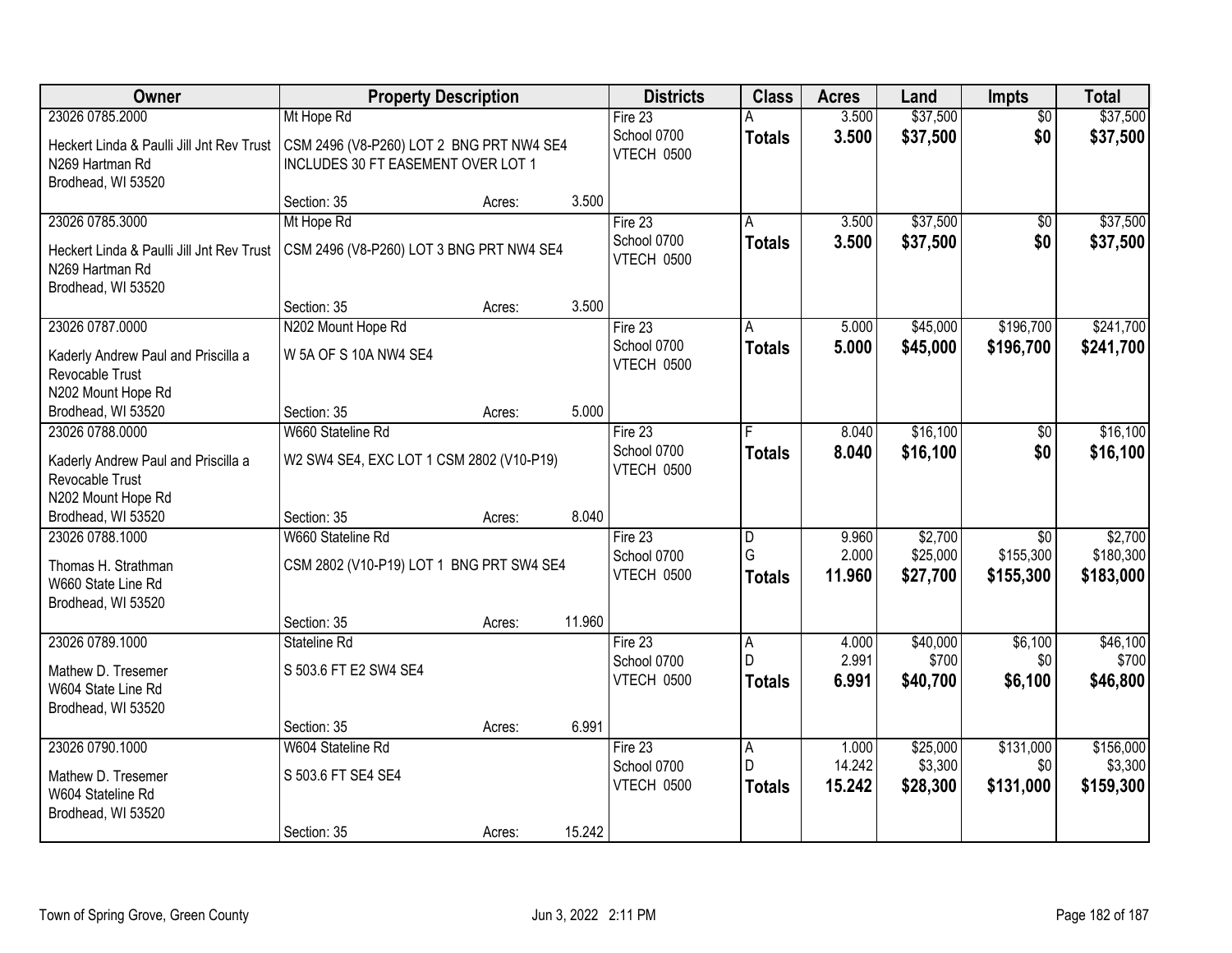| <b>Owner</b>                 |                                               | <b>Property Description</b> |        | <b>Districts</b> | <b>Class</b>            | <b>Acres</b> | Land     | <b>Impts</b>    | <b>Total</b> |
|------------------------------|-----------------------------------------------|-----------------------------|--------|------------------|-------------------------|--------------|----------|-----------------|--------------|
| 23026 0791.0000              | <b>Hoosier Rd</b>                             |                             |        | Fire $23$        | D                       | 36.000       | \$9,900  | $\overline{50}$ | \$9,900      |
| Smile Acres, LLC             | NE4 NE4                                       |                             |        | School 0700      | E                       | 4.000        | \$2,000  | \$0             | \$2,000      |
| 3414 County Rd H             |                                               |                             |        | VTECH 0500       | <b>Totals</b>           | 40.000       | \$11,900 | \$0             | \$11,900     |
| Junction City, WI 54443      |                                               |                             |        |                  |                         |              |          |                 |              |
|                              | Section: 36                                   | Acres:                      | 40.000 |                  |                         |              |          |                 |              |
| 23026 0792.0000              | W246 Hoosier Rd                               |                             |        | Fire 23          | $\overline{D}$          | 34.000       | \$9,400  | $\overline{30}$ | \$9,400      |
| Smile Acres, LLC             | NW4 NE4                                       |                             |        | School 0700      | E                       | 4.000        | \$2,000  | \$0             | \$2,000      |
| 3414 County Rd H             |                                               |                             |        | VTECH 0500       | G                       | 2.000        | \$25,000 | \$123,900       | \$148,900    |
| Junction City, WI 54443      |                                               |                             |        |                  | <b>Totals</b>           | 40.000       | \$36,400 | \$123,900       | \$160,300    |
|                              | Section: 36                                   | Acres:                      | 40.000 |                  |                         |              |          |                 |              |
| 23026 0793.0000              | Hoosier Rd                                    |                             |        | Fire 23          | 5M                      | 5.000        | \$5,000  | \$0             | \$5,000      |
| Smile Acres, LLC             | SW4 NE4                                       |                             |        | School 0700      | D                       | 34.000       | \$8,800  | \$0             | \$8,800      |
| 3414 County Rd H             |                                               |                             |        | VTECH 0500       | E                       | 1.000        | \$100    | \$0             | \$100        |
| Junction City, WI 54443      |                                               |                             |        |                  | <b>Totals</b>           | 40.000       | \$13,900 | \$0             | \$13,900     |
|                              | Section: 36                                   | Acres:                      | 40.000 |                  |                         |              |          |                 |              |
| 23026 0794.0100              |                                               |                             |        | Fire 23          | D.                      | 3.038        | \$800    | \$0             | \$800        |
| Jed M. Kempel                | CSM 4969 (V22-P257) PRT LOT 1 BNG PRT SE4 NE4 |                             |        | School 0700      | <b>Totals</b>           | 3.038        | \$800    | \$0             | \$800        |
| 12101 S County Rd T          |                                               |                             |        | VTECH 0500       |                         |              |          |                 |              |
| Brodhead, WI 53521           |                                               |                             |        |                  |                         |              |          |                 |              |
|                              | Section: 36                                   | Acres:                      | 3.038  |                  |                         |              |          |                 |              |
| 23026 0794.0200              |                                               |                             |        | Fire $23$        | $\overline{\mathsf{D}}$ | 33.962       | \$9,400  | $\overline{30}$ | \$9,400      |
| Ray W. Johnson               | SE4 NE4, EXC CSM 4969 (V22-P257) LOT 1        |                             |        | School 0700      | E                       | 3.000        | \$1,100  | \$0             | \$1,100      |
| 5555 Tancho Dr Apt 125       |                                               |                             |        | VTECH 0500       | <b>Totals</b>           | 36.962       | \$10,500 | \$0             | \$10,500     |
| Madison, WI 53718-1933       |                                               |                             |        |                  |                         |              |          |                 |              |
|                              | Section: 36                                   | Acres:                      | 36.962 |                  |                         |              |          |                 |              |
| 23026 0795.0000              | <b>Hoosier Rd</b>                             |                             |        | Fire 23          | 5M                      | 5.000        | \$5,000  | $\overline{50}$ | \$5,000      |
| Smile Acres, LLC             | E2 NE4 NW4                                    |                             |        | School 0700      | D                       | 14.500       | \$4,000  | \$0             | \$4,000      |
| 3414 County Rd H             |                                               |                             |        | VTECH 0500       | E                       | 0.500        | \$100    | \$0             | \$100        |
| Junction City, WI 54443      |                                               |                             |        |                  | <b>Totals</b>           | 20.000       | \$9,100  | \$0             | \$9,100      |
|                              | Section: 36                                   | Acres:                      | 20.000 |                  |                         |              |          |                 |              |
| 23026 0796.0000              | <b>Hoosier Rd</b>                             |                             |        | Fire $23$        | $\overline{\mathsf{D}}$ | 19.500       | \$4,800  | $\overline{50}$ | \$4,800      |
| Ervin M. Landis              | W2 NE4 NW4 (PRT POS V13-P52)                  |                             |        | School 0700      | E                       | 0.500        | \$100    | \$0             | \$100        |
| 11628 Orfordville-Hanover Rd |                                               |                             |        | VTECH 0500       | <b>Totals</b>           | 20.000       | \$4,900  | \$0             | \$4,900      |
| Orfordville, WI 53576        |                                               |                             |        |                  |                         |              |          |                 |              |
|                              | Section: 36                                   | Acres:                      | 20.000 |                  |                         |              |          |                 |              |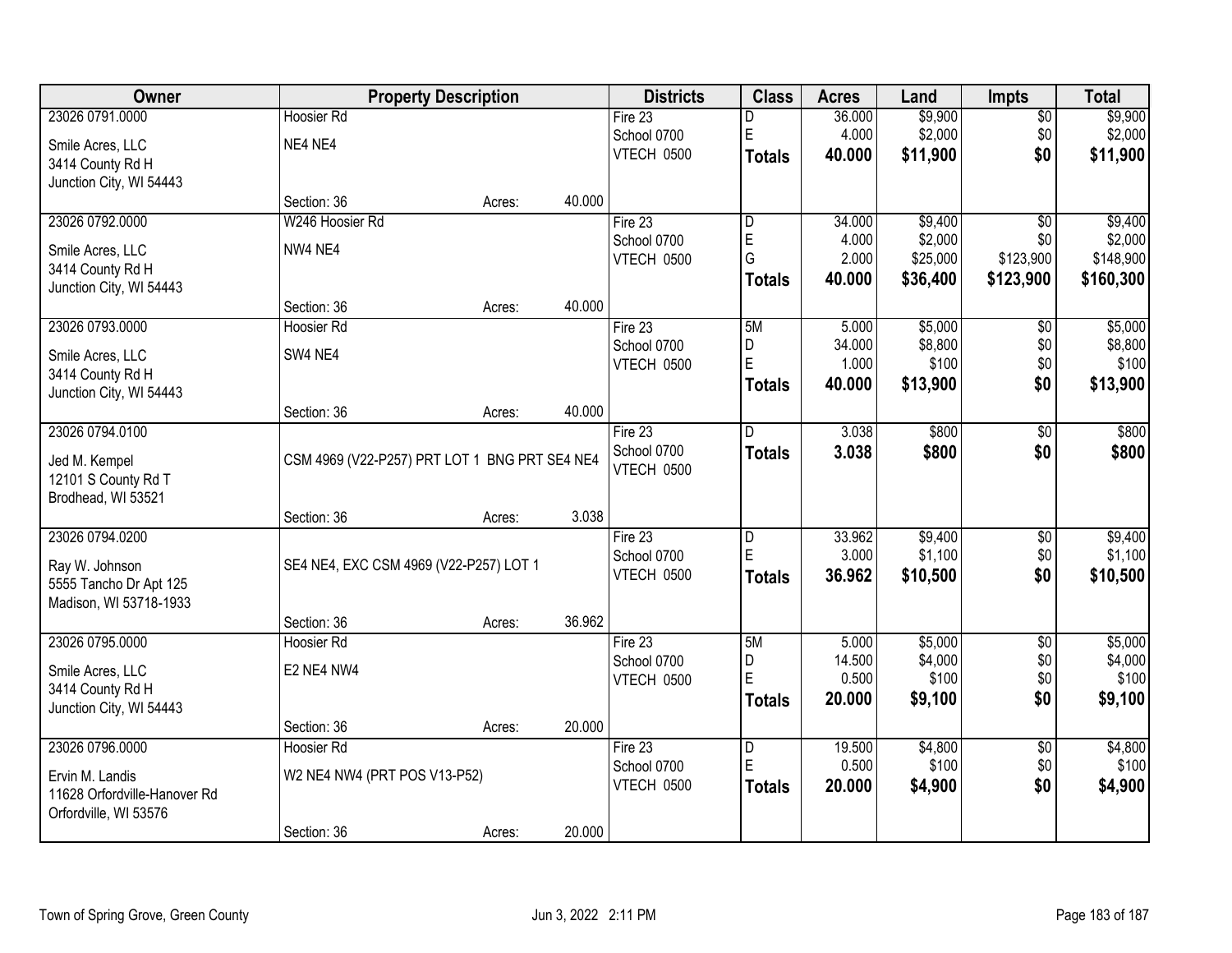| Owner                                  | <b>Property Description</b>                        |        |        | <b>Districts</b>  | <b>Class</b>   | <b>Acres</b> | Land     | <b>Impts</b>    | <b>Total</b> |
|----------------------------------------|----------------------------------------------------|--------|--------|-------------------|----------------|--------------|----------|-----------------|--------------|
| 23026 0797.0200                        | W458 Hoosier Rd                                    |        |        | Fire $23$         | Α              | 1.000        | \$25,000 | $\overline{50}$ | \$25,000     |
| Ervin M. Landis                        | NW4 NW4, EXC PRT POS IN V13-P53 (PRT POS           |        |        | School 0700       | D              | 31.500       | \$5,900  | \$0             | \$5,900      |
| 11628 Orfordville-Hanover Rd           | $V13-P52$                                          |        |        | VTECH 0500        | <b>Totals</b>  | 32.500       | \$30,900 | \$0             | \$30,900     |
| Orfordville, WI 53576                  |                                                    |        |        |                   |                |              |          |                 |              |
|                                        | Section: 36                                        | Acres: | 32.500 |                   |                |              |          |                 |              |
| 23026 0798.0000                        | N280 Hartman Rd                                    |        |        | Fire 23           | 5M             | 9.000        | \$9,000  | $\overline{50}$ | \$9,000      |
| Faessler Nikolaus & Linda Rev Lvg Trus | W 25A SW4 NW4                                      |        |        | School 0700       | D              | 15.500       | \$3,600  | \$0             | \$3,600      |
| W1156 Stateline Rd                     |                                                    |        |        | VTECH 0500        | E              | 0.500        | \$100    | \$0             | \$100        |
| Juda, WI 53550                         |                                                    |        |        |                   | <b>Totals</b>  | 25.000       | \$12,700 | \$0             | \$12,700     |
|                                        | Section: 36                                        | Acres: | 25.000 |                   |                |              |          |                 |              |
| 23026 0799.0000                        | Hoosier Rd                                         |        |        | Fire 23           | D              | 14.500       | \$3,400  | \$0             | \$3,400      |
| Smile Acres, LLC                       | E 15A SW4 NW4                                      |        |        | School 0700       | E              | 0.500        | \$100    | \$0             | \$100        |
| 3414 County Rd H                       |                                                    |        |        | VTECH 0500        | <b>Totals</b>  | 15.000       | \$3,500  | \$0             | \$3,500      |
| Junction City, WI 54443                |                                                    |        |        |                   |                |              |          |                 |              |
|                                        | Section: 36                                        | Acres: | 15.000 |                   |                |              |          |                 |              |
| 23026 0800.0000                        | <b>Hoosier Rd</b>                                  |        |        | Fire 23           | 5M             | 16.000       | \$16,000 | \$0             | \$16,000     |
| Smile Acres, LLC                       | SE4 NW4                                            |        |        | School 0700       | D              | 23.000       | \$5,400  | \$0             | \$5,400      |
| 3414 County Rd H                       |                                                    |        |        | VTECH 0500        | E              | 1.000        | \$100    | \$0             | \$100        |
| Junction City, WI 54443                |                                                    |        |        |                   | <b>Totals</b>  | 40.000       | \$21,500 | \$0             | \$21,500     |
|                                        | Section: 36                                        | Acres: | 40.000 |                   |                |              |          |                 |              |
| 23026 0801.0000                        | <b>Hoosier Rd</b>                                  |        |        | Fire 23           | $\overline{D}$ | 39.000       | \$9,300  | \$0             | \$9,300      |
| Joseph Gary Mosley                     | NE4 SW4                                            |        |        | School 0700       | E              | 1.000        | \$100    | \$0             | \$100        |
| 2621 S Paddock Rd                      |                                                    |        |        | VTECH 0500        | <b>Totals</b>  | 40.000       | \$9,400  | \$0             | \$9,400      |
| Beloit, WI 53511                       |                                                    |        |        |                   |                |              |          |                 |              |
|                                        | Section: 36                                        | Acres: | 40.000 |                   |                |              |          |                 |              |
| 23026 0802.0000                        | N274 Hartman Rd                                    |        |        | Fire 23           | $\overline{D}$ | 26.000       | \$5,200  | $\overline{50}$ | \$5,200      |
| Joseph Gary Mosley                     | NW4 SW4 EXC LOT 1 CSM 549 & EXC STRIP 12 FT X      |        |        | School 0700       | E              | 0.740        | \$100    | \$0             | \$100        |
| 2621 S Paddock Rd                      | 190 FT ALG S SD OF CSM & EXC 5A & EXC PCL COM      |        |        | <b>VTECH 0500</b> | G              | 1.000        | \$20,000 | \$29,500        | \$49,500     |
| Beloit, WI 53511                       | SW COR SD SW4 TH N 349.14', E 657.12', SO 349.14', |        |        |                   | <b>Totals</b>  | 27.740       | \$25,300 | \$29,500        | \$54,800     |
|                                        | Section: 36                                        | Acres: | 27.740 |                   |                |              |          |                 |              |
| 23026 0802.1000                        | N280 Hartman Rd                                    |        |        | Fire 23           | A              | 1.000        | \$25,000 | \$147,200       | \$172,200    |
| David W. Winger                        | LOT 1 CSM 549 (V2-P84) PRT N2 SW4 - CONT 2A;       |        |        | School 0700       |                | 1.000        | \$2,000  | \$0             | \$2,000      |
| N280 Hartman Rd                        | PRT NW4 SW4 SEC 36 COM SE COR LOT 1 CSM 549        |        |        | VTECH 0500        | <b>Totals</b>  | 2.000        | \$27,000 | \$147,200       | \$174,200    |
| Brodhead, WI 53520                     | TH W ALG S LN CSM 549 190 FT TH S 12 FT TH E 190   |        |        |                   |                |              |          |                 |              |
|                                        | Section: 36                                        | Acres: | 2.000  |                   |                |              |          |                 |              |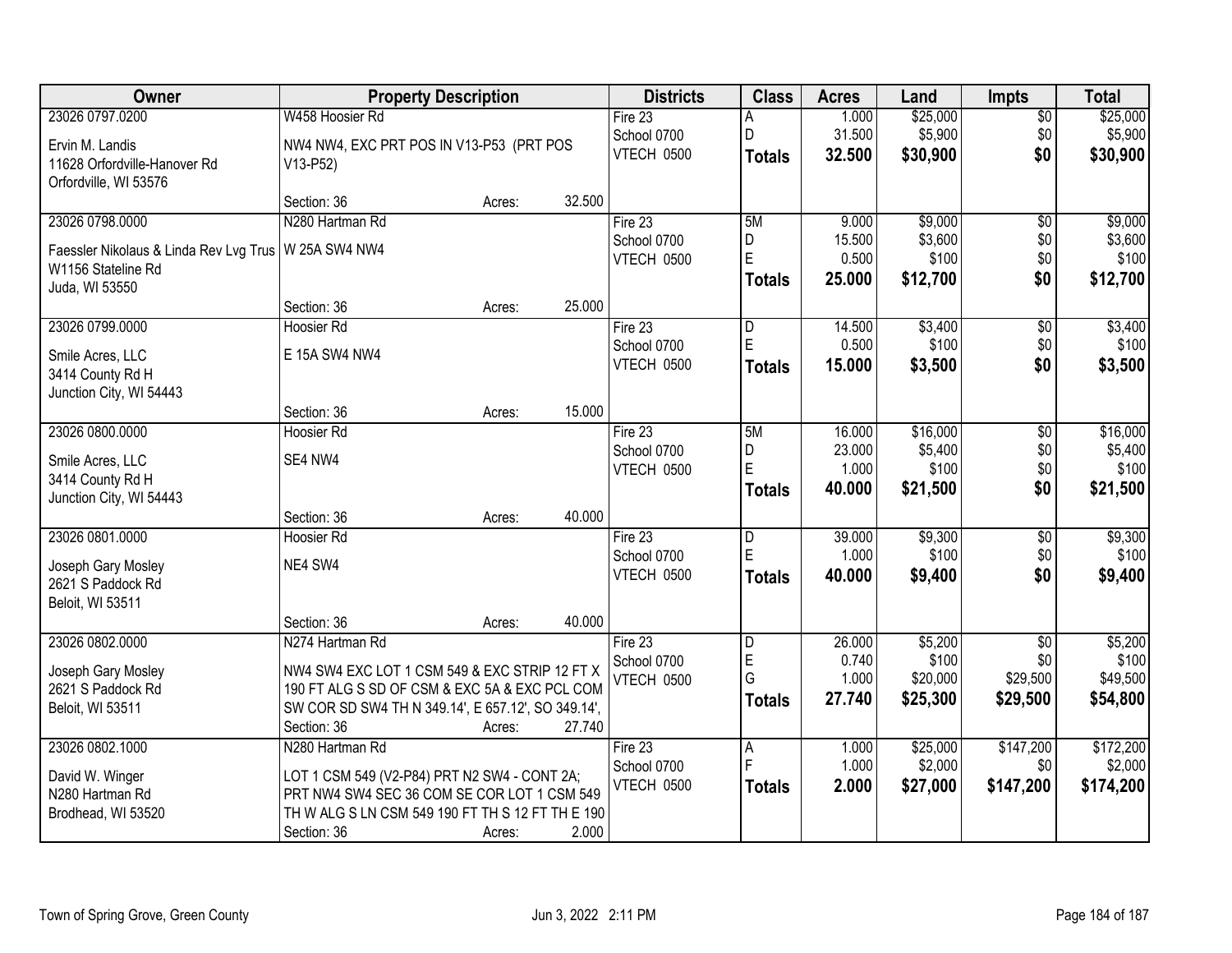| Owner                  | <b>Property Description</b>                     |        | <b>Districts</b> | <b>Class</b>   | <b>Acres</b> | Land     | <b>Impts</b>    | <b>Total</b> |
|------------------------|-------------------------------------------------|--------|------------------|----------------|--------------|----------|-----------------|--------------|
| 23026 0802.2000        | N276 Hartman Rd                                 |        | Fire $23$        |                | 5.000        | \$45,000 | \$70,400        | \$115,400    |
| William C. Day         | PRT NW4 SW4 BEG PRT W LN SD SEC 240 FT S0*W     |        | School 0700      | <b>Totals</b>  | 5.000        | \$45,000 | \$70,400        | \$115,400    |
| N276 Hartman Rd        | OF W4 COR SD SEC TH S89*E ALG S LN CSM 549 17   |        | VTECH 0500       |                |              |          |                 |              |
| Brodhead, WI 53520     | FT TH S0*W 12 FT S89*E 190 FT TH N0* E ALG E LN |        |                  |                |              |          |                 |              |
|                        | Section: 36<br>Acres:                           | 5.000  |                  |                |              |          |                 |              |
| 23026 0802.3000        | N214 Hartman Rd                                 |        | Fire 23          | A              | 5.260        | \$45,800 | \$198,100       | \$243,900    |
|                        |                                                 |        | School 0700      | <b>Totals</b>  | 5.260        | \$45,800 | \$198,100       | \$243,900    |
| Yvette A. Smith        | PRT NW4 SW4, COM SW COR TH NLY ALG W LN         |        | VTECH 0500       |                |              |          |                 |              |
| N214 Hartman Rd        | 1353.17 FT POB TH 349.14 FT TH ELY 88*          |        |                  |                |              |          |                 |              |
| Brodhead, WI 53520     | COUNTERCLOCKWISE FROM LAST DESC 657.12 FT       |        |                  |                |              |          |                 |              |
|                        | Section: 36<br>Acres:                           | 5.260  |                  |                |              |          |                 |              |
| 23026 0803.0000        | Hoosier Rd                                      |        | Fire 23          | D<br>E         | 36.000       | \$8,900  | \$0             | \$8,900      |
| Robert L. Johnson      | SW4 SW4                                         |        | School 0700      |                | 4.000        | \$2,000  | \$0             | \$2,000      |
| 15384 Rock Grove Rd    |                                                 |        | VTECH 0500       | <b>Totals</b>  | 40.000       | \$10,900 | \$0             | \$10,900     |
| Durand, IL 61024       |                                                 |        |                  |                |              |          |                 |              |
|                        | Section: 36<br>Acres:                           | 40.000 |                  |                |              |          |                 |              |
| 23026 0804.0000        | Hoosier Rd                                      |        | Fire 23          | D              | 34.000       | \$8,900  | \$0             | \$8,900      |
| Robert L. Johnson      | SE4 SW4 EXC LOT 1 CSM 1556                      |        | School 0700      | Е              | 4.000        | \$2,000  | \$0             | \$2,000      |
| 15384 Rock Grove Rd    |                                                 |        | VTECH 0500       | <b>Totals</b>  | 38.000       | \$10,900 | \$0             | \$10,900     |
| Durand, IL 61024       |                                                 |        |                  |                |              |          |                 |              |
|                        | Section: 36<br>Acres:                           | 38.000 |                  |                |              |          |                 |              |
| 23026 0804.1000        | W370 Stateline Rd                               |        | Fire 23          | $\overline{A}$ | 2.000        | \$30,000 | \$93,200        | \$123,200    |
|                        |                                                 |        | School 0700      | <b>Totals</b>  | 2.000        | \$30,000 | \$93,200        | \$123,200    |
| Jonathon Michael Green | CSM 1556 (V5-P57) LOT 1 BNG PRT S1/2 SW4        |        | VTECH 0500       |                |              |          |                 |              |
| W370 Stateline Rd      |                                                 |        |                  |                |              |          |                 |              |
| Brodhead, WI 53520     |                                                 |        |                  |                |              |          |                 |              |
|                        | Section: 36<br>Acres:                           | 2.000  |                  |                |              |          |                 |              |
| 23026 0805.0000        | <b>Hoosier Rd</b>                               |        | Fire 23          | D              | 39.000       | \$10,700 | $\overline{50}$ | \$10,700     |
| Robert L. Johnson      | NE4 SE4                                         |        | School 0700      | E              | 1.000        | \$100    | \$0             | \$100        |
| 15384 Rock Grove Rd    |                                                 |        | VTECH 0500       | <b>Totals</b>  | 40.000       | \$10,800 | \$0             | \$10,800     |
| Durand, IL 61024       |                                                 |        |                  |                |              |          |                 |              |
|                        | Section: 36<br>Acres:                           | 40.000 |                  |                |              |          |                 |              |
| 23026 0806.0000        | Hoosier Rd                                      |        | Fire $23$        | $\overline{D}$ | 22.400       | \$6,200  | $\overline{50}$ | \$6,200      |
|                        |                                                 |        | School 0700      | E              | 4.555        | \$2,300  | \$0             | \$2,300      |
| Robert L. Johnson      | PRT NW4 SE4                                     |        | VTECH 0500       | <b>Totals</b>  | 26.955       | \$8,500  | \$0             | \$8,500      |
| 15384 Rock Grove Rd    |                                                 |        |                  |                |              |          |                 |              |
| Durand, IL 61024       |                                                 |        |                  |                |              |          |                 |              |
|                        | Section: 36<br>Acres:                           | 26.955 |                  |                |              |          |                 |              |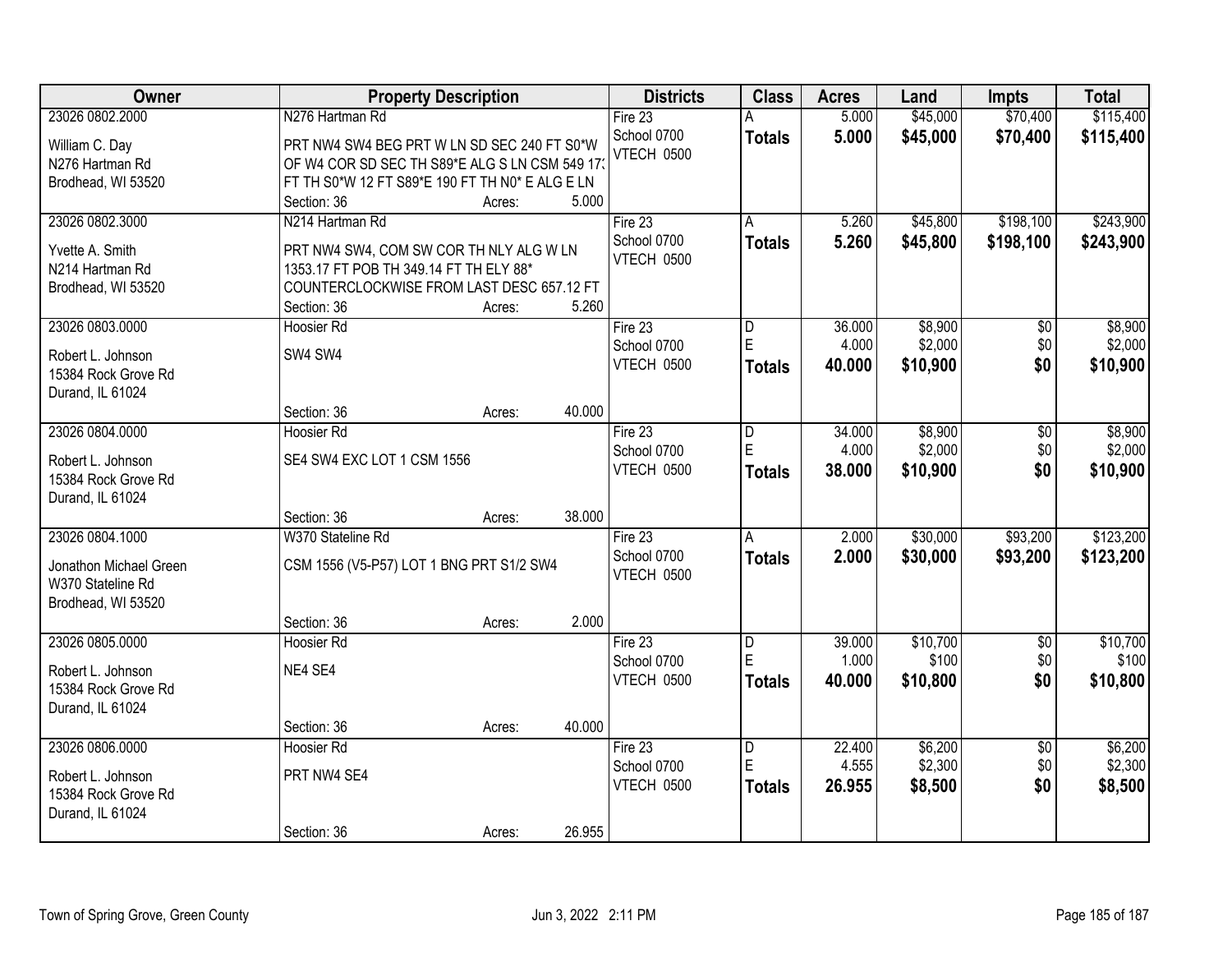| Owner                                                                           |                                                                                                                                                                       | <b>Property Description</b> |        | <b>Districts</b>                     | <b>Class</b>                                  | <b>Acres</b>              | Land                          | <b>Impts</b>                  | <b>Total</b>                  |
|---------------------------------------------------------------------------------|-----------------------------------------------------------------------------------------------------------------------------------------------------------------------|-----------------------------|--------|--------------------------------------|-----------------------------------------------|---------------------------|-------------------------------|-------------------------------|-------------------------------|
| 23026 0806.1000                                                                 | N225 County Hwy T                                                                                                                                                     |                             |        | Fire $23$                            |                                               | 4.240                     | \$41,200                      | \$137,400                     | \$178,600                     |
| Michael M. Laborde<br>N225 County Rd T<br>Brodhead, WI 53520                    | CSM 3848 (V15-P34) PRT LOT 1 BNG PRT W1/2 SE4                                                                                                                         |                             |        | School 0700<br>VTECH 0500            | <b>Totals</b>                                 | 4.240                     | \$41,200                      | \$137,400                     | \$178,600                     |
|                                                                                 | Section: 36                                                                                                                                                           | Acres:                      | 4.240  |                                      |                                               |                           |                               |                               |                               |
| 23026 0806.2000                                                                 | Hoosier Rd                                                                                                                                                            |                             |        | Fire $23$                            | A                                             | 0.907                     | \$4,200                       | \$5,000                       | \$9,200                       |
| Michael M. Laborde<br>N225 County Rd T<br>Brodhead, WI 53520                    | CSM 3848 (V15-P34) PRT LOT 1 BNG PRT NW4 SE4                                                                                                                          |                             |        | School 0700<br>VTECH 0500            | <b>Totals</b>                                 | 0.907                     | \$4,200                       | \$5,000                       | \$9,200                       |
|                                                                                 | Section: 36                                                                                                                                                           | Acres:                      | 0.907  |                                      |                                               |                           |                               |                               |                               |
| 23026 0807.0000<br>Joseph Gary Mosley<br>2621 S Paddock Rd<br>Beloit, WI 53511  | <b>Hoosier Rd</b><br>W 10A NW4 SE4                                                                                                                                    |                             |        | Fire 23<br>School 0700<br>VTECH 0500 | 5M<br>D<br><b>Totals</b>                      | 5.000<br>5.000<br>10.000  | \$5,000<br>\$1,400<br>\$6,400 | \$0<br>\$0<br>\$0             | \$5,000<br>\$1,400<br>\$6,400 |
|                                                                                 | Section: 36                                                                                                                                                           | Acres:                      | 10.000 |                                      |                                               |                           |                               |                               |                               |
| 23026 0808.0000<br>Robert L. Johnson<br>15384 Rock Grove Rd<br>Durand, IL 61024 | Hoosier Rd<br>PRT SW4 SE4                                                                                                                                             |                             |        | Fire 23<br>School 0700<br>VTECH 0500 | $\overline{\mathsf{D}}$<br>E<br><b>Totals</b> | 27.360<br>1.000<br>28.360 | \$6,500<br>\$100<br>\$6,600   | $\overline{60}$<br>\$0<br>\$0 | \$6,500<br>\$100<br>\$6,600   |
|                                                                                 | Section: 36                                                                                                                                                           | Acres:                      | 28.360 |                                      |                                               |                           |                               |                               |                               |
| 23026 0808.1000<br>Adam M. Speckman<br>N151 County Rd T<br>Brodhead, WI 53520   | N151 County Hwy T<br>BEG PT S LN SE4 SD SEC 705.5 FT N90*E OF S4 COF<br>SD SEC TH N0*E 737 FT, S88*E 397.5 FT, N0*W<br>661.77 FT TH S89*E 198.47 FT CLN CTY T TH S1*E |                             |        | Fire 23<br>School 0700<br>VTECH 0500 | A<br><b>Totals</b>                            | 8.898<br>8.898            | \$56,700<br>\$56,700          | \$281,100<br>\$281,100        | \$337,800<br>\$337,800        |
|                                                                                 | Section: 36                                                                                                                                                           | Acres:                      | 8.898  |                                      |                                               |                           |                               |                               |                               |
| 23026 0809.0000<br>Robert L. Johnson<br>15384 Rock Grove Rd<br>Durand, IL 61024 | Hoosier Rd<br>PRT SE4 SE4                                                                                                                                             |                             |        | Fire 23<br>School 0700<br>VTECH 0500 | $\mathsf{D}$<br><b>Totals</b>                 | 7.700<br>7.700            | \$2,100<br>\$2,100            | $\sqrt{$0}$<br>\$0            | \$2,100<br>\$2,100            |
|                                                                                 | Section: 36                                                                                                                                                           | Acres:                      | 7.700  |                                      |                                               |                           |                               |                               |                               |